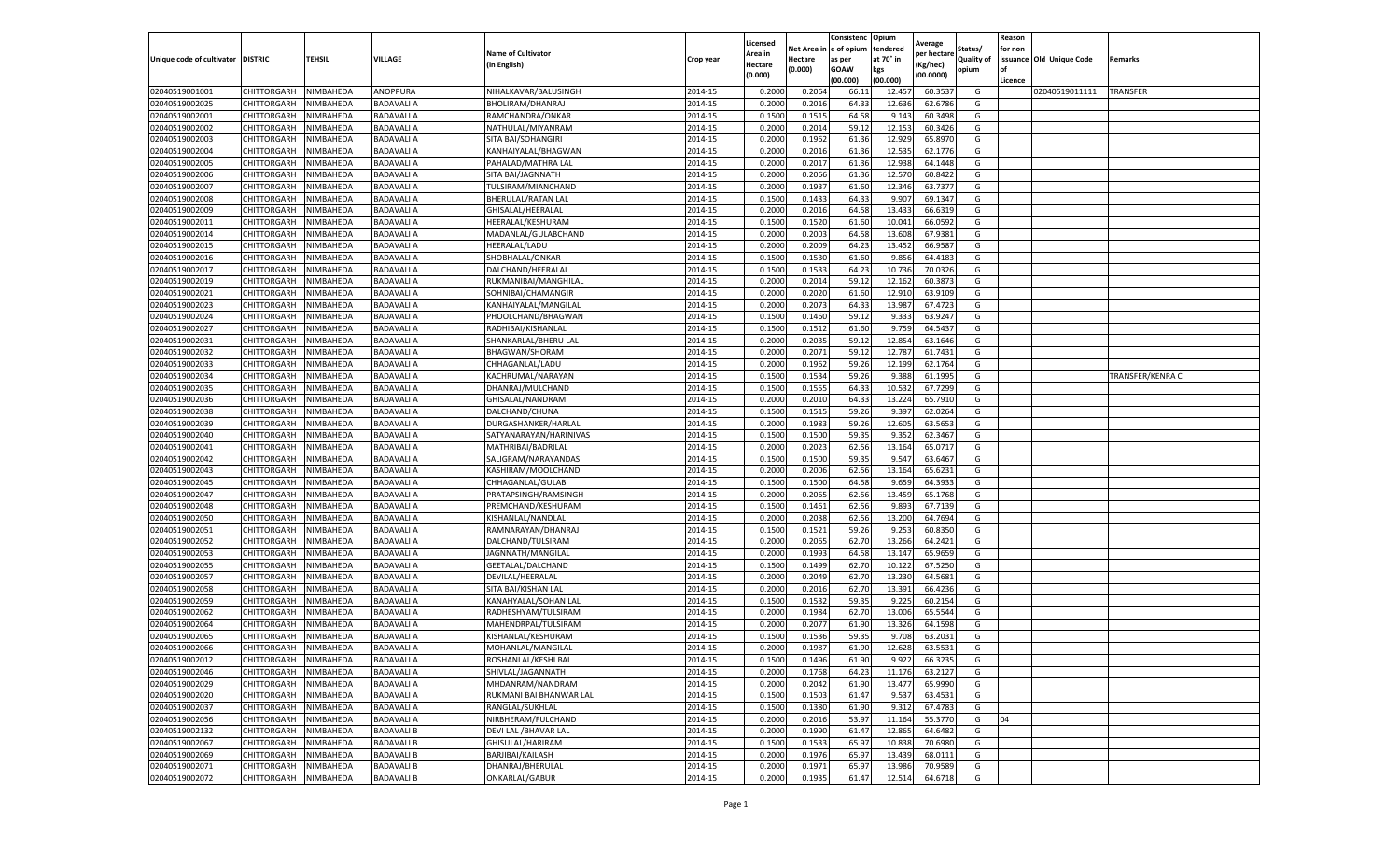|                                   |                            |                        |                   |                               |                    | Licensed         |                  | Consistenc     | Opium           |                        |                   | Reason  |                          |         |
|-----------------------------------|----------------------------|------------------------|-------------------|-------------------------------|--------------------|------------------|------------------|----------------|-----------------|------------------------|-------------------|---------|--------------------------|---------|
|                                   |                            |                        |                   | <b>Name of Cultivator</b>     |                    | Area in          | Net Area i       | e of opium     | tendered        | Average<br>per hectare | Status/           | for non |                          |         |
| Unique code of cultivator DISTRIC |                            | TEHSIL                 | VILLAGE           | (in English)                  | Crop year          | Hectare          | Hectare          | as per         | at 70° in       | (Kg/hec)               | <b>Quality of</b> |         | issuance Old Unique Code | Remarks |
|                                   |                            |                        |                   |                               |                    | (0.000)          | (0.000)          | <b>GOAW</b>    | kgs             | (00.0000)              | opium             | οf      |                          |         |
|                                   |                            |                        |                   |                               |                    |                  |                  | (00.000        | (00.000)        |                        |                   | Licence |                          |         |
| 02040519002073                    | CHITTORGARH                | NIMBAHEDA              | <b>BADAVALI B</b> | NANDLAL/BADRILAL              | 2014-15            | 0.1500           | 0.1508           | 56.26          | 8.552           | 56.7109                | G                 |         |                          |         |
| 02040519002075                    | CHITTORGARH                | NIMBAHEDA              | <b>BADAVALI B</b> | GANESHLAL/CHHAGANLAL          | 2014-15            | 0.150            | 0.1500           | 61.47          | 9.484           | 63.2267                | G                 |         |                          |         |
| 02040519002076                    | CHITTORGARH                | NIMBAHEDA              | <b>BADAVALI B</b> | GOPAL DAS/BALU DAS            | 2014-15            | 0.2000           | 0.1950           | 59.35          | 12.319          | 63.1744                | G                 |         |                          |         |
| 02040519002078                    | CHITTORGARH                | NIMBAHEDA              | <b>BADAVALI B</b> | RAMESHWARLAL/MANGILAL         | 2014-15            | 0.2000           | 0.2012           | 61.47          | 12.742          | 63.3300                | G                 |         |                          |         |
| 02040519002079                    | CHITTORGARH                | NIMBAHEDA              | <b>BADAVALI B</b> | KALUGIRI/CHAMANGIRI           | 2014-15            | 0.2000           | 0.1987           | 62.15          | 13.256          | 66.7136                | G                 |         |                          |         |
| 02040519002080                    | CHITTORGARH                | NIMBAHEDA              | <b>BADAVALI B</b> | PRABHULAL/MEGHRAJ             | 2014-15            | 0.2000           | 0.203            | 65.97          | 13.552          | 66.5946                | G                 |         |                          |         |
| 02040519002081                    | CHITTORGARH                | NIMBAHEDA              | <b>BADAVALI B</b> | KISHANLAL/KANHAIYALAI         | 2014-15            | 0.1500           | 0.1488           | 62.15          | 9.518           | 63.9651                | G                 |         |                          |         |
| 02040519002082                    | CHITTORGARH                | NIMBAHEDA              | <b>BADAVALI B</b> | MADANLAL/MEGHRAJ              | 2014-15            | 0.200            | 0.2016           | 65.97          | 13.203          | 65.4911                | G                 |         |                          |         |
| 02040519002083                    | CHITTORGARH                | NIMBAHEDA              | <b>BADAVALI B</b> | SHANKERLAL/MATHURALAL         | 2014-15            | 0.2000           | 0.2017           | 62.15          | 13.060          | 64.7496                | G                 |         |                          |         |
| 02040519002084                    | CHITTORGARH                | NIMBAHEDA              | <b>BADAVALI B</b> | SOHAN BAI/DEEPCHAND           | 2014-15            | 0.1500           | 0.1445           | 62.15          | 9.678           | 66.9758                | G                 |         |                          |         |
| 02040519002085                    | CHITTORGARH                | NIMBAHEDA              | <b>BADAVALI B</b> | NANALAL/DHANNA                | 2014-15            | 0.1500           | 0.1494           | 65.77          | 10.110          | 67.6707                | G                 |         |                          |         |
| 02040519002086                    | CHITTORGARH                | NIMBAHEDA              | <b>BADAVALI B</b> | <b>BHARATGIRI/SOHANGIRI</b>   | 2014-15            | 0.2000           | 0.1954           | 61.75          | 12.985          | 66.4534                | G                 |         |                          |         |
| 02040519002087                    | CHITTORGARH                | NIMBAHEDA              | <b>BADAVALI B</b> | MOHANLAL/MANGILAL             | 2014-15            | 0.1500           | 0.1498           | 61.75          | 9.783           | 65.3071                | G                 |         |                          |         |
| 02040519002088                    | CHITTORGARH                | NIMBAHEDA              | <b>BADAVALI B</b> | DEVILAL/RAMCHAND              | 2014-15            | 0.1500           | 0.1479           | 58.40          | 8.802           | 59.5132                | G                 |         |                          |         |
| 02040519002089                    | CHITTORGARH                | NIMBAHEDA              | <b>BADAVALI B</b> | AMARCHAND/KISHANLAL           | 2014-15            | 0.2000           | 0.2016           | 61.75          | 12.862          | 63.7996                | G                 |         |                          |         |
| 02040519002092                    | CHITTORGARH                | NIMBAHEDA              | <b>BADAVALI B</b> | RAMESHWAR/NARULAL             | 2014-15            | 0.1500           | 0.1518           | 61.75          | 10.083          | 66.4229                | G                 |         |                          |         |
| 02040519002093                    | CHITTORGARH                | NIMBAHEDA              | <b>BADAVALI B</b> | MITHULAL/BOTLAL               | 2014-15            | 0.1500           | 0.1500           | 62.0           | 10.005          | 66.7000                | G                 |         |                          |         |
| 02040519002096                    | CHITTORGARH                | NIMBAHEDA              | <b>BADAVALI B</b> | MANGUGIRI/CHAMANGIRI          | 2014-15            | 0.1500           | 0.1526           | 68.75          | 11.196          | 73.3683                | G                 |         |                          |         |
| 02040519002099                    | CHITTORGARH                | NIMBAHEDA              | <b>BADAVALI B</b> | GANESHALAL/BADRILAL           | 2014-15            | 0.2000           | 0.2038           | 65.7           | 13.549          | 66.4818                | G                 |         |                          |         |
| 02040519002100                    | CHITTORGARH                | NIMBAHEDA              | <b>BADAVALI B</b> | MANGILAL/KACHRUMAL            | 2014-15            | 0.2000           | 0.1996           | 65.77          | 12.994          | 65.1002                | G                 |         |                          |         |
| 02040519002102                    | CHITTORGARH                | NIMBAHEDA              | <b>BADAVALI B</b> | JAGDISH PRASAD/KISHANLAL      | 2014-15            | 0.1500           | 0.1479           | 58.40          | 8.802           | 59.5132                | G                 |         |                          |         |
| 02040519002103                    | CHITTORGARH                | NIMBAHEDA              | <b>BADAVALI B</b> | HULASI BAI/MOHAN LAL          | 2014-15            | 0.1500           | 0.1520           | 62.03          | 9.216           | 60.6316                | G                 |         |                          |         |
| 02040519002104                    | CHITTORGARH                | NIMBAHEDA              | <b>BADAVALI B</b> | RAMESHWARLAL/SHANKERLAL       | 2014-15            | 0.1500           | 0.1531           | 58.40          | 9.261           | 60.4899                | G                 |         |                          |         |
| 02040519002105                    | CHITTORGARH                | NIMBAHEDA              | <b>BADAVALI B</b> | SATYANARAYAN/BADRILAL         | 2014-15            | 0.1500           | 0.1478           | 65.77          | 10.533          | 71.2652                | G                 |         |                          |         |
| 02040519002106                    | CHITTORGARH                | NIMBAHEDA              | <b>BADAVALI B</b> | RAMNARAYAN/JAGNNATH           | 2014-15            | 0.2000           | 0.1952           | 68.75          | 13.603          | 69.687                 | G                 |         |                          |         |
| 02040519002109                    | CHITTORGARH                | NIMBAHEDA              | <b>BADAVALI B</b> | BHANIRAM/KAJOD                | 2014-15            | 0.1500           | 0.1465           | 68.7           | 10.175          | 69.4539                | G                 |         |                          |         |
|                                   |                            |                        |                   | PRABHULAL/BHERA               |                    |                  |                  |                |                 | 69.5992                |                   |         |                          |         |
| 02040519002111                    | CHITTORGARH                | NIMBAHEDA<br>NIMBAHEDA | <b>BADAVALI B</b> | OMPRAKASH/SHIVLAL             | 2014-15<br>2014-15 | 0.2000<br>0.1500 | 0.1972<br>0.1464 | 65.77<br>62.03 | 13.718<br>9.677 | 66.0997                | G<br>G            |         |                          |         |
| 02040519002113                    | CHITTORGARH<br>CHITTORGARH | NIMBAHEDA              | <b>BADAVALI B</b> | HEERALAL/JAGNNATH             |                    |                  | 0.1976           |                |                 | 69.8836                |                   |         |                          |         |
| 02040519002114                    |                            |                        | <b>BADAVALI B</b> |                               | 2014-15            | 0.2000           |                  | 65.58          | 13.809          |                        | G                 |         |                          |         |
| 02040519002115                    | CHITTORGARH                | NIMBAHEDA              | <b>BADAVALI B</b> | BABULAL/SHOBHALAL             | 2014-15            | 0.1500           | 0.1451           | 62.03          | 9.508           | 65.5272                | G                 |         |                          |         |
| 02040519002117                    | CHITTORGARH                | NIMBAHEDA              | <b>BADAVALI B</b> | KHEMRAJ/JASRAJ                | 2014-15            | 0.2000           | 0.2010           | 58.40          | 12.139          | 60.3930                | G                 |         |                          |         |
| 02040519002118                    | CHITTORGARH                | NIMBAHEDA              | <b>BADAVALI B</b> | BANSHILAL/JAGNNATH            | 2014-15            | 0.2000           | 0.2006           | 65.58          | 13.079          | 65.1994                | G                 |         |                          |         |
| 02040519002119                    | CHITTORGARH                | NIMBAHEDA              | <b>BADAVALI B</b> | JAGDISHCHAND/GHISULAL         | 2014-15            | 0.2000           | 0.2009           | 62.03          | 12.831          | 63.8676                | G                 |         |                          |         |
| 02040519002120                    | CHITTORGARH                | NIMBAHEDA              | <b>BADAVALI B</b> | KAILASHDASH/SALIGRAM          | 2014-15            | 0.2000           | 0.1968           | 62.45          | 12.588          | 63.9634                | G                 |         |                          |         |
| 02040519002121                    | CHITTORGARH                | NIMBAHEDA              | <b>BADAVALI B</b> | BHARATKUMAR/KISHANLAL         | 2014-15            | 0.2000           | 0.2034           | 62.45          | 13.070          | 64.2576                | G                 |         |                          |         |
| 02040519002125                    | CHITTORGARH                | NIMBAHEDA              | <b>BADAVALI B</b> | CHHAGANLAL/PHOOLCHAND         | 2014-15            | 0.2000           | 0.1921           | 62.45          | 12.668          | 65.9448                | G                 |         |                          |         |
| 02040519002126                    | CHITTORGARH                | NIMBAHEDA              | <b>BADAVALI B</b> | RAMESHWARLAL/JAGNNATH         | 2014-15            | 0.2000           | 0.2002           | 65.58          | 13.463          | 67.2478                | G                 |         |                          |         |
| 02040519002127                    | CHITTORGARH                | NIMBAHEDA              | <b>BADAVALI B</b> | RAMESHCHANDRA/DALCHAND        | 2014-15            | 0.2000           | 0.1960           | 65.58          | 13.81           | 70.5051                | G                 |         |                          |         |
| 02040519002129                    | CHITTORGARH                | NIMBAHEDA              | <b>BADAVALI B</b> | SHANTI BAI/MITHULAL           | 2014-15            | 0.1500           | 0.1496           | 58.40          | 9.419           | 62.9612                | G                 |         |                          |         |
| 02040519002130                    | CHITTORGARH                | NIMBAHEDA              | <b>BADAVALI B</b> | RAMLAL/PREMCHAND              | 2014-15            | 0.1500           | 0.1540           | 62.45          | 10.233          | 66.4481                | G                 |         |                          |         |
| 02040519002131                    | CHITTORGARH                | NIMBAHEDA              | <b>BADAVALI B</b> | RADHESHYAM/KHYALIRAM          | 2014-15            | 0.1000           | 0.0909           | 62.45          | 4.889           | 53.7844                | G                 | 04      |                          |         |
| 02040519002133                    | CHITTORGARH                | NIMBAHEDA              | <b>BADAVALI B</b> | GOPAL/BHERU LAL               | 2014-15            | 0.2000           | 0.1900           | 58.97          | 11.979          | 63.0474                | G                 |         |                          |         |
| 02040519002134                    | CHITTORGARH                | NIMBAHEDA              | <b>BADAVALI B</b> | JAI CHAND/BALU                | 2014-15            | 0.2000           | 0.2001           | 65.58          | 13.481          | 67.3713                | G                 |         |                          |         |
| 02040519002135                    | CHITTORGARH                | NIMBAHEDA              | <b>BADAVALI B</b> | KHEMI BAI/UKAR LAL            | 2014-15            | 0.1500           | 0.1479           | 58.97          | 8.871           | 59.9797                | G                 |         |                          |         |
| 02040519002136                    | CHITTORGARH                | NIMBAHEDA              | <b>BADAVALI B</b> | MANNA LAL/CHUNA JI            | 2014-15            | 0.1500           | 0.1518           | 58.97          | 9.351           | 61.6008                | G                 |         |                          |         |
| 02040519002137                    | CHITTORGARH                | NIMBAHEDA              | <b>BADAVALI B</b> | RATAN LAL/CHUNNI LAL PRAJAPAT | 2014-15            | 0.150            | 0.1476           | 62.44          | 9.473           | 64.1802                | G                 |         |                          |         |
| 02040519002139                    | CHITTORGARH                | NIMBAHEDA              | <b>BADAVALI B</b> | TULSIRAM/KHAYALI LAL SHARMA   | 2014-15            | 0.2000           | 0.1988           | 65.98          | 13.498          | 67.8974                | G                 |         |                          |         |
| 02040519002140                    | CHITTORGARH                | NIMBAHEDA              | <b>BADAVALI B</b> | JANI BAI/RAMCHANDRA           | 2014-15            | 0.1500           | 0.1500           | 58.97          | 9.376           | 62.5067                | G                 |         |                          |         |
| 02040519002142                    | CHITTORGARH                | NIMBAHEDA              | <b>BADAVALI B</b> | DEVILAAL/GULAB JI BALAI       | 2014-15            | 0.2000           | 0.2070           | 59.72          | 12.652          | 61.1208                | G                 |         |                          |         |
| 02040519002143                    | CHITTORGARH                | NIMBAHEDA              | <b>BADAVALI B</b> | NAND LAL/KISHAN LAL SHARMA    | 2014-15            | 0.1500           | 0.1450           | 62.44          | 9.866           | 68.0414                | G                 |         |                          |         |
| 02040519002146                    | CHITTORGARH                | NIMBAHEDA              | <b>BADAVALI B</b> | PRABHU LAL/KISHAN LAL DHAKAD  | 2014-15            | 0.2000           | 0.2000           | 65.98          | 13.997          | 69.9850                | G                 |         |                          |         |
| 02040519002148                    | CHITTORGARH                | NIMBAHEDA              | <b>BADAVALI B</b> | BOTH LAL/CHOGA LAL NAI        | 2014-15            | 0.2000           | 0.1998           | 62.44          | 12.426          | 62.1922                | G                 |         |                          |         |
| 02040519002151                    | CHITTORGARH                | NIMBAHEDA              | <b>BADAVALI B</b> | SUKHLAL/NATHU LAL DHAKAD      | 2014-15            | 0.2000           | 0.1854           | 62.44          | 12.470          | 67.2600                | G                 |         |                          |         |
| 02040519002152                    | CHITTORGARH                | NIMBAHEDA              | <b>BADAVALI B</b> | DINESH CHANDRA/MADAN LAL      | 2014-15            | 0.2000           | 0.1993           | 65.98          | 13.545          | 67.9629                | G                 |         |                          |         |
| 02040519002153                    | CHITTORGARH                | NIMBAHEDA              | <b>BADAVALI B</b> | LILA SHANKAR/GHISU LAL DHAKAD | 2014-15            | 0.2000           | 0.1940           | 65.98          | 13.121          | 67.6340                | G                 |         |                          |         |
| 02040519002154                    | CHITTORGARH                | NIMBAHEDA              | <b>BADAVALI B</b> | SHRILAL/TULSIRAM              | 2014-15            | 0.2000           | 0.1818           | 62.44          | 11.667          | 64.1749                | G                 |         |                          |         |
| 02040519002138                    | CHITTORGARH                | NIMBAHEDA              | <b>BADAVALI B</b> | VISHNU GIRI/MANOHAR GIRI      | 2014-15            | 0.2000           | 0.1989           | 62.10          | 12.589          | 63.2931                | G                 |         |                          |         |
| 02040519002141                    | CHITTORGARH                | NIMBAHEDA              | <b>BADAVALI B</b> | UMMEDKUNWAR/RATAN SINGH       | 2014-15            | 0.2000           | 0.2070           | 65.98          | 13.639          | 65.8889                | G                 |         |                          |         |
| 02040519002128                    | CHITTORGARH                | NIMBAHEDA              | <b>BADAVALI B</b> | RAMESHWARI BAI/BHERU LAL      | 2014-15            | 0.2000           | 0.2041           | 62.10          | 13.609          | 66.6781                | G                 |         |                          |         |
|                                   |                            |                        |                   |                               |                    |                  |                  |                |                 |                        |                   |         |                          |         |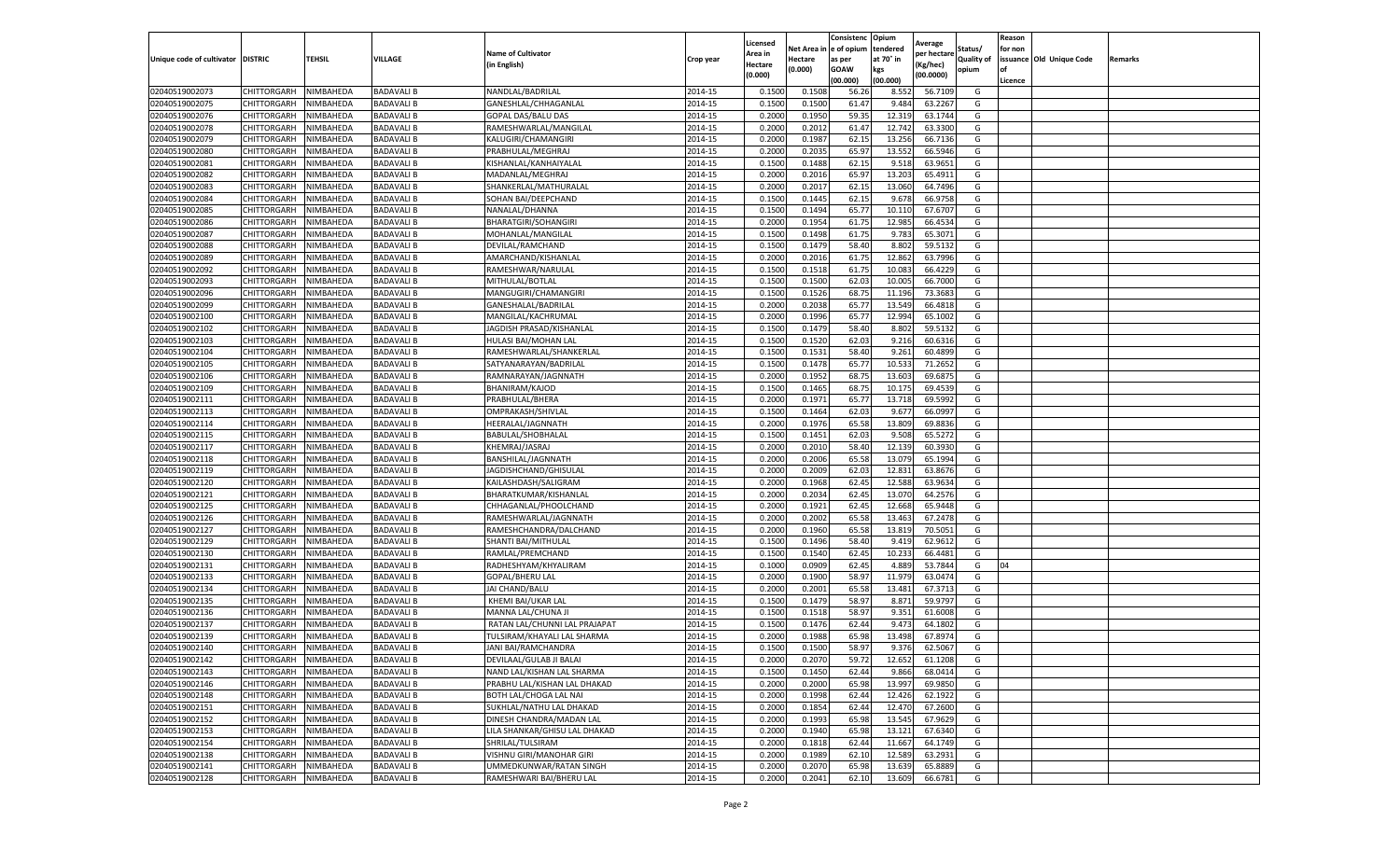|                                   |                    |           |                       |                                |           | Licensed |         | Consistenc             | Opium     |                        |                   | Reason  |                          |                    |
|-----------------------------------|--------------------|-----------|-----------------------|--------------------------------|-----------|----------|---------|------------------------|-----------|------------------------|-------------------|---------|--------------------------|--------------------|
|                                   |                    |           |                       | <b>Name of Cultivator</b>      |           | Area in  |         | Net Area in e of opium | tendered  | Average<br>per hectare | Status/           | for non |                          |                    |
| Unique code of cultivator DISTRIC |                    | TEHSIL    | VILLAGE               | in English)                    | Crop year | Hectare  | Hectare | as per                 | at 70° in | (Kg/hec                | <b>Quality of</b> |         | issuance Old Unique Code | <b>Remarks</b>     |
|                                   |                    |           |                       |                                |           | (0.000)  | (0.000) | <b>GOAW</b>            | kgs       | (00.0000)              | opium             |         |                          |                    |
|                                   |                    |           |                       |                                |           |          |         | (00.000)               | (00.000)  |                        |                   | Licence |                          |                    |
| 02040519002107                    | CHITTORGARH        | NIMBAHEDA | <b>BADAVALI B</b>     | DEVISINGH/BHIMSINGH            | 2014-15   | 0.2000   | 0.2031  | 59.72                  | 12.200    | 60.0689                | G                 |         |                          |                    |
| 02040519002097                    | CHITTORGARH        | NIMBAHEDA | <b>BADAVALI B</b>     | SHAMBHU LAL/BAGDIRAM           | 2014-15   | 0.1500   | 0.1472  | 59.72                  | 9.197     | 62.4796                | G                 |         |                          |                    |
| 02040519002110                    | CHITTORGARH        | NIMBAHEDA | <b>BADAVALI B</b>     | <b>OUNKARI BAI/OUNKAR</b>      | 2014-15   | 0.2000   | 0.2025  | 65.98                  | 12.942    | 63.9111                | G                 |         |                          |                    |
| 02040519002094                    | CHITTORGARH        | NIMBAHEDA | <b>BADAVALI B</b>     | KISHAN LAL/DANA JI             | 2014-15   | 0.2000   | 0.2038  | 62.10                  | 13.281    | 65.1668                | G                 |         |                          |                    |
| 02040519002095                    | CHITTORGARH        | NIMBAHEDA | <b>BADAVALI B</b>     | BHERULAL/BOTLAL                | 2014-15   | 0.2000   | 0.1950  | 59.72                  | 12.029    | 61.6872                | G                 |         |                          |                    |
| 02040519003030                    | CHITTORGARH        | NIMBAHEDA | BANGEDAGHATA A        | HEERA LAL/JIVRAJ               | 2014-15   | 0.1500   | 0.1500  | 67.22                  | 11.101    | 74.0067                | G                 |         |                          |                    |
| 02040519003001                    | CHITTORGARH        | NIMBAHEDA | <b>BANGEDAGHATA A</b> | MANGILAL/RAMALAL               | 2014-15   | 0.2000   | 0.2056  | 63.53                  | 13.759    | 66.9212                | G                 |         |                          |                    |
| 02040519003002                    | CHITTORGARH        | NIMBAHEDA | <b>BANGEDAGHATA A</b> | RATANLAL/KISHANLAI             | 2014-15   | 0.1500   | 0.1527  | 62.12                  | 9.868     | 64.6234                | G                 |         |                          |                    |
| 02040519003003                    | CHITTORGARH        | NIMBAHEDA | <b>BANGEDAGHATA A</b> | VARJIBAI/TEKCHAND              | 2014-15   | 0.2000   | 0.2073  | 65.39                  | 14.11     | 68.0897                | G                 |         |                          |                    |
| 02040519003004                    | CHITTORGARH        | NIMBAHEDA | <b>BANGEDAGHATA A</b> | MOTILAL/MANGILAL               | 2014-15   | 0.1500   | 0.1503  | 62.12                  | 9.797     | 65.1830                | G                 |         |                          |                    |
| 02040519003005                    | CHITTORGARH        | NIMBAHEDA | <b>BANGEDAGHATA A</b> | BHURALAL/BHANWAR LAL           | 2014-15   | 0.1500   | 0.1500  | 62.12                  | 10.11     | 67.4467                | G                 |         |                          |                    |
| 02040519003006                    | CHITTORGARH        | NIMBAHEDA | <b>BANGEDAGHATA A</b> | MOTIYABAI/MANGILAL             | 2014-15   | 0.1500   | 0.1540  | 64.38                  | 10.07     | 65.3961                | G                 |         |                          |                    |
| 02040519003007                    | CHITTORGARH        | NIMBAHEDA | BANGEDAGHATA A        | GOPALLAL/LALU                  | 2014-15   | 0.2000   | 0.2014  | 59.88                  | 12.01     | 59.6773                | G                 |         |                          |                    |
| 02040519003009                    | CHITTORGARH        | NIMBAHEDA | <b>BANGEDAGHATA A</b> | SOSAR BAI/BHUVANIRAM           | 2014-15   | 0.2000   | 0.1831  | 62.12                  | 11.616    | 63.4407                | G                 |         |                          |                    |
| 02040519003010                    | CHITTORGARH        | NIMBAHEDA | <b>BANGEDAGHATA A</b> | BHUWANIRAM/JAGNNATH            | 2014-15   | 0.1500   | 0.1517  | 64.38                  | 10.07     | 66.3876                | G                 |         |                          |                    |
| 02040519003011                    | CHITTORGARH        | NIMBAHEDA | <b>BANGEDAGHATA A</b> | BHERULAL/GHISALAI              | 2014-15   | 0.2000   | 0.2038  | 67.22                  | 14.001    | 68.6997                | G                 |         |                          |                    |
| 02040519003012                    | CHITTORGARH        | NIMBAHEDA | <b>BANGEDAGHATA A</b> | SHANTILAL/HEERALAL             | 2014-15   | 0.2000   | 0.2100  | 64.38                  | 13.713    | 65.3000                | G                 |         |                          |                    |
| 02040519003013                    | CHITTORGARH        | NIMBAHEDA | <b>BANGEDAGHATA A</b> | RAMESHWARLAL/BHUVANIRAM        | 2014-15   | 0.2000   | 0.2062  | 64.38                  | 13.961    | 67.7061                | G                 |         |                          |                    |
| 02040519003014                    | CHITTORGARH        | NIMBAHEDA | BANGEDAGHATA A        | BADRILAL/NANURAM               | 2014-15   | 0.2000   | 0.1961  | 64.38                  | 13.32     | 67.9602                | G                 |         |                          |                    |
| 02040519003015                    | CHITTORGARH        | NIMBAHEDA | <b>BANGEDAGHATA A</b> | OMPRAKASH/BHAGIRATH            | 2014-15   | 0.1500   | 0.1508  | 65.59                  | 10.241    | 67.9111                | G                 |         |                          | <b>NAME CHANGE</b> |
| 02040519003016                    | CHITTORGARH        | NIMBAHEDA | <b>BANGEDAGHATA A</b> | BHAGVATIBAI/CHHAGANLAL         | 2014-15   | 0.2000   | 0.1987  | 62.12                  | 12.699    | 63.9104                | G                 |         |                          |                    |
| 02040519003018                    | CHITTORGARH        | NIMBAHEDA | <b>BANGEDAGHATA A</b> | MANGHI BAI/NANALAI             | 2014-15   | 0.2000   | 0.2018  | 65.59                  | 13.67     | 67.7453                | G                 |         |                          |                    |
| 02040519003020                    | CHITTORGARH        | NIMBAHEDA | <b>BANGEDAGHATA A</b> | SHIVNARAYAN/PRABHULAL          | 2014-15   | 0.2000   | 0.2055  | 61.90                  | 13.052    | 63.5134                | G                 |         |                          |                    |
| 02040519003021                    | CHITTORGARH        | NIMBAHEDA | <b>BANGEDAGHATA A</b> | RAMESHWARI BAI/GANGARAM        | 2014-15   | 0.1500   | 0.1534  | 59.60                  | 9.825     | 64.0482                | G                 |         |                          |                    |
| 02040519003022                    | CHITTORGARH        | NIMBAHEDA | BANGEDAGHATA A        | RADHESHYAM/BHURIBAI            | 2014-15   | 0.1500   | 0.1526  | 65.59                  | 10.85     | 71.1009                | G                 |         |                          |                    |
| 02040519003023                    | CHITTORGARH        | NIMBAHEDA | <b>BANGEDAGHATA A</b> | ONKARLAL/BHAGIRATH             | 2014-15   | 0.2000   | 0.1887  | 65.59                  | 12.584    | 66.6879                | G                 |         |                          |                    |
| 02040519003024                    | CHITTORGARH        | NIMBAHEDA | <b>BANGEDAGHATA A</b> | VARDICHAND/PYARA               | 2014-15   | 0.2000   | 0.1922  | 61.90                  | 13.01     | 67.7263                | G                 |         |                          |                    |
| 02040519003025                    | CHITTORGARH        | NIMBAHEDA | BANGEDAGHATA A        | PHOOLCHAND/SUKHDEV             | 2014-15   | 0.1500   | 0.1508  | 67.22                  | 10.045    | 66.6114                | G                 |         |                          |                    |
| 02040519003026                    | CHITTORGARH        | NIMBAHEDA | <b>BANGEDAGHATA A</b> | PYARIBAI/NANA LAL              | 2014-15   | 0.1500   | 0.1517  | 61.90                  | 9.842     | 64.8780                | G                 |         |                          |                    |
| 02040519003028                    | CHITTORGARH        | NIMBAHEDA | <b>BANGEDAGHATA A</b> | KANHAIYALAL/BHUWANIRAM         | 2014-15   | 0.2000   | 0.1907  | 61.90                  | 12.168    | 63.8070                | G                 |         |                          |                    |
| 02040519003031                    | CHITTORGARH        | NIMBAHEDA | BANGEDAGHATA A        | SITA BAI/LABCHAND              | 2014-15   | 0.2000   | 0.2041  | 59.82                  | 12.938    | 63.3905                | G                 |         |                          |                    |
| 02040519003032                    | CHITTORGARH        | NIMBAHEDA | <b>BANGEDAGHATA A</b> | MOHANLAL/NANALAL               | 2014-15   | 0.2000   | 0.1960  | 59.59                  | 12.573    | 64.1480                | G                 |         |                          |                    |
| 02040519003035                    | CHITTORGARH        | NIMBAHEDA | <b>BANGEDAGHATA A</b> | KISHANLAL/BHUWANIRAM           | 2014-15   | 0.2000   | 0.2023  | 61.90                  | 13.326    | 65.8725                | G                 |         |                          |                    |
| 02040519003036                    | CHITTORGARH        | NIMBAHEDA | <b>BANGEDAGHATA A</b> | NANIBAI/BHANWARLAL             | 2014-15   | 0.1500   | 0.1460  | 62.47                  | 9.942     | 68.0959                | G                 |         |                          |                    |
| 02040519003037                    | CHITTORGARH        | NIMBAHEDA | <b>BANGEDAGHATA A</b> | PRABHULAL/ONKARLAL             | 2014-15   | 0.2000   | 0.1988  | 59.54                  | 12.614    | 63.4507                | G                 |         |                          |                    |
| 02040519003038                    | CHITTORGARH        | NIMBAHEDA | <b>BANGEDAGHATA A</b> | MANGILAL/NANALAL               | 2014-15   | 0.1500   | 0.1544  | 65.59                  | 10.47     | 67.8497                | G                 |         |                          |                    |
| 02040519003039                    | CHITTORGARH        | NIMBAHEDA | <b>BANGEDAGHATA A</b> | ASHOKKUMAR/BHAWARLAL           | 2014-15   | 0.2000   | 0.2000  | 62.47                  | 12.994    | 64.9700                | G                 |         |                          |                    |
| 02040519003040                    | CHITTORGARH        | NIMBAHEDA | BANGEDAGHATA A        | SHUWAGI BAI/RAM LAI            | 2014-15   | 0.1500   | 0.1500  | 64.36                  | 10.481    | 69.8733                | G                 |         |                          |                    |
| 02040519003043                    | CHITTORGARH        | NIMBAHEDA | <b>BANGEDAGHATA A</b> | RUPIBAI/KANHAYALAL             | 2014-15   | 0.1500   | 0.1500  | 59.54                  | 9.093     | 60.6200                | G                 |         |                          |                    |
| 02040519003044                    | CHITTORGARH        | NIMBAHEDA | <b>BANGEDAGHATA A</b> | KALURAM/KHEMRAJ                | 2014-15   | 0.1500   | 0.1571  | 64.36                  | 10.454    | 66.5436                | G                 |         |                          |                    |
| 02040519003046                    | CHITTORGARH        | NIMBAHEDA | BANGEDAGHATA A        | CHUNNILAL/BADRILAL             | 2014-15   | 0.1500   | 0.1550  | 67.22                  | 11.082    | 71.4968                | G                 |         |                          |                    |
| 02040519003047                    | CHITTORGARH        | NIMBAHEDA | <b>BANGEDAGHATA A</b> | GISULAL/NANDLAL                | 2014-15   | 0.1500   | 0.1505  | 64.36                  | 10.252    | 68.1196                | G                 |         |                          |                    |
| 02040519003049                    | CHITTORGARH        | NIMBAHEDA | <b>BANGEDAGHATA A</b> | SHRILAL/KISHANLAL              | 2014-15   | 0.2000   | 0.2057  | 62.47                  | 13.244    | 64.3850                | G                 |         |                          |                    |
| 02040519003051                    | CHITTORGARH        | NIMBAHEDA | BANGEDAGHATA A        | NANDLAL/KHEMRAJ                | 2014-15   | 0.2000   | 0.2014  | 64.36                  | 13.35     | 66.2860                | G                 |         |                          |                    |
| 02040519003053                    | CHITTORGARH        | NIMBAHEDA | <b>BANGEDAGHATA A</b> | MANGIBAI/HEERALAI              | 2014-15   | 0.2000   | 0.2075  | 64.36                  | 13.175    | 63.4940                | G                 |         |                          |                    |
| 02040519003054                    | CHITTORGARH        | NIMBAHEDA | <b>BANGEDAGHATA A</b> | RAMSUKHI BAI/PARBHU LAL        | 2014-15   | 0.1500   | 0.1507  | 65.69                  | 10.557    | 70.0531                | G                 |         |                          |                    |
| 02040519003055                    | CHITTORGARH        | NIMBAHEDA | <b>BANGEDAGHATA A</b> | JEETU/NANA                     | 2014-15   | 0.2000   | 0.2044  | 62.47                  | 13.663    | 66.8444                | G                 |         |                          |                    |
| 02040519003057                    | CHITTORGARH        | NIMBAHEDA | <b>BANGEDAGHATA A</b> | KANHAIYALAL/ONKAR              | 2014-15   | 0.2000   | 0.1997  | 62.47                  | 12.610    | 63.1447                | G                 |         |                          |                    |
| 02040519003058                    | CHITTORGARH        | NIMBAHEDA | <b>BANGEDAGHATA A</b> | PHOOLCHAND/SHANKERLAL-KASHIRAM | 2014-15   | 0.2000   | 0.2044  | 62.75                  | 13.178    | 64.4716                | G                 |         |                          |                    |
| 02040519003060                    | CHITTORGARH        | NIMBAHEDA | <b>BANGEDAGHATA A</b> | CHHAGANLAL/ONKARLAL            | 2014-15   | 0.2000   | 0.2007  | 65.69                  | 14.189    | 70.6976                | G                 |         |                          |                    |
| 02040519003062                    | CHITTORGARH        | NIMBAHEDA | <b>BANGEDAGHATA A</b> | LABHCHAND/HARLAL               | 2014-15   | 0.1500   | 0.1518  | 65.69                  | 10.548    | 69.4862                | G                 |         |                          |                    |
| 02040519003063                    | CHITTORGARH        | NIMBAHEDA | <b>BANGEDAGHATA A</b> | <b>BABULAL/BHAGU REGAR</b>     | 2014-15   | 0.1500   | 0.1480  | 65.69                  | 10.379    | 70.1284                | G                 |         |                          |                    |
| 02040519003064                    | CHITTORGARH        | NIMBAHEDA | <b>BANGEDAGHATA A</b> | GHISU/KISHANLAL                | 2014-15   | 0.2000   | 0.2014  | 62.75                  | 13.097    | 65.0298                | G                 |         |                          |                    |
| 02040519003065                    | <b>CHITTORGARH</b> | NIMBAHEDA | <b>BANGEDAGHATA A</b> | MANGILAL/HUKMA REGAR           | 2014-15   | 0.2000   | 0.2012  | 65.69                  | 14.170    | 70.4274                | G                 |         |                          |                    |
| 02040519003066                    | CHITTORGARH        | NIMBAHEDA | <b>BANGEDAGHATA A</b> | CHATRULAL/BHAGWAN REGAR        | 2014-15   | 0.1500   | 0.1562  | 64.44                  | 10.191    | 65.2433                | G                 |         |                          |                    |
| 02040519003067                    | CHITTORGARH        | NIMBAHEDA | <b>BANGEDAGHATA A</b> | ONKARLAL/BHAGU                 | 2014-15   | 0.2000   | 0.1985  | 64.44                  | 12.621    | 63.5819                | G                 |         |                          |                    |
| 02040519003068                    | CHITTORGARH        | NIMBAHEDA | <b>BANGEDAGHATA A</b> | RATANLAL/ONKAR                 | 2014-15   | 0.2000   | 0.1950  | 64.44                  | 12.980    | 66.5641                | G                 |         |                          |                    |
| 02040519003069                    | CHITTORGARH        | NIMBAHEDA | <b>BANGEDAGHATA A</b> | AMBALAL/JAGNNATH               | 2014-15   | 0.1500   | 0.1518  | 62.75                  | 9.834     | 64.7826                | G                 |         |                          |                    |
| 02040519003070                    | <b>CHITTORGARH</b> | NIMBAHEDA | <b>BANGEDAGHATA A</b> | TULSIRAM/BHANWARLAL            | 2014-15   | 0.2000   | 0.2042  | 67.22                  | 14.193    | 69.5054                | G                 |         |                          |                    |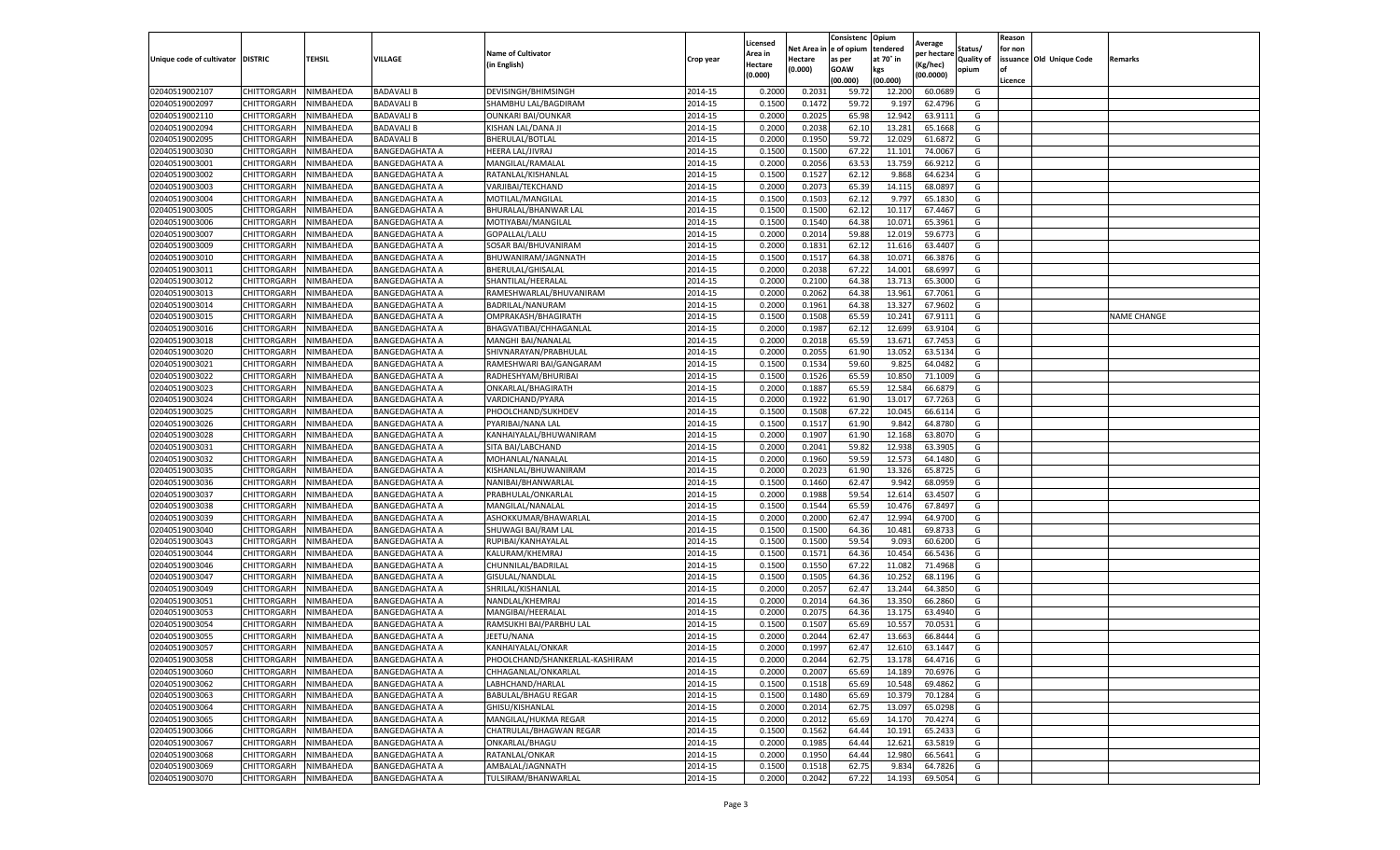|                           |                    |           |                       |                                          |           |                    |         | Consistenc             | Opium     |                       |            | Reason  |                          |                    |
|---------------------------|--------------------|-----------|-----------------------|------------------------------------------|-----------|--------------------|---------|------------------------|-----------|-----------------------|------------|---------|--------------------------|--------------------|
|                           |                    |           |                       |                                          |           | Licensed           |         | Net Area in e of opium | tendered  | Average               | Status/    | for non |                          |                    |
| Unique code of cultivator | <b>DISTRIC</b>     | TEHSIL    | VILLAGE               | <b>Name of Cultivator</b><br>in English) | Crop year | Area in<br>Hectare | Hectare | as per                 | at 70° in | er hectar<br>(Kg/hec) | Quality of |         | issuance Old Unique Code | Remarks            |
|                           |                    |           |                       |                                          |           | (0.000)            | (0.000) | <b>GOAW</b>            | kgs       | (00.0000)             | opium      | of      |                          |                    |
|                           |                    |           |                       |                                          |           |                    |         | (00.000)               | (00.000)  |                       |            | Licence |                          |                    |
| 02040519003072            | CHITTORGARH        | NIMBAHEDA | BANGEDAGHATA A        | MANGILAL/KISHAN                          | 2014-15   | 0.2000             | 0.1988  | 64.44                  | 13.41     | 67.4698               | G          |         |                          |                    |
| 02040519003073            | CHITTORGARH        | NIMBAHEDA | <b>BANGEDAGHATA A</b> | NANDLAL/BHAGWAN                          | 2014-15   | 0.2000             | 0.2075  | 62.75                  | 13.57     | 65.407                | G          |         |                          |                    |
| 02040519003074            | CHITTORGARH        | NIMBAHEDA | <b>BANGEDAGHATA A</b> | BHERULAL/SHANKERLAL                      | 2014-15   | 0.1500             | 0.1478  | 67.22                  | 10.822    | 73.2206               | G          |         |                          |                    |
| 02040519003075            | CHITTORGARH        | NIMBAHEDA | <b>BANGEDAGHATA A</b> | KALURAM/KISHANLAL                        | 2014-15   | 0.1500             | 0.1486  | 65.19                  | 10.15     | 68.3109               | G          |         |                          |                    |
| 02040519003076            | CHITTORGARH        | NIMBAHEDA | <b>BANGEDAGHATA A</b> | VARDICHAND/BHAGU                         | 2014-15   | 0.2000             | 0.2028  | 62.75                  | 12.774    | 62.9882               | G          |         |                          |                    |
| 02040519003078            | CHITTORGARH        | NIMBAHEDA | <b>BANGEDAGHATA A</b> | PHOOLCHAND/BHANWARLAL                    | 2014-15   | 0.2000             | 0.2047  | 65.19                  | 13.736    | 67.1031               | G          |         |                          |                    |
| 02040519003079            | CHITTORGARH        | NIMBAHEDA | BANGEDAGHATA A        | CHAGAN LAL/NARAYAN                       | 2014-15   | 0.1500             | 0.1500  | 61.50                  | 9.41      | 62.7333               | G          |         |                          |                    |
| 02040519003080            | CHITTORGARH        | NIMBAHEDA | <b>BANGEDAGHATA A</b> | KAJODIBAI/KISHANLAL                      | 2014-15   | 0.1500             | 0.1514  | 61.50                  | 9.629     | 63.5997               | G          |         |                          | <b>NAME CHANGE</b> |
| 02040519003082            | CHITTORGARH        | NIMBAHEDA | <b>BANGEDAGHATA A</b> | HEMRAJ/NARAYAN                           | 2014-15   | 0.2000             | 0.2051  | 65.19                  | 13.699    | 66.7918               | G          |         |                          |                    |
| 02040519003083            | CHITTORGARH        | NIMBAHEDA | BANGEDAGHATA A        | KAMLABAI/NANDLAI                         | 2014-15   | 0.2000             | 0.2052  | 67.14                  | 14.090    | 68.6647               | G          |         |                          | <b>NAME CHANGE</b> |
| 02040519003084            | CHITTORGARH        | NIMBAHEDA | <b>BANGEDAGHATA A</b> | LABHCHAND/NARAYAN                        | 2014-15   | 0.2000             | 0.2048  | 65.19                  | 14.230    | 69.4824               | G          |         |                          |                    |
| 02040519003085            | CHITTORGARH        | NIMBAHEDA | BANGEDAGHATA A        | AMARCHAND/KHEMRAJ                        | 2014-15   | 0.2000             | 0.2001  | 61.50                  | 12.74     | 63.7081               | G          |         |                          |                    |
| 02040519003086            | CHITTORGARH        | NIMBAHEDA | <b>BANGEDAGHATA A</b> | BANSHILAL/ONKAR                          | 2014-15   | 0.2000             | 0.2073  | 65.23                  | 14.462    | 69.7636               | G          |         |                          |                    |
| 02040519003088            | CHITTORGARH        | NIMBAHEDA | <b>BANGEDAGHATA A</b> | NANDU BAI/GISALAL                        | 2014-15   | 0.2000             | 0.1967  | 67.14                  | 13.697    | 69.6340               | G          |         |                          |                    |
|                           |                    |           |                       |                                          |           |                    |         |                        |           |                       |            |         |                          |                    |
| 02040519003092            | CHITTORGARH        | NIMBAHEDA | <b>BANGEDAGHATA A</b> | DHAPUBAI/GOKUL                           | 2014-15   | 0.1500             | 0.1486  | 61.50                  | 9.70      | 65.3297               | G          |         |                          |                    |
| 02040519003093            | CHITTORGARH        | NIMBAHEDA | <b>BANGEDAGHATA A</b> | LABHCHAND/KISHANLAL                      | 2014-15   | 0.2000             | 0.2043  | 65.23                  | 13.652    | 66.8233               | G          |         |                          |                    |
| 02040519003095            | CHITTORGARH        | NIMBAHEDA | <b>BANGEDAGHATA A</b> | GEETALAL/NANDLAL                         | 2014-15   | 0.2000             | 0.2018  | 61.50                  | 12.801    | 63.4341               | G          |         |                          |                    |
| 02040519003097            | CHITTORGARH        | NIMBAHEDA | <b>BANGEDAGHATA A</b> | KALURAM/JAGGA                            | 2014-15   | 0.2000             | 0.1989  | 62.87                  | 13.31     | 66.9180               | G          |         |                          |                    |
| 02040519003098            | CHITTORGARH        | NIMBAHEDA | BANGEDAGHATA A        | MANGILAL/NATHULAL                        | 2014-15   | 0.2000             | 0.1953  | 62.87                  | 12.84     | 65.7604               | G          |         |                          |                    |
| 02040519003100            | CHITTORGARH        | NIMBAHEDA | BANGEDAGHATA A        | RAMESHWARLAL/KISHANLAL                   | 2014-15   | 0.1500             | 0.1551  | 65.23                  | 10.297    | 66.3894               | G          |         |                          |                    |
| 02040519003104            | CHITTORGARH        | NIMBAHEDA | <b>BANGEDAGHATA A</b> | MOHANLAL/KALURAM                         | 2014-15   | 0.2000             | 0.2030  | 62.87                  | 13.418    | 66.0985               | G          |         |                          |                    |
| 02040519003101            | CHITTORGARH        | NIMBAHEDA | <b>BANGEDAGHATA A</b> | PUSHKARLAL/BHERULAL                      | 2014-15   | 0.1500             | 0.1537  | 62.87                  | 9.907     | 64.4567               | G          |         |                          |                    |
| 02040519003105            | CHITTORGARH        | NIMBAHEDA | <b>BANGEDAGHATA A</b> | SHANTILAL/RAM LAL                        | 2014-15   | 0.1500             | 0.1522  | 59.54                  | 9.501     | 62.4244               | G          |         |                          |                    |
| 02040519003106            | CHITTORGARH        | NIMBAHEDA | <b>BANGEDAGHATA A</b> | BANSILAL/KASHIRAM MALI                   | 2014-15   | 0.2000             | 0.2061  | 62.87                  | 13.59     | 65.9777               | G          |         |                          |                    |
| 02040519003107            | CHITTORGARH        | NIMBAHEDA | <b>BANGEDAGHATA A</b> | RAMCHANDRA/MOTILAL REGAR                 | 2014-15   | 0.1500             | 0.1499  | 59.54                  | 9.348     | 62.3616               | G          |         |                          |                    |
| 02040519003108            | CHITTORGARH        | NIMBAHEDA | BANGEDAGHATA A        | BABULAL/JAIRAM                           | 2014-15   | 0.1500             | 0.1530  | 59.54                  | 9.492     | 62.0392               | G          |         |                          |                    |
| 02040519003111            | CHITTORGARH        | NIMBAHEDA | BANGEDAGHATA A        | ONKARLAL/MOTILAL                         | 2014-15   | 0.1500             | 0.1571  | 62.99                  | 10.186    | 64.8377               | G          |         |                          |                    |
| 02040519003112            | CHITTORGARH        | NIMBAHEDA | <b>BANGEDAGHATA A</b> | SURAJMAL/BHERULAL                        | 2014-15   | 0.2000             | 0.1012  | 58.34                  | 5.967     | 58.9625               | G          |         |                          |                    |
| 02040519003113            | CHITTORGARH        | NIMBAHEDA | <b>BANGEDAGHATA A</b> | GOPALLAL/BANSHILAL                       | 2014-15   | 0.2000             | 0.2039  | 65.23                  | 14.090    | 69.1025               | G          |         |                          |                    |
| 02040519003114            | CHITTORGARH        | NIMBAHEDA | <b>BANGEDAGHATA A</b> | PURNIBAI/SHAMBULAL                       | 2014-15   | 0.1500             | 0.1519  | 58.34                  | 8.826     | 58.1040               | G          |         |                          | <b>NAME CHANGE</b> |
| 02040519003116            | CHITTORGARH        | NIMBAHEDA | <b>BANGEDAGHATA A</b> | ASHARAM/MODIRAM                          | 2014-15   | 0.1500             | 0.1554  | 62.99                  | 9.745     | 62.7091               | G          |         |                          |                    |
| 02040519003118            | CHITTORGARH        | NIMBAHEDA | BANGEDAGHATA A        | KANHAIYALAL/MOTILAL                      | 2014-15   | 0.2000             | 0.2092  | 62.99                  | 13.73     | 65.6405               | G          |         |                          |                    |
| 02040519003120            | CHITTORGARH        | NIMBAHEDA | <b>BANGEDAGHATA A</b> | MADANLAL/PRABHULAL                       | 2014-15   | 0.1500             | 0.1498  | 62.99                  | 10.14     | 67.6969               | G          |         |                          |                    |
| 02040519003121            | CHITTORGARH        | NIMBAHEDA | BANGEDAGHATA A        | PRABHULAL/KASHIRAM                       | 2014-15   | 0.1500             | 0.1572  | 62.99                  | 10.546    | 67.0865               | G          |         |                          |                    |
| 02040519003122            | CHITTORGARH        | NIMBAHEDA | BANGEDAGHATA A        | NOJIBAI/JAGLIYA                          | 2014-15   | 0.2000             | 0.1983  | 62.56                  | 12.77     | 64.4024               | G          |         |                          |                    |
| 02040519003263            | CHITTORGARH        | NIMBAHEDA | <b>BANGEDAGHATA A</b> | RATANLAL/MANA                            | 2014-15   | 0.2000             | 0.2076  | 65.23                  | 13.87     | 66.8353               | G          |         |                          |                    |
|                           |                    |           |                       |                                          |           |                    |         | 62.56                  |           |                       |            |         |                          |                    |
| 02040519003061            | CHITTORGARH        | NIMBAHEDA | <b>BANGEDAGHATA A</b> | <b>BHGAVAN/BHURA</b>                     | 2014-15   | 0.2000             | 0.2025  |                        | 13.129    | 64.8346               | G          |         |                          |                    |
| 02040519003019            | CHITTORGARH        | NIMBAHEDA | BANGEDAGHATA A        | CUNNI LAL/AMARCHAND                      | 2014-15   | 0.1500             | 0.1522  | 65.14                  | 10.09     | 66.3403               | G          |         |                          |                    |
| 02040519003094            | CHITTORGARH        | NIMBAHEDA | <b>BANGEDAGHATA A</b> | MANGI LAL/VARDI CHAND                    | 2014-15   | 0.1500             | 0.1525  | 67.14                  | 10.25     | 67.2328               | G          |         |                          |                    |
| 02040519003264            | CHITTORGARH        | NIMBAHEDA | <b>BANGEDAGHATA A</b> | SHIVLAL/JIVRAJ                           | 2014-15   | 0.1500             | 0.1516  | 67.34                  | 11.015    | 72.6583               | G          |         |                          |                    |
| 02040519003117            | CHITTORGARH        | NIMBAHEDA | <b>BANGEDAGHATA A</b> | UDAIRAM/BHANWARLAL DHAKAD                | 2014-15   | 0.1500             | 0.1470  | 62.56                  | 10.34     | 70.4014               | G          |         |                          |                    |
| 02040519003017            | CHITTORGARH        | NIMBAHEDA | <b>BANGEDAGHATA A</b> | SAMPATBAI/MOTI LAL                       | 2014-15   | 0.2000             | 0.2096  | 65.14                  | 14.09     | 67.2615               | G          |         |                          |                    |
| 02040519003041            | CHITTORGARH        | NIMBAHEDA | BANGEDAGHATA A        | BHANWAR LAL/LAKHMI CHAND                 | 2014-15   | 0.2000             | 0.1980  | 58.34                  | 12.54     | 63.3485               | G          |         |                          | <b>NAME CHANGE</b> |
| 02040519003091            | CHITTORGARH        | NIMBAHEDA | <b>BANGEDAGHATA A</b> | BHAGVATIBAI/CHAGAN LAL                   | 2014-15   | 0.2000             | 0.1997  | 65.14                  | 13.651    | 68.3575               | G          |         |                          |                    |
| 02040519003109            | CHITTORGARH        | NIMBAHEDA | BANGEDAGHATA A        | GOPALLAL/RATANLAL                        | 2014-15   | 0.1500             | 0.1562  | 62.56                  | 10.44     | 66.8886               | G          |         |                          |                    |
| 02040519003110            | CHITTORGARH        | NIMBAHEDA | BANGEDAGHATA A        | GISALAL/RATANLAL                         | 2014-15   | 0.1500             | 0.1517  | 67.3                   | 10.81     | 71.2788               | G          |         |                          |                    |
| 02040519003123            | CHITTORGARH        | NIMBAHEDA | <b>BANGEDAGHATA A</b> | BANSILAL/SHANKAR                         | 2014-15   | 0.2000             | 0.1953  | 58.34                  | 11.91     | 61.0241               | G          |         |                          |                    |
| 02040519003087            | CHITTORGARH        | NIMBAHEDA | <b>BANGEDAGHATA A</b> | <b>MOHAN LAL/BHAGVANLAI</b>              | 2014-15   | 0.2000             | 0.2088  | 62.56                  | 13.424    | 64.2912               | G          |         |                          |                    |
| 02040519003029            | CHITTORGARH        | NIMBAHEDA | <b>BANGEDAGHATA A</b> | BHERU LAL/DANRAJ                         | 2014-15   | 0.1500             | 0.1452  | 65.14                  | 9.296     | 64.0220               | G          |         |                          |                    |
| 02040519003273            | CHITTORGARH        | NIMBAHEDA | BANGEDAGHATA A        | LUXMINARAYAN/NANDLAL                     | 2014-15   | 0.2000             | 0.1987  | 62.56                  | 12.798    | 64.4087               | G          |         |                          |                    |
| 02040519003274            | CHITTORGARH        | NIMBAHEDA | <b>BANGEDAGHATA A</b> | <b>GOPAL LAL/MANGI LAL</b>               | 2014-15   | 0.2000             | 0.2055  | 67.34                  | 13.968    | 67.9708               | G          |         |                          |                    |
| 02040519003275            | <b>CHITTORGARH</b> | NIMBAHEDA | <b>BANGEDAGHATA A</b> | MANGI LAL/KASIRAM                        | 2014-15   | 0.2000             | 0.2070  | 65.14                  | 14.563    | 70.3527               | G          |         |                          |                    |
| 02040519003201            | <b>CHITTORGARH</b> | NIMBAHEDA | <b>BANGEDAGHATA B</b> | GOPALLAL/HEERALAL                        | 2014-15   | 0.2000             | 0.2056  | 64.48                  | 14.250    | 69.3093               | G          |         |                          |                    |
| 02040519003126            | <b>CHITTORGARH</b> | NIMBAHEDA | <b>BANGEDAGHATA B</b> | SUKHLAL/TEKCHAND DHAKAD                  | 2014-15   | 0.2000             | 0.2068  | 64.48                  | 14.195    | 68.6412               | G          |         |                          |                    |
| 02040519003132            | CHITTORGARH        | NIMBAHEDA | <b>BANGEDAGHATA B</b> | BANSHILAL/JAIRAJ                         | 2014-15   | 0.2000             | 0.2065  | 59.36                  | 12.898    | 62.4600               | G          |         |                          |                    |
| 02040519003133            | CHITTORGARH        | NIMBAHEDA | <b>BANGEDAGHATA B</b> | BANSHILAL/NARAYAN                        | 2014-15   | 0.2000             | 0.2015  | 64.48                  | 13.209    | 65.5533               | G          |         |                          |                    |
| 02040519003134            | <b>CHITTORGARH</b> | NIMBAHEDA | <b>BANGEDAGHATA B</b> | MANGILAL/HEMRAJ                          | 2014-15   | 0.2000             | 0.2031  | 62.26                  | 13.092    | 64.4609               | G          |         |                          |                    |
| 02040519003135            | CHITTORGARH        | NIMBAHEDA | <b>BANGEDAGHATA B</b> | NANALAL/HARIRAM                          | 2014-15   | 0.2000             | 0.2006  | 64.48                  | 13.357    | 66.5852               | G          |         |                          |                    |
| 02040519003137            | <b>CHITTORGARH</b> | NIMBAHEDA | <b>BANGEDAGHATA B</b> | BANSHILAL/DEVA                           | 2014-15   | 0.2000             | 0.2008  | 64.48                  | 13.237    | 65.9213               | G          |         |                          |                    |
|                           |                    |           |                       |                                          |           |                    |         |                        |           |                       |            |         |                          |                    |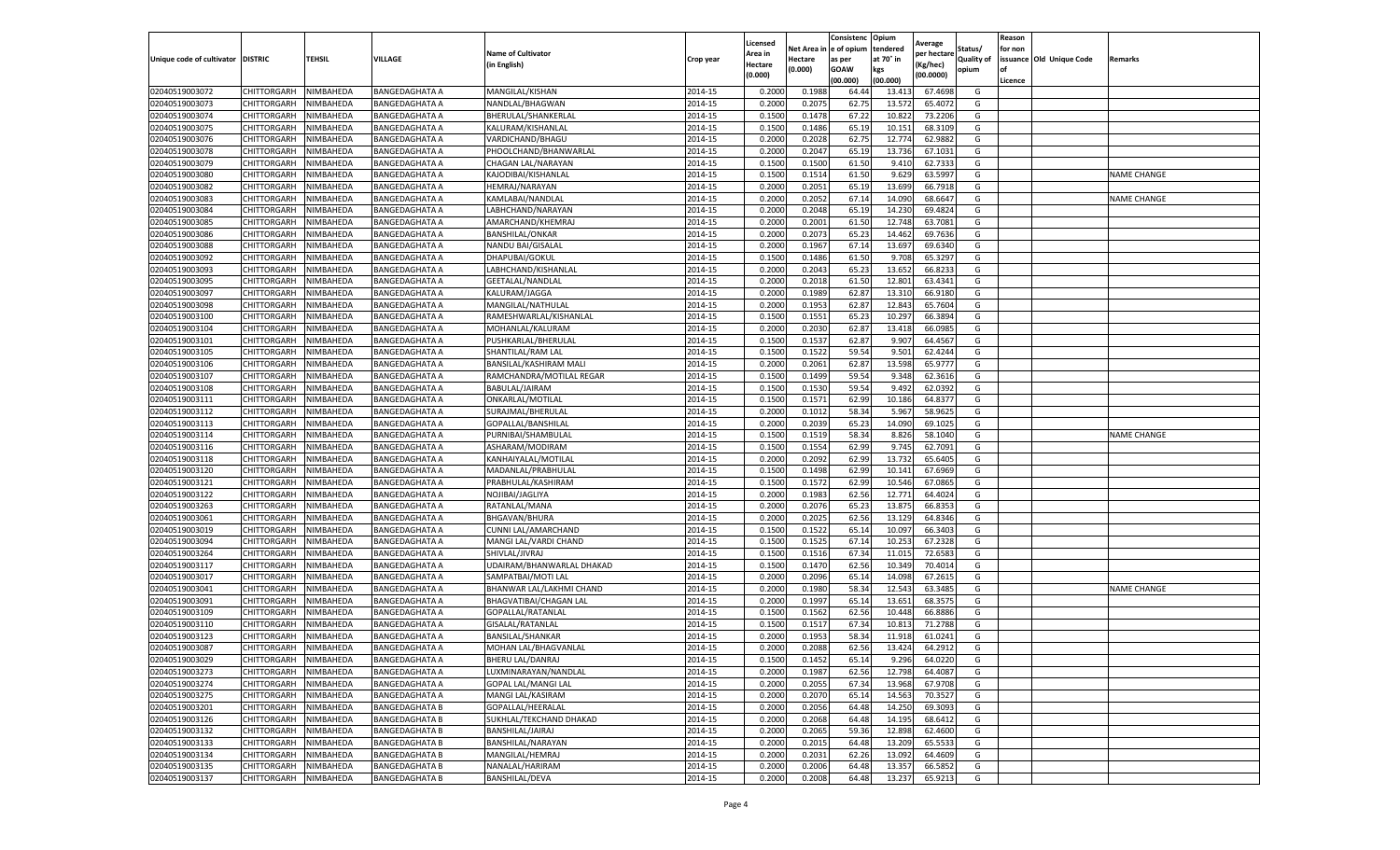|                                   |                            |           |                       |                             |           | Licensed |            | Consistenc  | Opium     | Average     |                   | Reason  |                          |         |
|-----------------------------------|----------------------------|-----------|-----------------------|-----------------------------|-----------|----------|------------|-------------|-----------|-------------|-------------------|---------|--------------------------|---------|
|                                   |                            |           |                       | <b>Name of Cultivator</b>   |           | Area in  | Net Area i | e of opium  | tendered  | per hectare | Status/           | for non |                          |         |
| Unique code of cultivator DISTRIC |                            | TEHSIL    | VILLAGE               | (in English)                | Crop year | Hectare  | Hectare    | as per      | at 70° in | (Kg/hec)    | <b>Quality of</b> |         | issuance Old Unique Code | Remarks |
|                                   |                            |           |                       |                             |           | (0.000)  | 0.000)     | <b>GOAW</b> | kgs       | (00.0000)   | opium             | οf      |                          |         |
|                                   |                            |           |                       |                             |           |          |            | (00.000     | (00.000)  |             |                   | Licence |                          |         |
| 02040519003138                    | CHITTORGARH                | NIMBAHEDA | <b>BANGEDAGHATA B</b> | RATANLAL/MULA               | 2014-15   | 0.2000   | 0.183      | 62.26       | 12.221    | 66.4546     | G                 |         |                          |         |
| 02040519003141                    | CHITTORGARH                | NIMBAHEDA | <b>BANGEDAGHATA B</b> | KAILASHCHAND/JAGLIYA        | 2014-15   | 0.200    | 0.2023     | 62.26       | 12.861    | 63.5739     | G                 |         |                          |         |
| 02040519003142                    | CHITTORGARH                | NIMBAHEDA | <b>BANGEDAGHATA B</b> | NANALAL/ROOPA               | 2014-15   | 0.2000   | 0.2029     | 62.26       | 12.977    | 63.9576     | G                 |         |                          |         |
| 02040519003143                    | CHITTORGARH                | NIMBAHEDA | <b>BANGEDAGHATA B</b> | HEERALAL/BHANA              | 2014-15   | 0.1500   | 0.1553     | 65.00       | 10.084    | 64.9324     | G                 |         |                          |         |
| 02040519003148                    | CHITTORGARH                | NIMBAHEDA | <b>BANGEDAGHATA B</b> | LABHCHAND/MAGNA             | 2014-15   | 0.2000   | 0.2016     | 65.00       | 12.963    | 64.3006     | G                 |         |                          |         |
| 02040519003153                    | CHITTORGARH                | NIMBAHEDA | <b>BANGEDAGHATA B</b> | RAMESHWARLAL/MANGILAL       | 2014-15   | 0.2000   | 0.2088     | 59.36       | 12.762    | 61.1207     | G                 |         |                          |         |
| 02040519003157                    | CHITTORGARH                | NIMBAHEDA | <b>BANGEDAGHATA B</b> | HEERALAL/MOTILAL            | 2014-15   | 0.2000   | 0.1970     | 62.26       | 12.728    | 64.6091     | G                 |         |                          |         |
| 02040519003159                    | CHITTORGARH                | NIMBAHEDA | <b>BANGEDAGHATA B</b> | KANA/MOOLA                  | 2014-15   | 0.200    | 0.2026     | 66.83       | 13.872    | 68.4699     | G                 |         |                          |         |
| 02040519003161                    | CHITTORGARH                | NIMBAHEDA | <b>BANGEDAGHATA B</b> | HARJUBAI/MANA               | 2014-15   | 0.2000   | 0.1860     | 59.36       | 11.948    | 64.2366     | G                 |         |                          |         |
| 02040519003162                    | CHITTORGARH                | NIMBAHEDA | <b>BANGEDAGHATA B</b> | GEETALAL/ONKARLAL           | 2014-15   | 0.2000   | 0.2030     | 58.43       | 11.820    | 58.2266     | G                 |         |                          |         |
| 02040519003164                    | CHITTORGARH                | NIMBAHEDA | <b>BANGEDAGHATA B</b> | BANSHILAL/KESHURAM          | 2014-15   | 0.1500   | 0.1520     | 58.43       | 9.174     | 60.3553     | G                 |         |                          |         |
| 02040519003165                    | CHITTORGARH                | NIMBAHEDA | <b>BANGEDAGHATA B</b> | KANHAIYALAL/PREMCHAND       | 2014-15   | 0.2000   | 0.2022     | 65.00       | 13.594    | 67.2305     | G                 |         |                          |         |
| 02040519003166                    | CHITTORGARH                | NIMBAHEDA | <b>BANGEDAGHATA B</b> | MADANLAL/NANALAL            | 2014-15   | 0.2000   | 0.2061     | 61.25       | 13.073    | 63.4304     | G                 |         |                          |         |
| 02040519003167                    | CHITTORGARH                | NIMBAHEDA | <b>BANGEDAGHATA B</b> | LILABAI/MODIRAM             | 2014-15   | 0.200    | 0.2068     | 65.00       | 14.727    | 71.2137     | G                 |         |                          |         |
| 02040519003169                    | CHITTORGARH                | NIMBAHEDA | <b>BANGEDAGHATA B</b> | CHHAGANLAL/BHERULAL         | 2014-15   | 0.2000   | 0.2000     | 62.88       | 13.133    | 65.6650     | G                 |         |                          |         |
| 02040519003176                    | CHITTORGARH                | NIMBAHEDA | <b>BANGEDAGHATA B</b> | DINESHCHANDRA/SHIVLAL       | 2014-15   | 0.2000   | 0.2058     | 65.00       | 14.040    | 68.2216     | G                 |         |                          |         |
| 02040519003177                    | CHITTORGARH                | NIMBAHEDA | <b>BANGEDAGHATA B</b> | KANHAIYALAL/CHHAGANLAL      | 2014-15   | 0.2000   | 0.1977     | 65.55       | 13.803    | 69.8179     | G                 |         |                          |         |
| 02040519003178                    | CHITTORGARH                | NIMBAHEDA | <b>BANGEDAGHATA B</b> | SHANTILAL/SHANKERLAL        | 2014-15   | 0.2000   | 0.2071     | 65.55       | 14.131    | 68.2327     | G                 |         |                          |         |
| 02040519003180                    | CHITTORGARH                | NIMBAHEDA | <b>BANGEDAGHATA B</b> | BHAGIRATH/BHANWARLAL        | 2014-15   | 0.2000   | 0.2002     | 65.55       | 14.065    | 70.2547     | G                 |         |                          |         |
| 02040519003181                    | CHITTORGARH                | NIMBAHEDA | <b>BANGEDAGHATA B</b> | KHEMRAJ/MANGILAL            | 2014-15   | 0.2000   | 0.2014     | 61.46       | 13.363    | 66.3505     | G                 |         |                          |         |
| 02040519003182                    | CHITTORGARH                | NIMBAHEDA | <b>BANGEDAGHATA B</b> | DALCHAND/BADRILAL           | 2014-15   | 0.2000   | 0.1968     | 65.55       | 13.578    | 68.9939     | G                 |         |                          |         |
|                                   |                            |           |                       |                             |           |          |            |             |           |             |                   |         |                          |         |
| 02040519003183                    | CHITTORGARH                | NIMBAHEDA | <b>BANGEDAGHATA B</b> | LUXMINARAYAN/PHOOLCHAND     | 2014-15   | 0.1500   | 0.1494     | 61.4        | 9.694     | 64.8862     | G                 |         |                          |         |
| 02040519003184                    | CHITTORGARH                | NIMBAHEDA | <b>BANGEDAGHATA B</b> | GORILAL/HEERALAL            | 2014-15   | 0.1500   | 0.1496     | 58.43       | 9.449     | 63.1618     | G                 |         |                          |         |
| 02040519003185                    | CHITTORGARH                | NIMBAHEDA | <b>BANGEDAGHATA B</b> | PRITHWIRAJ/BHAWANIRAM       | 2014-15   | 0.2000   | 0.2044     | 65.55       | 14.093    | 68.9481     | G                 |         |                          |         |
| 02040519003188                    | CHITTORGARH                | NIMBAHEDA | <b>BANGEDAGHATA B</b> | KANHAIYALAL/HEERALAI        | 2014-15   | 0.1500   | 0.1459     | 64.59       | 9.753     | 66.8472     | G                 |         |                          |         |
| 02040519003189                    | CHITTORGARH                | NIMBAHEDA | <b>BANGEDAGHATA B</b> | RADHESHYAM/CHHAGANLAI       | 2014-15   | 0.2000   | 0.1967     | 64.59       | 13.628    | 69.2832     | G                 |         |                          |         |
| 02040519003190                    | CHITTORGARH                | NIMBAHEDA | <b>BANGEDAGHATA B</b> | SHIVLAL/NANALAL             | 2014-15   | 0.2000   | 0.1988     | 62.19       | 12.633    | 63.5463     | G                 |         |                          |         |
| 02040519003192                    | CHITTORGARH                | NIMBAHEDA | BANGEDAGHATA B        | MANGILAL/CHUNNILAL          | 2014-15   | 0.2000   | 0.2011     | 61.31       | 12.936    | 64.3262     | G                 |         |                          |         |
| 02040519003193                    | CHITTORGARH                | NIMBAHEDA | <b>BANGEDAGHATA B</b> | SURESHCHAND/SOHANLAL        | 2014-15   | 0.2000   | 0.2000     | 64.59       | 13.250    | 66.2500     | G                 |         |                          |         |
| 02040519003196                    | CHITTORGARH                | NIMBAHEDA | <b>BANGEDAGHATA B</b> | RAMESHWARLAL/BHANWARLAL     | 2014-15   | 0.2000   | 0.2000     | 58.43       | 12.245    | 61.2250     | G                 |         |                          |         |
| 02040519003197                    | CHITTORGARH                | NIMBAHEDA | <b>BANGEDAGHATA B</b> | KISHANLAL/NATHULAL          | 2014-15   | 0.2000   | 0.2060     | 64.59       | 13.684    | 66.4272     | G                 |         |                          |         |
| 02040519003198                    | CHITTORGARH                | NIMBAHEDA | <b>BANGEDAGHATA B</b> | DEVILAL/NANALAL             | 2014-15   | 0.2000   | 0.2095     | 66.89       | 14.859    | 70.9260     | G                 |         |                          |         |
| 02040519003200                    | CHITTORGARH                | NIMBAHEDA | <b>BANGEDAGHATA B</b> | SHANKERLAL/VARDICHAND       | 2014-15   | 0.2000   | 0.1980     | 62.27       | 12.952    | 65.4141     | G                 |         |                          |         |
| 02040519003202                    | CHITTORGARH                | NIMBAHEDA | <b>BANGEDAGHATA B</b> | RATANLAL/TEKCHAND           | 2014-15   | 0.1500   | 0.1520     | 62.7        | 9.559     | 62.8882     | G                 |         |                          |         |
| 02040519003203                    | CHITTORGARH                | NIMBAHEDA | <b>BANGEDAGHATA B</b> | JAICHAND/NANALAL            | 2014-15   | 0.2000   | 0.2038     | 61.12       | 12.704    | 62.3356     | G                 |         |                          |         |
| 02040519003204                    | CHITTORGARH                | NIMBAHEDA | <b>BANGEDAGHATA B</b> | BOTLAL/KISHANLAL            | 2014-15   | 0.1500   | 0.1514     | 61.12       | 9.587     | 63.3223     | G                 |         |                          |         |
| 02040519003205                    | CHITTORGARH                | NIMBAHEDA | <b>BANGEDAGHATA B</b> | <b>GEETA BAI/RADAKISHAN</b> | 2014-15   | 0.2000   | 0.2047     | 68.85       | 15.147    | 73.9961     | G                 |         |                          |         |
| 02040519003208                    | CHITTORGARH                | NIMBAHEDA | <b>BANGEDAGHATA B</b> | RADHESHYAM/TEKCHAND         | 2014-15   | 0.2000   | 0.2064     | 64.59       | 14.228    | 68.9341     | G                 |         |                          |         |
| 02040519003209                    | CHITTORGARH                | NIMBAHEDA | <b>BANGEDAGHATA B</b> | SHANTI BAI/SURESH CHAND     | 2014-15   | 0.2000   | 0.1955     | 64.74       | 13.031    | 66.6547     | G                 |         |                          |         |
| 02040519003210                    | CHITTORGARH                | NIMBAHEDA | <b>BANGEDAGHATA B</b> | RATANLAL/PRABHULAL          | 2014-15   | 0.2000   | 0.203C     | 61.12       | 12.844    | 63.2709     | G                 |         |                          |         |
| 02040519003211                    | CHITTORGARH                | NIMBAHEDA | <b>BANGEDAGHATA B</b> | SUKHLAL/CHUNNILAL           | 2014-15   | 0.2000   | 0.2028     | 68.8        | 14.301    | 70.5178     | G                 |         |                          |         |
| 02040519003215                    | CHITTORGARH                | NIMBAHEDA | <b>BANGEDAGHATA B</b> | SHANTILAL/SHANKERLAL        | 2014-15   | 0.1500   | 0.1499     | 61.12       | 10.006    | 66.7512     | G                 |         |                          |         |
| 02040519003216                    | CHITTORGARH                | NIMBAHEDA | <b>BANGEDAGHATA B</b> | SOHANLAL/NARAYAN            | 2014-15   | 0.2000   | 0.2037     | 61.12       | 12.713    | 62.4104     | G                 |         |                          |         |
| 02040519003218                    | CHITTORGARH                | NIMBAHEDA | <b>BANGEDAGHATA B</b> | SHIVLAL/PHOOLCHAND          | 2014-15   | 0.2000   | 0.2059     | 60.55       | 12.638    | 61.3793     | G                 |         |                          |         |
| 02040519003219                    | CHITTORGARH                | NIMBAHEDA | <b>BANGEDAGHATA B</b> | NANALAL/RAMLAL              | 2014-15   | 0.2000   | 0.2005     | 58.43       | 12.729    | 63.4863     | G                 |         |                          |         |
| 02040519003220                    | CHITTORGARH                | NIMBAHEDA | <b>BANGEDAGHATA B</b> | PHOOLCHAND/GEETALAL         | 2014-15   | 0.150    | 0.1518     | 61.37       | 9.591     | 63.1818     | G                 |         |                          |         |
| 02040519003221                    | CHITTORGARH                | NIMBAHEDA | <b>BANGEDAGHATA B</b> | PREMLATA/SHOBHALAL          | 2014-15   | 0.1500   | 0.1527     | 58.64       | 9.299     | 60.8972     | G                 |         |                          |         |
| 02040519003222                    | CHITTORGARH                | NIMBAHEDA | <b>BANGEDAGHATA B</b> | GOPALLAL/SOHANLAL           | 2014-15   | 0.2000   | 0.1988     | 61.37       | 12.651    | 63.6368     | G                 |         |                          |         |
| 02040519003223                    | CHITTORGARH                | NIMBAHEDA | <b>BANGEDAGHATA B</b> | GEETALAL/MOHANLAL           | 2014-15   | 0.2000   | 0.2070     | 58.64       | 12.985    | 62.7295     | G                 |         |                          |         |
| 02040519003224                    | CHITTORGARH                | NIMBAHEDA | <b>BANGEDAGHATA B</b> | SHYAMLAL/BHERULAL           | 2014-15   | 0.2000   | 0.2045     | 64.74       | 13.521    | 66.1174     | G                 |         |                          |         |
| 02040519003225                    | CHITTORGARH                | NIMBAHEDA | <b>BANGEDAGHATA B</b> | KAMLABAI/SHANKERLAL         | 2014-15   | 0.2000   | 0.2062     | 61.37       | 12.879    | 62.4588     | G                 |         |                          |         |
| 02040519003227                    | CHITTORGARH                | NIMBAHEDA | <b>BANGEDAGHATA B</b> | RATANLAL/LALU               | 2014-15   | 0.1500   | 0.1454     | 61.37       | 9.521     | 65.4814     | G                 |         |                          |         |
| 02040519003228                    | CHITTORGARH                | NIMBAHEDA | <b>BANGEDAGHATA B</b> | NIRBHAIRAM/PHOOLCHAND       | 2014-15   | 0.2000   | 0.2033     | 61.37       | 12.458    | 61.2789     | G                 |         |                          |         |
| 02040519003229                    | CHITTORGARH                | NIMBAHEDA | <b>BANGEDAGHATA B</b> | MANGILAL/GULAB CHAND        | 2014-15   | 0.2000   | 0.1954     | 64.74       | 13.262    | 67.8710     | G                 |         |                          |         |
| 02040519003231                    | CHITTORGARH                | NIMBAHEDA | <b>BANGEDAGHATA B</b> | KISHOR KUMAR/KHEMRAJ        | 2014-15   | 0.2000   | 0.2070     | 62.62       | 13.615    | 65.7729     | G                 |         |                          |         |
| 02040519003234                    |                            |           |                       |                             |           |          |            |             |           |             |                   |         |                          |         |
|                                   | CHITTORGARH<br>CHITTORGARH | NIMBAHEDA | <b>BANGEDAGHATA B</b> | FULCHAND/DALUJI DHAKAD      | 2014-15   | 0.2000   | 0.2000     | 62.62       | 12.524    | 62.6200     | G                 |         |                          |         |
| 02040519003235                    |                            | NIMBAHEDA | <b>BANGEDAGHATA B</b> | SHANKARLAL/DEVABALAI        | 2014-15   | 0.2000   | 0.2072     | 62.62       | 13.249    | 63.9431     | G                 |         |                          |         |
| 02040519003237                    | CHITTORGARH                | NIMBAHEDA | <b>BANGEDAGHATA B</b> | MADANLAL/MANGILAL DHAKAD    | 2014-15   | 0.2000   | 0.2051     | 58.64       | 12.239    | 59.6733     | G                 |         |                          |         |
| 02040519003238                    | CHITTORGARH                | NIMBAHEDA | <b>BANGEDAGHATA B</b> | KALURAM/KASHIRAM MALI       | 2014-15   | 0.2000   | 0.2051     | 64.74       | 14.317    | 69.8050     | G                 |         |                          |         |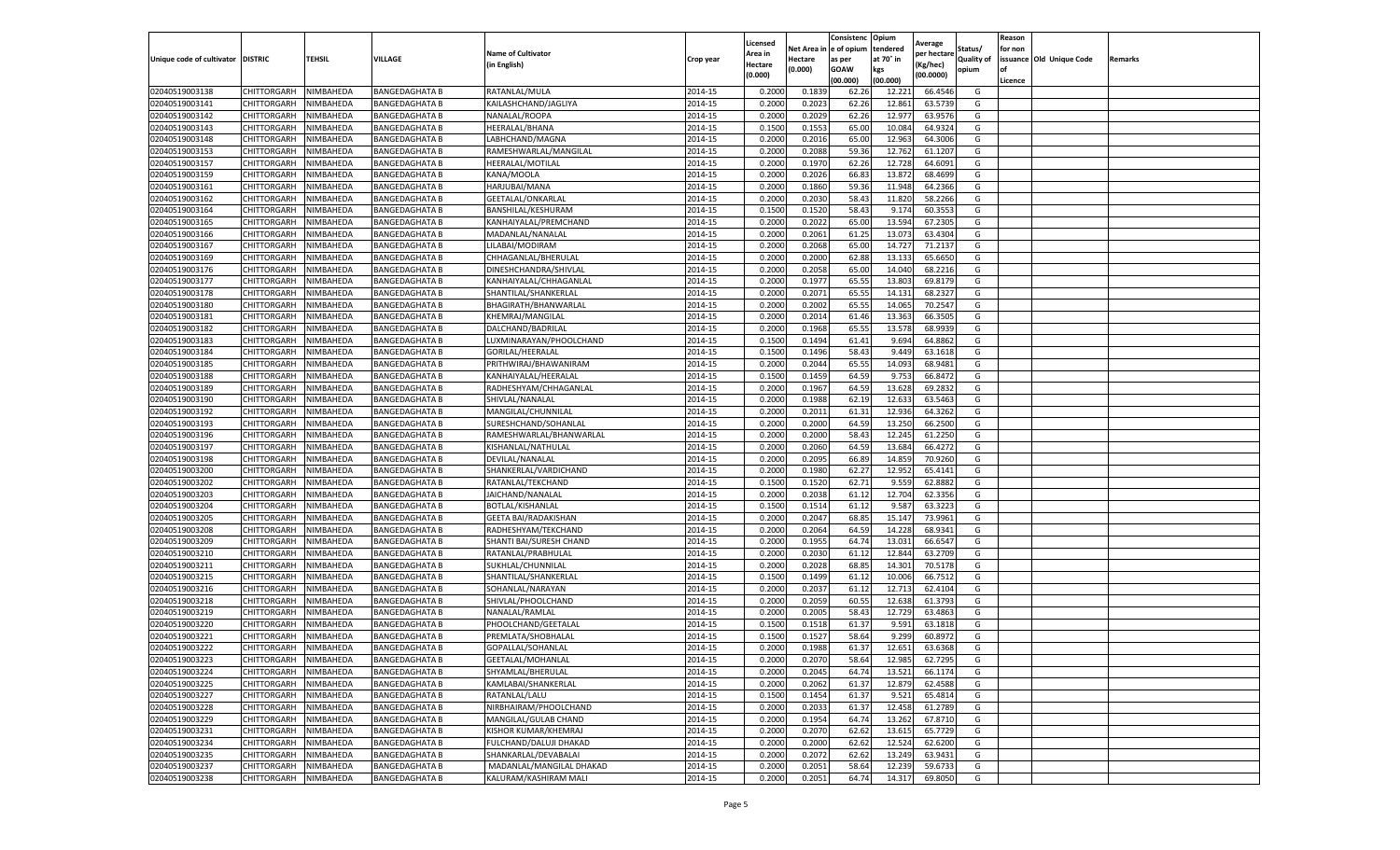|                           |                    |                  |                       |                             |           | Licensed |         | Consistenc             | Opium     |                        |                   | Reason  |                          |                    |
|---------------------------|--------------------|------------------|-----------------------|-----------------------------|-----------|----------|---------|------------------------|-----------|------------------------|-------------------|---------|--------------------------|--------------------|
|                           |                    |                  |                       | <b>Name of Cultivator</b>   |           | Area in  |         | Net Area in e of opium | tendered  | Average<br>per hectare | Status/           | for non |                          |                    |
| Unique code of cultivator | <b>DISTRIC</b>     | TEHSIL           | VILLAGE               | in English)                 | Crop year | Hectare  | Hectare | as per                 | at 70° in | (Kg/hec                | <b>Quality of</b> |         | issuance Old Unique Code | <b>Remarks</b>     |
|                           |                    |                  |                       |                             |           | (0.000)  | (0.000) | <b>GOAW</b>            | kgs       | (00.0000)              | opium             |         |                          |                    |
|                           |                    |                  |                       |                             |           |          |         | (00.000)               | (00.000)  |                        |                   | Licence |                          |                    |
| 02040519003241            | CHITTORGARH        | NIMBAHEDA        | <b>BANGEDAGHATA B</b> | BAGDIRAM/NANALAL            | 2014-15   | 0.2000   | 0.203C  | 58.64                  | 12.264    | 60.4138                | G                 |         |                          |                    |
| 02040519003243            | CHITTORGARH        | NIMBAHEDA        | <b>BANGEDAGHATA B</b> | KANCHAN/NANALAL             | 2014-15   | 0.1500   | 0.1474  | 62.62                  | 9.99      | 67.788                 | G                 |         |                          |                    |
| 02040519003244            | CHITTORGARH        | NIMBAHEDA        | <b>BANGEDAGHATA B</b> | RADHESHYAM/MADHOLAL         | 2014-15   | 0.2000   | 0.2072  | 58.64                  | 12.591    | 60.7674                | G                 |         |                          |                    |
| 02040519003245            | CHITTORGARH        | NIMBAHEDA        | <b>BANGEDAGHATA B</b> | MOHANLAL/PRABHULAL BHIL     | 2014-15   | 0.1500   | 0.1566  | 62.62                  | 10.261    | 65.5236                | G                 |         |                          |                    |
| 02040519003252            | <b>CHITTORGARH</b> | NIMBAHEDA        | <b>BANGEDAGHATA B</b> | PRABHULAL/BHERULAL DHAKAD   | 2014-15   | 0.1500   | 0.1519  | 56.07                  | 9.05      | 59.585                 | G                 |         |                          |                    |
| 02040519003253            | CHITTORGARH        | NIMBAHEDA        | BANGEDAGHATA B        | MOTILAL/AASHARAM            | 2014-15   | 0.2000   | 0.2047  | 61.63                  | 13.47     | 65.808                 | G                 |         |                          |                    |
| 02040519003255            | CHITTORGARH        | NIMBAHEDA        | <b>BANGEDAGHATA B</b> | BAGDIRAM/NARAYAN DHAKAD     | 2014-15   | 0.2000   | 0.2053  | 60.59                  | 12.949    | 63.0736                | G                 |         |                          |                    |
| 02040519003256            | CHITTORGARH        | NIMBAHEDA        | <b>BANGEDAGHATA B</b> | HIRALAL/MAGNA REGAR         | 2014-15   | 0.1500   | 0.1546  | 61.63                  | 9.676     | 62.587                 | G                 |         |                          |                    |
| 02040519003260            | CHITTORGARH        | NIMBAHEDA        | <b>BANGEDAGHATA B</b> | JAGDISH CHANDRA/JAIRAAM     | 2014-15   | 0.2000   | 0.2005  | 64.74                  | 12.92     | 64.4389                | G                 |         |                          |                    |
| 02040519003261            | CHITTORGARH        | NIMBAHEDA        | <b>BANGEDAGHATA B</b> | RATANLAL/ONKARLAL           | 2014-15   | 0.2000   | 0.2010  | 65.72                  | 13.388    | 66.6070                | G                 |         |                          |                    |
| 02040519003262            | CHITTORGARH        | NIMBAHEDA        | <b>BANGEDAGHATA B</b> | NANDLAL/SHANKARLAL DHAKAD   | 2014-15   | 0.2000   | 0.1997  | 61.63                  | 12.608    | 63.1347                | G                 |         |                          |                    |
| 02040519003131            | CHITTORGARH        | NIMBAHEDA        | <b>BANGEDAGHATA B</b> | JHERAM/MOTI                 | 2014-15   | 0.2000   | 0.1984  | 59.48                  | 12.219    | 61.5877                | G                 |         |                          |                    |
| 02040519003144            | CHITTORGARH        | NIMBAHEDA        | BANGEDAGHATA B        | BHERULAL/CHATRU             | 2014-15   | 0.2000   | 0.2015  | 61.63                  | 12.43     | 61.697                 | G                 |         |                          |                    |
| 02040519003156            | CHITTORGARH        | NIMBAHEDA        | <b>BANGEDAGHATA B</b> | NANDLAL/JAGNNTH             | 2014-15   | 0.2000   | 0.2051  | 61.63                  | 12.713    | 61.9844                | G                 |         |                          |                    |
| 02040519003170            | CHITTORGARH        | NIMBAHEDA        | <b>BANGEDAGHATA B</b> | BABULAL/MOTILAL             | 2014-15   | 0.1500   | 0.1529  | 62.22                  | 9.724     | 63.5971                | G                 |         |                          |                    |
| 02040519003214            | CHITTORGARH        | NIMBAHEDA        | <b>BANGEDAGHATA B</b> | MOHANLAL/RAMCHANDRA         | 2014-15   | 0.2000   | 0.2063  | 60.57                  | 13.706    | 66.4372                | G                 |         |                          |                    |
| 02040519003251            | CHITTORGARH        | NIMBAHEDA        | <b>BANGEDAGHATA B</b> | SURESHCHAND/KASHIRAM        | 2014-15   | 0.1500   | 0.1513  | 57.00                  | 8.583     | 56.7284                | G                 |         |                          |                    |
| 02040519003233            | CHITTORGARH        | NIMBAHEDA        | <b>BANGEDAGHATA B</b> | KAMLIBAI/NARU               | 2014-15   | 0.2000   | 0.2045  | 62.22                  | 13.12     | 64.1565                | G                 |         |                          |                    |
| 02040519003151            | CHITTORGARH        | NIMBAHEDA        | BANGEDAGHATA B        | NANDU BAI/RAMLAI            | 2014-15   | 0.2000   | 0.2026  | 62.22                  | 12.542    | 61.9052                | G                 |         |                          |                    |
| 02040519003267            | CHITTORGARH        | NIMBAHEDA        | <b>BANGEDAGHATA B</b> | RANGLAL/BHANWARLAL          | 2014-15   | 0.2000   | 0.2044  | 62.22                  | 13.546    | 66.2720                | G                 |         |                          |                    |
| 02040519003268            | CHITTORGARH        | NIMBAHEDA        | <b>BANGEDAGHATA B</b> | OMPARKASH/BHAGVAN           | 2014-15   | 0.2000   | 0.2032  | 62.22                  | 12.933    | 63.6467                | G                 |         |                          |                    |
| 02040519003269            | CHITTORGARH        | NIMBAHEDA        | <b>BANGEDAGHATA B</b> | NIRBHERAM/KJODH             | 2014-15   | 0.1500   | 0.1500  | 65.72                  | 10.01     | 66.7867                | G                 |         |                          |                    |
| 02040519003270            | CHITTORGARH        | NIMBAHEDA        | <b>BANGEDAGHATA B</b> | RUKAMNIBAI/GANPATLAL        | 2014-15   | 0.1500   | 0.1523  | 65.72                  | 10.337    | 67.8726                | G                 |         |                          |                    |
| 02040519003163            | CHITTORGARH        | NIMBAHEDA        | <b>BANGEDAGHATA B</b> | SHYAMLAL/BHANA              | 2014-15   | 0.2000   | 0.1969  | 59.48                  | 12.372    | 62.8339                | G                 |         |                          |                    |
| 02040519003155            | CHITTORGARH        | NIMBAHEDA        | BANGEDAGHATA B        | DALCHAND/SHANKAR            | 2014-15   | 0.1500   | 0.1552  | 62.57                  | 10.09     | 65.0258                | G                 |         |                          |                    |
| 02040519003207            | CHITTORGARH        | NIMBAHEDA        | <b>BANGEDAGHATA B</b> | RAMESHWAR/KACHRULAL         | 2014-15   | 0.1500   | 0.1500  | 62.57                  | 9.806     | 65.3733                | G                 |         |                          |                    |
| 02040519003213            | CHITTORGARH        | NIMBAHEDA        | <b>BANGEDAGHATA B</b> | MANGILAL/NARAYANLAL         | 2014-15   | 0.1500   | 0.1532  | 62.57                  | 10.28     | 67.1540                | G                 |         |                          |                    |
| 02040519003140            | CHITTORGARH        | NIMBAHEDA        | BANGEDAGHATA B        | DALLESINGH/MOHANSINGH       | 2014-15   | 0.1500   | 0.1460  | 62.57                  | 9.672     | 66.2466                | G                 |         |                          |                    |
| 02040519003129            | CHITTORGARH        | NIMBAHEDA        | <b>BANGEDAGHATA B</b> | PANNALAL/MOTI               | 2014-15   | 0.1500   | 0.1500  | 59.48                  | 9.219     | 61.4600                | G                 |         |                          |                    |
| 02040519003130            | CHITTORGARH        | NIMBAHEDA        | <b>BANGEDAGHATA B</b> | RAMCHANDRA/SHANKAR          | 2014-15   | 0.2000   | 0.1980  | 65.72                  | 13.060    | 65.9596                | G                 |         |                          |                    |
| 02040519003145            | CHITTORGARH        | NIMBAHEDA        | BANGEDAGHATA B        | SHIVLAL/CHTRU               | 2014-15   | 0.1500   | 0.1495  | 56.51                  | 8.493     | 56.8094                | G                 |         |                          |                    |
| 02040519003146            | CHITTORGARH        | NIMBAHEDA        | <b>BANGEDAGHATA B</b> | NANI BAI/PYARCHAND          | 2014-15   | 0.2000   | 0.2019  | 62.67                  | 13.080    | 64.7845                | G                 |         |                          |                    |
| 02040519003152            | CHITTORGARH        | NIMBAHEDA        | <b>BANGEDAGHATA B</b> | NANALAL/HUKMA               | 2014-15   | 0.2000   | 0.1976  | 59.48                  | 12.10     | 61.2348                | G                 |         |                          |                    |
| 02040519003191            | CHITTORGARH        | NIMBAHEDA        | <b>BANGEDAGHATA B</b> | SUKHLAL/HEERALAL            | 2014-15   | 0.1500   | 0.1510  | 65.72                  | 10.863    | 71.9404                | G                 |         |                          |                    |
| 02040519003250            | CHITTORGARH        | NIMBAHEDA        | <b>BANGEDAGHATA B</b> | KISHANLAL/BHURALAL          | 2014-15   | 0.1500   | 0.1521  | 62.67                  | 10.439    | 68.6325                | G                 |         |                          |                    |
| 02040519003127            | CHITTORGARH        | NIMBAHEDA        | <b>BANGEDAGHATA B</b> | MANOHARLAL/BHAVARLAL SHARMA | 2014-15   | 0.1500   | 0.1496  | 62.67                  | 9.526     | 63.6765                | G                 |         |                          |                    |
| 02040519003272            | CHITTORGARH        | NIMBAHEDA        | <b>BANGEDAGHATA B</b> | DINESHCHANDRA/SUKHLAL       | 2014-15   | 0.2000   | 0.2005  | 65.72                  | 13.454    | 67.1022                | G                 |         |                          |                    |
| 02040519003276            | CHITTORGARH        | NIMBAHEDA        | <b>BANGEDAGHATA B</b> | ASHU/SHOLA                  | 2014-15   | 0.2000   | 0.1980  | 62.67                  | 12.507    | 63.1667                | G                 |         | 02040519052052           | <b>TRANSFER</b>    |
| 02040519004002            | CHITTORGARH        | NIMBAHEDA        | DEEPPURA              | TOKUBAI/PRABHULAI           | 2014-15   | 0.2000   | 0.1973  | 61.24                  | 12.554    | 63.6290                | G                 |         |                          |                    |
| 02040519004004            | CHITTORGARH        | NIMBAHEDA        | DEEPPURA              | HIRA BAI/NANALAL            | 2014-15   | 0.2000   | 0.1958  | 56.12                  | 11.328    | 57.8550                | G                 |         |                          |                    |
| 02040519004007            | CHITTORGARH        | NIMBAHEDA        | DEEPPURA              | NARAYANIBAI/HJARI           | 2014-15   | 0.1500   | 0.1502  | 61.03                  | 9.32      | 62.0506                | G                 |         |                          |                    |
| 02040519004009            | CHITTORGARH        | NIMBAHEDA        | DEEPPURA              | <b>BALU/NARU KUMAR</b>      | 2014-15   | 0.2000   | 0.2024  | 59.94                  | 12.296    | 60.7510                | G                 |         |                          |                    |
| 02040519004012            | CHITTORGARH        | NIMBAHEDA        | DEEPPURA              | <b>JANIBAI/SHANKAR</b>      | 2014-15   | 0.2000   | 0.2041  | 63.55                  | 12.628    | 61.8716                | G                 |         |                          |                    |
| 02040519004013            | CHITTORGARH        | NIMBAHEDA        | DEEPPURA              | UDHAERAM/KISHNA             | 2014-15   | 0.2000   | 0.1975  | 59.48                  | 11.828    | 59.8886                | G                 |         |                          |                    |
| 02040519004014            | CHITTORGARH        | NIMBAHEDA        | DEEPPURA              | RAMLAL/GOKEL                | 2014-15   | 0.2000   | 0.1957  | 59.60                  | 11.741    | 59.9949                | G                 |         |                          |                    |
| 02040519004016            | CHITTORGARH        | NIMBAHEDA        | DEEPPURA              | BHERULAL/GISULAL            | 2014-15   | 0.2000   | 0.2022  | 60.02                  | 12.33     | 61.0188                | G                 |         |                          |                    |
| 02040519004018            | CHITTORGARH        | NIMBAHEDA        | DEEPPURA              | SOHANIBAI/GISALAL           | 2014-15   | 0.2000   | 0.1918  | 60.02                  | 11.961    | 62.3618                | G                 |         |                          |                    |
| 02040519004020            | CHITTORGARH        | NIMBAHEDA        | <b>DEEPPURA</b>       | CUNNILAL/HARLAL             | 2014-15   | 0.2000   | 0.1929  | 61.24                  | 12.239    | 63.4474                | G                 |         |                          |                    |
| 02040519004024            | CHITTORGARH        | NIMBAHEDA        | <b>DEEPPURA</b>       | BHERU/WARDA                 | 2014-15   | 0.1500   | 0.1457  | 65.33                  | 9.977     | 68.4763                | G                 |         |                          |                    |
| 02040519004025            | CHITTORGARH        | NIMBAHEDA        | DEEPPURA              | GOPALKARSAN/MHDANLAL        | 2014-15   | 0.2000   | 0.1924  | 55.71                  | 11.134    | 57.8690                | G                 |         |                          |                    |
| 02040519004017            | <b>CHITTORGARH</b> | NIMBAHEDA        | DEEPPURA              | MODIRAM/HARLAL              | 2014-15   | 0.2000   | 0.1980  | 60.25                  | 12.024    | 60.7273                | G                 |         |                          |                    |
| 02040519004003            | CHITTORGARH        | NIMBAHEDA        | DEEPPURA              | KAMLA BAI/HJARILAL          | 2014-15   | 0.2000   | 0.1933  | 65.33                  | 12.674    | 65.5665                | G                 |         |                          |                    |
| 02040519005036            | CHITTORGARH        | NIMBAHEDA        | DHARESHVAR            | <b>GULAB SING/RAM SING</b>  | 2014-15   | 0.1500   | 0.1470  | 65.33                  | 10.229    | 69.5850                | G                 |         |                          |                    |
| 02040519005002            | <b>CHITTORGARH</b> | NIMBAHEDA        | DHARESHVAR            | MATHURIBAI/RUPA             | 2014-15   | 0.2000   | 0.1287  | 61.24                  | 8.390     | 65.1904                | G                 |         |                          |                    |
| 02040519005004            | CHITTORGARH        | NIMBAHEDA        | DHARESHVAR            | GOURILAL/NANDA              | 2014-15   | 0.1500   |         |                        |           |                        | F.                |         |                          |                    |
| 02040519005006            | CHITTORGARH        | NIMBAHEDA        | DHARESHVAR            | ISHWARDAN/AIDAN             | 2014-15   | 0.1500   | 0.1474  | 60.02                  | 9.200     | 62.4152                | G                 |         |                          | <b>NAME CHANGE</b> |
| 02040519005013            | CHITTORGARH        | NIMBAHEDA        | DHARESHVAR            | BHURA/GOVINDJI              | 2014-15   | 0.1500   | 0.1495  | 61.24                  | 9.177     | 61.3846                | G                 |         |                          |                    |
| 02040519005018            | CHITTORGARH        | NIMBAHEDA        | DHARESHVAR            | GORAJI/LALA CHARAN          | 2014-15   | 0.1500   | 0.1484  | 60.02                  | 9.02(     | 60.7817                | G                 |         |                          |                    |
| 02040519005021            | <b>CHITTORGARH</b> | <b>NIMBAHEDA</b> | DHARESHVAR            | BHURALAL/NANDAJI CHARAN     | 2014-15   | 0.1500   | 0.1436  | 61.24                  | 9.247     | 64.3942                | G                 |         |                          |                    |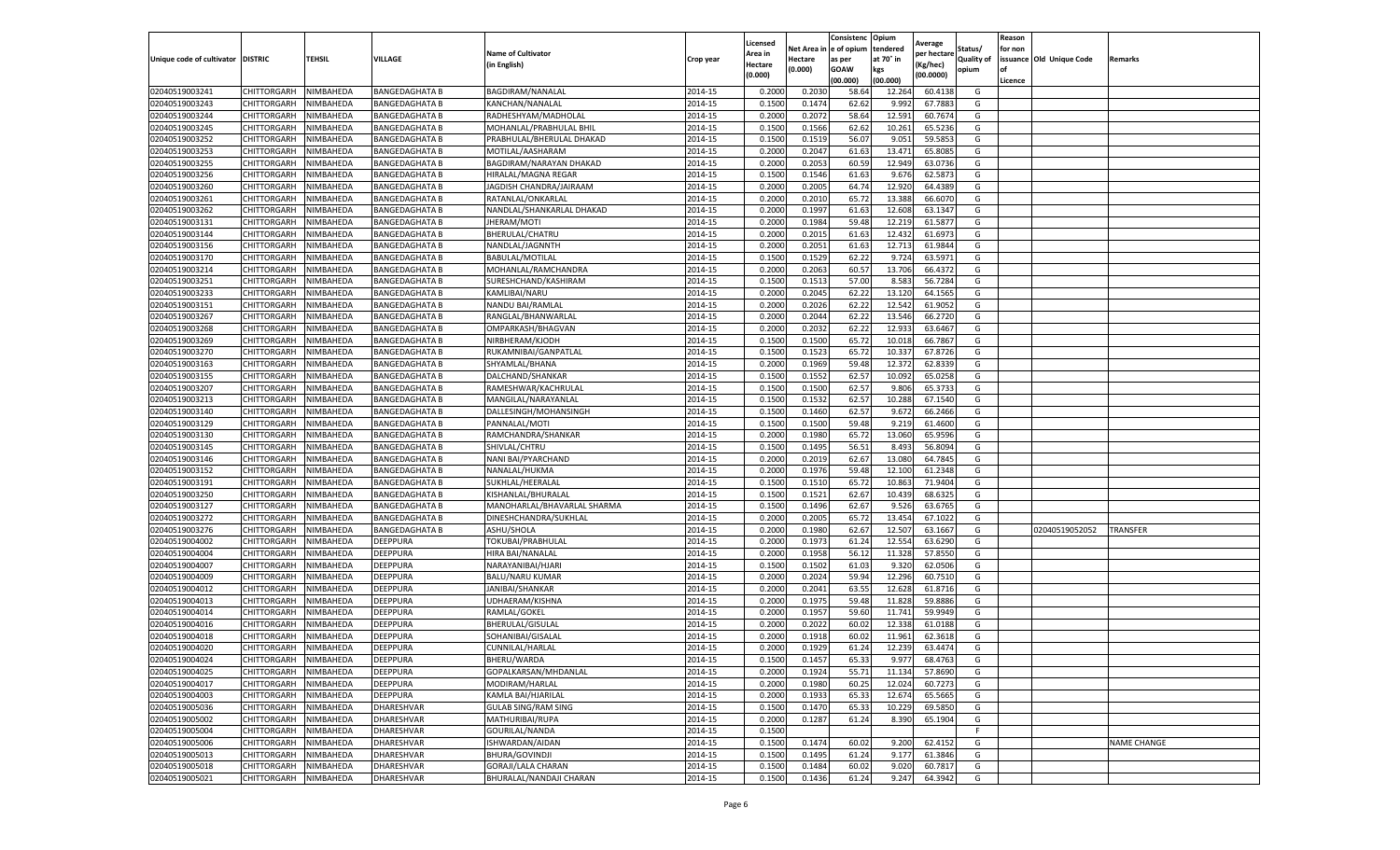|                           |                    |           |                 |                                |           | Licensed |            | Consistenc     | Opium     | Average     |                   | Reason  |                          |                    |
|---------------------------|--------------------|-----------|-----------------|--------------------------------|-----------|----------|------------|----------------|-----------|-------------|-------------------|---------|--------------------------|--------------------|
|                           |                    |           |                 | <b>Name of Cultivator</b>      |           | Area in  | Net Area i | in  e of opium | tendered  | per hectare | Status/           | for non |                          |                    |
| Unique code of cultivator | <b>DISTRIC</b>     | TEHSIL    | VILLAGE         | in English)                    | Crop year | Hectare  | Hectare    | as per         | at 70° in | (Kg/hec     | <b>Quality of</b> |         | issuance Old Unique Code | <b>Remarks</b>     |
|                           |                    |           |                 |                                |           | (0.000)  | (0.000)    | <b>GOAW</b>    | kgs       | (00.0000)   | opium             |         |                          |                    |
|                           |                    |           |                 |                                |           |          |            | (00.000)       | (00.000)  |             |                   | Licence |                          |                    |
| 02040519005022            | CHITTORGARH        | NIMBAHEDA | DHARESHVAR      | KISHAN/NANDAJI CHARAN          | 2014-15   | 0.1500   |            |                |           |             | F.                |         |                          |                    |
| 02040519005029            | CHITTORGARH        | NIMBAHEDA | DHARESHVAR      | BADRILAL/GHISA DHAKAD          | 2014-15   | 0.1500   | 0.1440     | 61.14          | 9.02      | 62.6597     | G                 |         |                          |                    |
| 02040519005033            | CHITTORGARH        | NIMBAHEDA | DHARESHVAR      | KISHANLAL/GOVIND CHARAN        | 2014-15   | 0.1500   | 0.1500     | 61.14          | 9.092     | 60.6133     | G                 |         |                          |                    |
| 02040519005034            | CHITTORGARH        | NIMBAHEDA | DHARESHVAR      | <b>BAHADUR SINGH/RAM SINGH</b> | 2014-15   | 0.2000   | 0.1950     | 61.14          | 12.385    | 63.5128     | G                 |         |                          |                    |
| 02040519005035            | CHITTORGARH        | NIMBAHEDA | DHARESHVAR      | PREMKUNWAR/CHATARSINGH         | 2014-15   | 0.1500   | 0.1467     | 56.17          | 8.369     | 57.0484     | G                 |         |                          | <b>NAME CHANGE</b> |
| 02040519005025            | CHITTORGARH        | NIMBAHEDA | DHARESHVAR      | INDRA MAL/GORAJI BHII          | 2014-15   | 0.1500   | 0.1427     | 56.36          | 8.285     | 58.0589     | G                 |         |                          |                    |
| 02040519005019            | CHITTORGARH        | NIMBAHEDA | DHARESHVAR      | KISHANLAL/KARNAJI CHARAN       | 2014-15   | 0.1500   | 0.1491     | 60.02          | 8.857     | 59.4031     | G                 |         |                          |                    |
| 02040519005027            | CHITTORGARH        | NIMBAHEDA | DHARESHVAR      | HIRALAL/RUPA DHAKAD            | 2014-15   | 0.2000   | 0.1950     | 60.37          | 12.660    | 64.9231     | G                 |         |                          |                    |
| 02040519005009            | CHITTORGARH        | NIMBAHEDA | DHARESHVAR      | KANA/BALU                      | 2014-15   | 0.1500   | 0.1496     | 56.12          | 8.618     | 57.6070     | G                 |         |                          |                    |
| 02040519005014            | CHITTORGARH        | NIMBAHEDA | DHARESHVAR      | SUNDARBAI/GOKEL                | 2014-15   | 0.1000   |            |                |           |             | F.                |         |                          |                    |
| 02040519005030            | CHITTORGARH        | NIMBAHEDA | DHARESHVAR      | BHAVARLAL/NANDLAL              | 2014-15   | 0.2000   | 0.1920     | 60.37          | 12.014    | 62.5729     | G                 |         |                          |                    |
| 02040519006002            | CHITTORGARH        | NIMBAHEDA | EKLINGPURA      | NANALAL/RAMLAL                 | 2014-15   | 0.2000   | 0.2050     | 61.01          | 13.867    | 67.6439     | G                 |         | 02040519013096           | TRANSFER           |
| 02040519006004            | CHITTORGARH        | NIMBAHEDA | EKLINGPURA      | GOPALSINGH/OUNKARSINGH         | 2014-15   | 0.1500   | 0.1524     | 59.82          | 9.229     | 60.5577     | G                 |         | 02040519013097           | TRANSFER           |
| 02040519006005            | CHITTORGARH        | NIMBAHEDA | EKLINGPURA      | GIRJAKUVAR/KHUMANSINGH         | 2014-15   | 0.1500   | 0.1500     | 60.19          | 9.269     | 61.7933     | G                 |         | 02040519013098           | TRANSFER           |
| 02040519007010            | CHITTORGARH        | NIMBAHEDA | GARVADA         | GOKULSINGH/ONKARLAL            | 2014-15   | 0.2000   | 0.2000     | 56.78          | 12.289    | 61.4450     | G                 |         |                          |                    |
| 02040519007014            | CHITTORGARH        | NIMBAHEDA | <b>GARVADA</b>  | LACHHIBAI/NANDA                | 2014-15   | 0.2000   | 0.2025     | 61.65          | 12.991    | 64.1531     | G                 |         |                          |                    |
| 02040519007020            | CHITTORGARH        | NIMBAHEDA | GARVADA         | LUXMAN/NAARU                   | 2014-15   | 0.1500   | 0.1500     | 65.07          | 10.16     | 67.7333     | G                 |         |                          |                    |
| 02040519007032            | CHITTORGARH        | NIMBAHEDA | <b>GARVADA</b>  | RAM LAL/HEERA JI               | 2014-15   | 0.1500   | 0.1484     | 65.07          | 10.467    | 70.5323     | G                 |         |                          |                    |
| 02040519007019            | CHITTORGARH        | NIMBAHEDA | GARVADA         | BHERA/NANDA KUMAR              | 2014-15   | 0.1500   | 0.1120     | 58.16          | 6.69      | 59.7946     | G                 |         |                          |                    |
| 02040519007030            | CHITTORGARH        | NIMBAHEDA | <b>GARVADA</b>  | TARADEVI/JALAM                 | 2014-15   | 0.2000   | 0.2050     | 58.16          | 12.338    | 60.1854     | G                 |         |                          |                    |
| 02040519008022            | CHITTORGARH        | NIMBAHEDA | GUNDAREL        | SHOBHARAM/MANGU                | 2014-15   | 0.1500   | 0.1543     | 58.16          | 9.463     | 61.3286     | G                 |         | 02040519016073           | <b>TRANSFER</b>    |
| 02040519008017            | CHITTORGARH        | NIMBAHEDA | GUNDAREI        | KISHNA/KHETA                   | 2014-15   | 0.1500   | 0.1557     | 58.16          | 8.940     | 57.4181     | G                 |         | 02040519016075           | <b>TRANSFER</b>    |
| 02040519008016            | CHITTORGARH        | NIMBAHEDA | GUNDAREL        | BANSHILAL/SOJI                 | 2014-15   | 0.1500   | 0.1513     | 57.57          | 8.907     | 58.8698     | G                 |         | 02040519016071           | <b>TRANSFER</b>    |
| 02040519008019            | CHITTORGARH        | NIMBAHEDA | GUNDAREL        | KISHNA/HIRA                    | 2014-15   | 0.1500   | 0.1450     | 58.16          | 8.724     | 60.1655     | G                 |         | 02040519016072           | TRANSFER           |
| 02040519008024            | CHITTORGARH        | NIMBAHEDA | GUNDAREI        | GORU/MOTI                      | 2014-15   | 0.1500   | 0.1498     | 55.74          | 8.759     | 58.4713     | G                 |         | 02040519016074           | TRANSFER           |
|                           |                    | NIMBAHEDA |                 |                                |           |          |            | 62.57          |           |             | G                 |         |                          |                    |
| 02040519010458            | CHITTORGARH        |           | KANERA A        | SURESHCHANDRA/JAGANNATH        | 2014-15   | 0.2000   | 0.1970     |                | 12.961    | 65.7919     |                   |         |                          |                    |
| 02040519010001            | CHITTORGARH        | NIMBAHEDA | KANERA A        | RADHA BAI/KISHANLAI            | 2014-15   | 0.1500   | 0.1459     | 64.89          | 10.22     | 70.0822     | G                 |         |                          |                    |
| 02040519010002            | CHITTORGARH        | NIMBAHEDA | KANERA A        | LAKHMICHAND/CHUNNILAL          | 2014-15   | 0.2000   | 0.2044     | 59.18          | 12.293    | 60.1419     | G                 |         |                          |                    |
| 02040519010003            | CHITTORGARH        | NIMBAHEDA | KANERA A        | KHAYALILAL/KHEMRAJ             | 2014-15   | 0.2000   | 0.2053     | 59.18          | 13.265    | 64.6128     | G                 |         |                          |                    |
| 02040519010004            | CHITTORGARH        | NIMBAHEDA | KANERA A        | KANTABAI/BAGDIRAM              | 2014-15   | 0.1500   | 0.1500     | 64.89          | 10.57     | 70.5133     | G                 |         |                          | <b>NAME CHANGE</b> |
| 02040519010005            | CHITTORGARH        | NIMBAHEDA | KANERA A        | SHYAMLAL/GABUR                 | 2014-15   | 0.1500   | 0.1483     | 56.16          | 9.07      | 61.1868     | G                 |         |                          |                    |
| 02040519010006            | CHITTORGARH        | NIMBAHEDA | KANERA A        | BANSHILAL/KUKA                 | 2014-15   | 0.1500   | 0.1509     | 59.18          | 9.181     | 60.8416     | G                 |         |                          |                    |
| 02040519010008            | CHITTORGARH        | NIMBAHEDA | KANERA A        | PHOOLCHAND/BHANWARLAL          | 2014-15   | 0.1500   | 0.1512     | 62.52          | 10.307    | 68.1680     | G                 |         |                          |                    |
| 02040519010009            | CHITTORGARH        | NIMBAHEDA | KANERA A        | BHAGWANLAL/NANALAL             | 2014-15   | 0.2000   | 0.2027     | 64.89          | 13.822    | 68.1894     | G                 |         |                          |                    |
| 02040519010011            | CHITTORGARH        | NIMBAHEDA | KANERA A        | DEVILAL/JAGNNATH               | 2014-15   | 0.2000   | 0.2055     | 62.00          | 13.144    | 63.9611     | G                 |         |                          |                    |
| 02040519010013            | CHITTORGARH        | NIMBAHEDA | KANERA A        | DEVILAL/MADHO                  | 2014-15   | 0.2000   | 0.2014     | 68.76          | 15.21     | 75.5511     | G                 |         |                          |                    |
| 02040519010014            | CHITTORGARH        | NIMBAHEDA | KANERA A        | KAMLABAI/ONKAR                 | 2014-15   | 0.2000   | 0.1971     | 59.18          | 12.504    | 63.4399     | G                 |         |                          |                    |
| 02040519010016            | CHITTORGARH        | NIMBAHEDA | KANERA A        | CHHAGANLAL/TODU                | 2014-15   | 0.1500   | 0.1507     | 63.08          | 9.95      | 66.078      | G                 |         |                          |                    |
| 02040519010017            | CHITTORGARH        | NIMBAHEDA | KANERA A        | KISHAN/PARBHU                  | 2014-15   | 0.2000   | 0.1928     | 63.08          | 12.18     | 63.1898     | G                 |         |                          |                    |
| 02040519010018            | CHITTORGARH        | NIMBAHEDA | KANERA A        | JAGNNATH/KAJOD                 | 2014-15   | 0.2000   | 0.2044     | 63.08          | 13.256    | 64.8532     | G                 |         |                          |                    |
| 02040519010020            | CHITTORGARH        | NIMBAHEDA | KANERA A        | PHOOCHAND/GANGARAM             | 2014-15   | 0.1500   | 0.1516     | 53.20          | 8.786     | 57.9551     | G                 |         |                          |                    |
| 02040519010021            | CHITTORGARH        | NIMBAHEDA | KANERA A        | KISHANLAL/RAMLAL               | 2014-15   | 0.2000   | 0.2100     | 63.08          | 13.869    | 66.0429     | G                 |         |                          |                    |
| 02040519010022            | CHITTORGARH        | NIMBAHEDA | KANERA A        | JANIBAI/BHUVANIRAM             | 2014-15   | 0.2000   | 0.1756     | 59.18          | 9.562     | 54.4533     | G                 | 04      |                          |                    |
| 02040519010023            | CHITTORGARH        | NIMBAHEDA | KANERA A        | RAMESHVAR/BHAGWANLAL/KANIRAM   | 2014-15   | 0.2000   | 0.2012     | 64.89          | 13.97     | 69.4781     | G                 |         |                          |                    |
| 02040519010025            | CHITTORGARH        | NIMBAHEDA | KANERA A        | BANSHILAL/PRABHULAL            | 2014-15   | 0.2000   | 0.1994     | 63.08          | 12.427    | 62.3220     | G                 |         |                          |                    |
| 02040519010026            | CHITTORGARH        | NIMBAHEDA | KANERA A        | JEEVRAJ/RAMLAL                 | 2014-15   | 0.2000   | 0.2043     | 64.89          | 13.414    | 65.6583     | G                 |         |                          |                    |
| 02040519010027            | CHITTORGARH        | NIMBAHEDA | KANERA A        | LALIBAI/PREMCHAND              | 2014-15   | 0.2000   | 0.1984     | 59.15          | 12.71     | 64.0978     | G                 |         |                          |                    |
| 02040519010028            | CHITTORGARH        | NIMBAHEDA | KANERA A        | BHAGIRATH/BHAWANIRAM           | 2014-15   | 0.2000   | 0.1984     | 56.19          | 11.238    | 56.6431     | G                 |         |                          |                    |
| 02040519010030            | CHITTORGARH        | NIMBAHEDA | <b>KANERA A</b> | NANDLAL/KISHANLAL              | 2014-15   | 0.2000   | 0.2054     | 62.71          | 12.802    | 62.3272     | G                 |         |                          |                    |
| 02040519010031            | CHITTORGARH        | NIMBAHEDA | KANERA A        | LAHRIBAI/BHANWARLAL            | 2014-15   | 0.2000   | 0.2086     | 59.15          | 12.633    | 60.5609     | G                 |         |                          |                    |
| 02040519010032            | <b>CHITTORGARH</b> | NIMBAHEDA | KANERA A        | DEVILAL/NARAYAN                | 2014-15   | 0.2000   | 0.2012     | 64.53          | 13.570    | 67.4453     | G                 |         |                          | <b>NAME CHANGE</b> |
| 02040519010035            | CHITTORGARH        | NIMBAHEDA | KANERA A        | KASTURIBAI/ONKARLAL            | 2014-15   | 0.1500   | 0.1496     | 62.71          | 10.159    | 67.9078     | G                 |         |                          | <b>NAME CHANGE</b> |
| 02040519010036            | CHITTORGARH        | NIMBAHEDA | KANERA A        | DHAPUBAI/SOHANLAL              | 2014-15   | 0.1500   | 0.1451     | 62.71          | 9.828     | 67.7326     | G                 |         |                          | <b>NAME CHANGE</b> |
| 02040519010037            | <b>CHITTORGARH</b> | NIMBAHEDA | <b>KANERA A</b> | NANALAL/KASHIRAM               | 2014-15   | 0.2000   | 0.2010     | 59.15          | 12.278    | 61.0846     | G                 |         |                          |                    |
| 02040519010040            | CHITTORGARH        | NIMBAHEDA | KANERA A        | CHHAGANLAL/RATANLAL            | 2014-15   | 0.2000   | 0.0833     | 67.59          | 5.851     | 70.2401     | G                 |         |                          |                    |
| 02040519010041            | <b>CHITTORGARH</b> | NIMBAHEDA | KANERA A        | DHAPUBAI/GOVERDHANLAL          | 2014-15   | 0.2000   | 0.2000     | 62.71          | 13.635    | 68.1750     | G                 |         |                          |                    |
| 02040519010045            | CHITTORGARH        | NIMBAHEDA | KANERA A        | NANDLAL/MOOLCHAND              | 2014-15   | 0.2000   | 0.1927     | 62.71          | 12.793    | 66.3882     | G                 |         |                          |                    |
| 02040519010435            | CHITTORGARH        | NIMBAHEDA | KANERA A        | LAXMI NARAYAN/PRATHVIRAJ       | 2014-15   | 0.2000   | 0.1980     | 59.1           | 12.320    | 62.2222     | G                 |         |                          |                    |
| 02040519010048            | <b>CHITTORGARH</b> | NIMBAHEDA | <b>KANERA A</b> | NANALAL/MANGILAL               | 2014-15   | 0.2000   | 0.1945     | 59.15          | 11.965    | 61.5167     | G                 |         |                          |                    |
|                           |                    |           |                 |                                |           |          |            |                |           |             |                   |         |                          |                    |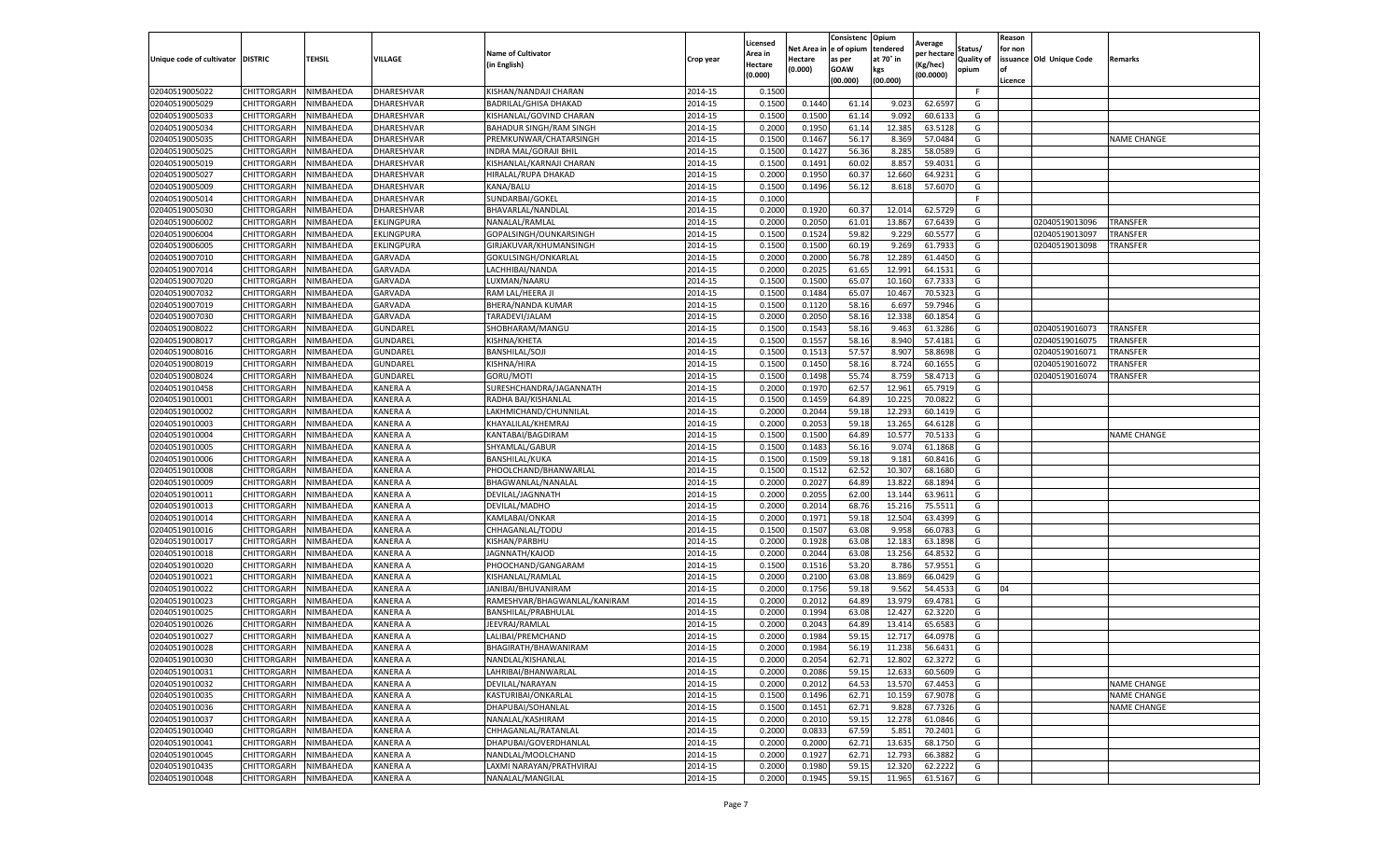|                                   |                            |           |                      |                                              |                    | Licensed       |                  | Consistenc     | Opium            |                        |                   | Reason  |                          |         |
|-----------------------------------|----------------------------|-----------|----------------------|----------------------------------------------|--------------------|----------------|------------------|----------------|------------------|------------------------|-------------------|---------|--------------------------|---------|
|                                   |                            |           |                      | <b>Name of Cultivator</b>                    |                    | Area in        | Net Area i       | e of opium     | tendered         | Average<br>per hectare | Status/           | for non |                          |         |
| Unique code of cultivator DISTRIC |                            | TEHSIL    | VILLAGE              | (in English)                                 | Crop year          | Hectare        | Hectare          | as per         | at 70° in        | (Kg/hec)               | <b>Quality of</b> |         | issuance Old Unique Code | Remarks |
|                                   |                            |           |                      |                                              |                    | (0.000)        | (0.000)          | <b>GOAW</b>    | kgs              | (00.0000)              | opium             | οf      |                          |         |
|                                   |                            |           |                      |                                              |                    |                |                  | (00.000        | (00.000)         |                        |                   | Licence |                          |         |
| 02040519010049                    | CHITTORGARH                | NIMBAHEDA | <b>KANERA A</b>      | CHATRI BAI/RAMNARAYAN                        | 2014-15            | 0.1500         | 0.149            | 56.3           | 9.180            | 61.4047                | G                 |         |                          |         |
| 02040519010052                    | CHITTORGARH                | NIMBAHEDA | <b>KANERA A</b>      | GHISIBAI/SOHANLAL                            | 2014-15            | 0.150          | 0.1520           | 59.26          | 9.854            | 64.8289                | G                 |         |                          |         |
| 02040519010054                    | CHITTORGARH                | NIMBAHEDA | KANERA A             | DAULATRAM/ROOPA                              | 2014-15            | 0.2000         | 0.1945           | 62.54          | 13.214           | 67.9383                | G                 |         |                          |         |
| 02040519010058                    | CHITTORGARH                | NIMBAHEDA | KANERA A             | GHASILAL/NARAYAN                             | 2014-15            | 0.2000         | 0.2043           | 62.54          | 13.098           | 64.1116                | G                 |         |                          |         |
| 02040519010059                    | CHITTORGARH                | NIMBAHEDA | <b>KANERA A</b>      | RADHESHYAM/RATANLAL                          | 2014-15            | 0.2000         | 0.2029           | 64.53          | 14.021           | 69.1030                | G                 |         |                          |         |
| 02040519010060                    | CHITTORGARH                | NIMBAHEDA | <b>KANERA A</b>      | RAJENDRAKUMAR/BHANWARLAL                     | 2014-15            | 0.1500         | 0.1523           | 59.64          | 9.338            | 61.3132                | G                 |         |                          |         |
| 02040519010063                    | CHITTORGARH                | NIMBAHEDA | <b>KANERA A</b>      | MADANLAL/UDA                                 | 2014-15            | 0.2000         | 0.2020           | 59.26          | 12.224           | 60.5149                | G                 |         |                          |         |
| 02040519010065                    | CHITTORGARH                | NIMBAHEDA | KANERA A             | MATHRIBAI/CHATARBHUJ                         | 2014-15            | 0.1500         | 0.1497           | 59.26          | 9.863            | 65.8851                | G                 |         |                          |         |
| 02040519010066                    | CHITTORGARH                | NIMBAHEDA | <b>KANERA A</b>      | KESHURAM/BHAWANIRAM                          | 2014-15            | 0.1500         | 0.1423           | 57.62          | 8.915            | 62.6493                | G                 |         |                          |         |
| 02040519010067                    | CHITTORGARH                | NIMBAHEDA | KANERA A             | ROOPLAL/PREAMCHAND                           | 2014-15            | 0.2000         | 0.1955           | 64.53          | 12.768           | 65.3095                | G                 |         |                          |         |
| 02040519010070                    | CHITTORGARH                | NIMBAHEDA | <b>KANERA A</b>      | JAGDISH/PANNALAL                             | 2014-15            | 0.2000         | 0.1980           | 62.54          | 13.589           | 68.6313                | G                 |         |                          |         |
| 02040519010073                    | CHITTORGARH                | NIMBAHEDA | <b>KANERA A</b>      | DHANRAJ/HEERALAL                             | 2014-15            | 0.2000         | 0.1988           | 62.54          | 12.642           | 63.591                 | G                 |         |                          |         |
| 02040519010075                    | CHITTORGARH                | NIMBAHEDA | <b>KANERA A</b>      | KAILASHCHANDRA/KANHAIYALAL                   | 2014-15            | 0.1500         | 0.1486           | 62.54          | 10.078           | 67.8197                | G                 |         |                          |         |
| 02040519010077                    | CHITTORGARH                | NIMBAHEDA | KANERA A             | RAMESHWAR/BADRILAL                           | 2014-15            | 0.200          | 0.1945           | 59.26          | 11.852           | 60.9357                | G                 |         |                          |         |
| 02040519010079                    | CHITTORGARH                | NIMBAHEDA | KANERA A             | DINESH/DHANRAJ                               | 2014-15            | 0.2000         | 0.2006           | 62.68          | 12.590           | 62.7617                | G                 |         |                          |         |
| 02040519010078                    | CHITTORGARH                | NIMBAHEDA | KANERA A             | LABHCHAND/BADRILAL                           | 2014-15            | 0.2000         | 0.1997           | 62.68          | 12.894           | 64.5669                | G                 |         |                          |         |
| 02040519010080                    | CHITTORGARH                | NIMBAHEDA | KANERA A             | DAKHIBAI/DHANRAJ                             | 2014-15            | 0.2000         | 0.1995           | 64.53          | 12.897           | 64.6466                | G                 |         |                          |         |
| 02040519010082                    | CHITTORGARH                | NIMBAHEDA | KANERA A             | HARISHANKER/LUXMINARAYAN                     | 2014-15            | 0.2000         | 0.2035           | 62.68          | 13.288           | 65.2973                | G                 |         |                          |         |
| 02040519010085                    | CHITTORGARH                | NIMBAHEDA | KANERA A             | SUNDERBAI/BHURALAL                           | 2014-15            | 0.1500         | 0.1486           | 56.16          | 8.978            | 60.4172                | G                 |         |                          |         |
| 02040519010087                    | CHITTORGARH                | NIMBAHEDA | <b>KANERA A</b>      | BHURALAL/HUKMA                               | 2014-15            | 0.2000         | 0.2013           | 59.26          | 12.275           | 60.9786                | G                 |         |                          |         |
| 02040519010092                    | CHITTORGARH                | NIMBAHEDA | KANERA A             | MOHANLAL/MATHURA                             | 2014-15            | 0.2000         | 0.1997           | 58.62          | 11.381           | 56.9905                | G                 |         |                          |         |
| 02040519010093                    | CHITTORGARH                | NIMBAHEDA | KANERA A             | <b>BADRILAL/GHISA</b>                        | 2014-15            | 0.2000         | 0.2002           | 59.64          | 12.431           | 62.0929                | G                 |         |                          |         |
| 02040519010096                    | CHITTORGARH                | NIMBAHEDA | <b>KANERA A</b>      | KANHAIYALAL/HEERALAI                         | 2014-15            | 0.1500         | 0.1515           | 62.68          | 10.530           | 69.5050                | G                 |         |                          |         |
| 02040519010098                    | CHITTORGARH                | NIMBAHEDA | KANERA A             | GOPAL/PHOOLCHAND                             | 2014-15            | 0.2000         | 0.1954           | 58.62          | 12.260           | 62.7431                | G                 |         |                          |         |
| 02040519010102                    | CHITTORGARH                | NIMBAHEDA | KANERA A             | ONKARLAL/BHANWARLAL                          | 2014-15            | 0.2000         | 0.1971           | 58.62          | 11.841           | 60.0761                | G                 |         |                          |         |
| 02040519010103                    | CHITTORGARH                | NIMBAHEDA | <b>KANERA A</b>      | SOBHALAL/JAGNNTH                             | 2014-15            | 0.2000         | 0.1888           | 62.68          | 12.652           | 67.0127                | G                 |         |                          |         |
| 02040519010105                    | CHITTORGARH                | NIMBAHEDA | KANERA A             | RAMESHWAR/RAMLAL                             | 2014-15            | 0.2000         | 0.2012           | 58.62          | 12.762           | 63.4294                | G                 |         |                          |         |
| 02040519010108                    | CHITTORGARH                | NIMBAHEDA | KANERA A             | KISHANLAL/CHUNNILAL                          | 2014-15            | 0.2000         | 0.1991           | 63.39          | 13.882           | 69.7238                | G                 |         |                          |         |
| 02040519010411                    | CHITTORGARH                | NIMBAHEDA | KANERA A             | NANADLAL/RAMESHWARLAL-JETHIBAI               | 2014-15            | 0.2000         | 0.2003           | 59.23          | 12.201           | 60.9136                | G                 |         |                          |         |
| 02040519010412                    | CHITTORGARH                | NIMBAHEDA | KANERA A             | KHEMRAJ/GABUR                                | 2014-15            | 0.2000         | 0.1996           | 56.16          | 11.561           | 57.9208                | G                 |         |                          |         |
| 02040519010413                    | CHITTORGARH                | NIMBAHEDA | KANERA A             | GOPAL/HERALAL                                | 2014-15            | 0.2000         | 0.2017           | 63.39          | 13.955           | 69.1869                | G                 |         |                          |         |
| 02040519010415                    | CHITTORGARH                | NIMBAHEDA | <b>KANERA A</b>      | LILASHANKAR/NANALAL                          | 2014-15            | 0.1500         | 0.1485           | 59.23          | 9.426            | 63.4747                | G                 |         |                          |         |
| 02040519010422                    | CHITTORGARH                | NIMBAHEDA | KANERA A             | RATANLAL/PRABHULAL                           | 2014-15            | 0.1500         | 0.1505           | 59.23          | 10.188           | 67.6944                | G                 |         |                          |         |
| 02040519010424                    | CHITTORGARH                | NIMBAHEDA | KANERA A             | FULCHAND/MANGILAL                            | 2014-15            | 0.2000         | 0.1951           | 59.23          | 12.320           | 63.1471                | G                 |         |                          |         |
| 02040519010426                    | CHITTORGARH                | NIMBAHEDA | KANERA A             | GANESHLAL/BHAGWANLAL                         | 2014-15            | 0.2000         | 0.1918           | 64.53          | 13.035           | 67.9614                | G                 |         |                          |         |
| 02040519010428                    | CHITTORGARH                | NIMBAHEDA | KANERA A             | SATYANARAYAN/CHAGANLAL                       | 2014-15            | 0.2000         | 0.1927           | 58.18          | 11.935           | 61.9357                | G                 |         |                          |         |
| 02040519010429                    | CHITTORGARH                | NIMBAHEDA | <b>KANERA A</b>      | LABHCHAND/BHURA JI                           | 2014-15            | 0.2000         | 0.2055           | 58.18          | 12.617           | 61.3966                | G                 |         |                          |         |
| 02040519010431                    | CHITTORGARH                | NIMBAHEDA | KANERA A             | JANI BAI/LAXMI CHAND                         | 2014-15            | 0.2000         | 0.2031           | 60.1           | 12.511           | 61.6002                | G                 |         |                          |         |
| 02040519010433                    | CHITTORGARH                | NIMBAHEDA | KANERA A             | SHANTILAL/JAGANNATH (BAMNIYA)                | 2014-15            | 0.2000         | 0.1983           | 63.39          | 12.959           | 65.3505                | G                 |         |                          |         |
| 02040519010434                    | CHITTORGARH                | NIMBAHEDA | KANERA A             | LAXMI NARAYAN/AMAR CHAND                     | 2014-15            | 0.2000         | 0.2057           | 63.39          | 13.076           | 63.5683                | G                 |         |                          |         |
| 02040519010442                    | CHITTORGARH                | NIMBAHEDA | KANERA A             | BABULAL/NARAYANLAL                           | 2014-15            | 0.2000         | 0.1394           | 58.18          | 8.154            | 58.4935                | G                 |         |                          |         |
| 02040519010445                    | CHITTORGARH                | NIMBAHEDA | KANERA A             | KISHANLAL/GHISALAL                           | 2014-15            | 0.2000         | 0.2014           | 58.18          | 12.459           | 61.8620                | G                 |         |                          |         |
| 02040519010446                    | CHITTORGARH                | NIMBAHEDA | <b>KANERA A</b>      | DEVILAL/MOHANLAL                             | 2014-15            | 0.2000         | 0.2016           | 59.70          | 12.998           | 64.4742                | G                 |         |                          |         |
| 02040519010447                    | CHITTORGARH                | NIMBAHEDA | KANERA A             | FUL CHAND/LAKHMI CHAND                       | 2014-15            | 0.2000         | 0.2044           | 65.88          | 14.588           | 71.3699                | G                 |         |                          |         |
| 02040519010449                    | CHITTORGARH                | NIMBAHEDA | <b>KANERA A</b>      | CHAGANLAL/AMARCHAND                          | 2014-15            | 0.2000         | 0.1894           | 63.39          | 12.805           | 67.6082                | G                 |         |                          |         |
| 02040519010452                    |                            |           |                      |                                              |                    |                |                  |                |                  |                        |                   |         |                          |         |
| 02040519010455                    | CHITTORGARH<br>CHITTORGARH | NIMBAHEDA | KANERA A<br>KANERA A | CHAMPALAL/DALICHAND<br>RAMESHWARLAL/BHURALAL | 2014-15<br>2014-15 | 0.200<br>0.200 | 0.2002<br>0.1989 | 65.88<br>65.88 | 13.665<br>13.505 | 68.2567<br>67.8984     | G<br>G            |         |                          |         |
|                                   |                            | NIMBAHEDA |                      |                                              |                    |                |                  |                |                  |                        |                   |         |                          |         |
| 02040519010456                    | CHITTORGARH                | NIMBAHEDA | KANERA A             | RAMESHCHANDRA/KHEMRAJ                        | 2014-15            | 0.1500         | 0.1514           | 62.35          | 10.021           | 66.1889                | G                 |         |                          |         |
| 02040519010457                    | CHITTORGARH                | NIMBAHEDA | KANERA A             | RATANLAL/BHURALAL PANCHORIYA                 | 2014-15            | 0.2000         | 0.1993           | 62.80          | 13.080           | 65.6297                | G                 |         |                          |         |
| 02040519010461                    | CHITTORGARH                | NIMBAHEDA | KANERA A             | KISHANLAL/GABUR JI BAMBORIYA                 | 2014-15            | 0.2000         | 0.2002           | 57.68          | 11.956           | 59.7203                | G                 |         |                          |         |
| 02040519010463                    | CHITTORGARH                | NIMBAHEDA | KANERA A             | SHOKINLAL/SHIVLAL                            | 2014-15            | 0.2000         | 0.1956           | 56.20          | 11.553           | 59.0644                | G                 |         |                          |         |
| 02040519010517                    | CHITTORGARH                | NIMBAHEDA | KANERA A             | PREMCHAND/NATHUJI                            | 2014-15            | 0.2000         | 0.1980           | 65.88          | 13.600           | 68.6869                | G                 |         |                          |         |
| 02040519010430                    | CHITTORGARH                | NIMBAHEDA | KANERA A             | LAXMI NARAYAN/ KUKA BAMNIYA                  | 2014-15            | 0.2000         | 0.1990           | 65.88          | 13.722           | 68.9548                | G                 |         |                          |         |
| 02040519010459                    | CHITTORGARH                | NIMBAHEDA | <b>KANERA A</b>      | NANALAL/HOKMA                                | 2014-15            | 0.2000         | 0.2010           | 65.22          | 13.659           | 67.9552                | G                 |         |                          |         |
| 02040519010074                    | CHITTORGARH                | NIMBAHEDA | KANERA A             | KANKUBAI/KEVALRAM                            | 2014-15            | 0.2000         | 0.2018           | 65.22          | 14.004           | 69.3954                | G                 |         |                          |         |
| 02040519010097                    | CHITTORGARH                | NIMBAHEDA | KANERA A             | <b>CHATAR SINGH/SOHANLAL</b>                 | 2014-15            | 0.2000         | 0.1946           | 56.32          | 11.682           | 60.0308                | G                 |         |                          |         |
| 02040519010038                    | CHITTORGARH                | NIMBAHEDA | KANERA A             | RAMLAL/PRTHVIRAJ                             | 2014-15            | 0.1500         | 0.1532           | 62.35          | 10.252           | 66.9191                | G                 |         |                          |         |
| 02040519010044                    | CHITTORGARH                | NIMBAHEDA | KANERA A             | JAGNNTH/GOPILAL                              | 2014-15            | 0.2000         | 0.2029           | 59.70          | 12.597           | 62.0848                | G                 |         |                          |         |
| 02040519010046                    | CHITTORGARH                | NIMBAHEDA | <b>KANERA A</b>      | BHURALAL/MULCHAND                            | 2014-15            | 0.2000         | 0.1941           | 62.35          | 12.702           | 65.4405                | G                 |         |                          |         |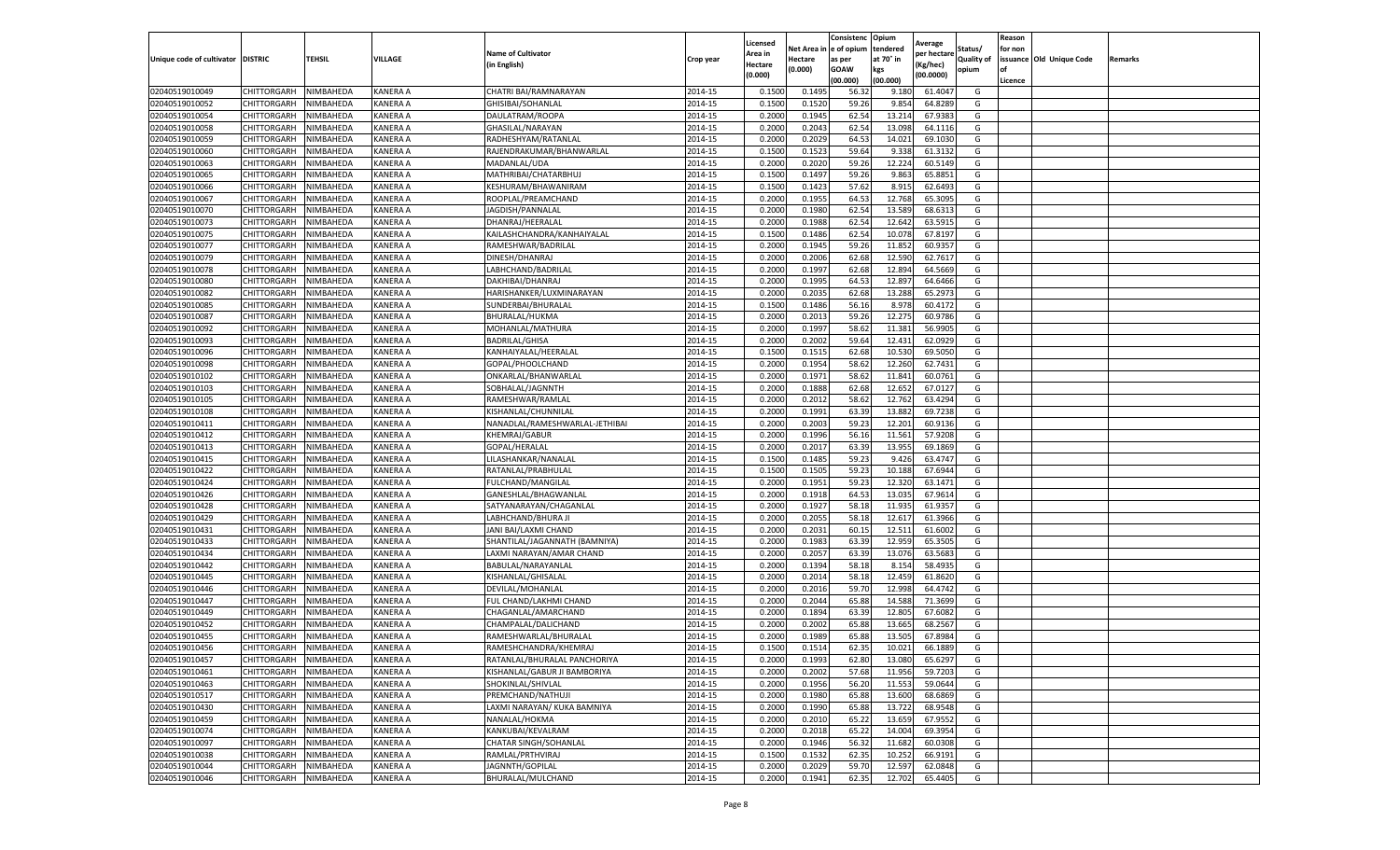|                                  |                    |           |                 |                                         |           | Licensed |         | Consistenc             | Opium     |                        |                   | Reason  |                          |                           |
|----------------------------------|--------------------|-----------|-----------------|-----------------------------------------|-----------|----------|---------|------------------------|-----------|------------------------|-------------------|---------|--------------------------|---------------------------|
|                                  |                    |           |                 | <b>Name of Cultivator</b>               |           | Area in  |         | Net Area in e of opium | tendered  | Average<br>per hectare | Status/           | for non |                          |                           |
| Unique code of cultivator        | <b>DISTRIC</b>     | TEHSIL    | VILLAGE         | in English)                             | Crop year | Hectare  | Hectare | as per                 | at 70° in | (Kg/hec                | <b>Quality of</b> |         | issuance Old Unique Code | <b>Remarks</b>            |
|                                  |                    |           |                 |                                         |           | (0.000)  | (0.000) | <b>GOAW</b>            | kgs       | (00.0000)              | opium             |         |                          |                           |
|                                  |                    |           |                 |                                         |           |          |         | (00.000)               | (00.000)  |                        |                   | Licence |                          |                           |
| 02040519010441                   | CHITTORGARH        | NIMBAHEDA | KANERA A        | KANHAYALAL/GOPI JI                      | 2014-15   | 0.2000   | 0.2034  | 59.70                  | 12.486    | 61.3864                | G                 |         |                          |                           |
| 02040519010100                   | CHITTORGARH        | NIMBAHEDA | KANERA A        | BADRILAL/MANGILAL                       | 2014-15   | 0.2000   | 0.2018  | 59.70                  | 12.44     | 61.6601                | G                 |         |                          |                           |
| 02040519010101                   | CHITTORGARH        | NIMBAHEDA | KANERA A        | SOHAN/SHANKAR TELI                      | 2014-15   | 0.2000   | 0.2026  | 62.35                  | 12.746    | 62.9121                | G                 |         |                          |                           |
| 02040519010034                   | CHITTORGARH        | NIMBAHEDA | KANERA A        | SHRILAL/NANALAL                         | 2014-15   | 0.2000   | 0.1957  | 59.70                  | 12.307    | 62.8871                | G                 |         |                          |                           |
| 02040519010053                   | <b>CHITTORGARH</b> | NIMBAHEDA | KANERA A        | MANKUVAR/MOHANLAL                       | 2014-15   | 0.1500   | 0.1513  | 59.03                  | 9.681     | 63.9855                | G                 |         |                          |                           |
| 02040519010055                   | CHITTORGARH        | NIMBAHEDA | KANERA A        | BSANTILAL/HEERALAL                      | 2014-15   | 0.1500   | 0.1513  | 59.03                  | 9.242     | 61.0839                | G                 |         |                          |                           |
| 02040519010072                   | CHITTORGARH        | NIMBAHEDA | KANERA A        | PAAHLAD/RAMLAL                          | 2014-15   | 0.2000   | 0.2001  | 62.35                  | 12.728    | 63.6082                | G                 |         |                          |                           |
| 02040519010086                   | CHITTORGARH        | NIMBAHEDA | KANERA A        | JAGNNTH/HEERALAL                        | 2014-15   | 0.2000   | 0.2044  | 59.03                  | 12.599    | 61.6389                | G                 |         |                          |                           |
| 02040519010094                   | CHITTORGARH        | NIMBAHEDA | KANERA A        | LAD DEVI/RAMESHCHANDRA                  | 2014-15   | 0.2000   | 0.2018  | 59.03                  | 12.39     | 61.4272                | G                 |         |                          |                           |
| 02040519010416                   | CHITTORGARH        | NIMBAHEDA | KANERA A        | KAMLABAI/TENK CHAND                     | 2014-15   | 0.2000   | 0.2019  | 59.03                  | 12.784    | 63.3185                | G                 |         |                          |                           |
| 02040519010417                   | CHITTORGARH        | NIMBAHEDA | KANERA A        | KISHANLAL/RAAMLAL                       | 2014-15   | 0.2000   | 0.2005  | 59.72                  | 12.37     | 61.7007                | G                 |         |                          |                           |
| 02040519010438                   | CHITTORGARH        | NIMBAHEDA | KANERA A        | GANESHLAL/PREMCHAND                     | 2014-15   | 0.2000   | 0.2069  | 57.62                  | 12.67     | 61.2663                | G                 |         |                          |                           |
| 02040519010440                   | CHITTORGARH        | NIMBAHEDA | KANERA A        | RADHESHAYAM/CHAMPALAI                   | 2014-15   | 0.1500   | 0.1545  | 59.72                  | 10.75     | 69.6311                | G                 |         |                          |                           |
| 02040519010462                   | CHITTORGARH        | NIMBAHEDA | KANERA A        | KANHAYALAL/NANALAL                      | 2014-15   | 0.2000   | 0.2006  | 59.72                  | 12.51     | 62.3928                | G                 |         |                          |                           |
| 02040519010443                   | CHITTORGARH        | NIMBAHEDA | KANERA A        | LABH CHAND/NARAYAN                      | 2014-15   | 0.1500   | 0.1480  | 62.12                  | 10.241    | 69.1959                | G                 |         |                          |                           |
| 02040519010437                   | CHITTORGARH        | NIMBAHEDA | KANERA A        | DEVILAL / BHOLIRAAM                     | 2014-15   | 0.2000   | 0.2038  | 61.43                  | 13.24     | 64.9804                | G                 |         |                          |                           |
| 02040519010511                   | CHITTORGARH        | NIMBAHEDA | KANERA A        | SHABHULAL/NAGJIRAM                      | 2014-15   | 0.1500   | 0.1560  | 59.72                  | 9.91      | 63.5513                | G                 |         |                          |                           |
| 02040519010309                   | CHITTORGARH        | NIMBAHEDA | KANERA A        | GOPALLAL/KANIRAM                        | 2014-15   | 0.2000   | 0.1995  | 59.72                  | 12.15     | 60.937                 | G                 |         |                          |                           |
| 02040519010323                   | CHITTORGARH        | NIMBAHEDA | KANERA A        | BAGDIRAM/RATANLAL                       | 2014-15   | 0.2000   | 0.1999  | 61.43                  | 12.87     | 64.4022                | G                 |         |                          |                           |
| 02040519010042                   | CHITTORGARH        | NIMBAHEDA | KANERA A        | KASTHURIBAI/MANGILAL                    | 2014-15   | 0.2000   | 0.1970  | 65.22                  | 13.62     | 69.1472                | G                 |         |                          |                           |
| 02040519010515                   | CHITTORGARH        | NIMBAHEDA | KANERA A        | SURESH/MADHO                            | 2014-15   | 0.2000   | 0.2031  | 65.22                  | 13.202    | 65.0025                | G                 |         |                          |                           |
| 02040519010516                   | CHITTORGARH        | NIMBAHEDA | KANERA A        | JAGDISH/RUPADHAKAD                      | 2014-15   | 0.1500   | 0.1449  | 61.43                  | 8.969     | 61.8979                | G                 |         | 01010101003055           | TRANSFER/MALKHEDA NEEMUCH |
| 02040519010223                   | CHITTORGARH        | NIMBAHEDA | <b>KANERA B</b> | GOPALLAL/LAKHMICHAND                    | 2014-15   | 0.2000   | 0.1936  | 59.67                  | 12.786    | 66.0434                | G                 |         |                          |                           |
| 02040519010110                   | CHITTORGARH        | NIMBAHEDA | <b>KANERA B</b> | CHHAGANLAL/KALU                         | 2014-15   | 0.2000   | 0.1992  | 59.67                  | 12.693    | 63.7199                | G                 |         |                          |                           |
| 02040519010111                   | CHITTORGARH        | NIMBAHEDA | KANERA B        | MADANLAL/NATHULAL                       | 2014-15   | 0.1500   | 0.1500  | 59.67                  | 9.615     | 64.1000                | G                 |         |                          |                           |
| 02040519010112                   | CHITTORGARH        | NIMBAHEDA | <b>KANERA B</b> | SOHANLAL/RADHAKISHAN                    | 2014-15   | 0.1500   | 0.1518  | 61.46                  | 10.466    | 68.9460                | G                 |         |                          |                           |
| 02040519010113                   | CHITTORGARH        | NIMBAHEDA | <b>KANERA B</b> | KALURAM/TULSIRAM                        | 2014-15   | 0.2000   | 0.2042  | 61.46                  | 14.294    | 70.0000                | G                 |         |                          |                           |
| 02040519010116                   | CHITTORGARH        | NIMBAHEDA | <b>KANERA B</b> | MADANLAL/RATANLAL                       | 2014-15   | 0.2000   | 0.2028  | 68.94                  | 15.147    | 74.6893                | G                 |         |                          |                           |
| 02040519010121                   | CHITTORGARH        | NIMBAHEDA | <b>KANERA B</b> | CHHAGANLAL/NANDA                        | 2014-15   | 0.2000   | 0.2027  | 64.76                  | 14.340    | 70.7449                | G                 |         |                          |                           |
| 02040519010122                   | CHITTORGARH        | NIMBAHEDA | <b>KANERA B</b> | AMARCHAND/SHANKERLAL                    | 2014-15   | 0.1500   | 0.1463  | 61.46                  | 9.790     | 66.9173                | G                 |         |                          |                           |
| 02040519010128                   | CHITTORGARH        | NIMBAHEDA | KANERA B        | NARAYANIBAI/NANALAL                     | 2014-15   | 0.2000   | 0.2100  | 64.76                  | 14.36     | 68.4143                | G                 |         |                          |                           |
| 02040519010129                   | CHITTORGARH        | NIMBAHEDA | KANERA B        | KANCHAN BAI/MANGILAI                    | 2014-15   | 0.1500   | 0.1493  | 61.46                  | 9.579     | 64.1594                | G                 |         |                          |                           |
| 02040519010130                   | CHITTORGARH        | NIMBAHEDA | <b>KANERA B</b> | PYARCHAND/LAKHMICHAND                   | 2014-15   | 0.1500   | 0.1513  | 64.76                  | 10.40     | 68.7905                | G                 |         |                          |                           |
| 02040519010132                   | CHITTORGARH        | NIMBAHEDA | KANERA B        | SUKHIBAI/MANGILAL                       | 2014-15   | 0.2000   | 0.2069  | 61.46                  | 13.741    | 66.4137                | G                 |         |                          |                           |
| 02040519010134                   | CHITTORGARH        | NIMBAHEDA | <b>KANERA B</b> | JAGDISH/LAKHMICHAND                     | 2014-15   | 0.2000   | 0.1953  | 62.66                  | 13.194    | 67.5576                | G                 |         |                          |                           |
| 02040519010136                   | CHITTORGARH        | NIMBAHEDA | KANERA B        | SITABAI/BABULAL                         | 2014-15   | 0.2000   | 0.1993  | 62.66                  | 13.588    | 68.1786                | G                 |         |                          |                           |
| 02040519010138                   | CHITTORGARH        | NIMBAHEDA | <b>KANERA B</b> | CHHAGANLAL/LAKHMICHAND                  | 2014-15   | 0.2000   | 0.1904  | 64.76                  | 13.026    | 68.4139                | G                 |         |                          |                           |
| 02040519010140                   | CHITTORGARH        | NIMBAHEDA | KANERA B        | PUSHKAR/BABULAI                         | 2014-15   | 0.1500   | 0.1520  | 62.66                  | 9.92      | 65.3092                | G                 |         |                          | <b>NAME CHANGE</b>        |
| 02040519010141                   | CHITTORGARH        | NIMBAHEDA | <b>KANERA B</b> | SUKHLAL/BHOLIRAN                        | 2014-15   | 0.1500   | 0.1504  | 56.89                  | 9.777     | 65.0066                | G                 |         |                          |                           |
| 02040519010142                   | CHITTORGARH        | NIMBAHEDA | <b>KANERA B</b> | RAMCHAND/GANGARAM                       | 2014-15   | 0.2000   | 0.2051  | 62.66                  | 13.409    | 65.3779                | G                 |         |                          |                           |
| 02040519010143                   | CHITTORGARH        | NIMBAHEDA | KANERA B        | KISHANLAL/GANGARAM                      | 2014-15   | 0.2000   | 0.1924  | 62.66                  | 13.18     | 68.5291                | G                 |         |                          |                           |
| 02040519010144                   | CHITTORGARH        | NIMBAHEDA | <b>KANERA B</b> | ONKARLAL/LAKHMICHAND                    | 2014-15   | 0.2000   | 0.1992  | 59.67                  | 12.173    | 61.1094                | G                 |         |                          |                           |
| 02040519010147                   | CHITTORGARH        | NIMBAHEDA | <b>KANERA B</b> | RUKMANIBAI/KHEMRAJ                      | 2014-15   | 0.2000   | 0.1845  | 59.67                  | 11.593    | 62.8347                | G                 |         |                          |                           |
| 02040519010148                   | CHITTORGARH        | NIMBAHEDA | KANERA B        | NANALAL/BHAGATRAM                       | 2014-15   | 0.2000   | 0.1934  | 58.56                  | 12.482    | 64.5398                | G                 |         |                          |                           |
| 02040519010151                   | CHITTORGARH        | NIMBAHEDA | <b>KANERA B</b> | STYANARAYN/KHEMRAJ                      | 2014-15   | 0.1500   | 0.1520  | 62.27                  | 9.874     | 64.9605                | G                 |         |                          |                           |
| 02040519010157                   | CHITTORGARH        | NIMBAHEDA | <b>KANERA B</b> | RATANLAL/GULAB                          | 2014-15   | 0.1500   | 0.1527  | 58.56                  | 9.91      | 64.9181                | G                 |         |                          |                           |
| 02040519010158                   | CHITTORGARH        | NIMBAHEDA | <b>KANERA B</b> | PHOOLCHAND/GANGARAM                     | 2014-15   | 0.2000   | 0.2061  | 62.27                  | 13.566    | 65.8224                | G                 |         |                          |                           |
| 02040519010159                   | CHITTORGARH        | NIMBAHEDA | KANERA B        | KALURAM/BHAGIRATH                       | 2014-15   | 0.2000   | 0.2072  | 64.76                  | 14.543    | 70.1882                | G                 |         |                          |                           |
| 02040519010161                   | CHITTORGARH        | NIMBAHEDA | <b>KANERA B</b> | NARAYAN/TEKCHAND                        | 2014-15   | 0.2000   | 0.2035  | 64.73                  | 14.065    | 69.1155                | G                 |         |                          |                           |
|                                  | CHITTORGARH        | NIMBAHEDA | KANERA B        |                                         | 2014-15   | 0.2000   | 0.1981  | 58.56                  | 12.180    | 61.4841                | G                 |         |                          |                           |
| 02040519010163<br>02040519010164 | <b>CHITTORGARH</b> | NIMBAHEDA | <b>KANERA B</b> | NATHULAL/KHEMRAJ<br>GANPATLAL/PYARCHAND | 2014-15   | 0.2000   | 0.1953  | 62.27                  | 12.765    | 65.3610                | G                 |         |                          |                           |
|                                  |                    |           |                 |                                         |           |          |         |                        |           |                        |                   |         |                          |                           |
| 02040519010166                   | CHITTORGARH        | NIMBAHEDA | <b>KANERA B</b> | GANGABAI/MODA                           | 2014-15   | 0.2000   | 0.2000  | 58.56                  | 12.281    | 61.4050                | G                 |         |                          |                           |
| 02040519010173                   | <b>CHITTORGARH</b> | NIMBAHEDA | KANERA B        | <b>BAGDIRAM/NANA</b>                    | 2014-15   | 0.2000   | 0.1320  | 68.94                  | 9.809     | 74.3106                | G                 |         |                          |                           |
| 02040519010174                   | <b>CHITTORGARH</b> | NIMBAHEDA | <b>KANERA B</b> | RADHESHYAM/JAGNNATH                     | 2014-15   | 0.1500   | 0.1533  | 62.06                  | 10.036    | 65.4664                | G                 |         |                          |                           |
| 02040519010175                   | CHITTORGARH        | NIMBAHEDA | KANERA B        | RAMCHANDRA/SHANKERLAL                   | 2014-15   | 0.2000   | 0.1982  | 62.27                  | 12.979    | 65.4844                | G                 |         |                          |                           |
| 02040519010176                   | <b>CHITTORGARH</b> | NIMBAHEDA | KANERA B        | RATANLAL/GABUR                          | 2014-15   | 0.2000   | 0.1954  | 62.06                  | 13.361    | 68.3777                | G                 |         |                          |                           |
| 02040519010177                   | CHITTORGARH        | NIMBAHEDA | <b>KANERA B</b> | RUKMANI BAI/BHUVANIRAM                  | 2014-15   | 0.2000   | 0.1988  | 64.73                  | 13.381    | 67.3089                | G                 |         |                          |                           |
| 02040519010178                   | CHITTORGARH        | NIMBAHEDA | KANERA B        | VARJI BAI/DHANRAJ                       | 2014-15   | 0.1500   | 0.1479  | 62.27                  | 9.687     | 65.4970                | G                 |         |                          |                           |
| 02040519010179                   | <b>CHITTORGARH</b> | NIMBAHEDA | <b>KANERA B</b> | NATHULAL/RAMNARAYAN                     | 2014-15   | 0.2000   | 0.2024  | 56.68                  | 12.194    | 60.2470                | $\mathbf{L}$      | 02      |                          |                           |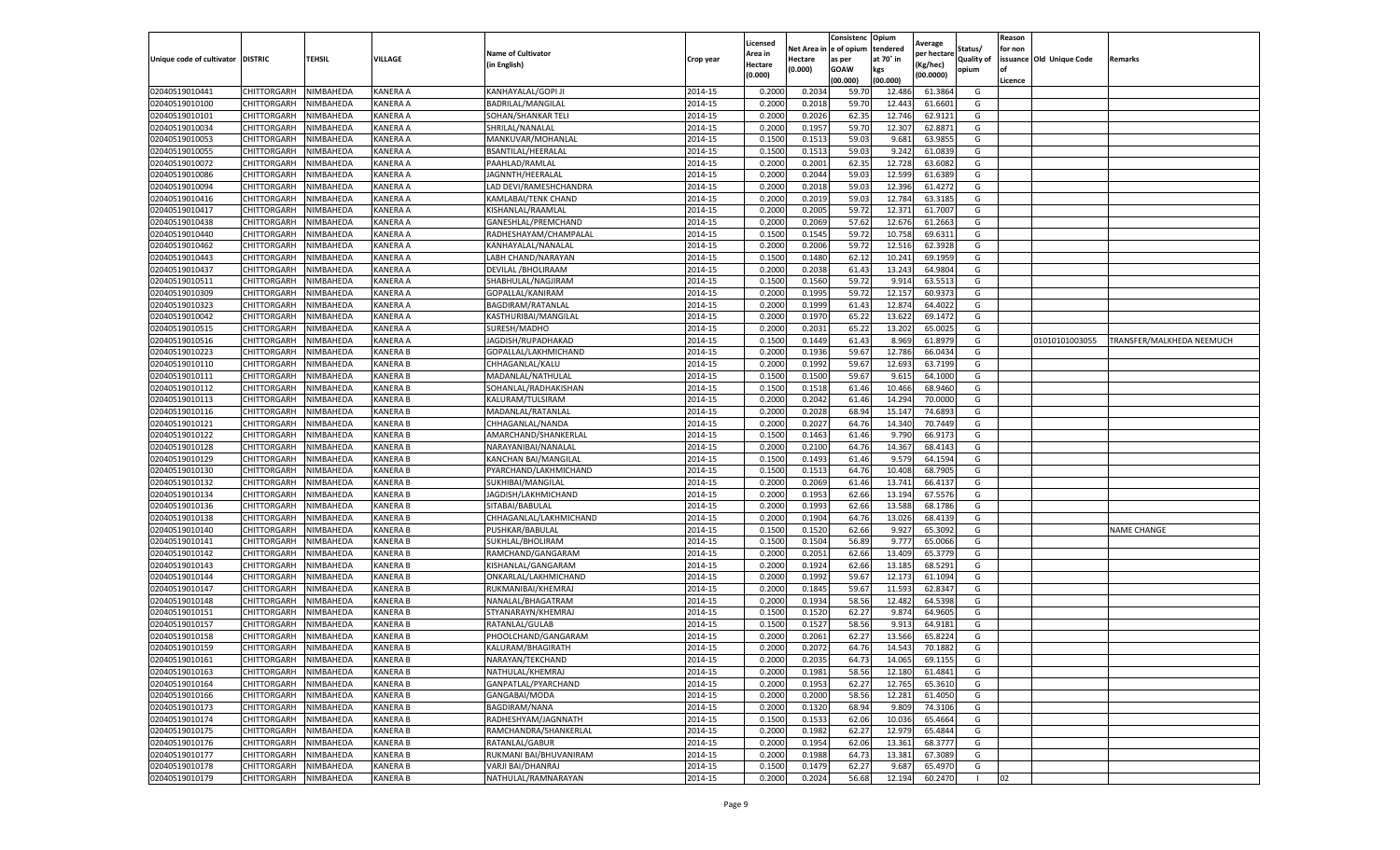|                                   |             |           |                 |                           |           | Licensed |            | Consistenc  | Opium     |                        |                   | Reason  |                          |         |
|-----------------------------------|-------------|-----------|-----------------|---------------------------|-----------|----------|------------|-------------|-----------|------------------------|-------------------|---------|--------------------------|---------|
|                                   |             |           |                 | <b>Name of Cultivator</b> |           | Area in  | Net Area i | e of opium  | tendered  | Average<br>per hectare | Status/           | for non |                          |         |
| Unique code of cultivator DISTRIC |             | TEHSIL    | VILLAGE         | (in English)              | Crop year | Hectare  | Hectare    | as per      | at 70° in | Kg/hec)                | <b>Quality of</b> |         | issuance Old Unique Code | Remarks |
|                                   |             |           |                 |                           |           | (0.000)  | (0.000)    | <b>GOAW</b> | kgs       | (00.0000)              | opium             |         |                          |         |
|                                   |             |           |                 |                           |           |          |            | (00.000     | (00.000)  |                        |                   | Licence |                          |         |
| 02040519010180                    | CHITTORGARH | NIMBAHEDA | <b>KANERA B</b> | <b>BADRI/GULAB</b>        | 2014-15   | 0.1500   | 0.148      | 62.06       | 10.142    | 68.3884                | G                 |         |                          |         |
| 02040519010183                    | CHITTORGARH | NIMBAHEDA | <b>KANERA B</b> | NATHULAL/KESRIMAL         | 2014-15   | 0.200    | 0.1954     | 56.26       | 11.485    | 58.7769                | G                 |         |                          |         |
| 02040519010184                    | CHITTORGARH | NIMBAHEDA | <b>KANERA B</b> | <b>BAGDIRAM/KISHORE</b>   | 2014-15   | 0.1500   | 0.1512     | 56.95       | 9.153     | 60.5357                | G                 |         |                          |         |
| 02040519010192                    | CHITTORGARH | NIMBAHEDA | <b>KANERA B</b> | KANKUBAI/BHERULAL         | 2014-15   | 0.2000   | 0.2025     | 58.56       | 12.624    | 62.3407                | G                 |         |                          |         |
| 02040519010196                    | CHITTORGARH | NIMBAHEDA | <b>KANERA B</b> | KANI BAI/MANGILAL         | 2014-15   | 0.1500   | 0.1455     | 59.48       | 9.542     | 65.5808                | G                 |         |                          |         |
| 02040519010198                    | CHITTORGARH | NIMBAHEDA | <b>KANERA B</b> | SURESHCHANDRA/PRABHULAL   | 2014-15   | 0.1500   | 0.1523     | 59.48       | 9.466     | 62.1536                | G                 |         |                          |         |
| 02040519010199                    | CHITTORGARH | NIMBAHEDA | <b>KANERA B</b> | KISHANLAL/NANAJI          | 2014-15   | 0.2000   | 0.1981     | 62.06       | 12.518    | 63.1903                | G                 |         |                          |         |
| 02040519010200                    | CHITTORGARH | NIMBAHEDA | KANERA B        | DEVILAL/KHEMRAJ           | 2014-15   | 0.1500   | 0.1537     | 62.06       | 10.009    | 65.1204                | G                 |         |                          |         |
| 02040519010201                    | CHITTORGARH | NIMBAHEDA | <b>KANERA B</b> | PARVATIDEVI/PHOOLCHAND    | 2014-15   | 0.2000   | 0.2032     | 59.48       | 12.584    | 61.9291                | G                 |         |                          |         |
| 02040519010203                    | CHITTORGARH | NIMBAHEDA | KANERA B        | MOTILAL/MANGILAL          | 2014-15   | 0.2000   | 0.2006     | 59.48       | 12.550    | 62.5623                | G                 |         |                          |         |
| 02040519010205                    | CHITTORGARH | NIMBAHEDA | <b>KANERA B</b> | CHHAGANLAL/LALUJI         | 2014-15   | 0.2000   | 0.1940     | 64.73       | 13.057    | 67.3041                | G                 |         |                          |         |
| 02040519010206                    | CHITTORGARH | NIMBAHEDA | <b>KANERA B</b> | RADHESHYAM/ONKARLAL       | 2014-15   | 0.1500   | 0.1553     | 59.48       | 9.772     | 62.9234                | G                 |         |                          |         |
| 02040519010207                    | CHITTORGARH | NIMBAHEDA | <b>KANERA B</b> | KALURAM/CHAMPALAL         | 2014-15   | 0.2000   | 0.1979     | 62.57       | 12.925    | 65.3108                | G                 |         |                          |         |
| 02040519010209                    | CHITTORGARH | NIMBAHEDA | <b>KANERA B</b> | KANHAIYALAL/PRABHULAI     | 2014-15   | 0.200    | 0.2043     | 62.57       | 13.658    | 66.8527                | G                 |         |                          |         |
| 02040519010212                    | CHITTORGARH | NIMBAHEDA | <b>KANERA B</b> | KANHAIYALAL/GHISALAL      | 2014-15   | 0.1500   | 0.1514     | 64.73       | 10.588    | 69.9339                | G                 |         |                          |         |
| 02040519010214                    | CHITTORGARH | NIMBAHEDA | <b>KANERA B</b> | LUXMINARAYAN/NANALAL      | 2014-15   | 0.2000   | 0.2014     | 58.29       | 12.024    | 59.7021                | G                 |         |                          |         |
| 02040519010216                    | CHITTORGARH | NIMBAHEDA | <b>KANERA B</b> | BABULAL/PRABHULAL         | 2014-15   | 0.2000   | 0.1947     | 62.57       | 12.425    | 63.8161                | G                 |         |                          |         |
| 02040519010217                    | CHITTORGARH | NIMBAHEDA | KANERA B        | DHAPUBAI/NANALAL          | 2014-15   | 0.1500   | 0.1439     | 58.29       | 9.010     | 62.6129                | G                 |         |                          |         |
| 02040519010219                    | CHITTORGARH | NIMBAHEDA | <b>KANERA B</b> | RAMESHWAR/PRABHULAL       | 2014-15   | 0.2000   | 0.1985     | 64.73       | 13.140    | 66.1965                | G                 |         |                          |         |
| 02040519010221                    | CHITTORGARH | NIMBAHEDA | <b>KANERA B</b> | BABULAL/MANGILAL          | 2014-15   | 0.1500   | 0.1486     | 62.57       | 9.967     | 67.0727                | G                 |         |                          |         |
| 02040519010222                    | CHITTORGARH | NIMBAHEDA | KANERA B        | SATYANARAYAN/PYARCHAND    | 2014-15   | 0.1500   | 0.1509     | 58.29       | 9.918     | 65.7256                | G                 |         |                          |         |
| 02040519010226                    | CHITTORGARH | NIMBAHEDA | <b>KANERA B</b> | BADRIDAS/SUKHRAMDAS       | 2014-15   | 0.2000   | 0.1912     | 64.61       | 11.851    | 61.9822                | G                 |         |                          |         |
| 02040519010227                    | CHITTORGARH | NIMBAHEDA | <b>KANERA B</b> | BHAGWANLAL/KANIRAM        | 2014-15   | 0.2000   | 0.1934     | 64.61       | 13.402    | 69.2968                | G                 |         |                          |         |
| 02040519010229                    | CHITTORGARH | NIMBAHEDA | KANERA B        | MANHOHERLAL/ONKARLAL      | 2014-15   | 0.2000   | 0.1955     | 58.29       | 12.191    | 62.3581                | G                 |         |                          |         |
| 02040519010230                    | CHITTORGARH | NIMBAHEDA | <b>KANERA B</b> | SHANTILAL/GORILAL         | 2014-15   | 0.1500   | 0.1501     | 58.29       | 9.451     | 62.9647                | G                 |         |                          |         |
| 02040519010231                    | CHITTORGARH | NIMBAHEDA | KANERA B        | BABULAL/BADRILAL          | 2014-15   | 0.1500   | 0.1500     | 55.93       | 9.133     | 60.8867                | G                 |         |                          |         |
| 02040519010466                    | CHITTORGARH | NIMBAHEDA | KANERA B        | RAMNARAYAN/LAKHMICHAND    | 2014-15   | 0.1500   | 0.1502     | 62.48       | 9.640     | 64.1811                | G                 |         |                          |         |
| 02040519010469                    | CHITTORGARH | NIMBAHEDA | <b>KANERA B</b> | SOHANLAL/PREMCHAND        | 2014-15   | 0.2000   | 0.2025     | 62.48       | 13.469    | 66.5136                | G                 |         |                          |         |
| 02040519010470                    | CHITTORGARH | NIMBAHEDA | <b>KANERA B</b> | BHAVARLAL/NARAYAN         | 2014-15   | 0.2000   | 0.2015     | 62.48       | 13.558    | 67.2854                | G                 |         |                          |         |
| 02040519010471                    | CHITTORGARH | NIMBAHEDA | <b>KANERA B</b> | SURESHCHANDRA/BHAVARLAL   | 2014-15   | 0.1500   | 0.1519     | 59.86       | 9.432     | 62.0935                | G                 |         |                          |         |
| 02040519010473                    | CHITTORGARH | NIMBAHEDA | <b>KANERA B</b> | TULSIRAM/MANGILAL         | 2014-15   | 0.2000   | 0.2059     | 59.86       | 13.392    | 65.0413                | G                 |         |                          |         |
| 02040519010476                    | CHITTORGARH | NIMBAHEDA | <b>KANERA B</b> | SHIVLAL/MANGILAL          | 2014-15   | 0.2000   | 0.1930     | 62.48       | 12.478    | 64.6528                | G                 |         |                          |         |
| 02040519010479                    | CHITTORGARH | NIMBAHEDA | <b>KANERA B</b> | KISHANLAL/MATHRALAL       | 2014-15   | 0.2000   | 0.2020     | 62.58       | 12.686    | 62.8020                | G                 |         |                          |         |
| 02040519010482                    | CHITTORGARH | NIMBAHEDA | <b>KANERA B</b> | MOHANLAL/RATANLAL         | 2014-15   | 0.2000   | 0.2044     | 59.86       | 12.434    | 60.8317                | G                 |         |                          |         |
| 02040519010483                    | CHITTORGARH | NIMBAHEDA | <b>KANERA B</b> | SOHNIBAI/CHAMPALAL        | 2014-15   | 0.2000   | 0.1700     | 59.86       | 10.493    | 61.7235                | G                 |         |                          |         |
| 02040519010484                    | CHITTORGARH | NIMBAHEDA | <b>KANERA B</b> | PREMCHAND/KHAYALILAL      | 2014-15   | 0.2000   | 0.1970     | 62.58       | 13.195    | 66.9797                | G                 |         |                          |         |
| 02040519010485                    | CHITTORGARH | NIMBAHEDA | KANERA B        | SHAYAMLAL/JAMNALAL        | 2014-15   | 0.2000   | 0.2005     | 59.86       | 12.374    | 61.7157                | G                 |         |                          |         |
| 02040519010488                    | CHITTORGARH | NIMBAHEDA | <b>KANERA B</b> | JAGDISH/HIRALAI           | 2014-15   | 0.2000   | 0.2002     | 64.61       | 13.217    | 66.0190                | G                 |         |                          |         |
| 02040519010489                    | CHITTORGARH | NIMBAHEDA | KANERA B        | PAHLAD/PYARCHAND          | 2014-15   | 0.2000   | 0.2024     | 62.58       | 13.562    | 67.0059                | G                 |         |                          |         |
| 02040519010491                    | CHITTORGARH | NIMBAHEDA | <b>KANERA B</b> | AMARCHAND/BHAGIRATH       | 2014-15   | 0.2000   | 0.2010     | 64.61       | 13.836    | 68.8358                | G                 |         |                          |         |
| 02040519010493                    | CHITTORGARH | NIMBAHEDA | <b>KANERA B</b> | BHERULAL/MANGILAL         | 2014-15   | 0.1500   | 0.1504     | 58.30       | 8.887     | 59.0891                | G                 |         |                          |         |
| 02040519010495                    | CHITTORGARH | NIMBAHEDA | KANERA B        | SHOBHALAL/DUNGA           | 2014-15   | 0.1500   | 0.1435     | 62.58       | 9.986     | 69.5889                | G                 |         |                          |         |
| 02040519010497                    | CHITTORGARH | NIMBAHEDA | KANERA B        | KANHAYALAL/KHEMRAJ        | 2014-15   | 0.2000   | 0.2015     | 58.30       | 12.634    | 62.6998                | G                 |         |                          |         |
| 02040519010228                    | CHITTORGARH | NIMBAHEDA | KANERA B        | RAMESVARLAL/RAMNARAYAN    | 2014-15   | 0.1500   | 0.1561     | 62.58       | 10.433    | 66.8354                | G                 |         |                          |         |
| 02040519010480                    | CHITTORGARH | NIMBAHEDA | <b>KANERA B</b> | VIDYA BAI/RADHESHYAM      | 2014-15   | 0.1500   | 0.1561     | 58.30       | 9.620     | 61.6272                | G                 |         |                          |         |
| 02040519010133                    | CHITTORGARH | NIMBAHEDA | <b>KANERA B</b> | GITABAI/NANALAL           | 2014-15   | 0.150    | 0.1493     | 62.90       | 9.929     | 66.5037                | G                 |         |                          |         |
| 02040519010145                    | CHITTORGARH | NIMBAHEDA | <b>KANERA B</b> | SHRILAL/HARLAL            | 2014-15   | 0.2000   | 0.2057     | 64.61       | 14.196    | 69.0131                | G                 |         |                          |         |
| 02040519010185                    | CHITTORGARH | NIMBAHEDA | KANERA B        | SOHANLAL/NANALAL          | 2014-15   | 0.2000   | 0.1968     | 58.30       | 11.602    | 58.9533                | G                 |         |                          |         |
| 02040519010118                    | CHITTORGARH | NIMBAHEDA | KANERA B        | SHYAMLAL/BHAGIRTH         | 2014-15   | 0.2000   | 0.2022     | 62.90       | 13.488    | 66.7062                | G                 |         |                          |         |
| 02040519010165                    | CHITTORGARH | NIMBAHEDA | KANERA B        | PARBHULAL/TARACHAND       | 2014-15   | 0.2000   | 0.1980     | 62.90       | 12.895    | 65.1263                | G                 |         |                          |         |
| 02040519010167                    | CHITTORGARH | NIMBAHEDA | KANERA B        | AMBHALAL/NANALAL          | 2014-15   | 0.1500   | 0.1513     | 58.30       | 8.878     | 58.6781                | G                 |         |                          |         |
| 02040519010172                    | CHITTORGARH | NIMBAHEDA | <b>KANERA B</b> | KISHANLAL/BADRILAL        | 2014-15   | 0.1500   | 0.1520     | 65.95       | 10.938    | 71.9605                | G                 |         |                          |         |
| 02040519010182                    | CHITTORGARH | NIMBAHEDA | KANERA B        | KASHI BAI/RUPA            | 2014-15   | 0.1500   | 0.1504     | 56.68       | 9.360     | 62.2340                | G                 |         |                          |         |
| 02040519010474                    | CHITTORGARH | NIMBAHEDA | <b>KANERA B</b> | BANSHILAL/GANGARAM        | 2014-15   | 0.1500   | 0.1500     | 55.39       | 8.831     | 58.8733                | G                 |         |                          |         |
| 02040519010504                    | CHITTORGARH | NIMBAHEDA | KANERA B        | TARACHAND/BHOLA           | 2014-15   | 0.1500   | 0.1470     | 62.90       | 9.776     | 66.5034                | G                 |         |                          |         |
| 02040519010508                    | CHITTORGARH | NIMBAHEDA | KANERA B        | VARDICHAND/LAKHMICHAND    | 2014-15   | 0.1500   | 0.1519     | 65.95       | 10.533    | 69.3417                | G                 |         |                          |         |
| 02040519010171                    | CHITTORGARH | NIMBAHEDA | KANERA B        | JAGNNTH/MANGILAL          | 2014-15   | 0.1500   | 0.1547     | 58.30       | 9.769     | 63.1480                | G                 |         |                          |         |
| 02040519010131                    | CHITTORGARH | NIMBAHEDA | <b>KANERA B</b> | MADHOLAL/MULCHAND         | 2014-15   | 0.2000   | 0.2000     | 65.95       | 14.198    | 70.9900                | G                 |         |                          |         |
| 02040519010233                    | CHITTORGARH | NIMBAHEDA | <b>KANERA B</b> | JAGNNTH/LALUJI            | 2014-15   | 0.2000   | 0.1939     | 65.95       | 13.416    | 69.1903                | G                 |         |                          |         |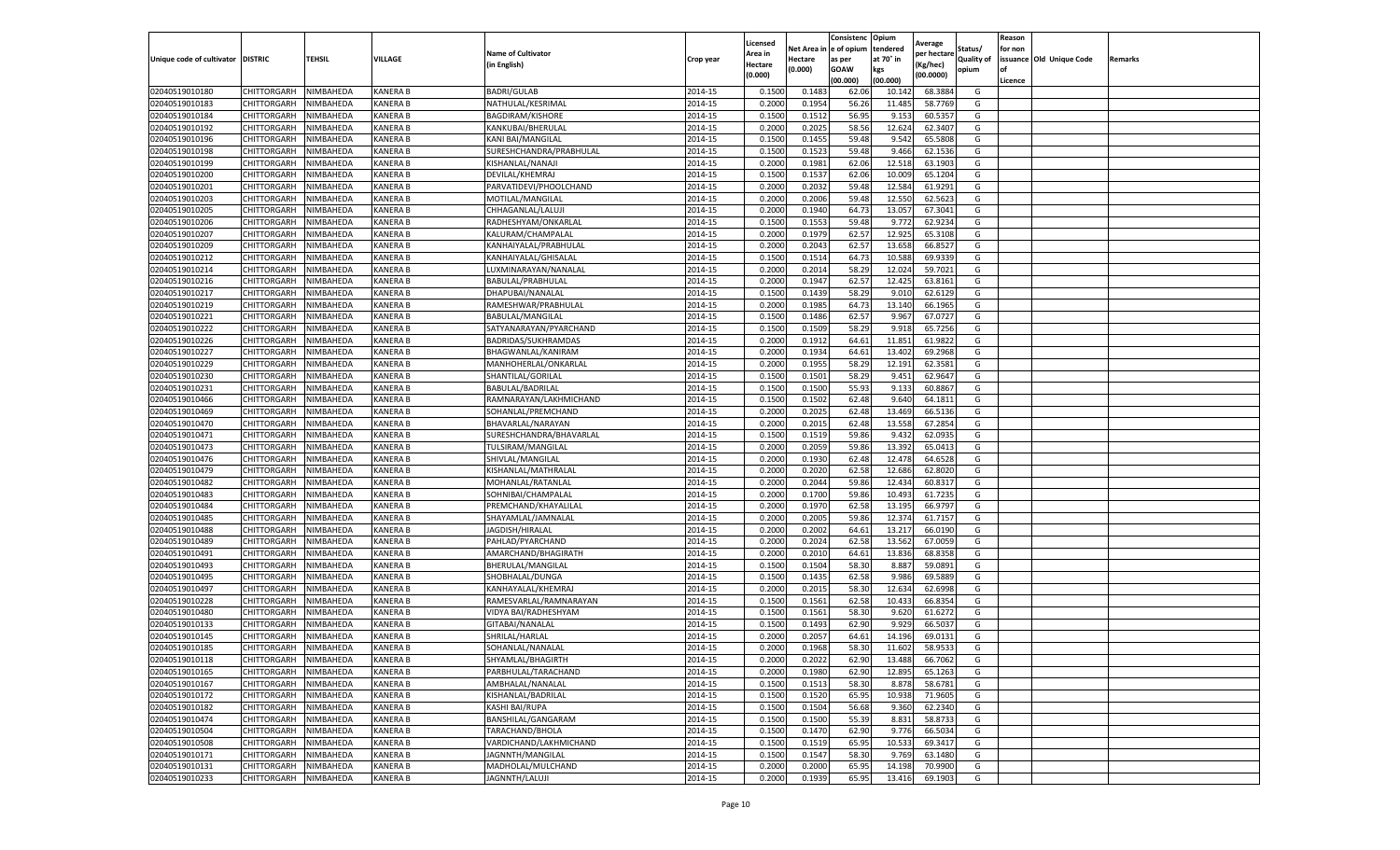|                                   |                       |           |                 |                           |           | Licensed |         | Consistenc             | Opium     |                        |                   | Reason  |                          |                |
|-----------------------------------|-----------------------|-----------|-----------------|---------------------------|-----------|----------|---------|------------------------|-----------|------------------------|-------------------|---------|--------------------------|----------------|
|                                   |                       |           |                 | <b>Name of Cultivator</b> |           | Area in  |         | Net Area in e of opium | tendered  | Average<br>per hectare | Status/           | for non |                          |                |
| Unique code of cultivator DISTRIC |                       | TEHSIL    | VILLAGE         | in English)               | Crop year | Hectare  | Hectare | as per                 | at 70° in | (Kg/hec                | <b>Quality of</b> |         | issuance Old Unique Code | <b>Remarks</b> |
|                                   |                       |           |                 |                           |           | (0.000)  | (0.000) | <b>GOAW</b>            | kgs       | (00.0000)              | opium             |         |                          |                |
|                                   |                       |           |                 |                           |           |          |         | (00.000)               | (00.000)  |                        |                   | Licence |                          |                |
| 02040519010139                    | CHITTORGARH           | NIMBAHEDA | <b>KANERA B</b> | RAMNARAYAN/SHANKARLAL     | 2014-15   | 0.2000   | 0.2008  | 62.90                  | 13.44     | 66.9472                | G                 |         |                          |                |
| 02040519010310                    | CHITTORGARH           | NIMBAHEDA | <b>KANERA C</b> | SUKHLAL/RAMCHANDRA        | 2014-15   | 0.2000   | 0.2002  | 61.14                  | 12.77     | 63.7862                | G                 |         |                          |                |
| 02040519010234                    | CHITTORGARH           | NIMBAHEDA | <b>KANERA C</b> | BADRILAL/BHUWANIRAM       | 2014-15   | 0.2000   | 0.1960  | 61.14                  | 12.77     | 65.1531                | G                 |         |                          |                |
| 02040519010236                    | CHITTORGARH           | NIMBAHEDA | KANERA C        | ABDUL RASHID/SULTAN       | 2014-15   | 0.2000   | 0.1899  | 60.37                  | 11.971    | 63.0384                | G                 |         |                          |                |
| 02040519010237                    | <b>CHITTORGARH</b>    | NIMBAHEDA | KANERA C        | RAM KISHAN/NANALAL        | 2014-15   | 0.2000   | 0.1950  | 61.05                  | 12.707    | 65.1641                | G                 |         |                          |                |
| 02040519010238                    | CHITTORGARH           | NIMBAHEDA | KANERA C        | RADHIBAI/JAGANNATH        | 2014-15   | 0.1500   | 0.1494  | 61.05                  | 9.81      | 65.6760                | G                 |         |                          | NAME CHANGE    |
| 02040519010239                    | CHITTORGARH           | NIMBAHEDA | KANERA C        | TALKU BAI//KANAJI         | 2014-15   | 0.2000   | 0.2036  | 60.37                  | 12.954    | 63.6248                | G                 |         |                          |                |
| 02040519010242                    | CHITTORGARH           | NIMBAHEDA | KANERA C        | PRAHLAD RAM/RADHAKISHAN   | 2014-15   | 0.2000   | 0.2016  | 56.26                  | 12.74     | 63.2292                | G                 |         |                          |                |
| 02040519010243                    | CHITTORGARH           | NIMBAHEDA | <b>KANERA C</b> | SHRILAL/HUKAMJI           | 2014-15   | 0.2000   | 0.2038  | 61.05                  | 12.751    | 62.5662                | G                 |         |                          |                |
| 02040519010247                    | CHITTORGARH           | NIMBAHEDA | KANERA C        | BAGDIRAM/NARAYANLAL       | 2014-15   | 0.2000   | 0.2012  | 61.05                  | 12.821    | 63.7227                | G                 |         |                          |                |
| 02040519010248                    | CHITTORGARH           | NIMBAHEDA | KANERA C        | MOTILAL/RAMCHANDRA        | 2014-15   | 0.2000   | 0.2015  | 55.27                  | 11.504    | 57.0918                | G                 |         |                          |                |
| 02040519010250                    | CHITTORGARH           | NIMBAHEDA | KANERA C        | SUKHLAL/NANALAL           | 2014-15   | 0.2000   | 0.2017  | 62.20                  | 13.16     | 65.2454                | G                 |         |                          |                |
| 02040519010256                    | CHITTORGARH           | NIMBAHEDA | KANERA C        | <b>BANSHILAL/MANGILAI</b> | 2014-15   | 0.2000   | 0.1971  | 60.37                  | 12.453    | 63.1811                | G                 |         |                          |                |
| 02040519010258                    | CHITTORGARH           | NIMBAHEDA | KANERA C        | MUKESH KUMAR/RATANLAL     | 2014-15   | 0.2000   | 0.2026  | 65.22                  | 14.14     | 69.8075                | G                 |         |                          |                |
| 02040519010260                    | CHITTORGARH           | NIMBAHEDA | <b>KANERA C</b> | GORILAL/RATANLAL          | 2014-15   | 0.2000   | 0.1991  | 62.20                  | 12.484    | 62.7022                | G                 |         |                          |                |
| 02040519010261                    | CHITTORGARH           | NIMBAHEDA | <b>KANERA C</b> | <b>BAGDIRAM/LALU</b>      | 2014-15   | 0.2000   | 0.2006  | 62.20                  | 12.929    | 64.4516                | G                 |         |                          |                |
| 02040519010262                    | CHITTORGARH           | NIMBAHEDA | KANERA C        | GEETALAL/JAGNNATH         | 2014-15   | 0.2000   | 0.1960  | 65.22                  | 13.174    | 67.2143                | G                 |         |                          |                |
| 02040519010264                    | CHITTORGARH           | NIMBAHEDA | <b>KANERA C</b> | JAGDISH/NANALAL           | 2014-15   | 0.2000   | 0.2080  | 65.22                  | 13.929    | 66.9663                | G                 |         |                          |                |
| 02040519010265                    | CHITTORGARH           | NIMBAHEDA | KANERA C        | MANGILAL/HEMRAM           | 2014-15   | 0.2000   | 0.1994  | 65.22                  | 14.11     | 70.7874                | G                 |         |                          |                |
| 02040519010266                    | CHITTORGARH           | NIMBAHEDA | KANERA C        | RAMESHWAR/PANNALAI        | 2014-15   | 0.2000   | 0.1977  | 65.22                  | 14.069    | 71.1634                | G                 |         |                          |                |
| 02040519010268                    | CHITTORGARH           | NIMBAHEDA | <b>KANERA C</b> | BABULAL/ONKARLAL          | 2014-15   | 0.2000   | 0.1952  | 59.21                  | 12.07     | 61.8340                | G                 |         |                          |                |
| 02040519010275                    | CHITTORGARH           | NIMBAHEDA | KANERA C        | KAILASH/PREMCHAND         | 2014-15   | 0.1500   | 0.1453  | 65.23                  | 9.962     | 68.5616                | G                 |         |                          |                |
| 02040519010276                    | CHITTORGARH           | NIMBAHEDA | KANERA C        | RAMESHWAR/PREMCHANDRA     | 2014-15   | 0.2000   | 0.2016  | 62.20                  | 13.506    | 66.9940                | G                 |         |                          |                |
| 02040519010282                    | CHITTORGARH           | NIMBAHEDA | KANERA C        | PANNALAL/MANGILAL         | 2014-15   | 0.2000   | 0.1909  | 59.21                  | 12.053    | 63.1378                | G                 |         |                          |                |
| 02040519010283                    | CHITTORGARH           | NIMBAHEDA | KANERA C        | SHOBHALAL/RAMCHANDRA      | 2014-15   | 0.1500   | 0.1540  | 62.20                  | 10.33     | 67.1039                | G                 |         |                          |                |
| 02040519010289                    | CHITTORGARH           | NIMBAHEDA | KANERA C        | GOPAL/BHANWARLAI          | 2014-15   | 0.2000   | 0.1974  | 62.22                  | 12.93     | 65.5167                | G                 |         |                          |                |
| 02040519010290                    | CHITTORGARH           | NIMBAHEDA | KANERA C        | GOPAL/CHHAGANLAI          | 2014-15   | 0.2000   | 0.2027  | 65.23                  | 14.34     | 70.7499                | G                 |         |                          |                |
| 02040519010291                    | CHITTORGARH           | NIMBAHEDA | KANERA C        | RAMNIWAS/RATANLAL         | 2014-15   | 0.2000   | 0.1995  | 71.26                  | 14.85     | 74.4511                | G                 |         |                          |                |
| 02040519010293                    | CHITTORGARH           | NIMBAHEDA | KANERA C        | PREMCHANDRA/GHISA         | 2014-15   | 0.2000   | 0.1918  | 62.22                  | 12.551    | 65.4380                | G                 |         |                          |                |
| 02040519010294                    | CHITTORGARH           | NIMBAHEDA | KANERA C        | MOHANLAL/MADANLAL RATHI   | 2014-15   | 0.2000   | 0.1950  | 59.64                  | 12.01     | 61.6051                | G                 |         |                          |                |
| 02040519010295                    | CHITTORGARH           | NIMBAHEDA | KANERA C        | NANALAL/KALU              | 2014-15   | 0.2000   | 0.2015  | 59.21                  | 12.35     | 61.3300                | G                 |         |                          |                |
| 02040519010297                    | CHITTORGARH           | NIMBAHEDA | KANERA C        | LABHCHAND/RAMLAI          | 2014-15   | 0.1500   | 0.1427  | 59.21                  | 8.619     | 60.3994                | G                 |         |                          |                |
| 02040519010302                    | CHITTORGARH           | NIMBAHEDA | KANERA C        | GOPAL/JAGNNATH            | 2014-15   | 0.2000   | 0.2054  | 65.23                  | 14.35     | 69.8685                | G                 |         |                          |                |
| 02040519010304                    | CHITTORGARH           | NIMBAHEDA | <b>KANERA C</b> | SHIVNARAYAN/ONKARLAL      | 2014-15   | 0.2000   | 0.2004  | 59.21                  | 11.901    | 59.3862                | G                 |         |                          |                |
| 02040519010305                    | CHITTORGARH           | NIMBAHEDA | KANERA C        | KANHAIYALAL/HEERALAL      | 2014-15   | 0.1500   | 0.1501  | 62.22                  | 9.617     | 64.0706                | G                 |         |                          |                |
| 02040519010306                    | CHITTORGARH           | NIMBAHEDA | KANERA C        | JAGDISH/BHAGIRATH         | 2014-15   | 0.2000   | 0.0820  | 65.23                  | 5.582     | 68.073                 | G                 |         |                          |                |
| 02040519010307                    | CHITTORGARH           | NIMBAHEDA | <b>KANERA C</b> | PHOOLCHAND/PREMCHAND      | 2014-15   | 0.2000   | 0.1977  | 59.02                  | 12.782    | 64.6535                | G                 |         |                          |                |
| 02040519010313                    | CHITTORGARH           | NIMBAHEDA | KANERA C        | BADRILAL/HARLAL           | 2014-15   | 0.2000   | 0.1933  | 62.22                  | 12.48     | 64.6042                | G                 |         |                          |                |
| 02040519010314                    | CHITTORGARH           | NIMBAHEDA | KANERA C        | SEETABAI/RAMLAL           | 2014-15   | 0.1500   | 0.1530  | 59.02                  | 9.696     | 63.3725                | G                 |         |                          |                |
| 02040519010315                    | CHITTORGARH           | NIMBAHEDA | KANERA C        | PHOOLCHAND/GANGARAM       | 2014-15   | 0.2000   | 0.2031  | 62.22                  | 13.013    | 64.0719                | G                 |         |                          |                |
| 02040519010318                    | CHITTORGARH           | NIMBAHEDA | KANERA C        | GOPAL/BHAGWANLAL          | 2014-15   | 0.1500   | 0.1523  | 65.23                  | 10.37     | 68.1024                | G                 |         |                          |                |
| 02040519010320                    | CHITTORGARH           | NIMBAHEDA | KANERA C        | DAULATRAM/PREMCHAND       | 2014-15   | 0.2000   | 0.2053  | 62.16                  | 12.778    | 62.2406                | G                 |         |                          |                |
| 02040519010326                    | CHITTORGARH           | NIMBAHEDA | <b>KANERA C</b> | JAGDISH/RAMLAL            | 2014-15   | 0.2000   | 0.2015  | 65.16                  | 13.37     | 66.3821                | G                 |         |                          |                |
| 02040519010327                    | CHITTORGARH           | NIMBAHEDA | KANERA C        | RAMPRASAD/SHIVLAL         | 2014-15   | 0.2000   | 0.1955  | 65.16                  | 12.69     | 64.9463                | G                 |         |                          |                |
| 02040519010328                    | CHITTORGARH           | NIMBAHEDA | KANERA C        | JAGDISH/JAGNNATH          | 2014-15   | 0.2000   | 0.2036  | 62.16                  | 12.84     | 63.0648                | G                 |         |                          |                |
| 02040519010332                    | CHITTORGARH           | NIMBAHEDA | <b>KANERA C</b> | ABDUL HAKIM/ABDUL RAHIM   | 2014-15   | 0.2000   | 0.2001  | 59.02                  | 12.664    | 63.2884                | G                 |         |                          |                |
| 02040519010333                    | CHITTORGARH           | NIMBAHEDA | <b>KANERA C</b> | SOHANLAL/JAIRAM           | 2014-15   | 0.2000   | 0.1883  | 59.02                  | 11.82     | 62.8200                | G                 |         |                          |                |
| 02040519010339                    | CHITTORGARH           | NIMBAHEDA | <b>KANERA C</b> | GANESHLAL/GHISALAL        | 2014-15   | 0.2000   | 0.2033  | 65.16                  | 13.442    | 66.1190                | G                 |         |                          |                |
| 02040519010341                    | CHITTORGARH NIMBAHEDA |           | <b>KANERA C</b> | KAILASH/BADRILAL JOSHI    | 2014-15   | 0.2000   | 0.1992  | 62.16                  | 13.435    | 67.4448                | G                 |         |                          |                |
| 02040519010342                    | CHITTORGARH           | NIMBAHEDA | KANERA C        | BHERULAL/RATANLAL         | 2014-15   | 0.2000   | 0.1967  | 65.16                  | 13.172    | 66.9649                | G                 |         |                          |                |
| 02040519010343                    | <b>CHITTORGARH</b>    | NIMBAHEDA | KANERA C        | MOTILAL/PRABHULAL         | 2014-15   | 0.2000   | 0.2053  | 62.16                  | 13.666    | 66.5660                | G                 |         |                          |                |
| 02040519010344                    | CHITTORGARH           | NIMBAHEDA | KANERA C        | SOHANLAL/NANDLAL          | 2014-15   | 0.2000   | 0.2049  | 62.16                  | 13.435    | 65.5686                | G                 |         |                          |                |
| 02040519010346                    | CHITTORGARH           | NIMBAHEDA | KANERA C        | LABHCHAN/SHRILAL          | 2014-15   | 0.1500   | 0.1465  | 65.16                  | 10.435    | 71.2287                | G                 |         |                          |                |
| 02040519010347                    | <b>CHITTORGARH</b>    | NIMBAHEDA | <b>KANERA C</b> | RAMPRASAD/JEEVRAJ         | 2014-15   | 0.2000   | 0.2048  | 65.20                  | 13.468    | 65.7617                | G                 |         |                          |                |
| 02040519010348                    | CHITTORGARH           | NIMBAHEDA | KANERA C        | HANGAMI BAI/CHHAGANLAL    | 2014-15   | 0.2000   | 0.2029  | 62.28                  | 13.105    | 64.5885                | G                 |         |                          |                |
| 02040519010352                    | CHITTORGARH           | NIMBAHEDA | KANERA C        | KISHANLAL/KHAYALIRAM      | 2014-15   | 0.2000   | 0.2006  | 59.02                  | 12.386    | 61.7448                | G                 |         |                          |                |
| 02040519010355                    | CHITTORGARH           | NIMBAHEDA | KANERA C        | PHOOLCHAND/MANGILAL       | 2014-15   | 0.2000   | 0.1931  | 62.28                  | 12.492    | 64.6919                | G                 |         |                          |                |
| 02040519010356                    | CHITTORGARH           | NIMBAHEDA | KANERA C        | GORILAL/HEERALAL          | 2014-15   | 0.2000   | 0.1960  | 62.28                  | 12.892    | 65.7755                | G                 |         |                          |                |
| 02040519010357                    | <b>CHITTORGARH</b>    | NIMBAHEDA | <b>KANERA C</b> | DEVILAL/SOHANLAL          | 2014-15   | 0.1500   | 0.1486  | 65.20                  | 10.609    | 71.3930                | G                 |         |                          |                |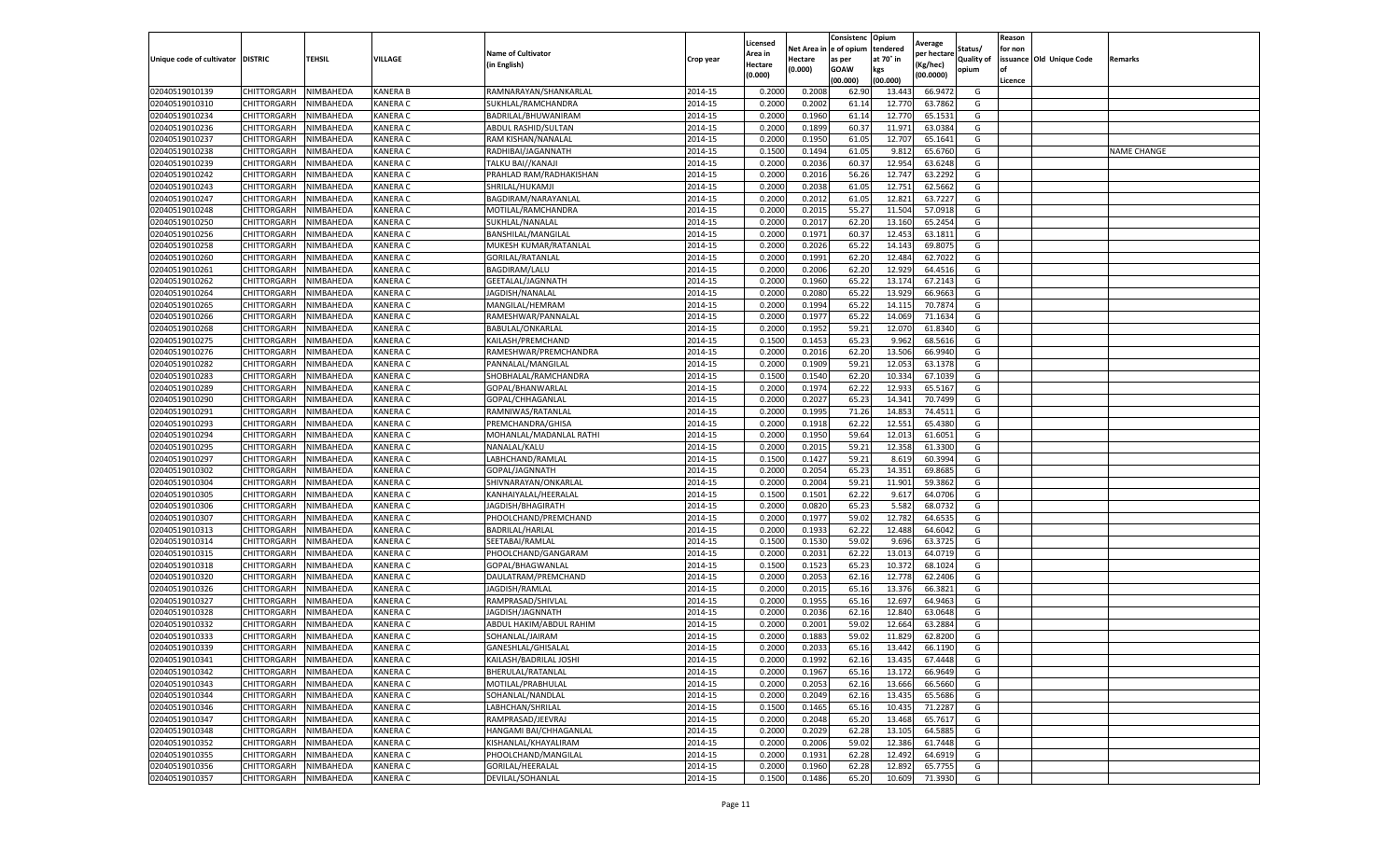|                                   |                       |           |                 |                              |           | Licensed |         | Consistenc             | Opium     |                        |                   | Reason  |                          |                |
|-----------------------------------|-----------------------|-----------|-----------------|------------------------------|-----------|----------|---------|------------------------|-----------|------------------------|-------------------|---------|--------------------------|----------------|
|                                   |                       |           |                 | <b>Name of Cultivator</b>    |           | Area in  |         | Net Area in e of opium | tendered  | Average<br>per hectare | Status/           | for non |                          |                |
| Unique code of cultivator DISTRIC |                       | TEHSIL    | VILLAGE         | in English)                  | Crop year | Hectare  | Hectare | as per                 | at 70° in | (Kg/hec                | <b>Quality of</b> |         | issuance Old Unique Code | <b>Remarks</b> |
|                                   |                       |           |                 |                              |           | (0.000)  | (0.000) | <b>GOAW</b>            | kgs       | (00.0000)              | opium             |         |                          |                |
|                                   |                       |           |                 |                              |           |          |         | (00.000)               | (00.000)  |                        |                   | Licence |                          |                |
| 02040519010358                    | CHITTORGARH           | NIMBAHEDA | <b>KANERA C</b> | KISHANLAL/BHERULAL           | 2014-15   | 0.2000   | 0.2010  | 59.10                  | 12.15     | 60.4876                | G                 |         |                          |                |
| 02040519010360                    | CHITTORGARH           | NIMBAHEDA | <b>KANERA C</b> | MOHANLAL/KUKA                | 2014-15   | 0.2000   | 0.2021  | 62.28                  | 13.28     | 65.7249                | G                 |         |                          |                |
| 02040519010361                    | CHITTORGARH           | NIMBAHEDA | <b>KANERA C</b> | BABULAL/BHANIRAM             | 2014-15   | 0.2000   | 0.2024  | 65.20                  | 13.562    | 67.0059                | G                 |         |                          |                |
| 02040519010370                    | CHITTORGARH           | NIMBAHEDA | KANERA C        | RAJENDRA PRASAD/GOVARDHANLAL | 2014-15   | 0.2000   | 0.1973  | 62.28                  | 12.750    | 64.6224                | G                 |         |                          |                |
| 02040519010382                    | CHITTORGARH           | NIMBAHEDA | KANERA C        | RAMGOPAL/RAMCHAND            | 2014-15   | 0.2000   | 0.2020  | 59.10                  | 12.84     | 63.5743                | G                 |         |                          |                |
| 02040519010383                    | CHITTORGARH           | NIMBAHEDA | KANERA C        | GOVARDHANLAL/NANALAL SHARMA  | 2014-15   | 0.2000   | 0.1956  | 56.22                  | 11.75     | 60.0716                | G                 |         |                          |                |
| 02040519010384                    | CHITTORGARH           | NIMBAHEDA | KANERA C        | BHERU SINGH/MADAN SINGH      | 2014-15   | 0.1500   | 0.1457  | 56.66                  | 9.632     | 66.1084                | G                 |         |                          |                |
| 02040519010385                    | CHITTORGARH           | NIMBAHEDA | KANERA C        | RADHESHAYAM/RAMCHANDRA       | 2014-15   | 0.2000   | 0.2052  | 59.10                  | 13.179    | 64.2251                | G                 |         |                          |                |
| 02040519010386                    | CHITTORGARH           | NIMBAHEDA | <b>KANERA C</b> | SITA BAI/MOHANLAL            | 2014-15   | 0.2000   | 0.2010  | 62.14                  | 13.422    | 66.7761                | G                 |         |                          |                |
| 02040519010390                    | CHITTORGARH           | NIMBAHEDA | KANERA C        | PAHLAD/BANSHILAL             | 2014-15   | 0.2000   | 0.2056  | 59.10                  | 12.926    | 62.8696                | G                 |         |                          |                |
| 02040519010394                    | CHITTORGARH           | NIMBAHEDA | KANERA C        | PREM PRAKASH/HAJARILAL       | 2014-15   | 0.2000   | 0.1976  | 59.10                  | 12.301    | 62.2520                | G                 |         |                          |                |
| 02040519010395                    | CHITTORGARH           | NIMBAHEDA | KANERA C        | GHISALAL/JAGANNATH           | 2014-15   | 0.1500   | 0.1502  | 60.03                  | 9.99      | 66.5712                | G                 |         |                          |                |
| 02040519010396                    | CHITTORGARH           | NIMBAHEDA | KANERA C        | SATYANARAYAN/BADRILAL JOSH   | 2014-15   | 0.2000   | 0.1995  | 53.65                  | 10.89     | 54.6316                | G                 | 04      |                          |                |
| 02040519010397                    | CHITTORGARH           | NIMBAHEDA | KANERA C        | KANHAYALAL/RUPA              | 2014-15   | 0.2000   | 0.1935  | 60.03                  | 12.486    | 64.5271                | G                 |         |                          |                |
| 02040519010399                    | CHITTORGARH           | NIMBAHEDA | <b>KANERA C</b> | LABH CHAND/KHYALILAL         | 2014-15   | 0.2000   | 0.2009  | 62.14                  | 13.236    | 65.8835                | G                 |         |                          |                |
| 02040519010400                    | CHITTORGARH           | NIMBAHEDA | <b>KANERA C</b> | RAMPYARI BAI/BANSILAL        | 2014-15   | 0.1500   | 0.1528  | 62.14                  | 9.765     | 63.9071                | G                 |         |                          |                |
| 02040519010404                    | CHITTORGARH           | NIMBAHEDA | KANERA C        | CHAGANLAL/KASHIRAM           | 2014-15   | 0.2000   | 0.2013  | 55.61                  | 11.654    | 57.893                 | G                 |         |                          |                |
| 02040519010409                    | CHITTORGARH           | NIMBAHEDA | <b>KANERA C</b> | PRATHVIRAJ/GANGARAM          | 2014-15   | 0.2000   | 0.1998  | 65.20                  | 13.403    | 67.0821                | G                 |         |                          |                |
| 02040519010378                    | CHITTORGARH           | NIMBAHEDA | KANERA C        | KISHAN LAL/LAKHMI CHAND      | 2014-15   | 0.2000   | 0.1998  | 60.03                  | 12.246    | 61.2913                | G                 |         |                          |                |
| 02040519010244                    | CHITTORGARH           | NIMBAHEDA | KANERA C        | SHYAMLAL/NANDLAL             | 2014-15   | 0.2000   | 0.1880  | 53.98                  | 10.750    | 57.1809                | G                 |         |                          |                |
| 02040519010381                    | CHITTORGARH           | NIMBAHEDA | <b>KANERA C</b> | TARA CHAND/BHARMAL           | 2014-15   | 0.1500   | 0.1504  | 56.72                  | 9.351     | 62.1742                | G                 |         |                          |                |
| 02040519010269                    | CHITTORGARH           | NIMBAHEDA | KANERA C        | BHIMRAJ/BHAVARLAL            | 2014-15   | 0.2000   | 0.2015  | 62.14                  | 12.94     | 64.2333                | G                 |         |                          |                |
| 02040519010286                    | CHITTORGARH           | NIMBAHEDA | KANERA C        | DEVILAL/NANALAL              | 2014-15   | 0.2000   | 0.2005  | 62.14                  | 13.254    | 66.1047                | G                 |         |                          |                |
| 02040519010292                    | CHITTORGARH           | NIMBAHEDA | KANERA C        | BAGDIRAM/UDHERAM             | 2014-15   | 0.1500   | 0.1464  | 60.03                  | 9.382     | 64.0847                | G                 |         |                          |                |
| 02040519010316                    | CHITTORGARH           | NIMBAHEDA | KANERA C        | RAMESVARI/SOHANLAL           | 2014-15   | 0.2000   | 0.1977  | 65.20                  | 13.366    | 67.607                 | G                 |         |                          |                |
| 02040519010349                    | CHITTORGARH           | NIMBAHEDA | KANERA C        | BADRILAL/BHANWARLAL          | 2014-15   | 0.2000   | 0.1959  | 56.63                  | 11.779    | 60.1276                | G                 |         |                          |                |
| 02040519010254                    | CHITTORGARH           | NIMBAHEDA | KANERA C        | LAXMINARAYAN/SHANKARLAL      | 2014-15   | 0.1500   | 0.1484  | 56.65                  | 9.857     | 66.4218                | G                 |         |                          |                |
| 02040519010263                    | CHITTORGARH           | NIMBAHEDA | KANERA C        | NANDLAL/GOPILAL              | 2014-15   | 0.2000   | 0.2000  | 62.21                  | 12.789    | 63.9450                | G                 |         |                          |                |
| 02040519010274                    | CHITTORGARH           | NIMBAHEDA | KANERA C        | BADRILAL/RAMCHANDRA          | 2014-15   | 0.2000   | 0.2004  | 62.21                  | 13.437    | 67.0509                | G                 |         |                          |                |
| 02040519010301                    | CHITTORGARH           | NIMBAHEDA | KANERA C        | BHANWARLAL/NARAYAN           | 2014-15   | 0.2000   | 0.1991  | 65.20                  | 13.487    | 67.7398                | G                 |         |                          |                |
| 02040519010322                    | CHITTORGARH           | NIMBAHEDA | KANERA C        | GISALAL/MANGANIRAM           | 2014-15   | 0.1500   | 0.1472  | 62.21                  | 9.69      | 65.8696                | G                 |         |                          |                |
| 02040519010372                    | CHITTORGARH           | NIMBAHEDA | KANERA C        | RAM NATHIBAI/BALURAAM        | 2014-15   | 0.2000   | 0.2049  | 65.20                  | 13.590    | 66.3250                | G                 |         |                          |                |
| 02040519010388                    | CHITTORGARH           | NIMBAHEDA | KANERA C        | ASHOK KUMAR/DEVILAL SHARMA   | 2014-15   | 0.1500   | 0.1516  | 62.21                  | 9.51      | 62.7836                | G                 |         |                          |                |
| 02040519010270                    | CHITTORGARH           | NIMBAHEDA | <b>KANERA C</b> | SITABAI/SHANKARLAL           | 2014-15   | 0.2000   | 0.1967  | 59.82                  | 12.101    | 61.5201                | G                 |         |                          |                |
| 02040519010509                    | CHITTORGARH           | NIMBAHEDA | KANERA C        | INDARMAL/KHEMRAJ             | 2014-15   | 0.1500   | 0.1520  | 59.82                  | 9.323     | 61.3355                | G                 |         |                          |                |
| 02040519010510                    | CHITTORGARH           | NIMBAHEDA | KANERA C        | MOTILAL/MANGILAL             | 2014-15   | 0.2000   | 0.1942  | 62.24                  | 12.555    | 64.6498                | G                 |         |                          |                |
| 02040519010288                    | CHITTORGARH           | NIMBAHEDA | <b>KANERA C</b> | MANGILAL/OUNKARLAL           | 2014-15   | 0.2000   | 0.2072  | 59.82                  | 13.092    | 63.1853                | G                 |         |                          |                |
| 02040519010241                    | CHITTORGARH           | NIMBAHEDA | KANERA C        | RATANLAL/NANALAL             | 2014-15   | 0.1500   | 0.1517  | 56.64                  | 8.77      | 57.8181                | G                 | 08      |                          |                |
| 02040519010235                    | CHITTORGARH           | NIMBAHEDA | KANERA C        | <b>FULCHAND/DANRAJ</b>       | 2014-15   | 0.1500   | 0.1543  | 65.20                  | 10.488    | 67.9715                | G                 |         |                          |                |
| 02040519010255                    | CHITTORGARH           | NIMBAHEDA | KANERA C        | MAGNIRAM/KAJOD               | 2014-15   | 0.2000   | 0.1969  | 62.24                  | 13.302    | 67.5571                | G                 |         |                          |                |
| 02040519010512                    | CHITTORGARH           | NIMBAHEDA | KANERA C        | LABHCHAND/HEERALAL           | 2014-15   | 0.2000   | 0.2019  | 62.24                  | 13.551    | 67.1174                | G                 |         |                          |                |
| 02040519010513                    | CHITTORGARH           | NIMBAHEDA | KANERA C        | BHURALAL/NANALAL             | 2014-15   | 0.2000   | 0.2093  | 68.22                  | 14.677    | 70.1242                | G                 |         |                          |                |
| 02040519010514                    | CHITTORGARH           | NIMBAHEDA | <b>KANERA C</b> | JITMAL/MULCHAND              | 2014-15   | 0.2000   | 0.1990  | 62.24                  | 13.462    | 67.6482                | G                 |         |                          |                |
| 02040519010496                    | CHITTORGARH           | NIMBAHEDA | KANERA C        | GOPAL/GORILAL                | 2014-15   | 0.1500   | 0.1459  | 59.82                  | 9.392     | 64.3729                | G                 |         |                          |                |
| 02040519011007                    | CHITTORGARH           | NIMBAHEDA | KOCHWA          | KISHANLAL/KASHIRAM           | 2014-15   | 0.2000   | 0.1997  | 62.13                  | 13.358    | 66.8903                | G                 |         |                          |                |
| 02040519011001                    | CHITTORGARH           | NIMBAHEDA | KOCHWA          | JAGDISH/RADHAKISHAN          | 2014-15   | 0.2000   | 0.1999  | 65.99                  | 13.292    | 66.4932                | G                 |         |                          |                |
| 02040519011002                    | CHITTORGARH           | NIMBAHEDA | KOCHWA          | CHATRIBAI/LABHCHAND          | 2014-15   | 0.2000   | 0.2047  | 62.13                  | 13.633    | 66.5999                | G                 |         |                          |                |
| 02040519011003                    | CHITTORGARH           | NIMBAHEDA | KOCHWA          | TULSIBAI/AMARCHAND           | 2014-15   | 0.2000   | 0.2025  | 68.81                  | 15.119    | 74.6617                | G                 |         |                          |                |
| 02040519011004                    | CHITTORGARH NIMBAHEDA |           | <b>KOCHWA</b>   | <b>BANSHILAL/GHISA</b>       | 2014-15   | 0.2000   | 0.1971  | 65.99                  | 13.792    | 69.9746                | G                 |         |                          |                |
| 02040519011005                    | CHITTORGARH           | NIMBAHEDA | KOCHWA          | BADRILAL/DHANRAJ             | 2014-15   | 0.2000   | 0.2034  | 68.81                  | 15.187    | 74.6657                | G                 |         |                          |                |
| 02040519011006                    | CHITTORGARH           | NIMBAHEDA | KOCHWA          | JAGDISH/KISHANLAL            | 2014-15   | 0.2000   | 0.1975  | 68.81                  | 15.079    | 76.3494                | G                 |         |                          |                |
| 02040519011008                    | CHITTORGARH           | NIMBAHEDA | KOCHWA          | AMARCHAND/GHISA (BADA)       | 2014-15   | 0.2000   | 0.2091  | 65.99                  | 14.763    | 70.6026                | G                 |         |                          |                |
| 02040519011009                    | <b>CHITTORGARH</b>    | NIMBAHEDA | KOCHWA          | BHANWARLAL/NATHU             | 2014-15   | 0.2000   | 0.2010  | 65.99                  | 12.755    | 63.4577                | G                 |         |                          |                |
| 02040519011010                    | <b>CHITTORGARH</b>    | NIMBAHEDA | <b>KOCHWA</b>   | MULCHAND/BHANWARLAL          | 2014-15   | 0.2000   | 0.2050  | 65.99                  | 14.310    | 69.8049                | G                 |         |                          |                |
| 02040519011011                    | CHITTORGARH           | NIMBAHEDA | KOCHWA          | LILA SHANKAR/KASHIRAM        | 2014-15   | 0.2000   | 0.1737  | 62.13                  | 11.095    | 63.8745                | G                 |         |                          |                |
| 02040519011012                    | <b>CHITTORGARH</b>    | NIMBAHEDA | KOCHWA          | AMARCHAND/GHISA (CHHOTA)     | 2014-15   | 0.2000   | 0.2045  | 64.86                  | 12.221    | 59.7604                | G                 |         |                          |                |
| 02040519011013                    | CHITTORGARH           | NIMBAHEDA | KOCHWA          | <b>BHOLI BAI/HEMRAJ</b>      | 2014-15   | 0.2000   | 0.1959  | 64.86                  | 13.435    | 68.5809                | G                 |         |                          |                |
| 02040519011014                    | CHITTORGARH           | NIMBAHEDA | KOCHWA          | NANIBAI/GHISALAL             | 2014-15   | 0.2000   | 0.2016  | 64.86                  | 14.084    | 69.8611                | G                 |         |                          |                |
| 02040519011015                    | <b>CHITTORGARH</b>    | NIMBAHEDA | KOCHWA          | BANSHILAL/RADHAKISHAN        | 2014-15   | 0.2000   | 0.1969  | 64.86                  | 13.630    | 69.2230                | G                 |         |                          |                |
|                                   |                       |           |                 |                              |           |          |         |                        |           |                        |                   |         |                          |                |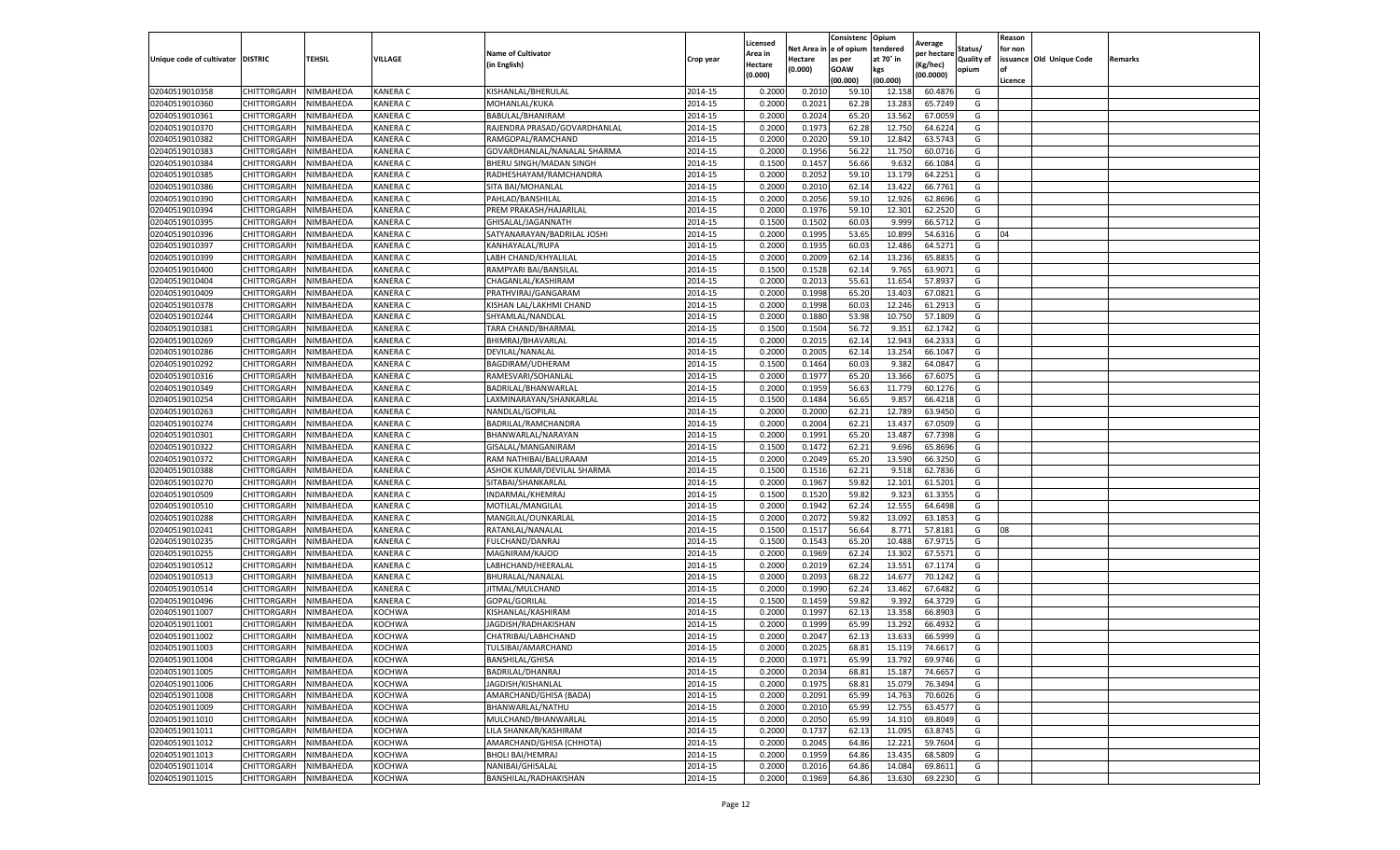|                                   |             |           |               |                           |           | Licensed |            | Consistenc  | Opium     |                        |                   | Reason  |                          |         |
|-----------------------------------|-------------|-----------|---------------|---------------------------|-----------|----------|------------|-------------|-----------|------------------------|-------------------|---------|--------------------------|---------|
|                                   |             |           |               | <b>Name of Cultivator</b> |           | Area in  | Net Area i | e of opium  | tendered  | Average<br>per hectare | Status/           | for non |                          |         |
| Unique code of cultivator DISTRIC |             | TEHSIL    | VILLAGE       | (in English)              | Crop year | Hectare  | Hectare    | as per      | at 70° in | (Kg/hec)               | <b>Quality of</b> |         | issuance Old Unique Code | Remarks |
|                                   |             |           |               |                           |           | (0.000)  | (0.000)    | <b>GOAW</b> | kgs       | (00.0000)              | opium             | οf      |                          |         |
|                                   |             |           |               |                           |           |          |            | (00.000     | (00.000)  |                        |                   | Licence |                          |         |
| 02040519011016                    | CHITTORGARH | NIMBAHEDA | <b>KOCHWA</b> | BALIBAI/PAYARA            | 2014-15   | 0.2000   | 0.2046     | 64.86       | 14.297    | 69.8778                | G                 |         |                          |         |
| 02040519011017                    | CHITTORGARH | NIMBAHEDA | KOCHWA        | BHAGVANI BAI/MATHRA       | 2014-15   | 0.150    | 0.1508     | 58.89       | 9.431     | 62.5398                | G                 |         |                          |         |
| 02040519011018                    | CHITTORGARH | NIMBAHEDA | KOCHWA        | BHERULAL/RAMSUKH          | 2014-15   | 0.2000   | 0.2000     | 58.62       | 11.808    | 59.0400                | G                 |         |                          |         |
| 02040519011022                    | CHITTORGARH | NIMBAHEDA | <b>KOCHWA</b> | SHANKERLAL/DEVJI          | 2014-15   | 0.2000   | 0.1980     | 65.89       | 13.442    | 67.8889                | G                 |         |                          |         |
| 02040519011023                    | CHITTORGARH | NIMBAHEDA | KOCHWA        | BHERULAL/BHANWARLAL       | 2014-15   | 0.2000   | 0.1993     | 62.13       | 12.533    | 62.8851                | G                 |         |                          |         |
| 02040519011024                    | CHITTORGARH | NIMBAHEDA | KOCHWA        | RATANLAL/HARIRAM          | 2014-15   | 0.1500   | 0.1550     | 62.13       | 10.31     | 66.5419                | G                 |         |                          |         |
| 02040519011025                    | CHITTORGARH | NIMBAHEDA | <b>KOCHWA</b> | NOJIBAI/PRABHULAL         | 2014-15   | 0.2000   | 0.1959     | 58.62       | 12.503    | 63.8234                | G                 |         |                          |         |
| 02040519011026                    | CHITTORGARH | NIMBAHEDA | KOCHWA        | BHERULAL/GHISA            | 2014-15   | 0.1500   | 0.1517     | 62.7        | 10.349    | 68.2202                | G                 |         |                          |         |
| 02040519011028                    | CHITTORGARH | NIMBAHEDA | KOCHWA        | GHISULAL/RAMA             | 2014-15   | 0.2000   | 0.2007     | 65.89       | 14.176    | 70.6328                | G                 |         |                          |         |
| 02040519011029                    | CHITTORGARH | NIMBAHEDA | KOCHWA        | RUKMANIBAI/DEVILAL        | 2014-15   | 0.2000   | 0.2016     | 62.72       | 13.100    | 64.9802                | G                 |         |                          |         |
| 02040519011030                    | CHITTORGARH | NIMBAHEDA | KOCHWA        | JAGNNATH/KALU             | 2014-15   | 0.1500   | 0.1525     | 62.72       | 10.591    | 69.4492                | G                 |         |                          |         |
| 02040519011031                    | CHITTORGARH | NIMBAHEDA | KOCHWA        | LILA BAI/RADHESHYAM       | 2014-15   | 0.2000   | 0.1992     | 68.81       | 14.617    | 73.3785                | G                 |         |                          |         |
| 02040519011032                    | CHITTORGARH | NIMBAHEDA | <b>KOCHWA</b> | PRABHULAL/GULAB           | 2014-15   | 0.2000   | 0.2057     | 65.89       | 14.515    | 70.5639                | G                 |         |                          |         |
| 02040519011033                    | CHITTORGARH | NIMBAHEDA | KOCHWA        | LABHCHAND/NANALAI         | 2014-15   | 0.200    | 0.1988     | 62.72       | 13.341    | 67.1076                | G                 |         |                          |         |
| 02040519011034                    | CHITTORGARH | NIMBAHEDA | KOCHWA        | MANGILAL/NARAYAN          | 2014-15   | 0.1500   | 0.1508     | 58.62       | 9.346     | 61.9761                | G                 |         |                          |         |
| 02040519011035                    | CHITTORGARH | NIMBAHEDA | <b>KOCHWA</b> | JAGANNATH/RAMA            | 2014-15   | 0.1500   | 0.1530     | 62.72       | 10.259    | 67.0523                | G                 |         |                          |         |
| 02040519011036                    | CHITTORGARH | NIMBAHEDA | KOCHWA        | NANDLAL/GABURJI           | 2014-15   | 0.2000   | 0.1982     | 65.89       | 13.573    | 68.4813                | G                 |         |                          |         |
| 02040519011039                    | CHITTORGARH | NIMBAHEDA | <b>KOCHWA</b> | MATHRA LAL/HAR LAL        | 2014-15   | 0.2000   | 0.1978     | 62.89       | 13.449    | 67.9929                | G                 |         |                          |         |
| 02040519011040                    | CHITTORGARH | NIMBAHEDA | <b>KOCHWA</b> | <b>BHERU LAL/PYARA</b>    | 2014-15   | 0.2000   | 0.2100     | 58.62       | 12.997    | 61.8905                | G                 |         |                          |         |
| 02040519011041                    | CHITTORGARH | VIMBAHEDA | <b>KOCHWA</b> | BOTLAL/BHANWARLAI         | 2014-15   | 0.2000   | 0.2043     | 62.89       | 13.620    | 66.6667                | G                 |         |                          |         |
| 02040519011042                    | CHITTORGARH | NIMBAHEDA | KOCHWA        | GHISALAL/NAGJIRAM         | 2014-15   | 0.2000   | 0.2016     | 65.89       | 14.251    | 70.6895                | G                 |         |                          |         |
| 02040519011043                    | CHITTORGARH | NIMBAHEDA | KOCHWA        | MANGIBAI/HARIRAM          | 2014-15   | 0.1500   | 0.1528     | 62.89       | 10.053    | 65.7919                | G                 |         |                          |         |
| 02040519011044                    | CHITTORGARH | NIMBAHEDA | KOCHWA        | PANIBAI/NATHU             | 2014-15   | 0.1500   | 0.1508     | 58.62       | 9.714     | 64.4164                | G                 |         |                          |         |
| 02040519011045                    | CHITTORGARH | NIMBAHEDA | <b>KOCHWA</b> | PHOOLCHAND/RADHAKISHAN    | 2014-15   | 0.2000   | 0.2010     | 65.60       | 14.179    | 70.5423                | G                 |         |                          |         |
| 02040519011046                    | CHITTORGARH | NIMBAHEDA | KOCHWA        | <b>BHAGWAN/NARAYAN</b>    | 2014-15   | 0.2000   | 0.2040     | 65.60       | 14.32     | 70.1961                | G                 |         |                          |         |
|                                   |             | NIMBAHEDA |               |                           |           | 0.2000   | 0.2052     |             | 13.137    | 64.0205                | G                 |         |                          |         |
| 02040519011048                    | CHITTORGARH |           | KOCHWA        | KAMLABAI/JAGNNATH         | 2014-15   |          |            | 59.33       |           |                        |                   |         |                          |         |
| 02040519011050                    | CHITTORGARH | NIMBAHEDA | KOCHWA        | GOPAL/BADRILAL            | 2014-15   | 0.2000   | 0.2007     | 65.60       | 14.404    | 71.7688                | G                 |         |                          |         |
| 02040519011051                    | CHITTORGARH | NIMBAHEDA | KOCHWA        | SHANTILAL/BANSHILAI       | 2014-15   | 0.2000   | 0.1963     | 65.60       | 13.448    | 68.5074                | G                 |         |                          |         |
| 02040519011054                    | CHITTORGARH | NIMBAHEDA | KOCHWA        | CHHAGANLAL/HARLAL         | 2014-15   | 0.2000   | 0.1993     | 62.89       | 13.503    | 67.7521                | G                 |         |                          |         |
| 02040519011057                    | CHITTORGARH | NIMBAHEDA | KOCHWA        | JASRAJ/PREMCHAND          | 2014-15   | 0.1500   | 0.1533     | 65.60       | 10.918    | 71.2198                | G                 |         |                          |         |
| 02040519011058                    | CHITTORGARH | NIMBAHEDA | KOCHWA        | MADANLAL/BHERULAL         | 2014-15   | 0.2000   | 0.1989     | 62.89       | 13.629    | 68.5219                | G                 |         |                          |         |
| 02040519011059                    | CHITTORGARH | NIMBAHEDA | <b>KOCHWA</b> | TANKUBAI/RAMNARAYAN       | 2014-15   | 0.1500   | 0.1472     | 62.36       | 9.826     | 66.7527                | G                 |         |                          |         |
| 02040519011060                    | CHITTORGARH | NIMBAHEDA | KOCHWA        | HEERALAL/NARAYAN          | 2014-15   | 0.2000   | 0.2015     | 65.1        | 13.561    | 67.3002                | G                 |         |                          |         |
| 02040519011061                    | CHITTORGARH | NIMBAHEDA | KOCHWA        | BADRILAL/GHISALAL         | 2014-15   | 0.2000   | 0.2042     | 62.36       | 13.568    | 66.4447                | G                 |         |                          |         |
| 02040519011062                    | CHITTORGARH | NIMBAHEDA | KOCHWA        | BABULAL/CHHAGANLAL        | 2014-15   | 0.1500   | 0.1518     | 65.15       | 10.368    | 68.3004                | G                 |         |                          |         |
| 02040519011063                    | CHITTORGARH | NIMBAHEDA | KOCHWA        | ONKARLAL/PREMCHAND        | 2014-15   | 0.2000   | 0.2049     | 65.15       | 13.989    | 68.2723                | G                 |         |                          |         |
| 02040519011064                    | CHITTORGARH | NIMBAHEDA | KOCHWA        | KISHANLAL/PREMCHAND       | 2014-15   | 0.2000   | 0.2096     | 65.15       | 14.826    | 70.7347                | G                 |         |                          |         |
| 02040519011065                    | CHITTORGARH | NIMBAHEDA | KOCHWA        | DHAPUBAI/OUNKAR           | 2014-15   | 0.2000   | 0.2008     | 65.15       | 13.989    | 69.6663                | G                 |         |                          |         |
| 02040519011068                    | CHITTORGARH | NIMBAHEDA | KOCHWA        | KANHAIYALAL/BHANWARLAI    | 2014-15   | 0.1500   | 0.1500     | 65.19       | 10.430    | 69.533                 | G                 |         |                          |         |
| 02040519011069                    | CHITTORGARH | NIMBAHEDA | KOCHWA        | <b>BADRILAL/SUKHDEV</b>   | 2014-15   | 0.2000   | 0.2093     | 62.36       | 13.826    | 66.0583                | G                 |         |                          |         |
| 02040519011071                    | CHITTORGARH | NIMBAHEDA | KOCHWA        | RANGLAL/BANSHILAL         | 2014-15   | 0.2000   | 0.1984     | 65.19       | 13.597    | 68.5333                | G                 |         |                          |         |
| 02040519011073                    | CHITTORGARH | NIMBAHEDA | KOCHWA        | RAMKUMARI/MOHANLAL        | 2014-15   | 0.2000   | 0.1971     | 62.36       | 13.203    | 66.9863                | G                 |         |                          |         |
| 02040519011075                    | CHITTORGARH | NIMBAHEDA | <b>KOCHWA</b> | GOPAL/BHANWARLAL          | 2014-15   | 0.2000   | 0.2062     | 65.19       | 14.416    | 69.9127                | G                 |         |                          |         |
| 02040519011076                    | CHITTORGARH | NIMBAHEDA | KOCHWA        | MANGILAL/RAMLAL           | 2014-15   | 0.1500   | 0.1517     | 62.36       | 10.361    | 68.2993                | G                 |         |                          |         |
| 02040519011077                    | CHITTORGARH | NIMBAHEDA | KOCHWA        | KANHAIYALAL/RADHAKISHAN   | 2014-15   | 0.2000   | 0.2014     | 65.19       | 13.960    | 69.3148                | G                 |         |                          |         |
| 02040519011079                    | CHITTORGARH | NIMBAHEDA | KOCHWA        | LABHCHAND/MANGILAL        | 2014-15   | 0.200    | 0.1997     | 65.19       | 13.802    | 69.1137                | G                 |         |                          |         |
| 02040519011080                    | CHITTORGARH | NIMBAHEDA | <b>KOCHWA</b> | SOHANIBAI/GANGARAM        | 2014-15   | 0.2000   | 0.2023     | 61.82       | 13.203    | 65.2645                | G                 |         |                          |         |
| 02040519011081                    | CHITTORGARH | NIMBAHEDA | <b>KOCHWA</b> | RATANLAL/CHATURBHUJ       | 2014-15   | 0.2000   | 0.2016     | 61.82       | 13.221    | 65.5804                | G                 |         |                          |         |
| 02040519011082                    | CHITTORGARH | NIMBAHEDA | KOCHWA        | PHOOLCHAND/SHANKER        | 2014-15   | 0.1500   | 0.1488     | 61.82       | 9.988     | 67.1237                | G                 |         |                          |         |
| 02040519011084                    | CHITTORGARH | NIMBAHEDA | KOCHWA        | KANHAIYALAL/GHISULAL      | 2014-15   | 0.1500   | 0.1532     | 61.82       | 10.403    | 67.9047                | G                 |         |                          |         |
| 02040519011085                    | CHITTORGARH | NIMBAHEDA | KOCHWA        | BADRILAL/RAMA             | 2014-15   | 0.2000   | 0.2022     | 68.59       | 14.678    | 72.5915                | G                 |         |                          |         |
| 02040519011086                    | CHITTORGARH | NIMBAHEDA | KOCHWA        | BANSHILAL/NARAYAN         | 2014-15   | 0.2000   | 0.1990     | 61.82       | 12.929    | 64.9698                | G                 |         |                          |         |
| 02040519011087                    | CHITTORGARH | NIMBAHEDA | KOCHWA        | MADHULAL/KALU             | 2014-15   | 0.2000   | 0.2004     | 61.90       | 13.477    | 67.2505                | G                 |         |                          |         |
| 02040519011088                    | CHITTORGARH | NIMBAHEDA | <b>KOCHWA</b> | JAGANNATH/DEVJI           | 2014-15   | 0.1500   | 0.1497     | 65.96       | 10.591    | 70.7482                | G                 |         |                          |         |
| 02040519011090                    | CHITTORGARH | NIMBAHEDA | KOCHWA        | BHANWARLAL/MANGILAL       | 2014-15   | 0.2000   | 0.2000     | 65.96       | 13.230    | 66.1500                | G                 |         |                          |         |
| 02040519011092                    | CHITTORGARH | NIMBAHEDA | KOCHWA        | GEETALAL/HARIRAM          | 2014-15   | 0.2000   | 0.1940     | 65.96       | 12.834    | 66.1546                | G                 |         |                          |         |
| 02040519011093                    | CHITTORGARH | NIMBAHEDA | <b>KOCHWA</b> | RADHESHYAM/HEMRAJ (BADA)  | 2014-15   | 0.1500   | 0.1539     | 59.33       | 9.866     | 64.1066                | G                 |         |                          |         |
| 02040519011094                    | CHITTORGARH | NIMBAHEDA | KOCHWA        | SOHALAL/GOPI              | 2014-15   | 0.2000   | 0.2023     | 65.96       | 13.569    | 67.0737                | G                 |         |                          |         |
| 02040519011095                    | CHITTORGARH | NIMBAHEDA | KOCHWA        | MANGILAL/BHAWANIRAM       | 2014-15   | 0.2000   | 0.1958     | 59.33       | 11.730    | 59.9081                | G                 |         |                          |         |
|                                   |             |           |               |                           |           |          |            |             |           |                        |                   |         |                          |         |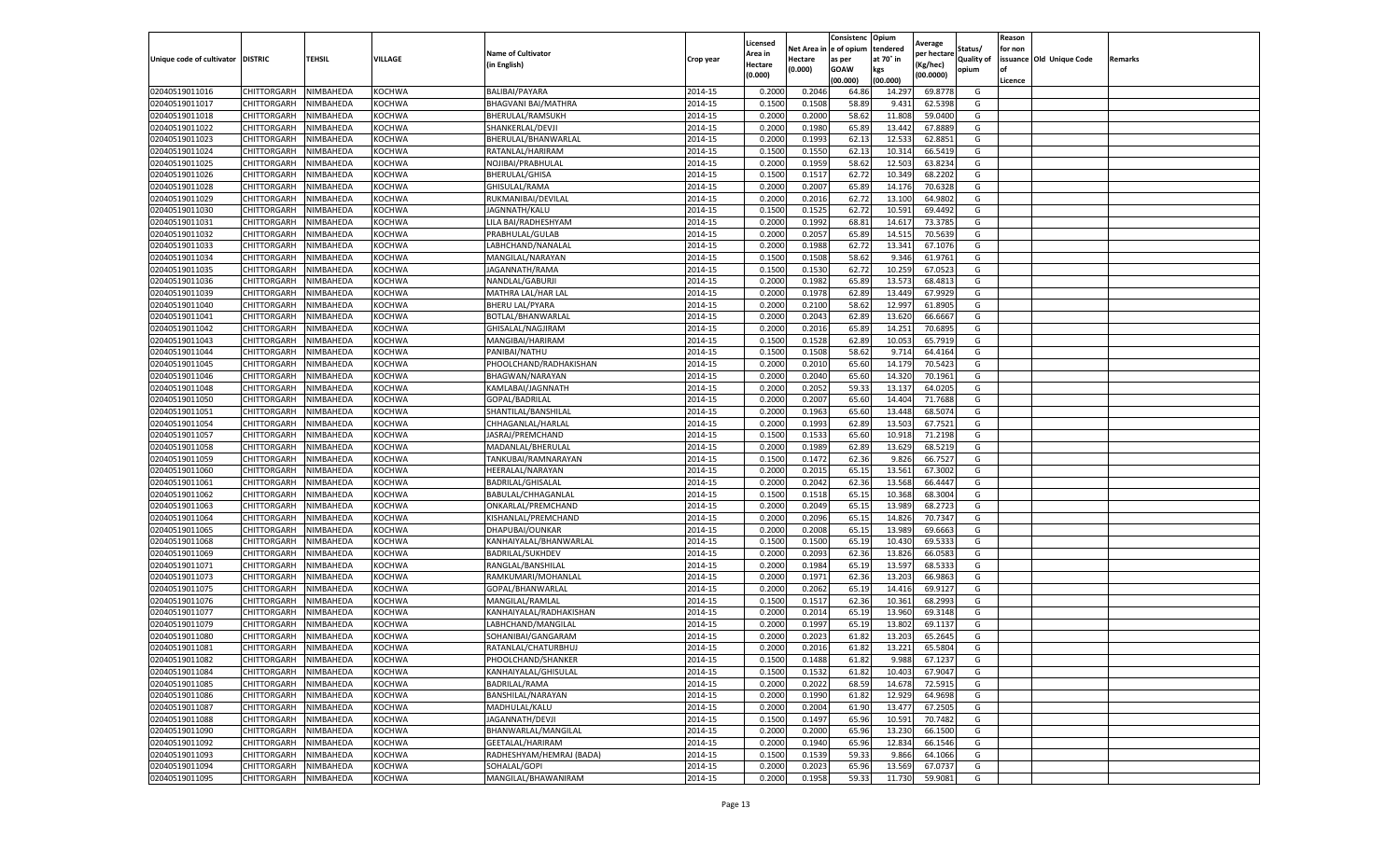|                                   |                    |           |            |                           |           | Licensed |         | Consistenc             | Opium     |                        |            | Reason  |                          |                    |
|-----------------------------------|--------------------|-----------|------------|---------------------------|-----------|----------|---------|------------------------|-----------|------------------------|------------|---------|--------------------------|--------------------|
|                                   |                    |           |            | <b>Name of Cultivator</b> |           | Area in  |         | Net Area in e of opium | tendered  | Average<br>per hectare | Status/    | for non |                          |                    |
| Unique code of cultivator DISTRIC |                    | TEHSIL    | VILLAGE    | in English)               | Crop year | Hectare  | Hectare | as per                 | at 70° in | (Kg/hec                | Quality of |         | issuance Old Unique Code | <b>Remarks</b>     |
|                                   |                    |           |            |                           |           | (0.000)  | (0.000) | <b>GOAW</b>            | kgs       | (00.0000)              | opium      |         |                          |                    |
|                                   |                    |           |            |                           |           |          |         | (00.000)               | (00.000)  |                        |            | Licence |                          |                    |
| 02040519011096                    | CHITTORGARH        | NIMBAHEDA | KOCHWA     | LADULAL/KANIRAM           | 2014-15   | 0.2000   | 0.2056  | 59.33                  | 13.11     | 63.7743                | G          |         |                          |                    |
| 02040519011097                    | CHITTORGARH        | NIMBAHEDA | KOCHWA     | BHERULAL/GHISULAL         | 2014-15   | 0.1500   | 0.1488  | 68.59                  | 10.90     | 73.2930                | G          |         |                          |                    |
| 02040519011099                    | CHITTORGARH        | NIMBAHEDA | KOCHWA     | GHISI BAI/CHAMPA LAL      | 2014-15   | 0.1500   | 0.1472  | 65.96                  | 10.987    | 74.6399                | G          |         |                          |                    |
| 02040519011100                    | CHITTORGARH        | NIMBAHEDA | KOCHWA     | GORDHAN/JAIRAJ            | 2014-15   | 0.1500   | 0.1490  | 59.33                  | 9.467     | 63.5369                | G          |         |                          |                    |
| 02040519011101                    | CHITTORGARH        | NIMBAHEDA | KOCHWA     | HARIRAM/NANALAL           | 2014-15   | 0.2000   | 0.2072  | 61.90                  | 13.317    | 64.2712                | G          |         |                          |                    |
| 02040519011103                    | CHITTORGARH        | NIMBAHEDA | KOCHWA     | DILIP/GHISULAL            | 2014-15   | 0.2000   | 0.2006  | 68.59                  | 14.404    | 71.8046                | G          |         |                          |                    |
| 02040519011104                    | CHITTORGARH        | NIMBAHEDA | KOCHWA     | SURESHCNAND/BANSHILAL     | 2014-15   | 0.2000   | 0.2024  | 65.84                  | 13.808    | 68.2213                | G          |         |                          |                    |
| 02040519011106                    | CHITTORGARH        | NIMBAHEDA | KOCHWA     | BABULAL/PREMCHAND         | 2014-15   | 0.2000   | 0.2052  | 61.90                  | 13.57     | 66.1501                | G          |         |                          |                    |
| 02040519011107                    | CHITTORGARH        | NIMBAHEDA | KOCHWA     | GOPAL/NARAYAN             | 2014-15   | 0.2000   | 0.2025  | 68.59                  | 15.08     | 74.4691                | G          |         |                          |                    |
| 02040519011108                    | CHITTORGARH        | NIMBAHEDA | KOCHWA     | BIHARILAL/KISHANLAL       | 2014-15   | 0.2000   | 0.2021  | 65.84                  | 14.250    | 70.5096                | G          |         |                          |                    |
| 02040519011112                    | CHITTORGARH        | NIMBAHEDA | KOCHWA     | KAMLIBAI/SHANKARLAL       | 2014-15   | 0.1500   | 0.1546  | 61.90                  | 10.399    | 67.2639                | G          |         |                          | <b>NAME CHANGE</b> |
| 02040519011113                    | CHITTORGARH        | NIMBAHEDA | KOCHWA     | GHISALAL/HARLAL GAJI      | 2014-15   | 0.2000   | 0.1944  | 59.96                  | 12.65     | 65.0823                | G          |         |                          |                    |
| 02040519011115                    | CHITTORGARH        | NIMBAHEDA | KOCHWA     | BHAGVANLAL/KASHIRAM       | 2014-15   | 0.2000   | 0.2000  | 61.90                  | 13.18     | 65.9250                | G          |         |                          |                    |
| 02040519011116                    | CHITTORGARH        | NIMBAHEDA | KOCHWA     | PRABHULAL/NANALAL         | 2014-15   | 0.2000   | 0.2024  | 62.06                  | 14.026    | 69.2984                | G          |         |                          |                    |
| 02040519011119                    | CHITTORGARH        | NIMBAHEDA | KOCHWA     | AMARCHAND/PREMCHAND       | 2014-15   | 0.2000   | 0.1987  | 59.96                  | 11.675    | 58.7569                | G          |         |                          |                    |
| 02040519011122                    | CHITTORGARH        | NIMBAHEDA | KOCHWA     | UNKARLAL/NANALAL DHAKAD   | 2014-15   | 0.1500   | 0.1509  | 62.06                  | 9.61      | 63.7442                | G          |         |                          |                    |
| 02040519011123                    | CHITTORGARH        | NIMBAHEDA | KOCHWA     | JAGANNATH/KESHURAM JATIYA | 2014-15   | 0.2000   | 0.2001  | 59.96                  | 12.934    | 64.6377                | G          |         |                          |                    |
| 02040519011124                    | CHITTORGARH        | NIMBAHEDA | KOCHWA     | HEERALAL/NATHULAL         | 2014-15   | 0.2000   | 0.2010  | 62.06                  | 12.492    | 62.1493                | G          |         |                          |                    |
| 02040519011126                    | CHITTORGARH        | NIMBAHEDA | KOCHWA     | NATHULAL/NANDA JI BHIL    | 2014-15   | 0.1500   | 0.1534  | 59.96                  | 9.388     | 61.1995                | G          |         |                          |                    |
| 02040519011127                    | CHITTORGARH        | NIMBAHEDA | KOCHWA     | BHERULAL/NANALAL DHAKAD   | 2014-15   | 0.1500   | 0.1457  | 62.06                  | 9.717     | 66.6918                | G          |         |                          |                    |
| 02040519011128                    | CHITTORGARH        | NIMBAHEDA | KOCHWA     | MEGRAJ/NARAYAN JI         | 2014-15   | 0.2000   | 0.2091  | 62.06                  | 13.777    | 65.8871                | G          |         |                          |                    |
| 02040519011129                    | CHITTORGARH        | NIMBAHEDA | KOCHWA     | NANDLAL/KISHANLAL NAYAMA  | 2014-15   | 0.2000   | 0.2026  | 65.84                  | 14.71     | 72.6111                | G          |         |                          |                    |
| 02040519011130                    | CHITTORGARH        | NIMBAHEDA | KOCHWA     | RADHESHYAM/HEMRAJ DHAKAD  | 2014-15   | 0.1500   | 0.1449  | 65.84                  | 10.186    | 70.2968                | G          |         |                          |                    |
| 02040519011132                    | CHITTORGARH        | NIMBAHEDA | KOCHWA     | RAMESHWARLAL/PREMCHAND    | 2014-15   | 0.1500   | 0.1490  | 65.84                  | 10.911    | 73.2282                | G          |         |                          |                    |
| 02040519011133                    | CHITTORGARH        | NIMBAHEDA | KOCHWA     | JAGDISH/NANDA BHII        | 2014-15   | 0.1500   | 0.1550  | 59.96                  | 9.345     | 60.2903                | G          |         |                          |                    |
| 02040519011049                    | CHITTORGARH        | NIMBAHEDA | KOCHWA     | KANYA LAL/BHAGVAN         | 2014-15   | 0.1500   | 0.1501  | 61.73                  | 9.974     | 66.4490                | G          |         |                          |                    |
| 02040519011105                    | CHITTORGARH        | NIMBAHEDA | KOCHWA     | RADHESHYAM/BHAVARLAI      | 2014-15   | 0.1500   | 0.1526  | 61.73                  | 10.503    | 68.8270                | G          |         |                          |                    |
| 02040519011117                    | CHITTORGARH        | NIMBAHEDA | KOCHWA     | PRABHULAL/HARLAL JATIYA   | 2014-15   | 0.2000   | 0.1961  | 65.84                  | 13.356    | 68.1081                | G          |         |                          |                    |
| 02040519011134                    | CHITTORGARH        | NIMBAHEDA | KOCHWA     | BASNTIBAI/LAXMICHAND      | 2014-15   | 0.2000   | 0.1901  | 61.73                  | 12.090    | 63.5981                | G          |         |                          |                    |
| 02040519011053                    | CHITTORGARH        | NIMBAHEDA | KOCHWA     | KAMLI BAI/BADRILAL        | 2014-15   | 0.2000   | 0.1964  | 59.96                  | 12.626    | 64.2872                | G          |         |                          |                    |
| 02040519011078                    | CHITTORGARH        | NIMBAHEDA | KOCHWA     | ASHOK KUMAR/LABHCHAND     | 2014-15   | 0.2000   | 0.2026  | 61.73                  | 13.45     | 66.4215                | G          |         |                          |                    |
| 02040519012005                    | CHITTORGARH        | NIMBAHEDA | LUXMIPURA1 | SUKHLAL/JAGNNTH           | 2014-15   | 0.2000   | 0.1998  | 61.43                  | 12.900    | 64.5646                | G          |         |                          |                    |
| 02040519012001                    | CHITTORGARH        | NIMBAHEDA | LUXMIPURA1 | DALIBAI/ MANGILAL         | 2014-15   | 0.2000   | 0.2053  | 61.43                  | 13.19     | 64.2474                | G          |         |                          |                    |
| 02040519012002                    | CHITTORGARH        | NIMBAHEDA | LUXMIPURA1 | NANDLAL/CHAMPALAL         | 2014-15   | 0.1500   | 0.1568  | 65.55                  | 10.919    | 69.6365                | G          |         |                          |                    |
| 02040519012003                    | CHITTORGARH        | NIMBAHEDA | LUXMIPURA1 | KESARBAI/PARBHULAL        | 2014-15   | 0.1500   | 0.1510  | 62.25                  | 9.880     | 65.4305                | G          |         |                          |                    |
| 02040519012004                    | CHITTORGARH        | NIMBAHEDA | LUXMIPURA1 | PHOOLCHAND/MOOLCHAND 5    | 2014-15   | 0.2000   | 0.2010  | 67.59                  | 14.204    | 70.6667                | G          |         |                          |                    |
| 02040519012007                    | CHITTORGARH        | NIMBAHEDA | LUXMIPURA1 | NANDUBAI/JASRAJ           | 2014-15   | 0.2000   | 0.2033  | 56.51                  | 11.972    | 58.888                 | G          |         |                          |                    |
| 02040519012009                    | CHITTORGARH        | NIMBAHEDA | UXMIPURA1  | SUKHLAL/DALU              | 2014-15   | 0.2000   | 0.1998  | 62.25                  | 13.22     | 66.1862                | G          |         |                          |                    |
| 02040519012010                    | CHITTORGARH        | NIMBAHEDA | LUXMIPURA1 | KANCHANBAI/SOHANLAL       | 2014-15   | 0.1500   | 0.1504  | 62.25                  | 9.836     | 65.3989                | G          |         |                          |                    |
| 02040519012011                    | CHITTORGARH        | NIMBAHEDA | LUXMIPURA1 | DAKHIBAI/LOBHIRAM         | 2014-15   | 0.2000   | 0.2074  | 65.55                  | 13.766    | 66.3742                | G          |         |                          |                    |
| 02040519012013                    | CHITTORGARH        | NIMBAHEDA | UXMIPURA1  | <b>BAGDIRAM/GISA</b>      | 2014-15   | 0.2000   | 0.2037  | 59.82                  | 13.101    | 64.3152                | G          |         |                          |                    |
| 02040519012014                    | CHITTORGARH        | NIMBAHEDA | LUXMIPURA1 | RADHESHYAM/MIYACHAND      | 2014-15   | 0.1500   | 0.1521  | 62.25                  | 10.11     | 66.4760                | G          |         |                          |                    |
| 02040519012015                    | CHITTORGARH        | NIMBAHEDA | LUXMIPURA1 | SHOKINLAL/MOHANLAL        | 2014-15   | 0.1500   | 0.1500  | 65.55                  | 10.703    | 71.3533                | G          |         |                          | <b>NAME CHANGE</b> |
| 02040519012016                    | CHITTORGARH        | NIMBAHEDA | LUXMIPURA1 | KANHAIYALAL/CHAMPALAL     | 2014-15   | 0.2000   | 0.2026  | 62.25                  | 13.606    | 67.1570                | G          |         |                          |                    |
| 02040519012017                    | CHITTORGARH        | NIMBAHEDA | LUXMIPURA1 | LABHCHAND/DALURAM         | 2014-15   | 0.2000   | 0.2017  | 62.27                  | 12.943    | 64.1696                | G          |         |                          |                    |
| 02040519012020                    | CHITTORGARH        | NIMBAHEDA | LUXMIPURA1 | MOHANLAL/LOBHIRAM         | 2014-15   | 0.2000   | 0.2083  | 62.27                  | 13.37     | 64.1863                | G          |         |                          |                    |
| 02040519012022                    | CHITTORGARH        | NIMBAHEDA | UXMIPURA1  | MADANLAL/NANALAL          | 2014-15   | 0.1500   | 0.1513  | 65.55                  | 10.71     | 70.8063                | G          |         |                          |                    |
| 02040519012023                    | CHITTORGARH        | NIMBAHEDA | LUXMIPURA1 | BAGDIRAM/LOBHCHAND        | 2014-15   | 0.2000   | 0.2077  | 62.27                  | 12.952    | 62.3592                | G          |         |                          |                    |
| 02040519012025                    | CHITTORGARH        | NIMBAHEDA | LUXMIPURA1 | KALABAI/SHYAMLAL          | 2014-15   | 0.2000   | 0.2019  | 62.27                  | 13.157    | 65.1659                | G          |         |                          |                    |
| 02040519012026                    | CHITTORGARH        | NIMBAHEDA | LUXMIPURA1 | GHISA/JAGNNATH            | 2014-15   | 0.2000   | 0.1956  | 65.22                  | 12.858    | 65.7362                | G          |         |                          |                    |
| 02040519012027                    | CHITTORGARH        | NIMBAHEDA | LUXMIPURA1 | BHAGWAN/GAMERA            | 2014-15   | 0.1500   | 0.1504  | 59.82                  | 9.469     | 62.9588                | G          |         |                          |                    |
| 02040519012006                    | CHITTORGARH        | NIMBAHEDA | LUXMIPURA1 | NARAYAN/DHULA             | 2014-15   | 0.2000   | 0.2039  | 59.82                  | 12.844    | 62.9917                | G          |         |                          |                    |
| 02040519012021                    | <b>CHITTORGARH</b> | NIMBAHEDA | LUXMIPURA1 | MANGILAL/RUPJI            | 2014-15   | 0.1500   | 0.1533  | 62.27                  | 10.452    | 68.1800                | G          |         |                          |                    |
| 02040519012032                    | <b>CHITTORGARH</b> | NIMBAHEDA | LUXMIPURA1 | GOPILAL/RATANA            | 2014-15   | 0.1500   | 0.1530  | 62.27                  | 10.328    | 67.5033                | G          |         |                          |                    |
| 02040519013007                    | CHITTORGARH        | NIMBAHEDA | LUNKHANDA  | BHOTLAL/RATANA            | 2014-15   | 0.2000   | 0.1986  | 60.00                  | 12.523    | 63.0564                | G          |         |                          |                    |
| 02040519013002                    | <b>CHITTORGARH</b> | NIMBAHEDA | LUNKHANDA  | MANGILAL/KANIRAM          | 2014-15   | 0.2000   | 0.2000  | 69.40                  | 14.366    | 71.8300                | G          |         |                          |                    |
| 02040519013003                    | CHITTORGARH        | NIMBAHEDA | LUNKHANDA  | MOHANLAL/LUXMICHAND       | 2014-15   | 0.2000   | 0.2007  | 66.10                  | 14.429    | 71.8934                | G          |         |                          |                    |
| 02040519013004                    | CHITTORGARH        | NIMBAHEDA | LUNKHANDA  | NANIBAI/NANALAL           | 2014-15   | 0.1500   | 0.1459  | 62.70                  | 9.45      | 64.7704                | G          |         |                          |                    |
| 02040519013005                    | <b>CHITTORGARH</b> | NIMBAHEDA | LUNKHANDA  | KAMLIBAI/LABHCHAND-VARDA  | 2014-15   | 0.2000   | 0.2060  | 60.00                  | 12.429    | 60.3350                | G          |         |                          |                    |
|                                   |                    |           |            |                           |           |          |         |                        |           |                        |            |         |                          |                    |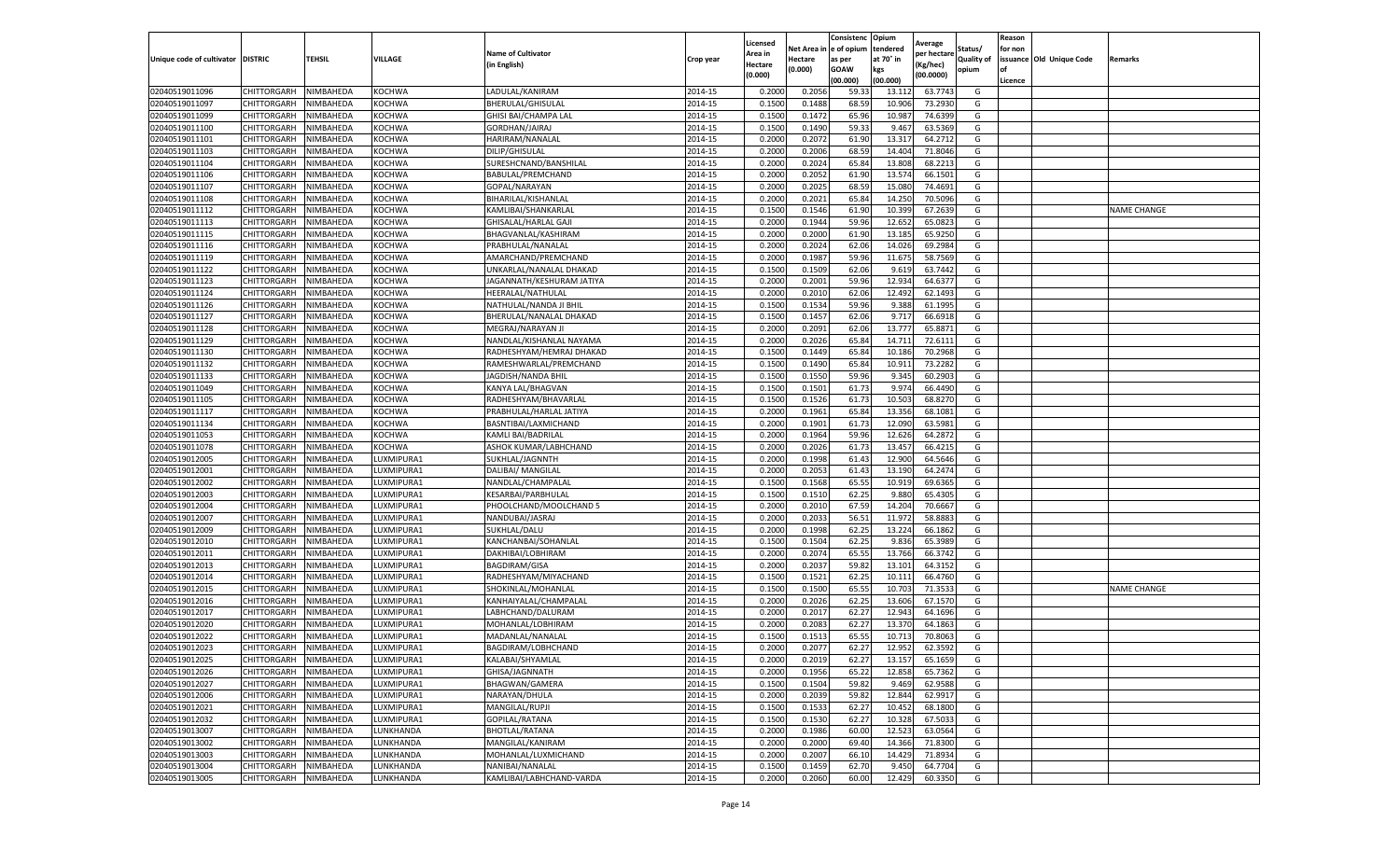|                                   |                    |           |           |                             |           | Licensed |         | Consistenc             | Opium     |                        |                   | Reason  |                          |                |
|-----------------------------------|--------------------|-----------|-----------|-----------------------------|-----------|----------|---------|------------------------|-----------|------------------------|-------------------|---------|--------------------------|----------------|
|                                   |                    |           |           | <b>Name of Cultivator</b>   |           | Area in  |         | Net Area in e of opium | tendered  | Average<br>per hectare | Status/           | for non |                          |                |
| Unique code of cultivator DISTRIC |                    | TEHSIL    | VILLAGE   | in English)                 | Crop year | Hectare  | Hectare | as per                 | at 70° in | (Kg/hec                | <b>Quality of</b> |         | issuance Old Unique Code | <b>Remarks</b> |
|                                   |                    |           |           |                             |           | (0.000)  | (0.000) | <b>GOAW</b>            | kgs       | (00.0000)              | opium             |         |                          |                |
|                                   |                    |           |           |                             |           |          |         | (00.000)               | (00.000)  |                        |                   | Licence |                          |                |
| 02040519013006                    | CHITTORGARH        | NIMBAHEDA | LUNKHANDA | <b>BABULAL/RAMLAL</b>       | 2014-15   | 0.1500   | 0.1500  | 62.70                  | 10.04     | 66.9400                | G                 |         |                          |                |
| 02040519013010                    | CHITTORGARH        | NIMBAHEDA | LUNKHANDA | HIRALAL/NANDA JI            | 2014-15   | 0.2000   | 0.1826  | 62.70                  | 11.69     | 64.0635                | G                 |         |                          |                |
| 02040519013011                    | CHITTORGARH        | NIMBAHEDA | UNKHANDA. | JANIBAI/NANALAL             | 2014-15   | 0.2000   | 0.1982  | 62.70                  | 12.594    | 63.5419                | G                 |         |                          |                |
| 02040519013012                    | CHITTORGARH        | NIMBAHEDA | LUNKHANDA | MANGILAL/GANGARAM           | 2014-15   | 0.2000   | 0.1984  | 60.00                  | 12.403    | 62.5151                | G                 |         |                          |                |
| 02040519013013                    | CHITTORGARH        | NIMBAHEDA | LUNKHANDA | SHRILAL/HEERALAL            | 2014-15   | 0.2000   | 0.2011  | 62.91                  | 13.211    | 65.693                 | G                 |         |                          |                |
| 02040519013014                    | CHITTORGARH        | NIMBAHEDA | UNKHANDA. | LABHCHAND/PHOOLCHAND        | 2014-15   | 0.2000   | 0.1963  | 65.92                  | 13.608    | 69.3225                | G                 |         |                          |                |
| 02040519013015                    | CHITTORGARH        | NIMBAHEDA | LUNKHANDA | <b>BADRI BAI/MOHANLAL</b>   | 2014-15   | 0.2000   | 0.2000  | 60.00                  | 13.080    | 65.4000                | G                 |         |                          |                |
| 02040519013016                    | CHITTORGARH        | NIMBAHEDA | LUNKHANDA | ONKAR/NARAYAN               | 2014-15   | 0.2000   | 0.1940  | 65.92                  | 13.03     | 67.1804                | G                 |         |                          |                |
| 02040519013017                    | CHITTORGARH        | NIMBAHEDA | LUNKHANDA | BHANWARLAL/LAKSHMICHAND     | 2014-15   | 0.2000   | 0.1917  | 60.58                  | 11.77     | 61.3980                | G                 |         |                          |                |
| 02040519013018                    | CHITTORGARH        | NIMBAHEDA | LUNKHANDA | GHISA/NARAYAN               | 2014-15   | 0.1500   | 0.1479  | 62.91                  | 9.535     | 64.4692                | G                 |         |                          |                |
| 02040519013019                    | CHITTORGARH        | NIMBAHEDA | LUNKHANDA | KESARBAI/BHANWARLAL         | 2014-15   | 0.2000   | 0.2020  | 62.91                  | 13.14     | 65.0891                | G                 |         |                          |                |
| 02040519013020                    | CHITTORGARH        | NIMBAHEDA | UNKHANDA. | <b>BADRILAL/DAULA</b>       | 2014-15   | 0.2000   | 0.2004  | 65.92                  | 13.551    | 67.6198                | G                 |         |                          |                |
| 02040519013021                    | CHITTORGARH        | NIMBAHEDA | LUNKHANDA | GISIBAI/KJODH               | 2014-15   | 0.2000   | 0.1974  | 60.00                  | 12.429    | 62.9635                | G                 |         |                          |                |
| 02040519013022                    | CHITTORGARH        | NIMBAHEDA | LUNKHANDA | RAMLAL/KASHIRAM             | 2014-15   | 0.2000   | 0.2006  | 62.91                  | 12.717    | 63.3948                | G                 |         |                          |                |
| 02040519013024                    | CHITTORGARH        | NIMBAHEDA | LUNKHANDA | ONKAR/BHURA                 | 2014-15   | 0.2000   | 0.2004  | 62.91                  | 13.651    | 68.1188                | G                 |         |                          |                |
| 02040519013025                    | CHITTORGARH        | NIMBAHEDA | LUNKHANDA | KAMLA BAI/PHOOLCHAND        | 2014-15   | 0.2000   | 0.1955  | 65.92                  | 13.97     | 71.4834                | G                 |         |                          |                |
| 02040519013026                    | CHITTORGARH        | NIMBAHEDA | LUNKHANDA | MIYACHAND/NAANJI            | 2014-15   | 0.2000   | 0.1980  | 65.92                  | 13.749    | 69.4394                | G                 |         |                          |                |
| 02040519013027                    | CHITTORGARH        | NIMBAHEDA | LUNKHANDA | RADHESHYAM/SHANKERLAL       | 2014-15   | 0.2000   | 0.1893  | 58.74                  | 11.15     | 58.9118                | G                 |         |                          |                |
| 02040519013028                    | CHITTORGARH        | NIMBAHEDA | UNKHANDA. | PANNALAL/GOTU               | 2014-15   | 0.1500   | 0.1508  | 58.74                  | 9.30      | 61.7109                | G                 |         |                          |                |
| 02040519013029                    | CHITTORGARH        | NIMBAHEDA | UNKHANDA  | CHHAGANLAL/PRABHULAL        | 2014-15   | 0.2000   | 0.1949  | 62.71                  | 12.524    | 64.2586                | G                 |         |                          |                |
| 02040519013031                    | CHITTORGARH        | NIMBAHEDA | LUNKHANDA | KASHIRAM/HARIRAM            | 2014-15   | 0.2000   | 0.2009  | 62.71                  | 13.124    | 65.3260                | G                 |         |                          |                |
| 02040519013032                    | CHITTORGARH        | NIMBAHEDA | UNKHANDA. | NARAYANIBAI/NARAYAN         | 2014-15   | 0.2000   | 0.1954  | 65.26                  | 13.257    | 67.8454                | G                 |         |                          |                |
| 02040519013033                    | CHITTORGARH        | NIMBAHEDA | LUNKHANDA | MANGILAL/BHANWARLAI         | 2014-15   | 0.2000   | 0.1956  | 65.26                  | 13.928    | 71.2065                | G                 |         |                          |                |
| 02040519013037                    | CHITTORGARH        | NIMBAHEDA | LUNKHANDA | NANDKISHORE/HEERALAL        | 2014-15   | 0.2000   | 0.2012  | 62.71                  | 13.017    | 64.6968                | G                 |         |                          |                |
| 02040519013039                    | CHITTORGARH        | NIMBAHEDA | UNKHANDA. | BHERULAL/HARIRAM            | 2014-15   | 0.2000   | 0.1984  | 62.71                  | 13.23     | 66.6935                | G                 |         |                          |                |
| 02040519013040                    | CHITTORGARH        | NIMBAHEDA | LUNKHANDA | JAGDISH/ONKARLAL            | 2014-15   | 0.2000   | 0.1910  | 58.74                  | 11.698    | 61.2461                | G                 |         |                          |                |
| 02040519013042                    | CHITTORGARH        | NIMBAHEDA | LUNKHANDA | BABULAL/ONKARLAL            | 2014-15   | 0.2000   | 0.1958  | 62.71                  | 12.963    | 66.2053                | G                 |         |                          |                |
| 02040519013043                    | CHITTORGARH        | NIMBAHEDA | UNKHANDA. | RADHESHYAM/HEERALAL         | 2014-15   | 0.2000   | 0.1978  | 58.74                  | 12.000    | 60.6673                | G                 |         |                          |                |
| 02040519013044                    | CHITTORGARH        | NIMBAHEDA | LUNKHANDA | SOHANLAL/KIMSI              | 2014-15   | 0.2000   | 0.1970  | 58.74                  | 11.672    | 59.2487                | G                 |         |                          |                |
| 02040519013045                    | CHITTORGARH        | NIMBAHEDA | LUNKHANDA | SUKHLAL/NANDA               | 2014-15   | 0.2000   | 0.1989  | 65.26                  | 13.425    | 67.4962                | G                 |         |                          |                |
| 02040519013046                    | CHITTORGARH        | NIMBAHEDA | UNKHANDA. | BHERULAL/MOTILAL            | 2014-15   | 0.1500   | 0.1500  | 62.91                  | 10.254    | 68.3600                | G                 |         |                          |                |
| 02040519013047                    | CHITTORGARH        | NIMBAHEDA | LUNKHANDA | GOURILAL/KANIRAM            | 2014-15   | 0.2000   | 0.1954  | 62.91                  | 12.546    | 64.2068                | G                 |         |                          |                |
| 02040519013048                    | CHITTORGARH        | NIMBAHEDA | LUNKHANDA | SHRILAL/PRABHULAL DHAKAD    | 2014-15   | 0.2000   | 0.1995  | 59.09                  | 12.426    | 62.285                 | G                 |         |                          |                |
| 02040519013049                    | CHITTORGARH        | NIMBAHEDA | LUNKHANDA | JAGDISH/PRABHULAL           | 2014-15   | 0.2000   | 0.2004  | 65.26                  | 13.397    | 66.8513                | G                 |         |                          |                |
| 02040519013050                    | CHITTORGARH        | NIMBAHEDA | LUNKHANDA | SAMPATLAL/HEERALAL          | 2014-15   | 0.2000   | 0.1978  | 62.91                  | 12.861    | 65.0202                | G                 |         |                          |                |
| 02040519013051                    | CHITTORGARH        | NIMBAHEDA | LUNKHANDA | RADHESHYAM/BHANWARLAL       | 2014-15   | 0.2000   | 0.1984  | 65.26                  | 13.53     | 68.2308                | G                 |         |                          |                |
| 02040519013052                    | CHITTORGARH        | NIMBAHEDA | LUNKHANDA | HEERALAL/LUXMICHAND         | 2014-15   | 0.2000   | 0.1936  | 64.90                  | 13.045    | 67.3812                | G                 |         |                          |                |
| 02040519013054                    | CHITTORGARH        | NIMBAHEDA | UNKHANDA  | DHAPU BAI/NANALAI           | 2014-15   | 0.1500   | 0.1485  | 59.09                  | 8.84      | 59.5758                | G                 |         |                          |                |
| 02040519013055                    | CHITTORGARH        | NIMBAHEDA | LUNKHANDA | JAGNNATH/NARAYAN            | 2014-15   | 0.2000   | 0.2002  | 64.90                  | 13.360    | 66.733                 | G                 |         |                          |                |
| 02040519013056                    | CHITTORGARH        | NIMBAHEDA | LUNKHANDA | SOHANLAL/DALU               | 2014-15   | 0.2000   | 0.1992  | 64.90                  | 13.258    | 66.5562                | G                 |         |                          |                |
| 02040519013058                    | CHITTORGARH        | NIMBAHEDA | UNKHANDA. | SHYAMUBAI/JAGNNTH           | 2014-15   | 0.2000   | 0.2016  | 64.90                  | 13.267    | 65.8085                | G                 |         |                          |                |
| 02040519013059                    | CHITTORGARH        | NIMBAHEDA | LUNKHANDA | KAILASHCHANDRA/AMARCHAND    | 2014-15   | 0.2000   | 0.1966  | 59.09                  | 12.097    | 61.5310                | G                 |         |                          |                |
| 02040519013062                    | CHITTORGARH        | NIMBAHEDA | LUNKHANDA | MOHANIBAICHAGANLAL          | 2014-15   | 0.2000   | 0.2017  | 62.91                  | 13.049    | 64.6951                | G                 |         |                          |                |
| 02040519013063                    | CHITTORGARH        | NIMBAHEDA | LUNKHANDA | RHADIBAI/PANNALAL           | 2014-15   | 0.2000   | 0.0811  | 64.90                  | 5.303     | 65.3884                | G                 |         |                          |                |
| 02040519013064                    | CHITTORGARH        | NIMBAHEDA | LUNKHANDA | JAGDISHCHANDRA/CHAGANLAL    | 2014-15   | 0.2000   | 0.2000  | 62.91                  | 13.166    | 65.8300                | G                 |         |                          |                |
| 02040519013067                    | CHITTORGARH        | NIMBAHEDA | LUNKHANDA | SHAMBHULAL/SHANKARLAI       | 2014-15   | 0.2000   | 0.2014  | 59.09                  | 12.324    | 61.1917                | G                 |         |                          |                |
| 02040519013068                    | CHITTORGARH        | NIMBAHEDA | UNKHANDA. | NANDLAL/NARAYAN DHAKAD      | 2014-15   | 0.2000   | 0.2016  | 66.17                  | 14.03     | 69.6280                | -1                | 02      |                          |                |
| 02040519013072                    | CHITTORGARH        | NIMBAHEDA | LUNKHANDA | PRABHULAL/KASHIRAM SUTHAR   | 2014-15   | 0.2000   | 0.1976  | 61.21                  | 12.618    | 63.8563                | G                 |         |                          |                |
| 02040519013073                    | CHITTORGARH        | NIMBAHEDA | LUNKHANDA | BAGDIRAM/NARAYAN DHAKAD     | 2014-15   | 0.2000   | 0.2001  | 68.91                  | 14.146    | 70.6947                | G                 |         |                          |                |
| 02040519013074                    | CHITTORGARH        | NIMBAHEDA | LUNKHANDA | GORILAL/AMAR CHANDRA DHAKAD | 2014-15   | 0.2000   | 0.2008  | 61.29                  | 13.037    | 64.9253                | G                 |         |                          |                |
| 02040519013076                    | <b>CHITTORGARH</b> | NIMBAHEDA | LUNKHANDA | CHAGANLAL/BHAGWAN BALAI     | 2014-15   | 0.2000   | 0.1952  | 61.01                  | 13.100    | 67.1107                | G                 |         |                          |                |
| 02040519013079                    | CHITTORGARH        | NIMBAHEDA | LUNKHANDA | NATHULAL/DEVA DHAKAD        | 2014-15   | 0.2000   | 0.1994  | 61.80                  | 12.669    | 63.5356                | G                 |         |                          |                |
| 02040519013080                    | CHITTORGARH        | NIMBAHEDA | LUNKHANDA | RAMLAL/HANSRAJ DHAKAD       | 2014-15   | 0.1500   | 0.1450  | 61.60                  | 9.31      | 64.2069                | G                 |         |                          |                |
| 02040519013081                    | <b>CHITTORGARH</b> | NIMBAHEDA | LUNKHANDA | KISHANLAL/BHAVARLAL DHAKAD  | 2014-15   | 0.2000   | 0.2013  | 65.39                  | 13.816    | 68.6339                | G                 |         |                          |                |
| 02040519013082                    | CHITTORGARH        | NIMBAHEDA | LUNKHANDA | LABH CHAND/AMARCHAND DHAKAD | 2014-15   | 0.1500   | 0.1495  | 61.60                  | 9.750     | 65.2174                | G                 |         |                          |                |
| 02040519013083                    | CHITTORGARH        | NIMBAHEDA | LUNKHANDA | BHURALAL/KISMI JI DHAKAD    | 2014-15   | 0.2000   | 0.1982  | 61.60                  | 12.646    | 63.8042                | G                 |         |                          |                |
| 02040519013086                    | CHITTORGARH        | NIMBAHEDA | LUNKHANDA | GOPALLAL/HARIRAM DHAKAD     | 2014-15   | 0.2000   | 0.2009  | 65.39                  | 13.564    | 67.5162                | G                 |         |                          |                |
|                                   |                    |           |           | NANALAL/TEKCHAND DHAKAD     |           |          |         |                        |           |                        |                   |         |                          |                |
| 02040519013087                    | CHITTORGARH        | NIMBAHEDA | LUNKHANDA |                             | 2014-15   | 0.2000   | 0.2043  | 61.60                  | 13.024    | 63.7494                | G                 |         |                          |                |
| 02040519013089                    | <b>CHITTORGARH</b> | NIMBAHEDA | LUNKHANDA | SHANTILAL/LABHCHAND DHAKAD  | 2014-15   | 0.2000   | 0.2040  | 59.09                  | 12.139    | 59.5049                | G                 |         |                          |                |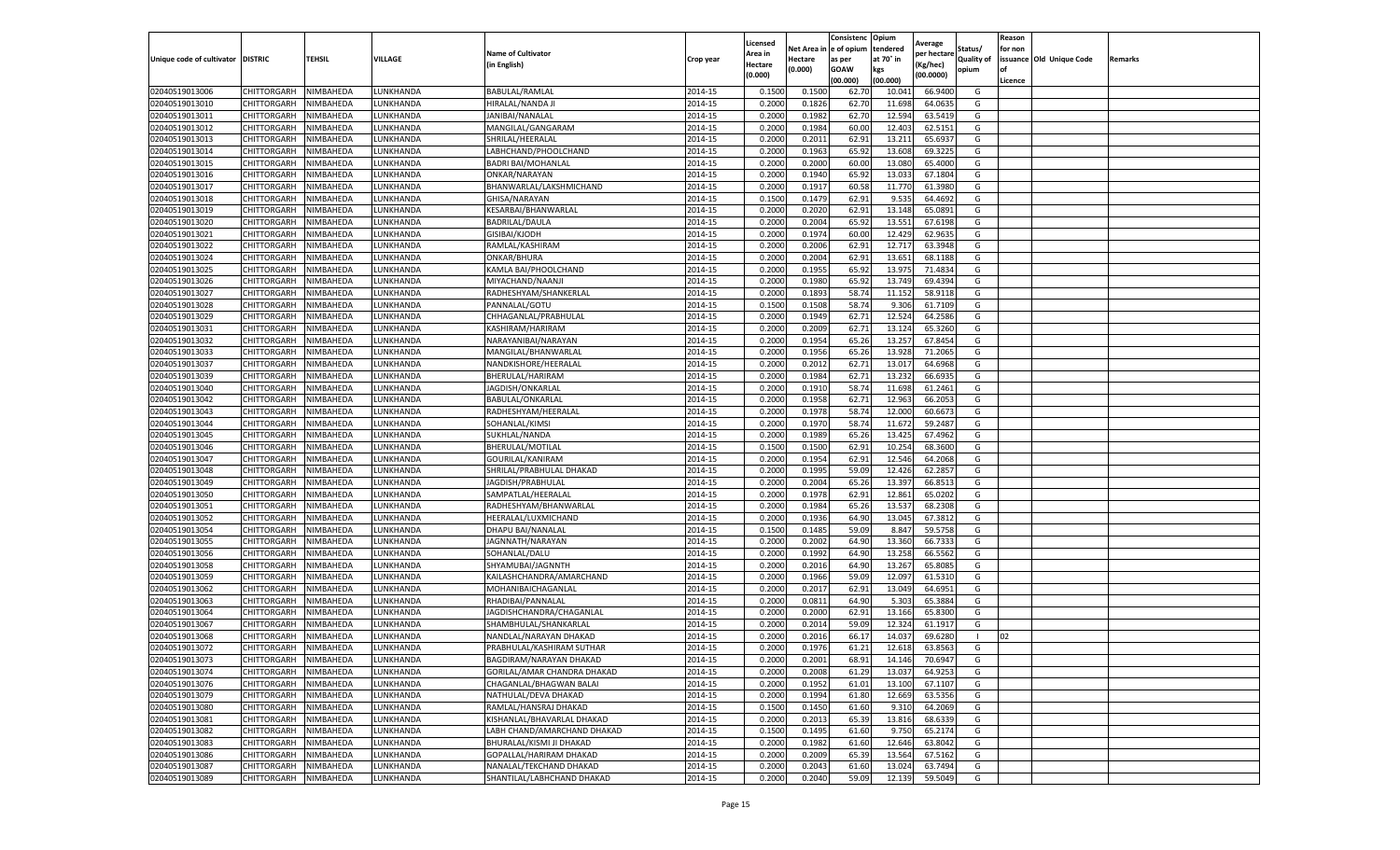|                                   |                    |           |              |                           |           | Licensed |         | Consistenc             | Opium     |                        |                   | Reason  |                          |                 |
|-----------------------------------|--------------------|-----------|--------------|---------------------------|-----------|----------|---------|------------------------|-----------|------------------------|-------------------|---------|--------------------------|-----------------|
|                                   |                    |           |              | <b>Name of Cultivator</b> |           | Area in  |         | Net Area in e of opium | tendered  | Average<br>per hectare | Status/           | for non |                          |                 |
| Unique code of cultivator DISTRIC |                    | TEHSIL    | VILLAGE      | in English)               | Crop year | Hectare  | Hectare | as per                 | at 70° in | (Kg/hec                | <b>Quality of</b> |         | issuance Old Unique Code | <b>Remarks</b>  |
|                                   |                    |           |              |                           |           | (0.000)  | (0.000) | <b>GOAW</b>            | kgs       | (00.0000)              | opium             |         |                          |                 |
|                                   |                    |           |              |                           |           |          |         | (00.000)               | (00.000)  |                        |                   | Licence |                          |                 |
| 02040519013090                    | CHITTORGARH        | NIMBAHEDA | LUNKHANDA    | SOHANLAL/MANGU JI BHIL    | 2014-15   | 0.1500   | 0.1550  | 59.82                  | 9.896     | 63.8452                | G                 |         |                          |                 |
| 02040519013091                    | CHITTORGARH        | NIMBAHEDA | LUNKHANDA    | JIVRAJ/AMARCHAND DHAKAD   | 2014-15   | 0.2000   | 0.1978  | 61.60                  | 12.74     | 64.4186                | G                 |         |                          |                 |
| 02040519013038                    | CHITTORGARH        | NIMBAHEDA | LUNKHANDA    | MANGHI BAI/ MANGHI LAL    | 2014-15   | 0.1500   | 0.1484  | 69.40                  | 10.54     | 71.0849                | G                 |         |                          |                 |
| 02040519013041                    | CHITTORGARH        | NIMBAHEDA | LUNKHANDA    | SHYAMLAL/KASIRAM          | 2014-15   | 0.2000   | 0.1998  | 59.82                  | 12.229    | 61.2062                | G                 |         |                          |                 |
| 02040519013075                    | CHITTORGARH        | NIMBAHEDA | LUNKHANDA    | KASHIRAM/MAGNA JI BALAI   | 2014-15   | 0.1500   | 0.0945  | 60.58                  | 6.049     | 64.0106                | G                 |         |                          |                 |
| 02040519013023                    | CHITTORGARH        | NIMBAHEDA | UNKHANDA     | MANGILAL/HARLAL           | 2014-15   | 0.2000   | 0.1976  | 65.39                  | 13.49     | 68.3097                | G                 |         |                          |                 |
| 02040519013060                    | CHITTORGARH        | NIMBAHEDA | LUNKHANDA    | SOHANLAL/KUKA             | 2014-15   | 0.2000   | 0.1989  | 61.98                  | 12.449    | 62.5892                | G                 |         |                          |                 |
| 02040519013084                    | CHITTORGARH        | NIMBAHEDA | LUNKHANDA    | DHANRAJ/MAGNIRAM KUMHAR   | 2014-15   | 0.1500   | 0.1500  | 59.82                  | 9.161     | 61.073                 | G                 |         |                          |                 |
| 02040519013061                    | CHITTORGARH        | NIMBAHEDA | LUNKHANDA    | PREAMCHAND/KJODH          | 2014-15   | 0.2000   | 0.1975  | 61.98                  | 13.069    | 66.1722                | G                 |         |                          |                 |
| 02040519013085                    | CHITTORGARH        | NIMBAHEDA | LUNKHANDA    | MANGHI BAI/GORILAL        | 2014-15   | 0.1500   | 0.1470  | 59.82                  | 9.503     | 64.6463                | G                 |         |                          |                 |
| 02040519013036                    | CHITTORGARH        | NIMBAHEDA | LUNKHANDA    | RADHABAI/POKHER           | 2014-15   | 0.1500   | 0.1509  | 59.82                  | 9.580     | 63.4858                | G                 |         |                          |                 |
| 02040519013088                    | CHITTORGARH        | NIMBAHEDA | LUNKHANDA    | BHAVAR KUVAR/GULABSINGH   | 2014-15   | 0.2000   | 0.1955  | 61.98                  | 12.51     | 63.9949                | G                 |         |                          |                 |
| 02040519013101                    | CHITTORGARH        | NIMBAHEDA | LUNKHANDA    | HEERALAL/GULAB            | 2014-15   | 0.2000   | 0.1955  | 59.82                  | 12.665    | 64.7826                | G                 |         |                          |                 |
| 02040519013102                    | CHITTORGARH        | NIMBAHEDA | LUNKHANDA    | JAGDISH/MOTILAL           | 2014-15   | 0.2000   | 0.1905  | 61.98                  | 12.086    | 63.4436                | G                 |         | 02040519003271           | <b>TRANSFER</b> |
| 02040519014062                    | CHITTORGARH        | NIMBAHEDA | MANOHERKHEDI | <b>GISU LAL/JABUR</b>     | 2014-15   | 0.2000   | 0.2046  | 61.58                  | 13.468    | 65.8260                | G                 |         |                          |                 |
| 02040519014001                    | CHITTORGARH        | NIMBAHEDA | MANOHERKHEDI | BHANWARLAL/PURANMAL       | 2014-15   | 0.1500   | 0.1441  | 59.36                  | 8.896     | 61.7349                | G                 |         |                          |                 |
| 02040519014003                    | CHITTORGARH        | NIMBAHEDA | MANOHERKHEDI | KISHAN/JAGNNATH           | 2014-15   | 0.1500   | 0.1515  | 60.58                  | 9.667     | 63.8086                | G                 |         |                          |                 |
| 02040519014004                    | CHITTORGARH        | NIMBAHEDA | MANOHERKHEDI | ONKARLAL/DALURAM          | 2014-15   | 0.1500   | 0.1507  | 61.58                  | 9.606     | 63.7425                | G                 |         |                          |                 |
| 02040519014005                    | CHITTORGARH        | NIMBAHEDA | MANOHERKHEDI | LALU/KASHIRAM             | 2014-15   | 0.1500   | 0.1512  | 65.1                   | 10.03     | 66.3757                | G                 |         |                          |                 |
| 02040519014006                    | CHITTORGARH        | NIMBAHEDA | MANOHERKHEDI | RATANLAL/BHERULAI         | 2014-15   | 0.1500   | 0.1468  | 61.58                  | 9.994     | 68.0790                | G                 |         |                          |                 |
| 02040519014008                    | CHITTORGARH        | NIMBAHEDA | MANOHERKHEDI | MANGILAL/AMARCHAND        | 2014-15   | 0.1500   | 0.1560  | 59.36                  | 10.159    | 65.1218                | G                 |         |                          |                 |
| 02040519014009                    | CHITTORGARH        | NIMBAHEDA | MANOHERKHEDI | BADRILAL/NARAYAN          | 2014-15   | 0.1500   | 0.1551  | 59.36                  | 9.209     | 59.3746                | G                 |         |                          |                 |
| 02040519014011                    | CHITTORGARH        | NIMBAHEDA | MANOHERKHEDI | MOOLCHAND/MOTILAL         | 2014-15   | 0.1500   | 0.1484  | 61.58                  | 9.519     | 64.1442                | G                 |         |                          |                 |
| 02040519014012                    | CHITTORGARH        | NIMBAHEDA | MANOHERKHEDI | RAMLAL/PURANMAL           | 2014-15   | 0.1500   | 0.1504  | 62.02                  | 9.569     | 63.6237                | G                 |         |                          |                 |
| 02040519014013                    | CHITTORGARH        | NIMBAHEDA | MANOHERKHEDI | DHALUBAI/RAMCHANDRA       | 2014-15   | 0.1500   | 0.1547  | 59.36                  | 9.565     | 61.8293                | G                 |         |                          |                 |
| 02040519014014                    | CHITTORGARH        | NIMBAHEDA | MANOHERKHEDI | MADHOLAL/JAICHAND         | 2014-15   | 0.1500   | 0.1490  | 59.36                  | 9.557     | 64.1409                | G                 |         |                          |                 |
| 02040519014015                    | CHITTORGARH        | NIMBAHEDA | MANOHERKHEDI | RANGLAL/PRABHULAL         | 2014-15   | 0.1500   | 0.1560  | 62.02                  | 10.375    | 66.5064                | G                 |         |                          |                 |
| 02040519014020                    | CHITTORGARH        | NIMBAHEDA | MANOHERKHEDI | AMBALAL/KHAYALILAL        | 2014-15   | 0.1500   | 0.1564  | 62.02                  | 10.437    | 66.7327                | G                 |         |                          |                 |
| 02040519014019                    | CHITTORGARH        | NIMBAHEDA | MANOHERKHEDI | RAMESHWARLAL/PRABHULAL    | 2014-15   | 0.1500   | 0.1508  | 59.44                  | 9.213     | 61.0942                | G                 |         |                          |                 |
| 02040519014022                    | CHITTORGARH        | NIMBAHEDA | MANOHERKHEDI | SUKHIBAI/HEERALAL         | 2014-15   | 0.1500   | 0.1501  | 62.02                  | 10.242    | 68.2345                | G                 |         |                          |                 |
| 02040519014023                    | CHITTORGARH        | NIMBAHEDA | MANOHERKHEDI | <b>BOTLAL/GULAB</b>       | 2014-15   | 0.1000   |         |                        |           |                        | F                 |         |                          |                 |
| 02040519014028                    | CHITTORGARH        | NIMBAHEDA | MANOHERKHEDI | MATHURI BAI/MATHURALAL    | 2014-15   | 0.1500   | 0.1568  | 62.02                  | 10.01     | 63.8520                | G                 |         |                          |                 |
| 02040519014029                    | CHITTORGARH        | NIMBAHEDA | MANOHERKHEDI | TULSIRAM/LUXMICHAND       | 2014-15   | 0.1500   | 0.1524  | 62.00                  | 10.363    | 67.9987                | G                 |         |                          |                 |
| 02040519014030                    | CHITTORGARH        | NIMBAHEDA | MANOHERKHEDI | BABULAL/PRABHULAL         | 2014-15   | 0.1500   | 0.1516  | 65.17                  | 9.952     | 65.6464                | G                 |         |                          |                 |
| 02040519014033                    | CHITTORGARH        | NIMBAHEDA | MANOHERKHEDI | BADRILAL/MADHOLAL         | 2014-15   | 0.2000   | 0.2042  | 59.44                  | 12.763    | 62.5024                | G                 |         |                          |                 |
| 02040519014034                    | CHITTORGARH        | NIMBAHEDA | MANOHERKHEDI | KISHANDAS/NANALAL         | 2014-15   | 0.2000   | 0.2027  | 65.17                  | 13.63     | 67.2422                | G                 |         |                          |                 |
| 02040519014035                    | CHITTORGARH        | NIMBAHEDA | MANOHERKHEDI | KELASHIBAI/DAULATRAM      | 2014-15   | 0.1500   | 0.1542  | 65.17                  | 10.43     | 67.6848                | G                 |         |                          |                 |
| 02040519014036                    | CHITTORGARH        | NIMBAHEDA | MANOHERKHEDI | SHRILAL/MANGILAL          | 2014-15   | 0.1500   | 0.1484  | 62.00                  | 9.805     | 66.0714                | G                 |         |                          |                 |
| 02040519014037                    | CHITTORGARH        | NIMBAHEDA | MANOHERKHEDI | PREMCHANDRA/KHEMRAJ       | 2014-15   | 0.1500   | 0.1518  | 59.44                  | 9.697     | 63.8801                | G                 |         |                          |                 |
| 02040519014038                    | CHITTORGARH        | NIMBAHEDA | MANOHERKHEDI | CHHAGANLAL/MATHRALAL      | 2014-15   | 0.2000   | 0.2029  | 65.17                  | 14.123    | 69.6057                | G                 |         |                          |                 |
| 02040519014040                    | CHITTORGARH        | NIMBAHEDA | MANOHERKHEDI | MANGILAL/RAMCHANDRA       | 2014-15   | 0.2000   | 0.2003  | 62.00                  | 12.73     | 63.5896                | G                 |         |                          |                 |
| 02040519014043                    | CHITTORGARH        | NIMBAHEDA | MANOHERKHEDI | GORILAL/MOTILAL           | 2014-15   | 0.1500   | 0.1502  | 59.44                  | 9.392     | 62.5300                | G                 |         |                          |                 |
| 02040519014045                    | CHITTORGARH        | NIMBAHEDA | MANOHERKHEDI | PRAKASHCHANDRA/CHHAGANLAL | 2014-15   | 0.2000   | 0.2035  | 59.44                  | 12.542    | 61.6314                | G                 |         |                          |                 |
| 02040519014046                    | CHITTORGARH        | NIMBAHEDA | MANOHERKHEDI | BHERULAL/BHEEMRAJ         | 2014-15   | 0.1500   | 0.1504  | 69.24                  | 11.385    | 75.6981                | G                 |         |                          |                 |
| 02040519014047                    | CHITTORGARH        | NIMBAHEDA | MANOHERKHEDI | NANALAL/RAMCHANDRA        | 2014-15   | 0.2000   | 0.2023  | 62.00                  | 12.807    | 63.3070                | G                 |         |                          |                 |
| 02040519014048                    | CHITTORGARH        | NIMBAHEDA | MANOHERKHEDI | RATANLAL/PREMCHAND        | 2014-15   | 0.1500   | 0.1530  | 64.49                  | 10.33     | 67.5621                | G                 |         |                          |                 |
| 02040519014049                    | CHITTORGARH        | NIMBAHEDA | MANOHERKHEDI | BANSHILAL/PRABHULAL       | 2014-15   | 0.1500   | 0.1464  | 59.26                  | 9.532     | 65.1093                | G                 |         |                          |                 |
| 02040519014054                    | CHITTORGARH        | NIMBAHEDA | MANOHERKHEDI | GEETALAL/ONKARLAL         | 2014-15   | 0.1500   | 0.1505  | 59.26                  | 9.490     | 63.0565                | G                 |         |                          |                 |
| 02040519014055                    | CHITTORGARH        | NIMBAHEDA | MANOHERKHEDI | MADANLAL/NANALAL          | 2014-15   | 0.1500   | 0.1460  | 62.00                  | 9.114     | 62.4247                | G                 |         |                          |                 |
| 02040519014056                    | CHITTORGARH        | NIMBAHEDA | MANOHERKHEDI | BHANWARLAL/RAMCHANDRA     | 2014-15   | 0.1500   | 0.1538  | 59.26                  | 9.558     | 62.1456                | G                 |         |                          |                 |
| 02040519014057                    | CHITTORGARH        | NIMBAHEDA | MANOHERKHEDI | SUKHLAL/MATHURALAL        | 2014-15   | 0.1500   | 0.1525  | 64.49                  | 10.632    | 69.7180                | G                 |         |                          |                 |
| 02040519014059                    | CHITTORGARH        | NIMBAHEDA | MANOHERKHEDI | DALCHAND/RAMLAL           | 2014-15   | 0.1500   | 0.1507  | 56.65                  | 8.991     | 59.6616                | G                 |         |                          |                 |
| 02040519014061                    | <b>CHITTORGARH</b> | NIMBAHEDA | MANOHERKHEDI | BHANWARLAL/KISHANLAL      | 2014-15   | 0.1500   | 0.1491  | 59.26                  | 9.109     | 61.0932                | G                 |         |                          |                 |
| 02040519014063                    | <b>CHITTORGARH</b> | NIMBAHEDA | MANOHERKHEDI | RAMLAL/GULABCHAND         | 2014-15   | 0.1500   | 0.1477  | 61.43                  | 9.996     | 67.6777                | G                 |         |                          |                 |
| 02040519014064                    | CHITTORGARH        | NIMBAHEDA | MANOHERKHEDI | DHAPU BAI/NANDLAL         | 2014-15   | 0.1500   | 0.1500  | 59.26                  | 9.490     | 63.2667                | G                 |         |                          |                 |
| 02040519014065                    | <b>CHITTORGARH</b> | NIMBAHEDA | MANOHERKHEDI | SHANTILAL/PRABHULAL       | 2014-15   | 0.1500   | 0.1525  | 58.51                  | 9.412     | 61.7180                | G                 |         |                          |                 |
| 02040519014066                    | CHITTORGARH        | NIMBAHEDA | MANOHERKHEDI | SHANTILAL/PREMCHAND       | 2014-15   | 0.1500   | 0.1510  | 61.43                  | 9.609     | 63.6358                | G                 |         |                          |                 |
| 02040519014068                    | CHITTORGARH        | NIMBAHEDA | MANOHERKHEDI | HIRALAL/KALU              | 2014-15   | 0.1500   | 0.1529  | 58.51                  | 9.654     | 63.1393                | G                 |         |                          |                 |
| 02040519014070                    | <b>CHITTORGARH</b> | NIMBAHEDA | MANOHERKHEDI | <b>BALI BAI/DHANRAJ</b>   | 2014-15   | 0.1500   | 0.1522  | 61.43                  | 9.671     | 63.5414                | G                 |         |                          |                 |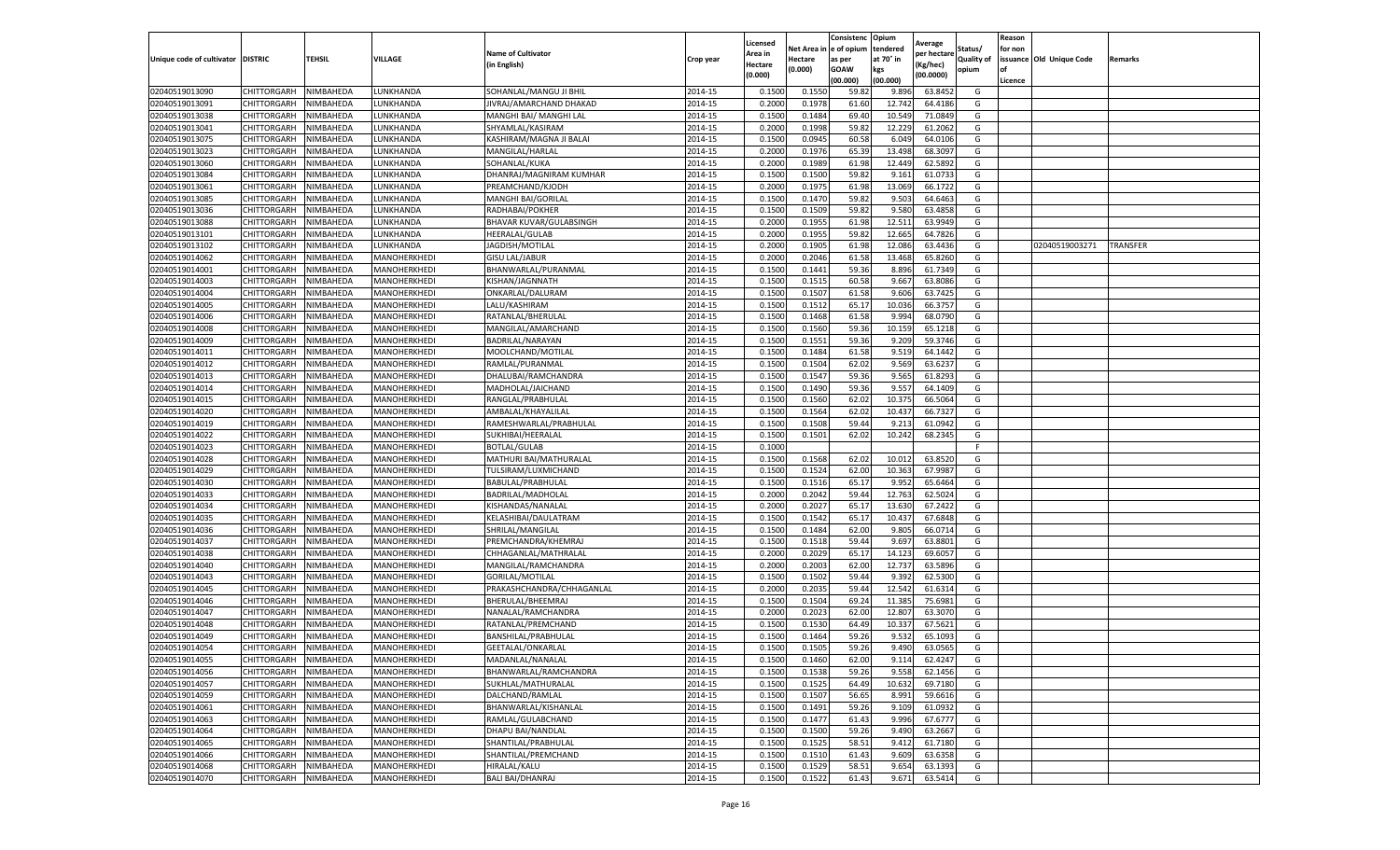|                                   |                            |                        |                              |                             |                    | Licensed        |                 | Consistenc              | Opium           | Average          |            | Reason  |                          |                        |
|-----------------------------------|----------------------------|------------------------|------------------------------|-----------------------------|--------------------|-----------------|-----------------|-------------------------|-----------------|------------------|------------|---------|--------------------------|------------------------|
|                                   |                            |                        |                              | <b>Name of Cultivator</b>   |                    | Area in         |                 | Net Area in le of opium | tendered        | per hectare      | Status/    | for non |                          |                        |
| Unique code of cultivator DISTRIC |                            | <b>TEHSIL</b>          | VILLAGE                      | (in English)                | Crop year          | Hectare         | Hectare         | as per                  | at 70° in       | Kg/hec)          | Quality of |         | issuance Old Unique Code | Remarks                |
|                                   |                            |                        |                              |                             |                    | (0.000)         | (0.000)         | GOAW                    | kgs             | (00.0000)        | opium      | l of    |                          |                        |
|                                   |                            |                        |                              |                             |                    |                 |                 | (00.000)                | (00.000)        |                  |            | Licence |                          |                        |
| 02040519014017<br>02040519014024  | CHITTORGARH<br>CHITTORGARH | NIMBAHEDA<br>NIMBAHEDA | MANOHERKHEDI<br>MANOHERKHEDI | GABUR/BALU<br>JANI BAI/UDHA | 2014-15<br>2014-15 | 0.200<br>0.1500 | 0.204<br>0.1540 | 58.51<br>58.51          | 12.504<br>9.387 | 61.114<br>60.954 | G<br>G     |         |                          |                        |
|                                   |                            |                        |                              |                             |                    |                 |                 |                         |                 |                  |            |         |                          |                        |
| 02040519014027                    | CHITTORGARH                | NIMBAHEDA              | MANOHERKHEDI                 | BHERU SINGH/DULE SINGH      | 2014-15            | 0.1500          | 0.1512          | 60.16                   | 9.497           | 62.810           | G          |         |                          |                        |
| 02040519014041                    | CHITTORGARH                | NIMBAHEDA              | MANOHERKHEDI                 | OUNKAR LAL/LAKHMI CHAND     | 2014-15            | 0.1500          | 0.1519          | 58.51                   | 9.729           | 64.0487          | G          |         |                          |                        |
| 02040519014042                    | CHITTORGARH                | NIMBAHEDA              | MANOHERKHEDI                 | LABHCHAND/BHIMRAJ           | 2014-15            | 0.1500          | 0.1455          | 61.43                   | 9.645           | 66.288<br>60.808 | G<br>G     |         |                          |                        |
| 02040519014050                    | CHITTORGARH                | NIMBAHEDA              | MANOHERKHEDI                 | RAM LAL/BHIMRAJ             | 2014-15            | 0.1000          | 0.1014          | 59.5                    | 6.16            |                  |            |         |                          |                        |
| 02040519014053                    | CHITTORGARH                | NIMBAHEDA              | MANOHERKHEDI                 | GOVERDHAN LAL/BHANWAR LAL   | 2014-15            | 0.2000          | 0.1862          | 59.53                   | 11.158          | 59.924           | G          |         |                          |                        |
| 02040519014072                    | CHITTORGARH                | NIMBAHEDA              | MANOHERKHEDI                 | RUPLAL/PYARA                | 2014-15            | 0.1500          | 0.152           | 59.5                    | 9.11            | 59.666           | G          |         |                          |                        |
| 02040519014060                    | CHITTORGARH                | NIMBAHEDA              | MANOHERKHEDI                 | SATYE NARAYAN/MULCHAND      | 2014-15            | 0.2000          | 0.2033          | 59.53                   | 13.369          | 65.760           | G          |         |                          |                        |
| 02040519014076                    | CHITTORGARH                | NIMBAHEDA              | MANOHERKHEDI                 | SHYAMI BAI/NARAYAN          | 2014-15            | 0.1500          | 0.1566          | 59.53                   | 10.061          | 64.2465          | G          |         |                          | TRANSFER/BANGEDAGATA-B |
| 02040519014077                    | CHITTORGARH                | NIMBAHEDA              | MANOHERKHEDI                 | KAILASH/JITU                | 2014-15            | 0.1500          | 0.1487          | 56.67                   | 9.091           | 61.1365          | G          |         |                          |                        |
| 02040519015001                    | CHITTORGARH                | NIMBAHEDA              | MELANA A                     | SITA BAI/NARAYAN            | 2014-15            | 0.2000          | 0.1980          | 61.19                   | 13.077          | 66.045           | G          |         |                          |                        |
| 02040519015003                    | CHITTORGARH                | <b>NIMBAHEDA</b>       | MELANA A                     | NIRBHAIRAM/RAMLAL           | 2014-15            | 0.2000          | 0.201           | 62.10                   | 12.713          | 63.154           | G          |         |                          |                        |
| 02040519015004                    | CHITTORGARH                | NIMBAHEDA              | MELANA A                     | GHISALAL/DHULA              | 2014-15            | 0.2000          | 0.2022          | 61.93                   | 13.14           | 65.019           | G          |         |                          |                        |
| 02040519015005                    | CHITTORGARH                | NIMBAHEDA              | MELANA A                     | DAKHI BAI/SOLAL             | 2014-15            | 0.2000          | 0.1988          | 61.9                    | 12.607          | 63.415           | G          |         |                          |                        |
| 02040519015006                    | CHITTORGARH                | NIMBAHEDA              | MELANA A                     | LAHRI BAI/UDHA              | 2014-15            | 0.2000          | 0.2073          | 65.59                   | 14.205          | 68.523           | G          |         |                          |                        |
| 02040519015007                    | CHITTORGARH                | NIMBAHEDA              | MELANA A                     | BALU/PARBHULAL              | 2014-15            | 0.2000          | 0.1998          | 68.60                   | 14.896          | 74.5546          | G          |         |                          |                        |
| 02040519015008                    | CHITTORGARH                | NIMBAHEDA              | MELANA A                     | GHISALAL/GOPILAL            | 2014-15            | 0.2000          | 0.2022          | 61.93                   | 13.262          | 65.588           | G          |         |                          |                        |
| 02040519015010                    | CHITTORGARH                | NIMBAHEDA              | MELANA A                     | RAMCHANDRA/SHANKER          | 2014-15            | 0.2000          | 0.201           | 59.0                    | 12.283          | 60.897           | G          |         |                          |                        |
| 02040519015012                    | CHITTORGARH                | <b>NIMBAHEDA</b>       | MELANA A                     | GANSHAYAM/BHANWARLAI        | 2014-15            | 0.2000          | 0.1983          | 65.59                   | 13.690          | 69.036           | G          |         |                          |                        |
| 02040519015013                    | CHITTORGARH                | NIMBAHEDA              | MELANA A                     | NAVAL RAM//OUNKARLAL        | 2014-15            | 0.1500          | 0.1449          | 55.78                   | 9.259           | 63.8992          | G          |         |                          |                        |
| 02040519015014                    | CHITTORGARH                | NIMBAHEDA              | MELANA A                     | JAGDISH/JAGNNATH            | 2014-15            | 0.2000          | 0.1956          | 61.93                   | 12.368          | 63.231           | G          |         |                          |                        |
| 02040519015015                    | CHITTORGARH                | NIMBAHEDA              | MELANA A                     | RADHESHYAM/KALU             | 2014-15            | 0.2000          | 0.2000          | 61.93                   | 12.961          | 64.8050          | G          |         |                          |                        |
| 02040519015016                    | CHITTORGARH                | NIMBAHEDA              | MELANA A                     | MUL CHAND/GANGA             | 2014-15            | 0.2000          | 0.1888          | 65.22                   | 13.230          | 70.074           | G          |         |                          |                        |
| 02040519015017                    | CHITTORGARH                | NIMBAHEDA              | MELANA A                     | KALURAM/BOTLAL              | 2014-15            | 0.2000          | 0.2040          | 59.01                   | 12.569          | 61.612           | G          |         |                          |                        |
| 02040519015019                    | CHITTORGARH                | NIMBAHEDA              | MELANA A                     | SHANKERLAL/RAMA             | 2014-15            | 0.1500          | 0.1512          | 56.82                   | 9.302           | 61.521           | G          |         |                          |                        |
| 02040519015022                    | CHITTORGARH                | NIMBAHEDA              | MELANA A                     | NARAYAN/MANGILAL            | 2014-15            | 0.1500          | 0.149           | 59.56                   | 9.632           | 64.428           | G          |         |                          |                        |
| 02040519015023                    | CHITTORGARH                | NIMBAHEDA              | MELANA A                     | JAGDISH/PRABHU              | 2014-15            | 0.2000          | 0.1946          | 62.58                   | 13.356          | 68.633           | G          |         |                          |                        |
| 02040519015024                    | CHITTORGARH                | NIMBAHEDA              | MELANA A                     | PRABHULAL/HARLAL            | 2014-15            | 0.2000          | 0.1914          | 56.05                   | 10.682          | 55.8098          | G          | 04      |                          |                        |
| 02040519015025                    | CHITTORGARH                | NIMBAHEDA              | MELANA A                     | BHAGVANI BAI/HEERALAL       | 2014-15            | 0.2000          | 0.1978          | 59.01                   | 12.122          | 61.2841          | G          |         |                          |                        |
| 02040519015026                    | CHITTORGARH                | NIMBAHEDA              | MELANA A                     | SUKHIBAI/SHANKAR            | 2014-15            | 0.2000          | 0.2002          | 62.5                    | 13.687          | 68.366           | G          |         |                          |                        |
| 02040519015027                    | CHITTORGARH                | NIMBAHEDA              | MELANA A                     | SUNDARBAI/BALU              | 2014-15            | 0.1500          | 0.1537          | 62.58                   | 10.540          | 68.575           | G          |         |                          |                        |
| 02040519015028                    | CHITTORGARH                | NIMBAHEDA              | MELANA A                     | LAHRIBAI/SEVARAM            | 2014-15            | 0.2000          | 0.2039          | 62.58                   | 13.43           | 65.900           | G          |         |                          |                        |
| 02040519015029                    | CHITTORGARH                | NIMBAHEDA              | MELANA A                     | BHAGWAN/MAGNIRAM            | 2014-15            | 0.2000          | 0.1980          | 59.0                    | 13.04           | 65.863           | G          |         |                          |                        |
| 02040519015030                    | CHITTORGARH                | NIMBAHEDA              | MELANA A                     | DEVKISHAN/GORILAL           | 2014-15            | 0.2000          | 0.1984          | 62.58                   | 13.106          | 66.058           | G          |         |                          |                        |
| 02040519015031                    | CHITTORGARH                | NIMBAHEDA              | MELANA A                     | PARBHU/NARAYAN              | 2014-15            | 0.2000          | 0.1980          | 59.5                    | 12.386          | 62.555           | G          |         |                          |                        |
| 02040519015033                    | CHITTORGARH                | NIMBAHEDA              | MELANA A                     | BHANWARLAL/KALU             | 2014-15            | 0.2000          | 0.1989          | 59.0                    | 12.704          | 63.871           | G          |         |                          |                        |
| 02040519015034                    | CHITTORGARH                | NIMBAHEDA              | MELANA A                     | JAGNNATH/CHAMPA             | 2014-15            | 0.2000          | 0.174           | 62.17                   | 11.617          | 66.458           | G          |         |                          |                        |
| 02040519015035                    | CHITTORGARH                | NIMBAHEDA              | MELANA A                     | DEVILAL/GOTU                | 2014-15            | 0.2000          | 0.1883          | 62.17                   | 11.97           | 63.579           | G          |         |                          |                        |
| 02040519015036                    | CHITTORGARH                | NIMBAHEDA              | MELANA A                     | BHAGWANLAL/OUNKAR           | 2014-15            | 0.2000          | 0.199           | 65.59                   | 13.474          | 67.538           | G          |         |                          |                        |
| 02040519015037                    | CHITTORGARH                | NIMBAHEDA              | MELANA A                     | BANSILAL/MAGNA              | 2014-15            | 0.200           | 0.1966          | 61.7                    | 12.897          | 65.600           | G          |         |                          |                        |
| 02040519015038                    | CHITTORGARH                | NIMBAHEDA              | MELANA A                     | HEERALAL/DAULA              | 2014-15            | 0.2000          | 0.2052          | 68.60                   | 14.808          | 72.163           | G          |         |                          |                        |
| 02040519015039                    | CHITTORGARH                | NIMBAHEDA              | MELANA A                     | PAHLAD/CHAGAN               | 2014-15            | 0.2000          | 0.1945          | 62.17                   | 12.443          | 63.974           | G          |         |                          |                        |
| 02040519015040                    | CHITTORGARH                | NIMBAHEDA              | MELANA A                     | MOHANLAL//GOTTU             | 2014-15            | 0.1500          | 0.147           | 56.72                   | 9.01            | 61.292           | G          |         |                          |                        |
| 02040519015041                    | CHITTORGARH                | NIMBAHEDA              | MELANA A                     | NANIBAI/NARAYAN             | 2014-15            | 0.1500          | 0.1472          | 56.65                   | 8.676           | 58.940           | G          |         |                          |                        |
| 02040519015042                    | CHITTORGARH                | NIMBAHEDA              | MELANA A                     | NANALAL/LAKHMICHAND         | 2014-15            | 0.2000          | 0.1994          | 62.17                   | 12.896          | 64.674           | G          |         |                          |                        |
| 02040519015043                    | CHITTORGARH                | NIMBAHEDA              | MELANA A                     | GOPAL/NANDA                 | 2014-15            | 0.200           | 0.195           | 62.17                   | 12.558          | 64.367           | G          |         |                          |                        |
| 02040519015044                    | CHITTORGARH                | NIMBAHEDA              | <b>MELANA A</b>              | GEETABAI/NATHU              | 2014-15            | 0.2000          | 0.1960          | 59.90                   | 12.622          | 64.3980          | G          |         |                          |                        |
| 02040519015046                    | CHITTORGARH                | NIMBAHEDA              | MELANA A                     | MOHANLAL/MATHURA            | 2014-15            | 0.2000          | 0.1920          | 59.90                   | 12.647          | 65.8698          | G          |         |                          |                        |
| 02040519015047                    | CHITTORGARH                | NIMBAHEDA              | MELANA A                     | RAMLAL/LALU                 | 2014-15            | 0.2000          | 0.1972          | 65.59                   | 13.877          | 70.3702          | G          |         |                          |                        |
| 02040519015048                    | CHITTORGARH                | NIMBAHEDA              | MELANA A                     | RATAN/PYARA                 | 2014-15            | 0.2000          | 0.1990          | 59.59                   | 12.965          | 65.1508          | G          |         |                          |                        |
| 02040519015050                    | CHITTORGARH                | NIMBAHEDA              | MELANA A                     | KELASHICHANDRA/BADRILAL     | 2014-15            | 0.1500          | 0.1476          | 59.59                   | 9.441           | 63.9634          | G          |         |                          |                        |
| 02040519015051                    | CHITTORGARH                | NIMBAHEDA              | <b>MELANA A</b>              | NAWALRAM/SHANKER            | 2014-15            | 0.2000          | 0.1978          | 62.23                   | 12.846          | 64.9444          | G          |         |                          |                        |
| 02040519015053                    | CHITTORGARH                | NIMBAHEDA              | <b>MELANA A</b>              | KANHAIYALAL/MOHANLAL        | 2014-15            | 0.2000          | 0.1890          | 62.23                   | 12.473          | 65.9947          | G          |         |                          |                        |
| 02040519015054                    | CHITTORGARH                | NIMBAHEDA              | MELANA A                     | DEVILAL/RAMCHAND            | 2014-15            | 0.2000          | 0.2030          | 62.23                   | 13.059          | 64.3300          | G          |         |                          |                        |
| 02040519015055                    | CHITTORGARH                | NIMBAHEDA              | MELANA A                     | JAICHAND/BHAGIRATH          | 2014-15            | 0.1500          | 0.1500          | 59.90                   | 9.644           | 64.2933          | G          |         |                          |                        |
| 02040519015056                    | CHITTORGARH                | NIMBAHEDA              | MELANA A                     | JAGDISHCHANDRA/BHANWARLAL   | 2014-15            | 0.1500          | 0.1520          | 61.19                   | 10.026          | 65.9605          | G          |         |                          |                        |
| 02040519015057                    | CHITTORGARH                | NIMBAHEDA              | MELANA A                     | RADHESHYAM/GANESH           | 2014-15            | 0.1500          | 0.150           | 62.23                   | 9.966           | 66.4400          | G          |         |                          |                        |
| 02040519015059                    | CHITTORGARH                | NIMBAHEDA              | <b>MELANA A</b>              | KESRIMAL/MANGUSINGH         | 2014-15            | 0.1500          | 0.1490          | 59.90                   | 9.233           | 61.9664          | G          |         |                          |                        |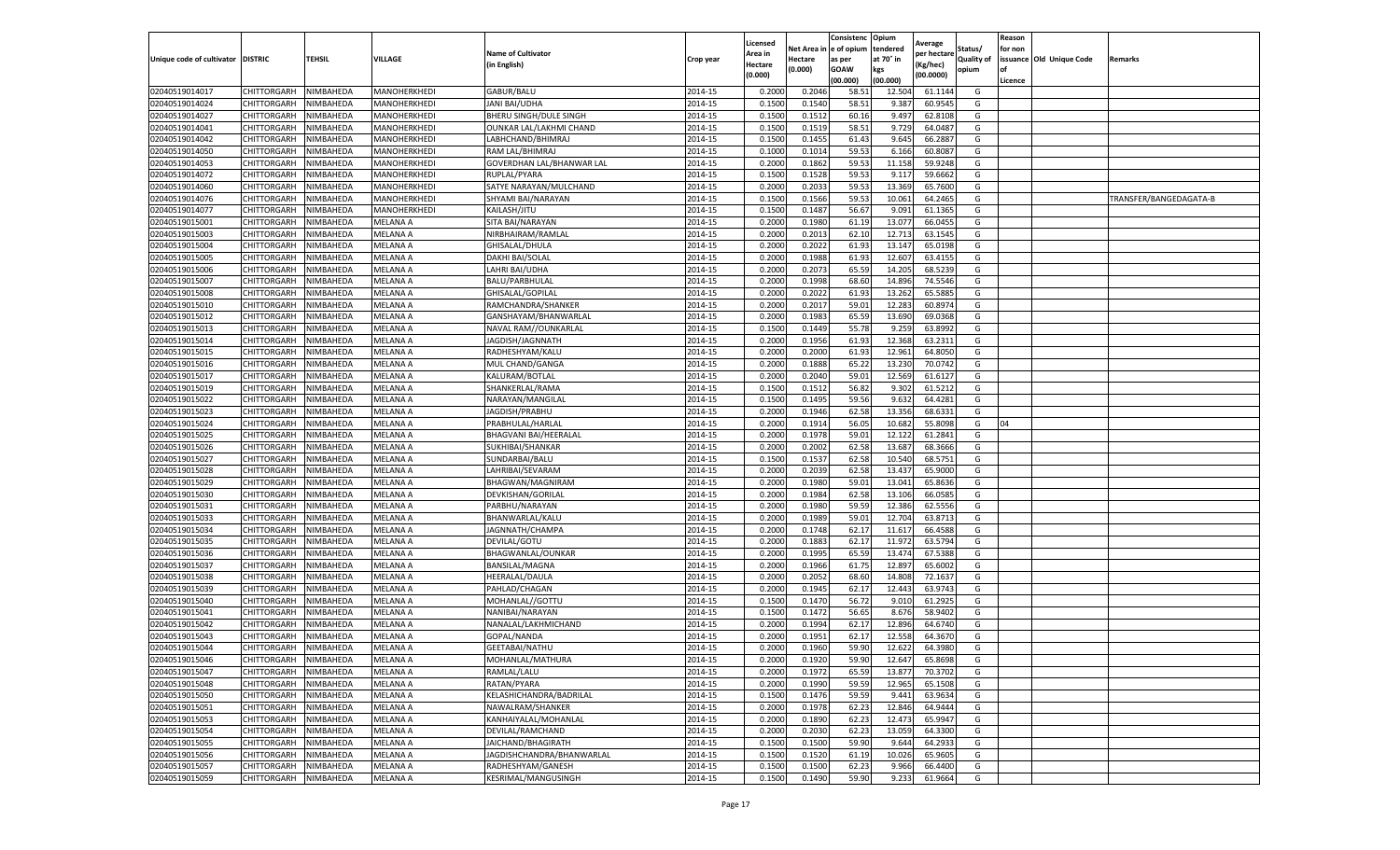| e of opium<br>tendered<br>Net Area i<br>Status/<br>for non<br><b>Name of Cultivator</b><br>Area in<br>per hectare<br>at 70° in<br>issuance Old Unique Code<br>Unique code of cultivator DISTRIC<br>TEHSIL<br>VILLAGE<br>Hectare<br><b>Quality of</b><br>Crop year<br>as per<br>Remarks<br>(in English)<br>(Kg/hec)<br>Hectare<br>(0.000)<br><b>GOAW</b><br>kgs<br>opium<br>(0.000)<br>(00.0000)<br>(00.000)<br>(00.000)<br>Licence<br>02040519015061<br>CHITTORGARH<br>NIMBAHEDA<br>MELANA A<br>BALCHAND/BHAGCHAND<br>2014-15<br>59.90<br>0.1500<br>0.152<br>10.080<br>66.1852<br>G<br>02040519015063<br>2014-15<br>0.150<br>59.38<br>60.2867<br>CHITTORGARH<br>NIMBAHEDA<br>MELANA A<br>MANGILAL/NAGJIRAM<br>0.1500<br>9.043<br>G<br>2014-15<br>0.2000<br>0.2001<br>65.59<br>02040519015065<br>CHITTORGARH<br>NIMBAHEDA<br>MELANA A<br>CHANDRIBAI/SHANKERLAL<br>14.149<br>70.7096<br>G<br>02040519015068<br>CHITTORGARH<br>NIMBAHEDA<br>MELANA A<br>2014-15<br>0.2000<br>0.2023<br>59.88<br>12.412<br>61.3544<br>MOHANLAL/ONKAR<br>G<br>02040519015069<br>CHITTORGARH<br>NIMBAHEDA<br>2014-15<br>0.2000<br>0.1878<br>62.23<br>12.642<br>67.3163<br>MELANA A<br>SHAMBHULAL/GHISALAL<br>G<br>02040519015070<br>MELANA A<br>2014-15<br>0.2000<br>0.1946<br>62.61<br>12.719<br>65.3597<br>CHITTORGARH<br>NIMBAHEDA<br>JAGDISH/MEGHRAJ<br>G<br>02040519015071<br>CHITTORGARH<br>NIMBAHEDA<br>MELANA A<br>2014-15<br>0.2000<br>0.1995<br>59.88<br>13.738<br>68.8622<br>KALURAM/SHANKERLAL<br>G<br>02040519015072<br>2014-15<br>0.200<br>0.2009<br>59.59<br>12.820<br>63.8128<br>CHITTORGARH<br>NIMBAHEDA<br>MELANA A<br>BANSILAL/PREAMCHAND<br>G<br>2014-15<br>0.2000<br>0.2046<br>59.88<br>12.772<br>62.4242<br>02040519015073<br>CHITTORGARH<br>NIMBAHEDA<br>MELANA A<br>JAGNNATH/PRABHULAL<br>G<br>2014-15<br>0.2000<br>0.2014<br>59.55<br>12.021<br>59.6872<br>02040519015074<br>CHITTORGARH<br>NIMBAHEDA<br>MELANA A<br>DEVILAL/PARBHULAL<br>G<br>02040519015075<br>CHITTORGARH<br>MELANA A<br>2014-15<br>0.2000<br>0.2028<br>62.61<br>13.121<br>64.6992<br>NIMBAHEDA<br>BHERULAL/BADRILAL<br>G<br>59.88<br>2014-15<br>0.1500<br>0.1510<br>10.043<br>66.5099<br>02040519015076<br>CHITTORGARH<br>NIMBAHEDA<br>MELANA A<br>CHOOGALAL/RAMA<br>G<br>02040519015077<br>CHITTORGARH<br>NIMBAHEDA<br>MELANA A<br>2014-15<br>0.2000<br>0.1999<br>62.1<br>12.935<br>64.7074<br>G<br>RAMLAL/LAKHMICHAND<br>02040519015078<br>2014-15<br>0.200<br>0.2022<br>65.22<br>13.929<br>68.887<br>CHITTORGARH<br>NIMBAHEDA<br>MELANA A<br>MAGNIRAM/RATANLAL<br>G<br>2014-15<br>55.39<br>02040519015079<br>CHITTORGARH<br>NIMBAHEDA<br>MELANA A<br>RAMCHANDRA/RAMA<br>0.2000<br>0.1984<br>11.687<br>58.9063<br>G<br>02040519015080<br>2014-15<br>0.2000<br>59.88<br>CHITTORGARH<br>NIMBAHEDA<br><b>MELANA A</b><br><b>HEERALAL/GULAB</b><br>0.1772<br>11.377<br>64.2043<br>G<br>2014-15<br>0.2000<br>68.60<br>13.896<br>72.2245<br>02040519015081<br>CHITTORGARH<br>NIMBAHEDA<br>MELANA A<br>RAMESHWAR/KISHANLAL<br>0.1924<br>G<br>02040519015082<br>2014-15<br>0.2000<br>0.2000<br>59.56<br>12.635<br>CHITTORGARH<br>NIMBAHEDA<br>MELANA A<br>BAGDIRAM/GAUTAM<br>63.1750<br>G<br>02040519015083<br>CHITTORGARH<br><b>MELANA B</b><br>2014-15<br>0.2000<br>0.1987<br>61.46<br>13.117<br>66.0141<br>G<br>NIMBAHEDA<br>LAXMIBAI/BADRILAL<br>02040519015084<br>CHITTORGARH<br>MELANA B<br>SEETABAI/VIJAYSINGH<br>2014-15<br>0.2000<br>0.1956<br>58.76<br>13.238<br>67.6789<br>G<br>NIMBAHEDA<br>02040519015085<br>CHITTORGARH<br>NIMBAHEDA<br>MELANA B<br>SEETABAI/NANALAL<br>2014-15<br>0.1500<br>0.1455<br>62.81<br>10.077<br>69.2577<br>G<br>2014-15<br>0.1500<br>58.76<br>02040519015087<br>CHITTORGARH<br>NIMBAHEDA<br>MELANA B<br>NATHULAL/BHANWARLAL<br>0.1468<br>9.846<br>67.0708<br>G<br>02040519015088<br>CHITTORGARH<br>NIMBAHEDA<br><b>MELANA B</b><br>PANNALAL/PRABHULAL<br>2014-15<br>0.2000<br>0.2002<br>58.76<br>12.843<br>64.1508<br>G<br>2014-15<br>0.2000<br>0.1940<br>65.25<br>13.833<br>71.3041<br>02040519015089<br>CHITTORGARH<br>NIMBAHEDA<br>MELANA B<br>SHIVLAL/BHANWARLAL<br>G<br>02040519015090<br>CHITTORGARH<br><b>MELANA B</b><br>2014-15<br>0.1992<br>65.25<br>13.87<br>69.6285<br>NIMBAHEDA<br>GABURLAL/BHURA<br>0.2000<br>G<br>02040519015091<br>CHITTORGARH<br>NIMBAHEDA<br><b>MELANA B</b><br>2014-15<br>0.1500<br>0.1568<br>61.46<br>10.404<br>66.3520<br>G<br>JAGNNATH/CHUNNILAL<br>02040519015092<br>2014-15<br>0.1936<br>58.76<br>12.331<br>63.6932<br>CHITTORGARH<br>NIMBAHEDA<br>MELANA B<br>NANIBAI/BHANWARLAL<br>0.2000<br>G<br>2014-15<br>0.1500<br>0.1504<br>02040519015093<br>CHITTORGARH<br>MELANA B<br>RADHESHYAM/NANDLAL<br>61.46<br>10.018<br>66.6090<br>G<br>NIMBAHEDA<br>02040519015094<br>CHITTORGARH<br>2014-15<br>0.2000<br>0.1974<br>58.76<br>12.541<br>63.5309<br>G<br>NIMBAHEDA<br>MELANA B<br>BHANWARLAL/PYARA<br>56.41<br>02040519015095<br>CHITTORGARH<br>NIMBAHEDA<br>MELANA B<br>2014-15<br>0.2000<br>0.1931<br>11.492<br>59.5132<br>HEERALAL/NANALAL<br>G<br>02040519015096<br><b>MELANA B</b><br>2014-15<br>0.1500<br>0.1538<br>65.25<br>11.083<br>72.0611<br>CHITTORGARH<br>NIMBAHEDA<br>SHANKERLAL/PRABHULAI<br>G<br>02040519015097<br>CHITTORGARH<br>NIMBAHEDA<br><b>MELANA B</b><br>2014-15<br>0.2000<br>0.1982<br>59.12<br>13.420<br>67.7094<br>G<br>KANHAIYALAL/KALURAN<br>02040519015098<br>MADHOLAL/NANALAL<br>2014-15<br>0.1500<br>0.1457<br>62.95<br>10.35<br>71.0432<br>CHITTORGARH<br>NIMBAHEDA<br>MELANA B<br>G<br>59.1<br>66.8333<br>02040519015099<br>CHITTORGARH<br>NIMBAHEDA<br>MELANA B<br>KISHNALAL/LADU<br>2014-15<br>0.1500<br>0.1500<br>10.025<br>G<br>02040519015100<br>CHITTORGARH<br>NIMBAHEDA<br><b>MELANA B</b><br>MADHOLAL/PRABHULAL<br>2014-15<br>0.2000<br>0.1991<br>59.12<br>12.863<br>64.6057<br>G<br>02040519015101<br>CHITTORGARH<br>2014-15<br>0.1500<br>0.1481<br>61.46<br>10.492<br>70.8440<br>NIMBAHEDA<br>MELANA B<br>RATANLAL/MEGHRAJ<br>G<br>02040519015102<br>65.25<br><b>MELANA B</b><br>2014-15<br>0.1500<br>0.1484<br>69.5350<br>CHITTORGARH<br>NIMBAHEDA<br>SUKHIBAI/BADRILAL<br>10.319<br>G<br>62.65<br>02040519015103<br>CHITTORGARH<br>NIMBAHEDA<br><b>MELANA B</b><br>2014-15<br>0.1500<br>0.1505<br>10.382<br>68.9834<br>G<br>TULSIRAM/GANGARAM<br>02040519015105<br>2014-15<br>0.2000<br>59.1<br>12.863<br>64.3150<br>CHITTORGARH<br>NIMBAHEDA<br>MELANA B<br>MOHANLAL/NANALAL<br>0.2000<br>G<br>02040519015106<br>2014-15<br>0.2000<br>0.1998<br>62.65<br>13.103<br>65.5806<br>G<br>CHITTORGARH<br>NIMBAHEDA<br>MELANA B<br>DEVILAL/GAMER<br>2014-15<br>0.2000<br>0.1968<br>59.1<br>13.049<br>66.3059<br>02040519015107<br>CHITTORGARH<br>NIMBAHEDA<br>MELANA B<br>PANNALAL/HARIRAM<br>G<br>02040519015108<br>2014-15<br>0.2000<br>0.1974<br>13.309<br>67.4215<br>CHITTORGARH<br>NIMBAHEDA<br>MELANA B<br>JAGDISH/RAMLAL<br>62.65<br>G<br>02040519015109<br>2014-15<br>0.1500<br>0.1408<br>61.46<br>65.9091<br>CHITTORGARH<br>NIMBAHEDA<br>MELANA B<br>VENIRAM/DOLA<br>9.280<br>G<br>02040519015110<br>CHITTORGARH<br><b>MELANA B</b><br>2014-15<br>0.1500<br>0.1494<br>65.25<br>72.0616<br>G<br>NIMBAHEDA<br>RAMESHWAR/MODIRAM<br>10.766<br>02040519015111<br>CHITTORGARH<br>NIMBAHEDA<br>MELANA B<br>2014-15<br>0.1500<br>0.1430<br>56.04<br>8.590<br>60.0699<br>G<br>SUNDARBAI/RADHESHYAM<br>02040519015112<br>59.94<br>CHITTORGARH<br>NIMBAHEDA<br>MELANA B<br>KAJODIBAI/NANALAL<br>2014-15<br>0.150<br>0.1568<br>10.764<br>68.6480<br>G<br><b>NAME CHANGE</b><br>02040519015115<br>CHITTORGARH<br>2014-15<br>0.1500<br>0.1493<br>62.65<br>9.988<br>66.8989<br>G<br>NIMBAHEDA<br>MELANA B<br>PREMCHAND/CHUNNILAL<br>02040519015116<br>CHITTORGARH<br>NIMBAHEDA<br>HANGAMIBAI/CHUNNILAL<br>2014-15<br>0.1500<br>0.1524<br>59.82<br>9.759<br>64.0354<br>G<br><b>MELANA B</b><br>2014-15<br>02040519015117<br>CHITTORGARH<br>NIMBAHEDA<br><b>MELANA B</b><br>SUKHLAL/BARDICHAND<br>0.2000<br>0.2008<br>59.94<br>12.211<br>60.8118<br>G<br>02040519015118<br>2014-15<br>0.1500<br>0.1459<br>66.76<br>10.453<br>CHITTORGARH<br>NIMBAHEDA<br><b>MELANA B</b><br>SHIVNARAYAN/CHHAGANLAL<br>71.6450<br>G<br>2014-15<br>53.70<br>59.7551<br>02040519015119<br>CHITTORGARH<br>NIMBAHEDA<br>MELANA B<br>SOHANLAL/MAHADEV<br>0.1500<br>0.1511<br>9.029<br>G<br>02040519015120<br>CHITTORGARH<br>NIMBAHEDA<br><b>MELANA B</b><br>BHERULAL/CHMPA<br>2014-15<br>0.2000<br>0.2001<br>62.95<br>13.867<br>69.3003<br>G<br>02040519015121<br>JANIBAI/LABHCHAND<br>2014-15<br>0.1500<br>0.1500<br>56.69<br>9.103<br>60.6867<br>G<br>CHITTORGARH<br>NIMBAHEDA<br><b>MELANA B</b> |                |             |           |                 |                     |         | Licensed |        | Consistenc | Opium  |         |   | Reason |                    |
|-----------------------------------------------------------------------------------------------------------------------------------------------------------------------------------------------------------------------------------------------------------------------------------------------------------------------------------------------------------------------------------------------------------------------------------------------------------------------------------------------------------------------------------------------------------------------------------------------------------------------------------------------------------------------------------------------------------------------------------------------------------------------------------------------------------------------------------------------------------------------------------------------------------------------------------------------------------------------------------------------------------------------------------------------------------------------------------------------------------------------------------------------------------------------------------------------------------------------------------------------------------------------------------------------------------------------------------------------------------------------------------------------------------------------------------------------------------------------------------------------------------------------------------------------------------------------------------------------------------------------------------------------------------------------------------------------------------------------------------------------------------------------------------------------------------------------------------------------------------------------------------------------------------------------------------------------------------------------------------------------------------------------------------------------------------------------------------------------------------------------------------------------------------------------------------------------------------------------------------------------------------------------------------------------------------------------------------------------------------------------------------------------------------------------------------------------------------------------------------------------------------------------------------------------------------------------------------------------------------------------------------------------------------------------------------------------------------------------------------------------------------------------------------------------------------------------------------------------------------------------------------------------------------------------------------------------------------------------------------------------------------------------------------------------------------------------------------------------------------------------------------------------------------------------------------------------------------------------------------------------------------------------------------------------------------------------------------------------------------------------------------------------------------------------------------------------------------------------------------------------------------------------------------------------------------------------------------------------------------------------------------------------------------------------------------------------------------------------------------------------------------------------------------------------------------------------------------------------------------------------------------------------------------------------------------------------------------------------------------------------------------------------------------------------------------------------------------------------------------------------------------------------------------------------------------------------------------------------------------------------------------------------------------------------------------------------------------------------------------------------------------------------------------------------------------------------------------------------------------------------------------------------------------------------------------------------------------------------------------------------------------------------------------------------------------------------------------------------------------------------------------------------------------------------------------------------------------------------------------------------------------------------------------------------------------------------------------------------------------------------------------------------------------------------------------------------------------------------------------------------------------------------------------------------------------------------------------------------------------------------------------------------------------------------------------------------------------------------------------------------------------------------------------------------------------------------------------------------------------------------------------------------------------------------------------------------------------------------------------------------------------------------------------------------------------------------------------------------------------------------------------------------------------------------------------------------------------------------------------------------------------------------------------------------------------------------------------------------------------------------------------------------------------------------------------------------------------------------------------------------------------------------------------------------------------------------------------------------------------------------------------------------------------------------------------------------------------------------------------------------------------------------------------------------------------------------------------------------------------------------------------------------------------------------------------------------------------------------------------------------------------------------------------------------------------------------------------------------------------------------------------------------------------------------------------------------------------------------------------------------------------------------------------------------------------------------------------------------------------------------------------------------------------------------------------------------------------------------------------------------------------------------------------------------------------------------------------------------------------------------------------------------------------------------------------------------------------------------------------------------------------------------------------------------------------------------------------------------------------------------------------------------------------------------------------------------------------------------------------------------------------------------------------------------------------------------------------------------------------------------------------------------------------------------------------------------------------------------------------------------------------------------------------------------------------------------------------------------------------------------------------------------------------------------------------------------------------------------------------------------------------------------------------------------------------------------------------------------------------------------------------------------------------------------------------------------------------------------------------------------------------------------------------------------------------------------------------------------------------------------------------------------------------------------------------------|----------------|-------------|-----------|-----------------|---------------------|---------|----------|--------|------------|--------|---------|---|--------|--------------------|
|                                                                                                                                                                                                                                                                                                                                                                                                                                                                                                                                                                                                                                                                                                                                                                                                                                                                                                                                                                                                                                                                                                                                                                                                                                                                                                                                                                                                                                                                                                                                                                                                                                                                                                                                                                                                                                                                                                                                                                                                                                                                                                                                                                                                                                                                                                                                                                                                                                                                                                                                                                                                                                                                                                                                                                                                                                                                                                                                                                                                                                                                                                                                                                                                                                                                                                                                                                                                                                                                                                                                                                                                                                                                                                                                                                                                                                                                                                                                                                                                                                                                                                                                                                                                                                                                                                                                                                                                                                                                                                                                                                                                                                                                                                                                                                                                                                                                                                                                                                                                                                                                                                                                                                                                                                                                                                                                                                                                                                                                                                                                                                                                                                                                                                                                                                                                                                                                                                                                                                                                                                                                                                                                                                                                                                                                                                                                                                                                                                                                                                                                                                                                                                                                                                                                                                                                                                                                                                                                                                                                                                                                                                                                                                                                                                                                                                                                                                                                                                                                                                                                                                                                                                                                                                                                                                                                                                                                                                                                                                                                                                                                                                                                                                                                                                                                                                                                                                                                                                                                                                                                                                 |                |             |           |                 |                     |         |          |        |            |        | Average |   |        |                    |
|                                                                                                                                                                                                                                                                                                                                                                                                                                                                                                                                                                                                                                                                                                                                                                                                                                                                                                                                                                                                                                                                                                                                                                                                                                                                                                                                                                                                                                                                                                                                                                                                                                                                                                                                                                                                                                                                                                                                                                                                                                                                                                                                                                                                                                                                                                                                                                                                                                                                                                                                                                                                                                                                                                                                                                                                                                                                                                                                                                                                                                                                                                                                                                                                                                                                                                                                                                                                                                                                                                                                                                                                                                                                                                                                                                                                                                                                                                                                                                                                                                                                                                                                                                                                                                                                                                                                                                                                                                                                                                                                                                                                                                                                                                                                                                                                                                                                                                                                                                                                                                                                                                                                                                                                                                                                                                                                                                                                                                                                                                                                                                                                                                                                                                                                                                                                                                                                                                                                                                                                                                                                                                                                                                                                                                                                                                                                                                                                                                                                                                                                                                                                                                                                                                                                                                                                                                                                                                                                                                                                                                                                                                                                                                                                                                                                                                                                                                                                                                                                                                                                                                                                                                                                                                                                                                                                                                                                                                                                                                                                                                                                                                                                                                                                                                                                                                                                                                                                                                                                                                                                                                 |                |             |           |                 |                     |         |          |        |            |        |         |   |        |                    |
|                                                                                                                                                                                                                                                                                                                                                                                                                                                                                                                                                                                                                                                                                                                                                                                                                                                                                                                                                                                                                                                                                                                                                                                                                                                                                                                                                                                                                                                                                                                                                                                                                                                                                                                                                                                                                                                                                                                                                                                                                                                                                                                                                                                                                                                                                                                                                                                                                                                                                                                                                                                                                                                                                                                                                                                                                                                                                                                                                                                                                                                                                                                                                                                                                                                                                                                                                                                                                                                                                                                                                                                                                                                                                                                                                                                                                                                                                                                                                                                                                                                                                                                                                                                                                                                                                                                                                                                                                                                                                                                                                                                                                                                                                                                                                                                                                                                                                                                                                                                                                                                                                                                                                                                                                                                                                                                                                                                                                                                                                                                                                                                                                                                                                                                                                                                                                                                                                                                                                                                                                                                                                                                                                                                                                                                                                                                                                                                                                                                                                                                                                                                                                                                                                                                                                                                                                                                                                                                                                                                                                                                                                                                                                                                                                                                                                                                                                                                                                                                                                                                                                                                                                                                                                                                                                                                                                                                                                                                                                                                                                                                                                                                                                                                                                                                                                                                                                                                                                                                                                                                                                                 |                |             |           |                 |                     |         |          |        |            |        |         |   |        |                    |
|                                                                                                                                                                                                                                                                                                                                                                                                                                                                                                                                                                                                                                                                                                                                                                                                                                                                                                                                                                                                                                                                                                                                                                                                                                                                                                                                                                                                                                                                                                                                                                                                                                                                                                                                                                                                                                                                                                                                                                                                                                                                                                                                                                                                                                                                                                                                                                                                                                                                                                                                                                                                                                                                                                                                                                                                                                                                                                                                                                                                                                                                                                                                                                                                                                                                                                                                                                                                                                                                                                                                                                                                                                                                                                                                                                                                                                                                                                                                                                                                                                                                                                                                                                                                                                                                                                                                                                                                                                                                                                                                                                                                                                                                                                                                                                                                                                                                                                                                                                                                                                                                                                                                                                                                                                                                                                                                                                                                                                                                                                                                                                                                                                                                                                                                                                                                                                                                                                                                                                                                                                                                                                                                                                                                                                                                                                                                                                                                                                                                                                                                                                                                                                                                                                                                                                                                                                                                                                                                                                                                                                                                                                                                                                                                                                                                                                                                                                                                                                                                                                                                                                                                                                                                                                                                                                                                                                                                                                                                                                                                                                                                                                                                                                                                                                                                                                                                                                                                                                                                                                                                                                 |                |             |           |                 |                     |         |          |        |            |        |         |   |        |                    |
|                                                                                                                                                                                                                                                                                                                                                                                                                                                                                                                                                                                                                                                                                                                                                                                                                                                                                                                                                                                                                                                                                                                                                                                                                                                                                                                                                                                                                                                                                                                                                                                                                                                                                                                                                                                                                                                                                                                                                                                                                                                                                                                                                                                                                                                                                                                                                                                                                                                                                                                                                                                                                                                                                                                                                                                                                                                                                                                                                                                                                                                                                                                                                                                                                                                                                                                                                                                                                                                                                                                                                                                                                                                                                                                                                                                                                                                                                                                                                                                                                                                                                                                                                                                                                                                                                                                                                                                                                                                                                                                                                                                                                                                                                                                                                                                                                                                                                                                                                                                                                                                                                                                                                                                                                                                                                                                                                                                                                                                                                                                                                                                                                                                                                                                                                                                                                                                                                                                                                                                                                                                                                                                                                                                                                                                                                                                                                                                                                                                                                                                                                                                                                                                                                                                                                                                                                                                                                                                                                                                                                                                                                                                                                                                                                                                                                                                                                                                                                                                                                                                                                                                                                                                                                                                                                                                                                                                                                                                                                                                                                                                                                                                                                                                                                                                                                                                                                                                                                                                                                                                                                                 |                |             |           |                 |                     |         |          |        |            |        |         |   |        |                    |
|                                                                                                                                                                                                                                                                                                                                                                                                                                                                                                                                                                                                                                                                                                                                                                                                                                                                                                                                                                                                                                                                                                                                                                                                                                                                                                                                                                                                                                                                                                                                                                                                                                                                                                                                                                                                                                                                                                                                                                                                                                                                                                                                                                                                                                                                                                                                                                                                                                                                                                                                                                                                                                                                                                                                                                                                                                                                                                                                                                                                                                                                                                                                                                                                                                                                                                                                                                                                                                                                                                                                                                                                                                                                                                                                                                                                                                                                                                                                                                                                                                                                                                                                                                                                                                                                                                                                                                                                                                                                                                                                                                                                                                                                                                                                                                                                                                                                                                                                                                                                                                                                                                                                                                                                                                                                                                                                                                                                                                                                                                                                                                                                                                                                                                                                                                                                                                                                                                                                                                                                                                                                                                                                                                                                                                                                                                                                                                                                                                                                                                                                                                                                                                                                                                                                                                                                                                                                                                                                                                                                                                                                                                                                                                                                                                                                                                                                                                                                                                                                                                                                                                                                                                                                                                                                                                                                                                                                                                                                                                                                                                                                                                                                                                                                                                                                                                                                                                                                                                                                                                                                                                 |                |             |           |                 |                     |         |          |        |            |        |         |   |        |                    |
|                                                                                                                                                                                                                                                                                                                                                                                                                                                                                                                                                                                                                                                                                                                                                                                                                                                                                                                                                                                                                                                                                                                                                                                                                                                                                                                                                                                                                                                                                                                                                                                                                                                                                                                                                                                                                                                                                                                                                                                                                                                                                                                                                                                                                                                                                                                                                                                                                                                                                                                                                                                                                                                                                                                                                                                                                                                                                                                                                                                                                                                                                                                                                                                                                                                                                                                                                                                                                                                                                                                                                                                                                                                                                                                                                                                                                                                                                                                                                                                                                                                                                                                                                                                                                                                                                                                                                                                                                                                                                                                                                                                                                                                                                                                                                                                                                                                                                                                                                                                                                                                                                                                                                                                                                                                                                                                                                                                                                                                                                                                                                                                                                                                                                                                                                                                                                                                                                                                                                                                                                                                                                                                                                                                                                                                                                                                                                                                                                                                                                                                                                                                                                                                                                                                                                                                                                                                                                                                                                                                                                                                                                                                                                                                                                                                                                                                                                                                                                                                                                                                                                                                                                                                                                                                                                                                                                                                                                                                                                                                                                                                                                                                                                                                                                                                                                                                                                                                                                                                                                                                                                                 |                |             |           |                 |                     |         |          |        |            |        |         |   |        |                    |
|                                                                                                                                                                                                                                                                                                                                                                                                                                                                                                                                                                                                                                                                                                                                                                                                                                                                                                                                                                                                                                                                                                                                                                                                                                                                                                                                                                                                                                                                                                                                                                                                                                                                                                                                                                                                                                                                                                                                                                                                                                                                                                                                                                                                                                                                                                                                                                                                                                                                                                                                                                                                                                                                                                                                                                                                                                                                                                                                                                                                                                                                                                                                                                                                                                                                                                                                                                                                                                                                                                                                                                                                                                                                                                                                                                                                                                                                                                                                                                                                                                                                                                                                                                                                                                                                                                                                                                                                                                                                                                                                                                                                                                                                                                                                                                                                                                                                                                                                                                                                                                                                                                                                                                                                                                                                                                                                                                                                                                                                                                                                                                                                                                                                                                                                                                                                                                                                                                                                                                                                                                                                                                                                                                                                                                                                                                                                                                                                                                                                                                                                                                                                                                                                                                                                                                                                                                                                                                                                                                                                                                                                                                                                                                                                                                                                                                                                                                                                                                                                                                                                                                                                                                                                                                                                                                                                                                                                                                                                                                                                                                                                                                                                                                                                                                                                                                                                                                                                                                                                                                                                                                 |                |             |           |                 |                     |         |          |        |            |        |         |   |        |                    |
|                                                                                                                                                                                                                                                                                                                                                                                                                                                                                                                                                                                                                                                                                                                                                                                                                                                                                                                                                                                                                                                                                                                                                                                                                                                                                                                                                                                                                                                                                                                                                                                                                                                                                                                                                                                                                                                                                                                                                                                                                                                                                                                                                                                                                                                                                                                                                                                                                                                                                                                                                                                                                                                                                                                                                                                                                                                                                                                                                                                                                                                                                                                                                                                                                                                                                                                                                                                                                                                                                                                                                                                                                                                                                                                                                                                                                                                                                                                                                                                                                                                                                                                                                                                                                                                                                                                                                                                                                                                                                                                                                                                                                                                                                                                                                                                                                                                                                                                                                                                                                                                                                                                                                                                                                                                                                                                                                                                                                                                                                                                                                                                                                                                                                                                                                                                                                                                                                                                                                                                                                                                                                                                                                                                                                                                                                                                                                                                                                                                                                                                                                                                                                                                                                                                                                                                                                                                                                                                                                                                                                                                                                                                                                                                                                                                                                                                                                                                                                                                                                                                                                                                                                                                                                                                                                                                                                                                                                                                                                                                                                                                                                                                                                                                                                                                                                                                                                                                                                                                                                                                                                                 |                |             |           |                 |                     |         |          |        |            |        |         |   |        |                    |
|                                                                                                                                                                                                                                                                                                                                                                                                                                                                                                                                                                                                                                                                                                                                                                                                                                                                                                                                                                                                                                                                                                                                                                                                                                                                                                                                                                                                                                                                                                                                                                                                                                                                                                                                                                                                                                                                                                                                                                                                                                                                                                                                                                                                                                                                                                                                                                                                                                                                                                                                                                                                                                                                                                                                                                                                                                                                                                                                                                                                                                                                                                                                                                                                                                                                                                                                                                                                                                                                                                                                                                                                                                                                                                                                                                                                                                                                                                                                                                                                                                                                                                                                                                                                                                                                                                                                                                                                                                                                                                                                                                                                                                                                                                                                                                                                                                                                                                                                                                                                                                                                                                                                                                                                                                                                                                                                                                                                                                                                                                                                                                                                                                                                                                                                                                                                                                                                                                                                                                                                                                                                                                                                                                                                                                                                                                                                                                                                                                                                                                                                                                                                                                                                                                                                                                                                                                                                                                                                                                                                                                                                                                                                                                                                                                                                                                                                                                                                                                                                                                                                                                                                                                                                                                                                                                                                                                                                                                                                                                                                                                                                                                                                                                                                                                                                                                                                                                                                                                                                                                                                                                 |                |             |           |                 |                     |         |          |        |            |        |         |   |        |                    |
|                                                                                                                                                                                                                                                                                                                                                                                                                                                                                                                                                                                                                                                                                                                                                                                                                                                                                                                                                                                                                                                                                                                                                                                                                                                                                                                                                                                                                                                                                                                                                                                                                                                                                                                                                                                                                                                                                                                                                                                                                                                                                                                                                                                                                                                                                                                                                                                                                                                                                                                                                                                                                                                                                                                                                                                                                                                                                                                                                                                                                                                                                                                                                                                                                                                                                                                                                                                                                                                                                                                                                                                                                                                                                                                                                                                                                                                                                                                                                                                                                                                                                                                                                                                                                                                                                                                                                                                                                                                                                                                                                                                                                                                                                                                                                                                                                                                                                                                                                                                                                                                                                                                                                                                                                                                                                                                                                                                                                                                                                                                                                                                                                                                                                                                                                                                                                                                                                                                                                                                                                                                                                                                                                                                                                                                                                                                                                                                                                                                                                                                                                                                                                                                                                                                                                                                                                                                                                                                                                                                                                                                                                                                                                                                                                                                                                                                                                                                                                                                                                                                                                                                                                                                                                                                                                                                                                                                                                                                                                                                                                                                                                                                                                                                                                                                                                                                                                                                                                                                                                                                                                                 |                |             |           |                 |                     |         |          |        |            |        |         |   |        |                    |
|                                                                                                                                                                                                                                                                                                                                                                                                                                                                                                                                                                                                                                                                                                                                                                                                                                                                                                                                                                                                                                                                                                                                                                                                                                                                                                                                                                                                                                                                                                                                                                                                                                                                                                                                                                                                                                                                                                                                                                                                                                                                                                                                                                                                                                                                                                                                                                                                                                                                                                                                                                                                                                                                                                                                                                                                                                                                                                                                                                                                                                                                                                                                                                                                                                                                                                                                                                                                                                                                                                                                                                                                                                                                                                                                                                                                                                                                                                                                                                                                                                                                                                                                                                                                                                                                                                                                                                                                                                                                                                                                                                                                                                                                                                                                                                                                                                                                                                                                                                                                                                                                                                                                                                                                                                                                                                                                                                                                                                                                                                                                                                                                                                                                                                                                                                                                                                                                                                                                                                                                                                                                                                                                                                                                                                                                                                                                                                                                                                                                                                                                                                                                                                                                                                                                                                                                                                                                                                                                                                                                                                                                                                                                                                                                                                                                                                                                                                                                                                                                                                                                                                                                                                                                                                                                                                                                                                                                                                                                                                                                                                                                                                                                                                                                                                                                                                                                                                                                                                                                                                                                                                 |                |             |           |                 |                     |         |          |        |            |        |         |   |        |                    |
|                                                                                                                                                                                                                                                                                                                                                                                                                                                                                                                                                                                                                                                                                                                                                                                                                                                                                                                                                                                                                                                                                                                                                                                                                                                                                                                                                                                                                                                                                                                                                                                                                                                                                                                                                                                                                                                                                                                                                                                                                                                                                                                                                                                                                                                                                                                                                                                                                                                                                                                                                                                                                                                                                                                                                                                                                                                                                                                                                                                                                                                                                                                                                                                                                                                                                                                                                                                                                                                                                                                                                                                                                                                                                                                                                                                                                                                                                                                                                                                                                                                                                                                                                                                                                                                                                                                                                                                                                                                                                                                                                                                                                                                                                                                                                                                                                                                                                                                                                                                                                                                                                                                                                                                                                                                                                                                                                                                                                                                                                                                                                                                                                                                                                                                                                                                                                                                                                                                                                                                                                                                                                                                                                                                                                                                                                                                                                                                                                                                                                                                                                                                                                                                                                                                                                                                                                                                                                                                                                                                                                                                                                                                                                                                                                                                                                                                                                                                                                                                                                                                                                                                                                                                                                                                                                                                                                                                                                                                                                                                                                                                                                                                                                                                                                                                                                                                                                                                                                                                                                                                                                                 |                |             |           |                 |                     |         |          |        |            |        |         |   |        |                    |
|                                                                                                                                                                                                                                                                                                                                                                                                                                                                                                                                                                                                                                                                                                                                                                                                                                                                                                                                                                                                                                                                                                                                                                                                                                                                                                                                                                                                                                                                                                                                                                                                                                                                                                                                                                                                                                                                                                                                                                                                                                                                                                                                                                                                                                                                                                                                                                                                                                                                                                                                                                                                                                                                                                                                                                                                                                                                                                                                                                                                                                                                                                                                                                                                                                                                                                                                                                                                                                                                                                                                                                                                                                                                                                                                                                                                                                                                                                                                                                                                                                                                                                                                                                                                                                                                                                                                                                                                                                                                                                                                                                                                                                                                                                                                                                                                                                                                                                                                                                                                                                                                                                                                                                                                                                                                                                                                                                                                                                                                                                                                                                                                                                                                                                                                                                                                                                                                                                                                                                                                                                                                                                                                                                                                                                                                                                                                                                                                                                                                                                                                                                                                                                                                                                                                                                                                                                                                                                                                                                                                                                                                                                                                                                                                                                                                                                                                                                                                                                                                                                                                                                                                                                                                                                                                                                                                                                                                                                                                                                                                                                                                                                                                                                                                                                                                                                                                                                                                                                                                                                                                                                 |                |             |           |                 |                     |         |          |        |            |        |         |   |        |                    |
|                                                                                                                                                                                                                                                                                                                                                                                                                                                                                                                                                                                                                                                                                                                                                                                                                                                                                                                                                                                                                                                                                                                                                                                                                                                                                                                                                                                                                                                                                                                                                                                                                                                                                                                                                                                                                                                                                                                                                                                                                                                                                                                                                                                                                                                                                                                                                                                                                                                                                                                                                                                                                                                                                                                                                                                                                                                                                                                                                                                                                                                                                                                                                                                                                                                                                                                                                                                                                                                                                                                                                                                                                                                                                                                                                                                                                                                                                                                                                                                                                                                                                                                                                                                                                                                                                                                                                                                                                                                                                                                                                                                                                                                                                                                                                                                                                                                                                                                                                                                                                                                                                                                                                                                                                                                                                                                                                                                                                                                                                                                                                                                                                                                                                                                                                                                                                                                                                                                                                                                                                                                                                                                                                                                                                                                                                                                                                                                                                                                                                                                                                                                                                                                                                                                                                                                                                                                                                                                                                                                                                                                                                                                                                                                                                                                                                                                                                                                                                                                                                                                                                                                                                                                                                                                                                                                                                                                                                                                                                                                                                                                                                                                                                                                                                                                                                                                                                                                                                                                                                                                                                                 |                |             |           |                 |                     |         |          |        |            |        |         |   |        |                    |
|                                                                                                                                                                                                                                                                                                                                                                                                                                                                                                                                                                                                                                                                                                                                                                                                                                                                                                                                                                                                                                                                                                                                                                                                                                                                                                                                                                                                                                                                                                                                                                                                                                                                                                                                                                                                                                                                                                                                                                                                                                                                                                                                                                                                                                                                                                                                                                                                                                                                                                                                                                                                                                                                                                                                                                                                                                                                                                                                                                                                                                                                                                                                                                                                                                                                                                                                                                                                                                                                                                                                                                                                                                                                                                                                                                                                                                                                                                                                                                                                                                                                                                                                                                                                                                                                                                                                                                                                                                                                                                                                                                                                                                                                                                                                                                                                                                                                                                                                                                                                                                                                                                                                                                                                                                                                                                                                                                                                                                                                                                                                                                                                                                                                                                                                                                                                                                                                                                                                                                                                                                                                                                                                                                                                                                                                                                                                                                                                                                                                                                                                                                                                                                                                                                                                                                                                                                                                                                                                                                                                                                                                                                                                                                                                                                                                                                                                                                                                                                                                                                                                                                                                                                                                                                                                                                                                                                                                                                                                                                                                                                                                                                                                                                                                                                                                                                                                                                                                                                                                                                                                                                 |                |             |           |                 |                     |         |          |        |            |        |         |   |        |                    |
|                                                                                                                                                                                                                                                                                                                                                                                                                                                                                                                                                                                                                                                                                                                                                                                                                                                                                                                                                                                                                                                                                                                                                                                                                                                                                                                                                                                                                                                                                                                                                                                                                                                                                                                                                                                                                                                                                                                                                                                                                                                                                                                                                                                                                                                                                                                                                                                                                                                                                                                                                                                                                                                                                                                                                                                                                                                                                                                                                                                                                                                                                                                                                                                                                                                                                                                                                                                                                                                                                                                                                                                                                                                                                                                                                                                                                                                                                                                                                                                                                                                                                                                                                                                                                                                                                                                                                                                                                                                                                                                                                                                                                                                                                                                                                                                                                                                                                                                                                                                                                                                                                                                                                                                                                                                                                                                                                                                                                                                                                                                                                                                                                                                                                                                                                                                                                                                                                                                                                                                                                                                                                                                                                                                                                                                                                                                                                                                                                                                                                                                                                                                                                                                                                                                                                                                                                                                                                                                                                                                                                                                                                                                                                                                                                                                                                                                                                                                                                                                                                                                                                                                                                                                                                                                                                                                                                                                                                                                                                                                                                                                                                                                                                                                                                                                                                                                                                                                                                                                                                                                                                                 |                |             |           |                 |                     |         |          |        |            |        |         |   |        |                    |
|                                                                                                                                                                                                                                                                                                                                                                                                                                                                                                                                                                                                                                                                                                                                                                                                                                                                                                                                                                                                                                                                                                                                                                                                                                                                                                                                                                                                                                                                                                                                                                                                                                                                                                                                                                                                                                                                                                                                                                                                                                                                                                                                                                                                                                                                                                                                                                                                                                                                                                                                                                                                                                                                                                                                                                                                                                                                                                                                                                                                                                                                                                                                                                                                                                                                                                                                                                                                                                                                                                                                                                                                                                                                                                                                                                                                                                                                                                                                                                                                                                                                                                                                                                                                                                                                                                                                                                                                                                                                                                                                                                                                                                                                                                                                                                                                                                                                                                                                                                                                                                                                                                                                                                                                                                                                                                                                                                                                                                                                                                                                                                                                                                                                                                                                                                                                                                                                                                                                                                                                                                                                                                                                                                                                                                                                                                                                                                                                                                                                                                                                                                                                                                                                                                                                                                                                                                                                                                                                                                                                                                                                                                                                                                                                                                                                                                                                                                                                                                                                                                                                                                                                                                                                                                                                                                                                                                                                                                                                                                                                                                                                                                                                                                                                                                                                                                                                                                                                                                                                                                                                                                 |                |             |           |                 |                     |         |          |        |            |        |         |   |        |                    |
|                                                                                                                                                                                                                                                                                                                                                                                                                                                                                                                                                                                                                                                                                                                                                                                                                                                                                                                                                                                                                                                                                                                                                                                                                                                                                                                                                                                                                                                                                                                                                                                                                                                                                                                                                                                                                                                                                                                                                                                                                                                                                                                                                                                                                                                                                                                                                                                                                                                                                                                                                                                                                                                                                                                                                                                                                                                                                                                                                                                                                                                                                                                                                                                                                                                                                                                                                                                                                                                                                                                                                                                                                                                                                                                                                                                                                                                                                                                                                                                                                                                                                                                                                                                                                                                                                                                                                                                                                                                                                                                                                                                                                                                                                                                                                                                                                                                                                                                                                                                                                                                                                                                                                                                                                                                                                                                                                                                                                                                                                                                                                                                                                                                                                                                                                                                                                                                                                                                                                                                                                                                                                                                                                                                                                                                                                                                                                                                                                                                                                                                                                                                                                                                                                                                                                                                                                                                                                                                                                                                                                                                                                                                                                                                                                                                                                                                                                                                                                                                                                                                                                                                                                                                                                                                                                                                                                                                                                                                                                                                                                                                                                                                                                                                                                                                                                                                                                                                                                                                                                                                                                                 |                |             |           |                 |                     |         |          |        |            |        |         |   |        |                    |
|                                                                                                                                                                                                                                                                                                                                                                                                                                                                                                                                                                                                                                                                                                                                                                                                                                                                                                                                                                                                                                                                                                                                                                                                                                                                                                                                                                                                                                                                                                                                                                                                                                                                                                                                                                                                                                                                                                                                                                                                                                                                                                                                                                                                                                                                                                                                                                                                                                                                                                                                                                                                                                                                                                                                                                                                                                                                                                                                                                                                                                                                                                                                                                                                                                                                                                                                                                                                                                                                                                                                                                                                                                                                                                                                                                                                                                                                                                                                                                                                                                                                                                                                                                                                                                                                                                                                                                                                                                                                                                                                                                                                                                                                                                                                                                                                                                                                                                                                                                                                                                                                                                                                                                                                                                                                                                                                                                                                                                                                                                                                                                                                                                                                                                                                                                                                                                                                                                                                                                                                                                                                                                                                                                                                                                                                                                                                                                                                                                                                                                                                                                                                                                                                                                                                                                                                                                                                                                                                                                                                                                                                                                                                                                                                                                                                                                                                                                                                                                                                                                                                                                                                                                                                                                                                                                                                                                                                                                                                                                                                                                                                                                                                                                                                                                                                                                                                                                                                                                                                                                                                                                 |                |             |           |                 |                     |         |          |        |            |        |         |   |        |                    |
|                                                                                                                                                                                                                                                                                                                                                                                                                                                                                                                                                                                                                                                                                                                                                                                                                                                                                                                                                                                                                                                                                                                                                                                                                                                                                                                                                                                                                                                                                                                                                                                                                                                                                                                                                                                                                                                                                                                                                                                                                                                                                                                                                                                                                                                                                                                                                                                                                                                                                                                                                                                                                                                                                                                                                                                                                                                                                                                                                                                                                                                                                                                                                                                                                                                                                                                                                                                                                                                                                                                                                                                                                                                                                                                                                                                                                                                                                                                                                                                                                                                                                                                                                                                                                                                                                                                                                                                                                                                                                                                                                                                                                                                                                                                                                                                                                                                                                                                                                                                                                                                                                                                                                                                                                                                                                                                                                                                                                                                                                                                                                                                                                                                                                                                                                                                                                                                                                                                                                                                                                                                                                                                                                                                                                                                                                                                                                                                                                                                                                                                                                                                                                                                                                                                                                                                                                                                                                                                                                                                                                                                                                                                                                                                                                                                                                                                                                                                                                                                                                                                                                                                                                                                                                                                                                                                                                                                                                                                                                                                                                                                                                                                                                                                                                                                                                                                                                                                                                                                                                                                                                                 |                |             |           |                 |                     |         |          |        |            |        |         |   |        |                    |
|                                                                                                                                                                                                                                                                                                                                                                                                                                                                                                                                                                                                                                                                                                                                                                                                                                                                                                                                                                                                                                                                                                                                                                                                                                                                                                                                                                                                                                                                                                                                                                                                                                                                                                                                                                                                                                                                                                                                                                                                                                                                                                                                                                                                                                                                                                                                                                                                                                                                                                                                                                                                                                                                                                                                                                                                                                                                                                                                                                                                                                                                                                                                                                                                                                                                                                                                                                                                                                                                                                                                                                                                                                                                                                                                                                                                                                                                                                                                                                                                                                                                                                                                                                                                                                                                                                                                                                                                                                                                                                                                                                                                                                                                                                                                                                                                                                                                                                                                                                                                                                                                                                                                                                                                                                                                                                                                                                                                                                                                                                                                                                                                                                                                                                                                                                                                                                                                                                                                                                                                                                                                                                                                                                                                                                                                                                                                                                                                                                                                                                                                                                                                                                                                                                                                                                                                                                                                                                                                                                                                                                                                                                                                                                                                                                                                                                                                                                                                                                                                                                                                                                                                                                                                                                                                                                                                                                                                                                                                                                                                                                                                                                                                                                                                                                                                                                                                                                                                                                                                                                                                                                 |                |             |           |                 |                     |         |          |        |            |        |         |   |        |                    |
|                                                                                                                                                                                                                                                                                                                                                                                                                                                                                                                                                                                                                                                                                                                                                                                                                                                                                                                                                                                                                                                                                                                                                                                                                                                                                                                                                                                                                                                                                                                                                                                                                                                                                                                                                                                                                                                                                                                                                                                                                                                                                                                                                                                                                                                                                                                                                                                                                                                                                                                                                                                                                                                                                                                                                                                                                                                                                                                                                                                                                                                                                                                                                                                                                                                                                                                                                                                                                                                                                                                                                                                                                                                                                                                                                                                                                                                                                                                                                                                                                                                                                                                                                                                                                                                                                                                                                                                                                                                                                                                                                                                                                                                                                                                                                                                                                                                                                                                                                                                                                                                                                                                                                                                                                                                                                                                                                                                                                                                                                                                                                                                                                                                                                                                                                                                                                                                                                                                                                                                                                                                                                                                                                                                                                                                                                                                                                                                                                                                                                                                                                                                                                                                                                                                                                                                                                                                                                                                                                                                                                                                                                                                                                                                                                                                                                                                                                                                                                                                                                                                                                                                                                                                                                                                                                                                                                                                                                                                                                                                                                                                                                                                                                                                                                                                                                                                                                                                                                                                                                                                                                                 |                |             |           |                 |                     |         |          |        |            |        |         |   |        |                    |
|                                                                                                                                                                                                                                                                                                                                                                                                                                                                                                                                                                                                                                                                                                                                                                                                                                                                                                                                                                                                                                                                                                                                                                                                                                                                                                                                                                                                                                                                                                                                                                                                                                                                                                                                                                                                                                                                                                                                                                                                                                                                                                                                                                                                                                                                                                                                                                                                                                                                                                                                                                                                                                                                                                                                                                                                                                                                                                                                                                                                                                                                                                                                                                                                                                                                                                                                                                                                                                                                                                                                                                                                                                                                                                                                                                                                                                                                                                                                                                                                                                                                                                                                                                                                                                                                                                                                                                                                                                                                                                                                                                                                                                                                                                                                                                                                                                                                                                                                                                                                                                                                                                                                                                                                                                                                                                                                                                                                                                                                                                                                                                                                                                                                                                                                                                                                                                                                                                                                                                                                                                                                                                                                                                                                                                                                                                                                                                                                                                                                                                                                                                                                                                                                                                                                                                                                                                                                                                                                                                                                                                                                                                                                                                                                                                                                                                                                                                                                                                                                                                                                                                                                                                                                                                                                                                                                                                                                                                                                                                                                                                                                                                                                                                                                                                                                                                                                                                                                                                                                                                                                                                 |                |             |           |                 |                     |         |          |        |            |        |         |   |        |                    |
|                                                                                                                                                                                                                                                                                                                                                                                                                                                                                                                                                                                                                                                                                                                                                                                                                                                                                                                                                                                                                                                                                                                                                                                                                                                                                                                                                                                                                                                                                                                                                                                                                                                                                                                                                                                                                                                                                                                                                                                                                                                                                                                                                                                                                                                                                                                                                                                                                                                                                                                                                                                                                                                                                                                                                                                                                                                                                                                                                                                                                                                                                                                                                                                                                                                                                                                                                                                                                                                                                                                                                                                                                                                                                                                                                                                                                                                                                                                                                                                                                                                                                                                                                                                                                                                                                                                                                                                                                                                                                                                                                                                                                                                                                                                                                                                                                                                                                                                                                                                                                                                                                                                                                                                                                                                                                                                                                                                                                                                                                                                                                                                                                                                                                                                                                                                                                                                                                                                                                                                                                                                                                                                                                                                                                                                                                                                                                                                                                                                                                                                                                                                                                                                                                                                                                                                                                                                                                                                                                                                                                                                                                                                                                                                                                                                                                                                                                                                                                                                                                                                                                                                                                                                                                                                                                                                                                                                                                                                                                                                                                                                                                                                                                                                                                                                                                                                                                                                                                                                                                                                                                                 |                |             |           |                 |                     |         |          |        |            |        |         |   |        |                    |
|                                                                                                                                                                                                                                                                                                                                                                                                                                                                                                                                                                                                                                                                                                                                                                                                                                                                                                                                                                                                                                                                                                                                                                                                                                                                                                                                                                                                                                                                                                                                                                                                                                                                                                                                                                                                                                                                                                                                                                                                                                                                                                                                                                                                                                                                                                                                                                                                                                                                                                                                                                                                                                                                                                                                                                                                                                                                                                                                                                                                                                                                                                                                                                                                                                                                                                                                                                                                                                                                                                                                                                                                                                                                                                                                                                                                                                                                                                                                                                                                                                                                                                                                                                                                                                                                                                                                                                                                                                                                                                                                                                                                                                                                                                                                                                                                                                                                                                                                                                                                                                                                                                                                                                                                                                                                                                                                                                                                                                                                                                                                                                                                                                                                                                                                                                                                                                                                                                                                                                                                                                                                                                                                                                                                                                                                                                                                                                                                                                                                                                                                                                                                                                                                                                                                                                                                                                                                                                                                                                                                                                                                                                                                                                                                                                                                                                                                                                                                                                                                                                                                                                                                                                                                                                                                                                                                                                                                                                                                                                                                                                                                                                                                                                                                                                                                                                                                                                                                                                                                                                                                                                 |                |             |           |                 |                     |         |          |        |            |        |         |   |        |                    |
|                                                                                                                                                                                                                                                                                                                                                                                                                                                                                                                                                                                                                                                                                                                                                                                                                                                                                                                                                                                                                                                                                                                                                                                                                                                                                                                                                                                                                                                                                                                                                                                                                                                                                                                                                                                                                                                                                                                                                                                                                                                                                                                                                                                                                                                                                                                                                                                                                                                                                                                                                                                                                                                                                                                                                                                                                                                                                                                                                                                                                                                                                                                                                                                                                                                                                                                                                                                                                                                                                                                                                                                                                                                                                                                                                                                                                                                                                                                                                                                                                                                                                                                                                                                                                                                                                                                                                                                                                                                                                                                                                                                                                                                                                                                                                                                                                                                                                                                                                                                                                                                                                                                                                                                                                                                                                                                                                                                                                                                                                                                                                                                                                                                                                                                                                                                                                                                                                                                                                                                                                                                                                                                                                                                                                                                                                                                                                                                                                                                                                                                                                                                                                                                                                                                                                                                                                                                                                                                                                                                                                                                                                                                                                                                                                                                                                                                                                                                                                                                                                                                                                                                                                                                                                                                                                                                                                                                                                                                                                                                                                                                                                                                                                                                                                                                                                                                                                                                                                                                                                                                                                                 |                |             |           |                 |                     |         |          |        |            |        |         |   |        |                    |
|                                                                                                                                                                                                                                                                                                                                                                                                                                                                                                                                                                                                                                                                                                                                                                                                                                                                                                                                                                                                                                                                                                                                                                                                                                                                                                                                                                                                                                                                                                                                                                                                                                                                                                                                                                                                                                                                                                                                                                                                                                                                                                                                                                                                                                                                                                                                                                                                                                                                                                                                                                                                                                                                                                                                                                                                                                                                                                                                                                                                                                                                                                                                                                                                                                                                                                                                                                                                                                                                                                                                                                                                                                                                                                                                                                                                                                                                                                                                                                                                                                                                                                                                                                                                                                                                                                                                                                                                                                                                                                                                                                                                                                                                                                                                                                                                                                                                                                                                                                                                                                                                                                                                                                                                                                                                                                                                                                                                                                                                                                                                                                                                                                                                                                                                                                                                                                                                                                                                                                                                                                                                                                                                                                                                                                                                                                                                                                                                                                                                                                                                                                                                                                                                                                                                                                                                                                                                                                                                                                                                                                                                                                                                                                                                                                                                                                                                                                                                                                                                                                                                                                                                                                                                                                                                                                                                                                                                                                                                                                                                                                                                                                                                                                                                                                                                                                                                                                                                                                                                                                                                                                 |                |             |           |                 |                     |         |          |        |            |        |         |   |        |                    |
|                                                                                                                                                                                                                                                                                                                                                                                                                                                                                                                                                                                                                                                                                                                                                                                                                                                                                                                                                                                                                                                                                                                                                                                                                                                                                                                                                                                                                                                                                                                                                                                                                                                                                                                                                                                                                                                                                                                                                                                                                                                                                                                                                                                                                                                                                                                                                                                                                                                                                                                                                                                                                                                                                                                                                                                                                                                                                                                                                                                                                                                                                                                                                                                                                                                                                                                                                                                                                                                                                                                                                                                                                                                                                                                                                                                                                                                                                                                                                                                                                                                                                                                                                                                                                                                                                                                                                                                                                                                                                                                                                                                                                                                                                                                                                                                                                                                                                                                                                                                                                                                                                                                                                                                                                                                                                                                                                                                                                                                                                                                                                                                                                                                                                                                                                                                                                                                                                                                                                                                                                                                                                                                                                                                                                                                                                                                                                                                                                                                                                                                                                                                                                                                                                                                                                                                                                                                                                                                                                                                                                                                                                                                                                                                                                                                                                                                                                                                                                                                                                                                                                                                                                                                                                                                                                                                                                                                                                                                                                                                                                                                                                                                                                                                                                                                                                                                                                                                                                                                                                                                                                                 |                |             |           |                 |                     |         |          |        |            |        |         |   |        |                    |
|                                                                                                                                                                                                                                                                                                                                                                                                                                                                                                                                                                                                                                                                                                                                                                                                                                                                                                                                                                                                                                                                                                                                                                                                                                                                                                                                                                                                                                                                                                                                                                                                                                                                                                                                                                                                                                                                                                                                                                                                                                                                                                                                                                                                                                                                                                                                                                                                                                                                                                                                                                                                                                                                                                                                                                                                                                                                                                                                                                                                                                                                                                                                                                                                                                                                                                                                                                                                                                                                                                                                                                                                                                                                                                                                                                                                                                                                                                                                                                                                                                                                                                                                                                                                                                                                                                                                                                                                                                                                                                                                                                                                                                                                                                                                                                                                                                                                                                                                                                                                                                                                                                                                                                                                                                                                                                                                                                                                                                                                                                                                                                                                                                                                                                                                                                                                                                                                                                                                                                                                                                                                                                                                                                                                                                                                                                                                                                                                                                                                                                                                                                                                                                                                                                                                                                                                                                                                                                                                                                                                                                                                                                                                                                                                                                                                                                                                                                                                                                                                                                                                                                                                                                                                                                                                                                                                                                                                                                                                                                                                                                                                                                                                                                                                                                                                                                                                                                                                                                                                                                                                                                 |                |             |           |                 |                     |         |          |        |            |        |         |   |        |                    |
|                                                                                                                                                                                                                                                                                                                                                                                                                                                                                                                                                                                                                                                                                                                                                                                                                                                                                                                                                                                                                                                                                                                                                                                                                                                                                                                                                                                                                                                                                                                                                                                                                                                                                                                                                                                                                                                                                                                                                                                                                                                                                                                                                                                                                                                                                                                                                                                                                                                                                                                                                                                                                                                                                                                                                                                                                                                                                                                                                                                                                                                                                                                                                                                                                                                                                                                                                                                                                                                                                                                                                                                                                                                                                                                                                                                                                                                                                                                                                                                                                                                                                                                                                                                                                                                                                                                                                                                                                                                                                                                                                                                                                                                                                                                                                                                                                                                                                                                                                                                                                                                                                                                                                                                                                                                                                                                                                                                                                                                                                                                                                                                                                                                                                                                                                                                                                                                                                                                                                                                                                                                                                                                                                                                                                                                                                                                                                                                                                                                                                                                                                                                                                                                                                                                                                                                                                                                                                                                                                                                                                                                                                                                                                                                                                                                                                                                                                                                                                                                                                                                                                                                                                                                                                                                                                                                                                                                                                                                                                                                                                                                                                                                                                                                                                                                                                                                                                                                                                                                                                                                                                                 |                |             |           |                 |                     |         |          |        |            |        |         |   |        |                    |
|                                                                                                                                                                                                                                                                                                                                                                                                                                                                                                                                                                                                                                                                                                                                                                                                                                                                                                                                                                                                                                                                                                                                                                                                                                                                                                                                                                                                                                                                                                                                                                                                                                                                                                                                                                                                                                                                                                                                                                                                                                                                                                                                                                                                                                                                                                                                                                                                                                                                                                                                                                                                                                                                                                                                                                                                                                                                                                                                                                                                                                                                                                                                                                                                                                                                                                                                                                                                                                                                                                                                                                                                                                                                                                                                                                                                                                                                                                                                                                                                                                                                                                                                                                                                                                                                                                                                                                                                                                                                                                                                                                                                                                                                                                                                                                                                                                                                                                                                                                                                                                                                                                                                                                                                                                                                                                                                                                                                                                                                                                                                                                                                                                                                                                                                                                                                                                                                                                                                                                                                                                                                                                                                                                                                                                                                                                                                                                                                                                                                                                                                                                                                                                                                                                                                                                                                                                                                                                                                                                                                                                                                                                                                                                                                                                                                                                                                                                                                                                                                                                                                                                                                                                                                                                                                                                                                                                                                                                                                                                                                                                                                                                                                                                                                                                                                                                                                                                                                                                                                                                                                                                 |                |             |           |                 |                     |         |          |        |            |        |         |   |        |                    |
|                                                                                                                                                                                                                                                                                                                                                                                                                                                                                                                                                                                                                                                                                                                                                                                                                                                                                                                                                                                                                                                                                                                                                                                                                                                                                                                                                                                                                                                                                                                                                                                                                                                                                                                                                                                                                                                                                                                                                                                                                                                                                                                                                                                                                                                                                                                                                                                                                                                                                                                                                                                                                                                                                                                                                                                                                                                                                                                                                                                                                                                                                                                                                                                                                                                                                                                                                                                                                                                                                                                                                                                                                                                                                                                                                                                                                                                                                                                                                                                                                                                                                                                                                                                                                                                                                                                                                                                                                                                                                                                                                                                                                                                                                                                                                                                                                                                                                                                                                                                                                                                                                                                                                                                                                                                                                                                                                                                                                                                                                                                                                                                                                                                                                                                                                                                                                                                                                                                                                                                                                                                                                                                                                                                                                                                                                                                                                                                                                                                                                                                                                                                                                                                                                                                                                                                                                                                                                                                                                                                                                                                                                                                                                                                                                                                                                                                                                                                                                                                                                                                                                                                                                                                                                                                                                                                                                                                                                                                                                                                                                                                                                                                                                                                                                                                                                                                                                                                                                                                                                                                                                                 |                |             |           |                 |                     |         |          |        |            |        |         |   |        |                    |
|                                                                                                                                                                                                                                                                                                                                                                                                                                                                                                                                                                                                                                                                                                                                                                                                                                                                                                                                                                                                                                                                                                                                                                                                                                                                                                                                                                                                                                                                                                                                                                                                                                                                                                                                                                                                                                                                                                                                                                                                                                                                                                                                                                                                                                                                                                                                                                                                                                                                                                                                                                                                                                                                                                                                                                                                                                                                                                                                                                                                                                                                                                                                                                                                                                                                                                                                                                                                                                                                                                                                                                                                                                                                                                                                                                                                                                                                                                                                                                                                                                                                                                                                                                                                                                                                                                                                                                                                                                                                                                                                                                                                                                                                                                                                                                                                                                                                                                                                                                                                                                                                                                                                                                                                                                                                                                                                                                                                                                                                                                                                                                                                                                                                                                                                                                                                                                                                                                                                                                                                                                                                                                                                                                                                                                                                                                                                                                                                                                                                                                                                                                                                                                                                                                                                                                                                                                                                                                                                                                                                                                                                                                                                                                                                                                                                                                                                                                                                                                                                                                                                                                                                                                                                                                                                                                                                                                                                                                                                                                                                                                                                                                                                                                                                                                                                                                                                                                                                                                                                                                                                                                 |                |             |           |                 |                     |         |          |        |            |        |         |   |        |                    |
|                                                                                                                                                                                                                                                                                                                                                                                                                                                                                                                                                                                                                                                                                                                                                                                                                                                                                                                                                                                                                                                                                                                                                                                                                                                                                                                                                                                                                                                                                                                                                                                                                                                                                                                                                                                                                                                                                                                                                                                                                                                                                                                                                                                                                                                                                                                                                                                                                                                                                                                                                                                                                                                                                                                                                                                                                                                                                                                                                                                                                                                                                                                                                                                                                                                                                                                                                                                                                                                                                                                                                                                                                                                                                                                                                                                                                                                                                                                                                                                                                                                                                                                                                                                                                                                                                                                                                                                                                                                                                                                                                                                                                                                                                                                                                                                                                                                                                                                                                                                                                                                                                                                                                                                                                                                                                                                                                                                                                                                                                                                                                                                                                                                                                                                                                                                                                                                                                                                                                                                                                                                                                                                                                                                                                                                                                                                                                                                                                                                                                                                                                                                                                                                                                                                                                                                                                                                                                                                                                                                                                                                                                                                                                                                                                                                                                                                                                                                                                                                                                                                                                                                                                                                                                                                                                                                                                                                                                                                                                                                                                                                                                                                                                                                                                                                                                                                                                                                                                                                                                                                                                                 |                |             |           |                 |                     |         |          |        |            |        |         |   |        |                    |
|                                                                                                                                                                                                                                                                                                                                                                                                                                                                                                                                                                                                                                                                                                                                                                                                                                                                                                                                                                                                                                                                                                                                                                                                                                                                                                                                                                                                                                                                                                                                                                                                                                                                                                                                                                                                                                                                                                                                                                                                                                                                                                                                                                                                                                                                                                                                                                                                                                                                                                                                                                                                                                                                                                                                                                                                                                                                                                                                                                                                                                                                                                                                                                                                                                                                                                                                                                                                                                                                                                                                                                                                                                                                                                                                                                                                                                                                                                                                                                                                                                                                                                                                                                                                                                                                                                                                                                                                                                                                                                                                                                                                                                                                                                                                                                                                                                                                                                                                                                                                                                                                                                                                                                                                                                                                                                                                                                                                                                                                                                                                                                                                                                                                                                                                                                                                                                                                                                                                                                                                                                                                                                                                                                                                                                                                                                                                                                                                                                                                                                                                                                                                                                                                                                                                                                                                                                                                                                                                                                                                                                                                                                                                                                                                                                                                                                                                                                                                                                                                                                                                                                                                                                                                                                                                                                                                                                                                                                                                                                                                                                                                                                                                                                                                                                                                                                                                                                                                                                                                                                                                                                 |                |             |           |                 |                     |         |          |        |            |        |         |   |        |                    |
|                                                                                                                                                                                                                                                                                                                                                                                                                                                                                                                                                                                                                                                                                                                                                                                                                                                                                                                                                                                                                                                                                                                                                                                                                                                                                                                                                                                                                                                                                                                                                                                                                                                                                                                                                                                                                                                                                                                                                                                                                                                                                                                                                                                                                                                                                                                                                                                                                                                                                                                                                                                                                                                                                                                                                                                                                                                                                                                                                                                                                                                                                                                                                                                                                                                                                                                                                                                                                                                                                                                                                                                                                                                                                                                                                                                                                                                                                                                                                                                                                                                                                                                                                                                                                                                                                                                                                                                                                                                                                                                                                                                                                                                                                                                                                                                                                                                                                                                                                                                                                                                                                                                                                                                                                                                                                                                                                                                                                                                                                                                                                                                                                                                                                                                                                                                                                                                                                                                                                                                                                                                                                                                                                                                                                                                                                                                                                                                                                                                                                                                                                                                                                                                                                                                                                                                                                                                                                                                                                                                                                                                                                                                                                                                                                                                                                                                                                                                                                                                                                                                                                                                                                                                                                                                                                                                                                                                                                                                                                                                                                                                                                                                                                                                                                                                                                                                                                                                                                                                                                                                                                                 |                |             |           |                 |                     |         |          |        |            |        |         |   |        |                    |
|                                                                                                                                                                                                                                                                                                                                                                                                                                                                                                                                                                                                                                                                                                                                                                                                                                                                                                                                                                                                                                                                                                                                                                                                                                                                                                                                                                                                                                                                                                                                                                                                                                                                                                                                                                                                                                                                                                                                                                                                                                                                                                                                                                                                                                                                                                                                                                                                                                                                                                                                                                                                                                                                                                                                                                                                                                                                                                                                                                                                                                                                                                                                                                                                                                                                                                                                                                                                                                                                                                                                                                                                                                                                                                                                                                                                                                                                                                                                                                                                                                                                                                                                                                                                                                                                                                                                                                                                                                                                                                                                                                                                                                                                                                                                                                                                                                                                                                                                                                                                                                                                                                                                                                                                                                                                                                                                                                                                                                                                                                                                                                                                                                                                                                                                                                                                                                                                                                                                                                                                                                                                                                                                                                                                                                                                                                                                                                                                                                                                                                                                                                                                                                                                                                                                                                                                                                                                                                                                                                                                                                                                                                                                                                                                                                                                                                                                                                                                                                                                                                                                                                                                                                                                                                                                                                                                                                                                                                                                                                                                                                                                                                                                                                                                                                                                                                                                                                                                                                                                                                                                                                 |                |             |           |                 |                     |         |          |        |            |        |         |   |        |                    |
|                                                                                                                                                                                                                                                                                                                                                                                                                                                                                                                                                                                                                                                                                                                                                                                                                                                                                                                                                                                                                                                                                                                                                                                                                                                                                                                                                                                                                                                                                                                                                                                                                                                                                                                                                                                                                                                                                                                                                                                                                                                                                                                                                                                                                                                                                                                                                                                                                                                                                                                                                                                                                                                                                                                                                                                                                                                                                                                                                                                                                                                                                                                                                                                                                                                                                                                                                                                                                                                                                                                                                                                                                                                                                                                                                                                                                                                                                                                                                                                                                                                                                                                                                                                                                                                                                                                                                                                                                                                                                                                                                                                                                                                                                                                                                                                                                                                                                                                                                                                                                                                                                                                                                                                                                                                                                                                                                                                                                                                                                                                                                                                                                                                                                                                                                                                                                                                                                                                                                                                                                                                                                                                                                                                                                                                                                                                                                                                                                                                                                                                                                                                                                                                                                                                                                                                                                                                                                                                                                                                                                                                                                                                                                                                                                                                                                                                                                                                                                                                                                                                                                                                                                                                                                                                                                                                                                                                                                                                                                                                                                                                                                                                                                                                                                                                                                                                                                                                                                                                                                                                                                                 |                |             |           |                 |                     |         |          |        |            |        |         |   |        |                    |
|                                                                                                                                                                                                                                                                                                                                                                                                                                                                                                                                                                                                                                                                                                                                                                                                                                                                                                                                                                                                                                                                                                                                                                                                                                                                                                                                                                                                                                                                                                                                                                                                                                                                                                                                                                                                                                                                                                                                                                                                                                                                                                                                                                                                                                                                                                                                                                                                                                                                                                                                                                                                                                                                                                                                                                                                                                                                                                                                                                                                                                                                                                                                                                                                                                                                                                                                                                                                                                                                                                                                                                                                                                                                                                                                                                                                                                                                                                                                                                                                                                                                                                                                                                                                                                                                                                                                                                                                                                                                                                                                                                                                                                                                                                                                                                                                                                                                                                                                                                                                                                                                                                                                                                                                                                                                                                                                                                                                                                                                                                                                                                                                                                                                                                                                                                                                                                                                                                                                                                                                                                                                                                                                                                                                                                                                                                                                                                                                                                                                                                                                                                                                                                                                                                                                                                                                                                                                                                                                                                                                                                                                                                                                                                                                                                                                                                                                                                                                                                                                                                                                                                                                                                                                                                                                                                                                                                                                                                                                                                                                                                                                                                                                                                                                                                                                                                                                                                                                                                                                                                                                                                 |                |             |           |                 |                     |         |          |        |            |        |         |   |        |                    |
|                                                                                                                                                                                                                                                                                                                                                                                                                                                                                                                                                                                                                                                                                                                                                                                                                                                                                                                                                                                                                                                                                                                                                                                                                                                                                                                                                                                                                                                                                                                                                                                                                                                                                                                                                                                                                                                                                                                                                                                                                                                                                                                                                                                                                                                                                                                                                                                                                                                                                                                                                                                                                                                                                                                                                                                                                                                                                                                                                                                                                                                                                                                                                                                                                                                                                                                                                                                                                                                                                                                                                                                                                                                                                                                                                                                                                                                                                                                                                                                                                                                                                                                                                                                                                                                                                                                                                                                                                                                                                                                                                                                                                                                                                                                                                                                                                                                                                                                                                                                                                                                                                                                                                                                                                                                                                                                                                                                                                                                                                                                                                                                                                                                                                                                                                                                                                                                                                                                                                                                                                                                                                                                                                                                                                                                                                                                                                                                                                                                                                                                                                                                                                                                                                                                                                                                                                                                                                                                                                                                                                                                                                                                                                                                                                                                                                                                                                                                                                                                                                                                                                                                                                                                                                                                                                                                                                                                                                                                                                                                                                                                                                                                                                                                                                                                                                                                                                                                                                                                                                                                                                                 |                |             |           |                 |                     |         |          |        |            |        |         |   |        |                    |
|                                                                                                                                                                                                                                                                                                                                                                                                                                                                                                                                                                                                                                                                                                                                                                                                                                                                                                                                                                                                                                                                                                                                                                                                                                                                                                                                                                                                                                                                                                                                                                                                                                                                                                                                                                                                                                                                                                                                                                                                                                                                                                                                                                                                                                                                                                                                                                                                                                                                                                                                                                                                                                                                                                                                                                                                                                                                                                                                                                                                                                                                                                                                                                                                                                                                                                                                                                                                                                                                                                                                                                                                                                                                                                                                                                                                                                                                                                                                                                                                                                                                                                                                                                                                                                                                                                                                                                                                                                                                                                                                                                                                                                                                                                                                                                                                                                                                                                                                                                                                                                                                                                                                                                                                                                                                                                                                                                                                                                                                                                                                                                                                                                                                                                                                                                                                                                                                                                                                                                                                                                                                                                                                                                                                                                                                                                                                                                                                                                                                                                                                                                                                                                                                                                                                                                                                                                                                                                                                                                                                                                                                                                                                                                                                                                                                                                                                                                                                                                                                                                                                                                                                                                                                                                                                                                                                                                                                                                                                                                                                                                                                                                                                                                                                                                                                                                                                                                                                                                                                                                                                                                 |                |             |           |                 |                     |         |          |        |            |        |         |   |        |                    |
|                                                                                                                                                                                                                                                                                                                                                                                                                                                                                                                                                                                                                                                                                                                                                                                                                                                                                                                                                                                                                                                                                                                                                                                                                                                                                                                                                                                                                                                                                                                                                                                                                                                                                                                                                                                                                                                                                                                                                                                                                                                                                                                                                                                                                                                                                                                                                                                                                                                                                                                                                                                                                                                                                                                                                                                                                                                                                                                                                                                                                                                                                                                                                                                                                                                                                                                                                                                                                                                                                                                                                                                                                                                                                                                                                                                                                                                                                                                                                                                                                                                                                                                                                                                                                                                                                                                                                                                                                                                                                                                                                                                                                                                                                                                                                                                                                                                                                                                                                                                                                                                                                                                                                                                                                                                                                                                                                                                                                                                                                                                                                                                                                                                                                                                                                                                                                                                                                                                                                                                                                                                                                                                                                                                                                                                                                                                                                                                                                                                                                                                                                                                                                                                                                                                                                                                                                                                                                                                                                                                                                                                                                                                                                                                                                                                                                                                                                                                                                                                                                                                                                                                                                                                                                                                                                                                                                                                                                                                                                                                                                                                                                                                                                                                                                                                                                                                                                                                                                                                                                                                                                                 |                |             |           |                 |                     |         |          |        |            |        |         |   |        |                    |
|                                                                                                                                                                                                                                                                                                                                                                                                                                                                                                                                                                                                                                                                                                                                                                                                                                                                                                                                                                                                                                                                                                                                                                                                                                                                                                                                                                                                                                                                                                                                                                                                                                                                                                                                                                                                                                                                                                                                                                                                                                                                                                                                                                                                                                                                                                                                                                                                                                                                                                                                                                                                                                                                                                                                                                                                                                                                                                                                                                                                                                                                                                                                                                                                                                                                                                                                                                                                                                                                                                                                                                                                                                                                                                                                                                                                                                                                                                                                                                                                                                                                                                                                                                                                                                                                                                                                                                                                                                                                                                                                                                                                                                                                                                                                                                                                                                                                                                                                                                                                                                                                                                                                                                                                                                                                                                                                                                                                                                                                                                                                                                                                                                                                                                                                                                                                                                                                                                                                                                                                                                                                                                                                                                                                                                                                                                                                                                                                                                                                                                                                                                                                                                                                                                                                                                                                                                                                                                                                                                                                                                                                                                                                                                                                                                                                                                                                                                                                                                                                                                                                                                                                                                                                                                                                                                                                                                                                                                                                                                                                                                                                                                                                                                                                                                                                                                                                                                                                                                                                                                                                                                 |                |             |           |                 |                     |         |          |        |            |        |         |   |        |                    |
|                                                                                                                                                                                                                                                                                                                                                                                                                                                                                                                                                                                                                                                                                                                                                                                                                                                                                                                                                                                                                                                                                                                                                                                                                                                                                                                                                                                                                                                                                                                                                                                                                                                                                                                                                                                                                                                                                                                                                                                                                                                                                                                                                                                                                                                                                                                                                                                                                                                                                                                                                                                                                                                                                                                                                                                                                                                                                                                                                                                                                                                                                                                                                                                                                                                                                                                                                                                                                                                                                                                                                                                                                                                                                                                                                                                                                                                                                                                                                                                                                                                                                                                                                                                                                                                                                                                                                                                                                                                                                                                                                                                                                                                                                                                                                                                                                                                                                                                                                                                                                                                                                                                                                                                                                                                                                                                                                                                                                                                                                                                                                                                                                                                                                                                                                                                                                                                                                                                                                                                                                                                                                                                                                                                                                                                                                                                                                                                                                                                                                                                                                                                                                                                                                                                                                                                                                                                                                                                                                                                                                                                                                                                                                                                                                                                                                                                                                                                                                                                                                                                                                                                                                                                                                                                                                                                                                                                                                                                                                                                                                                                                                                                                                                                                                                                                                                                                                                                                                                                                                                                                                                 |                |             |           |                 |                     |         |          |        |            |        |         |   |        |                    |
|                                                                                                                                                                                                                                                                                                                                                                                                                                                                                                                                                                                                                                                                                                                                                                                                                                                                                                                                                                                                                                                                                                                                                                                                                                                                                                                                                                                                                                                                                                                                                                                                                                                                                                                                                                                                                                                                                                                                                                                                                                                                                                                                                                                                                                                                                                                                                                                                                                                                                                                                                                                                                                                                                                                                                                                                                                                                                                                                                                                                                                                                                                                                                                                                                                                                                                                                                                                                                                                                                                                                                                                                                                                                                                                                                                                                                                                                                                                                                                                                                                                                                                                                                                                                                                                                                                                                                                                                                                                                                                                                                                                                                                                                                                                                                                                                                                                                                                                                                                                                                                                                                                                                                                                                                                                                                                                                                                                                                                                                                                                                                                                                                                                                                                                                                                                                                                                                                                                                                                                                                                                                                                                                                                                                                                                                                                                                                                                                                                                                                                                                                                                                                                                                                                                                                                                                                                                                                                                                                                                                                                                                                                                                                                                                                                                                                                                                                                                                                                                                                                                                                                                                                                                                                                                                                                                                                                                                                                                                                                                                                                                                                                                                                                                                                                                                                                                                                                                                                                                                                                                                                                 |                |             |           |                 |                     |         |          |        |            |        |         |   |        |                    |
|                                                                                                                                                                                                                                                                                                                                                                                                                                                                                                                                                                                                                                                                                                                                                                                                                                                                                                                                                                                                                                                                                                                                                                                                                                                                                                                                                                                                                                                                                                                                                                                                                                                                                                                                                                                                                                                                                                                                                                                                                                                                                                                                                                                                                                                                                                                                                                                                                                                                                                                                                                                                                                                                                                                                                                                                                                                                                                                                                                                                                                                                                                                                                                                                                                                                                                                                                                                                                                                                                                                                                                                                                                                                                                                                                                                                                                                                                                                                                                                                                                                                                                                                                                                                                                                                                                                                                                                                                                                                                                                                                                                                                                                                                                                                                                                                                                                                                                                                                                                                                                                                                                                                                                                                                                                                                                                                                                                                                                                                                                                                                                                                                                                                                                                                                                                                                                                                                                                                                                                                                                                                                                                                                                                                                                                                                                                                                                                                                                                                                                                                                                                                                                                                                                                                                                                                                                                                                                                                                                                                                                                                                                                                                                                                                                                                                                                                                                                                                                                                                                                                                                                                                                                                                                                                                                                                                                                                                                                                                                                                                                                                                                                                                                                                                                                                                                                                                                                                                                                                                                                                                                 |                |             |           |                 |                     |         |          |        |            |        |         |   |        |                    |
|                                                                                                                                                                                                                                                                                                                                                                                                                                                                                                                                                                                                                                                                                                                                                                                                                                                                                                                                                                                                                                                                                                                                                                                                                                                                                                                                                                                                                                                                                                                                                                                                                                                                                                                                                                                                                                                                                                                                                                                                                                                                                                                                                                                                                                                                                                                                                                                                                                                                                                                                                                                                                                                                                                                                                                                                                                                                                                                                                                                                                                                                                                                                                                                                                                                                                                                                                                                                                                                                                                                                                                                                                                                                                                                                                                                                                                                                                                                                                                                                                                                                                                                                                                                                                                                                                                                                                                                                                                                                                                                                                                                                                                                                                                                                                                                                                                                                                                                                                                                                                                                                                                                                                                                                                                                                                                                                                                                                                                                                                                                                                                                                                                                                                                                                                                                                                                                                                                                                                                                                                                                                                                                                                                                                                                                                                                                                                                                                                                                                                                                                                                                                                                                                                                                                                                                                                                                                                                                                                                                                                                                                                                                                                                                                                                                                                                                                                                                                                                                                                                                                                                                                                                                                                                                                                                                                                                                                                                                                                                                                                                                                                                                                                                                                                                                                                                                                                                                                                                                                                                                                                                 |                |             |           |                 |                     |         |          |        |            |        |         |   |        |                    |
|                                                                                                                                                                                                                                                                                                                                                                                                                                                                                                                                                                                                                                                                                                                                                                                                                                                                                                                                                                                                                                                                                                                                                                                                                                                                                                                                                                                                                                                                                                                                                                                                                                                                                                                                                                                                                                                                                                                                                                                                                                                                                                                                                                                                                                                                                                                                                                                                                                                                                                                                                                                                                                                                                                                                                                                                                                                                                                                                                                                                                                                                                                                                                                                                                                                                                                                                                                                                                                                                                                                                                                                                                                                                                                                                                                                                                                                                                                                                                                                                                                                                                                                                                                                                                                                                                                                                                                                                                                                                                                                                                                                                                                                                                                                                                                                                                                                                                                                                                                                                                                                                                                                                                                                                                                                                                                                                                                                                                                                                                                                                                                                                                                                                                                                                                                                                                                                                                                                                                                                                                                                                                                                                                                                                                                                                                                                                                                                                                                                                                                                                                                                                                                                                                                                                                                                                                                                                                                                                                                                                                                                                                                                                                                                                                                                                                                                                                                                                                                                                                                                                                                                                                                                                                                                                                                                                                                                                                                                                                                                                                                                                                                                                                                                                                                                                                                                                                                                                                                                                                                                                                                 |                |             |           |                 |                     |         |          |        |            |        |         |   |        |                    |
|                                                                                                                                                                                                                                                                                                                                                                                                                                                                                                                                                                                                                                                                                                                                                                                                                                                                                                                                                                                                                                                                                                                                                                                                                                                                                                                                                                                                                                                                                                                                                                                                                                                                                                                                                                                                                                                                                                                                                                                                                                                                                                                                                                                                                                                                                                                                                                                                                                                                                                                                                                                                                                                                                                                                                                                                                                                                                                                                                                                                                                                                                                                                                                                                                                                                                                                                                                                                                                                                                                                                                                                                                                                                                                                                                                                                                                                                                                                                                                                                                                                                                                                                                                                                                                                                                                                                                                                                                                                                                                                                                                                                                                                                                                                                                                                                                                                                                                                                                                                                                                                                                                                                                                                                                                                                                                                                                                                                                                                                                                                                                                                                                                                                                                                                                                                                                                                                                                                                                                                                                                                                                                                                                                                                                                                                                                                                                                                                                                                                                                                                                                                                                                                                                                                                                                                                                                                                                                                                                                                                                                                                                                                                                                                                                                                                                                                                                                                                                                                                                                                                                                                                                                                                                                                                                                                                                                                                                                                                                                                                                                                                                                                                                                                                                                                                                                                                                                                                                                                                                                                                                                 |                |             |           |                 |                     |         |          |        |            |        |         |   |        |                    |
|                                                                                                                                                                                                                                                                                                                                                                                                                                                                                                                                                                                                                                                                                                                                                                                                                                                                                                                                                                                                                                                                                                                                                                                                                                                                                                                                                                                                                                                                                                                                                                                                                                                                                                                                                                                                                                                                                                                                                                                                                                                                                                                                                                                                                                                                                                                                                                                                                                                                                                                                                                                                                                                                                                                                                                                                                                                                                                                                                                                                                                                                                                                                                                                                                                                                                                                                                                                                                                                                                                                                                                                                                                                                                                                                                                                                                                                                                                                                                                                                                                                                                                                                                                                                                                                                                                                                                                                                                                                                                                                                                                                                                                                                                                                                                                                                                                                                                                                                                                                                                                                                                                                                                                                                                                                                                                                                                                                                                                                                                                                                                                                                                                                                                                                                                                                                                                                                                                                                                                                                                                                                                                                                                                                                                                                                                                                                                                                                                                                                                                                                                                                                                                                                                                                                                                                                                                                                                                                                                                                                                                                                                                                                                                                                                                                                                                                                                                                                                                                                                                                                                                                                                                                                                                                                                                                                                                                                                                                                                                                                                                                                                                                                                                                                                                                                                                                                                                                                                                                                                                                                                                 |                |             |           |                 |                     |         |          |        |            |        |         |   |        |                    |
|                                                                                                                                                                                                                                                                                                                                                                                                                                                                                                                                                                                                                                                                                                                                                                                                                                                                                                                                                                                                                                                                                                                                                                                                                                                                                                                                                                                                                                                                                                                                                                                                                                                                                                                                                                                                                                                                                                                                                                                                                                                                                                                                                                                                                                                                                                                                                                                                                                                                                                                                                                                                                                                                                                                                                                                                                                                                                                                                                                                                                                                                                                                                                                                                                                                                                                                                                                                                                                                                                                                                                                                                                                                                                                                                                                                                                                                                                                                                                                                                                                                                                                                                                                                                                                                                                                                                                                                                                                                                                                                                                                                                                                                                                                                                                                                                                                                                                                                                                                                                                                                                                                                                                                                                                                                                                                                                                                                                                                                                                                                                                                                                                                                                                                                                                                                                                                                                                                                                                                                                                                                                                                                                                                                                                                                                                                                                                                                                                                                                                                                                                                                                                                                                                                                                                                                                                                                                                                                                                                                                                                                                                                                                                                                                                                                                                                                                                                                                                                                                                                                                                                                                                                                                                                                                                                                                                                                                                                                                                                                                                                                                                                                                                                                                                                                                                                                                                                                                                                                                                                                                                                 |                |             |           |                 |                     |         |          |        |            |        |         |   |        |                    |
|                                                                                                                                                                                                                                                                                                                                                                                                                                                                                                                                                                                                                                                                                                                                                                                                                                                                                                                                                                                                                                                                                                                                                                                                                                                                                                                                                                                                                                                                                                                                                                                                                                                                                                                                                                                                                                                                                                                                                                                                                                                                                                                                                                                                                                                                                                                                                                                                                                                                                                                                                                                                                                                                                                                                                                                                                                                                                                                                                                                                                                                                                                                                                                                                                                                                                                                                                                                                                                                                                                                                                                                                                                                                                                                                                                                                                                                                                                                                                                                                                                                                                                                                                                                                                                                                                                                                                                                                                                                                                                                                                                                                                                                                                                                                                                                                                                                                                                                                                                                                                                                                                                                                                                                                                                                                                                                                                                                                                                                                                                                                                                                                                                                                                                                                                                                                                                                                                                                                                                                                                                                                                                                                                                                                                                                                                                                                                                                                                                                                                                                                                                                                                                                                                                                                                                                                                                                                                                                                                                                                                                                                                                                                                                                                                                                                                                                                                                                                                                                                                                                                                                                                                                                                                                                                                                                                                                                                                                                                                                                                                                                                                                                                                                                                                                                                                                                                                                                                                                                                                                                                                                 |                |             |           |                 |                     |         |          |        |            |        |         |   |        |                    |
|                                                                                                                                                                                                                                                                                                                                                                                                                                                                                                                                                                                                                                                                                                                                                                                                                                                                                                                                                                                                                                                                                                                                                                                                                                                                                                                                                                                                                                                                                                                                                                                                                                                                                                                                                                                                                                                                                                                                                                                                                                                                                                                                                                                                                                                                                                                                                                                                                                                                                                                                                                                                                                                                                                                                                                                                                                                                                                                                                                                                                                                                                                                                                                                                                                                                                                                                                                                                                                                                                                                                                                                                                                                                                                                                                                                                                                                                                                                                                                                                                                                                                                                                                                                                                                                                                                                                                                                                                                                                                                                                                                                                                                                                                                                                                                                                                                                                                                                                                                                                                                                                                                                                                                                                                                                                                                                                                                                                                                                                                                                                                                                                                                                                                                                                                                                                                                                                                                                                                                                                                                                                                                                                                                                                                                                                                                                                                                                                                                                                                                                                                                                                                                                                                                                                                                                                                                                                                                                                                                                                                                                                                                                                                                                                                                                                                                                                                                                                                                                                                                                                                                                                                                                                                                                                                                                                                                                                                                                                                                                                                                                                                                                                                                                                                                                                                                                                                                                                                                                                                                                                                                 |                |             |           |                 |                     |         |          |        |            |        |         |   |        |                    |
|                                                                                                                                                                                                                                                                                                                                                                                                                                                                                                                                                                                                                                                                                                                                                                                                                                                                                                                                                                                                                                                                                                                                                                                                                                                                                                                                                                                                                                                                                                                                                                                                                                                                                                                                                                                                                                                                                                                                                                                                                                                                                                                                                                                                                                                                                                                                                                                                                                                                                                                                                                                                                                                                                                                                                                                                                                                                                                                                                                                                                                                                                                                                                                                                                                                                                                                                                                                                                                                                                                                                                                                                                                                                                                                                                                                                                                                                                                                                                                                                                                                                                                                                                                                                                                                                                                                                                                                                                                                                                                                                                                                                                                                                                                                                                                                                                                                                                                                                                                                                                                                                                                                                                                                                                                                                                                                                                                                                                                                                                                                                                                                                                                                                                                                                                                                                                                                                                                                                                                                                                                                                                                                                                                                                                                                                                                                                                                                                                                                                                                                                                                                                                                                                                                                                                                                                                                                                                                                                                                                                                                                                                                                                                                                                                                                                                                                                                                                                                                                                                                                                                                                                                                                                                                                                                                                                                                                                                                                                                                                                                                                                                                                                                                                                                                                                                                                                                                                                                                                                                                                                                                 |                |             |           |                 |                     |         |          |        |            |        |         |   |        |                    |
|                                                                                                                                                                                                                                                                                                                                                                                                                                                                                                                                                                                                                                                                                                                                                                                                                                                                                                                                                                                                                                                                                                                                                                                                                                                                                                                                                                                                                                                                                                                                                                                                                                                                                                                                                                                                                                                                                                                                                                                                                                                                                                                                                                                                                                                                                                                                                                                                                                                                                                                                                                                                                                                                                                                                                                                                                                                                                                                                                                                                                                                                                                                                                                                                                                                                                                                                                                                                                                                                                                                                                                                                                                                                                                                                                                                                                                                                                                                                                                                                                                                                                                                                                                                                                                                                                                                                                                                                                                                                                                                                                                                                                                                                                                                                                                                                                                                                                                                                                                                                                                                                                                                                                                                                                                                                                                                                                                                                                                                                                                                                                                                                                                                                                                                                                                                                                                                                                                                                                                                                                                                                                                                                                                                                                                                                                                                                                                                                                                                                                                                                                                                                                                                                                                                                                                                                                                                                                                                                                                                                                                                                                                                                                                                                                                                                                                                                                                                                                                                                                                                                                                                                                                                                                                                                                                                                                                                                                                                                                                                                                                                                                                                                                                                                                                                                                                                                                                                                                                                                                                                                                                 |                |             |           |                 |                     |         |          |        |            |        |         |   |        |                    |
|                                                                                                                                                                                                                                                                                                                                                                                                                                                                                                                                                                                                                                                                                                                                                                                                                                                                                                                                                                                                                                                                                                                                                                                                                                                                                                                                                                                                                                                                                                                                                                                                                                                                                                                                                                                                                                                                                                                                                                                                                                                                                                                                                                                                                                                                                                                                                                                                                                                                                                                                                                                                                                                                                                                                                                                                                                                                                                                                                                                                                                                                                                                                                                                                                                                                                                                                                                                                                                                                                                                                                                                                                                                                                                                                                                                                                                                                                                                                                                                                                                                                                                                                                                                                                                                                                                                                                                                                                                                                                                                                                                                                                                                                                                                                                                                                                                                                                                                                                                                                                                                                                                                                                                                                                                                                                                                                                                                                                                                                                                                                                                                                                                                                                                                                                                                                                                                                                                                                                                                                                                                                                                                                                                                                                                                                                                                                                                                                                                                                                                                                                                                                                                                                                                                                                                                                                                                                                                                                                                                                                                                                                                                                                                                                                                                                                                                                                                                                                                                                                                                                                                                                                                                                                                                                                                                                                                                                                                                                                                                                                                                                                                                                                                                                                                                                                                                                                                                                                                                                                                                                                                 |                |             |           |                 |                     |         |          |        |            |        |         |   |        |                    |
|                                                                                                                                                                                                                                                                                                                                                                                                                                                                                                                                                                                                                                                                                                                                                                                                                                                                                                                                                                                                                                                                                                                                                                                                                                                                                                                                                                                                                                                                                                                                                                                                                                                                                                                                                                                                                                                                                                                                                                                                                                                                                                                                                                                                                                                                                                                                                                                                                                                                                                                                                                                                                                                                                                                                                                                                                                                                                                                                                                                                                                                                                                                                                                                                                                                                                                                                                                                                                                                                                                                                                                                                                                                                                                                                                                                                                                                                                                                                                                                                                                                                                                                                                                                                                                                                                                                                                                                                                                                                                                                                                                                                                                                                                                                                                                                                                                                                                                                                                                                                                                                                                                                                                                                                                                                                                                                                                                                                                                                                                                                                                                                                                                                                                                                                                                                                                                                                                                                                                                                                                                                                                                                                                                                                                                                                                                                                                                                                                                                                                                                                                                                                                                                                                                                                                                                                                                                                                                                                                                                                                                                                                                                                                                                                                                                                                                                                                                                                                                                                                                                                                                                                                                                                                                                                                                                                                                                                                                                                                                                                                                                                                                                                                                                                                                                                                                                                                                                                                                                                                                                                                                 | 02040519015123 | CHITTORGARH | NIMBAHEDA | <b>MELANA B</b> | DEVILAL/KANHAIYALAL | 2014-15 | 0.1500   | 0.1500 | 65.25      | 10.356 | 69.0400 | G |        | <b>NAME CHANGE</b> |
| 2014-15<br>56.17<br>02040519015124<br>CHITTORGARH<br>NIMBAHEDA<br>MELANA B<br>BABULAL/MGANIRAM<br>0.1500<br>0.1515<br>8.891<br>58.6865<br>G                                                                                                                                                                                                                                                                                                                                                                                                                                                                                                                                                                                                                                                                                                                                                                                                                                                                                                                                                                                                                                                                                                                                                                                                                                                                                                                                                                                                                                                                                                                                                                                                                                                                                                                                                                                                                                                                                                                                                                                                                                                                                                                                                                                                                                                                                                                                                                                                                                                                                                                                                                                                                                                                                                                                                                                                                                                                                                                                                                                                                                                                                                                                                                                                                                                                                                                                                                                                                                                                                                                                                                                                                                                                                                                                                                                                                                                                                                                                                                                                                                                                                                                                                                                                                                                                                                                                                                                                                                                                                                                                                                                                                                                                                                                                                                                                                                                                                                                                                                                                                                                                                                                                                                                                                                                                                                                                                                                                                                                                                                                                                                                                                                                                                                                                                                                                                                                                                                                                                                                                                                                                                                                                                                                                                                                                                                                                                                                                                                                                                                                                                                                                                                                                                                                                                                                                                                                                                                                                                                                                                                                                                                                                                                                                                                                                                                                                                                                                                                                                                                                                                                                                                                                                                                                                                                                                                                                                                                                                                                                                                                                                                                                                                                                                                                                                                                                                                                                                                     |                |             |           |                 |                     |         |          |        |            |        |         |   |        |                    |
| 02040519015125<br>2014-15<br>CHITTORGARH<br>NIMBAHEDA<br>MELANA B<br>RUKMANIBAI/KISHANLAL<br>0.1500<br>0.1550<br>59.92<br>9.861<br>63.6194<br>G                                                                                                                                                                                                                                                                                                                                                                                                                                                                                                                                                                                                                                                                                                                                                                                                                                                                                                                                                                                                                                                                                                                                                                                                                                                                                                                                                                                                                                                                                                                                                                                                                                                                                                                                                                                                                                                                                                                                                                                                                                                                                                                                                                                                                                                                                                                                                                                                                                                                                                                                                                                                                                                                                                                                                                                                                                                                                                                                                                                                                                                                                                                                                                                                                                                                                                                                                                                                                                                                                                                                                                                                                                                                                                                                                                                                                                                                                                                                                                                                                                                                                                                                                                                                                                                                                                                                                                                                                                                                                                                                                                                                                                                                                                                                                                                                                                                                                                                                                                                                                                                                                                                                                                                                                                                                                                                                                                                                                                                                                                                                                                                                                                                                                                                                                                                                                                                                                                                                                                                                                                                                                                                                                                                                                                                                                                                                                                                                                                                                                                                                                                                                                                                                                                                                                                                                                                                                                                                                                                                                                                                                                                                                                                                                                                                                                                                                                                                                                                                                                                                                                                                                                                                                                                                                                                                                                                                                                                                                                                                                                                                                                                                                                                                                                                                                                                                                                                                                                 |                |             |           |                 |                     |         |          |        |            |        |         |   |        |                    |
| 62.65<br>68.5341<br>02040519015126<br>CHITTORGARH<br>NIMBAHEDA<br><b>MELANA B</b><br>MOOLCHAND/NANDA<br>2014-15<br>0.1500<br>0.1494<br>10.239<br>G                                                                                                                                                                                                                                                                                                                                                                                                                                                                                                                                                                                                                                                                                                                                                                                                                                                                                                                                                                                                                                                                                                                                                                                                                                                                                                                                                                                                                                                                                                                                                                                                                                                                                                                                                                                                                                                                                                                                                                                                                                                                                                                                                                                                                                                                                                                                                                                                                                                                                                                                                                                                                                                                                                                                                                                                                                                                                                                                                                                                                                                                                                                                                                                                                                                                                                                                                                                                                                                                                                                                                                                                                                                                                                                                                                                                                                                                                                                                                                                                                                                                                                                                                                                                                                                                                                                                                                                                                                                                                                                                                                                                                                                                                                                                                                                                                                                                                                                                                                                                                                                                                                                                                                                                                                                                                                                                                                                                                                                                                                                                                                                                                                                                                                                                                                                                                                                                                                                                                                                                                                                                                                                                                                                                                                                                                                                                                                                                                                                                                                                                                                                                                                                                                                                                                                                                                                                                                                                                                                                                                                                                                                                                                                                                                                                                                                                                                                                                                                                                                                                                                                                                                                                                                                                                                                                                                                                                                                                                                                                                                                                                                                                                                                                                                                                                                                                                                                                                              |                |             |           |                 |                     |         |          |        |            |        |         |   |        |                    |
| 02040519015127<br>CHITTORGARH<br>NIMBAHEDA<br>MELANA B<br>PARBHULAL/BHURA<br>2014-15<br>0.2000<br>0.1980<br>62.97<br>14.042<br>70.9192<br>G                                                                                                                                                                                                                                                                                                                                                                                                                                                                                                                                                                                                                                                                                                                                                                                                                                                                                                                                                                                                                                                                                                                                                                                                                                                                                                                                                                                                                                                                                                                                                                                                                                                                                                                                                                                                                                                                                                                                                                                                                                                                                                                                                                                                                                                                                                                                                                                                                                                                                                                                                                                                                                                                                                                                                                                                                                                                                                                                                                                                                                                                                                                                                                                                                                                                                                                                                                                                                                                                                                                                                                                                                                                                                                                                                                                                                                                                                                                                                                                                                                                                                                                                                                                                                                                                                                                                                                                                                                                                                                                                                                                                                                                                                                                                                                                                                                                                                                                                                                                                                                                                                                                                                                                                                                                                                                                                                                                                                                                                                                                                                                                                                                                                                                                                                                                                                                                                                                                                                                                                                                                                                                                                                                                                                                                                                                                                                                                                                                                                                                                                                                                                                                                                                                                                                                                                                                                                                                                                                                                                                                                                                                                                                                                                                                                                                                                                                                                                                                                                                                                                                                                                                                                                                                                                                                                                                                                                                                                                                                                                                                                                                                                                                                                                                                                                                                                                                                                                                     |                |             |           |                 |                     |         |          |        |            |        |         |   |        |                    |
| 02040519015129<br>CHITTORGARH<br>NIMBAHEDA<br><b>MELANA B</b><br>BHERULAL/MANGILAL<br>2014-15<br>0.1500<br>0.1440<br>56.44<br>64.7847<br>G<br>9.329                                                                                                                                                                                                                                                                                                                                                                                                                                                                                                                                                                                                                                                                                                                                                                                                                                                                                                                                                                                                                                                                                                                                                                                                                                                                                                                                                                                                                                                                                                                                                                                                                                                                                                                                                                                                                                                                                                                                                                                                                                                                                                                                                                                                                                                                                                                                                                                                                                                                                                                                                                                                                                                                                                                                                                                                                                                                                                                                                                                                                                                                                                                                                                                                                                                                                                                                                                                                                                                                                                                                                                                                                                                                                                                                                                                                                                                                                                                                                                                                                                                                                                                                                                                                                                                                                                                                                                                                                                                                                                                                                                                                                                                                                                                                                                                                                                                                                                                                                                                                                                                                                                                                                                                                                                                                                                                                                                                                                                                                                                                                                                                                                                                                                                                                                                                                                                                                                                                                                                                                                                                                                                                                                                                                                                                                                                                                                                                                                                                                                                                                                                                                                                                                                                                                                                                                                                                                                                                                                                                                                                                                                                                                                                                                                                                                                                                                                                                                                                                                                                                                                                                                                                                                                                                                                                                                                                                                                                                                                                                                                                                                                                                                                                                                                                                                                                                                                                                                             |                |             |           |                 |                     |         |          |        |            |        |         |   |        |                    |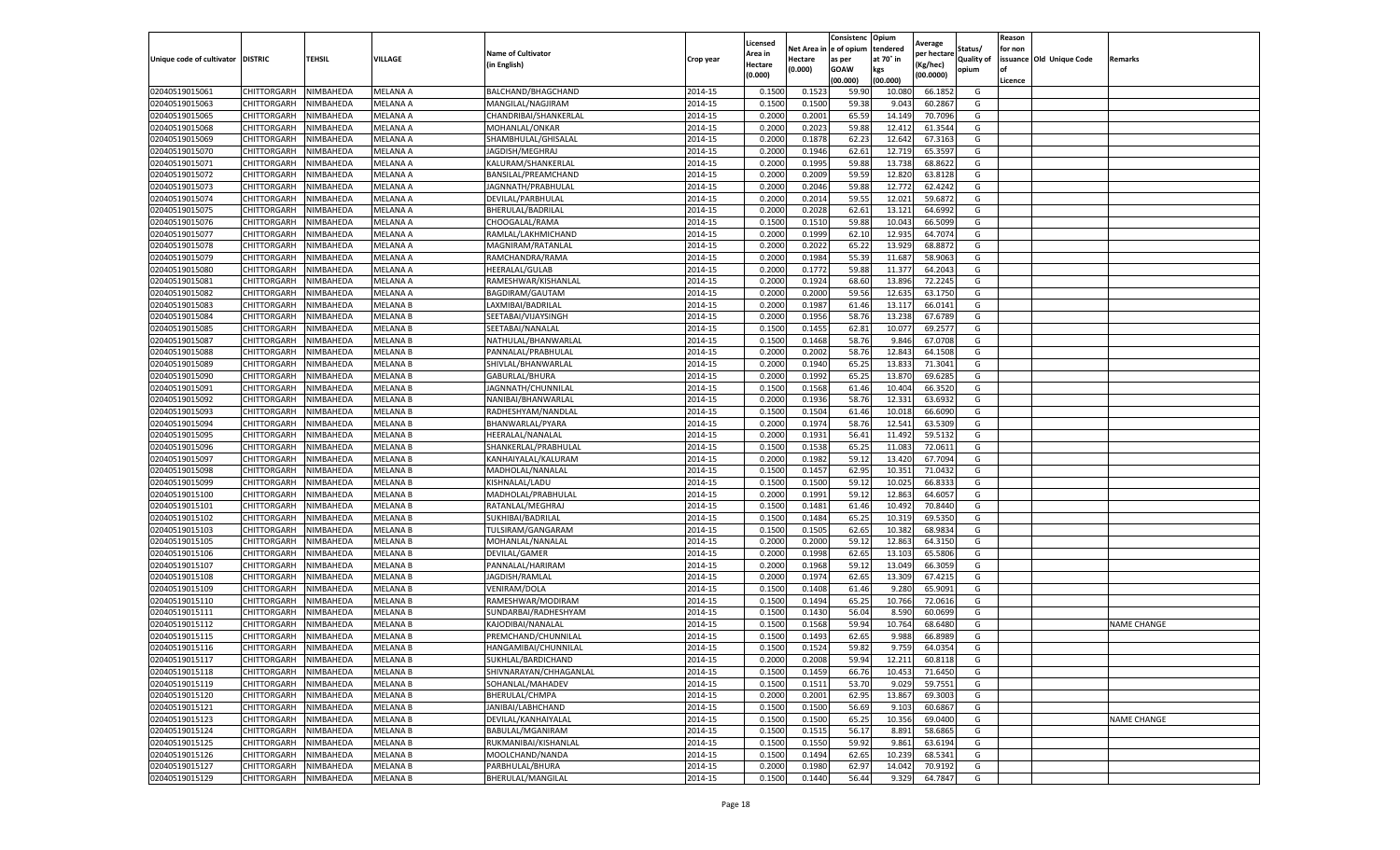|                                   |                                      |           |                             |                                                   |           | Licensed         |                  | Consistenc             | Opium            |                        |                   | Reason  |                          |                    |
|-----------------------------------|--------------------------------------|-----------|-----------------------------|---------------------------------------------------|-----------|------------------|------------------|------------------------|------------------|------------------------|-------------------|---------|--------------------------|--------------------|
|                                   |                                      |           |                             | <b>Name of Cultivator</b>                         |           | Area in          |                  | Net Area in e of opium | tendered         | Average<br>per hectare | Status/           | for non |                          |                    |
| Unique code of cultivator DISTRIC |                                      | TEHSIL    | VILLAGE                     | in English)                                       | Crop year | Hectare          | Hectare          | as per                 | at 70° in        | (Kg/hec                | <b>Quality of</b> |         | issuance Old Unique Code | <b>Remarks</b>     |
|                                   |                                      |           |                             |                                                   |           | (0.000)          | (0.000)          | <b>GOAW</b>            | kgs              | (00.0000)              | opium             |         |                          |                    |
|                                   |                                      |           |                             |                                                   |           |                  |                  | (00.000)               | (00.000)         |                        |                   | Licence |                          |                    |
| 02040519015131                    | CHITTORGARH                          | NIMBAHEDA | <b>MELANA B</b>             | BHERULAL/NARAYAN                                  | 2014-15   | 0.1500           | 0.147            | 56.90                  | 8.828            | 59.9321                | G                 |         |                          |                    |
| 02040519015132                    | CHITTORGARH                          | NIMBAHEDA | <b>MELANA B</b>             | MEGHRAJ/NARAYAN                                   | 2014-15   | 0.2000           | 0.1989           | 59.76                  | 13.147           | 66.0985                | G                 |         |                          |                    |
| 02040519015133                    | CHITTORGARH                          | NIMBAHEDA | <b>MELANA B</b>             | NANDLAL/SAJJAN SINGH                              | 2014-15   | 0.1000           |                  |                        |                  |                        | F.                |         |                          |                    |
| 02040519015134                    | CHITTORGARH                          | NIMBAHEDA | MELANA B                    | JAGNNATHI BAI/MODIRAM                             | 2014-15   | 0.1500           | 0.1465           | 62.97                  | 10.354           | 70.6758                | G                 |         |                          |                    |
| 02040519015137                    | <b>CHITTORGARH</b>                   | NIMBAHEDA | MELANA B                    | MANGILAL/NATHULAL                                 | 2014-15   | 0.2000           | 0.2011           | 64.96                  | 13.976           | 69.4978                | G                 |         |                          |                    |
| 02040519015139                    | CHITTORGARH                          | NIMBAHEDA | <b>MELANA B</b>             | LUXMAN/BHAGIRATH                                  | 2014-15   | 0.1500           | 0.1474           | 59.76                  | 9.809            | 66.5468                | G                 |         |                          |                    |
| 02040519015141                    | CHITTORGARH                          | NIMBAHEDA | <b>MELANA B</b>             | RAMESHWARLAL/CHGANLAL                             | 2014-15   | 0.1500           | 0.1500           | 62.95                  | 10.081           | 67.2067                | G                 |         |                          |                    |
| 02040519015143                    | CHITTORGARH                          | NIMBAHEDA | MELANA B                    | NANDU BAI/NANALAL                                 | 2014-15   | 0.2000           | 0.2062           | 64.96                  | 14.57            | 70.7032                | G                 |         |                          |                    |
| 02040519015144                    | CHITTORGARH                          | NIMBAHEDA | MELANA B                    | GAUTAMLAL/GABBA                                   | 2014-15   | 0.1500           | 0.1530           | 56.23                  | 9.254            | 60.4837                | G                 |         |                          |                    |
| 02040519015145                    | CHITTORGARH                          | NIMBAHEDA | <b>MELANA B</b>             | GHISALAL/MANGILAL                                 | 2014-15   | 0.2000           | 0.1919           | 62.97                  | 12.765           | 66.5190                | G                 |         |                          |                    |
| 02040519015146                    | CHITTORGARH                          | NIMBAHEDA | MELANA B                    | JAGDISH/NANALAL                                   | 2014-15   | 0.1500           | 0.1530           | 62.97                  | 10.453           | 68.3203                | G                 |         |                          |                    |
| 02040519015147                    | CHITTORGARH                          | NIMBAHEDA | MELANA B                    | MANGILAL/NANALAI                                  | 2014-15   | 0.1500           | 0.1470           | 64.96                  | 10.87            | 73.9864                | G                 |         |                          |                    |
| 02040519015148                    | CHITTORGARH                          | NIMBAHEDA | MELANA B                    | KANHAIYALAL/TULSIRAM                              | 2014-15   | 0.2000           | 0.1953           | 62.95                  | 12.86            | 65.847                 | G                 |         |                          |                    |
| 02040519015149                    | CHITTORGARH                          | NIMBAHEDA | MELANA B                    | KASIRAM/BHANWARLAL                                | 2014-15   | 0.1500           | 0.1430           | 59.50                  | 10.03            | 70.1399                | G                 |         |                          |                    |
| 02040519015150                    | CHITTORGARH                          | NIMBAHEDA | MELANA B                    | RAMCHANDRA/BADRILAL                               | 2014-15   | 0.2000           | 0.1974           | 62.81                  | 13.70            | 69.4124                | G                 |         |                          |                    |
| 02040519015151                    | CHITTORGARH                          | NIMBAHEDA | <b>MELANA B</b>             | NATHULAL/BHANWARLAI                               | 2014-15   | 0.1500           | 0.1501           | 64.96                  | 10.394           | 69.2472                | G                 |         |                          |                    |
| 02040519015152                    | CHITTORGARH                          | NIMBAHEDA | MELANA B                    | RADHAKISHAN/LALURAM                               | 2014-15   | 0.1500           | 0.1494           | 59.76                  | 9.647            | 64.5716                | G                 |         |                          |                    |
| 02040519015153                    | CHITTORGARH                          | NIMBAHEDA | <b>MELANA B</b>             | SHANKARLAL/CHMPALAL                               | 2014-15   | 0.2000           | 0.2000           | 61.41                  | 13.300           | 66.5000                | G                 |         |                          |                    |
| 02040519015154                    | CHITTORGARH                          | NIMBAHEDA | MELANA B                    | GHISALAL/KISHANLAL                                | 2014-15   | 0.2000           | 0.2002           | 62.97                  | 13.655           | 68.2068                | G                 |         |                          |                    |
| 02040519015155                    | CHITTORGARH                          | NIMBAHEDA | MELANA B                    | RAMESVARLAL/GIRDHARI                              | 2014-15   | 0.1500           | 0.1508           | 56.62                  | 9.059            | 60.0729                | G                 |         |                          |                    |
| 02040519015157                    | CHITTORGARH                          | NIMBAHEDA | <b>MELANA B</b>             | KAILACHANDRA/BHANWARLAL                           | 2014-15   | 0.1500           | 0.1500           | 62.33                  | 9.991            | 66.6067                | G                 |         |                          |                    |
| 02040519015158                    | CHITTORGARH                          | NIMBAHEDA | MELANA B                    | DEVILAL/NARAYAN AHIR                              | 2014-15   | 0.2000           | 0.2019           | 57.17                  | 12.62            | 62.5359                | G                 |         |                          |                    |
| 02040519015159                    | CHITTORGARH                          | NIMBAHEDA | MELANA B                    | BABRU/MANGILAL                                    | 2014-15   | 0.2000           | 0.2007           | 62.33                  | 13.009           | 64.8181                | G                 |         |                          |                    |
| 02040519015160                    | CHITTORGARH                          | NIMBAHEDA | MELANA B                    | SAJNIBAI/RADHAKISHAN                              | 2014-15   | 0.1500           | 0.0999           | 55.35                  | 5.85             | 58.6486                | G                 |         |                          | <b>NAME CHANGE</b> |
| 02040519015161                    | CHITTORGARH                          | NIMBAHEDA | MELANA B                    | PREAMCHAND/SHANKARLAL                             | 2014-15   | 0.1500           | 0.1445           | 59.50                  | 9.435            | 65.2941                | G                 |         |                          |                    |
| 02040519015162                    | CHITTORGARH                          | NIMBAHEDA | <b>MELANA B</b>             | BARDICHAND/CUNNILAL                               | 2014-15   | 0.2000           | 0.1820           | 62.81                  | 11.799           | 64.8297                | G                 |         |                          |                    |
| 02040519015163                    | CHITTORGARH                          | NIMBAHEDA | MELANA B                    | DEVILAL/GABUR DHAKAD                              | 2014-15   | 0.2000           | 0.2037           | 59.76                  | 13.480           | 66.1757                | G                 |         |                          |                    |
| 02040519015165                    | CHITTORGARH                          | NIMBAHEDA | MELANA B                    | CHHAGANLAL/CHUNNILAL                              | 2014-15   | 0.1500           | 0.1492           | 56.82                  | 8.767            | 58.7601                | G                 |         |                          |                    |
| 02040519015166                    | CHITTORGARH                          | NIMBAHEDA | MELANA B                    | BHERULAL/MAGNIRAM                                 | 2014-15   | 0.2000           | 0.1825           | 62.81                  | 12.095           | 66.2740                | G                 |         |                          |                    |
| 02040519015167                    | CHITTORGARH                          | NIMBAHEDA | MELANA B                    | NANDLAL/GIRDHARILAL                               | 2014-15   | 0.1500           | 0.1509           | 61.41                  | 10.396           | 68.893                 | G                 |         |                          |                    |
| 02040519015168                    | CHITTORGARH                          | NIMBAHEDA | MELANA B                    | JAGDISH/MADHOLAL                                  | 2014-15   | 0.2000           | 0.1966           | 59.76                  | 13.045           | 66.3530                | G                 |         |                          |                    |
| 02040519015170                    | CHITTORGARH                          | NIMBAHEDA | MELANA B                    | MEGRAJ/GOTTU                                      | 2014-15   | 0.2000           | 0.2060           | 61.41                  | 13.31            | 64.6456                | G                 |         |                          |                    |
| 02040519015171                    | CHITTORGARH                          | NIMBAHEDA | MELANA B                    | KASHIRAM/CHAMPALAL                                | 2014-15   | 0.2000           | 0.1969           | 56.79                  | 11.893           | 60.401                 | G                 |         |                          |                    |
| 02040519015173                    | CHITTORGARH                          | NIMBAHEDA | MELANA B                    | MANGILAL/GAUTAMLAL                                | 2014-15   | 0.2000           | 0.1939           | 62.33                  | 13.116           | 67.6431                | G                 |         |                          |                    |
| 02040519015175                    | CHITTORGARH                          | NIMBAHEDA | MELANA B                    | GOPALLAL/PARBHULAL                                | 2014-15   | 0.1500           | 0.1511           | 59.39                  | 9.748            | 64.5136                | G                 |         |                          |                    |
| 02040519015179                    | CHITTORGARH                          | NIMBAHEDA | MELANA B                    | KHAYALILAL/MANGILAL                               | 2014-15   | 0.2000           | 0.1958           | 62.33                  | 12.760           | 65.1685                | G                 |         |                          |                    |
| 02040519015180                    | CHITTORGARH                          | NIMBAHEDA | <b>MELANA B</b>             | MITTULAL/NANALAL                                  | 2014-15   | 0.1500           | 0.1489           | 66.10                  | 10.51            | 70.5843                | G                 |         |                          |                    |
| 02040519015181                    | CHITTORGARH                          | NIMBAHEDA | MELANA B                    | SEETA BAI/HIRALAL                                 | 2014-15   | 0.2000           | 0.2047           | 62.33                  | 13.50            | 65.989                 | G                 |         |                          |                    |
| 02040519015183                    | CHITTORGARH                          | NIMBAHEDA | <b>MELANA B</b>             | BABULAL/MODIRAM DHAKAD                            | 2014-15   | 0.1500           | 0.1518           | 64.96                  | 10.459           | 68.8999                | G                 |         |                          |                    |
| 02040519015184                    | CHITTORGARH                          | NIMBAHEDA | MELANA B                    | MADHOLAL/UDA JI AHIR                              | 2014-15   | 0.2000           | 0.1962           | 68.74                  | 14.33            | 73.0734                | G                 |         |                          |                    |
| 02040519015185                    | CHITTORGARH                          | NIMBAHEDA | MELANA B                    | RAMPYARI BAI/KANHAYALAL                           | 2014-15   | 0.2000           | 0.1980           | 59.39                  | 12.23            | 61.7879                | G                 |         |                          |                    |
| 02040519015186                    | CHITTORGARH                          | NIMBAHEDA | MELANA B                    | NANDLAL/BENIRAM DHOBI                             | 2014-15   | 0.1500           | 0.1505           | 62.03                  | 10.01            | 66.5316                | G                 |         |                          |                    |
| 02040519015187                    | CHITTORGARH                          | NIMBAHEDA | MELANA B                    | PREMCHAND/PRABHULAL DHAKAD                        | 2014-15   | 0.2000           | 0.2002           | 59.39                  | 13.16            | 65.7742                | G                 |         |                          |                    |
| 02040519015188                    | CHITTORGARH                          | NIMBAHEDA | MELANA B                    | JANI BAI/TARACHAND                                | 2014-15   | 0.1500           | 0.1485           | 66.10                  | 10.72            | 72.2357                | G                 |         |                          |                    |
| 02040519015189                    | CHITTORGARH                          | NIMBAHEDA | <b>MELANA B</b>             | NANDU BAI/BHAVARLAL                               | 2014-15   | 0.2000           | 0.2035           | 62.03                  | 13.966           | 68.6290                | G                 |         |                          |                    |
| 02040519015190                    | CHITTORGARH                          | NIMBAHEDA | MELANA B                    | DEVILAL/BHAVARLAL DHAKAD                          | 2014-15   | 0.1500           | 0.1463           | 57.02                  | 9.604            | 65.6459                | G                 |         |                          |                    |
| 02040519015191                    | CHITTORGARH                          | NIMBAHEDA | <b>MELANA B</b>             | RATANLAL/MOTI JI DHAKAD                           | 2014-15   | 0.2000           | 0.1848           | 62.03                  | 12.23            | 66.2229                | G                 |         |                          |                    |
| 02040519015192                    | CHITTORGARH                          | NIMBAHEDA | <b>MELANA B</b>             | DHANRAJ/BADRILAL DHAKAD                           | 2014-15   | 0.2000           | 0.2000           | 62.94                  | 13.811           | 69.0550                | G                 |         |                          |                    |
|                                   |                                      |           |                             |                                                   | 2014-15   |                  |                  |                        |                  |                        |                   |         |                          |                    |
| 02040519015193<br>02040519015194  | CHITTORGARH NIMBAHEDA<br>CHITTORGARH | NIMBAHEDA | <b>MELANA B</b><br>MELANA B | MEGHRAJ/KALULAL DHAKAD<br>ONKARLAL/KALULAL DHAKAD | 2014-15   | 0.1500<br>0.1500 | 0.1403<br>0.1500 | 64.96<br>62.94         | 10.310<br>10.673 | 73.4854<br>71.1533     | G<br>G            |         |                          |                    |
|                                   | <b>CHITTORGARH</b>                   |           |                             | ONKARLAL/CHUNNILAL AHIR                           |           |                  |                  |                        | 10.097           |                        | G                 |         |                          |                    |
| 02040519015195                    |                                      | NIMBAHEDA | MELANA B                    |                                                   | 2014-15   | 0.1500           | 0.1500           | 62.94                  |                  | 67.3133                |                   |         |                          |                    |
| 02040519015196                    | CHITTORGARH                          | NIMBAHEDA | MELANA B                    | SHANKARLAL/BADRILAL                               | 2014-15   | 0.2000           | 0.1984           | 66.10                  | 14.344           | 72.2984                | G                 |         |                          |                    |
| 02040519015197                    | CHITTORGARH                          | NIMBAHEDA | MELANA B                    | JAGDISH CHANDRA/VIJAY SINGH KALAL                 | 2014-15   | 0.1500           | 0.1480           | 56.25                  | 9.016            | 60.9189                | G                 |         |                          |                    |
| 02040519015200                    | <b>CHITTORGARH</b>                   | NIMBAHEDA | <b>MELANA B</b>             | JAGDISH/GIRDHARI NAT                              | 2014-15   | 0.1500           | 0.1464           | 59.39                  | 9.273            | 63.3402                | G                 |         |                          |                    |
| 02040519015201                    | CHITTORGARH                          | NIMBAHEDA | MELANA B                    | KANHAYALAL/BADRILAL                               | 2014-15   | 0.1500           | 0.1496           | 62.94                  | 10.745           | 71.8249                | G                 |         |                          |                    |
| 02040519015202                    | <b>CHITTORGARH</b>                   | NIMBAHEDA | MELANA B                    | <b>OUNKARLAL/NARAYANLAL AHIR</b>                  | 2014-15   | 0.1000           | 0.0975           | 62.70                  | 6.655            | 68.2564                | G                 |         |                          |                    |
| 02040519015204                    | CHITTORGARH                          | NIMBAHEDA | <b>MELANA B</b>             | RAJKUMAR/MANGILAL SALVI                           | 2014-15   | 0.1500           | 0.1512           | 59.39                  | 9.460            | 62.5661                | G                 |         |                          |                    |
| 02040519015205                    | CHITTORGARH                          | NIMBAHEDA | MELANA B                    | ONKARLAL/GHISALAL DHAKAD                          | 2014-15   | 0.2000           | 0.1990           | 62.94                  | 13.757           | 69.1307                | G                 |         |                          |                    |
| 02040519015206                    | <b>CHITTORGARH</b>                   | NIMBAHEDA | <b>MELANA B</b>             | SHIVLAL/BHAVARLAL                                 | 2014-15   | 0.2000           | 0.1989           | 62.81                  | 13.118           | 65.9527                | G                 |         |                          |                    |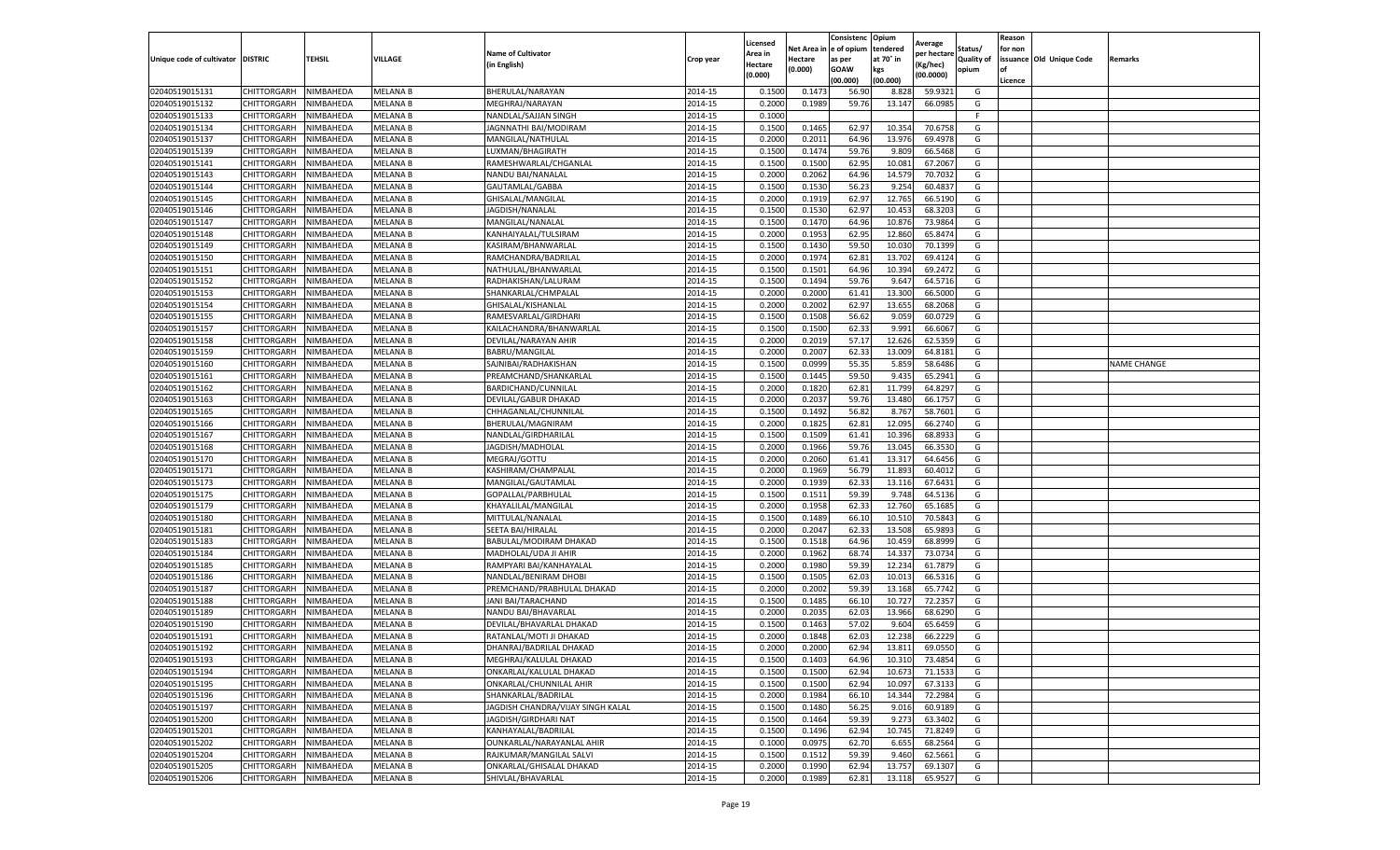|                           |                    |           |                 |                             |           | Licensed |         | Consistenc             | Opium     |                        |            | Reason  |                          |                    |
|---------------------------|--------------------|-----------|-----------------|-----------------------------|-----------|----------|---------|------------------------|-----------|------------------------|------------|---------|--------------------------|--------------------|
|                           |                    |           |                 | <b>Name of Cultivator</b>   |           | Area in  |         | Net Area in e of opium | tendered  | Average<br>per hectare | Status/    | for non |                          |                    |
| Unique code of cultivator | <b>DISTRIC</b>     | TEHSIL    | VILLAGE         | in English)                 | Crop year | Hectare  | Hectare | as per                 | at 70° in | (Kg/hec                | Quality of |         | issuance Old Unique Code | <b>Remarks</b>     |
|                           |                    |           |                 |                             |           | (0.000)  | (0.000) | <b>GOAW</b>            | kgs       | (00.0000)              | opium      |         |                          |                    |
|                           |                    |           |                 |                             |           |          |         | (00.000)               | (00.000)  |                        |            | Licence |                          |                    |
| 02040519015207            | CHITTORGARH        | NIMBAHEDA | <b>MELANA B</b> | TULSIRAM/PANNALAL DHAKAD    | 2014-15   | 0.2000   | 0.1966  | 59.50                  | 13.07     | 66.4954                | G          |         |                          |                    |
| 02040519015208            | CHITTORGARH        | NIMBAHEDA | <b>MELANA B</b> | SOHNIBAI/KASHIRAM           | 2014-15   | 0.1500   | 0.1485  | 66.10                  | 10.58     | 71.2795                | G          |         |                          | <b>NAME CHANGE</b> |
| 02040519015209            | CHITTORGARH        | NIMBAHEDA | <b>MELANA B</b> | KISHANLAL/GOTAM             | 2014-15   | 0.1500   | 0.0605  | 59.50                  | 3.885     | 64.2149                | G          |         |                          |                    |
| 02040519015210            | CHITTORGARH        | NIMBAHEDA | <b>MELANA B</b> | NANDLAL/GANGARAM DHAKAD     | 2014-15   | 0.2000   | 0.1960  | 56.80                  | 11.490    | 58.6224                | G          |         |                          |                    |
| 02040519015198            | CHITTORGARH        | NIMBAHEDA | MELANA B        | NANALAL/MANGILAL AHIR       | 2014-15   | 0.1500   | 0.1575  | 56.61                  | 9.535     | 60.5397                | G          |         |                          |                    |
| 02040519015243            | CHITTORGARH        | NIMBAHEDA | <b>MELANA B</b> | BHANWAR LAL/GANGARAM        | 2014-15   | 0.1500   | 0.1474  | 62.95                  | 9.883     | 67.0488                | G          |         |                          |                    |
| 02040519015211            | CHITTORGARH        | NIMBAHEDA | MELANA A        | BHAVARLAL/GULAB JI DHAKAD   | 2014-15   | 0.2000   | 0.1980  | 57.08                  | 11.83     | 59.7576                | G          |         |                          |                    |
| 02040519015212            | CHITTORGARH        | NIMBAHEDA | MELANA A        | PREMI BAI/HARLAL            | 2014-15   | 0.2000   | 0.2006  | 64.20                  | 14.225    | 70.9123                | G          |         |                          |                    |
| 02040519015213            | CHITTORGARH        | NIMBAHEDA | MELANA A        | DHAPUBAI/RAM CHANDRA        | 2014-15   | 0.2000   | 0.1900  | 59.56                  | 11.606    | 61.0842                | G          |         |                          |                    |
| 02040519015214            | CHITTORGARH        | NIMBAHEDA | MELANA A        | JHAMKUBAI/MOHANLAL          | 2014-15   | 0.2000   | 0.1963  | 61.19                  | 13.051    | 66.4850                | G          |         |                          |                    |
| 02040519015215            | CHITTORGARH        | NIMBAHEDA | MELANA A        | SHANKARLAL/GOPI JI DHAKAD   | 2014-15   | 0.2000   | 0.2039  | 62.61                  | 13.03     | 63.9137                | G          |         |                          |                    |
| 02040519015216            | CHITTORGARH        | NIMBAHEDA | MELANA A        | GANSHAYAM/JAGANNATH DHAKAD  | 2014-15   | 0.2000   | 0.2030  | 59.56                  | 12.644    | 62.2857                | G          |         |                          |                    |
| 02040519015219            | CHITTORGARH        | NIMBAHEDA | MELANA A        | DYARAM/RUPA JI DHAKAD       | 2014-15   | 0.2000   | 0.2000  | 55.32                  | 11.59     | 57.9650                | G          |         |                          |                    |
| 02040519015220            | CHITTORGARH        | NIMBAHEDA | MELANA A        | SOHANLAL/ GOTU JI DHAKAD    | 2014-15   | 0.1500   | 0.1555  | 64.20                  | 10.43     | 67.1190                | G          |         |                          |                    |
| 02040519015221            | CHITTORGARH        | NIMBAHEDA | MELANA A        | NATHU DAS/DEVIDAS BAIRAGI   | 2014-15   | 0.2000   | 0.2024  | 62.61                  | 13.452    | 66.4625                | G          |         |                          |                    |
| 02040519015222            | CHITTORGARH        | NIMBAHEDA | MELANA A        | JAGANNATH/OKAR JI DHAKAD    | 2014-15   | 0.2000   | 0.1998  | 62.61                  | 12.683    | 63.4785                | G          |         |                          |                    |
| 02040519015223            | CHITTORGARH        | NIMBAHEDA | MELANA A        | BALIBAI/NANALAL             | 2014-15   | 0.2000   | 0.1994  | 59.59                  | 12.139    | 60.8776                | G          |         |                          |                    |
| 02040519015224            | CHITTORGARH        | NIMBAHEDA | MELANA A        | HEMRAJ/LALU JI BHIL         | 2014-15   | 0.1000   | 0.1015  | 61.19                  | 6.03      | 59.4286                | G          |         |                          |                    |
| 02040519015225            | CHITTORGARH        | NIMBAHEDA | MELANA A        | MUNNI BAI/BANSHILAL KALAL   | 2014-15   | 0.1500   | 0.1560  | 64.20                  | 11.07     | 70.9615                | G          |         |                          |                    |
| 02040519015227            | CHITTORGARH        | NIMBAHEDA | MELANA A        | GOTAMLAL/NANDA JI DHAKAD    | 2014-15   | 0.2000   | 0.2046  | 64.20                  | 13.675    | 66.8377                | G          |         |                          |                    |
| 02040519015228            | CHITTORGARH        | NIMBAHEDA | MELANA A        | HIRALAL/NANDA JI DHAKAD     | 2014-15   | 0.2000   | 0.2036  | 64.20                  | 13.675    | 67.1660                | G          |         |                          |                    |
| 02040519015230            | CHITTORGARH        | NIMBAHEDA | MELANA A        | MANGILAL/BHAVARLAL DHAKAD   | 2014-15   | 0.1500   | 0.1500  | 61.75                  | 9.854     | 65.6933                | G          |         |                          |                    |
| 02040519015232            | CHITTORGARH        | NIMBAHEDA | MELANA A        | DALCHAND/UDAIRAM DHAKAD     | 2014-15   | 0.2000   | 0.2040  | 61.75                  | 12.747    | 62.4853                | G          |         |                          |                    |
| 02040519015231            | CHITTORGARH        | NIMBAHEDA | MELANA A        | CHAMPALAL/MANGNA BHIL       | 2014-15   | 0.1500   | 0.1474  | 59.56                  | 9.921     | 67.3066                | G          |         |                          |                    |
| 02040519015233            | CHITTORGARH        | NIMBAHEDA | MELANA A        | SURESHCHANDRA/RAMLAL DHAKAD | 2014-15   | 0.2000   | 0.2000  | 65.22                  | 14.09     | 70.4850                | G          |         |                          |                    |
| 02040519015234            | CHITTORGARH        | NIMBAHEDA | MELANA A        | BADRILAL/NATHULAL DHAKAD    | 2014-15   | 0.2000   | 0.2039  | 59.59                  | 12.046    | 59.0780                | G          |         |                          |                    |
| 02040519015236            | CHITTORGARH        | NIMBAHEDA | MELANA A        | KISHANLAL/MANGILAL DHAKAD   | 2014-15   | 0.2000   | 0.2009  | 68.60                  | 14.03     | 69.8556                | G          |         |                          |                    |
| 02040519015237            | CHITTORGARH        | NIMBAHEDA | MELANA A        | HEMRAJ/CHUNNILAL DHAKAD     | 2014-15   | 0.2000   | 0.1932  | 61.75                  | 12.491    | 64.6532                | G          |         |                          |                    |
| 02040519015240            | CHITTORGARH        | NIMBAHEDA | MELANA A        | MODIRAM/BHERULAL MEGHWAL    | 2014-15   | 0.2000   | 0.2049  | 65.22                  | 14.041    | 68.5261                | G          |         |                          |                    |
| 02040519015009            | CHITTORGARH        | NIMBAHEDA | MELANA A        | KISHOR/SUKHLAL              | 2014-15   | 0.2000   | 0.1990  | 68.60                  | 14.190    | 71.3065                | G          |         |                          |                    |
| 02040519015032            | CHITTORGARH        | NIMBAHEDA | MELANA A        | MOHANI BAI/KANAHYALAL       | 2014-15   | 0.2000   | 0.1967  | 61.75                  | 12.888    | 65.5211                | G          |         |                          |                    |
| 02040519015244            | CHITTORGARH        | NIMBAHEDA | MELANA A        | MOOLCHAND/JAGNNATH          | 2014-15   | 0.1500   | 0.1500  | 61.19                  | 9.764     | 65.0933                | G          |         |                          |                    |
| 02040519015245            | CHITTORGARH        | NIMBAHEDA | MELANA B        | RAMCHANDRA/KUKAJI           | 2014-15   | 0.2000   | 0.2006  | 61.41                  | 13.65     | 68.0508                | G          |         |                          |                    |
| 02040519015246            | CHITTORGARH        | NIMBAHEDA | MELANA B        | RADHESHYAM/MOTILAL          | 2014-15   | 0.2000   | 0.2072  | 61.41                  | 13.624    | 65.7529                | G          |         |                          |                    |
| 02040519016038            | CHITTORGARH        | NIMBAHEDA | NIMBODA         | PANNALAL/BHURA              | 2014-15   | 0.1500   | 0.1524  | 69.24                  | 11.345    | 74.4423                | G          |         |                          |                    |
| 02040519016010            | CHITTORGARH        | NIMBAHEDA | NIMBODA         | RUKMANINARAYANLAL           | 2014-15   | 0.1500   | 0.1530  | 64.49                  | 10.56     | 69.0654                | G          |         |                          |                    |
| 02040519016016            | CHITTORGARH        | NIMBAHEDA | NIMBODA         | <b>HEMRAJ/NANDA</b>         | 2014-15   | 0.2000   | 0.2035  | 58.89                  | 12.283    | 60.358                 | G          |         |                          |                    |
| 02040519016036            | CHITTORGARH        | NIMBAHEDA | NIMBODA         | AMRA/NANAJI                 | 2014-15   | 0.2000   | 0.2045  | 57.12                  | 12.24     | 59.892                 | G          |         |                          |                    |
| 02040519016028            | CHITTORGARH        | NIMBAHEDA | NIMBODA         | SUKHIBAI/HARLAL             | 2014-15   | 0.1500   | 0.1528  | 61.43                  | 10.20     | 66.7932                | G          |         |                          |                    |
| 02040519016012            | CHITTORGARH        | NIMBAHEDA | NIMBODA         | GORIBAI/KISHAN              | 2014-15   | 0.1500   | 0.1500  | 55.62                  | 8.867     | 59.1133                | G          |         |                          | <b>NAME CHANGE</b> |
| 02040519016047            | CHITTORGARH        | NIMBAHEDA | NIMBODA         | GOVIND/KUKA                 | 2014-15   | 0.2000   | 0.2019  | 64.49                  | 14.105    | 69.8613                | G          |         |                          |                    |
| 02040519016001            | CHITTORGARH        | NIMBAHEDA | NIMBODA         | DHANNA/MANNA                | 2014-15   | 0.2000   | 0.2010  | 58.89                  | 12.619    | 62.7811                | G          |         |                          |                    |
| 02040519016076            | CHITTORGARH        | NIMBAHEDA | NIMBODA         | CUNNILAL/NARAYAN            | 2014-15   | 0.2000   | 0.1937  | 57.63                  | 11.987    | 61.8844                | G          |         |                          |                    |
| 02040519016078            | CHITTORGARH        | NIMBAHEDA | NIMBODA         | NIRBHERAM/GISALAL           | 2014-15   | 0.2000   | 0.2017  | 58.89                  | 12.283    | 60.897                 | G          |         |                          |                    |
| 02040519016082            | CHITTORGARH        | NIMBAHEDA | NIMBODA         | PYARCHAND/OUNKARLAL         | 2014-15   | 0.2000   | 0.2036  | 64.49                  | 14.160    | 69.5481                | G          |         |                          |                    |
| 02040519016029            | CHITTORGARH        | NIMBAHEDA | NIMBODA         | ONKARDAN/SHIVDAN            | 2014-15   | 0.2000   | 0.2028  | 58.89                  | 12.527    | 61.7702                | G          |         |                          |                    |
| 02040519016087            | CHITTORGARH        | NIMBAHEDA | NIMBODA         | AMARCHAND/DHANNA            | 2014-15   | 0.1500   | 0.1505  | 56.13                  | 8.901     | 59.1429                | G          |         |                          |                    |
| 02040519016088            | CHITTORGARH        | NIMBAHEDA | NIMBODA         | KUKA/DHANNA                 | 2014-15   | 0.2000   | 0.1980  | 57.61                  | 12.452    | 62.8889                | G          |         |                          |                    |
| 02040519016090            | CHITTORGARH        | NIMBAHEDA | NIMBODA         | NARAYANKUVAR/BHEEMSINGH     | 2014-15   | 0.2000   | 0.2100  | 59.65                  | 12.910    | 61.4762                | G          |         |                          |                    |
| 02040519017012            | CHITTORGARH        | NIMBAHEDA | PEELKHEDI       | MOHANLAL/BHAGIRTH           | 2014-15   | 0.2000   | 0.1935  | 65.01                  | 13.392    | 69.2093                | G          |         |                          |                    |
| 02040519017006            | CHITTORGARH        | NIMBAHEDA | PEELKHEDI       | BHANWARLAL/HARIRAM          | 2014-15   | 0.1500   | 0.1457  | 62.50                  | 10.045    | 68.9430                | G          |         |                          |                    |
| 02040519017009            | CHITTORGARH        | NIMBAHEDA | PEELKHEDI       | CHAMPALAL/KUKA              | 2014-15   | 0.1500   | 0.1467  | 56.65                  | 8.829     | 60.1840                | G          |         |                          |                    |
| 02040519017044            | CHITTORGARH        | NIMBAHEDA | PEELKHEDI       | KANCHAN BAI/OUNKARLAL       | 2014-15   | 0.1500   | 0.1474  | 62.50                  | 10.054    | 68.2090                | G          |         |                          |                    |
| 02040519017007            | <b>CHITTORGARH</b> | NIMBAHEDA | PEELKHEDI       | RADHA BAI/MANGILAL          | 2014-15   | 0.1500   | 0.1222  | 62.24                  | 8.047     | 65.8511                | G          |         |                          |                    |
| 02040519017005            | CHITTORGARH        | NIMBAHEDA | PEELKHEDI       | BHAGWATI BAI/LAXMAN         | 2014-15   | 0.1500   | 0.1511  | 64.19                  | 10.105    | 66.8762                | G          |         |                          |                    |
| 02040519017016            | <b>CHITTORGARH</b> | NIMBAHEDA | PEELKHEDI       | SHIVLAL/MOHANLAL            | 2014-15   | 0.1500   | 0.1415  | 62.24                  | 9.167     | 64.7845                | G          |         |                          |                    |
| 02040519017031            | CHITTORGARH        | NIMBAHEDA | PEELKHEDI       | DEVILAL/NANALAL             | 2014-15   | 0.1500   | 0.1469  | 56.59                  | 8.957     | 60.9735                | G          |         |                          |                    |
| 02040519017002            | CHITTORGARH        | NIMBAHEDA | PEELKHEDI       | TARACHAND/BHOTHLAL          | 2014-15   | 0.1500   | 0.1500  | 58.42                  | 8.913     | 59.4200                | G          |         |                          |                    |
| 02040519017035            | <b>CHITTORGARH</b> | NIMBAHEDA | PEELKHEDI       | MANGILAL/HEMRAJ             | 2014-15   | 0.2000   | 0.1958  | 58.62                  | 12.511    | 63.8968                | G          |         |                          |                    |
|                           |                    |           |                 |                             |           |          |         |                        |           |                        |            |         |                          |                    |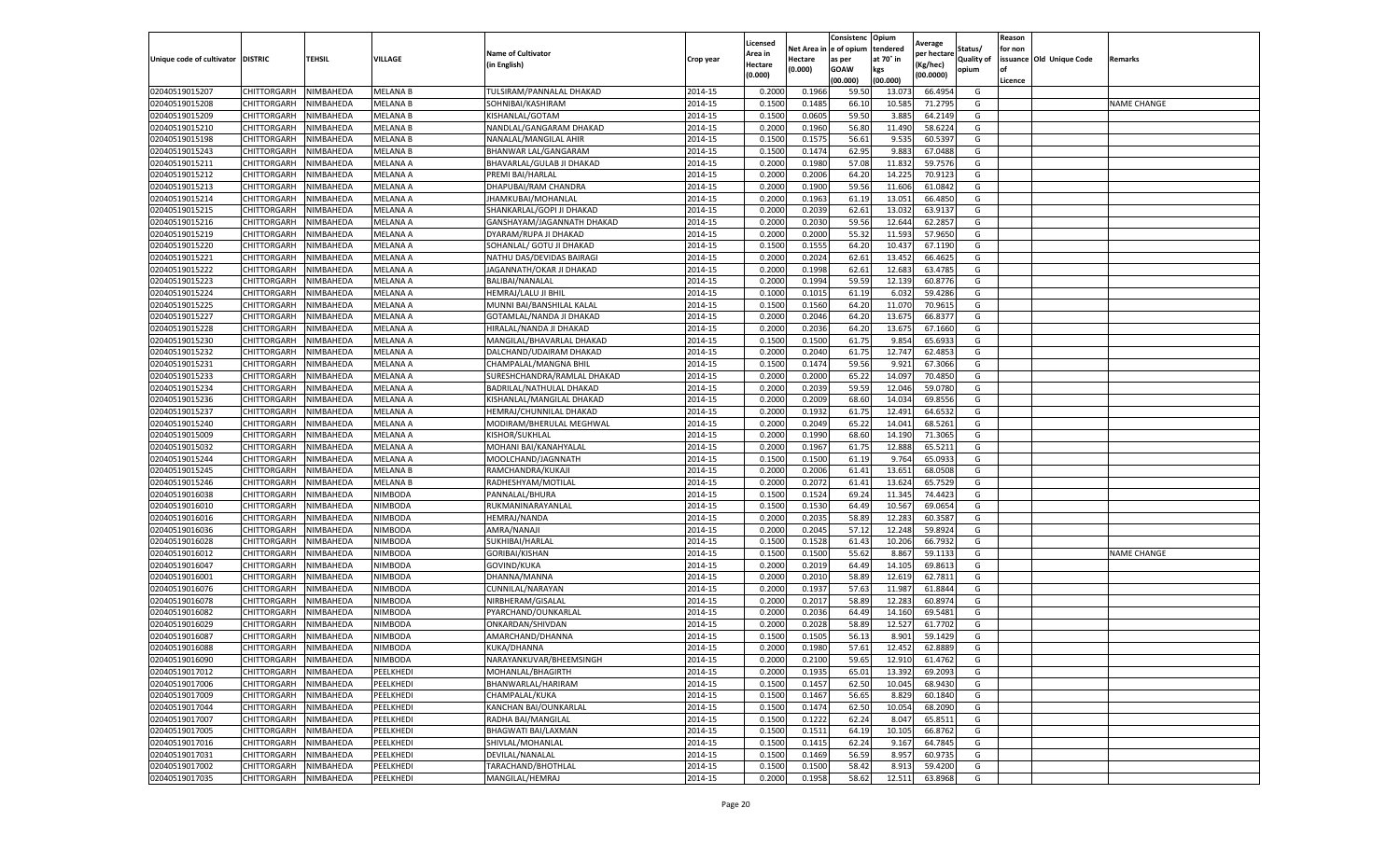|                                   |                       |           |                |                           |           |                     |         | Consistenc             | Opium     |                        |                   | Reason  |                          |                |
|-----------------------------------|-----------------------|-----------|----------------|---------------------------|-----------|---------------------|---------|------------------------|-----------|------------------------|-------------------|---------|--------------------------|----------------|
|                                   |                       |           |                | <b>Name of Cultivator</b> |           | Licensed<br>Area in |         | Net Area in e of opium | tendered  | Average<br>per hectare | Status/           | for non |                          |                |
| Unique code of cultivator DISTRIC |                       | TEHSIL    | VILLAGE        | in English)               | Crop year | Hectare             | Hectare | as per                 | at 70° in | (Kg/hec                | <b>Quality of</b> |         | issuance Old Unique Code | <b>Remarks</b> |
|                                   |                       |           |                |                           |           | (0.000)             | (0.000) | <b>GOAW</b>            | kgs       | (00.0000)              | opium             |         |                          |                |
|                                   |                       |           |                |                           |           |                     |         | (00.000)               | (00.000)  |                        |                   | Licence |                          |                |
| 02040519017037                    | CHITTORGARH           | NIMBAHEDA | PEELKHEDI      | SANTILAL/LAXMAN           | 2014-15   | 0.1500              | 0.1478  | 64.29                  | 10.35     | 70.0338                | G                 |         |                          |                |
| 02040519017034                    | CHITTORGARH           | NIMBAHEDA | PEELKHEDI      | DEVIDAS/MATHURADAS        | 2014-15   | 0.2000              | 0.2005  | 67.54                  | 14.41     | 71.8953                | G                 |         |                          |                |
| 02040519017023                    | CHITTORGARH           | NIMBAHEDA | PEELKHEDI      | ONKAR SINGH/MOHAN SINGH   | 2014-15   | 0.2000              | 0.2000  | 64.19                  | 13.471    | 67.3550                | G                 |         |                          |                |
| 02040519017052                    | CHITTORGARH           | NIMBAHEDA | PEELKHEDI      | BHAGVATILAL/NARAYAN AHIR  | 2014-15   | 0.1500              | 0.1502  | 59.14                  | 9.429     | 62.7763                | G                 |         |                          |                |
| 02040519018006                    | CHITTORGARH           | NIMBAHEDA | RAVLIYA KANERA | HARDEV/HAZARI             | 2014-15   | 0.2000              | 0.1994  | 59.52                  | 12.27     | 61.5346                | G                 |         |                          |                |
| 02040519018001                    | CHITTORGARH           | NIMBAHEDA | RAVLIYA KANERA | HAZARILAL/RAMLAL          | 2014-15   | 0.2000              | 0.2016  | 66.30                  | 13.251    | 65.7292                | G                 |         |                          |                |
| 02040519018002                    | CHITTORGARH           | NIMBAHEDA | RAVLIYA KANERA | KASTURI BAI/JITMAL        | 2014-15   | 0.1500              | 0.1470  | 56.49                  | 8.909     | 60.6054                | G                 |         |                          |                |
| 02040519018003                    | CHITTORGARH           | NIMBAHEDA | RAVLIYA KANERA | NAGJIRAM/UDA              | 2014-15   | 0.2000              | 0.2000  | 62.24                  | 13.293    | 66.4650                | G                 |         |                          |                |
| 02040519018013                    | CHITTORGARH           | NIMBAHEDA | RAVLIYA KANERA | KANA/NATHU                | 2014-15   | 0.1500              | 0.1511  | 60.56                  | 9.136     | 60.463                 | G                 |         |                          |                |
| 02040519018017                    | CHITTORGARH           | NIMBAHEDA | RAVLIYA KANERA | KALURAM/NARAYAN           | 2014-15   | 0.1500              | 0.1461  | 58.23                  | 9.192     | 62.9158                | G                 |         |                          |                |
| 02040519018008                    | CHITTORGARH           | NIMBAHEDA | RAVLIYA KANERA | KHEMRAJ/BHAGVAN           | 2014-15   | 0.2000              | 0.1954  | 58.72                  | 11.719    | 59.9744                | G                 |         |                          |                |
| 02040519018012                    | CHITTORGARH           | NIMBAHEDA | RAVLIYA KANERA | KANHAIYALAL/NAGJIRAM      | 2014-15   | 0.2000              | 0.2025  | 59.14                  | 12.85     | 63.5012                | G                 |         |                          |                |
| 02040519018014                    | CHITTORGARH           | NIMBAHEDA | RAVLIYA KANERA | BHERULAL/UDHA             | 2014-15   | 0.1500              | 0.1553  | 56.53                  | 9.449     | 60.8435                | G                 |         |                          |                |
| 02040519018019                    | CHITTORGARH           | NIMBAHEDA | RAVLIYA KANERA | MUKESH(ASHISH)/GOPAL      | 2014-15   | 0.2000              | 0.2000  | 62.24                  | 12.53     | 62.6850                | G                 |         |                          |                |
| 02040519018021                    | CHITTORGARH           | NIMBAHEDA | RAVLIYA KANERA | NANDLAL/SHRILAL           | 2014-15   | 0.1500              | 0.1490  | 62.24                  | 9.958     | 66.8322                | G                 |         |                          |                |
| 02040519018022                    | CHITTORGARH           | NIMBAHEDA | RAVLIYA KANERA | SOSARBAI/SHRILAL          | 2014-15   | 0.2000              | 0.1983  | 61.25                  | 12.801    | 64.5537                | G                 |         |                          |                |
| 02040519018024                    | CHITTORGARH           | NIMBAHEDA | RAVLIYA KANERA | MOOLCHAND/NATHURAM        | 2014-15   | 0.2000              | 0.1918  | 64.19                  | 13.214    | 68.8947                | G                 |         |                          |                |
| 02040519019020                    | CHITTORGARH           | NIMBAHEDA | SARSI A        | <b>BANSILAL/GOKEL</b>     | 2014-15   | 0.2000              | 0.2036  | 61.65                  | 13.035    | 64.0226                | G                 |         |                          |                |
| 02040519019001                    | CHITTORGARH           | NIMBAHEDA | SARSI A        | LAHRI BAI/HEERALAI        | 2014-15   | 0.2000              | 0.1900  | 59.54                  | 11.51     | 60.6158                | G                 |         |                          |                |
| 02040519019002                    | CHITTORGARH           | NIMBAHEDA | SARSI A        | KAMLIBAI/HEMRAJ           | 2014-15   | 0.1500              | 0.1524  | 65.07                  | 10.365    | 68.0118                | G                 |         |                          |                |
| 02040519019003                    | CHITTORGARH           | NIMBAHEDA | SARSI A        | RUKMANI BAI/CHHAGANLAL    | 2014-15   | 0.2000              | 0.1945  | 61.65                  | 12.603    | 64.7969                | G                 |         |                          |                |
| 02040519019004                    | CHITTORGARH           | NIMBAHEDA | SARSI A        | LABHCHAND/PREMCHAND       | 2014-15   | 0.1500              | 0.1508  | 58.16                  | 9.156     | 60.7162                | G                 |         |                          |                |
| 02040519019005                    | CHITTORGARH           | NIMBAHEDA | SARSI A        | GISALAL/KISHANLAL         | 2014-15   | 0.1500              | 0.1558  | 56.18                  | 8.828     | 56.6624                | G                 |         |                          |                |
| 02040519019006                    | CHITTORGARH           | NIMBAHEDA | SARSI A        | GABURLAL/LAKHMICHAND      | 2014-15   | 0.1500              | 0.1519  | 65.07                  | 10.374    | 68.2949                | G                 |         |                          |                |
| 02040519019007                    | CHITTORGARH           | NIMBAHEDA | SARSI A        | <b>BANSHILAL/MOTILAL</b>  | 2014-15   | 0.2000              | 0.1909  | 61.65                  | 11.47     | 60.1152                | G                 |         |                          |                |
| 02040519019008                    | CHITTORGARH           | NIMBAHEDA | SARSI A        | SOHANLAL/MADHOLAL         | 2014-15   | 0.1500              | 0.1516  | 62.26                  | 9.677     | 63.8325                | G                 |         |                          |                |
| 02040519019009                    | CHITTORGARH           | NIMBAHEDA | SARSI A        | GOPALLAL/SOHANLAI         | 2014-15   | 0.2000              | 0.1894  | 67.77                  | 13.477    | 71.1563                | G                 |         |                          |                |
| 02040519019012                    | CHITTORGARH           | NIMBAHEDA | SARSI A        | <b>BHURIBAI/RAMLAL</b>    | 2014-15   | 0.1500              | 0.1480  | 65.07                  | 10.049    | 67.8986                | G                 |         |                          |                |
| 02040519019011                    | CHITTORGARH           | NIMBAHEDA | SARSI A        | BALU/TARACHAND            | 2014-15   | 0.1500              | 0.1500  | 65.46                  | 9.894     | 65.9600                | G                 |         |                          |                |
| 02040519019013                    | CHITTORGARH           | NIMBAHEDA | SARSI A        | HEERALAL/SUKHLAL          | 2014-15   | 0.2000              | 0.1938  | 59.84                  | 11.51     | 59.4169                | G                 |         |                          |                |
| 02040519019014                    | CHITTORGARH           | NIMBAHEDA | SARSI A        | PRATAPI BAI/NANALAI       | 2014-15   | 0.2000              | 0.1990  | 59.84                  | 12.13     | 60.9548                | G                 |         |                          |                |
| 02040519019015                    | CHITTORGARH           | NIMBAHEDA | SARSI A        | MOHANLAL/BADRILAL         | 2014-15   | 0.2000              | 0.2015  | 62.26                  | 12.772    | 63.3846                | G                 |         |                          |                |
| 02040519019016                    | CHITTORGARH           | NIMBAHEDA | SARSI A        | BALIBAI/BHANWARLAI        | 2014-15   | 0.2000              | 0.1946  | 59.84                  | 12.18     | 62.6002                | G                 |         |                          |                |
| 02040519019017                    | CHITTORGARH           | NIMBAHEDA | SARSI A        | KALLABAI/FULCHAND         | 2014-15   | 0.2000              | 0.2042  | 62.26                  | 12.906    | 63.2027                | G                 |         |                          |                |
| 02040519019019                    | CHITTORGARH           | NIMBAHEDA | SARSI A        | BADRILAL/GULAB            | 2014-15   | 0.2000              | 0.2041  | 62.26                  | 12.719    | 62.3175                | G                 |         |                          |                |
| 02040519019022                    | CHITTORGARH           | NIMBAHEDA | SARSI A        | BADRILAL/UNKAR            | 2014-15   | 0.2000              | 0.2000  | 59.84                  | 12.224    | 61.1200                | G                 |         |                          |                |
| 02040519019024                    | CHITTORGARH           | NIMBAHEDA | SARSI A        | MOHANLAL/KASHIRAM         | 2014-15   | 0.1500              | 0.1513  | 62.12                  | 9.806     | 64.8116                | G                 |         |                          |                |
| 02040519019027                    | CHITTORGARH           | NIMBAHEDA | SARSI A        | KASTURI BAI/DANRAJ        | 2014-15   | 0.2000              | 0.1961  | 62.12                  | 12.806    | 65.3034                | G                 |         |                          |                |
| 02040519019029                    | CHITTORGARH           | NIMBAHEDA | SARSI A        | KISHNA/RAMSUKH            | 2014-15   | 0.1500              | 0.1421  | 62.12                  | 9.238     | 65.0106                | G                 |         |                          |                |
| 02040519019030                    | CHITTORGARH           | NIMBAHEDA | SARSI A        | KANHAIYALAL/HARJI BAI     | 2014-15   | 0.2000              | 0.2025  | 56.18                  | 11.380    | 56.1975                | G                 |         |                          |                |
| 02040519019031                    | CHITTORGARH           | NIMBAHEDA | SARSI A        | GHISALAL/DAULA            | 2014-15   | 0.1500              | 0.1522  | 65.46                  | 9.838     | 64.6386                | G                 |         |                          |                |
| 02040519019032                    | CHITTORGARH           | NIMBAHEDA | SARSI A        | GOPALLAL/PREMCHAND        | 2014-15   | 0.2000              | 0.2001  | 62.12                  | 12.459    | 62.2639                | G                 |         |                          |                |
| 02040519019033                    | CHITTORGARH           | NIMBAHEDA | SARSI A        | GORDHAN/MOHANLAL          | 2014-15   | 0.1500              | 0.1445  | 67.77                  | 10.291    | 71.2180                | G                 |         |                          |                |
| 02040519019034                    | CHITTORGARH           | NIMBAHEDA | SARSI A        | LABHCHAND/DAYARAM         | 2014-15   | 0.1500              | 0.1490  | 62.12                  | 9.256     | 62.1208                | G                 |         |                          |                |
| 02040519019035                    | CHITTORGARH           | NIMBAHEDA | SARSI A        | MANGILAL/BADRILAL         | 2014-15   | 0.2000              | 0.2040  | 65.46                  | 13.728    | 67.2941                | G                 |         |                          |                |
| 02040519019036                    | CHITTORGARH           | NIMBAHEDA | SARSI A        | BADRILAL/RAMSUKH          | 2014-15   | 0.2000              | 0.1967  | 62.84                  | 12.757    | 64.8551                | G                 |         |                          |                |
| 02040519019037                    | CHITTORGARH           | NIMBAHEDA | SARSI A        | KAJODIBAI/NARAYAN         | 2014-15   | 0.2000              | 0.1952  | 59.84                  | 12.03     | 61.6598                | G                 |         |                          |                |
| 02040519019039                    | CHITTORGARH           | NIMBAHEDA | SARSI A        | BASANTIBAI/RAMNATH        | 2014-15   | 0.1500              | 0.1521  | 65.46                  | 10.633    | 69.9080                | G                 |         |                          |                |
| 02040519019040                    | CHITTORGARH NIMBAHEDA |           | SARSI A        | JAGDISH/KANHAIYALAL       | 2014-15   | 0.1500              | 0.1513  | 62.84                  | 10.144    | 67.0456                | G                 |         |                          |                |
| 02040519019041                    | CHITTORGARH           | NIMBAHEDA | SARSI A        | DEVILAL/KACHRULAL         | 2014-15   | 0.1500              | 0.1540  | 60.91                  | 8.997     | 58.4221                | G                 |         |                          |                |
| 02040519019042                    | <b>CHITTORGARH</b>    | NIMBAHEDA | SARSI A        | MATRIBAI/RAMCHANRA        | 2014-15   | 0.2000              | 0.1972  | 59.84                  | 12.105    | 61.3844                | G                 |         |                          |                |
| 02040519019045                    | CHITTORGARH           | NIMBAHEDA | SARSI A        | KANHAIYALAL/GANGARAM      | 2014-15   | 0.2000              | 0.2001  | 62.84                  | 11.993    | 59.9350                | G                 |         |                          |                |
| 02040519019046                    | CHITTORGARH           | NIMBAHEDA | SARSI A        | MOHANLAL/PREMCHANDRA      | 2014-15   | 0.1500              | 0.1513  | 65.46                  | 10.165    | 67.1844                | G                 |         |                          |                |
| 02040519019047                    | <b>CHITTORGARH</b>    | NIMBAHEDA | <b>SARSIA</b>  | HORAM/GOPILAL             | 2014-15   | 0.1500              | 0.1492  | 62.84                  | 9.543     | 63.9611                | G                 |         |                          |                |
| 02040519019048                    | CHITTORGARH           | NIMBAHEDA | SARSI A        | KAMLIBAI/BALULAL          | 2014-15   | 0.1500              | 0.1472  | 62.84                  | 9.623     | 65.3736                | G                 |         |                          |                |
| 02040519019049                    | <b>CHITTORGARH</b>    | NIMBAHEDA | SARSI A        | JAGDISH/SHANKER           | 2014-15   | 0.2000              | 0.2045  | 59.52                  | 12.236    | 59.8337                | G                 |         |                          |                |
| 02040519019051                    | CHITTORGARH           | NIMBAHEDA | SARSI A        | BHERULAL/RATANA           | 2014-15   | 0.1500              | 0.1525  | 59.52                  | 9.583     | 62.8393                | G                 |         |                          |                |
| 02040519019053                    | CHITTORGARH           | NIMBAHEDA | SARSI A        | DHANRAJ/ONKAR             | 2014-15   | 0.1500              | 0.1475  | 59.86                  | 9.227     | 62.5559                | G                 |         |                          |                |
| 02040519019055                    | <b>CHITTORGARH</b>    | NIMBAHEDA | <b>SARSIA</b>  | PRAKASH/BHANWARLAL        | 2014-15   | 0.1500              | 0.1466  | 59.52                  | 9.787     | 66.7599                | G                 |         |                          |                |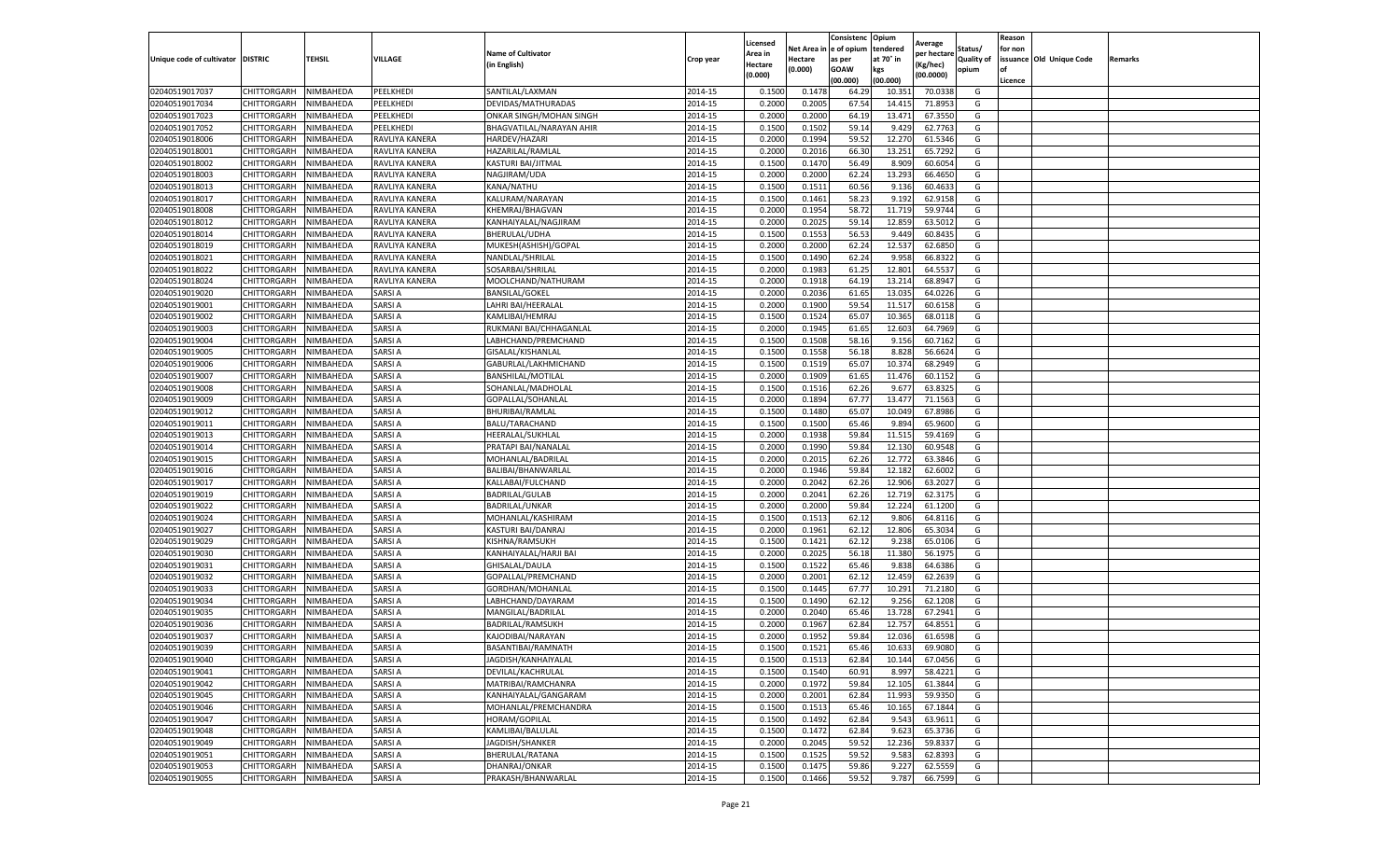|                                   |                    |                  |               |                            |           | Licensed |         | Consistenc             | Opium     |                        |                   | Reason  |                          |                |
|-----------------------------------|--------------------|------------------|---------------|----------------------------|-----------|----------|---------|------------------------|-----------|------------------------|-------------------|---------|--------------------------|----------------|
|                                   |                    |                  |               | <b>Name of Cultivator</b>  |           | Area in  |         | Net Area in e of opium | tendered  | Average<br>per hectare | Status/           | for non |                          |                |
| Unique code of cultivator DISTRIC |                    | TEHSIL           | VILLAGE       | in English)                | Crop year | Hectare  | Hectare | as per                 | at 70° in | (Kg/hec                | <b>Quality of</b> |         | issuance Old Unique Code | <b>Remarks</b> |
|                                   |                    |                  |               |                            |           | (0.000)  | (0.000) | <b>GOAW</b>            | kgs       | (00.0000)              | opium             |         |                          |                |
|                                   |                    |                  |               |                            |           |          |         | (00.000)               | (00.000)  |                        |                   | Licence |                          |                |
| 02040519019057                    | CHITTORGARH        | NIMBAHEDA        | SARSI A       | KAILASHCHANDRA/BABULAL     | 2014-15   | 0.2000   | 0.1921  | 65.07                  | 12.819    | 66.7309                | G                 |         |                          |                |
| 02040519019058                    | CHITTORGARH        | NIMBAHEDA        | SARSI A       | MANGILAL/SHANKERLAL        | 2014-15   | 0.2000   | 0.1950  | 57.61                  | 11.687    | 59.9333                | G                 |         |                          |                |
| 02040519019061                    | CHITTORGARH        | NIMBAHEDA        | SARSI A       | KISHANLAL/HARLAL           | 2014-15   | 0.2000   | 0.1958  | 61.39                  | 12.199    | 62.3034                | G                 |         |                          |                |
| 02040519019062                    | CHITTORGARH        | NIMBAHEDA        | SARSI A       | KANHAIYALAL/GABURLAL       | 2014-15   | 0.2000   | 0.2010  | 61.39                  | 12.401    | 61.6965                | G                 |         |                          |                |
| 02040519019063                    | CHITTORGARH        | NIMBAHEDA        | SARSI A       | BALU/MAGNA                 | 2014-15   | 0.2000   | 0.1984  | 61.39                  | 12.059    | 60.7813                | G                 |         |                          |                |
| 02040519019066                    | CHITTORGARH        | NIMBAHEDA        | SARSI A       | SHABHULAL/KACRIYA          | 2014-15   | 0.1500   | 0.1508  | 61.39                  | 9.27      | 61.4721                | G                 |         |                          |                |
| 02040519019064                    | CHITTORGARH        | NIMBAHEDA        | SARSI A       | CHHAGANLAL/GULAB           | 2014-15   | 0.2000   | 0.1988  | 59.64                  | 11.962    | 60.1710                | G                 |         |                          |                |
| 02040519019067                    | CHITTORGARH        | NIMBAHEDA        | SARSI A       | GOPAL/NANA                 | 2014-15   | 0.1500   | 0.1483  | 59.52                  | 9.047     | 61.0047                | G                 |         |                          |                |
| 02040519019069                    | CHITTORGARH        | NIMBAHEDA        | SARSI A       | NANALAL/DAULA              | 2014-15   | 0.1500   | 0.1479  | 61.39                  | 8.788     | 59.4185                | G                 |         |                          |                |
| 02040519019070                    | CHITTORGARH        | NIMBAHEDA        | SARSI A       | GHISALAL/SHANKERLAL        | 2014-15   | 0.1500   | 0.1485  | 56.22                  | 8.505     | 57.2727                | G                 |         |                          |                |
| 02040519019072                    | CHITTORGARH        | NIMBAHEDA        | SARSI A       | PANNALAL/MANGILAL          | 2014-15   | 0.1500   | 0.1473  | 59.52                  | 8.605     | 58.4182                | G                 |         |                          |                |
| 02040519019076                    | CHITTORGARH        | NIMBAHEDA        | SARSI A       | SOHANLAL/MANGILAL          | 2014-15   | 0.2000   | 0.1908  | 61.33                  | 12.091    | 63.3700                | G                 |         |                          |                |
| 02040519019078                    | CHITTORGARH        | NIMBAHEDA        | SARSI A       | RAMCHANDRA/HANSRA.         | 2014-15   | 0.2000   | 0.2025  | 59.38                  | 11.74     | 57.9753                | G                 |         |                          |                |
| 02040519019079                    | CHITTORGARH        | NIMBAHEDA        | SARSI A       | RANGLAL/BHANWARLAL         | 2014-15   | 0.2000   | 0.2000  | 59.38                  | 11.927    | 59.6350                | G                 |         |                          |                |
| 02040519019082                    | CHITTORGARH        | NIMBAHEDA        | SARSI A       | KANHAIYALALA/BHANWARLAL    | 2014-15   | 0.1500   | 0.1455  | 59.38                  | 8.992     | 61.8007                | G                 |         |                          |                |
| 02040519019083                    | CHITTORGARH        | NIMBAHEDA        | SARSI A       | KANHAILAL/PREMCHAND        | 2014-15   | 0.1500   | 0.1500  | 67.77                  | 10.698    | 71.3200                | G                 |         |                          |                |
| 02040519019087                    | CHITTORGARH        | NIMBAHEDA        | SARSI A       | SURESHCHANDRA/SHOBHALAL    | 2014-15   | 0.1500   | 0.1499  | 61.33                  | 9.383     | 62.5951                | G                 |         |                          |                |
| 02040519019088                    | CHITTORGARH        | NIMBAHEDA        | SARSI A       | MATHRALAL/HEMRAJ           | 2014-15   | 0.1500   | 0.1495  | 59.38                  | 8.865     | 59.2977                | G                 |         |                          |                |
| 02040519019090                    | CHITTORGARH        | NIMBAHEDA        | SARSI A       | KISHANLAL/NARAYAN          | 2014-15   | 0.2000   | 0.1972  | 59.38                  | 12.334    | 62.5456                | G                 |         |                          |                |
| 02040519019095                    | CHITTORGARH        | NIMBAHEDA        | SARSI A       | CHHAGANLAL/MODIRAM         | 2014-15   | 0.2000   | 0.2018  | 61.33                  | 12.459    | 61.7393                | G                 |         |                          |                |
| 02040519019054                    | CHITTORGARH        | NIMBAHEDA        | SARSI A       | RAMNARAYAN/HARLAL          | 2014-15   | 0.2000   | 0.1950  | 61.33                  | 11.880    | 60.9231                | G                 |         |                          |                |
| 02040519019094                    | CHITTORGARH        | NIMBAHEDA        | SARSI A       | KANIYALAL/RAMSUKH          | 2014-15   | 0.1500   | 0.1523  | 61.33                  | 8.998     | 59.0808                | G                 |         |                          |                |
| 02040519019093                    | CHITTORGARH        | NIMBAHEDA        | SARSI A       | DEUBAI/RAMLAL              | 2014-15   | 0.1500   | 0.1490  | 59.18                  | 8.902     | 59.7450                | G                 |         |                          |                |
| 02040519019038                    | CHITTORGARH        | NIMBAHEDA        | SARSI A       | BHERULAL/DAYARAM           | 2014-15   | 0.1500   | 0.1500  | 59.18                  | 9.139     | 60.9267                | G                 |         |                          |                |
| 02040519019198                    | CHITTORGARH        | NIMBAHEDA        | SARSI A       | LABHCHAND/MATHURALAL       | 2014-15   | 0.2000   | 0.1963  | 56.23                  | 11.503    | 58.5991                | G                 |         |                          |                |
| 02040519019195                    | CHITTORGARH        | NIMBAHEDA        | SARSI B       | SOHANLAL/MANGILAL          | 2014-15   | 0.1500   | 0.1485  | 64.64                  | 10.01     | 67.4074                | G                 |         |                          |                |
| 02040519019097                    | CHITTORGARH        | NIMBAHEDA        | SARSI B       | DEVILAL/GORILAL            | 2014-15   | 0.1500   | 0.1443  | 62.1                   | 9.645     | 66.8399                | G                 |         |                          |                |
| 02040519019098                    | CHITTORGARH        | NIMBAHEDA        | SARSI B       | <b>BHOLI BAI/JAIKISHAN</b> | 2014-15   | 0.2000   | 0.1933  | 59.18                  | 11.785    | 60.9674                | G                 |         |                          |                |
| 02040519019102                    | CHITTORGARH        | NIMBAHEDA        | SARSI B       | BADRILAL/SHANKARLAL        | 2014-15   | 0.2000   | 0.1987  | 62.11                  | 12.644    | 63.6336                | G                 |         |                          |                |
| 02040519019104                    | CHITTORGARH        | NIMBAHEDA        | SARSI B       | GHISALAL/NARAIN            | 2014-15   | 0.1500   | 0.1508  | 62.11                  | 9.423     | 62.4867                | G                 |         |                          |                |
| 02040519019105                    | CHITTORGARH        | NIMBAHEDA        | SARSI B       | BHAIRULAL/PREMCHAND        | 2014-15   | 0.2000   | 0.1983  | 64.64                  | 13.07     | 65.9405                | G                 |         |                          |                |
| 02040519019106                    | CHITTORGARH        | NIMBAHEDA        | SARSI B       | LABHCHAND/MANGILAL         | 2014-15   | 0.2000   | 0.1905  | 62.11                  | 12.227    | 64.1837                | G                 |         |                          |                |
| 02040519019107                    | CHITTORGARH        | NIMBAHEDA        | SARSI B       | <b>BANSILAL/KANRAM</b>     | 2014-15   | 0.1500   | 0.1482  | 64.64                  | 10.13     | 68.4143                | G                 |         |                          |                |
| 02040519019108                    | CHITTORGARH        | NIMBAHEDA        | SARSI B       | MANGILAL/DEVA              | 2014-15   | 0.2000   | 0.1942  | 59.18                  | 12.208    | 62.8630                | G                 |         |                          |                |
| 02040519019110                    | CHITTORGARH        | NIMBAHEDA        | SARSI B       | MOHANLAL/MANGILAL          | 2014-15   | 0.1500   | 0.1512  | 59.18                  | 9.266     | 61.2831                | G                 |         |                          |                |
| 02040519019112                    | CHITTORGARH        | NIMBAHEDA        | SARSI B       | MOHAN/UNKAR                | 2014-15   | 0.1500   | 0.1433  | 64.64                  | 9.493     | 66.2456                | G                 |         |                          |                |
| 02040519019113                    | CHITTORGARH        | NIMBAHEDA        | SARSI B       | RATANLAL/HUKMA             | 2014-15   | 0.1500   | 0.1529  | 62.11                  | 9.583     | 62.6750                | G                 |         |                          |                |
| 02040519019114                    | CHITTORGARH        | NIMBAHEDA        | SARSI B       | RADHABAI/SHANKARLAL        | 2014-15   | 0.2000   | 0.1987  | 58.29                  | 12.166    | 61.2280                | G                 |         |                          |                |
| 02040519019115                    | CHITTORGARH        | NIMBAHEDA        | SARSI B       | SHAMBUBAI/SHUKHLAL         | 2014-15   | 0.1500   | 0.1473  | 61.48                  | 9.257     | 62.8445                | G                 |         |                          |                |
| 02040519019118                    | CHITTORGARH        | NIMBAHEDA        | SARSI B       | JAGNNATH/BALU              | 2014-15   | 0.1500   | 0.1520  | 58.29                  | 8.927     | 58.7303                | G                 |         |                          |                |
| 02040519019119                    | CHITTORGARH        | NIMBAHEDA        | SARSI B       | PRABHULAL/BHANWARLAL       | 2014-15   | 0.1500   | 0.1357  | 58.29                  | 7.861     | 57.9293                | G                 |         |                          |                |
| 02040519019120                    | CHITTORGARH        | NIMBAHEDA        | SARSI B       | HIRALAL/JAIRAM             | 2014-15   | 0.2000   | 0.1983  | 61.48                  | 12.480    | 62.9349                | G                 |         |                          |                |
| 02040519019121                    | CHITTORGARH        | NIMBAHEDA        | SARSI B       | PARBHU/GABUR               | 2014-15   | 0.2000   | 0.2010  | 68.38                  | 13.63     | 67.8458                | G                 |         |                          |                |
| 02040519019122                    | CHITTORGARH        | NIMBAHEDA        | SARSI B       | <b>BADRI/NARAIN</b>        | 2014-15   | 0.2000   | 0.1968  | 61.48                  | 13.016    | 66.1382                | G                 |         |                          |                |
| 02040519019123                    | CHITTORGARH        | NIMBAHEDA        | SARSI B       | NANIBAI/JAGDISH            | 2014-15   | 0.2000   | 0.1985  | 56.18                  | 11.750    | 59.1940                | G                 |         |                          |                |
| 02040519019126                    | CHITTORGARH        | NIMBAHEDA        | SARSI B       | RUKMANI BAI/BHANWARLAI     | 2014-15   | 0.2000   | 0.1981  | 58.29                  | 11.949    | 60.3180                | G                 |         |                          |                |
| 02040519019127                    | CHITTORGARH        | NIMBAHEDA        | SARSI B       | BALU/NARAYAN               | 2014-15   | 0.2000   | 0.1969  | 61.48                  | 12.542    | 63.6973                | G                 |         |                          |                |
| 02040519019128                    | CHITTORGARH        | NIMBAHEDA        | SARSI B       | NANIBAI/MANGILAL           | 2014-15   | 0.1500   | 0.1463  | 64.64                  | 10.287    | 70.3144                | G                 |         |                          |                |
| 02040519019130                    | CHITTORGARH        | <b>NIMBAHEDA</b> | <b>SARSIB</b> | LABHCHAND/DEVA             | 2014-15   | 0.2000   | 0.2024  | 65.80                  | 13.207    | 65.2520                | G                 |         |                          |                |
| 02040519019134                    | CHITTORGARH        | NIMBAHEDA        | SARSI B       | BABULAL/MANGILAL           | 2014-15   | 0.1500   | 0.1426  | 61.48                  | 8.923     | 62.5736                | G                 |         |                          |                |
| 02040519019135                    | <b>CHITTORGARH</b> | NIMBAHEDA        | SARSI B       | SHOBHALAL/BALU             | 2014-15   | 0.2000   | 0.2007  | 65.80                  | 13.339    | 66.4624                | G                 |         |                          |                |
| 02040519019136                    | CHITTORGARH        | NIMBAHEDA        | SARSI B       | MOHANLAL/SITARAM           | 2014-15   | 0.2000   | 0.2000  | 62.43                  | 12.432    | 62.1600                | G                 |         |                          |                |
| 02040519019137                    | CHITTORGARH        | NIMBAHEDA        | SARSI B       | MADHULAL/DAYARAM           | 2014-15   | 0.2000   | 0.0980  | 58.29                  | 5.871     | 59.9082                | G                 |         |                          |                |
| 02040519019140                    | <b>CHITTORGARH</b> | NIMBAHEDA        | <b>SARSIB</b> | RAMESHWARLAL/KISHANLAL     | 2014-15   | 0.1500   | 0.1548  | 58.70                  | 9.627     | 62.1899                | G                 |         |                          |                |
| 02040519019141                    | CHITTORGARH        | NIMBAHEDA        | SARSI B       | YAMUNALAL/GABURLAL         | 2014-15   | 0.2000   | 0.1960  | 62.43                  | 12.388    | 63.2041                | G                 |         |                          |                |
| 02040519019143                    | <b>CHITTORGARH</b> | NIMBAHEDA        | SARSI B       | SEETABAI/MATHURALAL        | 2014-15   | 0.1500   | 0.1430  | 65.80                  | 9.306     | 65.0769                | G                 |         |                          |                |
| 02040519019144                    | CHITTORGARH        | NIMBAHEDA        | SARSI B       | SOHNI BAI/NANALAL          | 2014-15   | 0.1500   | 0.1500  | 68.38                  | 10.218    | 68.1200                | G                 |         |                          |                |
| 02040519019146                    | CHITTORGARH        | NIMBAHEDA        | SARSI B       | PREMCHAND/HOKMA            | 2014-15   | 0.1500   | 0.1470  | 65.80                  | 10.086    | 68.6122                | G                 |         |                          |                |
| 02040519019149                    | <b>CHITTORGARH</b> | NIMBAHEDA        | <b>SARSIB</b> | MOHANLAL/PREMCHAND         | 2014-15   | 0.1500   | 0.1549  | 62.43                  | 10.461    | 67.5339                | G                 |         |                          |                |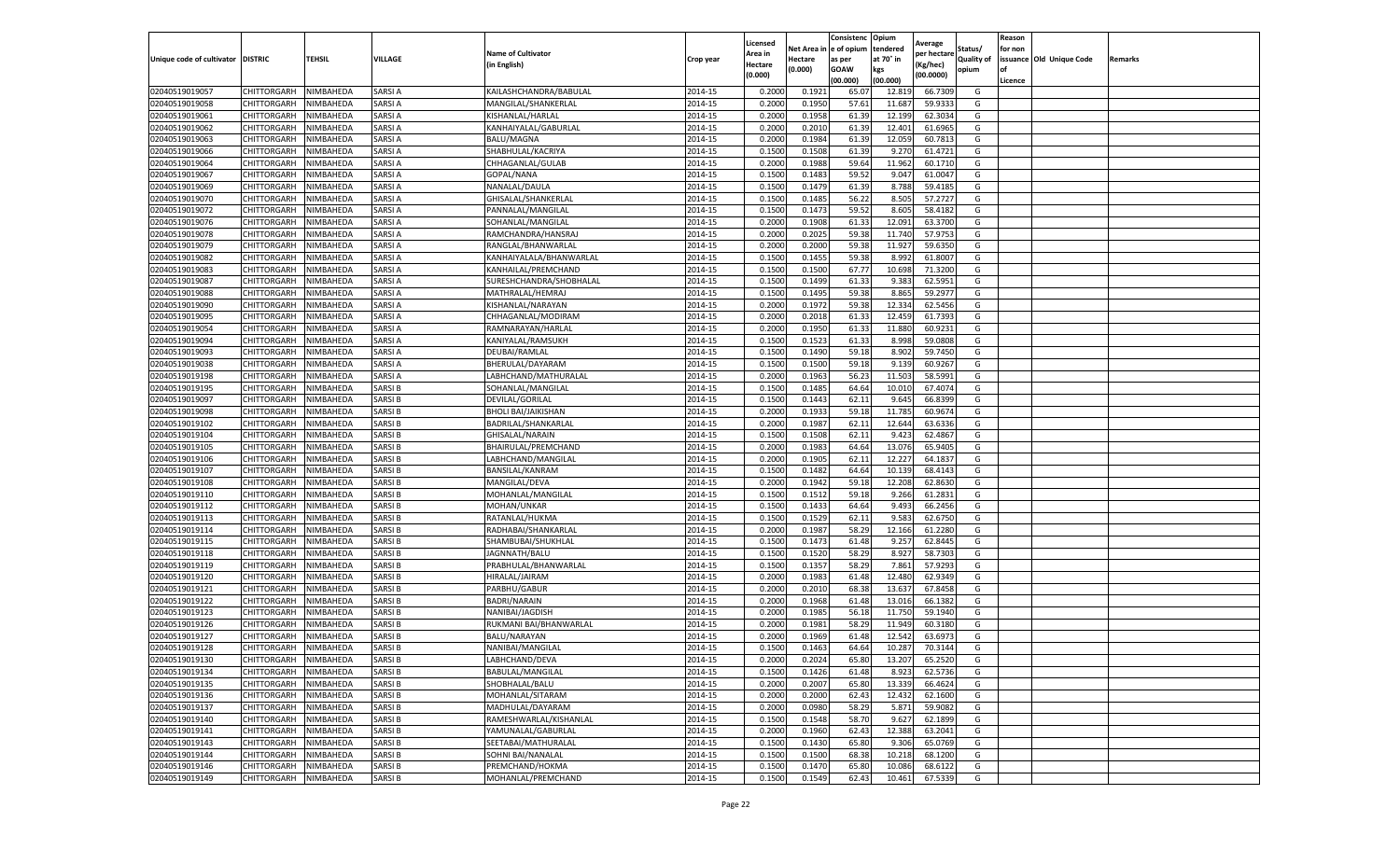|                                   |             |           |                    |                           |                    | Licensed         |                  | Consistenc     | Opium           |                        |                   | Reason  |                          |         |
|-----------------------------------|-------------|-----------|--------------------|---------------------------|--------------------|------------------|------------------|----------------|-----------------|------------------------|-------------------|---------|--------------------------|---------|
|                                   |             |           |                    | <b>Name of Cultivator</b> |                    | Area in          | Net Area i       | e of opium     | tendered        | Average<br>per hectare | Status/           | for non |                          |         |
| Unique code of cultivator DISTRIC |             | TEHSIL    | VILLAGE            | (in English)              | Crop year          | Hectare          | Hectare          | as per         | at 70° in       | (Kg/hec)               | <b>Quality of</b> |         | issuance Old Unique Code | Remarks |
|                                   |             |           |                    |                           |                    | (0.000)          | (0.000)          | <b>GOAW</b>    | kgs             | (00.0000)              | opium             |         |                          |         |
|                                   |             |           |                    |                           |                    |                  |                  | (00.000        | (00.000)        |                        |                   | Licence |                          |         |
| 02040519019152                    | CHITTORGARH | NIMBAHEDA | SARSI B            | <b>BABULAL/GOKAI</b>      | 2014-15            | 0.1500           | 0.1507           | 62.4           | 9.507           | 63.0856                | G                 |         |                          |         |
| 02040519019153                    | CHITTORGARH | NIMBAHEDA | SARSI B            | <b>BHAGWAN/GOKAL</b>      | 2014-15            | 0.150            | 0.1490           | 62.43          | 9.231           | 61.9530                | G                 |         |                          |         |
| 02040519019154                    | CHITTORGARH | NIMBAHEDA | SARSI B            | CHHAGANLAL/PRABHULAL      | 2014-15            | 0.1500           | 0.1500           | 58.70          | 9.082           | 60.5467                | G                 |         |                          |         |
| 02040519019156                    | CHITTORGARH | NIMBAHEDA | <b>SARSIB</b>      | MOHANLAL/BHAGIRATH        | 2014-15            | 0.2000           | 0.1953           | 65.80          | 13.743          | 70.3687                | G                 |         |                          |         |
| 02040519019157                    | CHITTORGARH | NIMBAHEDA | SARSI B            | BHANWARLAL/NANALAL        | 2014-15            | 0.2000           | 0.1922           | 62.75          | 12.362          | 64.3184                | G                 |         |                          |         |
| 02040519019158                    | CHITTORGARH | NIMBAHEDA | SARSI B            | PRABHULAL/SHANKERLAL      | 2014-15            | 0.2000           | 0.1967           | 62.75          | 12.433          | 63.2079                | G                 |         |                          |         |
| 02040519019159                    | CHITTORGARH | NIMBAHEDA | SARSI B            | <b>BADRILAL/GOPILAL</b>   | 2014-15            | 0.1500           | 0.1455           | 62.75          | 9.404           | 64.6323                | G                 |         |                          |         |
| 02040519019160                    | CHITTORGARH | NIMBAHEDA | SARSI B            | BABULAL/MATHURALAL        | 2014-15            | 0.200            | 0.1976           | 62.7           | 12.792          | 64.7368                | G                 |         |                          |         |
| 02040519019161                    | CHITTORGARH | NIMBAHEDA | SARSI B            | LUXMINARAYAN/BHANWARLAL   | 2014-15            | 0.1500           | 0.1444           | 58.70          | 9.149           | 63.3587                | G                 |         |                          |         |
| 02040519019162                    | CHITTORGARH | NIMBAHEDA | SARSI B            | SHANKERLAL/PRABHULAL      | 2014-15            | 0.2000           | 0.1938           | 62.75          | 12.622          | 65.1290                | G                 |         |                          |         |
| 02040519019163                    | CHITTORGARH | NIMBAHEDA | SARSI B            | SHYAMLAL/DAYARAM          | 2014-15            | 0.1000           | 0.0983           | 58.46          | 5.871           | 59.7253                | G                 |         |                          |         |
| 02040519019168                    | CHITTORGARH | NIMBAHEDA | SARSI B            | MATHURALALAL/KASHIRAM     | 2014-15            | 0.2000           | 0.2009           | 62.60          | 12.922          | 64.3206                | G                 |         |                          |         |
| 02040519019169                    | CHITTORGARH | NIMBAHEDA | SARSI B            | <b>GANGARAM/PYAR JI</b>   | 2014-15            | 0.2000           | 0.2025           | 58.70          | 12.134          | 59.9210                | G                 |         |                          |         |
| 02040519019170                    | CHITTORGARH | NIMBAHEDA | SARSI B            | MUKESH KUMAR/BANSHILAI    | 2014-15            | 0.200            | 0.1909           | 62.60          | 11.617          | 60.8539                | G                 |         |                          |         |
| 02040519019175                    | CHITTORGARH | NIMBAHEDA | SARSI B            | SURESHCHAND/MANGILAL      | 2014-15            | 0.1500           | 0.1511           | 60.25          | 8.951           | 59.2389                | G                 |         |                          |         |
| 02040519019177                    | CHITTORGARH | NIMBAHEDA | SARSI B            | RAMLAL/MATHURALAL         | 2014-15            | 0.2000           | 0.1737           | 62.60          | 11.357          | 65.3828                | G                 |         |                          |         |
| 02040519019178                    | CHITTORGARH | NIMBAHEDA | SARSI B            | JAMUNALAL/MOHANLAL        | 2014-15            | 0.1500           | 0.1504           | 58.70          | 9.652           | 64.1755                | G                 |         |                          |         |
| 02040519019180                    | CHITTORGARH | NIMBAHEDA | SARSI B            | GOPAL/NANALAL             | 2014-15            | 0.1500           | 0.1480           | 65.20          | 10.041          | 67.8446                | G                 |         |                          |         |
| 02040519019182                    | CHITTORGARH | NIMBAHEDA | SARSI B            | BABULAL/HIRALAL           | 2014-15            | 0.1500           | 0.1463           | 62.60          | 9.739           | 66.568                 | G                 |         |                          |         |
| 02040519019183                    | CHITTORGARH | NIMBAHEDA | SARSI B            | KISHANLAL/NARAYAN         | 2014-15            | 0.1500           | 0.1449           | 65.20          | 9.640           | 66.5286                | G                 |         |                          |         |
| 02040519019184                    | CHITTORGARH | NIMBAHEDA | SARSI B            | TARACHAND/NANALAL         | 2014-15            | 0.2000           | 0.1903           | 65.20          | 12.882          | 67.6931                | G                 |         |                          |         |
| 02040519019187                    | CHITTORGARH | NIMBAHEDA | SARSI B            | BHERULAL/KHEMRAJ          | 2014-15            | 0.1500           | 0.1510           | 62.60          | 9.408           | 62.3046                | G                 |         |                          |         |
| 02040519019189                    | CHITTORGARH | NIMBAHEDA | <b>SARSIB</b>      | PRABHULAL/RAMSUKH         | 2014-15            | 0.2000           | 0.1988           | 58.46          | 11.976          | 60.2414                | G                 |         |                          |         |
| 02040519019191                    | CHITTORGARH | NIMBAHEDA | SARSI B            | KISHANLAL/CHUNNILAL       | 2014-15            | 0.1500           | 0.1512           | 62.32          | 10.034          | 66.3624                | G                 |         |                          |         |
| 02040519019192                    | CHITTORGARH | NIMBAHEDA | SARSI B            | RAMESHWARLAL/GABURLAL     | 2014-15            | 0.2000           | 0.1935           | 68.38          | 13.236          | 68.4031                | G                 |         |                          |         |
| 02040519019129                    | CHITTORGARH | NIMBAHEDA | SARSI B            | <b>BALI BAI/DHAPU BAI</b> | 2014-15            | 0.2000           | 0.1976           | 65.20          | 13.170          | 66.6498                | G                 |         |                          |         |
| 02040519019111                    | CHITTORGARH | NIMBAHEDA | SARSI B            | SUKHLAL/NANA              | 2014-15            | 0.1500           | 0.1475           | 65.20          | 9.920           | 67.2542                | G                 |         |                          |         |
| 02040519019117                    | CHITTORGARH | NIMBAHEDA | SARSI B            | GOPAL/NANALAL             | 2014-15            | 0.1500           | 0.1482           | 58.46          | 9.546           | 64.4130                | G                 |         |                          |         |
| 02040519019167                    | CHITTORGARH | NIMBAHEDA | SARSI B            |                           | 2014-15            | 0.1500           | 0.1502           | 58.46          | 8.928           | 59.4407                | G                 |         |                          |         |
|                                   |             |           |                    | DINESH/MOTILAL            |                    |                  |                  |                |                 |                        |                   |         |                          |         |
| 02040519019190                    | CHITTORGARH | NIMBAHEDA | SARSI B<br>SARSI B | RUKMANIBAI/SUKHLAL        | 2014-15<br>2014-15 | 0.1500<br>0.1500 | 0.1496<br>0.1479 | 58.46<br>65.42 | 8.919<br>10.318 | 59.6190<br>69.7634     | G                 |         |                          |         |
| 02040519019109                    | CHITTORGARH | NIMBAHEDA |                    | KAMLIKBAI/BADRILAI        |                    |                  |                  |                |                 |                        | G                 |         |                          |         |
| 02040519019138                    | CHITTORGARH | NIMBAHEDA | SARSI B            | NANDLAL/CHGANLAL          | 2014-15            | 0.2000           | 0.2006           | 65.4           | 13.682          | 68.2054                | G                 |         |                          |         |
| 02040519019164                    | CHITTORGARH | NIMBAHEDA | SARSI B            | RAMESVARLAL/NARAYAN       | 2014-15            | 0.1500           | 0.1478           | 56.27          | 8.666           | 58.633                 | G                 |         |                          |         |
| 02040519019174                    | CHITTORGARH | NIMBAHEDA | SARSI B            | RAMKUWARIBAI/GHISALAL     | 2014-15            | 0.1500           | 0.1498           | 65.42          | 9.981           | 66.6288                | G                 |         |                          |         |
| 02040519019188                    | CHITTORGARH | NIMBAHEDA | <b>SARSIB</b>      | KELASHIBAI/PRABHULAL      | 2014-15            | 0.1500           | 0.1480           | 55.57          | 8.447           | 57.0743                | G                 |         |                          |         |
| 02040519019200                    | CHITTORGARH | NIMBAHEDA | SARSI B            | JAYRAM/NANDA              | 2014-15            | 0.2000           | 0.1950           | 59.52          | 11.895          | 61.0000                | G                 |         |                          |         |
| 02040519019101                    | CHITTORGARH | NIMBAHEDA | SARSI B            | SHAMLAL/JANKILAL          | 2014-15            | 0.1500           | 0.1489           | 62.32          | 9.125           | 61.2827                | G                 |         |                          |         |
| 02040519019203                    | CHITTORGARH | NIMBAHEDA | SARSI B            | RADHAKISHAN/HEERALAL      | 2014-15            | 0.2000           | 0.2000           | 65.42          | 14.103          | 70.5150                | G                 |         |                          |         |
| 02040519020004                    | CHITTORGARH | NIMBAHEDA | SEMLIYA-1          | PYARCHAND/DEVILAL         | 2014-15            | 0.2000           | 0.2039           | 59.82          | 12.861          | 63.0750                | G                 |         |                          |         |
| 02040519020005                    | CHITTORGARH | NIMBAHEDA | SEMLIYA-1          | MOHANIBAI/NATHULAL        | 2014-15            | 0.1500           | 0.1488           | 58.32          | 9.123           | 61.3105                | G                 |         |                          |         |
| 02040519020006                    | CHITTORGARH | NIMBAHEDA | SEMLIYA-1          | BADRILAL/BHURA            | 2014-15            | 0.1500           | 0.1491           | 57.01          | 9.716           | 65.1643                | G                 |         |                          |         |
| 02040519020007                    | CHITTORGARH | NIMBAHEDA | SEMLIYA-1          | KANAHYALAL/UDA            | 2014-15            | 0.1500           | 0.1493           | 58.32          | 9.173           | 61.4401                | G                 |         |                          |         |
| 02040519020008                    | CHITTORGARH | NIMBAHEDA | SEMLIYA-1          | PREM CHAND/AMAR CHAND     | 2014-15            | 0.2000           | 0.2062           | 58.32          | 13.530          | 65.6159                | G                 |         |                          |         |
| 02040519020009                    | CHITTORGARH | NIMBAHEDA | SEMLIYA-1          | SARDARSINGH/MANNALAI      | 2014-15            | 0.1500           | 0.1485           | 57.64          | 8.720           | 58.7205                | G                 |         |                          |         |
| 02040519020010                    | CHITTORGARH | NIMBAHEDA | SEMLIYA-1          | KANTIBAI/JODHRAJ          | 2014-15            | 0.2000           | 0.2091           | 61.25          | 13.038          | 62.3529                | G                 |         |                          |         |
| 02040519020011                    | CHITTORGARH | NIMBAHEDA | SEMLIYA-1          | DAULATRAM/MODU            | 2014-15            | 0.200            | 0.2040           | 61.25          | 13.361          | 65.4951                | G                 |         |                          |         |
| 02040519020012                    | CHITTORGARH | NIMBAHEDA | SEMLIYA-1          | RAMLAL/ROOPAJI            | 2014-15            | 0.1500           | 0.1460           | 61.25          | 9.660           | 66.1644                | G                 |         |                          |         |
| 02040519020013                    | CHITTORGARH | NIMBAHEDA | SEMLIYA-1          | HAZARILAL/HARLAL          | 2014-15            | 0.1500           | 0.1492           | 58.32          | 9.115           | 61.0925                | G                 |         |                          |         |
| 02040519020014                    | CHITTORGARH | NIMBAHEDA | SEMLIYA-1          | <b>FULIBAI/BANSILAL</b>   | 2014-15            | 0.2000           | 0.2002           | 61.25          | 12.880          | 64.3357                | G                 |         |                          |         |
| 02040519020015                    | CHITTORGARH | NIMBAHEDA | SEMLIYA-1          | NANALAL/CHUNNILAL         | 2014-15            | 0.2000           | 0.2020           | 65.17          | 13.583          | 67.2426                | G                 |         |                          |         |
| 02040519020016                    | CHITTORGARH | NIMBAHEDA | SEMLIYA-1          | BOTLAL/UDA                | 2014-15            | 0.2000           | 0.1999           | 59.29          | 12.434          | 62.2011                | G                 |         |                          |         |
| 02040519020017                    | CHITTORGARH | NIMBAHEDA | SEMLIYA-1          | KALABAI/VIKRAMDAS         | 2014-15            | 0.1500           | 0.1535           | 61.54          | 10.224          | 66.6059                | G                 |         |                          |         |
| 02040519020018                    | CHITTORGARH | NIMBAHEDA | SEMLIYA-1          | PRAHLAD/BHERULAL          | 2014-15            | 0.2000           | 0.2059           | 59.29          | 12.807          | 62.2001                | G                 |         |                          |         |
| 02040519020019                    | CHITTORGARH | NIMBAHEDA | SEMLIYA-1          | MANGILAL/CHUNNILAL        | 2014-15            | 0.2000           | 0.2050           | 61.54          | 13.090          | 63.8537                | G                 |         |                          |         |
| 02040519020020                    | CHITTORGARH | NIMBAHEDA | SEMLIYA-1          | DEVILAL/MADANLAL          | 2014-15            | 0.1500           | 0.1515           | 59.29          | 9.630           | 63.5644                | G                 |         |                          |         |
| 02040519020021                    | CHITTORGARH | NIMBAHEDA | SEMLIYA-1          | LABHCHAND/MOTIRAM         | 2014-15            | 0.1500           | 0.1506           | 69.24          | 10.930          | 72.5764                | G                 |         |                          |         |
| 02040519020022                    | CHITTORGARH | NIMBAHEDA | SEMLIYA-1          | KALURAM/NANALAL           | 2014-15            | 0.2000           | 0.2007           | 59.29          | 12.976          | 64.6537                | G                 |         |                          |         |
| 02040519020023                    | CHITTORGARH | NIMBAHEDA | SEMLIYA-1          | SHANTILAL/RAMNARAYAN      | 2014-15            | 0.1000           | 0.1020           | 61.54          | 6.251           | 61.2843                | G                 |         |                          |         |
| 02040519020024                    | CHITTORGARH | NIMBAHEDA | SEMLIYA-1          | SHUHAGIBAI/TULSIRAM       | 2014-15            | 0.1500           | 0.1481           | 56.31          | 8.969           | 60.5604                | G                 |         |                          |         |
|                                   |             |           |                    |                           |                    |                  |                  |                |                 |                        |                   |         |                          |         |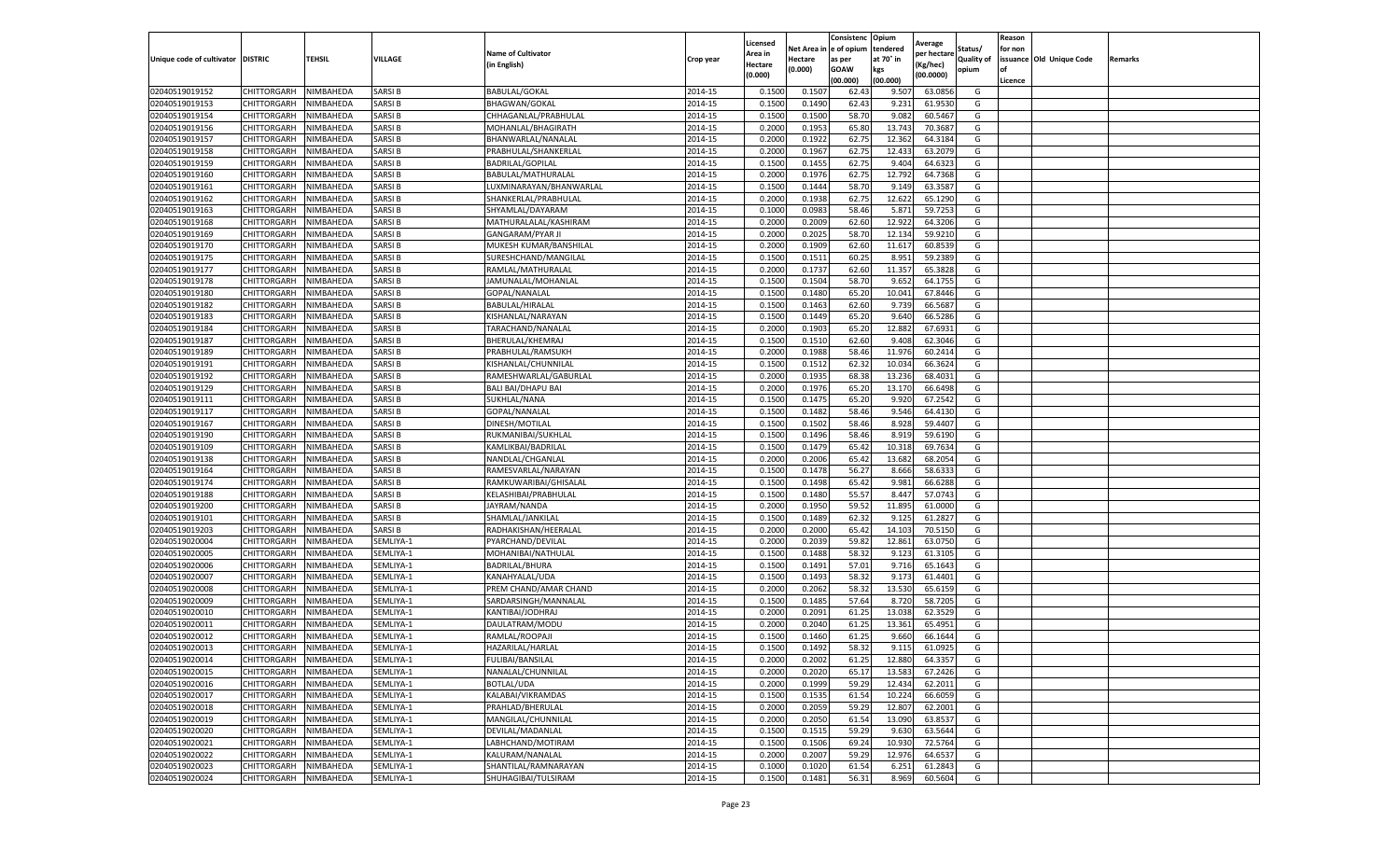|                                   |             |           |                 |                            |           | Licensed |            | Consistenc  | Opium     | Average     |                   | Reason  |                          |         |
|-----------------------------------|-------------|-----------|-----------------|----------------------------|-----------|----------|------------|-------------|-----------|-------------|-------------------|---------|--------------------------|---------|
|                                   |             |           |                 | <b>Name of Cultivator</b>  |           | Area in  | Net Area i | e of opium  | tendered  | per hectare | Status/           | for non |                          |         |
| Unique code of cultivator DISTRIC |             | TEHSIL    | VILLAGE         | (in English)               | Crop year | Hectare  | Hectare    | as per      | at 70° in | Kg/hec)     | <b>Quality of</b> |         | issuance Old Unique Code | Remarks |
|                                   |             |           |                 |                            |           | (0.000)  | (0.000)    | <b>GOAW</b> | kgs       | (00.0000)   | opium             |         |                          |         |
|                                   |             |           |                 |                            |           |          |            | (00.000     | (00.000)  |             |                   | Licence |                          |         |
| 02040519020025                    | CHITTORGARH | NIMBAHEDA | SEMLIYA-1       | NOJIBAI/BANSHILAL          | 2014-15   | 0.2000   | 0.2010     | 61.54       | 12.941    | 64.3831     | G                 |         |                          |         |
| 02040519020026                    | CHITTORGARH | NIMBAHEDA | SEMLIYA-1       | TULSIRAM/BHURA             | 2014-15   | 0.200    | 0.2010     | 69.24       | 14.432    | 71.8010     | G                 |         |                          |         |
| 02040519021027                    | CHITTORGARH | NIMBAHEDA | SHRIPURA        | <b>BADRI LAL/SHRI LAL</b>  | 2014-15   | 0.1500   | 0.1543     | 67.43       | 11.376    | 73.7265     | G                 |         |                          |         |
| 02040519021001                    | CHITTORGARH | NIMBAHEDA | <b>SHRIPURA</b> | GENDIBAI/RAMLAL            | 2014-15   | 0.1500   | 0.1496     | 65.26       | 10.507    | 70.2340     | G                 |         |                          |         |
| 02040519021003                    | CHITTORGARH | NIMBAHEDA | SHRIPURA        | BANSHILAL/BHURA            | 2014-15   | 0.1500   | 0.1536     | 61.61       | 10.368    | 67.5000     | G                 |         |                          |         |
| 02040519021004                    | CHITTORGARH | NIMBAHEDA | SHRIPURA        | KANA/NARAYAN               | 2014-15   | 0.2000   | 0.2027     | 65.26       | 14.087    | 69.4968     | G                 |         |                          |         |
| 02040519021005                    | CHITTORGARH | NIMBAHEDA | SHRIPURA        | PRABHULAHARLAL             | 2014-15   | 0.1500   | 0.1560     | 61.61       | 10.359    | 66.4038     | G                 |         |                          |         |
| 02040519021007                    | CHITTORGARH | NIMBAHEDA | SHRIPURA        | KISHANLAL/BADRICHAND       | 2014-15   | 0.1500   | 0.1500     | 61.61       | 9.93      | 66.2467     | G                 |         |                          |         |
| 02040519021008                    | CHITTORGARH | NIMBAHEDA | SHRIPURA        | NARAYAN/HEERALAL           | 2014-15   | 0.2000   | 0.2025     | 65.26       | 14.432    | 71.2691     | G                 |         |                          |         |
| 02040519021009                    | CHITTORGARH | NIMBAHEDA | SHRIPURA        | SURECHAND/CHHAGANLAL       | 2014-15   | 0.2000   | 0.2036     | 62.79       | 13.742    | 67.4951     | G                 |         |                          |         |
| 02040519021010                    | CHITTORGARH | NIMBAHEDA | SHRIPURA        | JAGDISH/BADRILAL           | 2014-15   | 0.2000   | 0.2044     | 65.26       | 14.348    | 70.1957     | G                 |         |                          |         |
| 02040519021011                    | CHITTORGARH | NIMBAHEDA | <b>SHRIPURA</b> | MANGILAL/CHHAGANLAL        | 2014-15   | 0.2000   | 0.2052     | 65.41       | 14.484    | 70.5848     | G                 |         |                          |         |
| 02040519021017                    | CHITTORGARH | NIMBAHEDA | SHRIPURA        | MANGILAL/BADRI LAI         | 2014-15   | 0.1500   | 0.1514     | 59.64       | 9.721     | 64.2074     | G                 |         |                          |         |
| 02040519021018                    | CHITTORGARH | NIMBAHEDA | SHRIPURA        | CHHGANLAL/NARAYAN          | 2014-15   | 0.200    | 0.203      | 62.79       | 13.536    | 66.6142     | G                 |         |                          |         |
| 02040519021020                    | CHITTORGARH | NIMBAHEDA | SHRIPURA        | BADRILAL/NARAYAN           | 2014-15   | 0.2000   | 0.2013     | 65.4        | 14.278    | 70.9290     | G                 |         |                          |         |
| 02040519021021                    | CHITTORGARH | NIMBAHEDA | SHRIPURA        | MANGILAL/BARDICHAND        | 2014-15   | 0.1500   | 0.1519     | 67.43       | 11.107    | 73.1205     | G                 |         |                          |         |
| 02040519021022                    | CHITTORGARH | NIMBAHEDA | SHRIPURA        | MOHANLAL/BANSHILAL         | 2014-15   | 0.2000   | 0.1972     | 62.79       | 13.688    | 69.4118     | G                 |         |                          |         |
| 02040519021023                    | CHITTORGARH | NIMBAHEDA | SHRIPURA        | KISHANLAL/GHASI            | 2014-15   | 0.1500   | 0.1500     | 62.79       | 10.127    | 67.5133     | G                 |         |                          |         |
| 02040519021025                    | CHITTORGARH | NIMBAHEDA | SHRIPURA        | RAM PYARI/BHERU LAL        | 2014-15   | 0.1500   | 0.1562     | 65.4        | 10.73     | 68.7388     | G                 |         |                          |         |
| 02040519021026                    | CHITTORGARH | NIMBAHEDA | <b>SHRIPURA</b> | BHERULAL/HEERALAL          | 2014-15   | 0.2000   | 0.2095     | 62.78       | 14.11     | 67.3842     | G                 |         |                          |         |
| 02040519021030                    | CHITTORGARH | NIMBAHEDA | SHRIPURA        | BHERULAL/KANHAIYALAL       | 2014-15   | 0.2000   | 0.2057     | 62.78       | 13.794    | 67.0588     | G                 |         |                          |         |
| 02040519021031                    | CHITTORGARH | NIMBAHEDA | SHRIPURA        | LABHCHNAD/BHANWARLAL       | 2014-15   | 0.2000   | 0.2000     | 65.4        | 14.082    | 70.4100     | G                 |         |                          |         |
| 02040519021033                    | CHITTORGARH | NIMBAHEDA | <b>SHRIPURA</b> | NANDUBAI/MANGILAL          | 2014-15   | 0.2000   | 0.1996     | 59.64       | 12.175    | 60.9970     | G                 |         |                          |         |
| 02040519021034                    | CHITTORGARH | NIMBAHEDA | SHRIPURA        | KALURAM/NANA CHAMAR        | 2014-15   | 0.1500   | 0.1555     | 65.18       | 10.866    | 69.8778     | G                 |         |                          |         |
| 02040519021035                    | CHITTORGARH | NIMBAHEDA | SHRIPURA        | KAMLA BAI/TARACHAND JI     | 2014-15   | 0.1500   | 0.1537     | 65.18       | 10.75     | 69.9740     | G                 |         |                          |         |
| 02040519021036                    | CHITTORGARH | NIMBAHEDA | SHRIPURA        | RAMESH/JALAM JI            | 2014-15   | 0.1500   | 0.1500     | 62.78       | 10.161    | 67.7400     | G                 |         |                          |         |
| 02040519021037                    | CHITTORGARH | NIMBAHEDA | SHRIPURA        | MATHURALAL/PANNALAL        | 2014-15   | 0.2000   | 0.2046     | 59.64       | 13.078    | 63.9198     | G                 |         |                          |         |
| 02040519021040                    | CHITTORGARH | NIMBAHEDA | SHRIPURA        | DAMORLAL/BANSHILAL         | 2014-15   | 0.2000   | 0.1990     | 59.64       | 13.163    | 66.1457     | G                 |         |                          |         |
| 02040519021043                    | CHITTORGARH | NIMBAHEDA | <b>SHRIPURA</b> | JANI BAI/RATANLAL          | 2014-15   | 0.2000   | 0.2020     | 65.18       | 14.181    | 70.2030     | G                 |         |                          |         |
| 02040519021041                    | CHITTORGARH | NIMBAHEDA | SHRIPURA        | KISHANLAL/BANSHILAL DHAKAD | 2014-15   | 0.2000   | 0.2041     | 62.78       | 14.054    | 68.8584     | G                 |         |                          |         |
| 02040519021046                    | CHITTORGARH | NIMBAHEDA | SHRIPURA        | RUPLAL/NARAYAN JI DHAKAD   | 2014-15   | 0.1500   | 0.1514     | 56.5        | 9.058     | 59.8283     | G                 |         |                          |         |
| 02040519021047                    | CHITTORGARH | NIMBAHEDA | SHRIPURA        | HIRALAL/CHUNNILAL DHAKAD   | 2014-15   | 0.2000   | 0.2043     | 59.64       | 12.908    | 63.1816     | G                 |         |                          |         |
| 02040519021048                    | CHITTORGARH | NIMBAHEDA | SHRIPURA        | DOLATRAM/HEMRAJ DHAKAD     | 2014-15   | 0.2000   | 0.2048     | 59.46       | 12.733    | 62.1729     | G                 |         |                          |         |
| 02040519021050                    | CHITTORGARH | NIMBAHEDA | SHRIPURA        | SHANKARLAL/NATHULAL        | 2014-15   | 0.2000   | 0.1955     | 65.18       | 13.269    | 67.8721     | G                 |         |                          |         |
| 02040519021051                    | CHITTORGARH | NIMBAHEDA | <b>SHRIPURA</b> | SOHANLAL/NATHURAM          | 2014-15   | 0.2000   | 0.1993     | 65.33       | 13.971    | 70.1004     | G                 |         |                          |         |
| 02040519021052                    | CHITTORGARH | NIMBAHEDA | SHRIPURA        | BHERULAL/NATHULAL          | 2014-15   | 0.2000   | 0.2025     | 62.78       | 13.830    | 68.2963     | G                 |         |                          |         |
| 02040519021053                    | CHITTORGARH | NIMBAHEDA | SHRIPURA        | JHECHAND/NATHURAM          | 2014-15   | 0.2000   | 0.2025     | 65.33       | 14.186    | 70.0543     | G                 |         |                          |         |
| 02040519021054                    | CHITTORGARH | NIMBAHEDA | SHRIPURA        | MANGHIBAI/SHOBHALAI        | 2014-15   | 0.2000   | 0.2078     | 61.16       | 13.647    | 65.6737     | G                 |         |                          |         |
| 02040519021055                    | CHITTORGARH | NIMBAHEDA | SHRIPURA        | MHDANLAL/SOBHALAL          | 2014-15   | 0.2000   | 0.205      | 62.1        | 13.478    | 65.5864     | G                 |         |                          |         |
| 02040519021028                    | CHITTORGARH | NIMBAHEDA | SHRIPURA        | DANRAJ/NATHU JI            | 2014-15   | 0.2000   | 0.2001     | 59.64       | 12.908    | 64.5077     | G                 |         |                          |         |
| 02040519022018                    | CHITTORGARH | NIMBAHEDA | VENIPURIYA      | PARBHU/MATHRALAL           | 2014-15   | 0.2000   | 0.2038     | 68.3        | 14.31     | 70.2208     | G                 |         |                          |         |
| 02040519022001                    | CHITTORGARH | NIMBAHEDA | VENIPURIYA      | MANGIBAI/SUKHLAL           | 2014-15   | 0.2000   | 0.1983     | 62.32       | 12.936    | 65.2345     | G                 |         |                          |         |
| 02040519022002                    | CHITTORGARH | NIMBAHEDA | VENIPURIYA      | HEERALAL/KASHIRAM          | 2014-15   | 0.2000   | 0.1966     | 65.42       | 13.318    | 67.7416     | G                 |         |                          |         |
| 02040519022004                    | CHITTORGARH | NIMBAHEDA | VENIPURIYA      | LALURAM/JETMAL             | 2014-15   | 0.2000   | 0.1980     | 62.32       | 12.945    | 65.3788     | G                 |         |                          |         |
| 02040519022005                    | CHITTORGARH | NIMBAHEDA | VENIPURIYA      | GHISIBAI/MATHURALAI        | 2014-15   | 0.2000   | 0.1984     | 68.38       | 14.213    | 71.6381     | G                 |         |                          |         |
| 02040519022006                    | CHITTORGARH | NIMBAHEDA | VENIPURIYA      | NANALAL/KASHIRAM           | 2014-15   | 0.200    | 0.1916     | 62.32       | 12.143    | 63.3768     | G                 |         |                          |         |
| 02040519022007                    | CHITTORGARH | NIMBAHEDA | VENIPURIYA      | DHAPUBAI/LAXMICHAND        | 2014-15   | 0.2000   | 0.1967     | 65.82       | 13.785    | 70.0813     | G                 |         |                          |         |
| 02040519022008                    | CHITTORGARH | NIMBAHEDA | VENIPURIYA      | MANGHI BAI/PARBHULAL       | 2014-15   | 0.1500   | 0.1462     | 65.82       | 9.807     | 67.0793     | G                 |         |                          |         |
| 02040519022009                    | CHITTORGARH | NIMBAHEDA | VENIPURIYA      | KASTURI BAINATHULAL        | 2014-15   | 0.2000   | 0.1956     | 62.06       | 12.625    | 64.5450     | G                 |         |                          |         |
| 02040519022010                    | CHITTORGARH | NIMBAHEDA | VENIPURIYA      | NARULAL/DHANRAJ            | 2014-15   | 0.2000   | 0.2054     | 65.82       | 14.574    | 70.9542     | G                 |         |                          |         |
| 02040519022011                    | CHITTORGARH | NIMBAHEDA | VENIPURIYA      | <b>BHAGWAN/GABUR</b>       | 2014-15   | 0.2000   | 0.1963     | 65.82       | 13.493    | 68.7366     | G                 |         |                          |         |
| 02040519022014                    | CHITTORGARH | NIMBAHEDA | VENIPURIYA      | BOTLAL/GOGA                | 2014-15   | 0.1500   | 0.1491     | 60.51       | 8.886     | 59.5976     | G                 |         |                          |         |
| 02040519022015                    | CHITTORGARH | NIMBAHEDA | VENIPURIYA      | NANDLAL/JEETMAL            | 2014-15   | 0.1500   | 0.1515     | 65.82       | 10.362    | 68.3960     | G                 | 01      |                          |         |
| 02040519022016                    | CHITTORGARH | NIMBAHEDA | VENIPURIYA      | AMBALAL/NANDLAL            | 2014-15   | 0.2000   | 0.1972     | 62.06       | 12.572    | 63.7525     | G                 |         |                          |         |
| 02040519022017                    | CHITTORGARH | NIMBAHEDA | VENIPURIYA      | HANGAMIBAI/NANURAM         | 2014-15   | 0.1500   | 0.1478     | 58.26       | 8.930     | 60.4195     | G                 |         |                          |         |
| 02040519022020                    | CHITTORGARH | NIMBAHEDA | VENIPURIYA      | KISHANLAL/BHANWARLAL       | 2014-15   | 0.2000   | 0.1988     | 58.26       | 11.868    | 59.6982     | G                 |         |                          |         |
| 02040519022021                    | CHITTORGARH | NIMBAHEDA | VENIPURIYA      | CHHAGANLAL/GABUR           | 2014-15   | 0.1500   | 0.1463     | 62.06       | 9.211     | 62.9597     | G                 |         |                          |         |
| 02040519022022                    | CHITTORGARH | NIMBAHEDA | VENIPURIYA      | <b>GOPAL LAL/NANALAL</b>   | 2014-15   | 0.2000   | 0.1996     | 62.06       | 12.492    | 62.5852     | G                 |         |                          |         |
| 02040519022025                    | CHITTORGARH | NIMBAHEDA | VENIPURIYA      | HUDIBAI/FULCHAND           | 2014-15   | 0.2000   | 0.2067     | 65.44       | 14.135    | 68.3841     | G                 |         |                          |         |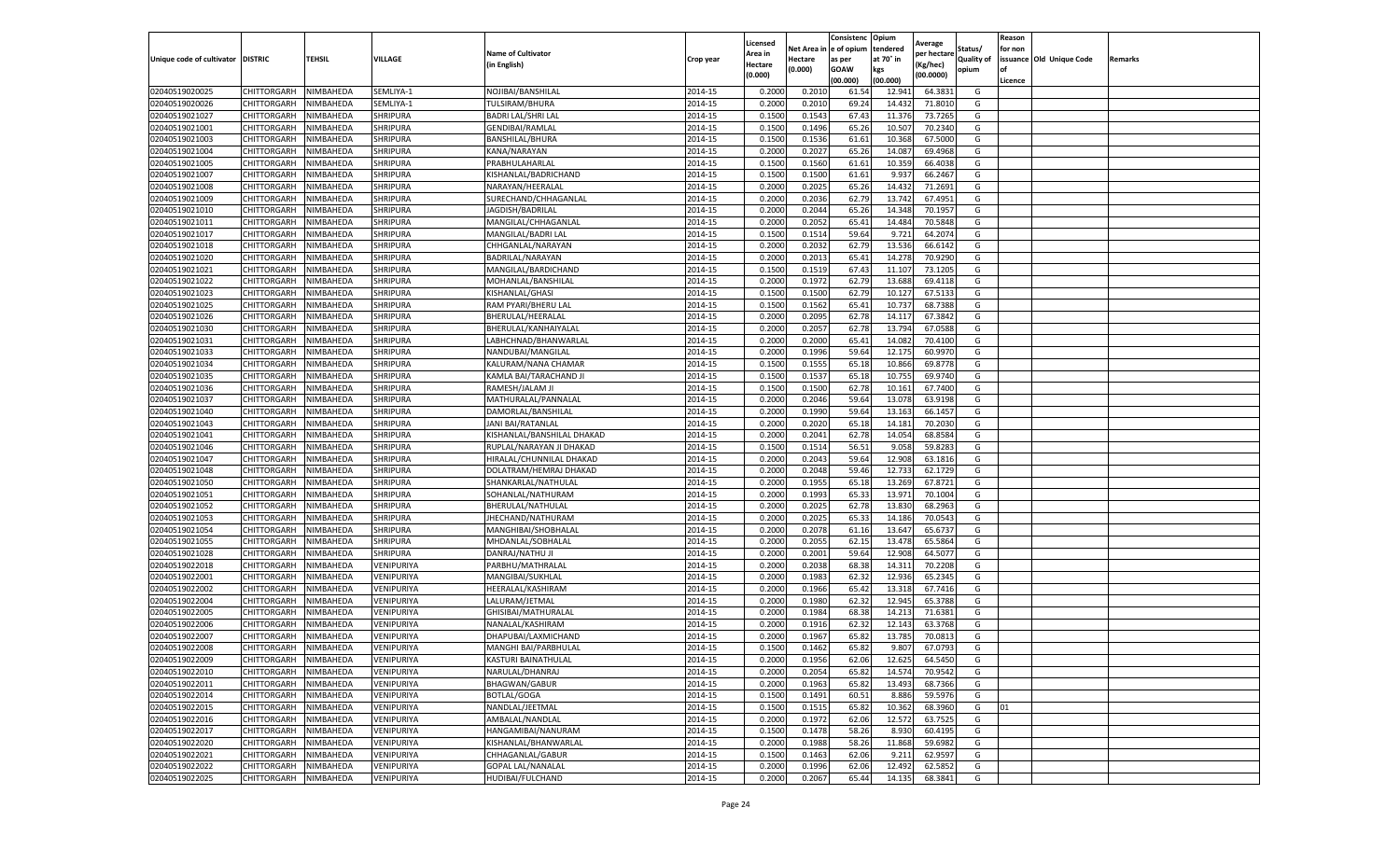|                                   |             |           |                |                             |           | Licensed |            | Consistenc  | Opium     | Average     |                   | Reason  |                          |                       |
|-----------------------------------|-------------|-----------|----------------|-----------------------------|-----------|----------|------------|-------------|-----------|-------------|-------------------|---------|--------------------------|-----------------------|
|                                   |             |           |                | <b>Name of Cultivator</b>   |           | Area in  | Net Area i | e of opium  | tendered  | per hectare | Status/           | for non |                          |                       |
| Unique code of cultivator DISTRIC |             | TEHSIL    | VILLAGE        | (in English)                | Crop year | Hectare  | Hectare    | as per      | at 70° in | (Kg/hec)    | <b>Quality of</b> |         | issuance Old Unique Code | Remarks               |
|                                   |             |           |                |                             |           | (0.000)  | (0.000)    | <b>GOAW</b> | kgs       | (00.0000)   | opium             | οf      |                          |                       |
|                                   |             |           |                |                             |           |          |            | (00.000     | (00.000)  |             |                   | Licence |                          |                       |
| 02040519022026                    | CHITTORGARH | NIMBAHEDA | VENIPURIYA     | KANHAIYALAL/HARIKISHAN      | 2014-15   | 0.1500   | 0.147      | 62.06       | 9.770     | 66.4626     | G                 |         |                          |                       |
| 02040519022029                    | CHITTORGARH | NIMBAHEDA | VENIPURIYA     | BANSHILAL/KHAYALILAL        | 2014-15   | 0.200    | 0.1983     | 62.56       | 12.825    | 64.6747     | G                 |         |                          |                       |
| 02040519022030                    | CHITTORGARH | NIMBAHEDA | VENIPURIYA     | NANALALAL/GOGAJI            | 2014-15   | 0.2000   | 0.1969     | 58.26       | 11.635    | 59.0909     | G                 |         |                          | TRANSFER/SEMALIYA     |
| 02040519022033                    | CHITTORGARH | NIMBAHEDA | VENIPURIYA     | DEVBAI/RAMCHANDRA           | 2014-15   | 0.2000   | 0.1986     | 62.56       | 12.852    | 64.7130     | G                 |         |                          |                       |
| 02040519022035                    | CHITTORGARH | NIMBAHEDA | VENIPURIYA     | BHANWARLAL/HUKMICHAND       | 2014-15   | 0.2000   | 0.1992     | 58.26       | 12.101    | 60.7480     | G                 |         |                          |                       |
| 02040519022037                    | CHITTORGARH | NIMBAHEDA | VENIPURIYA     | RAMLAL/BHANWARLAL           | 2014-15   | 0.2000   | 0.1971     | 65.44       | 13.696    | 69.4876     | G                 |         |                          |                       |
| 02040519022043                    | CHITTORGARH | NIMBAHEDA | VENIPURIYA     | BADRILAL/KAJOD              | 2014-15   | 0.2000   | 0.1940     | 65.44       | 13.406    | 69.1031     | G                 |         |                          |                       |
| 02040519022046                    | CHITTORGARH | NIMBAHEDA | VENIPURIYA     | GHISALAL/BOTLAL             | 2014-15   | 0.1500   | 0.1449     | 62.56       | 9.518     | 65.6867     | G                 |         |                          |                       |
| 02040519022048                    | CHITTORGARH | NIMBAHEDA | VENIPURIYA     | SHANTILAL/BHANWARLAL        | 2014-15   | 0.2000   | 0.2028     | 58.26       | 11.868    | 58.5207     | G                 |         |                          |                       |
| 02040519022051                    | CHITTORGARH | NIMBAHEDA | VENIPURIYA     | MOOLCHAND/MATHURALAL        | 2014-15   | 0.2000   | 0.1992     | 68.38       | 13.266    | 66.5964     | G                 |         |                          |                       |
| 02040519022054                    | CHITTORGARH | NIMBAHEDA | VENIPURIYA     | BHAGWANLAL/MANGILAL         | 2014-15   | 0.2000   | 0.1990     | 65.44       | 13.640    | 68.5427     | G                 |         |                          |                       |
| 02040519022055                    | CHITTORGARH | NIMBAHEDA | VENIPURIYA     | <b>BHURI BAI/BADRILAL</b>   | 2014-15   | 0.1500   | 0.1519     | 62.56       | 9.750     | 64.1870     | G                 |         |                          |                       |
| 02040519022019                    | CHITTORGARH | NIMBAHEDA | VENIPURIYA     | RADHESHYAM/MATHRALAL        | 2014-15   | 0.2000   | 0.1993     | 60.50       | 11.668    | 58.5449     | G                 |         |                          |                       |
| 02040519022024                    | CHITTORGARH | NIMBAHEDA | VENIPURIYA     | <b>GITA BAI/PARBHULAL</b>   | 2014-15   | 0.200    | 0.1956     | 62.56       | 12.494    | 63.8753     | G                 |         |                          |                       |
| 02040519022059                    | CHITTORGARH | NIMBAHEDA | VENIPURIYA     | CHAMPALAL/PRABHULAL         | 2014-15   | 0.1500   | 0.1500     | 65.44       | 9.779     | 65.1933     | G                 |         |                          |                       |
| 02040519022060                    | CHITTORGARH | NIMBAHEDA | VENIPURIYA     | GHISALAL/KETHURAM           | 2014-15   | 0.2000   | 0.2062     | 65.44       | 13.368    | 64.8303     | G                 |         |                          |                       |
| 02040519022061                    | CHITTORGARH | NIMBAHEDA | VENIPURIYA     | KASIRAM/NANDA               | 2014-15   | 0.1500   | 0.1494     | 61.61       | 9.972     | 66.7470     | G                 |         |                          |                       |
| 02040519125001                    | CHITTORGARH | NIMBAHEDA | BHUWANIYAKHEDI | ROOPA/KALU                  | 2014-15   | 0.1500   | 0.1432     | 62.76       | 9.477     | 66.1802     | G                 |         |                          |                       |
| 02040519125002                    | CHITTORGARH | NIMBAHEDA | BHUWANIYAKHEDI | PRABHUBAI/GHASI             | 2014-15   | 0.2000   | 0.1910     | 67.53       | 13.641    | 71.4188     | G                 |         |                          |                       |
| 02040519125003                    | CHITTORGARH | NIMBAHEDA | BHUWANIYAKHEDI | SHYAMSUNDER/BHERULAL        | 2014-15   | 0.1500   | 0.1485     | 62.76       | 9.396     | 63.2727     | G                 |         |                          |                       |
| 02040519125004                    | CHITTORGARH | NIMBAHEDA | BHUWANIYAKHEDI | RATANLAL/NONDRAM            | 2014-15   | 0.2000   | 0.2051     | 59.36       | 12.516    | 61.0239     | G                 |         |                          |                       |
| 02040519125005                    | CHITTORGARH | NIMBAHEDA | BHUWANIYAKHEDI | HIRALAL/KHEMRAJ             | 2014-15   | 0.2000   | 0.2028     | 59.36       | 12.508    | 61.6765     | G                 |         |                          |                       |
| 02040519125006                    | CHITTORGARH | NIMBAHEDA | BHUWANIYAKHEDI | DHAPUBAI/MANGILAL           | 2014-15   | 0.2000   | 0.1942     | 62.76       | 13.162    | 67.7755     | G                 |         |                          |                       |
| 02040519125007                    | CHITTORGARH | NIMBAHEDA | BHUWANIYAKHEDI | DALURAM/TODULAL             | 2014-15   | 0.1500   | 0.1451     | 62.76       | 10.284    | 70.8753     | G                 |         |                          |                       |
| 02040519125008                    | CHITTORGARH | NIMBAHEDA | BHUWANIYAKHEDI | GIRDHARI/RAMLAL             | 2014-15   | 0.2000   | 0.1971     | 58.17       | 12.191    | 61.8519     | G                 |         |                          |                       |
| 02040519125009                    | CHITTORGARH | NIMBAHEDA | BHUWANIYAKHEDI | SNEHLATA/JAGDISH            | 2014-15   | 0.1500   | 0.1507     | 58.17       | 9.382     | 62.2561     | G                 |         |                          |                       |
| 02040519125010                    | CHITTORGARH | NIMBAHEDA | BHUWANIYAKHEDI | KAMLADEVI/JAGDISH           | 2014-15   | 0.2000   | 0.1956     | 64.23       | 13.351    | 68.2566     | G                 |         |                          |                       |
| 02040519125011                    | CHITTORGARH | NIMBAHEDA | BHUWANIYAKHEDI | GULABHCHAND/DALU            | 2014-15   | 0.1500   | 0.1456     | 58.17       | 9.033     | 62.0398     | G                 |         |                          |                       |
| 02040519126001                    | CHITTORGARH | NIMBAHEDA | DEVPURIYA      | RAMNARAYAN/ROOPA            | 2014-15   | 0.1500   | 0.1512     | 64.23       | 8.928     | 59.0476     | G                 |         |                          |                       |
| 02040519126002                    | CHITTORGARH | NIMBAHEDA | DEVPURIYA      | GHISA/NARAYAN               | 2014-15   | 0.2000   | 0.1899     | 62.76       | 11.709    | 61.6588     | G                 |         |                          |                       |
| 02040519126003                    | CHITTORGARH | NIMBAHEDA | DEVPURIYA      | KISHNA/KESHURAM             | 2014-15   | 0.2000   | 0.203C     | 58.17       | 12.498    | 61.5665     | G                 |         |                          |                       |
| 02040519126004                    | CHITTORGARH | NIMBAHEDA | DEVPURIYA      | FULCHAND BANSILAL/KISHANLAL | 2014-15   | 0.1500   | 0.1474     | 55.77       | 9.051     | 61.4043     | G                 |         |                          |                       |
| 02040519126005                    | CHITTORGARH | NIMBAHEDA | DEVPURIYA      | KANHAILAL/KISHANLAL         | 2014-15   | 0.1500   | 0.1500     | 58.17       | 9.174     | 61.1600     | G                 |         |                          |                       |
| 02040519126006                    | CHITTORGARH | NIMBAHEDA | DEVPURIYA      | SHAMLAL/BHAVARLAL           | 2014-15   | 0.2000   | 0.1957     | 59.34       | 11.860    | 60.6030     | G                 |         |                          |                       |
| 02040519126007                    | CHITTORGARH | NIMBAHEDA | DEVPURIYA      | DEVILAL/RADHAKISHAN         | 2014-15   | 0.2000   | 0.2025     | 59.34       | 12.521    | 61.8321     | G                 |         |                          |                       |
| 02040519126008                    | CHITTORGARH | NIMBAHEDA | DEVPURIYA      | CHHAGANL/GHEESA             | 2014-15   | 0.2000   | 0.1980     | 59.34       | 12.038    | 60.7980     | G                 |         |                          |                       |
| 02040519126009                    | CHITTORGARH | NIMBAHEDA | DEVPURIYA      | RADHESHAYAM/KISHANLAL       | 2014-15   | 0.2000   | 0.2016     | 59.34       | 12.851    | 63.7450     | G                 |         |                          |                       |
| 02040519126010                    | CHITTORGARH | NIMBAHEDA | DEVPURIYA      | BALCHAND/SHANKERLAI         | 2014-15   | 0.2000   | 0.1925     | 61.36       | 12.254    | 63.6571     | G                 |         |                          |                       |
| 02040519126011                    | CHITTORGARH | NIMBAHEDA | DEVPURIYA      | LILABAI/GOPAL               | 2014-15   | 0.2000   | 0.2040     | 59.3        | 12.504    | 61.2941     | G                 |         | 02040519019201           | TRANSFER              |
| 02040519127001                    | CHITTORGARH | NIMBAHEDA | PATIYAR-KANERA | RATANLAL/RAMLAL             | 2014-15   | 0.2000   | 0.2053     | 61.48       | 13.227    | 64.4277     | G                 |         |                          |                       |
| 02040519127002                    | CHITTORGARH | NIMBAHEDA | PATIYAR-KANERA | BHAGWANLAL/DULICHAND        | 2014-15   | 0.2000   | 0.1966     | 58.26       | 12.110    | 61.5972     | G                 |         |                          |                       |
| 02040519127003                    | CHITTORGARH | NIMBAHEDA | PATIYAR-KANERA | RAMCHANDRA/MODA             | 2014-15   | 0.1500   | 0.1500     | 61.48       | 9.608     | 64.0533     | G                 |         |                          |                       |
| 02040519127004                    | CHITTORGARH | NIMBAHEDA | PATIYAR-KANERA | BALKISHAN/HEERALAL          | 2014-15   | 0.2000   | 0.1711     | 58.26       | 10.512    | 61.4378     | G                 |         |                          |                       |
| 02040519127005                    | CHITTORGARH | NIMBAHEDA | PATIYAR-KANERA | CHAMPALAL/MOOLCHAND         | 2014-15   | 0.1500   | 0.1508     | 58.26       | 9.272     | 61.4854     | G                 |         |                          |                       |
| 02040519127006                    | CHITTORGARH | NIMBAHEDA | PATIYAR-KANERA | CHATRULAL/NANDA             | 2014-15   | 0.2000   | 0.2054     | 56.42       | 11.889    | 57.8822     | G                 |         |                          |                       |
| 02040519127007                    | CHITTORGARH | NIMBAHEDA | PATIYAR-KANERA | AMBALAL/PYARCHAND           | 2014-15   | 0.200    | 0.2050     | 58.26       | 12.867    | 62.7659     | G                 |         |                          |                       |
| 02040519127008                    | CHITTORGARH | NIMBAHEDA | PATIYAR-KANERA | GHISALAL/CHAMPALAL          | 2014-15   | 0.2000   | 0.1957     | 58.42       | 11.893    | 60.7716     | G                 |         |                          |                       |
| 02040519127009                    | CHITTORGARH | NIMBAHEDA | PATIYAR-KANERA | KANHAYALAL/CHAMPALAL        | 2014-15   | 0.2000   | 0.2000     | 64.25       | 13.336    | 66.6800     | G                 |         |                          |                       |
| 02040519127010                    | CHITTORGARH | NIMBAHEDA | PATIYAR-KANERA | RAMESHWAR/CHHAGANLAL        | 2014-15   | 0.2000   | 0.2034     | 58.42       | 12.151    | 59.7394     | G                 |         |                          |                       |
| 02040519127011                    | CHITTORGARH | NIMBAHEDA | PATIYAR-KANERA | RAMESHWARLAL/RATANLAL       | 2014-15   | 0.2000   | 0.2003     | 61.48       | 12.682    | 63.3150     | G                 |         |                          |                       |
| 02040519127012                    | CHITTORGARH | NIMBAHEDA | PATIYAR-KANERA | DEVILAL/LAKHMICHAND         | 2014-15   | 0.2000   | 0.1999     | 61.48       | 12.674    | 63.4017     | G                 |         |                          | TRANSFER/KANERA A     |
| 02040519127013                    | CHITTORGARH | NIMBAHEDA | PATIYAR-KANERA | KANTA JOSHI/GENDMAL JOSHI   | 2014-15   | 0.2000   | 0.2000     | 58.42       | 12.936    | 64.6800     | G                 |         |                          |                       |
| 02040519127014                    | CHITTORGARH | NIMBAHEDA | PATIYAR-KANERA | JAMNIBAI/MAGNIRAM           | 2014-15   | 0.2000   | 0.2050     | 64.50       | 14.264    | 69.5805     | G                 |         |                          | TRANSFER/MANOHERKHEDI |
| 02040519127015                    | CHITTORGARH | NIMBAHEDA | PATIYAR-KANERA | BALKISHAN/PARASMAL          | 2014-15   | 0.2000   | 0.1960     | 62.50       | 12.804    | 65.3265     | G                 |         |                          |                       |
| 02040519127016                    | CHITTORGARH | NIMBAHEDA | PATIYAR-KANERA | SHANTILAL/MANGILAL          | 2014-15   | 0.2000   | 0.2013     | 58.42       | 12.544    | 62.3150     | G                 |         |                          | <b>NAME CHANGE</b>    |
| 02040519127017                    | CHITTORGARH | NIMBAHEDA | PATIYAR-KANERA | CHATRIBAI/SHANKARLAL        | 2014-15   | 0.1500   | 0.1517     | 62.50       | 9.786     | 64.5089     | G                 |         |                          | <b>NAME CHANGE</b>    |
| 02040519023001                    | CHITTORGARH | NIMBAHEDA | AAJAMPURA      | RAMLAL/RUPAJI               | 2014-15   | 0.1500   | 0.1520     | 62.60       | 9.927     | 65.3092     | G                 |         |                          |                       |
| 02040519023007                    | CHITTORGARH | NIMBAHEDA | AAJAMPURA      | DOLATRAM/KHEMRAJ            | 2014-15   | 0.2000   | 0.1980     | 62.25       | 13.357    | 67.4596     | G                 |         |                          |                       |
| 02040519023009                    | CHITTORGARH | NIMBAHEDA | AAJAMPURA      | SHIVNARAYAN/DOLATRAM        | 2014-15   | 0.2000   | 0.2015     | 62.25       | 13.437    | 66.6849     | G                 |         |                          |                       |
|                                   |             |           |                |                             |           |          |            |             |           |             |                   |         |                          |                       |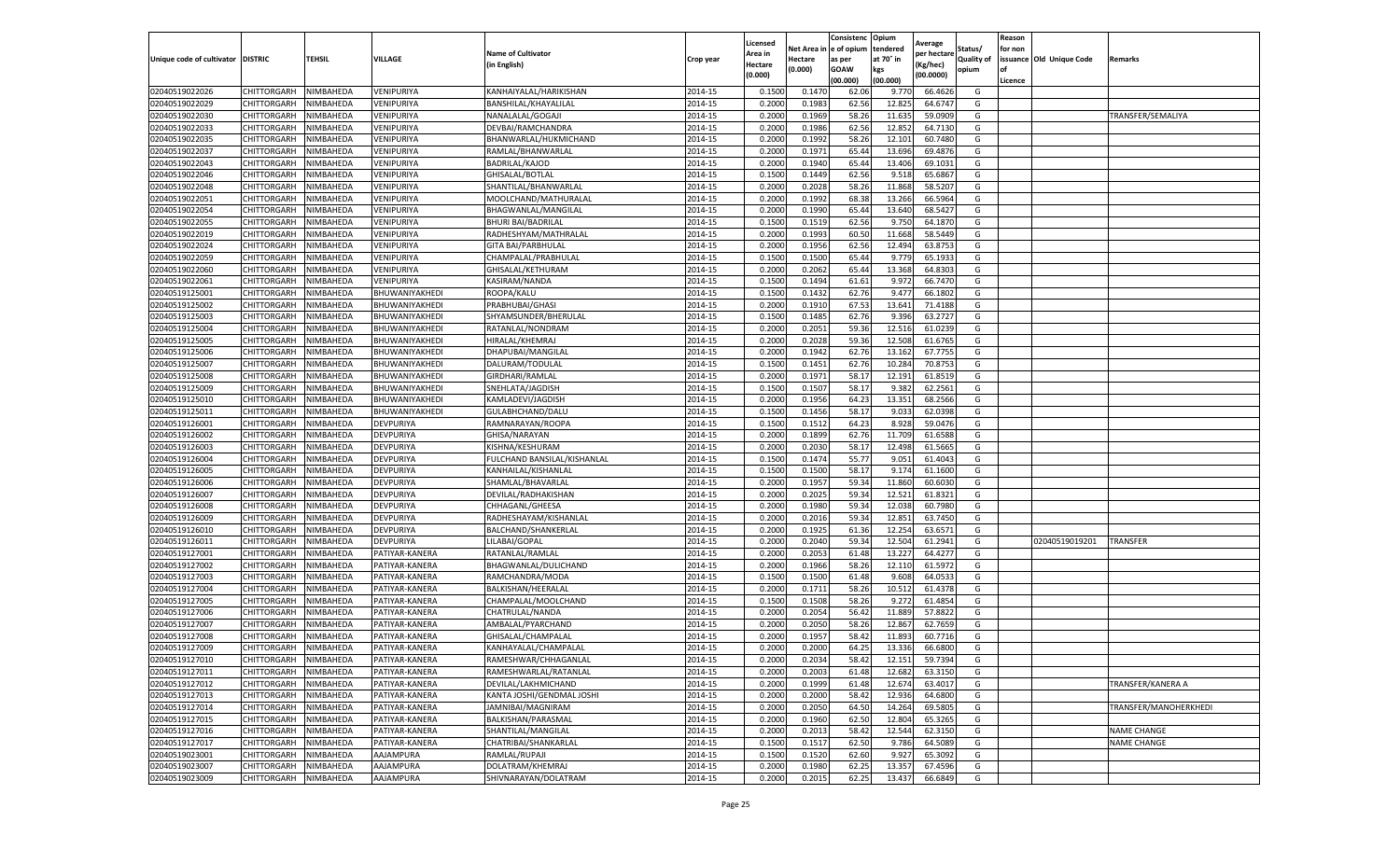|                                   |                    |           |              |                           |           | Licensed |         | Consistenc             | Opium     |                        |                   | Reason  |                          |                |
|-----------------------------------|--------------------|-----------|--------------|---------------------------|-----------|----------|---------|------------------------|-----------|------------------------|-------------------|---------|--------------------------|----------------|
|                                   |                    |           |              | <b>Name of Cultivator</b> |           | Area in  |         | Net Area in e of opium | tendered  | Average<br>per hectare | Status/           | for non |                          |                |
| Unique code of cultivator DISTRIC |                    | TEHSIL    | VILLAGE      | in English)               | Crop year | Hectare  | Hectare | as per                 | at 70° in | (Kg/hec                | <b>Quality of</b> |         | issuance Old Unique Code | <b>Remarks</b> |
|                                   |                    |           |              |                           |           | (0.000)  | (0.000) | <b>GOAW</b>            | kgs       | (00.0000)              | opium             |         |                          |                |
|                                   |                    |           |              |                           |           |          |         | (00.000)               | (00.000)  |                        |                   | Licence |                          |                |
| 02040519023018                    | CHITTORGARH        | NIMBAHEDA | AAJAMPURA    | GORILAL/CHATRBHUJ         | 2014-15   | 0.1500   | 0.1426  | 62.02                  | 9.657     | 67.7209                | G                 |         |                          |                |
| 02040519023019                    | CHITTORGARH        | NIMBAHEDA | AAJAMPURA    | UDAIRAM/MANGU             | 2014-15   | 0.2000   | 0.2000  | 62.02                  | 13.25     | 66.2750                | G                 |         |                          |                |
| 02040519023020                    | CHITTORGARH        | NIMBAHEDA | AAJAMPURA    | BHURALAL/BARDICHAND       | 2014-15   | 0.2000   | 0.1980  | 56.27                  | 12.17     | 61.4646                | G                 |         |                          |                |
| 02040519023021                    | CHITTORGARH        | NIMBAHEDA | AAJAMPURA    | BHOTHLAL/DADAMCHAND       | 2014-15   | 0.1500   | 0.1474  | 55.67                  | 9.194     | 62.3745                | G                 |         |                          |                |
| 02040519023022                    | CHITTORGARH        | NIMBAHEDA | AAJAMPURA    | NAGJIRAM/KISHANLAL        | 2014-15   | 0.1500   | 0.1440  | 57.32                  | 9.23      | 64.1458                | G                 |         |                          |                |
| 02040519023024                    | CHITTORGARH        | NIMBAHEDA | AAJAMPURA    | GANPAT/RAM NIVAS/MOTILAL  | 2014-15   | 0.1500   | 0.1458  | 61.21                  | 10.22     | 70.1097                | G                 |         |                          |                |
| 02040519023025                    | CHITTORGARH        | NIMBAHEDA | AAJAMPURA    | SOHANLAL/HJARI            | 2014-15   | 0.2000   | 0.1893  | 61.21                  | 12.635    | 66.7459                | G                 |         |                          |                |
| 02040519023027                    | CHITTORGARH        | NIMBAHEDA | AAJAMPURA    | AMBHALAL/DHANRAJ          | 2014-15   | 0.1500   |         |                        |           |                        | F                 |         |                          |                |
| 02040519023037                    | CHITTORGARH        | NIMBAHEDA | AAJAMPURA    | OUNKARLAL/BASRAJ          | 2014-15   | 0.2000   | 0.1904  | 61.21                  | 12.32     | 64.7111                | G                 |         |                          |                |
| 02040519023016                    | CHITTORGARH        | NIMBAHEDA | AAJAMPURA    | GOPAL/RAMLAL              | 2014-15   | 0.1500   | 0.1440  | 55.41                  | 8.874     | 61.6250                | G                 |         |                          |                |
| 02040519023038                    | CHITTORGARH        | NIMBAHEDA | AAJAMPURA    | BHERULAL/NAGJIRAM         | 2014-15   | 0.2000   |         |                        |           |                        | F.                |         |                          |                |
| 02040519023039                    | CHITTORGARH        | NIMBAHEDA | AAJAMPURA    | BHERULAL/CHAUTHA          | 2014-15   | 0.1500   | 0.1458  | 48.57                  | 7.771     | 53.2990                | G                 | 04      |                          |                |
| 02040519023040                    | CHITTORGARH        | NIMBAHEDA | AAJAMPURA    | MANOHARSINGH/SRILAI       | 2014-15   | 0.1500   | 0.1368  | 61.21                  | 8.867     | 64.8173                | G                 |         |                          |                |
| 02040519025027                    | CHITTORGARH        | NIMBAHEDA | ARNIYAJOSI-A | BABRULAL/PANNALAL         | 2014-15   | 0.1500   | 0.1504  | 56.23                  | 8.362     | 55.5984                | G                 | 04      |                          |                |
| 02040519025003                    | CHITTORGARH        | NIMBAHEDA | ARNIYAJOSI-A | OUNKARLAL/BHURALAL        | 2014-15   | 0.2000   |         |                        |           |                        | F.                |         |                          |                |
| 02040519025005                    | CHITTORGARH        | NIMBAHEDA | ARNIYAJOSI-A | PARBHULAL/KALU            | 2014-15   | 0.1500   | 0.1375  | 59.29                  | 9.097     | 66.1600                | G                 |         |                          |                |
| 02040519025007                    | CHITTORGARH        | NIMBAHEDA | ARNIYAJOSI-A | MANGILAL/MOHANLAL         | 2014-15   | 0.1500   | 0.1496  | 57.55                  | 9.027     | 60.3409                | G                 |         |                          |                |
| 02040519025009                    | CHITTORGARH        | NIMBAHEDA | ARNIYAJOSI-A | HEERALAL/BHANWARLAI       | 2014-15   | 0.1500   | 0.1400  | 61.31                  | 8.811     | 62.9357                | G                 |         |                          |                |
| 02040519025015                    | CHITTORGARH        | NIMBAHEDA | ARNIYAJOSI-A | NANALAL/SHANKARLAL        | 2014-15   | 0.2000   | 0.1920  | 57.69                  | 12.31     | 64.1302                | G                 |         |                          |                |
| 02040519025017                    | CHITTORGARH        | NIMBAHEDA | ARNIYAJOSI-A | CHTRBHJ/MEGRAJ            | 2014-15   | 0.1500   | 0.1474  | 59.29                  | 8.555     | 58.0393                | G                 |         |                          |                |
| 02040519025021                    | CHITTORGARH        | NIMBAHEDA | ARNIYAJOSI-A | NANALAL/KASIRAM           | 2014-15   | 0.1500   |         |                        |           |                        | F                 |         |                          |                |
| 02040519025023                    | CHITTORGARH        | NIMBAHEDA | ARNIYAJOSI-A | BANSILAL/BHAGVANLAL       | 2014-15   | 0.1500   | 0.1504  | 60.25                  | 8.848     | 58.8298                | G                 |         |                          |                |
| 02040519025024                    | CHITTORGARH        | NIMBAHEDA | ARNIYAJOSI-A | BABRULAL/DHANNA           | 2014-15   | 0.1000   | 0.1025  | 64.24                  | 6.396     | 62.4000                | G                 |         |                          |                |
| 02040519025025                    | CHITTORGARH        | NIMBAHEDA | ARNIYAJOSI-A | NANALAL/GOKEL             | 2014-15   | 0.1500   | 0.1459  | 59.29                  | 9.097     | 62.3509                | G                 |         |                          |                |
| 02040519025028                    | CHITTORGARH        | NIMBAHEDA | ARNIYAJOSI-A | RADHESHYAM/DOLATRAM       | 2014-15   | 0.1500   | 0.1501  | 56.46                  | 8.800     | 58.6276                | G                 |         |                          |                |
| 02040519025039                    | CHITTORGARH        | NIMBAHEDA | ARNIYAJOSI-A | NIRBHERAM/PARBHULAI       | 2014-15   | 0.1500   | 0.1459  | 61.31                  | 9.634     | 66.0315                | G                 |         |                          |                |
| 02040519025040                    | CHITTORGARH        | NIMBAHEDA | ARNIYAJOSI-A | BABRULAL/BHERULAL         | 2014-15   | 0.1500   | 0.1522  | 59.29                  | 8.978     | 58.988                 | G                 |         |                          |                |
| 02040519025110                    | CHITTORGARH        | NIMBAHEDA | ARNIYAJOSI-A | BHAGIRTH/DOLATRAM         | 2014-15   | 0.2000   | 0.2000  | 61.31                  | 3.985     | 19.9250                | G                 | 04      |                          |                |
| 02040519025111                    | CHITTORGARH        | NIMBAHEDA | ARNIYAJOSI-A | MOTILAL/POKHERJI          | 2014-15   | 0.1500   | 0.1485  | 56.20                  | 8.735     | 58.8215                | G                 |         |                          |                |
| 02040519025012                    | CHITTORGARH        | NIMBAHEDA | ARNIYAJOSI-A | MANGILAL/PYARA            | 2014-15   | 0.2000   | 0.1931  | 59.29                  | 11.096    | 57.4625                | G                 |         |                          |                |
| 02040519025004                    | CHITTORGARH        | NIMBAHEDA | ARNIYAJOSI-A | CHAGANLAL/PYARA           | 2014-15   | 0.1500   | 0.1468  | 56.32                  | 8.65      | 58.9714                | G                 |         |                          |                |
| 02040519025019                    | CHITTORGARH        | NIMBAHEDA | ARNIYAJOSI-A | CHAMPALAL/BADRILAI        | 2014-15   | 0.1500   | 0.1482  | 60.58                  | 8.351     | 56.3495                | G                 |         |                          |                |
| 02040519025041                    | CHITTORGARH        | NIMBAHEDA | ARNIYAJOSI-A | JAGNNATH/GOPILAL          | 2014-15   | 0.2000   | 0.2030  | 61.31                  | 12.437    | 61.2660                | G                 |         |                          |                |
| 02040519025044                    | CHITTORGARH        | NIMBAHEDA | ARNIYAJOSI-A | SUKHLAL/PANNALAL          | 2014-15   | 0.1500   | 0.1483  | 57.62                  | 8.659     | 58.3884                | G                 |         |                          |                |
| 02040519025046                    | CHITTORGARH        | NIMBAHEDA | ARNIYAJOSI-A | PARBHULAL/NANDA           | 2014-15   | 0.1500   | 0.1450  | 52.51                  | 7.922     | 54.6345                | G                 | 04      |                          |                |
| 02040519025026                    | CHITTORGARH        | NIMBAHEDA | ARNIYAJOSI-A | SHRILAL/PYARA             | 2014-15   | 0.2000   | 0.1889  | 59.42                  | 11.494    | 60.8470                | G                 |         |                          |                |
| 02040519025063                    | CHITTORGARH        | NIMBAHEDA | ARNIYAJOSI-B | MOTI/PANNA                | 2014-15   | 0.2000   | 0.1904  | 59.42                  | 11.052    | 58.0462                | G                 |         |                          |                |
| 02040519025057                    | CHITTORGARH        | NIMBAHEDA | ARNIYAJOSI-B | SANTIBAI/BADRILAL         | 2014-15   | 0.1500   | 0.1479  | 61.38                  | 9.32      | 63.022                 | G                 |         |                          |                |
| 02040519025059                    | CHITTORGARH        | NIMBAHEDA | ARNIYAJOSI-B | HARISHANKAR/PYARCHAND     | 2014-15   | 0.2000   | 0.1798  | 64.24                  | 11.728    | 65.2280                | G                 |         |                          |                |
| 02040519025065                    | CHITTORGARH        | NIMBAHEDA | ARNIYAJOSI-B | ANCHHIBAI/NANAPURI        | 2014-15   | 0.2000   | 0.1842  | 59.42                  | 11.468    | 62.2584                | G                 |         |                          |                |
| 02040519025080                    | CHITTORGARH        | NIMBAHEDA | ARNIYAJOSI-B | GORILAL/KHEMRAJ           | 2014-15   | 0.1500   | 0.1540  | 61.38                  | 9.461     | 61.4351                | G                 |         |                          |                |
| 02040519025082                    | CHITTORGARH        | NIMBAHEDA | ARNIYAJOSI-B | GOPALLAL/HEERALAL         | 2014-15   | 0.1500   | 0.1499  | 61.38                  | 9.330     | 62.2415                | G                 |         |                          |                |
| 02040519025084                    | CHITTORGARH        | NIMBAHEDA | ARNIYAJOSI-B | NANDKISOR/KHEMRAJ         | 2014-15   | 0.1500   | 0.1404  | 67.56                  | 9.738     | 69.3590                | G                 |         |                          |                |
| 02040519025085                    | CHITTORGARH        | NIMBAHEDA | ARNIYAJOSI-B | HEERALAL/CUNNILAL         | 2014-15   | 0.1500   | 0.1505  | 64.24                  | 9.645     | 64.0864                | G                 |         |                          |                |
| 02040519025087                    | CHITTORGARH        | NIMBAHEDA | ARNIYAJOSI-B | BANSIDAS/PYARDAS          | 2014-15   | 0.2000   | 0.1920  | 64.24                  | 12.380    | 64.4792                | G                 |         |                          |                |
| 02040519025101                    | CHITTORGARH        | NIMBAHEDA | ARNIYAJOSI-B | BANSILAL/HEERALAL         | 2014-15   | 0.1500   | 0.1479  | 59.42                  | 8.93      | 60.3786                | G                 |         |                          |                |
| 02040519025107                    | CHITTORGARH        | NIMBAHEDA | ARNIYAJOSI-B | MANNALAL/DEVRAM           | 2014-15   | 0.2000   | 0.1869  | 64.24                  | 12.20     | 65.3077                | G                 |         |                          |                |
| 02040519025108                    | CHITTORGARH        | NIMBAHEDA | ARNIYAJOSI-B | SHANKARLAL/MOTILAL        | 2014-15   | 0.1500   | 0.1514  | 59.42                  | 9.057     | 59.8217                | G                 |         |                          |                |
| 02040519025118                    | CHITTORGARH        | NIMBAHEDA | ARNIYAJOSI-B | BHAGIRTH/DOLATRAM         | 2014-15   | 0.1500   | 0.1457  | 61.38                  | 9.391     | 64.4544                | G                 |         |                          |                |
| 02040519025054                    | CHITTORGARH        | NIMBAHEDA | ARNIYAJOSI-B | FAKIRCHAND/MAGNA          | 2014-15   | 0.1500   |         |                        |           |                        | F                 |         |                          |                |
| 02040519025062                    | <b>CHITTORGARH</b> | NIMBAHEDA | ARNIYAJOSI-B | POKERLAL/RATANA           | 2014-15   | 0.2000   | 0.1920  | 59.65                  | 11.649    | 60.6719                | G                 |         |                          |                |
| 02040519025097                    | <b>CHITTORGARH</b> | NIMBAHEDA | ARNIYAJOSI-B | MANGILAL/POKER            | 2014-15   | 0.1500   | 0.1500  | 59.65                  | 9.126     | 60.8400                | G                 |         |                          |                |
| 02040519025051                    | CHITTORGARH        | NIMBAHEDA | ARNIYAJOSI-B | BHAGVANLAL/DEVRAM         | 2014-15   | 0.2000   | 0.1844  | 59.65                  | 11.547    | 62.6193                | G                 |         |                          |                |
| 02040519026049                    | <b>CHITTORGARH</b> | NIMBAHEDA | ARNODA-A     | KISHANDAS/RAMDAS          | 2014-15   | 0.2000   | 0.1930  | 54.48                  | 10.880    | 56.3731                | G                 |         |                          |                |
| 02040519026001                    | CHITTORGARH        | NIMBAHEDA | ARNODA-A     | MHDANLAL/PURANMAL         | 2014-15   | 0.2000   | 0.1935  | 62.61                  | 12.468    | 64.4341                | G                 |         |                          |                |
| 02040519026002                    | <b>CHITTORGARH</b> | NIMBAHEDA | ARNODA-A     | BHOLIRAM/SHAMBHULAL       | 2014-15   | 0.2000   | 0.2016  | 54.48                  | 11.277    | 55.9375                | G                 | 04      |                          |                |
| 02040519026003                    | CHITTORGARH        | NIMBAHEDA | ARNODA-A     | AMRTHRAM/BHAGIRTH         | 2014-15   | 0.1500   | 0.1458  | 55.94                  | 8.343     | 57.2222                | G                 |         |                          |                |
| 02040519026004                    | CHITTORGARH        | NIMBAHEDA | ARNODA-A     | RAMESVARLAL/NANDRAM       | 2014-15   | 0.2000   | 0.2004  | 65.34                  | 13.507    | 67.4002                | G                 |         |                          |                |
| 02040519026007                    | <b>CHITTORGARH</b> | NIMBAHEDA | ARNODA-A     | MANGILAL/HUKMICHAND       | 2014-15   | 0.2000   | 0.2000  | 62.61                  | 12.826    | 64.1300                | G                 |         |                          |                |
|                                   |                    |           |              |                           |           |          |         |                        |           |                        |                   |         |                          |                |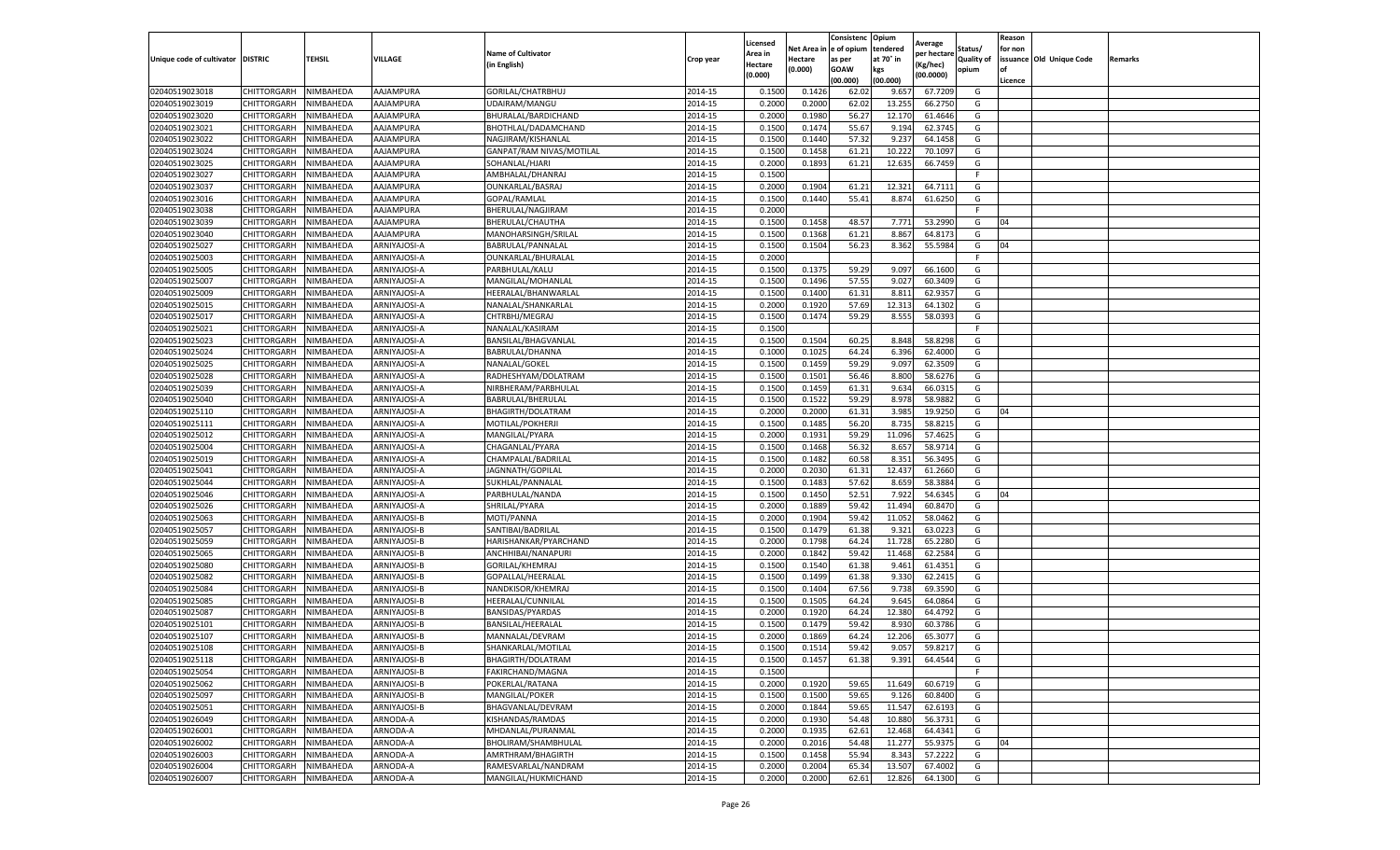|                                   |                       |           |          |                             |           | Licensed |         | Consistenc             | Opium     |                        |                   | Reason  |                          |                |
|-----------------------------------|-----------------------|-----------|----------|-----------------------------|-----------|----------|---------|------------------------|-----------|------------------------|-------------------|---------|--------------------------|----------------|
|                                   |                       |           |          | <b>Name of Cultivator</b>   |           | Area in  |         | Net Area in e of opium | tendered  | Average<br>per hectare | Status/           | for non |                          |                |
| Unique code of cultivator DISTRIC |                       | TEHSIL    | VILLAGE  | in English)                 | Crop year | Hectare  | Hectare | as per                 | at 70° in | (Kg/hec                | <b>Quality of</b> |         | issuance Old Unique Code | <b>Remarks</b> |
|                                   |                       |           |          |                             |           | (0.000)  | (0.000) | <b>GOAW</b>            | kgs       | (00.0000)              | opium             |         |                          |                |
|                                   |                       |           |          |                             |           |          |         | (00.000)               | (00.000)  |                        |                   | Licence |                          |                |
| 02040519026008                    | CHITTORGARH           | NIMBAHEDA | ARNODA-A | PUSHKAR/NANDLAL             | 2014-15   | 0.1500   | 0.1222  | 54.48                  | 6.756     | 55.2864                | G                 | 04      |                          |                |
| 02040519026009                    | CHITTORGARH           | NIMBAHEDA | ARNODA-A | BANSILAL/BHOTHLAL           | 2014-15   | 0.2000   | 0.2006  | 62.61                  | 12.71     | 63.4048                | G                 |         |                          |                |
| 02040519026010                    | CHITTORGARH           | NIMBAHEDA | ARNODA-A | DEVRAM/KISHANLAI            | 2014-15   | 0.2000   | 0.2037  | 62.61                  | 13.27     | 65.1595                | G                 |         |                          |                |
| 02040519026011                    | CHITTORGARH           | NIMBAHEDA | ARNODA-A | SATYANARAYAN/CHUNNILAL      | 2014-15   | 0.2000   | 0.2021  | 54.48                  | 11.324    | 56.0317                | G                 |         |                          |                |
| 02040519026012                    | CHITTORGARH           | NIMBAHEDA | ARNODA-A | BADRILAL/HEMRAJ             | 2014-15   | 0.2000   | 0.2010  | 54.48                  | 10.919    | 54.3234                | G                 | 04      |                          |                |
| 02040519026013                    | CHITTORGARH           | NIMBAHEDA | ARNODA-A | GANGARAM/VENAGUJAR          | 2014-15   | 0.2000   | 0.1996  | 59.55                  | 11.867    | 59.453                 | G                 |         |                          |                |
| 02040519026014                    | CHITTORGARH           | NIMBAHEDA | ARNODA-A | UDHA/KALU                   | 2014-15   | 0.1500   | 0.1416  | 59.35                  | 8.546     | 60.3531                | G                 |         |                          |                |
| 02040519026015                    | CHITTORGARH           | NIMBAHEDA | ARNODA-A | RAMPRASAD/MANGILAL          | 2014-15   | 0.2000   | 0.1998  | 62.61                  | 12.62     | 63.1632                | G                 |         |                          |                |
| 02040519026017                    | CHITTORGARH           | NIMBAHEDA | ARNODA-A | NATHULAL/MADHO              | 2014-15   | 0.2000   | 0.1925  | 65.34                  | 12.984    | 67.4494                | G                 |         |                          |                |
| 02040519026019                    | CHITTORGARH           | NIMBAHEDA | ARNODA-A | RAMPARSADH/MOTIRAM          | 2014-15   | 0.2000   | 0.1987  | 65.76                  | 13.105    | 65.9537                | G                 |         |                          |                |
| 02040519026022                    | CHITTORGARH           | NIMBAHEDA | ARNODA-A | PRAKASHCHAND/MANGILAL       | 2014-15   | 0.2000   | 0.1919  | 65.76                  | 12.663    | 65.9875                | G                 |         |                          |                |
| 02040519026025                    | CHITTORGARH           | NIMBAHEDA | ARNODA-A | NARAYAN/GISALAL             | 2014-15   | 0.2000   | 0.1965  | 59.35                  | 11.845    | 60.2799                | G                 |         |                          |                |
| 02040519026028                    | CHITTORGARH           | NIMBAHEDA | ARNODA-A | MOHANIBAI/JANKIBAI          | 2014-15   | 0.1500   | 0.1474  | 46.58                  | 5.889     | 39.9525                |                   | 02      |                          |                |
| 02040519026029                    | CHITTORGARH           | NIMBAHEDA | ARNODA-A | BHERULAL/NARAYAN            | 2014-15   | 0.1500   | 0.1461  | 56.34                  | 8.306     | 56.8515                | G                 |         |                          |                |
| 02040519026030                    | CHITTORGARH           | NIMBAHEDA | ARNODA-A | PURANMAL/GULABH             | 2014-15   | 0.2000   | 0.1981  | 59.35                  | 11.895    | 60.0454                | G                 |         |                          |                |
| 02040519026031                    | CHITTORGARH           | NIMBAHEDA | ARNODA-A | PRTHVIRAJ/RADHU             | 2014-15   | 0.2000   | 0.1946  | 62.26                  | 3.051     | 15.6783                | G                 | 04      |                          |                |
| 02040519026033                    | CHITTORGARH           | NIMBAHEDA | ARNODA-A | CHAGANLAL/NARAYAN           | 2014-15   | 0.2000   | 0.1985  | 59.35                  | 11.777    | 59.3300                | G                 |         |                          |                |
| 02040519026034                    | CHITTORGARH           | NIMBAHEDA | ARNODA-A | AMBHALAL/DEVRAJ             | 2014-15   | 0.2000   | 0.1767  | 62.26                  | 11.11     | 62.9202                | G                 |         |                          |                |
| 02040519026036                    | CHITTORGARH           | NIMBAHEDA | ARNODA-A | KALURAM/HARIRAM             | 2014-15   | 0.2000   | 0.1942  | 59.35                  | 11.751    | 60.5098                | G                 |         |                          |                |
| 02040519026039                    | CHITTORGARH           | NIMBAHEDA | ARNODA-A | LILABAI/BABULAL/SHAMBHULAL  | 2014-15   | 0.2000   | 0.1904  | 62.26                  | 12.016    | 63.1092                | G                 |         |                          |                |
| 02040519026042                    | CHITTORGARH           | NIMBAHEDA | ARNODA-A | RASHESHYAM/BHERULAL         | 2014-15   | 0.2000   | 0.2005  | 68.91                  | 14.146    | 70.5536                | $\mathbf{L}$      | 02      |                          |                |
| 02040519026045                    | CHITTORGARH           | NIMBAHEDA | ARNODA-A | BAGDIRAM/KALURAM            | 2014-15   | 0.1500   | 0.1463  | 62.26                  | 9.241     | 63.1647                | G                 |         |                          |                |
| 02040519026046                    | CHITTORGARH           | NIMBAHEDA | ARNODA-A | MODIRAM/PURANMAL            | 2014-15   | 0.2000   | 0.1922  | 62.26                  | 11.918    | 62.0083                | G                 |         |                          |                |
| 02040519026052                    | CHITTORGARH           | NIMBAHEDA | ARNODA-A | PARHLAD/BHERULAL            | 2014-15   | 0.1500   | 0.1448  | 65.76                  | 9.83      | 67.9282                | G                 |         |                          |                |
| 02040519026053                    | CHITTORGARH           | NIMBAHEDA | ARNODA-A | RAMCHANDRA/BHOTHLAL         | 2014-15   | 0.2000   | 0.2006  | 61.89                  | 12.59     | 62.8066                | G                 |         |                          |                |
| 02040519026313                    | CHITTORGARH           | NIMBAHEDA | ARNODA-A | GOPAL/BANSILAL              | 2014-15   | 0.2000   | 0.1921  | 61.89                  | 11.609    | 60.4321                | G                 |         |                          |                |
| 02040519026020                    | CHITTORGARH           | NIMBAHEDA | ARNODA-A | KESURAM/GISALAI             | 2014-15   | 0.1500   | 0.1429  | 65.76                  | 9.723     | 68.0406                | G                 |         |                          |                |
| 02040519026335                    | CHITTORGARH           | NIMBAHEDA | ARNODA-A | SUNDARLAL/DEVILAL/PYARCHAND | 2014-15   | 0.2000   | 0.1947  | 61.89                  | 12.378    | 63.5747                | G                 |         |                          |                |
| 02040519026336                    | CHITTORGARH           | NIMBAHEDA | ARNODA-A | GOVINDRAM/CHAGANLAL         | 2014-15   | 0.2000   | 0.1998  | 59.05                  | 11.953    | 59.8248                | G                 |         |                          |                |
| 02040519026337                    | CHITTORGARH           | NIMBAHEDA | ARNODA-A | NANDLAL/BHANWARLAL          | 2014-15   | 0.1500   | 0.1382  | 61.89                  | 8.594     | 62.1852                | G                 |         |                          |                |
| 02040519026338                    | CHITTORGARH           | NIMBAHEDA | ARNODA-A | KALURAM/PYARCHAND           | 2014-15   | 0.2000   | 0.2053  | 61.89                  | 12.95     | 63.0930                | G                 |         |                          |                |
| 02040519026340                    | CHITTORGARH           | NIMBAHEDA | ARNODA-A | NANIBAI/BHUVANIRAM          | 2014-15   | 0.2000   | 0.1954  | 62.30                  | 12.362    | 63.2651                | G                 |         |                          |                |
| 02040519026341                    | CHITTORGARH           | NIMBAHEDA | ARNODA-A | <b>BALULAL/TOLIRAM</b>      | 2014-15   | 0.2000   | 0.1968  | 59.05                  | 11.692    | 59.4106                | G                 |         |                          |                |
| 02040519026037                    | CHITTORGARH           | NIMBAHEDA | ARNODA-A | <b>BHANWARLAL/GOKEL</b>     | 2014-15   | 0.2000   | 0.1992  | 59.05                  | 11.996    | 60.2209                | G                 |         |                          |                |
| 02040519026048                    | CHITTORGARH           | NIMBAHEDA | ARNODA-A | PARHLAD/KALURAM             | 2014-15   | 0.2000   | 0.1931  | 65.68                  | 12.986    | 67.2501                | G                 |         |                          |                |
| 02040519026316                    | CHITTORGARH           | NIMBAHEDA | ARNODA-B | NANDLAL/PRTHVIRAJ           | 2014-15   | 0.2000   | 0.1995  | 62.30                  | 12.28     | 61.5639                | G                 |         |                          |                |
| 02040519026055                    | CHITTORGARH           | NIMBAHEDA | ARNODA-B | HUKMICHAND/CHTRBHUJ         | 2014-15   | 0.2000   | 0.1849  | 62.30                  | 12.15     | 65.7491                | G                 |         |                          |                |
| 02040519026056                    | CHITTORGARH           | NIMBAHEDA | ARNODA-B | PUSKAR/JIVRAJ               | 2014-15   | 0.2000   | 0.1961  | 65.68                  | 13.305    | 67.8480                | G                 |         |                          |                |
| 02040519026057                    | CHITTORGARH           | NIMBAHEDA | ARNODA-B | YUSUFH M./HEDARSHAHA        | 2014-15   | 0.1000   |         |                        |           |                        | F                 |         |                          |                |
| 02040519026062                    | CHITTORGARH           | NIMBAHEDA | ARNODA-B | PERAMCHAND/MEGRAJ           | 2014-15   | 0.2000   | 0.2000  | 59.05                  | 12.029    | 60.1450                | G                 |         |                          |                |
| 02040519026063                    | CHITTORGARH           | NIMBAHEDA | ARNODA-B | JAGDISH/KESARMAL            | 2014-15   | 0.2000   | 0.1971  | 62.30                  | 12.51     | 63.4855                | G                 |         |                          |                |
| 02040519026067                    | CHITTORGARH           | NIMBAHEDA | ARNODA-B | NATHU/NANDA                 | 2014-15   | 0.2000   | 0.2000  | 55.37                  | 11.367    | 56.8350                | G                 |         |                          |                |
| 02040519026070                    | CHITTORGARH           | NIMBAHEDA | ARNODA-B | SALIMSHA/KASAMSHA           | 2014-15   | 0.1500   | 0.1470  | 59.05                  | 10.02     | 68.1769                | G                 |         |                          |                |
| 02040519026065                    | CHITTORGARH           | NIMBAHEDA | ARNODA-B | CHAGANLAL/HARIRAM           | 2014-15   | 0.2000   | 0.2000  | 59.87                  | 12.16     | 60.8100                | G                 |         |                          |                |
| 02040519026073                    | CHITTORGARH           | NIMBAHEDA | ARNODA-B | BHANWARLAL/KHEMRAJ          | 2014-15   | 0.2000   | 0.1948  | 59.87                  | 11.854    | 60.8522                | G                 |         |                          |                |
| 02040519026075                    | CHITTORGARH           | NIMBAHEDA | ARNODA-B | SHIVRAM/RAMBAX              | 2014-15   | 0.2000   | 0.1920  | 62.30                  | 12.19     | 63.5052                | G                 |         |                          |                |
| 02040519026076                    | CHITTORGARH           | NIMBAHEDA | ARNODA-B | SEETARAM/PARSHRAM           | 2014-15   | 0.2000   | 0.1917  | 57.45                  | 11.17     | 58.2681                | G                 |         |                          |                |
| 02040519026078                    | CHITTORGARH           | NIMBAHEDA | ARNODA-B | HEERALAL/NARAYAN            | 2014-15   | 0.1500   | 0.1539  | 56.29                  | 9.256     | 60.1429                | G                 |         |                          |                |
| 02040519026079                    | CHITTORGARH NIMBAHEDA |           | ARNODA-B | MOHANLAL/KESARIMAL          | 2014-15   | 0.2000   | 0.2015  | 65.68                  | 13.033    | 64.6799                | G                 |         |                          |                |
| 02040519026088                    | CHITTORGARH           | NIMBAHEDA | ARNODA-B | SHAILAENDRASINGH/NAWALSINGH | 2014-15   | 0.1000   |         |                        |           |                        | F                 |         |                          |                |
| 02040519026092                    | CHITTORGARH           | NIMBAHEDA | ARNODA-B | GANESHRAM/SOBHARAM          | 2014-15   | 0.2000   | 0.1978  | 62.96                  | 12.475    | 63.0688                | G                 |         |                          |                |
| 02040519026098                    | CHITTORGARH           | NIMBAHEDA | ARNODA-B | RADHESHYAM/CUNNILAL         | 2014-15   | 0.1500   | 0.1485  | 59.87                  | 8.938     | 60.1886                | G                 |         |                          |                |
| 02040519026100                    | CHITTORGARH           | NIMBAHEDA | ARNODA-B | JASRAJ/BHVANIRAM            | 2014-15   | 0.2000   | 0.1967  | 62.96                  | 13.132    | 66.7616                | G                 |         |                          |                |
| 02040519026102                    | <b>CHITTORGARH</b>    | NIMBAHEDA | ARNODA-B | HEERALAL/DOLATRAM           | 2014-15   | 0.2000   | 0.1925  | 62.96                  | 12.457    | 64.7117                | G                 |         |                          |                |
| 02040519026103                    | CHITTORGARH           | NIMBAHEDA | ARNODA-B | NANDLAL/RATANLAL            | 2014-15   | 0.2000   | 0.2032  | 68.50                  | 14.033    | 69.0600                | G                 |         |                          |                |
| 02040519026105                    | CHITTORGARH           | NIMBAHEDA | ARNODA-B | RAMESVAR/MOJIRAM            | 2014-15   | 0.1500   | 0.1440  | 59.87                  | 8.707     | 60.4653                | G                 |         |                          |                |
| 02040519026109                    | CHITTORGARH           | NIMBAHEDA | ARNODA-B | TULSIRAM/NANURAM            | 2014-15   | 0.1500   | 0.1486  | 59.87                  | 9.169     | 61.7026                | G                 |         |                          |                |
| 02040519026114                    | CHITTORGARH           | NIMBAHEDA | ARNODA-B | BHERULAL/PARBHULAL          | 2014-15   | 0.2000   | 0.2000  | 60.54                  | 11.866    | 59.3300                | G                 |         |                          |                |
| 02040519026118                    | <b>CHITTORGARH</b>    | NIMBAHEDA | ARNODA-B | GOPILAL/KISHANLAL           | 2014-15   | 0.1500   | 0.1404  | 62.96                  | 9.021     | 64.2521                | G                 |         |                          |                |
|                                   |                       |           |          |                             |           |          |         |                        |           |                        |                   |         |                          |                |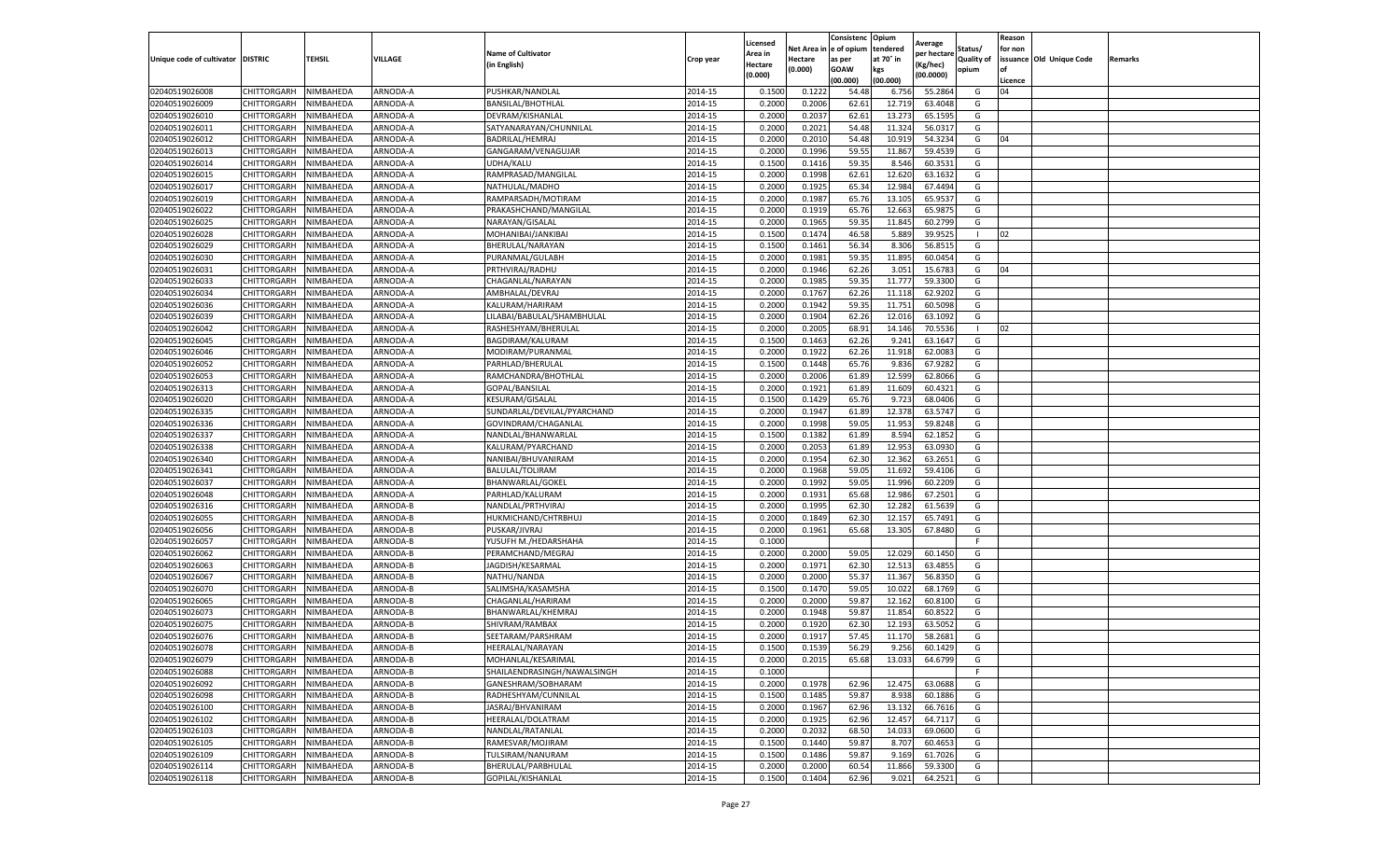|                                   |                    |           |                 |                           |           | Licensed |         | Consistenc             | Opium     |                        |                   | Reason  |                          |                |
|-----------------------------------|--------------------|-----------|-----------------|---------------------------|-----------|----------|---------|------------------------|-----------|------------------------|-------------------|---------|--------------------------|----------------|
|                                   |                    |           |                 | <b>Name of Cultivator</b> |           | Area in  |         | Net Area in e of opium | tendered  | Average<br>per hectare | Status/           | for non |                          |                |
| Unique code of cultivator DISTRIC |                    | TEHSIL    | VILLAGE         | in English)               | Crop year | Hectare  | Hectare | as per                 | at 70° in | (Kg/hec                | <b>Quality of</b> |         | issuance Old Unique Code | <b>Remarks</b> |
|                                   |                    |           |                 |                           |           | (0.000)  | (0.000) | <b>GOAW</b>            | kgs       | (00.0000)              | opium             |         |                          |                |
|                                   |                    |           |                 |                           |           |          |         | (00.000)               | (00.000)  |                        |                   | Licence |                          |                |
| 02040519026120                    | CHITTORGARH        | NIMBAHEDA | ARNODA-B        | BHURALAL/WARDA            | 2014-15   | 0.1500   | 0.1497  | 59.32                  | 8.915     | 59.552                 | G                 |         |                          |                |
| 02040519026125                    | CHITTORGARH        | NIMBAHEDA | ARNODA-B        | MNOHAR/BADRILAL           | 2014-15   | 0.2000   | 0.1963  | 59.32                  | 11.695    | 59.5772                | G                 |         |                          |                |
| 02040519026128                    | CHITTORGARH        | NIMBAHEDA | ARNODA-B        | SEETARAM/NANDRAM          | 2014-15   | 0.2000   | 0.2000  | 59.32                  | 12.22     | 61.1000                | G                 |         |                          |                |
| 02040519026130                    | CHITTORGARH        | NIMBAHEDA | ARNODA-B        | JAGDISHCHAND/NANDRAM      | 2014-15   | 0.2000   | 0.2019  | 65.68                  | 13.596    | 67.3403                | G                 |         |                          |                |
| 02040519026133                    | CHITTORGARH        | NIMBAHEDA | ARNODA-B        | SHANKARLAL/KISHANLAL      | 2014-15   | 0.2000   | 0.1947  | 62.96                  | 12.556    | 64.4890                | G                 |         |                          |                |
| 02040519026314                    | CHITTORGARH        | NIMBAHEDA | <b>ARNODA-B</b> | ISMAILSHA/HEDARSHA        | 2014-15   | 0.1000   |         |                        |           |                        | F                 |         |                          |                |
| 02040519026315                    | CHITTORGARH        | NIMBAHEDA | ARNODA-B        | GOVINDRAM/DALLICHAND      | 2014-15   | 0.2000   | 0.2001  | 60.57                  | 12.114    | 60.539                 | п                 | 02      |                          |                |
| 02040519026324                    | CHITTORGARH        | NIMBAHEDA | ARNODA-B        | <b>FULCHAND/BARDA</b>     | 2014-15   | 0.1500   | 0.1379  | 57.90                  | 8.073     | 58.5424                | G                 |         |                          |                |
| 02040519026322                    | CHITTORGARH        | NIMBAHEDA | ARNODA-B        | BALURAM/HUKMICHAND        | 2014-15   | 0.2000   | 0.2052  | 53.71                  | 11.164    | 54.4055                | G                 | 04      |                          |                |
| 02040519026323                    | CHITTORGARH        | NIMBAHEDA | ARNODA-B        | SHRILAL/SHAMBHULAL        | 2014-15   | 0.2000   | 0.1834  | 59.32                  | 10.822    | 59.0076                | G                 |         |                          |                |
| 02040519026325                    | CHITTORGARH        | NIMBAHEDA | ARNODA-B        | RADHESHYAM/CUNNILAL       | 2014-15   | 0.2000   | 0.1981  | 62.34                  | 12.504    | 63.1196                | G                 |         |                          |                |
| 02040519026328                    | CHITTORGARH        | NIMBAHEDA | ARNODA-B        | BADRILAL/BHURALI          | 2014-15   | 0.2000   | 0.1996  | 62.34                  | 12.513    | 62.6904                | G                 |         |                          |                |
| 02040519026329                    | CHITTORGARH        | NIMBAHEDA | ARNODA-B        | JAGDISHCHAND/TEKCHAND     | 2014-15   | 0.2000   | 0.2003  | 59.32                  | 12.050    | 60.1598                | G                 |         |                          |                |
| 02040519026330                    | CHITTORGARH        | NIMBAHEDA | ARNODA-B        | RAMPARSHAD/DEVRAM         | 2014-15   | 0.2000   | 0.1949  | 62.34                  | 12.352    | 63.3761                | G                 |         |                          |                |
| 02040519026066                    | CHITTORGARH        | NIMBAHEDA | ARNODA-B        | RUPLAL/KISHANLAL          | 2014-15   | 0.1500   | 0.1441  | 60.52                  | 8.862     | 61.4990                | G                 |         |                          |                |
| 02040519026069                    | CHITTORGARH        | NIMBAHEDA | ARNODA-B        | DEVRAJ/BARDA              | 2014-15   | 0.2000   | 0.1884  | 56.81                  | 10.664    | 56.6030                | G                 |         |                          |                |
| 02040519026093                    | CHITTORGARH        | NIMBAHEDA | ARNODA-B        | MHDANLAL/SOBHARAM         | 2014-15   | 0.2000   | 0.1838  | 62.34                  | 11.417    | 62.1164                | G                 |         |                          |                |
| 02040519026317                    | CHITTORGARH        | NIMBAHEDA | ARNODA-B        | RATANIBAI/KALURAM         | 2014-15   | 0.2000   | 0.1943  | 61.92                  | 12.172    | 62.6454                | G                 |         |                          |                |
| 02040519026132                    | CHITTORGARH        | NIMBAHEDA | ARNODA-B        | SHAMBHULAL/BHURALAL       | 2014-15   | 0.2000   | 0.1922  | 59.29                  | 11.51     | 59.932                 | G                 |         |                          |                |
| 02040519026123                    | CHITTORGARH        | NIMBAHEDA | ARNODA-B        | CHAGANLAL/RUPLAI          | 2014-15   | 0.2000   | 0.1922  | 57.64                  | 11.223    | 58.3923                | G                 |         |                          |                |
| 02040519026061                    | CHITTORGARH        | NIMBAHEDA | ARNODA-B        | SATYANARAYAN/KISANLAL     | 2014-15   | 0.2000   | 0.2019  | 59.29                  | 12.248    | 60.6637                | G                 |         |                          |                |
| 02040519026320                    | CHITTORGARH        | NIMBAHEDA | ARNODA-B        | SHRYAMLAL/MANGILAL        | 2014-15   | 0.1500   | 0.1505  | 56.05                  | 8.616     | 57.2492                | G                 |         |                          |                |
| 02040519026068                    | CHITTORGARH        | NIMBAHEDA | ARNODA-B        | ABDULKARIMSHA/NATHIBAI    | 2014-15   | 0.1500   | 0.1449  | 61.92                  | 9.014     | 62.2084                | G                 |         |                          |                |
| 02040519026081                    | CHITTORGARH        | NIMBAHEDA | ARNODA-B        | BHANWARLAL/MATHRA         | 2014-15   | 0.2000   | 0.1998  | 59.29                  | 12.019    | 60.1552                | G                 |         |                          |                |
| 02040519026119                    | CHITTORGARH        | NIMBAHEDA | ARNODA-B        | TULSIRAM/BHAGU            | 2014-15   | 0.1500   | 0.1489  | 59.29                  | 8.809     | 59.1605                | G                 |         |                          |                |
| 02040519026054                    | CHITTORGARH        | NIMBAHEDA | ARNODA-B        | DINDAYAL/HUKMICHAND       | 2014-15   | 0.2000   | 0.1933  | 61.92                  | 12.083    | 62.5091                | G                 |         |                          |                |
| 02040519026087                    | CHITTORGARH        | NIMBAHEDA | ARNODA-B        | HUKMICHAND/BHERULAI       | 2014-15   | 0.2000   | 0.1895  | 61.92                  | 11.844    | 62.5013                | G                 |         |                          |                |
| 02040519026319                    | CHITTORGARH        | NIMBAHEDA | ARNODA-B        | DURGASHANKAR/RAMCHANDRA   | 2014-15   | 0.2000   | 0.1924  | 59.29                  | 11.824    | 61.4553                | G                 |         |                          |                |
| 02040519026342                    | CHITTORGARH        | NIMBAHEDA | ARNODA-B        | PARBHULAL/HARIRAM         | 2014-15   | 0.2000   | 0.2025  | 59.29                  | 12.383    | 61.1506                | G                 |         |                          |                |
| 02040519026183                    | CHITTORGARH        | NIMBAHEDA | ARNODA-C        | MUKESHKUMAR/GANSHYAM      | 2014-15   | 0.2000   | 0.1969  | 62.27                  | 12.61     | 64.0630                | G                 |         |                          |                |
| 02040519026134                    | CHITTORGARH        | NIMBAHEDA | ARNODA-C        | BHAGVATIPARSAD/BHANWARLAL | 2014-15   | 0.2000   | 0.1929  | 67.56                  | 12.94     | 67.0969                | G                 |         |                          |                |
| 02040519026136                    | CHITTORGARH        | NIMBAHEDA | ARNODA-C        | KALURAM/HEMRAJ            | 2014-15   | 0.2000   | 0.2004  | 64.60                  | 12.671    | 63.2285                | G                 |         |                          |                |
| 02040519026137                    | CHITTORGARH        | NIMBAHEDA | ARNODA-C        | MURLIPARSAD/BHANWARLAL    | 2014-15   | 0.2000   | 0.1893  | 64.60                  | 11.95     | 63.1326                | G                 |         |                          |                |
| 02040519026138                    | CHITTORGARH        | NIMBAHEDA | ARNODA-C        | RATANLAL/JAICHAND         | 2014-15   | 0.2000   | 0.2014  | 67.56                  | 13.580    | 67.4280                | G                 |         |                          |                |
| 02040519026141                    | CHITTORGARH        | NIMBAHEDA | ARNODA-C        | LAXMINARAYAN/BADRILAI     | 2014-15   | 0.1500   | 0.1476  | 64.60                  | 9.856     | 66.7751                | G                 |         |                          |                |
| 02040519026148                    | CHITTORGARH        | NIMBAHEDA | ARNODA-C        | JAGDISH/MODIRAM           | 2014-15   | 0.1500   | 0.1483  | 60.56                  | 9.03      | 60.9036                | G                 |         |                          |                |
| 02040519026150                    | CHITTORGARH        | NIMBAHEDA | ARNODA-C        | BADRILAL/DALLA            | 2014-15   | 0.1500   | 0.1462  | 59.64                  | 8.469     | 57.9275                | G                 |         |                          |                |
| 02040519026154                    | CHITTORGARH        | NIMBAHEDA | ARNODA-C        | RAMCHANDRA/CUNNILAL       | 2014-15   | 0.1500   | 0.1453  | 64.60                  | 9.708     | 66.8135                | G                 |         |                          |                |
| 02040519026155                    | CHITTORGARH        | NIMBAHEDA | ARNODA-C        | BARDICHAND/CHAMPALAI      | 2014-15   | 0.1500   | 0.1357  | 62.27                  | 8.229     | 60.6411                | G                 |         |                          |                |
| 02040519026156                    | CHITTORGARH        | NIMBAHEDA | ARNODA-C        | GISALAL/MOTIRAM           | 2014-15   | 0.1500   | 0.1448  | 62.27                  | 9.091     | 62.7831                | G                 |         |                          |                |
| 02040519026162                    | CHITTORGARH        | NIMBAHEDA | ARNODA-C        | <b>KHEMRAJ/RODA</b>       | 2014-15   | 0.2000   | 0.1877  | 64.43                  | 12.417    | 66.1534                | G                 |         |                          |                |
| 02040519026163                    | CHITTORGARH        | NIMBAHEDA | ARNODA-C        | DHAPUBAI/MEGRAJ           | 2014-15   | 0.1500   | 0.1550  | 56.27                  | 8.633     | 55.6968                | G                 | 04      |                          |                |
| 02040519026164                    | CHITTORGARH        | NIMBAHEDA | ARNODA-C        | <b>BANSILAL/GOPAL</b>     | 2014-15   | 0.2000   | 0.1938  | 62.27                  | 12.267    | 63.2972                | G                 |         |                          |                |
| 02040519026165                    | CHITTORGARH        | NIMBAHEDA | ARNODA-C        | SHYAMBAI/RAMNARAYAN       | 2014-15   | 0.1500   | 0.1500  | 56.24                  | 8.47      | 56.5067                | G                 |         |                          |                |
| 02040519026166                    | CHITTORGARH        | NIMBAHEDA | ARNODA-C        | BAGDIRAM/MEGRAJ           | 2014-15   | 0.2000   | 0.1904  | 59.64                  | 11.630    | 61.0819                | G                 |         |                          |                |
| 02040519026169                    | CHITTORGARH        | NIMBAHEDA | ARNODA-C        | SOHANBAI/RAMCHANDRA       | 2014-15   | 0.2000   | 0.1967  | 59.64                  | 11.775    | 59.8627                | G                 |         |                          |                |
| 02040519026171                    | CHITTORGARH        | NIMBAHEDA | ARNODA-C        | PYARCHAND/RADHU           | 2014-15   | 0.1500   | 0.1460  | 67.56                  | 10.38     | 71.1301                | G                 |         |                          |                |
| 02040519026172                    | CHITTORGARH        | NIMBAHEDA | ARNODA-C        | RAMESHCHANDRA/BADRILAL    | 2014-15   | 0.1500   | 0.1500  | 59.64                  | 9.031     | 60.2067                | G                 |         |                          |                |
| 02040519026174                    | CHITTORGARH        | NIMBAHEDA | ARNODA-C        | BAPULAL/RAMNARAYAN        | 2014-15   | 0.1500   | 0.1497  | 59.64                  | 8.963     | 59.8731                | G                 |         |                          |                |
| 02040519026180                    | CHITTORGARH        | NIMBAHEDA | ARNODA-C        | KOSLYABAI/BADRILAL        | 2014-15   | 0.2000   | 0.2001  | 57.59                  | 11.732    | 58.6307                | G                 |         |                          |                |
| 02040519026182                    | CHITTORGARH        | NIMBAHEDA | ARNODA-C        | <b>BAPULAL/SHRILAL</b>    | 2014-15   | 0.2000   | 0.1817  | 59.36                  | 10.685    | 58.8057                | G                 |         |                          |                |
| 02040519026185                    | CHITTORGARH        | NIMBAHEDA | ARNODA-C        | MANKUWAR/OMPARKASH        | 2014-15   | 0.2000   | 0.1887  | 61.38                  | 11.750    | 62.2682                | G                 |         |                          |                |
| 02040519026187                    | CHITTORGARH        | NIMBAHEDA | ARNODA-C        | BHAGATRAM/BHUVANIRAM      | 2014-15   | 0.1500   | 0.1476  | 59.36                  | 8.862     | 60.0407                | G                 |         |                          |                |
| 02040519026191                    | <b>CHITTORGARH</b> | NIMBAHEDA | ARNODA-C        | SEETARAM/NIRBHERAM        | 2014-15   | 0.2000   | 0.1889  | 59.36                  | 11.423    | 60.4711                | G                 |         |                          |                |
| 02040519026192                    | CHITTORGARH        | NIMBAHEDA | ARNODA-C        | CHAMPALAL/WARDA           | 2014-15   | 0.1500   | 0.0458  | 67.56                  | 3.281     | 71.6376                | G                 |         |                          |                |
| 02040519026193                    | CHITTORGARH        | NIMBAHEDA | ARNODA-C        | SANTILAL/NATHULAL         | 2014-15   | 0.1500   | 0.1420  | 64.43                  | 9.416     | 66.3099                | G                 |         |                          |                |
| 02040519026195                    | CHITTORGARH        | NIMBAHEDA | ARNODA-C        | KALURAM/OUNKARLAL         | 2014-15   | 0.2000   | 0.1923  | 61.38                  | 11.934    | 62.0593                | G                 |         |                          |                |
| 02040519026196                    | CHITTORGARH        | NIMBAHEDA | ARNODA-C        | MHDANLAL/BHANWARLAL       | 2014-15   | 0.1500   | 0.1500  | 57.87                  | 8.81      | 58.7533                | G                 |         |                          |                |
| 02040519026198                    | <b>CHITTORGARH</b> | NIMBAHEDA | ARNODA-C        | MHDANLAL/KALURAM          | 2014-15   | 0.1500   | 0.1469  | 64.43                  | 9.517     | 64.7856                | G                 |         |                          |                |
|                                   |                    |           |                 |                           |           |          |         |                        |           |                        |                   |         |                          |                |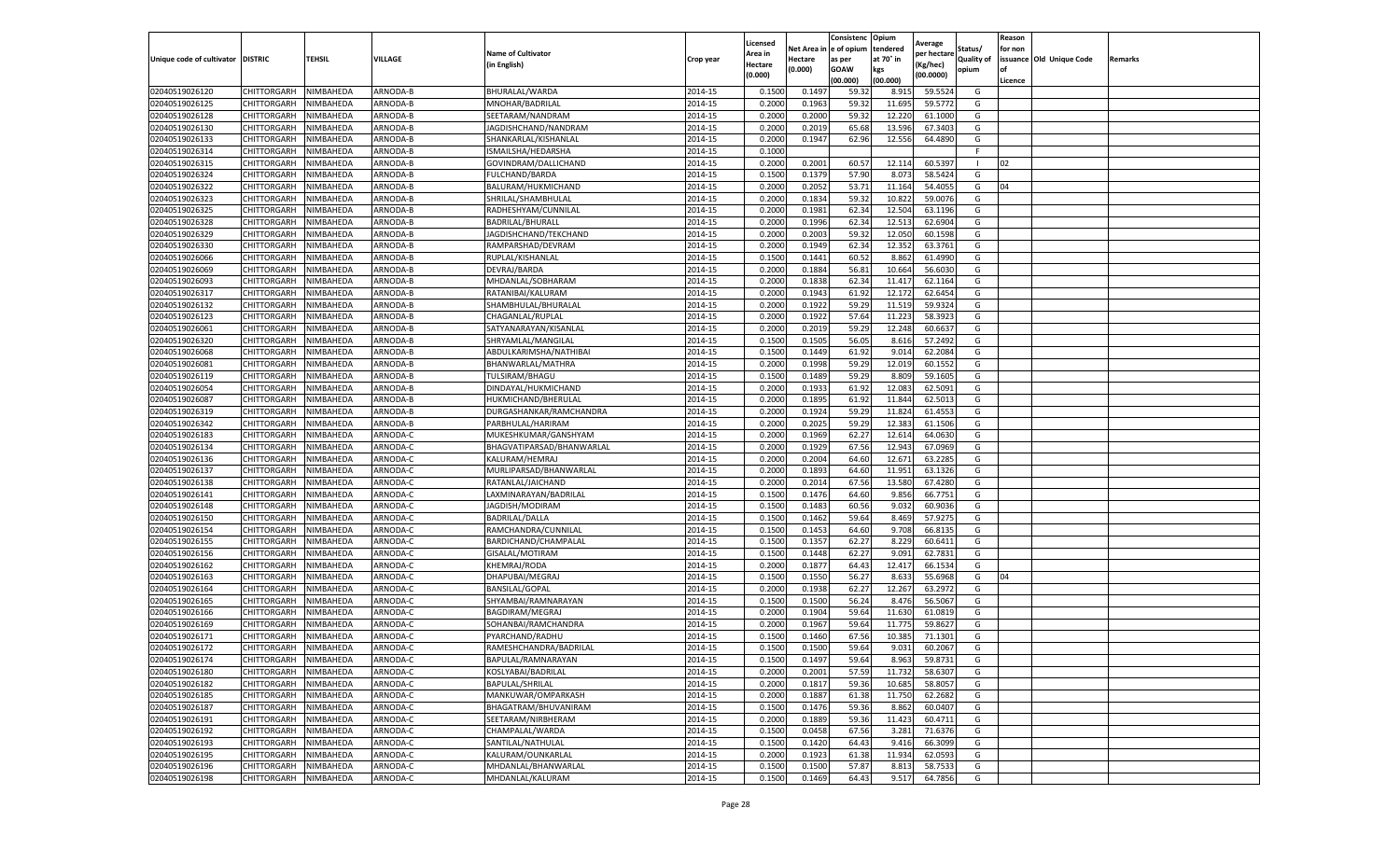|                                   |                    |                        |                 |                              |           | Licensed |         | Consistenc             | Opium     |                        |                   | Reason  |                          |                |
|-----------------------------------|--------------------|------------------------|-----------------|------------------------------|-----------|----------|---------|------------------------|-----------|------------------------|-------------------|---------|--------------------------|----------------|
|                                   |                    |                        |                 | <b>Name of Cultivator</b>    |           | Area in  |         | Net Area in e of opium | tendered  | Average<br>per hectare | Status/           | for non |                          |                |
| Unique code of cultivator DISTRIC |                    | TEHSIL                 | VILLAGE         | in English)                  | Crop year | Hectare  | Hectare | as per                 | at 70° in | (Kg/hec                | <b>Quality of</b> |         | issuance Old Unique Code | <b>Remarks</b> |
|                                   |                    |                        |                 |                              |           | (0.000)  | (0.000) | <b>GOAW</b>            | kgs       | (00.0000)              | opium             |         |                          |                |
|                                   |                    |                        |                 |                              |           |          |         | (00.000)               | (00.000)  |                        |                   | Licence |                          |                |
| 02040519026199                    | CHITTORGARH        | NIMBAHEDA              | ARNODA-C        | BHANWARLAL/MEGRAJ            | 2014-15   | 0.1500   | 0.1515  | 61.38                  | 9.391     | 61.9868                | G                 |         |                          |                |
| 02040519026200                    | CHITTORGARH        | NIMBAHEDA              | ARNODA-C        | MOJIRAM/NARAYAN              | 2014-15   | 0.2000   | 0.1979  | 64.43                  | 12.61     | 63.7645                | G                 |         |                          |                |
| 02040519026201                    | CHITTORGARH        | NIMBAHEDA              | ARNODA-C        | DHANSUKH/SHRILAL             | 2014-15   | 0.2000   | 0.1892  | 59.93                  | 11.241    | 59.4133                | G                 |         |                          |                |
| 02040519026331                    | CHITTORGARH        | NIMBAHEDA              | ARNODA-C        | NANDLAL/MOHANLAL             | 2014-15   | 0.1500   | 0.1500  | 67.56                  | 10.250    | 68.3333                | G                 |         |                          |                |
| 02040519026332                    | CHITTORGARH        | NIMBAHEDA              | ARNODA-C        | KHEMRAJ/DALURAM              | 2014-15   | 0.2000   | 0.1137  | 64.51                  | 6.995     | 61.5215                | G                 |         |                          |                |
| 02040519026135                    | CHITTORGARH        | NIMBAHEDA              | <b>ARNODA-C</b> | BANSILAL/HEMRAJ              | 2014-15   | 0.2000   | 0.1965  | 61.38                  | 11.65     | 59.3028                | G                 |         |                          |                |
| 02040519026139                    | CHITTORGARH        | NIMBAHEDA              | ARNODA-C        | BANSILAL/BHANWARLAL          | 2014-15   | 0.2000   | 0.1829  | 61.38                  | 11.662    | 63.7616                | G                 |         |                          |                |
| 02040519026143                    | CHITTORGARH        | NIMBAHEDA              | ARNODA-C        | DAMARLAL/BHERULAL            | 2014-15   | 0.1500   | 0.1421  | 59.36                  | 8.760     | 61.6467                | G                 |         |                          |                |
| 02040519026160                    | CHITTORGARH        | NIMBAHEDA              | ARNODA-C        | CHAMPALAL/KISHANLAL          | 2014-15   | 0.1500   | 0.1397  | 62.27                  | 8.762     | 62.7201                | G                 |         |                          |                |
| 02040519026333                    | CHITTORGARH        | NIMBAHEDA              | ARNODA-C        | RAMPARSHAD/KANIRAM           | 2014-15   | 0.2000   | 0.1921  | 64.51                  | 12.874    | 67.0172                | G                 |         |                          |                |
| 02040519026142                    | CHITTORGARH        | NIMBAHEDA              | ARNODA-C        | MANKUWAR/MANGILAL            | 2014-15   | 0.2000   | 0.2015  | 59.36                  | 11.906    | 59.0868                | G                 |         |                          |                |
| 02040519026144                    | CHITTORGARH        | NIMBAHEDA              | ARNODA-C        | SATEYENARAYAN/NIRBHERAM      | 2014-15   | 0.1500   | 0.1449  | 59.19                  | 8.65      | 59.6963                | G                 |         |                          |                |
| 02040519026146                    | CHITTORGARH        | NIMBAHEDA              | ARNODA-C        | SATTUBAI/MOJIRAM             | 2014-15   | 0.1500   | 0.1485  | 59.19                  | 9.039     | 60.868                 | G                 |         |                          |                |
| 02040519026161                    | CHITTORGARH        | NIMBAHEDA              | ARNODA-C        | BANSILAL/RAMCHANDRA          | 2014-15   | 0.1500   | 0.1518  | 59.19                  | 8.836     | 58.2082                | G                 |         |                          |                |
| 02040519026168                    | CHITTORGARH        | NIMBAHEDA              | ARNODA-C        | SHANKARLAL/DOLATRAM          | 2014-15   | 0.1500   | 0.1508  | 56.23                  | 8.692     | 57.6393                | G                 |         |                          |                |
| 02040519026175                    | CHITTORGARH        | NIMBAHEDA              | ARNODA-C        | BHAWANIRAM/BHERULAL/NANDUBAI | 2014-15   | 0.1500   | 0.1500  | 59.19                  | 8.853     | 59.0200                | G                 |         |                          |                |
| 02040519026184                    | CHITTORGARH        | NIMBAHEDA              | ARNODA-C        | KAMLABAI/GOKEL               | 2014-15   | 0.2000   | 0.1995  | 64.51                  | 13.086    | 65.5940                | G                 |         |                          |                |
| 02040519026152                    | CHITTORGARH        | NIMBAHEDA              | ARNODA-C        | GISALAL/RODA                 | 2014-15   | 0.1500   | 0.1499  | 46.64                  | 3.371     | 22.488                 | G                 | 04      |                          |                |
| 02040519026153                    | CHITTORGARH        | NIMBAHEDA              | ARNODA-C        | SANTAKUMARI/BHANWARLAI       | 2014-15   | 0.1500   | 0.1490  | 56.36                  | 8.696     | 58.3624                | G                 |         |                          |                |
| 02040519026167                    | CHITTORGARH        | NIMBAHEDA              | ARNODA-C        | BABULAL/MEGRAJ               | 2014-15   | 0.1500   | 0.1533  | 59.19                  | 9.005     | 58.7410                | G                 |         |                          |                |
| 02040519026206                    | CHITTORGARH        | NIMBAHEDA              | ARNODA-D        | PREAMCHAND/HEERA             | 2014-15   | 0.2000   | 0.1984  | 65.06                  | 13.114    | 66.0988                | G                 |         |                          |                |
| 02040519026202                    | CHITTORGARH        | NIMBAHEDA              | ARNODA-D        | SATEYENARAYAN/BHERULAL       | 2014-15   | 0.2000   | 0.1983  | 61.50                  | 12.054    | 60.7867                | G                 |         |                          |                |
| 02040519026203                    | CHITTORGARH        | NIMBAHEDA              | ARNODA-D        | BHANWARLAL/RATANLAL          | 2014-15   | 0.2000   | 0.2000  | 57.80                  | 11.659    | 58.2950                | G                 |         |                          |                |
| 02040519026208                    | CHITTORGARH        | NIMBAHEDA              | ARNODA-D        | RADHESHYAM/BHANWARLAL        | 2014-15   | 0.2000   | 0.2040  | 62.19                  | 13.015    | 63.7990                | G                 |         |                          |                |
| 02040519026209                    | CHITTORGARH        | NIMBAHEDA              | ARNODA-D        | RUPA/BHAGVAN                 | 2014-15   | 0.2000   | 0.2000  | 65.06                  | 13.13     | 65.6650                | G                 |         |                          |                |
| 02040519026211                    |                    | NIMBAHEDA              | ARNODA-D        |                              |           |          |         |                        |           |                        | G                 |         |                          |                |
|                                   | CHITTORGARH        |                        |                 | NANDUBAI/OUNKARLAL           | 2014-15   | 0.2000   | 0.1853  | 61.50                  | 11.659    | 62.9196                |                   |         |                          |                |
| 02040519026212                    | CHITTORGARH        | NIMBAHEDA<br>NIMBAHEDA | ARNODA-D        | NIRBHERAM/NARAYAN            | 2014-15   | 0.2000   | 0.1924  | 62.19                  | 11.976    | 62.2453                | G                 |         |                          |                |
| 02040519026213                    | CHITTORGARH        |                        | ARNODA-D        | BAGDIRAM/SUKHDEV             | 2014-15   | 0.1500   | 0.1484  | 56.31                  | 8.736     | 58.8679                | G                 |         |                          |                |
| 02040519026214                    | CHITTORGARH        | NIMBAHEDA              | ARNODA-D        | NANDLAL/BHERULAL             | 2014-15   | 0.1500   | 0.1500  | 62.19                  | 9.799     | 65.3267                | G                 |         |                          |                |
| 02040519026218                    | CHITTORGARH        | NIMBAHEDA              | ARNODA-D        | DHAPUBAI/SOBHARAM            | 2014-15   | 0.1500   | 0.1516  | 61.50                  | 9.427     | 62.1834                | G                 |         |                          |                |
| 02040519026221                    | CHITTORGARH        | NIMBAHEDA              | ARNODA-D        | DEVILAL/PYARA                | 2014-15   | 0.2000   | 0.1815  | 67.11                  | 12.367    | 68.1377                | G                 |         |                          |                |
| 02040519026222                    | CHITTORGARH        | NIMBAHEDA              | ARNODA-D        | GOPILAL/RAMLAL               | 2014-15   | 0.1500   | 0.1498  | 57.60                  | 8.920     | 59.5461                | G                 |         |                          |                |
| 02040519026223                    | CHITTORGARH        | NIMBAHEDA              | ARNODA-D        | KANKMAL/PRTHVIRAJ            | 2014-15   | 0.2000   | 0.1971  | 62.19                  | 12.67     | 64.3227                | G                 |         |                          |                |
| 02040519026226                    | CHITTORGARH        | NIMBAHEDA              | ARNODA-D        | MOHANLAL/HEERALAL            | 2014-15   | 0.2000   | 0.1996  | 57.29                  | 11.663    | 58.4319                | G                 |         |                          |                |
| 02040519026227                    | CHITTORGARH        | NIMBAHEDA              | ARNODA-D        | KALU/HEERA                   | 2014-15   | 0.1500   | 0.1537  | 57.56                  | 9.053     | 58.9005                | G                 |         |                          |                |
| 02040519026230                    | CHITTORGARH        | NIMBAHEDA              | ARNODA-D        | NANDUBAI/CUNNILAL            | 2014-15   | 0.2000   | 0.1989  | 61.50                  | 12.441    | 62.5490                | G                 |         |                          |                |
| 02040519026231                    | CHITTORGARH        | NIMBAHEDA              | ARNODA-D        | NARMDABAI/CHENRAM            | 2014-15   | 0.1500   | 0.1518  | 62.19                  | 9.977     | 65.7246                | G                 |         |                          |                |
| 02040519026238                    | CHITTORGARH        | NIMBAHEDA              | ARNODA-D        | DALU/PYARA                   | 2014-15   | 0.2000   | 0.1730  | 56.33                  | 9.65      | 55.8208                | G                 | 04      |                          |                |
| 02040519026239                    | CHITTORGARH        | NIMBAHEDA              | ARNODA-D        | DALU/BHERA                   | 2014-15   | 0.1500   | 0.1170  | 56.29                  | 6.787     | 58.0085                | G                 |         |                          |                |
| 02040519026242                    | CHITTORGARH        | NIMBAHEDA              | ARNODA-D        | UTHAMCHAND/BHAGIRTH          | 2014-15   | 0.2000   | 0.1951  | 61.26                  | 12.663    | 64.9052                | G                 |         |                          |                |
| 02040519026243                    | CHITTORGARH        | NIMBAHEDA              | ARNODA-D        | HEERALAL/SUHAGIBAI           | 2014-15   | 0.2000   | 0.1993  | 61.26                  | 12.567    | 63.0557                | G                 |         |                          |                |
| 02040519026253                    | CHITTORGARH        | NIMBAHEDA              | ARNODA-D        | MHDANLAL/BHAGIRTH            | 2014-15   | 0.2000   | 0.1997  | 61.26                  | 12.602    | 63.1047                | G                 |         |                          |                |
| 02040519026255                    | CHITTORGARH        | NIMBAHEDA              | ARNODA-D        | BANSILAL/BADRILAL            | 2014-15   | 0.1500   | 0.1482  | 61.67                  | 8.766     | 59.1498                | G                 |         |                          |                |
| 02040519026257                    | CHITTORGARH        | NIMBAHEDA              | ARNODA-D        | BAGDIRAM/MODIRAM             | 2014-15   | 0.1500   | 0.1475  | 57.59                  | 8.548     | 57.9525                | G                 |         |                          |                |
| 02040519026258                    | CHITTORGARH        | NIMBAHEDA              | ARNODA-D        | RATANLAL/NANURAM             | 2014-15   | 0.2000   | 0.1992  | 61.26                  | 12.436    | 62.4297                | G                 |         |                          |                |
| 02040519026260                    | CHITTORGARH        | NIMBAHEDA              | ARNODA-D        | PRTHVIRAJ/NARAYAN            | 2014-15   | 0.1500   | 0.1500  | 61.67                  | 9.251     | 61.6733                | G                 |         |                          |                |
| 02040519026262                    | CHITTORGARH        | NIMBAHEDA              | ARNODA-D        | SANTILAL/DEVRAM              | 2014-15   | 0.1500   | 0.1435  | 60.25                  | 8.633     | 60.1603                | G                 |         |                          |                |
| 02040519026263                    | CHITTORGARH        | NIMBAHEDA              | ARNODA-D        | BALARAM/BAGDIRAM             | 2014-15   | 0.2000   | 0.1976  | 61.26                  | 12.515    | 63.3350                | G                 |         |                          |                |
| 02040519026264                    | CHITTORGARH        | NIMBAHEDA              | ARNODA-D        | RAMCHANDRA/BHAGIRTH          | 2014-15   | 0.1500   | 0.1500  | 61.67                  | 9.832     | 65.5467                | G                 |         |                          |                |
| 02040519026266                    | CHITTORGARH        | NIMBAHEDA              | ARNODA-D        | GOPALLAL/KANIRAM             | 2014-15   | 0.2000   | 0.1906  | 61.67                  | 11.779    | 61.7996                | G                 |         |                          |                |
| 02040519026271                    | CHITTORGARH        | NIMBAHEDA              | ARNODA-D        | UDHERAM/PREAMCHAND           | 2014-15   | 0.2000   | 0.1984  | 65.06                  | 13.040    | 65.7258                | G                 |         |                          |                |
| 02040519026273                    | CHITTORGARH        | NIMBAHEDA              | ARNODA-D        | DALLICHAND/PYARCHAND         | 2014-15   | 0.1500   | 0.1496  | 59.22                  | 9.128     | 61.0160                | G                 |         |                          |                |
| 02040519026274                    | CHITTORGARH        | NIMBAHEDA              | ARNODA-D        | RAMESHCHANDRA/MEGRAJ         | 2014-15   | 0.2000   | 0.2008  | 65.06                  | 13.551    | 67.4851                | G                 |         |                          |                |
| 02040519026277                    | <b>CHITTORGARH</b> | NIMBAHEDA              | ARNODA-D        | NYAJYUKHAN/SULTANKHAN        | 2014-15   | 0.1500   | 0.1512  | 59.22                  | 9.010     | 59.5899                | G                 |         |                          |                |
| 02040519026278                    | CHITTORGARH        | NIMBAHEDA              | ARNODA-D        | SHANKARLAL/BAGDIRAM          | 2014-15   | 0.2000   | 0.1989  | 61.67                  | 12.519    | 62.9412                | G                 |         |                          |                |
| 02040519026279                    | CHITTORGARH        | NIMBAHEDA              | ARNODA-D        | OMPARKASH/BADRILAL           | 2014-15   | 0.1500   | 0.1506  | 56.15                  | 8.783     | 58.3201                | G                 |         |                          |                |
| 02040519026281                    | CHITTORGARH        | NIMBAHEDA              | ARNODA-D        | DALCHAND/OUNKARLAL           | 2014-15   | 0.2000   | 0.1610  | 61.93                  | 9.873     | 61.3230                | G                 |         |                          |                |
| 02040519026282                    | CHITTORGARH        | NIMBAHEDA              | ARNODA-D        | OMPARKASH/BAGDIRAM           | 2014-15   | 0.1500   | 0.1484  | 59.22                  | 9.010     | 60.7143                | G                 |         |                          |                |
| 02040519026284                    | <b>CHITTORGARH</b> | NIMBAHEDA              | ARNODA-D        | SOBHARAM/BHANWARLAL          | 2014-15   | 0.1500   | 0.1037  | 59.22                  | 6.049     | 58.3317                | G                 |         |                          |                |
|                                   |                    |                        |                 |                              |           |          |         |                        |           |                        |                   |         |                          |                |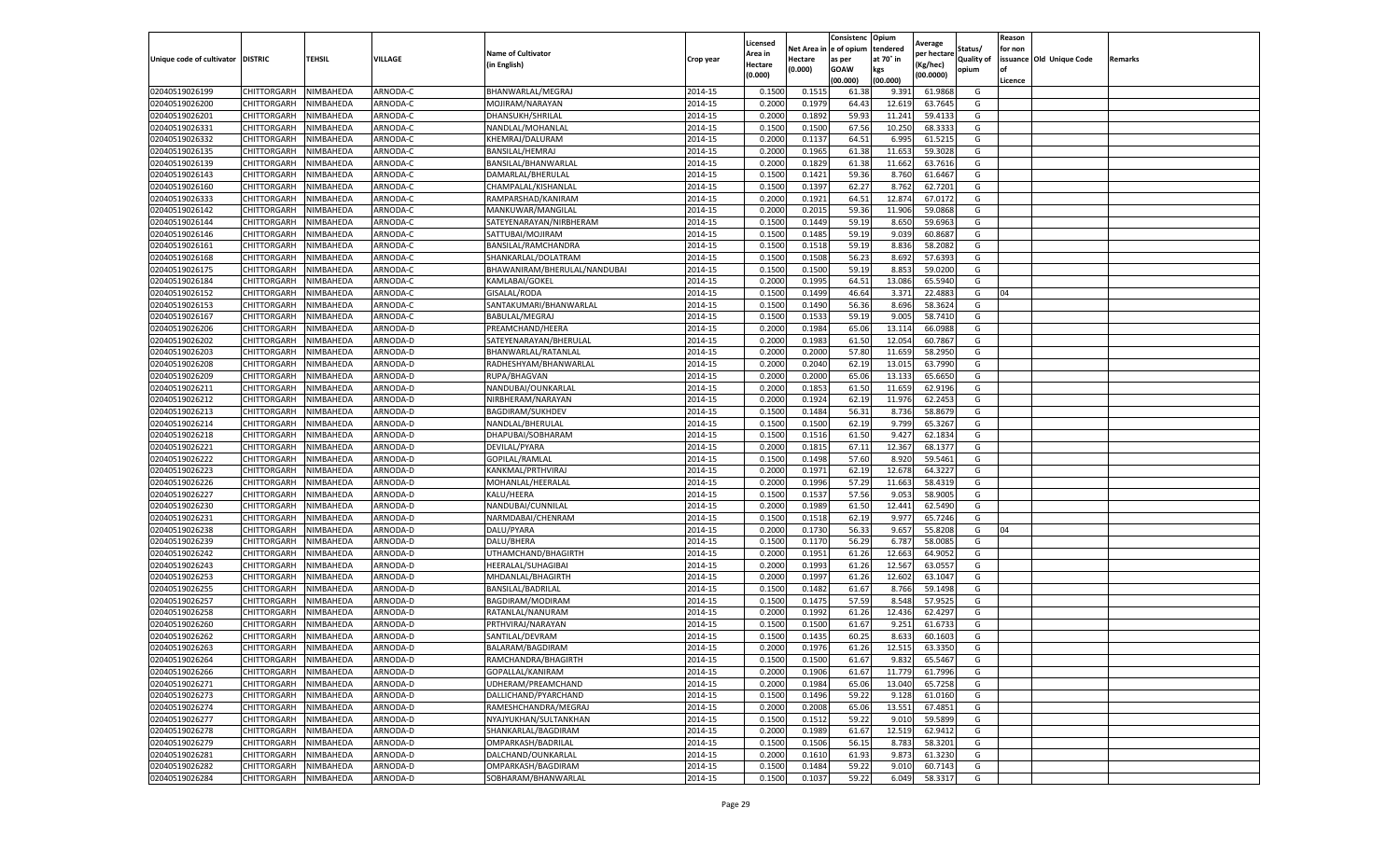|                           |                       |           |                      |                                    |           | Licensed |         | Consistenc             | Opium     | Average     |                   | Reason  |                          |                |
|---------------------------|-----------------------|-----------|----------------------|------------------------------------|-----------|----------|---------|------------------------|-----------|-------------|-------------------|---------|--------------------------|----------------|
|                           |                       |           |                      | <b>Name of Cultivator</b>          |           | Area in  |         | Net Area in e of opium | tendered  | per hectare | Status/           | for non |                          |                |
| Unique code of cultivator | <b>DISTRIC</b>        | TEHSIL    | VILLAGE              | in English)                        | Crop year | Hectare  | Hectare | as per                 | at 70° in | (Kg/hec     | <b>Quality of</b> |         | issuance Old Unique Code | <b>Remarks</b> |
|                           |                       |           |                      |                                    |           | (0.000)  | (0.000) | <b>GOAW</b>            | kgs       | (00.0000)   | opium             |         |                          |                |
|                           |                       |           |                      |                                    |           |          |         | (00.000)               | (00.000)  |             |                   | Licence |                          |                |
| 02040519026285            | CHITTORGARH           | NIMBAHEDA | ARNODA-D             | KISHANLAL/PYARCHAND                | 2014-15   | 0.1500   | 0.1512  | 59.22                  | 9.086     | 60.0926     | G                 |         |                          |                |
| 02040519026288            | CHITTORGARH           | NIMBAHEDA | ARNODA-D             | KELASHCHANDRA/RAMLAI               | 2014-15   | 0.1500   | 0.1440  | 59.31                  | 8.795     | 61.0764     | G                 |         |                          |                |
| 02040519026289            | CHITTORGARH           | NIMBAHEDA | ARNODA-D             | OUNKARLAL/CUNNILAL                 | 2014-15   | 0.1500   | 0.1508  | 56.26                  | 8.728     | 57.8780     | G                 |         |                          |                |
| 02040519026290            | CHITTORGARH           | NIMBAHEDA | ARNODA-D             | BHGVATRAM/CHAMPALAL                | 2014-15   | 0.2000   | 0.1875  | 61.93                  | 11.722    | 62.5173     | G                 |         |                          |                |
| 02040519026291            | CHITTORGARH           | NIMBAHEDA | ARNODA-D             | RAMLAL/RUPLAL                      | 2014-15   | 0.2000   | 0.1949  | 67.11                  | 13.048    | 66.9472     | G                 |         |                          |                |
| 02040519026292            | CHITTORGARH           | NIMBAHEDA | ARNODA-D             | SOHANLAL/BANSILAL                  | 2014-15   | 0.2000   | 0.1999  | 61.93                  | 12.47     | 62.4012     | G                 |         |                          |                |
| 02040519026296            | CHITTORGARH           | NIMBAHEDA | ARNODA-D             | KELASHCHAND/MANGILAL               | 2014-15   | 0.2000   | 0.1900  | 67.11                  | 12.770    | 67.2105     | G                 |         |                          |                |
| 02040519026297            | CHITTORGARH           | NIMBAHEDA | ARNODA-D             | DALIBAI/PARBHULAL                  | 2014-15   | 0.1500   | 0.1488  | 61.93                  | 9.325     | 62.6680     | G                 |         |                          |                |
| 02040519026299            | CHITTORGARH           | NIMBAHEDA | ARNODA-D             | SANTOSHBAI/SHIVNARAYAN             | 2014-15   | 0.1500   | 0.1471  | 59.31                  | 9.218     | 62.6649     | G                 |         |                          |                |
| 02040519026304            | CHITTORGARH           | NIMBAHEDA | ARNODA-D             | <b>HMERSINGH/MEGSINGH</b>          | 2014-15   | 0.2000   | 0.1994  | 59.31                  | 12.209    | 61.2287     | G                 |         |                          |                |
| 02040519026308            | CHITTORGARH           | NIMBAHEDA | ARNODA-D             | BANSILAL/RADHUJI                   | 2014-15   | 0.1500   | 0.1512  | 61.93                  | 9.440     | 62.4339     | G                 |         |                          |                |
| 02040519026311            | CHITTORGARH           | NIMBAHEDA | ARNODA-D             | CHTRBHUJ/KISHANLAL                 | 2014-15   | 0.2000   | 0.2000  | 59.31                  | 12.175    | 60.8750     | G                 |         |                          |                |
| 02040519026236            | CHITTORGARH           | NIMBAHEDA | ARNODA-D             | BHUVANIRAM/KALURAM                 | 2014-15   | 0.2000   | 0.1892  | 65.06                  | 12.361    | 65.3330     | G                 |         |                          |                |
| 02040519026205            | CHITTORGARH           | NIMBAHEDA | ARNODA-D             | KANCHANBAI/KANIRAM                 | 2014-15   | 0.2000   | 0.1921  | 64.37                  | 12.589    | 65.5336     | G                 |         |                          |                |
| 02040519026216            | CHITTORGARH           | NIMBAHEDA | ARNODA-D             | MANIGIBAI/MANGILAL                 | 2014-15   | 0.2000   | 0.1800  | 61.98                  | 11.236    | 62.4222     | G                 |         |                          |                |
| 02040519026219            | CHITTORGARH           | NIMBAHEDA | ARNODA-D             | MOHANLAL/NARAYAN                   | 2014-15   | 0.2000   | 0.1998  | 59.31                  | 11.938    | 59.7497     | G                 |         |                          |                |
| 02040519026225            | CHITTORGARH           | NIMBAHEDA | ARNODA-D             | NANDA/NANA                         | 2014-15   | 0.1500   | 0.1504  | 55.74                  | 8.680     | 57.7128     | G                 |         |                          |                |
| 02040519026232            | CHITTORGARH           | NIMBAHEDA | ARNODA-D             | MODIBAI/NATHU                      | 2014-15   | 0.2000   | 0.2003  | 58.22                  | 11.744    | 58.6321     | G                 |         |                          |                |
| 02040519026261            | CHITTORGARH           | NIMBAHEDA | ARNODA-D             | KAVARLAL/MANGILAL                  | 2014-15   | 0.1500   | 0.1516  | 57.79                  | 8.85      | 58.4301     | G                 |         |                          |                |
| 02040519026237            | CHITTORGARH           | NIMBAHEDA | ARNODA-D             | MEGHRAJ/HEMRAJ                     | 2014-15   | 0.1500   | 0.1508  | 59.50                  | 9.605     | 63.6936     | G                 |         |                          |                |
| 02040519026246            | CHITTORGARH           | NIMBAHEDA | ARNODA-D             | RUKMANIBAI/BHERULAL                | 2014-15   | 0.1500   | 0.1498  | 59.50                  | 9.070     | 60.5474     | G                 |         |                          |                |
| 02040519026306            | CHITTORGARH           | NIMBAHEDA | ARNODA-D             | PYARIBAI/RAMLAL                    | 2014-15   | 0.2000   | 0.1969  | 56.65                  | 10.71     | 54.4185     | G                 | 04      |                          |                |
| 02040519026224            | CHITTORGARH           | NIMBAHEDA | ARNODA-D             | CHANDMAL/HEMRAJ                    | 2014-15   | 0.2000   | 0.1990  | 59.50                  | 12.147    | 61.0402     | G                 |         |                          |                |
| 02040519026228            | CHITTORGARH           | NIMBAHEDA | ARNODA-D             | JIVRAJ/DHANRAJ                     | 2014-15   | 0.1500   | 0.1500  | 61.98                  | 9.722     | 64.8133     | G                 |         |                          |                |
| 02040519026287            | CHITTORGARH           | NIMBAHEDA | ARNODA-D             | OUNKARLAL/RAMLAL                   | 2014-15   | 0.1500   | 0.1516  | 60.30                  | 8.993     | 59.3206     | G                 |         |                          |                |
| 02040519026300            | CHITTORGARH           | NIMBAHEDA | ARNODA-D             | KAMLIBAI/RATANBALAHI               | 2014-15   | 0.1500   | 0.1500  | 57.02                  | 8.708     | 58.0533     | G                 |         |                          |                |
| 02040519026233            | CHITTORGARH           | NIMBAHEDA | ARNODA-D             | MANGILAL/KOJU                      | 2014-15   | 0.2000   | 0.1991  | 56.34                  | 11.155    | 56.0271     | G                 |         |                          |                |
| 02040519027028            | CHITTORGARH           | NIMBAHEDA | BADOLIGHATA-A        | LABHCHAND/BHAGVAN SUTHAR           | 2014-15   | 0.2000   | 0.1908  | 67.43                  | 13.765    | 72.1436     | G                 |         |                          |                |
| 02040519027005            | CHITTORGARH           | NIMBAHEDA | BADOLIGHATA-A        | GASI/KHEMRAJ                       | 2014-15   | 0.2000   | 0.1953  | 62.40                  | 12.685    | 64.9514     | G                 |         |                          |                |
| 02040519027006            | CHITTORGARH           | NIMBAHEDA | BADOLIGHATA-A        | GAMNDIRAM/KISHANRAM                | 2014-15   | 0.1500   | 0.1500  | 60.06                  | 9.532     | 63.5467     | G                 |         |                          |                |
| 02040519027012            | CHITTORGARH           | NIMBAHEDA | BADOLIGHATA-A        | NATHUDAS/RADHUDAS                  | 2014-15   | 0.2000   | 0.1938  | 56.7                   | 11.45     | 59.107      | G                 |         |                          |                |
| 02040519027014            | CHITTORGARH           | NIMBAHEDA | BADOLIGHATA-A        | ANOPIBAI/KISHANLAI                 | 2014-15   | 0.1500   | 0.1445  | 65.05                  | 10.547    | 72.9896     | G                 |         |                          |                |
| 02040519027032            | CHITTORGARH           | NIMBAHEDA | BADOLIGHATA-A        | PREAMDAS/BANSIDAS                  | 2014-15   | 0.2000   | 0.1823  | 65.05                  | 12.62     | 69.2265     | G                 |         |                          |                |
| 02040519027033            | CHITTORGARH           | NIMBAHEDA | BADOLIGHATA-A        | AMBHALAL/CHTRBHUJ                  | 2014-15   | 0.1500   | 0.1463  | 62.40                  | 9.503     | 64.9556     | G                 |         |                          |                |
| 02040519027038            | CHITTORGARH           | NIMBAHEDA | <b>BADOLIGHATA-A</b> | HULASIBAI/DHARMCHAND               | 2014-15   | 0.2000   | 0.2016  | 60.06                  | 12.184    | 60.4365     | G                 |         |                          |                |
| 02040519027078            | CHITTORGARH           | NIMBAHEDA | BADOLIGHATA-A        | GISIBAI/BALDEV                     | 2014-15   | 0.2000   | 0.1957  | 67.43                  | 13.293    | 67.9254     | G                 |         |                          |                |
| 02040519027030            | CHITTORGARH           | NIMBAHEDA | BADOLIGHATA-A        | GIRDHARI/MANA                      | 2014-15   | 0.2000   | 0.1961  | 62.40                  | 13.461    | 68.6435     | G                 |         |                          |                |
| 02040519027059            | CHITTORGARH           | NIMBAHEDA | BADOLIGHATA-A        | SAGARMAL/GISALAL                   | 2014-15   | 0.2000   | 0.1953  | 65.05                  | 12.917    | 66.1393     | G                 |         |                          |                |
| 02040519027075            | CHITTORGARH           | NIMBAHEDA | <b>BADOLIGHATA-A</b> | PARVATIBAI/GOTTU                   | 2014-15   | 0.2000   | 0.2000  | 56.14                  | 11.91     | 59.5900     | G                 |         |                          |                |
| 02040519027015            | CHITTORGARH           | NIMBAHEDA | BADOLIGHATA-A        | DHULIBAI/BHAWARLAL                 | 2014-15   | 0.2000   | 0.1910  | 65.05                  | 12.833    | 67.1885     | G                 |         |                          |                |
| 02040519027067            | CHITTORGARH           | NIMBAHEDA | BADOLIGHATA-A        | BAPULAL/CHTRBHUJ                   | 2014-15   | 0.1500   | 0.1490  | 65.05                  | 10.334    | 69.3557     | G                 |         |                          |                |
| 02040519027150            | CHITTORGARH           | NIMBAHEDA | BADOLIGHATA-A        | UTHAMCHAND/CHTRBHUJ                | 2014-15   | 0.2000   | 0.1764  | 67.43                  | 12.667    | 71.8084     | G                 |         |                          |                |
| 02040519027151            | CHITTORGARH           | NIMBAHEDA | BADOLIGHATA-A        | HEMRAJ/CHENABHIL                   | 2014-15   | 0.1500   | 0.1433  | 61.13                  | 9.11      | 63.6218     | G                 |         |                          |                |
| 02040519027152            | CHITTORGARH           | NIMBAHEDA | BADOLIGHATA-A        | RAMSVRUP UARF RAMESHVARLAL/NANDLAL | 2014-15   | 0.1500   | 0.1392  | 67.43                  | 10.47     | 75.2227     | G                 |         |                          |                |
| 02040519027154            | CHITTORGARH           | NIMBAHEDA | BADOLIGHATA-A        | BHANWARLAL/MOHANLAI                | 2014-15   | 0.2000   | 0.1985  | 61.13                  | 12.81     | 64.5390     | G                 |         |                          |                |
| 02040519027159            | CHITTORGARH           | NIMBAHEDA | BADOLIGHATA-A        | RAMNARAYAN/BHOLIRAM                | 2014-15   | 0.1500   | 0.1460  | 68.92                  | 10.929    | 74.8562     | G                 |         |                          |                |
| 02040519027013            | CHITTORGARH           | NIMBAHEDA | BADOLIGHATA-A        | PARWATIBAI/GANGARAM                | 2014-15   | 0.2000   | 0.2005  | 61.13                  | 12.724    | 63.4613     | G                 |         |                          |                |
| 02040519027018            | CHITTORGARH           | NIMBAHEDA | BADOLIGHATA-A        | NANIBAI/OUNKAR                     | 2014-15   | 0.1500   | 0.1452  | 61.13                  | 9.039     | 62.2521     | G                 |         |                          |                |
| 02040519027025            | CHITTORGARH NIMBAHEDA |           | <b>BADOLIGHATA-A</b> | BHERULAL/RAMLAL                    | 2014-15   | 0.2000   | 0.1960  | 68.92                  | 14.424    | 73.5918     | G                 |         |                          |                |
| 02040519027039            | CHITTORGARH           | NIMBAHEDA | BADOLIGHATA-A        | SHYAMLAL/PRTHVIRAJ                 | 2014-15   | 0.2000   | 0.1967  | 56.17                  | 11.659    | 59.2730     | G                 |         |                          |                |
| 02040519027003            | <b>CHITTORGARH</b>    | NIMBAHEDA | BADOLIGHATA-A        | KHEMRAJ/NARAYAN                    | 2014-15   | 0.1500   | 0.1431  | 59.73                  | 8.166     | 57.0650     | G                 |         |                          |                |
| 02040519027052            | CHITTORGARH           | NIMBAHEDA | <b>BADOLIGHATA-A</b> | DALLICHAND/KISHNRAM                | 2014-15   | 0.2000   | 0.1836  | 59.73                  | 11.545    | 62.8813     | G                 |         |                          |                |
| 02040519027053            | <b>CHITTORGARH</b>    | NIMBAHEDA | BADOLIGHATA-A        | MHDANLAL/CHAGNA                    | 2014-15   | 0.2000   | 0.1943  | 61.13                  | 12.741    | 65.5739     | G                 |         |                          |                |
| 02040519027069            | <b>CHITTORGARH</b>    | NIMBAHEDA | BADOLIGHATA-A        | RAMLAL/CHTRBHUJ                    | 2014-15   | 0.1500   | 0.1428  | 65.85                  | 9.840     | 68.9076     | G                 |         |                          |                |
| 02040519027176            | CHITTORGARH           | NIMBAHEDA | BADOLIGHATA-A        | BHAGU/HARIRAM                      | 2014-15   | 0.2000   | 0.1920  | 68.92                  | 14.07     | 73.2813     | G                 |         |                          |                |
| 02040519027160            | CHITTORGARH           | NIMBAHEDA | BADOLIGHATA-A        | BARDIBAI/NAVLRAM                   | 2014-15   | 0.2000   | 0.1924  | 65.85                  | 13.368    | 69.4802     | G                 |         |                          |                |
| 02040519027161            | CHITTORGARH           | NIMBAHEDA | BADOLIGHATA-A        | MUKESH/CHAMANLAL POTRA             | 2014-15   | 0.2000   | 0.1915  | 62.17                  | 12.674    | 66.1828     | G                 |         |                          |                |
| 02040519027162            | CHITTORGARH           | NIMBAHEDA | BADOLIGHATA-A        | GITABAI/BAPULAL                    | 2014-15   | 0.2000   | 0.1947  | 59.73                  | 12.100    | 62.1469     | G                 |         |                          |                |
| 02040519027163            | <b>CHITTORGARH</b>    | NIMBAHEDA | BADOLIGHATA-A        | HUDIBAI/CHTRBHUJ                   | 2014-15   | 0.1500   | 0.1485  | 65.85                  | 10.216    | 68.7946     | G                 |         |                          |                |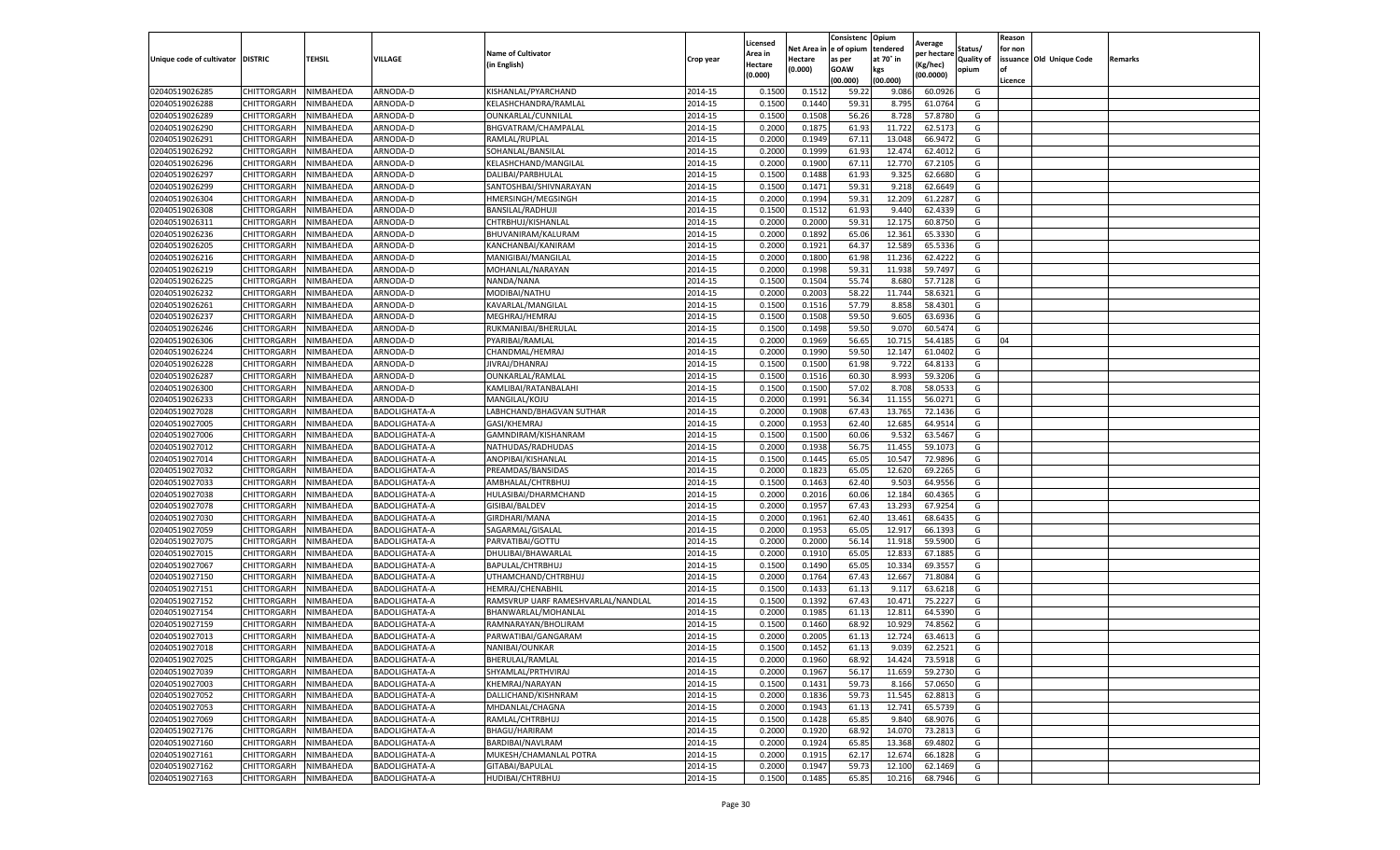|                                   |                       |                        |                      |                                            |                    | Licensed         |                  | Consistenc             | Opium     |                        |                   | Reason   |                          |                |
|-----------------------------------|-----------------------|------------------------|----------------------|--------------------------------------------|--------------------|------------------|------------------|------------------------|-----------|------------------------|-------------------|----------|--------------------------|----------------|
|                                   |                       |                        |                      | <b>Name of Cultivator</b>                  |                    | Area in          |                  | Net Area in e of opium | tendered  | Average<br>per hectare | Status/           | for non  |                          |                |
| Unique code of cultivator DISTRIC |                       | TEHSIL                 | VILLAGE              | in English)                                | Crop year          | Hectare          | Hectare          | as per                 | at 70° in | (Kg/hec                | <b>Quality of</b> |          | issuance Old Unique Code | <b>Remarks</b> |
|                                   |                       |                        |                      |                                            |                    | (0.000)          | (0.000)          | <b>GOAW</b>            | kgs       | (00.0000)              | opium             |          |                          |                |
|                                   |                       |                        |                      |                                            |                    |                  |                  | (00.000)               | (00.000)  |                        |                   | Licence  |                          |                |
| 02040519027164                    | CHITTORGARH           | NIMBAHEDA              | <b>BADOLIGHATA-A</b> | DADAMCHAND/CHTRBHUJ                        | 2014-15            | 0.2000           | 0.1909           | 68.92                  | 13.64     | 71.4825                | G                 |          |                          |                |
| 02040519027165                    | CHITTORGARH           | NIMBAHEDA              | <b>BADOLIGHATA-A</b> | GITABAI/SHOBHARAM                          | 2014-15            | 0.2000           | 0.1904           | 65.85                  | 13.07     | 68.6765                | G                 |          |                          |                |
| 02040519027166                    | CHITTORGARH           | NIMBAHEDA              | BADOLIGHATA-A        | RAMSINGH/SOBHARAM                          | 2014-15            | 0.2000           | 0.1901           | 65.85                  | 13.27     | 69.8211                | G                 |          |                          |                |
| 02040519027168                    | CHITTORGARH           | NIMBAHEDA              | BADOLIGHATA-A        | LAXMIBAI/NANDLAL                           | 2014-15            | 0.1500           | 0.1392           | 65.45                  | 10.079    | 72.4066                | G                 |          |                          |                |
| 02040519027170                    | CHITTORGARH           | NIMBAHEDA              | BADOLIGHATA-A        | GEHRILAL/JASRAJ                            | 2014-15            | 0.2000           | 0.1976           | 59.73                  | 12.236    | 61.9231                | G                 |          |                          |                |
| 02040519027171                    | CHITTORGARH           | NIMBAHEDA              | BADOLIGHATA-A        | <b>BHOTHLAL/HEERALAL</b>                   | 2014-15            | 0.1500           | 0.1476           | 62.17                  | 9.699     | 65.7114                | G                 |          |                          |                |
| 02040519027122                    | CHITTORGARH           | NIMBAHEDA              | BADOLIGHATA-B        | PARSHRAM/SHAMBHULAL                        | 2014-15            | 0.2000           | 0.2016           | 64.47                  | 13.548    | 67.2024                | G                 |          |                          |                |
| 02040519027081                    | CHITTORGARH           | NIMBAHEDA              | <b>BADOLIGHATA-B</b> | SOHANIBAI/SOHANLAL                         | 2014-15            | 0.2000           | 0.1872           | 65.67                  | 13.02     | 69.5566                | G                 |          |                          |                |
| 02040519027084                    | CHITTORGARH           | NIMBAHEDA              | BADOLIGHATA-B        | OMPARKASH/SOHANIBAI                        | 2014-15            | 0.2000           | 0.1910           | 65.67                  | 14.194    | 74.3141                | G                 |          |                          |                |
| 02040519027086                    | CHITTORGARH           | NIMBAHEDA              | BADOLIGHATA-B        | BARDICHAND/DEVA                            | 2014-15            | 0.2000           | 0.1915           | 65.67                  | 13.462    | 70.2977                | G                 |          |                          |                |
| 02040519027097                    | CHITTORGARH           | NIMBAHEDA              | BADOLIGHATA-B        | DHAPUBAI/BHAGVAN                           | 2014-15            | 0.2000           | 0.1927           | 67.41                  | 13.819    | 71.7125                | G                 |          |                          |                |
| 02040519027102                    | CHITTORGARH           | NIMBAHEDA              | BADOLIGHATA-B        | UMASHANKAR/MOHANLAL                        | 2014-15            | 0.1500           | 0.1505           | 65.67                  | 10.44     | 69.3821                | G                 |          |                          |                |
| 02040519027106                    | CHITTORGARH           | NIMBAHEDA              | BADOLIGHATA-B        | LALCHAND/BHANA                             | 2014-15            | 0.2000           | 0.2000           | 56.87                  | 11.61     | 58.0500                | G                 |          |                          |                |
| 02040519027107                    | CHITTORGARH           | NIMBAHEDA              | BADOLIGHATA-B        | <b>OUNKAR/BHERA</b>                        | 2014-15            | 0.1500           | 0.1434           | 62.69                  | 9.35      | 65.2022                | G                 |          |                          |                |
| 02040519027119                    | CHITTORGARH           | NIMBAHEDA              | BADOLIGHATA-B        | KELASHCHANDRA/SOHANLAL                     | 2014-15            | 0.2000           | 0.1866           | 67.41                  | 14.13     | 75.7610                | G                 |          |                          |                |
| 02040519027121                    | CHITTORGARH           | NIMBAHEDA              | BADOLIGHATA-B        | SHAMBHULAL/KASIRAM                         | 2014-15            | 0.2000           | 0.1960           | 67.41                  | 14.050    | 71.6837                | G                 |          |                          |                |
| 02040519027131                    | CHITTORGARH           | NIMBAHEDA              | BADOLIGHATA-B        | MOHANLAL/RODA                              | 2014-15            | 0.2000           | 0.1974           | 64.50                  | 13.305    | 67.4012                | G                 |          |                          |                |
| 02040519027136                    | CHITTORGARH           | NIMBAHEDA              | BADOLIGHATA-B        | GERILAL/SHANKARLAL                         | 2014-15            | 0.2000           | 0.1981           | 62.69                  | 12.619    | 63.7002                | G                 |          |                          |                |
| 02040519027141                    | CHITTORGARH           | NIMBAHEDA              | <b>BADOLIGHATA-B</b> | SURAJMAL/OMJI                              | 2014-15            | 0.2000           | 0.1960           | 56.06                  | 11.821    | 60.3112                | G                 |          |                          |                |
| 02040519027095                    | CHITTORGARH           | NIMBAHEDA              | BADOLIGHATA-B        | RATANLAL/SHANKARLAL                        | 2014-15            | 0.2000           | 0.1959           | 64.50                  | 13.600    | 69.4232                | G                 |          |                          |                |
| 02040519027080                    | CHITTORGARH           | NIMBAHEDA              | BADOLIGHATA-B        | SHANKARLAL/UDHA                            | 2014-15            | 0.2000           | 0.1989           | 62.69                  | 13.183    | 66.2795                | G                 |          |                          |                |
| 02040519027082                    | CHITTORGARH           | NIMBAHEDA              | BADOLIGHATA-B        | BHERULAL/KASIRAM                           | 2014-15            | 0.2000           | 0.1911           | 67.41                  | 13.761    | 72.0094                | G                 |          |                          |                |
| 02040519027083                    | CHITTORGARH           | NIMBAHEDA              | BADOLIGHATA-B        | BHURA/BHUVANA                              | 2014-15            | 0.2000           | 0.1975           | 62.69                  | 12.995    | 65.7975                | G                 |          |                          |                |
| 02040519027085                    | CHITTORGARH           | NIMBAHEDA              | BADOLIGHATA-B        | SUHAGIBAI/NATHU                            | 2014-15            | 0.2000           | 0.1936           | 64.50                  | 13.232    | 68.3471                | G                 |          |                          |                |
| 02040519027096                    | CHITTORGARH           | NIMBAHEDA              | BADOLIGHATA-B        | DEVILAL/MEGRAJ                             | 2014-15            | 0.2000           | 0.2001           | 64.50                  | 13.87     | 69.3503                | G                 |          |                          |                |
| 02040519027111                    | CHITTORGARH           | NIMBAHEDA              | <b>BADOLIGHATA-B</b> | WARDIBAI/SHANKARLAL                        | 2014-15            | 0.1500           | 0.1500           | 62.69                  | 9.735     | 64.9000                | G                 |          |                          |                |
| 02040519027123                    | CHITTORGARH           | NIMBAHEDA              | <b>BADOLIGHATA-B</b> | BAGDIRAM/GANGARAM                          | 2014-15            | 0.1500           | 0.1470           | 59.84                  | 9.113     | 61.9932                | G                 |          |                          |                |
| 02040519027126                    | CHITTORGARH           | NIMBAHEDA              | BADOLIGHATA-B        | KANTABAI/AMARSINGH                         | 2014-15            | 0.1500           | 0.1556           | 53.41                  | 8.401     | 53.9910                | G                 | 04       |                          |                |
| 02040519027133                    | CHITTORGARH           | NIMBAHEDA              | BADOLIGHATA-B        | KHEMRAJ/DEVA                               | 2014-15            | 0.2000           | 0.1980           | 62.79                  | 12.684    | 64.0606                | G                 |          |                          |                |
| 02040519027143                    | CHITTORGARH           | NIMBAHEDA              | BADOLIGHATA-B        | MOHANLAL/NARAYAN                           | 2014-15            | 0.2000           | 0.1955           | 62.79                  | 13.249    | 67.7698                | G                 |          |                          |                |
| 02040519027144                    | CHITTORGARH           | NIMBAHEDA              | BADOLIGHATA-B        | MANGILAL/RAMAJ                             | 2014-15            | 0.2000           | 0.1786           | 64.81                  | 11.50     | 64.4345                | G                 |          |                          |                |
| 02040519027147                    | CHITTORGARH           | NIMBAHEDA              | BADOLIGHATA-B        | DOLATRAM/LALCHAND                          | 2014-15            | 0.1500           | 0.1506           | 67.41                  | 10.786    | 71.6202                | G                 |          |                          |                |
| 02040519027099                    | CHITTORGARH           | NIMBAHEDA              | <b>BADOLIGHATA-B</b> | FAKIRCHAND/NARAYAN                         | 2014-15            | 0.2000           | 0.1938           | 64.81                  | 13.07     | 67.4561                | G                 |          |                          |                |
| 02040519027155                    | CHITTORGARH           | NIMBAHEDA              | BADOLIGHATA-B        | MOTIYABAI/SHANKARLAL                       | 2014-15            | 0.2000           | 0.1911           | 67.41                  | 14.175    | 74.1758                | G                 |          |                          |                |
| 02040519027091                    | CHITTORGARH           | NIMBAHEDA              | <b>BADOLIGHATA-B</b> | FAKIRCHAND/RAMA                            | 2014-15            | 0.2000           | 0.1892           | 49.96                  | 9.649     | 50.9989                | G                 | 04       |                          |                |
| 02040519027087                    | CHITTORGARH           | NIMBAHEDA              | BADOLIGHATA-B        | PYARIBAI/NANA                              | 2014-15            | 0.1500           | 0.1423           | 59.84                  | 9.164     | 64.3992                | G                 |          |                          |                |
| 02040519027090                    | CHITTORGARH           | NIMBAHEDA              | BADOLIGHATA-B        | WARDIBAI/GOPAL                             | 2014-15            | 0.1500           | 0.1500           | 62.79                  | 9.966     | 66.4400                | G                 |          |                          |                |
| 02040519027098                    | CHITTORGARH           | NIMBAHEDA              | BADOLIGHATA-B        | SOHANIBAI/BHAGVAN                          | 2014-15            | 0.2000           | 0.1935           | 62.79                  | 12.504    | 64.6202                | G                 |          |                          |                |
| 02040519027105                    | CHITTORGARH           | NIMBAHEDA              | <b>BADOLIGHATA-B</b> | KHEMRAJ/RODA                               | 2014-15            | 0.2000           | 0.1944           | 64.81                  | 13.258    | 68.1996                | G                 |          |                          |                |
| 02040519027120                    | CHITTORGARH           | NIMBAHEDA              | BADOLIGHATA-B        | BHANWARLAL/CHTRBHUJ                        | 2014-15            | 0.2000           | 0.2025           | 62.79                  | 13.401    | 66.1778                | G                 |          |                          |                |
| 02040519027128                    | CHITTORGARH           | NIMBAHEDA              | BADOLIGHATA-B        | SOHANLAL/CUNA                              | 2014-15            | 0.2000           | 0.1982           | 64.81                  | 13.777    | 69.5106                | G                 |          |                          |                |
| 02040519027116                    | CHITTORGARH           | NIMBAHEDA              | BADOLIGHATA-B        | KANKUBAI/GANGARAM                          | 2014-15            | 0.2000           | 0.1970           | 62.40                  | 12.997    | 65.9746                | G                 |          |                          |                |
| 02040519027139                    | CHITTORGARH           | NIMBAHEDA              | BADOLIGHATA-B        | MANGILAL/BHOLIRAM                          | 2014-15            | 0.1500           | 0.1403           | 56.20                  | 8.15      | 58.1397                | G                 |          |                          |                |
| 02040519027132                    | CHITTORGARH           | NIMBAHEDA              | BADOLIGHATA-B        | GASI/UDHA                                  | 2014-15            | 0.1500           | 0.1492           | 60.06                  | 9.37      | 62.8552                | G                 |          |                          |                |
| 02040519027172                    | CHITTORGARH           | NIMBAHEDA              | BADOLIGHATA-B        | UDIBAI/GORILAL                             | 2014-15            | 0.1500           | 0.1455           | 60.06                  | 8.649     | 59.4433                | G                 |          |                          |                |
| 02040519027173                    | CHITTORGARH           | NIMBAHEDA              | <b>BADOLIGHATA-B</b> | <b>BHAGIRTH/BHERA</b>                      | 2014-15            | 0.2000           | 0.1932           | 64.81                  | 13.055    | 67.5725                | G                 |          |                          |                |
| 02040519027174                    | CHITTORGARH           | NIMBAHEDA              | BADOLIGHATA-B        | BHUVANA/PRTHA                              | 2014-15            | 0.2000           | 0.1962           | 62.40                  | 12.82     | 65.3823                | G                 |          |                          |                |
| 02040519027175                    | CHITTORGARH           | NIMBAHEDA              | BADOLIGHATA-B        | KALU/SHANKER                               | 2014-15            | 0.2000           | 0.2000           | 60.06                  | 12.570    | 62.8500                | G                 |          |                          |                |
| 02040519029004                    | CHITTORGARH NIMBAHEDA |                        | BHAVLIYA             | MANAKBAI/GITMAL                            | 2014-15            | 0.1500           | 0.1489           | 51.83                  | 7.952     | 53.4050                | G                 | 04       |                          |                |
| 02040519029084                    | CHITTORGARH           | NIMBAHEDA              | BHAVLIYA             | BASNTIBAI/BHANWARLAL                       | 2014-15            | 0.1500           | 0.1406           | 55.46                  | 7.844     | 55.7895                | G                 | 04       |                          |                |
| 02040519029002                    | <b>CHITTORGARH</b>    | NIMBAHEDA              | BHAVLIYA             | BOTHIBAI/BANSILAL                          | 2014-15            | 0.1500           | 0.1500           | 48.71                  | 7.390     | 49.2667                | G                 | 04       |                          |                |
|                                   |                       |                        |                      | KANKUBAI/BHANWARLAL                        |                    |                  |                  |                        |           |                        | F                 |          |                          |                |
| 02040519029007<br>02040519029041  | CHITTORGARH           | NIMBAHEDA<br>NIMBAHEDA | BHAVLIYA<br>BHAVLIYA | BHAGIRTH/KHEMRAJ                           | 2014-15<br>2014-15 | 0.1500<br>0.1000 |                  |                        |           |                        | F.                |          |                          |                |
| 02040519029068                    | <b>CHITTORGARH</b>    |                        |                      | MOHANLAL/SEETARAM                          |                    |                  | 0.1426           |                        |           |                        | G                 |          |                          |                |
|                                   | <b>CHITTORGARH</b>    | NIMBAHEDA              | BHAVLIYA             |                                            | 2014-15            | 0.1500           |                  | 62.02                  | 8.949     | 62.7560                |                   |          |                          |                |
| 02040519029077                    | CHITTORGARH           | NIMBAHEDA              | BHAVLIYA             | SURESHCHANDRA/NIYATLAL<br>PANNALAL/SHRILAL | 2014-15            | 0.1500           | 0.1436           | 53.58                  | 7.968     | 55.4875                | G                 | 04<br>04 |                          |                |
| 02040519029053                    | CHITTORGARH           | NIMBAHEDA              | BHAVLIYA             |                                            | 2014-15            | 0.1500           | 0.1472<br>0.1454 | 48.43                  | 6.946     | 47.1875                | G<br>G            |          |                          |                |
| 02040519029102                    | CHITTORGARH           | NIMBAHEDA              | BHAVLIYA             | SHANKARLAL/DAMARLAL                        | 2014-15            | 0.1500           |                  | 57.63                  | 8.554     | 58.8308                |                   |          |                          |                |
| 02040519029103                    | CHITTORGARH           | NIMBAHEDA              | BHAVLIYA             | AMBHALAL/PARSHRAM                          | 2014-15            | 0.1500           | 0.1484           | 61.21                  | 8.963     | 60.3976                | G                 |          |                          |                |
| 02040519029104                    | <b>CHITTORGARH</b>    | NIMBAHEDA              | BHAVLIYA             | BHANWARLAL/RUPLAL                          | 2014-15            | 0.1500           | 0.1458           | 56.60                  | 8.765     | 60.1166                | G                 |          |                          |                |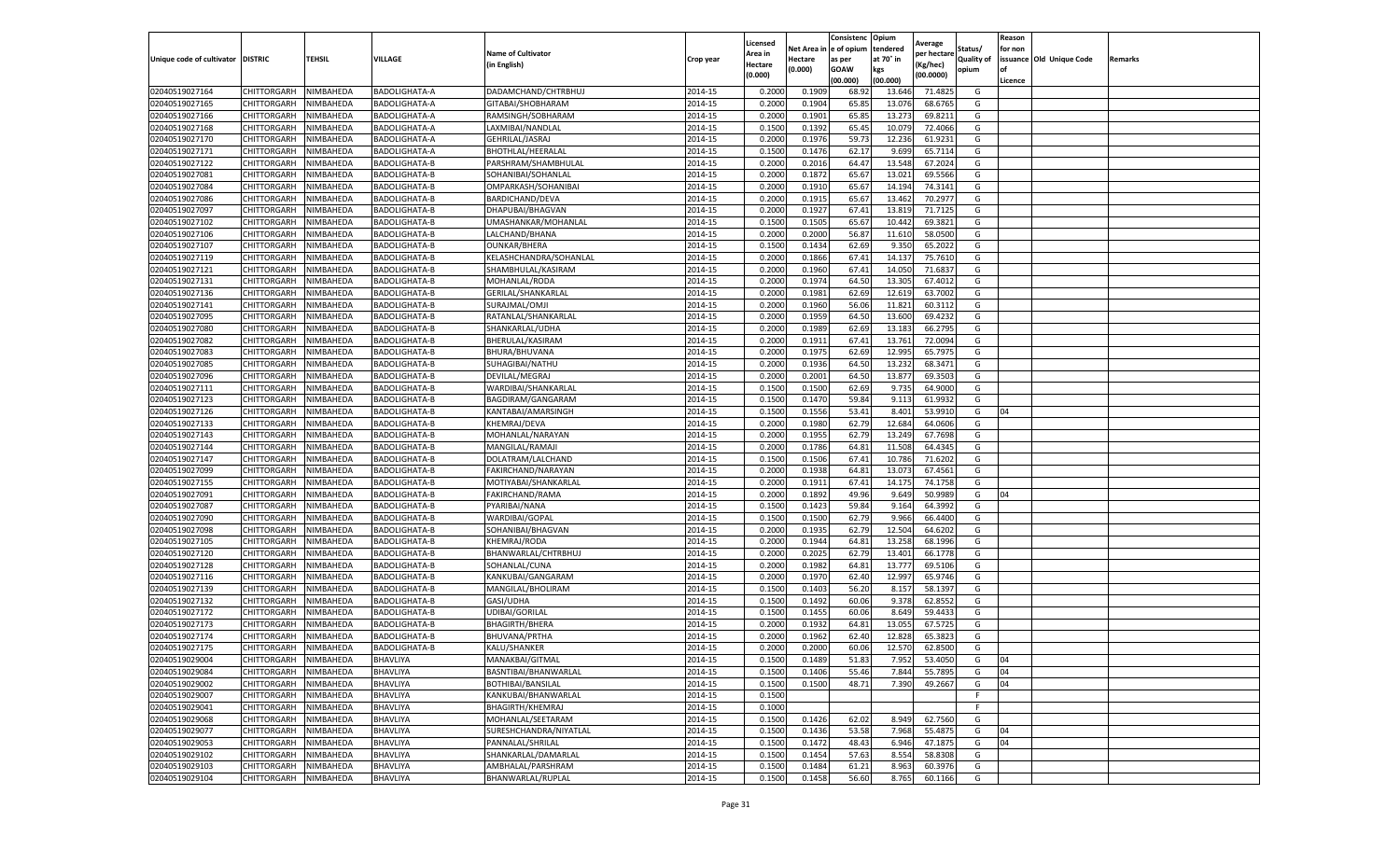|                           |                |               |                 | <b>Name of Cultivator</b>       |           | Licensed           | Net Area i | Consistenc<br>e of opium | Opium<br>tendered | Average                 | Status/           | Reason<br>for non |                          |                    |
|---------------------------|----------------|---------------|-----------------|---------------------------------|-----------|--------------------|------------|--------------------------|-------------------|-------------------------|-------------------|-------------------|--------------------------|--------------------|
| Unique code of cultivator | <b>DISTRIC</b> | <b>TEHSIL</b> | VILLAGE         | (in English)                    | Crop year | \rea in<br>Hectare | Hectare    | as per                   | at 70° in         | per hectare<br>(Kg/hec) | <b>Quality of</b> |                   | issuance Old Unique Code | Remarks            |
|                           |                |               |                 |                                 |           | (0.000)            | 0.000)     | <b>GOAW</b><br>(00.000)  | kgs<br>(00.000)   | (00.0000)               | opium             | of<br>Licence     |                          |                    |
| 02040519029105            | CHITTORGARH    | NIMBAHEDA     | BHAVLIYA        | SOSARBAI/NARAYANLAL             | 2014-15   | 0.200              | 0.1950     | 61.50                    | 11.544            | 59.2000                 | G                 |                   |                          |                    |
| 02040519029106            | CHITTORGARH    | NIMBAHEDA     | BHAVLIYA        | SHTYENARAYAN/SOHANLAL           | 2014-15   | 0.1500             | 0.1431     | 55.18                    | 8.009             | 55.9679                 | G                 | 04                |                          |                    |
| 02040519029001            | CHITTORGARH    | NIMBAHEDA     | BHAVLIYA        | SHANKAR/KANA                    | 2014-15   | 0.1500             | 0.1480     | 50.19                    | 7.292             | 49.2703                 | G                 | 04                |                          |                    |
| 02040519030016            | CHITTORGARH    | NIMBAHEDA     | BHUJIYAKHEDI    | KALABAI/NIRBHAYRAM              | 2014-15   | 0.1500             | 0.1495     | 55.57                    | 8.534             | 57.0836                 | G                 |                   |                          |                    |
| 02040519030004            | CHITTORGARH    | NIMBAHEDA     | BHUJIYAKHEDI    | KASTURIBAI/PARBHULAL            | 2014-15   | 0.2000             | 0.2000     | 62.19                    | 12.562            | 62.8100                 | G                 |                   |                          |                    |
| 02040519030005            | CHITTORGARH    | NIMBAHEDA     | BHUJIYAKHEDI    | DALLICHAND/NANDA                | 2014-15   | 0.1500             | 0.1485     | 62.19                    | 8.991             | 60.5455                 | G                 |                   |                          |                    |
| 02040519030006            | CHITTORGARH    | NIMBAHEDA     | BHUJIYAKHEDI    | MATHRIBAI/BHANWARLAL            | 2014-15   | 0.2000             | 0.1756     | 58.89                    | 10.23             | 58.257                  | G                 |                   |                          |                    |
| 02040519030009            | CHITTORGARH    | NIMBAHEDA     | BHUJIYAKHEDI    | RAMCHANDRA/PYARCHAND            | 2014-15   | 0.2000             | 0.1945     | 58.89                    | 11.728            | 60.2982                 | G                 |                   |                          |                    |
| 02040519030012            | CHITTORGARH    | NIMBAHEDA     | BHUJIYAKHEDI    | MANGILAL/GOKAL                  | 2014-15   | 0.1500             | 0.1462     | 58.89                    | 8.741             | 59.7880                 | G                 |                   |                          |                    |
| 02040519030018            | CHITTORGARH    | NIMBAHEDA     | BHUJIYAKHEDI    | MITTULAL/CUNNILAL               | 2014-15   | 0.1500             | 0.1450     | 58.89                    | 9.077             | 62.6000                 | G                 |                   |                          |                    |
| 02040519030023            | CHITTORGARH    | NIMBAHEDA     | BHUJIYAKHEDI    | SANTILAL/VJAIRAM                | 2014-15   | 0.1500             | 0.1494     | 57.62                    | 8.931             | 59.7791                 | G                 |                   |                          |                    |
| 02040519030039            | CHITTORGARH    | NIMBAHEDA     | BHUJIYAKHEDI    | KISHANLAL/JAIRAJ                | 2014-15   | 0.1500             | 0.1382     | 58.89                    | 8.228             | 59.5369                 | G                 |                   |                          |                    |
| 02040519030040            | CHITTORGARH    | NIMBAHEDA     | BHUJIYAKHEDI    | BANSILAL/CUNNILAL               | 2014-15   | 0.1500             | 0.1500     | 55.64                    | 8.298             | 55.3200                 | G                 | 04                |                          |                    |
| 02040519030041            | CHITTORGARH    | NIMBAHEDA     | BHUJIYAKHEDI    | SANTILAL/JAIRAJ                 | 2014-15   | 0.1500             | 0.1466     | 59.58                    | 8.562             | 58.4038                 | G                 |                   |                          |                    |
| 02040519030042            | CHITTORGARH    | NIMBAHEDA     | BHUJIYAKHEDI    | JAGNNATH/MADHU                  | 2014-15   | 0.1500             | 0.1478     | 58.59                    | 8.705             | 58.8972                 | G                 |                   |                          |                    |
| 02040519030047            | CHITTORGARH    | NIMBAHEDA     | BHUJIYAKHEDI    | GITABAI/DALCHAND                | 2014-15   | 0.1500             | 0.1401     | 59.58                    | 9.141             | 65.2463                 | G                 |                   |                          |                    |
| 02040519030055            | CHITTORGARH    | NIMBAHEDA     | BHUJIYAKHEDI    | SEETABAI/BABULAL                | 2014-15   | 0.2000             | 0.1960     | 65.32                    | 13.055            | 66.6071                 | G                 |                   |                          |                    |
| 02040519030059            | CHITTORGARH    | NIMBAHEDA     | BHUJIYAKHEDI    | JAGDISH/ASHARAM                 | 2014-15   | 0.1500             | 0.1434     | 59.58                    | 9.167             | 63.9261                 | G                 |                   |                          |                    |
| 02040519030064            | CHITTORGARH    | NIMBAHEDA     | BHUJIYAKHEDI    | KALURAM/VJAIRAM                 | 2014-15   | 0.1500             | 0.1350     | 55.50                    | 7.746             | 57.3778                 |                   | 02                |                          |                    |
| 02040519030067            | CHITTORGARH    | NIMBAHEDA     | BHUJIYAKHEDI    | LAXMILAL/DOLATRAM               | 2014-15   | 0.1500             | 0.1511     | 54.51                    | 8.457             | 55.9696                 | G                 | 04                |                          |                    |
| 02040519030070            | CHITTORGARH    | NIMBAHEDA     | BHUJIYAKHEDI    | BHIMRAJ/LAKHMICHAND             | 2014-15   | 0.1500             | 0.1499     | 59.58                    | 8.997             | 60.0200                 | G                 |                   |                          |                    |
| 02040519030071            | CHITTORGARH    | NIMBAHEDA     | BHUJIYAKHEDI    | DEVILAL/GASIRAM                 | 2014-15   | 0.1500             | 0.1470     | 55.23                    | 8.111             | 55.1769                 | G                 | 04                |                          |                    |
| 02040519030072            | CHITTORGARH    | NIMBAHEDA     | BHUJIYAKHEDI    | RAMESVARLAL/BHANWARLAL          | 2014-15   | 0.2000             | 0.2000     | 59.58                    | 12.103            | 60.5150                 | G                 |                   |                          |                    |
| 02040519030033            | CHITTORGARH    | NIMBAHEDA     | BHUJIYAKHEDI    | NATHULAL/FAKIRCHAND             | 2014-15   | 0.1500             | 0.1453     | 62.19                    | 9.320             | 64.1432                 | G                 |                   |                          |                    |
| 02040519030036            | CHITTORGARH    | NIMBAHEDA     | BHUJIYAKHEDI    | FAKIRCHAND/CUNNILAL             | 2014-15   | 0.2000             | 0.1827     | 63.67                    | 12.134            | 66.4149                 | G                 |                   |                          |                    |
| 02040519030054            | CHITTORGARH    | NIMBAHEDA     | BHUJIYAKHEDI    | MUKANDLAL/JAIRAM                | 2014-15   | 0.150              | 0.1512     | 60.62                    | 9.154             | 60.5423                 | G                 |                   |                          |                    |
| 02040519030060            | CHITTORGARH    | NIMBAHEDA     | BHUJIYAKHEDI    | MITTULAL/BANSILAL               | 2014-15   | 0.1500             | 0.1490     | 63.67                    | 9.441             | 63.3624                 | G                 |                   |                          |                    |
| 02040519030003            | CHITTORGARH    | NIMBAHEDA     | BHUJIYAKHEDI    | DOLATRAM/NANDA                  | 2014-15   | 0.2000             | 0.1760     | 62.19                    | 11.345            | 64.4602                 | G                 |                   |                          |                    |
| 02040519030024            | CHITTORGARH    | NIMBAHEDA     | BHUJIYAKHEDI    | GORILAL/SHOHANIBAI/LAKSHMICHAND | 2014-15   | 0.1500             | 0.1499     | 63.67                    | 9.760             | 65.1101                 | G                 |                   |                          |                    |
| 02040519030013            | CHITTORGARH    | NIMBAHEDA     | BHUJIYAKHEDI    | RAMLAL/ONKAR                    | 2014-15   | 0.1500             | 0.1465     | 61.48                    | 9.257             | 63.1877                 | G                 |                   |                          |                    |
| 02040519030027            | CHITTORGARH    | NIMBAHEDA     | BHUJIYAKHEDI    | HEERABAI/NANA                   | 2014-15   | 0.1500             | 0.1410     | 57.56                    | 8.396             | 59.5461                 | G                 |                   |                          |                    |
| 02040519030010            | CHITTORGARH    | NIMBAHEDA     | BHUJIYAKHEDI    | BALIBAI/FAKIRCHAND              | 2014-15   | 0.200              | 0.1900     | 63.67                    | 12.188            | 64.1474                 | G                 |                   |                          |                    |
| 02040519030015            | CHITTORGARH    | NIMBAHEDA     | BHUJIYAKHEDI    | KALURAM/DEVA                    | 2014-15   | 0.1500             | 0.1510     | 60.24                    | 8.959             | 59.3311                 | G                 |                   |                          |                    |
| 02040519030021            | CHITTORGARH    | NIMBAHEDA     | BHUJIYAKHEDI    | SUKHLAL/LALU                    | 2014-15   | 0.1500             | 0.1526     | 53.81                    | 7.095             | 46.4941                 | $\mathbf{I}$      | 02                |                          |                    |
| 02040519030022            | CHITTORGARH    | NIMBAHEDA     | BHUJIYAKHEDI    | BADRILAL/MOTI                   | 2014-15   | 0.1500             | 0.1498     | 60.58                    | 9.926             | 66.2617                 | G                 |                   |                          |                    |
| 02040519030002            | CHITTORGARH    | NIMBAHEDA     | BHUJIYAKHEDI    | RANGLAL/MANGILAL                | 2014-15   | 0.1500             | 0.1500     | 63.67                    | 8.923             | 59.4867                 | G                 |                   |                          |                    |
| 02040519030011            | CHITTORGARH    | NIMBAHEDA     | BHUJIYAKHEDI    | NANDA/KESURAM                   | 2014-15   | 0.1500             | 0.1500     | 56.49                    | 7.901             | 52.6733                 |                   | 02                |                          |                    |
| 02040519031001            | CHITTORGARH    | NIMBAHEDA     | <b>BORKHEDI</b> | NANDLAL/MOTILAL                 | 2014-15   | 0.1500             | 0.1490     | 58.43                    | 9.891             | 66.3826                 | G                 |                   |                          |                    |
| 02040519031002            | CHITTORGARH    | NIMBAHEDA     | <b>BORKHEDI</b> | CHANDIBAI/SHANKARLAL            | 2014-15   | 0.1500             | 0.1384     | 56.54                    | 9.410             | 67.9913                 | G                 |                   |                          | <b>NAME CHANGE</b> |
| 02040519031003            | CHITTORGARH    | NIMBAHEDA     | <b>BORKHEDI</b> | DEVILAL/TARACHAND               | 2014-15   | 0.2000             | 0.1900     | 67.44                    | 13.931            | 73.3211                 | G                 |                   |                          |                    |
| 02040519031020            | CHITTORGARH    | NIMBAHEDA     | <b>BORKHEDI</b> | GOKEL/HARIRAM                   | 2014-15   | 0.1500             | 0.1515     | 61.76                    | 10.270            | 67.7888                 | G                 |                   |                          |                    |
| 02040519031048            | CHITTORGARH    | NIMBAHEDA     | <b>BORKHEDI</b> | SOHANIBAI/KANA                  | 2014-15   | 0.2000             | 0.1899     | 64.83                    | 13.327            | 70.1790                 | G                 |                   |                          |                    |
| 02040519031066            | CHITTORGARH    | NIMBAHEDA     | <b>BORKHEDI</b> | KISHANLAL/OUNKAR                | 2014-15   | 0.2000             | 0.1898     | 61.83                    | 13.31             | 70.1317                 | G                 |                   |                          |                    |
| 02040519031036            | CHITTORGARH    | NIMBAHEDA     | <b>BORKHEDI</b> | BADAMIBAI/GULABCHAND            | 2014-15   | 0.2000             | 0.1932     | 67.44                    | 14.326            | 74.1511                 | G                 |                   |                          |                    |
| 02040519031077            | CHITTORGARH    | NIMBAHEDA     | <b>BORKHEDI</b> | RAMLAL/SORAM                    | 2014-15   | 0.100              | 0.0974     | 61.8                     | 6.943             | 71.2834                 | G                 |                   |                          |                    |
| 02040519031057            | CHITTORGARH    | NIMBAHEDA     | <b>BORKHEDI</b> | MOHANLAL/RAMCHANDRA             | 2014-15   | 0.1500             | 0.1480     | 56.28                    | 9.431             | 63.7230                 | G                 |                   |                          |                    |
| 02040519031078            | CHITTORGARH    | NIMBAHEDA     | <b>BORKHEDI</b> | KANIYALAL/SORAM                 | 2014-15   | 0.1500             | 0.1494     | 61.83                    | 10.432            | 69.8260                 | G                 |                   |                          |                    |
| 02040519031053            | CHITTORGARH    | NIMBAHEDA     | <b>BORKHEDI</b> | NARAYAN/SHANKARLAL              | 2014-15   | 0.2000             | 0.1939     | 49.49                    | 11.432            | 58.9582                 | G                 |                   |                          |                    |
| 02040519031015            | CHITTORGARH    | NIMBAHEDA     | BORKHEDI        | CHOGALAL/TARACHAND              | 2014-15   | 0.1500             | 0.1447     | 65.16                    | 10.472            | 72.3704                 | G                 |                   |                          |                    |
| 02040519031014            | CHITTORGARH    | NIMBAHEDA     | <b>BORKHEDI</b> | HEMRAJ/SHORAM                   | 2014-15   | 0.1500             | 0.1470     | 60.19                    | 10.473            | 71.2449                 | G                 |                   |                          | <b>NAME CHANGE</b> |
| 02040519031039            | CHITTORGARH    | NIMBAHEDA     | <b>BORKHEDI</b> | NANIBAI/GOMA                    | 2014-15   | 0.2000             | 0.1897     | 65.16                    | 13.656            | 71.9873                 | G                 |                   |                          |                    |
| 02040519031047            | CHITTORGARH    | NIMBAHEDA     | <b>BORKHEDI</b> | MANSINGH/GOVERDHANSINGH         | 2014-15   | 0.1500             | 0.1355     | 57.41                    | 8.808             | 65.0037                 | G                 |                   |                          |                    |
| 02040519031080            | CHITTORGARH    | NIMBAHEDA     | <b>BORKHEDI</b> | RAMESVARLAL/KUKA                | 2014-15   | 0.2000             | 0.1993     | 60.33                    | 13.583            | 68.1535                 | G                 |                   |                          |                    |
| 02040519031082            | CHITTORGARH    | NIMBAHEDA     | <b>BORKHEDI</b> | KAILASHCHANDRA/RADHESHYAM       | 2014-15   | 0.1500             | 0.1488     | 61.83                    | 9.743             | 65.4772                 | G                 |                   |                          |                    |
| 02040519031081            | CHITTORGARH    | NIMBAHEDA     | <b>BORKHEDI</b> | CHANDMAL/SHANKARLAL             | 2014-15   | 0.1500             | 0.1473     | 57.64                    | 9.865             | 66.9722                 | G                 |                   |                          |                    |
| 02040519033001            | CHITTORGARH    | NIMBAHEDA     | CHARLIYAMEVASA  | PARVATIBAI/NATHU                | 2014-15   | 0.2000             | 0.1980     | 64.81                    | 13.536            | 68.3636                 | G                 |                   |                          |                    |
| 02040519033002            | CHITTORGARH    | NIMBAHEDA     | CHARLIYAMEVASA  | KANTIBAI/TULSIRAM               | 2014-15   | 0.2000             | 0.1980     | 59.96                    | 12.506            | 63.1616                 | G                 |                   |                          |                    |
| 02040519033006            | CHITTORGARH    | NIMBAHEDA     | CHARLIYAMEVASA  | BHAVARIBAI/GOPAL                | 2014-15   | 0.2000             | 0.1906     | 59.96                    | 12.309            | 64.5803                 | G                 |                   |                          |                    |
| 02040519033007            | CHITTORGARH    | NIMBAHEDA     | CHARLIYAMEVASA  | <b>BHERULAL/GOKEL</b>           | 2014-15   | 0.2000             | 0.1944     | 59.96                    | 12.326            | 63.4053                 | G                 |                   |                          |                    |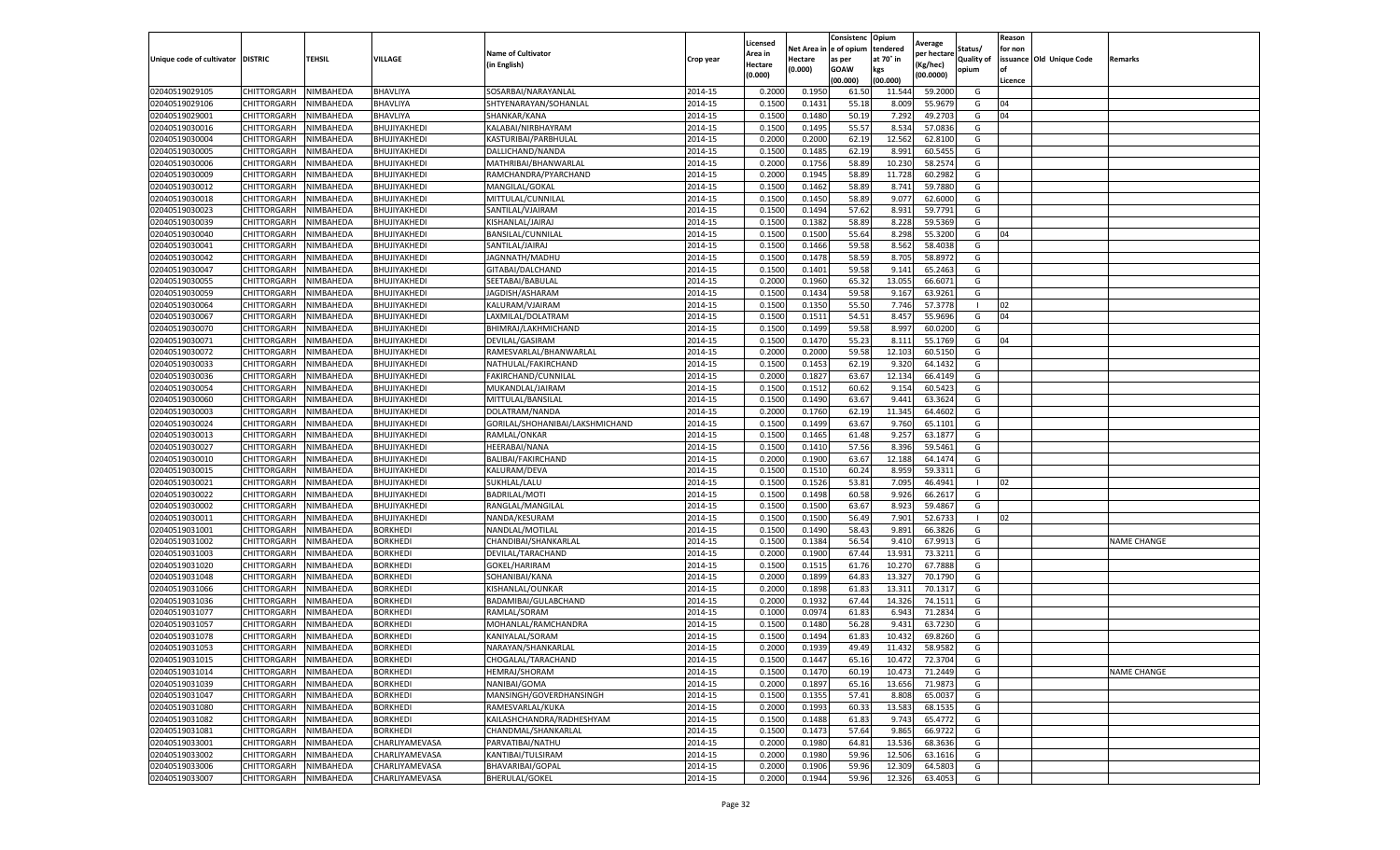|                                   |                       |           |                      |                           |           | Licensed |         | Consistenc             | Opium     |                        |                   | Reason  |                          |                    |
|-----------------------------------|-----------------------|-----------|----------------------|---------------------------|-----------|----------|---------|------------------------|-----------|------------------------|-------------------|---------|--------------------------|--------------------|
|                                   |                       |           |                      | <b>Name of Cultivator</b> |           | Area in  |         | Net Area in e of opium | tendered  | Average<br>per hectare | Status/           | for non |                          |                    |
| Unique code of cultivator DISTRIC |                       | TEHSIL    | VILLAGE              | in English)               | Crop year | Hectare  | Hectare | as per                 | at 70° in | (Kg/hec                | <b>Quality of</b> |         | issuance Old Unique Code | <b>Remarks</b>     |
|                                   |                       |           |                      |                           |           | (0.000)  | (0.000) | <b>GOAW</b>            | kgs       | (00.0000)              | opium             |         |                          |                    |
|                                   |                       |           |                      |                           |           |          |         | (00.000)               | (00.000)  |                        |                   | Licence |                          |                    |
| 02040519033023                    | CHITTORGARH           | NIMBAHEDA | CHARLIYAMEVASA       | <b>BANSILAL/RUPA</b>      | 2014-15   | 0.2000   | 0.1900  | 42.26                  | 1.733     | 9.1211                 |                   | 02      |                          |                    |
| 02040519033031                    | CHITTORGARH           | NIMBAHEDA | CHARLIYAMEVASA       | SHYAMLAL/LAKHMICHAND      | 2014-15   | 0.2000   | 0.1903  | 61.89                  | 12.484    | 65.6017                | G                 |         |                          |                    |
| 02040519033032                    | CHITTORGARH           | NIMBAHEDA | CHARLIYAMEVASA       | JAMKUBAI/OUNKAR           | 2014-15   | 0.1500   | 0.1500  | 59.96                  | 9.379     | 62.5267                | G                 |         |                          |                    |
| 02040519033036                    | CHITTORGARH           | NIMBAHEDA | CHARLIYAMEVASA       | DEVILAL/BHERULAL          | 2014-15   | 0.2000   | 0.1915  | 64.81                  | 13.147    | 68.6527                | G                 |         |                          |                    |
| 02040519033040                    | CHITTORGARH           | NIMBAHEDA | CHARLIYAMEVASA       | PANNALAL/WAGLU            | 2014-15   | 0.2000   | 0.1998  | 61.89                  | 12.794    | 64.0340                | G                 |         |                          |                    |
| 02040519033046                    | CHITTORGARH           | NIMBAHEDA | CHARLIYAMEVASA       | GOPALDAS/CHENDAS          | 2014-15   | 0.2000   | 0.1913  | 61.89                  | 12.21     | 63.8265                | G                 |         |                          |                    |
| 02040519033068                    | CHITTORGARH           | NIMBAHEDA | CHARLIYAMEVASA       | RUKMNIBAI/MANGILAL        | 2014-15   | 0.2000   | 0.1943  | 61.89                  | 12.537    | 64.5239                | G                 |         |                          |                    |
| 02040519033070                    | CHITTORGARH           | NIMBAHEDA | CHARLIYAMEVASA       | RAMLAL/BAGDIRAM           | 2014-15   | 0.1500   | 0.1508  | 56.87                  | 9.091     | 60.2851                | G                 |         |                          |                    |
| 02040519033076                    | CHITTORGARH           | NIMBAHEDA | CHARLIYAMEVASA       | RADHESHYAM/BHERULAL       | 2014-15   | 0.2000   | 0.1865  | 64.81                  | 12.555    | 67.3190                | G                 |         |                          |                    |
| 02040519033081                    | CHITTORGARH           | NIMBAHEDA | CHARLIYAMEVASA       | SATEYENARAYAN/MANGILAL    | 2014-15   | 0.2000   | 0.1876  | 58.86                  | 11.848    | 63.1557                | G                 |         |                          |                    |
| 02040519033038                    | CHITTORGARH           | NIMBAHEDA | CHARLIYAMEVASA       | BHAGVATILAL/NATHULAL      | 2014-15   | 0.2000   | 0.1971  | 61.75                  | 12.756    | 64.7184                | G                 |         |                          |                    |
| 02040519033050                    | CHITTORGARH           | NIMBAHEDA | CHARLIYAMEVASA       | SANTILAL/OUNKAR           | 2014-15   | 0.2000   | 0.1952  | 58.86                  | 12.13     | 62.1619                | G                 |         |                          |                    |
| 02040519033058                    | CHITTORGARH           | NIMBAHEDA | CHARLIYAMEVASA       | MANGILAL/KALU             | 2014-15   | 0.2000   | 0.1966  | 58.86                  | 12.066    | 61.3733                | G                 |         |                          |                    |
| 02040519033079                    | CHITTORGARH           | NIMBAHEDA | CHARLIYAMEVASA       | GITABAI/LALARAM           | 2014-15   | 0.1500   | 0.1232  | 53.70                  | 6.697     | 54.3588                | G                 | 04      |                          |                    |
| 02040519033071                    | CHITTORGARH           | NIMBAHEDA | CHARLIYAMEVASA       | KALIBAI/DEVA              | 2014-15   | 0.1500   | 0.1491  | 58.86                  | 8.871     | 59.4970                | G                 |         |                          |                    |
| 02040519033042                    | CHITTORGARH           | NIMBAHEDA | CHARLIYAMEVASA       | GISALAL/OUNKAR            | 2014-15   | 0.2000   | 0.1890  | 61.75                  | 12.57     | 66.5132                | G                 |         |                          |                    |
| 02040519033063                    | CHITTORGARH           | NIMBAHEDA | CHARLIYAMEVASA       | KHEMRAJ/GOTTULAL          | 2014-15   | 0.2000   | 0.1919  | 58.86                  | 12.285    | 64.0177                | G                 |         |                          |                    |
| 02040519033083                    | CHITTORGARH           | NIMBAHEDA | CHARLIYAMEVASA       | TRILOKCHAND/BAGDIRAM      | 2014-15   | 0.2000   | 0.1935  | 58.22                  | 11.727    | 60.6047                | G                 |         |                          |                    |
| 02040519033084                    | CHITTORGARH           | NIMBAHEDA | CHARLIYAMEVASA       | LAKSAMIBAI/MOHANLAL       | 2014-15   | 0.2000   | 0.1927  | 61.75                  | 12.623    | 65.5060                | G                 |         |                          |                    |
| 02040519033085                    | CHITTORGARH           | NIMBAHEDA | CHARLIYAMEVASA       | UDAIRAM/ONKAR             | 2014-15   | 0.2000   | 0.1720  | 58.22                  | 10.588    | 61.5581                | G                 |         |                          |                    |
| 02040519033086                    | CHITTORGARH           | NIMBAHEDA | CHARLIYAMEVASA       | KISANLAL/VIJAYRAM         | 2014-15   | 0.2000   | 0.1955  | 56.50                  | 11.421    | 58.4194                | G                 |         |                          |                    |
| 02040519034043                    | CHITTORGARH           | NIMBAHEDA | DHANI                | RAJARAM/HATHA             | 2014-15   | 0.1500   | 0.1512  | 59.58                  | 9.669     | 63.9484                | G                 |         |                          |                    |
| 02040519034001                    | CHITTORGARH           | NIMBAHEDA | DHANI                | CUNNILAL/RAMCHANDRA       | 2014-15   | 0.2000   | 0.1967  | 62.49                  | 13.132    | 66.7616                | G                 |         |                          |                    |
| 02040519034002                    | CHITTORGARH           | NIMBAHEDA | DHANI                | JANIALAL/HJARI            | 2014-15   | 0.1500   | 0.1398  | 59.58                  | 9.286     | 66.4235                | G                 |         |                          |                    |
| 02040519034005                    | CHITTORGARH           | NIMBAHEDA | DHANI                | NATHULAL/BHGGA            | 2014-15   | 0.2000   | 0.1913  | 62.49                  | 11.98     | 62.6242                | G                 |         |                          |                    |
| 02040519034009                    | <b>CHITTORGARH</b>    | NIMBAHEDA | DHANI                | SHAMBHUBAI/PRHLAD         | 2014-15   | 0.2000   | 0.1901  | 62.41                  | 12.687    | 66.7386                | G                 |         |                          |                    |
| 02040519034010                    | CHITTORGARH           | NIMBAHEDA | <b>DHANI</b>         | DARIYAVBAI/BAGGA          | 2014-15   | 0.2000   | 0.1949  | 59.58                  | 11.907    | 61.0929                | G                 |         |                          |                    |
| 02040519034011                    | CHITTORGARH           | NIMBAHEDA | DHANI                | GULABIBAI/RATANLAL        | 2014-15   | 0.2000   | 0.1937  | 50.22                  | 10.180    | 52.5555                | G                 | 04      |                          |                    |
| 02040519034016                    | CHITTORGARH           | NIMBAHEDA | DHANI                | <b>BAKSU/UDHA</b>         | 2014-15   | 0.2000   | 0.2016  | 59.58                  | 12.461    | 61.8105                | G                 |         |                          |                    |
| 02040519034022                    | CHITTORGARH           | NIMBAHEDA | DHANI                | MAHADEV/NANURAM           | 2014-15   | 0.2000   | 0.1978  | 59.58                  | 12.674    | 64.0748                | G                 |         |                          |                    |
| 02040519034027                    | CHITTORGARH           | NIMBAHEDA | DHANI                | RADHULAL/SHVLAL           | 2014-15   | 0.1500   | 0.1520  | 62.4                   | 9.95      | 65.5197                | G                 |         |                          |                    |
| 02040519034031                    | CHITTORGARH           | NIMBAHEDA | DHANI                | KARU/NANURAM              | 2014-15   | 0.2000   | 0.1947  | 59.58                  | 11.576    | 59.4556                | G                 |         |                          |                    |
| 02040519034034                    | CHITTORGARH           | NIMBAHEDA | DHANI                | NOJUBAI/GOVINDRAM         | 2014-15   | 0.2000   | 0.1831  | 59.22                  | 11.15     | 60.9448                | G                 |         |                          |                    |
| 02040519034035                    | CHITTORGARH           | NIMBAHEDA | DHANI                | BAGGARAM/DANNA            | 2014-15   | 0.2000   | 0.1909  | 56.20                  | 10.87     | 56.9460                | G                 |         |                          |                    |
| 02040519034036                    | CHITTORGARH           | NIMBAHEDA | DHANI                | HEERALAL/RATANLAL         | 2014-15   | 0.2000   | 0.1785  | 56.52                  | 10.73     | 60.1625                | G                 |         |                          |                    |
| 02040519034038                    | CHITTORGARH           | NIMBAHEDA | DHANI                | UDHERAM/MAGNA             | 2014-15   | 0.2000   | 0.1925  | 64.81                  | 12.906    | 67.0442                | G                 |         |                          |                    |
| 02040519034045                    | CHITTORGARH           | NIMBAHEDA | DHANI                | <b>BAGDU/SHVA</b>         | 2014-15   | 0.2000   | 0.1920  | 62.41                  | 12.544    | 65.3333                | G                 |         |                          |                    |
| 02040519034048                    | CHITTORGARH           | NIMBAHEDA | DHANI                | RATIRAM/NARAYAN           | 2014-15   | 0.2000   | 0.1898  | 62.4                   | 12.52     | 66.0011                | G                 |         |                          |                    |
| 02040519034049                    | CHITTORGARH           | NIMBAHEDA | DHANI                | BHERULAL/SEETARAM         | 2014-15   | 0.2000   | 0.1769  | 59.22                  | 11.438    | 64.6580                | G                 |         |                          |                    |
| 02040519034051                    | CHITTORGARH           | NIMBAHEDA | DHANI                | GANPATLAL/BHOMA           | 2014-15   | 0.2000   | 0.1979  | 62.41                  | 13.026    | 65.8211                | G                 |         |                          |                    |
| 02040519034040                    | CHITTORGARH           | NIMBAHEDA | DHANI                | GUDDIBAI/DALLICHAND       | 2014-15   | 0.1500   | 0.1478  | 59.22                  | 9.13      | 61.8200                | G                 |         |                          |                    |
| 02040519034003                    | CHITTORGARH           | NIMBAHEDA | DHANI                | RATANIBAI/MANGILAL        | 2014-15   | 0.2000   | 0.1904  | 59.22                  | 11.396    | 59.8529                | G                 |         |                          |                    |
| 02040519034030                    | CHITTORGARH           | NIMBAHEDA | DHANI                | SARWANLAL/BHOMA           | 2014-15   | 0.1500   | 0.1466  | 59.22                  | 8.765     | 59.7885                | G                 |         |                          |                    |
| 02040519034041                    | CHITTORGARH           | NIMBAHEDA | DHANI                | JUMMABAI/BADRILAL         | 2014-15   | 0.2000   | 0.1926  | 59.25                  | 11.91     | 61.8795                | G                 |         |                          |                    |
| 02040519034046                    | CHITTORGARH           | NIMBAHEDA | DHANI                | CHANDALAL/DEVA            | 2014-15   | 0.2000   | 0.1980  | 59.25                  | 12.595    | 63.6111                | G                 |         |                          |                    |
| 02040519035004                    | CHITTORGARH           | NIMBAHEDA | FACHARSOLANKI        | BARJIBAI/SHANKARLAL       | 2014-15   | 0.2000   | 0.2000  | 62.15                  | 13.460    | 67.3000                | G                 |         |                          |                    |
| 02040519035001                    | CHITTORGARH           | NIMBAHEDA | <b>FACHARSOLANKI</b> | SHUKDEV/NANURAM           | 2014-15   | 0.2000   | 0.1972  | 59.26                  | 12.428    | 63.0223                | G                 |         |                          |                    |
| 02040519035003                    | CHITTORGARH           | NIMBAHEDA | <b>FACHARSOLANKI</b> | RATANLAL/BHAGIRATH        | 2014-15   | 0.2000   | 0.1944  | 59.26                  | 12.275    | 63.1430                | G                 |         |                          |                    |
| 02040519035009                    | CHITTORGARH NIMBAHEDA |           | <b>FACHARSOLANKI</b> | NARAYANIBAI/MOHANLAL      | 2014-15   | 0.1500   | 0.1500  | 59.26                  | 9.160     | 61.0667                | G                 |         |                          |                    |
| 02040519035010                    | CHITTORGARH           | NIMBAHEDA | <b>FACHARSOLANKI</b> | NANDUBAI/SHANKAR          | 2014-15   | 0.2000   | 0.1982  | 62.15                  | 12.634    | 63.7437                | G                 |         |                          |                    |
| 02040519035012                    | <b>CHITTORGARH</b>    | NIMBAHEDA | FACHARSOLANKI        | NANDLAL/GOPILAL           | 2014-15   | 0.2000   | 0.1980  | 58.75                  | 12.505    | 63.1566                | G                 |         |                          |                    |
| 02040519035016                    | <b>CHITTORGARH</b>    | NIMBAHEDA | FACHARSOLANKI        | MULCHAND/NANURAM          | 2014-15   | 0.2000   | 0.1980  | 64.83                  | 13.059    | 65.9545                | G                 |         |                          |                    |
| 02040519035017                    | <b>CHITTORGARH</b>    | NIMBAHEDA | FACHARSOLANKI        | BADAMIBAI/DOLATRAM        | 2014-15   | 0.2000   | 0.2004  | 62.15                  | 13.806    | 68.8922                | G                 |         |                          |                    |
| 02040519035018                    | <b>CHITTORGARH</b>    | NIMBAHEDA | FACHARSOLANKI        | SHYAMA/HEERA              | 2014-15   | 0.1500   | 0.1488  | 62.15                  | 9.385     | 63.0712                | G                 |         |                          |                    |
| 02040519035026                    | CHITTORGARH           | NIMBAHEDA | <b>FACHARSOLANKI</b> | RUKAMNKVAR/GORISINGH      | 2014-15   | 0.2000   |         |                        |           |                        | F.                |         |                          |                    |
| 02040519035036                    | CHITTORGARH           | NIMBAHEDA | <b>FACHARSOLANKI</b> | HARKLAL/BHAGIRTH          | 2014-15   | 0.2000   | 0.1980  | 57.08                  | 11.652    | 58.8485                | G                 |         |                          |                    |
| 02040519035039                    | CHITTORGARH           | NIMBAHEDA | FACHARSOLANKI        | KALAWATI/SHIVLAL          | 2014-15   | 0.1500   | 0.1480  | 62.15                  | 9.829     | 66.4122                | G                 |         |                          | <b>NAME CHANGE</b> |
| 02040519035041                    | CHITTORGARH           | NIMBAHEDA | FACHARSOLANKI        | AMARSINGH/GORISINGH       | 2014-15   | 0.1500   | 0.1410  | 60.01                  | 8.907     | 63.1702                | G                 |         |                          |                    |
| 02040519035042                    | <b>CHITTORGARH</b>    | NIMBAHEDA | <b>FACHARSOLANKI</b> | RAMNARAYAN/SUKHDEV        | 2014-15   | 0.2000   | 0.1935  | 62.11                  | 13.008    | 67.2248                | G                 |         |                          |                    |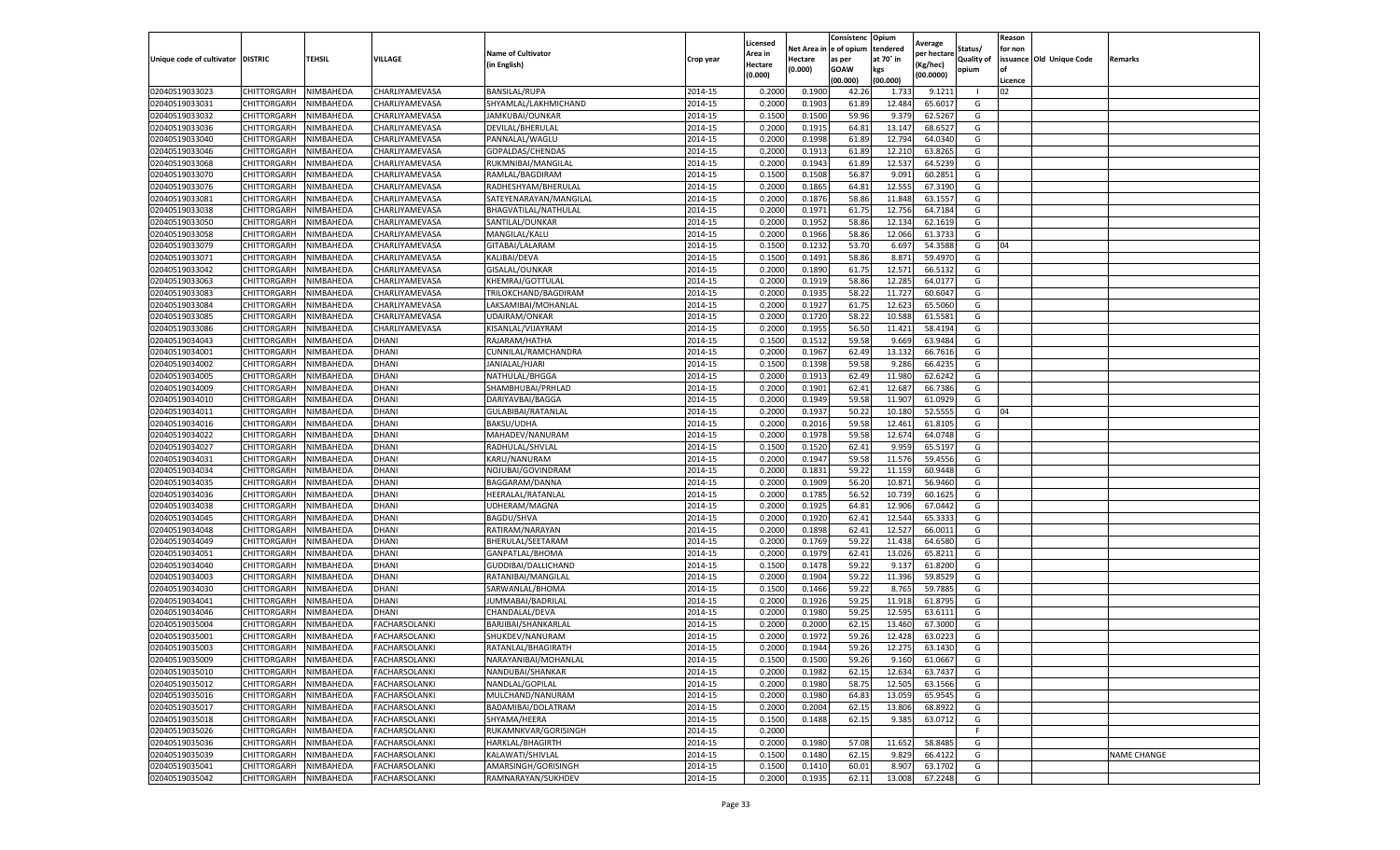|                           |                    |               |                      |                           |           | Licensed       |                    | Consistenc Opium      |                  | Average     |                     | Reason  |                          |                    |
|---------------------------|--------------------|---------------|----------------------|---------------------------|-----------|----------------|--------------------|-----------------------|------------------|-------------|---------------------|---------|--------------------------|--------------------|
|                           |                    |               |                      | <b>Name of Cultivator</b> |           | Area in        | Net Area i         | e of opium            | tendered         | per hectare | Status/             | for non |                          |                    |
| Unique code of cultivator | <b>DISTRIC</b>     | <b>TEHSIL</b> | VILLAGE              | in English)               | Crop year | <b>Hectare</b> | Hectare<br>(0.000) | as per<br><b>GOAW</b> | at 70° in<br>kgs | Kg/hec)     | Quality of<br>opium | of      | issuance Old Unique Code | Remarks            |
|                           |                    |               |                      |                           |           | (0.000)        |                    | (00.000)              | (00.000)         | (00.0000)   |                     | Licence |                          |                    |
| 02040519035025            | CHITTORGARH        | NIMBAHEDA     | <b>FACHARSOLANKI</b> | SHANKAR/KJODH             | 2014-15   | 0.1500         | 0.1460             | 56.7                  | 8.97             | 61.4384     | G                   |         |                          |                    |
| 02040519035008            | CHITTORGARH        | NIMBAHEDA     | <b>FACHARSOLANKI</b> | DANNA/KHEMA               | 2014-15   | 0.2000         | 0.1990             | 56.86                 | 11.729           | 58.9397     | G                   |         |                          |                    |
| 02040519035005            | CHITTORGARH        | NIMBAHEDA     | FACHARSOLANKI        | KALURAM/KASIRAM           | 2014-15   | 0.2000         | 0.1932             | 58.75                 | 12.044           | 62.3395     | G                   |         |                          |                    |
| 02040519035014            | CHITTORGARH        | NIMBAHEDA     | FACHARSOLANKI        | BHERU/WARDA               | 2014-15   | 0.1500         | 0.1398             | 56.28                 | 8.659            | 61.9385     | G                   |         |                          |                    |
| 02040519035015            | CHITTORGARH        | NIMBAHEDA     | FACHARSOLANKI        | RADHAKISHAN/MODA          | 2014-15   | 0.1500         | 0.1398             | 58.75                 | 8.52             | 60.9943     | G                   |         |                          |                    |
| 02040519035022            | CHITTORGARH        | NIMBAHEDA     | FACHARSOLANKI        | GORILAL/BHAGIRTH          | 2014-15   | 0.2000         | 0.1992             | 58.75                 | 11.968           | 60.080      | G                   |         |                          |                    |
| 02040519035023            | CHITTORGARH        | NIMBAHEDA     | FACHARSOLANKI        | KESURAM/KHEMA             | 2014-15   | 0.2000         | 0.1939             | 59.14                 | 12.03            | 62.088      | G                   |         |                          |                    |
| 02040519035002            | CHITTORGARH        | NIMBAHEDA     | FACHARSOLANKI        | NARAYAN/PANNALAL          | 2014-15   | 0.2000         | 0.1883             | 64.83                 | 12.447           | 66.1020     | G                   |         |                          |                    |
| 02040519035007            | CHITTORGARH        | NIMBAHEDA     | <b>FACHARSOLANKI</b> | PARVATIBAI/UTHAMCHAND     | 2014-15   | 0.2000         | 0.1913             | 59.14                 | 11.625           | 60.7684     | G                   |         |                          |                    |
| 02040519035038            | CHITTORGARH        | NIMBAHEDA     | FACHARSOLANKI        | LAXMILAL/UTHAMCHAND       | 2014-15   | 0.2000         | 0.1955             | 62.11                 | 12.53            | 64.1279     | G                   |         |                          |                    |
| 02040519035044            | CHITTORGARH        | NIMBAHEDA     | FACHARSOLANKI        | SHANKARLAL/BHANWARLAL     | 2014-15   | 0.1500         | 0.1506             | 55.04                 | 8.704            | 57.7955     | G                   |         |                          |                    |
| 02040519035045            | CHITTORGARH        | NIMBAHEDA     | <b>FACHARSOLANKI</b> | RAMESVARLAL/CUNNILAL      | 2014-15   | 0.2000         | 0.1924             | 59.14                 | 12.386           | 64.3763     | G                   |         |                          |                    |
| 02040519037176            | CHITTORGARH        | NIMBAHEDA     | GADOLA-B             | SHANKARLAL/NARAYAN        | 2014-15   | 0.2000         | 0.2010             | 64.83                 | 14.45            | 71.9254     | G                   |         |                          |                    |
| 02040519037185            | CHITTORGARH        | NIMBAHEDA     | GADOLA-B             | RATANLAL/BHAGVANLAL       | 2014-15   | 0.2000         | 0.1984             | 60.14                 | 13.523           | 68.1603     | G                   |         |                          |                    |
| 02040519037006            | CHITTORGARH        | NIMBAHEDA     | GADOLA-B             | BHAVANIRAM/BHARMAL        | 2014-15   | 0.1500         | 0.1455             | 57.62                 | 9.219            | 63.3608     | G                   |         |                          |                    |
| 02040519037034            | CHITTORGARH        | NIMBAHEDA     | GADOLA-B             | LALURAM/BHANWARLAL        | 2014-15   | 0.1500         | 0.1488             | 59.25                 | 9.125            | 61.3239     | G                   |         |                          |                    |
| 02040519037005            | CHITTORGARH        | NIMBAHEDA     | GADOLA-B             | SAMANDIBAI/BHERU          | 2014-15   | 0.2000         | 0.1940             | 56.21                 | 12.471           | 64.2835     | G                   |         |                          |                    |
| 02040519037213            | CHITTORGARH        | NIMBAHEDA     | GADOLA-B             | RAJARAM/AMBHALAL          | 2014-15   | 0.2000         | 0.1886             | 60.14                 | 13.282           | 70.4242     | G                   |         |                          |                    |
| 02040519037220            | CHITTORGARH        | NIMBAHEDA     | GADOLA-B             | KELASHDAS/NARAYANDAS      | 2014-15   | 0.2000         | 0.1855             | 56.30                 | 11.968           | 64.5175     | G                   |         |                          |                    |
| 02040519037237            | CHITTORGARH        | NIMBAHEDA     | GADOLA-B             | SHANKERLAL/SHOLAI         | 2014-15   | 0.2000         | 0.1893             | 56.24                 | 11.778           | 62.2187     | G                   |         |                          |                    |
| 02040519039029            | CHITTORGARH        | NIMBAHEDA     | KANPURA              | SHANKARLAL/GULABH         | 2014-15   | 0.1500         | 0.1490             | 59.28                 | 9.536            | 64.0000     | G                   |         |                          |                    |
| 02040519039032            | CHITTORGARH        | NIMBAHEDA     | KANPURA              | BHERULAL/HARCHAND         | 2014-15   | 0.1500         | 0.1500             | 56.31                 | 10.063           | 67.0867     | G                   |         |                          |                    |
| 02040519039005            | CHITTORGARH        | NIMBAHEDA     | KANPURA              | RUKMANIBAI/SHANKARLAL     | 2014-15   | 0.1500         | 0.1475             | 59.28                 | 9.019            | 61.1458     | G                   |         |                          | <b>NAME CHANGE</b> |
| 02040519039037            | CHITTORGARH        | NIMBAHEDA     | KANPURA              | GHERILAL/GANGARAM         | 2014-15   | 0.1500         | 0.1520             | 56.23                 | 9.47             | 62.3618     | G                   |         |                          |                    |
| 02040519039020            | CHITTORGARH        | NIMBAHEDA     | KANPURA              | BAGDIRAM/SHANKAR          | 2014-15   | 0.2000         | 0.1983             | 62.27                 | 12.63            | 63.7015     | G                   |         |                          |                    |
| 02040519039026            | CHITTORGARH        | NIMBAHEDA     | KANPURA              | NANDA/MEGA                | 2014-15   | 0.2000         | 0.2006             | 55.47                 | 11.490           | 57.2782     | G                   |         |                          |                    |
| 02040519039001            | CHITTORGARH        | NIMBAHEDA     | <b>KANPURA</b>       | KHEMRAJ/BHURA             | 2014-15   | 0.2000         | 0.1949             | 64.51                 | 13.049           | 66.9523     | G                   |         |                          |                    |
| 02040519039050            | CHITTORGARH        | NIMBAHEDA     | KANPURA              | MANGILAL/HIRALAL          | 2014-15   | 0.1500         | 0.1420             | 62.27                 | 8.780            | 61.8310     | G                   |         |                          |                    |
| 02040519040025            | CHITTORGARH        | NIMBAHEDA     | KARTHANA             | RAMCHANDRA/MANGILAL       | 2014-15   | 0.2000         | 0.1912             | 59.36                 | 11.524           | 60.2720     | G                   |         |                          |                    |
| 02040519040003            | CHITTORGARH        | NIMBAHEDA     | KARTHANA             | LAXMIBAI/CUNNILAL         | 2014-15   | 0.1500         | 0.1449             | 64.37                 | 9.619            | 66.3837     | G                   |         |                          |                    |
| 02040519040024            | CHITTORGARH        | NIMBAHEDA     | KARTHANA             | DEVILAL/RUPA              | 2014-15   | 0.2000         | 0.1948             | 64.37                 | 12.699           | 65.1899     | G                   |         |                          |                    |
| 02040519040004            | CHITTORGARH        | NIMBAHEDA     | KARTHANA             | SURESHCHAND/MANGILAL      | 2014-15   | 0.2000         | 0.1912             | 59.36                 | 11.482           | 60.052      | G                   |         |                          |                    |
| 02040519040013            | CHITTORGARH        | NIMBAHEDA     | KARTHANA             | GISALAL/RANGLAL           | 2014-15   | 0.1500         | 0.1449             | 61.98                 | 9.138            | 63.0642     | G                   |         |                          |                    |
| 02040519040017            | CHITTORGARH        | NIMBAHEDA     | KARTHANA             | DEVILAL/NANURAM           | 2014-15   | 0.1500         | 0.1400             | 59.36                 | 8.514            | 60.8143     | G                   |         |                          |                    |
| 02040519040028            | CHITTORGARH        | NIMBAHEDA     | KARTHANA             | BANSHILAL/SHAMBHULAL      | 2014-15   | 0.1500         | 0.1397             | 59.36                 | 8.641            | 61.8540     | G                   |         |                          | <b>NAME CHANGE</b> |
| 02040519040002            | CHITTORGARH        | NIMBAHEDA     | KARTHANA             | KISHANLAL/HEMRAJ          | 2014-15   | 0.1500         | 0.1451             | 59.19                 | 8.608            | 59.3246     | G                   |         |                          |                    |
| 02040519041001            | CHITTORGARH        | NIMBAHEDA     | KARUNDA              | KESIBAI/NATHU             | 2014-15   | 0.1500         | 0.1520             | 61.83                 | 9.74             | 64.0987     | G                   |         |                          |                    |
| 02040519041002            | CHITTORGARH        | NIMBAHEDA     | KARUNDA              | BHAGWANIBAI/GANESH        | 2014-15   | 0.1500         | 0.1520             | 56.69                 | 9.240            | 60.7895     | G                   |         |                          |                    |
| 02040519041008            | CHITTORGARH        | NIMBAHEDA     | KARUNDA              | OUNKAR/CHAGANLAL          | 2014-15   | 0.1000         |                    |                       |                  |             | F.                  |         |                          |                    |
| 02040519041012            | CHITTORGARH        | NIMBAHEDA     | KARUNDA              | NARAYAN/MIYACHAND         | 2014-15   | 0.1500         | 0.1474             | 61.83                 | 10.096           | 68.4939     | G                   |         |                          |                    |
| 02040519041005            | CHITTORGARH        | NIMBAHEDA     | KARUNDA              | DEVBAI/NARAYAN            | 2014-15   | 0.1500         | 0.1512             | 56.55                 | 9.428            | 62.3545     | G                   |         |                          |                    |
| 02040519041015            | CHITTORGARH        | NIMBAHEDA     | KARUNDA              | BARDICHANDRA/AMARLAL      | 2014-15   | 0.2000         | 0.1939             | 63.57                 | 13.559           | 69.9278     | G                   |         |                          |                    |
| 02040519041020            | CHITTORGARH        | NIMBAHEDA     | KARUNDA              | MANGU/JIVA                | 2014-15   | 0.2000         | 0.1900             | 65.16                 | 12.52            | 65.9421     | G                   |         |                          |                    |
| 02040519042054            | CHITTORGARH        | NIMBAHEDA     | KELI                 | MOHAN/SHANKAR             | 2014-15   | 0.2000         | 0.1850             | 49.97                 | 9.123            | 49.3135     | G                   | 04      | 02040519046051           | <b>TRANSFER</b>    |
| 02040519042115            | CHITTORGARH        | NIMBAHEDA     | KELI                 | HEERALAL/NATHU            | 2014-15   | 0.1500         | 0.1474             | 56.77                 | 7.632            | 51.7775     | G                   | 04      | 02040519052141           | <b>TRANSFER</b>    |
| 02040519043073            | CHITTORGARH        | NIMBAHEDA     | KRIPARAMKIKHEDI      | BAPULAL/SORAMSUTHAR       | 2014-15   | 0.1500         | 0.1422             | 62.25                 | 8.78             | 61.7862     | G                   |         |                          |                    |
| 02040519043003            | CHITTORGARH        | NIMBAHEDA     | KRIPARAMKIKHEDI      | BAGDIRAM/LALURAM          | 2014-15   | 0.1500         | 0.1485             | 61.48                 | 9.31             | 62.6936     | G                   |         |                          |                    |
| 02040519043016            | CHITTORGARH        | NIMBAHEDA     | KRIPARAMKIKHEDI      | ANSIBAI/MITTULAL          | 2014-15   | 0.2000         | 0.1981             | 56.20                 | 11.176           | 56.4160     | G                   |         |                          |                    |
| 02040519043071            | CHITTORGARH        | NIMBAHEDA     | KRIPARAMKIKHEDI      | JAGDISHCHAND/LALURAM      | 2014-15   | 0.2000         | 0.2010             | 61.48                 | 12.112           | 60.2587     | G                   |         |                          |                    |
| 02040519043002            | <b>CHITTORGARH</b> | NIMBAHEDA     | KRIPARAMKIKHEDI      | RAMCHANDRA/LALU           | 2014-15   | 0.1500         | 0.1442             | 56.33                 | 7.725            | 53.5714     | G                   | 04      |                          | <b>NAME CHANGE</b> |
| 02040519043014            | <b>CHITTORGARH</b> | NIMBAHEDA     | KRIPARAMKIKHEDI      | GENDALAL/NANALAL          | 2014-15   | 0.1500         | 0.1387             | 62.25                 | 7.399            | 53.3453     | G                   | 04      |                          |                    |
| 02040519043031            | CHITTORGARH        | NIMBAHEDA     | KRIPARAMKIKHEDI      | MANGUNATH/CHAMPANATH      | 2014-15   | 0.1500         | 0.1485             | 61.48                 | 9.292            | 62.5724     | G                   |         |                          |                    |
| 02040519043029            | <b>CHITTORGARH</b> | NIMBAHEDA     | KRIPARAMKIKHEDI      | AMARNATH/LALUNATH         | 2014-15   | 0.2000         | 0.1930             | 62.02                 | 12.891           | 66.7927     | G                   |         |                          |                    |
| 02040519043060            | CHITTORGARH        | NIMBAHEDA     | KRIPARAMKIKHEDI      | AMARCHAND/PYARCHAND       | 2014-15   | 0.2000         | 0.1932             | 57.51                 | 11.108           | 57.4948     | G                   |         |                          |                    |
| 02040519043030            | CHITTORGARH        | NIMBAHEDA     | KRIPARAMKIKHEDI      | GOPALLAL/MITHULAL         | 2014-15   | 0.1500         | 0.1480             | 62.25                 | 9.480            | 64.0541     | G                   |         |                          |                    |
| 02040519043069            | CHITTORGARH        | NIMBAHEDA     | KRIPARAMKIKHEDI      | BAPDAS/BHERUDAS           | 2014-15   | 0.2000         | 0.1870             | 52.29                 | 9.831            | 52.5722     | G                   | 04      |                          |                    |
| 02040519044005            | CHITTORGARH        | NIMBAHEDA     | MADHYAKHEDI          | BHANWARLAL/GOKEL          | 2014-15   | 0.1500         | 0.1419             | 60.83                 | 9.802            | 69.0768     | G                   |         | 02040519052142           | TRANSFER           |
| 02040519044033            | <b>CHITTORGARH</b> | NIMBAHEDA     | MADHYAKHEDI          | NIMAKLAL/KHEMRAJ          | 2014-15   | 0.1500         | 0.1451             | 60.51                 | 9.708            | 66.9056     | G                   |         | 02040519052135           | <b>TRANSFER</b>    |
| 02040519044008            | <b>CHITTORGARH</b> | NIMBAHEDA     | MADHYAKHEDI          | <b>DURGALAL/HEERALAL</b>  | 2014-15   | 0.2000         | 0.1949             | 62.49                 | 12.516           | 64.2175     | G                   |         | 02040519052133           | TRANSFER           |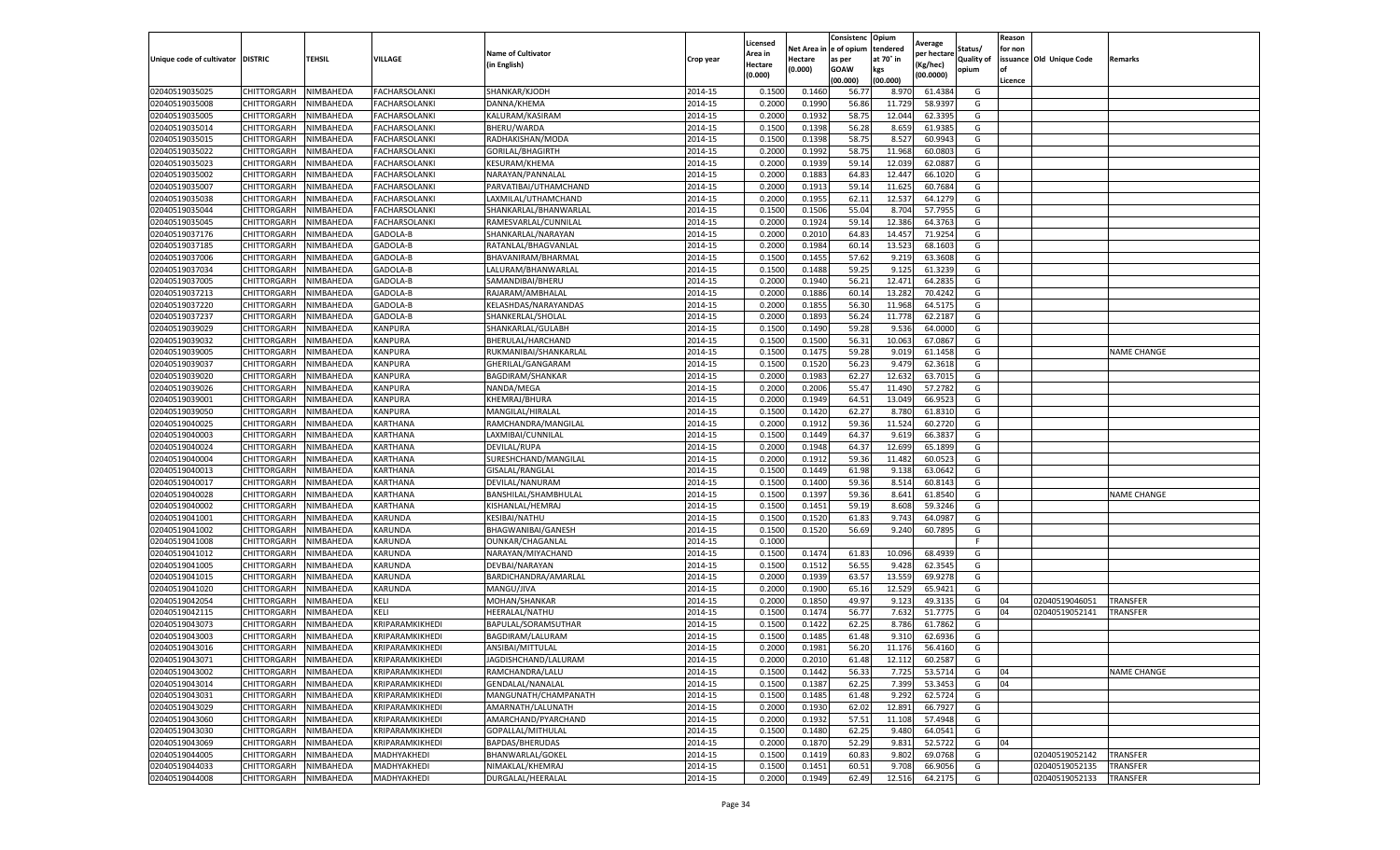|                                   |                            |                        |                            |                                         |                    | Licensed         |                  | Consistenc              | Opium           | Average           |            | Reason  |                          |                    |
|-----------------------------------|----------------------------|------------------------|----------------------------|-----------------------------------------|--------------------|------------------|------------------|-------------------------|-----------------|-------------------|------------|---------|--------------------------|--------------------|
|                                   |                            |                        |                            | <b>Name of Cultivator</b>               |                    | Area in          |                  | Net Area in le of opium | tendered        | per hectare       | Status/    | for non |                          |                    |
| Unique code of cultivator DISTRIC |                            | <b>TEHSIL</b>          | VILLAGE                    | (in English)                            | Crop year          | Hectare          | Hectare          | as per                  | at 70° in       | Kg/hec)           | Quality of |         | issuance Old Unique Code | Remarks            |
|                                   |                            |                        |                            |                                         |                    | (0.000)          | (0.000)          | GOAW                    | kgs             | (00.0000)         | opium      | l of    |                          |                    |
|                                   |                            |                        |                            |                                         |                    |                  |                  | (00.000)                | (00.000)        |                   |            | Licence |                          |                    |
| 02040519044038                    | CHITTORGARH                | NIMBAHEDA              | MADHYAKHEDI                | KANIYALAL/HEERALAI                      | 2014-15            | 0.150            | 0.143            | 60.8                    | 10.14           | 70.619            | G          |         | 02040519052134           | TRANSFER           |
| 02040519045032                    | CHITTORGARH                | NIMBAHEDA              | MALYAKHEDI                 | BHANWARLAL/HARLAI                       | 2014-15            | 0.200            | 0.1820           | 53.61                   | 10.32           | 56.725            | G          |         |                          |                    |
| 02040519045042<br>02040519045027  | CHITTORGARH                | NIMBAHEDA              | MALYAKHEDI                 | MANGIBAI/NARAYAN                        | 2014-15            | 0.1500           | 0.152            | 62.11                   | 9.822           | 64.406            | G          |         |                          |                    |
|                                   | CHITTORGARH                | NIMBAHEDA              | MALYAKHEDI                 | LAXMAN/PRTHA                            | 2014-15            | 0.1500           | 0.1469           | 57.17                   | 9.147           | 62.2668           | G          |         |                          |                    |
| 02040519045022<br>02040519045003  | CHITTORGARH<br>CHITTORGARH | NIMBAHEDA              | MALYAKHEDI<br>MALYAKHEDI   | RATANLAL/KISHANLAL<br>BHUVANILAL/LAXMAN | 2014-15<br>2014-15 | 0.2000<br>0.1500 | 0.1989           | 62.11<br>59.14          | 11.198<br>9.648 | 56.2996<br>65.101 | G<br>G     |         |                          |                    |
| 02040519045005                    | CHITTORGARH                | NIMBAHEDA<br>NIMBAHEDA | MALYAKHEDI                 | OUNKARLAL/UDHIBAI                       | 2014-15            | 0.1500           | 0.1482<br>0.1518 | 59.14                   | 9.606           | 63.280            | G          |         |                          |                    |
| 02040519045008                    |                            |                        |                            |                                         | 2014-15            |                  |                  | 62.11                   | 13.265          |                   |            |         |                          |                    |
| 02040519046028                    | CHITTORGARH                | NIMBAHEDA<br>NIMBAHEDA | MALYAKHEDI                 | BHAGVANLAL/PRTHVIRAJ                    | 2014-15            | 0.2000<br>0.1500 | 0.2000<br>0.1502 | 56.41                   | 8.832           | 66.325<br>58.801  | G<br>G     |         |                          |                    |
| 02040519046001                    | CHITTORGARH<br>CHITTORGARH | NIMBAHEDA              | MEVASAJAGIR<br>MEVASAJAGIR | GOTTULAL/GANGARAM<br>BADRILAL/MHDANLAL  | 2014-15            | 0.1500           | 0.1452           | 61.25                   | 9.170           | 63.1543           | G          |         |                          |                    |
| 02040519046003                    | CHITTORGARH                | NIMBAHEDA              | MEVASAJAGIR                | BHAGWANTIBAI/JAGDISHCHANDRA             | 2014-15            | 0.2000           | 0.1895           | 64.19                   | 12.820          | 67.651            | G          |         |                          |                    |
| 02040519046005                    | CHITTORGARH                | NIMBAHEDA              | MEVASAJAGIR                | NATHULAL/MANA                           | 2014-15            | 0.2000           | 0.187            | 61.2                    | 12.066          | 64.352            | G          |         |                          |                    |
| 02040519046007                    | CHITTORGARH                | <b>NIMBAHEDA</b>       | MEVASAJAGIR                | PUSPAKUMARI/LOKENDRASINGH               | 2014-15            | 0.2000           | 0.1984           | 61.2                    | 13.274          | 66.905            | G          |         |                          |                    |
| 02040519046014                    | CHITTORGARH                | NIMBAHEDA              | MEVASAJAGIR                | CHAMPALAL/GANPATLAI                     | 2014-15            | 0.2000           | 0.1869           | 61.2                    | 11.673          | 62.455            | G          |         |                          |                    |
| 02040519046015                    | CHITTORGARH                | NIMBAHEDA              | MEVASAJAGIR                | CHANDMAL/NARAYAN TELI                   | 2014-15            | 0.1000           |                  |                         |                 |                   | -F         |         |                          |                    |
| 02040519046012                    | CHITTORGARH                | NIMBAHEDA              | MEVASAJAGIR                | NANALAL/MANGILAL                        | 2014-15            | 0.1000           |                  |                         |                 |                   | F          |         |                          |                    |
| 02040519046032                    | CHITTORGARH                | NIMBAHEDA              | MEVASAJAGIR                | JAMNALAL/SHANKAR                        | 2014-15            | 0.2000           | 0.1960           | 62.7                    | 12.622          | 64.398            | G          |         |                          |                    |
| 02040519046036                    | CHITTORGARH                | NIMBAHEDA              | MEVASAJAGIR                | MANGILAL/GOKEL                          | 2014-15            | 0.2000           | 0.1906           | 59.14                   | 11.912          | 62.497            | G          |         |                          |                    |
| 02040519046020                    | CHITTORGARH                | NIMBAHEDA              | MEVASAJAGIR                | NANURAM/DANNA                           | 2014-15            | 0.1500           | 0.146            | 59.14                   | 9.015           | 61.535            | G          |         |                          |                    |
| 02040519046025                    | CHITTORGARH                | <b>NIMBAHEDA</b>       | MEVASAJAGIR                | SATYANARAYAN/MADANLAL                   | 2014-15            | 0.2000           | 0.1859           | 62.75                   | 12.76           | 68.665            | G          |         |                          | NAME CHANGE        |
| 02040519046041                    | CHITTORGARH                | NIMBAHEDA              | MEVASAJAGIR                | KALURAM/NARAYAN                         | 2014-15            | 0.2000           | 0.1836           | 64.19                   | 11.976          | 65.2288           | G          |         |                          |                    |
| 02040519046042                    | CHITTORGARH                | NIMBAHEDA              | MEVASAJAGIR                | MANGIBAI/BAGDURAM                       | 2014-15            | 0.2000           | 0.187            | 62.7                    | 11.958          | 63.946            | G          |         |                          |                    |
| 02040519046046                    | CHITTORGARH                | NIMBAHEDA              | MEVASAJAGIR                | CHUNNILAL/PYARA                         | 2014-15            | 0.2000           | 0.1890           | 59.14                   | 12.115          | 64.100            | G          |         |                          |                    |
| 02040519046047                    | CHITTORGARH                | NIMBAHEDA              | MEVASAJAGIR                | VISHNULAL/RADHU                         | 2014-15            | 0.2000           | 0.1964           | 67.34                   | 13.526          | 68.869            | G          |         |                          |                    |
| 02040519046052                    | CHITTORGARH                | NIMBAHEDA              | MEVASAJAGIR                | NANIBAI/ONKAR                           | 2014-15            | 0.1500           | 0.1406           | 59.14                   | 8.837           | 62.852            | G          |         |                          |                    |
| 02040519046050                    | CHITTORGARH                | NIMBAHEDA              | MEVASAJAGIR                | BHERULAL/HUKMICHAND                     | 2014-15            | 0.1500           | 0.1448           | 59.61                   | 9.640           | 66.574            | G          |         |                          |                    |
| 02040519047058                    | CHITTORGARH                | NIMBAHEDA              | MOHMADPURA                 | LAKHMICHAND/NOLA                        | 2014-15            | 0.2000           | 0.192            | 59.0                    | 11.498          | 59.698            | G          |         |                          |                    |
| 02040519047001                    | CHITTORGARH                | NIMBAHEDA              | MOHMADPURA                 | PAVANSINGH/KESARSINGH                   | 2014-15            | 0.2000           | 0.1958           | 56.02                   | 11.236          | 57.385            | G          |         |                          |                    |
| 02040519047002                    | CHITTORGARH                | NIMBAHEDA              | MOHMADPURA                 | KESARSINGH/UDHESINGH                    | 2014-15            | 0.2000           | 0.1958           | 53.49                   | 11.187          | 57.1348           | G          |         |                          |                    |
| 02040519047003                    | CHITTORGARH                | NIMBAHEDA              | MOHMADPURA                 | CHGANLAL/KESARRAM                       | 2014-15            | 0.2000           | 0.1980           | 64.96                   | 13.502          | 68.191            | G          |         |                          |                    |
| 02040519047017                    | CHITTORGARH                | NIMBAHEDA              | MOHMADPURA                 | KISHANLAL/BHURA                         | 2014-15            | 0.200            | 0.196            | 59.0                    | 11.818          | 60.142            | G          |         |                          |                    |
| 02040519047024                    | CHITTORGARH                | NIMBAHEDA              | MOHMADPURA                 | MITTULAL/MANGILAI                       | 2014-15            | 0.2000           | 0.1921           | 59.0                    | 11.439          | 59.547            | G          |         |                          |                    |
| 02040519047032                    | CHITTORGARH                | NIMBAHEDA              | MOHMADPURA                 | NARAYANBAI/NATHULAL                     | 2014-15            | 0.2000           | 0.1902           | 59.0                    | 11.194          | 58.853            | G          |         |                          | <b>NAME CHANGE</b> |
| 02040519047033                    | CHITTORGARH                | NIMBAHEDA              | MOHMADPURA                 | BALULAL/KESULAL                         | 2014-15            | 0.2000           | 0.1936           | 64.9                    | 13.01:          | 67.205            | G          |         |                          |                    |
| 02040519047034                    | CHITTORGARH                | NIMBAHEDA              | MOHMADPURA                 | NANALAL/MADHOLAL                        | 2014-15            | 0.2000           | 0.1984           | 65.34                   | 13.068          | 65.866            | G          |         |                          |                    |
| 02040519047036                    | CHITTORGARH                | NIMBAHEDA              | MOHMADPURA                 | RATANLAL/KASIRAM                        | 2014-15            | 0.2000           | 0.1962           | 61.86                   | 12.814          | 65.310            | G          |         |                          |                    |
| 02040519047043                    | CHITTORGARH                | NIMBAHEDA              | MOHMADPURA                 | MOTILAL/GOTTULAL                        | 2014-15            | 0.2000           | 0.2000           | 65.34                   | 13.469          | 67.345            | G          |         |                          |                    |
| 02040519047045                    | CHITTORGARH                | NIMBAHEDA              | MOHMADPURA                 | GANGA/RAMCHANDRA                        | 2014-15            | 0.1500           | 0.151            | 61.97                   | 9.526           | 62.919            | G          |         |                          | <b>NAME CHANGE</b> |
| 02040519047055                    | CHITTORGARH                | NIMBAHEDA              | MOHMADPURA                 | DADAMCHAND/KESURAM                      | 2014-15            | 0.2000           | 0.195            | 65.34                   | 13.189          | 67.394            | G          |         |                          |                    |
| 02040519047059                    | CHITTORGARH                | NIMBAHEDA              | MOHMADPURA                 | DHANRAJ/NOLA                            | 2014-15            | 0.2000           | 0.1989           | 55.80                   | 5.038           | 25.3293           | G          | 04      |                          |                    |
| 02040519047053                    | CHITTORGARH                | NIMBAHEDA              | MOHMADPURA                 | BALCHAND/SHANKARLAI                     | 2014-15            | 0.200            | 0.1904           | 58.23                   | 11.197          | 58.807            | G          |         |                          |                    |
| 02040519047048                    | CHITTORGARH                | NIMBAHEDA              | MOHMADPURA                 | SOHANLAL/BHURALAL                       | 2014-15            | 0.2000           | 0.1914           | 58.65                   | 11.378          | 59.4462           | G          |         |                          |                    |
| 02040519047057                    | CHITTORGARH                | NIMBAHEDA              | MOHMADPURA                 | KANIYALAL/MADHOLAL                      | 2014-15            | 0.2000           | 0.1947           | 61.9                    | 12.120          | 62.249            | G          |         |                          |                    |
| 02040519047035                    | CHITTORGARH                | NIMBAHEDA              | MOHMADPURA                 | BHERULAL/MADHOLAL                       | 2014-15            | 0.2000           | 0.1810           | 58.6                    | 10.281          | 56.801            | G          |         |                          |                    |
| 02040519047037                    | CHITTORGARH                | NIMBAHEDA              | MOHMADPURA                 | SHAMBHULAL/MAGNIRAM                     | 2014-15            | 0.2000           | 0.1980           | 58.65                   | 11.88           | 60.005            | G          |         |                          |                    |
| 02040519047012                    | CHITTORGARH                | NIMBAHEDA              | MOHMADPURA                 | BHERULAL/RAMAJI                         | 2014-15            | 0.200            | 0.2024           | 57.58                   | 11.837          | 58.483            | G          |         |                          |                    |
| 02040519047029                    | CHITTORGARH                | NIMBAHEDA              | MOHMADPURA                 | DALIBAI/BHURALAL                        | 2014-15            | 0.200            | 0.189            | 61.97                   | 12.128          | 63.898            | G          |         |                          |                    |
| 02040519047056                    | CHITTORGARH                | NIMBAHEDA              | <b>MOHMADPURA</b>          | KALURAM/MANGILAL                        | 2014-15            | 0.2000           | 0.1946           | 58.65                   | 11.361          | 58.3813           | G          |         |                          |                    |
| 02040519047051                    | CHITTORGARH                | NIMBAHEDA              | MOHMADPURA                 | CHTRBHUJ/MANGILAL                       | 2014-15            | 0.2000           | 0.1995           | 61.97                   | 12.438          | 62.3459           | G          |         |                          |                    |
| 02040519048029                    | CHITTORGARH                | NIMBAHEDA              | MOTHA                      | ARJUN/TARACHAND                         | 2014-15            | 0.1500           | 0.1500           | 63.54                   | 8.805           | 58.7000           | G          |         |                          |                    |
| 02040519048001                    | CHITTORGARH                | NIMBAHEDA              | MOTHA                      | BADRILAL/SHANKARLAL                     | 2014-15            | 0.1500           | 0.1464           | 62.27                   | 10.052          | 68.6612           | G          |         |                          |                    |
| 02040519048007                    | CHITTORGARH                | NIMBAHEDA              | MOTHA                      | SANTILAL/HJARILAL                       | 2014-15            | 0.2000           | 0.1922           | 62.27                   | 11.849          | 61.6493           | G          |         |                          |                    |
| 02040519048027                    | CHITTORGARH                | NIMBAHEDA              | MOTHA                      | JAINARAYAN/MOTILAL                      | 2014-15            | 0.2000           | 0.1945           | 67.53                   | 13.130          | 67.5064           | G          |         |                          |                    |
| 02040519048016                    | CHITTORGARH                | NIMBAHEDA              | <b>MOTHA</b>               | KISHANLAL/CUNNILAL                      | 2014-15            | 0.1500           | 0.1500           | 65.32                   | 10.442          | 69.6133           | G          |         |                          |                    |
| 02040519048024                    | CHITTORGARH                | NIMBAHEDA              | MOTHA                      | MANGILAL/TARACHAND                      | 2014-15            | 0.1500           | 0.1475           | 62.19                   | 9.968           | 67.5797           | G          |         |                          |                    |
| 02040519048021                    | CHITTORGARH                | NIMBAHEDA              | MOTHA                      | ASHOKKUMAR/BADRILAL                     | 2014-15            | 0.2000           | 0.1980           | 59.28                   | 11.873          | 59.9646           | G          |         |                          |                    |
| 02040519048031                    | CHITTORGARH                | NIMBAHEDA              | MOTHA                      | OUNKARLAL/CUNNILAL                      | 2014-15            | 0.1500           | 0.1449           | 59.28                   | 8.816           | 60.8420           | G          |         |                          |                    |
| 02040519048022                    | CHITTORGARH                | NIMBAHEDA              | MOTHA                      | NANDLAL/RAMLAL                          | 2014-15            | 0.1000           |                  |                         |                 |                   | F.         |         |                          |                    |
| 02040519048009                    | CHITTORGARH                | NIMBAHEDA              | <b>MOTHA</b>               | BHANWARLAL/CHUNNILAL                    | 2014-15            | 0.2000           | 0.1920           | 56.29                   | 10.703          | 55.7448           | G          | 04      |                          |                    |
|                                   |                            |                        |                            |                                         |                    |                  |                  |                         |                 |                   |            |         |                          |                    |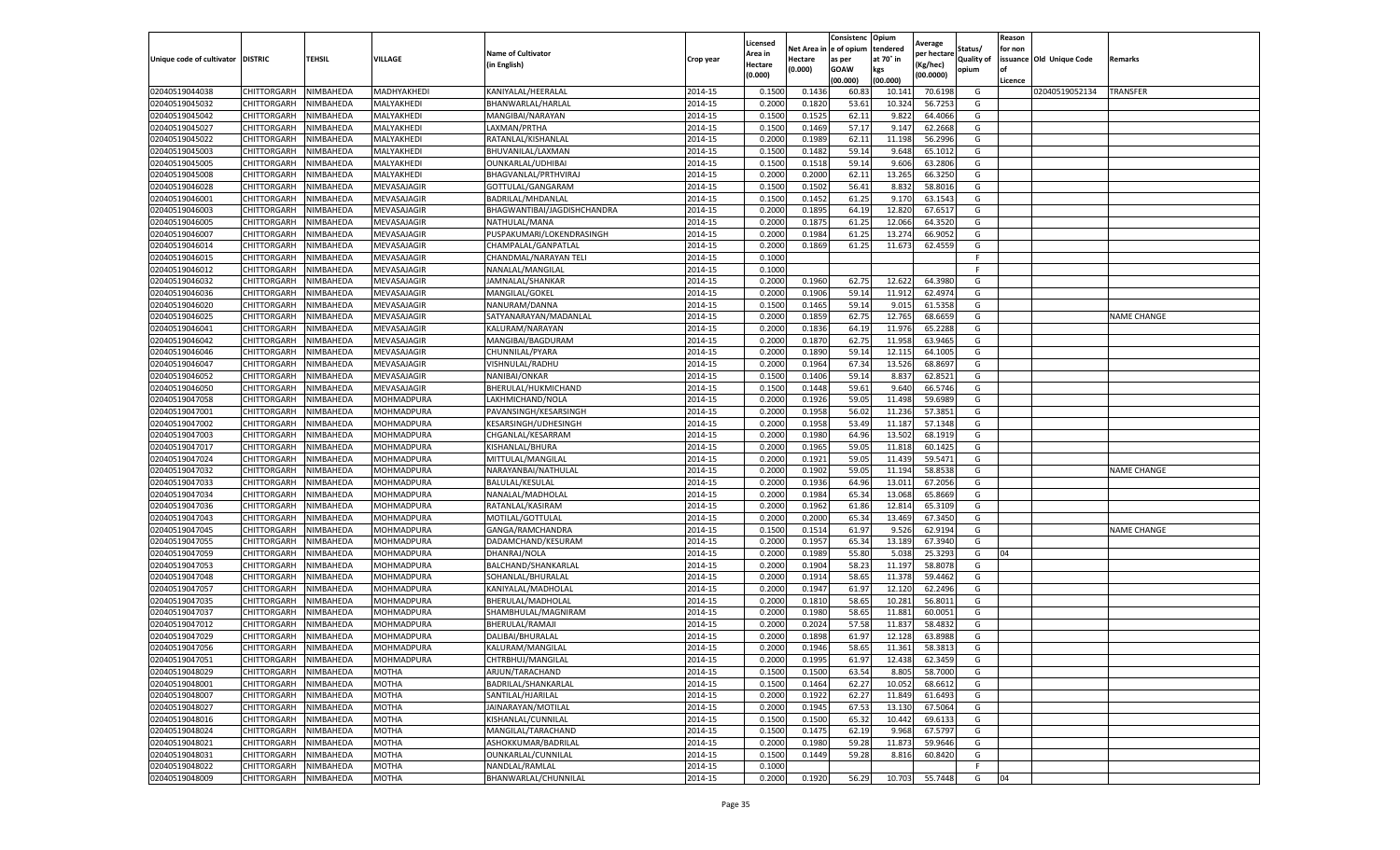|                                   |             |           |               |                            |           | Licensed |            | Consistenc  | Opium     |                        |                   | Reason  |                          |                    |
|-----------------------------------|-------------|-----------|---------------|----------------------------|-----------|----------|------------|-------------|-----------|------------------------|-------------------|---------|--------------------------|--------------------|
|                                   |             |           |               | <b>Name of Cultivator</b>  |           | Area in  | Net Area i | e of opium  | tendered  | Average<br>per hectare | Status/           | for non |                          |                    |
| Unique code of cultivator DISTRIC |             | TEHSIL    | VILLAGE       | (in English)               | Crop year | Hectare  | Hectare    | as per      | at 70° in | Kg/hec)                | <b>Quality of</b> |         | issuance Old Unique Code | Remarks            |
|                                   |             |           |               |                            |           | (0.000)  | (0.000)    | <b>GOAW</b> | kgs       | (00.0000)              | opium             | οf      |                          |                    |
|                                   |             |           |               |                            |           |          |            | (00.000     | (00.000)  |                        |                   | Licence |                          |                    |
| 02040519063035                    | CHITTORGARH | NIMBAHEDA | PEMANDAKHEDA  | RAMRATAN/BHANWARLAL        | 2014-15   | 0.2000   | 0.1939     | 60.20       | 12.33     | 63.5998                | G                 |         |                          |                    |
| 02040519063002                    | CHITTORGARH | NIMBAHEDA | PEMANDAKHEDA  | BHANWARLAL/LALURAM         | 2014-15   | 0.200    | 0.1963     | 60.20       | 12.289    | 62.6032                | G                 |         |                          |                    |
| 02040519063004                    | CHITTORGARH | NIMBAHEDA | PEMANDAKHEDA  | OUNKARSIGH/MOTISINGH       | 2014-15   | 0.2000   | 0.1743     | 60.73       | 10.463    | 60.0287                | G                 |         |                          |                    |
| 02040519063011                    | CHITTORGARH | NIMBAHEDA | PEMANDAKHEDA  | PREMKUNWAR/SAMBHUSINGH     | 2014-15   | 0.2000   | 0.2064     | 59.25       | 11.884    | 57.5775                | G                 |         |                          |                    |
| 02040519063013                    | CHITTORGARH | NIMBAHEDA | PEMANDAKHEDA  | BHERULAL/CUNNILAL          | 2014-15   | 0.2000   | 0.1948     | 59.25       | 11.782    | 60.4825                | G                 |         |                          |                    |
| 02040519063026                    | CHITTORGARH | NIMBAHEDA | PEMANDAKHEDA  | GANPATSINGH/UDHESINGH      | 2014-15   | 0.1500   | 0.1482     | 56.35       | 8.750     | 59.0418                | G                 |         |                          |                    |
| 02040519063028                    | CHITTORGARH | NIMBAHEDA | PEMANDAKHEDA  | AMBHALAL/MULCHAND          | 2014-15   | 0.2000   | 0.1877     | 56.27       | 11.085    | 59.0570                | G                 |         |                          |                    |
| 02040519063032                    | CHITTORGARH | NIMBAHEDA | PEMANDAKHEDA  | BASRAJ/NANDLAL             | 2014-15   | 0.1500   | 0.1500     | 65.16       | 9.951     | 66.3400                | G                 |         |                          |                    |
| 02040519063030                    | CHITTORGARH | NIMBAHEDA | PEMANDAKHEDA  | SOBHALAL/NANDLAL           | 2014-15   | 0.2000   | 0.1856     | 65.16       | 11.068    | 59.6336                | G                 |         |                          |                    |
| 02040519063031                    | CHITTORGARH | NIMBAHEDA | PEMANDAKHEDA  | BHANWARSINGH/AMARSINGH     | 2014-15   | 0.1500   | 0.1476     | 57.39       | 8.969     | 60.7656                | G                 |         |                          |                    |
| 02040519063006                    | CHITTORGARH | NIMBAHEDA | PEMANDAKHEDA  | DEEPKUVAR/KARANSINGH       | 2014-15   | 0.2000   | 0.1913     | 65.16       | 13.674    | 71.4794                | G                 |         |                          |                    |
| 02040519051036                    | CHITTORGARH | NIMBAHEDA | RAMPURA       | RAMNARAYAN/AMRATRAM        | 2014-15   | 0.2000   | 0.1944     | 42.71       | 3.612     | 18.5802                |                   | 02      |                          |                    |
| 02040519051063                    | CHITTORGARH | NIMBAHEDA | RAMPURA       | JANKILAL/KHEMRAJ           | 2014-15   | 0.2000   | 0.1943     | 59.65       | 12.441    | 64.0299                | G                 |         |                          |                    |
| 02040519051055                    | CHITTORGARH | NIMBAHEDA | RAMPURA       | MAHIPAL/UTHAMCHAND         | 2014-15   | 0.1500   | 0.1505     | 58.61       | 9.168     | 60.9169                | G                 |         |                          |                    |
| 02040519052005                    | CHITTORGARH | NIMBAHEDA | RATHANJANA-A  | PRTHVIRAJ/GOKEL            | 2014-15   | 0.2000   | 0.1880     | 59.21       | 11.571    | 61.5479                | G                 |         |                          |                    |
| 02040519052009                    | CHITTORGARH | NIMBAHEDA | RATHANJANA-A  | OUNKARLAL/KHEMRAJ          | 2014-15   | 0.1500   | 0.1398     | 61.23       | 9.351     | 66.8884                | G                 |         |                          |                    |
| 02040519052010                    | CHITTORGARH | NIMBAHEDA | RATHANJANA-A  | PYARA/GOKEL                | 2014-15   | 0.2000   | 0.1980     | 56.19       | 11.599    | 58.5808                | G                 |         |                          |                    |
| 02040519052027                    | CHITTORGARH | NIMBAHEDA | RATHANJANA-A  | GHERILAL/BHURA             | 2014-15   | 0.2000   | 0.1949     | 64.83       | 13.188    | 67.6655                | G                 |         |                          |                    |
| 02040519052003                    | CHITTORGARH | NIMBAHEDA | RATHANJANA-A  | SHYAMLAL/SHIVLAL           | 2014-15   | 0.1500   | 0.1406     | 59.21       | 8.915     | 63.4068                | G                 |         |                          |                    |
| 02040519052028                    | CHITTORGARH | NIMBAHEDA | RATHANJANA-A  | BALCHAND/BHAGVAN           | 2014-15   | 0.1500   | 0.1461     | 61.34       | 9.849     | 67.4127                | G                 |         |                          |                    |
| 02040519052002                    | CHITTORGARH | NIMBAHEDA | RATHANJANA-A  | LALA/CHOTTU                | 2014-15   | 0.1500   | 0.1409     | 59.21       | 8.382     | 59.4890                | G                 |         |                          |                    |
| 02040519052008                    | CHITTORGARH | NIMBAHEDA | RATHANJANA-A  | MOTIYABAI/BHERA            | 2014-15   | 0.1500   | 0.1442     | 59.21       | 9.025     | 62.5867                | G                 |         |                          |                    |
| 02040519052034                    | CHITTORGARH | NIMBAHEDA | RATHANJANA-A  | GASILAL/RAMA               | 2014-15   | 0.2000   | 0.1904     | 59.21       | 12.426    | 65.2626                | G                 |         |                          |                    |
| 02040519052011                    | CHITTORGARH | NIMBAHEDA | RATHANJANA-A  | SUNDARBAI/MEGRAJ           | 2014-15   | 0.2000   | 0.1935     | 64.70       | 13.051    | 67.4470                |                   | 02      |                          |                    |
| 02040519052133                    | CHITTORGARH | NIMBAHEDA | RATHANJANA-A  | PRATAPEBAI/MOTILAL         | 2014-15   | 0.1500   | 0.1434     | 53.76       | 8.187     | 57.0921                | G                 |         |                          | <b>NAME CHANGE</b> |
| 02040519052108                    | CHITTORGARH | NIMBAHEDA | RATHANJANA-B  | SHANKARLAL/KISHANLAL       | 2014-15   | 0.2000   | 0.2016     | 61.22       | 12.323    | 61.1260                | G                 |         |                          |                    |
| 02040519052088                    | CHITTORGARH | NIMBAHEDA | RATHANJANA-B  | HJARI/HEERALAL             | 2014-15   | 0.2000   | 0.1984     | 54.56       | 12.276    | 61.8750                | G                 |         |                          |                    |
| 02040519052100                    | CHITTORGARH | NIMBAHEDA | RATHANJANA-B  | BAPULAL/HJARILAL(HEERALAL) | 2014-15   | 0.2000   | 0.1959     | 58.51       | 12.814    | 65.4109                | G                 |         |                          |                    |
| 02040519052111                    | CHITTORGARH | NIMBAHEDA | RATHANJANA-B  | DADAMCHAND/TARACHAND       | 2014-15   | 0.2000   | 0.1882     | 59.26       | 11.860    | 63.0181                | G                 |         |                          |                    |
| 02040519052113                    | CHITTORGARH | NIMBAHEDA | RATHANJANA-B  | SHAMBHULAL/MODA            | 2014-15   | 0.2000   | 0.1913     | 61.12       | 12.617    | 65.9540                | G                 |         |                          |                    |
| 02040519052129                    | CHITTORGARH | NIMBAHEDA | RATHANJANA-B  | SEETARAM/TARACHAND         | 2014-15   | 0.1500   | 0.1469     | 65.69       | 10.31     | 70.2042                | G                 |         |                          |                    |
| 02040519052115                    | CHITTORGARH | NIMBAHEDA | RATHANJANA-B  | BABUSINGH/AMARSINGH        | 2014-15   | 0.2000   | 0.1903     | 61.12       | 12.259    | 64.4193                | G                 |         |                          |                    |
| 02040519052080                    | CHITTORGARH | NIMBAHEDA | RATHANJANA-B  | CHAMPALAL/BHAGVAN          | 2014-15   | 0.2000   | 0.1894     | 59.26       | 11.649    | 61.5048                | G                 |         |                          |                    |
| 02040519052098                    | CHITTORGARH | NIMBAHEDA | RATHANJANA-B  | BADRILAL/KASIRAM           | 2014-15   | 0.2000   | 0.1900     | 61.1        | 12.364    | 65.0737                | G                 |         |                          |                    |
| 02040519052102                    | CHITTORGARH | NIMBAHEDA | RATHANJANA-B  | BHERULAL/RAMCHANDRA        | 2014-15   | 0.1500   | 0.1508     | 61.12       | 9.692     | 64.2706                | G                 |         |                          |                    |
| 02040519052095                    | CHITTORGARH | NIMBAHEDA | RATHANJANA-B  | JASVANSINGH/KUNDANSINGH    | 2014-15   | 0.2000   | 0.1800     | 63.58       | 12.044    | 66.9111                | G                 |         |                          |                    |
| 02040519052138                    | CHITTORGARH | NIMBAHEDA | RATHANJANA-B  | TULSIRAM/MANA              | 2014-15   | 0.1500   | 0.1400     | 65.69       | 9.337     | 66.6929                | G                 |         |                          |                    |
| 02040519055015                    | CHITTORGARH | NIMBAHEDA | SANKLOKAKHEDA | GOVINDRAM/HANSRAJ          | 2014-15   | 0.2000   | 0.1980     | 60.14       | 12.415    | 62.7020                | G                 |         |                          |                    |
| 02040519055003                    | CHITTORGARH | NIMBAHEDA | SANKLOKAKHEDA | GOPALLAL/HEMRAJ            | 2014-15   | 0.2000   | 0.1880     | 60.1        | 11.676    | 62.1064                | G                 |         |                          |                    |
| 02040519055014                    | CHITTORGARH | NIMBAHEDA | SANKLOKAKHEDA | RUKMNIBAI/LOBHCHAND        | 2014-15   | 0.2000   | 0.2000     | 61.45       | 13.379    | 66.8950                | G                 |         |                          |                    |
| 02040519055021                    | CHITTORGARH | NIMBAHEDA | SANKLOKAKHEDA | RAMRATAN/HJARILAL          | 2014-15   | 0.2000   | 0.1888     | 60.1        | 12.458    | 65.9852                | G                 |         |                          |                    |
| 02040519055023                    | CHITTORGARH | NIMBAHEDA | SANKLOKAKHEDA | CHANDIBAI/HJARILAL         | 2014-15   | 0.2000   | 0.1888     | 56.32       | 11.731    | 62.1345                | G                 |         |                          |                    |
| 02040519055026                    | CHITTORGARH | NIMBAHEDA | SANKLOKAKHEDA | AMARSINGH/BHERUSINGH       | 2014-15   | 0.2000   | 0.1917     | 56.28       | 11.304    | 58.9671                | G                 |         |                          |                    |
| 02040519056005                    | CHITTORGARH | NIMBAHEDA | SARTHAL       | KUKIBAI/GHISULAL           | 2014-15   | 0.1500   |            |             |           |                        |                   |         |                          |                    |
| 02040519056012                    | CHITTORGARH | NIMBAHEDA | SARTHAL       | MOHAN/RATTA                | 2014-15   | 0.2000   |            |             |           |                        | F                 |         |                          |                    |
| 02040519056025                    | CHITTORGARH | NIMBAHEDA | SARTHAL       | MANGU/NAVLA                | 2014-15   | 0.2000   |            |             |           |                        | F.                |         |                          |                    |
| 02040519056001                    | CHITTORGARH | NIMBAHEDA | SARTHAL       | NIRBHAYRAM/BHERULAL        | 2014-15   | 0.1500   |            |             |           |                        | F.                |         |                          |                    |
| 02040519056038                    | CHITTORGARH | NIMBAHEDA | SARTHAL       | DALLA/KALU                 | 2014-15   | 0.2000   | 0.1984     | 56.17       | 11.226    | 56.5827                | G                 |         |                          |                    |
| 02040519056039                    | CHITTORGARH | NIMBAHEDA | SARTHAL       | NANURAM/BHURA              | 2014-15   | 0.2000   | 0.1924     | 56.53       |           | 10.143 52.7183         | G                 | 04      |                          |                    |
| 02040519056013                    | CHITTORGARH | NIMBAHEDA | SARTHAL       | CUNNILAL/BHERU             | 2014-15   | 0.2000   |            |             |           |                        | F                 |         |                          |                    |
| 02040519056040                    | CHITTORGARH | NIMBAHEDA | SARTHAL       | SOHANDAS/TULSIDAS          | 2014-15   | 0.1500   |            |             |           |                        | F                 |         |                          |                    |
| 02040519056041                    | CHITTORGARH | NIMBAHEDA | SARTHAL       | NATHULAL/BHURA             | 2014-15   | 0.1500   | 0.1482     | 59.65       | 8.266     | 55.7760                | G                 | 04      |                          |                    |
| 02040519058012                    | CHITTORGARH | NIMBAHEDA | SHAHBAD       | DALCHAND/SHRIRAM           | 2014-15   | 0.1500   | 0.1421     | 67.11       | 10.201    | 71.7875                | G                 |         |                          |                    |
| 02040519058036                    | CHITTORGARH | NIMBAHEDA | SHAHBAD       | GOPALLAL/DALCHAND          | 2014-15   | 0.1500   | 0.1421     | 61.98       | 9.501     | 66.8614                | G                 |         |                          |                    |
| 02040519058048                    | CHITTORGARH | NIMBAHEDA | SHAHBAD       | SANTILAL/KALURAM           | 2014-15   | 0.1500   | 0.1519     | 59.36       | 9.124     | 60.0658                | G                 |         |                          |                    |
| 02040519058016                    | CHITTORGARH | NIMBAHEDA | SHAHBAD       | NIRBHAYRAM / NAVALRAM      | 2014-15   | 0.1500   | 0.1500     | 64.37       | 9.701     | 64.6733                | G                 |         |                          |                    |
| 02040519058022                    | CHITTORGARH | NIMBAHEDA | SHAHBAD       | KASTURIBAI/RAMRATAN        | 2014-15   | 0.1500   | 0.1394     | 61.98       | 9.297     | 66.6930                | G                 |         |                          |                    |
| 02040519058003                    | CHITTORGARH | NIMBAHEDA | SHAHBAD       | RAMSINGH/AMRATRAM          | 2014-15   | 0.1500   | 0.1403     | 64.37       | 9.766     | 69.6080                | G                 |         |                          |                    |
| 02040519060032                    | CHITTORGARH | NIMBAHEDA | TAI-A         | GOVERDHAN/HJARILAL         | 2014-15   | 0.1500   | 0.1454     | 60.83       | 8.490     | 58.3906                | G                 |         |                          |                    |
|                                   |             |           |               |                            |           |          |            |             |           |                        |                   |         |                          |                    |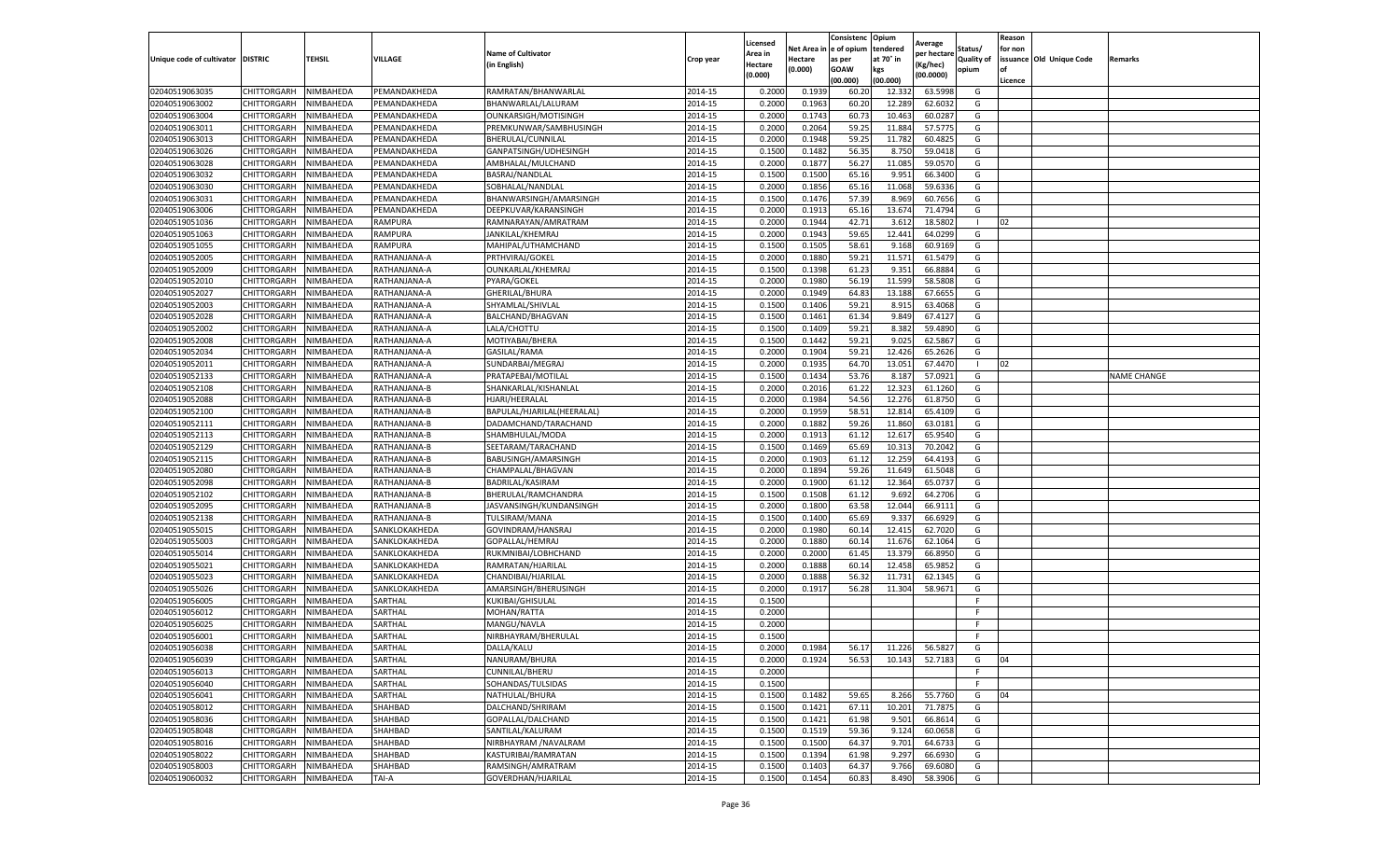|                           |                    |           |            |                           |           | Licensed |         | Consistenc             | Opium     |                        |                | Reason  |                          |                    |
|---------------------------|--------------------|-----------|------------|---------------------------|-----------|----------|---------|------------------------|-----------|------------------------|----------------|---------|--------------------------|--------------------|
|                           |                    |           |            | <b>Name of Cultivator</b> |           | Area in  |         | Net Area in e of opium | tendered  | Average<br>per hectare | Status/        | for non |                          |                    |
| Unique code of cultivator | <b>DISTRIC</b>     | TEHSIL    | VILLAGE    | in English)               | Crop year | Hectare  | Hectare | as per                 | at 70° in | (Kg/hec                | Quality of     |         | issuance Old Unique Code | Remarks            |
|                           |                    |           |            |                           |           | (0.000)  | (0.000) | <b>GOAW</b>            | kgs       | (00.0000)              | opium          |         |                          |                    |
|                           |                    |           |            |                           |           |          |         | (00.000)               | (00.000)  |                        |                | Licence |                          |                    |
| 02040519060007            | CHITTORGARH        | NIMBAHEDA | TAI-A      | CHTRBHUJ/BHAGVAN          | 2014-15   | 0.2000   | 0.1980  | 60.83                  | 12.19     | 61.5758                | G              |         |                          |                    |
| 02040519060009            | CHITTORGARH        | NIMBAHEDA | TAI-A      | GHISIBAI/RATANLAL         | 2014-15   | 0.2000   | 0.2008  | 62.49                  | 12.47     | 62.1066                | G              |         |                          |                    |
| 02040519060014            | CHITTORGARH        | NIMBAHEDA | TAI-A      | SHYAMKUVAR/DULICHAND      | 2014-15   | 0.2000   | 0.1960  | 62.49                  | 12.534    | 63.9490                | G              |         |                          |                    |
| 02040519060016            | CHITTORGARH        | NIMBAHEDA | TAI-A      | RAMESVAR/KESARIMAL        | 2014-15   | 0.1500   | 0.1426  | 62.00                  | 9.335     | 65.4628                | G              |         |                          |                    |
| 02040519060022            | CHITTORGARH        | NIMBAHEDA | TAI-A      | CHAMPALAL/PANNALAL        | 2014-15   | 0.1500   | 0.1488  | 60.83                  | 8.751     | 58.8105                | G              |         |                          |                    |
| 02040519060025            | CHITTORGARH        | NIMBAHEDA | TAI-A      | BHVANIRAM/MOTILAL         | 2014-15   | 0.1500   | 0.1491  | 59.67                  | 8.473     | 56.8276                | G              |         |                          |                    |
| 02040519060037            | CHITTORGARH        | NIMBAHEDA | TAI-A      | DAMARLAL/NIRBHESINGH      | 2014-15   | 0.2000   | 0.1985  | 62.00                  | 12.648    | 63.7179                | G              |         |                          |                    |
| 02040519060038            | CHITTORGARH        | NIMBAHEDA | TAI-A      | MOHANLAL/NANDA            | 2014-15   | 0.2000   | 0.1937  | 57.41                  | 11.482    | 59.2772                | G              |         |                          |                    |
| 02040519060091            | CHITTORGARH        | NIMBAHEDA | TAI-A      | MANGILAL/NATHULAL         | 2014-15   | 0.1500   | 0.1500  | 59.67                  | 9.394     | 62.6267                | G              |         |                          |                    |
| 02040519060095            | CHITTORGARH        | NIMBAHEDA | TAI-A      | TULSIRAM/BHAGATRAM        | 2014-15   | 0.2000   | 0.1884  | 59.67                  | 10.459    | 55.5149                | G              | 04      |                          |                    |
| 02040519060096            | CHITTORGARH        | NIMBAHEDA | TAI-A      | MANJUBAI/OMPARKASH        | 2014-15   | 0.1500   | 0.1404  | 56.06                  | 7.985     | 56.8732                | G              |         |                          |                    |
| 02040519060097            | CHITTORGARH        | NIMBAHEDA | TAI-A      | CHANDPARKASH/OUNKARLAL    | 2014-15   | 0.2000   |         |                        |           |                        | F              |         |                          |                    |
| 02040519060099            | CHITTORGARH        | NIMBAHEDA | TAI-A      | SHYAMLAL/JAMNALAL         | 2014-15   | 0.1500   | 0.1510  | 62.00                  | 9.061     | 60.0066                | G              |         |                          |                    |
| 02040519060101            | CHITTORGARH        | NIMBAHEDA | TAI-A      | PARBHULAL/BHANWARLAL      | 2014-15   | 0.1500   | 0.1500  | 64.81                  | 9.305     | 62.033                 | G              |         |                          |                    |
| 02040519060102            | CHITTORGARH        | NIMBAHEDA | TAI-A      | JIVARAJ/MOTILAL           | 2014-15   | 0.2000   | 0.1952  | 62.00                  | 11.505    | 58.9395                | G              |         |                          |                    |
| 02040519060018            | CHITTORGARH        | NIMBAHEDA | TAI-A      | DHAPUBAI/MANGILAL         | 2014-15   | 0.2000   | 0.1957  | 59.67                  | 11.593    | 59.2386                | G              |         |                          |                    |
| 02040519060003            | CHITTORGARH        | NIMBAHEDA | TAI-A      | SHANKARLAL/TULSIRAM       | 2014-15   | 0.2000   | 0.1963  | 55.48                  | 11.247    | 57.2950                | G              |         |                          |                    |
| 02040519060019            | CHITTORGARH        | NIMBAHEDA | TAI-A      | RAMCHANDIBAI/SHRILAL      | 2014-15   | 0.2000   | 0.1906  | 62.00                  | 12.081    | 63.3841                | G              |         |                          |                    |
| 02040519060029            | CHITTORGARH        | NIMBAHEDA | TAI-A      | RAMCHANRA/BHANA           | 2014-15   | 0.2000   | 0.1875  | 59.67                  | 11.11     | 59.2853                | G              |         |                          |                    |
| 02040519060098            | CHITTORGARH        | NIMBAHEDA | TAI-A      | MAGNIBAI/BHERULAL         | 2014-15   | 0.2000   | 0.2000  | 68.56                  | 13.526    | 67.6300                | G              |         |                          |                    |
| 02040519060093            | CHITTORGARH        | NIMBAHEDA | TAI-A      | BAGDIRAM/NANALAL          | 2014-15   | 0.2000   | 0.2000  | 61.89                  | 12.113    | 60.5650                | G              |         |                          |                    |
| 02040519060006            | CHITTORGARH        | NIMBAHEDA | TAI-A      | <b>KELIBAI/KESURAM</b>    | 2014-15   | 0.1500   | 0.1471  | 56.89                  | 8.395     | 57.0700                | G              |         |                          | <b>NAME CHANGE</b> |
| 02040519060103            | CHITTORGARH        | NIMBAHEDA | TAI-A      | TULSIRAM/DALLICHAND       | 2014-15   | 0.2000   | 0.2006  | 59.96                  | 12.420    | 61.9143                | G              |         |                          |                    |
| 02040519060086            | CHITTORGARH        | NIMBAHEDA | TAI-B      | BABULAL/JAMNALAL          | 2014-15   | 0.1500   | 0.1425  | 61.75                  | 8.504     | 59.6772                | G              |         |                          |                    |
| 02040519060039            | CHITTORGARH        | NIMBAHEDA | TAI-B      | PYARA/LALU                | 2014-15   | 0.2000   | 0.1953  | 64.96                  | 12.21     | 62.5294                | G              |         |                          |                    |
| 02040519060041            | CHITTORGARH        | NIMBAHEDA | TAI-B      | VIDHIYA/KANIYALAL         | 2014-15   | 0.2000   | 0.1725  | 60.56                  | 10.157    | 58.881                 | G              |         |                          |                    |
| 02040519060050            | CHITTORGARH        | NIMBAHEDA | TAI-B      | MOHANIBAI/DALCHAND        | 2014-15   | 0.1500   | 0.1469  | 59.05                  | 8.739     | 59.4894                | G              |         |                          |                    |
| 02040519060056            | CHITTORGARH        | NIMBAHEDA | TAI-B      | GITABAI/NIRBHAYRAM        | 2014-15   | 0.2000   | 0.2015  | 61.75                  | 12.632    | 62.6898                | G              |         |                          |                    |
| 02040519060062            | CHITTORGARH        | NIMBAHEDA | TAI-B      | MOTILAL/NANURAM           | 2014-15   | 0.1500   | 0.1507  | 62.09                  | 9.039     | 59.9801                | G              |         |                          |                    |
| 02040519060074            | CHITTORGARH        | NIMBAHEDA | TAI-B      | BAJERAM/BHVANA            | 2014-15   | 0.1500   | 0.1396  | 68.56                  | 9.863     | 70.6519                | G              |         |                          |                    |
| 02040519060080            | CHITTORGARH        | NIMBAHEDA | TAI-B      | BIHARILAL/NANDA           | 2014-15   | 0.2000   | 0.1860  | 58.22                  | 10.77     | 57.9086                | G              |         |                          |                    |
| 02040519060081            | CHITTORGARH        | NIMBAHEDA | TAI-B      | BHANWARLAL/NANDRAM        | 2014-15   | 0.2000   | 0.1944  | 62.09                  | 11.992    | 61.6872                | G              |         |                          |                    |
| 02040519060089            | CHITTORGARH        | NIMBAHEDA | TAI-B      | SANTILAL/HEERALAL         | 2014-15   | 0.1500   | 0.1509  | 62.09                  | 9.349     | 61.9549                | G              |         |                          |                    |
| 02040519060052            | CHITTORGARH        | NIMBAHEDA | TAI-B      | UDAIRAM/HEMRAJ            | 2014-15   | 0.2000   | 0.1984  | 62.09                  | 11.975    | 60.3579                | G              |         |                          |                    |
| 02040519060053            | CHITTORGARH        | NIMBAHEDA | TAI-B      | RAMESVARLAL/NETRAM        | 2014-15   | 0.2000   | 0.1900  | 62.09                  | 12.587    | 66.2474                | G              |         |                          |                    |
| 02040519060057            | CHITTORGARH        | NIMBAHEDA | TAI-B      | OUNKARLAL/PREAMCHAND      | 2014-15   | 0.2000   | 0.1958  | 64.96                  | 13.02     | 66.4964                | G              |         |                          |                    |
| 02040519060078            | CHITTORGARH        | NIMBAHEDA | TAI-B      | GISA/PRTHA                | 2014-15   | 0.2000   | 0.1738  | 61.86                  | 11.294    | 64.9827                | G              |         |                          |                    |
| 02040519060044            | CHITTORGARH        | NIMBAHEDA | TAI-B      | BHANWARIBAI/PRTHVIRAJ     | 2014-15   | 0.2000   | 0.1855  | 61.86                  | 10.83     | 58.4043                | G              |         |                          |                    |
| 02040519060048            | CHITTORGARH        | NIMBAHEDA | TAI-B      | MANGILAL/POKER            | 2014-15   | 0.1500   | 0.1460  | 58.22                  | 8.325     | 57.0205                | G              |         |                          |                    |
| 02040519060051            | CHITTORGARH        | NIMBAHEDA | TAI-B      | NANALAL/NANDA             | 2014-15   | 0.2000   | 0.1960  | 61.86                  | 11.912    | 60.7755                | G              |         |                          |                    |
| 02040519060087            | CHITTORGARH        | NIMBAHEDA | TAI-B      | BAGDIRAM/SHORAM           | 2014-15   | 0.1500   | 0.1410  | 58.22                  | 7.311     | 51.8511                | G              | 04      |                          |                    |
| 02040519060077            | CHITTORGARH        | NIMBAHEDA | TAI-B      | SOHANLAL/MULCHAND         | 2014-15   | 0.1500   | 0.1470  | 60.63                  | 8.523     | 57.9796                | G              |         |                          | <b>NAME CHANGE</b> |
| 02040519061006            | CHITTORGARH        | NIMBAHEDA | TILAKHEDA  | CHAGANLAL/BHAGVAN         | 2014-15   | 0.2000   | 0.1960  | 59.34                  | 11.724    | 59.8163                | G              |         |                          |                    |
| 02040519061009            | CHITTORGARH        | NIMBAHEDA | TILAKHEDA  | MATHURALAL/PYARA          | 2014-15   | 0.1500   | 0.1486  | 57.00                  | 9.185     | 61.8102                | G              |         |                          |                    |
| 02040519061019            | CHITTORGARH        | NIMBAHEDA | TILAKHEDA  | GULABCHAND/BARDICHAND     | 2014-15   | 0.2000   | 0.1984  | 46.21                  | 9.519     | 47.9788                | $\blacksquare$ | 02      |                          |                    |
| 02040519061002            | CHITTORGARH        | NIMBAHEDA | TILAKHEDA  | DHANRAJ/SUKHRAJ           | 2014-15   | 0.2000   | 0.1905  | 56.61                  | 11.16     | 58.5827                | G              |         |                          |                    |
| 02040519061013            | CHITTORGARH        | NIMBAHEDA | TILAKHEDA  | BANSILAL/KISHANLAL        | 2014-15   | 0.2000   | 0.1884  | 59.25                  | 11.689    | 62.0435                | G              |         |                          |                    |
| 02040519061026            | CHITTORGARH        | NIMBAHEDA | TILAKHEDA  | PREAMCHAND/MOTILAL        | 2014-15   | 0.2000   | 0.1950  | 56.20                  | 11.577    | 59.3692                | G              |         |                          |                    |
| 02040519062056            | CHITTORGARH        | NIMBAHEDA | UNKHLIYA-B | RAMCHANDRA/NARAYAN        | 2014-15   | 0.2000   | 0.1990  | 62.75                  | 13.258    | 66.6231                | G              |         |                          |                    |
| 02040519062057            | CHITTORGARH        | NIMBAHEDA | UNKHLIYA-B | JAIRAJ/BADRILAL           | 2014-15   | 0.2000   | 0.1900  | 62.75                  | 12.451    | 65.5316                | G              |         |                          |                    |
| 02040519062058            | CHITTORGARH        | NIMBAHEDA | UNKHLIYA-B | OUNKARLAL/GANGARAM        | 2014-15   | 0.2000   | 0.2000  | 59.61                  | 12.348    | 61.7400                | G              |         |                          |                    |
| 02040519062062            | CHITTORGARH        | NIMBAHEDA | UNKHLIYA-B | NANDLAL/DUNGA             | 2014-15   | 0.2000   | 0.1894  | 65.80                  | 13.442    | 70.9715                | G              |         |                          |                    |
| 02040519062061            | CHITTORGARH        | NIMBAHEDA | UNKHLIYA-B | MOTILAL/MOHANLAL          | 2014-15   | 0.2000   | 0.1878  | 59.61                  | 12.160    | 64.7497                | G              |         |                          |                    |
| 02040519062063            | <b>CHITTORGARH</b> | NIMBAHEDA | UNKHLIYA-B | KANIRAM/SUKHDEV           | 2014-15   | 0.2000   | 0.2002  | 65.80                  | 14.081    | 70.3347                | G              |         |                          |                    |
| 02040519062064            | CHITTORGARH        | NIMBAHEDA | UNKHLIYA-B | <b>BHAGIRTH/CUNNILAL</b>  | 2014-15   | 0.2000   | 0.1894  | 65.80                  | 13.780    | 72.7561                | G              |         |                          |                    |
| 02040519062065            | CHITTORGARH        | NIMBAHEDA | UNKHLIYA-B | DEVILAL/NARAYAN           | 2014-15   | 0.2000   | 0.1891  | 65.80                  | 13.245    | 70.0423                | G              |         |                          |                    |
| 02040519062072            | CHITTORGARH        | NIMBAHEDA | UNKHLIYA-B | MATHURALAL/MANGILAL       | 2014-15   | 0.1500   |         |                        |           |                        | F.             |         |                          |                    |
| 02040519062075            | CHITTORGARH        | NIMBAHEDA | UNKHLIYA-B | JAGNNATH/HEERALAL         | 2014-15   | 0.2000   | 0.2001  | 65.80                  | 14.147    | 70.6997                | G              |         |                          |                    |
| 02040519062077            | <b>CHITTORGARH</b> | NIMBAHEDA | UNKHLIYA-B | MOHANLAL/LAXMICHAND       | 2014-15   | 0.2000   | 0.1893  | 62.31                  | 12.498    | 66.0222                | G              |         |                          |                    |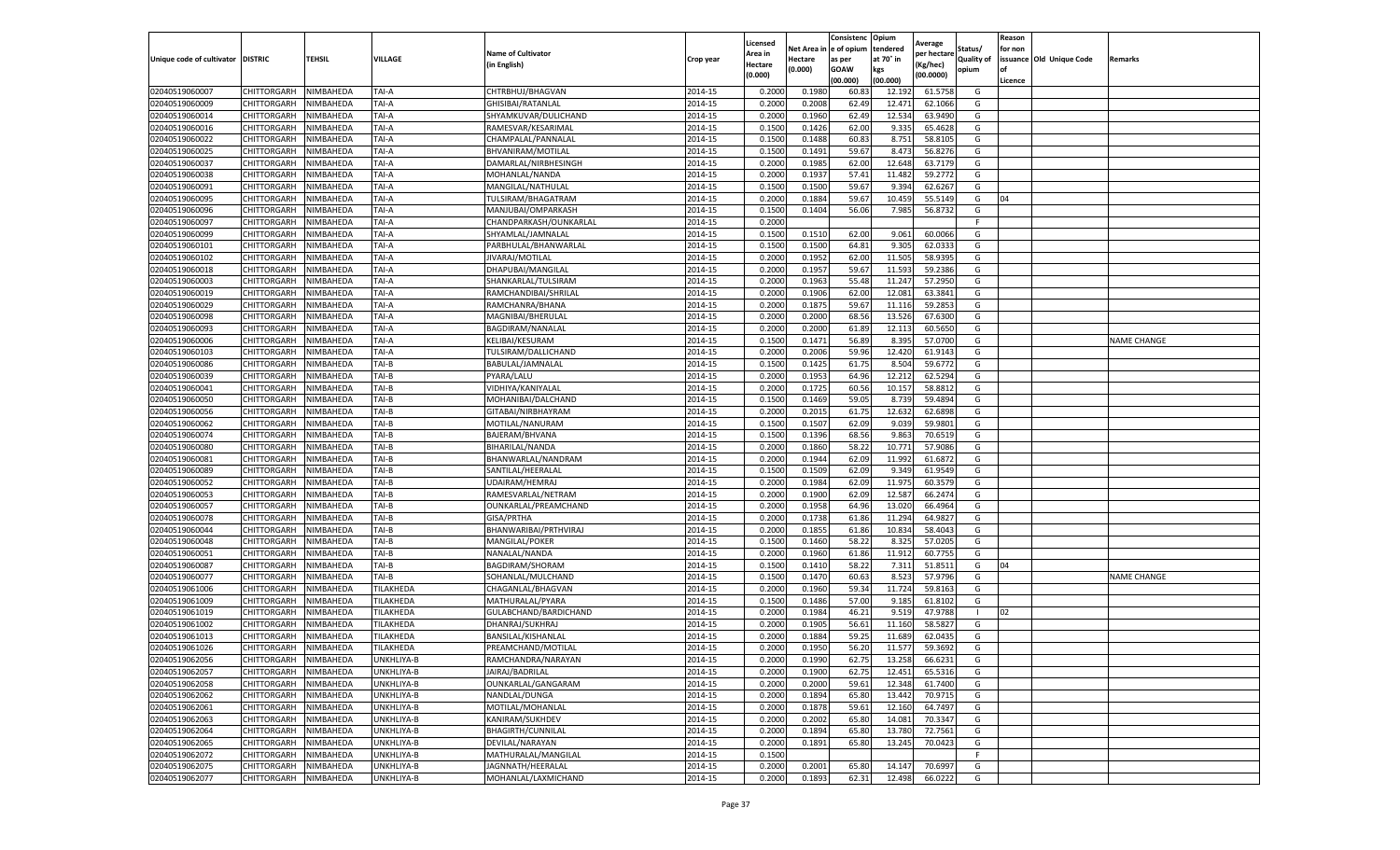|                                  |                    |                        |                   |                                             |           |                     |                  | Consistenc             | Opium     |                        |                   | Reason  |                          |                    |
|----------------------------------|--------------------|------------------------|-------------------|---------------------------------------------|-----------|---------------------|------------------|------------------------|-----------|------------------------|-------------------|---------|--------------------------|--------------------|
|                                  |                    |                        |                   | <b>Name of Cultivator</b>                   |           | Licensed<br>Area in |                  | Net Area in e of opium | tendered  | Average<br>per hectare | Status/           | for non |                          |                    |
| Unique code of cultivator        | <b>DISTRIC</b>     | TEHSIL                 | VILLAGE           | in English)                                 | Crop year | Hectare             | Hectare          | as per                 | at 70° in | (Kg/hec                | <b>Quality of</b> |         | issuance Old Unique Code | <b>Remarks</b>     |
|                                  |                    |                        |                   |                                             |           | (0.000)             | (0.000)          | <b>GOAW</b>            | kgs       | (00.0000)              | opium             |         |                          |                    |
|                                  |                    |                        |                   |                                             |           |                     |                  | (00.000)               | (00.000)  |                        |                   | Licence |                          |                    |
| 02040519062078                   | CHITTORGARH        | NIMBAHEDA              | UNKHLIYA-B        | ROOPLAL/KEHSHURAM                           | 2014-15   | 0.2000              | 0.1957           | 59.61                  | 12.14     | 62.0491                | G                 |         |                          |                    |
| 02040519062080                   | CHITTORGARH        | NIMBAHEDA              | UNKHLIYA-B        | <b>DOLATRAM/POKHER</b>                      | 2014-15   | 0.2000              | 0.1870           | 65.12                  | 13.58     | 72.6310                | G                 |         |                          |                    |
| 02040519062083                   | CHITTORGARH        | NIMBAHEDA              | UNKHLIYA-B        | UTHAMCHAND/BHOLIRAM                         | 2014-15   | 0.2000              | 0.1936           | 62.31                  | 13.77     | 71.1725                | G                 |         |                          |                    |
| 02040519062085                   | CHITTORGARH        | NIMBAHEDA              | UNKHLIYA-B        | NANDLAL/JAGNNATH                            | 2014-15   | 0.1500              | 0.1463           | 65.12                  | 10.624    | 72.6179                | G                 |         |                          |                    |
| 02040519062097                   | CHITTORGARH        | NIMBAHEDA              | UNKHLIYA-B        | GORILAL/BABRU                               | 2014-15   | 0.2000              | 0.1968           | 62.31                  | 12.65     | 64.3191                | G                 |         |                          |                    |
| 02040519062098                   | CHITTORGARH        | NIMBAHEDA              | UNKHLIYA-B        | KANMAL/CHAGANLAI                            | 2014-15   | 0.2000              | 0.2017           | 62.31                  | 13.299    | 65.9346                | G                 |         |                          |                    |
| 02040519062101                   | CHITTORGARH        | NIMBAHEDA              | UNKHLIYA-B        | TULSIBAI/PRTHVIRAJ                          | 2014-15   | 0.1500              |                  |                        |           |                        | F                 |         |                          |                    |
| 02040519062102                   | CHITTORGARH        | NIMBAHEDA              | UNKHLIYA-B        | GANGABAI/MOHANDAS                           | 2014-15   | 0.1500              | 0.1511           | 62.31                  | 9.124     | 60.3839                | G                 |         |                          |                    |
| 02040519062104                   | CHITTORGARH        | NIMBAHEDA              | UNKHLIYA-B        | NIRBHERAM/DALCHAND                          | 2014-15   | 0.2000              | 0.1924           | 68.65                  | 14.063    | 73.0925                | G                 |         |                          |                    |
| 02040519062118                   | CHITTORGARH        | NIMBAHEDA              | UNKHLIYA-B        | JAIRAJ/DHULA                                | 2014-15   | 0.2000              | 0.1956           | 62.63                  | 12.866    | 65.7771                | G                 |         |                          |                    |
| 02040519062125                   | CHITTORGARH        | NIMBAHEDA              | UNKHLIYA-B        | OUNKARLAL/KESURAM                           | 2014-15   | 0.2000              | 0.1975           | 60.56                  | 12.380    | 62.6835                | G                 |         |                          |                    |
| 02040519062129                   | CHITTORGARH        | NIMBAHEDA              | UNKHLIYA-B        | MATHURALAL/NARAYAN                          | 2014-15   | 0.2000              | 0.1955           | 59.61                  | 12.075    | 61.7647                | G                 |         |                          |                    |
| 02040519062130                   | CHITTORGARH        | NIMBAHEDA              | UNKHLIYA-B        | RANGLAL/LAXMICHAND                          | 2014-15   | 0.2000              | 0.1912           | 62.63                  | 12.803    | 66.9613                | G                 |         |                          |                    |
| 02040519062131                   | CHITTORGARH        | NIMBAHEDA              | UNKHLIYA-B        | SHANKARLAL/HEERALAL                         | 2014-15   | 0.2000              | 0.1981           | 62.63                  | 13.564    | 68.4705                | G                 |         |                          |                    |
| 02040519062135                   | CHITTORGARH        | NIMBAHEDA              | UNKHLIYA-B        | LABHCHAND/JAGNNATH                          | 2014-15   | 0.2000              | 0.1895           | 65.12                  | 13.443    | 70.9393                | G                 |         |                          |                    |
| 02040519062136                   | CHITTORGARH        | NIMBAHEDA              | UNKHLIYA-B        | MITTULAL/BABRULAL                           | 2014-15   | 0.2000              | 0.1970           | 65.12                  | 13.489    | 68.4721                | G                 |         |                          |                    |
| 02040519062142                   | CHITTORGARH        | NIMBAHEDA              | UNKHLIYA-B        | RAMCHANDRIBAI/BHERULAL                      | 2014-15   | 0.2000              | 0.1898           | 59.61                  | 12.084    | 63.6670                | G                 |         |                          |                    |
| 02040519062145                   | CHITTORGARH        | NIMBAHEDA              | UNKHLIYA-B        | LAXMILAL/SHANKARLAL                         | 2014-15   | 0.2000              | 0.1980           | 62.63                  | 13.000    | 65.6566                | G                 |         |                          |                    |
| 02040519062149                   | CHITTORGARH        | NIMBAHEDA              | UNKHLIYA-B        | PYARCHAND/NANURAM                           | 2014-15   | 0.2000              | 0.1958           | 65.12                  | 13.666    | 69.7957                | G                 |         |                          |                    |
| 02040519062161                   | CHITTORGARH        | NIMBAHEDA              | UNKHLIYA-B        | NARBDABAI/BADRILAL                          | 2014-15   | 0.1500              |                  |                        |           |                        | F.                |         |                          |                    |
| 02040519062163                   | CHITTORGARH        | NIMBAHEDA              | UNKHLIYA-B        | CUNNILAL/CHAGANLAL                          | 2014-15   | 0.2000              | 0.2000           | 64.31                  | 13.827    | 69.1350                | G                 |         |                          |                    |
| 02040519062069                   | CHITTORGARH        | NIMBAHEDA              | UNKHLIYA-B        | SAKUDI/HEMRAJ                               | 2014-15   | 0.1500              | 0.1399           | 62.63                  | 9.556     | 68.3059                | G                 |         |                          | <b>NAME CHANGE</b> |
| 02040519062071                   | CHITTORGARH        | NIMBAHEDA              | UNKHLIYA-B        | CHAGANLAL/ASHARAM                           | 2014-15   | 0.2000              | 0.1914           | 59.61                  | 11.905    | 62.1996                | G                 |         |                          |                    |
| 02040519062089                   | CHITTORGARH        | NIMBAHEDA              | <b>JNKHLIYA-B</b> | GANGARAM/KALU                               | 2014-15   | 0.2000              |                  |                        |           |                        | F                 |         |                          |                    |
| 02040519062091                   | CHITTORGARH        | NIMBAHEDA              | UNKHLIYA-B        | MATHURALAL/RATANLAL                         | 2014-15   | 0.2000              | 0.1932           | 64.31                  | 13.229    | 68.4731                | G                 |         |                          |                    |
| 02040519062066                   | CHITTORGARH        | NIMBAHEDA              | UNKHLIYA-B        | BALURAM/TODHURAM                            | 2014-15   | 0.2000              | 0.1854           | 62.85                  | 12.597    | 67.9450                | G                 |         |                          |                    |
| 02040519062074                   | CHITTORGARH        | NIMBAHEDA              | UNKHLIYA-B        | BAGDIRAM/JAGGANNATH                         | 2014-15   | 0.2000              | 0.1899           | 59.61                  | 11.83     | 62.3328                | G                 |         |                          |                    |
| 02040519062093                   | CHITTORGARH        | NIMBAHEDA              | UNKHLIYA-B        | NANALAL/TODURAM                             | 2014-15   | 0.2000              | 0.1937           | 64.31                  | 14.102    | 72.8033                | G                 |         |                          |                    |
| 02040519062094                   | CHITTORGARH        | NIMBAHEDA              | UNKHLIYA-B        | MOTILAL/TODURAM                             | 2014-15   | 0.2000              | 0.1900           | 68.65                  | 14.387    | 75.7211                | G                 |         |                          |                    |
| 02040519062095                   | CHITTORGARH        | NIMBAHEDA              | UNKHLIYA-B        | MANGILAL/PRTHVIRAJ                          | 2014-15   | 0.2000              | 0.1924           | 68.65                  | 14.338    | 74.5218                | G                 |         |                          |                    |
| 02040519062100                   | CHITTORGARH        | NIMBAHEDA              | UNKHLIYA-B        | DEVBAI/BHOTHLAL                             | 2014-15   | 0.1500              | 0.1288           | 68.65                  | 9.93      | 77.1351                | G                 |         |                          |                    |
| 02040519062105                   | CHITTORGARH        | NIMBAHEDA              | UNKHLIYA-B        | PARTAPIBAI/HEERALAL                         | 2014-15   | 0.1500              | 0.1468           | 62.85                  | 10.298    | 70.1499                | G                 |         |                          |                    |
| 02040519062122                   | CHITTORGARH        | NIMBAHEDA              | UNKHLIYA-B        | BHANWARLAL/KESURAM                          | 2014-15   | 0.2000              | 0.1985           | 68.65                  | 14.65     | 73.8136                | G                 |         |                          |                    |
| 02040519062133                   | CHITTORGARH        | NIMBAHEDA              | UNKHLIYA-B        | LAXMILAL/MOHANLAL                           | 2014-15   | 0.1500              | 0.1473           | 68.65                  | 11.17     | 75.8316                | G                 |         |                          |                    |
| 02040519062084                   | CHITTORGARH        | NIMBAHEDA              | UNKHLIYA-B        | GORILAL/NARAYAN                             | 2014-15   | 0.2000              | 0.2016           | 62.85                  | 13.315    | 66.0466                | G                 |         |                          |                    |
| 02040519062073                   | CHITTORGARH        | NIMBAHEDA              | UNKHLIYA-B        | DEVILAL/VENIRAM                             | 2014-15   | 0.2000              | 0.1940           | 64.31                  | 13.303    | 68.5722                | G                 |         |                          |                    |
| 02040519062060                   | CHITTORGARH        | NIMBAHEDA              | UNKHLIYA-B        | BANSILAL/BADRILAL                           | 2014-15   | 0.1500              | 0.1515           | 64.31                  | 10.483    | 69.1947                | G                 |         |                          |                    |
| 02040519062082                   | CHITTORGARH        | NIMBAHEDA              | JNKHLIYA-B        | LABHCHAND/BABULAL                           | 2014-15   | 0.2000              | 0.2016           | 59.61                  | 13.11     | 65.0496                | G                 |         |                          | <b>NAME CHANGE</b> |
| 02040519062096                   | CHITTORGARH        | NIMBAHEDA              | UNKHLIYA-B        | UDHERAM/BABRU                               | 2014-15   | 0.2000              | 0.1904           | 65.14                  | 12.85     | 67.4947                | G                 |         |                          |                    |
| 02040519062148                   | CHITTORGARH        | NIMBAHEDA              | UNKHLIYA-B        | NIRBHERAM/SHANKARLAL                        | 2014-15   | 0.2000              | 0.1969           | 59.61                  | 12.561    | 63.7938                | G                 |         |                          |                    |
| 02040519062162                   | CHITTORGARH        | NIMBAHEDA              | UNKHLIYA-B        | AMBHALAL/NANDLAL                            | 2014-15   | 0.2000              | 0.1922           | 60.43                  | 12.16     | 63.2882                | -1                | 02      |                          |                    |
| 02040519062143                   | CHITTORGARH        | NIMBAHEDA              | UNKHLIYA-B        | MHDANLAL/NANURAM                            | 2014-15   | 0.2000              | 0.2025           | 62.85                  | 13.432    | 66.3309                | G                 |         |                          |                    |
| 02040519062144                   | CHITTORGARH        | NIMBAHEDA              | <b>JNKHLIYA-B</b> | KISHANLAL/DEVILAL                           | 2014-15   | 0.1500              |                  |                        |           |                        | F                 |         |                          |                    |
| 02040519062001                   | CHITTORGARH        | NIMBAHEDA              | UNKHLIYA-A        | GISULAL/GANGARAM                            | 2014-15   | 0.2000              | 0.1894           | 65.14                  | 13.41     | 70.802                 | G                 |         |                          |                    |
| 02040519062003                   | CHITTORGARH        | NIMBAHEDA              | UNKHLIYA-A        | BADRILAL/NANDLAL                            | 2014-15   | 0.2000              | 0.1966           | 59.82                  | 12.622    | 64.2014                | G                 |         |                          |                    |
| 02040519062004                   | CHITTORGARH        | NIMBAHEDA              | UNKHLIYA-A        | SEETABAI/GANGARAM                           | 2014-15   | 0.2000              | 0.1961           | 62.85                  | 13.001    | 66.2978                | G                 |         |                          |                    |
| 02040519062006                   | CHITTORGARH        | NIMBAHEDA              | UNKHLIYA-A        | DEVBAI/DEVILAL                              | 2014-15   | 0.1500              | 0.1505           | 62.84                  | 10.396    | 69.0764                | G                 |         |                          |                    |
| 02040519062008                   | CHITTORGARH        | NIMBAHEDA              | UNKHLIYA-A        | KISHANLAL/UDHERAM                           | 2014-15   | 0.1500              | 0.1420           | 59.82                  | 9.229     | 64.9930                | G                 |         |                          |                    |
| 02040519062011                   | CHITTORGARH        | NIMBAHEDA              | UNKHLIYA-A        | RATANLAL/BARDICHAND                         | 2014-15   | 0.2000              | 0.2015           | 62.84                  | 13.331    | 66.1588                | G                 |         |                          |                    |
| 02040519062012                   | CHITTORGARH        | NIMBAHEDA              | UNKHLIYA-A        | MOTILAL/KHEMA                               | 2014-15   | 0.2000              | 0.1905           | 62.84                  | 12.649    | 66.3990                | G                 |         |                          |                    |
| 02040519062017                   | CHITTORGARH        | NIMBAHEDA              | UNKHLIYA-A        | NANDLAL/BHOLIRAM                            | 2014-15   | 0.2000              | 0.1900           | 62.84                  | 12.999    | 68.4158                | G                 |         |                          |                    |
|                                  |                    |                        |                   |                                             |           |                     |                  |                        |           |                        |                   |         |                          |                    |
| 02040519062019<br>02040519062020 | CHITTORGARH        | NIMBAHEDA              | UNKHLIYA-A        | KAMLESH/KANIRAM                             | 2014-15   | 0.2000              | 0.1866           | 62.84                  | 12.792    | 68.5531                | G                 |         |                          |                    |
|                                  | CHITTORGARH        | NIMBAHEDA              | UNKHLIYA-A        | MADHOLAL/BHAGATRAM<br><b>BADRILAL/SUKHA</b> | 2014-15   | 0.2000              | 0.1973           | 62.14                  | 12.898    | 65.3725<br>69.9845     | G<br>G            |         |                          |                    |
| 02040519062021                   | <b>CHITTORGARH</b> | NIMBAHEDA              | UNKHLIYA-A        |                                             | 2014-15   | 0.2000              | 0.1940           | 65.14                  | 13.577    |                        |                   |         |                          |                    |
| 02040519062024                   | CHITTORGARH        | NIMBAHEDA              | UNKHLIYA-A        | BARDIBAI/SHANKARLAL<br>PRATAPIBAI/SANKAR    | 2014-15   | 0.2000              | 0.1921           | 62.14                  | 12.668    | 65.9448                | G                 |         |                          |                    |
| 02040519062032                   | <b>CHITTORGARH</b> | NIMBAHEDA<br>NIMBAHEDA | UNKHLIYA-A        |                                             | 2014-15   | 0.1500              | 0.1411<br>0.1500 | 59.82                  | 9.469     | 67.1084                | G<br>G            |         |                          |                    |
| 02040519062033                   | CHITTORGARH        |                        | UNKHLIYA-A        | DEVILAL/PRTHVIRAJ                           | 2014-15   | 0.1500              |                  | 62.14                  | 10.493    | 69.9533                |                   |         |                          |                    |
| 02040519062038                   | CHITTORGARH        | NIMBAHEDA              | UNKHLIYA-A        | MANGILAL/DAYARAM                            | 2014-15   | 0.2000              | 0.1900           | 62.14                  | 12.712    | 66.9053                | G                 |         |                          |                    |
| 02040519062046                   | <b>CHITTORGARH</b> | NIMBAHEDA              | UNKHLIYA-A        | KISHANLAL/DUNGRAM                           | 2014-15   | 0.2000              | 0.1905           | 62.14                  | 12.597    | 66.1260                | G                 |         |                          |                    |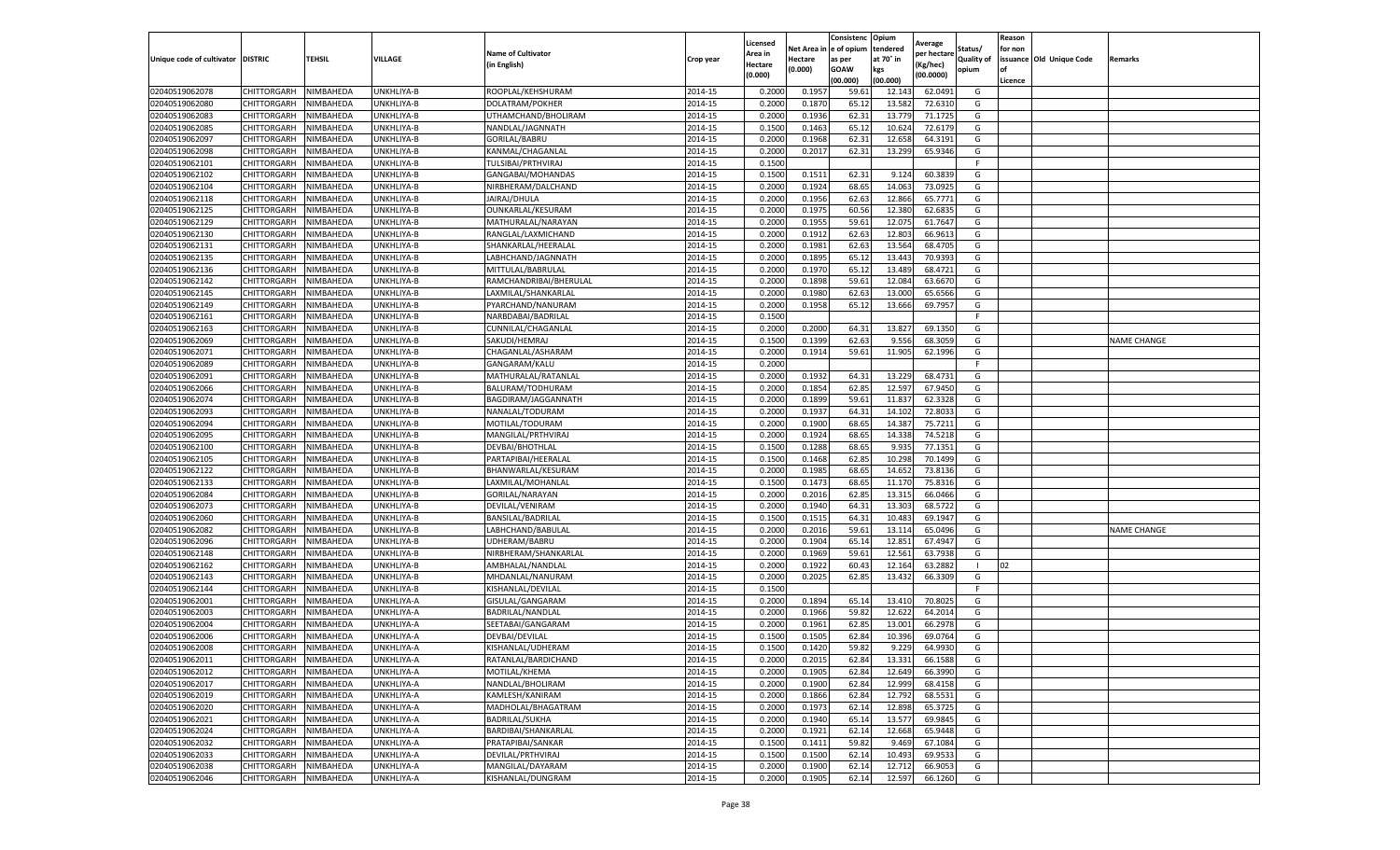|                           |                       |           |                          |                           |           | Licensed |         | Consistenc             | Opium     | Average     |                   | Reason  |                          |                     |
|---------------------------|-----------------------|-----------|--------------------------|---------------------------|-----------|----------|---------|------------------------|-----------|-------------|-------------------|---------|--------------------------|---------------------|
|                           |                       |           |                          | <b>Name of Cultivator</b> |           | Area in  |         | Net Area in e of opium | tendered  | per hectare | Status/           | for non |                          |                     |
| Unique code of cultivator | <b>DISTRIC</b>        | TEHSIL    | VILLAGE                  | in English)               | Crop year | Hectare  | Hectare | as per                 | at 70° in | (Kg/hec     | <b>Quality of</b> |         | issuance Old Unique Code | <b>Remarks</b>      |
|                           |                       |           |                          |                           |           | (0.000)  | (0.000) | <b>GOAW</b>            | kgs       | (00.0000)   | opium             |         |                          |                     |
|                           |                       |           |                          |                           |           |          |         | (00.000)               | (00.000)  |             |                   | Licence |                          |                     |
| 02040519062051            | CHITTORGARH           | NIMBAHEDA | UNKHLIYA-A               | RAMCHANDRA/BHOTHLAL       | 2014-15   | 0.2000   | 0.0962  | 62.30                  | 6.586     | 68.4615     | G                 |         |                          |                     |
| 02040519062173            | CHITTORGARH           | NIMBAHEDA | UNKHLIYA-A               | MANGILAL/CHTRBHUJ         | 2014-15   | 0.2000   | 0.1934  | 59.82                  | 12.51     | 64.6898     | G                 |         |                          |                     |
| 02040519062174            | CHITTORGARH           | NIMBAHEDA | UNKHLIYA-A               | PANNALAL/KJODHJI          | 2014-15   | 0.1500   | 0.1472  | 65.14                  | 10.28     | 69.8573     | G                 |         |                          |                     |
| 02040519062176            | CHITTORGARH           | NIMBAHEDA | UNKHLIYA-A               | BADRILAL/DALCHAND         | 2014-15   | 0.2000   | 0.1915  | 65.68                  | 13.615    | 71.0966     | G                 |         |                          |                     |
| 02040519062179            | CHITTORGARH           | NIMBAHEDA | UNKHLIYA-A               | BANSILAL/BADRILAL         | 2014-15   | 0.2000   | 0.1907  | 62.30                  | 12.789    | 67.0635     | G                 |         |                          |                     |
| 02040519062182            | CHITTORGARH           | NIMBAHEDA | UNKHLIYA-A               | MDHUSUDAN/BADRILAL        | 2014-15   | 0.2000   |         |                        |           |             | F                 |         |                          |                     |
| 02040519062183            | CHITTORGARH           | NIMBAHEDA | UNKHLIYA-A               | RATANLAL/DEVILAL          | 2014-15   | 0.1500   | 0.1530  | 62.30                  | 10.564    | 69.0458     | G                 |         |                          |                     |
| 02040519062190            | CHITTORGARH           | NIMBAHEDA | UNKHLIYA-A               | NATHULAL/DALCHAND         | 2014-15   | 0.1500   | 0.1474  | 56.40                  | 9.072     | 61.5468     | G                 |         |                          |                     |
| 02040519062030            | CHITTORGARH           | NIMBAHEDA | UNKHLIYA-A               | UDHELAL/PANNALAL          | 2014-15   | 0.1500   | 0.1421  | 59.82                  | 9.409     | 66.2139     | G                 |         |                          |                     |
| 02040519062031            | CHITTORGARH           | NIMBAHEDA | UNKHLIYA-A               | NOJIBAI/CUNNILAL          | 2014-15   | 0.2000   | 0.1964  | 62.30                  | 12.958    | 65.9776     | G                 |         |                          |                     |
| 02040519062039            | CHITTORGARH           | NIMBAHEDA | UNKHLIYA-A               | MOHANKUNWAR/MADANSINGH    | 2014-15   | 0.1500   | 0.1402  | 58.51                  | 8.501     | 60.6348     | G                 |         |                          | <b>NAME CHANGE</b>  |
| 02040519062050            | CHITTORGARH           | NIMBAHEDA | UNKHLIYA-A               | RAMCHANDRA/KHEMRAJ        | 2014-15   | 0.2000   | 0.2019  | 62.30                  | 13.581    | 67.2660     | G                 |         |                          |                     |
| 02040519062055            | CHITTORGARH           | NIMBAHEDA | <b>JNKHLIYA-A</b>        | JANIBAI/RADHAKISHAN       | 2014-15   | 0.2000   | 0.1962  | 60.58                  | 12.159    | 61.9725     | G                 |         |                          |                     |
| 02040519062170            | CHITTORGARH           | NIMBAHEDA | UNKHLIYA-A               | NANDKISOR/NANURAM         | 2014-15   | 0.2000   | 0.1904  | 62.58                  | 12.641    | 66.3918     | G                 |         |                          |                     |
| 02040519062181            | CHITTORGARH           | NIMBAHEDA | UNKHLIYA-A               | CHTRSINGH/MHDANSINGH      | 2014-15   | 0.1500   | 0.1486  | 58.51                  | 8.802     | 59.2328     | G                 |         |                          |                     |
| 02040519062002            | CHITTORGARH           | NIMBAHEDA | UNKHLIYA-A               | KALURAM/NAGJIRAM          | 2014-15   | 0.1500   | 0.1403  | 65.68                  | 10.265    | 73.1646     | G                 |         |                          |                     |
| 02040519062005            | CHITTORGARH           | NIMBAHEDA | UNKHLIYA-A               | GOPAL/RAMLAL              | 2014-15   | 0.2000   | 0.1887  | 62.58                  | 12.766    | 67.6524     | G                 |         |                          |                     |
| 02040519062016            | CHITTORGARH           | NIMBAHEDA | UNKHLIYA-A               | MANGILAL/MOTILAL          | 2014-15   | 0.1500   | 0.1404  | 65.68                  | 9.99      | 71.1752     | G                 |         |                          |                     |
| 02040519062013            | CHITTORGARH           | NIMBAHEDA | UNKHLIYA-A               | SHANIBAI/BHAGIRATH        | 2014-15   | 0.1500   | 0.1478  | 62.58                  | 10.03     | 67.8687     | G                 |         |                          | <b>NAME CHANGE</b>  |
| 02040519062018            | CHITTORGARH           | NIMBAHEDA | UNKHLIYA-A               | NIRBHERAM/RUKAMN          | 2014-15   | 0.2000   | 0.1821  | 58.51                  | 11.91     | 65.4530     | G                 |         |                          |                     |
| 02040519062054            | CHITTORGARH           | NIMBAHEDA | UNKHLIYA-A               | SHANKERLAL/VENIRAM        | 2014-15   | 0.1500   | 0.1443  | 62.58                  | 10.174    | 70.5059     | G                 |         |                          |                     |
| 02040519062166            | CHITTORGARH           | NIMBAHEDA | UNKHLIYA-A               | BHERULAL/PRTHVIRAJ        | 2014-15   | 0.2000   | 0.1894  | 62.58                  | 12.972    | 68.4900     | G                 |         |                          |                     |
| 02040519062169            | CHITTORGARH           | NIMBAHEDA | UNKHLIYA-A               | RUKMNIBAI/NANURAM         | 2014-15   | 0.2000   | 0.1881  | 58.51                  | 11.460    | 60.9250     | G                 |         |                          |                     |
| 02040519062178            | CHITTORGARH           | NIMBAHEDA | UNKHLIYA-A               | DEVILAL/HEMRAJ            | 2014-15   | 0.2000   | 0.1933  | 61.22                  | 12.08     | 62.5297     | G                 |         |                          |                     |
| 02040519062180            | CHITTORGARH           | NIMBAHEDA | UNKHLIYA-A               | BHANWARLAL/KHEMRAJ        | 2014-15   | 0.2000   | 0.1920  | 65.68                  | 13.40     | 69.833      | G                 |         |                          |                     |
| 02040519062047            | CHITTORGARH           | NIMBAHEDA | UNKHLIYA-A               | <b>BHOTHLAL/NANDLAI</b>   | 2014-15   | 0.2000   | 0.1933  | 65.69                  | 13.560    | 70.1500     | G                 |         |                          |                     |
| 02040519062027            | CHITTORGARH           | NIMBAHEDA | <b>JNKHLIYA-A</b>        | KANMAL/CHOGA              | 2014-15   | 0.2000   | 0.1999  | 61.22                  | 12.716    | 63.6118     | G                 |         |                          |                     |
| 02040519062167            | CHITTORGARH           | NIMBAHEDA | UNKHLIYA-A               | DHANRAJ/HARLAL            | 2014-15   | 0.2000   | 0.1856  | 61.22                  | 12.463    | 67.1498     | G                 |         |                          |                     |
| 02040519062172            | CHITTORGARH           | NIMBAHEDA | UNKHLIYA-A               | JAGNNATH/HEMRAJ           | 2014-15   | 0.1500   | 0.1487  | 65.69                  | 10.736    | 72.1991     | G                 |         |                          |                     |
| 02040519124001            | CHITTORGARH           | NIMBAHEDA | AHMADNAGAR               | BHANWAR LAL/KHEMRAJ       | 2014-15   | 0.2000   | 0.2015  | 62.04                  | 13.729    | 68.1340     | G                 |         |                          |                     |
| 02040519124003            | CHITTORGARH           | NIMBAHEDA | AHMADNAGAR               | MANGI LAL/MAGNIRAM        | 2014-15   | 0.1500   | 0.1408  | 59.73                  | 8.422     | 59.815      | G                 |         |                          |                     |
| 02040519124004            | CHITTORGARH           | NIMBAHEDA | AHMADNAGAR               | BHERU LAL/KHEMRAJ         | 2014-15   | 0.1500   | 0.1450  | 61.16                  | 9.366     | 64.5931     | G                 |         |                          |                     |
| 02040519124009            | CHITTORGARH           | NIMBAHEDA | AHMADNAGAR               | SANTILAL/MAGNA            | 2014-15   | 0.1500   | 0.1476  | 67.77                  | 10.57     | 71.6260     | G                 |         |                          |                     |
| 02040519124002            | CHITTORGARH           | NIMBAHEDA | AHMADNAGAR               | <b>BADRI LAL/KHEMRAJ</b>  | 2014-15   | 0.1500   | 0.1482  | 63.18                  | 10.136    | 68.3941     | G                 |         |                          |                     |
| 02040519124011            | CHITTORGARH           | NIMBAHEDA | AHMADNAGAR               | KISHANA/BHERFA            | 2014-15   | 0.1500   | 0.1440  | 63.18                  | 9.558     | 66.3750     | G                 |         |                          |                     |
| 02040519124014            | CHITTORGARH           | NIMBAHEDA | AHMADNAGAR               | BHAGWANIBAI/TULSIRAM      | 2014-15   | 0.1500   | 0.1500  | 59.73                  | 9.207     | 61.3800     | G                 |         |                          |                     |
| 02040519124018            | CHITTORGARH           | NIMBAHEDA | AHMADNAGAR               | DEVILAL/BHNAWARLAL        | 2014-15   | 0.1500   | 0.1440  | 65.15                  | 10.322    | 71.6806     | G                 |         |                          |                     |
| 02040519124006            | CHITTORGARH           | NIMBAHEDA | AHMADNAGAR               | NARAYAN/GULAB             | 2014-15   | 0.1500   | 0.0981  | 56.53                  | 5.992     | 61.0805     | G                 |         |                          |                     |
| 02040519124020            | CHITTORGARH           | NIMBAHEDA | AHMADNAGAR               | SHANKAR/KALU              | 2014-15   | 0.1500   | 0.1500  | 62.59                  | 9.81      | 65.453      | G                 |         |                          | TRANSFER/SHOBHAWALI |
| 02040519124019            | CHITTORGARH           | NIMBAHEDA | AHMADNAGAR               | MANGILAL/GOKAL            | 2014-15   | 0.1500   | 0.1440  | 57.26                  | 8.785     | 61.0069     | G                 |         |                          | TRANSFER/SHOBHAWALI |
| 02040519124014            | CHITTORGARH           | NIMBAHEDA | AHMADNAGAR               | CHATARBHUJ/GANGARAM       | 2014-15   | 0.1500   | 0.1495  | 67.77                  | 10.65     | 71.2375     | G                 |         |                          |                     |
| 02040519064003            | CHITTORGARH           | NIMBAHEDA | ARNIYAMALI               | DHAPUBAI/SURAJMAL         | 2014-15   | 0.2000   | 0.1978  | 61.29                  | 14.079    | 71.1780     | G                 |         |                          |                     |
| 02040519064007            | CHITTORGARH           | NIMBAHEDA | ARNIYAMALI               | MISHRILAL/BHOTHLAL        | 2014-15   | 0.2000   | 0.2048  | 65.32                  | 13.54     | 66.1133     | G                 |         |                          |                     |
| 02040519064024            | CHITTORGARH           | NIMBAHEDA | ARNIYAMALI               | AMBHALAL/TARACHAND        | 2014-15   | 0.2000   | 0.1906  | 61.29                  | 13.781    | 72.3033     | G                 |         |                          |                     |
| 02040519064033            | CHITTORGARH           | NIMBAHEDA | ARNIYAMALI               | GISIBAI/MANGILAL          | 2014-15   | 0.1500   | 0.1480  | 59.28                  | 10.247    | 69.2365     | G                 |         |                          |                     |
| 02040519064037            | CHITTORGARH           | NIMBAHEDA | ARNIYAMALI               | SOBHALAL/NANDA            | 2014-15   | 0.1500   | 0.1458  | 61.29                  | 10.805    | 74.1084     | G                 |         |                          |                     |
| 02040519064048            | CHITTORGARH           | NIMBAHEDA | ARNIYAMALI               | KISHANLAL/HIRA JI         | 2014-15   | 0.2000   | 0.1977  | 61.29                  | 13.361    | 67.5822     | G                 |         |                          |                     |
| 02040519064034            | CHITTORGARH           | NIMBAHEDA | ARNIYAMALI               | RATANLAL/GANGAJI          | 2014-15   | 0.2000   | 0.1857  | 68.42                  | 14.544    | 78.3199     | G                 |         |                          |                     |
| 02040519064058            | CHITTORGARH NIMBAHEDA |           | ARNIYAMALI               | SHIV LAL/BHUVANA          | 2014-15   | 0.1500   | 0.1500  | 59.28                  | 10.154    | 67.6933     | G                 |         |                          |                     |
| 02040519066057            | CHITTORGARH           | NIMBAHEDA | <b>BADOLI MADHOSINGH</b> | BHANWARLAL/MOHANJI        | 2014-15   | 0.2000   | 0.1973  | 68.98                  | 16.752    | 84.9062     | G                 |         |                          |                     |
| 02040519066001            | CHITTORGARH           | NIMBAHEDA | <b>BADOLI MADHOSINGH</b> | CHAGANLAL/HEERALAL        | 2014-15   | 0.2000   | 0.1953  | 64.35                  | 13.762    | 70.4659     | G                 |         |                          |                     |
| 02040519066004            | <b>CHITTORGARH</b>    | NIMBAHEDA | <b>BADOLI MADHOSINGH</b> | CHUNNIBAI/SHANKERLAL      | 2014-15   | 0.2000   | 0.1914  | 59.51                  | 12.319    | 64.3626     | G                 |         |                          |                     |
| 02040519066007            | CHITTORGARH           | NIMBAHEDA | <b>BADOLI MADHOSINGH</b> | NARAYANLAL/KALULAL        | 2014-15   | 0.1500   | 0.1500  | 59.51                  | 9.649     | 64.3267     | G                 |         |                          |                     |
| 02040519066008            | <b>CHITTORGARH</b>    | NIMBAHEDA | <b>BADOLI MADHOSINGH</b> | SHANKERLAL/FULLCHAND      | 2014-15   | 0.2000   | 0.1903  | 64.18                  | 13.267    | 69.7162     | G                 |         |                          |                     |
| 02040519066011            | CHITTORGARH           | NIMBAHEDA | <b>BADOLI MADHOSINGH</b> | ANCHIBAI/BADRILAL         | 2014-15   | 0.2000   | 0.1911  | 68.98                  | 14.151    | 74.0502     | G                 |         |                          |                     |
| 02040519066013            | CHITTORGARH           | NIMBAHEDA | <b>BADOLI MADHOSINGH</b> | UDAILAL/BHERULAL          | 2014-15   | 0.2000   | 0.1968  | 68.98                  | 15.383    | 78.1657     | G                 |         |                          |                     |
| 02040519066014            | <b>CHITTORGARH</b>    | NIMBAHEDA | <b>BADOLI MADHOSINGH</b> | BADAMIBAI/KAJOD           | 2014-15   | 0.2000   | 0.1904  | 59.51                  | 11.808    | 62.0168     | G                 |         |                          |                     |
| 02040519066015            | CHITTORGARH           | NIMBAHEDA | <b>BADOLI MADHOSINGH</b> | MANGUIBAI/MUNDALAL        | 2014-15   | 0.2000   | 0.2000  | 59.51                  | 12.905    | 64.5250     | G                 |         |                          |                     |
| 02040519066027            | <b>CHITTORGARH</b>    | NIMBAHEDA | <b>BADOLI MADHOSINGH</b> | <b>BABULAL/UDAILAL</b>    | 2014-15   | 0.2000   | 0.1904  | 65.94                  | 13.235    | 69.5116     | G                 |         |                          |                     |
|                           |                       |           |                          |                           |           |          |         |                        |           |             |                   |         |                          |                     |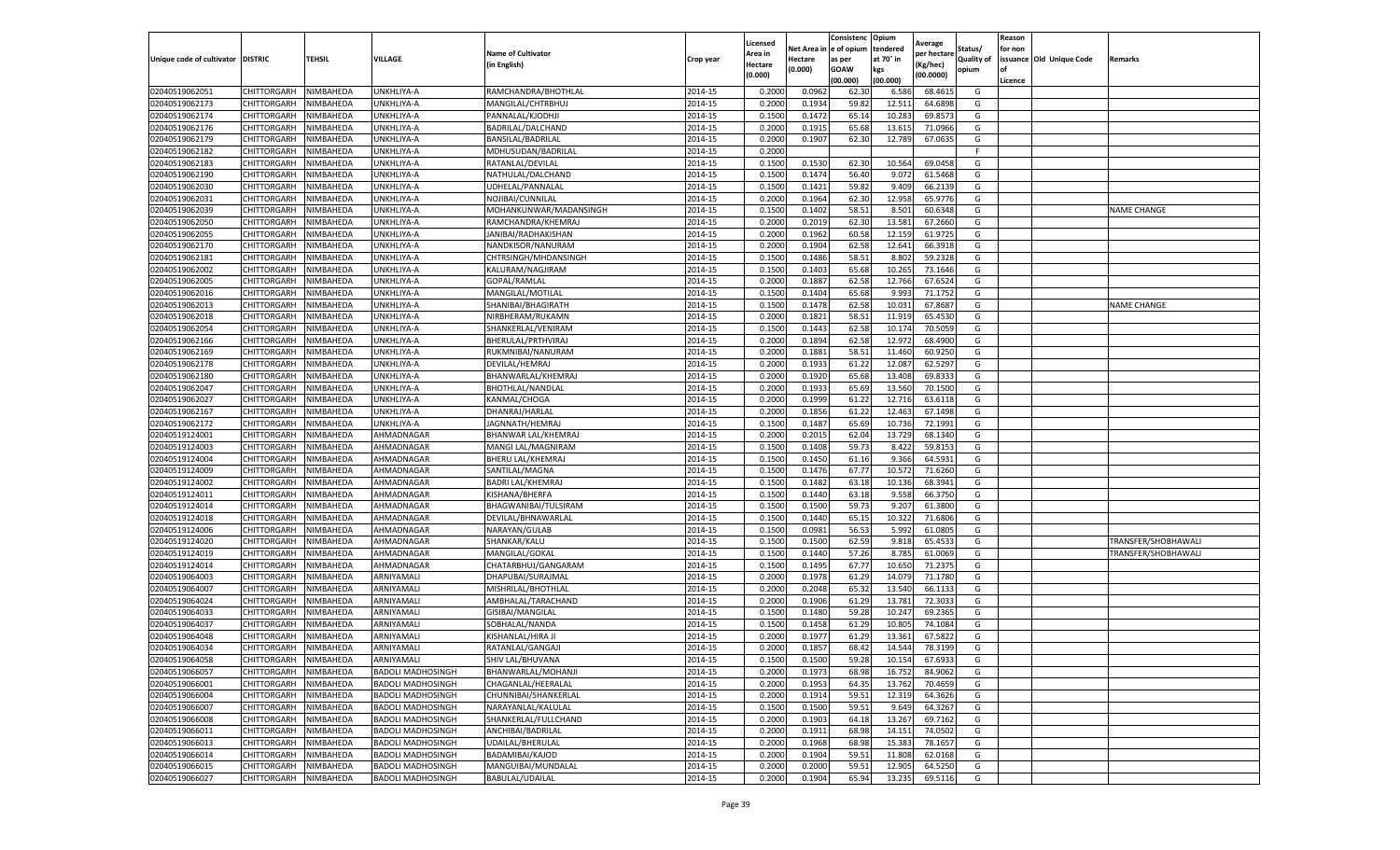|                                   |                    |           |                          |                            |           | Licensed |         | Consistenc             | Opium     |                        |                   | Reason  |                          |                    |
|-----------------------------------|--------------------|-----------|--------------------------|----------------------------|-----------|----------|---------|------------------------|-----------|------------------------|-------------------|---------|--------------------------|--------------------|
|                                   |                    |           |                          | <b>Name of Cultivator</b>  |           | Area in  |         | Net Area in e of opium | tendered  | Average<br>per hectare | Status/           | for non |                          |                    |
| Unique code of cultivator DISTRIC |                    | TEHSIL    | VILLAGE                  | in English)                | Crop year | Hectare  | Hectare | as per                 | at 70° in | (Kg/hec                | <b>Quality of</b> |         | issuance Old Unique Code | <b>Remarks</b>     |
|                                   |                    |           |                          |                            |           | (0.000)  | (0.000) | <b>GOAW</b>            | kgs       | (00.0000)              | opium             | of      |                          |                    |
|                                   |                    |           |                          |                            |           |          |         | (00.000)               | (00.000)  |                        |                   | Licence |                          |                    |
| 02040519066049                    | CHITTORGARH        | NIMBAHEDA | <b>BADOLI MADHOSINGH</b> | BHERULAL/SEVARAM           | 2014-15   | 0.2000   | 0.1914  | 63.26                  | 12.806    | 66.9070                | G                 |         |                          |                    |
| 02040519066051                    | CHITTORGARH        | NIMBAHEDA | <b>BADOLI MADHOSINGH</b> | RADHESHYAM/MANGILAL        | 2014-15   | 0.1500   | 0.1495  | 67.27                  | 11.87     | 79.4515                | G                 |         |                          |                    |
| 02040519066052                    | CHITTORGARH        | NIMBAHEDA | <b>BADOLI MADHOSINGH</b> | MANGILAL/VARDAJI           | 2014-15   | 0.2000   | 0.2016  | 57.64                  | 11.783    | 58.4474                | G                 |         |                          |                    |
| 02040519066053                    | CHITTORGARH        | NIMBAHEDA | <b>BADOLI MADHOSINGH</b> | KANWARLALA/MATHRALAL       | 2014-15   | 0.1500   | 0.1496  | 46.84                  | 3.720     | 24.8663                | G                 | 04      |                          |                    |
| 02040519066058                    | CHITTORGARH        | NIMBAHEDA | <b>BADOLI MADHOSINGH</b> | MOTILAL/NARAYAN            | 2014-15   | 0.1500   | 0.1500  | 63.26                  | 9.706     | 64.7067                | G                 |         |                          |                    |
| 02040519066064                    | CHITTORGARH        | NIMBAHEDA | BADOLI MADHOSINGH        | RANGLAL/HEERALAL           | 2014-15   | 0.1500   | 0.1500  | 61.66                  | 10.03     | 66.8867                | G                 |         |                          |                    |
| 02040519066072                    | CHITTORGARH        | NIMBAHEDA | <b>BADOLI MADHOSINGH</b> | RAMESWAR/KASIRAM           | 2014-15   | 0.2000   | 0.1908  | 62.50                  | 13.33     | 69.8637                | G                 |         |                          |                    |
| 02040519066088                    | CHITTORGARH        | NIMBAHEDA | <b>BADOLI MADHOSINGH</b> | SATYNARAYAN/BAGDIRAM       | 2014-15   | 0.2000   | 0.1894  | 64.36                  | 12.936    | 68.2999                | G                 |         |                          |                    |
| 02040519066095                    | CHITTORGARH        | NIMBAHEDA | <b>BADOLI MADHOSINGH</b> | HARIRAM/ONKAR DHAKAD       | 2014-15   | 0.1500   | 0.1480  | 63.26                  | 9.525     | 64.3581                | G                 |         |                          |                    |
| 02040519066102                    | CHITTORGARH        | NIMBAHEDA | <b>BADOLI MADHOSINGH</b> | LAKMICHAND/GISI DHAKAD     | 2014-15   | 0.1500   | 0.1488  | 57.58                  | 9.205     | 61.8616                | G                 |         |                          |                    |
| 02040519066016                    | CHITTORGARH        | NIMBAHEDA | <b>BADOLI MADHOSINGH</b> | NARAYANSINGH/BHOPALSINGH   | 2014-15   | 0.2000   | 0.1726  | 63.26                  | 11.640    | 67.4392                | G                 |         |                          |                    |
| 02040519066038                    | CHITTORGARH        | NIMBAHEDA | <b>BADOLI MADHOSINGH</b> | KANWARLAL/BHANWARLAL       | 2014-15   | 0.2000   | 0.2000  | 63.26                  | 13.03     | 65.1600                | G                 |         |                          |                    |
| 02040519066050                    | CHITTORGARH        | NIMBAHEDA | <b>BADOLI MADHOSINGH</b> | LAXMILAL/HEMRAJ            | 2014-15   | 0.2000   | 0.2000  | 64.36                  | 13.644    | 68.2200                | G                 |         |                          |                    |
| 02040519066054                    | CHITTORGARH        | NIMBAHEDA | <b>BADOLI MADHOSINGH</b> | MOTILAL/RAMRATAN           | 2014-15   | 0.1500   | 0.1525  | 57.55                  | 9.290     | 60.9180                | G                 |         |                          |                    |
| 02040519066039                    | CHITTORGARH        | NIMBAHEDA | <b>BADOLI MADHOSINGH</b> | FATEHLAL/PARBHULAL         | 2014-15   | 0.2000   | 0.1980  | 59.51                  | 12.846    | 64.8788                | G                 |         |                          |                    |
| 02040519066030                    | CHITTORGARH        | NIMBAHEDA | <b>BADOLI MADHOSINGH</b> | JAGDISH/FULLCHAND          | 2014-15   | 0.2000   | 0.2000  | 59.95                  | 12.41     | 62.0500                | G                 |         |                          |                    |
| 02040519066097                    | CHITTORGARH        | NIMBAHEDA | <b>BADOLI MADHOSINGH</b> | BADRILAL/KISHANLAL         | 2014-15   | 0.2000   | 0.2000  | 62.87                  | 13.77     | 68.8900                | G                 |         |                          |                    |
| 02040519066003                    | CHITTORGARH        | NIMBAHEDA | <b>BADOLI MADHOSINGH</b> | GEETABAI/BHANWARLAL        | 2014-15   | 0.2000   | 0.1980  | 62.87                  | 12.951    | 65.4091                | G                 |         |                          |                    |
| 02040519066098                    | CHITTORGARH        | NIMBAHEDA | BADOLI MADHOSINGH        | BHERULAL/BHAGIRAT DANGI    | 2014-15   | 0.1500   | 0.1476  | 59.95                  | 9.061     | 61.3889                | G                 |         |                          |                    |
| 02040519066021                    | CHITTORGARH        | NIMBAHEDA | <b>BADOLI MADHOSINGH</b> | KASHIRAM/DEVA              | 2014-15   | 0.1500   | 0.1540  | 56.28                  | 9.037     | 58.6818                | -1                | 02      |                          |                    |
| 02040519066025                    | CHITTORGARH        | NIMBAHEDA | <b>BADOLI MADHOSINGH</b> | JANIBAI/KHEMA              | 2014-15   | 0.1500   | 0.1491  | 60.62                  | 9.509     | 63.7760                | G                 |         |                          |                    |
| 02040519066028                    | CHITTORGARH        | NIMBAHEDA | <b>BADOLI MADHOSINGH</b> | MANGILAL/SEVARAM           | 2014-15   | 0.1500   | 0.1430  | 64.36                  | 9.792     | 68.4755                | G                 |         |                          |                    |
| 02040519066086                    | CHITTORGARH        | NIMBAHEDA | <b>BADOLI MADHOSINGH</b> | JHAMKUBAI/NANURAM          | 2014-15   | 0.1500   | 0.1480  | 59.95                  | 9.438     | 63.7703                | G                 |         |                          |                    |
| 02040519066061                    | CHITTORGARH        | NIMBAHEDA | <b>BADOLI MADHOSINGH</b> | AMARCHAND/MOHANLAL         | 2014-15   | 0.2000   | 0.1801  | 64.36                  | 12.550    | 69.6835                | G                 |         |                          |                    |
| 02040519066067                    | CHITTORGARH        | NIMBAHEDA | BADOLI MADHOSINGH        | MAANIBAI/NANDRAM           | 2014-15   | 0.1500   | 0.1500  | 62.87                  | 9.691     | 64.6067                | G                 |         |                          |                    |
| 02040519066087                    | <b>CHITTORGARH</b> | NIMBAHEDA | <b>BADOLI MADHOSINGH</b> | UDYLAL/SHANKARLAI          | 2014-15   | 0.2000   | 0.1936  | 62.51                  | 14.217    | 73.4349                | G                 |         |                          |                    |
| 02040519066063                    | CHITTORGARH        | NIMBAHEDA | <b>BADOLI MADHOSINGH</b> | KANHEYALAL/MOTILAL         | 2014-15   | 0.2000   | 0.1995  | 59.95                  | 12.401    | 62.1604                | G                 |         |                          |                    |
| 02040519066106                    | CHITTORGARH        | NIMBAHEDA | <b>BADOLI MADHOSINGH</b> | MOHANLAL/POKERLAL          | 2014-15   | 0.1500   | 0.1534  | 56.33                  | 9.013     | 58.7549                | G                 |         |                          |                    |
| 02040519067007                    | CHITTORGARH        | NIMBAHEDA | <b>BANGERDA MAMADEV</b>  | HUKMICHAND/GANGARAM        | 2014-15   | 0.2000   | 0.2014  | 56.14                  | 11.645    | 57.8203                | G                 |         |                          |                    |
| 02040519067005                    | CHITTORGARH        | NIMBAHEDA | <b>BANGERDA MAMADEV</b>  | DHANRAJ/BHOLIRAM           | 2014-15   | 0.2000   | 0.1952  | 62.18                  | 12.55     | 64.2982                | G                 |         |                          |                    |
| 02040519067006                    | CHITTORGARH        | NIMBAHEDA | BANGERDA MAMADEV         | GOPI/KASIRAM               | 2014-15   | 0.2000   | 0.1988  | 68.64                  | 14.169    | 71.2726                | G                 |         |                          |                    |
| 02040519067011                    | CHITTORGARH        | NIMBAHEDA | BANGERDA MAMADEV         | FHOOLCHNAD/KHEMRAJ         | 2014-15   | 0.2000   | 0.1911  | 62.18                  | 12.285    | 64.2857                | G                 |         |                          |                    |
| 02040519067014                    | CHITTORGARH        | NIMBAHEDA | <b>BANGERDA MAMADEV</b>  | SANTILALL/DAYARAM          | 2014-15   | 0.1500   | 0.1470  | 62.18                  | 10.126    | 68.8844                | G                 |         |                          |                    |
| 02040519067017                    | CHITTORGARH        | NIMBAHEDA | <b>BANGERDA MAMADEV</b>  | MOHANLAL/MAGNIRAM          | 2014-15   | 0.2000   | 0.1923  | 62.18                  | 12.880    | 66.9787                | G                 |         |                          |                    |
| 02040519067032                    | CHITTORGARH        | NIMBAHEDA | <b>BANGERDA MAMADEV</b>  | KALULAL/PRTHA              | 2014-15   | 0.1500   | 0.1485  | 50.13                  | 7.921     | 53.3401                | G                 | 04      |                          |                    |
| 02040519067042                    | CHITTORGARH        | NIMBAHEDA | <b>BANGERDA MAMADEV</b>  | KISHANLAL/BHAGIRTH         | 2014-15   | 0.2000   | 0.1983  | 55.28                  | 11.206    | 56.5103                | G                 |         |                          |                    |
| 02040519067060                    | CHITTORGARH        | NIMBAHEDA | <b>BANGERDA MAMADEV</b>  | BAGRILAL/PYARCHAND         | 2014-15   | 0.2000   | 0.1934  | 55.85                  | 11.250    | 58.1696                | G                 |         |                          |                    |
| 02040519067002                    | CHITTORGARH        | NIMBAHEDA | BANGERDA MAMADEV         | RATANLAL/GASINATH          | 2014-15   | 0.2000   | 0.1869  | 62.18                  | 12.32     | 65.9230                | G                 |         |                          |                    |
| 02040519067008                    | CHITTORGARH        | NIMBAHEDA | <b>BANGERDA MAMADEV</b>  | MANGIBAI/DAYARAM           | 2014-15   | 0.1500   | 0.1470  | 59.63                  | 8.834     | 60.0952                | G                 |         |                          |                    |
| 02040519067004                    | CHITTORGARH        | NIMBAHEDA | <b>BANGERDA MAMADEV</b>  | BHERULAL/BHAGVAN           | 2014-15   | 0.1500   | 0.1452  | 56.09                  | 8.341     | 57.4449                | G                 |         |                          |                    |
| 02040519067044                    | CHITTORGARH        | NIMBAHEDA | BANGERDA MAMADEV         | MANGILAL/BHERULAL          | 2014-15   | 0.1500   | 0.1517  | 41.16                  | 6.35      | 41.8589                | -1                | 02      |                          |                    |
| 02040519067019                    | CHITTORGARH        | NIMBAHEDA | <b>BANGERDA MAMADEV</b>  | KISHANLAL/OUNKARLAL        | 2014-15   | 0.1500   | 0.1505  | 58.75                  | 9.786     | 65.0233                | G                 |         |                          |                    |
| 02040519067009                    | CHITTORGARH        | NIMBAHEDA | <b>BANGERDA MAMADEV</b>  | KANIRAM/WARDA              | 2014-15   | 0.2000   | 0.2000  | 61.37                  | 11.985    | 59.9250                | G                 |         |                          |                    |
| 02040519067001                    | CHITTORGARH        | NIMBAHEDA | BANGERDA MAMADEV         | DEUBAI/RAMCHANDRA          | 2014-15   | 0.2000   | 0.1962  | 59.70                  | 12.324    | 62.8135                | G                 |         |                          |                    |
| 02040519067069                    | CHITTORGARH        | NIMBAHEDA | <b>BANGERDA MAMADEV</b>  | LALURAM/HEMRAJ             | 2014-15   | 0.1500   | 0.1491  | 53.36                  | 8.743     | 58.6385                | G                 |         |                          |                    |
| 02040519067023                    | CHITTORGARH        | NIMBAHEDA | <b>BANGERDA MAMADEV</b>  | PARBHUBAI/NARAYAN          | 2014-15   | 0.2000   | 0.2012  | 60.79                  | 12.28     | 61.0736                | - 1               | 02      |                          |                    |
| 02040519067075                    | CHITTORGARH        | NIMBAHEDA | <b>BANGERDA MAMADEV</b>  | MANGIBAI/BAGDURAM          | 2014-15   | 0.1500   | 0.1439  | 61.60                  | 9.988     | 69.4093                | -1                | 02      |                          |                    |
| 02040519065008                    | CHITTORGARH        | NIMBAHEDA | BADI-A                   | NANDLAL/KALURAM            | 2014-15   | 0.2000   | 0.1958  | 59.79                  | 12.172    | 62.1655                | G                 |         |                          |                    |
| 02040519065001                    | CHITTORGARH        | NIMBAHEDA | BADI-A                   | SOSARBAI/HEERALAL          | 2014-15   | 0.1500   |         |                        |           |                        | F.                |         |                          |                    |
| 02040519065026                    | CHITTORGARH        | NIMBAHEDA | BADI-A                   | DHAPUBAI/BHANWARLAL        | 2014-15   | 0.1500   | 0.1504  | 59.79                  | 9.259     | 61.5625                | G                 |         |                          |                    |
| 02040519065027                    | <b>CHITTORGARH</b> | NIMBAHEDA | <b>BADI-A</b>            | LALCHAND/KHEMRAJ           | 2014-15   | 0.1500   | 0.1464  | 64.14                  | 9.823     | 67.0970                | G                 |         |                          |                    |
| 02040519065118                    | <b>CHITTORGARH</b> | NIMBAHEDA | <b>BADI-A</b>            | SHANKARLAL/PRTHVIRAJ       | 2014-15   | 0.1500   | 0.1449  | 64.14                  | 9.859     | 68.0400                | G                 |         |                          |                    |
| 02040519065148                    | CHITTORGARH        | NIMBAHEDA | <b>BADI-A</b>            | DADAMCHAND/GAMNDIRAM       | 2014-15   | 0.1500   | 0.1408  | 64.14                  | 9.209     | 65.4048                | G                 |         |                          |                    |
| 02040519065005                    | <b>CHITTORGARH</b> | NIMBAHEDA | BADI-A                   | DEVILAL/GISALAL/HAZARILAL  | 2014-15   | 0.1500   | 0.1485  | 65.39                  | 10.154    | 68.3771                | G                 |         |                          |                    |
| 02040519065149                    | CHITTORGARH        | NIMBAHEDA | <b>BADI-A</b>            | ANCHIBAI/HIRALAL           | 2014-15   | 0.1500   | 0.1480  | 59.79                  | 8.499     | 57.4257                | G                 |         |                          |                    |
| 02040519065161                    | <b>CHITTORGARH</b> | NIMBAHEDA | BADI-A                   | RAMNARAYN/NETRAM           | 2014-15   | 0.1500   | 0.1426  | 65.39                  | 9.659     | 67.7349                | G                 |         |                          | <b>NAME CHANGE</b> |
| 02040519065162                    | CHITTORGARH        | NIMBAHEDA | <b>BADI-A</b>            | SITABAI/HEERALAL/PREMCHAND | 2014-15   | 0.1500   | 0.1505  | 65.39                  | 10.079    | 66.9701                | G                 |         |                          |                    |
| 02040519065165                    | CHITTORGARH        | NIMBAHEDA | <b>BADI-A</b>            | UTHMICHAND/CHTRBHUJ        | 2014-15   | 0.1500   | 0.1500  | 65.39                  | 9.809     | 65.3933                | G                 |         |                          |                    |
| 02040519065166                    | <b>CHITTORGARH</b> | NIMBAHEDA | BADI-A                   | BAPULAL/LOBHCHAND          | 2014-15   | 0.1500   | 0.0672  | 67.55                  | 4.275     | 63.6161                | G                 |         |                          |                    |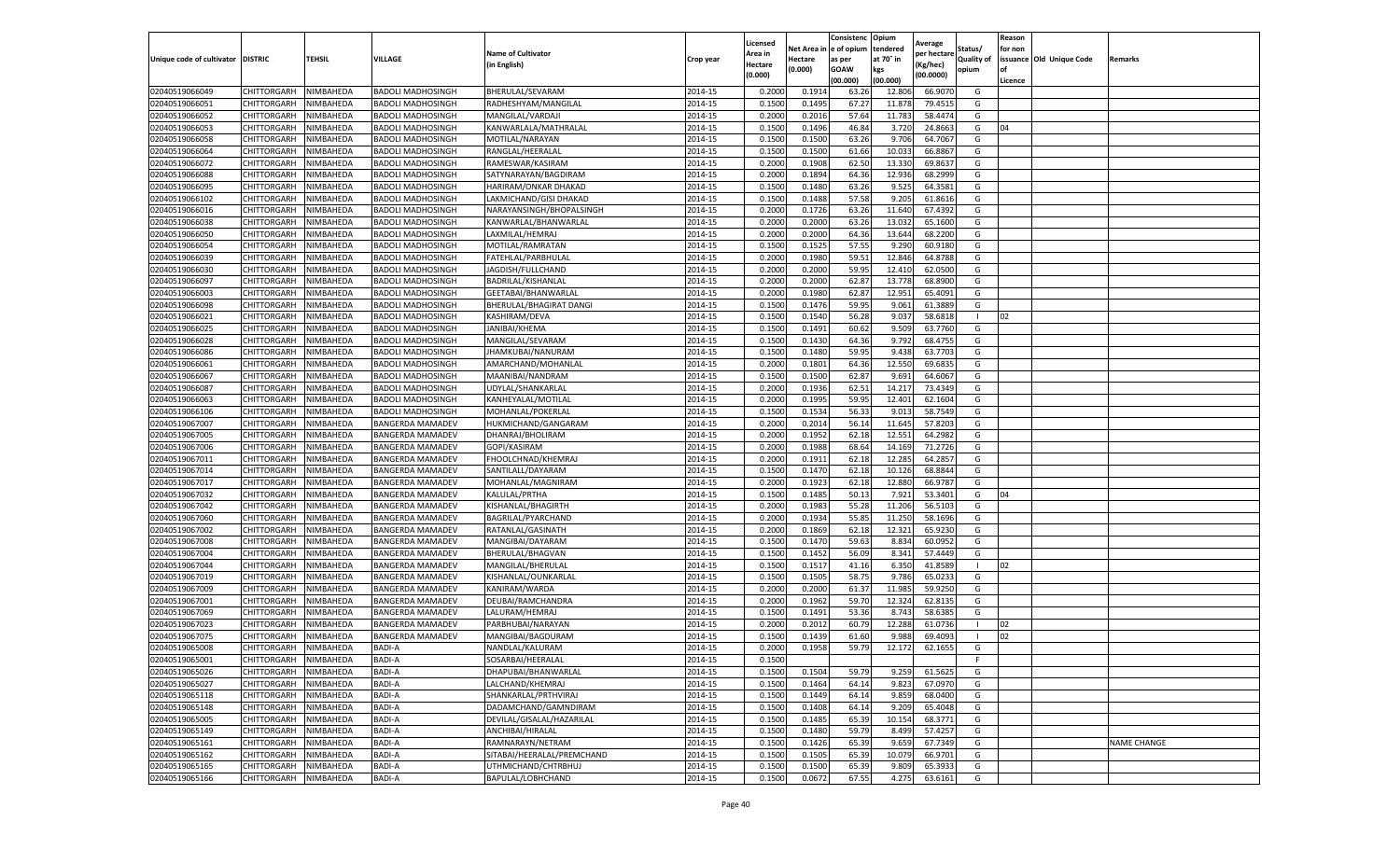|                                  |                            |                        |                                |                                                |                    | Licensed           | Net Area i       | Consistenc<br>e of opium | Opium<br>tendered | Average               | Status/           | Reason<br>for non |                          |                    |
|----------------------------------|----------------------------|------------------------|--------------------------------|------------------------------------------------|--------------------|--------------------|------------------|--------------------------|-------------------|-----------------------|-------------------|-------------------|--------------------------|--------------------|
| Unique code of cultivator        | <b>DISTRIC</b>             | <b>TEHSIL</b>          | VILLAGE                        | <b>Name of Cultivator</b>                      | Crop year          | \rea in            | Hectare          | as per                   | at 70° in         | per hectare           | <b>Quality of</b> |                   | issuance Old Unique Code | Remarks            |
|                                  |                            |                        |                                | (in English)                                   |                    | Hectare<br>(0.000) | 0.000)           | <b>GOAW</b>              | kgs               | (Kg/hec)<br>(00.0000) | opium             | of                |                          |                    |
|                                  |                            |                        |                                |                                                |                    |                    |                  | (00.000)                 | (00.000)          |                       |                   | Licence           |                          |                    |
| 02040519065169                   | CHITTORGARH                | NIMBAHEDA              | <b>BADI-A</b>                  | LHERIBAI/LOBCHAND                              | 2014-15            | 0.150              | 0.148            | 67.5                     | 9.949             | 67.1323               | G                 |                   |                          |                    |
| 02040519065170                   | CHITTORGARH                | NIMBAHEDA              | <b>BADI-A</b>                  | WASRAJ/KISHANJI                                | 2014-15            | 0.1500             | 0.1443           | 62.81                    | 9.619             | 66.6597               | G                 |                   |                          |                    |
| 02040519065007                   | CHITTORGARH                | NIMBAHEDA              | <b>BADI-A</b>                  | SOHANLAL/NAHARSINGH                            | 2014-15            | 0.1500             | 0.1500           | 56.26                    | 8.640             | 57.6000               | G                 |                   |                          |                    |
| 02040519065012                   | CHITTORGARH                | NIMBAHEDA              | <b>BADI-A</b>                  | BHANWARLAL/BHURA                               | 2014-15            | 0.1500             | 0.1506           | 57.13                    | 7.892             | 52.4037               | G                 | 04                |                          |                    |
| 02040519065123<br>02040519065129 | CHITTORGARH<br>CHITTORGARH | NIMBAHEDA<br>NIMBAHEDA | <b>BADI-A</b><br><b>BADI-A</b> | KAMLABAI/DADAMCHAND                            | 2014-15<br>2014-15 | 0.1500<br>0.1500   | 0.1400<br>0.1476 | 59.99<br>59.99           | 8.767<br>9.298    | 62.6214<br>62.9946    | G<br>G            |                   |                          |                    |
| 02040519065147                   | CHITTORGARH                | NIMBAHEDA              | <b>BADI-A</b>                  | TRILOKCHAND/RAMRATAN<br>NOJIBAI/LABCHNAD CHOTI | 2014-15            | 0.1500             | 0.1499           | 62.81                    | 9.466             | 63.1488               | G                 |                   |                          |                    |
| 02040519065150                   | CHITTORGARH                | NIMBAHEDA              | <b>BADI-A</b>                  | TULSIRAM/NARAYANDAS                            | 2014-15            | 0.1500             | 0.1485           | 59.99                    | 9.521             | 64.1145               | G                 |                   |                          |                    |
| 02040519065003                   | CHITTORGARH                | NIMBAHEDA              | <b>BADI-A</b>                  | MANGU/NARAYAN                                  | 2014-15            | 0.1500             | 0.1477           | 56.54                    | 8.699             | 58.8964               | G                 |                   |                          |                    |
| 02040519065004                   | CHITTORGARH                | NIMBAHEDA              | <b>BADI-A</b>                  | NANURAM/NARAYAN                                | 2014-15            | 0.1500             | 0.1520           | 62.81                    | 9.520             | 62.6316               | G                 |                   |                          |                    |
| 02040519065143                   | CHITTORGARH                | NIMBAHEDA              | <b>BADI-A</b>                  | BAPULAL/KHEMRAJ                                | 2014-15            | 0.2000             | 0.1948           | 63.04                    | 12.581            | 64.5842               | G                 |                   |                          |                    |
| 02040519065175                   | CHITTORGARH                | NIMBAHEDA              | <b>BADI-A</b>                  | BALU DAS/NARAYAN DAS                           | 2014-15            | 0.1500             | 0.1514           | 60.58                    | 9.520             | 62.8798               | G                 |                   |                          | <b>NAME CHANGE</b> |
| 02040519065028                   | CHITTORGARH                | NIMBAHEDA              | <b>BADI-B</b>                  | RATANLAL/MANGILAL                              | 2014-15            | 0.1500             | 0.1403           | 59.99                    | 9.041             | 64.4405               | G                 |                   |                          |                    |
| 02040519065033                   | CHITTORGARH                | NIMBAHEDA              | <b>BADI-B</b>                  | MOHANLAL/BHERULAL                              | 2014-15            | 0.1500             | 0.1505           | 63.04                    | 9.519             | 63.2492               | G                 |                   |                          |                    |
| 02040519065062                   | CHITTORGARH                | NIMBAHEDA              | <b>BADI-B</b>                  | AASHISKUMAR/HIMMATHSINGH                       | 2014-15            | 0.2000             | 0.1977           | 59.99                    | 12.118            | 61.2949               | G                 |                   |                          |                    |
| 02040519065064                   | CHITTORGARH                | NIMBAHEDA              | BADI-B                         | GISALAL/HAJARI                                 | 2014-15            | 0.1500             | 0.1485           | 63.04                    | 9.780             | 65.8586               | G                 |                   |                          |                    |
| 02040519065066                   | CHITTORGARH                | NIMBAHEDA              | <b>BADI-B</b>                  | YASHVANTKUMAR/HEERALAL                         | 2014-15            | 0.1500             | 0.1444           | 63.04                    | 8.853             | 61.3089               | G                 |                   |                          |                    |
| 02040519065071                   | CHITTORGARH                | NIMBAHEDA              | <b>BADI-B</b>                  | JAGDISHCHANDRA/KISHANLAL                       | 2014-15            | 0.1500             | 0.1521           | 65.39                    | 10.341            | 67.9882               | G                 |                   |                          |                    |
| 02040519065072                   | CHITTORGARH                | NIMBAHEDA              | <b>BADI-B</b>                  | JAGDISH/SHANKERJI                              | 2014-15            | 0.1500             | 0.1545           | 63.04                    | 9.717             | 62.8932               | G                 |                   |                          |                    |
| 02040519065078                   | CHITTORGARH                | NIMBAHEDA              | <b>BADI-B</b>                  | BHERULAL/JORJI                                 | 2014-15            | 0.1500             | 0.1495           | 65.79                    | 9.511             | 63.6187               | G                 |                   |                          |                    |
| 02040519065079                   | CHITTORGARH                | NIMBAHEDA              | <b>BADI-B</b>                  | GOPAL/KISHANLAL                                | 2014-15            | 0.1500             | 0.1527           | 62.59                    | 9.800             | 64.1781               | G                 |                   |                          |                    |
| 02040519065081                   | CHITTORGARH                | NIMBAHEDA              | <b>BADI-B</b>                  | DHANRAJ/HEERALAL                               | 2014-15            | 0.1500             |                  |                          |                   |                       | F                 |                   |                          |                    |
| 02040519065084                   | CHITTORGARH                | NIMBAHEDA              | <b>BADI-B</b>                  | KELASHCHANDRA/BHERULAL                         | 2014-15            | 0.1500             | 0.1456           | 62.59                    | 9.183             | 63.0701               | G                 |                   |                          |                    |
| 02040519065089                   | CHITTORGARH                | NIMBAHEDA              | <b>BADI-B</b>                  | PURANMAL/HEERALAI                              | 2014-15            | 0.1500             | 0.1262           | 62.59                    | 7.967             | 63.1300               | G                 |                   |                          |                    |
| 02040519065094                   | CHITTORGARH                | NIMBAHEDA              | <b>BADI-B</b>                  | PARTHVIRAJ/ROOPA                               | 2014-15            | 0.1500             | 0.1480           | 59.42                    | 8.828             | 59.6486               | G                 |                   |                          |                    |
| 02040519065097                   | CHITTORGARH                | NIMBAHEDA              | <b>BADI-B</b>                  | OUNKARLAL/SHORAM                               | 2014-15            | 0.150              | 0.1469           | 62.59                    | 8.959             | 60.9871               | G                 |                   |                          |                    |
| 02040519065105                   | CHITTORGARH                | NIMBAHEDA              | <b>BADI-B</b>                  | MUKESH/TULSHIRAM                               | 2014-15            | 0.1500             | 0.1502           | 59.45                    | 1.741             | 11.5912               | G                 | 04                |                          |                    |
| 02040519065106                   | CHITTORGARH                | NIMBAHEDA              | BADI-B                         | KISHANLAL/POKHARJI                             | 2014-15            | 0.1500             | 0.1455           | 62.59                    | 9.192             | 63.1753               | G                 |                   |                          |                    |
| 02040519065108                   | CHITTORGARH                | NIMBAHEDA              | <b>BADI-B</b>                  | AMRATRAM/BHERULAL                              | 2014-15            | 0.2000             | 0.1908           | 56.38                    | 11.348            | 59.4759               | G                 |                   |                          |                    |
| 02040519065114                   | CHITTORGARH                | NIMBAHEDA              | <b>BADI-B</b>                  | KAMLABAI/CHENRAM                               | 2014-15            | 0.1500             | 0.1469           | 59.45                    | 9.113             | 62.0354               | G                 |                   |                          | <b>NAME CHANGE</b> |
| 02040519065054                   | CHITTORGARH                | NIMBAHEDA              | <b>BADI-B</b>                  | SUNILAKUMAR/RATANLAI                           | 2014-15            | 0.1500             | 0.1411           | 59.45                    | 8.960             | 63.5011               | G                 |                   |                          |                    |
| 02040519065029                   | CHITTORGARH                | NIMBAHEDA              | <b>BADI-B</b>                  | MADANLAL/KANEHYALAL                            | 2014-15            | 0.1500             | 0.1500           | 59.45                    | 9.520             | 63.4667               | G                 |                   |                          |                    |
| 02040519065037                   | CHITTORGARH                | NIMBAHEDA              | <b>BADI-B</b>                  | CHANDMAL/NOLA                                  | 2014-15            | 0.1500             | 0.1500           | 56.66                    | 8.661             | 57.7400               | G                 |                   |                          |                    |
| 02040519065107                   | CHITTORGARH                | NIMBAHEDA              | <b>BADI-B</b>                  | GAHRILAL/BHAGATRAM                             | 2014-15            | 0.1500             | 0.1500           | 62.90                    | 9.714             | 64.7600               | G                 |                   |                          |                    |
| 02040519065032                   | CHITTORGARH                | NIMBAHEDA              | <b>BADI-B</b>                  | KESARBAI/KHYALILAL                             | 2014-15            | 0.1500             | 0.1484           | 56.20                    | 8.976             | 60.485                | G                 |                   |                          |                    |
| 02040519065092                   | CHITTORGARH                | NIMBAHEDA              | <b>BADI-B</b>                  | TULSHIRAM/BHURALAL                             | 2014-15            | 0.1500             | 0.1500           | 58.51                    | 8.902             | 59.3467               | G                 |                   |                          |                    |
| 02040519065093                   | CHITTORGARH                | NIMBAHEDA              | <b>BADI-B</b>                  | RATANLAL/PYARJI                                | 2014-15            | 0.1500             | 0.1488           | 56.96                    | 8.520             | 57.2581               | G                 |                   |                          |                    |
| 02040519065096                   | CHITTORGARH                | NIMBAHEDA              | <b>BADI-B</b>                  | SHANTILAL/BHURA                                | 2014-15            | 0.1500             |                  |                          |                   |                       | F.                |                   |                          |                    |
| 02040519065101<br>02040519065067 | CHITTORGARH<br>CHITTORGARH | NIMBAHEDA<br>NIMBAHEDA | <b>BADI-B</b><br><b>BADI-B</b> | YASHVANTLAL/GORILAL<br>NANDLAL/MULCHAND        | 2014-15<br>2014-15 | 0.1500<br>0.1500   | 0.1478<br>0.1482 | 59.45<br>59.63           | 9.512<br>9.234    | 64.3572<br>62.3077    | G<br>G            |                   |                          |                    |
| 02040519069002                   | CHITTORGARH                | NIMBAHEDA              | BHAGWANPURA-A                  | PARBHULAL/PYARA                                | 2014-15            | 0.1000             | 0.1010           | 65.42                    | 6.579             | 65.1386               | G                 |                   |                          |                    |
| 02040519069003                   | CHITTORGARH                | NIMBAHEDA              | BHAGWANPURA-A                  | MAGNIRAM/HEERALAL                              | 2014-15            | 0.1000             | 0.0974           | 65.42                    | 6.710             | 68.891                | G                 |                   |                          |                    |
| 02040519069007                   | CHITTORGARH                | NIMBAHEDA              | BHAGWANPURA-A                  | RAMCHANDRA/DHULA                               | 2014-15            | 0.1000             | 0.0972           | 63.18                    | 6.345             | 65.2778               | G                 |                   |                          |                    |
| 02040519069015                   | CHITTORGARH                | NIMBAHEDA              | BHAGWANPURA-A                  | FULCHAND/NARAYAN                               | 2014-15            | 0.1000             | 0.1000           | 67.77                    | 7.261             | 72.6100               | G                 |                   |                          |                    |
| 02040519069019                   | CHITTORGARH                | NIMBAHEDA              | BHAGWANPURA-A                  | HEERALAL/RAMCHANDRA                            | 2014-15            | 0.100              | 0.1020           | 65.42                    | 6.682             | 65.5098               | G                 |                   |                          |                    |
| 02040519069020                   | CHITTORGARH                | NIMBAHEDA              | BHAGWANPURA-A                  | RAMESHVARLAL/PARBHULAL                         | 2014-15            | 0.100              | 0.1000           | 65.42                    | 6.785             | 67.8500               | G                 |                   |                          |                    |
| 02040519069022                   | CHITTORGARH                | NIMBAHEDA              | BHAGWANPURA-A                  | BHANWARLAL/HEERALAL                            | 2014-15            | 0.1500             | 0.1002           | 70.68                    | 7.371             | 73.5629               | G                 |                   |                          |                    |
| 02040519069024                   | CHITTORGARH                | NIMBAHEDA              | BHAGWANPURA-A                  | BADRILAL/SHANKARLAL                            | 2014-15            | 0.1500             | 0.1427           | 67.77                    | 10.272            | 71.9832               | G                 |                   |                          |                    |
| 02040519069028                   | CHITTORGARH                | NIMBAHEDA              | BHAGWANPURA-A                  | MADANLAL/PRAYCHAND                             | 2014-15            | 0.1500             | 0.1482           | 59.73                    | 8.755             | 59.0756               | G                 |                   |                          |                    |
| 02040519069040                   | <b>CHITTORGARH</b>         | NIMBAHEDA              | BHAGWANPURA-A                  | SHANKERLAL/CHUNNILAL                           | 2014-15            | 0.1000             | 0.1000           | 63.18                    | 6.128             | 61.2800               | G                 |                   |                          |                    |
| 02040519069129                   | CHITTORGARH                | NIMBAHEDA              | BHAGWANPURA-A                  | JAGNNATH/PYARA                                 | 2014-15            | 0.1500             | 0.0954           | 63.18                    | 6.453             | 67.6415               | G                 |                   |                          |                    |
| 02040519069058                   | CHITTORGARH                | NIMBAHEDA              | <b>BHAGWANPURA-B</b>           | PARBHULAL/MOTILAL                              | 2014-15            | 0.1500             | 0.1535           | 67.58                    | 10.301            | 67.1075               | G                 |                   |                          |                    |
| 02040519069052                   | CHITTORGARH                | NIMBAHEDA              | BHAGWANPURA-B                  | DEVILAL/GASI                                   | 2014-15            | 0.1500             | 0.1512           | 63.20                    | 10.238            | 67.7116               | G                 |                   |                          |                    |
| 02040519069054                   | CHITTORGARH                | NIMBAHEDA              | BHAGWANPURA-B                  | BIHARILAL/GABUR                                | 2014-15            | 0.1500             | 0.1488           | 65.15                    | 10.042            | 67.4866               | G                 |                   |                          |                    |
| 02040519069060                   | CHITTORGARH                | NIMBAHEDA              | <b>BHAGWANPURA-B</b>           | HUKMICHAND/DHANRAJ                             | 2014-15            | 0.1000             | 0.1005           | 67.58                    | 6.488             | 64.5572               | G                 |                   |                          |                    |
| 02040519069061                   | CHITTORGARH                | NIMBAHEDA              | <b>BHAGWANPURA-B</b>           | NANDA/SHVA                                     | 2014-15            | 0.1000             | 0.1020           | 71.65                    | 7.390             | 72.4510               | G                 |                   |                          |                    |
| 02040519069072                   | CHITTORGARH                | NIMBAHEDA              | BHAGWANPURA-B                  | BHERULAL/GASI                                  | 2014-15            | 0.1000             | 0.0999           | 68.24                    | 6.395             | 64.0140               | G                 |                   |                          |                    |
| 02040519069076                   | CHITTORGARH                | NIMBAHEDA              | BHAGWANPURA-B                  | NANURAM/DHULA                                  | 2014-15            | 0.1000             | 0.0944           | 65.15                    | 6.208             | 65.7627               | G                 |                   |                          |                    |
| 02040519069085                   | CHITTORGARH                | NIMBAHEDA              | BHAGWANPURA-B                  | UDHA/KASIRAM                                   | 2014-15            | 0.1000             | 0.0954           | 68.24                    | 6.863             | 71.9392               | G                 |                   |                          |                    |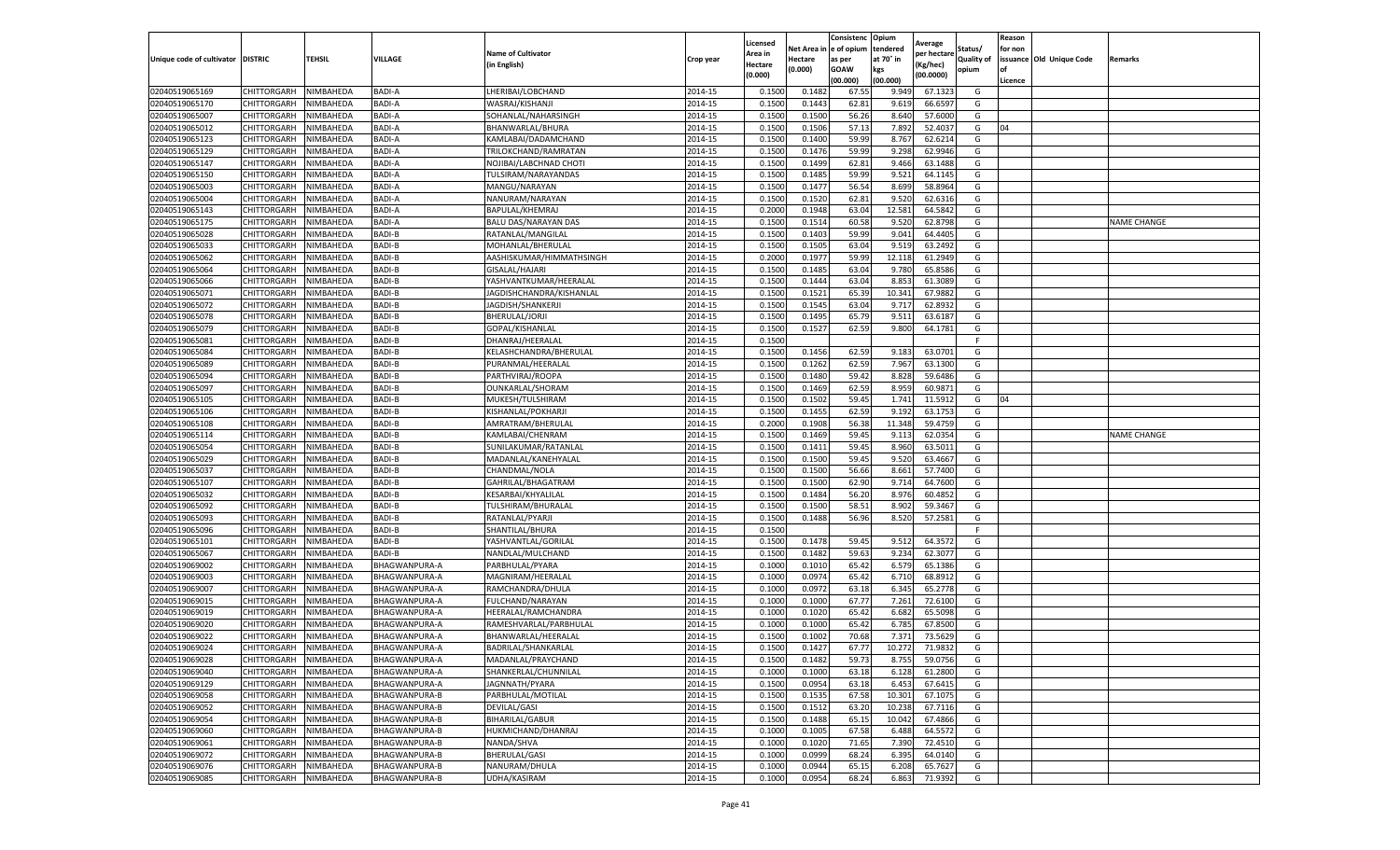|                                   |             |           |                      |                           |           | Licensed |            | Consistenc  | Opium     | Average     |                   | Reason  |                          |         |
|-----------------------------------|-------------|-----------|----------------------|---------------------------|-----------|----------|------------|-------------|-----------|-------------|-------------------|---------|--------------------------|---------|
|                                   |             |           |                      | <b>Name of Cultivator</b> |           | Area in  | Net Area i | e of opium  | tendered  | per hectare | Status/           | for non |                          |         |
| Unique code of cultivator DISTRIC |             | TEHSIL    | VILLAGE              | (in English)              | Crop year | Hectare  | Hectare    | as per      | at 70° in | (Kg/hec)    | <b>Quality of</b> |         | issuance Old Unique Code | Remarks |
|                                   |             |           |                      |                           |           | (0.000)  | (0.000)    | <b>GOAW</b> | kgs       | (00.0000)   | opium             | οf      |                          |         |
|                                   |             |           |                      |                           |           |          |            | (00.000     | (00.000)  |             |                   | Licence |                          |         |
| 02040519069086                    | CHITTORGARH | NIMBAHEDA | <b>BHAGWANPURA-B</b> | HEERALAL/NARAYAN          | 2014-15   | 0.1500   | 0.1484     | 67.58       | 10.320    | 69.5418     | G                 |         |                          |         |
| 02040519069088                    | CHITTORGARH | NIMBAHEDA | BHAGWANPURA-B        | GHISIBAI/BHANWARLAI       | 2014-15   | 0.150    | 0.1409     | 67.58       | 9.944     | 70.5749     | G                 |         |                          |         |
| 02040519069089                    | CHITTORGARH | NIMBAHEDA | BHAGWANPURA-B        | DHANRAJ/KASIRAM           | 2014-15   | 0.1000   | 0.0956     | 70.68       | 7.502     | 78.4728     | G                 |         |                          |         |
| 02040519069090                    | CHITTORGARH | NIMBAHEDA | BHAGWANPURA-B        | PRABHULAL/SHVA            | 2014-15   | 0.1000   | 0.0950     | 70.68       | 6.795     | 71.5263     | G                 |         |                          |         |
| 02040519069091                    | CHITTORGARH | NIMBAHEDA | BHAGWANPURA-B        | MANGILAL/NARAYAN          | 2014-15   | 0.1000   | 0.0999     | 68.24       | 7.097     | 71.0410     | G                 |         |                          |         |
| 02040519069094                    | CHITTORGARH | NIMBAHEDA | BHAGWANPURA-B        | KISHAN/NANDA              | 2014-15   | 0.1500   | 0.1430     | 67.58       | 9.770     | 68.3217     | G                 |         |                          |         |
| 02040519069098                    | CHITTORGARH | NIMBAHEDA | BHAGWANPURA-B        | PARBULAL/LAXMAN           | 2014-15   | 0.1000   | 0.0945     | 68.24       | 6.093     | 64.4762     | G                 |         |                          |         |
| 02040519069114                    | CHITTORGARH | NIMBAHEDA | BHAGWANPURA-B        | BABULAL/KISHANA           | 2014-15   | 0.100    | 0.1024     | 62.08       | 6.740     | 65.8203     | G                 |         |                          |         |
| 02040519069115                    | CHITTORGARH | NIMBAHEDA | BHAGWANPURA-B        | SIVESINGH/MANSINGH        | 2014-15   | 0.100    | 0.0936     | 70.68       | 7.038     | 75.1923     | G                 |         |                          |         |
| 02040519069125                    | CHITTORGARH | NIMBAHEDA | BHAGWANPURA-B        | DALCHNAD/LALU             | 2014-15   | 0.1500   | 0.1426     | 65.53       | 8.847     | 62.0407     | G                 |         |                          |         |
| 02040519069075                    | CHITTORGARH | NIMBAHEDA | BHAGWANPURA-B        | MATHURALAL/RAMLAL         | 2014-15   | 0.1000   | 0.0999     | 62.08       | 6.181     | 61.8719     | G                 |         |                          |         |
| 02040519069128                    | CHITTORGARH | NIMBAHEDA | BHAGWANPURA-B        | BHERUNATH/GANESHNATH      | 2014-15   | 0.1000   | 0.0999     | 68.24       | 6.785     | 67.9179     | G                 |         |                          |         |
| 02040519070041                    | CHITTORGARH | NIMBAHEDA | <b>BHATTKOTDI</b>    | RAMCHAND/CHUNNILAL        | 2014-15   | 0.2000   | 0.1948     | 62.29       | 12.823    | 65.8265     | G                 |         |                          |         |
| 02040519070038                    | CHITTORGARH | NIMBAHEDA | BHATTKOTDI           | FULLCHAND/CHATARBHUJ      | 2014-15   | 0.1500   | 0.1520     | 59.68       | 9.242     | 60.8026     | G                 |         |                          |         |
| 02040519070006                    | CHITTORGARH | NIMBAHEDA | BHATTKOTDI           | RANGLAL/TARACHAD          | 2014-15   | 0.2000   | 0.1990     | 62.29       | 12.325    | 61.9347     | G                 |         |                          |         |
| 02040519070008                    | CHITTORGARH | NIMBAHEDA | BHATTKOTDI           | RAMESHCHAND/BADRILAL      | 2014-15   | 0.1500   | 0.1442     | 56.33       | 8.401     | 58.2594     | G                 |         |                          |         |
| 02040519070018                    | CHITTORGARH | NIMBAHEDA | BHATTKOTDI           | NANALAL/KASHIRAM          | 2014-15   | 0.1500   | 0.1392     | 55.40       | 8.088     | 58.1034     | G                 |         |                          |         |
| 02040519070019                    | CHITTORGARH | NIMBAHEDA | BHATTKOTDI           | SHANKERLAL/LAXMAN         | 2014-15   | 0.1500   | 0.1457     | 65.06       | 9.898     | 67.9341     | G                 |         |                          |         |
| 02040519070022                    | CHITTORGARH | NIMBAHEDA | <b>BHATTKOTDI</b>    | JAGDISH/SOHANIBAI         | 2014-15   | 0.1500   | 0.1436     | 55.69       | 8.393     | 58.4471     | G                 |         |                          |         |
| 02040519070028                    | CHITTORGARH | NIMBAHEDA | BHATTKOTDI           | AMBALAL/CHATARBHUJ        | 2014-15   | 0.1500   | 0.1480     | 55.72       | 8.764     | 59.2162     | G                 |         |                          |         |
| 02040519070035                    | CHITTORGARH | NIMBAHEDA | BHATTKOTDI           | UDAILAL/BADRILAL          | 2014-15   | 0.2000   |            |             |           |             | F.                |         |                          |         |
| 02040519070036                    | CHITTORGARH | NIMBAHEDA | BHATTKOTDI           | RANGLAL/LAXMICHAND        | 2014-15   | 0.2000   | 0.1716     | 61.62       | 10.933    | 63.7121     | G                 |         |                          |         |
| 02040519070039                    | CHITTORGARH | NIMBAHEDA | <b>BHATTKOTDI</b>    | SOHANIBAI/RATANLAL        | 2014-15   | 0.2000   | 0.1928     | 58.21       | 11.409    | 59.1753     | G                 |         |                          |         |
| 02040519070040                    | CHITTORGARH | NIMBAHEDA | BHATTKOTDI           | MATHURALAL/TARACHAND      | 2014-15   | 0.1500   | 0.1000     | 58.21       | 6.062     | 60.6200     | G                 |         |                          |         |
| 02040519070051                    | CHITTORGARH | NIMBAHEDA | <b>BHATTKOTDI</b>    | ONAKRLAL/BHAGWAN MALI     | 2014-15   | 0.1500   |            |             |           |             | F                 |         |                          |         |
| 02040519070053                    | CHITTORGARH | NIMBAHEDA | <b>BHATTKOTDI</b>    | RAMLAL/BANWARLAL          | 2014-15   | 0.1500   | 0.1480     | 56.66       | 8.758     | 59.1757     | G                 |         |                          |         |
| 02040519070055                    | CHITTORGARH | NIMBAHEDA | BHATTKOTDI           | GANGRAM/BURAJI            | 2014-15   | 0.1500   | 0.1456     | 58.21       | 8.923     | 61.2843     | G                 |         |                          |         |
| 02040519070063                    | CHITTORGARH | NIMBAHEDA | BHATTKOTDI           | MOHANLAL/CHUNNILAL        | 2014-15   | 0.1500   | 0.1425     | 61.62       | 9.393     | 65.9158     | G                 |         |                          |         |
| 02040519070064                    | CHITTORGARH | NIMBAHEDA | <b>BHATTKOTDI</b>    | GISALAL/LAXMICHAND        | 2014-15   | 0.2000   | 0.1706     | 58.21       | 10.104    | 59.2263     | G                 |         |                          |         |
| 02040519070065                    | CHITTORGARH | NIMBAHEDA | BHATTKOTDI           | DURGASHANKAR/KASIRAM      | 2014-15   | 0.1500   | 0.1560     | 56.42       | 9.325     | 59.7756     | G                 |         |                          |         |
| 02040519070066                    | CHITTORGARH | NIMBAHEDA | BHATTKOTDI           | RAMNARAYAN/CHUUNILAL      | 2014-15   | 0.1500   | 0.1440     | 61.62       | 9.586     | 66.5694     | G                 |         |                          |         |
| 02040519070067                    | CHITTORGARH | NIMBAHEDA | <b>BHATTKOTDI</b>    | BHAGWATILAL/CHUUNILAL     | 2014-15   | 0.1500   | 0.1483     | 56.35       | 9.105     | 61.3958     | G                 |         |                          |         |
| 02040519070068                    | CHITTORGARH | NIMBAHEDA | BHATTKOTDI           | NARAYANLAL/PYARFCHAND     | 2014-15   | 0.1500   | 0.1492     | 58.21       | 8.831     | 59.1890     | G                 |         |                          |         |
| 02040519070070                    | CHITTORGARH | NIMBAHEDA | BHATTKOTDI           | SOKINLAL/CHATRBHUJ        | 2014-15   | 0.1500   | 0.1500     | 61.62       | 9.912     | 66.0800     | G                 |         |                          |         |
| 02040519070071                    | CHITTORGARH | NIMBAHEDA | <b>BHATTKOTDI</b>    | SHANTILAL/BHERULAL        | 2014-15   | 0.1500   | 0.1547     | 58.71       | 9.343     | 60.3943     | G                 |         |                          |         |
| 02040519070074                    | CHITTORGARH | NIMBAHEDA | BHATTKOTDI           | BABULALL/PARBHULAL        | 2014-15   | 0.1500   | 0.1519     | 56.63       | 8.697     | 57.2548     | G                 |         |                          |         |
| 02040519070078                    | CHITTORGARH | NIMBAHEDA | BHATTKOTDI           | JAGANNATH/MAGNA           | 2014-15   | 0.1500   | 0.1495     | 53.16       | 8.058     | 53.8997     | G                 | 04      |                          |         |
| 02040519070079                    | CHITTORGARH | NIMBAHEDA | BHATTKOTDI           | <b>BHAGIU/GASI</b>        | 2014-15   | 0.1500   | 0.1500     | 58.71       | 8.991     | 59.9400     | G                 |         |                          |         |
| 02040519072002                    | CHITTORGARH | NIMBAHEDA | BHERUKHEDA           | BADRILAL/KASIRAM          | 2014-15   | 0.1500   | 0.1495     | 67.17       | 10.987    | 73.4916     | G                 |         |                          |         |
| 02040519072001                    | CHITTORGARH | NIMBAHEDA | BHERUKHEDA           | SOHANIBAI/HEERALAL        | 2014-15   | 0.1500   | 0.151      | 65.33       | 10.331    | 68.1015     | G                 |         |                          |         |
| 02040519072006                    | CHITTORGARH | NIMBAHEDA | BHERUKHEDA           | SUKHLAL/KHEMA             | 2014-15   | 0.1500   | 0.1488     | 60.04       | 9.581     | 64.3884     | G                 |         |                          |         |
| 02040519072007                    | CHITTORGARH | NIMBAHEDA | BHERUKHEDA           | CHAMPALAL/HARLAL          | 2014-15   | 0.2000   | 0.1903     | 62.84       | 12.640    | 66.4214     | G                 |         |                          |         |
| 02040519072010                    | CHITTORGARH | NIMBAHEDA | BHERUKHEDA           | NARAYAN/RUPA              | 2014-15   | 0.2000   | 0.1986     | 67.17       | 13.827    | 69.6224     | G                 |         |                          |         |
| 02040519072015                    | CHITTORGARH | NIMBAHEDA | BHERUKHEDA           | RAMCHANDRA/RUPA           | 2014-15   | 0.2000   | 0.1971     | 62.84       | 13.25     | 67.2704     | G                 |         |                          |         |
| 02040519072016                    | CHITTORGARH | NIMBAHEDA | BHERUKHEDA           | PARBHULAL/RUPA            | 2014-15   | 0.2000   | 0.1975     | 70.17       | 14.525    | 73.5443     | G                 |         |                          |         |
| 02040519072019                    | CHITTORGARH | NIMBAHEDA | BHERUKHEDA           | JAGDISH/WARDA             | 2014-15   | 0.150    | 0.1505     | 65.33       | 10.434    | 69.3289     | G                 |         |                          |         |
| 02040519072021                    | CHITTORGARH | NIMBAHEDA | BHERUKHEDA           | RAMESH/GOPILAL            | 2014-15   | 0.1500   | 0.1488     | 62.63       | 9.896     | 66.5054     | G                 |         |                          |         |
| 02040519072022                    | CHITTORGARH | NIMBAHEDA | <b>BHERUKHEDA</b>    | BHERULAL/JAGNNATH         | 2014-15   | 0.1500   | 0.1456     | 62.63       | 10.191    | 69.9931     | G                 |         |                          |         |
| 02040519072023                    | CHITTORGARH | NIMBAHEDA | BHERUKHEDA           | SURESH/GOPILAL            | 2014-15   | 0.2000   | 0.1998     | 55.86       | 11.643    | 58.2733     | G                 |         |                          |         |
| 02040519072025                    | CHITTORGARH | NIMBAHEDA | BHERUKHEDA           | GISALAL/KHEMRAJ           | 2014-15   | 0.2000   | 0.1990     | 59.98       | 12.913    | 64.8894     | G                 |         |                          |         |
| 02040519072028                    | CHITTORGARH | NIMBAHEDA | BHERUKHEDA           | HUKMACHAND/NANDA          | 2014-15   | 0.2000   | 0.2000     | 62.63       | 12.830    | 64.1500     | G                 |         |                          |         |
| 02040519072005                    | CHITTORGARH | NIMBAHEDA | BHERUKHEDA           | DHAPUBAI/GOPILAL          | 2014-15   | 0.1500   | 0.1537     | 62.63       | 10.280    | 66.8835     | G                 |         |                          |         |
| 02040519072013                    | CHITTORGARH | NIMBAHEDA | BHERUKHEDA           | JAIRAJ/MOTILAL            | 2014-15   | 0.1500   | 0.1502     | 62.63       | 10.370    | 69.0413     | G                 |         |                          |         |
| 02040519072018                    | CHITTORGARH | NIMBAHEDA | BHERUKHEDA           | PARBHULAL/BHURALAL        | 2014-15   | 0.1500   | 0.1518     | 62.82       | 10.150    | 66.8643     | G                 |         |                          |         |
| 02040519072029                    | CHITTORGARH | NIMBAHEDA | BHERUKHEDA           | CHANDMAL/BHURALAL         | 2014-15   | 0.1500   | 0.1518     | 62.82       | 9.908     | 65.2701     | G                 |         |                          |         |
| 02040519072030                    | CHITTORGARH | NIMBAHEDA | BHERUKHEDA           | BALKISHAN/BHERU/JAGTHNATH | 2014-15   | 0.1500   | 0.1491     | 59.98       | 9.948     | 66.7203     | G                 |         |                          |         |
| 02040519072020                    | CHITTORGARH | NIMBAHEDA | BHERUKHEDA           | MOHANLAL/CHAMPALAL        | 2014-15   | 0.1500   | 0.1549     | 67.17       | 10.997    | 70.9942     | G                 |         |                          |         |
| 02040519074001                    | CHITTORGARH | NIMBAHEDA | BORAKHEDI            | RAMESHCHAND/JAMNALAL      | 2014-15   | 0.2000   | 0.1776     | 66.63       | 13.554    | 76.3176     | G                 |         |                          |         |
| 02040519074002                    | CHITTORGARH | NIMBAHEDA | <b>BORAKHEDI</b>     | SHANAKARLAL/PARSHRAM      | 2014-15   | 0.1000   |            |             |           |             | F.                |         |                          |         |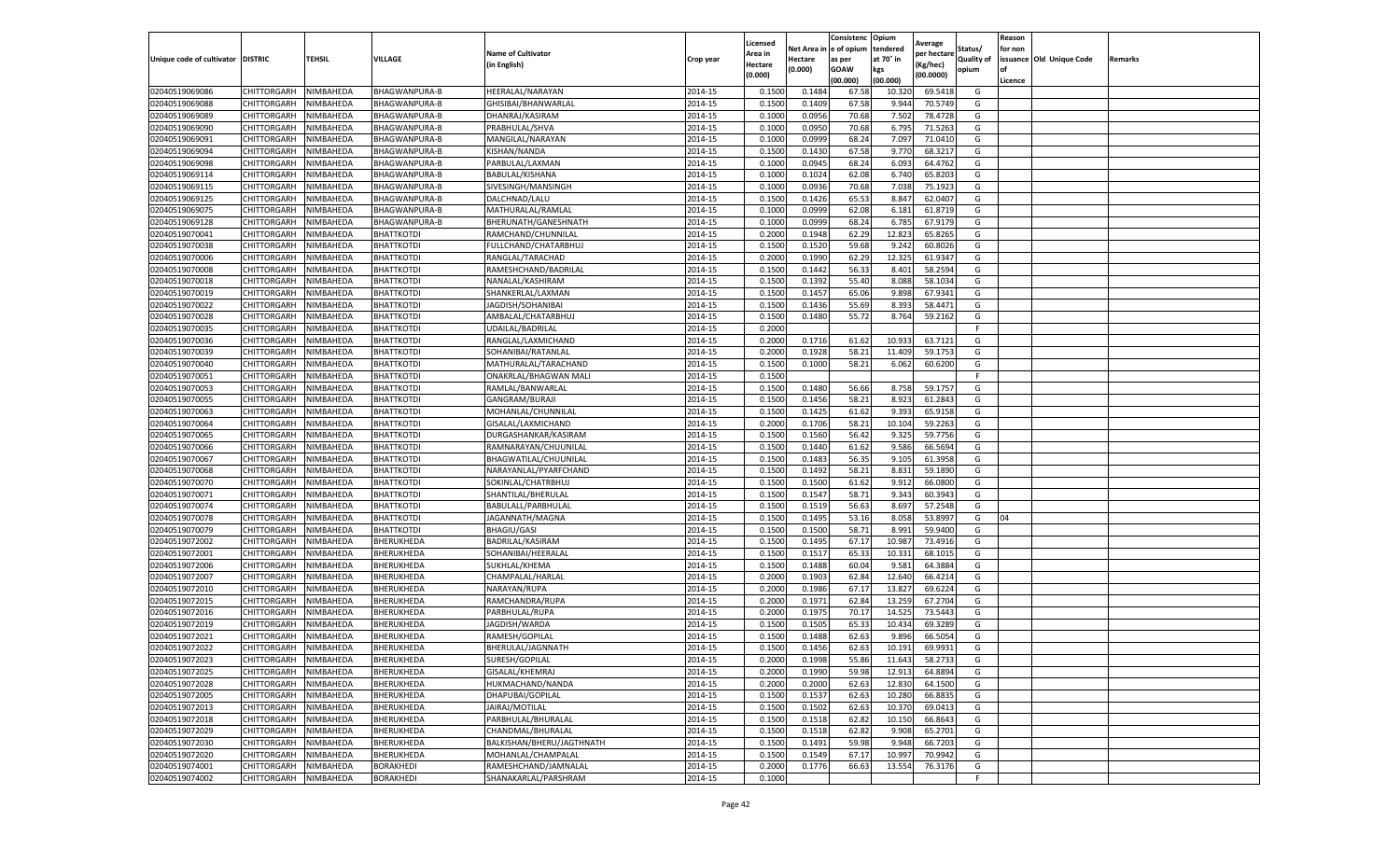|                                   |                    |           |                  |                           |           | Licensed |         | Consistenc             | Opium     |                        |                   | Reason  |                          |                    |
|-----------------------------------|--------------------|-----------|------------------|---------------------------|-----------|----------|---------|------------------------|-----------|------------------------|-------------------|---------|--------------------------|--------------------|
|                                   |                    |           |                  | <b>Name of Cultivator</b> |           | Area in  |         | Net Area in e of opium | tendered  | Average<br>per hectare | Status/           | for non |                          |                    |
| Unique code of cultivator DISTRIC |                    | TEHSIL    | VILLAGE          | in English)               | Crop year | Hectare  | Hectare | as per                 | at 70° in | (Kg/hec                | <b>Quality of</b> |         | issuance Old Unique Code | <b>Remarks</b>     |
|                                   |                    |           |                  |                           |           | (0.000)  | (0.000) | <b>GOAW</b>            | kgs       | (00.0000)              | opium             |         |                          |                    |
|                                   |                    |           |                  |                           |           |          |         | (00.000)               | (00.000)  |                        |                   | Licence |                          |                    |
| 02040519074003                    | CHITTORGARH        | NIMBAHEDA | <b>BORAKHEDI</b> | JAMUNALAL/BHERULAL        | 2014-15   | 0.2000   | 0.187   | 61.55                  | 13.400    | 71.5048                | G                 |         |                          |                    |
| 02040519074004                    | CHITTORGARH        | NIMBAHEDA | <b>BORAKHEDI</b> | MOHANLAL/NATHULAL         | 2014-15   | 0.1500   | 0.1448  | 58.89                  | 9.549     | 65.9461                | G                 |         |                          |                    |
| 02040519074006                    | CHITTORGARH        | NIMBAHEDA | BORAKHEDI        | POKERLAL/KALURAM          | 2014-15   | 0.1000   |         |                        |           |                        | F.                |         |                          |                    |
| 02040519074011                    | CHITTORGARH        | NIMBAHEDA | BORAKHEDI        | NARAYANLAL/AMBHALAL       | 2014-15   | 0.2000   | 0.1862  | 61.86                  | 12.381    | 66.4930                | G                 |         |                          |                    |
| 02040519074013                    | CHITTORGARH        | NIMBAHEDA | BORAKHEDI        | SYAMHUBAI/HANGAMIBAI      | 2014-15   | 0.2000   | 0.1910  | 62.87                  | 13.023    | 68.1832                | G                 |         |                          |                    |
| 02040519074014                    | CHITTORGARH        | NIMBAHEDA | BORAKHEDI        | NARYANLAL/CHAGANLAI       | 2014-15   | 0.1500   | 0.1300  | 56.03                  | 7.780     | 59.8462                | G                 |         |                          |                    |
| 02040519074017                    | CHITTORGARH        | NIMBAHEDA | <b>BORAKHEDI</b> | DALCHAND/SHANKAR          | 2014-15   | 0.2000   | 0.1958  | 58.89                  | 12.947    | 66.1236                | G                 |         |                          |                    |
| 02040519074020                    | CHITTORGARH        | NIMBAHEDA | BORAKHEDI        | SHYAMLAL/KHEMRAJ          | 2014-15   | 0.2000   | 0.1980  | 62.87                  | 13.104    | 66.1818                | G                 |         |                          |                    |
| 02040519074025                    | CHITTORGARH        | NIMBAHEDA | BORAKHEDI        | JAHGDISHCHAND/GISALAL     | 2014-15   | 0.1500   | 0.1485  | 58.89                  | 9.389     | 63.2256                | G                 |         |                          |                    |
| 02040519074027                    | CHITTORGARH        | NIMBAHEDA | BORAKHEDI        | HEERALAL/JAIRAM           | 2014-15   | 0.1500   | 0.1470  | 64.82                  | 10.390    | 70.6803                | G                 |         |                          |                    |
| 02040519074033                    | CHITTORGARH        | NIMBAHEDA | BORAKHEDI        | RAMCHANDRA/JAMNALAL       | 2014-15   | 0.2000   | 0.1862  | 62.98                  | 14.836    | 79.6778                | G                 |         |                          |                    |
| 02040519074034                    | CHITTORGARH        | NIMBAHEDA | BORAKHEDI        | RAMIBAI/TOLIRAM           | 2014-15   | 0.1500   | 0.1482  | 62.87                  | 9.99      | 67.4494                | G                 |         |                          | <b>NAME CHANGE</b> |
| 02040519074035                    | CHITTORGARH        | NIMBAHEDA | BORAKHEDI        | KAVARLAL/MANGILAL         | 2014-15   | 0.2000   | 0.1792  | 62.85                  | 12.73     | 71.0491                | G                 |         |                          |                    |
| 02040519074036                    | CHITTORGARH        | NIMBAHEDA | <b>BORAKHEDI</b> | DEVKISHAN/NATHULALS       | 2014-15   | 0.1500   | 0.1440  | 58.89                  | 8.960     | 62.2222                | G                 |         |                          |                    |
| 02040519074042                    | CHITTORGARH        | NIMBAHEDA | BORAKHEDI        | SANTILAL/MANGILAL         | 2014-15   | 0.2000   | 0.1960  | 58.89                  | 12.241    | 62.4541                | G                 |         |                          |                    |
| 02040519074045                    | CHITTORGARH        | NIMBAHEDA | <b>BORAKHEDI</b> | SATEYENARAYAN/OUNKARLAL   | 2014-15   | 0.1500   | 0.1496  | 62.87                  | 10.32     | 69.0441                | G                 |         |                          |                    |
| 02040519074050                    | CHITTORGARH        | NIMBAHEDA | BORAKHEDI        | SHYAMLAL/SOBHARAM         | 2014-15   | 0.2000   | 0.1911  | 62.87                  | 13.436    | 70.3087                | G                 |         |                          |                    |
| 02040519074053                    | CHITTORGARH        | NIMBAHEDA | BORAKHEDI        | HEERALAL/GANESHLAL        | 2014-15   | 0.1500   | 0.1500  | 59.68                  | 9.643     | 64.2867                | G                 |         |                          |                    |
| 02040519074054                    | CHITTORGARH        | NIMBAHEDA | BORAKHEDI        | RAMESVARLAL/PYARCHAND     | 2014-15   | 0.2000   | 0.2018  | 64.82                  | 14.01     | 69.4252                | G                 |         |                          |                    |
| 02040519074048                    | CHITTORGARH        | NIMBAHEDA | BORAKHEDI        | SHAMBHULAL/NANURAM        | 2014-15   | 0.2000   | 0.2040  | 56.69                  | 12.553    | 61.5343                | G                 |         |                          |                    |
| 02040519074012                    | CHITTORGARH        | NIMBAHEDA | BORAKHEDI        | NARAYANLAL/SHAMBHULAL     | 2014-15   | 0.1500   | 0.1480  | 64.82                  | 10.547    | 71.2635                | G                 |         |                          |                    |
| 02040519074037                    | CHITTORGARH        | NIMBAHEDA | BORAKHEDI        | RUPLAL/FTEHLAL            | 2014-15   | 0.1500   | 0.1445  | 64.82                  | 10.427    | 72.1592                | G                 |         |                          |                    |
| 02040519074059                    | CHITTORGARH        | NIMBAHEDA | <b>BORAKHEDI</b> | BHAGIRAT/GANGARAM         | 2014-15   | 0.1500   | 0.1472  | 59.68                  | 9.711     | 65.9715                | G                 |         |                          |                    |
| 02040519074057                    | CHITTORGARH        | NIMBAHEDA | BORAKHEDI        | VARJUBAI/NANDRAM          | 2014-15   | 0.2000   | 0.2050  | 55.07                  | 10.88     | 53.1122                |                   | 02      |                          |                    |
| 02040519074029                    | CHITTORGARH        | NIMBAHEDA | BORAKHEDI        | POKHERLAL/NATHULAL        | 2014-15   | 0.1500   | 0.1491  | 67.30                  | 11.37     | 76.2844                | G                 |         |                          |                    |
| 02040519074007                    | CHITTORGARH        | NIMBAHEDA | <b>BORAKHEDI</b> | DALCHAND/OUNKARLAL        | 2014-15   | 0.2000   | 0.1976  | 63.51                  | 13.591    | 68.7804                | G                 |         |                          |                    |
| 02040519074009                    | CHITTORGARH        | NIMBAHEDA | BORAKHEDI        | YASVENTLAL/GOTAMLAL       | 2014-15   | 0.1500   | 0.1450  | 55.98                  | 8.773     | 60.5034                | G                 |         |                          |                    |
| 02040519074015                    | CHITTORGARH        | NIMBAHEDA | BORAKHEDI        | GOPIBAI/GANGARAM          | 2014-15   | 0.1500   | 0.1535  | 59.68                  | 9.404     | 61.2638                | G                 |         |                          |                    |
| 02040519074016                    | CHITTORGARH        | NIMBAHEDA | BORAKHEDI        | LEELABAI/GANGARAM         | 2014-15   | 0.1500   | 0.1500  | 59.68                  | 9.429     | 62.8600                | G                 |         |                          |                    |
| 02040519074049                    | CHITTORGARH        | NIMBAHEDA | BORAKHEDI        | GISIBAI/BHURABHIL         | 2014-15   | 0.1000   |         |                        |           |                        | F.                |         |                          |                    |
| 02040519074022                    | CHITTORGARH        | NIMBAHEDA | BORAKHEDI        | MAHADEV/PRTHVIRAJ         | 2014-15   | 0.2000   | 0.1984  | 64.82                  | 13.992    | 70.5242                | G                 |         |                          |                    |
| 02040519074038                    | CHITTORGARH        | NIMBAHEDA | BORAKHEDI        | LAXMILAL/DEVKISHAN        | 2014-15   | 0.2000   | 0.1908  | 62.29                  | 12.556    | 65.8071                | G                 |         |                          |                    |
| 02040519074046                    | CHITTORGARH        | NIMBAHEDA | <b>BORAKHEDI</b> | SITABSAI/BALMUKUND        | 2014-15   | 0.1500   | 0.1520  | 60.56                  | 9.819     | 64.598                 | G                 |         |                          |                    |
| 02040519074056                    | CHITTORGARH        | NIMBAHEDA | BORAKHEDI        | CHTRBHUJ/KALURAM          | 2014-15   | 0.1500   | 0.1482  | 65.06                  | 10.14     | 68.4211                | G                 |         |                          |                    |
| 02040519074024                    | CHITTORGARH        | NIMBAHEDA | BORAKHEDI        | KESURAM/MULCHAND/NARAYAN  | 2014-15   | 0.1500   | 0.1352  | 62.29                  | 8.756     | 64.7633                | G                 |         |                          |                    |
| 02040519074061                    | CHITTORGARH        | NIMBAHEDA | BORAKHEDI        | KAMLABAI/KALURAM          | 2014-15   | 0.1500   | 0.1485  | 62.29                  | 9.86      | 66.3973                | G                 |         |                          |                    |
| 02040519077030                    | CHITTORGARH        | NIMBAHEDA | CHANGERI         | TARACHAND/HEMRAJDHAKAD    | 2014-15   | 0.2000   | 0.2097  | 67.77                  | 15.07     | 71.8836                | G                 |         |                          |                    |
| 02040519077004                    | CHITTORGARH        | NIMBAHEDA | CHANGERI         | MOTILAL/DHULA             | 2014-15   | 0.2000   | 0.2000  | 62.82                  | 12.89     | 64.4800                | G                 |         |                          |                    |
| 02040519077006                    | CHITTORGARH        | NIMBAHEDA | CHANGERI         | NANDLAL/RAMCHANDRA        | 2014-15   | 0.2000   | 0.1868  | 59.98                  | 11.962    | 64.0364                | G                 |         |                          |                    |
| 02040519077009                    | CHITTORGARH        | NIMBAHEDA | CHANGERI         | BHANWRIBAI/LAXMICHAND     | 2014-15   | 0.2000   | 0.1976  | 65.33                  | 13.71     | 69.3826                | G                 |         |                          |                    |
| 02040519077022                    | CHITTORGARH        | NIMBAHEDA | CHANGERI         | LALURAM/LAXMAN DHAKAD     | 2014-15   | 0.2000   | 0.1999  | 62.82                  | 13.067    | 65.3677                | G                 |         |                          |                    |
| 02040519077025                    | CHITTORGARH        | NIMBAHEDA | CHANGERI         | GITABAI/NANALAL           | 2014-15   | 0.2000   | 0.2015  | 62.82                  | 13.461    | 66.8040                | G                 |         |                          |                    |
| 02040519077026                    | CHITTORGARH        | NIMBAHEDA | CHANGERI         | DADAMCHAND/HEMRAJ DHAKD   | 2014-15   | 0.1500   | 0.1482  | 59.98                  | 9.151     | 61.7476                | G                 |         |                          |                    |
| 02040519077027                    | CHITTORGARH        | NIMBAHEDA | CHANGERI         | MANGILAL/HEMRAJDHAKAD     | 2014-15   | 0.1500   | 0.1566  | 65.33                  | 10.593    | 67.6437                | G                 |         |                          |                    |
| 02040519077032                    | CHITTORGARH        | NIMBAHEDA | CHANGERI         | HUKMICHAND/RAMCHAND       | 2014-15   | 0.2000   | 0.1900  | 62.72                  | 13.189    | 69.4158                | G                 |         |                          |                    |
| 02040519077015                    | CHITTORGARH        | NIMBAHEDA | CHANGERI         | MANGIBAI/BHANWARLAL       | 2014-15   | 0.2000   | 0.2000  | 62.72                  | 12.669    | 63.3450                | G                 |         |                          |                    |
| 02040519077031                    | CHITTORGARH        | NIMBAHEDA | CHANGERI         | BHANWARLAL/RAMCHAND       | 2014-15   | 0.2000   | 0.1927  | 62.72                  | 12.61     | 65.4696                | G                 |         |                          |                    |
| 02040519077014                    | CHITTORGARH        | NIMBAHEDA | CHANGERI         | BHANWARLAL/LAXMAN         | 2014-15   | 0.2000   | 0.2002  | 57.02                  | 12.202    | 60.9491                | G                 |         |                          |                    |
| 02040519077023                    | CHITTORGARH        | NIMBAHEDA | CHANGERI         | KANCHANBAI/SOBHALAL       | 2014-15   | 0.2000   | 0.1974  | 65.42                  | 13.598    | 68.8855                | G                 |         |                          |                    |
| 02040519077020                    | CHITTORGARH        | NIMBAHEDA | CHANGERI         | HUKMICHAND/LAXMAN DHAKAD  | 2014-15   | 0.2000   | 0.1988  | 62.72                  | 13.261    | 66.7052                | G                 |         |                          |                    |
| 02040519077021                    | CHITTORGARH        | NIMBAHEDA | CHANGERI         | HIRALAL/LAXAMN DHAKAD     | 2014-15   | 0.2000   | 0.1956  | 59.98                  | 12.853    | 65.7106                | G                 |         |                          |                    |
| 02040519077013                    | CHITTORGARH        | NIMBAHEDA | CHANGERI         | MATHRIBAI/BHOTHLAL        | 2014-15   | 0.2000   | 0.1971  | 62.72                  | 12.840    | 65.1446                | G                 |         |                          |                    |
| 02040519077032                    | <b>CHITTORGARH</b> | NIMBAHEDA | CHANGERI         | DARIYAKANWAR/SOHANSINGH   | 2014-15   | 0.1500   | 0.1456  | 59.98                  | 9.425     | 64.7321                | G                 |         |                          |                    |
| 02040519076001                    | <b>CHITTORGARH</b> | NIMBAHEDA | CHARLIYABRAHMAN  | BHANWARLAL/MODIRAM        | 2014-15   | 0.1500   | 0.1500  | 56.23                  | 9.133     | 60.8867                | G                 |         | 02040519067074           | <b>TRANSFER</b>    |
| 02040519076028                    | CHITTORGARH        | NIMBAHEDA | CHARLIYABRAHMAN  | LAXMINARAYN/BAGDIRAM      | 2014-15   | 0.1500   | 0.1480  | 59.86                  | 9.176     | 62.0000                | G                 |         | 02040519116071           | <b>TRANSFER</b>    |
| 02040519032001                    | <b>CHITTORGARH</b> | NIMBAHEDA | CHARLIYABHOPALI  | MATRALAL/RUPA             | 2014-15   | 0.2000   | 0.1958  | 49.21                  | 5.877     | 30.0153                | G                 | 04      | 02040519070075           | TRANSFER           |
| 02040519078003                    | CHITTORGARH        | NIMBAHEDA | DALLAKISHANPURA  | SUKHLAL/PARBHULAL         | 2014-15   | 0.1500   | 0.1488  | 64.38                  | 9.869     | 66.3239                | G                 |         |                          |                    |
| 02040519078011                    | CHITTORGARH        | NIMBAHEDA | DALLAKISHANPURA  | FULCHAND/SHANKARLAL       | 2014-15   | 0.1500   | 0.1432  | 59.22                  | 8.908     | 62.2067                | G                 |         |                          |                    |
| 02040519078024                    | <b>CHITTORGARH</b> | NIMBAHEDA | DALLAKISHANPURA  | LALURAM/TARACHAND         | 2014-15   | 0.1500   | 0.1479  | 49.06                  | 2.467     | 16.6802                | G                 | 04      |                          |                    |
|                                   |                    |           |                  |                           |           |          |         |                        |           |                        |                   |         |                          |                    |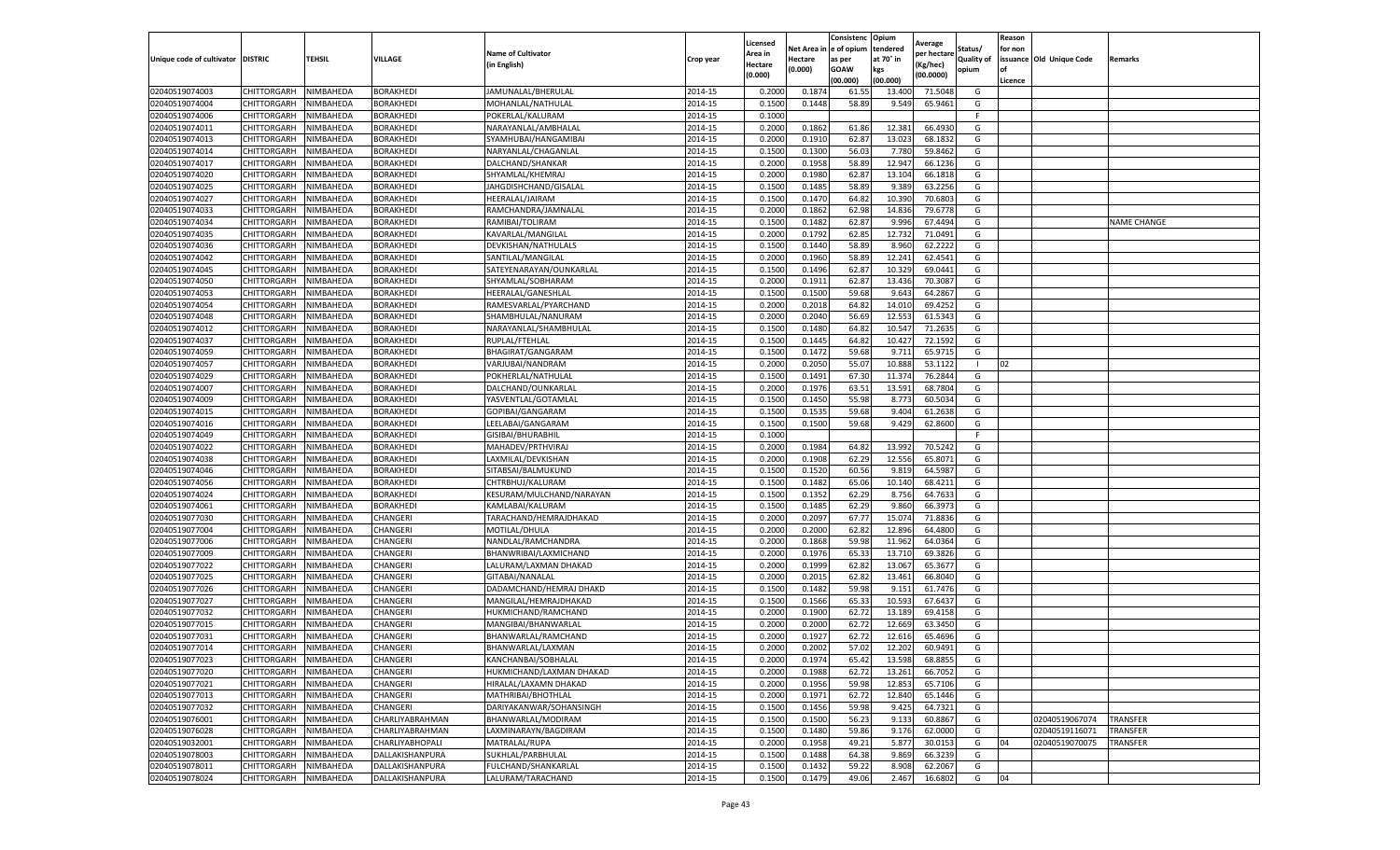|                           |                    |           |                     |                           |           |                     |         | Consistenc             | Opium     |                        |                   | Reason  |                          |                    |
|---------------------------|--------------------|-----------|---------------------|---------------------------|-----------|---------------------|---------|------------------------|-----------|------------------------|-------------------|---------|--------------------------|--------------------|
|                           |                    |           |                     | <b>Name of Cultivator</b> |           | Licensed<br>Area in |         | Net Area in e of opium | tendered  | Average<br>per hectare | Status/           | for non |                          |                    |
| Unique code of cultivator | <b>DISTRIC</b>     | TEHSIL    | VILLAGE             | in English)               | Crop year | Hectare             | Hectare | as per                 | at 70° in | (Kg/hec                | <b>Quality of</b> |         | issuance Old Unique Code | <b>Remarks</b>     |
|                           |                    |           |                     |                           |           | (0.000)             | (0.000) | <b>GOAW</b>            | kgs       | (00.0000)              | opium             |         |                          |                    |
|                           |                    |           |                     |                           |           |                     |         | (00.000)               | (00.000)  |                        |                   | Licence |                          |                    |
| 02040519078029            | CHITTORGARH        | NIMBAHEDA | DALLAKISHANPURA     | SURESH/NANALAL            | 2014-15   | 0.1500              | 0.1500  | 64.38                  | 10.33     | 68.9200                | G                 |         |                          |                    |
| 02040519078004            | CHITTORGARH        | NIMBAHEDA | DALLAKISHANPURA     | SOBHARAM/PYARA            | 2014-15   | 0.2000              | 0.1976  | 58.62                  | 12.09     | 61.1943                | G                 |         |                          |                    |
| 02040519078008            | CHITTORGARH        | NIMBAHEDA | DALLAKISHANPURA     | GISIBAI/BHAGVAN           | 2014-15   | 0.1500              | 0.1500  | 64.38                  | 9.767     | 65.1133                | G                 |         |                          |                    |
| 02040519078037            | CHITTORGARH        | NIMBAHEDA | DALLAKISHANPURA     | NANIBAI/SOBHALAL          | 2014-15   | 0.1500              | 0.1496  | 52.52                  | 8.223     | 54.9666                | G                 | 04      |                          |                    |
| 02040519078034            | CHITTORGARH        | NIMBAHEDA | DALLAKISHANPURA     | JAGDISH/BHAGWANLAL        | 2014-15   | 0.1500              | 0.1504  | 58.62                  | 8.776     | 58.3511                | G                 |         |                          |                    |
| 02040519078005            | CHITTORGARH        | NIMBAHEDA | DALLAKISHANPURA     | GOPAL/RAMLAL              | 2014-15   | 0.1500              | 0.1482  | 62.72                  | 9.722     | 65.6005                | G                 |         |                          |                    |
| 02040519078010            | CHITTORGARH        | NIMBAHEDA | DALLAKISHANPURA     | UDHELAL/ASHARAM           | 2014-15   | 0.1500              | 0.1444  | 58.62                  | 8.776     | 60.7756                | G                 |         |                          |                    |
| 02040519078021            | CHITTORGARH        | NIMBAHEDA | DALLAKISHANPURA     | SRHIRAM/PYARAJI           | 2014-15   | 0.1500              | 0.1479  | 62.72                  | 9.955     | 67.3090                | G                 |         |                          |                    |
| 02040519078001            | CHITTORGARH        | NIMBAHEDA | DALLAKISHANPURA     | RADHESHYAM/JAGTNATH       | 2014-15   | 0.1500              | 0.1451  | 58.62                  | 8.852     | 61.0062                | G                 |         |                          |                    |
| 02040519079010            | CHITTORGARH        | NIMBAHEDA | DHANORA             | SUSHILA/CHTRBHUJ/JAGDISH  | 2014-15   | 0.2000              | 0.1900  | 56.50                  | 11.397    | 59.9842                | G                 |         |                          |                    |
| 02040519079029            | CHITTORGARH        | NIMBAHEDA | DHANORA             | GERULAL/HJARILAL          | 2014-15   | 0.2000              | 0.1904  | 60.04                  | 12.008    | 63.0672                | G                 |         |                          |                    |
| 02040519079009            | CHITTORGARH        | NIMBAHEDA | DHANORA             | GATTUBAI/PRTHVIRAJ        | 2014-15   | 0.2000              | 0.1926  | 55.69                  | 12.125    | 62.9543                | G                 |         |                          |                    |
| 02040519079001            | CHITTORGARH        | NIMBAHEDA | DHANORA             | GIRDHARILAL/KISHANLAI     | 2014-15   | 0.2000              | 0.2004  | 60.04                  | 13.02     | 64.9701                | G                 |         |                          |                    |
| 02040519079011            | CHITTORGARH        | NIMBAHEDA | DHANORA             | BHURALAL/GULABCHAND       | 2014-15   | 0.2000              | 0.1964  | 59.59                  | 12.923    | 65.7994                | G                 |         |                          |                    |
| 02040519079036            | CHITTORGARH        | NIMBAHEDA | DHANORA             | BHERULAL/MAGNIRAM         | 2014-15   | 0.1500              | 0.1380  | 64.87                  | 9.703     | 70.3116                | G                 |         |                          |                    |
| 02040519080002            | CHITTORGARH        | NIMBAHEDA | DHINVA              | SHAMBHULAL/DOLATRAM       | 2014-15   | 0.1500              | 0.1475  | 62.20                  | 9.534     | 64.6373                | G                 |         | 02040519088197           | <b>TRANSFER</b>    |
| 02040519080019            | CHITTORGARH        | NIMBAHEDA | DHINVA              | JANUBAI/MANGU             | 2014-15   | 0.1500              | 0.1397  | 65.11                  | 9.487     | 67.9098                | G                 |         | 02040519088192           | TRANSFER           |
| 02040519080020            | CHITTORGARH        | NIMBAHEDA | <b>DHINVA</b>       | MANGILAL/MAGNIRAM         | 2014-15   | 0.2000              |         |                        |           |                        | F                 |         | 02040519080007           | TRANSFER           |
| 02040519082003            | CHITTORGARH        | NIMBAHEDA | <b>FACHARAHIRAN</b> | <b>OUNKARLAL/SHRILAL</b>  | 2014-15   | 0.1500              | 0.1428  | 53.33                  | 6.262     | 43.8515                |                   | 02      | 02040519074060           | TRANSFER           |
| 02040519086006            | CHITTORGARH        | NIMBAHEDA | JAMALKHEDA          | MANGILAL/BHUVANA          | 2014-15   | 0.1500              | 0.1520  | 56.16                  | 9.146     | 60.1711                | G                 |         | 02040519106019           | TRANSFER           |
| 02040519086007            | CHITTORGARH        | NIMBAHEDA | JAMALKHEDA          | TAMMUBAI/DHANRAJ          | 2014-15   | 0.1000              | 0.1001  | 63.63                  | 6.072     | 60.6593                | G                 |         | 02040519106020           | TRANSFER           |
| 02040519087037            | CHITTORGARH        | NIMBAHEDA | JARLIYA             | BHUWANIBAI/RATANLAI       | 2014-15   | 0.1500              | 0.1392  | 62.26                  | 9.57      | 68.7500                | G                 |         | 02040519067072           | TRANSFER           |
| 02040519087038            | CHITTORGARH        | NIMBAHEDA | JARLIYA             | NANDLAL/MEGHA             | 2014-15   | 0.1500              | 0.1450  | 56.90                  | 8.763     | 60.4345                | G                 |         | 02040519052137           | TRANSFER           |
| 02040519088050            | CHITTORGARH        | NIMBAHEDA | JAVDA-A             | NIRBHERAM/PARBHULAL       | 2014-15   | 0.2000              | 0.1856  | 65.79                  | 12.735    | 68.6153                | G                 |         |                          |                    |
| 02040519088003            | CHITTORGARH        | NIMBAHEDA | JAVDA-A             | PARBHULAL/WARDA           | 2014-15   | 0.2000              | 0.1997  | 65.79                  | 13.78     | 69.0436                | G                 |         |                          |                    |
| 02040519088002            | CHITTORGARH        | NIMBAHEDA | JAVDA-A             | BHERULAL/UDHA             | 2014-15   | 0.1500              | 0.1508  | 62.90                  | 9.80      | 65.0066                | G                 |         |                          |                    |
| 02040519088004            | CHITTORGARH        | NIMBAHEDA | JAVDA-A             | KANIRAM/BHVANA            | 2014-15   | 0.2000              | 0.1933  | 58.78                  | 12.092    | 62.5556                | G                 |         |                          |                    |
| 02040519088005            | CHITTORGARH        | NIMBAHEDA | JAVDA-A             | BANSILAL/NARAYAN          | 2014-15   | 0.1500              | 0.1473  | 58.78                  | 8.876     | 60.2580                | G                 |         |                          |                    |
| 02040519088007            | CHITTORGARH        | NIMBAHEDA | JAVDA-A             | BADRILAL/SOBHARAM         | 2014-15   | 0.2000              | 0.1880  | 58.78                  | 11.118    | 59.1383                | G                 |         |                          |                    |
| 02040519088008            | CHITTORGARH        | NIMBAHEDA | JAVDA-A             | BAGDIRAM/NATHULAL         | 2014-15   | 0.1500              | 0.1462  | 62.90                  | 9.911     | 67.7907                | G                 |         |                          |                    |
| 02040519088013            | CHITTORGARH        | NIMBAHEDA | JAVDA-A             | JASRAJ/PANNALAL           | 2014-15   | 0.1500              | 0.1479  | 58.78                  | 9.41      | 63.6444                | G                 |         |                          |                    |
| 02040519088015            | CHITTORGARH        | NIMBAHEDA | JAVDA-A             | BAGDIRAM/BHANA            | 2014-15   | 0.1500              | 0.1495  | 58.78                  | 8.926     | 59.7057                | G                 |         |                          |                    |
| 02040519088016            | CHITTORGARH        | NIMBAHEDA | JAVDA-A             | RAMRATAN/MOHANANLAL       | 2014-15   | 0.1500              | 0.1453  | 59.73                  | 9.403     | 64.7144                | G                 |         |                          | <b>NAME CHANGE</b> |
| 02040519088021            | CHITTORGARH        | NIMBAHEDA | JAVDA-A             | BHERULAL/BHVANA           | 2014-15   | 0.2000              | 0.1989  | 59.73                  | 12.151    | 61.0910                | G                 |         |                          |                    |
| 02040519088022            | CHITTORGARH        | NIMBAHEDA | JAVDA-A             | HARNARAYAN/SURAJMAL       | 2014-15   | 0.2000              | 0.1921  | 56.91                  | 11.471    | 59.7137                | G                 |         |                          |                    |
| 02040519088023            | CHITTORGARH        | NIMBAHEDA | JAVDA-A             | KISHANLAL/NARAYANGUJAR    | 2014-15   | 0.1500              | 0.1458  | 53.24                  | 8.199     | 56.2346                | G                 |         |                          |                    |
| 02040519088025            | CHITTORGARH        | NIMBAHEDA | JAVDA-A             | JAGDISH/GASI              | 2014-15   | 0.1500              | 0.1505  | 59.73                  | 8.669     | 57.6013                | G                 |         |                          |                    |
| 02040519088029            | CHITTORGARH        | NIMBAHEDA | <b>AVDA-A</b>       | SHANKARLAL/UDHA           | 2014-15   | 0.1500              | 0.1470  | 56.75                  | 8.55      | 58.183                 | G                 |         |                          |                    |
| 02040519088036            | CHITTORGARH        | NIMBAHEDA | JAVDA-A             | LACHIRAM/NARAYAN          | 2014-15   | 0.2000              | 0.1940  | 65.79                  | 13.064    | 67.3402                | G                 |         |                          |                    |
| 02040519088037            | CHITTORGARH        | NIMBAHEDA | JAVDA-A             | NARAYAN/KESURAM           | 2014-15   | 0.1500              | 0.1022  | 59.73                  | 6.238     | 61.0372                | G                 |         |                          |                    |
| 02040519088039            | CHITTORGARH        | NIMBAHEDA | JAVDA-A             | RAMIBAI/KJODHJI           | 2014-15   | 0.1500              | 0.1454  | 65.79                  | 10.04     | 69.0990                | G                 |         |                          | <b>NAME CHANGE</b> |
| 02040519088040            | CHITTORGARH        | NIMBAHEDA | JAVDA-A             | SHIVLAL/WAJAIRAM          | 2014-15   | 0.2000              | 0.1933  | 62.90                  | 12.67     | 65.5458                | G                 |         |                          |                    |
| 02040519088041            | CHITTORGARH        | NIMBAHEDA | JAVDA-A             | SHRILAL/HEERALAL          | 2014-15   | 0.1500              | 0.1525  | 56.95                  | 8.88      | 58.2557                | G                 |         |                          |                    |
| 02040519088043            | CHITTORGARH        | NIMBAHEDA | JAVDA-A             | SURESHKUMAR/BHANWARLAL    | 2014-15   | 0.1500              | 0.1501  | 59.51                  | 8.909     | 59.3538                | G                 |         |                          |                    |
| 02040519088044            | CHITTORGARH        | NIMBAHEDA | JAVDA-A             | MOHANLAL/NARAYAN          | 2014-15   | 0.2000              | 0.2013  | 62.81                  | 12.508    | 62.1361                | G                 |         |                          |                    |
| 02040519088047            | CHITTORGARH        | NIMBAHEDA | JAVDA-A             | BHAGVATIBAI/PARBHULAL     | 2014-15   | 0.2000              | 0.1957  | 62.81                  | 12.526    | 64.0061                | G                 |         |                          |                    |
| 02040519088049            | CHITTORGARH        | NIMBAHEDA | JAVDA-A             | SURESH/PANNALAL           | 2014-15   | 0.2000              | 0.1899  | 62.81                  | 12.69     | 66.8615                | G                 |         |                          |                    |
| 02040519088051            | CHITTORGARH        | NIMBAHEDA | JAVDA-A             | MATHRIBAI/RAMCHANDRA      | 2014-15   | 0.2000              | 0.2065  | 65.79                  | 14.154    | 68.5424                | G                 |         |                          |                    |
| 02040519088052            | CHITTORGARH        | NIMBAHEDA | JAVDA-A             | SHIVLAL/PANNALAL          | 2014-15   | 0.1500              | 0.1435  | 57.55                  | 8.534     | 59.4704                | G                 |         |                          |                    |
| 02040519088054            | CHITTORGARH        | NIMBAHEDA | JAVDA-A             | KAMLIBAI/MOTI             | 2014-15   | 0.1500              | 0.1540  | 59.73                  | 9.275     | 60.2273                | G                 |         |                          |                    |
| 02040519088057            | <b>CHITTORGARH</b> | NIMBAHEDA | JAVDA-A             | DHANRAJ/HEERALAL          | 2014-15   | 0.1500              | 0.1496  | 57.48                  | 8.992     | 60.1070                | G                 |         |                          |                    |
| 02040519088058            | CHITTORGARH        | NIMBAHEDA | JAVDA-A             | SURESHCHAND/WAJAIRAM      | 2014-15   | 0.1500              | 0.1526  | 62.81                  | 9.771     | 64.0301                | G                 |         |                          |                    |
| 02040519088059            | <b>CHITTORGARH</b> | NIMBAHEDA | JAVDA-A             | GANESHLAL/KANIRAM         | 2014-15   | 0.2000              | 0.1914  | 59.68                  | 11.851    | 61.9175                | G                 |         |                          |                    |
| 02040519088060            | <b>CHITTORGARH</b> | NIMBAHEDA | JAVDA-A             | NANDLAL/SHANKARLAL        | 2014-15   | 0.1500              | 0.1476  | 61.79                  | 9.931     | 67.2832                | G                 |         |                          |                    |
| 02040519088061            | CHITTORGARH        | NIMBAHEDA | JAVDA-A             | BABULAL/KANIRAM (BAVTIYA) | 2014-15   | 0.1500              | 0.1505  | 61.79                  | 9.586     | 63.6944                | G                 |         |                          |                    |
| 02040519088067            | CHITTORGARH        | NIMBAHEDA | JAVDA-A             | PARSH/KJODH               | 2014-15   | 0.2000              | 0.1904  | 65.70                  | 12.492    | 65.6092                | G                 |         |                          |                    |
| 02040519088068            | CHITTORGARH        | NIMBAHEDA | JAVDA-A             | GISALAL/BHERULAL          | 2014-15   | 0.2000              | 0.2016  | 59.68                  | 12.200    | 60.5159                | G                 |         |                          |                    |
| 02040519088071            | CHITTORGARH        | NIMBAHEDA | JAVDA-A             | GORISHANKARLAL/KANIYALAL  | 2014-15   | 0.2000              | 0.1937  | 59.68                  | 11.783    | 60.8312                | G                 |         |                          |                    |
| 02040519088074            | <b>CHITTORGARH</b> | NIMBAHEDA | JAVDA-A             | HUKMICHAND/DOLA           | 2014-15   | 0.1500              | 0.1462  | 56.62                  | 8.752     | 59.8632                | G                 |         |                          |                    |
|                           |                    |           |                     |                           |           |                     |         |                        |           |                        |                   |         |                          |                    |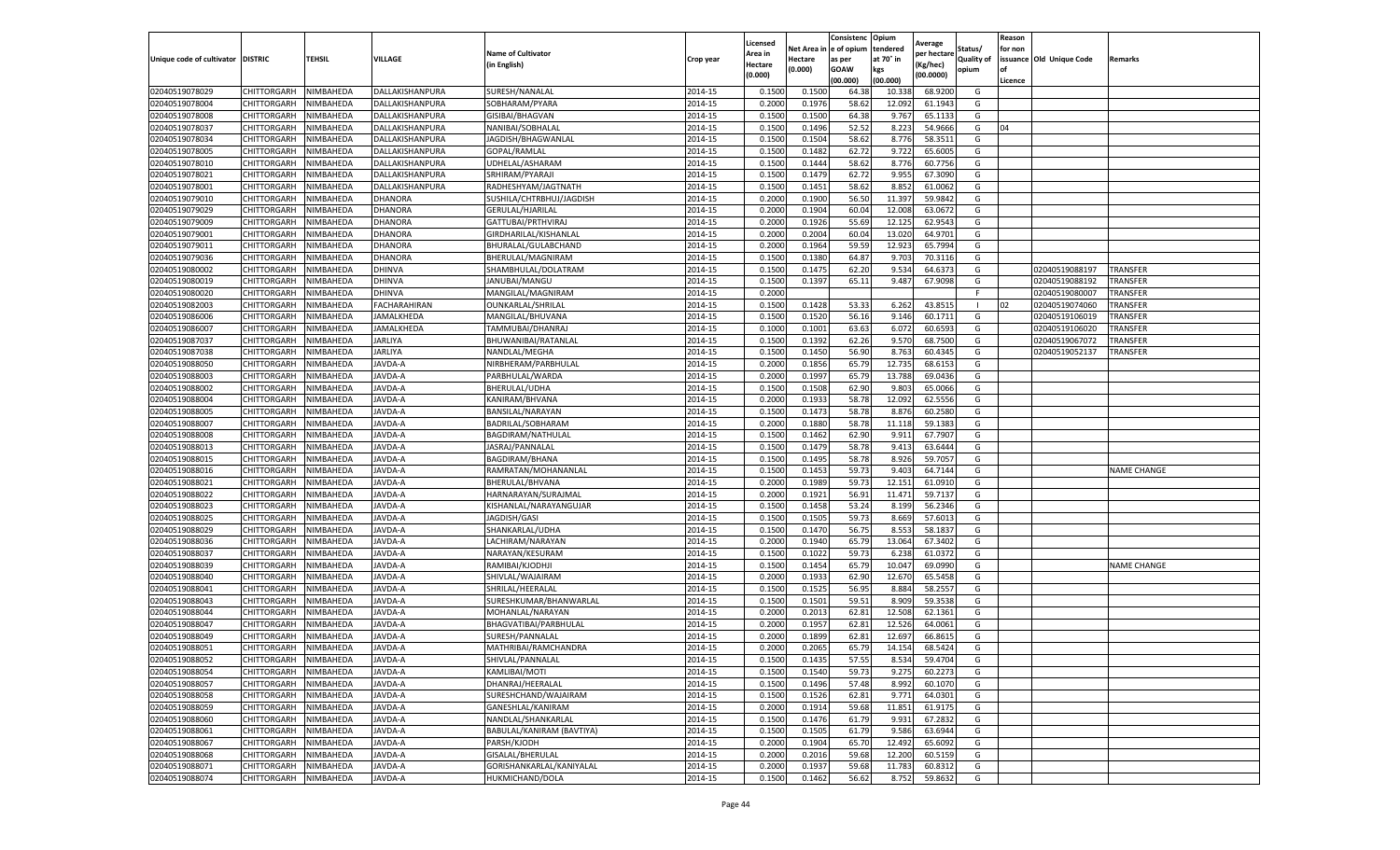|                           |                    |           |               |                           |           | Licensed |         | Consistenc             | Opium     |                        |                   | Reason  |                          |                    |
|---------------------------|--------------------|-----------|---------------|---------------------------|-----------|----------|---------|------------------------|-----------|------------------------|-------------------|---------|--------------------------|--------------------|
|                           |                    |           |               | <b>Name of Cultivator</b> |           | Area in  |         | Net Area in e of opium | tendered  | Average<br>per hectare | Status/           | for non |                          |                    |
| Unique code of cultivator | <b>DISTRIC</b>     | TEHSIL    | VILLAGE       | in English)               | Crop year | Hectare  | Hectare | as per                 | at 70° in | (Kg/hec                | <b>Quality of</b> |         | issuance Old Unique Code | <b>Remarks</b>     |
|                           |                    |           |               |                           |           | (0.000)  | (0.000) | <b>GOAW</b>            | kgs       | (00.0000)              | opium             |         |                          |                    |
|                           |                    |           |               |                           |           |          |         | (00.000)               | (00.000)  |                        |                   | Licence |                          |                    |
| 02040519088076            | CHITTORGARH        | NIMBAHEDA | JAVDA-A       | WAJAIRAM/BHYALAL          | 2014-15   | 0.2000   | 0.1930  | 65.70                  | 13.02     | 67.4974                | G                 |         |                          |                    |
| 02040519088077            | CHITTORGARH        | NIMBAHEDA | JAVDA-A       | DALCHAND/MEGRAJ           | 2014-15   | 0.2000   | 0.1932  | 56.65                  | 11.459    | 59.3116                | G                 |         |                          |                    |
| 02040519088080            | CHITTORGARH        | NIMBAHEDA | JAVDA-A       | DURGABAI/GERILAL          | 2014-15   | 0.2000   | 0.1879  | 61.79                  | 12.25     | 65.2049                | G                 |         |                          |                    |
| 02040519088082            | CHITTORGARH        | NIMBAHEDA | JAVDA-A       | SHAMBHULAL/WAJAIRAM       | 2014-15   | 0.2000   | 0.2063  | 61.79                  | 12.994    | 62.9859                | G                 |         |                          |                    |
| 02040519088083            | CHITTORGARH        | NIMBAHEDA | JAVDA-A       | OUNKARLAL/NARAYAN         | 2014-15   | 0.2000   | 0.1980  | 61.79                  | 12.305    | 62.1465                | G                 |         |                          |                    |
| 02040519088084            | CHITTORGARH        | NIMBAHEDA | JAVDA-A       | NANALAL/SHANKARLAL        | 2014-15   | 0.2000   | 0.2008  | 65.70                  | 14.172    | 70.5777                | G                 |         |                          |                    |
| 02040519088085            | CHITTORGARH        | NIMBAHEDA | JAVDA-A       | SANTILAL/MEGRAJ           | 2014-15   | 0.1500   | 0.1458  | 61.81                  | 9.272     | 63.5940                | G                 |         |                          |                    |
| 02040519088086            | CHITTORGARH        | NIMBAHEDA | JAVDA-A       | SURESH/BHERULAL           | 2014-15   | 0.1500   | 0.1492  | 61.81                  | 9.572     | 64.1555                | G                 |         |                          | <b>NAME CHANGE</b> |
| 02040519088087            | CHITTORGARH        | NIMBAHEDA | JAVDA-A       | UDHERAM/MODA              | 2014-15   | 0.1500   | 0.1563  | 59.68                  | 9.736     | 62.2905                | G                 |         |                          |                    |
| 02040519088088            | CHITTORGARH        | NIMBAHEDA | JAVDA-A       | SANTILAL/RATANLAL         | 2014-15   | 0.1500   | 0.1480  | 59.68                  | 8.739     | 59.0473                | G                 |         |                          |                    |
| 02040519088092            | CHITTORGARH        | NIMBAHEDA | JAVDA-A       | BAGDIRAM/WAJAIRAM         | 2014-15   | 0.1500   | 0.1495  | 59.67                  | 9.624     | 64.3746                | G                 |         |                          |                    |
| 02040519088094            | CHITTORGARH        | NIMBAHEDA | JAVDA-A       | KISHANLAL/SOBHARAM        | 2014-15   | 0.2000   | 0.2006  | 59.67                  | 12.122    | 60.4287                | G                 |         |                          |                    |
| 02040519088095            | CHITTORGARH        | NIMBAHEDA | JAVDA-A       | DAMARULAL/KJODHJI         | 2014-15   | 0.1500   | 0.1490  | 59.67                  | 8.959     | 60.1275                | G                 |         |                          |                    |
| 02040519088098            | CHITTORGARH        | NIMBAHEDA | JAVDA-A       | KESIBAI/JAGNNATH          | 2014-15   | 0.1500   | 0.0729  | 61.81                  | 4.609     | 63.2236                | G                 |         |                          |                    |
| 02040519088099            | CHITTORGARH        | NIMBAHEDA | JAVDA-A       | UDIBAI/BHAGVANLAL         | 2014-15   | 0.1500   | 0.1492  | 59.67                  | 9.138     | 61.2466                | G                 |         |                          |                    |
| 02040519088100            | CHITTORGARH        | NIMBAHEDA | JAVDA-A       | SURESHCHAND/RUPLAL        | 2014-15   | 0.1500   | 0.1524  | 59.67                  | 9.206     | 60.4068                | G                 |         |                          |                    |
| 02040519088101            | CHITTORGARH        | NIMBAHEDA | JAVDA-A       | GERILAL/NARAYAN           | 2014-15   | 0.2000   | 0.1843  | 65.70                  | 12.230    | 66.3592                | G                 |         |                          |                    |
| 02040519088102            | CHITTORGARH        | NIMBAHEDA | JAVDA-A       | KANCHANBAI/GOPILAL        | 2014-15   | 0.1500   | 0.1463  | 56.00                  | 3.680     | 25.1538                | G                 | 04      |                          |                    |
| 02040519088103            | CHITTORGARH        | NIMBAHEDA | <b>AVDA-A</b> | HUKMICHAND/HEERALAL       | 2014-15   | 0.1500   | 0.1524  | 61.81                  | 9.625     | 63.1562                | G                 |         |                          |                    |
| 02040519088104            | CHITTORGARH        | NIMBAHEDA | JAVDA-A       | SURESHCHAND/SHANKARLAI    | 2014-15   | 0.1500   | 0.1480  | 61.81                  | 9.245     | 62.4662                | G                 |         |                          |                    |
| 02040519088105            | CHITTORGARH        | NIMBAHEDA | JAVDA-A       | MULCHAND/RAMA             | 2014-15   | 0.1500   | 0.1418  | 62.23                  | 9.103     | 64.1961                | G                 |         |                          |                    |
| 02040519088110            | CHITTORGARH        | NIMBAHEDA | JAVDA-A       | NIBHERAM/SHANKARLAL       | 2014-15   | 0.2000   | 0.1998  | 62.23                  | 12.117    | 60.6456                | G                 |         |                          |                    |
| 02040519088113            | CHITTORGARH        | NIMBAHEDA | JAVDA-A       | SHANKARLAL/DOLA           | 2014-15   | 0.1500   | 0.1511  | 56.03                  | 8.805     | 58.2727                | G                 |         |                          |                    |
| 02040519088045            | CHITTORGARH        | NIMBAHEDA | JAVDA-A       | KALURAM/BHERULAL          | 2014-15   | 0.1500   | 0.1482  | 62.23                  | 9.823     | 66.2821                | G                 |         |                          |                    |
| 02040519088056            | CHITTORGARH        | NIMBAHEDA | JAVDA-A       | CUNNILAL/BHAGVANLAL       | 2014-15   | 0.1500   | 0.1521  | 64.90                  | 10.291    | 67.6594                | G                 |         |                          |                    |
| 02040519088091            | CHITTORGARH        | NIMBAHEDA | JAVDA-A       | FTEHLAL/MOHANLAI          | 2014-15   | 0.1500   | 0.1520  | 59.74                  | 9.456     | 62.2105                | G                 |         |                          |                    |
| 02040519088031            | CHITTORGARH        | NIMBAHEDA | JAVDA-A       | KESIBAI/NARAYAN           | 2014-15   | 0.2000   | 0.1977  | 62.23                  | 12.490    | 63.1765                | G                 |         |                          | <b>NAME CHANGE</b> |
| 02040519088010            | CHITTORGARH        | NIMBAHEDA | JAVDA-A       | BHANWARLAL/OUNKARLAL      | 2014-15   | 0.1500   | 0.1449  | 59.74                  | 8.987     | 62.0221                | G                 |         |                          |                    |
| 02040519088075            | CHITTORGARH        | NIMBAHEDA | JAVDA-A       | MTHURALAL/MULCHAND        | 2014-15   | 0.1500   | 0.1498  | 59.74                  | 9.106     | 60.7877                | G                 |         |                          |                    |
| 02040519088112            | CHITTORGARH        | NIMBAHEDA | JAVDA-A       | HANGAMIBAI/MOHANLAL       | 2014-15   | 0.2000   | 0.2013  | 59.74                  | 11.83     | 58.8028                | G                 |         |                          |                    |
| 02040519088027            | CHITTORGARH        | NIMBAHEDA | JAVDA-A       | MEGRAJ/DHYARAM            | 2014-15   | 0.1500   | 0.1488  | 64.90                  | 10.467    | 70.3427                | G                 |         |                          |                    |
| 02040519088032            | CHITTORGARH        | NIMBAHEDA | JAVDA-A       | GANGABAI/KASIRAM          | 2014-15   | 0.2000   |         |                        |           |                        | F.                |         |                          |                    |
| 02040519088126            | CHITTORGARH        | NIMBAHEDA | JAVDA-B       | KANKUBAI/DOLIBAI          | 2014-15   | 0.2000   | 0.1995  | 62.23                  | 12.22     | 61.2732                | G                 |         |                          |                    |
| 02040519088114            | CHITTORGARH        | NIMBAHEDA | JAVDA-B       | AMBHALAL/SHANKERLAL       | 2014-15   | 0.1500   | 0.1489  | 61.66                  | 9.319     | 62.5856                | G                 |         |                          |                    |
| 02040519088115            | CHITTORGARH        | NIMBAHEDA | JAVDA-B       | DEVILAL/MITHULAL          | 2014-15   | 0.1500   | 0.1470  | 64.90                  | 9.846     | 66.9796                | G                 |         |                          |                    |
| 02040519088116            | CHITTORGARH        | NIMBAHEDA | JAVDA-B       | KAMLIBAI/MANGILAL         | 2014-15   | 0.1500   | 0.1499  | 61.66                  | 9.33      | 62.2882                | G                 |         |                          |                    |
| 02040519088120            | CHITTORGARH        | NIMBAHEDA | JAVDA-B       | BHAGVATIBAI/KESHURAM      | 2014-15   | 0.1500   | 0.1485  | 61.66                  | 9.319     | 62.7542                | G                 |         |                          |                    |
| 02040519088122            | CHITTORGARH        | NIMBAHEDA | <b>AVDA-B</b> | RANGLAL/KAJOD             | 2014-15   | 0.1500   | 0.1503  | 59.97                  | 9.364     | 62.3021                | G                 |         |                          |                    |
| 02040519088123            | CHITTORGARH        | NIMBAHEDA | JAVDA-B       | SHAKUBAI/HEERALAL         | 2014-15   | 0.1500   | 0.1508  | 59.97                  | 8.85      | 58.7401                | G                 |         |                          |                    |
| 02040519088124            | CHITTORGARH        | NIMBAHEDA | JAVDA-B       | RAMNARAYAN/CHAMPALAL      | 2014-15   | 0.2000   | 0.2013  | 59.97                  | 11.917    | 59.2002                | G                 |         |                          |                    |
| 02040519088125            | CHITTORGARH        | NIMBAHEDA | JAVDA-B       | UDAILAL/NATHU             | 2014-15   | 0.1500   | 0.1491  | 59.97                  | 8.97      | 60.2146                | G                 |         |                          |                    |
| 02040519088128            | CHITTORGARH        | NIMBAHEDA | JAVDA-B       | FULLCHAND/MAYARAM         | 2014-15   | 0.1500   | 0.1457  | 64.90                  | 9.475     | 65.0309                | G                 |         |                          |                    |
| 02040519088129            | CHITTORGARH        | NIMBAHEDA | JAVDA-B       | SHUKI BAI/SHOBHARAM       | 2014-15   | 0.1500   | 0.1435  | 61.66                  | 9.108     | 63.4704                | G                 |         |                          |                    |
| 02040519088131            | CHITTORGARH        | NIMBAHEDA | JAVDA-B       | SOHANLAL/SUGANLAL         | 2014-15   | 0.1500   | 0.1479  | 59.97                  | 8.721     | 58.9655                | G                 |         |                          |                    |
| 02040519088132            | CHITTORGARH        | NIMBAHEDA | JAVDA-B       | MITHULAL/MYARAM           | 2014-15   | 0.2000   | 0.2024  | 61.66                  | 12.746    | 62.9743                | G                 |         |                          |                    |
| 02040519088134            | CHITTORGARH        | NIMBAHEDA | JAVDA-B       | NANDA/NARAYAN             | 2014-15   | 0.1500   | 0.1508  | 62.10                  | 9.430     | 62.5332                | G                 |         |                          |                    |
| 02040519088135            | CHITTORGARH        | NIMBAHEDA | JAVDA-B       | MANGILAL/NANDLAL          | 2014-15   | 0.2000   | 0.2002  | 59.71                  | 12.07     | 60.3297                | G                 |         |                          |                    |
| 02040519088138            | CHITTORGARH        | NIMBAHEDA | JAVDA-B       | MANA/KELA                 | 2014-15   | 0.1500   | 0.1501  | 59.71                  | 9.264     | 61.7189                | G                 |         |                          |                    |
| 02040519088141            | CHITTORGARH        | NIMBAHEDA | JAVDA-B       | MADHOLAL/NANDLAL          | 2014-15   | 0.1500   | 0.1534  | 59.71                  | 9.349     | 60.9452                | G                 |         |                          |                    |
| 02040519088146            | CHITTORGARH        | NIMBAHEDA | JAVDA-B       | DEUBAI/LAXMAN             | 2014-15   | 0.2000   | 0.1999  | 59.71                  | 11.951    | 59.7849                | G                 |         |                          |                    |
| 02040519088154            | <b>CHITTORGARH</b> | NIMBAHEDA | JAVDA-B       | SHANKERLAL/GASI           | 2014-15   | 0.1500   | 0.1504  | 62.10                  | 8.765     | 58.2779                | G                 |         |                          |                    |
| 02040519088157            | CHITTORGARH        | NIMBAHEDA | JAVDA-B       | AMBALAL/KISHANLAL         | 2014-15   | 0.2000   | 0.1932  | 62.10                  | 12.464    | 64.5135                | G                 |         |                          |                    |
| 02040519088163            | CHITTORGARH        | NIMBAHEDA | JAVDA-B       | AMBALAL/MOHANLAL          | 2014-15   | 0.2000   | 0.1991  | 56.72                  | 11.328    | 56.8960                | G                 |         |                          |                    |
| 02040519088164            | <b>CHITTORGARH</b> | NIMBAHEDA | JAVDA-B       | GANPATLAL/KALU            | 2014-15   | 0.1500   | 0.1399  | 59.71                  | 8.718     | 62.3159                | G                 |         |                          |                    |
| 02040519088167            | CHITTORGARH        | NIMBAHEDA | JAVDA-B       | AKLINGDAS/MANGUDAS        | 2014-15   | 0.1500   | 0.1486  | 56.24                  | 8.203     | 55.2019                | G                 | 04      |                          |                    |
| 02040519088169            | CHITTORGARH        | NIMBAHEDA | JAVDA-B       | UDALAL/KANHYALAL          | 2014-15   | 0.2000   | 0.1885  | 62.10                  | 12.065    | 64.0053                | G                 |         |                          |                    |
| 02040519088171            | CHITTORGARH        | NIMBAHEDA | JAVDA-B       | SAMBHULAL/MAHDEV          | 2014-15   | 0.2000   | 0.1950  | 62.10                  | 12.447    | 63.8308                | G                 |         |                          |                    |
| 02040519088171            | CHITTORGARH        | NIMBAHEDA | JAVDA-B       | RAMLAL/BALA               | 2014-15   | 0.1500   | 0.1500  | 56.72                  | 8.581     | 57.2067                | G                 |         |                          |                    |
| 02040519088172            | <b>CHITTORGARH</b> | NIMBAHEDA | JAVDA-B       | KANIRAM/ONKARLAL          | 2014-15   | 0.2000   | 0.1974  | 62.53                  | 12.452    | 63.0800                | G                 |         |                          |                    |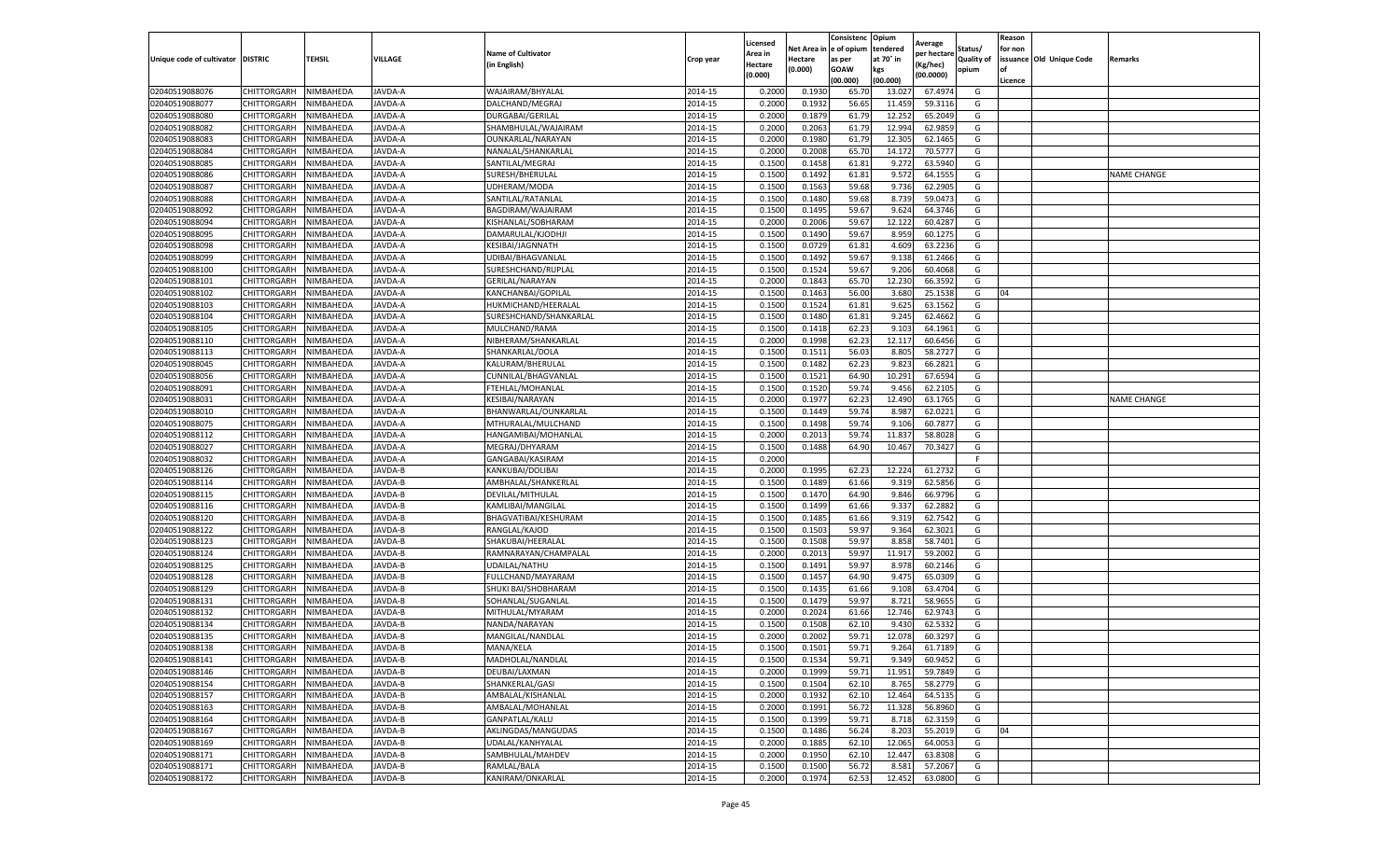|                                   |                    |                  |                   |                             |           | Licensed |         | Consistenc             | Opium     |                        |            | Reason  |                          |                     |
|-----------------------------------|--------------------|------------------|-------------------|-----------------------------|-----------|----------|---------|------------------------|-----------|------------------------|------------|---------|--------------------------|---------------------|
|                                   |                    |                  |                   | <b>Name of Cultivator</b>   |           | Area in  |         | Net Area in e of opium | tendered  | Average<br>oer hectare | Status/    | for non |                          |                     |
| Unique code of cultivator DISTRIC |                    | TEHSIL           | VILLAGE           | in English)                 | Crop year | Hectare  | Hectare | as per                 | at 70° in | (Kg/hec                | Quality of |         | issuance Old Unique Code | <b>Remarks</b>      |
|                                   |                    |                  |                   |                             |           | (0.000)  | (0.000) | <b>GOAW</b>            | kgs       | (00.0000)              | opium      |         |                          |                     |
|                                   |                    |                  |                   |                             |           |          |         | (00.000)               | (00.000)  |                        |            | Licence |                          |                     |
| 02040519088173                    | CHITTORGARH        | NIMBAHEDA        | JAVDA-B           | <b>BADRILAL/DOLAJI</b>      | 2014-15   | 0.2000   | 0.2007  | 58.61                  | 11.73     | 58.4903                | G          |         |                          |                     |
| 02040519088174                    | CHITTORGARH        | NIMBAHEDA        | JAVDA-B           | GORVADHANLAL/RATANLAL       | 2014-15   | 0.1500   | 0.1500  | 58.61                  | 9.32      | 62.1800                | G          |         |                          |                     |
| 02040519088175                    | CHITTORGARH        | NIMBAHEDA        | JAVDA-B           | <b>BADRILAL/CHAGANLAL</b>   | 2014-15   | 0.2000   | 0.1943  | 62.53                  | 13.069    | 67.2620                | G          |         |                          |                     |
| 02040519088176                    | CHITTORGARH        | NIMBAHEDA        | JAVDA-B           | BALURAM/MANGILAL            | 2014-15   | 0.1500   | 0.1492  | 62.53                  | 9.513     | 63.7601                | G          |         |                          |                     |
| 02040519088177                    | <b>CHITTORGARH</b> | NIMBAHEDA        | JAVDA-B           | BANWARDAS/BADRIDAS          | 2014-15   | 0.1500   | 0.1509  | 58.61                  | 9.160     | 60.7025                | G          |         |                          |                     |
| 02040519088178                    | CHITTORGARH        | NIMBAHEDA        | JAVDA-B           | PUSHPA/BANWARLAI            | 2014-15   | 0.1500   | 0.1463  | 54.41                  | 8.154     | 55.7348                | G          | 04      |                          |                     |
| 02040519088180                    | CHITTORGARH        | NIMBAHEDA        | JAVDA-B           | KISHANLAL/MOHANLAL          | 2014-15   | 0.1500   | 0.1513  | 62.53                  | 9.549     | 63.1130                | G          |         |                          |                     |
| 02040519088188                    | CHITTORGARH        | NIMBAHEDA        | JAVDA-B           | BHAGWANLAL/PYARA            | 2014-15   | 0.1500   | 0.1454  | 62.53                  | 9.326     | 64.1403                | G          |         |                          |                     |
| 02040519088155                    | CHITTORGARH        | NIMBAHEDA        | JAVDA-B           | BHANWARLAL/CHAMPALAL        | 2014-15   | 0.1500   | 0.1375  | 58.61                  | 8.406     | 61.1345                | G          |         |                          |                     |
| 02040519088168                    | CHITTORGARH        | NIMBAHEDA        | JAVDA-B           | LAXMAN/MHADEV JI            | 2014-15   | 0.2000   | 0.1965  | 56.86                  | 11.404    | 58.0356                | G          |         |                          |                     |
| 02040519088142                    | CHITTORGARH        | NIMBAHEDA        | JAVDA-B           | BALURAM/MOHANLAL            | 2014-15   | 0.1500   | 0.1528  | 58.61                  | 8.607     | 56.3285                | G          |         |                          |                     |
| 02040519088145                    | CHITTORGARH        | NIMBAHEDA        | JAVDA-B           | SHANKERLAL/BHAGIRATH        | 2014-15   | 0.1500   | 0.1507  | 59.96                  | 8.934     | 59.2833                | G          |         |                          |                     |
| 02040519088184                    | CHITTORGARH        | NIMBAHEDA        | JAVDA-B           | MADANLAL/RUPLAL             | 2014-15   | 0.1500   | 0.1519  | 59.96                  | 9.388     | 61.8038                | G          |         |                          |                     |
| 02040519085045                    | CHITTORGARH        | NIMBAHEDA        | JHADSADRI 3       | UDAYLAL/JAGTTNAATH          | 2014-15   | 0.2000   | 0.1950  | 62.26                  | 12.55     | 64.3590                | G          |         | 02040519104075           | TRANSFER            |
| 02040519085006                    | CHITTORGARH        | NIMBAHEDA        | JHADSADRI 3       | SHAMBULAL/SHANKARLAL        | 2014-15   | 0.1500   | 0.1513  | 56.88                  | 8.662     | 57.2505                | G          |         | 02040519104060           | TRANSFER            |
| 02040519089008                    | CHITTORGARH        | NIMBAHEDA        | KACHARIYAKHEDI    | JAGANNATH/KALU              | 2014-15   | 0.1500   | 0.1485  | 58.62                  | 9.471     | 63.7778                | G          |         |                          |                     |
| 02040519089002                    | CHITTORGARH        | NIMBAHEDA        | KACHARIYAKHEDI    | CHAAGANLAL/PYARCHAND        | 2014-15   | 0.2000   | 0.2000  | 61.55                  | 12.266    | 61.3300                | G          |         |                          |                     |
| 02040519089003                    | CHITTORGARH        | NIMBAHEDA        | KACHARIYAKHEDI    | RANGLAL/KANIRAM             | 2014-15   | 0.1500   | 0.1449  | 61.55                  | 9.725     | 67.1153                | G          |         |                          |                     |
| 02040519089007                    | CHITTORGARH        | NIMBAHEDA        | KACHARIYAKHEDI    | BAGWATIBAI/SANTILAL/DHAPUBA | 2014-15   | 0.1500   | 0.1480  | 67.17                  | 10.546    | 71.2568                | G          |         |                          |                     |
| 02040519089015                    | CHITTORGARH        | NIMBAHEDA        | KACHARIYAKHEDI    | JAGDISH/MANGILAL            | 2014-15   | 0.1500   | 0.1540  | 58.62                  | 9.153     | 59.4351                | G          |         |                          |                     |
| 02040519089018                    | CHITTORGARH        | NIMBAHEDA        | KACHARIYAKHEDI    | KANIRAM/SEETARAM            | 2014-15   | 0.2000   | 0.2015  | 58.62                  | 12.210    | 60.5955                | G          |         |                          |                     |
| 02040519089001                    | CHITTORGARH        | NIMBAHEDA        | KACHARIYAKHEDI    | JUNDALAL/KASTURIBAI/NAVLA   | 2014-15   | 0.1500   | 0.1512  | 58.62                  | 8.299     | 54.8876                | G          | 04      |                          |                     |
| 02040519089009                    | CHITTORGARH        | NIMBAHEDA        | KACHARIYAKHEDI    | MATHRIBAI/UDAIRAM           | 2014-15   | 0.1500   | 0.1512  | 64.87                  | 10.629    | 70.2976                | G          |         |                          |                     |
| 02040519089014                    | CHITTORGARH        | NIMBAHEDA        | KACHARIYAKHEDI    | <b>BADRILAL/DOLA</b>        | 2014-15   | 0.1500   | 0.1500  | 58.62                  | 9.354     | 62.3600                | G          |         |                          |                     |
| 02040519089006                    | <b>CHITTORGARH</b> | NIMBAHEDA        | KACHARIYAKHEDI    | CHANDIBAI/NANALAI           | 2014-15   | 0.1500   | 0.1482  | 61.55                  | 9.901     | 66.8084                | G          |         |                          |                     |
| 02040519091004                    | CHITTORGARH        | NIMBAHEDA        | KHARAMANKCHOK     | GISALAL/NANURAM             | 2014-15   | 0.1500   | 0.1455  | 64.87                  | 9.758     | 67.0653                | G          |         |                          |                     |
| 02040519091008                    | CHITTORGARH        | NIMBAHEDA        | KHARAMANKCHOK     | <b>BHERU/HEERA</b>          | 2014-15   | 0.1500   | 0.1459  | 62.72                  | 9.068     | 62.1522                | G          |         |                          |                     |
| 02040519091009                    | CHITTORGARH        | NIMBAHEDA        | KHARAMANKCHOK     | RODIBAI/DALICHAND           | 2014-15   | 0.1500   | 0.1485  | 62.72                  | 9.569     | 64.4377                | G          |         |                          |                     |
| 02040519091010                    | CHITTORGARH        | NIMBAHEDA        | KHARAMANKCHOK     | MOHANLAL//RAGHU             | 2014-15   | 0.1500   | 0.1450  | 58.62                  | 8.760     | 60.4138                | G          |         |                          |                     |
| 02040519091014                    | CHITTORGARH        | NIMBAHEDA        | KHARAMANKCHOK     | RAMLAL/JIVA                 | 2014-15   | 0.1500   | 0.1450  | 64.87                  | 9.712     | 66.9793                | G          |         |                          |                     |
| 02040519091024                    | CHITTORGARH        | NIMBAHEDA        | KHARAMANKCHOK     | DEVILAL/NANURAM             | 2014-15   | 0.1500   | 0.1464  | 56.16                  | 8.400     | 57.3770                | G          |         |                          |                     |
| 02040519091002                    | CHITTORGARH        | NIMBAHEDA        | KHARAMANKCHOK     | SARJUBAI/DALU               | 2014-15   | 0.1500   | 0.1451  | 64.87                  | 9.554     | 65.8442                | G          |         |                          |                     |
| 02040519091003                    | CHITTORGARH        | NIMBAHEDA        | KHARAMANKCHOK     | CHANDIBAI/SHAMBU            | 2014-15   | 0.1500   | 0.1477  | 64.38                  | 9.17      | 62.0853                | G          |         |                          |                     |
| 02040519091018                    | CHITTORGARH        | NIMBAHEDA        | KHARAMANKCHOK     | DALCHAND/KALU               | 2014-15   | 0.1500   | 0.1450  | 64.38                  | 9.188     | 63.3655                | G          |         |                          |                     |
| 02040519091022                    | CHITTORGARH        | NIMBAHEDA        | KHARAMANKCHOK     | BHERULAL/MOTI               | 2014-15   | 0.1500   | 0.1457  | 62.72                  | 9.211     | 63.2189                | G          |         |                          |                     |
| 02040519091027                    | CHITTORGARH        | NIMBAHEDA        | KHARAMANKCHOK     | HEERABAI/BHAGWANLAL         | 2014-15   | 0.2000   | 0.1887  | 61.55                  | 11.563    | 61.2772                | G          |         |                          |                     |
| 02040519092003                    | CHITTORGARH        | NIMBAHEDA        | KHEDAJADIP        | RADESYAM/GASI               | 2014-15   | 0.1500   | 0.1472  | 65.79                  | 10.273    | 69.7894                | G          |         |                          |                     |
| 02040519092001                    | CHITTORGARH        | NIMBAHEDA        | KHEDAJADIP        | MOTILALA/RATANLAL           | 2014-15   | 0.1500   | 0.1000  | 59.63                  | 6.30      | 63.0400                | G          |         |                          |                     |
| 02040519092002                    | CHITTORGARH        | NIMBAHEDA        | KHEDAJADIP        | RAMLAL/PYARA                | 2014-15   | 0.1500   | 0.1484  | 62.90                  | 10.001    | 67.3922                | G          |         |                          |                     |
| 02040519092004                    | CHITTORGARH        | NIMBAHEDA        | KHEDAJADIP        | PARBHULAL/JAGANNATH         | 2014-15   | 0.2000   | 0.2006  | 59.63                  | 12.165    | 60.6431                | G          |         |                          |                     |
| 02040519092006                    | CHITTORGARH        | NIMBAHEDA        | KHEDAJADIP        | RAMCHANDRA/UDA              | 2014-15   | 0.1500   | 0.1500  | 62.90                  | 9.51      | 63.4400                | G          |         |                          |                     |
| 02040519092007                    | CHITTORGARH        | NIMBAHEDA        | KHEDAJADIP        | SURESHCHANDRA/MANGILAL      | 2014-15   | 0.1500   | 0.1500  | 56.49                  | 8.893     | 59.2867                | G          |         |                          |                     |
| 02040519092012                    | CHITTORGARH        | NIMBAHEDA        | KHEDAJADIP        | HIRALAL/JAGANNATH           | 2014-15   | 0.1500   | 0.1500  | 62.90                  | 10.055    | 67.0333                | G          |         |                          |                     |
| 02040519092014                    | CHITTORGARH        | NIMBAHEDA        | KHEDAJADIP        | NATHU/DEVILAL               | 2014-15   | 0.1500   |         |                        |           |                        | F          |         |                          |                     |
| 02040519092017                    | CHITTORGARH        | NIMBAHEDA        | KHEDAJADIP        | NIRBHAIRAM/MANGILAL         | 2014-15   | 0.1500   | 0.1500  | 67.55                  | 10.49     | 69.9333                | G          |         |                          | <b>NAME CHANGE</b>  |
| 02040519092011                    | CHITTORGARH        | NIMBAHEDA        | KHEDAJADIP        | BADRILAL/RAMAJI             | 2014-15   | 0.1500   | 0.1500  | 65.79                  | 10.207    | 68.0467                | G          |         |                          |                     |
| 02040519092005                    | CHITTORGARH        | NIMBAHEDA        | KHEDAJADIP        | RAMCHANDRA/NANDA            | 2014-15   | 0.1500   |         |                        |           |                        | F.         |         |                          |                     |
| 02040519092009                    | CHITTORGARH        | <b>NIMBAHEDA</b> | KHEDAJADIP        | BHANWARLAL/NANDAJI          | 2014-15   | 0.1500   | 0.1480  | 59.63                  | 9.047     | 61.1284                | G          |         |                          |                     |
| 02040519092010                    | CHITTORGARH        | NIMBAHEDA        | <b>KHEDAJADIP</b> | TULSIRAM/JAGANNATH          | 2014-15   | 0.1500   | 0.1456  | 55.20                  | 8.146     | 55.9478                | G          | 04      |                          |                     |
| 02040519092018                    | CHITTORGARH        | NIMBAHEDA        | KHEDAJADIP        | ALLANUR/JIVANKHAN           | 2014-15   | 0.1500   | 0.1500  | 65.79                  | 10.526    | 70.1733                | G          |         |                          |                     |
| 02040519092019                    | CHITTORGARH        | NIMBAHEDA        | KHEDAJADIP        | KHEVAJAHUSEN/ALLANUR        | 2014-15   | 0.1500   | 0.1500  | 65.79                  | 10.555    | 70.3667                | G          |         |                          |                     |
| 02040519093012                    | CHITTORGARH        | NIMBAHEDA        | KHERABAD          | <b>GULSER KHA/ALLA KAH</b>  | 2014-15   | 0.1500   | 0.1484  | 62.26                  | 11.118    | 74.9191                | G          |         | 02040519116076           | TRANSFER            |
| 02040519093013                    | CHITTORGARH        | NIMBAHEDA        | KHERABAD          | UTAMCHAND/NARAYAN           | 2014-15   | 0.1000   |         |                        |           |                        | F          |         | 02040519116074           | <b>TRANSFER</b>     |
| 02040519094062                    | <b>CHITTORGARH</b> | NIMBAHEDA        | KISHANPURA        | RAMESVARLAL/CUNNILAL        | 2014-15   | 0.1500   | 0.1494  | 50.26                  | 7.130     | 47.7242                | G          | 04      |                          |                     |
| 02040519094012                    | CHITTORGARH        | NIMBAHEDA        | KISHANPURA        | BHOLIRAM/RAMLAL             | 2014-15   | 0.1500   | 0.1406  | 62.84                  | 9.507     | 67.6174                | G          |         |                          |                     |
| 02040519094048                    | CHITTORGARH        | NIMBAHEDA        | KISHANPURA        | KAILASHIBAI/RAMRATAN        | 2014-15   | 0.1500   | 0.1486  | 55.71                  | 8.333     | 56.0767                | G          |         |                          |                     |
| 02040519094069                    | CHITTORGARH        | NIMBAHEDA        | KISHANPURA        | SHRIRAM/NATHU               | 2014-15   | 0.1500   | 0.1453  | 56.72                  | 8.492     | 58.4446                | G          |         |                          |                     |
| 02040519094085                    | CHITTORGARH        | NIMBAHEDA        | KISHANPURA        | SANTILAL/HEERALAL(BHDA)     | 2014-15   | 0.1500   | 0.1520  | 59.89                  | 9.155     | 60.2303                | G          |         |                          |                     |
| 02040519094112                    | <b>CHITTORGARH</b> | NIMBAHEDA        | KISHANPURA        | MOHANIBAI/SHANKARLAL        | 2014-15   | 0.1500   | 0.1400  | 67.55                  | 9.814     | 70.1000                | G          |         |                          | TRANSFER/GUDHAKHEDA |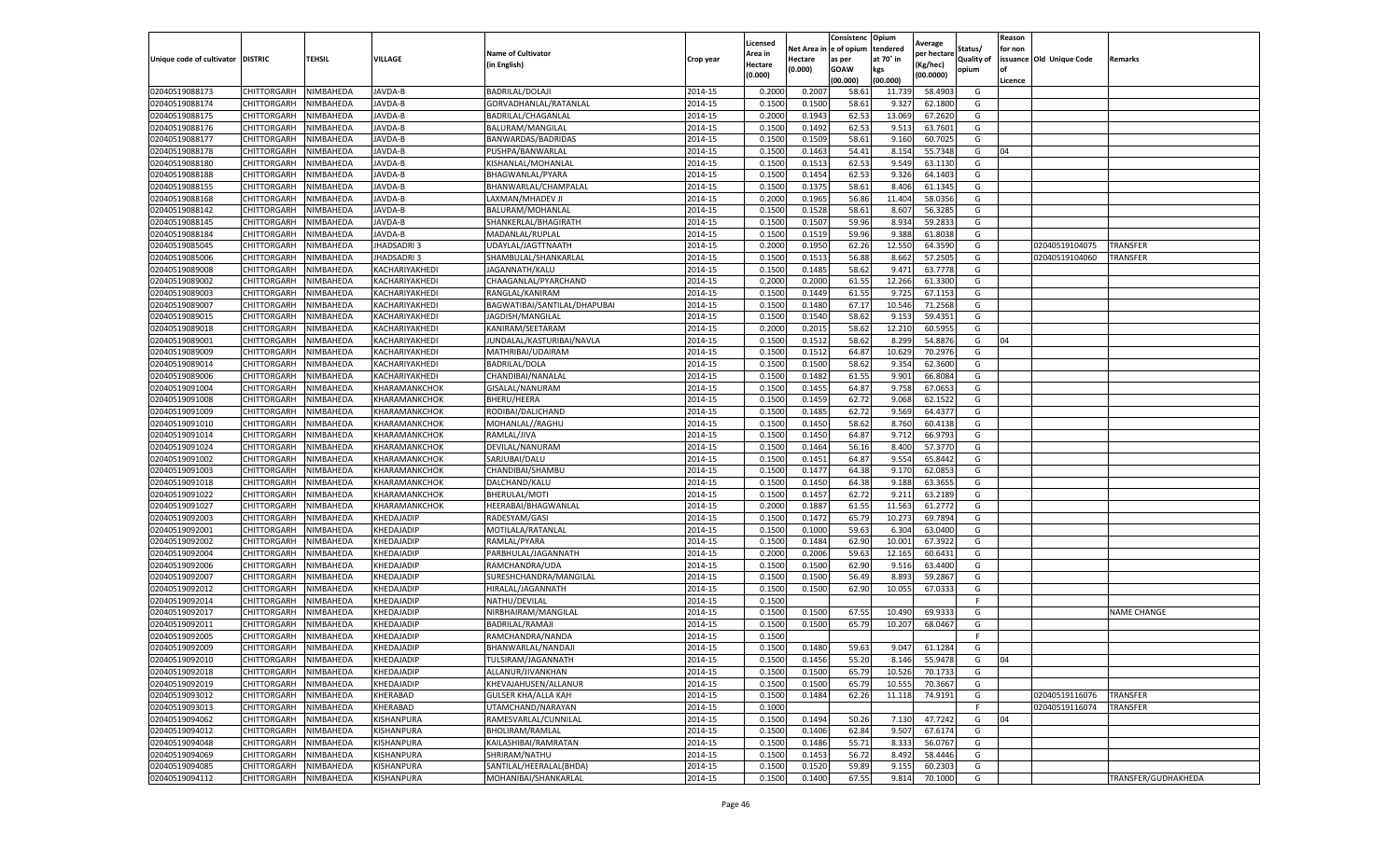|                                   |                            |                        |             |                                           |           | Licensed         |                  | Consistenc     | Opium            |                        |                   | Reason  |                          |                     |
|-----------------------------------|----------------------------|------------------------|-------------|-------------------------------------------|-----------|------------------|------------------|----------------|------------------|------------------------|-------------------|---------|--------------------------|---------------------|
|                                   |                            |                        |             | <b>Name of Cultivator</b>                 |           | Area in          | Net Area i       | e of opium     | tendered         | Average<br>per hectare | Status/           | for non |                          |                     |
| Unique code of cultivator DISTRIC |                            | TEHSIL                 | VILLAGE     | (in English)                              | Crop year | Hectare          | Hectare          | as per         | at 70° in        | Kg/hec)                | <b>Quality of</b> |         | issuance Old Unique Code | <b>Remarks</b>      |
|                                   |                            |                        |             |                                           |           | (0.000)          | (0.000)          | <b>GOAW</b>    | kgs              | (00.0000)              | opium             |         |                          |                     |
|                                   |                            |                        |             |                                           |           |                  |                  | (00.000)       | (00.000)         |                        |                   | Licence |                          |                     |
| 02040519094004                    | CHITTORGARH                | NIMBAHEDA              | KISHANPURA  | PARSRAM/GAMNDIRAM                         | 2014-15   | 0.1500           | 0.1448           | 67.55          | 10.084           | 69.6409                | G                 |         |                          | <b>NAME CHANGE</b>  |
| 02040519094046                    | CHITTORGARH                | NIMBAHEDA              | KISHANPURA  | GOVINDRAM/BHANWARLAL                      | 2014-15   | 0.150            | 0.1400           | 62.84          | 9.139            | 65.2786                | G                 |         |                          |                     |
| 02040519094100                    | CHITTORGARH                | NIMBAHEDA              | KISHANPURA  | RAMDAS/NARAYANDAS                         | 2014-15   | 0.1500           | 0.1445           | 59.89          | 2.139            | 14.8028                | G                 | 04      |                          |                     |
| 02040519094115                    | CHITTORGARH                | NIMBAHEDA              | KISHANPURA  | KALU/BHERA                                | 2014-15   | 0.1500           | 0.1496           | 64.14          | 9.566            | 63.9439                | G                 |         |                          | TRANSFER/GUDHAKHEDA |
| 02040519096011                    | CHITTORGARH                | NIMBAHEDA              | KOTDIKALA   | BARDICHAND/NATHU                          | 2014-15   | 0.1500           | 0.1462           | 62.84          | 9.857            | 67.4213                | G                 |         |                          |                     |
| 02040519096002                    | CHITTORGARH                | NIMBAHEDA              | KOTDIKALA   | BANSILAL/RAMLAL                           | 2014-15   | 0.1500           | 0.1525           | 60.52          | 9.424            | 61.7967                | G                 |         |                          |                     |
| 02040519096006                    | CHITTORGARH                | NIMBAHEDA              | KOTDIKALA   | SAGARBAI/GOTAM                            | 2014-15   | 0.2000           | 0.1973           | 62.84          | 11.679           | 59.1941                | G                 |         |                          |                     |
| 02040519096007                    | CHITTORGARH                | NIMBAHEDA              | KOTDIKALA   | MOHANIBAI/BHURALAL                        | 2014-15   | 0.1500           | 0.1382           | 62.84          | 8.941            | 64.7429                | G                 |         |                          |                     |
| 02040519096012                    | CHITTORGARH                | NIMBAHEDA              | KOTDIKALA   | KANIRAM/HARLAL                            | 2014-15   | 0.2000           | 0.1837           | 62.81          | 12.104           | 65.8900                | G                 |         |                          |                     |
| 02040519096017                    | CHITTORGARH                | NIMBAHEDA              | KOTDIKALA   | MANGILAL/NARAYAN                          | 2014-15   | 0.1500           | 0.1487           | 57.52          | 9.285            | 62.4412                | G                 |         |                          |                     |
| 02040519096018                    | CHITTORGARH                | NIMBAHEDA              | KOTDIKALA   | RAGUNATH/SHVA                             | 2014-15   | 0.2000           | 0.1917           | 58.56          | 11.402           | 59.4784                | G                 |         |                          |                     |
| 02040519096022                    | CHITTORGARH                | NIMBAHEDA              | KOTDIKALA   | MANGIBAI/BHANWARLAL                       | 2014-15   | 0.1500           | 0.1495           | 64.14          | 9.722            | 65.0301                | G                 |         |                          | <b>NAME CHANGE</b>  |
| 02040519096029                    | CHITTORGARH                | NIMBAHEDA              | KOTDIKALA   | AMRITRAM/SHANKAR                          | 2014-15   | 0.1500           | 0.1478           | 60.53          | 8.768            | 59.3234                | G                 |         |                          |                     |
| 02040519096031                    | CHITTORGARH                | NIMBAHEDA              | KOTDIKALA   | GIRJABAI/PARBHULAL                        | 2014-15   | 0.1500           | 0.151            | 62.55          | 8.945            | 59.0429                | G                 |         |                          |                     |
| 02040519096036                    | CHITTORGARH                | NIMBAHEDA              | KOTDIKALA   | KANIRAM/UDA                               | 2014-15   | 0.1500           | 0.1507           | 56.30          | 8.743            | 58.0159                | G                 |         |                          | TRANSFER/SHOBHAWALI |
| 02040519096038                    | CHITTORGARH                | NIMBAHEDA              | KOTDIKALA   | BHERULAL/LAXMAN                           | 2014-15   | 0.1500           | 0.1481           | 59.89          | 8.889            | 60.0203                | G                 |         |                          | TRANSFER/SHOBHAWALI |
| 02040519096035                    | CHITTORGARH                | NIMBAHEDA              | KOTDIKALA   | NAGJIRAM/SHANKAR                          | 2014-15   | 0.1500           | 0.1416           | 47.39          | 6.87             | 48.5734                | G                 | 04      |                          |                     |
| 02040519096008                    | CHITTORGARH                | NIMBAHEDA              | KOTDIKALA   | JASRAJ/SHANKAR                            | 2014-15   | 0.2000           | 0.2000           | 59.79          | 12.206           | 61.0300                | G                 |         |                          |                     |
| 02040519096009                    | CHITTORGARH                | NIMBAHEDA              | KOTDIKALA   | SHYANIBAI/TULSIRAM                        | 2014-15   | 0.1500           | 0.1450           | 62.8           | 9.51             | 65.5931                | G                 |         |                          |                     |
| 02040519096001                    | CHITTORGARH                | NIMBAHEDA              | KOTDIKALA   | NANA/GASI                                 | 2014-15   | 0.1500           | 0.1481           | 59.85          | 8.892            | 60.0405                | G                 |         |                          |                     |
| 02040519096023                    | CHITTORGARH                | NIMBAHEDA              | KOTDIKALA   | SOHANBAI/RAMA                             | 2014-15   | 0.1500           | 0.1484           | 61.21          | 8.727            | 58.8073                | G                 |         |                          |                     |
| 02040519096039                    | CHITTORGARH                | NIMBAHEDA              | KOTDIKALA   | NANIBAI/BHANWARLAL                        | 2014-15   | 0.1500           | 0.1441           | 59.79          | 8.994            | 62.4150                | G                 |         |                          |                     |
| 02040519095005                    | CHITTORGARH                | NIMBAHEDA              | KOTADIKHURD | SAJJANSINGH/KESARBAI                      | 2014-15   | 0.1500           | 0.1469           | 57.29          | 8.774            | 59.7277                | G                 |         |                          |                     |
| 02040519095006                    | CHITTORGARH                | NIMBAHEDA              | KOTADIKHURD | RATANSINGH/BHANWARSINGH                   | 2014-15   | 0.1500           | 0.1518           | 58.22          | 8.941            | 58.8999                | G                 |         |                          |                     |
| 02040519095013                    | CHITTORGARH                | NIMBAHEDA              | KOTADIKHURD | GOVERDHANSINGH/RUPSIGNH                   | 2014-15   | 0.1500           | 0.1468           | 57.90          | 8.933            | 60.851                 | G                 |         |                          |                     |
| 02040519095022                    | CHITTORGARH                | NIMBAHEDA              | KOTADIKHURD | PREMCHAND/NARAYAN                         | 2014-15   | 0.1500           | 0.1412           | 55.55          | 8.213            | 58.1657                | G                 |         |                          |                     |
| 02040519095059                    | CHITTORGARH                | NIMBAHEDA              | KOTADIKHURD | KANWARLAL/SHIVELAI                        | 2014-15   | 0.1500           | 0.1450           | 59.89          | 9.163            | 63.1931                | G                 |         |                          |                     |
| 02040519095064                    | CHITTORGARH                | NIMBAHEDA              | KOTADIKHURD | SOHANSINGH/SARDARSINGH                    | 2014-15   | 0.1500           | 0.1551           | 57.90          | 10.124           | 65.2740                | G                 |         |                          |                     |
| 02040519095034                    | CHITTORGARH                | NIMBAHEDA              | KOTADIKHURD | NARAYANSINGH/BHANWARSINGH                 | 2014-15   | 0.1500           | 0.1125           | 47.91          | 5.120            | 45.5111                | л.                | 02      |                          |                     |
| 02040519095030                    | CHITTORGARH                | NIMBAHEDA              | KOTADIKHURD | PARVATIBAI/RAMCHANDRA                     | 2014-15   | 0.2000           | 0.1981           | 63.52          | 13.058           | 65.9162                | G                 |         |                          |                     |
| 02040519095015                    | CHITTORGARH                | NIMBAHEDA              | KOTADIKHURD | CUNA/UDHA                                 | 2014-15   | 0.1500           | 0.1445           | 58.24          | 8.503            | 58.8443                | G                 |         |                          |                     |
| 02040519095067                    | CHITTORGARH                | NIMBAHEDA              | KOTADIKHURD | RADHABAI/NANURAM                          | 2014-15   | 0.2000           | 0.1980           | 58.25          | 11.600           | 58.5859                | G                 |         |                          |                     |
| 02040519095054                    | CHITTORGARH                | NIMBAHEDA              | KOTADIKHURD | MANGUSINGH/SHIVESINGH                     | 2014-15   | 0.2000           | 0.0990           | 56.08          | 6.049            | 61.1010                | G                 |         |                          |                     |
| 02040519095029                    | CHITTORGARH                | NIMBAHEDA              | KOTADIKHURD | HEERALAL/MOTILAL                          | 2014-15   | 0.2000           | 0.2016           | 59.89          | 13.450           | 66.7163                | G                 |         |                          |                     |
| 02040519095065                    | CHITTORGARH                | NIMBAHEDA              | KOTADIKHURD | KAMALSINGH/SARDARSINGH                    | 2014-15   | 0.1500           | 0.1425           | 57.97          | 9.399            | 65.9579                | G                 |         |                          |                     |
| 02040519095028                    | CHITTORGARH                | NIMBAHEDA              | KOTADIKHURD | SANTILAL/SHIVLAL                          | 2014-15   | 0.1000           | 0.0994           | 56.56          | 6.076            | 61.1268                | G                 |         |                          |                     |
| 02040519097001                    | CHITTORGARH                | NIMBAHEDA              | LASDAVAN    | ALAUDIN/RAHMAN                            | 2014-15   | 0.1500           | 0.1479           | 59.73          | 9.233            | 62.4273                | G                 |         |                          |                     |
| 02040519097008                    | CHITTORGARH                | NIMBAHEDA              | LASDAVAN    | KAJODIBAI/GAMERA                          | 2014-15   | 0.1500           | 0.148            | 50.59          | 5.789            | 38.9832                | G                 | 04      |                          |                     |
| 02040519097016                    | CHITTORGARH                | NIMBAHEDA              | LASDAVAN    | TARACHAND/UDAJI                           | 2014-15   | 0.1500           | 0.1452           | 59.73          | 9.454            | 65.1102                | G                 |         |                          |                     |
| 02040519097024                    | CHITTORGARH                | NIMBAHEDA              | LASDAVAN    | RUKAMANIBAI/ROOPA                         | 2014-15   | 0.1500           | 0.1490           | 56.31          | 8.720            | 58.5235                | G                 |         |                          | <b>NAME CHANGE</b>  |
| 02040519097025                    | CHITTORGARH                | NIMBAHEDA              | LASDAVAN    | SOHANIBAI/MADHULAL                        | 2014-15   | 0.1500           | 0.1520           | 58.27          | 9.265            | 60.9539                | G                 |         |                          |                     |
| 02040519097027                    | CHITTORGARH                | NIMBAHEDA              | LASDAVAN    | DEVBAI/KANA                               | 2014-15   | 0.2000           | 0.2047           | 65.15          | 13.616           | 66.5169                | G                 |         |                          |                     |
| 02040519097038                    | CHITTORGARH                | NIMBAHEDA              | LASDAVAN    | SUNDERBAI/CHAMPALAL                       | 2014-15   | 0.1500           | 0.1552           | 57.47          | 9.433            | 60.7796                |                   | 02      |                          |                     |
| 02040519097004                    | CHITTORGARH                | NIMBAHEDA              | LASDAVAN    | KHYALILAL/PANNALAL                        | 2014-15   | 0.1500           | 0.1529           | 62.08          | 9.32             | 60.9614                | G                 |         |                          |                     |
| 02040519097019                    | CHITTORGARH                | NIMBAHEDA              | LASDAVAN    | KAMLABAI/SHANKERLAL                       | 2014-15   | 0.2000           | 0.1978           | 62.08          | 12.469           | 63.0384                | G                 |         |                          | <b>NAME CHANGE</b>  |
| 02040519097015                    | CHITTORGARH                | NIMBAHEDA              | LASDAVAN    | UDAILAL/DALICHAND                         | 2014-15   | 0.200            | 0.1980           | 63.02          | 12.838           | 64.8384                | G                 |         |                          |                     |
| 02040519097023                    | CHITTORGARH                | NIMBAHEDA              | LASDAVAN    | BHERULAL/MOTILAL                          | 2014-15   | 0.2000           | 0.1810           | 58.81          | 11.661           | 64.4254                | G                 |         |                          |                     |
| 02040519097005                    | CHITTORGARH                | NIMBAHEDA              | LASDAVAN    | GAHRILAL/MODA                             | 2014-15   | 0.1500           | 0.1482           | 46.88          | 5.699            | 38.4548                | H                 | 02      |                          |                     |
|                                   |                            |                        |             |                                           | 2014-15   |                  |                  |                |                  |                        |                   |         |                          |                     |
| 02040519097020<br>02040519097053  | CHITTORGARH<br>CHITTORGARH | NIMBAHEDA<br>NIMBAHEDA | LASDAVAN    | RADHESHYAM/HEERALAL                       | 2014-15   | 0.2000<br>0.2000 | 0.1915<br>0.1970 | 56.19<br>67.61 | 11.214<br>14.053 | 58.5587<br>71.3350     | G<br>G            |         |                          |                     |
|                                   |                            |                        | LASDAVAN    | RADHIBAI/FULCHAND<br>PYARCHAND/RAMCHANDAR | 2014-15   |                  |                  |                |                  |                        | G                 |         |                          |                     |
| 02040519097054                    | CHITTORGARH                | NIMBAHEDA              | LASDAVAN    |                                           |           | 0.2000           | 0.1990           | 65.15          | 13.775           | 69.2211                |                   |         |                          |                     |
| 02040519097049                    | CHITTORGARH                | NIMBAHEDA              | LASDAVAN    | SEETADEVI/BAGDIRAM                        | 2014-15   | 0.2000           | 0.2001           | 63.02          | 13.135           | 65.6422                | G                 |         |                          |                     |
| 02040519097050                    | CHITTORGARH                | NIMBAHEDA              | LASDAVAN    | BHANWARAL/PANNALAL                        | 2014-15   | 0.2000           | 0.1999           | 58.81          | 11.989           | 59.9750                | G                 |         |                          |                     |
| 02040519097026                    | CHITTORGARH                | NIMBAHEDA              | LASDAVAN    | MUKESH/CHANDMAL                           | 2014-15   | 0.1500           | 0.1492           | 56.16          | 8.857            | 59.3633                | п.                | 02      |                          |                     |
| 02040519097051                    | CHITTORGARH                | NIMBAHEDA              | LASDAVAN    | PARBHULAL/KHAMRAJ                         | 2014-15   | 0.2000           | 0.1991           | 65.19          | 13.196           | 66.2783                | G                 |         |                          |                     |
| 02040519097052                    | CHITTORGARH                | NIMBAHEDA              | LASDAVAN    | SAYARBAI/RATANLAL                         | 2014-15   | 0.1500           | 0.1420           | 65.19          | 9.378            | 66.0423                | G                 |         | 02040519077003           | TRANSFER            |
| 02040519098002                    | CHITTORGARH                | NIMBAHEDA              | LAXMIPURA-3 | BHAGUBAI/HJARILAL                         | 2014-15   | 0.1500           | 0.1488           | 63.20          | 9.263            | 62.2513                | G                 |         |                          |                     |
| 02040519098020                    | CHITTORGARH                | NIMBAHEDA              | LAXMIPURA-3 | BARDICHAND/NANDLAL                        | 2014-15   | 0.1500           |                  |                |                  |                        | F.                |         |                          |                     |
| 02040519098021                    | CHITTORGARH                | NIMBAHEDA              | LAXMIPURA-3 | AVANTILAL/HJARILAL                        | 2014-15   | 0.1500           | 0.1470           | 59.96          | 9.294            | 63.2245                | G                 |         |                          |                     |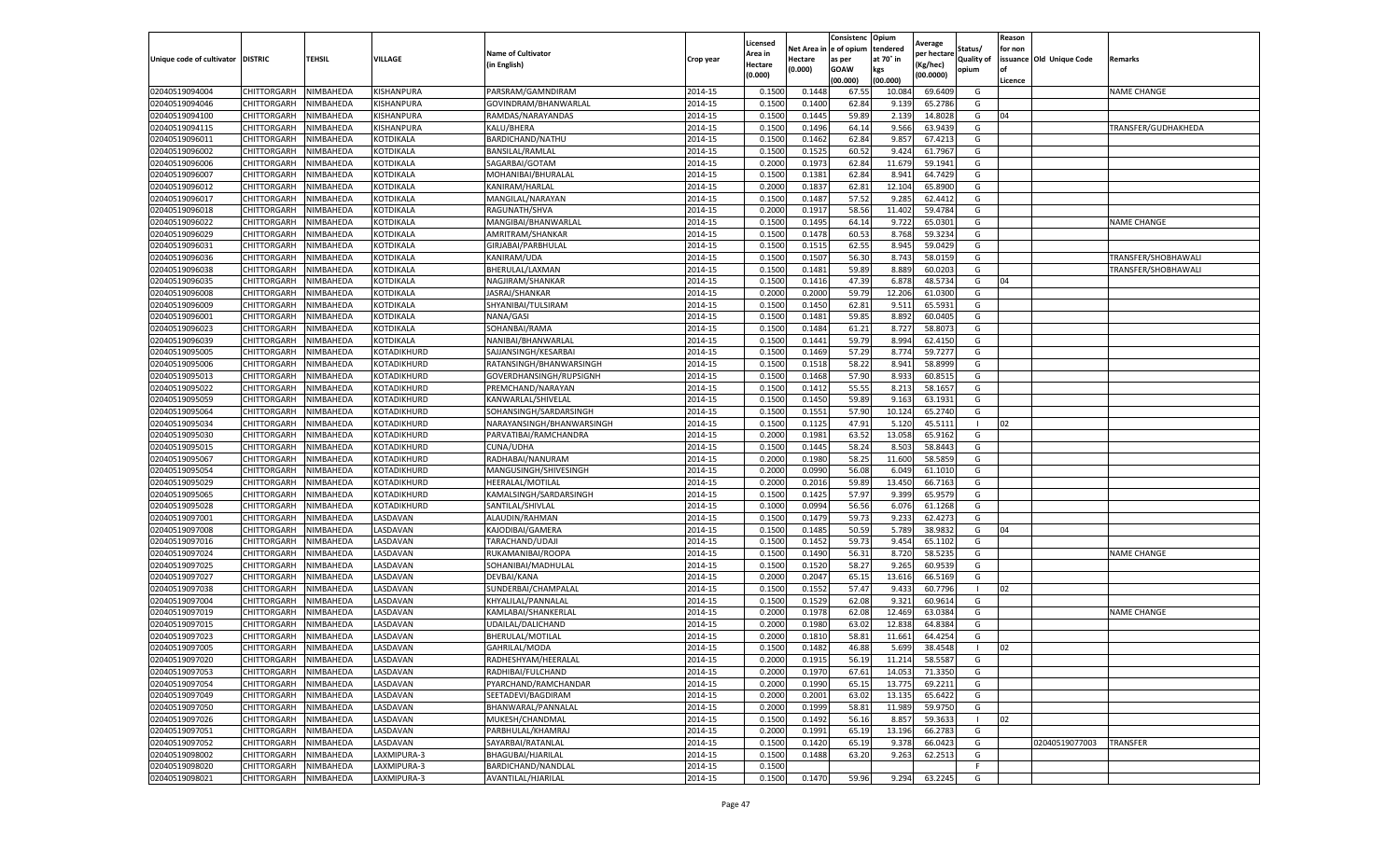|                           |                                   |                        |                        |                                                |                    | Licensed         |         | Consistenc             | Opium            |                        |                     | Reason  |                          |                        |
|---------------------------|-----------------------------------|------------------------|------------------------|------------------------------------------------|--------------------|------------------|---------|------------------------|------------------|------------------------|---------------------|---------|--------------------------|------------------------|
|                           |                                   |                        |                        | <b>Name of Cultivator</b>                      |                    | Area in          |         | Net Area in e of opium | tendered         | Average<br>per hectare | Status/             | for non |                          |                        |
| Unique code of cultivator | <b>DISTRIC</b>                    | TEHSIL                 | VILLAGE                | in English)                                    | Crop year          | Hectare          | Hectare | as per                 | at 70° in        | (Kg/hec                | <b>Quality of</b>   |         | issuance Old Unique Code | <b>Remarks</b>         |
|                           |                                   |                        |                        |                                                |                    | (0.000)          | (0.000) | <b>GOAW</b>            | kgs              | (00.0000)              | opium               |         |                          |                        |
|                           |                                   |                        |                        |                                                |                    |                  |         | (00.000)               | (00.000)         |                        |                     | Licence |                          |                        |
| 02040519098003            | CHITTORGARH                       | NIMBAHEDA              | LAXMIPURA-3            | PARASRAM/BARGRAJ                               | 2014-15            | 0.1500           | 0.1450  | 49.29                  | 7.929            | 54.6828                | G                   | 04      |                          |                        |
| 02040519098004            | CHITTORGARH                       | NIMBAHEDA              | LAXMIPURA-3            | KALURAM/PRTHVIRAJ                              | 2014-15            | 0.2000           | 0.1964  | 59.96                  | 12.403           | 63.1517                | G                   |         |                          |                        |
| 02040519098028            | CHITTORGARH                       | NIMBAHEDA              | LAXMIPURA-3            | CHANRAM/LALA                                   | 2014-15            | 0.1500           | 0.1510  | 63.20                  | 10.293           | 68.1656                | G                   |         |                          |                        |
| 02040519098008            | CHITTORGARH                       | NIMBAHEDA              | LAXMIPURA-3            | MOHANSINGH/GULABSINGH                          | 2014-15            | 0.1500           | 0.1485  | 55.22                  | 8.812            | 59.3401                | G                   |         |                          |                        |
| 02040519098007            | CHITTORGARH                       | NIMBAHEDA              | LAXMIPURA-3            | BADAMIBAI/BHERULAL                             | 2014-15            | 0.1500           | 0.1525  | 65.32                  | 9.695            | 63.5738                | G                   |         |                          | <b>NAME CHANGE</b>     |
| 02040519098013            | CHITTORGARH                       | NIMBAHEDA              | LAXMIPURA-3            | RAMNARAYAN/KALURAN                             | 2014-15            | 0.2000           | 0.1959  | 65.32                  | 13.736           | 70.1174                | G                   |         |                          |                        |
| 02040519098024            | CHITTORGARH                       | NIMBAHEDA              | LAXMIPURA-3            | KARPALSINGH/HJARILAL                           | 2014-15            | 0.1500           | 0.1449  | 63.20                  | 9.462            | 65.3002                | G                   |         |                          |                        |
| 02040519098029            | CHITTORGARH                       | NIMBAHEDA              | LAXMIPURA-3            | <b>OUNKER LAL/NAND LAL</b>                     | 2014-15            | 0.1500           | 0.1460  | 59.96                  | 9.302            | 63.7123                | G                   |         |                          |                        |
| 02040519099029            | CHITTORGARH                       | NIMBAHEDA              | MAKHANPURA             | BADRIBAI/AMARCHAND                             | 2014-15            | 0.1500           | 0.1505  | 61.55                  | 9.189            | 61.0565                | G                   |         |                          |                        |
| 02040519099011            | CHITTORGARH                       | NIMBAHEDA              | MAKHANPURA             | OUNKARLAL/AMRATRAM                             | 2014-15            | 0.1500           | 0.1512  | 65.20                  | 9.938            | 65.7275                | G                   |         |                          |                        |
| 02040519099025            | CHITTORGARH                       | NIMBAHEDA              | MAKHANPURA             | SANTILAL/BHERA                                 | 2014-15            | 0.1500           | 0.1548  | 60.04                  | 8.757            | 56.5698                | G                   |         |                          |                        |
| 02040519099034            | CHITTORGARH                       | NIMBAHEDA              | MAKHANPURA             | MANGILAL/TARACHAND                             | 2014-15            | 0.1500           | 0.1500  | 62.84                  | 9.57             | 63.8600                | G                   |         |                          |                        |
| 02040519099040            | CHITTORGARH                       | NIMBAHEDA              | MAKHANPURA             | BHURALAL/RAMA                                  | 2014-15            | 0.1500           | 0.1480  | 62.84                  | 9.13             | 61.6892                | G                   |         |                          |                        |
| 02040519099053            | CHITTORGARH                       | NIMBAHEDA              | MAKHANPURA             | JAMNALAL/BHERULAL                              | 2014-15            | 0.1500           | 0.1515  | 65.20                  | 10.534           | 69.531                 | G                   |         |                          |                        |
| 02040519099013            | CHITTORGARH                       | NIMBAHEDA              | MAKHANPURA             | BHAGWANLAL/HEERALAL                            | 2014-15            | 0.2000           | 0.1965  | 65.20                  | 13.180           | 67.0738                | G                   |         |                          |                        |
| 02040519099014            | CHITTORGARH                       | NIMBAHEDA              | MAKHANPURA             | HARLAL/SEETARAM                                | 2014-15            | 0.1500           | 0.1505  | 62.84                  | 9.51             | 63.2292                | G                   |         |                          |                        |
| 02040519099020            | CHITTORGARH                       | NIMBAHEDA              | MAKHANPURA             | CHAMPALAL/SEETARAM                             | 2014-15            | 0.1500           | 0.1489  | 60.04                  | 9.023            | 60.5977                | G                   |         |                          |                        |
| 02040519099052            | CHITTORGARH                       | NIMBAHEDA              | MAKHANPURA             | POKER/MAGNIRAM                                 | 2014-15            | 0.1500           | 0.1503  | 65.20                  | 9.82             | 65.3826                | G                   |         |                          |                        |
| 02040519099001            | CHITTORGARH                       | NIMBAHEDA              | MAKHANPURA             | NARSINGHLAL/WARDICHAD                          | 2014-15            | 0.1500           | 0.1522  | 70.17                  | 10.48            | 68.8896                | G                   |         |                          |                        |
| 02040519100050            | CHITTORGARH                       | NIMBAHEDA              | MANGROL-A              | MOJUDDIN/FAKIRMOHMAD                           | 2014-15            | 0.1500           | 0.1500  | 65.13                  | 10.11            | 67.4267                | G                   |         |                          |                        |
| 02040519100032            | CHITTORGARH                       | NIMBAHEDA              | MANGROL-A              | HAJARI/KISHANLAL GANDARU                       | 2014-15            | 0.1500           | 0.1496  | 59.47                  | 8.538            | 57.0722                | G                   |         |                          |                        |
| 02040519100001            | CHITTORGARH                       | NIMBAHEDA              | MANGROL-A              | ROOPCHAND/VENDIRAM                             | 2014-15            | 0.2000           | 0.1960  | 71.36                  | 13.599           | 69.3827                | G                   |         |                          |                        |
| 02040519100002            | CHITTORGARH                       | NIMBAHEDA              | MANGROL-A              | DEVILAL/CHAGANLAL                              | 2014-15            | 0.1500           | 0.1476  | 59.47                  | 9.090            | 61.5854                | G                   |         |                          |                        |
| 02040519100005            | CHITTORGARH                       | NIMBAHEDA              | MANGROL-A              | KELASHIBAI/RAMNARAYAN                          | 2014-15            | 0.1500           | 0.1440  | 67.48                  | 10.14            | 70.4236                | G                   |         |                          |                        |
| 02040519100007            | CHITTORGARH                       | NIMBAHEDA              | MANGROL-A              | OUNKARLAL/BHANWARLAL                           | 2014-15            | 0.2000           | 0.1998  | 67.10                  | 13.765           | 68.8939                | G                   |         |                          |                        |
| 02040519100008            | CHITTORGARH                       | NIMBAHEDA              | MANGROL-A              | DALCHAND/MOTILAL                               | 2014-15            | 0.1500           | 0.1326  | 65.13                  | 9.016            | 67.9940                | G                   |         |                          |                        |
| 02040519100014            | CHITTORGARH                       | NIMBAHEDA              | MANGROL-A              | CHANDIBAI/GAMNDIRAM                            | 2014-15            | 0.1500           | 0.1470  | 61.52                  | 9.395            | 63.9116                | G                   |         |                          | <b>NAME CHANGE</b>     |
| 02040519100015            | CHITTORGARH                       | NIMBAHEDA              | MANGROL-A              | DHULIBAI/GISU                                  | 2014-15            | 0.1500           | 0.1450  | 65.11                  | 10.073           | 69.4690                | G                   |         |                          | <b>NAME CHANGE</b>     |
| 02040519100018            | CHITTORGARH                       | NIMBAHEDA              | MANGROL-A              | RAMNIVAS/MODIBAI                               | 2014-15            | 0.1500           | 0.1500  | 67.10                  | 9.595            | 63.9667                | G                   |         |                          |                        |
| 02040519100019            | CHITTORGARH                       | NIMBAHEDA              | MANGROL-A              | BHERULAL/OUNKARLAL                             | 2014-15            | 0.2000           | 0.1828  | 65.11                  | 12.176           | 66.6083                | G                   |         |                          |                        |
| 02040519100020            | CHITTORGARH                       | NIMBAHEDA              | MANGROL-A              | CHATARBHUJ/HUMICHAND                           | 2014-15            | 0.2000           | 0.1915  | 65.1                   | 12.31            | 64.3081                | G                   |         |                          |                        |
| 02040519100021            | CHITTORGARH                       | NIMBAHEDA              | MANGROL-A              | BAGDIRAM/OUNKARLAL                             | 2014-15            | 0.1500           | 0.1475  | 65.11                  | 9.822            | 66.5898                | G                   |         |                          |                        |
| 02040519100025            | CHITTORGARH                       | NIMBAHEDA              | MANGROL-A              | RAMVILAS/NANALAI                               | 2014-15            | 0.2000           | 0.1908  | 61.52                  | 11.829           | 61.9969                | G                   |         |                          |                        |
| 02040519100033            | CHITTORGARH                       | NIMBAHEDA              | MANGROL-A              | BHAGIRATH/HAJARI                               | 2014-15            | 0.1500           | 0.0975  | 56.23                  | 5.535            | 56.7692                | G                   |         |                          |                        |
| 02040519100043            | CHITTORGARH                       | NIMBAHEDA              | MANGROL-A              | DOULATRAM/CHAGANLAL                            | 2014-15            | 0.1500           | 0.1485  | 52.38                  | 7.962            | 53.6162                | G                   | 04      |                          |                        |
| 02040519100046            | CHITTORGARH                       | NIMBAHEDA              | MANGROL-A              | SULTANMOHMAD/RASUL                             | 2014-15            | 0.1500           | 0.1500  | 61.52                  | 9.079            | 60.5267                | G                   |         |                          |                        |
| 02040519100047            | CHITTORGARH                       | NIMBAHEDA              | MANGROL-A              | BHERULAL/PARTHVIRAJ                            | 2014-15            | 0.1500           | 0.1505  | 61.52                  | 9.369            | 62.2525                | G                   |         |                          |                        |
| 02040519100049            | CHITTORGARH                       | NIMBAHEDA              | <b>MANGROL-A</b>       | DALCHAND/AMRATRAM                              | 2014-15            | 0.2000           | 0.1980  | 56.01                  | 11.130           | 56.2121                | G                   |         |                          |                        |
| 02040519100052            | CHITTORGARH                       | NIMBAHEDA              | MANGROL-A              | DOULATRAM/DHULAIRAM                            | 2014-15            | 0.1500           |         |                        |                  |                        | F.                  |         |                          |                        |
| 02040519100054            | CHITTORGARH                       | NIMBAHEDA              | MANGROL-A              | JAMNALAL/HEERAJI                               | 2014-15            | 0.1500           | 0.1537  | 54.56                  | 7.997            | 52.0299                | G                   | 04      |                          |                        |
| 02040519100056            | CHITTORGARH                       | NIMBAHEDA              | MANGROL-A              | RAJMAL/GAMNDIRAM                               | 2014-15            | 0.1500           | 0.1550  | 62.07                  | 9.896            | 63.8452                | G                   |         |                          |                        |
| 02040519100262            | CHITTORGARH                       | NIMBAHEDA              | MANGROL-A              | SHKUR MO./RASHUL MO.                           | 2014-15            | 0.1500           | 0.1518  | 59.47                  | 9.01             | 59.3808                | G                   |         |                          |                        |
| 02040519100275            | CHITTORGARH                       | NIMBAHEDA              | MANGROL-A              | SIVEPARKASH/RAMNARAYAN                         | 2014-15            | 0.1500           | 0.1440  | 67.10                  | 10.08            | 70.0278                | G                   |         |                          |                        |
| 02040519100276            | CHITTORGARH                       | NIMBAHEDA              | MANGROL-A              | ASOKKHUMAR/ONKARLAL JAT                        | 2014-15            | 0.2000           | 0.1998  | 67.10                  | 13.88            | 69.4695                | G                   |         |                          |                        |
| 02040519100278            | CHITTORGARH                       | NIMBAHEDA              | MANGROL-A              | BHURALAL/MITHULAL                              | 2014-15            | 0.2000           | 0.1972  | 62.07                  | 11.997           | 60.8367                | G                   |         |                          |                        |
| 02040519100051            | CHITTORGARH                       | NIMBAHEDA              | MANGROL-A              | MOLABAKSH/KHAJU                                | 2014-15            | 0.1500           | 0.1500  | 56.41                  | 7.857            | 52.3800                | G                   | 04      |                          |                        |
| 02040519100024            | CHITTORGARH                       | NIMBAHEDA              | MANGROL-A              | SHRILAL/RAMLAL                                 | 2014-15            | 0.1500           | 0.1311  | 59.47                  | 6.533            | 49.8322                | G                   | 04      |                          |                        |
| 02040519100026            | CHITTORGARH                       | NIMBAHEDA              | MANGROL-A              | KAMLABAI/AMRATRAM                              | 2014-15            | 0.2000           | 0.1878  | 62.07                  | 12.520           | 66.6667                | G                   |         |                          |                        |
| 02040519100042            | CHITTORGARH                       | NIMBAHEDA              | MANGROL-A              | CHANDIBAI/MOHANLAL/KISHANALAL                  | 2014-15            | 0.1500           | 0.1438  | 60.22                  | 3.794            | 26.3839                | G                   | 04      |                          |                        |
| 02040519100254            | CHITTORGARH                       | NIMBAHEDA              | MANGROL-A              | BAGDIRAM/BHERULAL                              | 2014-15            | 0.1500           | 0.1428  | 46.61                  | 6.459            | 45.2311                | G                   | 04      |                          |                        |
| 02040519100223            | CHITTORGARH                       | NIMBAHEDA              | MANGROL-A              | ISHAKMOHMAD/ALLADIN                            | 2014-15            | 0.1500           | 0.1470  | 65.11                  | 9.515            | 64.7279                | G                   |         |                          |                        |
| 02040519100271            |                                   |                        |                        |                                                |                    |                  | 0.1960  |                        |                  |                        |                     |         |                          |                        |
| 02040519100258            | CHITTORGARH<br>CHITTORGARH        | NIMBAHEDA<br>NIMBAHEDA | MANGROL-A<br>MANGROL-A | RAMSINGH/KALURAM JAT<br>SHANTILAL/AMRATRAM JAT | 2014-15<br>2014-15 | 0.2000<br>0.2000 | 0.1900  | 62.07<br>59.64         | 13.026<br>11.596 | 66.4592<br>61.0316     | G<br>G              |         |                          |                        |
|                           |                                   |                        |                        |                                                |                    |                  | 0.1480  | 62.07                  |                  | 64.7095                | G                   |         |                          |                        |
| 02040519100036            | <b>CHITTORGARH</b>                | NIMBAHEDA              | MANGROL-A              | SOHNIBAI/MODA                                  | 2014-15            | 0.1500           |         |                        | 9.577            |                        |                     |         |                          |                        |
| 02040519100239            | CHITTORGARH<br><b>CHITTORGARH</b> | NIMBAHEDA              | MANGROL-A              | MANGIBAI/RAMRATAN<br>SAHNTILAL/NARU REGAR      | 2014-15            | 0.2000           | 0.2004  | 62.20                  | 12.600           | 62.8743                | G                   |         |                          |                        |
| 02040519100269            |                                   | NIMBAHEDA              | MANGROL-A              |                                                | 2014-15            | 0.1500           | 0.1494  | 57.45<br>55.98         | 8.650            | 57.8983<br>23.5000     | G<br>$\blacksquare$ | 02      |                          | TRANSFER/BangedaghataB |
| 02040519100267            | CHITTORGARH                       | NIMBAHEDA              | MANGROL-A              | SYAMPURI/ONKARPURI                             | 2014-15            | 0.1500           | 0.1460  |                        | 3.431            |                        |                     |         |                          |                        |
| 02040519100057            | CHITTORGARH                       | NIMBAHEDA              | MANGROL-B              | MATHRALAL/NANDAJI                              | 2014-15            | 0.2000           | 0.1975  | 67.48                  | 14.007           | 70.9215                | G                   |         |                          |                        |
| 02040519100144            | <b>CHITTORGARH</b>                | NIMBAHEDA              | MANGROL-B              | LOBCHAND/HAZARILAL                             | 2014-15            | 0.1500           | 0.1464  | 58.78                  | 8.271            | 56.4959                | G                   |         |                          |                        |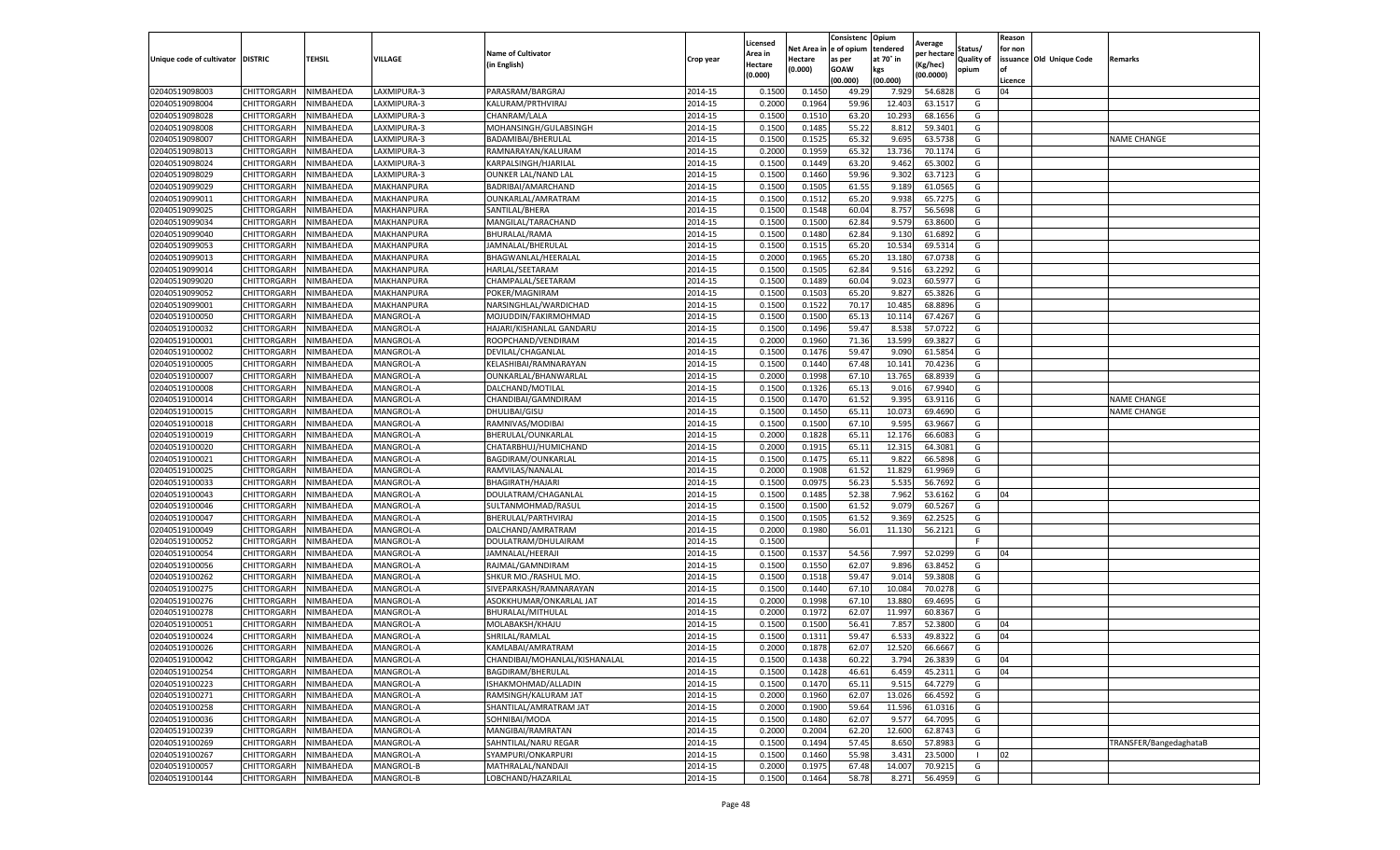|                                   |             |           |           |                            |           | Licensed |            | Consistenc  | Opium     | Average     |                   | Reason  |                          |         |
|-----------------------------------|-------------|-----------|-----------|----------------------------|-----------|----------|------------|-------------|-----------|-------------|-------------------|---------|--------------------------|---------|
|                                   |             |           |           | <b>Name of Cultivator</b>  |           | Area in  | Net Area i | e of opium  | tendered  | per hectare | Status/           | for non |                          |         |
| Unique code of cultivator DISTRIC |             | TEHSIL    | VILLAGE   | (in English)               | Crop year | Hectare  | Hectare    | as per      | at 70° in | (Kg/hec)    | <b>Quality of</b> |         | issuance Old Unique Code | Remarks |
|                                   |             |           |           |                            |           | (0.000)  | (0.000)    | <b>GOAW</b> | kgs       | (00.0000)   | opium             | οf      |                          |         |
|                                   |             |           |           |                            |           |          |            | (00.000     | (00.000)  |             |                   | Licence |                          |         |
| 02040519100063                    | CHITTORGARH | NIMBAHEDA | MANGROL-B | IBHRAHIM/FHKIRMOHMD        | 2014-15   | 0.1500   | 0.1420     | 62.4        | 9.156     | 64.4789     | G                 |         |                          |         |
| 02040519100064                    | CHITTORGARH | NIMBAHEDA | MANGROL-B | RADHABAI/OUNKAR            | 2014-15   | 0.200    | 0.1950     | 53.40       | 10.657    | 54.6513     | G                 | 04      |                          |         |
| 02040519100069                    | CHITTORGARH | NIMBAHEDA | MANGROL-B | SULTAN/KHAJU               | 2014-15   | 0.1500   | 0.1500     | 62.47       | 9.781     | 65.2067     | G                 |         |                          |         |
| 02040519100073                    | CHITTORGARH | NIMBAHEDA | MANGROL-B | KHATUN/SHAMBHUDIN          | 2014-15   | 0.1500   | 0.1512     | 62.47       | 9.603     | 63.5119     | G                 |         |                          |         |
| 02040519100074                    | CHITTORGARH | NIMBAHEDA | MANGROL-B | MADHU/POKHER               | 2014-15   | 0.1500   | 0.1480     | 51.09       | 8.225     | 55.5743     | G                 | 04      |                          |         |
| 02040519100075                    | CHITTORGARH | NIMBAHEDA | MANGROL-B | ABDUL/FHKIRMOHMAD          | 2014-15   | 0.2000   | 0.1992     | 59.14       | 11.735    | 58.9106     | G                 |         |                          |         |
| 02040519100077                    | CHITTORGARH | NIMBAHEDA | MANGROL-B | BANSILAL/KALURAM           | 2014-15   | 0.2000   | 0.2016     | 65.1        | 13.547    | 67.1974     | G                 |         |                          |         |
| 02040519100078                    | CHITTORGARH | NIMBAHEDA | MANGROL-B | MANGIBAI/RATANLAL          | 2014-15   | 0.200    | 0.1974     | 59.1        | 11.836    | 59.959      | G                 |         |                          |         |
| 02040519100079                    | CHITTORGARH | NIMBAHEDA | MANGROL-B | LALU/BHERA                 | 2014-15   | 0.2000   | 0.1980     | 59.14       | 11.929    | 60.2475     | G                 |         |                          |         |
| 02040519100080                    | CHITTORGARH | NIMBAHEDA | MANGROL-B | BHOLIRAM/KALURAM           | 2014-15   | 0.1500   | 0.1504     | 62.47       | 9.388     | 62.4202     | G                 |         |                          |         |
| 02040519100084                    | CHITTORGARH | NIMBAHEDA | MANGROL-B | CHAMPA/RODA                | 2014-15   | 0.1500   | 0.1530     | 53.44       | 8.283     | 54.1373     | G                 | 04      |                          |         |
| 02040519100092                    | CHITTORGARH | NIMBAHEDA | MANGROL-B | SHRILAL/SHIVLAL(JAT)       | 2014-15   | 0.1500   | 0.1440     | 62.47       | 9.469     | 65.7569     | G                 |         |                          |         |
| 02040519100097                    | CHITTORGARH | NIMBAHEDA | MANGROL-B | SHANKAR/PRTHA              | 2014-15   | 0.1500   | 0.1496     | 59.47       | 8.785     | 58.7233     | G                 |         |                          |         |
| 02040519100100                    | CHITTORGARH | NIMBAHEDA | MANGROL-B | PARSHRAM/BHERULAL          | 2014-15   | 0.200    | 0.1980     | 67.48       | 13.467    | 68.0152     | G                 |         |                          |         |
| 02040519100104                    | CHITTORGARH | NIMBAHEDA | MANGROL-B | CUNA/OUNKAR                | 2014-15   | 0.2000   | 0.2000     | 59.14       | 12.065    | 60.3250     | G                 |         |                          |         |
| 02040519100107                    | CHITTORGARH | NIMBAHEDA | MANGROL-B | LABHCHAND/GAMNDIRAM        | 2014-15   | 0.1500   | 0.1482     | 62.84       | 2.918     | 19.6896     | G                 | 04      |                          |         |
| 02040519100114                    | CHITTORGARH | NIMBAHEDA | MANGROL-B | KANIBAI/NATHULAL           | 2014-15   | 0.1500   | 0.1505     | 59.1        | 8.753     | 58.1595     | G                 |         |                          |         |
| 02040519100124                    | CHITTORGARH | NIMBAHEDA | MANGROL-B | MUNNIBAI/BHERULAL          | 2014-15   | 0.2000   | 0.2000     | 62.84       | 12.900    | 64.5000     | G                 |         |                          |         |
| 02040519100131                    | CHITTORGARH | NIMBAHEDA | MANGROL-B | KAMLESH/CHAGANLAI          | 2014-15   | 0.1500   |            |             |           |             |                   |         |                          |         |
| 02040519100133                    | CHITTORGARH | NIMBAHEDA | MANGROL-B | RATANLAL/GISALAL           | 2014-15   | 0.1500   | 0.1485     | 56.53       | 8.463     | 56.9899     | G                 |         |                          |         |
| 02040519100134                    | CHITTORGARH | NIMBAHEDA | MANGROL-B | MAGNIRAM/GULABHJI          | 2014-15   | 0.1500   |            |             |           |             | F.                |         |                          |         |
| 02040519100136                    | CHITTORGARH | NIMBAHEDA | MANGROL-B | RAMNARAYAN/GISULAL         | 2014-15   | 0.1500   | 0.1430     | 55.14       | 2.221     | 15.5315     | -1                | 02      |                          |         |
| 02040519100141                    | CHITTORGARH | NIMBAHEDA | MANGROL-B | RAJJAKMOHMAD/MITTUSHA      | 2014-15   | 0.1500   | 0.1500     | 60.57       | 9.276     | 61.8400     | G                 |         |                          |         |
| 02040519100147                    | CHITTORGARH | NIMBAHEDA | MANGROL-B | SAKIMOHMAD/ABDULPIJARA     | 2014-15   | 0.2000   | 0.1919     | 56.82       | 10.934    | 56.9776     | G                 |         |                          |         |
| 02040519100149                    | CHITTORGARH | NIMBAHEDA | MANGROL-B | NARVARSINGH/CHTRBHUJ       | 2014-15   | 0.1500   | 0.1467     | 65.13       | 9.416     | 64.1854     | G                 |         |                          |         |
|                                   |             | NIMBAHEDA | MANGROL-B | TODARMAL/HJARILAL          |           | 0.1500   | 0.1428     | 60.57       | 8.895     | 62.2899     | G                 |         |                          |         |
| 02040519100153                    | CHITTORGARH |           |           |                            | 2014-15   |          |            |             |           |             |                   |         |                          |         |
| 02040519100156                    | CHITTORGARH | NIMBAHEDA | MANGROL-B | KELASHCHAND/BHAGIRTH       | 2014-15   | 0.1500   | 0.1540     | 62.84       | 8.914     | 57.8831     | G                 |         |                          |         |
| 02040519100157                    | CHITTORGARH | NIMBAHEDA | MANGROL-B | MOHANLAL/DHULIRAM          | 2014-15   | 0.2000   | 0.1975     | 67.48       | 13.197    | 66.8203     | G                 |         |                          |         |
| 02040519100158                    | CHITTORGARH | NIMBAHEDA | MANGROL-B | RAJJAKMOHMAD/IBRAHIM       | 2014-15   | 0.2000   | 0.1885     | 62.84       | 11.958    | 63.4377     | G                 |         |                          |         |
| 02040519100159                    | CHITTORGARH | NIMBAHEDA | MANGROL-B | KELASH/NANALAL             | 2014-15   | 0.2000   | 0.1837     | 62.84       | 12.344    | 67.1965     | G                 |         |                          |         |
| 02040519100160                    | CHITTORGARH | NIMBAHEDA | MANGROL-B | TAKHATSINGH/OUNKARLAL      | 2014-15   | 0.2000   | 0.1998     | 67.48       | 13.853    | 69.3343     | G                 |         |                          |         |
| 02040519100151                    | CHITTORGARH | NIMBAHEDA | MANGROL-B | JIVANLAL/CUNNILAL          | 2014-15   | 0.2000   | 0.2015     | 62.91       | 13.373    | 66.3672     | п                 | 02      |                          |         |
| 02040519100068                    | CHITTORGARH | NIMBAHEDA | MANGROL-B | KASTURIBAI/PYARA           | 2014-15   | 0.1500   | 0.1300     | 61.01       | 7.957     | 61.2077     | G                 |         |                          |         |
| 02040519100088                    | CHITTORGARH | NIMBAHEDA | MANGROL-B | SOHANLA/MALCHAND           | 2014-15   | 0.2000   | 0.2065     | 61.21       | 12.670    | 61.3559     | G                 |         |                          |         |
| 02040519100103                    | CHITTORGARH | NIMBAHEDA | MANGROL-B | KHEMRAJ/NOLA               | 2014-15   | 0.2000   | 0.1966     | 61.21       | 12.329    | 62.7111     | G                 |         |                          |         |
| 02040519100105                    | CHITTORGARH | NIMBAHEDA | MANGROL-B | PARTAPSINGH/OUNKARSINGH    | 2014-15   | 0.2000   | 0.2007     | 60.57       | 12.261    | 61.0912     | G                 |         |                          |         |
| 02040519100119                    | CHITTORGARH | NIMBAHEDA | MANGROL-B | MHDANLAL/PRTHVIRAJ         | 2014-15   | 0.1500   | 0.1480     | 58.21       | 8.507     | 57.4797     | G                 |         |                          |         |
| 02040519100121                    | CHITTORGARH | NIMBAHEDA | MANGROL-B | CHANDMOHMAD/IBRAHIMPINJARA | 2014-15   | 0.1500   | 0.1472     | 61.40       | 9.254     | 62.8668     | G                 |         |                          |         |
| 02040519100122                    | CHITTORGARH | NIMBAHEDA | MANGROL-B | LOBHCHAND/PRTHVIAJ         | 2014-15   | 0.1500   | 0.1480     | 65.1        | 9.974     | 67.3919     | G                 |         |                          |         |
| 02040519100123                    | CHITTORGARH | NIMBAHEDA | MANGROL-B | PUSHPABAI/MHDANLAL         | 2014-15   | 0.1500   | 0.1408     | 56.44       | 8.055     | 57.2088     | G                 |         |                          |         |
| 02040519100148                    | CHITTORGARH | NIMBAHEDA | MANGROL-B | BHERULAL/NARAYANLAL        | 2014-15   | 0.2000   | 0.1705     | 53.59       | 9.707     | 56.9326     | G                 |         |                          |         |
| 02040519100062                    | CHITTORGARH | NIMBAHEDA | MANGROL-B | LHERIBAI/BHAGIRTH          | 2014-15   | 0.2000   | 0.2040     | 61.52       | 13.139    | 64.4069     | G                 |         |                          |         |
| 02040519100083                    | CHITTORGARH | NIMBAHEDA | MANGROL-B | HJARI/CHTRBHUJ             | 2014-15   | 0.1500   | 0.1500     | 60.57       | 9.233     | 61.5533     | G                 |         |                          |         |
| 02040519100294                    | CHITTORGARH | NIMBAHEDA | MANGROL-B | GOKEL/JAICHAND             | 2014-15   | 0.2000   | 0.2065     | 60.57       | 12.884    | 62.3923     | G                 |         |                          |         |
| 02040519100222                    | CHITTORGARH | NIMBAHEDA | MANGROL-C | OMPARKASH/BANSILAL         | 2014-15   | 0.2000   | 0.1980     | 65.64       | 13.541    | 68.3889     | G                 |         |                          |         |
| 02040519100169                    | CHITTORGARH | NIMBAHEDA | MANGROL-C | RAJMAL/RAMRATAN            | 2014-15   | 0.150    | 0.1458     | 59.22       | 8.384     | 57.5034     | G                 |         |                          |         |
| 02040519100174                    | CHITTORGARH | NIMBAHEDA | MANGROL-C | BHERUGIR/GULABGIR          | 2014-15   | 0.1500   | 0.1436     | 61.37       | 9.056     | 63.0641     | G                 |         |                          |         |
| 02040519100177                    | CHITTORGARH | NIMBAHEDA | MANGROL-C | GANGABAI/MOHANLAL          | 2014-15   | 0.1500   | 0.1500     | 61.37       | 9.355     | 62.3667     | G                 |         |                          |         |
| 02040519100178                    | CHITTORGARH | NIMBAHEDA | MANGROL-C | WARDICHAND/GISULAL         | 2014-15   | 0.1500   | 0.1484     | 58.71       | 8.848     | 59.6226     | G                 |         |                          |         |
| 02040519100182                    | CHITTORGARH | NIMBAHEDA | MANGROL-C | PARBHULAL/HARIRAM          | 2014-15   | 0.2000   | 0.1976     | 68.64       | 13.738    | 69.5243     | G                 |         |                          |         |
| 02040519100187                    | CHITTORGARH | NIMBAHEDA | MANGROL-C | RADHABAI/BHAGVANLAL        | 2014-15   | 0.1500   | 0.1440     | 58.71       | 8.505     | 59.0625     | G                 |         |                          |         |
| 02040519100189                    | CHITTORGARH | NIMBAHEDA | MANGROL-C | RAJMAL/PYARCHAND           | 2014-15   | 0.1500   | 0.1500     | 58.71       | 9.108     | 60.7200     | G                 |         |                          |         |
| 02040519100192                    | CHITTORGARH | NIMBAHEDA | MANGROL-C | GISULAL/AMRA               | 2014-15   | 0.1500   | 0.1495     | 55.67       | 8.303     | 55.5385     | G                 | 04      |                          |         |
| 02040519100200                    | CHITTORGARH | NIMBAHEDA | MANGROL-C | GATTUBAI/CHAGANLAL         | 2014-15   | 0.2000   | 0.1968     | 58.71       | 11.759    | 59.7510     | G                 |         |                          |         |
| 02040519100203                    | CHITTORGARH | NIMBAHEDA | MANGROL-C | DHANNA/BHURA               | 2014-15   | 0.2000   | 0.1987     | 61.37       | 12.537    | 63.0951     | G                 |         |                          |         |
| 02040519100211                    | CHITTORGARH | NIMBAHEDA | MANGROL-C | MAGNIBAI/NARULAL           | 2014-15   | 0.2000   | 0.1767     | 53.06       | 9.846     | 55.7216     | G                 | 04      |                          |         |
| 02040519100214                    | CHITTORGARH | NIMBAHEDA | MANGROL-C | HASTIMAL/BHERULAL          | 2014-15   | 0.1500   | 0.1463     | 61.37       | 9.346     | 63.8824     | G                 |         |                          |         |
| 02040519100216                    | CHITTORGARH | NIMBAHEDA | MANGROL-C | OMPARKASH/CUNNILAL         | 2014-15   | 0.1500   | 0.1449     | 62.47       | 9.263     | 63.9268     | G                 |         |                          |         |
| 02040519100221                    | CHITTORGARH | NIMBAHEDA | MANGROL-C | RATANLAL/KALURAM           | 2014-15   | 0.2000   | 0.2002     | 62.47       | 12.503    | 62.4525     | G                 |         |                          |         |
|                                   |             |           |           |                            |           |          |            |             |           |             |                   |         |                          |         |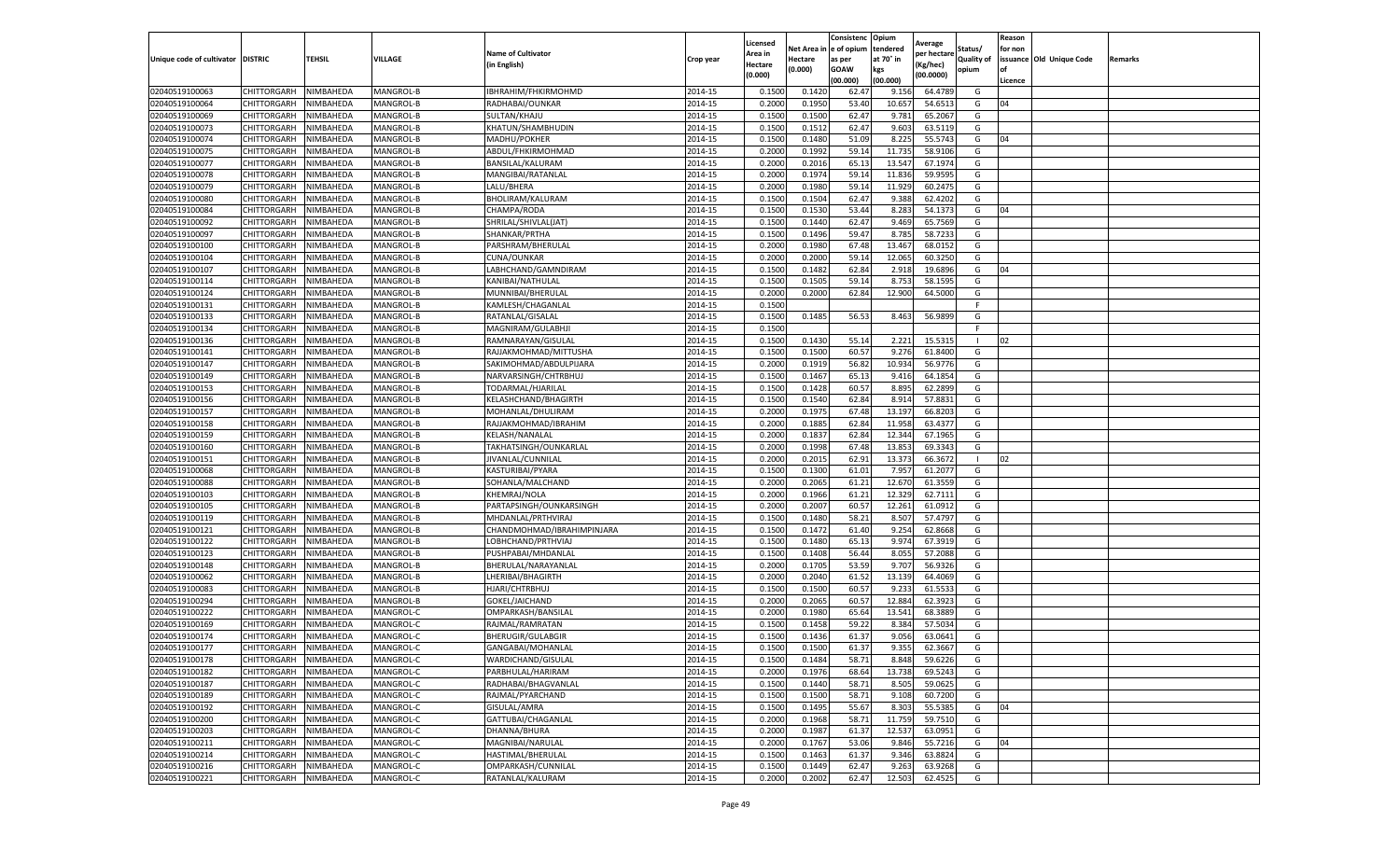|                                  |                            |                        |                        |                                                 |                    | Licensed           | Net Area i       | Consistenc<br>e of opium | Opium<br>tendered | Average               | Status/           | Reason<br>for non |                          |                    |
|----------------------------------|----------------------------|------------------------|------------------------|-------------------------------------------------|--------------------|--------------------|------------------|--------------------------|-------------------|-----------------------|-------------------|-------------------|--------------------------|--------------------|
| Unique code of cultivator        | <b>DISTRIC</b>             | <b>TEHSIL</b>          | VILLAGE                | <b>Name of Cultivator</b>                       | Crop year          | \rea in            | Hectare          | as per                   | at 70° in         | per hectare           | <b>Quality of</b> |                   | issuance Old Unique Code | Remarks            |
|                                  |                            |                        |                        | (in English)                                    |                    | Hectare<br>(0.000) | (0.000)          | <b>GOAW</b>              | kgs               | (Kg/hec)<br>(00.0000) | opium             | of                |                          |                    |
|                                  |                            |                        |                        |                                                 |                    |                    |                  | (00.000)                 | (00.000)          |                       |                   | Licence           |                          |                    |
| 02040519100225                   | CHITTORGARH                | NIMBAHEDA              | MANGROL-C              | RADHABAI/PARBHULAL                              | 2014-15            | 0.1500             |                  |                          |                   |                       | F.                |                   |                          |                    |
| 02040519100230                   | CHITTORGARH                | NIMBAHEDA              | MANGROL-C              | LALI BAI MANSURI/SADIK MO.                      | 2014-15            | 0.1500             | 0.1462           | 62.47                    | 9.487             | 64.8906               | G                 |                   |                          |                    |
| 02040519100231                   | CHITTORGARH                | NIMBAHEDA              | MANGROL-C              | PURANAML/SHANKARLAL                             | 2014-15            | 0.1500             | 0.1505           | 62.47                    | 9.174             | 60.9568               | G                 |                   |                          |                    |
| 02040519100237                   | CHITTORGARH                | NIMBAHEDA              | MANGROL-C              | RAMESWAR/MANGILAL                               | 2014-15            | 0.1500             | 0.1530           | 58.71                    | 9.419             | 61.5621               | G                 |                   |                          |                    |
| 02040519100030<br>02040519100243 | CHITTORGARH<br>CHITTORGARH | NIMBAHEDA<br>NIMBAHEDA | MANGROL-C<br>MANGROL-C | KANHEYALAL/RATANLAL                             | 2014-15<br>2014-15 | 0.2000<br>0.1500   | 0.1980<br>0.1528 | 65.64<br>56.47           | 12.922<br>8.769   | 65.2626<br>57.3887    | G                 | 02                |                          |                    |
| 02040519100252                   | CHITTORGARH                | NIMBAHEDA              | MANGROL-C              | RADESYAM/BHAGWANLAL<br>BANWARLAL/LALURAM SHARMA | 2014-15            | 0.1500             | 0.1455           | 59.64                    | 8.793             | 60.4330               | G                 |                   |                          |                    |
| 02040519100253                   | CHITTORGARH                | NIMBAHEDA              | MANGROL-C              | MANGILAL/MOHANLAL SHARMA                        | 2014-15            | 0.1500             | 0.1500           | 62.47                    | 9.531             | 63.5400               | G                 |                   |                          |                    |
| 02040519100266                   | CHITTORGARH                | NIMBAHEDA              | MANGROL-C              | TOLIRAM/CHAGANLAL GUJAR                         | 2014-15            | 0.2000             | 0.1985           | 65.64                    | 13.334            | 67.1738               | G                 |                   |                          |                    |
| 02040519100168                   | CHITTORGARH                | NIMBAHEDA              | MANGROL-C              | VENIRAM/BHERULAL                                | 2014-15            | 0.2000             | 0.1964           | 60.50                    | 12.083            | 61.5224               | G                 |                   |                          |                    |
| 02040519100224                   | CHITTORGARH                | NIMBAHEDA              | MANGROL-C              | GOPALLAL/LALUJI GUJAR                           | 2014-15            | 0.2000             | 0.1980           | 65.64                    | 13.625            | 68.8131               | G                 |                   |                          |                    |
| 02040519100163                   | CHITTORGARH                | NIMBAHEDA              | MANGROL-C              | LALURAM/CHAGANLAL                               | 2014-15            | 0.2000             | 0.1950           | 62.62                    | 13.186            | 67.6205               | G                 |                   |                          |                    |
| 02040519100161                   | CHITTORGARH                | NIMBAHEDA              | MANGROL-C              | MOHANIBAI/GORILAL                               | 2014-15            | 0.2000             | 0.2000           | 71.70                    | 13.777            | 68.8850               | G                 |                   |                          |                    |
| 02040519100196                   | CHITTORGARH                | NIMBAHEDA              | MANGROL-C              | SHRILAL/MODA                                    | 2014-15            | 0.2000             | 0.1840           | 59.64                    | 11.238            | 61.0761               | G                 |                   |                          |                    |
| 02040519100215                   | CHITTORGARH                | NIMBAHEDA              | MANGROL-C              | RAMLAL/OUNKAR                                   | 2014-15            | 0.1500             | 0.1525           | 62.62                    | 9.617             | 63.0623               | G                 |                   |                          |                    |
| 02040519100194                   | CHITTORGARH                | NIMBAHEDA              | MANGROL-C              | SHANKARLAL/BHERU                                | 2014-15            | 0.1500             | 0.1470           | 59.64                    | 8.571             | 58.3061               | G                 |                   |                          |                    |
| 02040519100172                   | CHITTORGARH                | NIMBAHEDA              | MANGROL-C              | RADHIBAI/MANGI LAL                              | 2014-15            | 0.1500             | 0.1470           | 55.60                    | 8.157             | 55.4898               | G                 | 04                |                          | <b>NAME CHANGE</b> |
| 02040519100246                   | CHITTORGARH                | NIMBAHEDA              | MANGROL-C              | SYAMLAL/DALCHAND                                | 2014-15            | 0.2000             | 0.1952           | 59.64                    | 11.800            | 60.4508               | G                 |                   |                          |                    |
| 02040519100256                   | CHITTORGARH                | NIMBAHEDA              | MANGROL-C              | PERMCHAND/GISU GADRI                            | 2014-15            | 0.2000             | 0.2047           | 59.64                    | 12.371            | 60.4348               | G                 |                   |                          |                    |
| 02040519100229                   | CHITTORGARH                | NIMBAHEDA              | MANGROL-C              | DOLATGIRI/MOHANGIRI                             | 2014-15            | 0.1500             | 0.1392           | 59.30                    | 8.039             | 57.7514               | G                 |                   |                          |                    |
| 02040519100201                   | CHITTORGARH                | NIMBAHEDA              | MANGROL-C              | MNIDMOHMAD/SHAHBUDIN                            | 2014-15            | 0.1500             | 0.1430           | 59.30                    | 8.539             | 59.7133               | G                 |                   |                          |                    |
| 02040519100185                   | CHITTORGARH                | NIMBAHEDA              | MANGROL-C              | SAGARMAL/GOKEL                                  | 2014-15            | 0.2000             | 0.1980           | 62.62                    | 4.357             | 22.0051               | G                 | 04                |                          |                    |
| 02040519100190                   | CHITTORGARH                | NIMBAHEDA              | MANGROL-C              | BHAGWANLAL/RAMLAL                               | 2014-15            | 0.1500             | 0.1404           | 53.49                    | 2.056             | 14.6439               | G                 | 04                |                          |                    |
| 02040519100175                   | CHITTORGARH                | NIMBAHEDA              | MANGROL-C              | BHURALAL/RAMA                                   | 2014-15            | 0.1500             | 0.1472           | 59.30                    | 8.471             | 57.5476               | G                 |                   |                          |                    |
| 02040519100184                   | CHITTORGARH                | NIMBAHEDA              | MANGROL-C              | PARBHULAL/CHAGANLAL                             | 2014-15            | 0.1500             | 0.1488           | 47.73                    | 3.191             | 21.4449               | G                 | 04                |                          |                    |
| 02040519100202                   | CHITTORGARH                | NIMBAHEDA              | MANGROL-C              | SHANKARGIR/MADHUGIR                             | 2014-15            | 0.200              | 0.2006           | 59.30                    | 11.885            | 59.2473               | G                 |                   |                          |                    |
| 02040519100220                   | CHITTORGARH                | NIMBAHEDA              | MANGROL-C              | SAGARMAL/BHAGIRTH                               | 2014-15            | 0.1500             | 0.1520           | 62.62                    | 9.787             | 64.3882               | G                 |                   |                          |                    |
| 02040519101057                   | CHITTORGARH                | NIMBAHEDA              | MARJEEVI               | NABBUBAI/KESHURAM                               | 2014-15            | 0.1500             | 0.1476           | 65.60                    | 9.728             | 65.9079               | G                 |                   |                          |                    |
| 02040519101004                   | CHITTORGARH                | NIMBAHEDA              | MARJEEVI               | CHAGANLAL/BHERA                                 | 2014-15            | 0.1500             | 0.1480           | 68.52                    | 10.552            | 71.2973               | G                 |                   |                          |                    |
| 02040519101005                   | CHITTORGARH                | NIMBAHEDA              | MARJEEVI               | AMRATRAM/RODIBAI                                | 2014-15            | 0.1500             | 0.1433           | 56.31                    | 9.903             | 69.1068               | G                 |                   |                          |                    |
| 02040519101007                   | CHITTORGARH                | NIMBAHEDA              | MARJEEVI               | LALURAM/SHANKERLAL                              | 2014-15            | 0.1500             | 0.1513           | 65.46                    | 10.025            | 66.2591               | G                 |                   |                          |                    |
| 02040519101008                   | CHITTORGARH                | NIMBAHEDA              | MARJEEVI               | AMRATLAL/DHANNA                                 | 2014-15            | 0.1500             | 0.1530           | 65.46                    | 10.156            | 66.3791               | G                 |                   |                          |                    |
| 02040519101010                   | CHITTORGARH                | NIMBAHEDA              | MARJEEVI               | NABBUBAISHRILAL                                 | 2014-15            | 0.1500             | 0.1497           | 59.65                    | 9.723             | 64.9499               | G                 |                   |                          |                    |
| 02040519101012                   | CHITTORGARH                | NIMBAHEDA              | MARJEEVI               | SAMANDARBAI/MODJI                               | 2014-15            | 0.1500             | 0.1500           | 70.91                    | 10.738            | 71.5867               | G                 |                   |                          |                    |
| 02040519101015                   | CHITTORGARH                | NIMBAHEDA              | MARJEEVI               | KANA/NANDA                                      | 2014-15            | 0.2000             | 0.1860           | 62.26                    | 12.541            | 67.4247               | G                 |                   |                          |                    |
| 02040519101017                   | CHITTORGARH                | NIMBAHEDA              | MARJEEVI               | MANGILAL/SEETARAM                               | 2014-15            | 0.2000             | 0.1995           | 65.46                    | 13.915            | 69.7494               | G                 |                   |                          |                    |
| 02040519101025                   | CHITTORGARH                | NIMBAHEDA              | MARJEEVI               | MATHURALAL/BHAGVAN                              | 2014-15            | 0.2000             | 0.2049           | 68.52                    | 14.565            | 71.0835               | G                 |                   |                          |                    |
| 02040519101016                   | CHITTORGARH                | NIMBAHEDA              | MARJEEVI               | GANGABAI/HEERALAI                               | 2014-15            | 0.2000             | 0.1980           | 62.21                    | 13.393            | 67.6414               | G                 |                   |                          |                    |
| 02040519101035                   | CHITTORGARH                | NIMBAHEDA              | MARJEEVI               | KANVARLAL/MOD JI                                | 2014-15            | 0.2000             | 0.1880           | 62.21                    | 12.940            | 68.8298               | G                 |                   |                          |                    |
| 02040519101036                   | CHITTORGARH                | NIMBAHEDA              | MARJEEVI               | MOHANLAL/KESHURAM                               | 2014-15            | 0.1500             | 0.1494           | 62.21                    | 9.598             | 64.2436               | G                 |                   |                          |                    |
| 02040519101038                   | CHITTORGARH                | NIMBAHEDA              | MARJEEVI               | MANNALAL/MEGHA                                  | 2014-15            | 0.2000             | 0.1819           | 65.46                    | 11.334            | 62.3090               | G                 |                   |                          |                    |
| 02040519101041                   | CHITTORGARH                | NIMBAHEDA              | MARJEEVI               | <b>ONKARLAL/RODJI</b>                           | 2014-15            | 0.1500             | 0.1489           | 62.21                    | 9.571             | 64.2780               | G                 |                   |                          |                    |
| 02040519101047                   | CHITTORGARH                | NIMBAHEDA              | MARJEEVI               | NANDUBAI/JANIBAI                                | 2014-15            | 0.2000             | 0.1988           | 56.37                    | 12.184            | 61.2877               | G                 |                   |                          |                    |
| 02040519101054                   | CHITTORGARH                | NIMBAHEDA              | MARJEEVI               | HARIRAM/PYARA                                   | 2014-15            | 0.1500             | 0.1488           | 62.87                    | 9.754             | 65.5511               | G                 |                   |                          |                    |
| 02040519101034                   | CHITTORGARH                | NIMBAHEDA              | MARJEEVI               | NANURAM/RODJI                                   | 2014-15            | 0.1500             | 0.1507           | 65.46                    | 9.623             | 63.8553               | G                 |                   |                          |                    |
| 02040519101055<br>02040519101059 | CHITTORGARH<br>CHITTORGARH | NIMBAHEDA              | MARJEEVI<br>MARJEEVI   | SANTIBAI/GANPATLAL                              | 2014-15<br>2014-15 | 0.1500<br>0.1500   | 0.1003<br>0.1546 | 56.52<br>68.52           | 6.096<br>11.296   | 60.7777<br>73.0660    | G                 |                   |                          |                    |
|                                  |                            | NIMBAHEDA              |                        | CHUNNILAL/NANDA                                 |                    |                    |                  |                          |                   |                       | G                 |                   |                          |                    |
| 02040519101002                   | CHITTORGARH<br>CHITTORGARH | NIMBAHEDA              | MARJEEVI               | SHANKERLAL/BHERULAL                             | 2014-15            | 0.2000             | 0.1961           | 58.36                    | 12.306            | 62.7537               | G                 |                   |                          |                    |
| 02040519101009<br>02040519101023 | CHITTORGARH                | NIMBAHEDA<br>NIMBAHEDA | MARJEEVI<br>MARJEEVI   | LALU/NANDA<br>KANIRAM/BHAGVAN                   | 2014-15<br>2014-15 | 0.2000<br>0.1500   | 0.1982<br>0.1461 | 68.52<br>62.87           | 14.330<br>9.835   | 72.3007<br>67.3169    | G<br>G            |                   |                          |                    |
| 02040519101020                   | CHITTORGARH                | NIMBAHEDA              | MARJEEVI               | MADANLAL/BHANWARLAL                             | 2014-15            | 0.1500             | 0.1522           | 60.33                    | 9.075             | 59.6255               | G                 |                   |                          |                    |
| 02040519101018                   | CHITTORGARH                | NIMBAHEDA              | MARJEEVI               | PARTHVIRAJ/KESHURAM                             | 2014-15            | 0.2000             |                  |                          |                   |                       | F                 |                   |                          |                    |
| 02040519101066                   | CHITTORGARH                | NIMBAHEDA              | MARJEEVI               | MOHANLAL/RATANLAL                               | 2014-15            | 0.2000             | 0.1956           | 65.46                    | 12.924            | 66.0736               | G                 |                   |                          |                    |
| 02040519101019                   | CHITTORGARH                | NIMBAHEDA              | MARJEEVI               | MOHANIBAI/MODA                                  | 2014-15            | 0.1500             | 0.1518           | 59.92                    | 8.671             | 57.1212               | G                 |                   |                          |                    |
| 02040519101043                   | CHITTORGARH                | NIMBAHEDA              | MARJEEVI               | TANKUBAI/SHANKERLAL                             | 2014-15            | 0.1500             | 0.1409           | 59.28                    | 8.757             | 62.1505               | G                 |                   |                          |                    |
| 02040519101045                   | CHITTORGARH                | NIMBAHEDA              | MARJEEVI               | MOTYABAI/GOTU                                   | 2014-15            | 0.1500             | 0.1500           | 56.83                    | 8.695             | 57.9667               | G                 |                   |                          |                    |
| 02040519104062                   | CHITTORGARH                | NIMBAHEDA              | MUNDAVLI               | BHURALAL/GULABCHAND                             | 2014-15            | 0.2000             | 0.2030           | 74.53                    | 16.418            | 80.8768               | G                 |                   |                          |                    |
| 02040519104004                   | CHITTORGARH                | NIMBAHEDA              | MUNDAVLI               | SANTIBAI/AMRATLAL/HIRALAL                       | 2014-15            | 0.1500             |                  |                          |                   |                       | F.                |                   |                          |                    |
| 02040519104008                   | CHITTORGARH                | NIMBAHEDA              | MUNDAVLI               | PARBHULAL/KANIRAM                               | 2014-15            | 0.1500             | 0.1501           | 62.87                    | 9.457             | 63.0047               | G                 |                   |                          |                    |
|                                  |                            |                        |                        |                                                 |                    |                    |                  |                          |                   |                       |                   |                   |                          |                    |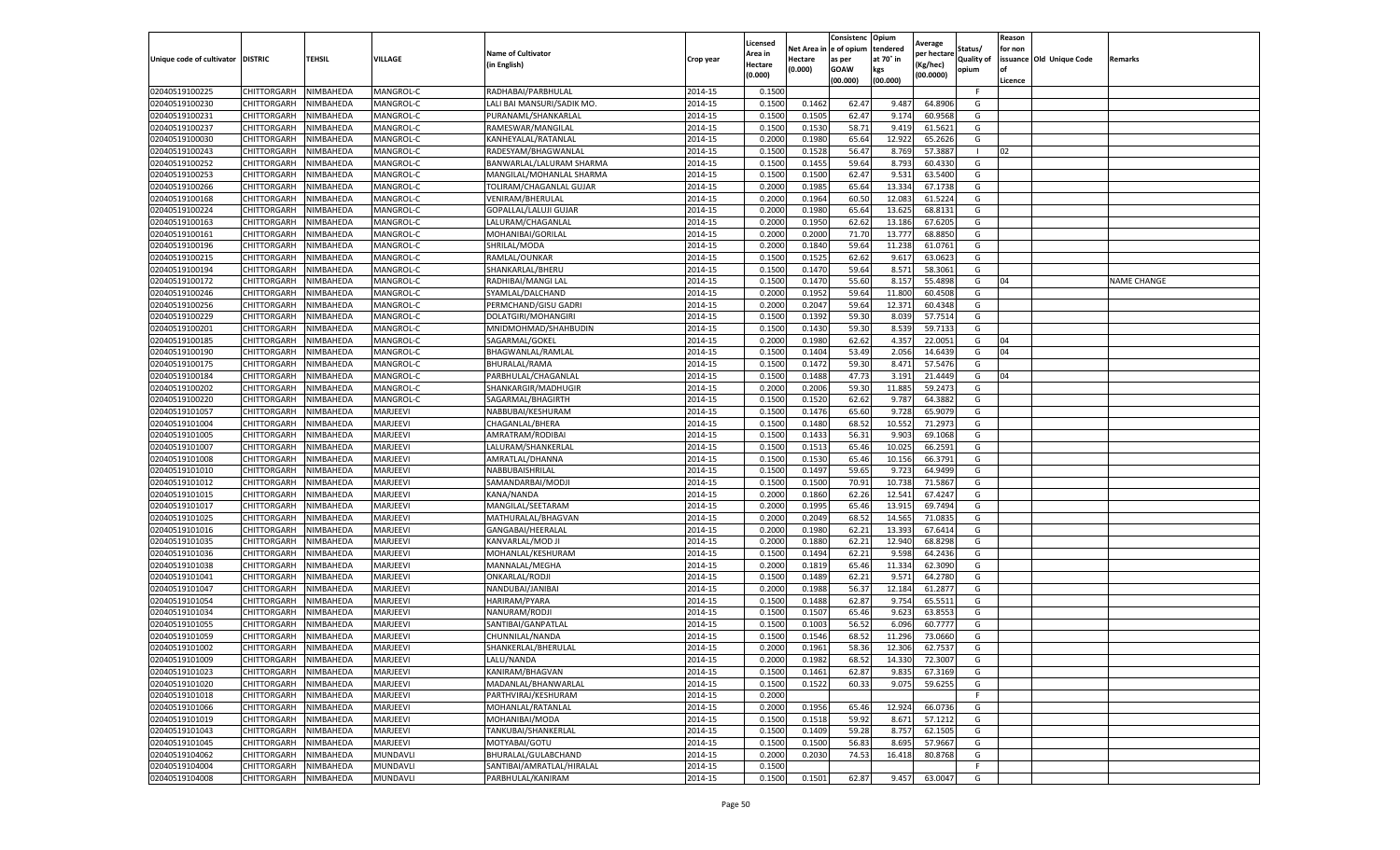|                                   |             |           |                |                            |           | Licensed |            | Consistenc  | Opium     |                        |                   | Reason  |                          |                 |
|-----------------------------------|-------------|-----------|----------------|----------------------------|-----------|----------|------------|-------------|-----------|------------------------|-------------------|---------|--------------------------|-----------------|
|                                   |             |           |                | <b>Name of Cultivator</b>  |           | Area in  | Net Area i | e of opium  | tendered  | Average<br>per hectare | Status/           | for non |                          |                 |
| Unique code of cultivator DISTRIC |             | TEHSIL    | VILLAGE        | (in English)               | Crop year | Hectare  | Hectare    | as per      | at 70° in | (Kg/hec)               | <b>Quality of</b> |         | issuance Old Unique Code | Remarks         |
|                                   |             |           |                |                            |           | (0.000)  | (0.000)    | <b>GOAW</b> | kgs       | (00.0000)              | opium             | οf      |                          |                 |
|                                   |             |           |                |                            |           |          |            | (00.000     | (00.000)  |                        |                   | Licence |                          |                 |
| 02040519104013                    | CHITTORGARH | NIMBAHEDA | MUNDAVL        | FULLCHAND/NANDA            | 2014-15   | 0.1500   | 0.148      | 59.84       | 9.968     | 67.2605                | G                 |         |                          |                 |
| 02040519104016                    | CHITTORGARH | NIMBAHEDA | MUNDAVL        | KISHANLAL/NARAYAN          | 2014-15   | 0.150    | 0.1448     | 59.95       | 8.967     | 61.9268                | G                 |         |                          |                 |
| 02040519104014                    | CHITTORGARH | NIMBAHEDA | MUNDAVL        | GANPATLAL/NANDA            | 2014-15   | 0.2000   | 0.1950     | 59.82       | 12.605    | 64.6410                | G                 |         |                          |                 |
| 02040519104023                    | CHITTORGARH | NIMBAHEDA | MUNDAVL        | BAGDIRAM/MANGILAL          | 2014-15   | 0.1500   |            |             |           |                        | F.                |         |                          |                 |
| 02040519104034                    | CHITTORGARH | NIMBAHEDA | MUNDAVL        | JAYRAJ/TARACHAND           | 2014-15   | 0.1500   | 0.1518     | 62.87       | 10.742    | 70.7642                | G                 |         |                          |                 |
| 02040519104058                    | CHITTORGARH | NIMBAHEDA | MUNDAVL        | UDAYLAL/RAMLAL             | 2014-15   | 0.1500   | 0.1510     | 55.71       | 8.890     | 58.8742                | G                 |         |                          |                 |
| 02040519104063                    | CHITTORGARH | NIMBAHEDA | MUNDAVL        | SIVELAL/BHAGWAN J          | 2014-15   | 0.1500   | 0.1500     | 59.82       | 9.537     | 63.5800                | G                 |         |                          |                 |
| 02040519104064                    | CHITTORGARH | NIMBAHEDA | MUNDAVL        | SOBHALAL/BHNWARLAI         | 2014-15   | 0.1500   | 0.1344     | 62.91       | 8.969     | 66.7336                | G                 |         |                          |                 |
| 02040519104070                    | CHITTORGARH | NIMBAHEDA | MUNDAVL        | DEVILAL/MOTYILAL           | 2014-15   | 0.2000   | 0.2024     | 62.91       | 13.409    | 66.2500                | G                 |         |                          |                 |
| 02040519104057                    | CHITTORGARH | NIMBAHEDA | MUNDAVL        | HUKMICHAND/TARACHAND       | 2014-15   | 0.2000   | 0.2010     | 59.82       | 12.622    | 62.7960                | G                 |         |                          |                 |
| 02040519104059                    | CHITTORGARH | NIMBAHEDA | MUNDAVL        | MANGILAL/SHANKARLAL        | 2014-15   | 0.1500   | 0.1502     | 64.36       | 9.875     | 65.7457                | G                 |         |                          |                 |
| 02040519104009                    | CHITTORGARH | NIMBAHEDA | MUNDAVL        | MOTILAL/PYARIBAI           | 2014-15   | 0.1500   | 0.1480     | 59.82       | 9.161     | 61.8986                | G                 |         |                          |                 |
| 02040519104055                    | CHITTORGARH | NIMBAHEDA | MUNDAVL        | RUKAMANIBAI/MOHANSINGH     | 2014-15   | 0.1500   | 0.1502     | 59.82       | 9.383     | 62.4700                | G                 |         |                          |                 |
| 02040519104029                    | CHITTORGARH | NIMBAHEDA | MUNDAVL        | UTTMCHAND/MOTILAI          | 2014-15   | 0.1500   | 0.1505     | 58.90       | 8.936     | 59.3754                | G                 |         |                          |                 |
| 02040519104003                    | CHITTORGARH | NIMBAHEDA | MUNDAVL        | UDAILAL/PARTHVIRAJ         | 2014-15   | 0.1500   | 0.1520     | 58.90       | 9.449     | 62.1645                | G                 |         |                          |                 |
| 02040519104011                    | CHITTORGARH | NIMBAHEDA | <b>MUNDAVL</b> | MATHURALAL/SHIVLAL         | 2014-15   | 0.1500   | 0.1484     | 56.82       | 9.513     | 64.1038                | G                 |         |                          |                 |
| 02040519104025                    | CHITTORGARH | NIMBAHEDA | MUNDAVL        | UDAILAL/DHULA              | 2014-15   | 0.1500   | 0.1535     | 62.91       | 10.812    | 70.4365                | G                 |         |                          |                 |
| 02040519104035                    | CHITTORGARH | NIMBAHEDA | MUNDAVL        | KISHANLAL/GULABCHAND       | 2014-15   | 0.1500   | 0.1485     | 62.91       | 10.182    | 68.5657                | G                 |         |                          |                 |
| 02040519104041                    | CHITTORGARH | NIMBAHEDA | MUNDAVL        | RADESYAM/MOTILAL           | 2014-15   | 0.1500   | 0.1500     | 64.36       | 9.838     | 65.5867                | G                 |         |                          |                 |
| 02040519104049                    | CHITTORGARH | NIMBAHEDA | MUNDAVL        | SHURENDARSINGH/SAJJANSINGH | 2014-15   | 0.1500   | 0.1500     | 58.90       | 9.416     | 62.7733                | G                 |         |                          |                 |
| 02040519104021                    | CHITTORGARH | NIMBAHEDA | MUNDAVL        | MANOHARSINGH/NARANDARSINGH | 2014-15   | 0.1500   | 0.1500     | 55.25       | 8.611     | 57.4067                | G                 |         |                          |                 |
| 02040519104042                    | CHITTORGARH | NIMBAHEDA | MUNDAVLI       | RAMESWARLAL/UDAYLAL        | 2014-15   | 0.1500   | 0.1520     | 62.91       | 10.057    | 66.1645                | G                 |         |                          |                 |
| 02040519104044                    | CHITTORGARH | NIMBAHEDA | MUNDAVL        | MANGUSINGH/CHOGASINGH      | 2014-15   | 0.1500   | 0.1496     | 59.58       | 8.835     | 59.0575                | G                 |         |                          |                 |
| 02040519104069                    | CHITTORGARH | NIMBAHEDA | MUNDAVL        | BAGDIRAM/SHIVELAL          | 2014-15   | 0.2000   | 0.2100     | 58.90       | 13.353    | 63.5857                | G                 |         |                          |                 |
| 02040519104002                    | CHITTORGARH | NIMBAHEDA | MUNDAVL        | JAMNABAI/BADRILAL          | 2014-15   | 0.1500   | 0.1534     | 62.90       | 10.199    | 66.4863                | G                 |         |                          |                 |
| 02040519104065                    | CHITTORGARH | NIMBAHEDA | MUNDAVLI       | DHANRAJ/NANALAL            | 2014-15   | 0.1500   | 0.1472     | 58.90       | 9.239     | 62.7649                | G                 |         |                          |                 |
| 02040519106015                    | CHITTORGARH | NIMBAHEDA | NAHRSINGHGARH  | FULCHAND/BHANWARLAL        | 2014-15   | 0.1500   | 0.1485     | 56.62       | 9.027     | 60.7879                | G                 |         |                          |                 |
| 02040519106002                    | CHITTORGARH | NIMBAHEDA | NAHRSINGHGARH  | HEERALAL/KASIRAM           | 2014-15   | 0.1500   |            |             |           |                        | F.                |         |                          |                 |
| 02040519106016                    | CHITTORGARH | NIMBAHEDA | NAHRSINGHGARH  | CHAGANLAL/CHAMPALAL        | 2014-15   | 0.1500   | 0.1440     | 58.81       | 9.225     | 64.0625                | G                 |         |                          |                 |
| 02040519106007                    | CHITTORGARH | NIMBAHEDA | NAHRSINGHGARH  | GOPILAL/BAGDIRAM           | 2014-15   | 0.1500   | 0.1489     | 67.61       | 10.750    | 72.1961                | G                 |         |                          |                 |
| 02040519106008                    | CHITTORGARH | NIMBAHEDA | NAHRSINGHGARH  | GOPILAL/NANDA              | 2014-15   | 0.1500   | 0.1489     | 67.61       | 10.750    | 72.1961                | G                 |         |                          |                 |
| 02040519106005                    | CHITTORGARH | NIMBAHEDA | NAHRSINGHGARH  | RADHESHYAM/LAXMAN          | 2014-15   | 0.1500   | 0.1479     | 65.19       | 10.458    | 70.7099                | G                 |         |                          |                 |
| 02040519106006                    | CHITTORGARH | NIMBAHEDA | NAHRSINGHGARH  | BADRILAL/PRTHVIRAJ         | 2014-15   | 0.1500   | 0.1500     | 67.61       | 11.02     | 73.4667                | G                 |         |                          |                 |
| 02040519106011                    | CHITTORGARH | NIMBAHEDA | NAHRSINGHGARH  | MANGILAL/BHOLIRAM          | 2014-15   | 0.1500   | 0.1500     | 67.61       | 10.373    | 69.1533                | G                 |         |                          |                 |
| 02040519109023                    | CHITTORGARH | NIMBAHEDA | PIPLIYAKALA    | RADHESHYAM/LAXMAN          | 2014-15   | 0.1500   | 0.1435     | 56.32       | 8.850     | 61.6725                | G                 |         | 02040519067070           | <b>TRANSFER</b> |
| 02040519109032                    | CHITTORGARH | NIMBAHEDA | PIPLIYAKALA    | ONKARLAL/GORILAL           | 2014-15   | 0.1500   | 0.1369     | 56.51       | 8.250     | 60.2630                | G                 |         | 02040519067071           | TRANSFER        |
| 02040519110037                    | CHITTORGARH | NIMBAHEDA | RANIKHEDA      | DHAPUBAI/PRTHVIRAJ         | 2014-15   | 0.1500   | 0.1420     | 59.88       | 7.066     | 49.7606                | G                 | 04      | 02040519103004           | TRANSFER        |
| 02040519110038                    | CHITTORGARH | NIMBAHEDA | RANIKHEDA      | HARIRAM/NARAYAN            | 2014-15   | 0.1500   | 0.1452     | 62.20       | 8.690     | 59.8485                | G                 |         | 02040519092022           | TRANSFER        |
| 02040519113010                    | CHITTORGARH | NIMBAHEDA | SANGRIYA       | BHERULAL/MOTILAL           | 2014-15   | 0.2000   | 0.1928     | 62.20       | 13.044    | 67.6556                | G                 |         | 02040519066103           | TRANSFER        |
| 02040519113011                    | CHITTORGARH | NIMBAHEDA | SANGRIYA       | GOKEL/KHEMA                | 2014-15   | 0.1500   | 0.1449     | 67.10       | 9.816     | 67.7433                | G                 |         | 02040519070077           | TRANSFER        |
| 02040519123023                    | CHITTORGARH | NIMBAHEDA | SARLAI         | DEVILAL/MODA               | 2014-15   | 0.1500   | 0.1456     | 68.42       | 9.549     | 65.5838                | G                 |         |                          |                 |
| 02040519123003                    | CHITTORGARH | NIMBAHEDA | SARLAI         | <b>BARDICHAND/GASI</b>     | 2014-15   | 0.1500   | 0.1425     | 65.32       | 9.126     | 64.0421                | G                 |         |                          |                 |
| 02040519123004                    | CHITTORGARH | NIMBAHEDA | SARLAI         | MOHANLAL/HARI RAM          | 2014-15   | 0.2000   | 0.1951     | 61.29       | 11.671    | 59.8206                | G                 |         |                          |                 |
| 02040519123015                    | CHITTORGARH | NIMBAHEDA | SARLAI         | SITABAI/SANTILAL           | 2014-15   | 0.1500   | 0.1500     | 59.28       | 8.723     | 58.1533                | G                 |         |                          |                 |
| 02040519123002                    | CHITTORGARH | NIMBAHEDA | SARLAI         | BHERULAL/GANGARAM          | 2014-15   | 0.2000   |            |             |           |                        | F                 |         |                          |                 |
| 02040519123008                    | CHITTORGARH | NIMBAHEDA | SARLAI         | SUNDARBAI/NANURAM/GASI     | 2014-15   | 0.1500   | 0.1360     | 63.20       | 8.604     | 63.2647                | G                 |         |                          |                 |
| 02040519123011                    | CHITTORGARH | NIMBAHEDA | SARLAI         | BHAGWANIBAI/CHAMPALAL      | 2014-15   | 0.1500   | 0.1450     | 59.28       | 8.909     | 61.4414                | G                 |         |                          |                 |
| 02040519123021                    | CHITTORGARH | NIMBAHEDA | SARLAI         | RAMLAL/BHUWANA             | 2014-15   | 0.1500   | 0.1441     | 63.20       | 9.110     | 63.2200                | G                 |         |                          |                 |
| 02040519116019                    | CHITTORGARH | NIMBAHEDA | SEMLIYA-3      | RAMLAL/LAKHMICHAND         | 2014-15   | 0.1500   | 0.1440     | 65.64       | 10.305    | 71.5625                | G                 |         |                          |                 |
| 02040519116002                    | CHITTORGARH | NIMBAHEDA | SEMLIYA-3      | GISALAL/BARDICHAND         | 2014-15   | 0.1500   | 0.1500     | 56.39       | 9.304     | 62.0267                | G                 |         |                          |                 |
| 02040519116005                    | CHITTORGARH | NIMBAHEDA | SEMLIYA-3      | BHOLIRAM/HUKMICHAND        | 2014-15   | 0.2000   | 0.1998     | 65.72       | 13.876    | 69.4494                | G                 |         |                          |                 |
| 02040519116006                    | CHITTORGARH | NIMBAHEDA | SEMLIYA-3      | SANTILAL/NARAYAN           | 2014-15   | 0.2000   |            |             |           |                        | F                 |         |                          |                 |
| 02040519116007                    | CHITTORGARH | NIMBAHEDA | SEMLIYA-3      | GOPILAL/MANGILAL           | 2014-15   | 0.2000   | 0.1911     | 65.72       | 13.463    | 70.4500                | G                 |         |                          |                 |
| 02040519116020                    | CHITTORGARH | NIMBAHEDA | SEMLIYA-3      | GOPILAL/MODA               | 2014-15   | 0.1500   | 0.1472     | 59.30       | 9.573     | 65.0340                | G                 |         |                          |                 |
| 02040519116021                    | CHITTORGARH | NIMBAHEDA | SEMLIYA-3      | BHURAIBAI/CHAMPALAL        | 2014-15   | 0.1500   | 0.1512     | 55.70       | 9.278     | 61.3624                | G                 |         |                          |                 |
| 02040519116008                    | CHITTORGARH | NIMBAHEDA | SEMLIYA-3      | GOPILAL/PYARA              | 2014-15   | 0.1500   | 0.1488     | 56.11       | 9.338     | 62.7554                | G                 |         |                          |                 |
| 02040519116025                    | CHITTORGARH | NIMBAHEDA | SEMLIYA-3      | RADHESHYAM/KANIRAM         | 2014-15   | 0.1500   | 0.1488     | 61.30       | 10.150    | 68.2124                | G                 |         |                          |                 |
| 02040519116031                    | CHITTORGARH | NIMBAHEDA | SEMLIYA-3      | HARIRAM/DHANRAJ            | 2014-15   | 0.1500   | 0.1492     | 59.88       | 9.093     | 60.9450                | G                 |         |                          |                 |
| 02040519116040                    | CHITTORGARH | NIMBAHEDA | SEMLIYA-3      | CHAGANLAL/PRTHVIRAJ        | 2014-15   | 0.1500   | 0.1496     | 65.72       | 10.637    | 71.1029                | G                 |         |                          |                 |
|                                   |             |           |                |                            |           |          |            |             |           |                        |                   |         |                          |                 |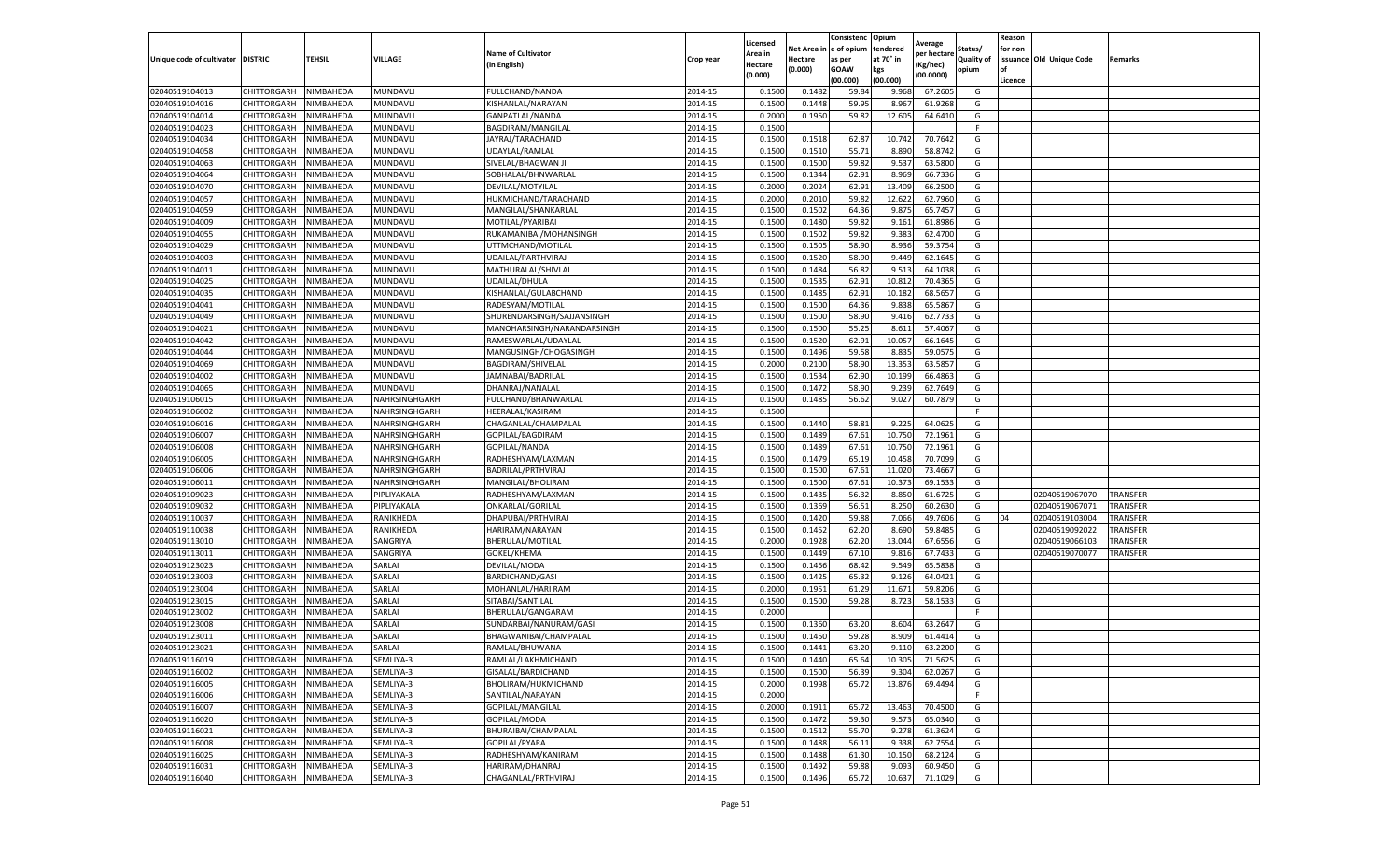|                           |                    |               |                 |                              |           | Licensed |         | Consistenc             | Opium     |                        |                   | Reason  |                          |                    |
|---------------------------|--------------------|---------------|-----------------|------------------------------|-----------|----------|---------|------------------------|-----------|------------------------|-------------------|---------|--------------------------|--------------------|
|                           |                    |               |                 | <b>Name of Cultivator</b>    |           | Area in  |         | Net Area in e of opium | tendered  | Average<br>per hectare | Status/           | for non |                          |                    |
| Unique code of cultivator | <b>DISTRIC</b>     | TEHSIL        | VILLAGE         | in English)                  | Crop year | Hectare  | Hectare | as per                 | at 70° in | (Kg/hec                | <b>Quality of</b> |         | issuance Old Unique Code | <b>Remarks</b>     |
|                           |                    |               |                 |                              |           | (0.000)  | (0.000) | <b>GOAW</b>            | kgs       | (00.0000)              | opium             |         |                          |                    |
|                           |                    |               |                 |                              |           |          |         | (00.000)               | (00.000)  |                        |                   | Licence |                          |                    |
| 02040519116044            | CHITTORGARH        | NIMBAHEDA     | SEMLIYA-3       | HEERALAL/MOTILAL             | 2014-15   | 0.2000   | 0.185   | 63.25                  | 12.74     | 68.8019                | G                 |         |                          |                    |
| 02040519116048            | CHITTORGARH        | NIMBAHEDA     | SEMLIYA-3       | TULSIRAM/WARDA               | 2014-15   | 0.2000   | 0.1898  | 59.88                  | 12.01     | 63.3246                | G                 |         |                          |                    |
| 02040519116052            | CHITTORGARH        | NIMBAHEDA     | SEMLIYA-3       | RADHESHYAM/NARAYAN           | 2014-15   | 0.2000   | 0.1872  | 56.08                  | 11.184    | 59.7436                | G                 |         |                          |                    |
| 02040519116054            | CHITTORGARH        | NIMBAHEDA     | SEMLIYA-3       | DEVILAL/CHAMPALAL            | 2014-15   | 0.1500   | 0.1500  | 56.34                  | 9.167     | 61.1133                | G                 |         |                          |                    |
| 02040519116057            | <b>CHITTORGARH</b> | NIMBAHEDA     | SEMLIYA-3       | KAVARLAL/BHOLIRAM            | 2014-15   | 0.1500   | 0.1520  | 62.12                  | 10.27     | 67.6053                | G                 |         |                          |                    |
| 02040519116059            | CHITTORGARH        | NIMBAHEDA     | SEMLIYA-3       | PARBHULAL/SHVLAL             | 2014-15   | 0.1500   | 0.1490  | 59.94                  | 9.608     | 64.4832                |                   | 02      |                          |                    |
| 02040519116060            | CHITTORGARH        | NIMBAHEDA     | SEMLIYA-3       | RADHESHYAM/LAKHMICHAND       | 2014-15   | 0.2000   | 0.1848  | 68.64                  | 13.806    | 74.7078                | G                 |         |                          |                    |
| 02040519116023            | CHITTORGARH        | NIMBAHEDA     | SEMLIYA-3       | BHERULAL/HANGAMIBA           | 2014-15   | 0.1500   |         |                        |           |                        | F.                |         |                          |                    |
| 02040519116070            | CHITTORGARH        | NIMBAHEDA     | SEMLIYA-3       | GANGARAM/NANURAM             | 2014-15   | 0.1500   | 0.1494  | 59.88                  | 10.08     | 67.5100                | G                 |         |                          |                    |
| 02040519116074            | <b>CHITTORGARH</b> | NIMBAHEDA     | SEMLIYA-3       | SALUUBAI/KASHIRAM            | 2014-15   | 0.1500   | 0.1470  | 62.69                  | 10.093    | 68.6599                | G                 |         |                          |                    |
| 02040519116065            | CHITTORGARH        | NIMBAHEDA     | SEMLIYA-3       | SEETARAM/NARAYAN             | 2014-15   | 0.1500   | 0.1470  | 46.21                  | 7.064     | 48.0544                | G                 | 04      |                          |                    |
| 02040519116015            | CHITTORGARH        | NIMBAHEDA     | SEMLIYA-3       | BHERULAL/MOHANLAI            | 2014-15   | 0.1500   | 0.1482  | 62.69                  | 10.42     | 70.3374                | G                 |         |                          |                    |
| 02040519116068            | CHITTORGARH        | NIMBAHEDA     | SEMLIYA-3       | AMRATRAM/MAGNIRAM            | 2014-15   | 0.2000   | 0.1964  | 65.72                  | 14.092    | 71.7515                | G                 |         |                          | TRANSFER/AAKYANATH |
| 02040519116003            | CHITTORGARH        | NIMBAHEDA     | SEMLIYA-3       | HEERALAL/WARDA               | 2014-15   | 0.2000   | 0.1804  | 59.88                  | 11.685    | 64.7727                | G                 |         |                          |                    |
| 02040519116012            | CHITTORGARH        | NIMBAHEDA     | SEMLIYA-3       | LAKMICHAND/GATTUBAI          | 2014-15   | 0.1500   | 0.1440  | 65.72                  | 10.515    | 73.0208                | G                 |         |                          |                    |
| 02040519116013            | CHITTORGARH        | NIMBAHEDA     | SEMLIYA-3       | BHAGWANIBAI/KASIRAM          | 2014-15   | 0.2000   | 0.1880  | 62.69                  | 12.663    | 67.3564                | G                 |         |                          |                    |
| 02040519116018            | CHITTORGARH        | NIMBAHEDA     | SEMLIYA-3       | BHERULAL/PRATVIRAJ           | 2014-15   | 0.2000   | 0.1908  | 55.29                  | 11.674    | 61.1845                | G                 |         |                          |                    |
| 02040519116028            | CHITTORGARH        | NIMBAHEDA     | SEMLIYA-3       | BHAGVANIBAI/NANDA            | 2014-15   | 0.1500   |         |                        |           |                        | F.                |         |                          |                    |
| 02040519116032            | CHITTORGARH        | NIMBAHEDA     | SEMLIYA-3       | KANKUBAI/HARIRAM             | 2014-15   | 0.1500   | 0.1424  | 59.88                  | 9.008     | 63.2584                | G                 |         |                          |                    |
| 02040519116036            | CHITTORGARH        | NIMBAHEDA     | SEMLIYA-3       | BAGDIRAM/GOPILAL             | 2014-15   | 0.2000   | 0.2004  | 58.78                  | 11.958    | 59.6707                | G                 |         |                          |                    |
| 02040519116038            | CHITTORGARH        | NIMBAHEDA     | SEMLIYA-3       | OUNKARLAL/TULSIRAM           | 2014-15   | 0.2000   | 0.2000  | 62.69                  | 13.595    | 67.9750                | G                 |         |                          |                    |
| 02040519116045            | CHITTORGARH        | NIMBAHEDA     | SEMLIYA-3       | MAKHANLAL/SUKHLAL            | 2014-15   | 0.1500   |         |                        |           |                        | F                 |         |                          |                    |
| 02040519116051            | CHITTORGARH        | NIMBAHEDA     | SEMLIYA-3       | DHAPUBAI/MOTILAL             | 2014-15   | 0.1500   | 0.1482  | 58.78                  | 9.354     | 63.1174                | G                 |         |                          |                    |
| 02040519116053            | CHITTORGARH        | NIMBAHEDA     | SEMLIYA-3       | LAXMINARAYAN/PRTHVIRAJ       | 2014-15   | 0.1500   | 0.1459  | 58.78                  | 9.203     | 63.0775                | G                 |         |                          |                    |
| 02040519116029            | CHITTORGARH        | NIMBAHEDA     | SEMLIYA-3       | NANALAL/SUKHLAL              | 2014-15   | 0.1500   | 0.1352  | 56.79                  | 8.324     | 61.5680                | G                 |         |                          |                    |
| 02040519116041            | CHITTORGARH        | NIMBAHEDA     | SEMLIYA-3       | ARJUANSINGH/GOVERDHANSINGH   | 2014-15   | 0.1500   | 0.1500  | 58.78                  | 9.657     | 64.3800                | G                 |         |                          |                    |
| 02040518002016            | CHITTORGARH        | DUNGLA        | AALOD           | <b>OUNKAR LAL/NANA</b>       | 2014-15   | 0.1500   | 0.1404  | 56.92                  | 9.115     | 64.9217                | G                 |         | 02040518056021           | <b>TRANSFER</b>    |
| 02040518002025            | CHITTORGARH        | <b>DUNGLA</b> | AALOD           | ONKARLAL/KISHNA              | 2014-15   | 0.1500   | 0.1370  | 43.57                  | 5.589     | 40.7956                | -1                | 02      | 02040518008032           | TRANSFER           |
| 02040518002007            | CHITTORGARH        | <b>DUNGLA</b> | AALOD           | SORAM DAS/LAXMAN DAS         | 2014-15   | 0.1500   | 0.1372  | 58.58                  | 9.205     | 67.0918                | G                 |         | 02040518053070           | <b>TRANSFER</b>    |
| 02040518001013            | CHITTORGARH        | <b>DUNGLA</b> | ALAKHEDI        | GOPILAL/KISHNA               | 2014-15   | 0.1500   | 0.1428  | 47.22                  | 7.346     | 51.4426                | G                 | 04      |                          |                    |
| 02040518001001            | CHITTORGARH        | DUNGLA        | ALAKHEDI        | BALKISHAN/LAXMAN             | 2014-15   | 0.1500   | 0.1500  | 62.39                  | 10.07     | 67.1467                | G                 |         |                          |                    |
| 02040518001002            | CHITTORGARH        | DUNGLA        | <b>ALAKHEDI</b> | DHAPUBAI/LAXMINARAYAN        | 2014-15   | 0.2000   | 0.1938  | 56.25                  | 11.933    | 61.5738                | G                 |         |                          |                    |
| 02040518001005            | CHITTORGARH        | DUNGLA        | ALAKHEDI        | GEHARILAL/LAXMAN             | 2014-15   | 0.1500   | 0.1457  | 58.91                  | 9.291     | 63.7680                | G                 |         |                          |                    |
| 02040518001006            | CHITTORGARH        | DUNGLA        | ALAKHEDI        | MOHANLAL/LAXMAN              | 2014-15   | 0.1500   | 0.1512  | 64.40                  | 10.39     | 68.7566                | G                 |         |                          |                    |
| 02040518001015            | CHITTORGARH        | <b>DUNGLA</b> | ALAKHEDI        | DALIBAI/SHANKERLAL           | 2014-15   | 0.2000   | 0.1938  | 62.39                  | 13.182    | 68.0186                | G                 |         |                          |                    |
| 02040518001030            | CHITTORGARH        | DUNGLA        | ALAKHEDI        | LAXMAN/SHOBHALAL             | 2014-15   | 0.1500   | 0.1484  | 58.22                  | 9.207     | 62.0418                | G                 |         |                          |                    |
| 02040518001036            | CHITTORGARH        | <b>DUNGLA</b> | ALAKHEDI        | MANGILAL/NANALAL             | 2014-15   | 0.2000   | 0.1947  | 56.51                  | 11.536    | 59.2501                | G                 |         |                          |                    |
| 02040518001031            | CHITTORGARH        | DUNGLA        | ALAKHEDI        | RATNLAL/JYOTICHAND           | 2014-15   | 0.1500   | 0.1491  | 58.91                  | 8.92      | 59.8860                | G                 |         |                          |                    |
| 02040518001008            | CHITTORGARH        | DUNGLA        | ALAKHEDI        | OUKARLAL/MADHULAL            | 2014-15   | 0.1500   | 0.1478  | 62.39                  | 9.947     | 67.3004                | G                 |         |                          |                    |
| 02040518001027            | CHITTORGARH        | <b>DUNGLA</b> | <b>ALAKHEDI</b> | <b>BHOPSINGH/RAMSINGH</b>    | 2014-15   | 0.1500   | 0.1484  | 56.85                  | 9.348     | 62.9919                | G                 |         |                          |                    |
| 02040518003009            | CHITTORGARH        | DUNGLA        | ARNED           | SHRI LAL/BHURA JANVA         | 2014-15   | 0.1500   | 0.1420  | 60.58                  | 8.949     | 63.0211                | G                 |         |                          |                    |
| 02040518003016            | CHITTORGARH        | <b>DUNGLA</b> | ARNED           | JAGNNTH/KANIRAM              | 2014-15   | 0.1500   | 0.1423  | 59.50                  | 9.308     | 65.4111                | G                 |         |                          |                    |
| 02040518003022            | CHITTORGARH        | DUNGLA        | ARNED           | DAL CHAND/PEMA               | 2014-15   | 0.1500   | 0.1399  | 55.47                  | 8.93      | 63.8956                | G                 |         |                          |                    |
| 02040518003045            | CHITTORGARH        | DUNGLA        | ARNED           | HUKMI CHAND/BHANWAR LAL      | 2014-15   | 0.1500   | 0.0950  | 61.56                  | 6.43      | 67.7579                | G                 |         |                          |                    |
| 02040518003055            | CHITTORGARH        | <b>DUNGLA</b> | ARNED           | <b>BADRI LAL/BHANWAR LAI</b> | 2014-15   | 0.1500   | 0.1408  | 58.62                  | 8.734     | 62.0313                | G                 |         |                          |                    |
| 02040518003030            | CHITTORGARH        | DUNGLA        | ARNED           | OUNKAR/KALU                  | 2014-15   | 0.1500   | 0.1499  | 61.56                  | 9.260     | 61.7745                | G                 |         |                          |                    |
| 02040518003002            | CHITTORGARH        | DUNGLA        | ARNED           | JAGNATH/OUNKAR               | 2014-15   | 0.1500   | 0.1402  | 56.80                  | 8.731     | 62.2753                | G                 |         |                          |                    |
| 02040518003004            | CHITTORGARH        | <b>DUNGLA</b> | ARNED           | CHOGA LAL/JAGNATH            | 2014-15   | 0.1500   | 0.1485  | 53.31                  | 8.278     | 55.7441                | G                 | 04      |                          |                    |
| 02040518003005            | CHITTORGARH        | <b>DUNGLA</b> | ARNED           | MOHANLAL/GOKEL               | 2014-15   | 0.1500   | 0.1425  | 58.62                  | 9.773     | 68.5825                | G                 |         |                          |                    |
| 02040518003006            | <b>CHITTORGARH</b> | <b>DUNGLA</b> | ARNED           | LAXMAN/BABRU                 | 2014-15   | 0.1500   | 0.1448  | 53.89                  | 8.738     | 60.3453                |                   | 02      |                          |                    |
| 02040518003011            | <b>CHITTORGARH</b> | <b>DUNGLA</b> | ARNED           | SAMPATPURI/SHAMBHU LAL       | 2014-15   | 0.1500   | 0.1496  | 61.56                  | 9.612     | 64.2513                | G                 |         |                          | <b>NAME CHANGE</b> |
| 02040518003031            | <b>CHITTORGARH</b> | <b>DUNGLA</b> | ARNED           | PANALAL/JAGNNTH              | 2014-15   | 0.1500   | 0.1424  | 55.84                  | 9.022     | 63.3567                | G                 |         |                          |                    |
| 02040518003032            | CHITTORGARH        | <b>DUNGLA</b> | ARNED           | POKHAR LAL/CHTRBHUJ          | 2014-15   | 0.2000   | 0.2038  | 56.62                  | 13.427    | 65.8832                | G                 |         |                          |                    |
| 02040518003046            | <b>CHITTORGARH</b> | <b>DUNGLA</b> | ARNED           | <b>GOTAM PURI/RAM PURI</b>   | 2014-15   | 0.1500   | 0.1489  | 52.62                  | 7.931     | 53.2639                | G                 | 04      |                          |                    |
| 02040518003050            | CHITTORGARH        | <b>DUNGLA</b> | ARNED           | BHANWAR LAL/BHURA            | 2014-15   | 0.1500   | 0.1434  | 53.82                  | 8.258     | 57.5872                | G                 |         |                          |                    |
| 02040518003051            | <b>CHITTORGARH</b> | <b>DUNGLA</b> | ARNED           | NKSTRMAL/HEERA               | 2014-15   | 0.1500   | 0.1449  | 58.62                  | 9.865     | 68.0814                | G                 |         |                          |                    |
| 02040518003057            | CHITTORGARH        | <b>DUNGLA</b> | ARNED           | MOHAN PURI/MADHO PURI        | 2014-15   | 0.1500   | 0.1489  | 56.38                  | 8.852     | 59.4493                | G                 |         |                          |                    |
| 02040518003014            | CHITTORGARH        | DUNGLA        | ARNED           | KALU/UDAI LAL LUHAR          | 2014-15   | 0.1500   | 0.1451  | 56.58                  | 9.392     | 64.7278                | G                 |         |                          |                    |
| 02040518003010            | <b>CHITTORGARH</b> | <b>DUNGLA</b> | ARNED           | HUKMI CHAND/MATURA LAL       | 2014-15   | 0.1500   | 0.1470  | 46.46                  | 7.679     | 52.2381                | G                 | 04      |                          |                    |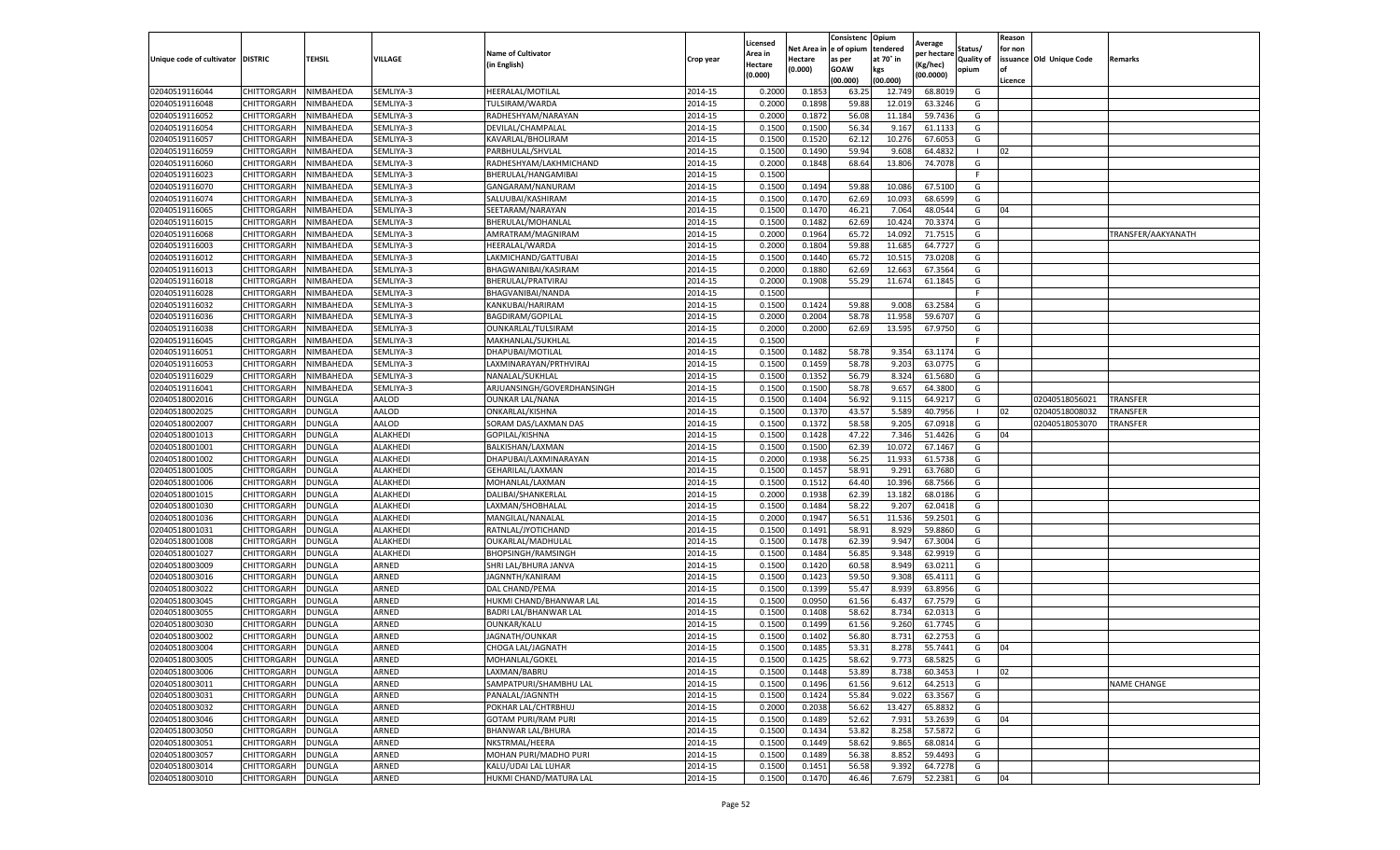|                           |                    |               |                         |                           |           | Licensed |         | Consistenc             | Opium     |                        |                   | Reason  |                          |                 |
|---------------------------|--------------------|---------------|-------------------------|---------------------------|-----------|----------|---------|------------------------|-----------|------------------------|-------------------|---------|--------------------------|-----------------|
|                           |                    |               |                         | <b>Name of Cultivator</b> |           | Area in  |         | Net Area in e of opium | tendered  | Average<br>per hectare | Status/           | for non |                          |                 |
| Unique code of cultivator | <b>DISTRIC</b>     | TEHSIL        | VILLAGE                 | in English)               | Crop year | Hectare  | Hectare | as per                 | at 70° in | (Kg/hec                | <b>Quality of</b> |         | issuance Old Unique Code | <b>Remarks</b>  |
|                           |                    |               |                         |                           |           | (0.000)  | (0.000) | <b>GOAW</b>            | kgs       | (00.0000)              | opium             |         |                          |                 |
|                           |                    |               |                         |                           |           |          |         | (00.000)               | (00.000)  |                        |                   | Licence |                          |                 |
| 02040518003023            | CHITTORGARH        | <b>DUNGLA</b> | ARNED                   | BADAMI BAI/OUNKAR JI      | 2014-15   | 0.2000   | 0.1943  | 56.56                  | 12.241    | 63.0005                | G                 |         |                          |                 |
| 02040518003028            | CHITTORGARH        | DUNGLA        | ARNED                   | KISHAN LAL/BHAGVAN        | 2014-15   | 0.2000   | 0.1886  | 58.62                  | 11.707    | 62.0732                | G                 |         |                          |                 |
| 02040518003019            | CHITTORGARH        | DUNGLA        | ARNED                   | DALLI CHAND/GANGA RAM     | 2014-15   | 0.1500   | 0.1487  | 47.10                  | 7.502     | 50.4506                | G                 | 04      |                          |                 |
| 02040518003059            | CHITTORGARH        | <b>DUNGLA</b> | ARNED                   | KISHAN LAL/BHAGVAN        | 2014-15   | 0.1500   | 0.1449  | 56.69                  | 8.892     | 61.3665                | G                 |         |                          |                 |
| 02040518003038            | CHITTORGARH        | DUNGLA        | ARNED                   | BHAGWATILAL/DOLATRAM      | 2014-15   | 0.2000   | 0.1859  | 65.06                  | 13.951    | 75.0457                | G                 |         |                          |                 |
| 02040518003060            | CHITTORGARH        | DUNGLA        | ARNED                   | HEERA LAL/CUNNI LAL       | 2014-15   | 0.1500   | 0.1439  | 53.48                  | 8.465     | 58.8256                | G                 |         |                          | TRANSFER/DEVALI |
| 02040518005022            | CHITTORGARH        | DUNGLA        | <b>BADVAI</b>           | KALU LAL/NAVLA            | 2014-15   | 0.1500   | 0.1496  | 56.63                  | 8.834     | 59.0508                | G                 |         |                          |                 |
| 02040518005019            | CHITTORGARH        | DUNGLA        | <b>BADVAI</b>           | MOHANI BAI/PRATVIRAJ      | 2014-15   | 0.1000   |         |                        |           |                        | F.                |         |                          |                 |
| 02040518006006            | CHITTORGARH        | DUNGLA        | <b>BAGPURA</b>          | RAM LAL/BHEEMA            | 2014-15   | 0.2000   |         |                        |           |                        | F.                |         | 02040518017015           | <b>TRANSFER</b> |
| 02040518007007            | CHITTORGARH        | <b>DUNGLA</b> | BHANAKHEDI              | KISHANLAL/HEERALAL        | 2014-15   | 0.1500   | 0.0678  | 67.42                  | 5.114     | 75.4277                | G                 |         |                          |                 |
| 02040518007002            | CHITTORGARH        | <b>DUNGLA</b> | BHANAKHEDI              | KESHURAM/OUNKAR           | 2014-15   | 0.2000   | 0.1848  | 62.85                  | 12.283    | 66.4665                | G                 |         |                          |                 |
| 02040518007006            | CHITTORGARH        | <b>DUNGLA</b> | BHANAKHEDI              | NANALAL/SUKHLAL           | 2014-15   | 0.1500   | 0.1437  | 57.55                  | 9.496     | 66.0821                | G                 |         |                          |                 |
| 02040518007008            | CHITTORGARH        | DUNGLA        | BHANAKHEDI              | LAXMICHAND/GASH           | 2014-15   | 0.1500   | 0.0441  | 65.44                  | 3.15      | 71.4286                | G                 |         |                          |                 |
| 02040518007010            | CHITTORGARH        | DUNGLA        | BHANAKHEDI              | SURJDEVI/VENDIRAM         | 2014-15   | 0.1500   | 0.1429  | 57.26                  | 8.327     | 58.2715                | G                 |         |                          |                 |
| 02040518007001            | CHITTORGARH        | DUNGLA        | BHANAKHEDI              | LAXMILAL/OUNKAR           | 2014-15   | 0.1500   | 0.1500  | 58.57                  | 8.944     | 59.6267                | G                 |         |                          |                 |
| 02040518009008            | CHITTORGARH        | <b>DUNGLA</b> | <b>BHATOLI GUJRAN</b>   | SHOBHA LAL/KISHAN LAL     | 2014-15   | 0.1500   | 0.0495  | 70.17                  | 3.930     | 79.3939                | G                 |         | 02040518046025           | TRANSFER        |
| 02040518009006            | CHITTORGARH        | <b>DUNGLA</b> | <b>BHATOLI GUJRAN</b>   | BHEEMA/NARAYN             | 2014-15   | 0.1500   | 0.1409  | 56.41                  | 8.075     | 57.3101                | G                 |         | 02040518046026           | TRANSFER        |
| 02040518009002            | CHITTORGARH        | <b>DUNGLA</b> | BHATOLI GUJRAN          | RATAN/NARAYAN             | 2014-15   | 0.2000   | 0.1933  | 62.40                  | 13.149    | 68.0238                | G                 |         | 02040518014114           | TRANSFER        |
| 02040518009021            | CHITTORGARH        | DUNGLA        | <b>BHATOLI GUJRAN</b>   | HAJARI/BHERA              | 2014-15   | 0.1500   | 0.1451  | 62.40                  | 9.583     | 66.0441                | G                 |         | 02040518059036           | TRANSFER        |
| 02040518008001            | CHITTORGARH        | DUNGLA        | <b>BHATOLI BAGRIYAN</b> | KISHAN LAL/HEERA LAL      | 2014-15   | 0.1500   | 0.1449  | 57.55                  | 8.583     | 59.2340                | G                 |         | 02040518032024           | TRANSFER        |
| 02040518013018            | CHITTORGARH        | <b>DUNGLA</b> | BILOT                   | <b>GOLABI BAI/HEMA</b>    | 2014-15   | 0.1500   | 0.1442  | 56.18                  | 8.796     | 60.9986                | G                 |         |                          |                 |
| 02040518013038            | CHITTORGARH        | DUNGLA        | <b>BILOT</b>            | SANTI LAL/KISHAN LAL      | 2014-15   | 0.2000   | 0.1943  | 63.02                  | 13.117    | 67.5090                | G                 |         |                          |                 |
| 02040518013001            | CHITTORGARH        | <b>DUNGLA</b> | <b>BILOT</b>            | GANGABAI/KISHAN LAL       | 2014-15   | 0.1500   | 0.1258  | 63.02                  | 8.400     | 66.7727                | G                 |         |                          |                 |
| 02040518013013            | CHITTORGARH        | DUNGLA        | <b>BILOT</b>            | GOTM/DEVA                 | 2014-15   | 0.1500   | 0.1449  | 62.17                  | 10.391    | 71.7115                | G                 |         |                          |                 |
| 02040518013017            | CHITTORGARH        | DUNGLA        | <b>BILOT</b>            | KESHURAM/BHAGVAN          | 2014-15   | 0.1500   | 0.1496  | 58.81                  | 9.552     | 63.8503                | G                 |         |                          |                 |
| 02040518013019            | CHITTORGARH        | DUNGLA        | <b>BILOT</b>            | RUPA/MODA                 | 2014-15   | 0.1000   | 0.1016  | 58.30                  | 5.997     | 59.0256                | G                 |         |                          |                 |
| 02040518013030            | CHITTORGARH        | DUNGLA        | <b>BILOT</b>            | SHANKAR LAL/RAMA          | 2014-15   | 0.1500   | 0.1443  | 56.16                  | 9.154     | 63.4373                | G                 |         |                          |                 |
| 02040518013031            | CHITTORGARH        | <b>DUNGLA</b> | <b>BILOT</b>            | PREMIBAI/JASHRAJ          | 2014-15   | 0.1500   | 0.1485  | 55.59                  | 8.966     | 60.3771                | G                 |         |                          |                 |
| 02040518013040            | CHITTORGARH        | <b>DUNGLA</b> | <b>BILOT</b>            | RAMESAR LAL/KISHAN LAL    | 2014-15   | 0.2000   | 0.1941  | 62.17                  | 13.349    | 68.7738                | G                 |         |                          |                 |
| 02040518013044            | CHITTORGARH        | <b>DUNGLA</b> | <b>BILOT</b>            | NARAYAN/BABRU BDA         | 2014-15   | 0.1500   | 0.1455  | 53.73                  | 8.835     | 60.7216                | G                 |         |                          |                 |
| 02040518013055            | CHITTORGARH        | DUNGLA        | <b>BILOT</b>            | DANRAJ/KHUMA              | 2014-15   | 0.1500   | 0.1495  | 47.53                  | 7.686     | 51.4114                | G                 | 04      |                          |                 |
| 02040518013056            | CHITTORGARH        | DUNGLA        | <b>BILOT</b>            | GOPILAL/GANGARAM          | 2014-15   | 0.1500   | 0.1467  | 56.19                  | 8.934     | 60.8998                | G                 |         |                          |                 |
| 02040518013028            | CHITTORGARH        | DUNGLA        | <b>BILOT</b>            | MANGI LAL/NENA            | 2014-15   | 0.2000   | 0.1935  | 56.34                  | 12.049    | 62.2687                | G                 |         |                          |                 |
| 02040518013032            | CHITTORGARH        | DUNGLA        | <b>BILOT</b>            | NARAYAN/OUNKAR            | 2014-15   | 0.1500   | 0.1455  | 57.58                  | 9.040     | 62.1306                | G                 |         |                          |                 |
| 02040518013003            | CHITTORGARH        | <b>DUNGLA</b> | <b>BILOT</b>            | HEMERIBAI/NETRAM          | 2014-15   | 0.2000   | 0.1947  | 56.25                  | 12.680    | 65.1258                | G                 |         |                          |                 |
| 02040518013037            | CHITTORGARH        | DUNGLA        | <b>BILOT</b>            | NANU RAM/FARTA            | 2014-15   | 0.2000   | 0.1900  | 62.17                  | 12.81     | 67.4526                | G                 |         |                          |                 |
| 02040518013039            | CHITTORGARH        | <b>DUNGLA</b> | <b>BILOT</b>            | LOBHCHAND/BHAGVAN         | 2014-15   | 0.1500   | 0.1496  | 65.19                  | 10.51     | 70.2807                | G                 |         |                          |                 |
| 02040518013049            | CHITTORGARH        | DUNGLA        | <b>BILOT</b>            | <b>BABU LAL/GOPI</b>      | 2014-15   | 0.1500   | 0.1509  | 56.62                  | 9.11      | 60.4109                | G                 |         |                          |                 |
| 02040518013051            | CHITTORGARH        | DUNGLA        | <b>BILOT</b>            | GEMERIBAI/BHAJJA          | 2014-15   | 0.1500   | 0.1440  | 53.03                  | 8.326     | 57.8194                | G                 |         |                          |                 |
| 02040518013020            | CHITTORGARH        | <b>DUNGLA</b> | <b>BILOT</b>            | HANSRFAJ/GOTTU            | 2014-15   | 0.1500   | 0.1492  | 57.20                  | 9.209     | 61.7225                | G                 |         |                          |                 |
| 02040518013027            | CHITTORGARH        | DUNGLA        | <b>BILOT</b>            | NARAYAN/RUPA              | 2014-15   | 0.2000   | 0.1910  | 62.17                  | 12.931    | 67.7016                | G                 |         |                          |                 |
| 02040518013002            | CHITTORGARH        | <b>DUNGLA</b> | <b>BILOT</b>            | SANTI LAL/PYARA           | 2014-15   | 0.1500   | 0.1449  | 58.81                  | 8.679     | 59.8965                | G                 |         |                          |                 |
| 02040518014103            | CHITTORGARH        | DUNGLA        | CHIKARDA                | NANALAL/BHERULAI          | 2014-15   | 0.1500   | 0.1471  | 57.25                  | 8.923     | 60.6594                | G                 |         |                          |                 |
| 02040518014032            | CHITTORGARH        | DUNGLA        | CHIKARDA                | GASIRAM/DHULLA            | 2014-15   | 0.2000   | 0.2025  | 56.25                  | 11.555    | 57.061                 | G                 |         |                          |                 |
| 02040518014044            | CHITTORGARH        | DUNGLA        | CHIKARDA                | DALU/DUNGAJI              | 2014-15   | 0.2000   | 0.1874  | 58.25                  | 11.084    | 59.1462                | G                 |         |                          |                 |
| 02040518014051            | CHITTORGARH        | DUNGLA        | CHIKARDA                | LAXMILAL/FAKIRCHAND GARG  | 2014-15   | 0.2000   | 0.2030  | 62.44                  | 12.71     | 62.6158                | G                 |         |                          |                 |
| 02040518014108            | CHITTORGARH        | DUNGLA        | CHIKARDA                | MANGILAL/VENAJI           | 2014-15   | 0.2000   | 0.1960  | 58.57                  | 11.43     | 58.3163                | G                 |         |                          |                 |
| 02040518014107            | CHITTORGARH        | <b>DUNGLA</b> | CHIKARDA                | TARACHAND/TIKAMCHAND      | 2014-15   | 0.2000   | 0.1964  | 55.98                  | 4.878     | 24.8371                | G                 | 04      |                          |                 |
| 02040518014067            | CHITTORGARH        | <b>DUNGLA</b> | CHIKARDA                | HAJARI/KISHANA JAT        | 2014-15   | 0.2000   | 0.2000  | 62.44                  | 12.729    | 63.6450                | G                 |         |                          |                 |
| 02040518014017            | CHITTORGARH        | <b>DUNGLA</b> | CHIKARDA                | GOPALDAS/KISHNADAS        | 2014-15   | 0.1500   | 0.1250  | 50.44                  | 1.787     | 14.2960                | G                 | 04      |                          |                 |
| 02040518014115            | <b>CHITTORGARH</b> | <b>DUNGLA</b> | CHIKARDA                | KALU/BABRU                | 2014-15   | 0.1500   | 0.1463  | 56.40                  | 8.605     | 58.8175                | G                 |         |                          |                 |
| 02040518015107            | CHITTORGARH        | <b>DUNGLA</b> | DELWAS                  | GANGABAI/DHANRAJ          | 2014-15   | 0.2000   | 0.2007  | 63.22                  | 13.583    | 67.6781                | G                 |         |                          |                 |
| 02040518015001            | <b>CHITTORGARH</b> | <b>DUNGLA</b> | DELWAS                  | DAPUBAI/FULCHAND          | 2014-15   | 0.1500   | 0.1500  | 56.29                  | 9.063     | 60.4200                | G                 |         |                          |                 |
| 02040518015007            | <b>CHITTORGARH</b> | <b>DUNGLA</b> | DELWAS                  | CHANDRPARKASH/FULCHAND    | 2014-15   | 0.2000   | 0.1969  | 63.22                  | 13.032    | 66.1859                | G                 |         |                          |                 |
| 02040518015006            | CHITTORGARH        | <b>DUNGLA</b> | DELWAS                  | UDHA/RAMA                 | 2014-15   | 0.2000   | 0.1950  | 65.33                  | 13.374    | 68.5846                | G                 |         |                          |                 |
| 02040518015010            | <b>CHITTORGARH</b> | <b>DUNGLA</b> | DELWAS                  | NARAYAN LAL/BHAGVAN LAL   | 2014-15   | 0.2000   | 0.1959  | 57.21                  | 11.712    | 59.7856                | G                 |         |                          |                 |
| 02040518015014            | CHITTORGARH        | <b>DUNGLA</b> | DELWAS                  | BHANWAR LAL/LALU          | 2014-15   | 0.2000   | 0.1998  | 59.13                  | 12.367    | 61.8969                | G                 |         |                          |                 |
| 02040518015017            | CHITTORGARH        | DUNGLA        | DELWAS                  | RATAN LAL/CHATARBHUJ      | 2014-15   | 0.2000   | 0.1972  | 63.22                  | 13.177    | 66.8205                | G                 |         |                          |                 |
| 02040518015018            | <b>CHITTORGARH</b> | <b>DUNGLA</b> | <b>DELWAS</b>           | NAVLA/AANDA               | 2014-15   | 0.2000   | 0.2000  | 59.13                  | 12.755    | 63.7750                | G                 |         |                          |                 |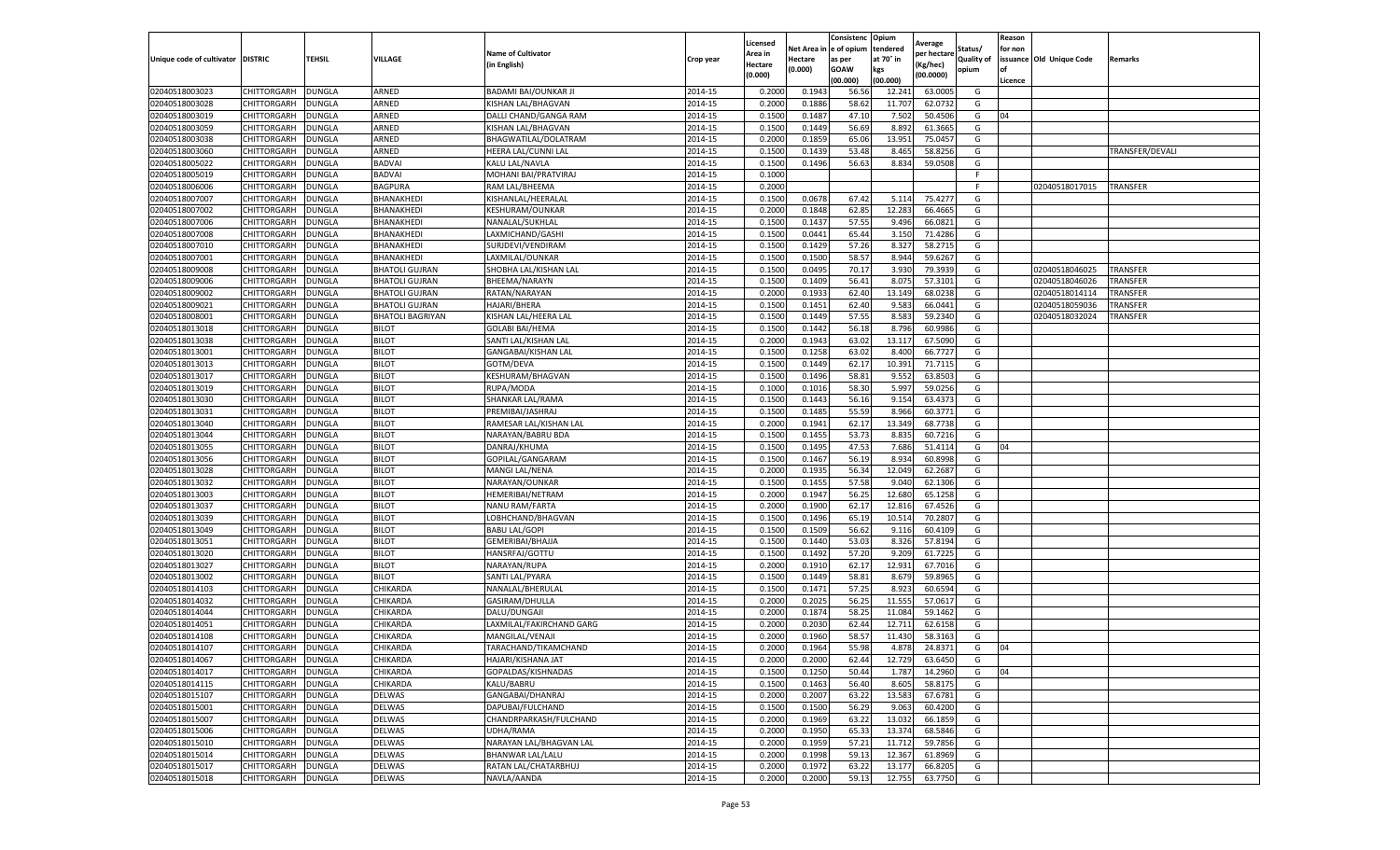|                           |                    |               |                 |                             |           | Licensed |         | Consistenc             | Opium     | Average     |                   | Reason  |                          |                    |
|---------------------------|--------------------|---------------|-----------------|-----------------------------|-----------|----------|---------|------------------------|-----------|-------------|-------------------|---------|--------------------------|--------------------|
|                           |                    |               |                 | <b>Name of Cultivator</b>   |           | Area in  |         | Net Area in e of opium | tendered  | oer hectare | Status/           | for non |                          |                    |
| Unique code of cultivator | <b>DISTRIC</b>     | TEHSIL        | VILLAGE         | in English)                 | Crop year | Hectare  | Hectare | as per                 | at 70° in | (Kg/hec     | <b>Quality of</b> |         | issuance Old Unique Code | <b>Remarks</b>     |
|                           |                    |               |                 |                             |           | (0.000)  | (0.000) | <b>GOAW</b>            | kgs       | (00.0000)   | opium             |         |                          |                    |
|                           |                    |               |                 |                             |           |          |         | (00.000)               | (00.000)  |             |                   | Licence |                          |                    |
| 02040518015021            | <b>CHITTORGARH</b> | <b>DUNGLA</b> | DELWAS          | NATHU/BABRU                 | 2014-15   | 0.1500   | 0.1500  | 65.33                  | 10.63     | 70.8667     | G                 |         |                          |                    |
| 02040518015022            | <b>CHITTORGARH</b> | DUNGLA        | <b>DELWAS</b>   | DALLA/BABRU                 | 2014-15   | 0.1500   | 0.1458  | 62.39                  | 10.76     | 73.8477     | G                 |         |                          |                    |
| 02040518015023            | CHITTORGARH        | <b>DUNGLA</b> | DELWAS          | <b>RUP LAL/LALU</b>         | 2014-15   | 0.1500   | 0.1481  | 57.11                  | 9.717     | 65.6111     | G                 |         |                          |                    |
| 02040518015024            | CHITTORGARH        | <b>DUNGLA</b> | DELWAS          | MOHAN LAL/LALU              | 2014-15   | 0.1500   | 0.1551  | 58.58                  | 9.749     | 62.8562     | G                 |         |                          |                    |
| 02040518015043            | CHITTORGARH        | <b>DUNGLA</b> | DELWAS          | HARKUBAI/RAMA               | 2014-15   | 0.1500   | 0.1487  | 65.33                  | 10.25     | 68.9778     | G                 |         |                          | <b>NAME CHANGE</b> |
| 02040518015047            | CHITTORGARH        | DUNGLA        | DELWAS          | BHANWAR LAL/BHERU LAL       | 2014-15   | 0.1500   | 0.1488  | 59.13                  | 9.216     | 61.9355     | G                 |         |                          |                    |
| 02040518015060            | CHITTORGARH        | <b>DUNGLA</b> | DELWAS          | DEVI DAS / BOJI DAS         | 2014-15   | 0.2000   | 0.2005  | 63.22                  | 13.637    | 68.0150     | G                 |         |                          |                    |
| 02040518015061            | CHITTORGARH        | DUNGLA        | DELWAS          | MITHU DAS/BHOJI DAS         | 2014-15   | 0.1500   | 0.1420  | 67.42                  | 10.97     | 77.2535     | G                 |         |                          |                    |
| 02040518015073            | CHITTORGARH        | DUNGLA        | DELWAS          | SURESH/WAKTA                | 2014-15   | 0.1500   | 0.1474  | 56.56                  | 9.098     | 61.7232     | G                 |         |                          | <b>NAME CHANGE</b> |
| 02040518015093            | CHITTORGARH        | <b>DUNGLA</b> | DELWAS          | <b>BABRU/DEVA</b>           | 2014-15   | 0.2000   | 0.2030  | 60.22                  | 11.795    | 58.1034     | G                 |         |                          |                    |
| 02040518015113            | CHITTORGARH        | <b>DUNGLA</b> | DELWAS          | KISHAN LAL/CHMPA LAL        | 2014-15   | 0.1500   | 0.1458  | 56.35                  | 9.644     | 66.1454     | G                 |         |                          |                    |
| 02040518015119            | CHITTORGARH        | <b>DUNGLA</b> | <b>DELWAS</b>   | LACHIRAM/ONKAR MEGWAL       | 2014-15   | 0.1500   | 0.1555  | 59.84                  | 9.89      | 63.6592     | G                 |         |                          |                    |
| 02040518015120            | CHITTORGARH        | DUNGLA        | DELWAS          | SURESH/RATANLAL/SALUBAI     | 2014-15   | 0.2000   | 0.2020  | 59.84                  | 13.002    | 64.3663     | G                 |         |                          |                    |
| 02040518015089            | CHITTORGARH        | DUNGLA        | DELWAS          | <b>OUNKAR/BHAGWAN</b>       | 2014-15   | 0.1500   | 0.1479  | 62.39                  | 9.929     | 67.1332     | G                 |         |                          |                    |
| 02040518015090            | CHITTORGARH        | DUNGLA        | DELWAS          | RUP LAL/SHAMBHULAL          | 2014-15   | 0.1500   | 0.1362  | 39.48                  | 4.788     | 35.1542     | - 1               | 02      |                          |                    |
| 02040518015030            | CHITTORGARH        | <b>DUNGLA</b> | DELWAS          | <b>OUNKAR LAL/RAM LAL</b>   | 2014-15   | 0.2000   | 0.1950  | 59.84                  | 12.21     | 62.6462     | G                 |         |                          |                    |
| 02040518015053            | CHITTORGARH        | <b>DUNGLA</b> | DELWAS          | NOKVKAND/MTHRA              | 2014-15   | 0.2000   | 0.1979  | 65.33                  | 13.925    | 70.3638     | G                 |         |                          |                    |
| 02040518015072            | CHITTORGARH        | <b>DUNGLA</b> | DELWAS          | SANTOSHRAM/CHTRBHUJ         | 2014-15   | 0.2000   | 0.1997  | 59.84                  | 12.73     | 63.7807     | G                 |         |                          |                    |
| 02040518015075            | CHITTORGARH        | <b>DUNGLA</b> | <b>DELWAS</b>   | NANU RAM/BHERA              | 2014-15   | 0.1500   | 0.1470  | 57.13                  | 9.07      | 61.7415     | G                 |         |                          |                    |
| 02040518015081            | CHITTORGARH        | DUNGLA        | DELWAS          | <b>OUNKAR/GANGA RAM</b>     | 2014-15   | 0.2000   | 0.1945  | 56.26                  | 12.144    | 62.4370     | G                 |         |                          |                    |
| 02040518015087            | CHITTORGARH        | <b>DUNGLA</b> | <b>DELWAS</b>   | <b>BHART LAL/NATHU LAL</b>  | 2014-15   | 0.1500   | 0.1527  | 62.39                  | 9.715     | 63.6215     | G                 |         |                          |                    |
| 02040518015101            | CHITTORGARH        | <b>DUNGLA</b> | DELWAS          | CHGAN LAL/OUNKAR LAL        | 2014-15   | 0.1500   | 0.1500  | 56.61                  | 9.025     | 60.1667     | G                 |         |                          |                    |
| 02040518015116            | CHITTORGARH        | <b>DUNGLA</b> | DELWAS          | NAVL SINGH/BHUVANI SINGH    | 2014-15   | 0.1000   |         |                        |           |             | F.                |         |                          |                    |
| 02040518015002            | CHITTORGARH        | DUNGLA        | <b>DELWAS</b>   | GAMERA/DALU                 | 2014-15   | 0.1500   | 0.1471  | 59.36                  | 9.718     | 66.0639     | G                 |         |                          |                    |
| 02040518015019            | CHITTORGARH        | DUNGLA        | DELWAS          | MANGI LAL/KAJOD             | 2014-15   | 0.2000   | 0.1974  | 57.21                  | 11.990    | 60.7396     | G                 |         |                          |                    |
| 02040518015068            | CHITTORGARH        | <b>DUNGLA</b> | DELWAS          | LAXMAN/FULI BAI             | 2014-15   | 0.2000   | 0.1959  | 59.36                  | 12.43     | 63.4609     | G                 |         |                          |                    |
| 02040518015077            | CHITTORGARH        | DUNGLA        | DELWAS          | NARAYAN/OUNKAR              | 2014-15   | 0.2000   | 0.1900  | 56.59                  | 11.674    | 61.4421     | G                 |         |                          |                    |
| 02040518015082            | CHITTORGARH        | <b>DUNGLA</b> | DELWAS          | MANGI LAL/KISHNA            | 2014-15   | 0.1500   | 0.1470  | 57.19                  | 9.387     | 63.8571     | G                 |         |                          |                    |
| 02040518015096            | CHITTORGARH        | <b>DUNGLA</b> | DELWAS          | PEMA/NAVLA                  | 2014-15   | 0.1500   | 0.1481  | 57.21                  | 9.391     | 63.4099     | G                 |         |                          |                    |
| 02040518015100            | CHITTORGARH        | <b>DUNGLA</b> | DELWAS          | <b>BANSHI LAL/LALU BHIL</b> | 2014-15   | 0.2000   | 0.1988  | 56.57                  | 12.437    | 62.5604     | G                 |         |                          |                    |
| 02040518015105            | CHITTORGARH        | DUNGLA        | <b>DELWAS</b>   | LAXMI LAL/NARAYAN           | 2014-15   | 0.1500   | 0.1516  | 59.36                  | 9.701     | 63.9908     | G                 |         |                          |                    |
| 02040518015106            | CHITTORGARH        | <b>DUNGLA</b> | DELWAS          | MOHAN LAL/OUNKAR LAL        | 2014-15   | 0.1500   | 0.1449  | 56.25                  | 8.912     | 61.5045     | G                 |         |                          |                    |
| 02040518015112            | CHITTORGARH        | <b>DUNGLA</b> | DELWAS          | DEVI LAL/OUNKAR LAL         | 2014-15   | 0.2000   | 0.1914  | 56.31                  | 11.487    | 60.015      | G                 |         |                          |                    |
| 02040518015098            | CHITTORGARH        | DUNGLA        | <b>DELWAS</b>   | <b>BHERA/SHVA</b>           | 2014-15   | 0.1500   | 0.1440  | 57.20                  | 9.160     | 63.6111     | G                 |         |                          |                    |
| 02040518015038            | CHITTORGARH        | <b>DUNGLA</b> | DELWAS          | BHVANI SHANKAR/HIMTRAM      | 2014-15   | 0.2000   | 0.1951  | 56.55                  | 12.061    | 61.8196     | G                 |         |                          |                    |
| 02040518015039            | CHITTORGARH        | <b>DUNGLA</b> | DELWAS          | BABRU/ASHARAM               | 2014-15   | 0.1500   | 0.1527  | 56.55                  | 9.686     | 63.4316     | G                 |         |                          | <b>NAME CHANGE</b> |
| 02040518015078            | CHITTORGARH        | <b>DUNGLA</b> | DELWAS          | BHURA/WAKTA                 | 2014-15   | 0.1500   | 0.1537  | 62.39                  | 10.08     | 65.6409     | G                 |         |                          |                    |
| 02040518015084            | CHITTORGARH        | DUNGLA        | DELWAS          | HEERA LAL/LALU              | 2014-15   | 0.2000   | 0.1975  | 59.36                  | 12.48     | 63.2051     | G                 |         |                          |                    |
| 02040518015092            | CHITTORGARH        | DUNGLA        | DELWAS          | DALU/PEMA                   | 2014-15   | 0.1500   | 0.1477  | 57.96                  | 8.578     | 58.0772     | G                 |         |                          |                    |
| 02040518015114            | CHITTORGARH        | <b>DUNGLA</b> | <b>DELWAS</b>   | KAWAR LAL/BHANWAR LAL       | 2014-15   | 0.2000   | 0.2015  | 57.20                  | 12.11     | 60.0993     | G                 |         |                          |                    |
| 02040518015104            | CHITTORGARH        | DUNGLA        | DELWAS          | DOLAT SINGH/LAXMAN SINGH    | 2014-15   | 0.1500   | 0.1414  | 53.22                  | 8.356     | 59.0948     | G                 |         |                          |                    |
| 02040518015036            | CHITTORGARH        | <b>DUNGLA</b> | DELWAS          | NANDA/OUNKAR                | 2014-15   | 0.2000   | 0.2000  | 57.15                  | 12.173    | 60.8650     | G                 |         |                          |                    |
| 02040518015040            | CHITTORGARH        | DUNGLA        | <b>DELWAS</b>   | SHANKAR LAL/KALU            | 2014-15   | 0.1000   |         |                        |           |             | F                 |         |                          |                    |
| 02040518015029            | CHITTORGARH        | <b>DUNGLA</b> | DELWAS          | RAMESHVAR LAL/LAXMI LAL     | 2014-15   | 0.2000   | 0.1987  | 62.40                  | 12.756    | 64.197      | G                 |         |                          |                    |
| 02040518015035            | CHITTORGARH        | <b>DUNGLA</b> | DELWAS          | CHAMPA LAL/DEVA             | 2014-15   | 0.2000   | 0.2009  | 56.32                  | 11.530    | 57.3917     | G                 |         |                          |                    |
| 02040518015086            | CHITTORGARH        | DUNGLA        | DELWAS          | DALLA/BHERA                 | 2014-15   | 0.1000   |         |                        |           |             | F.                |         |                          |                    |
| 02040518017008            | CHITTORGARH        | DUNGLA        | <b>DEVIPURA</b> | CHHALLUBAI/OUNKAR           | 2014-15   | 0.1000   |         |                        |           |             | F                 |         |                          | <b>NAME CHANGE</b> |
| 02040518017006            | CHITTORGARH        | <b>DUNGLA</b> | <b>DEVIPURA</b> | JEETMAL/RAMESHVAR LAL       | 2014-15   | 0.1000   |         |                        |           |             | F.                |         |                          |                    |
| 02040518017001            | CHITTORGARH        | <b>DUNGLA</b> | <b>DEVIPURA</b> | CHANDU/GOKAL                | 2014-15   | 0.1500   | 0.1460  | 62.22                  | 9.866     | 67.5753     | G                 |         |                          |                    |
| 02040518017004            | CHITTORGARH        | <b>DUNGLA</b> | <b>DEVIPURA</b> | ROOPA/GOKAL                 | 2014-15   | 0.1000   |         |                        |           |             | F                 |         |                          |                    |
| 02040518017009            | <b>CHITTORGARH</b> | <b>DUNGLA</b> | DEVIPURA        | BAGDIBAI/KALU               | 2014-15   | 0.1000   |         |                        |           |             | F.                |         |                          |                    |
| 02040518017012            | CHITTORGARH        | <b>DUNGLA</b> | DEVIPURA        | BHERU LAL/OUNKAR            | 2014-15   | 0.1500   | 0.1372  | 65.44                  | 9.321     | 67.9373     | G                 |         |                          |                    |
| 02040518017007            | <b>CHITTORGARH</b> | <b>DUNGLA</b> | DEVIPURA        | VARDICHAND/KALU             | 2014-15   | 0.1500   | 0.1449  | 58.25                  | 9.162     | 63.2298     | G                 |         |                          |                    |
| 02040518017003            | <b>CHITTORGARH</b> | <b>DUNGLA</b> | <b>DEVIPURA</b> | SAVI BAI/GOKAL              | 2014-15   | 0.1500   | 0.1424  | 62.22                  | 9.235     | 64.8525     | G                 |         |                          |                    |
| 02040518017010            | CHITTORGARH        | <b>DUNGLA</b> | DEVIPURA        | NERENDARPRKASH/BEEJRAM      | 2014-15   | 0.1500   | 0.1412  | 62.44                  | 9.054     | 64.1218     | G                 |         |                          |                    |
| 02040518018037            | <b>CHITTORGARH</b> | <b>DUNGLA</b> | DEVLI           | <b>BAGDIRAM/HEERA LAL</b>   | 2014-15   | 0.1500   | 0.0197  | 62.40                  | 1.284     | 65.1777     | G                 |         | 02040518019055           | <b>TRANSFER</b>    |
| 02040518018032            | CHITTORGARH        | <b>DUNGLA</b> | <b>DEVLI</b>    | UDA/SAVA                    | 2014-15   | 0.1500   | 0.1434  | 50.13                  | 5.858     | 40.8508     | G                 | 04      | 02040518019062           | <b>TRANSFER</b>    |
| 02040518018039            | <b>CHITTORGARH</b> | DUNGLA        | DEVLI           | <b>BADAMI BAI/NAWLA</b>     | 2014-15   | 0.1000   | 0.0594  | 62.40                  | 3.922     | 66.0269     | G                 |         | 02040518019065           | TRANSFER           |
| 02040518018005            | <b>CHITTORGARH</b> | <b>DUNGLA</b> | DEVLI           | JANI BAI / BHERU LAL        | 2014-15   | 0.1000   |         |                        |           |             | F.                |         | 02040518019064           | <b>TRANSFER</b>    |
|                           |                    |               |                 |                             |           |          |         |                        |           |             |                   |         |                          |                    |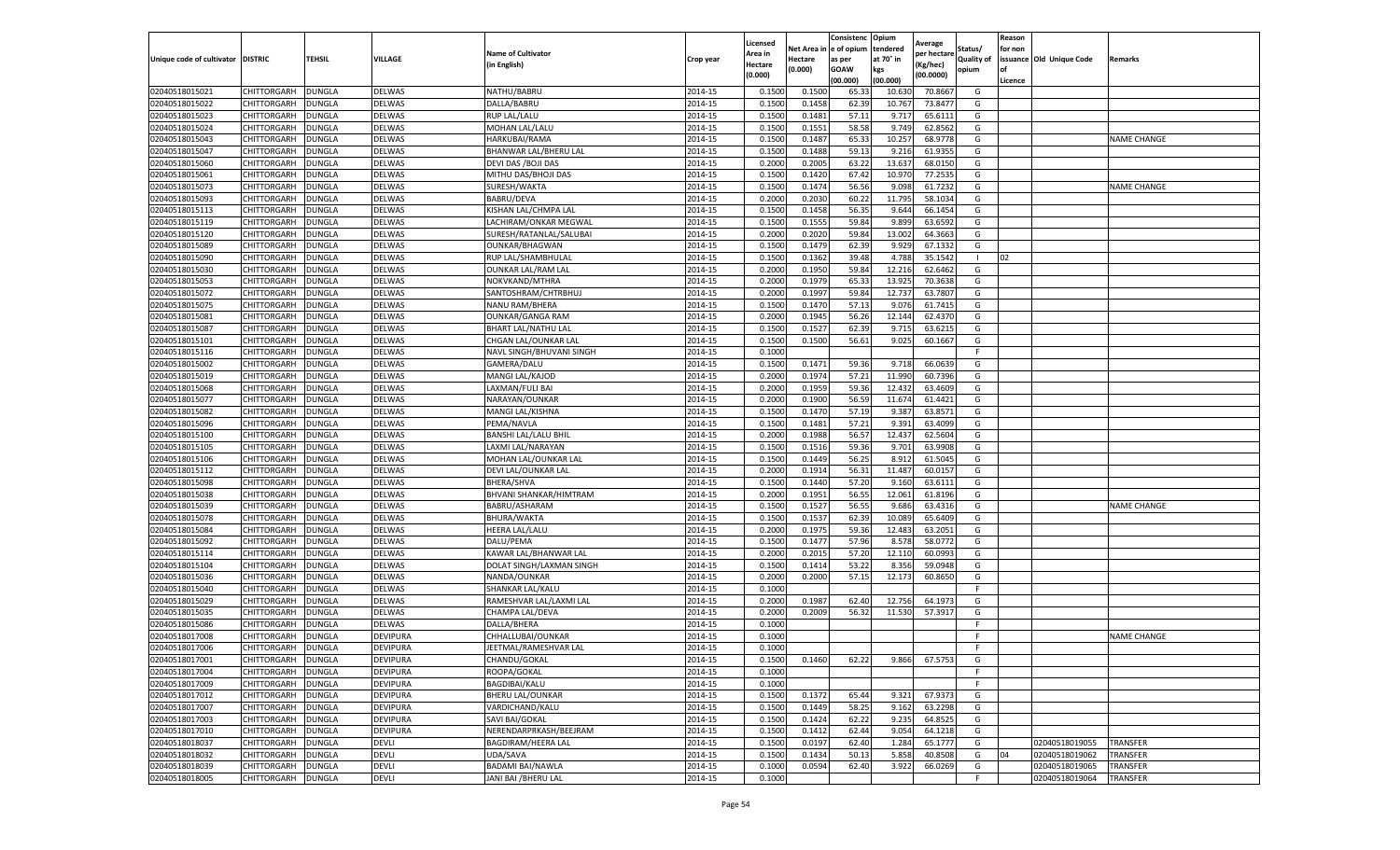|                                     |                                   |                                |                      |                                            |                    | Licensed                  | Net Area i       | Consistenc Opium<br>e of opium | tendered       | Average              | Status/           | Reason<br>for non |                          |                    |
|-------------------------------------|-----------------------------------|--------------------------------|----------------------|--------------------------------------------|--------------------|---------------------------|------------------|--------------------------------|----------------|----------------------|-------------------|-------------------|--------------------------|--------------------|
| Unique code of cultivator   DISTRIC |                                   | TEHSIL                         | <b>VILLAGE</b>       | <b>Name of Cultivator</b>                  | Crop year          | Area in                   | Hectare          | as per                         | at 70° in      | per hectare          | <b>Quality of</b> |                   | issuance Old Unique Code | Remarks            |
|                                     |                                   |                                |                      | in English)                                |                    | <b>Hectare</b><br>(0.000) | (0.000)          | <b>GOAW</b>                    | kgs            | Kg/hec)<br>(00.0000) | opium             | of                |                          |                    |
|                                     |                                   |                                |                      |                                            |                    |                           |                  | (00.000)                       | (00.000)       |                      |                   | Licence           |                          |                    |
| 02040518019024                      | CHITTORGARH                       | DUNGLA                         | DUNGLA               | JHECHAND/GODADH TELI                       | 2014-15            | 0.1500                    | 0.1463           | 65.06                          | 9.954          | 68.038               | G                 |                   |                          |                    |
| 02040518019009                      | CHITTORGARH                       | <b>DUNGLA</b>                  | DUNGLA               | SANTI LAL/PYARA                            | 2014-15            | 0.2000                    | 0.1915           | 56.45                          | 10.798         | 56.3864              | G                 |                   |                          |                    |
| 02040518019006                      | CHITTORGARH                       | <b>DUNGLA</b>                  | DUNGLA               | LAXMAN/WAKTA                               | 2014-15            | 0.1500                    | 0.1511           | 53.67                          | 8.373          | 55.4136              | G                 | 04                |                          |                    |
| 02040518019007                      | CHITTORGARH                       | <b>DUNGLA</b>                  | DUNGLA               | CHATRA/BABRU                               | 2014-15            | 0.1500                    | 0.1500           | 62.42                          | 9.639          | 64.2600              | G                 |                   |                          |                    |
| 02040518019008<br>02040518019011    | CHITTORGARH<br>CHITTORGARH        | <b>DUNGLA</b><br>DUNGLA        | DUNGLA<br>DUNGLA     | UDAI LAL/KISHANA<br>SHANKAR LAL/BHERU TELI | 2014-15<br>2014-15 | 0.2000<br>0.1000          | 0.1950           | 62.42                          | 12.760         | 65.4359              | G<br>F            |                   |                          |                    |
| 02040518019021                      | CHITTORGARH                       | DUNGLA                         | DUNGLA               | CUNNI LAL/KALU LAL                         | 2014-15            | 0.1500                    |                  |                                |                |                      | F.                |                   |                          |                    |
| 02040518019025                      | CHITTORGARH                       | DUNGLA                         | DUNGLA               | KACRUMAL/DEVA                              | 2014-15            | 0.1500                    | 0.1462           | 58.71                          | 8.798          | 60.1778              | G                 |                   |                          |                    |
| 02040518019027                      | CHITTORGARH                       | <b>DUNGLA</b>                  | <b>DUNGLA</b>        | RAJMAL/RANG LAL                            | 2014-15            | 0.1500                    | 0.1445           | 62.42                          | 9.907          | 68.5606              | G                 |                   |                          |                    |
| 02040518019013                      | CHITTORGARH                       | DUNGLA                         | DUNGLA               | HUDIBAI/BHANWAR LAL                        | 2014-15            | 0.1500                    | 0.0741           | 58.71                          | 4.948          | 66.7746              | G                 |                   |                          |                    |
| 02040518019017                      | CHITTORGARH                       | DUNGLA                         | <b>DUNGLA</b>        | HEERA LAL/BHERA(FITER)                     | 2014-15            | 0.1500                    | 0.0730           | 69.30                          | 5.544          | 75.9452              |                   | 02                |                          |                    |
| 02040518019050                      | CHITTORGARH                       | <b>DUNGLA</b>                  | DUNGLA               | PRBHALADRAI/DAL CHAND                      | 2014-15            | 0.1500                    | 0.1462           | 56.97                          | 8.293          | 56.7237              | G                 |                   |                          | <b>NAME CHANGE</b> |
| 02040518019014                      | CHITTORGARH                       | DUNGLA                         | DUNGLA               | CHAPABAI/SHANKER LAL                       | 2014-15            | 0.1500                    | 0.1424           | 58.71                          | 8.89           | 62.4298              | G                 |                   |                          |                    |
| 02040518019031                      | CHITTORGARH                       | <b>DUNGLA</b>                  | <b>DUNGLA</b>        | HUKMI CHAND/BHAGVAN                        | 2014-15            | 0.1500                    | 0.1450           | 59.50                          | 9.656          | 66.5931              | G                 |                   |                          |                    |
| 02040518019045                      | CHITTORGARH                       | DUNGLA                         | DUNGLA               | UDAI LAL/BALU                              | 2014-15            | 0.1500                    | 0.1461           | 59.50                          | 9.469          | 64.8118              | G                 |                   |                          |                    |
| 02040518019053                      | CHITTORGARH                       | <b>DUNGLA</b>                  | DUNGLA               | BHAGWANLAL/PAYARA                          | 2014-15            | 0.1500                    | 0.1450           | 56.77                          | 8.929          | 61.5793              | G                 |                   |                          |                    |
| 02040518019061                      | CHITTORGARH                       | DUNGLA                         | DUNGLA               | AMBALAL/KISHNA                             | 2014-15            | 0.1500                    | 0.1432           | 59.50                          | 9.580          | 66.8994              | G                 |                   |                          |                    |
| 02040518019026                      | CHITTORGARH                       | DUNGLA                         | <b>DUNGLA</b>        | RATAN LAL/DEVA                             | 2014-15            | 0.1500                    | 0.0666           | 65.06                          | 4.461          | 66.9820              | G                 |                   |                          |                    |
| 02040518019012                      | CHITTORGARH                       | <b>DUNGLA</b>                  | <b>DUNGLA</b>        | HEERA LAL/BHERA SEKHAWAT                   | 2014-15            | 0.1500                    | 0.1449           | 57.06                          | 9.073          | 62.6156              | G                 |                   |                          |                    |
| 02040518019005                      | CHITTORGARH                       | DUNGLA                         | DUNGLA               | KELASHI BAI/BARDA TELI                     | 2014-15            | 0.1500                    | 0.1450           | 59.50                          | 9.299          | 64.1310              | G                 |                   |                          |                    |
| 02040518019015                      | CHITTORGARH                       | <b>DUNGLA</b>                  | <b>DUNGLA</b>        | <b>BHERU LAL/BABRU</b>                     | 2014-15            | 0.1500                    | 0.1484           | 62.42                          | 9.247          | 62.3113              | G                 |                   |                          |                    |
| 02040518019048                      | CHITTORGARH                       | <b>DUNGLA</b>                  | DUNGLA               | PUNAM CHAND/BHAGVAN LAL                    | 2014-15            | 0.1500                    | 0.1378           | 61.56                          | 9.639          | 69.9492              | G                 |                   |                          |                    |
| 02040518019040                      | CHITTORGARH                       | <b>DUNGLA</b>                  | DUNGLA               | UDAI LAL/NARAYAN LAL                       | 2014-15            | 0.1500                    | 0.1512           | 47.85                          | 7.396          | 48.9153              | G                 | 04                |                          |                    |
| 02040518020007                      | CHITTORGARH                       | DUNGLA                         | DURGAKHEDA           | MANGI LAL/PYARE LAL                        | 2014-15            | 0.1500                    | 0.1457           | 58.57                          | 9.856          | 67.6458              | G                 |                   |                          |                    |
| 02040518020011                      | CHITTORGARH                       | DUNGLA                         | DURGAKHEDA           | RODI LAL/NARAYANI BAI                      | 2014-15            | 0.1500                    | 0.1500           | 62.44                          | 10.588         | 70.5867              | G                 |                   |                          |                    |
| 02040518020002                      | CHITTORGARH                       | DUNGLA                         | DURGAKHEDA           | LIMBHA/BHERA                               | 2014-15            | 0.2000                    | 0.1963           | 57.54                          | 11.820         | 60.2140              | G                 |                   |                          |                    |
| 02040518020009                      | CHITTORGARH                       | DUNGLA                         | DURGAKHEDA           | RAM LAL/KISHNA                             | 2014-15            | 0.1000                    |                  |                                |                |                      | F.                |                   |                          |                    |
| 02040518020014                      | CHITTORGARH                       | <b>DUNGLA</b>                  | DURGAKHEDA           | GNESH/KISHNA                               | 2014-15            | 0.1500                    | 0.1455           | 57.39                          | 8.797          | 60.4605              | G                 |                   |                          |                    |
| 02040518020016                      | CHITTORGARH                       | <b>DUNGLA</b>                  | DURGAKHEDA           | LAXMI CHNAD/BAGGA                          | 2014-15            | 0.1500                    | 0.1438           | 57.20                          | 8.882          | 61.7663              | G                 |                   |                          |                    |
| 02040518020006                      | CHITTORGARH                       | DUNGLA                         | DURGAKHEDA           | <b>BHERA/OUNKAR</b>                        | 2014-15            | 0.2000                    | 0.1913           | 56.00                          | 12.44          | 65.0288              | G                 |                   |                          |                    |
| 02040518022027                      | CHITTORGARH                       | DUNGLA                         | FALASIYA             | NARAYAN/TOLIRAM                            | 2014-15            | 0.2000                    | 0.2000           | 62.30                          | 12.389         | 61.9450              | G                 |                   |                          |                    |
| 02040518022001                      | CHITTORGARH                       | DUNGLA                         | FALASIYA             | MATRIBAI/BARDA                             | 2014-15            | 0.1500                    | 0.1415           | 22.32                          | 3.21           | 22.7138              | -1                | 02                |                          |                    |
| 02040518022005                      | CHITTORGARH                       | <b>DUNGLA</b>                  | FALASIYA             | GALLA/NAVLA                                | 2014-15            | 0.2000                    | 0.0905           | 52.29                          | 4.624          | 51.0939              | G                 | 04                |                          |                    |
| 02040518022010                      | CHITTORGARH                       | <b>DUNGLA</b>                  | FALASIYA             | <b>BHURA LAL/LALU LAL</b>                  | 2014-15            | 0.2000                    |                  |                                |                |                      | F.                |                   |                          |                    |
| 02040518022026                      | CHITTORGARH                       | <b>DUNGLA</b>                  | FALASIYA             | PRTHA/WATHA                                | 2014-15            | 0.1500                    | 0.1416           | 59.87                          | 8.690          | 61.3701              | G                 |                   |                          |                    |
| 02040518022028                      | CHITTORGARH                       | DUNGLA                         | FALASIYA             | KHEMA/BHOLA GAYRI                          | 2014-15            | 0.1500                    | 0.0695           | 62.30                          | 4.263          | 61.3381              | G                 |                   |                          |                    |
| 02040518022036                      | CHITTORGARH                       | <b>DUNGLA</b>                  | FALASIYA             | BHERULAL/NARAYAN                           | 2014-15            | 0.2000                    | 0.1939           | 59.46                          | 11.63          | 60.0155              | G                 |                   |                          |                    |
| 02040518022051                      | CHITTORGARH                       | DUNGLA                         | FALASIYA             | HEERIBAI/GASI LAL                          | 2014-15            | 0.1500                    | 0.1470           | 27.30                          | 3.623          | 24.6463              | -1<br>F.          | 02                |                          |                    |
| 02040518022031                      | CHITTORGARH                       | DUNGLA                         | FALASIYA<br>FALASIYA | GOKAL/VAKTA                                | 2014-15            | 0.2000                    |                  |                                |                | 54.7273              |                   |                   |                          |                    |
| 02040518022055<br>02040518022011    | CHITTORGARH<br><b>CHITTORGARH</b> | <b>DUNGLA</b><br><b>DUNGLA</b> | FALASIYA             | PYARI BAI/MOTI GAYRI<br>HMERA/BHAGA        | 2014-15<br>2014-15 | 0.1500<br>0.1500          | 0.1485<br>0.1383 | 56.27<br>44.72                 | 8.127<br>2.223 | 16.0738              | G<br>G            | 04<br>04          |                          |                    |
| 02040518022022                      | CHITTORGARH                       | DUNGLA                         | FALASIYA             | <b>GIRDHARI/HAR LAL</b>                    | 2014-15            | 0.2000                    | 0.0968           | 59.71                          | 5.604          | 57.8926              | G                 |                   |                          |                    |
| 02040518022025                      | CHITTORGARH                       | DUNGLA                         | FALASIYA             | PAYARIBAI/DALU RAM                         | 2014-15            | 0.1500                    | 0.0484           | 59.71                          | 3.01           | 62.2107              | G                 |                   |                          |                    |
| 02040518022029                      | CHITTORGARH                       | DUNGLA                         | FALASIYA             | <b>KALU/DALU GAYRI</b>                     | 2014-15            | 0.1500                    | 0.1352           | 53.60                          | 5.084          | 37.6036              | G                 | 04                |                          |                    |
| 02040518022030                      | CHITTORGARH                       | DUNGLA                         | FALASIYA             | MITTHU KUWAR/NARSINGH                      | 2014-15            | 0.2000                    |                  |                                |                |                      | F.                |                   |                          |                    |
| 02040518022032                      | CHITTORGARH                       | DUNGLA                         | FALASIYA             | RAM LAL/BHGGA                              | 2014-15            | 0.2000                    | 0.1984           | 62.96                          | 11.684         | 58.8911              | G                 |                   |                          |                    |
| 02040518022033                      | CHITTORGARH                       | <b>DUNGLA</b>                  | FALASIYA             | KANA/AMRA                                  | 2014-15            | 0.2000                    | 0.1920           | 59.87                          | 4.140          | 21.5625              | G                 | 04                |                          |                    |
| 02040518022034                      | CHITTORGARH                       | <b>DUNGLA</b>                  | FALASIYA             | KALU/GASI GAYRI                            | 2014-15            | 0.1500                    | 0.0710           | 59.87                          | 3.994          | 56.2535              | G                 |                   |                          |                    |
| 02040518022037                      | CHITTORGARH                       | <b>DUNGLA</b>                  | FALASIYA             | NARAYANI BAI/WARDA                         | 2014-15            | 0.1500                    |                  |                                |                |                      | F.                |                   |                          |                    |
| 02040518022046                      | <b>CHITTORGARH</b>                | <b>DUNGLA</b>                  | FALASIYA             | <b>BABRU/LALU RAM</b>                      | 2014-15            | 0.1500                    | 0.0452           | 61.82                          | 2.552          | 56.4602              | G                 |                   |                          |                    |
| 02040518022020                      | <b>CHITTORGARH</b>                | <b>DUNGLA</b>                  | FALASIYA             | <b>BALU LAL/BHERA</b>                      | 2014-15            | 0.2000                    |                  |                                |                |                      | F.                |                   |                          |                    |
| 02040518022054                      | <b>CHITTORGARH</b>                | <b>DUNGLA</b>                  | FALASIYA             | PUSHPA/HAMERA                              | 2014-15            | 0.1500                    | 0.0200           | 55.80                          | 1.124          | 56.2000              | G                 |                   |                          |                    |
| 02040518022056                      | <b>CHITTORGARH</b>                | <b>DUNGLA</b>                  | FALASIYA             | <b>VENIRAM/PRTHA</b>                       | 2014-15            | 0.2000                    | 0.0977           | 59.87                          | 5.337          | 54.6264              | G                 | 04                |                          |                    |
| 02040518026053                      | CHITTORGARH                       | <b>DUNGLA</b>                  | GUMANPURA            | VARDIBAI/MODI RAM                          | 2014-15            | 0.1500                    | 0.1391           | 53.21                          | 7.206          | 51.8045              |                   | 02                |                          |                    |
| 02040518026029                      | CHITTORGARH                       | <b>DUNGLA</b>                  | <b>GUMANPURA</b>     | PYARA/KANA                                 | 2014-15            | 0.1500                    | 0.1463           | 59.96                          | 10.082         | 68.9132              | G                 |                   |                          |                    |
| 02040518026016                      | CHITTORGARH                       | DUNGLA                         | GUMANPURA            | SOLA/UDHA                                  | 2014-15            | 0.1500                    | 0.1354           | 50.75                          | 2.965          | 21.8981              | G                 | 04                |                          |                    |
| 02040518026005                      | CHITTORGARH                       | <b>DUNGLA</b>                  | GUMANPURA            | UDIBAI/NARU                                | 2014-15            | 0.1500                    | 0.1395           | 57.71                          | 8.154          | 58.4516              | G                 |                   |                          |                    |
| 02040518026022                      | <b>CHITTORGARH</b>                | <b>DUNGLA</b>                  | <b>GUMANPURA</b>     | PURA/LAKHA                                 | 2014-15            | 0.1500                    | 0.1420           | 56.88                          | 8.630          | 60.7746              | G                 |                   |                          |                    |
| 02040518026021                      | <b>CHITTORGARH</b>                | <b>DUNGLA</b>                  | <b>GUMANPURA</b>     | RATANIBAI/KUKA                             | 2014-15            | 0.2000                    |                  |                                |                |                      | F.                |                   |                          |                    |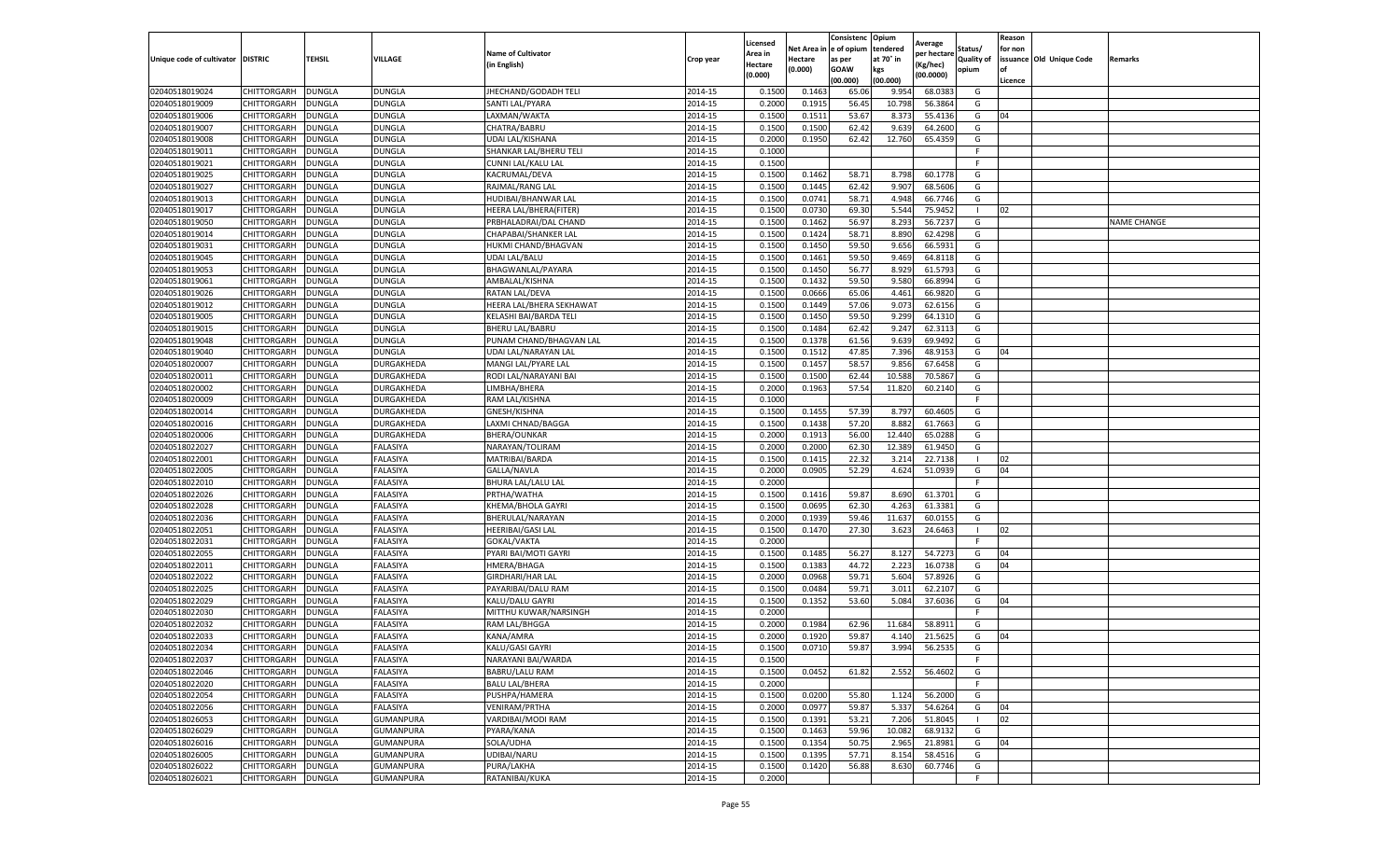|                                     |                    |               |                     |                                           |           | Licensed                  | Net Area           | Consistenc<br>e of opium | Opium<br>tendered | Average                 | Status/           | Reason<br>for non |                          |                    |
|-------------------------------------|--------------------|---------------|---------------------|-------------------------------------------|-----------|---------------------------|--------------------|--------------------------|-------------------|-------------------------|-------------------|-------------------|--------------------------|--------------------|
| Unique code of cultivator   DISTRIC |                    | <b>TEHSIL</b> | VILLAGE             | <b>Name of Cultivator</b><br>(in English) | Crop year | Area in<br><b>Hectare</b> | Hectare<br>(0.000) | as per<br><b>GOAW</b>    | at 70° in         | per hectarı<br>(Kg/hec) | <b>Quality of</b> | of                | issuance Old Unique Code | Remarks            |
|                                     |                    |               |                     |                                           |           | (0.000)                   |                    | (00.000)                 | kgs<br>(00.000)   | (00.0000)               | opium             | Licence           |                          |                    |
| 02040518029015                      | CHITTORGARH        | <b>DUNGLA</b> | JAJALWAS            | RAM NARAYAN / MOHAN LAL                   | 2014-15   | 0.2000                    | 0.195              | 56.3                     | 11.62             | 59.478                  | G                 |                   |                          |                    |
| 02040518029001                      | CHITTORGARH        | <b>DUNGLA</b> | <b>JAJALWAS</b>     | CHANDIBAI/MADHAW DAS                      | 2014-15   | 0.2000                    | 0.1984             | 56.52                    | 12.095            | 60.9627                 | G                 |                   |                          |                    |
| 02040518029002                      | CHITTORGARH        | <b>DUNGLA</b> | JAJALWAS            | SOBHA LAL/GOTTU LAL                       | 2014-15   | 0.1500                    | 0.1500             | 56.40                    | 9.113             | 60.7533                 | G                 |                   |                          |                    |
| 02040518029005                      | CHITTORGARH        | <b>DUNGLA</b> | JAJALWAS            | SEETA BAI/CHMPA LAL                       | 2014-15   | 0.1500                    | 0.1476             | 57.89                    | 9.742             | 66.0027                 | G                 |                   |                          |                    |
| 02040518029016                      | CHITTORGARH        | <b>DUNGLA</b> | <b>JAJALWAS</b>     | SURAJMAL/SHRI LAL                         | 2014-15   | 0.1000                    |                    |                          |                   |                         |                   |                   |                          |                    |
| 02040518029033                      | CHITTORGARH        | DUNGLA        | JAJALWAS            | LAXMI LAL/CHMPA LAL                       | 2014-15   | 0.1000                    |                    |                          |                   |                         |                   |                   |                          |                    |
| 02040518029034                      | CHITTORGARH        | <b>DUNGLA</b> | JAJALWAS            | HEMRAJ/HANUMAN DAS                        | 2014-15   | 0.2000                    | 0.1944             | 58.57                    | 12.074            | 62.1091                 | G                 |                   |                          |                    |
| 02040518029027                      | CHITTORGARH        | <b>DUNGLA</b> | JAJALWAS            | KALU/GOUTAM MEGHWAL                       | 2014-15   | 0.1500                    | 0.1529             | 57.90                    | 8.933             | 58.4238                 | G                 |                   |                          |                    |
| 02040518029008                      | CHITTORGARH        | <b>DUNGLA</b> | <b>JAJALWAS</b>     | RAMESHWAR/BAGDIRAM                        | 2014-15   | 0.1500                    | 0.1500             | 58.16                    | 9.065             | 60.4333                 | G                 |                   |                          | <b>NAME CHANGE</b> |
| 02040518029010                      | CHITTORGARH        | <b>DUNGLA</b> | <b>IAJALWAS</b>     | DEVI LAL/DOLTRAM                          | 2014-15   | 0.1500                    | 0.1491             | 56.60                    | 9.582             | 64.2656                 | G                 |                   |                          |                    |
| 02040518029011                      | CHITTORGARH        | DUNGLA        | <b>JAJALWAS</b>     | MANGILAL/CHMPA LAL                        | 2014-15   | 0.1500                    | 0.1482             | 57.63                    | 8.957             | 60.4386                 | G                 |                   |                          |                    |
| 02040518029017                      | CHITTORGARH        | DUNGLA        | <b>JAJALWAS</b>     | KISHAN DAS/MOTI DAS                       | 2014-15   | 0.2000                    | 0.1948             | 57.34                    | 12.304            | 63.1622                 | G                 |                   |                          |                    |
| 02040518029019                      | CHITTORGARH        | DUNGLA        | JAJALWAS            | NATHU/MIYA CHAND                          | 2014-15   | 0.1500                    | 0.1500             | 56.58                    | 9.303             | 62.0200                 | G                 |                   |                          |                    |
| 02040518029023                      | CHITTORGARH        | <b>DUNGLA</b> | JAJALWAS            | MANGI LAL/DOLATRAM                        | 2014-15   | 0.1500                    | 0.1525             | 56.62                    | 9.270             | 60.7869                 | G                 |                   |                          |                    |
| 02040518029024                      | CHITTORGARH        | <b>DUNGLA</b> | JAJALWAS            | KRSHIYA/HANSA                             | 2014-15   | 0.1500                    | 0.1440             | 56.61                    | 9.009             | 62.5625                 | G                 |                   |                          |                    |
| 02040518029030                      | CHITTORGARH        | <b>DUNGLA</b> | JAJALWAS            | DEVI LAL/KALU MEGVAL                      | 2014-15   | 0.2000                    | 0.1989             | 56.57                    | 12.680            | 63.7506                 | G                 |                   |                          |                    |
| 02040518029037                      | CHITTORGARH        | <b>DUNGLA</b> | <b>JAJALWAS</b>     | GENESH/GOPI LAL                           | 2014-15   | 0.1500                    |                    |                          |                   |                         |                   |                   |                          |                    |
| 02040518029045                      | CHITTORGARH        | DUNGLA        | <b>JAJALWAS</b>     | <b>BHARTH LAL/SOBHA LAL</b>               | 2014-15   | 0.1500                    | 0.1440             | 56.39                    | 8.990             | 62.430                  | G                 |                   |                          |                    |
| 02040518029046                      | CHITTORGARH        | <b>DUNGLA</b> | <b>JAJALWAS</b>     | SEETA RAM DAS/BHAGVAN DAS                 | 2014-15   | 0.2000                    | 0.1923             | 46.23                    | 9.979             | 51.8929                 | G                 | 04                |                          |                    |
| 02040518029020                      | CHITTORGARH        | DUNGLA        | JAJALWAS            | JAGANNATH/LAXMAN                          | 2014-15   | 0.1500                    | 0.1450             | 57.62                    | 9.680             | 66.7586                 | G                 |                   |                          |                    |
| 02040518030007                      | CHITTORGARH        | <b>DUNGLA</b> | JALAMPURA           | PREMKUWER/NHARSINGH                       | 2014-15   | 0.1500                    | 0.1420             | 58.48                    | 8.814             | 62.0704                 | G                 |                   | 02040518051045           | TRANSFER           |
| 02040518032002                      | CHITTORGARH        | <b>DUNGLA</b> | JHADSHADRI-4        | NARAYAN LAL/MODI BAI                      | 2014-15   | 0.1500                    | 0.1454             | 62.46                    | 9.851             | 67.7510                 | G                 |                   |                          |                    |
| 02040518032004                      | CHITTORGARH        | <b>DUNGLA</b> | JHADSHADRI-4        | GASI/DAYARAM                              | 2014-15   | 0.1500                    | 0.1460             | 55.63                    | 9.115             | 62.4315                 | G                 |                   |                          |                    |
| 02040518032005                      | CHITTORGARH        | DUNGLA        | <b>JHADSHADRI-4</b> | HEERA/RAMA                                | 2014-15   | 0.1500                    | 0.1451             | 56.60                    | 8.506             | 58.6216                 | G                 |                   |                          |                    |
| 02040518032007                      | CHITTORGARH        | <b>DUNGLA</b> | JHADSHADRI-4        | GORDHANNIBAI/SANTI LAL                    | 2014-15   | 0.1500                    | 0.1526             | 62.46                    | 9.994             | 65.491                  | G                 |                   |                          |                    |
| 02040518032008                      | CHITTORGARH        | <b>DUNGLA</b> | JHADSHADRI-4        | UDHERAM/KALU                              | 2014-15   | 0.1500                    | 0.1456             | 58.55                    | 9.552             | 65.6044                 | G                 |                   |                          |                    |
| 02040518032010                      | CHITTORGARH        | <b>DUNGLA</b> | <b>JHADSHADRI-4</b> | BHAGVAN/NARAYAN                           | 2014-15   | 0.1500                    | 0.1467             | 56.51                    | 8.961             | 61.0838                 | G                 |                   |                          |                    |
| 02040518032012                      | CHITTORGARH        | <b>DUNGLA</b> | JHADSHADRI-4        | BHERULAL/KISHANLAL                        | 2014-15   | 0.2000                    | 0.2022             | 59.58                    | 12.971            | 64.1494                 | G                 |                   |                          |                    |
| 02040518032014                      | CHITTORGARH        | <b>DUNGLA</b> | JHADSHADRI-4        | WARDI CHAND/MANK LAL                      | 2014-15   | 0.1500                    | 0.1497             | 55.46                    | 8.802             | 58.7976                 | G                 |                   |                          |                    |
| 02040518032017                      | CHITTORGARH        | DUNGLA        | JHADSHADRI-4        | AMRCHAND/JIVAN LAL                        | 2014-15   | 0.1500                    | 0.1420             | 58.90                    | 9.702             | 68.3239                 | G                 |                   |                          |                    |
| 02040518032013                      | CHITTORGARH        | <b>DUNGLA</b> | JHADSHADRI-4        | RAM LAL/GOTTU                             | 2014-15   | 0.2000                    | 0.1938             | 55.94                    | 11.779            | 60.7792                 | G                 |                   |                          |                    |
| 02040518033016                      | CHITTORGARH        | <b>DUNGLA</b> | <b>KARANA</b>       | HAR LAL/BHAGVAN                           | 2014-15   | 0.1500                    | 0.1458             | 53.57                    | 8.541             | 58.580                  | G                 |                   |                          |                    |
| 02040518033030                      | CHITTORGARH        | <b>DUNGLA</b> | <b>KARANA</b>       | GORI SHANKER/MAGNI RAM                    | 2014-15   | 0.2000                    | 0.1954             | 56.03                    | 11.174            | 57.1853                 | G                 |                   |                          |                    |
| 02040518033024                      | CHITTORGARH        | <b>DUNGLA</b> | KARANA              | JAMUNALAL/OUNKAR LAL                      | 2014-15   | 0.2000                    | 0.1969             | 58.28                    | 12.464            | 63.3012                 | G                 |                   |                          |                    |
| 02040518033048                      | CHITTORGARH        | <b>DUNGLA</b> | KARANA              | SHYAM LAL/MAGNI RAM                       | 2014-15   | 0.1500                    | 0.1424             | 59.22                    | 9.247             | 64.9368                 | G                 |                   |                          |                    |
| 02040518033034                      | CHITTORGARH        | <b>DUNGLA</b> | KARANA              | MOHANIBAI/MOHAN LAL                       | 2014-15   | 0.1500                    | 0.1462             | 57.01                    | 8.649             | 59.1587                 | G                 |                   |                          |                    |
| 02040518033017                      | CHITTORGARH        | DUNGLA        | KARANA              | LAXMAN/OUKAR                              | 2014-15   | 0.1500                    | 0.1414             | 55.64                    | 8.330             | 58.910                  | G                 |                   |                          |                    |
| 02040518033107                      | CHITTORGARH        | DUNGLA        | KARANA              | KAVRIBAI/NANU RAM                         | 2014-15   | 0.2000                    | 0.1993             | 57.55                    | 11.740            | 58.9062                 | G                 |                   |                          |                    |
| 02040518033056                      | CHITTORGARH        | DUNGLA        | <b>KARANA</b>       | RAM LAL/VERDICHAND                        | 2014-15   | 0.1500                    | 0.1410             | 53.82                    | 7.873             | 55.8369                 | G                 | 04                |                          |                    |
| 02040518033072                      | CHITTORGARH        | <b>DUNGLA</b> | <b>KARANA</b>       | KANHIYA LAL/HEERA LAL                     | 2014-15   | 0.1500                    | 0.0668             | 56.72                    | 4.189             | 62.7096                 | G                 |                   |                          |                    |
| 02040518033070                      | CHITTORGARH        | <b>DUNGLA</b> | KARANA              | DHANRAJ/JAGANNATH                         | 2014-15   | 0.1500                    | 0.1401             | 56.74                    | 8.479             | 60.5211                 | G                 |                   |                          |                    |
| 02040518033040                      | CHITTORGARH        | <b>DUNGLA</b> | KARANA              | MOTI/KALU                                 | 2014-15   | 0.1500                    | 0.1456             | 46.82                    | 6.709             | 46.078                  | G                 | 04                |                          |                    |
| 02040518033114                      | CHITTORGARH        | DUNGLA        | KARANA              | BHANWAR LAL/SHAMBHU                       | 2014-15   | 0.1500                    | 0.1410             | 56.7                     | 8.782             | 62.2837                 | G                 |                   |                          |                    |
| 02040518033095                      | CHITTORGARH        | DUNGLA        | <b>KARANA</b>       | DEVIBAI/CHUNA/NARAYAN                     | 2014-15   | 0.1500                    | 0.1424             | 56.85                    | 8.601             | 60.4003                 | G                 |                   |                          |                    |
| 02040518033090                      | CHITTORGARH        | <b>DUNGLA</b> | KARANA              | <b>BAGDI RAM/VARDA</b>                    | 2014-15   | 0.1500                    | 0.1380             | 57.67                    | 8.156             | 59.1014                 | G                 |                   |                          |                    |
| 02040518033088                      | CHITTORGARH        | DUNGLA        | KARANA              | SHANKER NATH/NAVAL NATH                   | 2014-15   | 0.1500                    | 0.1532             | 57.53                    | 8.966             | 58.5248                 | G                 |                   |                          |                    |
| 02040518033004                      | CHITTORGARH        | <b>DUNGLA</b> | <b>KARANA</b>       | DEVA/GMERA                                | 2014-15   | 0.1500                    | 0.1426             | 46.58                    | 7.220             | 50.6311                 | G                 | 04                |                          |                    |
| 02040518033012                      | CHITTORGARH        | <b>DUNGLA</b> | <b>KARANA</b>       | MANGI LAL/MAGNA                           | 2014-15   | 0.1500                    | 0.1492             | 58.12                    | 8.809             | 59.0416                 | G                 |                   |                          |                    |
| 02040518033027                      | <b>CHITTORGARH</b> | DUNGLA        | <b>KARANA</b>       | NARAYAN/NANA                              | 2014-15   | 0.1000                    |                    |                          |                   |                         |                   |                   |                          |                    |
| 02040518033042                      | CHITTORGARH        | <b>DUNGLA</b> | KARANA              | <b>KESURAM/BHARMAL</b>                    | 2014-15   | 0.1500                    | 0.1348             | 59.22                    | 8.891             | 65.9570                 | G                 |                   |                          |                    |
| 02040518033091                      | <b>CHITTORGARH</b> | <b>DUNGLA</b> | KARANA              | CHOGA LAL/SHVA                            | 2014-15   | 0.1500                    | 0.1395             | 59.22                    | 8.426             | 60.4014                 | G                 |                   |                          |                    |
| 02040518033113                      | CHITTORGARH        | <b>DUNGLA</b> | KARANA              | KESUEAM/NARAYAN LAL                       | 2014-15   | 0.1500                    | 0.1124             | 57.27                    | 6.815             | 60.6317                 | G                 |                   |                          |                    |
| 02040518033008                      | CHITTORGARH        | <b>DUNGLA</b> | KARANA              | MOHAN/UDA                                 | 2014-15   | 0.1500                    | 0.1454             | 58.33                    | 8.583             | 59.0303                 | G                 |                   |                          |                    |
| 02040518033043                      | CHITTORGARH        | <b>DUNGLA</b> | KARANA              | KISHAN LAL/BHANWAR LAL                    | 2014-15   | 0.1500                    | 0.1544             | 59.22                    | 9.424             | 61.0363                 | G                 |                   |                          |                    |
| 02040518033068                      | CHITTORGARH        | <b>DUNGLA</b> | KARANA              | BHANWAR LAL/ASHARAM                       | 2014-15   | 0.1500                    | 0.1398             | 56.38                    | 7.603             | 54.3848                 | G                 | 04                |                          |                    |
| 02040518034037                      | CHITTORGARH        | DUNGLA        | KATERA              | BABU LAL/VARDI CHAND                      | 2014-15   | 0.2000                    |                    |                          |                   |                         |                   |                   |                          |                    |
| 02040518034001                      | CHITTORGARH        | <b>DUNGLA</b> | KATERA              | MOTI LAL/HEERA NAND                       | 2014-15   | 0.1500                    |                    |                          |                   |                         | F.                |                   |                          |                    |
| 02040518034005                      | <b>CHITTORGARH</b> | <b>DUNGLA</b> | <b>KATERA</b>       | DHANNA/KAJOD                              | 2014-15   | 0.1500                    |                    |                          |                   |                         | F.                |                   |                          |                    |
| 02040518034006                      | CHITTORGARH        | <b>DUNGLA</b> | KATERA              | TOLI RAM/NAVAL RAM                        | 2014-15   | 0.1500                    |                    |                          |                   |                         | F.                |                   |                          |                    |
|                                     |                    |               |                     |                                           |           |                           |                    |                          |                   |                         |                   |                   |                          |                    |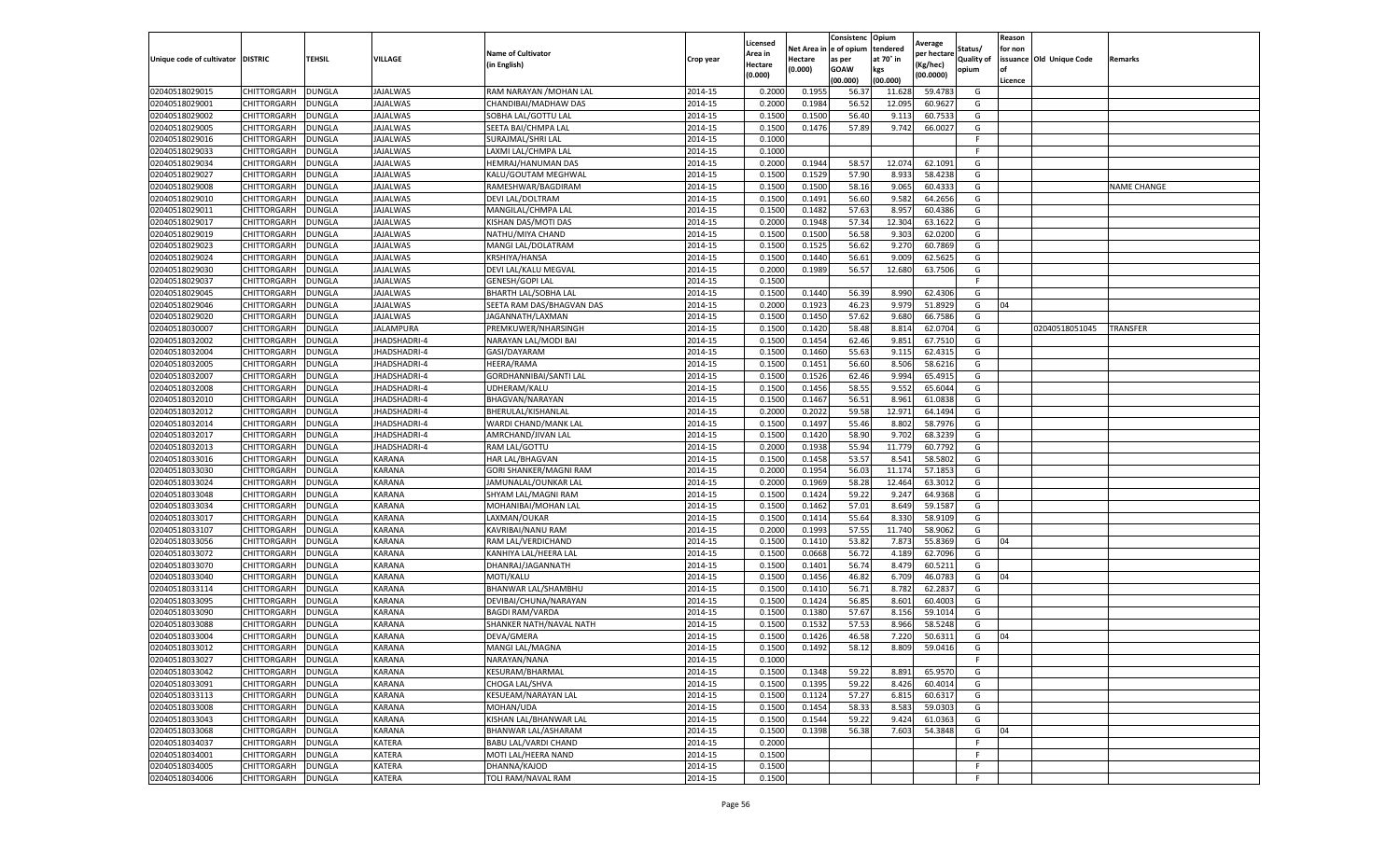|                                   |                                   |                                |                            |                                                  |                    | Licensed                  | Net Area i       | Consistenc Opium<br>e of opium | tendered         | Average              | Status/           | Reason<br>for non |                          |         |
|-----------------------------------|-----------------------------------|--------------------------------|----------------------------|--------------------------------------------------|--------------------|---------------------------|------------------|--------------------------------|------------------|----------------------|-------------------|-------------------|--------------------------|---------|
| Unique code of cultivator DISTRIC |                                   | <b>TEHSIL</b>                  | VILLAGE                    | <b>Name of Cultivator</b>                        | Crop year          | Area in                   | Hectare          | as per                         | at 70° in        | per hectare          | <b>Quality of</b> |                   | issuance Old Unique Code | Remarks |
|                                   |                                   |                                |                            | in English)                                      |                    | <b>Hectare</b><br>(0.000) | (0.000)          | <b>GOAW</b>                    | kgs              | Kg/hec)<br>(00.0000) | opium             | of                |                          |         |
|                                   |                                   |                                |                            |                                                  |                    |                           |                  | (00.000)                       | (00.000)         |                      | F.                | Licence           |                          |         |
| 02040518034007<br>02040518034011  | CHITTORGARH<br>CHITTORGARH        | DUNGLA<br><b>DUNGLA</b>        | KATERA<br>KATERA           | HARNARAYAN/VIJAY RAM<br>BHAVANI SHANKER/BHEEM JI | 2014-15<br>2014-15 | 0.2000<br>0.1500          |                  |                                |                  |                      | F.                |                   |                          |         |
| 02040518034015                    | CHITTORGARH                       | <b>DUNGLA</b>                  | KATERA                     | OUNKAR/DHANRAJ                                   | 2014-15            | 0.1500                    |                  |                                |                  |                      | F                 |                   |                          |         |
| 02040518034021                    | CHITTORGARH                       | <b>DUNGLA</b>                  | KATERA                     | NANI BAI/BHERA                                   | 2014-15            | 0.1500                    |                  |                                |                  |                      | F.                |                   |                          |         |
| 02040518034032                    | CHITTORGARH                       | DUNGLA                         | KATERA                     | KSTURIBAI/KHEMRAJ                                | 2014-15            | 0.1500                    | 0.0738           | 58.99                          | 3.893            | 52.7507              | G                 | 04                |                          |         |
| 02040518034035                    | CHITTORGARH                       | DUNGLA                         | KATERA                     | AASA RAM/KAJOD                                   | 2014-15            | 0.2000                    |                  |                                |                  |                      | F                 |                   |                          |         |
| 02040518034036                    | CHITTORGARH                       | DUNGLA                         | KATERA                     | <b>BAGDI RAM/LIMBA</b>                           | 2014-15            | 0.1500                    | 0.1496           | 60.46                          | 8.775            | 58.6564              | G                 |                   |                          |         |
| 02040518034040                    | CHITTORGARH                       | DUNGLA                         | KATERA                     | KHUB CHAND/GANGA RAM                             | 2014-15            | 0.2000                    | 0.2000           | 58.99                          | 10.837           | 54.1850              | G                 | 04                |                          |         |
| 02040518034042                    | CHITTORGARH                       | <b>DUNGLA</b>                  | KATERA                     | <b>UDAI LAL/TOLI RAM</b>                         | 2014-15            | 0.2000                    | 0.1950           | 59.94                          | 11.748           | 60.2462              | G                 |                   |                          |         |
| 02040518034043                    | CHITTORGARH                       | <b>DUNGLA</b>                  | KATERA                     | RAM CHANDRA/VAJE RAM                             | 2014-15            | 0.1500                    |                  |                                |                  |                      | F                 |                   |                          |         |
| 02040518034045                    | CHITTORGARH                       | <b>DUNGLA</b>                  | KATERA                     | <b>OUNKAR LAL/TOLI RAM</b>                       | 2014-15            | 0.1500                    |                  |                                |                  |                      | F.                |                   |                          |         |
| 02040518034046                    | CHITTORGARH                       | <b>DUNGLA</b>                  | KATERA                     | BHERU LAL/PARBHU LAL                             | 2014-15            | 0.1500                    |                  |                                |                  |                      | F                 |                   |                          |         |
| 02040518034048                    | CHITTORGARH                       | DUNGLA                         | KATERA                     | RAM CHANDRA/DHANNA BRAMAN                        | 2014-15            | 0.2000                    |                  |                                |                  |                      | F                 |                   |                          |         |
| 02040518034051                    | CHITTORGARH                       | <b>DUNGLA</b>                  | KATERA                     | SHANTI LAL/KAJOD                                 | 2014-15            | 0.2000                    |                  |                                |                  |                      | F.                |                   |                          |         |
| 02040518034054                    | CHITTORGARH                       | DUNGLA                         | KATERA                     | JAGDISH CHANDRA/BABRU                            | 2014-15            | 0.1500                    |                  |                                |                  |                      | F.                |                   |                          |         |
| 02040518034057                    | CHITTORGARH                       | <b>DUNGLA</b>                  | KATERA                     | PARAS RAM/GANGA RAM                              | 2014-15            | 0.1500                    |                  |                                |                  |                      | F.                |                   |                          |         |
| 02040518034058                    | CHITTORGARH                       | <b>DUNGLA</b>                  | KATERA                     | DAL CHAND/NARBDA SHANKER                         | 2014-15            | 0.1500                    | 0.1458           | 22.79                          | 3.617            | 24.8080              |                   | 02                |                          |         |
| 02040518034059                    | CHITTORGARH                       | <b>DUNGLA</b>                  | KATERA                     | BHAGVAN LAL/SHANKER LAL                          | 2014-15            | 0.1500                    | 0.1449           | 58.99                          | 9.101            | 62.8088              | G                 |                   |                          |         |
| 02040518034060                    | CHITTORGARH                       | <b>DUNGLA</b>                  | KATERA                     | KISHNA/BHERA                                     | 2014-15            | 0.1500                    |                  |                                |                  |                      | F                 |                   |                          |         |
| 02040518034061                    | CHITTORGARH                       | DUNGLA                         | KATERA                     | SHANKER/MOTI                                     | 2014-15            | 0.1500                    |                  |                                |                  |                      | F.                |                   |                          |         |
| 02040518034063                    | CHITTORGARH                       | <b>DUNGLA</b>                  | KATERA                     | RAM CHANDRA/AMRAT RAM                            | 2014-15            | 0.1500                    |                  |                                |                  |                      | F.                |                   |                          |         |
| 02040518034068                    | CHITTORGARH                       | <b>DUNGLA</b>                  | KATERA                     | SHANTI LAL/NARBDA SHANKER                        | 2014-15            | 0.2000                    | 0.1972           | 60.14                          | 11.702           | 59.3408              | G                 |                   |                          |         |
| 02040518034070                    | CHITTORGARH                       | <b>DUNGLA</b>                  | KATERA                     | GANGA RAM/VAJE RAM                               | 2014-15            | 0.2000                    |                  |                                |                  |                      | F.                |                   |                          |         |
| 02040518034022                    | CHITTORGARH                       | DUNGLA                         | KATERA                     | SHANKER/PARMANAND                                | 2014-15            | 0.2000                    | 0.1956           | 60.15                          | 11.815           | 60.4039              | G                 |                   |                          |         |
| 02040518034039                    | CHITTORGARH                       | DUNGLA                         | KATERA                     | <b>BHAGVAN LAL/UDA</b>                           | 2014-15            | 0.2000                    |                  |                                |                  |                      | F                 |                   |                          |         |
| 02040518034029                    | CHITTORGARH                       | DUNGLA                         | KATERA                     | BHEEMA/NARAYAN                                   | 2014-15            | 0.2000                    |                  |                                |                  |                      | F.                |                   |                          |         |
| 02040518034056                    | CHITTORGARH                       | DUNGLA                         | KATERA                     | BHERU LAL/HEERA LAL                              | 2014-15            | 0.1500                    | 0.1426           | 57.75                          | 9.422            | 66.0729              | G                 |                   |                          |         |
| 02040518034018                    | CHITTORGARH                       | <b>DUNGLA</b>                  | KATERA                     | <b>BARDI BAI/KALU</b>                            | 2014-15            | 0.2000                    |                  |                                |                  |                      | F.                |                   |                          |         |
| 02040518037036                    | CHITTORGARH                       | <b>DUNGLA</b>                  | KISHANKARERI               | NATHU LAL/DEV KISHAN                             | 2014-15            | 0.1500                    | 0.1485           | 62.80                          | 9.447            | 63.6162              | G                 |                   |                          |         |
| 02040518037042                    | CHITTORGARH                       | <b>DUNGLA</b>                  | KISHANKARERI               | MOTI LAL/LAXMAN                                  | 2014-15            | 0.1500                    | 0.1514           | 62.28                          | 9.449            | 62.4108              | G                 |                   |                          |         |
| 02040518037002                    | CHITTORGARH                       | DUNGLA                         | KISHANKARERI               | HEERALAL/BHURA LAL                               | 2014-15            | 0.1000                    |                  |                                |                  |                      | F                 |                   |                          |         |
| 02040518037006                    | CHITTORGARH                       | DUNGLA                         | KISHANKARERI               | ROOPA/CHATARBHUJ                                 | 2014-15            | 0.2000                    | 0.1839           | 65.03                          | 11.863           | 64.5079              | G                 |                   |                          |         |
| 02040518037009                    | CHITTORGARH                       | <b>DUNGLA</b>                  | KISHANKARERI               | <b>GENESH / GOKEL</b>                            | 2014-15            | 0.1500                    | 0.1462           | 65.03                          | 10.191           | 69.7059              | G                 |                   |                          |         |
| 02040518037020                    | CHITTORGARH                       | <b>DUNGLA</b>                  | KISHANKARERI               | CHTRBHUJ/KHEMRAJ                                 | 2014-15            | 0.1500                    | 0.1429           | 62.28                          | 9.128            | 63.8768              | G                 |                   |                          |         |
| 02040518037022                    | CHITTORGARH                       | <b>DUNGLA</b>                  | KISHANKARERI               | KHEMRAJ/NATHU                                    | 2014-15            | 0.1500                    | 0.1492           | 62.28                          | 9.262            | 62.0777              | G                 |                   |                          |         |
| 02040518037004                    | CHITTORGARH                       | <b>DUNGLA</b>                  | KISHANKARERI               | GOKAL/CHTRBHUJ                                   | 2014-15            | 0.1500                    | 0.1440           | 62.28                          | 8.93             | 62.0347              | G                 |                   |                          |         |
| 02040518037021                    | CHITTORGARH                       | DUNGLA                         | KISHANKARERI               | MANGI LAL/LAXMAN                                 | 2014-15            | 0.1500                    | 0.1533           | 56.55                          | 8.959            | 58.4410              | G                 |                   |                          |         |
| 02040518037029                    | CHITTORGARH                       | DUNGLA                         | KISHANKARERI               | KALU LAL/NATHU                                   | 2014-15            | 0.1500                    | 0.1448           | 60.55                          | 8.979            | 62.0097              | G                 |                   |                          |         |
| 02040518037008                    | CHITTORGARH                       | DUNGLA                         | KISHANKARERI               | PARBHU LAL/SHANKAR LAL                           | 2014-15            | 0.1000                    |                  |                                |                  |                      | F.                |                   |                          |         |
| 02040518037010                    | CHITTORGARH                       | <b>DUNGLA</b>                  | KISHANKARERI               | MANGI LAL/GOKEL                                  | 2014-15            | 0.1500                    | 0.1501           | 62.28                          | 9.404            | 62.6516              | G                 |                   |                          |         |
| 02040518037013                    | <b>CHITTORGARH</b>                | <b>DUNGLA</b>                  | KISHANKARERI               | MOHAN LAL/DEVA                                   | 2014-15            | 0.1500                    | 0.1495           | 58.41                          | 9.195            | 61.5050              | G                 |                   |                          |         |
| 02040518037014                    | CHITTORGARH                       | <b>DUNGLA</b>                  | KISHANKARERI               | <b>RUP LAL/SHRI LAL</b>                          | 2014-15            | 0.1000                    |                  |                                |                  |                      | F.                |                   |                          |         |
| 02040518037011                    | CHITTORGARH                       | <b>DUNGLA</b>                  | KISHANKARERI               | MEGHRAJ/OUNKAR                                   | 2014-15            | 0.2000                    | 0.1950           | 65.03                          | 12.384           | 63.5077              | G                 |                   |                          |         |
| 02040518038011                    | CHITTORGARH                       | DUNGLA                         | LUXMIPURA-4                | NARAYAN LAL/KANA                                 | 2014-15            | 0.1500                    | 0.1450           | 62.40                          | 9.654            | 66.5793              | G                 |                   |                          |         |
| 02040518038002                    | CHITTORGARH                       | DUNGLA                         | LUXMIPURA-4                | HEERALAL/CHAMPA LAL                              | 2014-15            | 0.1500                    | 0.1457           | 58.41                          | 9.604            | 65.9163              | G                 |                   |                          |         |
| 02040518038005<br>02040518038014  | CHITTORGARH                       | DUNGLA                         | LUXMIPURA-4<br>LUXMIPURA-4 | RAMESHVAR LAL/SAV LAL                            | 2014-15            | 0.1500<br>0.1500          | 0.1450<br>0.1143 | 62.80<br>58.41                 | 9.860            | 68.0000<br>60.0087   | G<br>G            |                   |                          |         |
|                                   | CHITTORGARH                       | <b>DUNGLA</b>                  |                            | <b>OUNKAR/MOTI LAL</b>                           | 2014-15            |                           |                  |                                | 6.859            |                      |                   |                   |                          |         |
| 02040518038003<br>02040518038016  | CHITTORGARH                       | <b>DUNGLA</b>                  | LUXMIPURA-4                | <b>OUNKAR/SAV RAM</b>                            | 2014-15            | 0.2000                    | 0.1948           | 58.41                          | 12.358           | 63.4394              | G                 |                   |                          |         |
| 02040518038013                    | CHITTORGARH<br><b>CHITTORGARH</b> | <b>DUNGLA</b><br><b>DUNGLA</b> | LUXMIPURA-4<br>LUXMIPURA-4 | HARLAL/GAMERA<br>KALU RAM/RAMA                   | 2014-15<br>2014-15 | 0.1500<br>0.1500          | 0.1450<br>0.1494 | 62.80<br>62.80                 | 10.129<br>10.030 | 69.8552<br>67.1352   | G<br>G            |                   |                          |         |
| 02040518038010                    | <b>CHITTORGARH</b>                | <b>DUNGLA</b>                  | LUXMIPURA-4                | <b>BAGDI LAL/NARAYAN LAL</b>                     | 2014-15            | 0.1500                    | 0.1461           | 58.41                          | 9.212            | 63.0527              | G                 |                   |                          |         |
| 02040518038024                    | <b>CHITTORGARH</b>                | <b>DUNGLA</b>                  | LUXMIPURA-4                | <b>BANSHI LAL/NARAYAN</b>                        | 2014-15            | 0.1500                    | 0.1467           | 62.80                          | 9.976            | 68.0027              | G                 |                   |                          |         |
| 02040518038017                    | <b>CHITTORGARH</b>                | <b>DUNGLA</b>                  | LUXMIPURA-4                | <b>BAGDI RAM/DALU</b>                            | 2014-15            | 0.1000                    |                  |                                |                  |                      | F                 |                   |                          |         |
| 02040518039009                    | <b>CHITTORGARH</b>                | <b>DUNGLA</b>                  | LOTHIYANA                  | HEERA LAL/JAI RAM                                | 2014-15            | 0.2000                    | 0.1771           | 59.23                          | 11.262           | 63.5912              | G                 |                   |                          |         |
| 02040518039001                    | <b>CHITTORGARH</b>                | <b>DUNGLA</b>                  | LOTHIYANA                  | MADHAV LAL/BHERU LAL                             | 2014-15            | 0.2000                    | 0.1939           | 62.62                          | 12.855           | 66.2971              | G                 |                   |                          |         |
| 02040518039003                    | <b>CHITTORGARH</b>                | DUNGLA                         | LOTHIYANA                  | KISHAN LAL/GIRDHARI                              | 2014-15            | 0.1000                    |                  |                                |                  |                      | F                 |                   |                          |         |
| 02040518039007                    | CHITTORGARH                       | <b>DUNGLA</b>                  | LOTHIYANA                  | <b>HEMRAJ/BHERU</b>                              | 2014-15            | 0.2000                    | 0.1633           | 61.88                          | 10.166           | 62.2535              | G                 |                   |                          |         |
| 02040518039004                    | <b>CHITTORGARH</b>                | <b>DUNGLA</b>                  | LOTHIYANA                  | NARAYAN LAL/DAL CHAND                            | 2014-15            | 0.1500                    | 0.1432           | 59.23                          | 8.648            | 60.3911              | G                 |                   |                          |         |
| 02040518039005                    | <b>CHITTORGARH</b>                | <b>DUNGLA</b>                  | LOTHIYANA                  | <b>MOHAN LAL/BHERU LAL</b>                       | 2014-15            | 0.1500                    | 0.1444           | 63.22                          | 9.402            | 65.1108              | G                 |                   |                          |         |
|                                   |                                   |                                |                            |                                                  |                    |                           |                  |                                |                  |                      |                   |                   |                          |         |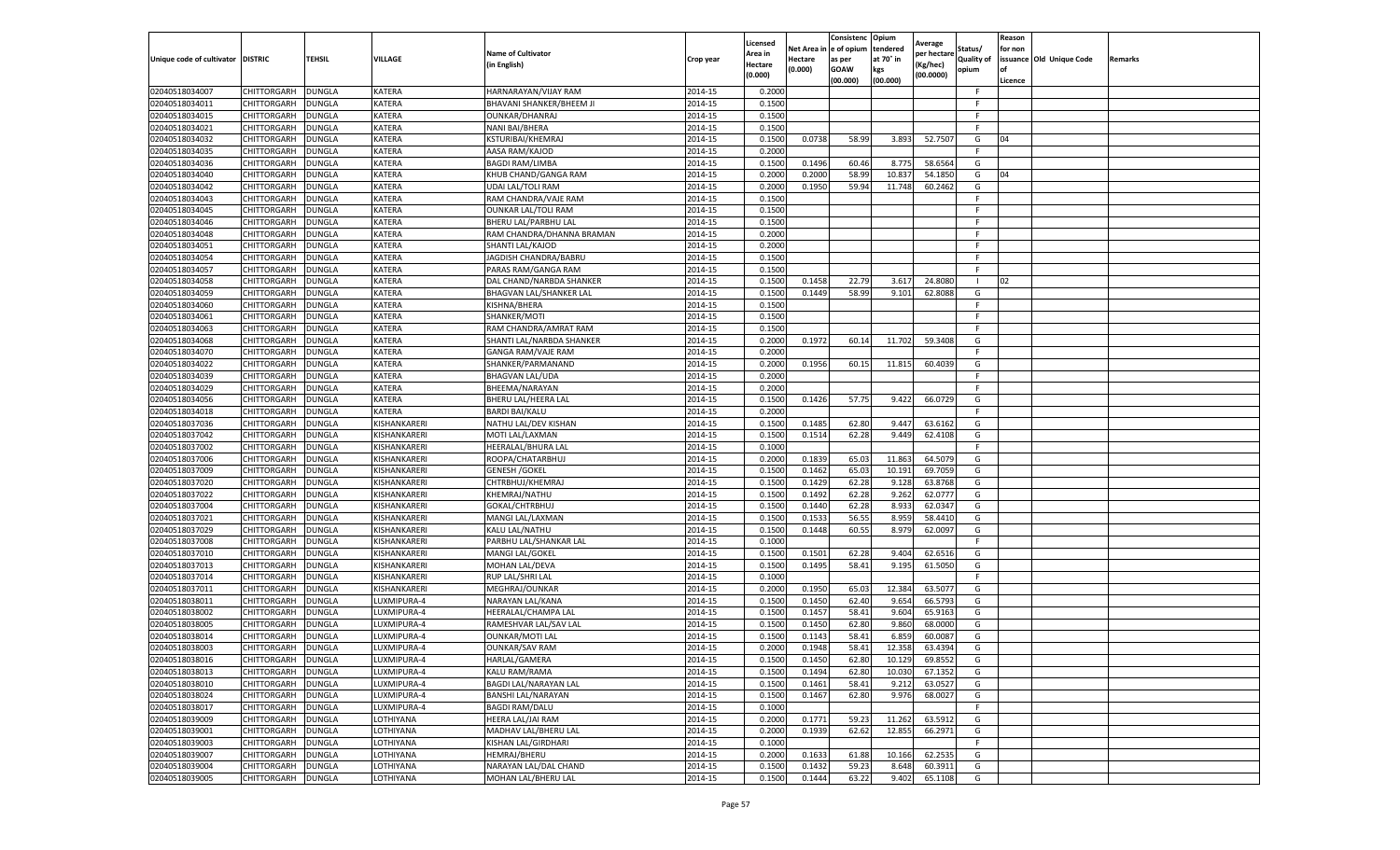|                                   |                            |                                |                        |                                               |                    | Licensed                  | Net Area         | Consistenc<br>e of opium | Opium<br>tendered | Average               | Status/           | Reason<br>for non |                          |                    |
|-----------------------------------|----------------------------|--------------------------------|------------------------|-----------------------------------------------|--------------------|---------------------------|------------------|--------------------------|-------------------|-----------------------|-------------------|-------------------|--------------------------|--------------------|
| Unique code of cultivator DISTRIC |                            | <b>TEHSIL</b>                  | VILLAGE                | <b>Name of Cultivator</b>                     | Crop year          | Area in                   | Hectare          | as per                   | at 70° in         | per hectarı           | <b>Quality of</b> |                   | issuance Old Unique Code | Remarks            |
|                                   |                            |                                |                        | (in English)                                  |                    | <b>Hectare</b><br>(0.000) | (0.000)          | <b>GOAW</b>              | kgs               | (Kg/hec)<br>(00.0000) | opium             | of                |                          |                    |
|                                   |                            |                                | LOTHIYANA              |                                               |                    |                           |                  | (00.000)                 | (00.000)          |                       | F                 | Licence           |                          | <b>NAME CHANGE</b> |
| 02040518039006<br>02040518039012  | CHITTORGARH<br>CHITTORGARH | <b>DUNGLA</b><br><b>DUNGLA</b> | LOTHIYANA              | MANGIBAI/OUNKAR LAL<br>MADHAV LAL/KISHNA      | 2014-15<br>2014-15 | 0.1500<br>0.2000          | 0.1888           | 56.57                    | 11.379            | 60.2701               | G                 |                   |                          |                    |
| 02040518039015                    | CHITTORGARH                | <b>DUNGLA</b>                  | LOTHIYANA              | KALU/ROOPA                                    | 2014-15            | 0.2000                    | 0.1896           | 57.20                    | 11.138            | 58.7447               | G                 |                   |                          |                    |
| 02040518039018                    | CHITTORGARH                | <b>DUNGLA</b>                  | LOTHIYANA              | <b>GOUTAM/LACHI RAM</b>                       | 2014-15            | 0.2000                    | 0.1832           | 57.15                    | 10.736            | 58.6026               | G                 |                   |                          |                    |
| 02040518039019                    | CHITTORGARH                | <b>DUNGLA</b>                  | OTHIYANA.              | RAM LAL/TARA CHAND                            | 2014-15            | 0.1500                    | 0.1501           | 71.04                    | 12.036            | 80.1865               |                   | 02                |                          |                    |
| 02040518039023                    | CHITTORGARH                | DUNGLA                         | LOTHIYANA              | TANKUBAI/KALU                                 | 2014-15            | 0.1500                    | 0.1486           | 56.30                    | 8.903             | 59.9125               | G                 |                   |                          | <b>NAME CHANGE</b> |
| 02040518039028                    | CHITTORGARH                | <b>DUNGLA</b>                  | LOTHIYANA              | VARDI BAI/RATAN LAL                           | 2014-15            | 0.1500                    | 0.1515           | 56.28                    | 8.458             | 55.8284               | G                 | 04                |                          |                    |
| 02040518039036                    | CHITTORGARH                | <b>DUNGLA</b>                  | LOTHIYANA              | KESARBAI/HEERALAL/KISHANA                     | 2014-15            | 0.1500                    | 0.1478           | 56.86                    | 8.951             | 60.5616               | G                 |                   |                          |                    |
| 02040518039039                    | CHITTORGARH                | <b>DUNGLA</b>                  | LOTHIYANA              | MANGU/DEVA                                    | 2014-15            | 0.1500                    | 0.1475           | 50.52                    | 7.253             | 49.1729               | G                 | 04                |                          |                    |
| 02040518039050                    | CHITTORGARH                | <b>DUNGLA</b>                  | LOTHIYANA              | RAMBAKSH/SHO RAM                              | 2014-15            | 0.2000                    | 0.1916           | 59.23                    | 12.523            | 65.3601               | G                 |                   |                          |                    |
| 02040518039041                    | CHITTORGARH                | <b>DUNGLA</b>                  | OTHIYANA.              | KALU/SHORAM                                   | 2014-15            | 0.1500                    | 0.1482           | 47.16                    | 7.532             | 50.8232               | G                 | 04                |                          |                    |
| 02040518039026                    | CHITTORGARH                | DUNGLA                         | LOTHIYANA              | NAND RAM/JAI RAM                              | 2014-15            | 0.2000                    | 0.1765           | 59.13                    | 11.353            | 64.3229               | G                 |                   |                          |                    |
| 02040518039049                    | CHITTORGARH                | DUNGLA                         | LOTHIYANA              | CHOGALAL/DALLI CHAND                          | 2014-15            | 0.2000                    | 0.1956           | 57.23                    | 12.035            | 61.5286               | G                 |                   |                          |                    |
| 02040518039032                    | CHITTORGARH                | <b>DUNGLA</b>                  | LOTHIYANA              | <b>DEU BAI/PARTHA</b>                         | 2014-15            | 0.1500                    | 0.0500           | 62.63                    | 2.908             | 58.1600               | G                 |                   |                          |                    |
| 02040518039025                    | CHITTORGARH                | <b>DUNGLA</b>                  | LOTHIYANA              | RAMESWARLAL/BHERA                             | 2014-15            | 0.2000                    | 0.1800           | 57.25                    | 10.640            | 59.1111               | G                 |                   |                          |                    |
| 02040518039027                    | CHITTORGARH                | <b>DUNGLA</b>                  | LOTHIYANA              | DEVILAL/DALCHAND                              | 2014-15            | 0.2000                    | 0.1934           | 57.13                    | 11.532            | 59.6277               | G                 |                   |                          |                    |
| 02040518039035                    | CHITTORGARH                | <b>DUNGLA</b>                  | OTHIYANA.              | BADRIBAI/GANESH KUMAR                         | 2014-15            | 0.1500                    | 0.1458           | 56.62                    | 9.043             | 62.0233               | G                 |                   |                          |                    |
| 02040518039030                    | CHITTORGARH                | DUNGLA                         | LOTHIYANA              | DHANRAJ/KISHNA                                | 2014-15            | 0.2000                    | 0.2000           | 59.13                    | 12.645            | 63.2250               | G                 |                   |                          |                    |
| 02040518043009                    | CHITTORGARH                | <b>DUNGLA</b>                  | MALUKDASKIKHEDI        | MAGNIRAM/HEERA LAL                            | 2014-15            | 0.1500                    | 0.1420           | 56.88                    | 8.589             | 60.4859               | G                 |                   | 02040518049043           | TRANSFER           |
| 02040518043012                    | CHITTORGARH                | DUNGLA                         | MALUKDASKIKHEDI        | BADAMIBAI/LACHI RAM                           | 2014-15            | 0.2000                    | 0.1990           | 62.30                    | 13.243            | 66.5477               | G                 |                   | 02040518049044           | TRANSFER           |
| 02040518043002                    | CHITTORGARH                | <b>DUNGLA</b>                  | MALUKDASKIKHEDI        | AMRCHAND/UDHA                                 | 2014-15            | 0.2000                    | 0.1927           | 59.58                    | 12.767            | 66.2532               | G                 |                   | 02040518049045           | TRANSFER           |
| 02040518043008                    | CHITTORGARH                | <b>DUNGLA</b>                  | MALUKDASKIKHEDI        | <b>OUNKAR LAL/BHAGVAN</b>                     | 2014-15            | 0.2000                    | 0.1890           | 59.58                    | 12.631            | 66.8307               | G                 |                   | 02040518052040           | TRANSFER           |
| 02040518040019                    | CHITTORGARH                | <b>DUNGLA</b>                  | MANGALWAD              | SHANKAR LAL/NATHU                             | 2014-15            | 0.1500                    | 0.1462           | 55.43                    | 7.958             | 54.4323               | G                 | 04                |                          |                    |
| 02040518040014                    | CHITTORGARH                | DUNGLA                         | MANGALWAD              | PRATAPIBAI/CHAMPA LAL                         | 2014-15            | 0.1500                    | 0.0488           | 55.33                    | 2.980             | 61.0656               |                   | 02<br>04          |                          |                    |
| 02040518040020                    | CHITTORGARH                | <b>DUNGLA</b>                  | MANGALWAD              | NANDA/KISHNA                                  | 2014-15            | 0.1500                    | 0.1367           | 58.39                    | 3.729             | 27.2787<br>63.6667    | G                 |                   |                          |                    |
| 02040518040022<br>02040518040013  | CHITTORGARH                | <b>DUNGLA</b><br><b>DUNGLA</b> | MANGALWAD<br>MANGALWAD | PARBHU LAL/KHUMAN SALVI<br>BHANWAR LAL/KHUMAN | 2014-15<br>2014-15 | 0.1500<br>0.1500          | 0.1470<br>0.1490 | 58.39<br>50.84           | 9.359<br>8.396    | 56.3490               | G<br>G            |                   |                          |                    |
| 02040518040054                    | CHITTORGARH<br>CHITTORGARH | <b>DUNGLA</b>                  | MANGALWAD              | DEVI SINGH/BAGH SINGH                         | 2014-15            | 0.1500                    | 0.1491           | 60.02                    | 9.072             | 60.8451               | G                 |                   |                          |                    |
| 02040518040004                    | CHITTORGARH                | <b>DUNGLA</b>                  | MANGALWAD              | ALIRAM/LAXMAN                                 | 2014-15            | 0.1500                    | 0.1481           | 53.16                    | 8.422             | 56.8670               | G                 |                   |                          |                    |
| 02040518044033                    | CHITTORGARH                | <b>DUNGLA</b>                  | NADAKHEDA              | GATTUBAI/BHURA LAL                            | 2014-15            | 0.1500                    | 0.1473           | 59.24                    | 8.742             | 59.3483               | G                 |                   | 02040518052039           | <b>NAME CHANGE</b> |
| 02040518046016                    | CHITTORGARH                | <b>DUNGLA</b>                  | NALYAKHEDA             | DOLATRAM/SHANKAR GUJAR                        | 2014-15            | 0.1000                    |                  |                          |                   |                       |                   |                   |                          |                    |
| 02040518046005                    | CHITTORGARH                | <b>DUNGLA</b>                  | NALYAKHEDA             | KASHI/SHREELAL                                | 2014-15            | 0.1500                    | 0.0716           | 58.48                    | 4.695             | 65.5726               | G                 |                   |                          | <b>NAME CHANGE</b> |
| 02040518046013                    | CHITTORGARH                | <b>DUNGLA</b>                  | NALYAKHEDA             | LALU/BHANA GUJAR                              | 2014-15            | 0.2000                    |                  |                          |                   |                       | F.                |                   |                          |                    |
| 02040518046024                    | CHITTORGARH                | <b>DUNGLA</b>                  | NALYAKHEDA             | UDA/RUPA                                      | 2014-15            | 0.1500                    |                  |                          |                   |                       | F                 |                   |                          |                    |
| 02040518049020                    | CHITTORGARH                | <b>DUNGLA</b>                  | NOGAWAN                | HEERA/LALU                                    | 2014-15            | 0.1500                    | 0.1404           | 65.79                    | 9.897             | 70.491                | G                 |                   |                          |                    |
| 02040518049037                    | CHITTORGARH                | DUNGLA                         | NOGAWAN                | MANGI LAL/SUKH LAL                            | 2014-15            | 0.1500                    | 0.1434           | 62.30                    | 9.665             | 67.3989               | G                 |                   |                          |                    |
| 02040518049011                    | CHITTORGARH                | DUNGLA                         | NOGAWAN                | AMARATRAM/SHAMBHU                             | 2014-15            | 0.2000                    | 0.1953           | 65.61                    | 13.844            | 70.8858               | G                 |                   |                          |                    |
| 02040518049018                    | CHITTORGARH                | <b>DUNGLA</b>                  | <b>NOGAWAN</b>         | BHAGGA/CHATARBHUJ                             | 2014-15            | 0.1500                    | 0.1419           | 59.58                    | 9.107             | 64.1790               | G                 |                   |                          |                    |
| 02040518049019                    | CHITTORGARH                | DUNGLA                         | NOGAWAN                | BHERU LAL/JAI CHAND                           | 2014-15            | 0.2000                    | 0.1861           | 65.61                    | 13.516            | 72.6276               | G                 |                   |                          |                    |
| 02040518050001                    | CHITTORGARH                | <b>DUNGLA</b>                  | PALOD                  | RAMLAL/PANALAL                                | 2014-15            | 0.1500                    | 0.1470           | 64.57                    | 10.488            | 71.3469               | G                 |                   |                          |                    |
| 02040518050015                    | CHITTORGARH                | <b>DUNGLA</b>                  | PALOD                  | RAM CHANDRA/LAXMI CHAND                       | 2014-15            | 0.1500                    | 0.0527           | 56.56                    | 3.297             | 62.5617               | G                 |                   |                          |                    |
| 02040518050032                    | CHITTORGARH                | <b>DUNGLA</b>                  | PALOD                  | RODIBAI/GOTU                                  | 2014-15            | 0.1500                    | 0.0473           | 59.92                    | 2.979             | 62.9810               | G                 |                   |                          |                    |
| 02040518050036                    | CHITTORGARH                | DUNGLA                         | PALOD                  | BHERU LAL/CHATARBHUJ                          | 2014-15            | 0.1500                    | 0.0999           | 59.92                    | 6.857             | 68.6386               | G                 |                   |                          |                    |
| 02040518050040                    | CHITTORGARH                | DUNGLA                         | PALOD                  | NAVLA/MAGNA                                   | 2014-15            | 0.1500                    | 0.1494           | 57.11                    | 9.823             | 65.7497               | G                 |                   |                          |                    |
| 02040518050043                    | CHITTORGARH                | <b>DUNGLA</b>                  | PALOD                  | SHANKER PURI/RAM PURI                         | 2014-15            | 0.1500                    | 0.0387           | 56.83                    | 2.468             | 63.7726               | G                 |                   |                          |                    |
| 02040518050056                    | CHITTORGARH                | DUNGLA                         | PALOD                  | <b>BHURIBAI/DEVA</b>                          | 2014-15            | 0.1500                    | 0.1489           | 61.80                    | 9.358             | 62.8475               | G                 |                   |                          |                    |
| 02040518050070                    | CHITTORGARH                | <b>DUNGLA</b>                  | PALOD                  | KALU LAL/TEKA                                 | 2014-15            | 0.1500                    | 0.1495           | 59.92                    | 9.484             | 63.4381               | G                 |                   |                          |                    |
| 02040518050084                    | CHITTORGARH                | <b>DUNGLA</b>                  | PALOD                  | <b>BHERU/RAMA</b>                             | 2014-15            | 0.1500                    | 0.0803           | 59.92                    | 5.025             | 62.5778               | G                 |                   |                          |                    |
| 02040518050085                    | CHITTORGARH                | DUNGLA                         | PALOD<br>PALOD         | MOTI/LAKHMA                                   | 2014-15            | 0.1500<br>0.1500          | 0.1416           | 57.06                    | 8.575<br>2.624    | 60.5579               | G                 |                   |                          |                    |
| 02040518050089<br>02040518050090  | CHITTORGARH                | <b>DUNGLA</b>                  |                        | SHANKER/KALU<br><b>HEERA LAL/GANGA</b>        | 2014-15            |                           | 0.0403           | 57.04                    | 8.608             | 65.1117               | G                 |                   |                          |                    |
| 02040518050093                    | CHITTORGARH<br>CHITTORGARH | <b>DUNGLA</b><br><b>DUNGLA</b> | PALOD<br>PALOD         | TARA CHAND/MOHAN                              | 2014-15<br>2014-15 | 0.1500<br>0.1500          | 0.1484<br>0.1500 | 56.58<br>57.53           | 9.903             | 58.0054<br>66.0200    | G<br>G            |                   |                          |                    |
| 02040518050105                    | CHITTORGARH                | <b>DUNGLA</b>                  | PALOD                  | KALU/GANGA RAM                                | 2014-15            | 0.1000                    |                  |                          |                   |                       | F                 |                   |                          |                    |
| 02040518050071                    | CHITTORGARH                | <b>DUNGLA</b>                  | PALOD                  | PARBHU/OUNKAR                                 | 2014-15            | 0.1500                    | 0.1525           | 56.55                    | 9.234             | 60.5508               | G                 |                   |                          |                    |
| 02040518050108                    | CHITTORGARH                | <b>DUNGLA</b>                  | PALOD                  | CHOGA/PANNA                                   | 2014-15            | 0.1500                    | 0.1538           | 57.02                    | 9.254             | 60.1691               | G                 |                   |                          |                    |
| 02040518050049                    | CHITTORGARH                | <b>DUNGLA</b>                  | PALOD                  | <b>BAGDIRAM/LKHMA</b>                         | 2014-15            | 0.1500                    | 0.1501           | 59.92                    | 8.834             | 58.8541               | G                 |                   |                          |                    |
| 02040518050038                    | CHITTORGARH                | <b>DUNGLA</b>                  | PALOD                  | MOHAN/OUNKAR                                  | 2014-15            | 0.1500                    | 0.0484           | 55.94                    | 2.877             | 59.4421               | G                 |                   |                          |                    |
| 02040518050044                    | CHITTORGARH                | <b>DUNGLA</b>                  | PALOD                  | SOHANLAL/PANNA                                | 2014-15            | 0.1500                    | 0.0287           | 36.88                    | 1.533             | 53.4146               | $\mathbf{I}$      | 02                |                          | <b>NAME CHANGE</b> |
| 02040518050045                    | CHITTORGARH                | <b>DUNGLA</b>                  | PALOD                  | DHAPU BAI/KALU                                | 2014-15            | 0.1500                    | 0.0485           | 56.69                    | 2.948             | 60.7835               | G                 |                   |                          |                    |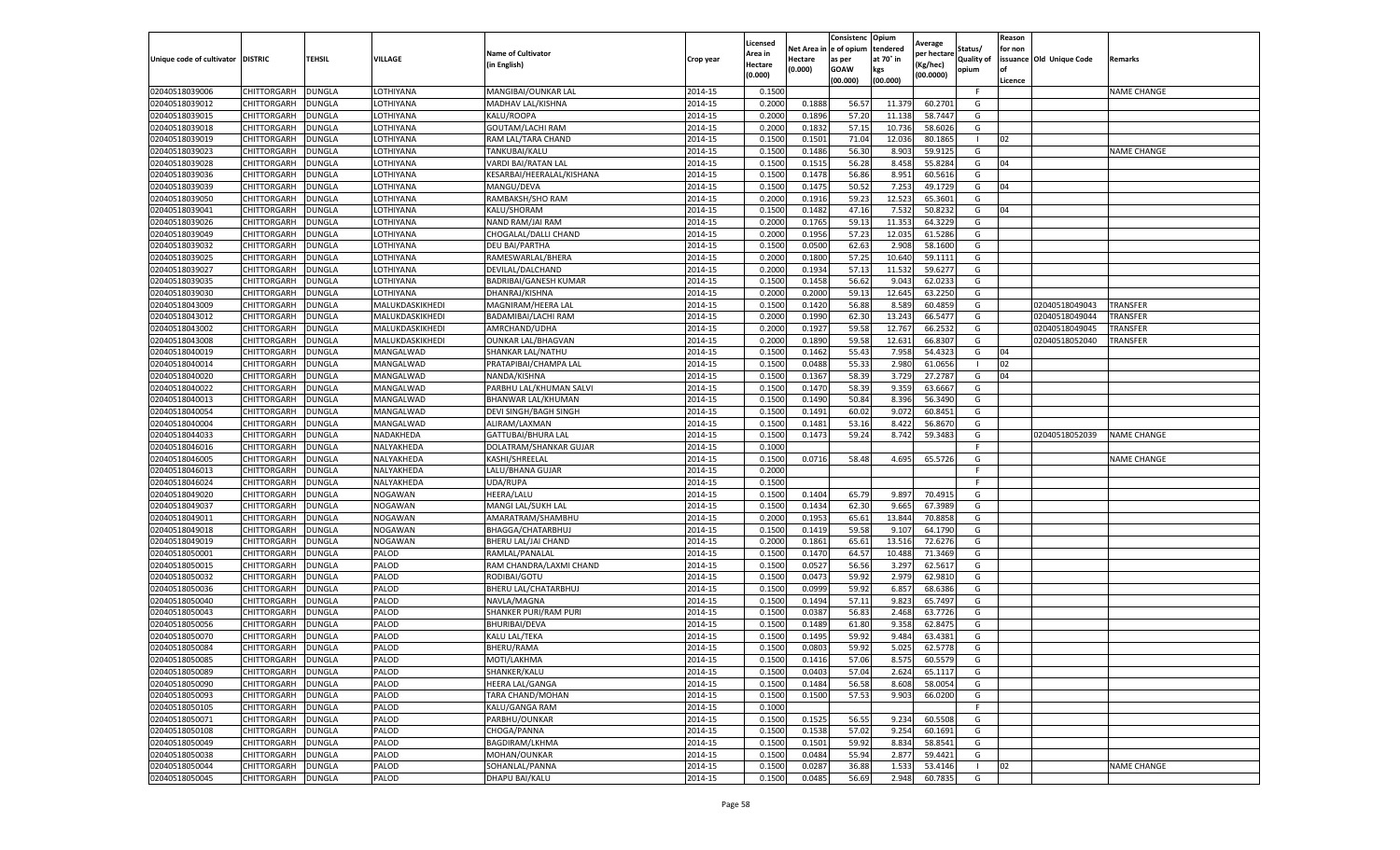|                                   |                            |                         |                |                                           |                    | Licensed         |                  | Consistenc     | Opium          | Average           |                   | Reason  |                          |                    |
|-----------------------------------|----------------------------|-------------------------|----------------|-------------------------------------------|--------------------|------------------|------------------|----------------|----------------|-------------------|-------------------|---------|--------------------------|--------------------|
|                                   |                            |                         |                | <b>Name of Cultivator</b>                 |                    | Area in          | Net Area i       | e of opium     | tendered       | per hectare       | Status/           | for non |                          |                    |
| Unique code of cultivator DISTRIC |                            | TEHSIL                  | VILLAGE        | (in English)                              | Crop year          | Hectare          | Hectare          | as per         | at 70° in      | (Kg/hec)          | <b>Quality of</b> |         | issuance Old Unique Code | Remarks            |
|                                   |                            |                         |                |                                           |                    | (0.000)          | (0.000)          | <b>GOAW</b>    | kgs            | (00.0000)         | opium             | οf      |                          |                    |
|                                   |                            |                         |                |                                           |                    |                  |                  | (00.000)       | (00.000)       |                   |                   | Licence |                          |                    |
| 02040518050062                    | CHITTORGARH                | <b>DUNGLA</b>           | PALOD          | RAMESHVAR LAL/UDA                         | 2014-15            | 0.1500           | 0.0998           | 57.05          | 6.129          | 61.4128           | G                 |         |                          |                    |
| 02040518050069                    | CHITTORGARH                | <b>DUNGLA</b>           | PALOD          | <b>GOKAL/NANA</b>                         | 2014-15            | 0.1500           | 0.0504           | 56.70          | 3.475          | 68.9484           | G                 |         |                          |                    |
| 02040518050076                    | CHITTORGARH<br>CHITTORGARH | <b>DUNGLA</b>           | PALOD          | CHOGA LAL/NAVLA                           | 2014-15            | 0.1500           | 0.1450           | 56.55          | 8.709          | 60.0621           | G                 |         |                          |                    |
| 02040518050080                    |                            | <b>DUNGLA</b>           | PALOD          | ANCHIBAI/NARAYAN                          | 2014-15            | 0.1000           |                  |                |                |                   | F.                |         |                          |                    |
| 02040518050083<br>02040518050004  | CHITTORGARH<br>CHITTORGARH | <b>DUNGLA</b>           | PALOD<br>PALOD | SHOHAN LAL/UDA<br>SHRINGARBAI/BHANWAR LAL | 2014-15<br>2014-15 | 0.2000<br>0.1500 | 0.1136<br>0.1525 | 55.80<br>59.52 | 7.326<br>9.294 | 64.489<br>60.9443 | G<br>G            |         |                          |                    |
| 02040518050013                    | CHITTORGARH                | DUNGLA<br><b>DUNGLA</b> | PALOD          | NARAYANI BAI/SACA                         | 2014-15            | 0.1500           | 0.0570           | 57.01          | 3.787          | 66.4386           | G                 |         |                          |                    |
| 02040518050046                    |                            |                         | PALOD          |                                           | 2014-15            | 0.1500           | 0.1495           | 59.92          | 9.399          | 62.8696           |                   |         |                          |                    |
| 02040518050054                    | CHITTORGARH                | DUNGLA<br><b>DUNGLA</b> | PALOD          | KAJOD/OUNKAR                              | 2014-15            | 0.1500           | 0.1008           | 61.80          | 6.586          | 65.3373           | G<br>G            |         |                          |                    |
| 02040518050059                    | CHITTORGARH<br>CHITTORGARH | <b>DUNGLA</b>           | PALOD          | BHANWAR LAL/MOHAN<br>KANA/CHUNNI LAL      | 2014-15            | 0.1000           |                  |                |                |                   | F.                |         |                          |                    |
| 02040518050088                    | CHITTORGARH                | <b>DUNGLA</b>           | PALOD          | NARAYAN/BHERA                             | 2014-15            | 0.1500           | 0.067            | 56.00          | 4.168          | 61.7481           | G                 |         |                          |                    |
| 02040518050106                    | CHITTORGARH                | <b>DUNGLA</b>           | PALOD          | SHANKER/MOTI                              | 2014-15            | 0.1500           | 0.0660           | 71.14          | 5.142          | 77.9091           | G                 |         |                          |                    |
| 02040518050091                    | CHITTORGARH                | <b>DUNGLA</b>           | PALOD          | NAVLA/LAXMAN                              | 2014-15            | 0.1500           | 0.1467           | 54.98          | 8.734          | 59.5365           | G                 |         |                          |                    |
| 02040518050063                    | CHITTORGARH                | <b>DUNGLA</b>           | PALOD          | SOHANIBAI/CHUNNI LAL                      | 2014-15            | 0.1500           | 0.1498           | 47.81          | 7.199          | 48.057            | G                 | 04      |                          |                    |
| 02040518050058                    | CHITTORGARH                | <b>DUNGLA</b>           | PALOD          | CHOGA LAL/JAI CHAND                       | 2014-15            | 0.1500           | 0.0519           | 55.82          | 3.261          | 62.8324           | G                 |         |                          |                    |
| 02040518051005                    | CHITTORGARH                | <b>DUNGLA</b>           | PARANA         | <b>BANSI LAL/NATHU</b>                    | 2014-15            | 0.2000           | 0.1964           | 58.73          | 12.971         | 66.0438           | G                 |         |                          |                    |
| 02040518051019                    | CHITTORGARH                | <b>DUNGLA</b>           | PARANA         | MANGI LAL/RAMA                            | 2014-15            | 0.2000           | 0.2020           | 58.73          | 12.451         | 61.6386           | G                 |         |                          |                    |
| 02040518051028                    | CHITTORGARH                | <b>DUNGLA</b>           | PARANA         | SUJUDIDEVI/NARAYAN                        | 2014-15            | 0.2000           | 0.1956           | 58.73          | 12.476         | 63.7832           | G                 |         |                          |                    |
| 02040518051029                    | CHITTORGARH                | DUNGLA                  | PARANA         | SUNDAR LAL/SUKH LAL                       | 2014-15            | 0.2000           | 0.1983           | 56.62          | 11.995         | 60.4892           | G                 |         |                          |                    |
| 02040518051035                    | CHITTORGARH                | DUNGLA                  | PARANA         | RAM NARAYAN/DEEP CHAND                    | 2014-15            | 0.2000           | 0.2001           | 58.73          | 12.258         | 61.2594           | G                 |         |                          |                    |
| 02040518051009                    | CHITTORGARH                | <b>DUNGLA</b>           | PARANA         | MHDAN LAL/DALU TELI                       | 2014-15            | 0.2000           | 0.1995           | 56.00          | 11.352         | 56.9023           | G                 |         |                          |                    |
| 02040518051004                    | CHITTORGARH                | <b>DUNGLA</b>           | PARANA         | BHAWARKUWER/GOVERDHAN SINGH               | 2014-15            | 0.2000           | 0.2000           | 57.57          | 11.300         | 56.5000           | G                 |         |                          |                    |
| 02040518051011                    | CHITTORGARH                | <b>DUNGLA</b>           | PARANA         | HEERA LAL/BHIMA                           | 2014-15            | 0.2000           | 0.1975           | 57.02          | 11.559         | 58.5266           | G                 |         |                          |                    |
| 02040518051032                    | CHITTORGARH                | <b>DUNGLA</b>           | PARANA         | RAM SINGH/NATHU SINGH                     | 2014-15            | 0.2000           | 0.1998           | 56.54          | 11.704         | 58.5786           | G                 |         |                          |                    |
| 02040518051038                    | CHITTORGARH                | DUNGLA                  | PARANA         | <b>GANGA RAM/DOLA</b>                     | 2014-15            | 0.1500           | 0.1472           | 50.29          | 8.046          | 54.6603           | G                 | 04      |                          |                    |
| 02040518051047                    | CHITTORGARH                | <b>DUNGLA</b>           | PARANA         | DEVI SINGH/MADHO SINGH                    | 2014-15            | 0.1500           | 0.1451           | 55.64          | 7.869          | 54.2316           | G                 | 04      |                          |                    |
| 02040518051007                    | CHITTORGARH                | <b>DUNGLA</b>           | PARANA         | UDA/NARU                                  | 2014-15            | 0.2000           | 0.1964           | 57.58          | 12.380         | 63.0346           | G                 |         |                          |                    |
| 02040518051012                    | CHITTORGARH                | <b>DUNGLA</b>           | PARANA         | ROD SINGH/FHTE SINGH                      | 2014-15            | 0.2000           | 0.1980           | 57.58          | 11.417         | 57.6616           | G                 |         |                          |                    |
| 02040518051016                    | CHITTORGARH                | <b>DUNGLA</b>           | PARANA         | PURA/RUPA                                 | 2014-15            | 0.2000           | 0.1973           | 60.37          | 11.496         | 58.2666           | G                 |         |                          |                    |
| 02040518051039                    | CHITTORGARH                | <b>DUNGLA</b>           | PARANA         | MANGI LAL/VARDA                           | 2014-15            | 0.2000           | 0.1950           | 57.92          | 11.832         | 60.6769           | G                 |         |                          |                    |
| 02040518051021                    | CHITTORGARH                | DUNGLA                  | PARANA         | HAR LAL/KANA                              | 2014-15            | 0.2000           | 0.1950           | 57.19          | 11.585         | 59.410            | G                 |         |                          |                    |
| 02040518051034                    | CHITTORGARH                | <b>DUNGLA</b>           | PARANA         | MOHAN LAL/BHAGVATI LAL                    | 2014-15            | 0.1500           | 0.1485           | 57.43          | 8.729          | 58.7811           | G                 |         |                          |                    |
| 02040518051026                    | CHITTORGARH                | <b>DUNGLA</b>           | PARANA         | SHANKAR LAL/RAM LAL                       | 2014-15            | 0.2000           | 0.1930           | 56.46          | 11.970         | 62.0207           | G                 |         |                          |                    |
| 02040518051027                    | CHITTORGARH                | <b>DUNGLA</b>           | PARANA         | AMBHA LAL/BHURA LAL                       | 2014-15            | 0.1000           |                  |                |                |                   | F.                |         |                          |                    |
| 02040518052002                    | CHITTORGARH                | <b>DUNGLA</b>           | PARMESHWARPURA | MANGNIRAM/BHERU LAL                       | 2014-15            | 0.2000           | 0.1903           | 59.83          | 12.624         | 66.3374           | G                 |         |                          |                    |
| 02040518052003                    | CHITTORGARH                | <b>DUNGLA</b>           | PARMESHWARPURA | KALULAL/SHANKAR LAL                       | 2014-15            | 0.1500           | 0.1448           | 56.06          | 8.946          | 61.7818           | G                 |         |                          |                    |
| 02040518052005                    | CHITTORGARH                | <b>DUNGLA</b>           | PARMESHWARPURA | PRATAPIBAI/HAJARI                         | 2014-15            | 0.1500           | 0.1436           | 56.61          | 8.459          | 58.9067           | G                 |         |                          | <b>NAME CHANGE</b> |
| 02040518052009                    | CHITTORGARH                | DUNGLA                  | PARMESHWARPURA | RATAN LAL/KISHNA                          | 2014-15            | 0.1500           | 0.1442           | 62.40          | 9.895          | 68.6200           | G                 |         |                          |                    |
| 02040518052014                    | CHITTORGARH                | <b>DUNGLA</b>           | PARMESHWARPURA | KALU /JODHA                               | 2014-15            | 0.2000           | 0.1905           | 62.40          | 13.095         | 68.7402           | G                 |         |                          |                    |
| 02040518052015                    | CHITTORGARH                | <b>DUNGLA</b>           | PARMESHWARPURA | BHAGWANIBAI/GODHA                         | 2014-15            | 0.2000           | 0.1947           | 64.72          | 13.573         | 69.7124           | G                 |         |                          |                    |
| 02040518052016                    | CHITTORGARH                | <b>DUNGLA</b>           | PARMESHWARPURA | RAM CHANDRA/KISHAN LAL                    | 2014-15            | 0.1500           | 0.1453           | 57.55          | 8.863          | 60.997            | G                 |         |                          |                    |
| 02040518052020                    | CHITTORGARH                | <b>DUNGLA</b>           | PARMESHWARPURA | CHUNNI LAL/NARAYAN                        | 2014-15            | 0.1500           | 0.1452           | 64.72          | 10.744         | 73.9945           | G                 |         |                          |                    |
| 02040518052026                    | CHITTORGARH                | <b>DUNGLA</b>           | PARMESHWARPURA | OUNKAR/JHECHAND                           | 2014-15            | 0.2000           | 0.0959           | 71.14          | 7.693          | 80.2190           | G                 |         |                          |                    |
| 02040518052006                    | CHITTORGARH                | <b>DUNGLA</b>           | PARMESHWARPURA | HANSRAJ/CHMPA                             | 2014-15            | 0.1500           | 0.1222           | 62.40          | 8.174          | 66.890            | G                 |         |                          |                    |
| 02040518052011                    | CHITTORGARH                | <b>DUNGLA</b>           | PARMESHWARPURA | MATHRADAS/TULSHIRAM                       | 2014-15            | 0.1500           | 0.1470           | 57.50          | 8.970          | 61.0204           | G                 |         |                          |                    |
| 02040518052012                    | CHITTORGARH                | <b>DUNGLA</b>           | PARMESHWARPURA | KISHAN LAL/HEMRAJ                         | 2014-15            | 0.2000           | 0.187            | 59.84          | 12.489         | 66.6080           | G                 |         |                          |                    |
| 02040518052013                    | CHITTORGARH                | <b>DUNGLA</b>           | PARMESHWARPURA | AMBHA LAL/SHANKAR LAL                     | 2014-15            | 0.1500           | 0.1457           | 59.84          | 9.899          | 67.9410           | G                 |         |                          |                    |
| 02040518052007                    | CHITTORGARH                | <b>DUNGLA</b>           | PARMESHWARPURA | SORAM/BHANA                               | 2014-15            | 0.1500           | 0.1436           | 59.84          | 9.874          | 68.7604           | G                 |         |                          |                    |
| 02040518052010                    | <b>CHITTORGARH</b>         | <b>DUNGLA</b>           | PARMESHWARPURA | SOSAR BAI/KALU LAL                        | 2014-15            | 0.2000           | 0.1934           | 65.03          | 13.508         | 69.8449           | G                 |         |                          |                    |
| 02040518052025                    | CHITTORGARH                | <b>DUNGLA</b>           | PARMESHWARPURA | SHANKAR LAL/KISHNA                        | 2014-15            | 0.2000           | 0.1943           | 59.84          | 12.900         | 66.3922           | G                 |         |                          |                    |
| 02040518052028                    | CHITTORGARH                | <b>DUNGLA</b>           | PARMESHWARPURA | RADIBAI/GAMERA                            | 2014-15            | 0.1500           | 0.1440           | 59.84          | 9.429          | 65.4792           | G                 |         |                          | NAME CHANGE        |
| 02040518052018                    | CHITTORGARH                | <b>DUNGLA</b>           | PARMESHWARPURA | NANIBAI/MATRALAL                          | 2014-15            | 0.1500           | 0.1482           | 56.00          | 9.320          | 62.8880           | G                 |         |                          |                    |
| 02040518053019                    | CHITTORGARH                | <b>DUNGLA</b>           | PIRANA         | PARASRAM/PREAM CHAND                      | 2014-15            | 0.1500           | 0.0504           | 61.80          | 3.399          | 67.4405           | G                 |         |                          |                    |
| 02040518053036                    | CHITTORGARH                | <b>DUNGLA</b>           | PIRANA         | SHAMBHU LAL/GANGA RAM                     | 2014-15            | 0.1500           | 0.1442           | 58.39          | 9.609          | 66.6366           | G                 |         |                          |                    |
| 02040518053006                    | CHITTORGARH                | <b>DUNGLA</b>           | PIRANA         | SHYAM LAL/SHVRAM                          | 2014-15            | 0.1500           | 0.0946           | 64.72          | 6.490          | 68.6047           | G                 |         |                          |                    |
| 02040518053014                    | CHITTORGARH                | <b>DUNGLA</b>           | PIRANA         | LACHHU BAI/PARSHRAM                       | 2014-15            | 0.1500           | 0.1456           | 61.80          | 8.802          | 60.4533           | G                 |         |                          |                    |
| 02040518053015                    | CHITTORGARH                | <b>DUNGLA</b>           | PIRANA         | HEERA LAL/BHERA                           | 2014-15            | 0.1500           | 0.1426           | 59.83          | 8.641          | 60.5961           | G                 |         |                          |                    |
| 02040518053045                    | CHITTORGARH                | <b>DUNGLA</b>           | PIRANA         | GASHI LAL/CHUNNI LAL                      | 2014-15            | 0.1500           | 0.1470           | 59.83          | 9.171          | 62.3878           | G                 |         |                          |                    |
| 02040518053010                    | CHITTORGARH                | <b>DUNGLA</b>           | PIRANA         | SHVARAM/RAM JI                            | 2014-15            | 0.2000           |                  |                |                |                   | F.                |         |                          |                    |
|                                   |                            |                         |                |                                           |                    |                  |                  |                |                |                   |                   |         |                          |                    |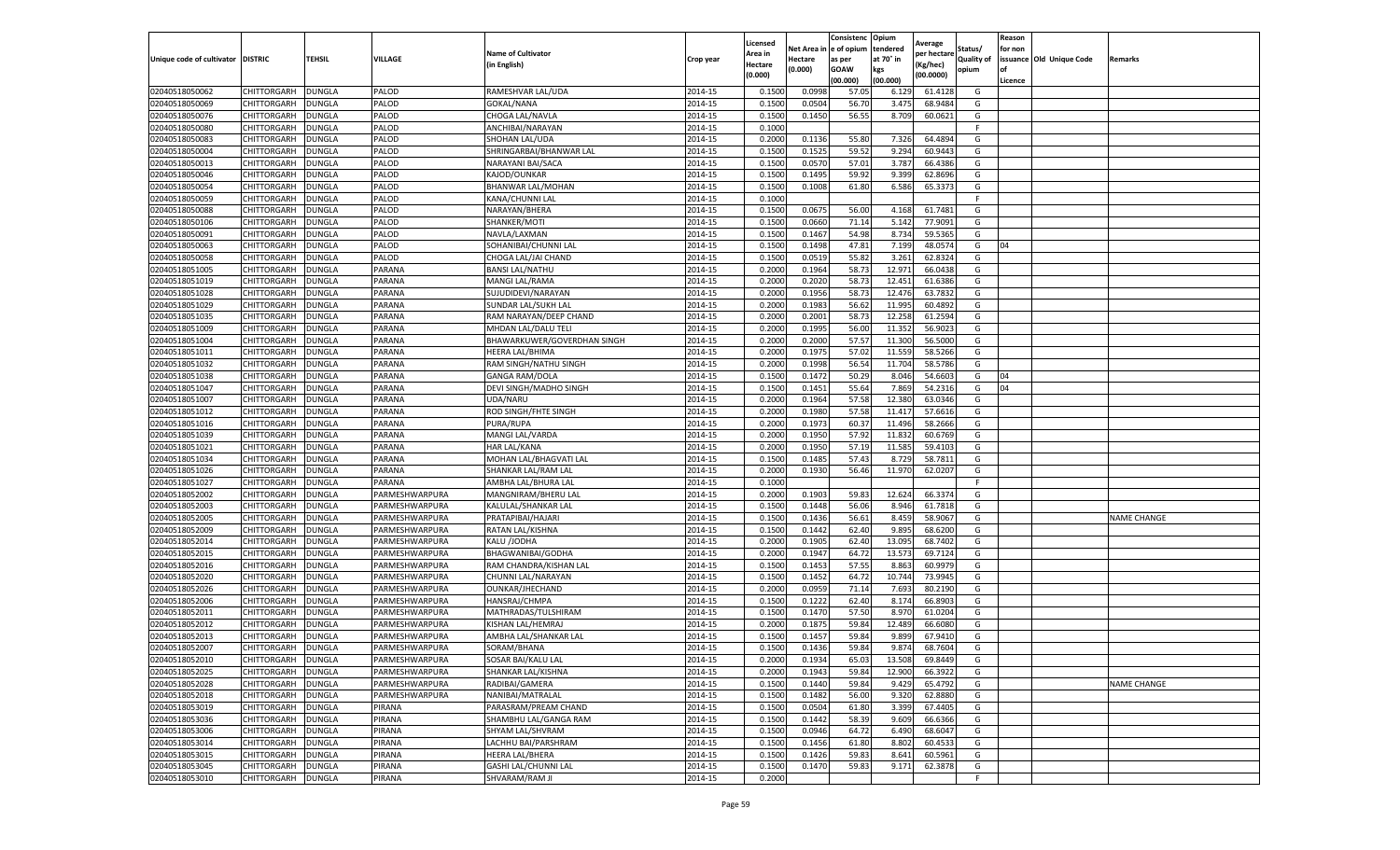|                           |                    |               |                 |                            |           | Licensed |         | Consistenc             | Opium     |                        |                   | Reason  |                          |                    |
|---------------------------|--------------------|---------------|-----------------|----------------------------|-----------|----------|---------|------------------------|-----------|------------------------|-------------------|---------|--------------------------|--------------------|
|                           |                    |               |                 | <b>Name of Cultivator</b>  |           | Area in  |         | Net Area in e of opium | tendered  | Average<br>per hectare | Status/           | for non |                          |                    |
| Unique code of cultivator | <b>DISTRIC</b>     | TEHSIL        | VILLAGE         | in English)                | Crop year | Hectare  | Hectare | as per                 | at 70° in | (Kg/hec                | <b>Quality of</b> |         | issuance Old Unique Code | <b>Remarks</b>     |
|                           |                    |               |                 |                            |           | (0.000)  | (0.000) | <b>GOAW</b>            | kgs       | (00.0000)              | opium             |         |                          |                    |
|                           |                    |               |                 |                            |           |          |         | (00.000)               | (00.000)  |                        |                   | Licence |                          |                    |
| 02040518053065            | CHITTORGARH        | <b>DUNGLA</b> | PIRANA          | GENESHLAL/MANA             | 2014-15   | 0.1500   | 0.0690  | 59.83                  | 4.282     | 62.0580                | G                 |         |                          |                    |
| 02040518053046            | CHITTORGARH        | DUNGLA        | PIRANA          | <b>BAGDIRAM/LACHI RAM</b>  | 2014-15   | 0.1500   | 0.1385  | 62.40                  | 9.307     | 67.1986                | G                 |         |                          |                    |
| 02040518053023            | CHITTORGARH        | DUNGLA        | PIRANA          | HANGAMIBAI/KISHAN LAL      | 2014-15   | 0.1500   | 0.0962  | 59.83                  | 6.026     | 62.6403                | G                 |         |                          |                    |
| 02040518053069            | CHITTORGARH        | <b>DUNGLA</b> | PIRANA          | BHERULAL/KISHANLAL         | 2014-15   | 0.1500   | 0.0490  | 64.72                  | 3.495     | 71.3265                | G                 |         |                          |                    |
| 02040518053040            | CHITTORGARH        | <b>DUNGLA</b> | PIRANA          | MANGU/BHURA                | 2014-15   | 0.1500   | 0.0842  | 71.14                  | 6.799     | 80.7482                | G                 |         |                          |                    |
| 02040518054005            | CHITTORGARH        | DUNGLA        | RAWATPURA       | GHASI/MODA                 | 2014-15   | 0.1500   | 0.1456  | 58.48                  | 9.357     | 64.2651                | G                 |         |                          |                    |
| 02040518054030            | CHITTORGARH        | DUNGLA        | RAWATPURA       | BHERULAL/BHELI             | 2014-15   | 0.1500   | 0.1450  | 56.04                  | 9.471     | 65.3172                | G                 |         |                          |                    |
| 02040518054004            | CHITTORGARH        | DUNGLA        | RAWATPURA       | <b>BHGGA/GOKEL</b>         | 2014-15   | 0.2000   | 0.1899  | 55.70                  | 12.03     | 63.3965                | G                 |         |                          |                    |
| 02040518054007            | CHITTORGARH        | DUNGLA        | RAWATPURA       | <b>GULAB BAI/NARAYAN</b>   | 2014-15   | 0.1500   | 0.1399  | 50.33                  | 7.945     | 56.7906                | G                 |         |                          |                    |
| 02040518056001            | CHITTORGARH        | <b>DUNGLA</b> | SARANGPURA      | RATANLAL/KALU LAL          | 2014-15   | 0.1500   | 0.1445  | 55.57                  | 8.542     | 59.1142                | G                 |         |                          |                    |
| 02040518056003            | CHITTORGARH        | <b>DUNGLA</b> | SARANGPURA      | KUKA/BHERA                 | 2014-15   | 0.2000   | 0.1921  | 64.57                  | 13.449    | 70.0104                | G                 |         |                          |                    |
| 02040518056004            | CHITTORGARH        | DUNGLA        | SARANGPURA      | HAV LAL/GOTTU              | 2014-15   | 0.2000   | 0.2028  | 64.57                  | 13.91     | 68.5897                | G                 |         |                          |                    |
| 02040518056007            | CHITTORGARH        | DUNGLA        | SARANGPURA      | UDHE LAL/BHANWAR LAL       | 2014-15   | 0.2000   | 0.1875  | 64.57                  | 13.458    | 71.7760                | G                 |         |                          |                    |
| 02040518056005            | CHITTORGARH        | DUNGLA        | SARANGPURA      | SHREELAL/HARIRAM           | 2014-15   | 0.2000   |         |                        |           |                        | F                 |         |                          |                    |
| 02040518056014            | CHITTORGARH        | DUNGLA        | SARANGPURA      | GHERI LAL/GANGA RAM        | 2014-15   | 0.2000   | 0.1970  | 58.39                  | 12.037    | 61.1015                | G                 |         |                          |                    |
| 02040518056018            | CHITTORGARH        | <b>DUNGLA</b> | SARANGPURA      | RAMJAN ALLI/ANAR ALLI      | 2014-15   | 0.1500   | 0.1456  | 58.39                  | 8.859     | 60.8448                | G                 |         |                          |                    |
| 02040518056008            | CHITTORGARH        | <b>DUNGLA</b> | SARANGPURA      | SAHV LAL/BHURA LAL         | 2014-15   | 0.1500   | 0.1487  | 61.80                  | 9.561     | 64.2972                | G                 |         |                          |                    |
| 02040518058010            | CHITTORGARH        | <b>DUNGLA</b> | SETHWANA        | MANGI LAL/UDAI LAL         | 2014-15   | 0.1500   | 0.1453  | 62.44                  | 9.500     | 65.3820                | G                 |         |                          |                    |
| 02040518058023            | CHITTORGARH        | DUNGLA        | SETHWANA        | HAR LAL/MANA               | 2014-15   | 0.1500   | 0.1402  | 65.44                  | 9.704     | 69.2154                | G                 |         |                          |                    |
| 02040518058008            | CHITTORGARH        | DUNGLA        | SETHWANA        | HEERIBAI/OUNKAR DAS        | 2014-15   | 0.1500   | 0.1439  | 60.69                  | 8.687     | 60.3683                | G                 |         |                          |                    |
| 02040518058018            | CHITTORGARH        | <b>DUNGLA</b> | SETHWANA        | SHANKER/DHANNA             | 2014-15   | 0.2000   | 0.1853  | 56.20                  | 11.874    | 64.0799                | G                 |         |                          |                    |
| 02040518058025            | CHITTORGARH        | DUNGLA        | SETHWANA        | RATAN LAL/MOHAN DAS        | 2014-15   | 0.1500   | 0.1448  | 60.69                  | 8.783     | 60.6561                | G                 |         |                          |                    |
| 02040518058001            | CHITTORGARH        | <b>DUNGLA</b> | SETHWANA        | MOHAN LAL/OUNKAR           | 2014-15   | 0.1500   | 0.1472  | 56.24                  | 8.267     | 56.1617                | G                 |         |                          |                    |
| 02040518058027            | CHITTORGARH        | DUNGLA        | SETHWANA        | LALIT KUMAR/OUNKAR LAL     | 2014-15   | 0.1500   | 0.1448  | 57.12                  | 8.788     | 60.6906                | G                 |         |                          |                    |
| 02040518059009            | CHITTORGARH        | DUNGLA        | SUJAKHEDA       | TULSIRAM/MODA              | 2014-15   | 0.2000   | 0.1801  | 56.04                  | 10.367    | 57.5625                | G                 |         |                          |                    |
| 02040518059033            | CHITTORGARH        | DUNGLA        | SUJAKHEDA       | KAILASHBAI/SOHANLAL        | 2014-15   | 0.1500   | 0.1482  | 58.48                  | 9.323     | 62.9082                | G                 |         |                          |                    |
| 02040518059040            | CHITTORGARH        | DUNGLA        | SUJAKHEDA       | BHURIBAI/MAGNIRAM          | 2014-15   | 0.1500   | 0.1450  | 67.42                  | 10.72     | 73.9310                | G                 |         |                          |                    |
| 02040518059001            | CHITTORGARH        | <b>DUNGLA</b> | SUJAKHEDA       | KALU/BHANA                 | 2014-15   | 0.2000   | 0.1922  | 65.44                  | 13.172    | 68.5328                | G                 |         |                          |                    |
| 02040518059003            | CHITTORGARH        | <b>DUNGLA</b> | SUJAKHEDA       | SOSAR/KISHANA              | 2014-15   | 0.1500   | 0.1447  | 70.17                  | 11.358    | 78.4934                | G                 |         |                          |                    |
| 02040518059013            | CHITTORGARH        | <b>DUNGLA</b> | SUJAKHEDA       | MAGNIRAM/KISHNA            | 2014-15   | 0.2000   | 0.1881  | 67.42                  | 13.523    | 71.8926                | G                 |         |                          |                    |
| 02040518059016            | CHITTORGARH        | DUNGLA        | SUJAKHEDA       | NARAYAN/MODA               | 2014-15   | 0.1500   | 0.1467  | 55.67                  | 8.92      | 60.8248                | G                 |         |                          |                    |
| 02040518059019            | CHITTORGARH        | DUNGLA        | SUJAKHEDA       | BHAGWANIBAI/RAMESHVAR      | 2014-15   | 0.2000   | 0.1910  | 67.42                  | 13.57     | 71.0524                | G                 |         |                          |                    |
| 02040518059027            | CHITTORGARH        | DUNGLA        | SUJAKHEDA       | NARAYAN/KISHANA            | 2014-15   | 0.1500   | 0.1420  | 65.44                  | 10.34     | 72.8169                | G                 |         |                          |                    |
| 02040518059043            | CHITTORGARH        | DUNGLA        | SUJAKHEDA       | <b>BHAGVAN/CHAMPA</b>      | 2014-15   | 0.1500   | 0.1478  | 56.04                  | 9.102     | 61.5832                | G                 |         |                          |                    |
| 02040518060054            | CHITTORGARH        | <b>DUNGLA</b> | SUREDA          | DEVA/RAMA GUJR             | 2014-15   | 0.1500   | 0.1450  | 25.87                  | 1.634     | 11.2690                |                   | 02      |                          |                    |
| 02040518060013            | CHITTORGARH        | <b>DUNGLA</b> | SUREDA          | MAGNI RAM/KASI RAM         | 2014-15   | 0.1000   |         |                        |           |                        | F                 |         |                          |                    |
| 02040518060023            | CHITTORGARH        | <b>DUNGLA</b> | SUREDA          | KALU/CHOKHA                | 2014-15   | 0.1000   |         |                        |           |                        | F                 |         |                          |                    |
| 02040518060025            | CHITTORGARH        | DUNGLA        | SUREDA          | LAXMAN/PRTHA               | 2014-15   | 0.1500   | 0.1449  | 62.22                  | 9.075     | 62.6294                | G                 |         |                          |                    |
| 02040518060047            | CHITTORGARH        | DUNGLA        | SUREDA          | SOHANIBAI/LAXMI LAL        | 2014-15   | 0.1500   | 0.1512  | 67.42                  | 10.431    | 68.9881                | G                 |         |                          |                    |
| 02040518062098            | CHITTORGARH        | <b>DUNGLA</b> | <b>TALAWADA</b> | KAUSHALYABAI/SANTI LAL     | 2014-15   | 0.1500   | 0.1445  | 58.99                  | 9.590     | 66.3668                | G                 |         |                          | <b>NAME CHANGE</b> |
| 02040518062023            | CHITTORGARH        | DUNGLA        | TALAWADA        | RAMLAL/PYAR CHAND          | 2014-15   | 0.2000   | 0.1936  | 65.31                  | 13.715    | 70.8419                | G                 |         |                          |                    |
| 02040518062001            | CHITTORGARH        | <b>DUNGLA</b> | TALAWADA        | PREAM CHAND/GOTTU DHAKAD   | 2014-15   | 0.1500   | 0.1540  | 57.55                  | 9.298     | 60.3766                | G                 |         |                          |                    |
| 02040518062002            | CHITTORGARH        | <b>DUNGLA</b> | TALAWADA        | NIRBHE SINGH/AMAR SINGH    | 2014-15   | 0.2000   | 0.1985  | 65.31                  | 13.323    | 67.1184                | G                 |         |                          |                    |
| 02040518062004            | CHITTORGARH        | DUNGLA        | <b>TALAWADA</b> | ANCHI BAI/RAM LAL          | 2014-15   | 0.2000   | 0.2045  | 62.67                  | 12.588    | 61.5550                | G                 |         |                          |                    |
| 02040518062008            | CHITTORGARH        | <b>DUNGLA</b> | TALAWADA        | PRBHULAL/BHANWAR LAL       | 2014-15   | 0.2000   | 0.1978  | 62.67                  | 12.829    | 64.8584                | G                 |         |                          |                    |
| 02040518062009            | CHITTORGARH        | DUNGLA        | TALAWADA        | SANTI LAL/WARDI CHAND      | 2014-15   | 0.2000   | 0.1953  | 62.67                  | 13.026    | 66.6974                | G                 |         |                          |                    |
| 02040518062011            | CHITTORGARH        | DUNGLA        | TALAWADA        | LAXMAN SINGH/AMAR SINGH    | 2014-15   | 0.1500   | 0.1516  | 56.86                  | 8.740     | 57.6517                | G                 |         |                          |                    |
| 02040518062012            | CHITTORGARH        | <b>DUNGLA</b> | TALAWADA        | RAJI BAI/PRTHA             | 2014-15   | 0.1500   | 0.1445  | 62.67                  | 10.009    | 69.2664                | G                 |         |                          |                    |
| 02040518062013            | <b>CHITTORGARH</b> | <b>DUNGLA</b> | <b>TALAWADA</b> | KESIBAI/NARAYAN            | 2014-15   | 0.2000   | 0.2009  | 56.50                  | 12.196    | 60.7068                | G                 |         |                          |                    |
| 02040518062014            | CHITTORGARH        | <b>DUNGLA</b> | TALAWADA        | BHANWAR LAL/MOHAN LAL      | 2014-15   | 0.2000   | 0.2010  | 59.80                  | 12.848    | 63.9204                | G                 |         |                          |                    |
| 02040518062015            | CHITTORGARH        | <b>DUNGLA</b> | TALAWADA        | MADHU LAL/HUKMI CHAND      | 2014-15   | 0.2000   | 0.1960  | 65.31                  | 13.249    | 67.5969                | G                 |         |                          |                    |
| 02040518062016            | CHITTORGARH        | DUNGLA        | TALAWADA        | JANIBAI/NARAYAN            | 2014-15   | 0.2000   | 0.2016  | 57.66                  | 11.779    | 58.4276                | G                 |         |                          |                    |
| 02040518062017            | <b>CHITTORGARH</b> | DUNGLA        | <b>TALAWADA</b> | DEVI LAL/HAR LAL           | 2014-15   | 0.2000   | 0.2000  | 62.67                  | 13.447    | 67.2350                | G                 |         |                          |                    |
| 02040518062018            | <b>CHITTORGARH</b> | <b>DUNGLA</b> | TALAWADA        | MOHAN LAL/NARAYAN          | 2014-15   | 0.2000   | 0.1951  | 65.31                  | 13.799    | 70.7278                | G                 |         |                          |                    |
| 02040518062022            | CHITTORGARH        | <b>DUNGLA</b> | TALAWADA        | KAJODH/BHANA               | 2014-15   | 0.1500   | 0.1470  | 62.57                  | 9.296     | 63.2381                | G                 |         |                          |                    |
| 02040518062024            | CHITTORGARH        | <b>DUNGLA</b> | TALAWADA        | UDHE LAL/NARAYN            | 2014-15   | 0.2000   | 0.1980  | 62.57                  | 12.764    | 64.4646                | G                 |         |                          |                    |
| 02040518062027            | CHITTORGARH        | <b>DUNGLA</b> | TALAWADA        | BHANAWAR LAL/MEGA          | 2014-15   | 0.2000   | 0.2000  | 65.87                  | 14.191    | 70.9550                | G                 |         |                          |                    |
| 02040518062028            | CHITTORGARH        | DUNGLA        | TALAWADA        | <b>BHANWAR LAL/JAGNNTH</b> | 2014-15   | 0.2000   | 0.1974  | 65.87                  | 14.03     | 71.0740                | G                 |         |                          |                    |
| 02040518062029            | <b>CHITTORGARH</b> | <b>DUNGLA</b> | TALAWADA        | RATAN LAL/NARAYAN          | 2014-15   | 0.2000   | 0.1995  | 65.87                  | 14.604    | 73.2030                | G                 |         |                          |                    |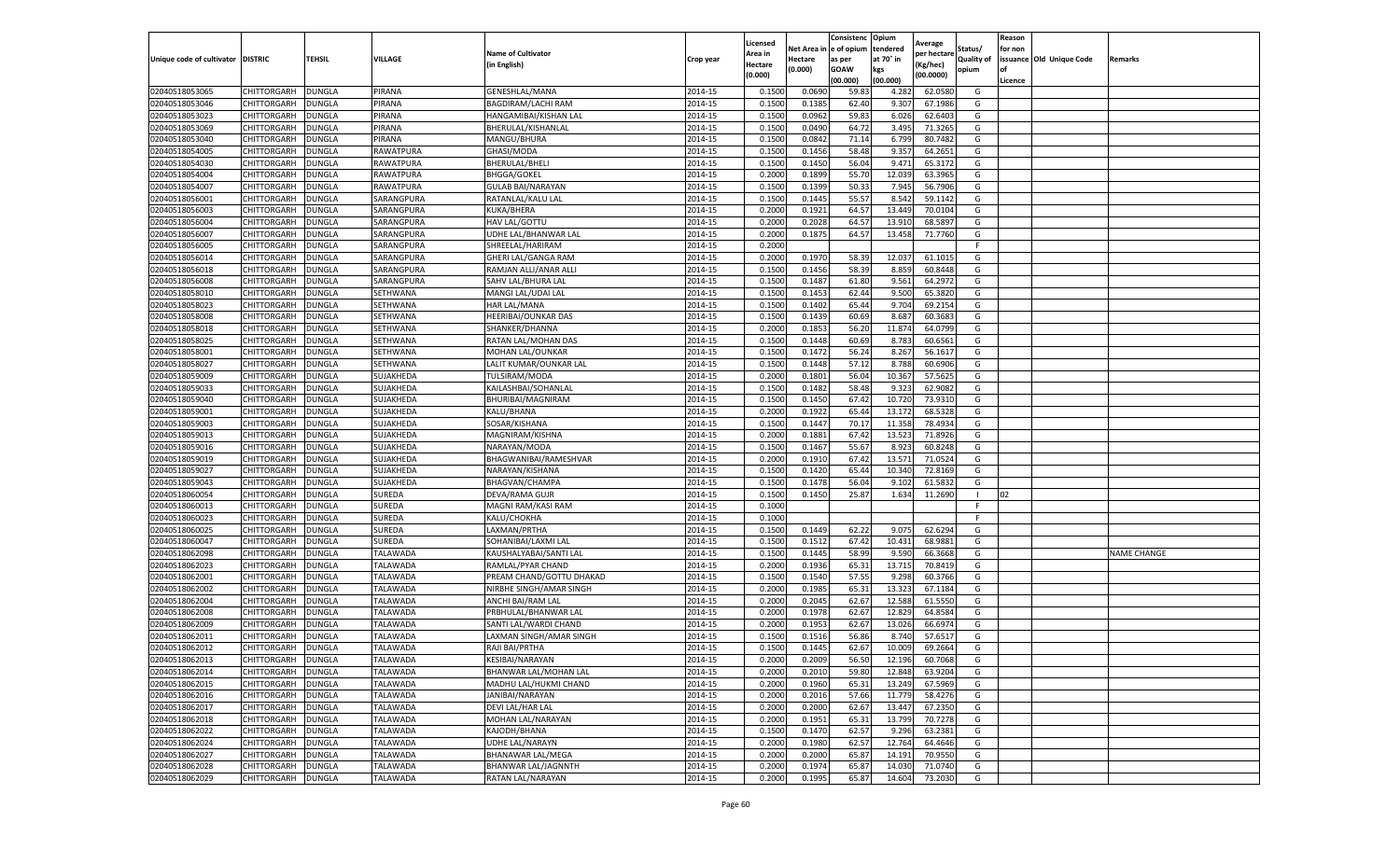| tendered<br>Net Area in e of opium<br>Status/<br>for non<br><b>Name of Cultivator</b><br>Area in<br>per hectare<br>at 70° in<br>issuance Old Unique Code<br><b>DISTRIC</b><br>TEHSIL<br>VILLAGE<br><b>Quality of</b><br>Unique code of cultivator<br>Crop year<br>Hectare<br>as per<br><b>Remarks</b><br>in English)<br>(Kg/hec<br>Hectare<br>(0.000)<br><b>GOAW</b><br>kgs<br>opium<br>(0.000)<br>(00.0000)<br>(00.000)<br>(00.000)<br>Licence<br><b>DUNGLA</b><br>TALAWADA<br>JAGDISH CHAND/MOHAN LAL<br>2014-15<br>0.2000<br>0.1951<br>65.87<br>71.3839<br>02040518062035<br>CHITTORGARH<br>13.92<br>G<br>TALAWADA<br>0.1500<br>62.57<br>10.36<br>02040518062038<br>CHITTORGARH<br>DUNGLA<br>LAL CHAND/KESRIMAL<br>2014-15<br>0.1462<br>70.8618<br>G<br>0.1469<br>56.15<br>02040518062040<br>CHITTORGARH<br><b>DUNGLA</b><br>TALAWADA<br>LEELABAI/DULESHANKAR<br>2014-15<br>0.1500<br>8.968<br>61.0483<br>G<br>02040518062049<br><b>DUNGLA</b><br>TALAWADA<br>2014-15<br>0.1500<br>0.1413<br>55.91<br>8.818<br>62.4062<br>G<br>CHITTORGARH<br>GOPILAL/DAYARAM<br>02040518062059<br>CHITTORGARH<br><b>DUNGLA</b><br>TALAWADA<br>2014-15<br>0.1500<br>0.1488<br>57.52<br>8.81<br>59.2540<br>G<br>BHAGWANLAL/LAXMAN<br><b>TALAWADA</b><br>2014-15<br>0.1500<br>0.1520<br>65.87<br>10.455<br>68.7829<br>02040518062060<br>CHITTORGARH<br>DUNGLA<br>FAHTE SINGH/BHIM SINGH<br>G<br>02040518062061<br>CHITTORGARH<br><b>DUNGLA</b><br>TALAWADA<br>2014-15<br>0.2000<br>0.1904<br>59.80<br>12.122<br>63.6660<br>G<br>UDHE LAL/DAL CHAND<br>TALAWADA<br>2014-15<br>0.2000<br>59.80<br>12.438<br>65.1545<br>02040518062064<br>CHITTORGARH<br>DUNGLA<br>NANU RAM/MOTI MEGVAL<br>0.1909<br>G<br>TALAWADA<br>2014-15<br>0.1500<br>0.1450<br>59.80<br>9.235<br>63.6897<br>G<br>02040518062066<br>CHITTORGARH<br>DUNGLA<br>NARAYAN/RADHA KISHAN<br>02040518062068<br>TALAWADA<br>2014-15<br>0.1500<br>0.1500<br>56.94<br>8.972<br>59.8133<br>G<br>CHITTORGARH<br><b>DUNGLA</b><br><b>BHAGIRTH/CHMPA LAL</b><br>02040518062071<br><b>DUNGLA</b><br>TALAWADA<br>2014-15<br>0.1500<br>0.1485<br>59.80<br>9.457<br>63.6835<br>G<br>CHITTORGARH<br><b>GOPI LAL/DULA</b><br>62.57<br>02040518062080<br><b>DUNGLA</b><br>TALAWADA<br>2014-15<br>0.2000<br>0.1976<br>13.256<br>67.0850<br>G<br>CHITTORGARH<br><b>BHANWAR LAL/DEVI LAL</b><br>02040518062091<br>CHITTORGARH<br>DUNGLA<br>TALAWADA<br>2014-15<br>0.2000<br>0.2005<br>57.57<br>11.802<br>58.8628<br>G<br>TULSIRAM/BHANWAR LAL<br>DUNGLA<br>TALAWADA<br>2014-15<br>0.1500<br>0.1482<br>59.21<br>9.397<br>63.4076<br>02040518062096<br>CHITTORGARH<br>MANGI LAL/DEVI LAL<br>G<br>57.15<br>2014-15<br>0.2000<br>0.1980<br>12.124<br>G<br>02040518062097<br>CHITTORGARH<br>DUNGLA<br>TALAWADA<br>UDHE LAL/JAGNNTH<br>61.2323<br>02040518062104<br><b>TALAWADA</b><br>2014-15<br>0.2000<br>0.1980<br>59.21<br>12.265<br>61.9444<br>G<br>CHITTORGARH<br><b>DUNGLA</b><br>PYARCHNAD/JAYCHAND<br>02040518062106<br>0.2000<br>0.1987<br>65.75<br>13.573<br>CHITTORGARH<br><b>DUNGLA</b><br>TALAWADA<br>PARBHULAL/MODA<br>2014-15<br>68.3090<br>G<br>2014-15<br>65.75<br>02040518062109<br>TALAWADA<br>0.2000<br>0.1990<br>13.657<br>68.6281<br>G<br>CHITTORGARH<br><b>DUNGLA</b><br>NANURAM/MODA<br>65.75<br>67.8502<br>02040518062114<br>CHITTORGARH<br>DUNGLA<br><b>TALAWADA</b><br>2014-15<br>0.2000<br>0.1963<br>13.31<br>G<br>FTHESINGH/NAHARSINGH<br>02040518062115<br>CHITTORGARH<br>DUNGLA<br>TALAWADA<br>2014-15<br>0.1500<br>0.1466<br>62.57<br>9.680<br>66.0300<br>G<br>RATANLAL\MOTILAL<br>56.51<br>02040518062116<br>TALAWADA<br>2014-15<br>0.1500<br>0.1500<br>9.050<br>60.3333<br>G<br>CHITTORGARH<br><b>DUNGLA</b><br>KUBHERSINGH/BAWANISINGH<br>02040518062107<br>DUNGLA<br>2014-15<br>0.2000<br>0.2002<br>59.21<br>12.451<br>62.1928<br>G<br>CHITTORGARH<br>TALAWADA<br>CHHUNILAL/BARDA<br>02040518062048<br>CHITTORGARH<br><b>DUNGLA</b><br>TALAWADA<br>2014-15<br>0.2000<br>0.2000<br>63.64<br>13.637<br>68.1850<br>G<br>SEETA RAM/MANGI LAL<br>0.1934<br>65.75<br>TALAWADA<br>2014-15<br>0.2000<br>13.817<br>71.4426<br>G<br>02040518062092<br>CHITTORGARH<br>DUNGLA<br>PRAHLAD/MOHAN LAL<br>70.3357<br>02040518062093<br>DUNGLA<br><b>TALAWADA</b><br>2014-15<br>0.2000<br>0.1966<br>63.64<br>13.828<br>G<br>CHITTORGARH<br>MHDAN LAL/BHANWAR LAI<br>02040518062095<br>CHITTORGARH<br>DUNGLA<br>TALAWADA<br>GOPI LAL/MITHU LAI<br>2014-15<br>0.2000<br>0.1980<br>63.64<br>13.592<br>68.6465<br>G<br>02040518062111<br>CHITTORGARH<br>TALAWADA<br>HIRALAL/AWANTILAL<br>2014-15<br>0.1500<br>0.1470<br>59.21<br>8.83<br>60.1293<br>DUNGLA<br>G<br>TALAWADA<br>2014-15<br>0.2000<br>0.1974<br>63.64<br>65.3090<br>02040518062037<br>CHITTORGARH<br><b>DUNGLA</b><br>SURESH CHAND/HEERA LAL<br>12.892<br>G<br>02040518062053<br>CHITTORGARH<br><b>DUNGLA</b><br>TALAWADA<br>2014-15<br>0.2000<br>0.1990<br>59.21<br>12.130<br>60.9548<br>G<br>SANKUBAI/RATAN LAL<br>02040518062063<br>CHITTORGARH<br><b>DUNGLA</b><br>TALAWADA<br>2014-15<br>0.2000<br>0.1970<br>59.33<br>12.383<br>62.8579<br><b>BHAGVTI LAL/JAGNNTH</b><br>G<br>59.33<br><b>TALAWADA</b><br>0.2000<br>0.2000<br>12.781<br>63.9050<br>G<br>02040518062065<br>CHITTORGARH<br>DUNGLA<br>PARASRAM/JAGNNTH<br>2014-15<br>02040518062069<br>CHITTORGARH<br>DUNGLA<br>TALAWADA<br>BHARIBAI/DEVI LAL<br>2014-15<br>0.2000<br>0.1966<br>59.33<br>12.188<br>61.9939<br>G<br>DUNGLA<br>TALAWADA<br>2014-15<br>0.2000<br>0.1988<br>57.66<br>11.623<br>58.4658<br>02040518062075<br>CHITTORGARH<br><b>GEETABAI/SOBHA LAI</b><br>G<br>59.33<br>0.1500<br>9.442<br>02040518062077<br>CHITTORGARH<br>DUNGLA<br>TALAWADA<br>BADAMIBAI/BHURA LAL<br>2014-15<br>0.1458<br>64.7599<br>G<br><b>NAME CHANGE</b><br>02040518062084<br>CHITTORGARH<br><b>DUNGLA</b><br>TALAWADA<br>2014-15<br>0.2000<br>0.1980<br>59.33<br>12.264<br>61.9394<br>GANGABAI/NANU RAM<br>G<br><b>DUNGLA</b><br>TALAWADA<br>2014-15<br>0.1500<br>0.1500<br>57.24<br>8.643<br>57.6200<br>02040518062085<br>CHITTORGARH<br>CHTENDR SINGH/IANDR SINGH<br>G<br>57.32<br>TALAWADA<br>LALA/NANA<br>2014-15<br>0.1500<br>0.1482<br>9.171<br>61.8826<br>G<br>02040518062079<br>CHITTORGARH<br><b>DUNGLA</b><br>63.64<br>68.5064<br>02040518062032<br>CHITTORGARH<br>DUNGLA<br>TALAWADA<br>2014-15<br>0.1500<br>0.1493<br>10.22<br>G<br>SHANKER LAL/DALU<br>TALAWADA<br>2014-15<br>0.1500<br>56.08<br>9.478<br>02040518062090<br>CHITTORGARH<br>DUNGLA<br>VIJERAM/MOTI LAL<br>0.1534<br>61.7862<br>G<br><b>TALAWADA</b><br>2014-15<br>0.2000<br>0.2027<br>60.51<br>13.191<br>65.0765<br>G<br>02040518062099<br>CHITTORGARH<br><b>DUNGLA</b><br>MHDAN LAL/FULCHAND<br>2014-15<br>0.1500<br>0.1480<br>60.51<br>9.552<br>64.5405<br>G<br>02040518062062<br>CHITTORGARH<br>DUNGLA<br>TALAWADA<br>BHADRFIBAI/KISHNA<br>TALAWADA<br>2014-15<br>0.2000<br>0.2000<br>57.66<br>11.680<br>58.4000<br>02040518062070<br>CHITTORGARH<br><b>DUNGLA</b><br>SANTI LAL/SHANKAR<br>G<br>62.64<br>2014-15<br>0.2000<br>0.1998<br>12.44<br>62.2973<br>G<br>02040518062076<br>CHITTORGARH<br>DUNGLA<br>TALAWADA<br>KAMLA BAI/MOHAN LAL<br>57.32<br>02040518062088<br><b>DUNGLA</b><br><b>TALAWADA</b><br>2014-15<br>0.2000<br>0.1938<br>11.538<br>59.5356<br>G<br>CHITTORGARH<br>BHAGVANIBAI/NANA LAL<br>02040518062089<br>CHITTORGARH<br><b>DUNGLA</b><br>TALAWADA<br>RAMESVAR LAL/RATAN LAL<br>2014-15<br>0.2000<br>0.1995<br>65.31<br>14.564<br>73.0025<br>G<br>58.99<br>12.464<br>02040518062046<br>CHITTORGARH<br>DUNGLA<br>TALAWADA<br><b>OUNKAR / DEVA SALVI</b><br>2014-15<br>0.2000<br>0.2012<br>61.9483<br>G<br>2014-15<br>0.1500<br>0.1449<br>58.25<br>8.521<br>58.8061<br>G<br>02040518063010<br>CHITTORGARH<br>DUNGLA<br>TEELAKHEDA-4<br>SHUVAGIBAI/MOTI LAL<br>62.22<br>02040518063002<br>CHITTORGARH<br><b>DUNGLA</b><br>2014-15<br>0.2000<br>0.1960<br>12.871<br>65.6684<br>G<br>TEELAKHEDA-4<br>AMBHA LAL/BHANA<br>2014-15<br>0.1500<br>02040518063003<br><b>CHITTORGARH</b><br><b>DUNGLA</b><br>TEELAKHEDA-4<br>KANNIRAM/OUNKAR<br>0.1500<br>62.22<br>9.466<br>63.1067<br>G<br>2014-15<br>0.1500<br>0.1490<br>58.25<br>9.395<br>02040518063019<br>CHITTORGARH<br><b>DUNGLA</b><br>TEELAKHEDA-4<br><b>UDAI LAL/BHANA</b><br>63.0537<br>G<br>TRANSFER/NAGGAKHEDA<br>2014-15<br>59.83<br>8.573<br>60.5438<br>02040518063014<br>CHITTORGARH<br><b>DUNGLA</b><br>TEELAKHEDA-4<br>NARAYAN DAS/POKHAR DAS<br>0.1500<br>0.1416<br>G<br>02040518063005<br>CHITTORGARH<br>DUNGLA<br>TEELAKHEDA-4<br>MANGI LAL/CHATHARBHUJ<br>2014-15<br>0.1500<br>0.1438<br>65.44<br>10.162<br>70.6676<br>G<br><b>NAME CHANGE</b><br>02040518063008<br>TEELAKHEDA-4<br>BHERULAL/SHORAM<br>2014-15<br>0.1500<br>0.1500<br>50.25<br>1.364<br>9.0933<br>G<br>04<br>CHITTORGARH<br><b>DUNGLA</b><br>0.1455<br>69.7251<br>02040518064003<br><b>CHITTORGARH</b><br><b>DUNGLA</b><br>VAJIRPURA<br>BADAMIBAI/HEERALAL<br>2014-15<br>0.1500<br>65.33<br>10.145<br>G<br>02040518049040<br>TRANSFER<br>59.13<br>57.9467<br>02040520004001<br>CHITTORGARH<br><b>BADISADRI</b><br>AMIRAMA<br>RODILAL/GOKAL<br>2014-15<br>0.1500<br>0.1500<br>8.692<br>G<br>02040520036122<br>TRANSFER<br>02040520004002<br>2014-15<br>0.1500<br>56.05<br>55.4600<br>G<br>CHITTORGARH<br><b>BADISADRI</b><br>AMIRAMA<br>NANURAM/HEERA<br>0.1500<br>8.319<br>04<br>02040520036123<br>TRANSFER<br>0.2000<br>59.13<br>02040520004005<br>CHITTORGARH<br><b>BADISADRI</b><br>AMIRAMA<br>LAHRIBAI/MODIRAM<br>2014-15<br>0.2000<br>12.265<br>61.3250<br>G<br>02040520006166<br>TRANSFER<br>02040520004003<br>CHITTORGARH<br>BADISADRI<br>AMIRAMA<br>RAMCHANDRA/BAGDU<br>2014-15<br>0.1500<br>0.1536<br>59.13<br>8.946<br>58.2422<br>02040520006168<br>NAME CHANGE/TRANSFER<br>G<br>72.5634<br>02040520005010<br><b>CHITTORGARH</b><br><b>BADISADRI</b><br><b>BADISADRI</b><br>PREMKUVAR/SAVROOPSINGH<br>2014-15<br>0.2000<br>0.1814<br>67.11<br>13.163<br>G<br>02040520007024<br>NAME CHANGE / TRANSFER |  |  |  | Licensed | Consistenc | Opium |         | Reason |  |
|-------------------------------------------------------------------------------------------------------------------------------------------------------------------------------------------------------------------------------------------------------------------------------------------------------------------------------------------------------------------------------------------------------------------------------------------------------------------------------------------------------------------------------------------------------------------------------------------------------------------------------------------------------------------------------------------------------------------------------------------------------------------------------------------------------------------------------------------------------------------------------------------------------------------------------------------------------------------------------------------------------------------------------------------------------------------------------------------------------------------------------------------------------------------------------------------------------------------------------------------------------------------------------------------------------------------------------------------------------------------------------------------------------------------------------------------------------------------------------------------------------------------------------------------------------------------------------------------------------------------------------------------------------------------------------------------------------------------------------------------------------------------------------------------------------------------------------------------------------------------------------------------------------------------------------------------------------------------------------------------------------------------------------------------------------------------------------------------------------------------------------------------------------------------------------------------------------------------------------------------------------------------------------------------------------------------------------------------------------------------------------------------------------------------------------------------------------------------------------------------------------------------------------------------------------------------------------------------------------------------------------------------------------------------------------------------------------------------------------------------------------------------------------------------------------------------------------------------------------------------------------------------------------------------------------------------------------------------------------------------------------------------------------------------------------------------------------------------------------------------------------------------------------------------------------------------------------------------------------------------------------------------------------------------------------------------------------------------------------------------------------------------------------------------------------------------------------------------------------------------------------------------------------------------------------------------------------------------------------------------------------------------------------------------------------------------------------------------------------------------------------------------------------------------------------------------------------------------------------------------------------------------------------------------------------------------------------------------------------------------------------------------------------------------------------------------------------------------------------------------------------------------------------------------------------------------------------------------------------------------------------------------------------------------------------------------------------------------------------------------------------------------------------------------------------------------------------------------------------------------------------------------------------------------------------------------------------------------------------------------------------------------------------------------------------------------------------------------------------------------------------------------------------------------------------------------------------------------------------------------------------------------------------------------------------------------------------------------------------------------------------------------------------------------------------------------------------------------------------------------------------------------------------------------------------------------------------------------------------------------------------------------------------------------------------------------------------------------------------------------------------------------------------------------------------------------------------------------------------------------------------------------------------------------------------------------------------------------------------------------------------------------------------------------------------------------------------------------------------------------------------------------------------------------------------------------------------------------------------------------------------------------------------------------------------------------------------------------------------------------------------------------------------------------------------------------------------------------------------------------------------------------------------------------------------------------------------------------------------------------------------------------------------------------------------------------------------------------------------------------------------------------------------------------------------------------------------------------------------------------------------------------------------------------------------------------------------------------------------------------------------------------------------------------------------------------------------------------------------------------------------------------------------------------------------------------------------------------------------------------------------------------------------------------------------------------------------------------------------------------------------------------------------------------------------------------------------------------------------------------------------------------------------------------------------------------------------------------------------------------------------------------------------------------------------------------------------------------------------------------------------------------------------------------------------------------------------------------------------------------------------------------------------------------------------------------------------------------------------------------------------------------------------------------------------------------------------------------------------------------------------------------------------------------------------------------------------------------------------------------------------------------------------------------------------------------------------------------------------------------------------------------------------------------------------------------------------------------------------------------------------------------------------------------------------------------------------------------------------------------------------------------------------------------------------------------------------------------------------------------------------------------------------------------------------------------------------------------------------------------------------------------------------------------------------------------------------------------------------------------------------------------------------------------------------------------------------------------------------------------------------------------------------------------------------------------------------------------------------------------------------------------------------------------------------------------------------------------------------------------------------------------------------------------------------------------------------------------------------------------------------------------------------------------------------------------------------------------------------------------------------------------------------------------------------------------------------------------------------------------------------------------------------------------------------------------------------------------------------------------------------------------------------------------------------------------------------------------------------------------------------------------------------------------------------------------------------------------------------------------------------------------------------------------------------------------------------------------------------------------------------------------------------|--|--|--|----------|------------|-------|---------|--------|--|
|                                                                                                                                                                                                                                                                                                                                                                                                                                                                                                                                                                                                                                                                                                                                                                                                                                                                                                                                                                                                                                                                                                                                                                                                                                                                                                                                                                                                                                                                                                                                                                                                                                                                                                                                                                                                                                                                                                                                                                                                                                                                                                                                                                                                                                                                                                                                                                                                                                                                                                                                                                                                                                                                                                                                                                                                                                                                                                                                                                                                                                                                                                                                                                                                                                                                                                                                                                                                                                                                                                                                                                                                                                                                                                                                                                                                                                                                                                                                                                                                                                                                                                                                                                                                                                                                                                                                                                                                                                                                                                                                                                                                                                                                                                                                                                                                                                                                                                                                                                                                                                                                                                                                                                                                                                                                                                                                                                                                                                                                                                                                                                                                                                                                                                                                                                                                                                                                                                                                                                                                                                                                                                                                                                                                                                                                                                                                                                                                                                                                                                                                                                                                                                                                                                                                                                                                                                                                                                                                                                                                                                                                                                                                                                                                                                                                                                                                                                                                                                                                                                                                                                                                                                                                                                                                                                                                                                                                                                                                                                                                                                                                                                                                                                                                                                                                                                                                                                                                                                                                                                                                                                                                                                                                                                                                                                                                                                                                                                                                                                                                                                                                                                                                                                                                                                                                                                                                                                                                                                                                                                                                                                                                                                                                                                                                                                                                                                                                                                       |  |  |  |          |            |       | Average |        |  |
|                                                                                                                                                                                                                                                                                                                                                                                                                                                                                                                                                                                                                                                                                                                                                                                                                                                                                                                                                                                                                                                                                                                                                                                                                                                                                                                                                                                                                                                                                                                                                                                                                                                                                                                                                                                                                                                                                                                                                                                                                                                                                                                                                                                                                                                                                                                                                                                                                                                                                                                                                                                                                                                                                                                                                                                                                                                                                                                                                                                                                                                                                                                                                                                                                                                                                                                                                                                                                                                                                                                                                                                                                                                                                                                                                                                                                                                                                                                                                                                                                                                                                                                                                                                                                                                                                                                                                                                                                                                                                                                                                                                                                                                                                                                                                                                                                                                                                                                                                                                                                                                                                                                                                                                                                                                                                                                                                                                                                                                                                                                                                                                                                                                                                                                                                                                                                                                                                                                                                                                                                                                                                                                                                                                                                                                                                                                                                                                                                                                                                                                                                                                                                                                                                                                                                                                                                                                                                                                                                                                                                                                                                                                                                                                                                                                                                                                                                                                                                                                                                                                                                                                                                                                                                                                                                                                                                                                                                                                                                                                                                                                                                                                                                                                                                                                                                                                                                                                                                                                                                                                                                                                                                                                                                                                                                                                                                                                                                                                                                                                                                                                                                                                                                                                                                                                                                                                                                                                                                                                                                                                                                                                                                                                                                                                                                                                                                                                                                                       |  |  |  |          |            |       |         |        |  |
|                                                                                                                                                                                                                                                                                                                                                                                                                                                                                                                                                                                                                                                                                                                                                                                                                                                                                                                                                                                                                                                                                                                                                                                                                                                                                                                                                                                                                                                                                                                                                                                                                                                                                                                                                                                                                                                                                                                                                                                                                                                                                                                                                                                                                                                                                                                                                                                                                                                                                                                                                                                                                                                                                                                                                                                                                                                                                                                                                                                                                                                                                                                                                                                                                                                                                                                                                                                                                                                                                                                                                                                                                                                                                                                                                                                                                                                                                                                                                                                                                                                                                                                                                                                                                                                                                                                                                                                                                                                                                                                                                                                                                                                                                                                                                                                                                                                                                                                                                                                                                                                                                                                                                                                                                                                                                                                                                                                                                                                                                                                                                                                                                                                                                                                                                                                                                                                                                                                                                                                                                                                                                                                                                                                                                                                                                                                                                                                                                                                                                                                                                                                                                                                                                                                                                                                                                                                                                                                                                                                                                                                                                                                                                                                                                                                                                                                                                                                                                                                                                                                                                                                                                                                                                                                                                                                                                                                                                                                                                                                                                                                                                                                                                                                                                                                                                                                                                                                                                                                                                                                                                                                                                                                                                                                                                                                                                                                                                                                                                                                                                                                                                                                                                                                                                                                                                                                                                                                                                                                                                                                                                                                                                                                                                                                                                                                                                                                                                                       |  |  |  |          |            |       |         |        |  |
|                                                                                                                                                                                                                                                                                                                                                                                                                                                                                                                                                                                                                                                                                                                                                                                                                                                                                                                                                                                                                                                                                                                                                                                                                                                                                                                                                                                                                                                                                                                                                                                                                                                                                                                                                                                                                                                                                                                                                                                                                                                                                                                                                                                                                                                                                                                                                                                                                                                                                                                                                                                                                                                                                                                                                                                                                                                                                                                                                                                                                                                                                                                                                                                                                                                                                                                                                                                                                                                                                                                                                                                                                                                                                                                                                                                                                                                                                                                                                                                                                                                                                                                                                                                                                                                                                                                                                                                                                                                                                                                                                                                                                                                                                                                                                                                                                                                                                                                                                                                                                                                                                                                                                                                                                                                                                                                                                                                                                                                                                                                                                                                                                                                                                                                                                                                                                                                                                                                                                                                                                                                                                                                                                                                                                                                                                                                                                                                                                                                                                                                                                                                                                                                                                                                                                                                                                                                                                                                                                                                                                                                                                                                                                                                                                                                                                                                                                                                                                                                                                                                                                                                                                                                                                                                                                                                                                                                                                                                                                                                                                                                                                                                                                                                                                                                                                                                                                                                                                                                                                                                                                                                                                                                                                                                                                                                                                                                                                                                                                                                                                                                                                                                                                                                                                                                                                                                                                                                                                                                                                                                                                                                                                                                                                                                                                                                                                                                                                                       |  |  |  |          |            |       |         |        |  |
|                                                                                                                                                                                                                                                                                                                                                                                                                                                                                                                                                                                                                                                                                                                                                                                                                                                                                                                                                                                                                                                                                                                                                                                                                                                                                                                                                                                                                                                                                                                                                                                                                                                                                                                                                                                                                                                                                                                                                                                                                                                                                                                                                                                                                                                                                                                                                                                                                                                                                                                                                                                                                                                                                                                                                                                                                                                                                                                                                                                                                                                                                                                                                                                                                                                                                                                                                                                                                                                                                                                                                                                                                                                                                                                                                                                                                                                                                                                                                                                                                                                                                                                                                                                                                                                                                                                                                                                                                                                                                                                                                                                                                                                                                                                                                                                                                                                                                                                                                                                                                                                                                                                                                                                                                                                                                                                                                                                                                                                                                                                                                                                                                                                                                                                                                                                                                                                                                                                                                                                                                                                                                                                                                                                                                                                                                                                                                                                                                                                                                                                                                                                                                                                                                                                                                                                                                                                                                                                                                                                                                                                                                                                                                                                                                                                                                                                                                                                                                                                                                                                                                                                                                                                                                                                                                                                                                                                                                                                                                                                                                                                                                                                                                                                                                                                                                                                                                                                                                                                                                                                                                                                                                                                                                                                                                                                                                                                                                                                                                                                                                                                                                                                                                                                                                                                                                                                                                                                                                                                                                                                                                                                                                                                                                                                                                                                                                                                                                                       |  |  |  |          |            |       |         |        |  |
|                                                                                                                                                                                                                                                                                                                                                                                                                                                                                                                                                                                                                                                                                                                                                                                                                                                                                                                                                                                                                                                                                                                                                                                                                                                                                                                                                                                                                                                                                                                                                                                                                                                                                                                                                                                                                                                                                                                                                                                                                                                                                                                                                                                                                                                                                                                                                                                                                                                                                                                                                                                                                                                                                                                                                                                                                                                                                                                                                                                                                                                                                                                                                                                                                                                                                                                                                                                                                                                                                                                                                                                                                                                                                                                                                                                                                                                                                                                                                                                                                                                                                                                                                                                                                                                                                                                                                                                                                                                                                                                                                                                                                                                                                                                                                                                                                                                                                                                                                                                                                                                                                                                                                                                                                                                                                                                                                                                                                                                                                                                                                                                                                                                                                                                                                                                                                                                                                                                                                                                                                                                                                                                                                                                                                                                                                                                                                                                                                                                                                                                                                                                                                                                                                                                                                                                                                                                                                                                                                                                                                                                                                                                                                                                                                                                                                                                                                                                                                                                                                                                                                                                                                                                                                                                                                                                                                                                                                                                                                                                                                                                                                                                                                                                                                                                                                                                                                                                                                                                                                                                                                                                                                                                                                                                                                                                                                                                                                                                                                                                                                                                                                                                                                                                                                                                                                                                                                                                                                                                                                                                                                                                                                                                                                                                                                                                                                                                                                                       |  |  |  |          |            |       |         |        |  |
|                                                                                                                                                                                                                                                                                                                                                                                                                                                                                                                                                                                                                                                                                                                                                                                                                                                                                                                                                                                                                                                                                                                                                                                                                                                                                                                                                                                                                                                                                                                                                                                                                                                                                                                                                                                                                                                                                                                                                                                                                                                                                                                                                                                                                                                                                                                                                                                                                                                                                                                                                                                                                                                                                                                                                                                                                                                                                                                                                                                                                                                                                                                                                                                                                                                                                                                                                                                                                                                                                                                                                                                                                                                                                                                                                                                                                                                                                                                                                                                                                                                                                                                                                                                                                                                                                                                                                                                                                                                                                                                                                                                                                                                                                                                                                                                                                                                                                                                                                                                                                                                                                                                                                                                                                                                                                                                                                                                                                                                                                                                                                                                                                                                                                                                                                                                                                                                                                                                                                                                                                                                                                                                                                                                                                                                                                                                                                                                                                                                                                                                                                                                                                                                                                                                                                                                                                                                                                                                                                                                                                                                                                                                                                                                                                                                                                                                                                                                                                                                                                                                                                                                                                                                                                                                                                                                                                                                                                                                                                                                                                                                                                                                                                                                                                                                                                                                                                                                                                                                                                                                                                                                                                                                                                                                                                                                                                                                                                                                                                                                                                                                                                                                                                                                                                                                                                                                                                                                                                                                                                                                                                                                                                                                                                                                                                                                                                                                                                                       |  |  |  |          |            |       |         |        |  |
|                                                                                                                                                                                                                                                                                                                                                                                                                                                                                                                                                                                                                                                                                                                                                                                                                                                                                                                                                                                                                                                                                                                                                                                                                                                                                                                                                                                                                                                                                                                                                                                                                                                                                                                                                                                                                                                                                                                                                                                                                                                                                                                                                                                                                                                                                                                                                                                                                                                                                                                                                                                                                                                                                                                                                                                                                                                                                                                                                                                                                                                                                                                                                                                                                                                                                                                                                                                                                                                                                                                                                                                                                                                                                                                                                                                                                                                                                                                                                                                                                                                                                                                                                                                                                                                                                                                                                                                                                                                                                                                                                                                                                                                                                                                                                                                                                                                                                                                                                                                                                                                                                                                                                                                                                                                                                                                                                                                                                                                                                                                                                                                                                                                                                                                                                                                                                                                                                                                                                                                                                                                                                                                                                                                                                                                                                                                                                                                                                                                                                                                                                                                                                                                                                                                                                                                                                                                                                                                                                                                                                                                                                                                                                                                                                                                                                                                                                                                                                                                                                                                                                                                                                                                                                                                                                                                                                                                                                                                                                                                                                                                                                                                                                                                                                                                                                                                                                                                                                                                                                                                                                                                                                                                                                                                                                                                                                                                                                                                                                                                                                                                                                                                                                                                                                                                                                                                                                                                                                                                                                                                                                                                                                                                                                                                                                                                                                                                                                                       |  |  |  |          |            |       |         |        |  |
|                                                                                                                                                                                                                                                                                                                                                                                                                                                                                                                                                                                                                                                                                                                                                                                                                                                                                                                                                                                                                                                                                                                                                                                                                                                                                                                                                                                                                                                                                                                                                                                                                                                                                                                                                                                                                                                                                                                                                                                                                                                                                                                                                                                                                                                                                                                                                                                                                                                                                                                                                                                                                                                                                                                                                                                                                                                                                                                                                                                                                                                                                                                                                                                                                                                                                                                                                                                                                                                                                                                                                                                                                                                                                                                                                                                                                                                                                                                                                                                                                                                                                                                                                                                                                                                                                                                                                                                                                                                                                                                                                                                                                                                                                                                                                                                                                                                                                                                                                                                                                                                                                                                                                                                                                                                                                                                                                                                                                                                                                                                                                                                                                                                                                                                                                                                                                                                                                                                                                                                                                                                                                                                                                                                                                                                                                                                                                                                                                                                                                                                                                                                                                                                                                                                                                                                                                                                                                                                                                                                                                                                                                                                                                                                                                                                                                                                                                                                                                                                                                                                                                                                                                                                                                                                                                                                                                                                                                                                                                                                                                                                                                                                                                                                                                                                                                                                                                                                                                                                                                                                                                                                                                                                                                                                                                                                                                                                                                                                                                                                                                                                                                                                                                                                                                                                                                                                                                                                                                                                                                                                                                                                                                                                                                                                                                                                                                                                                                                       |  |  |  |          |            |       |         |        |  |
|                                                                                                                                                                                                                                                                                                                                                                                                                                                                                                                                                                                                                                                                                                                                                                                                                                                                                                                                                                                                                                                                                                                                                                                                                                                                                                                                                                                                                                                                                                                                                                                                                                                                                                                                                                                                                                                                                                                                                                                                                                                                                                                                                                                                                                                                                                                                                                                                                                                                                                                                                                                                                                                                                                                                                                                                                                                                                                                                                                                                                                                                                                                                                                                                                                                                                                                                                                                                                                                                                                                                                                                                                                                                                                                                                                                                                                                                                                                                                                                                                                                                                                                                                                                                                                                                                                                                                                                                                                                                                                                                                                                                                                                                                                                                                                                                                                                                                                                                                                                                                                                                                                                                                                                                                                                                                                                                                                                                                                                                                                                                                                                                                                                                                                                                                                                                                                                                                                                                                                                                                                                                                                                                                                                                                                                                                                                                                                                                                                                                                                                                                                                                                                                                                                                                                                                                                                                                                                                                                                                                                                                                                                                                                                                                                                                                                                                                                                                                                                                                                                                                                                                                                                                                                                                                                                                                                                                                                                                                                                                                                                                                                                                                                                                                                                                                                                                                                                                                                                                                                                                                                                                                                                                                                                                                                                                                                                                                                                                                                                                                                                                                                                                                                                                                                                                                                                                                                                                                                                                                                                                                                                                                                                                                                                                                                                                                                                                                                                       |  |  |  |          |            |       |         |        |  |
|                                                                                                                                                                                                                                                                                                                                                                                                                                                                                                                                                                                                                                                                                                                                                                                                                                                                                                                                                                                                                                                                                                                                                                                                                                                                                                                                                                                                                                                                                                                                                                                                                                                                                                                                                                                                                                                                                                                                                                                                                                                                                                                                                                                                                                                                                                                                                                                                                                                                                                                                                                                                                                                                                                                                                                                                                                                                                                                                                                                                                                                                                                                                                                                                                                                                                                                                                                                                                                                                                                                                                                                                                                                                                                                                                                                                                                                                                                                                                                                                                                                                                                                                                                                                                                                                                                                                                                                                                                                                                                                                                                                                                                                                                                                                                                                                                                                                                                                                                                                                                                                                                                                                                                                                                                                                                                                                                                                                                                                                                                                                                                                                                                                                                                                                                                                                                                                                                                                                                                                                                                                                                                                                                                                                                                                                                                                                                                                                                                                                                                                                                                                                                                                                                                                                                                                                                                                                                                                                                                                                                                                                                                                                                                                                                                                                                                                                                                                                                                                                                                                                                                                                                                                                                                                                                                                                                                                                                                                                                                                                                                                                                                                                                                                                                                                                                                                                                                                                                                                                                                                                                                                                                                                                                                                                                                                                                                                                                                                                                                                                                                                                                                                                                                                                                                                                                                                                                                                                                                                                                                                                                                                                                                                                                                                                                                                                                                                                                                       |  |  |  |          |            |       |         |        |  |
|                                                                                                                                                                                                                                                                                                                                                                                                                                                                                                                                                                                                                                                                                                                                                                                                                                                                                                                                                                                                                                                                                                                                                                                                                                                                                                                                                                                                                                                                                                                                                                                                                                                                                                                                                                                                                                                                                                                                                                                                                                                                                                                                                                                                                                                                                                                                                                                                                                                                                                                                                                                                                                                                                                                                                                                                                                                                                                                                                                                                                                                                                                                                                                                                                                                                                                                                                                                                                                                                                                                                                                                                                                                                                                                                                                                                                                                                                                                                                                                                                                                                                                                                                                                                                                                                                                                                                                                                                                                                                                                                                                                                                                                                                                                                                                                                                                                                                                                                                                                                                                                                                                                                                                                                                                                                                                                                                                                                                                                                                                                                                                                                                                                                                                                                                                                                                                                                                                                                                                                                                                                                                                                                                                                                                                                                                                                                                                                                                                                                                                                                                                                                                                                                                                                                                                                                                                                                                                                                                                                                                                                                                                                                                                                                                                                                                                                                                                                                                                                                                                                                                                                                                                                                                                                                                                                                                                                                                                                                                                                                                                                                                                                                                                                                                                                                                                                                                                                                                                                                                                                                                                                                                                                                                                                                                                                                                                                                                                                                                                                                                                                                                                                                                                                                                                                                                                                                                                                                                                                                                                                                                                                                                                                                                                                                                                                                                                                                                                       |  |  |  |          |            |       |         |        |  |
|                                                                                                                                                                                                                                                                                                                                                                                                                                                                                                                                                                                                                                                                                                                                                                                                                                                                                                                                                                                                                                                                                                                                                                                                                                                                                                                                                                                                                                                                                                                                                                                                                                                                                                                                                                                                                                                                                                                                                                                                                                                                                                                                                                                                                                                                                                                                                                                                                                                                                                                                                                                                                                                                                                                                                                                                                                                                                                                                                                                                                                                                                                                                                                                                                                                                                                                                                                                                                                                                                                                                                                                                                                                                                                                                                                                                                                                                                                                                                                                                                                                                                                                                                                                                                                                                                                                                                                                                                                                                                                                                                                                                                                                                                                                                                                                                                                                                                                                                                                                                                                                                                                                                                                                                                                                                                                                                                                                                                                                                                                                                                                                                                                                                                                                                                                                                                                                                                                                                                                                                                                                                                                                                                                                                                                                                                                                                                                                                                                                                                                                                                                                                                                                                                                                                                                                                                                                                                                                                                                                                                                                                                                                                                                                                                                                                                                                                                                                                                                                                                                                                                                                                                                                                                                                                                                                                                                                                                                                                                                                                                                                                                                                                                                                                                                                                                                                                                                                                                                                                                                                                                                                                                                                                                                                                                                                                                                                                                                                                                                                                                                                                                                                                                                                                                                                                                                                                                                                                                                                                                                                                                                                                                                                                                                                                                                                                                                                                                                       |  |  |  |          |            |       |         |        |  |
|                                                                                                                                                                                                                                                                                                                                                                                                                                                                                                                                                                                                                                                                                                                                                                                                                                                                                                                                                                                                                                                                                                                                                                                                                                                                                                                                                                                                                                                                                                                                                                                                                                                                                                                                                                                                                                                                                                                                                                                                                                                                                                                                                                                                                                                                                                                                                                                                                                                                                                                                                                                                                                                                                                                                                                                                                                                                                                                                                                                                                                                                                                                                                                                                                                                                                                                                                                                                                                                                                                                                                                                                                                                                                                                                                                                                                                                                                                                                                                                                                                                                                                                                                                                                                                                                                                                                                                                                                                                                                                                                                                                                                                                                                                                                                                                                                                                                                                                                                                                                                                                                                                                                                                                                                                                                                                                                                                                                                                                                                                                                                                                                                                                                                                                                                                                                                                                                                                                                                                                                                                                                                                                                                                                                                                                                                                                                                                                                                                                                                                                                                                                                                                                                                                                                                                                                                                                                                                                                                                                                                                                                                                                                                                                                                                                                                                                                                                                                                                                                                                                                                                                                                                                                                                                                                                                                                                                                                                                                                                                                                                                                                                                                                                                                                                                                                                                                                                                                                                                                                                                                                                                                                                                                                                                                                                                                                                                                                                                                                                                                                                                                                                                                                                                                                                                                                                                                                                                                                                                                                                                                                                                                                                                                                                                                                                                                                                                                                                       |  |  |  |          |            |       |         |        |  |
|                                                                                                                                                                                                                                                                                                                                                                                                                                                                                                                                                                                                                                                                                                                                                                                                                                                                                                                                                                                                                                                                                                                                                                                                                                                                                                                                                                                                                                                                                                                                                                                                                                                                                                                                                                                                                                                                                                                                                                                                                                                                                                                                                                                                                                                                                                                                                                                                                                                                                                                                                                                                                                                                                                                                                                                                                                                                                                                                                                                                                                                                                                                                                                                                                                                                                                                                                                                                                                                                                                                                                                                                                                                                                                                                                                                                                                                                                                                                                                                                                                                                                                                                                                                                                                                                                                                                                                                                                                                                                                                                                                                                                                                                                                                                                                                                                                                                                                                                                                                                                                                                                                                                                                                                                                                                                                                                                                                                                                                                                                                                                                                                                                                                                                                                                                                                                                                                                                                                                                                                                                                                                                                                                                                                                                                                                                                                                                                                                                                                                                                                                                                                                                                                                                                                                                                                                                                                                                                                                                                                                                                                                                                                                                                                                                                                                                                                                                                                                                                                                                                                                                                                                                                                                                                                                                                                                                                                                                                                                                                                                                                                                                                                                                                                                                                                                                                                                                                                                                                                                                                                                                                                                                                                                                                                                                                                                                                                                                                                                                                                                                                                                                                                                                                                                                                                                                                                                                                                                                                                                                                                                                                                                                                                                                                                                                                                                                                                                                       |  |  |  |          |            |       |         |        |  |
|                                                                                                                                                                                                                                                                                                                                                                                                                                                                                                                                                                                                                                                                                                                                                                                                                                                                                                                                                                                                                                                                                                                                                                                                                                                                                                                                                                                                                                                                                                                                                                                                                                                                                                                                                                                                                                                                                                                                                                                                                                                                                                                                                                                                                                                                                                                                                                                                                                                                                                                                                                                                                                                                                                                                                                                                                                                                                                                                                                                                                                                                                                                                                                                                                                                                                                                                                                                                                                                                                                                                                                                                                                                                                                                                                                                                                                                                                                                                                                                                                                                                                                                                                                                                                                                                                                                                                                                                                                                                                                                                                                                                                                                                                                                                                                                                                                                                                                                                                                                                                                                                                                                                                                                                                                                                                                                                                                                                                                                                                                                                                                                                                                                                                                                                                                                                                                                                                                                                                                                                                                                                                                                                                                                                                                                                                                                                                                                                                                                                                                                                                                                                                                                                                                                                                                                                                                                                                                                                                                                                                                                                                                                                                                                                                                                                                                                                                                                                                                                                                                                                                                                                                                                                                                                                                                                                                                                                                                                                                                                                                                                                                                                                                                                                                                                                                                                                                                                                                                                                                                                                                                                                                                                                                                                                                                                                                                                                                                                                                                                                                                                                                                                                                                                                                                                                                                                                                                                                                                                                                                                                                                                                                                                                                                                                                                                                                                                                                                       |  |  |  |          |            |       |         |        |  |
|                                                                                                                                                                                                                                                                                                                                                                                                                                                                                                                                                                                                                                                                                                                                                                                                                                                                                                                                                                                                                                                                                                                                                                                                                                                                                                                                                                                                                                                                                                                                                                                                                                                                                                                                                                                                                                                                                                                                                                                                                                                                                                                                                                                                                                                                                                                                                                                                                                                                                                                                                                                                                                                                                                                                                                                                                                                                                                                                                                                                                                                                                                                                                                                                                                                                                                                                                                                                                                                                                                                                                                                                                                                                                                                                                                                                                                                                                                                                                                                                                                                                                                                                                                                                                                                                                                                                                                                                                                                                                                                                                                                                                                                                                                                                                                                                                                                                                                                                                                                                                                                                                                                                                                                                                                                                                                                                                                                                                                                                                                                                                                                                                                                                                                                                                                                                                                                                                                                                                                                                                                                                                                                                                                                                                                                                                                                                                                                                                                                                                                                                                                                                                                                                                                                                                                                                                                                                                                                                                                                                                                                                                                                                                                                                                                                                                                                                                                                                                                                                                                                                                                                                                                                                                                                                                                                                                                                                                                                                                                                                                                                                                                                                                                                                                                                                                                                                                                                                                                                                                                                                                                                                                                                                                                                                                                                                                                                                                                                                                                                                                                                                                                                                                                                                                                                                                                                                                                                                                                                                                                                                                                                                                                                                                                                                                                                                                                                                                                       |  |  |  |          |            |       |         |        |  |
|                                                                                                                                                                                                                                                                                                                                                                                                                                                                                                                                                                                                                                                                                                                                                                                                                                                                                                                                                                                                                                                                                                                                                                                                                                                                                                                                                                                                                                                                                                                                                                                                                                                                                                                                                                                                                                                                                                                                                                                                                                                                                                                                                                                                                                                                                                                                                                                                                                                                                                                                                                                                                                                                                                                                                                                                                                                                                                                                                                                                                                                                                                                                                                                                                                                                                                                                                                                                                                                                                                                                                                                                                                                                                                                                                                                                                                                                                                                                                                                                                                                                                                                                                                                                                                                                                                                                                                                                                                                                                                                                                                                                                                                                                                                                                                                                                                                                                                                                                                                                                                                                                                                                                                                                                                                                                                                                                                                                                                                                                                                                                                                                                                                                                                                                                                                                                                                                                                                                                                                                                                                                                                                                                                                                                                                                                                                                                                                                                                                                                                                                                                                                                                                                                                                                                                                                                                                                                                                                                                                                                                                                                                                                                                                                                                                                                                                                                                                                                                                                                                                                                                                                                                                                                                                                                                                                                                                                                                                                                                                                                                                                                                                                                                                                                                                                                                                                                                                                                                                                                                                                                                                                                                                                                                                                                                                                                                                                                                                                                                                                                                                                                                                                                                                                                                                                                                                                                                                                                                                                                                                                                                                                                                                                                                                                                                                                                                                                                                       |  |  |  |          |            |       |         |        |  |
|                                                                                                                                                                                                                                                                                                                                                                                                                                                                                                                                                                                                                                                                                                                                                                                                                                                                                                                                                                                                                                                                                                                                                                                                                                                                                                                                                                                                                                                                                                                                                                                                                                                                                                                                                                                                                                                                                                                                                                                                                                                                                                                                                                                                                                                                                                                                                                                                                                                                                                                                                                                                                                                                                                                                                                                                                                                                                                                                                                                                                                                                                                                                                                                                                                                                                                                                                                                                                                                                                                                                                                                                                                                                                                                                                                                                                                                                                                                                                                                                                                                                                                                                                                                                                                                                                                                                                                                                                                                                                                                                                                                                                                                                                                                                                                                                                                                                                                                                                                                                                                                                                                                                                                                                                                                                                                                                                                                                                                                                                                                                                                                                                                                                                                                                                                                                                                                                                                                                                                                                                                                                                                                                                                                                                                                                                                                                                                                                                                                                                                                                                                                                                                                                                                                                                                                                                                                                                                                                                                                                                                                                                                                                                                                                                                                                                                                                                                                                                                                                                                                                                                                                                                                                                                                                                                                                                                                                                                                                                                                                                                                                                                                                                                                                                                                                                                                                                                                                                                                                                                                                                                                                                                                                                                                                                                                                                                                                                                                                                                                                                                                                                                                                                                                                                                                                                                                                                                                                                                                                                                                                                                                                                                                                                                                                                                                                                                                                                                       |  |  |  |          |            |       |         |        |  |
|                                                                                                                                                                                                                                                                                                                                                                                                                                                                                                                                                                                                                                                                                                                                                                                                                                                                                                                                                                                                                                                                                                                                                                                                                                                                                                                                                                                                                                                                                                                                                                                                                                                                                                                                                                                                                                                                                                                                                                                                                                                                                                                                                                                                                                                                                                                                                                                                                                                                                                                                                                                                                                                                                                                                                                                                                                                                                                                                                                                                                                                                                                                                                                                                                                                                                                                                                                                                                                                                                                                                                                                                                                                                                                                                                                                                                                                                                                                                                                                                                                                                                                                                                                                                                                                                                                                                                                                                                                                                                                                                                                                                                                                                                                                                                                                                                                                                                                                                                                                                                                                                                                                                                                                                                                                                                                                                                                                                                                                                                                                                                                                                                                                                                                                                                                                                                                                                                                                                                                                                                                                                                                                                                                                                                                                                                                                                                                                                                                                                                                                                                                                                                                                                                                                                                                                                                                                                                                                                                                                                                                                                                                                                                                                                                                                                                                                                                                                                                                                                                                                                                                                                                                                                                                                                                                                                                                                                                                                                                                                                                                                                                                                                                                                                                                                                                                                                                                                                                                                                                                                                                                                                                                                                                                                                                                                                                                                                                                                                                                                                                                                                                                                                                                                                                                                                                                                                                                                                                                                                                                                                                                                                                                                                                                                                                                                                                                                                                                       |  |  |  |          |            |       |         |        |  |
|                                                                                                                                                                                                                                                                                                                                                                                                                                                                                                                                                                                                                                                                                                                                                                                                                                                                                                                                                                                                                                                                                                                                                                                                                                                                                                                                                                                                                                                                                                                                                                                                                                                                                                                                                                                                                                                                                                                                                                                                                                                                                                                                                                                                                                                                                                                                                                                                                                                                                                                                                                                                                                                                                                                                                                                                                                                                                                                                                                                                                                                                                                                                                                                                                                                                                                                                                                                                                                                                                                                                                                                                                                                                                                                                                                                                                                                                                                                                                                                                                                                                                                                                                                                                                                                                                                                                                                                                                                                                                                                                                                                                                                                                                                                                                                                                                                                                                                                                                                                                                                                                                                                                                                                                                                                                                                                                                                                                                                                                                                                                                                                                                                                                                                                                                                                                                                                                                                                                                                                                                                                                                                                                                                                                                                                                                                                                                                                                                                                                                                                                                                                                                                                                                                                                                                                                                                                                                                                                                                                                                                                                                                                                                                                                                                                                                                                                                                                                                                                                                                                                                                                                                                                                                                                                                                                                                                                                                                                                                                                                                                                                                                                                                                                                                                                                                                                                                                                                                                                                                                                                                                                                                                                                                                                                                                                                                                                                                                                                                                                                                                                                                                                                                                                                                                                                                                                                                                                                                                                                                                                                                                                                                                                                                                                                                                                                                                                                                                       |  |  |  |          |            |       |         |        |  |
|                                                                                                                                                                                                                                                                                                                                                                                                                                                                                                                                                                                                                                                                                                                                                                                                                                                                                                                                                                                                                                                                                                                                                                                                                                                                                                                                                                                                                                                                                                                                                                                                                                                                                                                                                                                                                                                                                                                                                                                                                                                                                                                                                                                                                                                                                                                                                                                                                                                                                                                                                                                                                                                                                                                                                                                                                                                                                                                                                                                                                                                                                                                                                                                                                                                                                                                                                                                                                                                                                                                                                                                                                                                                                                                                                                                                                                                                                                                                                                                                                                                                                                                                                                                                                                                                                                                                                                                                                                                                                                                                                                                                                                                                                                                                                                                                                                                                                                                                                                                                                                                                                                                                                                                                                                                                                                                                                                                                                                                                                                                                                                                                                                                                                                                                                                                                                                                                                                                                                                                                                                                                                                                                                                                                                                                                                                                                                                                                                                                                                                                                                                                                                                                                                                                                                                                                                                                                                                                                                                                                                                                                                                                                                                                                                                                                                                                                                                                                                                                                                                                                                                                                                                                                                                                                                                                                                                                                                                                                                                                                                                                                                                                                                                                                                                                                                                                                                                                                                                                                                                                                                                                                                                                                                                                                                                                                                                                                                                                                                                                                                                                                                                                                                                                                                                                                                                                                                                                                                                                                                                                                                                                                                                                                                                                                                                                                                                                                                                       |  |  |  |          |            |       |         |        |  |
|                                                                                                                                                                                                                                                                                                                                                                                                                                                                                                                                                                                                                                                                                                                                                                                                                                                                                                                                                                                                                                                                                                                                                                                                                                                                                                                                                                                                                                                                                                                                                                                                                                                                                                                                                                                                                                                                                                                                                                                                                                                                                                                                                                                                                                                                                                                                                                                                                                                                                                                                                                                                                                                                                                                                                                                                                                                                                                                                                                                                                                                                                                                                                                                                                                                                                                                                                                                                                                                                                                                                                                                                                                                                                                                                                                                                                                                                                                                                                                                                                                                                                                                                                                                                                                                                                                                                                                                                                                                                                                                                                                                                                                                                                                                                                                                                                                                                                                                                                                                                                                                                                                                                                                                                                                                                                                                                                                                                                                                                                                                                                                                                                                                                                                                                                                                                                                                                                                                                                                                                                                                                                                                                                                                                                                                                                                                                                                                                                                                                                                                                                                                                                                                                                                                                                                                                                                                                                                                                                                                                                                                                                                                                                                                                                                                                                                                                                                                                                                                                                                                                                                                                                                                                                                                                                                                                                                                                                                                                                                                                                                                                                                                                                                                                                                                                                                                                                                                                                                                                                                                                                                                                                                                                                                                                                                                                                                                                                                                                                                                                                                                                                                                                                                                                                                                                                                                                                                                                                                                                                                                                                                                                                                                                                                                                                                                                                                                                                                       |  |  |  |          |            |       |         |        |  |
|                                                                                                                                                                                                                                                                                                                                                                                                                                                                                                                                                                                                                                                                                                                                                                                                                                                                                                                                                                                                                                                                                                                                                                                                                                                                                                                                                                                                                                                                                                                                                                                                                                                                                                                                                                                                                                                                                                                                                                                                                                                                                                                                                                                                                                                                                                                                                                                                                                                                                                                                                                                                                                                                                                                                                                                                                                                                                                                                                                                                                                                                                                                                                                                                                                                                                                                                                                                                                                                                                                                                                                                                                                                                                                                                                                                                                                                                                                                                                                                                                                                                                                                                                                                                                                                                                                                                                                                                                                                                                                                                                                                                                                                                                                                                                                                                                                                                                                                                                                                                                                                                                                                                                                                                                                                                                                                                                                                                                                                                                                                                                                                                                                                                                                                                                                                                                                                                                                                                                                                                                                                                                                                                                                                                                                                                                                                                                                                                                                                                                                                                                                                                                                                                                                                                                                                                                                                                                                                                                                                                                                                                                                                                                                                                                                                                                                                                                                                                                                                                                                                                                                                                                                                                                                                                                                                                                                                                                                                                                                                                                                                                                                                                                                                                                                                                                                                                                                                                                                                                                                                                                                                                                                                                                                                                                                                                                                                                                                                                                                                                                                                                                                                                                                                                                                                                                                                                                                                                                                                                                                                                                                                                                                                                                                                                                                                                                                                                                                       |  |  |  |          |            |       |         |        |  |
|                                                                                                                                                                                                                                                                                                                                                                                                                                                                                                                                                                                                                                                                                                                                                                                                                                                                                                                                                                                                                                                                                                                                                                                                                                                                                                                                                                                                                                                                                                                                                                                                                                                                                                                                                                                                                                                                                                                                                                                                                                                                                                                                                                                                                                                                                                                                                                                                                                                                                                                                                                                                                                                                                                                                                                                                                                                                                                                                                                                                                                                                                                                                                                                                                                                                                                                                                                                                                                                                                                                                                                                                                                                                                                                                                                                                                                                                                                                                                                                                                                                                                                                                                                                                                                                                                                                                                                                                                                                                                                                                                                                                                                                                                                                                                                                                                                                                                                                                                                                                                                                                                                                                                                                                                                                                                                                                                                                                                                                                                                                                                                                                                                                                                                                                                                                                                                                                                                                                                                                                                                                                                                                                                                                                                                                                                                                                                                                                                                                                                                                                                                                                                                                                                                                                                                                                                                                                                                                                                                                                                                                                                                                                                                                                                                                                                                                                                                                                                                                                                                                                                                                                                                                                                                                                                                                                                                                                                                                                                                                                                                                                                                                                                                                                                                                                                                                                                                                                                                                                                                                                                                                                                                                                                                                                                                                                                                                                                                                                                                                                                                                                                                                                                                                                                                                                                                                                                                                                                                                                                                                                                                                                                                                                                                                                                                                                                                                                                                       |  |  |  |          |            |       |         |        |  |
|                                                                                                                                                                                                                                                                                                                                                                                                                                                                                                                                                                                                                                                                                                                                                                                                                                                                                                                                                                                                                                                                                                                                                                                                                                                                                                                                                                                                                                                                                                                                                                                                                                                                                                                                                                                                                                                                                                                                                                                                                                                                                                                                                                                                                                                                                                                                                                                                                                                                                                                                                                                                                                                                                                                                                                                                                                                                                                                                                                                                                                                                                                                                                                                                                                                                                                                                                                                                                                                                                                                                                                                                                                                                                                                                                                                                                                                                                                                                                                                                                                                                                                                                                                                                                                                                                                                                                                                                                                                                                                                                                                                                                                                                                                                                                                                                                                                                                                                                                                                                                                                                                                                                                                                                                                                                                                                                                                                                                                                                                                                                                                                                                                                                                                                                                                                                                                                                                                                                                                                                                                                                                                                                                                                                                                                                                                                                                                                                                                                                                                                                                                                                                                                                                                                                                                                                                                                                                                                                                                                                                                                                                                                                                                                                                                                                                                                                                                                                                                                                                                                                                                                                                                                                                                                                                                                                                                                                                                                                                                                                                                                                                                                                                                                                                                                                                                                                                                                                                                                                                                                                                                                                                                                                                                                                                                                                                                                                                                                                                                                                                                                                                                                                                                                                                                                                                                                                                                                                                                                                                                                                                                                                                                                                                                                                                                                                                                                                                                       |  |  |  |          |            |       |         |        |  |
|                                                                                                                                                                                                                                                                                                                                                                                                                                                                                                                                                                                                                                                                                                                                                                                                                                                                                                                                                                                                                                                                                                                                                                                                                                                                                                                                                                                                                                                                                                                                                                                                                                                                                                                                                                                                                                                                                                                                                                                                                                                                                                                                                                                                                                                                                                                                                                                                                                                                                                                                                                                                                                                                                                                                                                                                                                                                                                                                                                                                                                                                                                                                                                                                                                                                                                                                                                                                                                                                                                                                                                                                                                                                                                                                                                                                                                                                                                                                                                                                                                                                                                                                                                                                                                                                                                                                                                                                                                                                                                                                                                                                                                                                                                                                                                                                                                                                                                                                                                                                                                                                                                                                                                                                                                                                                                                                                                                                                                                                                                                                                                                                                                                                                                                                                                                                                                                                                                                                                                                                                                                                                                                                                                                                                                                                                                                                                                                                                                                                                                                                                                                                                                                                                                                                                                                                                                                                                                                                                                                                                                                                                                                                                                                                                                                                                                                                                                                                                                                                                                                                                                                                                                                                                                                                                                                                                                                                                                                                                                                                                                                                                                                                                                                                                                                                                                                                                                                                                                                                                                                                                                                                                                                                                                                                                                                                                                                                                                                                                                                                                                                                                                                                                                                                                                                                                                                                                                                                                                                                                                                                                                                                                                                                                                                                                                                                                                                                                                       |  |  |  |          |            |       |         |        |  |
|                                                                                                                                                                                                                                                                                                                                                                                                                                                                                                                                                                                                                                                                                                                                                                                                                                                                                                                                                                                                                                                                                                                                                                                                                                                                                                                                                                                                                                                                                                                                                                                                                                                                                                                                                                                                                                                                                                                                                                                                                                                                                                                                                                                                                                                                                                                                                                                                                                                                                                                                                                                                                                                                                                                                                                                                                                                                                                                                                                                                                                                                                                                                                                                                                                                                                                                                                                                                                                                                                                                                                                                                                                                                                                                                                                                                                                                                                                                                                                                                                                                                                                                                                                                                                                                                                                                                                                                                                                                                                                                                                                                                                                                                                                                                                                                                                                                                                                                                                                                                                                                                                                                                                                                                                                                                                                                                                                                                                                                                                                                                                                                                                                                                                                                                                                                                                                                                                                                                                                                                                                                                                                                                                                                                                                                                                                                                                                                                                                                                                                                                                                                                                                                                                                                                                                                                                                                                                                                                                                                                                                                                                                                                                                                                                                                                                                                                                                                                                                                                                                                                                                                                                                                                                                                                                                                                                                                                                                                                                                                                                                                                                                                                                                                                                                                                                                                                                                                                                                                                                                                                                                                                                                                                                                                                                                                                                                                                                                                                                                                                                                                                                                                                                                                                                                                                                                                                                                                                                                                                                                                                                                                                                                                                                                                                                                                                                                                                                                       |  |  |  |          |            |       |         |        |  |
|                                                                                                                                                                                                                                                                                                                                                                                                                                                                                                                                                                                                                                                                                                                                                                                                                                                                                                                                                                                                                                                                                                                                                                                                                                                                                                                                                                                                                                                                                                                                                                                                                                                                                                                                                                                                                                                                                                                                                                                                                                                                                                                                                                                                                                                                                                                                                                                                                                                                                                                                                                                                                                                                                                                                                                                                                                                                                                                                                                                                                                                                                                                                                                                                                                                                                                                                                                                                                                                                                                                                                                                                                                                                                                                                                                                                                                                                                                                                                                                                                                                                                                                                                                                                                                                                                                                                                                                                                                                                                                                                                                                                                                                                                                                                                                                                                                                                                                                                                                                                                                                                                                                                                                                                                                                                                                                                                                                                                                                                                                                                                                                                                                                                                                                                                                                                                                                                                                                                                                                                                                                                                                                                                                                                                                                                                                                                                                                                                                                                                                                                                                                                                                                                                                                                                                                                                                                                                                                                                                                                                                                                                                                                                                                                                                                                                                                                                                                                                                                                                                                                                                                                                                                                                                                                                                                                                                                                                                                                                                                                                                                                                                                                                                                                                                                                                                                                                                                                                                                                                                                                                                                                                                                                                                                                                                                                                                                                                                                                                                                                                                                                                                                                                                                                                                                                                                                                                                                                                                                                                                                                                                                                                                                                                                                                                                                                                                                                                                       |  |  |  |          |            |       |         |        |  |
|                                                                                                                                                                                                                                                                                                                                                                                                                                                                                                                                                                                                                                                                                                                                                                                                                                                                                                                                                                                                                                                                                                                                                                                                                                                                                                                                                                                                                                                                                                                                                                                                                                                                                                                                                                                                                                                                                                                                                                                                                                                                                                                                                                                                                                                                                                                                                                                                                                                                                                                                                                                                                                                                                                                                                                                                                                                                                                                                                                                                                                                                                                                                                                                                                                                                                                                                                                                                                                                                                                                                                                                                                                                                                                                                                                                                                                                                                                                                                                                                                                                                                                                                                                                                                                                                                                                                                                                                                                                                                                                                                                                                                                                                                                                                                                                                                                                                                                                                                                                                                                                                                                                                                                                                                                                                                                                                                                                                                                                                                                                                                                                                                                                                                                                                                                                                                                                                                                                                                                                                                                                                                                                                                                                                                                                                                                                                                                                                                                                                                                                                                                                                                                                                                                                                                                                                                                                                                                                                                                                                                                                                                                                                                                                                                                                                                                                                                                                                                                                                                                                                                                                                                                                                                                                                                                                                                                                                                                                                                                                                                                                                                                                                                                                                                                                                                                                                                                                                                                                                                                                                                                                                                                                                                                                                                                                                                                                                                                                                                                                                                                                                                                                                                                                                                                                                                                                                                                                                                                                                                                                                                                                                                                                                                                                                                                                                                                                                                                       |  |  |  |          |            |       |         |        |  |
|                                                                                                                                                                                                                                                                                                                                                                                                                                                                                                                                                                                                                                                                                                                                                                                                                                                                                                                                                                                                                                                                                                                                                                                                                                                                                                                                                                                                                                                                                                                                                                                                                                                                                                                                                                                                                                                                                                                                                                                                                                                                                                                                                                                                                                                                                                                                                                                                                                                                                                                                                                                                                                                                                                                                                                                                                                                                                                                                                                                                                                                                                                                                                                                                                                                                                                                                                                                                                                                                                                                                                                                                                                                                                                                                                                                                                                                                                                                                                                                                                                                                                                                                                                                                                                                                                                                                                                                                                                                                                                                                                                                                                                                                                                                                                                                                                                                                                                                                                                                                                                                                                                                                                                                                                                                                                                                                                                                                                                                                                                                                                                                                                                                                                                                                                                                                                                                                                                                                                                                                                                                                                                                                                                                                                                                                                                                                                                                                                                                                                                                                                                                                                                                                                                                                                                                                                                                                                                                                                                                                                                                                                                                                                                                                                                                                                                                                                                                                                                                                                                                                                                                                                                                                                                                                                                                                                                                                                                                                                                                                                                                                                                                                                                                                                                                                                                                                                                                                                                                                                                                                                                                                                                                                                                                                                                                                                                                                                                                                                                                                                                                                                                                                                                                                                                                                                                                                                                                                                                                                                                                                                                                                                                                                                                                                                                                                                                                                                                       |  |  |  |          |            |       |         |        |  |
|                                                                                                                                                                                                                                                                                                                                                                                                                                                                                                                                                                                                                                                                                                                                                                                                                                                                                                                                                                                                                                                                                                                                                                                                                                                                                                                                                                                                                                                                                                                                                                                                                                                                                                                                                                                                                                                                                                                                                                                                                                                                                                                                                                                                                                                                                                                                                                                                                                                                                                                                                                                                                                                                                                                                                                                                                                                                                                                                                                                                                                                                                                                                                                                                                                                                                                                                                                                                                                                                                                                                                                                                                                                                                                                                                                                                                                                                                                                                                                                                                                                                                                                                                                                                                                                                                                                                                                                                                                                                                                                                                                                                                                                                                                                                                                                                                                                                                                                                                                                                                                                                                                                                                                                                                                                                                                                                                                                                                                                                                                                                                                                                                                                                                                                                                                                                                                                                                                                                                                                                                                                                                                                                                                                                                                                                                                                                                                                                                                                                                                                                                                                                                                                                                                                                                                                                                                                                                                                                                                                                                                                                                                                                                                                                                                                                                                                                                                                                                                                                                                                                                                                                                                                                                                                                                                                                                                                                                                                                                                                                                                                                                                                                                                                                                                                                                                                                                                                                                                                                                                                                                                                                                                                                                                                                                                                                                                                                                                                                                                                                                                                                                                                                                                                                                                                                                                                                                                                                                                                                                                                                                                                                                                                                                                                                                                                                                                                                                                       |  |  |  |          |            |       |         |        |  |
|                                                                                                                                                                                                                                                                                                                                                                                                                                                                                                                                                                                                                                                                                                                                                                                                                                                                                                                                                                                                                                                                                                                                                                                                                                                                                                                                                                                                                                                                                                                                                                                                                                                                                                                                                                                                                                                                                                                                                                                                                                                                                                                                                                                                                                                                                                                                                                                                                                                                                                                                                                                                                                                                                                                                                                                                                                                                                                                                                                                                                                                                                                                                                                                                                                                                                                                                                                                                                                                                                                                                                                                                                                                                                                                                                                                                                                                                                                                                                                                                                                                                                                                                                                                                                                                                                                                                                                                                                                                                                                                                                                                                                                                                                                                                                                                                                                                                                                                                                                                                                                                                                                                                                                                                                                                                                                                                                                                                                                                                                                                                                                                                                                                                                                                                                                                                                                                                                                                                                                                                                                                                                                                                                                                                                                                                                                                                                                                                                                                                                                                                                                                                                                                                                                                                                                                                                                                                                                                                                                                                                                                                                                                                                                                                                                                                                                                                                                                                                                                                                                                                                                                                                                                                                                                                                                                                                                                                                                                                                                                                                                                                                                                                                                                                                                                                                                                                                                                                                                                                                                                                                                                                                                                                                                                                                                                                                                                                                                                                                                                                                                                                                                                                                                                                                                                                                                                                                                                                                                                                                                                                                                                                                                                                                                                                                                                                                                                                                                       |  |  |  |          |            |       |         |        |  |
|                                                                                                                                                                                                                                                                                                                                                                                                                                                                                                                                                                                                                                                                                                                                                                                                                                                                                                                                                                                                                                                                                                                                                                                                                                                                                                                                                                                                                                                                                                                                                                                                                                                                                                                                                                                                                                                                                                                                                                                                                                                                                                                                                                                                                                                                                                                                                                                                                                                                                                                                                                                                                                                                                                                                                                                                                                                                                                                                                                                                                                                                                                                                                                                                                                                                                                                                                                                                                                                                                                                                                                                                                                                                                                                                                                                                                                                                                                                                                                                                                                                                                                                                                                                                                                                                                                                                                                                                                                                                                                                                                                                                                                                                                                                                                                                                                                                                                                                                                                                                                                                                                                                                                                                                                                                                                                                                                                                                                                                                                                                                                                                                                                                                                                                                                                                                                                                                                                                                                                                                                                                                                                                                                                                                                                                                                                                                                                                                                                                                                                                                                                                                                                                                                                                                                                                                                                                                                                                                                                                                                                                                                                                                                                                                                                                                                                                                                                                                                                                                                                                                                                                                                                                                                                                                                                                                                                                                                                                                                                                                                                                                                                                                                                                                                                                                                                                                                                                                                                                                                                                                                                                                                                                                                                                                                                                                                                                                                                                                                                                                                                                                                                                                                                                                                                                                                                                                                                                                                                                                                                                                                                                                                                                                                                                                                                                                                                                                                                       |  |  |  |          |            |       |         |        |  |
|                                                                                                                                                                                                                                                                                                                                                                                                                                                                                                                                                                                                                                                                                                                                                                                                                                                                                                                                                                                                                                                                                                                                                                                                                                                                                                                                                                                                                                                                                                                                                                                                                                                                                                                                                                                                                                                                                                                                                                                                                                                                                                                                                                                                                                                                                                                                                                                                                                                                                                                                                                                                                                                                                                                                                                                                                                                                                                                                                                                                                                                                                                                                                                                                                                                                                                                                                                                                                                                                                                                                                                                                                                                                                                                                                                                                                                                                                                                                                                                                                                                                                                                                                                                                                                                                                                                                                                                                                                                                                                                                                                                                                                                                                                                                                                                                                                                                                                                                                                                                                                                                                                                                                                                                                                                                                                                                                                                                                                                                                                                                                                                                                                                                                                                                                                                                                                                                                                                                                                                                                                                                                                                                                                                                                                                                                                                                                                                                                                                                                                                                                                                                                                                                                                                                                                                                                                                                                                                                                                                                                                                                                                                                                                                                                                                                                                                                                                                                                                                                                                                                                                                                                                                                                                                                                                                                                                                                                                                                                                                                                                                                                                                                                                                                                                                                                                                                                                                                                                                                                                                                                                                                                                                                                                                                                                                                                                                                                                                                                                                                                                                                                                                                                                                                                                                                                                                                                                                                                                                                                                                                                                                                                                                                                                                                                                                                                                                                                                       |  |  |  |          |            |       |         |        |  |
|                                                                                                                                                                                                                                                                                                                                                                                                                                                                                                                                                                                                                                                                                                                                                                                                                                                                                                                                                                                                                                                                                                                                                                                                                                                                                                                                                                                                                                                                                                                                                                                                                                                                                                                                                                                                                                                                                                                                                                                                                                                                                                                                                                                                                                                                                                                                                                                                                                                                                                                                                                                                                                                                                                                                                                                                                                                                                                                                                                                                                                                                                                                                                                                                                                                                                                                                                                                                                                                                                                                                                                                                                                                                                                                                                                                                                                                                                                                                                                                                                                                                                                                                                                                                                                                                                                                                                                                                                                                                                                                                                                                                                                                                                                                                                                                                                                                                                                                                                                                                                                                                                                                                                                                                                                                                                                                                                                                                                                                                                                                                                                                                                                                                                                                                                                                                                                                                                                                                                                                                                                                                                                                                                                                                                                                                                                                                                                                                                                                                                                                                                                                                                                                                                                                                                                                                                                                                                                                                                                                                                                                                                                                                                                                                                                                                                                                                                                                                                                                                                                                                                                                                                                                                                                                                                                                                                                                                                                                                                                                                                                                                                                                                                                                                                                                                                                                                                                                                                                                                                                                                                                                                                                                                                                                                                                                                                                                                                                                                                                                                                                                                                                                                                                                                                                                                                                                                                                                                                                                                                                                                                                                                                                                                                                                                                                                                                                                                                                       |  |  |  |          |            |       |         |        |  |
|                                                                                                                                                                                                                                                                                                                                                                                                                                                                                                                                                                                                                                                                                                                                                                                                                                                                                                                                                                                                                                                                                                                                                                                                                                                                                                                                                                                                                                                                                                                                                                                                                                                                                                                                                                                                                                                                                                                                                                                                                                                                                                                                                                                                                                                                                                                                                                                                                                                                                                                                                                                                                                                                                                                                                                                                                                                                                                                                                                                                                                                                                                                                                                                                                                                                                                                                                                                                                                                                                                                                                                                                                                                                                                                                                                                                                                                                                                                                                                                                                                                                                                                                                                                                                                                                                                                                                                                                                                                                                                                                                                                                                                                                                                                                                                                                                                                                                                                                                                                                                                                                                                                                                                                                                                                                                                                                                                                                                                                                                                                                                                                                                                                                                                                                                                                                                                                                                                                                                                                                                                                                                                                                                                                                                                                                                                                                                                                                                                                                                                                                                                                                                                                                                                                                                                                                                                                                                                                                                                                                                                                                                                                                                                                                                                                                                                                                                                                                                                                                                                                                                                                                                                                                                                                                                                                                                                                                                                                                                                                                                                                                                                                                                                                                                                                                                                                                                                                                                                                                                                                                                                                                                                                                                                                                                                                                                                                                                                                                                                                                                                                                                                                                                                                                                                                                                                                                                                                                                                                                                                                                                                                                                                                                                                                                                                                                                                                                                                       |  |  |  |          |            |       |         |        |  |
|                                                                                                                                                                                                                                                                                                                                                                                                                                                                                                                                                                                                                                                                                                                                                                                                                                                                                                                                                                                                                                                                                                                                                                                                                                                                                                                                                                                                                                                                                                                                                                                                                                                                                                                                                                                                                                                                                                                                                                                                                                                                                                                                                                                                                                                                                                                                                                                                                                                                                                                                                                                                                                                                                                                                                                                                                                                                                                                                                                                                                                                                                                                                                                                                                                                                                                                                                                                                                                                                                                                                                                                                                                                                                                                                                                                                                                                                                                                                                                                                                                                                                                                                                                                                                                                                                                                                                                                                                                                                                                                                                                                                                                                                                                                                                                                                                                                                                                                                                                                                                                                                                                                                                                                                                                                                                                                                                                                                                                                                                                                                                                                                                                                                                                                                                                                                                                                                                                                                                                                                                                                                                                                                                                                                                                                                                                                                                                                                                                                                                                                                                                                                                                                                                                                                                                                                                                                                                                                                                                                                                                                                                                                                                                                                                                                                                                                                                                                                                                                                                                                                                                                                                                                                                                                                                                                                                                                                                                                                                                                                                                                                                                                                                                                                                                                                                                                                                                                                                                                                                                                                                                                                                                                                                                                                                                                                                                                                                                                                                                                                                                                                                                                                                                                                                                                                                                                                                                                                                                                                                                                                                                                                                                                                                                                                                                                                                                                                                                       |  |  |  |          |            |       |         |        |  |
|                                                                                                                                                                                                                                                                                                                                                                                                                                                                                                                                                                                                                                                                                                                                                                                                                                                                                                                                                                                                                                                                                                                                                                                                                                                                                                                                                                                                                                                                                                                                                                                                                                                                                                                                                                                                                                                                                                                                                                                                                                                                                                                                                                                                                                                                                                                                                                                                                                                                                                                                                                                                                                                                                                                                                                                                                                                                                                                                                                                                                                                                                                                                                                                                                                                                                                                                                                                                                                                                                                                                                                                                                                                                                                                                                                                                                                                                                                                                                                                                                                                                                                                                                                                                                                                                                                                                                                                                                                                                                                                                                                                                                                                                                                                                                                                                                                                                                                                                                                                                                                                                                                                                                                                                                                                                                                                                                                                                                                                                                                                                                                                                                                                                                                                                                                                                                                                                                                                                                                                                                                                                                                                                                                                                                                                                                                                                                                                                                                                                                                                                                                                                                                                                                                                                                                                                                                                                                                                                                                                                                                                                                                                                                                                                                                                                                                                                                                                                                                                                                                                                                                                                                                                                                                                                                                                                                                                                                                                                                                                                                                                                                                                                                                                                                                                                                                                                                                                                                                                                                                                                                                                                                                                                                                                                                                                                                                                                                                                                                                                                                                                                                                                                                                                                                                                                                                                                                                                                                                                                                                                                                                                                                                                                                                                                                                                                                                                                                                       |  |  |  |          |            |       |         |        |  |
|                                                                                                                                                                                                                                                                                                                                                                                                                                                                                                                                                                                                                                                                                                                                                                                                                                                                                                                                                                                                                                                                                                                                                                                                                                                                                                                                                                                                                                                                                                                                                                                                                                                                                                                                                                                                                                                                                                                                                                                                                                                                                                                                                                                                                                                                                                                                                                                                                                                                                                                                                                                                                                                                                                                                                                                                                                                                                                                                                                                                                                                                                                                                                                                                                                                                                                                                                                                                                                                                                                                                                                                                                                                                                                                                                                                                                                                                                                                                                                                                                                                                                                                                                                                                                                                                                                                                                                                                                                                                                                                                                                                                                                                                                                                                                                                                                                                                                                                                                                                                                                                                                                                                                                                                                                                                                                                                                                                                                                                                                                                                                                                                                                                                                                                                                                                                                                                                                                                                                                                                                                                                                                                                                                                                                                                                                                                                                                                                                                                                                                                                                                                                                                                                                                                                                                                                                                                                                                                                                                                                                                                                                                                                                                                                                                                                                                                                                                                                                                                                                                                                                                                                                                                                                                                                                                                                                                                                                                                                                                                                                                                                                                                                                                                                                                                                                                                                                                                                                                                                                                                                                                                                                                                                                                                                                                                                                                                                                                                                                                                                                                                                                                                                                                                                                                                                                                                                                                                                                                                                                                                                                                                                                                                                                                                                                                                                                                                                                                       |  |  |  |          |            |       |         |        |  |
|                                                                                                                                                                                                                                                                                                                                                                                                                                                                                                                                                                                                                                                                                                                                                                                                                                                                                                                                                                                                                                                                                                                                                                                                                                                                                                                                                                                                                                                                                                                                                                                                                                                                                                                                                                                                                                                                                                                                                                                                                                                                                                                                                                                                                                                                                                                                                                                                                                                                                                                                                                                                                                                                                                                                                                                                                                                                                                                                                                                                                                                                                                                                                                                                                                                                                                                                                                                                                                                                                                                                                                                                                                                                                                                                                                                                                                                                                                                                                                                                                                                                                                                                                                                                                                                                                                                                                                                                                                                                                                                                                                                                                                                                                                                                                                                                                                                                                                                                                                                                                                                                                                                                                                                                                                                                                                                                                                                                                                                                                                                                                                                                                                                                                                                                                                                                                                                                                                                                                                                                                                                                                                                                                                                                                                                                                                                                                                                                                                                                                                                                                                                                                                                                                                                                                                                                                                                                                                                                                                                                                                                                                                                                                                                                                                                                                                                                                                                                                                                                                                                                                                                                                                                                                                                                                                                                                                                                                                                                                                                                                                                                                                                                                                                                                                                                                                                                                                                                                                                                                                                                                                                                                                                                                                                                                                                                                                                                                                                                                                                                                                                                                                                                                                                                                                                                                                                                                                                                                                                                                                                                                                                                                                                                                                                                                                                                                                                                                                       |  |  |  |          |            |       |         |        |  |
|                                                                                                                                                                                                                                                                                                                                                                                                                                                                                                                                                                                                                                                                                                                                                                                                                                                                                                                                                                                                                                                                                                                                                                                                                                                                                                                                                                                                                                                                                                                                                                                                                                                                                                                                                                                                                                                                                                                                                                                                                                                                                                                                                                                                                                                                                                                                                                                                                                                                                                                                                                                                                                                                                                                                                                                                                                                                                                                                                                                                                                                                                                                                                                                                                                                                                                                                                                                                                                                                                                                                                                                                                                                                                                                                                                                                                                                                                                                                                                                                                                                                                                                                                                                                                                                                                                                                                                                                                                                                                                                                                                                                                                                                                                                                                                                                                                                                                                                                                                                                                                                                                                                                                                                                                                                                                                                                                                                                                                                                                                                                                                                                                                                                                                                                                                                                                                                                                                                                                                                                                                                                                                                                                                                                                                                                                                                                                                                                                                                                                                                                                                                                                                                                                                                                                                                                                                                                                                                                                                                                                                                                                                                                                                                                                                                                                                                                                                                                                                                                                                                                                                                                                                                                                                                                                                                                                                                                                                                                                                                                                                                                                                                                                                                                                                                                                                                                                                                                                                                                                                                                                                                                                                                                                                                                                                                                                                                                                                                                                                                                                                                                                                                                                                                                                                                                                                                                                                                                                                                                                                                                                                                                                                                                                                                                                                                                                                                                                                       |  |  |  |          |            |       |         |        |  |
|                                                                                                                                                                                                                                                                                                                                                                                                                                                                                                                                                                                                                                                                                                                                                                                                                                                                                                                                                                                                                                                                                                                                                                                                                                                                                                                                                                                                                                                                                                                                                                                                                                                                                                                                                                                                                                                                                                                                                                                                                                                                                                                                                                                                                                                                                                                                                                                                                                                                                                                                                                                                                                                                                                                                                                                                                                                                                                                                                                                                                                                                                                                                                                                                                                                                                                                                                                                                                                                                                                                                                                                                                                                                                                                                                                                                                                                                                                                                                                                                                                                                                                                                                                                                                                                                                                                                                                                                                                                                                                                                                                                                                                                                                                                                                                                                                                                                                                                                                                                                                                                                                                                                                                                                                                                                                                                                                                                                                                                                                                                                                                                                                                                                                                                                                                                                                                                                                                                                                                                                                                                                                                                                                                                                                                                                                                                                                                                                                                                                                                                                                                                                                                                                                                                                                                                                                                                                                                                                                                                                                                                                                                                                                                                                                                                                                                                                                                                                                                                                                                                                                                                                                                                                                                                                                                                                                                                                                                                                                                                                                                                                                                                                                                                                                                                                                                                                                                                                                                                                                                                                                                                                                                                                                                                                                                                                                                                                                                                                                                                                                                                                                                                                                                                                                                                                                                                                                                                                                                                                                                                                                                                                                                                                                                                                                                                                                                                                                                       |  |  |  |          |            |       |         |        |  |
|                                                                                                                                                                                                                                                                                                                                                                                                                                                                                                                                                                                                                                                                                                                                                                                                                                                                                                                                                                                                                                                                                                                                                                                                                                                                                                                                                                                                                                                                                                                                                                                                                                                                                                                                                                                                                                                                                                                                                                                                                                                                                                                                                                                                                                                                                                                                                                                                                                                                                                                                                                                                                                                                                                                                                                                                                                                                                                                                                                                                                                                                                                                                                                                                                                                                                                                                                                                                                                                                                                                                                                                                                                                                                                                                                                                                                                                                                                                                                                                                                                                                                                                                                                                                                                                                                                                                                                                                                                                                                                                                                                                                                                                                                                                                                                                                                                                                                                                                                                                                                                                                                                                                                                                                                                                                                                                                                                                                                                                                                                                                                                                                                                                                                                                                                                                                                                                                                                                                                                                                                                                                                                                                                                                                                                                                                                                                                                                                                                                                                                                                                                                                                                                                                                                                                                                                                                                                                                                                                                                                                                                                                                                                                                                                                                                                                                                                                                                                                                                                                                                                                                                                                                                                                                                                                                                                                                                                                                                                                                                                                                                                                                                                                                                                                                                                                                                                                                                                                                                                                                                                                                                                                                                                                                                                                                                                                                                                                                                                                                                                                                                                                                                                                                                                                                                                                                                                                                                                                                                                                                                                                                                                                                                                                                                                                                                                                                                                                                       |  |  |  |          |            |       |         |        |  |
|                                                                                                                                                                                                                                                                                                                                                                                                                                                                                                                                                                                                                                                                                                                                                                                                                                                                                                                                                                                                                                                                                                                                                                                                                                                                                                                                                                                                                                                                                                                                                                                                                                                                                                                                                                                                                                                                                                                                                                                                                                                                                                                                                                                                                                                                                                                                                                                                                                                                                                                                                                                                                                                                                                                                                                                                                                                                                                                                                                                                                                                                                                                                                                                                                                                                                                                                                                                                                                                                                                                                                                                                                                                                                                                                                                                                                                                                                                                                                                                                                                                                                                                                                                                                                                                                                                                                                                                                                                                                                                                                                                                                                                                                                                                                                                                                                                                                                                                                                                                                                                                                                                                                                                                                                                                                                                                                                                                                                                                                                                                                                                                                                                                                                                                                                                                                                                                                                                                                                                                                                                                                                                                                                                                                                                                                                                                                                                                                                                                                                                                                                                                                                                                                                                                                                                                                                                                                                                                                                                                                                                                                                                                                                                                                                                                                                                                                                                                                                                                                                                                                                                                                                                                                                                                                                                                                                                                                                                                                                                                                                                                                                                                                                                                                                                                                                                                                                                                                                                                                                                                                                                                                                                                                                                                                                                                                                                                                                                                                                                                                                                                                                                                                                                                                                                                                                                                                                                                                                                                                                                                                                                                                                                                                                                                                                                                                                                                                                                       |  |  |  |          |            |       |         |        |  |
|                                                                                                                                                                                                                                                                                                                                                                                                                                                                                                                                                                                                                                                                                                                                                                                                                                                                                                                                                                                                                                                                                                                                                                                                                                                                                                                                                                                                                                                                                                                                                                                                                                                                                                                                                                                                                                                                                                                                                                                                                                                                                                                                                                                                                                                                                                                                                                                                                                                                                                                                                                                                                                                                                                                                                                                                                                                                                                                                                                                                                                                                                                                                                                                                                                                                                                                                                                                                                                                                                                                                                                                                                                                                                                                                                                                                                                                                                                                                                                                                                                                                                                                                                                                                                                                                                                                                                                                                                                                                                                                                                                                                                                                                                                                                                                                                                                                                                                                                                                                                                                                                                                                                                                                                                                                                                                                                                                                                                                                                                                                                                                                                                                                                                                                                                                                                                                                                                                                                                                                                                                                                                                                                                                                                                                                                                                                                                                                                                                                                                                                                                                                                                                                                                                                                                                                                                                                                                                                                                                                                                                                                                                                                                                                                                                                                                                                                                                                                                                                                                                                                                                                                                                                                                                                                                                                                                                                                                                                                                                                                                                                                                                                                                                                                                                                                                                                                                                                                                                                                                                                                                                                                                                                                                                                                                                                                                                                                                                                                                                                                                                                                                                                                                                                                                                                                                                                                                                                                                                                                                                                                                                                                                                                                                                                                                                                                                                                                                                       |  |  |  |          |            |       |         |        |  |
|                                                                                                                                                                                                                                                                                                                                                                                                                                                                                                                                                                                                                                                                                                                                                                                                                                                                                                                                                                                                                                                                                                                                                                                                                                                                                                                                                                                                                                                                                                                                                                                                                                                                                                                                                                                                                                                                                                                                                                                                                                                                                                                                                                                                                                                                                                                                                                                                                                                                                                                                                                                                                                                                                                                                                                                                                                                                                                                                                                                                                                                                                                                                                                                                                                                                                                                                                                                                                                                                                                                                                                                                                                                                                                                                                                                                                                                                                                                                                                                                                                                                                                                                                                                                                                                                                                                                                                                                                                                                                                                                                                                                                                                                                                                                                                                                                                                                                                                                                                                                                                                                                                                                                                                                                                                                                                                                                                                                                                                                                                                                                                                                                                                                                                                                                                                                                                                                                                                                                                                                                                                                                                                                                                                                                                                                                                                                                                                                                                                                                                                                                                                                                                                                                                                                                                                                                                                                                                                                                                                                                                                                                                                                                                                                                                                                                                                                                                                                                                                                                                                                                                                                                                                                                                                                                                                                                                                                                                                                                                                                                                                                                                                                                                                                                                                                                                                                                                                                                                                                                                                                                                                                                                                                                                                                                                                                                                                                                                                                                                                                                                                                                                                                                                                                                                                                                                                                                                                                                                                                                                                                                                                                                                                                                                                                                                                                                                                                                                       |  |  |  |          |            |       |         |        |  |
|                                                                                                                                                                                                                                                                                                                                                                                                                                                                                                                                                                                                                                                                                                                                                                                                                                                                                                                                                                                                                                                                                                                                                                                                                                                                                                                                                                                                                                                                                                                                                                                                                                                                                                                                                                                                                                                                                                                                                                                                                                                                                                                                                                                                                                                                                                                                                                                                                                                                                                                                                                                                                                                                                                                                                                                                                                                                                                                                                                                                                                                                                                                                                                                                                                                                                                                                                                                                                                                                                                                                                                                                                                                                                                                                                                                                                                                                                                                                                                                                                                                                                                                                                                                                                                                                                                                                                                                                                                                                                                                                                                                                                                                                                                                                                                                                                                                                                                                                                                                                                                                                                                                                                                                                                                                                                                                                                                                                                                                                                                                                                                                                                                                                                                                                                                                                                                                                                                                                                                                                                                                                                                                                                                                                                                                                                                                                                                                                                                                                                                                                                                                                                                                                                                                                                                                                                                                                                                                                                                                                                                                                                                                                                                                                                                                                                                                                                                                                                                                                                                                                                                                                                                                                                                                                                                                                                                                                                                                                                                                                                                                                                                                                                                                                                                                                                                                                                                                                                                                                                                                                                                                                                                                                                                                                                                                                                                                                                                                                                                                                                                                                                                                                                                                                                                                                                                                                                                                                                                                                                                                                                                                                                                                                                                                                                                                                                                                                                                       |  |  |  |          |            |       |         |        |  |
|                                                                                                                                                                                                                                                                                                                                                                                                                                                                                                                                                                                                                                                                                                                                                                                                                                                                                                                                                                                                                                                                                                                                                                                                                                                                                                                                                                                                                                                                                                                                                                                                                                                                                                                                                                                                                                                                                                                                                                                                                                                                                                                                                                                                                                                                                                                                                                                                                                                                                                                                                                                                                                                                                                                                                                                                                                                                                                                                                                                                                                                                                                                                                                                                                                                                                                                                                                                                                                                                                                                                                                                                                                                                                                                                                                                                                                                                                                                                                                                                                                                                                                                                                                                                                                                                                                                                                                                                                                                                                                                                                                                                                                                                                                                                                                                                                                                                                                                                                                                                                                                                                                                                                                                                                                                                                                                                                                                                                                                                                                                                                                                                                                                                                                                                                                                                                                                                                                                                                                                                                                                                                                                                                                                                                                                                                                                                                                                                                                                                                                                                                                                                                                                                                                                                                                                                                                                                                                                                                                                                                                                                                                                                                                                                                                                                                                                                                                                                                                                                                                                                                                                                                                                                                                                                                                                                                                                                                                                                                                                                                                                                                                                                                                                                                                                                                                                                                                                                                                                                                                                                                                                                                                                                                                                                                                                                                                                                                                                                                                                                                                                                                                                                                                                                                                                                                                                                                                                                                                                                                                                                                                                                                                                                                                                                                                                                                                                                                                       |  |  |  |          |            |       |         |        |  |
|                                                                                                                                                                                                                                                                                                                                                                                                                                                                                                                                                                                                                                                                                                                                                                                                                                                                                                                                                                                                                                                                                                                                                                                                                                                                                                                                                                                                                                                                                                                                                                                                                                                                                                                                                                                                                                                                                                                                                                                                                                                                                                                                                                                                                                                                                                                                                                                                                                                                                                                                                                                                                                                                                                                                                                                                                                                                                                                                                                                                                                                                                                                                                                                                                                                                                                                                                                                                                                                                                                                                                                                                                                                                                                                                                                                                                                                                                                                                                                                                                                                                                                                                                                                                                                                                                                                                                                                                                                                                                                                                                                                                                                                                                                                                                                                                                                                                                                                                                                                                                                                                                                                                                                                                                                                                                                                                                                                                                                                                                                                                                                                                                                                                                                                                                                                                                                                                                                                                                                                                                                                                                                                                                                                                                                                                                                                                                                                                                                                                                                                                                                                                                                                                                                                                                                                                                                                                                                                                                                                                                                                                                                                                                                                                                                                                                                                                                                                                                                                                                                                                                                                                                                                                                                                                                                                                                                                                                                                                                                                                                                                                                                                                                                                                                                                                                                                                                                                                                                                                                                                                                                                                                                                                                                                                                                                                                                                                                                                                                                                                                                                                                                                                                                                                                                                                                                                                                                                                                                                                                                                                                                                                                                                                                                                                                                                                                                                                                                       |  |  |  |          |            |       |         |        |  |
|                                                                                                                                                                                                                                                                                                                                                                                                                                                                                                                                                                                                                                                                                                                                                                                                                                                                                                                                                                                                                                                                                                                                                                                                                                                                                                                                                                                                                                                                                                                                                                                                                                                                                                                                                                                                                                                                                                                                                                                                                                                                                                                                                                                                                                                                                                                                                                                                                                                                                                                                                                                                                                                                                                                                                                                                                                                                                                                                                                                                                                                                                                                                                                                                                                                                                                                                                                                                                                                                                                                                                                                                                                                                                                                                                                                                                                                                                                                                                                                                                                                                                                                                                                                                                                                                                                                                                                                                                                                                                                                                                                                                                                                                                                                                                                                                                                                                                                                                                                                                                                                                                                                                                                                                                                                                                                                                                                                                                                                                                                                                                                                                                                                                                                                                                                                                                                                                                                                                                                                                                                                                                                                                                                                                                                                                                                                                                                                                                                                                                                                                                                                                                                                                                                                                                                                                                                                                                                                                                                                                                                                                                                                                                                                                                                                                                                                                                                                                                                                                                                                                                                                                                                                                                                                                                                                                                                                                                                                                                                                                                                                                                                                                                                                                                                                                                                                                                                                                                                                                                                                                                                                                                                                                                                                                                                                                                                                                                                                                                                                                                                                                                                                                                                                                                                                                                                                                                                                                                                                                                                                                                                                                                                                                                                                                                                                                                                                                                                       |  |  |  |          |            |       |         |        |  |
|                                                                                                                                                                                                                                                                                                                                                                                                                                                                                                                                                                                                                                                                                                                                                                                                                                                                                                                                                                                                                                                                                                                                                                                                                                                                                                                                                                                                                                                                                                                                                                                                                                                                                                                                                                                                                                                                                                                                                                                                                                                                                                                                                                                                                                                                                                                                                                                                                                                                                                                                                                                                                                                                                                                                                                                                                                                                                                                                                                                                                                                                                                                                                                                                                                                                                                                                                                                                                                                                                                                                                                                                                                                                                                                                                                                                                                                                                                                                                                                                                                                                                                                                                                                                                                                                                                                                                                                                                                                                                                                                                                                                                                                                                                                                                                                                                                                                                                                                                                                                                                                                                                                                                                                                                                                                                                                                                                                                                                                                                                                                                                                                                                                                                                                                                                                                                                                                                                                                                                                                                                                                                                                                                                                                                                                                                                                                                                                                                                                                                                                                                                                                                                                                                                                                                                                                                                                                                                                                                                                                                                                                                                                                                                                                                                                                                                                                                                                                                                                                                                                                                                                                                                                                                                                                                                                                                                                                                                                                                                                                                                                                                                                                                                                                                                                                                                                                                                                                                                                                                                                                                                                                                                                                                                                                                                                                                                                                                                                                                                                                                                                                                                                                                                                                                                                                                                                                                                                                                                                                                                                                                                                                                                                                                                                                                                                                                                                                                                       |  |  |  |          |            |       |         |        |  |
|                                                                                                                                                                                                                                                                                                                                                                                                                                                                                                                                                                                                                                                                                                                                                                                                                                                                                                                                                                                                                                                                                                                                                                                                                                                                                                                                                                                                                                                                                                                                                                                                                                                                                                                                                                                                                                                                                                                                                                                                                                                                                                                                                                                                                                                                                                                                                                                                                                                                                                                                                                                                                                                                                                                                                                                                                                                                                                                                                                                                                                                                                                                                                                                                                                                                                                                                                                                                                                                                                                                                                                                                                                                                                                                                                                                                                                                                                                                                                                                                                                                                                                                                                                                                                                                                                                                                                                                                                                                                                                                                                                                                                                                                                                                                                                                                                                                                                                                                                                                                                                                                                                                                                                                                                                                                                                                                                                                                                                                                                                                                                                                                                                                                                                                                                                                                                                                                                                                                                                                                                                                                                                                                                                                                                                                                                                                                                                                                                                                                                                                                                                                                                                                                                                                                                                                                                                                                                                                                                                                                                                                                                                                                                                                                                                                                                                                                                                                                                                                                                                                                                                                                                                                                                                                                                                                                                                                                                                                                                                                                                                                                                                                                                                                                                                                                                                                                                                                                                                                                                                                                                                                                                                                                                                                                                                                                                                                                                                                                                                                                                                                                                                                                                                                                                                                                                                                                                                                                                                                                                                                                                                                                                                                                                                                                                                                                                                                                                                       |  |  |  |          |            |       |         |        |  |
|                                                                                                                                                                                                                                                                                                                                                                                                                                                                                                                                                                                                                                                                                                                                                                                                                                                                                                                                                                                                                                                                                                                                                                                                                                                                                                                                                                                                                                                                                                                                                                                                                                                                                                                                                                                                                                                                                                                                                                                                                                                                                                                                                                                                                                                                                                                                                                                                                                                                                                                                                                                                                                                                                                                                                                                                                                                                                                                                                                                                                                                                                                                                                                                                                                                                                                                                                                                                                                                                                                                                                                                                                                                                                                                                                                                                                                                                                                                                                                                                                                                                                                                                                                                                                                                                                                                                                                                                                                                                                                                                                                                                                                                                                                                                                                                                                                                                                                                                                                                                                                                                                                                                                                                                                                                                                                                                                                                                                                                                                                                                                                                                                                                                                                                                                                                                                                                                                                                                                                                                                                                                                                                                                                                                                                                                                                                                                                                                                                                                                                                                                                                                                                                                                                                                                                                                                                                                                                                                                                                                                                                                                                                                                                                                                                                                                                                                                                                                                                                                                                                                                                                                                                                                                                                                                                                                                                                                                                                                                                                                                                                                                                                                                                                                                                                                                                                                                                                                                                                                                                                                                                                                                                                                                                                                                                                                                                                                                                                                                                                                                                                                                                                                                                                                                                                                                                                                                                                                                                                                                                                                                                                                                                                                                                                                                                                                                                                                                                       |  |  |  |          |            |       |         |        |  |
|                                                                                                                                                                                                                                                                                                                                                                                                                                                                                                                                                                                                                                                                                                                                                                                                                                                                                                                                                                                                                                                                                                                                                                                                                                                                                                                                                                                                                                                                                                                                                                                                                                                                                                                                                                                                                                                                                                                                                                                                                                                                                                                                                                                                                                                                                                                                                                                                                                                                                                                                                                                                                                                                                                                                                                                                                                                                                                                                                                                                                                                                                                                                                                                                                                                                                                                                                                                                                                                                                                                                                                                                                                                                                                                                                                                                                                                                                                                                                                                                                                                                                                                                                                                                                                                                                                                                                                                                                                                                                                                                                                                                                                                                                                                                                                                                                                                                                                                                                                                                                                                                                                                                                                                                                                                                                                                                                                                                                                                                                                                                                                                                                                                                                                                                                                                                                                                                                                                                                                                                                                                                                                                                                                                                                                                                                                                                                                                                                                                                                                                                                                                                                                                                                                                                                                                                                                                                                                                                                                                                                                                                                                                                                                                                                                                                                                                                                                                                                                                                                                                                                                                                                                                                                                                                                                                                                                                                                                                                                                                                                                                                                                                                                                                                                                                                                                                                                                                                                                                                                                                                                                                                                                                                                                                                                                                                                                                                                                                                                                                                                                                                                                                                                                                                                                                                                                                                                                                                                                                                                                                                                                                                                                                                                                                                                                                                                                                                                                       |  |  |  |          |            |       |         |        |  |
|                                                                                                                                                                                                                                                                                                                                                                                                                                                                                                                                                                                                                                                                                                                                                                                                                                                                                                                                                                                                                                                                                                                                                                                                                                                                                                                                                                                                                                                                                                                                                                                                                                                                                                                                                                                                                                                                                                                                                                                                                                                                                                                                                                                                                                                                                                                                                                                                                                                                                                                                                                                                                                                                                                                                                                                                                                                                                                                                                                                                                                                                                                                                                                                                                                                                                                                                                                                                                                                                                                                                                                                                                                                                                                                                                                                                                                                                                                                                                                                                                                                                                                                                                                                                                                                                                                                                                                                                                                                                                                                                                                                                                                                                                                                                                                                                                                                                                                                                                                                                                                                                                                                                                                                                                                                                                                                                                                                                                                                                                                                                                                                                                                                                                                                                                                                                                                                                                                                                                                                                                                                                                                                                                                                                                                                                                                                                                                                                                                                                                                                                                                                                                                                                                                                                                                                                                                                                                                                                                                                                                                                                                                                                                                                                                                                                                                                                                                                                                                                                                                                                                                                                                                                                                                                                                                                                                                                                                                                                                                                                                                                                                                                                                                                                                                                                                                                                                                                                                                                                                                                                                                                                                                                                                                                                                                                                                                                                                                                                                                                                                                                                                                                                                                                                                                                                                                                                                                                                                                                                                                                                                                                                                                                                                                                                                                                                                                                                                                       |  |  |  |          |            |       |         |        |  |
|                                                                                                                                                                                                                                                                                                                                                                                                                                                                                                                                                                                                                                                                                                                                                                                                                                                                                                                                                                                                                                                                                                                                                                                                                                                                                                                                                                                                                                                                                                                                                                                                                                                                                                                                                                                                                                                                                                                                                                                                                                                                                                                                                                                                                                                                                                                                                                                                                                                                                                                                                                                                                                                                                                                                                                                                                                                                                                                                                                                                                                                                                                                                                                                                                                                                                                                                                                                                                                                                                                                                                                                                                                                                                                                                                                                                                                                                                                                                                                                                                                                                                                                                                                                                                                                                                                                                                                                                                                                                                                                                                                                                                                                                                                                                                                                                                                                                                                                                                                                                                                                                                                                                                                                                                                                                                                                                                                                                                                                                                                                                                                                                                                                                                                                                                                                                                                                                                                                                                                                                                                                                                                                                                                                                                                                                                                                                                                                                                                                                                                                                                                                                                                                                                                                                                                                                                                                                                                                                                                                                                                                                                                                                                                                                                                                                                                                                                                                                                                                                                                                                                                                                                                                                                                                                                                                                                                                                                                                                                                                                                                                                                                                                                                                                                                                                                                                                                                                                                                                                                                                                                                                                                                                                                                                                                                                                                                                                                                                                                                                                                                                                                                                                                                                                                                                                                                                                                                                                                                                                                                                                                                                                                                                                                                                                                                                                                                                                                                       |  |  |  |          |            |       |         |        |  |
|                                                                                                                                                                                                                                                                                                                                                                                                                                                                                                                                                                                                                                                                                                                                                                                                                                                                                                                                                                                                                                                                                                                                                                                                                                                                                                                                                                                                                                                                                                                                                                                                                                                                                                                                                                                                                                                                                                                                                                                                                                                                                                                                                                                                                                                                                                                                                                                                                                                                                                                                                                                                                                                                                                                                                                                                                                                                                                                                                                                                                                                                                                                                                                                                                                                                                                                                                                                                                                                                                                                                                                                                                                                                                                                                                                                                                                                                                                                                                                                                                                                                                                                                                                                                                                                                                                                                                                                                                                                                                                                                                                                                                                                                                                                                                                                                                                                                                                                                                                                                                                                                                                                                                                                                                                                                                                                                                                                                                                                                                                                                                                                                                                                                                                                                                                                                                                                                                                                                                                                                                                                                                                                                                                                                                                                                                                                                                                                                                                                                                                                                                                                                                                                                                                                                                                                                                                                                                                                                                                                                                                                                                                                                                                                                                                                                                                                                                                                                                                                                                                                                                                                                                                                                                                                                                                                                                                                                                                                                                                                                                                                                                                                                                                                                                                                                                                                                                                                                                                                                                                                                                                                                                                                                                                                                                                                                                                                                                                                                                                                                                                                                                                                                                                                                                                                                                                                                                                                                                                                                                                                                                                                                                                                                                                                                                                                                                                                                                                       |  |  |  |          |            |       |         |        |  |
|                                                                                                                                                                                                                                                                                                                                                                                                                                                                                                                                                                                                                                                                                                                                                                                                                                                                                                                                                                                                                                                                                                                                                                                                                                                                                                                                                                                                                                                                                                                                                                                                                                                                                                                                                                                                                                                                                                                                                                                                                                                                                                                                                                                                                                                                                                                                                                                                                                                                                                                                                                                                                                                                                                                                                                                                                                                                                                                                                                                                                                                                                                                                                                                                                                                                                                                                                                                                                                                                                                                                                                                                                                                                                                                                                                                                                                                                                                                                                                                                                                                                                                                                                                                                                                                                                                                                                                                                                                                                                                                                                                                                                                                                                                                                                                                                                                                                                                                                                                                                                                                                                                                                                                                                                                                                                                                                                                                                                                                                                                                                                                                                                                                                                                                                                                                                                                                                                                                                                                                                                                                                                                                                                                                                                                                                                                                                                                                                                                                                                                                                                                                                                                                                                                                                                                                                                                                                                                                                                                                                                                                                                                                                                                                                                                                                                                                                                                                                                                                                                                                                                                                                                                                                                                                                                                                                                                                                                                                                                                                                                                                                                                                                                                                                                                                                                                                                                                                                                                                                                                                                                                                                                                                                                                                                                                                                                                                                                                                                                                                                                                                                                                                                                                                                                                                                                                                                                                                                                                                                                                                                                                                                                                                                                                                                                                                                                                                                                                       |  |  |  |          |            |       |         |        |  |
|                                                                                                                                                                                                                                                                                                                                                                                                                                                                                                                                                                                                                                                                                                                                                                                                                                                                                                                                                                                                                                                                                                                                                                                                                                                                                                                                                                                                                                                                                                                                                                                                                                                                                                                                                                                                                                                                                                                                                                                                                                                                                                                                                                                                                                                                                                                                                                                                                                                                                                                                                                                                                                                                                                                                                                                                                                                                                                                                                                                                                                                                                                                                                                                                                                                                                                                                                                                                                                                                                                                                                                                                                                                                                                                                                                                                                                                                                                                                                                                                                                                                                                                                                                                                                                                                                                                                                                                                                                                                                                                                                                                                                                                                                                                                                                                                                                                                                                                                                                                                                                                                                                                                                                                                                                                                                                                                                                                                                                                                                                                                                                                                                                                                                                                                                                                                                                                                                                                                                                                                                                                                                                                                                                                                                                                                                                                                                                                                                                                                                                                                                                                                                                                                                                                                                                                                                                                                                                                                                                                                                                                                                                                                                                                                                                                                                                                                                                                                                                                                                                                                                                                                                                                                                                                                                                                                                                                                                                                                                                                                                                                                                                                                                                                                                                                                                                                                                                                                                                                                                                                                                                                                                                                                                                                                                                                                                                                                                                                                                                                                                                                                                                                                                                                                                                                                                                                                                                                                                                                                                                                                                                                                                                                                                                                                                                                                                                                                                                       |  |  |  |          |            |       |         |        |  |
|                                                                                                                                                                                                                                                                                                                                                                                                                                                                                                                                                                                                                                                                                                                                                                                                                                                                                                                                                                                                                                                                                                                                                                                                                                                                                                                                                                                                                                                                                                                                                                                                                                                                                                                                                                                                                                                                                                                                                                                                                                                                                                                                                                                                                                                                                                                                                                                                                                                                                                                                                                                                                                                                                                                                                                                                                                                                                                                                                                                                                                                                                                                                                                                                                                                                                                                                                                                                                                                                                                                                                                                                                                                                                                                                                                                                                                                                                                                                                                                                                                                                                                                                                                                                                                                                                                                                                                                                                                                                                                                                                                                                                                                                                                                                                                                                                                                                                                                                                                                                                                                                                                                                                                                                                                                                                                                                                                                                                                                                                                                                                                                                                                                                                                                                                                                                                                                                                                                                                                                                                                                                                                                                                                                                                                                                                                                                                                                                                                                                                                                                                                                                                                                                                                                                                                                                                                                                                                                                                                                                                                                                                                                                                                                                                                                                                                                                                                                                                                                                                                                                                                                                                                                                                                                                                                                                                                                                                                                                                                                                                                                                                                                                                                                                                                                                                                                                                                                                                                                                                                                                                                                                                                                                                                                                                                                                                                                                                                                                                                                                                                                                                                                                                                                                                                                                                                                                                                                                                                                                                                                                                                                                                                                                                                                                                                                                                                                                                                       |  |  |  |          |            |       |         |        |  |
|                                                                                                                                                                                                                                                                                                                                                                                                                                                                                                                                                                                                                                                                                                                                                                                                                                                                                                                                                                                                                                                                                                                                                                                                                                                                                                                                                                                                                                                                                                                                                                                                                                                                                                                                                                                                                                                                                                                                                                                                                                                                                                                                                                                                                                                                                                                                                                                                                                                                                                                                                                                                                                                                                                                                                                                                                                                                                                                                                                                                                                                                                                                                                                                                                                                                                                                                                                                                                                                                                                                                                                                                                                                                                                                                                                                                                                                                                                                                                                                                                                                                                                                                                                                                                                                                                                                                                                                                                                                                                                                                                                                                                                                                                                                                                                                                                                                                                                                                                                                                                                                                                                                                                                                                                                                                                                                                                                                                                                                                                                                                                                                                                                                                                                                                                                                                                                                                                                                                                                                                                                                                                                                                                                                                                                                                                                                                                                                                                                                                                                                                                                                                                                                                                                                                                                                                                                                                                                                                                                                                                                                                                                                                                                                                                                                                                                                                                                                                                                                                                                                                                                                                                                                                                                                                                                                                                                                                                                                                                                                                                                                                                                                                                                                                                                                                                                                                                                                                                                                                                                                                                                                                                                                                                                                                                                                                                                                                                                                                                                                                                                                                                                                                                                                                                                                                                                                                                                                                                                                                                                                                                                                                                                                                                                                                                                                                                                                                                                       |  |  |  |          |            |       |         |        |  |
|                                                                                                                                                                                                                                                                                                                                                                                                                                                                                                                                                                                                                                                                                                                                                                                                                                                                                                                                                                                                                                                                                                                                                                                                                                                                                                                                                                                                                                                                                                                                                                                                                                                                                                                                                                                                                                                                                                                                                                                                                                                                                                                                                                                                                                                                                                                                                                                                                                                                                                                                                                                                                                                                                                                                                                                                                                                                                                                                                                                                                                                                                                                                                                                                                                                                                                                                                                                                                                                                                                                                                                                                                                                                                                                                                                                                                                                                                                                                                                                                                                                                                                                                                                                                                                                                                                                                                                                                                                                                                                                                                                                                                                                                                                                                                                                                                                                                                                                                                                                                                                                                                                                                                                                                                                                                                                                                                                                                                                                                                                                                                                                                                                                                                                                                                                                                                                                                                                                                                                                                                                                                                                                                                                                                                                                                                                                                                                                                                                                                                                                                                                                                                                                                                                                                                                                                                                                                                                                                                                                                                                                                                                                                                                                                                                                                                                                                                                                                                                                                                                                                                                                                                                                                                                                                                                                                                                                                                                                                                                                                                                                                                                                                                                                                                                                                                                                                                                                                                                                                                                                                                                                                                                                                                                                                                                                                                                                                                                                                                                                                                                                                                                                                                                                                                                                                                                                                                                                                                                                                                                                                                                                                                                                                                                                                                                                                                                                                                                       |  |  |  |          |            |       |         |        |  |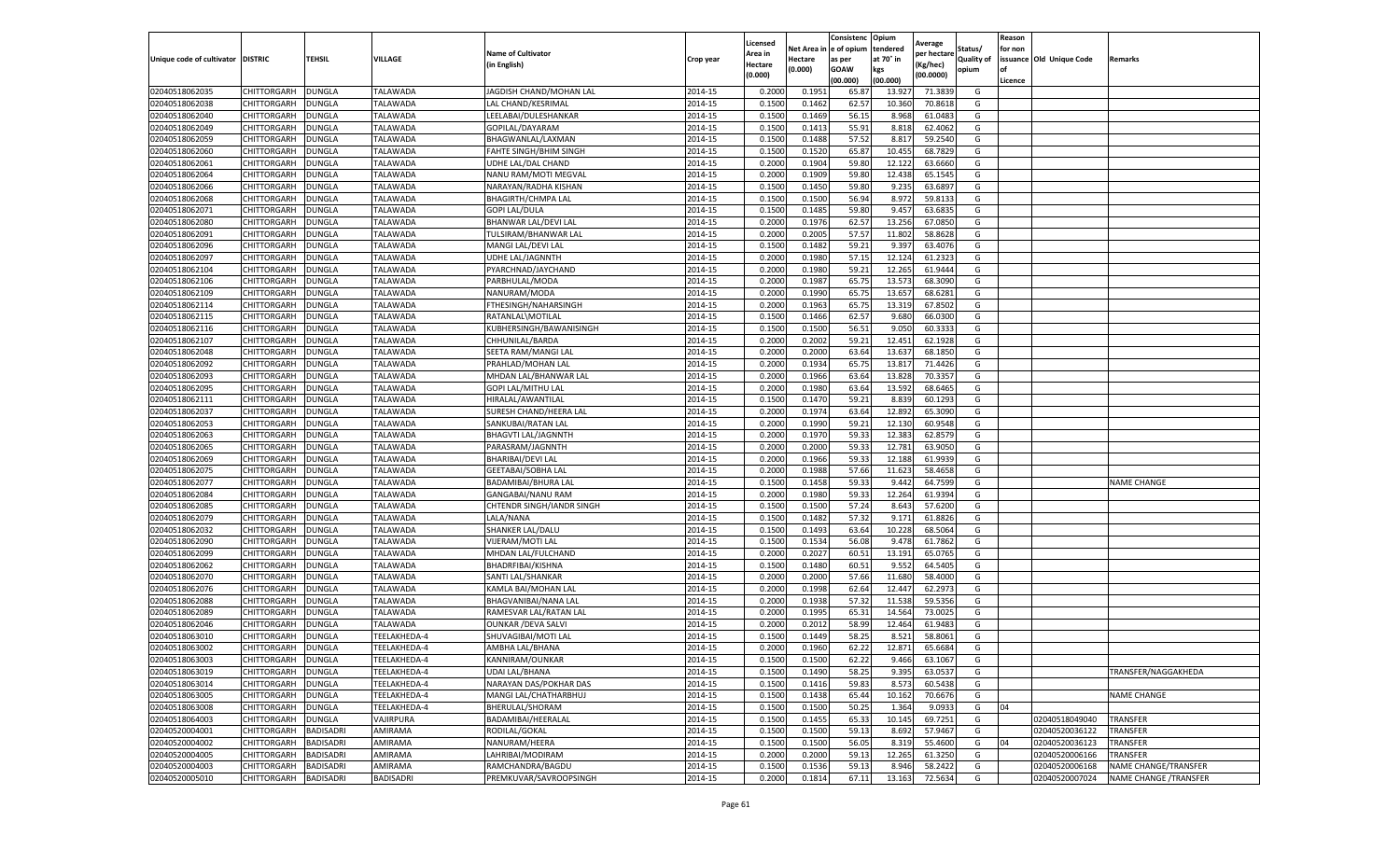|                                   |                            |                  |                 |                           |           | Licensed |         | Consistenc             | Opium     | Average     |                   | Reason  |                          |                |
|-----------------------------------|----------------------------|------------------|-----------------|---------------------------|-----------|----------|---------|------------------------|-----------|-------------|-------------------|---------|--------------------------|----------------|
|                                   |                            |                  |                 | <b>Name of Cultivator</b> |           | Area in  |         | Net Area in e of opium | tendered  | per hectare | Status/           | for non |                          |                |
| Unique code of cultivator DISTRIC |                            | TEHSIL           | VILLAGE         | in English)               | Crop year | Hectare  | Hectare | as per                 | at 70° in | (Kg/hec     | <b>Quality of</b> |         | issuance Old Unique Code | <b>Remarks</b> |
|                                   |                            |                  |                 |                           |           | (0.000)  | (0.000) | <b>GOAW</b>            | kgs       | (00.0000)   | opium             |         |                          |                |
|                                   |                            |                  |                 |                           |           |          |         | (00.000)               | (00.000)  |             |                   | Licence |                          |                |
| 02040520006101                    | CHITTORGARH                | <b>BADISADRI</b> | BADVAL-A        | JAGANNATH/BHURA           | 2014-15   | 0.2000   | 0.1962  | 62.17                  | 12.85     | 65.4995     | G                 |         |                          |                |
| 02040520006083                    | CHITTORGARH                | <b>BADISADRI</b> | BADVAL-A        | NARAYAN/FATHA             | 2014-15   | 0.2000   | 0.1892  | 62.17                  | 13.84     | 73.1818     | G                 |         |                          |                |
| 02040520006085                    | CHITTORGARH                | <b>BADISADRI</b> | BADVAL-A        | SHANKERLAL/DALU           | 2014-15   | 0.2000   | 0.2012  | 65.45                  | 14.05     | 69.8459     | G                 |         |                          |                |
| 02040520006095                    | CHITTORGARH                | <b>BADISADRI</b> | BADVAL-A        | RAMLAL/BABRU              | 2014-15   | 0.2000   | 0.2000  | 62.17                  | 13.500    | 67.5000     | G                 |         |                          |                |
| 12040520006097                    | CHITTORGARH                | <b>BADISADRI</b> | BADVAL-A        | KISHANLAL/KALU            | 2014-15   | 0.2000   | 0.2000  | 59.36                  | 13.31     | 66.5700     | G                 |         |                          |                |
| 02040520006098                    | CHITTORGARH                | <b>BADISADRI</b> | <b>BADVAL-A</b> | RAMCHANDRA/LAXMAN         | 2014-15   | 0.1500   | 0.1411  | 61.59                  | 10.066    | 71.3395     | G                 |         |                          |                |
| 02040520006099                    | CHITTORGARH                | <b>BADISADRI</b> | BADVAL-A        | MOHANLAL/SUKHLAI          | 2014-15   | 0.2000   | 0.2010  | 61.59                  | 13.471    | 67.0199     | G                 |         |                          |                |
| 02040520006102                    | CHITTORGARH                | BADISADRI        | BADVAL-A        | <b>KHEMRAJ/OUNKAR</b>     | 2014-15   | 0.2000   | 0.1909  | 61.59                  | 12.51     | 65.5422     | G                 |         |                          |                |
| 02040520006103                    | CHITTORGARH                | <b>BADISADRI</b> | BADVAL-A        | LAXMILAL/SUKHLAL          | 2014-15   | 0.2000   | 0.2020  | 61.59                  | 13.576    | 67.2079     | G                 |         |                          |                |
| 02040520006108                    | CHITTORGARH                | <b>BADISADRI</b> | BADVAL-A        | <b>HAJARI/NATHU</b>       | 2014-15   | 0.1500   | 0.1524  | 61.59                  | 9.81      | 64.3701     | G                 |         |                          |                |
| 02040520006111                    | CHITTORGARH                | <b>BADISADRI</b> | BADVAL-A        | DEVILAL/BHABUL            | 2014-15   | 0.2000   | 0.2035  | 59.36                  | 13.068    | 64.2162     | G                 |         |                          |                |
| 02040520006113                    | CHITTORGARH                | <b>BADISADRI</b> | BADVAL-A        | BHURALAL/NANDA            | 2014-15   | 0.2000   | 0.1900  | 61.49                  | 13.062    | 68.7474     | G                 |         |                          |                |
| 02040520006114                    | CHITTORGARH                | <b>BADISADRI</b> | BADVAL-A        | SHIVLAL/BABRU             | 2014-15   | 0.2000   | 0.2000  | 59.36                  | 13.31     | 66.5700     | G                 |         |                          |                |
| 02040520006115                    | CHITTORGARH                | <b>BADISADRI</b> | BADVAL-A        | LALURAM/OUNKAR            | 2014-15   | 0.1500   | 0.1527  | 65.45                  | 11.267    | 73.7852     | G                 |         |                          |                |
| 02040520006116                    | CHITTORGARH                | <b>BADISADRI</b> | BADVAL-A        | MITHULAL/OUNKAR           | 2014-15   | 0.2000   | 0.2025  | 56.99                  | 12.375    | 61.1111     | G                 |         |                          |                |
| 02040520006119                    | CHITTORGARH                | <b>BADISADRI</b> | BADVAL-A        | KHEMA/CHATARBHUJ          | 2014-15   | 0.2000   | 0.1982  | 59.36                  | 12.77     | 64.4753     | G                 |         |                          |                |
| 02040520006121                    | CHITTORGARH                | <b>BADISADRI</b> | BADVAL-A        | GABBA/BABRU               | 2014-15   | 0.1500   | 0.1440  | 59.36                  | 9.133     | 63.4236     | G                 |         |                          |                |
| 02040520006129                    | CHITTORGARH                | <b>BADISADRI</b> | BADVAL-A        | JAGANNATH/HEERALAL        | 2014-15   | 0.2000   | 0.1988  | 61.49                  | 12.939    | 65.0855     | G                 |         |                          |                |
| 02040520006133                    | CHITTORGARH                | <b>BADISADRI</b> | BADVAL-A        | SHRILAL/JAGANNATH         | 2014-15   | 0.2000   | 0.2012  | 61.49                  | 13.33     | 66.2773     | G                 |         |                          |                |
| 02040520006134                    | CHITTORGARH                | <b>BADISADRI</b> | BADVAL-A        | SHOBHALAL/CHUNNILAL       | 2014-15   | 0.2000   | 0.2025  | 59.14                  | 12.242    | 60.4543     | G                 |         |                          |                |
| 02040520006140                    | CHITTORGARH                | <b>BADISADRI</b> | BADVAL-A        | OUNKARLAL/JAYCHAND        | 2014-15   | 0.1500   | 0.1486  | 60.52                  | 9.311     | 62.6581     | G                 |         |                          |                |
| 02040520006141                    | CHITTORGARH                | <b>BADISADRI</b> | BADVAL-A        | SUNDERBAI/SHANKERLAL      | 2014-15   | 0.2000   | 0.1946  | 61.49                  | 12.87     | 66.1768     | G                 |         |                          |                |
| 02040520006147                    | CHITTORGARH                | <b>BADISADRI</b> | BADVAL-A        | UDAILAL/DOLA              | 2014-15   | 0.2000   | 0.2006  | 59.14                  | 12.673    | 63.1755     | G                 |         |                          |                |
| 02040520006149                    | CHITTORGARH                | <b>BADISADRI</b> | BADVAL-A        | CHAMAN/GABBA JI           | 2014-15   | 0.1500   | 0.1527  | 61.49                  | 10.295    | 67.4198     | G                 |         |                          |                |
| 02040520006150                    | CHITTORGARH                | <b>BADISADRI</b> | BADVAL-A        | KISHANLAL/KASHIRAM        | 2014-15   | 0.2000   | 0.2025  | 57.52                  | 12.30     | 60.7852     | G                 |         |                          |                |
| 02040520006151                    | CHITTORGARH                | <b>BADISADRI</b> | BADVAL-A        | DHANRAJ/DEEPA             | 2014-15   | 0.2000   | 0.2035  | 61.44                  | 13.33     | 65.5135     | G                 |         |                          |                |
| 02040520006148                    | CHITTORGARH                | BADISADRI        | BADVAL-A        | BHANWARLAL/RAKBA          | 2014-15   | 0.2000   | 0.1968  | 65.45                  | 13.74     | 69.8425     | G                 |         |                          |                |
| 02040520006174                    | CHITTORGARH                | <b>BADISADRI</b> | BADVAL-A        | BHAGVAN/DEEPA             | 2014-15   | 0.2000   | 0.2046  | 56.83                  | 12.12     | 59.2815     | G                 |         |                          |                |
| 02040520006175                    | CHITTORGARH                | <b>BADISADRI</b> | BADVAL-A        | SHANKERLAL/HEMA           | 2014-15   | 0.1500   | 0.1513  | 61.44                  | 10.234    | 67.6404     | G                 |         |                          |                |
| 02040520006176                    | CHITTORGARH                | <b>BADISADRI</b> | BADVAL-A        | HEERALAL/OUNKAR           | 2014-15   | 0.2000   | 0.2000  | 56.96                  | 12.173    | 60.8650     | G                 |         |                          |                |
| 02040520006177                    | CHITTORGARH                | <b>BADISADRI</b> | BADVAL-A        | ROOPABAI/SHRILAL          | 2014-15   | 0.2000   | 0.2000  | 59.14                  | 12.648    | 63.2400     | G                 |         |                          |                |
| 02040520006078                    | CHITTORGARH                | <b>BADISADRI</b> | BADVAL-A        | SHANKER/GABBA             | 2014-15   | 0.2000   | 0.2039  | 65.45                  | 14.605    | 71.6282     | G                 |         |                          |                |
| 02040520006091                    | CHITTORGARH                | <b>BADISADRI</b> | BADVAL-A        | CHENSINGH/DEVISINGH       | 2014-15   | 0.1500   | 0.1452  | 56.92                  | 9.14      | 63.0028     | G                 |         |                          |                |
|                                   |                            | <b>BADISADRI</b> | BADVAL-A        | KESHURAM/HEERALAL         | 2014-15   | 0.2000   | 0.2013  | 59.14                  | 13.087    | 65.0124     | G                 |         |                          |                |
| 02040520006107<br>02040520006106  | CHITTORGARH<br>CHITTORGARH | <b>BADISADRI</b> | BADVAL-A        | CHOGALAL/RAMLAL           | 2014-15   | 0.2000   | 0.1881  | 59.14                  | 12.479    | 66.3424     | G                 |         |                          |                |
|                                   |                            |                  |                 |                           |           |          |         |                        |           |             |                   |         |                          |                |
| 02040520006109                    | CHITTORGARH                | <b>BADISADRI</b> | BADVAL-A        | MOHANLAL/KALU             | 2014-15   | 0.2000   | 0.2000  | 59.08                  | 12.702    | 63.5100     | G                 |         |                          |                |
| 02040520006110                    | CHITTORGARH                | <b>BADISADRI</b> | BADVAL-A        | GOKAL/BHAGVAN             | 2014-15   | 0.2000   | 0.1908  | 56.50                  | 11.405    | 59.7746     | G<br>F            |         |                          |                |
| 02040520006112                    | CHITTORGARH                | <b>BADISADRI</b> | BADVAL-A        | RATANLAL/KASHIRAM         | 2014-15   | 0.1000   |         |                        |           |             |                   |         |                          |                |
| 02040520006118                    | CHITTORGARH                | BADISADRI        | BADVAL-A        | AMRATIBAI/TULASHIRAM      | 2014-15   | 0.1500   | 0.1527  | 59.08                  | 9.875     | 64.6693     | G                 |         |                          |                |
| 02040520006127                    | CHITTORGARH                | <b>BADISADRI</b> | BADVAL-A        | SHANKERLAL/POKHAR         | 2014-15   | 0.2000   | 0.2000  | 61.44                  | 13.359    | 66.7950     | G                 |         |                          |                |
| 02040520006128                    | CHITTORGARH                | <b>BADISADRI</b> | BADVAL-A        | JAGANNATH/KANIRAM         | 2014-15   | 0.1500   | 0.1513  | 59.08                  | 10.044    | 66.3847     | G                 |         |                          |                |
| 02040520006130                    | CHITTORGARH                | <b>BADISADRI</b> | BADVAL-A        | SHANKERLAL/KASHIRAM       | 2014-15   | 0.1500   | 0.1520  | 61.44                  | 10.35     | 68.1382     | G                 |         |                          |                |
| 02040520006132                    | CHITTORGARH                | <b>BADISADRI</b> | BADVAL-A        | DEVILAL/NARAYAN           | 2014-15   | 0.2000   | 0.1985  | 59.08                  | 12.854    | 64.7557     | G                 |         |                          |                |
| 02040520006135                    | CHITTORGARH                | <b>BADISADRI</b> | BADVAL-A        | CHUNNILAL/KHEMRAJ         | 2014-15   | 0.1500   | 0.1502  | 59.08                  | 9.81      | 65.3529     | G                 |         |                          |                |
| 02040520006136                    | CHITTORGARH                | <b>BADISADRI</b> | BADVAL-A        | RAMCHANDRA/JAGANNATH      | 2014-15   | 0.2000   | 0.1915  | 65.45                  | 13.801    | 72.0679     | G                 |         |                          |                |
| 02040520006138                    | CHITTORGARH                | BADISADRI        | BADVAL-A        | BHANWARLAL/NANDA          | 2014-15   | 0.2000   | 0.1984  | 57.05                  | 11.76     | 59.2742     | G                 |         |                          |                |
| 02040520006139                    | CHITTORGARH                | <b>BADISADRI</b> | BADVAL-A        | HEERALAL/RAMLAL           | 2014-15   | 0.2000   | 0.2050  | 59.52                  | 13.15     | 64.1659     | G                 |         |                          |                |
| 02040520006142                    | CHITTORGARH                | <b>BADISADRI</b> | BADVAL-A        | HEERALAL/KHEMRAJ          | 2014-15   | 0.1500   | 0.1552  | 59.52                  | 9.897     | 63.7693     | G                 |         |                          |                |
| 02040520006144                    | CHITTORGARH                | <b>BADISADRI</b> | BADVAL-A        | RAMESHVARLAL/BABRU        | 2014-15   | 0.1500   | 0.1520  | 61.44                  | 10.032    | 66.0000     | G                 |         |                          |                |
| 02040520006152                    | CHITTORGARH                | <b>BADISADRI</b> | BADVAL-A        | KESHURAM/BHANA            | 2014-15   | 0.2000   | 0.1979  | 59.52                  | 13.196    | 66.6801     | G                 |         |                          |                |
| 02040520006137                    | <b>CHITTORGARH</b>         | <b>BADISADRI</b> | BADVAL-A        | GOPAL/MOTILAL             | 2014-15   | 0.2000   | 0.1914  | 66.12                  | 13.696    | 71.5569     | G                 |         |                          |                |
| 02040520006154                    | <b>CHITTORGARH</b>         | <b>BADISADRI</b> | BADVAL-A        | DALICHAND/POKHAR          | 2014-15   | 0.2000   | 0.1945  | 57.53                  | 12.073    | 62.0720     | G                 |         |                          |                |
| 02040520006094                    | CHITTORGARH                | <b>BADISADRI</b> | BADVAL-A        | BHANWARLAL/BALA           | 2014-15   | 0.1500   | 0.1513  | 59.52                  | 9.617     | 63.5625     | G                 |         |                          |                |
| 02040520006079                    | <b>CHITTORGARH</b>         | <b>BADISADRI</b> | BADVAL-A        | GOKAL/RAMLAL              | 2014-15   | 0.2000   | 0.2000  | 59.52                  | 12.678    | 63.3900     | G                 |         |                          |                |
| 02040520006080                    | CHITTORGARH                | <b>BADISADRI</b> | BADVAL-A        | MOTILAL/BHAGVAN           | 2014-15   | 0.2000   | 0.1995  | 59.83                  | 12.650    | 63.4085     | G                 |         |                          |                |
| 02040520006081                    | CHITTORGARH                | <b>BADISADRI</b> | BADVAL-A        | NARAYANLAL/BABRU          | 2014-15   | 0.2000   | 0.1936  | 61.44                  | 12.850    | 66.3740     | G                 |         |                          |                |
| 02040520006082                    | CHITTORGARH                | <b>BADISADRI</b> | BADVAL-A        | DEVILAL/KALU              | 2014-15   | 0.1500   | 0.1500  | 55.06                  | 9.014     | 60.0933     | G                 |         |                          |                |
| 02040520006089                    | CHITTORGARH                | <b>BADISADRI</b> | BADVAL-A        | PYARCHAND/RAKBA           | 2014-15   | 0.2000   | 0.2000  | 59.83                  | 13.17     | 65.8550     | G                 |         |                          |                |
| 02040520006181                    | <b>CHITTORGARH</b>         | <b>BADISADRI</b> | BADVAL-A        | NATHU/DEVA                | 2014-15   | 0.2000   | 0.1949  | 55.83                  | 11.884    | 60.9749     | G                 |         |                          |                |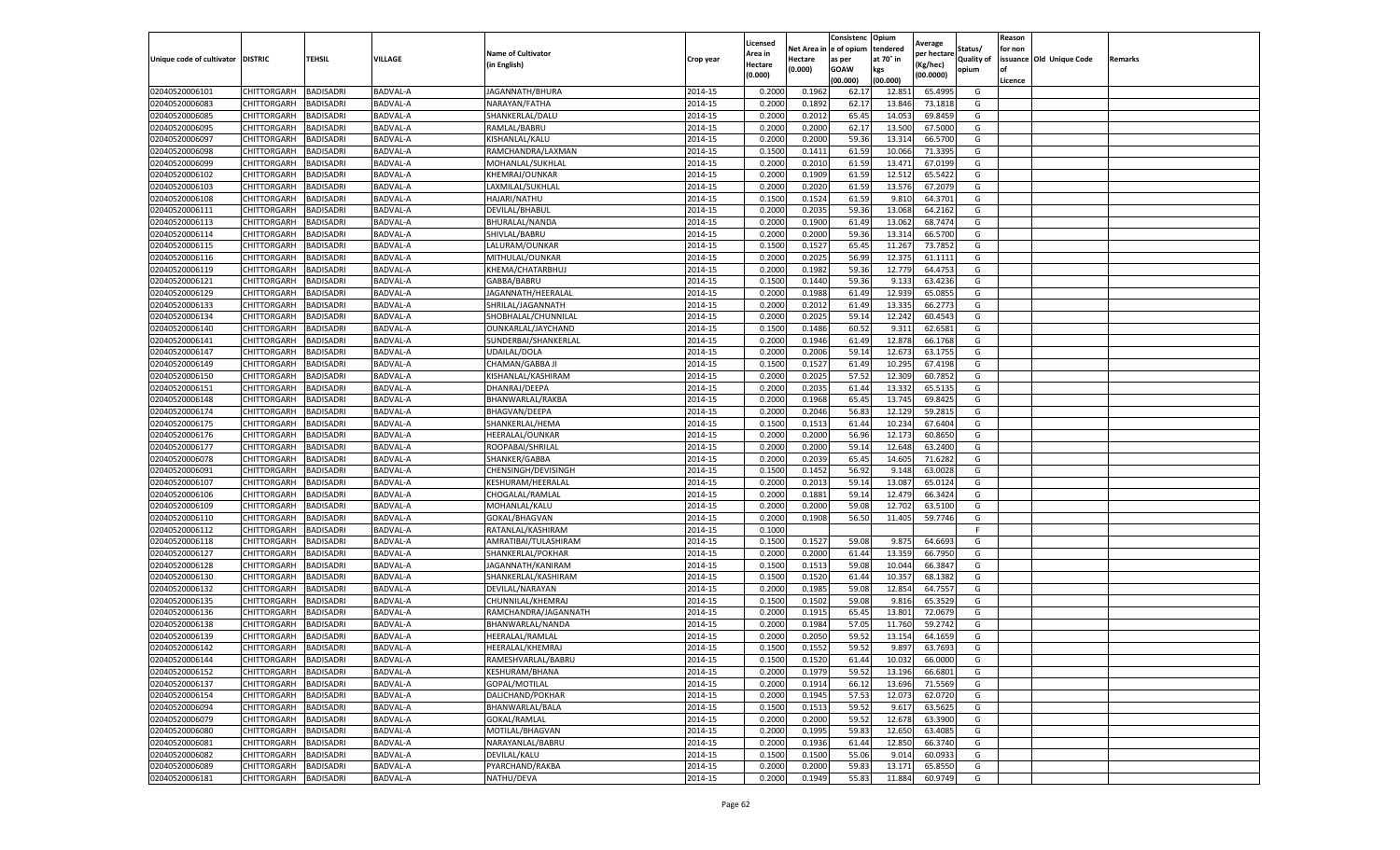|                           |                       |                  |                 |                            |           | Licensed |         | Consistenc             | Opium     |                        |            | Reason  |                          |                    |
|---------------------------|-----------------------|------------------|-----------------|----------------------------|-----------|----------|---------|------------------------|-----------|------------------------|------------|---------|--------------------------|--------------------|
|                           |                       |                  |                 | <b>Name of Cultivator</b>  |           | Area in  |         | Net Area in e of opium | tendered  | Average<br>oer hectare | Status/    | for non |                          |                    |
| Unique code of cultivator | <b>DISTRIC</b>        | TEHSIL           | VILLAGE         | in English)                | Crop year | Hectare  | Hectare | as per                 | at 70° in | (Kg/hec                | Quality of |         | issuance Old Unique Code | <b>Remarks</b>     |
|                           |                       |                  |                 |                            |           | (0.000)  | (0.000) | <b>GOAW</b>            | kgs       | (00.0000)              | opium      |         |                          |                    |
|                           |                       |                  |                 |                            |           |          |         | (00.000)               | (00.000)  |                        |            | Licence |                          |                    |
| 02040520006029            | CHITTORGARH           | <b>BADISADRI</b> | BADVAL-B        | CHAGNLAL/BHURA             | 2014-15   | 0.2000   | 0.1997  | 58.7                   | 12.43     | 62.2434                | G          |         |                          |                    |
| 02040520006013            | CHITTORGARH           | <b>BADISADRI</b> | <b>BADVAL-B</b> | JAGANNATH/NANDA            | 2014-15   | 0.2000   | 0.2000  | 58.75                  | 12.71     | 63.5750                | G          |         |                          |                    |
| 02040520006003            | CHITTORGARH           | <b>BADISADRI</b> | <b>BADVAL-B</b> | MITHULAL/KASHIRAM JANVA    | 2014-15   | 0.1500   | 0.1518  | 58.75                  | 9.979     | 65.7378                | G          |         |                          |                    |
| 02040520006004            | CHITTORGARH           | <b>BADISADRI</b> | BADVAL-B        | <b>GERILAL/SUKHLAL</b>     | 2014-15   | 0.2000   | 0.2016  | 58.75                  | 12.144    | 60.2381                | G          |         |                          |                    |
| 12040520006007            | CHITTORGARH           | <b>BADISADRI</b> | BADVAL-B        | MITHULAL/GANGARAN          | 2014-15   | 0.2000   | 0.1911  | 64.47                  | 13.67     | 71.5699                | G          |         |                          |                    |
| 02040520006009            | CHITTORGARH           | <b>BADISADRI</b> | <b>BADVAL-B</b> | SHANKERLAL/SUKHLAL         | 2014-15   | 0.2000   | 0.1976  | 62.79                  | 13.285    | 67.2318                | G          |         |                          |                    |
| 02040520006011            | CHITTORGARH           | <b>BADISADRI</b> | BADVAL-B        | KASHIRAM/BABRU             | 2014-15   | 0.2000   | 0.2015  | 58.75                  | 13.009    | 64.5608                | G          |         |                          |                    |
| 02040520006015            | CHITTORGARH           | BADISADRI        | BADVAL-B        | MANGILAL/RAMJU PINJARA     | 2014-15   | 0.2000   | 0.1987  | 62.79                  | 12.98     | 65.3246                | G          |         |                          |                    |
| 02040520006018            | CHITTORGARH           | <b>BADISADRI</b> | <b>BADVAL-B</b> | RADHESYAM/GABBA            | 2014-15   | 0.2000   | 0.1999  | 62.79                  | 13.61     | 68.1141                | G          |         |                          |                    |
| 02040520006030            | CHITTORGARH           | <b>BADISADRI</b> | BADVAL-B        | RADHA/VENDA                | 2014-15   | 0.1500   | 0.1533  | 56.55                  | 9.331     | 60.8676                | G          |         |                          |                    |
| 02040520006037            | CHITTORGARH           | <b>BADISADRI</b> | BADVAL-B        | MANGILAL/MOHAN             | 2014-15   | 0.2000   | 0.2000  | 62.04                  | 13.206    | 66.0300                | G          |         |                          |                    |
| 02040520006038            | CHITTORGARH           | <b>BADISADRI</b> | BADVAL-B        | JAMAKLAL/GASI              | 2014-15   | 0.1500   | 0.1500  | 62.04                  | 10.565    | 70.4333                | G          |         |                          |                    |
| 02040520006161            | CHITTORGARH           | <b>BADISADRI</b> | BADVAL-B        | PARBHULAL/NATHU JANVA      | 2014-15   | 0.2000   | 0.1936  | 62.04                  | 13.67     | 70.6353                | G          |         |                          |                    |
| 02040520006053            | CHITTORGARH           | <b>BADISADRI</b> | BADVAL-B        | KISHANLAL/POKHAR           | 2014-15   | 0.1500   | 0.1500  | 55.95                  | 8.936     | 59.573                 | G          |         |                          |                    |
| 02040520006056            | CHITTORGARH           | <b>BADISADRI</b> | BADVAL-B        | CHATARBHUJ/RAMLAI          | 2014-15   | 0.2000   | 0.1925  | 64.47                  | 13.861    | 72.0052                | G          |         |                          |                    |
| 02040520006063            | CHITTORGARH           | <b>BADISADRI</b> | <b>BADVAL-B</b> | TULASHIRAM/BABRU           | 2014-15   | 0.2000   | 0.1987  | 62.04                  | 13.046    | 65.6568                | G          |         |                          |                    |
| 02040520006064            | CHITTORGARH           | <b>BADISADRI</b> | BADVAL-B        | BHERULAL/SHANKER           | 2014-15   | 0.2000   | 0.1881  | 63.52                  | 13.630    | 72.4615                | G          |         |                          |                    |
| 02040520006065            | CHITTORGARH           | <b>BADISADRI</b> | BADVAL-B        | VENDIRAM/KASHIRAM          | 2014-15   | 0.2000   | 0.2000  | 58.88                  | 12.74     | 63.7150                | G          |         |                          |                    |
| 02040520006068            | CHITTORGARH           | <b>BADISADRI</b> | BADVAL-B        | LAXMILAL/BABRU             | 2014-15   | 0.2000   | 0.2023  | 62.12                  | 14.27     | 70.5388                | G          |         |                          |                    |
| 02040520006071            | CHITTORGARH           | <b>BADISADRI</b> | BADVAL-B        | UDAILAL/CHOGALAL           | 2014-15   | 0.2000   | 0.1890  | 62.12                  | 13.11     | 69.3968                | G          |         |                          |                    |
| 02040520006163            | CHITTORGARH           | <b>BADISADRI</b> | BADVAL-B        | JAMNALAL/PARBHULAL         | 2014-15   | 0.2000   | 0.1900  | 62.12                  | 13.232    | 69.6421                | G          |         |                          |                    |
| 02040520006165            | CHITTORGARH           | <b>BADISADRI</b> | BADVAL-B        | PARBHUBAI/GEHRILAL         | 2014-15   | 0.2000   | 0.2000  | 58.88                  | 12.886    | 64.4300                | G          |         |                          |                    |
| 02040520006014            | CHITTORGARH           | <b>BADISADRI</b> | BADVAL-B        | KALUGIR/SHANKERGIR         | 2014-15   | 0.2000   | 0.2000  | 57.54                  | 12.067    | 60.3350                | G          |         |                          |                    |
| 02040520006042            | CHITTORGARH           | <b>BADISADRI</b> | BADVAL-B        | SAVAILAL/DEEPA             | 2014-15   | 0.2000   | 0.1974  | 62.12                  | 13.267    | 67.2087                | G          |         |                          |                    |
| 02040520006164            | CHITTORGARH           | <b>BADISADRI</b> | BADVAL-B        | RATANGIR/SHANKERGIR        | 2014-15   | 0.2000   | 0.2010  | 58.88                  | 12.65     | 62.9403                | G          |         |                          |                    |
| 02040520006012            | CHITTORGARH           | <b>BADISADRI</b> | BADVAL-B        | MOHANLAL/CHAGANLAI         | 2014-15   | 0.2000   | 0.1970  | 62.12                  | 13.152    | 66.7614                | G          |         |                          |                    |
| 02040520006008            | CHITTORGARH           | BADISADRI        | BADVAL-B        | DEVILAL/KANIRAM            | 2014-15   | 0.1500   | 0.1490  | 61.62                  | 10.18     | 68.3557                | G          |         |                          |                    |
| 02040520006023            | CHITTORGARH           | <b>BADISADRI</b> | BADVAL-B        | MITHULAL/TULSHIRAM         | 2014-15   | 0.2000   | 0.2016  | 58.88                  | 12.306    | 61.0417                | G          |         |                          |                    |
| 02040520006025            | CHITTORGARH           | <b>BADISADRI</b> | BADVAL-B        | PARBHULAL/DHULA            | 2014-15   | 0.2000   | 0.1994  | 56.32                  | 12.028    | 60.3210                | G          |         |                          |                    |
| 02040520006055            | CHITTORGARH           | <b>BADISADRI</b> | BADVAL-B        | NARAYANIBAI/KALURAM        | 2014-15   | 0.2000   | 0.2040  | 58.88                  | 13.13     | 64.3627                | G          |         |                          |                    |
| 02040520006062            | CHITTORGARH           | <b>BADISADRI</b> | BADVAL-B        | POKHARLAL/OUNKAR           | 2014-15   | 0.2000   | 0.2037  | 55.7                   | 12.09     | 59.3520                | G          |         |                          |                    |
| 02040520006061            | CHITTORGARH           | <b>BADISADRI</b> | BADVAL-B        | MOHANLAL/NARAYAN           | 2014-15   | 0.1500   | 0.1537  | 56.11                  | 9.146     | 59.5055                | G          |         |                          |                    |
| 02040520006169            | CHITTORGARH           | <b>BADISADRI</b> | BADVAL-B        | PANCHA/GANGA               | 2014-15   | 0.2000   | 0.2000  | 55.89                  | 12.03     | 60.1600                | G          |         |                          |                    |
| 02040520006158            | CHITTORGARH           | <b>BADISADRI</b> | BADVAL-B        | MANGILAL/DEEPA             | 2014-15   | 0.2000   | 0.2009  | 57.53                  | 11.777    | 58.6212                | G          |         |                          |                    |
| 02040520006072            | CHITTORGARH           | <b>BADISADRI</b> | BADVAL-B        | CHATARBHUJ/HEERA           | 2014-15   | 0.1500   | 0.1524  | 57.55                  | 8.912     | 58.4777                | G          |         |                          |                    |
| 02040520006070            | CHITTORGARH           | <b>BADISADRI</b> | BADVAL-B        | SHANKERLAL/RAMNATH BRANMAN | 2014-15   | 0.2000   | 0.1980  | 57.04                  | 12.28     | 62.0202                | G          |         |                          |                    |
| 02040520006005            | CHITTORGARH           | <b>BADISADRI</b> | BADVAL-B        | RAMLAL/ROOPA               | 2014-15   | 0.2000   | 0.2025  | 58.87                  | 12.951    | 63.9556                | G          |         |                          |                    |
| 02040520006033            | CHITTORGARH           | <b>BADISADRI</b> | BADVAL-B        | UDAILAL/BABRU RAVAT        | 2014-15   | 0.1500   | 0.1443  | 58.87                  | 9.58      | 66.4380                | G          |         |                          |                    |
| 02040520006002            | CHITTORGARH           | BADISADRI        | BADVAL-B        | PARASRAM/PARTAP KUMAR      | 2014-15   | 0.2000   | 0.2006  | 61.62                  | 13.055    | 65.0798                | G          |         |                          |                    |
| 02040520006016            | CHITTORGARH           | <b>BADISADRI</b> | BADVAL-B        | KISHANLAL/CHAGANLAL        | 2014-15   | 0.2000   | 0.2000  | 61.62                  | 12.685    | 63.4250                | G          |         |                          |                    |
| 02040520006017            | CHITTORGARH           | <b>BADISADRI</b> | BADVAL-B        | MOHANLAL/HEMA              | 2014-15   | 0.1500   | 0.1495  | 58.87                  | 10.428    | 69.7525                | G          |         |                          |                    |
| 02040520006022            | CHITTORGARH           | <b>BADISADRI</b> | BADVAL-B        | BADRILAL/DHULA MEGWAL      | 2014-15   | 0.1500   | 0.1459  | 58.87                  | 9.772     | 66.9774                | G          |         |                          |                    |
| 02040520006031            | CHITTORGARH           | <b>BADISADRI</b> | BADVAL-B        | MITHULAL/GASI              | 2014-15   | 0.2000   | 0.2006  | 58.92                  | 12.634    | 62.9811                | G          |         |                          |                    |
| 02040520006036            | CHITTORGARH           | <b>BADISADRI</b> | BADVAL-B        | SUKHLAL/HARIRAM            | 2014-15   | 0.1500   | 0.1411  | 57.05                  | 8.631     | 61.1694                | G          |         |                          |                    |
| 02040520006041            | CHITTORGARH           | <b>BADISADRI</b> | BADVAL-B        | AMIRMOHMAD/EBRAHIM         | 2014-15   | 0.2000   | 0.1975  | 56.56                  | 11.950    | 60.5063                | G          |         |                          | TRANSFER/KEWALPURA |
| 02040520006039            | CHITTORGARH           | BADISADRI        | BADVAL-B        | MITHULAL/LAXMAN            | 2014-15   | 0.2000   | 0.1992  | 58.92                  | 13.021    | 65.3665                | G          |         |                          |                    |
| 02040520006045            | CHITTORGARH           | <b>BADISADRI</b> | <b>BADVAL-B</b> | MITHULAL/POKHAR JOSHI      | 2014-15   | 0.1500   | 0.1452  | 55.57                  | 9.090     | 62.6033                | G          |         |                          |                    |
| 02040520006049            | CHITTORGARH           | <b>BADISADRI</b> | BADVAL-B        | PARBHULAL/OUNKAR           | 2014-15   | 0.1500   | 0.1500  | 55.84                  | 9.325     | 62.1667                | G          |         |                          |                    |
| 02040520006067            | CHITTORGARH BADISADRI |                  | BADVAL-B        | MAGNIRAM/NARAYAN           | 2014-15   | 0.2000   | 0.2002  | 58.92                  | 12.685    | 63.3616                | G          |         |                          |                    |
| 02040520006069            | CHITTORGARH           | <b>BADISADRI</b> | BADVAL-B        | GASHIRAM/JAGANNATH         | 2014-15   | 0.2000   | 0.1986  | 58.92                  | 12.592    | 63.4038                | G          |         |                          |                    |
| 02040520006074            | <b>CHITTORGARH</b>    | <b>BADISADRI</b> | BADVAL-B        | KISHANLAL/SAVARAM          | 2014-15   | 0.2000   | 0.1914  | 61.62                  | 13.037    | 68.1139                | G          |         |                          |                    |
| 02040520006157            | <b>CHITTORGARH</b>    | <b>BADISADRI</b> | BADVAL-B        | JASHRAJ/KASHIRAM           | 2014-15   | 0.1500   | 0.1500  | 57.56                  | 9.349     | 62.3267                | G          |         |                          |                    |
| 02040520006162            | <b>CHITTORGARH</b>    | <b>BADISADRI</b> | BADVAL-B        | SOHANLAL/TULSHIRAM         | 2014-15   | 0.1500   | 0.1500  | 61.62                  | 10.343    | 68.9533                | G          |         |                          |                    |
| 02040520006001            | <b>CHITTORGARH</b>    | <b>BADISADRI</b> | BADVAL-B        | NARAYANLAL/SHANKERLAL      | 2014-15   | 0.2000   | 0.1973  | 56.07                  | 11.751    | 59.5590                | G          |         |                          |                    |
| 02040520007005            | CHITTORGARH           | <b>BADISADRI</b> | BAGLOKAKHEDA    | SHANKER/SAVA               | 2014-15   | 0.2000   | 0.1957  | 56.97                  | 11.890    | 60.7563                | G          |         |                          |                    |
| 02040520007012            | CHITTORGARH           | <b>BADISADRI</b> | BAGLOKAKHEDA    | UDAI LAL/JAY CHAND         | 2014-15   | 0.2000   | 0.1947  | 56.88                  | 12.619    | 64.8125                | G          |         |                          |                    |
| 02040520007007            | CHITTORGARH           | <b>BADISADRI</b> | BAGLOKAKHEDA    | BHOLIRAM/NANDA             | 2014-15   | 0.1500   | 0.1482  | 59.13                  | 9.554     | 64.4669                | G          |         |                          |                    |
| 02040520007015            | CHITTORGARH           | <b>BADISADRI</b> | BAGLOKAKHEDA    | NAVALKUNWAR/SHAMBHU SINGH  | 2014-15   | 0.1500   | 0.1480  | 60.11                  | 9.120     | 61.6216                | G          |         |                          |                    |
| 02040520009004            | <b>CHITTORGARH</b>    | <b>BADISADRI</b> | BANSHI          | MADANLAL/MOHANLAL          | 2014-15   | 0.1500   | 0.1485  | 57.69                  | 9.980     | 67.2054                | G          |         |                          |                    |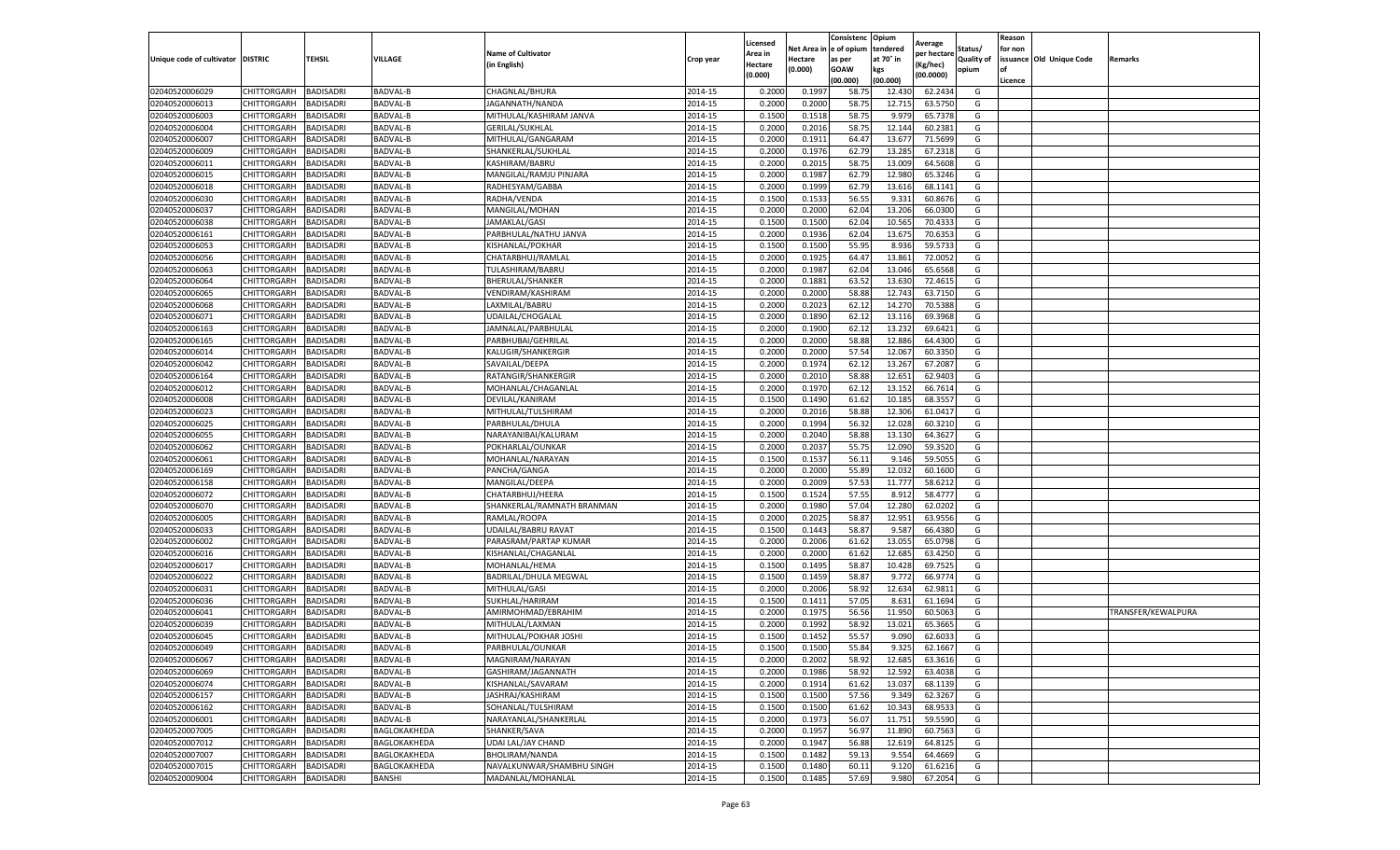|                           |                    |                  |                   |                           |           | Licensed |         | Consistenc             | Opium     |                        |                   | Reason  |                          |                        |
|---------------------------|--------------------|------------------|-------------------|---------------------------|-----------|----------|---------|------------------------|-----------|------------------------|-------------------|---------|--------------------------|------------------------|
|                           |                    |                  |                   | <b>Name of Cultivator</b> |           | Area in  |         | Net Area in e of opium | tendered  | Average<br>per hectare | Status/           | for non |                          |                        |
| Unique code of cultivator | <b>DISTRIC</b>     | TEHSIL           | VILLAGE           | in English)               | Crop year | Hectare  | Hectare | as per                 | at 70° in | (Kg/hec                | <b>Quality of</b> |         | issuance Old Unique Code | <b>Remarks</b>         |
|                           |                    |                  |                   |                           |           | (0.000)  | (0.000) | <b>GOAW</b>            | kgs       | (00.0000)              | opium             |         |                          |                        |
|                           |                    |                  |                   |                           |           |          |         | (00.000)               | (00.000)  |                        |                   | Licence |                          |                        |
| 02040520009001            | CHITTORGARH        | <b>BADISADRI</b> | <b>BANSHI</b>     | OUNKAR/BHURA              | 2014-15   | 0.2000   | 0.2010  | 60.55                  | 13.63     | 67.8209                | G                 |         |                          |                        |
| 02040520009034            | CHITTORGARH        | <b>BADISADRI</b> | <b>BANSHI</b>     | <b>BHAGGA/NANDA</b>       | 2014-15   | 0.2000   | 0.2016  | 57.63                  | 13.304    | 65.9921                | G                 |         |                          |                        |
| 02040520009005            | CHITTORGARH        | <b>BADISADRI</b> | BANSHI            | SANVARIBAI/DAMU/KISHANLAL | 2014-15   | 0.2000   | 0.1997  | 60.62                  | 13.51     | 67.6515                | G                 |         |                          |                        |
| 02040520009014            | CHITTORGARH        | <b>BADISADRI</b> | BANSHI            | BHERULAL/CHUNNILAL        | 2014-15   | 0.2000   | 0.1950  | 56.30                  | 12.563    | 64.4256                | G                 |         |                          |                        |
| 02040520009025            | CHITTORGARH        | <b>BADISADRI</b> | <b>BANSHI</b>     | BASANTILAL/MOHANLAL       | 2014-15   | 0.2000   | 0.2030  | 60.60                  | 13.393    | 65.9754                | G                 |         |                          |                        |
| 02040520009031            | CHITTORGARH        | <b>BADISADRI</b> | <b>BANSHI</b>     | GOUTAMIBAI/SHANKERLAL     | 2014-15   | 0.2000   | 0.2032  | 60.60                  | 13.765    | 67.7411                | G                 |         |                          |                        |
| 02040520009017            | CHITTORGARH        | <b>BADISADRI</b> | <b>BANSHI</b>     | PARTHA/BHAGVAN            | 2014-15   | 0.2000   | 0.1903  | 56.31                  | 12.163    | 63.9149                | G                 |         |                          |                        |
| 02040520009035            | CHITTORGARH        | BADISADRI        | <b>BANSHI</b>     | <b>BALDEV/SUKHLAL</b>     | 2014-15   | 0.2000   | 0.1920  | 56.48                  | 12.676    | 66.0208                | G                 |         |                          |                        |
| 02040520009011            | CHITTORGARH        | <b>BADISADRI</b> | BANSHI            | FATEHSINGH/CHATARSINGH    | 2014-15   | 0.1500   | 0.1499  | 59.16                  | 9.660     | 64.4430                | G                 |         |                          |                        |
| 02040520009020            | CHITTORGARH        | <b>BADISADRI</b> | BANSHI            | HIMMATSINGH/AMARSINGH     | 2014-15   | 0.1500   | 0.1485  | 53.41                  | 9.026     | 60.7811                | G                 |         |                          |                        |
| 02040520009041            | CHITTORGARH        | <b>BADISADRI</b> | <b>BANSHI</b>     | <b>OUNKAR/KANIRAM</b>     | 2014-15   | 0.2000   | 0.1998  | 62.27                  | 13.566    | 67.8979                | G                 |         |                          |                        |
| 02040520009042            | CHITTORGARH        | <b>BADISADRI</b> | BANSHI            | SHANKERLAL/HAJARILAL      | 2014-15   | 0.2000   | 0.2025  | 62.27                  | 13.94     | 68.8395                | G                 |         |                          |                        |
| 02040520010007            | CHITTORGARH        | <b>BADISADRI</b> | ВНАВНАКАКНЕDА     | GOPI/PYARA                | 2014-15   | 0.1500   | 0.1500  | 58.00                  | 9.222     | 61.4800                | G                 |         |                          |                        |
| 02040520010009            | CHITTORGARH        | <b>BADISADRI</b> | ВНАВНАКАКНЕДА     | RAMESHVAR/KASHIRAM        | 2014-15   | 0.2000   | 0.1870  | 65.20                  | 13.15     | 70.3316                | G                 |         |                          |                        |
| 02040520010008            | CHITTORGARH        | <b>BADISADRI</b> | ВНАВНАКАКНЕDА     | NAGJIRAM/NATHU            | 2014-15   | 0.1500   | 0.1504  | 58.00                  | 9.686     | 64.4016                | G                 |         |                          |                        |
| 02040520010010            | CHITTORGARH        | <b>BADISADRI</b> | ВНАВНАКАКНЕDА     | LAXMILAL/DEVA             | 2014-15   | 0.1500   | 0.1511  | 58.00                  | 9.346     | 61.8531                | G                 |         |                          |                        |
| 02040520010011            | CHITTORGARH        | <b>BADISADRI</b> | ВНАВНАКАКНЕDА     | BHERU LAL/KANI RAM        | 2014-15   | 0.1500   | 0.1469  | 58.00                  | 9.255     | 63.0020                | G                 |         |                          |                        |
| 02040520010001            | CHITTORGARH        | <b>BADISADRI</b> | ВНАВНАКАКНЕDА     | MATHARIBAI/BHANWARLAL     | 2014-15   | 0.2000   | 0.1980  | 62.79                  | 13.41     | 67.7273                | G                 |         |                          |                        |
| 02040520010002            | CHITTORGARH        | <b>BADISADRI</b> | ВНАВНАКАКНЕDА     | MOTILAL/LAXMAN            | 2014-15   | 0.1500   | 0.1462  | 65.20                  | 9.929     | 67.9138                | G                 |         |                          |                        |
| 02040520013069            | CHITTORGARH        | <b>BADISADRI</b> | BHANUJA           | RUKMANIBAI/MOTILAL        | 2014-15   | 0.1500   | 0.0705  | 65.93                  | 4.775     | 67.7305                | G                 |         |                          |                        |
| 02040520013002            | CHITTORGARH        | <b>BADISADRI</b> | BHANUJA           | SOHANBAI/DALU             | 2014-15   | 0.1500   | 0.1485  | 62.65                  | 9.299     | 62.6195                | G                 |         |                          |                        |
| 02040520013016            | CHITTORGARH        | <b>BADISADRI</b> | BHANUJA           | <b>OUNKAR/GABBA</b>       | 2014-15   | 0.1500   | 0.1492  | 62.65                  | 9.782     | 65.5630                | G                 |         |                          |                        |
| 02040520013018            | CHITTORGARH        | <b>BADISADRI</b> | BHANUJA           | BHANWARLAL/RAMLAL         | 2014-15   | 0.1500   | 0.1479  | 68.04                  | 10.138    | 68.5463                | G                 |         |                          |                        |
| 02040520013001            | CHITTORGARH        | <b>BADISADRI</b> | BHANUJA           | JAMNALAL/PRATHVIRAJ       | 2014-15   | 0.1500   | 0.1492  | 65.92                  | 10.058    | 67.4129                | G                 |         |                          |                        |
| 02040520013053            | CHITTORGARH        | <b>BADISADRI</b> | BHANUJA           | BHANWAR/DHULA             | 2014-15   | 0.2000   | 0.1931  | 52.30                  | 11.626    | 60.2071                | G                 |         |                          |                        |
| 02040520013054            | CHITTORGARH        | <b>BADISADRI</b> | BHANUJA           | SHYAMLAL/RAMLAL           | 2014-15   | 0.1500   | 0.1482  | 62.65                  | 9.433     | 63.6505                | G                 |         |                          |                        |
| 02040520013009            | CHITTORGARH        | <b>BADISADRI</b> | BHANUJA           | LALU/VARDA                | 2014-15   | 0.1500   | 0.1479  | 65.92                  | 9.813     | 66.3489                | G                 |         |                          |                        |
| 02040520013007            | CHITTORGARH        | <b>BADISADRI</b> | BHANUJA           | JAMNABAI/DEVILAL          | 2014-15   | 0.1000   |         |                        |           |                        | F.                |         |                          |                        |
| 02040520013037            | CHITTORGARH        | <b>BADISADRI</b> | BHANUJA           | HEERALAL/SUKHLAL          | 2014-15   | 0.1500   | 0.1470  | 60.34                  | 8.654     | 58.8707                | G                 |         |                          |                        |
| 02040520013059            | CHITTORGARH        | <b>BADISADRI</b> | BHANUJA           | CHAGANLAL/NARAYAN JANVA   | 2014-15   | 0.2000   | 0.2034  | 62.65                  | 12.825    | 63.0531                | G                 |         |                          |                        |
| 02040520013076            | CHITTORGARH        | <b>BADISADRI</b> | BHANUJA           | BHAGA/KUKA MOGIYA         | 2014-15   | 0.1500   | 0.1495  | 59.59                  | 8.896     | 59.5050                | G                 |         |                          | TRANSFER/RATANPUR      |
| 02040520014004            | CHITTORGARH        | <b>BADISADRI</b> | BHATOLIBRAMAN     | GODAWRIBAI/VARDI CHAND    | 2014-15   | 0.1500   | 0.1443  | 55.37                  | 8.685     | 60.1871                | G                 |         | 02040520085048           | NAME CHANGE / TRANSFER |
| 02040520014003            | CHITTORGARH        | <b>BADISADRI</b> | BHATOLIBRAMAN     | SUKH LAL/KISHAN LAI       | 2014-15   | 0.1500   | 0.1482  | 67.52                  | 10.62     | 71.6599                | G                 |         | 02040520085035           | TRANSFER               |
| 02040520014005            | CHITTORGARH        | <b>BADISADRI</b> | BHATOLIBRAMAN     | GANGABAI/BABRU            | 2014-15   | 0.1500   | 0.1416  | 56.31                  | 8.929     | 63.0579                | G                 |         | 02040520085049           | TRANSFER               |
| 02040520015013            | CHITTORGARH        | <b>BADISADRI</b> | BHOPATPURA        | HEERALAL/SAVALAL          | 2014-15   | 0.1500   | 0.1478  | 59.71                  | 8.957     | 60.6022                | G                 |         |                          |                        |
| 02040520015014            | CHITTORGARH        | <b>BADISADRI</b> | BHOPATPURA        | NATRAM/SAVALAL            | 2014-15   | 0.1500   | 0.1494  | 49.76                  | 7.450     | 49.8661                | G                 | 04      |                          |                        |
| 02040520015012            | CHITTORGARH        | <b>BADISADRI</b> | <b>BHOPATPURA</b> | MANGILAL/NAVLA GAYRI      | 2014-15   | 0.1000   |         |                        |           |                        | F                 |         |                          |                        |
| 02040520015021            | CHITTORGARH        | <b>BADISADRI</b> | <b>BHOPATPURA</b> | KISHANGIR/KEVALGIF        | 2014-15   | 0.1500   | 0.1491  | 59.71                  | 9.14      | 61.3280                | G                 |         |                          |                        |
| 02040520015022            | CHITTORGARH        | BADISADRI        | BHOPATPURA        | SHYANDI/JAYCHAND          | 2014-15   | 0.2000   | 0.2055  | 57.71                  | 11.97     | 58.2530                | G                 |         |                          |                        |
| 02040520015025            | CHITTORGARH        | <b>BADISADRI</b> | BHOPATPURA        | BHAGWANI BAI/SURAJMAL     | 2014-15   | 0.1500   | 0.1468  | 52.34                  | 7.754     | 52.8202                | G                 | 04      |                          |                        |
| 02040520016007            | CHITTORGARH        | <b>BADISADRI</b> | BHURKIYAKALNA     | <b>BAGDI RAM/VARDA</b>    | 2014-15   | 0.1500   | 0.1407  | 59.16                  | 9.17      | 65.1741                | G                 |         | 02040520021043           | <b>TRANSFER</b>        |
| 02040520016002            | CHITTORGARH        | <b>BADISADRI</b> | BHURKIYAKALNA     | SHANKER/KALU              | 2014-15   | 0.2000   | 0.1872  | 62.27                  | 12.472    | 66.6239                | G                 |         | 02040520021044           | TRANSFER               |
| 02040520017033            | CHITTORGARH        | <b>BADISADRI</b> | BOHEDAA           | SHANKERLAL/JAGANNATH      | 2014-15   | 0.1500   | 0.1449  | 62.85                  | 9.67      | 66.7357                | G                 |         |                          |                        |
| 02040520017001            | CHITTORGARH        | <b>BADISADRI</b> | BOHEDAA           | LAXMINARAYAN/SHANKERLAI   | 2014-15   | 0.2000   | 0.1978  | 56.99                  | 11.667    | 58.9838                | G                 |         |                          |                        |
| 02040520017009            | <b>CHITTORGARH</b> | <b>BADISADRI</b> | BOHEDAA           | BHAGVATILAL/CHUNNILAL     | 2014-15   | 0.1500   | 0.1520  | 59.07                  | 9.620     | 63.2895                | G                 |         |                          |                        |
| 02040520017013            | CHITTORGARH        | BADISADRI        | BOHEDAA           | GASI/RAMA MOGYA           | 2014-15   | 0.2000   | 0.2080  | 61.46                  | 13.73     | 66.0192                | G                 |         |                          |                        |
| 02040520017025            | CHITTORGARH        | <b>BADISADRI</b> | BOHEDAA           | CHANDRASHEKHAR/MOHANLAL   | 2014-15   | 0.2000   | 0.1964  | 62.65                  | 13.18     | 67.1232                | G                 |         |                          |                        |
| 02040520017029            | CHITTORGARH        | <b>BADISADRI</b> | BOHEDAA           | KISHANLAL/OUNKAR          | 2014-15   | 0.1500   | 0.1427  | 59.20                  | 8.745     | 61.2824                | G                 |         |                          |                        |
| 02040520017034            | CHITTORGARH        | <b>BADISADRI</b> | BOHEDAA           | DURGASHANKER/BHANWARLAL   | 2014-15   | 0.2000   | 0.2013  | 56.93                  | 11.972    | 59.4734                | G                 |         |                          |                        |
| 02040520017071            | CHITTORGARH        | <b>BADISADRI</b> | BOHEDAA           | SHOBHALAL/NATHU JOSHI     | 2014-15   | 0.2000   | 0.1994  | 59.07                  | 12.624    | 63.3099                | G                 |         |                          |                        |
| 02040520017095            | <b>CHITTORGARH</b> | <b>BADISADRI</b> | BOHEDAA           | PUSHPA/AMARATLAL          | 2014-15   | 0.2000   | 0.1988  | 56.71                  | 11.682    | 58.7626                | G                 |         |                          |                        |
| 02040520017037            | CHITTORGARH        | <b>BADISADRI</b> | BOHEDAA           | SHANKERLAL/VARDA          | 2014-15   | 0.2000   | 0.1950  | 53.81                  | 11.462    | 58.7795                | G                 |         |                          |                        |
| 02040520017005            | <b>CHITTORGARH</b> | <b>BADISADRI</b> | BOHEDAA           | KISHANLAL/HEERALAL        | 2014-15   | 0.2000   | 0.2000  | 61.46                  | 13.346    | 66.7300                | G                 |         |                          |                        |
| 02040520017107            | <b>CHITTORGARH</b> | <b>BADISADRI</b> | BOHEDAA           | KANHEYALAL/GOVARDHAN      | 2014-15   | 0.2000   | 0.2001  | 59.07                  | 12.751    | 63.7231                | G                 |         |                          |                        |
| 02040520017116            | CHITTORGARH        | <b>BADISADRI</b> | BOHEDAA           | SHANKERLAL/PARBHULAL      | 2014-15   | 0.2000   | 0.1942  | 58.04                  | 12.421    | 63.9598                | G                 |         |                          |                        |
| 02040520017110            | CHITTORGARH        | <b>BADISADRI</b> | BOHEDAA           | POKHAR/BABRU              | 2014-15   | 0.1500   | 0.1512  | 54.16                  | 9.014     | 59.6164                | G                 |         |                          |                        |
| 02040520017132            | CHITTORGARH        | <b>BADISADRI</b> | BOHEDAA           | AMRATIBAI/SHIVLAL         | 2014-15   | 0.1500   | 0.1500  | 55.47                  | 8.630     | 57.5333                | G                 |         |                          |                        |
| 02040520017098            | CHITTORGARH        | BADISADRI        | BOHEDAA           | BALU/PARBHU               | 2014-15   | 0.2000   | 0.2000  | 61.46                  | 12.626    | 63.1300                | G                 |         |                          |                        |
| 02040520017008            | <b>CHITTORGARH</b> | <b>BADISADRI</b> | BOHEDAA           | SUKHLAL/BAGDIRAM          | 2014-15   | 0.2000   | 0.1980  | 68.04                  | 14.502    | 73.2424                | G                 |         |                          |                        |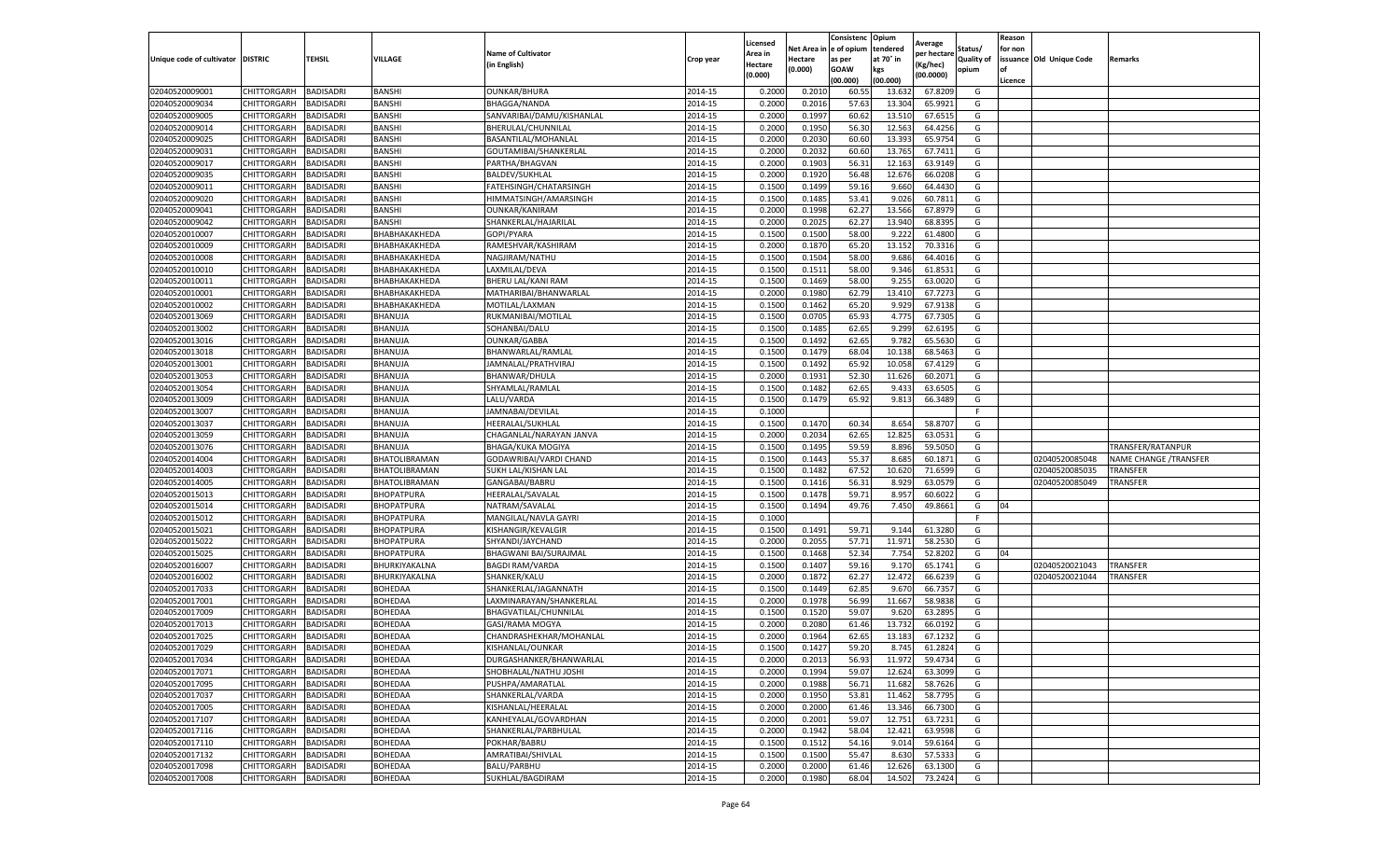|                                   |             |                  |                 |                            |           | Licensed |            | Consistenc  | Opium     |                        |                   | Reason  |                          |                 |
|-----------------------------------|-------------|------------------|-----------------|----------------------------|-----------|----------|------------|-------------|-----------|------------------------|-------------------|---------|--------------------------|-----------------|
|                                   |             |                  |                 | <b>Name of Cultivator</b>  |           | Area in  | Net Area i | e of opium  | tendered  | Average<br>per hectare | Status/           | for non |                          |                 |
| Unique code of cultivator DISTRIC |             | TEHSIL           | VILLAGE         | (in English)               | Crop year | Hectare  | Hectare    | as per      | at 70° in | (Kg/hec)               | <b>Quality of</b> |         | issuance Old Unique Code | Remarks         |
|                                   |             |                  |                 |                            |           | (0.000)  | (0.000)    | <b>GOAW</b> | kgs       | (00.0000)              | opium             | οf      |                          |                 |
|                                   |             |                  |                 |                            |           |          |            | (00.000     | (00.000)  |                        |                   | Licence |                          |                 |
| 02040520017032                    | CHITTORGARH | BADISADRI        | <b>BOHEDAA</b>  | GANESHIBAI/KISHANDAS       | 2014-15   | 0.1500   | 0.142      | 59.07       | 8.616     | 60.3784                | G                 |         |                          |                 |
| 02040520017049                    | CHITTORGARH | BADISADRI        | BOHEDAA         | TULSHIBAI/OUNKAR           | 2014-15   | 0.200    | 0.2025     | 61.46       | 13.196    | 65.1654                | G                 |         |                          |                 |
| 02040520017072                    | CHITTORGARH | BADISADRI        | BOHEDAA         | CHATARBHUJ/MOHAN SUTHAR    | 2014-15   | 0.2000   | 0.1980     | 56.34       | 11.590    | 58.5354                | G                 |         |                          |                 |
| 02040520017088                    | CHITTORGARH | BADISADRI        | BOHEDAA         | <b>BAGDIRAM/KHUMA JAT</b>  | 2014-15   | 0.2000   | 0.1965     | 57.00       | 11.701    | 59.5471                | G                 |         |                          |                 |
| 02040520017090                    | CHITTORGARH | BADISADRI        | BOHEDAA         | KESHRIMAL/PARBHULAL        | 2014-15   | 0.2000   | 0.1998     | 61.46       | 12.968    | 64.9049                | G                 |         |                          |                 |
| 02040520017092                    | CHITTORGARH | BADISADRI        | BOHEDAA         | BAGDIRAM/MITHULAL          | 2014-15   | 0.1500   | 0.1500     | 59.70       | 9.356     | 62.3733                | G                 |         |                          |                 |
| 02040520017002                    | CHITTORGARH | BADISADRI        | BOHEDAA         | GOKALCHAN/SHOHANLAL        | 2014-15   | 0.1500   | 0.1512     | 57.01       | 9.024     | 59.6825                | G                 |         |                          |                 |
| 02040520017004                    | CHITTORGARH | BADISADRI        | BOHEDAA         | CHOTHMAL/JAYCHAND          | 2014-15   | 0.200    | 0.2019     | 57.26       | 12.205    | 60.4507                | G                 |         |                          |                 |
| 02040520017015                    | CHITTORGARH | BADISADRI        | BOHEDAA         | JAGANNATH/NARAYAN          | 2014-15   | 0.2000   | 0.1944     | 65.92       | 14.408    | 74.1152                | G                 |         |                          |                 |
| 02040520017018                    | CHITTORGARH | BADISADRI        | BOHEDAA         | UDIBAI/SHANKERLAL          | 2014-15   | 0.2000   | 0.1920     | 59.70       | 12.759    | 66.4531                | G                 |         |                          |                 |
| 02040520017023                    | CHITTORGARH | BADISADRI        | BOHEDAA         | DHANRAJ/KISHNA             | 2014-15   | 0.2000   | 0.1950     | 65.92       | 14.399    | 73.8410                | G                 |         |                          |                 |
| 02040520017040                    | CHITTORGARH | BADISADRI        | BOHEDAA         | HEMRAJ/NARAYAN             | 2014-15   | 0.2000   | 0.2016     | 62.98       | 13.694    | 67.9266                | G                 |         |                          |                 |
| 02040520017053                    | CHITTORGARH | BADISADRI        | BOHEDAA         | TEJSINGH/OUNKARSINGH       | 2014-15   | 0.1500   | 0.1518     | 62.98       | 10.572    | 69.6443                | G                 |         |                          |                 |
| 02040520017068                    | CHITTORGARH | BADISADRI        | BOHEDAA         | MOHANLAL/SHANKERLAL        | 2014-15   | 0.1500   | 0.1470     | 59.70       | 9.535     | 64.8639                | G                 |         |                          |                 |
| 02040520017081                    | CHITTORGARH | BADISADRI        | BOHEDAA         | BHANWARLAL/HARIRAM         | 2014-15   | 0.1500   | 0.1519     | 55.93       | 9.644     | 63.4891                | G                 |         |                          |                 |
| 02040520017084                    | CHITTORGARH | BADISADRI        | BOHEDAA         | MOHANLAL/CHUNNIALAL        | 2014-15   | 0.1500   | 0.1417     | 56.84       | 8.494     | 59.9435                | G                 |         |                          |                 |
| 02040520017030                    | CHITTORGARH | <b>BADISADRI</b> | BOHEDAA         | SHANKERLAL/NARAYAN         | 2014-15   | 0.2000   | 0.1920     | 59.70       | 12.392    | 64.5417                | G                 |         |                          |                 |
| 02040520017086                    | CHITTORGARH | BADISADRI        | BOHEDAA         | LAXMILAL/SURAJMAL          | 2014-15   | 0.1500   | 0.1470     | 62.98       | 10.815    | 73.5714                | G                 |         |                          |                 |
| 02040520017024                    | CHITTORGARH | BADISADRI        | BOHEDAA         | BHANA/KHUMA                | 2014-15   | 0.2000   | 0.2022     | 56.4        | 11.879    | 58.7488                |                   | 02      |                          |                 |
| 02040520017003                    | CHITTORGARH | BADISADRI        | BOHEDAA         | LACHUDIBAI/NARAYAN         | 2014-15   | 0.2000   | 0.2000     | 55.56       | 12.184    | 60.9200                | G                 |         |                          |                 |
| 02040520017006                    | CHITTORGARH | BADISADRI        | BOHEDAA         | MATHURALAL/MOHANLAL        | 2014-15   | 0.2000   | 0.1980     | 65.92       | 13.796    | 69.6768                | G                 |         |                          |                 |
| 02040520017007                    | CHITTORGARH | BADISADRI        | BOHEDAA         | KANIRAM/NATHU              | 2014-15   | 0.2000   | 0.2000     | 65.92       | 14.088    | 70.4400                | G                 |         |                          |                 |
| 02040520017027                    | CHITTORGARH | BADISADRI        | BOHEDAA         | MADANPARSHAD/NARSINGHDAS   | 2014-15   | 0.2000   | 0.1974     | 62.98       | 13.433    | 68.0496                | G                 |         |                          |                 |
| 02040520017035                    | CHITTORGARH | BADISADRI        | BOHEDAA         | CHUNNILAL/KISHNA           | 2014-15   | 0.2000   | 0.1935     | 53.62       | 10.946    | 56.5685                |                   | 02      |                          |                 |
| 02040520017082                    | CHITTORGARH | BADISADRI        | BOHEDAA         | MEGHRAJ/BHOLIRAM           | 2014-15   | 0.1500   | 0.1505     | 56.14       | 9.167     | 60.9103                | G                 |         |                          |                 |
| 02040520017113                    | CHITTORGARH | BADISADRI        | BOHEDAA         | KANKUBAI/CHUNNILAL         | 2014-15   | 0.1500   | 0.1515     | 56.97       | 8.977     | 59.2541                | G                 |         |                          |                 |
| 02040520017112                    | CHITTORGARH | BADISADRI        | BOHEDAA         | BHERULAL/KISHNA            | 2014-15   | 0.1500   | 0.1505     | 55.81       | 8.762     | 58.2193                | G                 |         |                          |                 |
| 02040520017139                    | CHITTORGARH | BADISADRI        | BOHEDAA         | BALU/DANU                  | 2014-15   | 0.2000   | 0.2014     | 59.70       | 12.818    | 63.6445                | G                 |         |                          |                 |
| 02040520017135                    | CHITTORGARH | BADISADRI        | BOHEDAA         | DHANRAJ/KALU               | 2014-15   | 0.1500   | 0.1470     | 62.97       | 10.498    | 71.4150                | G                 |         |                          |                 |
| 02040520017121                    | CHITTORGARH | BADISADRI        | BOHEDAA         | AATMARAM/SURAJMAL          | 2014-15   | 0.2000   | 0.2000     | 62.97       | 13.781    | 68.9050                | G                 |         |                          |                 |
| 02040520017123                    | CHITTORGARH | BADISADRI        | BOHEDAA         | BHERUSINGH/KAJOD           | 2014-15   | 0.2000   | 0.1968     | 56.87       | 11.967    | 60.8079                | G                 |         |                          |                 |
| 02040520017108                    | CHITTORGARH | BADISADRI        | BOHEDAA         | BHANWARSINGH/SHAMBHUSINGH  | 2014-15   | 0.1500   | 0.1518     | 62.97       | 10.552    | 69.5125                | G                 |         |                          |                 |
| 02040520017150                    | CHITTORGARH | BADISADRI        | BOHEDAA         | SUKHA/NANA MOGIYA          | 2014-15   | 0.200    | 0.1950     | 62.97       | 13.655    | 70.0256                | G                 |         |                          |                 |
| 02040520018001                    | CHITTORGARH | BADISADRI        | <b>BORKHEDA</b> | MANGIYA/SAVA               | 2014-15   | 0.1500   | 0.1450     | 55.43       | 8.196     | 56.5241                | G                 |         |                          |                 |
| 02040520019007                    | CHITTORGARH | BADISADRI        | CHANDRAKHEDI    | TANKUDI/CHATARBHUJ         | 2014-15   | 0.1500   | 0.1485     | 56.36       | 9.219     | 62.0808                | G                 |         | 02040520083046           | TRANSFER        |
| 02040520021034                    | CHITTORGARH | BADISADRI        | CHARANKHEDI     | HIMMATSINGH/SHANKERSINGH   | 2014-15   | 0.2000   | 0.1854     | 60.02       | 10.889    | 58.7325                | G                 |         |                          |                 |
| 02040520021023                    | CHITTORGARH | BADISADRI        | CHARANKHEDI     | SAJJANBAI/RADHUDAN         | 2014-15   | 0.2000   | 0.1870     | 56.03       | 12.006    | 64.2032                | G                 |         |                          |                 |
| 02040520021038                    | CHITTORGARH | BADISADRI        | CHARANKHEDI     | MANGILAL/JALAM             | 2014-15   | 0.1500   | 0.1405     | 55.92       | 8.732     | 62.1495                | G                 |         |                          |                 |
| 02040520021031                    | CHITTORGARH | BADISADRI        | CHARANKHEDI     | GANGADAN/MAHADAN           | 2014-15   | 0.2000   | 0.1872     | 55.42       | 11.393    | 60.8600                | G                 |         |                          |                 |
| 02040520021040                    | CHITTORGARH | BADISADRI        | CHARANKHEDI     | KHEMA/RAM                  | 2014-15   | 0.2000   | 0.1998     | 55.96       | 11.472    | 57.4174                | G                 |         |                          |                 |
| 02040520021047                    | CHITTORGARH | BADISADRI        | CHARANKHEDI     | MAAN SINGH/RODA SINGH      | 2014-15   | 0.2000   | 0.1998     | 58.63       | 13.091    | 65.5205                | G                 |         |                          |                 |
| 02040520021002                    | CHITTORGARH | BADISADRI        | CHARANKHEDI     | CHUNNILAL/GOKAL            | 2014-15   | 0.2000   | 0.1950     | 57.34       | 11.976    | 61.4154                | G                 |         |                          |                 |
| 02040520021032                    | CHITTORGARH | BADISADRI        | CHARANKHEDI     | BADRIDAN/CHANDIDAN         | 2014-15   | 0.1500   | 0.1405     | 57.33       | 8.714     | 62.0214                | G                 |         |                          |                 |
| 02040520021039                    | CHITTORGARH | BADISADRI        | CHARANKHEDI     | RADHESHYAM/MOHANLAL SUTHAR | 2014-15   | 0.2000   | 0.1980     | 55.1        | 12.185    | 61.5404                | G                 |         |                          |                 |
| 02040520021001                    | CHITTORGARH | BADISADRI        | CHARANKHEDI     | BADGDIRAM/GOTU             | 2014-15   | 0.2000   | 0.2000     | 58.63       | 13.033    | 65.1650                | G                 |         |                          |                 |
| 02040520021005                    | CHITTORGARH | BADISADRI        | CHARANKHEDI     | SHYANIBAI/NANURAM          | 2014-15   | 0.200    | 0.1980     | 58.63       | 12.639    | 63.8333                | G                 |         |                          |                 |
| 02040520021009                    | CHITTORGARH | BADISADRI        | CHARANKHEDI     | <b>KHEMA/PITHA</b>         | 2014-15   | 0.2000   |            |             |           |                        | F.                |         |                          |                 |
| 02040520021011                    | CHITTORGARH | <b>BADISADRI</b> | CHARANKHEDI     | GATTUBAI/VEERDAN           | 2014-15   | 0.2000   | 0.1998     | 60.52       | 13.531    | 67.7227                | G                 |         |                          |                 |
| 02040520021025                    | CHITTORGARH | <b>BADISADRI</b> | CHARANKHEDI     | RATANDAN/RODDAN            | 2014-15   | 0.2000   |            |             |           |                        | F.                |         |                          |                 |
| 02040520021029                    | CHITTORGARH | BADISADRI        | CHARANKHEDI     | GANPAT/MANGILAL            | 2014-15   | 0.1500   | 0.1485     | 53.28       | 8.921     | 60.0741                | G                 |         |                          |                 |
| 02040520022002                    | CHITTORGARH | BADISADRI        | CHENPURIYA      | SAVASINGH/KISHANSINGH      | 2014-15   | 0.1500   | 0.1449     | 57.55       | 8.493     | 58.6128                | G                 |         | 02040520101084           | <b>TRANSFER</b> |
| 02040520022001                    | CHITTORGARH | BADISADRI        | CHENPURIYA      | GOUTAM/KISHNA              | 2014-15   | 0.2000   |            |             |           |                        | F                 |         | 02040520101086           | TRANSFER        |
| 02040520023006                    | CHITTORGARH | BADISADRI        | DAYALPURA       | SHANKER/KISHNA             | 2014-15   | 0.2000   | 0.1914     | 52.62       | 11.013    | 57.5392                | G                 |         | 02040520009039           | TRANSFER        |
| 02040520023007                    | CHITTORGARH | <b>BADISADRI</b> | DAYALPURA       | RAMSINGH/LACHMA            | 2014-15   | 0.2000   | 0.1908     | 50.38       | 10.378    | 54.3920                | G                 | 04      | 02040520009040           | TRANSFER        |
| 02040520027021                    | CHITTORGARH | BADISADRI        | FACHAR          | SOVANIBAI/HEERA            | 2014-15   | 0.1000   |            |             |           |                        | F                 |         |                          |                 |
| 02040520027012                    | CHITTORGARH | BADISADRI        | <b>FACHAR</b>   | MOVANIBAI/PYARCHAND        | 2014-15   | 0.2000   | 0.2064     | 50.29       | 11.164    | 54.0891                | G                 | 04      |                          |                 |
| 02040520027001                    | CHITTORGARH | BADISADRI        | FACHAR          | SHANKER/KALU               | 2014-15   | 0.1500   | 0.1552     | 56.90       | 8.958     | 57.7191                | G                 |         |                          |                 |
| 02040520027014                    | CHITTORGARH | BADISADRI        | FACHAR          | NARAYAN/GANESH             | 2014-15   | 0.1500   | 0.1480     | 43.29       | 6.395     | 43.2095                | п                 | 02      |                          |                 |
| 02040520027022                    | CHITTORGARH | <b>BADISADRI</b> | <b>FACHAR</b>   | ROOPA/KISHNA               | 2014-15   | 0.2000   | 0.1971     | 56.89       | 10.874    | 55.1700                | G                 | 04      |                          |                 |
|                                   |             |                  |                 |                            |           |          |            |             |           |                        |                   |         |                          |                 |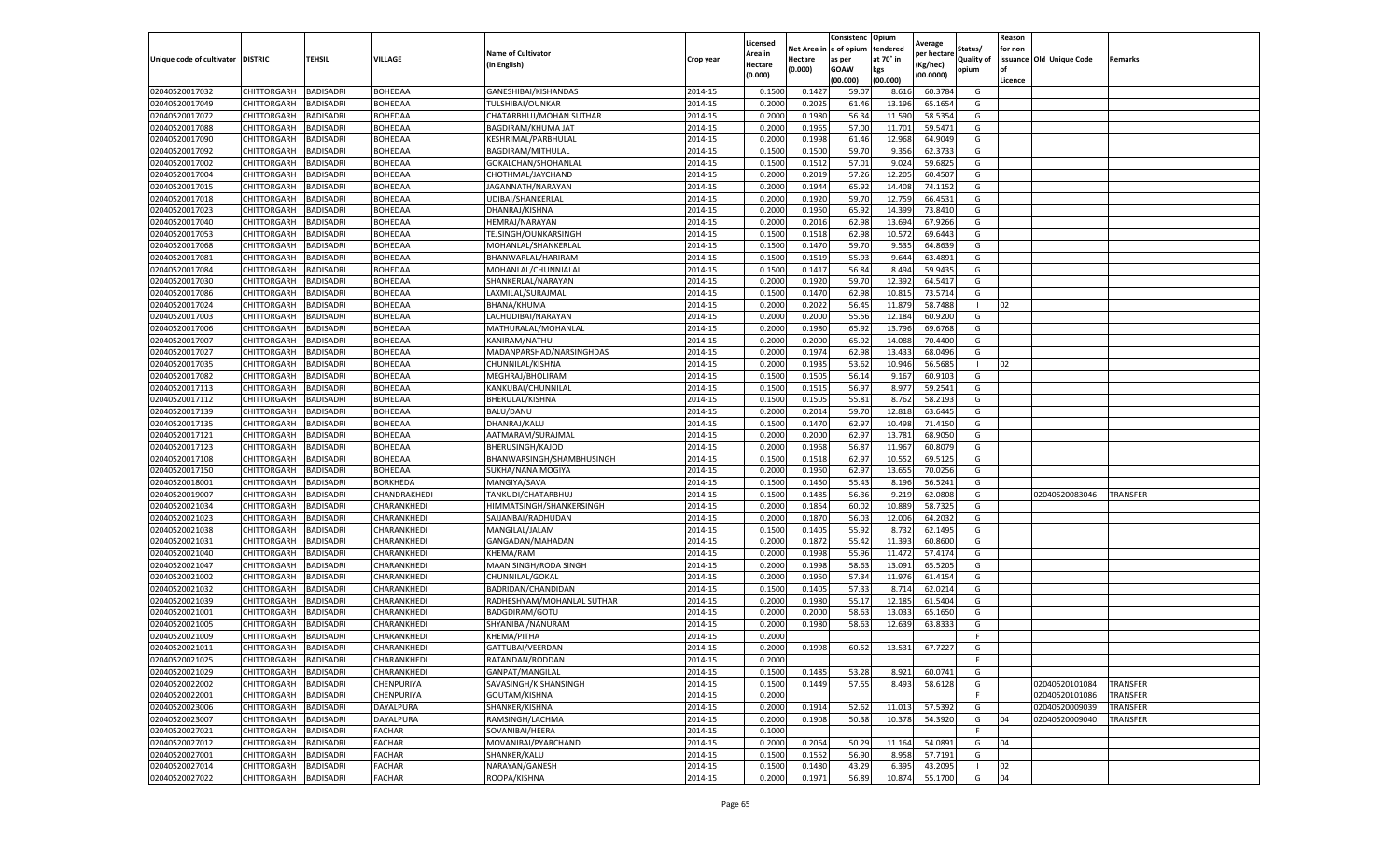|                                  |                            |                                      |                              |                                      |                    | Licensed         |                     | Consistenc Opium      |                       | Average            |                              | Reason  |                          |         |
|----------------------------------|----------------------------|--------------------------------------|------------------------------|--------------------------------------|--------------------|------------------|---------------------|-----------------------|-----------------------|--------------------|------------------------------|---------|--------------------------|---------|
|                                  | <b>DISTRIC</b>             | <b>TEHSIL</b>                        | VILLAGE                      | <b>Name of Cultivator</b>            |                    | Area in          | Net Area<br>Hectare | e of opium            | tendered<br>at 70° in | per hectare        | Status/<br><b>Quality of</b> | for non | issuance Old Unique Code | Remarks |
| Unique code of cultivator        |                            |                                      |                              | in English)                          | Crop year          | <b>Hectare</b>   | (0.000)             | as per<br><b>GOAW</b> | kgs                   | Kg/hec)            | opium                        | of      |                          |         |
|                                  |                            |                                      |                              |                                      |                    | (0.000)          |                     | (00.000)              | (00.000)              | (00.0000)          |                              | Licence |                          |         |
| 02040520027016                   | CHITTORGARH                | <b>BADISADRI</b>                     | <b>FACHAR</b>                | RAMCHANDRA/OUNKAR                    | 2014-15            | 0.1000           |                     |                       |                       |                    | F.                           |         |                          |         |
| 02040520029032                   | CHITTORGARH                | <b>BADISADRI</b>                     | <b>GAJANDEVI</b>             | OUNKARLAL/KANIRAM                    | 2014-15            | 0.2000           | 0.1909              | 64.47                 | 13.926                | 72.9492            | G                            |         |                          |         |
| 02040520029040                   | CHITTORGARH                | <b>BADISADRI</b>                     | <b>GAJANDEVI</b>             | MADANLAL/NATHULAL                    | 2014-15            | 0.1500           | 0.1405              | 61.71                 | 9.248                 | 65.8221            | G                            |         |                          |         |
| 02040520029003                   | CHITTORGARH                | <b>BADISADRI</b>                     | <b>GAJANDEVI</b>             | KISHANLAL/HARIRAM                    | 2014-15            | 0.1500           | 0.1360              | 59.69                 | 8.757                 | 64.3897            | G                            |         |                          |         |
| 02040520029009                   | CHITTORGARH                | <b>BADISADRI</b>                     | GAJANDEVI                    | MANGILAL/BABRU                       | 2014-15            | 0.2000           | 0.1955              | 59.69                 | 12.774                | 65.3402            | G                            |         |                          |         |
| 02040520029010                   | CHITTORGARH                | <b>BADISADRI</b>                     | <b>GAJANDEVI</b>             | MATHRIBAI/FULLCHAND                  | 2014-15            | 0.2000           | 0.1969              | 61.71                 | 13.294                | 67.5165            | G                            |         |                          |         |
| 02040520029011                   | CHITTORGARH                | <b>BADISADRI</b>                     | <b>GAJANDEVI</b>             | SUNDERBAI/VAJERAM                    | 2014-15            | 0.2000           | 0.1908              | 59.56                 | 12.448                | 65.2411            | G                            |         |                          |         |
| 02040520029013                   | CHITTORGARH                | <b>BADISADRI</b>                     | <b>GAJANDEVI</b>             | PYARIBAI/GOPILAL                     | 2014-15            | 0.2000           | 0.1950              | 59.56                 | 12.652                | 64.8821            | G                            |         |                          |         |
| 02040520029016                   | CHITTORGARH                | <b>BADISADRI</b>                     | <b>GAJANDEVI</b>             | DALCHAND/TECKCHAND                   | 2014-15            | 0.2000           | 0.1974              | 59.56                 | 12.746                | 64.5694            | G                            |         |                          |         |
| 02040520029027                   | CHITTORGARH                | <b>BADISADRI</b>                     | GAJANDEVI                    | RAMCHANDRA/BHOLIRAM                  | 2014-15            | 0.2000           | 0.1980              | 56.81                 | 12.450                | 62.8788            | G                            |         |                          |         |
| 02040520029028                   | CHITTORGARH                | <b>BADISADRI</b>                     | GAJANDEVI                    | NARAYAN/BHERA                        | 2014-15            | 0.2000           | 0.1960              | 56.65                 | 12.439                | 63.4643            | G                            |         |                          |         |
| 02040520029030                   | CHITTORGARH                | <b>BADISADRI</b>                     | <b>GAJANDEVI</b>             | MOHANLAL/BHANWARLAI                  | 2014-15            | 0.2000           | 0.1975              | 56.82                 | 12.54                 | 63.4987            | G                            |         |                          |         |
| 02040520029031                   | CHITTORGARH                | BADISADRI                            | <b>GAJANDEVI</b>             | UDAIRAM/BHAGVAN                      | 2014-15            | 0.1500           | 0.1421              | 56.19                 | 8.63                  | 60.7811            | G                            |         |                          |         |
| 02040520029034                   | CHITTORGARH                | <b>BADISADRI</b>                     | <b>GAJANDEVI</b>             | NANURAM/BHAGVAN                      | 2014-15            | 0.2000           | 0.1926              | 56.98                 | 11.429                | 59.3406            | G                            |         |                          |         |
| 02040520029035                   | CHITTORGARH                | <b>BADISADRI</b>                     | <b>GAJANDEVI</b>             | HANSRAJ/GASHI                        | 2014-15            | 0.1500           | 0.1432              | 56.20                 | 9.177                 | 64.0852            | G                            |         |                          |         |
| 02040520029038                   | CHITTORGARH                | <b>BADISADRI</b>                     | <b>GAJANDEVI</b>             | GOPILAL/PREMCHAND                    | 2014-15            | 0.2000           | 0.1932              | 59.56                 | 12.516                | 64.7826            | G                            |         |                          |         |
| 02040520029041                   | CHITTORGARH                | <b>BADISADRI</b>                     | GAJANDEVI                    | RAMESHVAR/VAJERAM                    | 2014-15            | 0.2000           | 0.1944              | 61.71                 | 13.303                | 68.4311            | G                            |         |                          |         |
| 02040520029002                   | CHITTORGARH                | <b>BADISADRI</b>                     | <b>GAJANDEVI</b>             | GANGABAI/VARDA                       | 2014-15            | 0.2000           | 0.1933              | 59.56                 | 12.19                 | 63.0781            | G                            |         |                          |         |
| 02040520029001                   | CHITTORGARH                | <b>BADISADRI</b>                     | <b>GAJANDEVI</b>             | HARKUBAI/RAMLAL                      | 2014-15            | 0.1500           | 0.1415              | 56.10                 | 8.704                 | 61.5124            | G                            |         |                          |         |
| 02040520029026                   | CHITTORGARH                | BADISADRI                            | <b>GAJANDEVI</b>             | UTAMCHAND/MATARALAL                  | 2014-15            | 0.2000           | 0.1980              | 61.71                 | 13.47                 | 68.0303            | G                            |         |                          |         |
| 02040520029005                   | CHITTORGARH                | <b>BADISADRI</b>                     | <b>GAJANDEVI</b>             | UDAILAL/KASHIRAM                     | 2014-15            | 0.2000           | 0.1958              | 59.84                 | 13.114                | 66.9765            | G                            |         |                          |         |
| 02040520029006                   | CHITTORGARH                | <b>BADISADRI</b>                     | <b>GAJANDEVI</b>             | FULLCHAN/MOHAN LAL                   | 2014-15            | 0.1500           | 0.1564              | 59.84                 | 10.882                | 69.5780            | G                            |         |                          |         |
| 02040520029014                   | CHITTORGARH                | <b>BADISADRI</b>                     | <b>GAJANDEVI</b>             | NARAYANLAL/GHASI                     | 2014-15            | 0.2000           | 0.1976              | 59.84                 | 13.293                | 67.2723            | G                            |         |                          |         |
| 02040520029020                   | CHITTORGARH                | <b>BADISADRI</b>                     | <b>GAJANDEVI</b>             | BABRULAL/OUNKARLAL                   | 2014-15            | 0.2000           | 0.1923              | 61.71                 | 13.091                | 68.0759            | G                            |         |                          |         |
| 02040520029023                   | CHITTORGARH                | <b>BADISADRI</b>                     | <b>GAJANDEVI</b>             | JERAJ/GASHI                          | 2014-15            | 0.2000           | 0.2002              | 56.07                 | 11.983                | 59.8551            | G                            |         |                          |         |
| 02040520029039                   | CHITTORGARH                | <b>BADISADRI</b>                     | <b>GAJANDEVI</b>             | RAMCHANDRA/SHANKERLAL                | 2014-15            | 0.1500           | 0.1442              | 53.79                 | 8.553                 | 59.3135            | G                            |         |                          |         |
| 02040520029021                   | CHITTORGARH                | <b>BADISADRI</b>                     | <b>GAJANDEVI</b>             | NANDKISHOR/OUNKARLAL                 | 2014-15            | 0.1500           | 0.1509              | 55.92                 | 9.139                 | 60.5633            | G                            |         |                          |         |
| 02040520036071                   | CHITTORGARH                | <b>BADISADRI</b>                     | <b>JAYSINGHPURA</b>          | CHUNNILAL/OUNKAR                     | 2014-15            | 0.2000           | 0.1931              | 62.18                 | 12.836                | 66.4733            | G                            |         |                          |         |
| 02040520036100                   | CHITTORGARH                | <b>BADISADRI</b>                     | <b>JAYSINGHPURA</b>          | RATANLAL/BABRU                       | 2014-15            | 0.2000           | 0.1819              | 65.26                 | 12.903                | 70.9346            | G                            |         |                          |         |
| 02040520036001                   | CHITTORGARH                | <b>BADISADRI</b><br><b>BADISADRI</b> | JAYSINGHPURA                 | SANTOSHRAM/OUNKARLAL                 | 2014-15            | 0.2000           | 0.2030<br>0.1870    | 62.18<br>58.23        | 13.573                | 66.8621<br>65.2567 | G<br>G                       |         |                          |         |
| 02040520036003                   | CHITTORGARH                |                                      | <b>JAYSINGHPURA</b>          | BADAMIBAI/NARAYANLAL                 | 2014-15            | 0.2000           |                     |                       | 12.203                |                    |                              |         |                          |         |
| 02040520036006                   | CHITTORGARH                | BADISADRI<br><b>BADISADRI</b>        | JAYSINGHPURA                 | HEERALAL/SHIVLAL                     | 2014-15<br>2014-15 | 0.2000<br>0.2000 | 0.1998<br>0.1909    | 58.23<br>58.23        | 12.519                | 62.657<br>62.2682  | G<br>G                       |         |                          |         |
| 02040520036007<br>02040520036010 | CHITTORGARH<br>CHITTORGARH | <b>BADISADRI</b>                     | JAYSINGHPURA<br>JAYSINGHPURA | GOPILAL/PARTHA<br>BHANWARLAL/DAYARAM | 2014-15            | 0.2000           | 0.2001              | 58.23                 | 11.887<br>12.686      | 63.3983            | G                            |         |                          |         |
| 02040520036011                   | CHITTORGARH                | <b>BADISADRI</b>                     | JAYSINGHPURA                 | SHANKERLAL/PYARCHAND                 | 2014-15            | 0.2000           | 0.1942              | 62.18                 | 13.466                | 69.3409            | G                            |         |                          |         |
| 02040520036013                   | CHITTORGARH                | <b>BADISADRI</b>                     | JAYSINGHPURA                 | JEEVRAM/MOTI                         | 2014-15            | 0.1500           | 0.1512              | 62.33                 | 9.91                  | 65.5423            | G                            |         |                          |         |
| 02040520036017                   | CHITTORGARH                | <b>BADISADRI</b>                     | JAYSINGHPURA                 | SHIVLAL/KASHIRAM                     | 2014-15            | 0.2000           | 0.2030              | 56.16                 | 12.15                 | 59.8768            | G                            |         |                          |         |
| 02040520036022                   | CHITTORGARH                | <b>BADISADRI</b>                     | <b>JAYSINGHPURA</b>          | BAGDIRAM/SEETARAM                    | 2014-15            | 0.1500           | 0.1425              | 58.23                 | 9.375                 | 65.7895            | G                            |         |                          |         |
| 02040520036025                   | CHITTORGARH                | <b>BADISADRI</b>                     | JAYSINGHPURA                 | BHERULAL/SHIVLAL                     | 2014-15            | 0.1500           | 0.1510              | 56.25                 | 8.807                 | 58.3245            | G                            |         |                          |         |
| 02040520036028                   | CHITTORGARH                | <b>BADISADRI</b>                     | JAYSINGHPURA                 | NARAYAN/KHUMAN                       | 2014-15            | 0.2000           | 0.1996              | 62.33                 | 13.463                | 67.4499            | G                            |         |                          |         |
| 02040520036030                   | CHITTORGARH                | <b>BADISADRI</b>                     | <b>JAYSINGHPURA</b>          | BHURA/DAYARAM                        | 2014-15            | 0.2000           | 0.1980              | 62.33                 | 13.526                | 68.3131            | G                            |         |                          |         |
| 02040520036031                   | CHITTORGARH                | <b>BADISADRI</b>                     | JAYSINGHPURA                 | BHANWARDAS/HEERADAS                  | 2014-15            | 0.2000           | 0.1920              | 62.33                 | 12.947                | 67.4323            | G                            |         |                          |         |
| 02040520036032                   | CHITTORGARH                | <b>BADISADRI</b>                     | JAYSINGHPURA                 | HEERALAL/DAYARAM                     | 2014-15            | 0.2000           | 0.1982              | 65.26                 | 13.304                | 67.1241            | G                            |         |                          |         |
| 02040520036034                   | CHITTORGARH                | <b>BADISADRI</b>                     | <b>JAYSINGHPURA</b>          | DHANRAJ/LAXMAN                       | 2014-15            | 0.2000           | 0.2000              | 62.33                 | 12.769                | 63.8450            | G                            |         |                          |         |
| 02040520036036                   | CHITTORGARH                | BADISADRI                            | JAYSINGHPURA                 | MANGILAL/OUNKERLAL                   | 2014-15            | 0.2000           | 0.1872              | 59.16                 | 11.35                 | 60.6303            | G                            |         |                          |         |
| 02040520036040                   | CHITTORGARH                | BADISADRI                            | JAYSINGHPURA                 | TARCHAND/OUNKAR                      | 2014-15            | 0.2000           | 0.1978              | 62.45                 | 13.427                | 67.8817            | G                            |         |                          |         |
| 02040520036042                   | CHITTORGARH                | <b>BADISADRI</b>                     | JAYSINGHPURA                 | UDAILAL/SHIVRAJ                      | 2014-15            | 0.1500           | 0.1508              | 59.16                 | 9.939                 | 65.9085            | G                            |         |                          |         |
| 02040520036043                   | CHITTORGARH                | <b>BADISADRI</b>                     | JAYSINGHPURA                 | NARAYAN/GASHI                        | 2014-15            | 0.1500           | 0.1487              | 62.45                 | 10.456                | 70.3161            | G                            |         |                          |         |
| 02040520036046                   | CHITTORGARH BADISADRI      |                                      | <b>JAYSINGHPURA</b>          | CHUNNILAL/BHURA                      | 2014-15            | 0.2000           | 0.2013              | 55.37                 | 11.525                | 57.2529            | G                            |         |                          |         |
| 02040520036047                   | <b>CHITTORGARH</b>         | <b>BADISADRI</b>                     | <b>JAYSINGHPURA</b>          | SHANTILAL/BHURALAL                   | 2014-15            | 0.2000           | 0.1926              | 67.50                 | 13.809                | 71.6978            | G                            |         |                          |         |
| 02040520036048                   | <b>CHITTORGARH</b>         | <b>BADISADRI</b>                     | <b>JAYSINGHPURA</b>          | MATHRIBAI/GOPILAL                    | 2014-15            | 0.2000           | 0.1980              | 59.16                 | 12.449                | 62.8737            | G                            |         |                          |         |
| 02040520036049                   | <b>CHITTORGARH</b>         | <b>BADISADRI</b>                     | <b>JAYSINGHPURA</b>          | BHAGVANLAL/CHAMPALAL                 | 2014-15            | 0.2000           | 0.1984              | 59.16                 | 12.415                | 62.5756            | G                            |         |                          |         |
| 02040520036056                   | <b>CHITTORGARH</b>         | <b>BADISADRI</b>                     | <b>JAYSINGHPURA</b>          | MANGILAL/SHIVLAL                     | 2014-15            | 0.2000           | 0.1980              | 59.16                 | 12.153                | 61.3788            | G                            |         |                          |         |
| 02040520036060                   | <b>CHITTORGARH</b>         | <b>BADISADRI</b>                     | <b>JAYSINGHPURA</b>          | PREMCHAND/BHERA                      | 2014-15            | 0.2000           | 0.1989              | 62.45                 | 13.668                | 68.7179            | G                            |         |                          |         |
| 02040520036064                   | CHITTORGARH                | <b>BADISADRI</b>                     | <b>JAYSINGHPURA</b>          | SHANKER/GASHI                        | 2014-15            | 0.1500           | 0.1432              | 62.45                 | 10.197                | 71.2081            | G                            |         |                          |         |
| 02040520036065                   | CHITTORGARH                | <b>BADISADRI</b>                     | <b>JAYSINGHPURA</b>          | DALCHAND/KHUMAN                      | 2014-15            | 0.2000           | 0.2000              | 59.24                 | 12.432                | 62.1600            | G                            |         |                          |         |
| 02040520036067                   | CHITTORGARH                | <b>BADISADRI</b>                     | <b>JAYSINGHPURA</b>          | PARBHULAL/DAYARAM                    | 2014-15            | 0.2000           | 0.1940              | 59.23                 | 13.081                | 67.4278            | G                            |         |                          |         |
| 02040520036074                   | <b>CHITTORGARH</b>         | <b>BADISADRI</b>                     | <b>JAYSINGHPURA</b>          | RAMLAL/LAXMAN                        | 2014-15            | 0.1500           | 0.1410              | 59.23                 | 8.707                 | 61.7518            | G                            |         |                          |         |
| 02040520036076                   | <b>CHITTORGARH</b>         | <b>BADISADRI</b>                     | <b>JAYSINGHPURA</b>          | UTAMCHAND/DAYARAM                    | 2014-15            | 0.1500           | 0.1519              | 56.16                 | 8.705                 | 57.3074            | G                            |         |                          |         |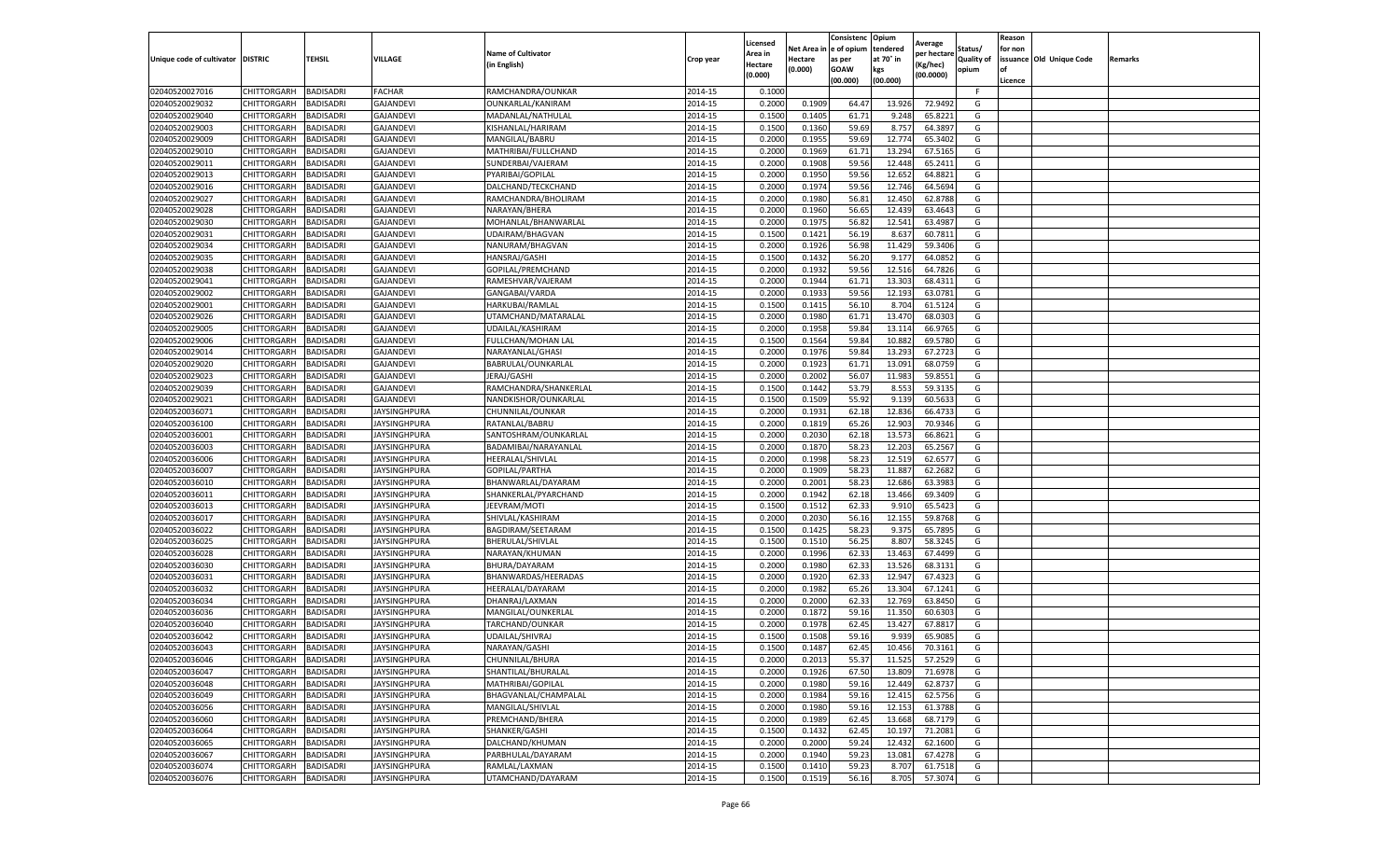|                                   |             |                  |                     |                           |           | Licensed |         | Consistenc              | Opium     | Average     |            | Reason  |                          |                   |
|-----------------------------------|-------------|------------------|---------------------|---------------------------|-----------|----------|---------|-------------------------|-----------|-------------|------------|---------|--------------------------|-------------------|
|                                   |             |                  |                     | <b>Name of Cultivator</b> |           | Area in  |         | Net Area in le of opium | tendered  | per hectare | Status/    | for non |                          |                   |
| Unique code of cultivator DISTRIC |             | <b>TEHSIL</b>    | VILLAGE             | (in English)              | Crop year | Hectare  | Hectare | as per                  | at 70° in | Kg/hec)     | Quality of |         | issuance Old Unique Code | Remarks           |
|                                   |             |                  |                     |                           |           | (0.000)  | (0.000) | GOAW                    | kgs       | (00.0000)   | opium      | l of    |                          |                   |
|                                   |             |                  |                     |                           |           |          |         | (00.000)                | (00.000)  |             |            | Licence |                          |                   |
| 02040520036086                    | CHITTORGARH | BADISADRI        | <b>JAYSINGHPURA</b> | HEERALAL/KISHNA SUTHAR    | 2014-15   | 0.200    | 0.200   | 56.29                   | 12.118    | 60.559      | G          |         |                          |                   |
| 02040520036089                    | CHITTORGARH | BADISADRI        | JAYSINGHPURA        | MOHANLAL/LAXMAN           | 2014-15   | 0.200    | 0.201   | 56.1                    | 11.467    | 57.049      | G          |         |                          |                   |
| 02040520036092                    | CHITTORGARH | BADISADRI        | JAYSINGHPURA        | NARAYAN/PARTHA            | 2014-15   | 0.1500   | 0.1500  | 59.24                   | 9.961     | 66.406      | G          |         |                          |                   |
| 02040520036096                    | CHITTORGARH | <b>BADISADRI</b> | <b>JAYSINGHPURA</b> | JAGDISHDAS/BHANWARDAS     | 2014-15   | 0.2000   | 0.1892  | 59.23                   | 12.261    | 64.8044     | G          |         |                          |                   |
| 02040520036050                    | CHITTORGARH | BADISADRI        | JAYSINGHPURA        | BHAGVAN/DAYARAM           | 2014-15   | 0.2000   | 0.2020  | 59.2                    | 13.005    | 64.381      | G          |         |                          |                   |
| 02040520036023                    | CHITTORGARH | BADISADRI        | JAYSINGHPURA        | PARTAPIBAI/MOTILAL        | 2014-15   | 0.2000   | 0.2008  | 57.09                   | 11.89     | 59.218      | G          |         |                          |                   |
| 02040520036107                    | CHITTORGARH | BADISADRI        | <b>JAYSINGHPURA</b> | MITHULAL/SEETARAM         | 2014-15   | 0.1500   | 0.1384  | 65.26                   | 10.516    | 75.982      | G          |         |                          |                   |
| 02040520036068                    | CHITTORGARH | <b>BADISADRI</b> | JAYSINGHPURA        | MOHANLAL/SHIVAARAN        | 2014-15   | 0.1500   | 0.1497  | 59.2                    | 10.120    | 67.601      | G          |         |                          |                   |
| 02040520036110                    | CHITTORGARH | BADISADRI        | IAYSINGHPURA        | SAVALAL/PREMCHAND         | 2014-15   | 0.2000   | 0.1989  | 62.45                   | 13.391    | 67.3253     | G          |         |                          |                   |
| 02040520036039                    | CHITTORGARH | BADISADRI        | JAYSINGHPURA        | RANGLAL/BHANWARLAL        | 2014-15   | 0.2000   | 0.2008  | 56.19                   | 11.776    | 58.6454     | G          |         |                          |                   |
| 02040520036015                    | CHITTORGARH | BADISADRI        | JAYSINGHPURA        | HUKMICHAND/JEEVRAM        | 2014-15   | 0.2000   | 0.1890  | 65.26                   | 13.304    | 70.391      | G          |         |                          |                   |
| 02040520036009                    | CHITTORGARH | BADISADRI        | IAYSINGHPURA        | 3HANWARLAL/PREMCHAND      | 2014-15   | 0.1500   | 0.141   | 65.2                    | 10.322    | 72.844      | G          |         |                          |                   |
| 02040520036069                    | CHITTORGARH | BADISADRI        | <b>JAYSINGHPURA</b> | MANGILAL/GASH             | 2014-15   | 0.2000   | 0.1984  | 56.22                   | 11.814    | 59.546      | G          |         |                          |                   |
| 02040520036106                    | CHITTORGARH | BADISADRI        | JAYSINGHPURA        | SUKHLAL/CHUNNILAL         | 2014-15   | 0.2000   | 0.1945  | 60.6                    | 12.505    | 64.293      | G          |         |                          |                   |
| 02040520036109                    | CHITTORGARH | BADISADRI        | JAYSINGHPURA        | JAMANASINGH/BABRU         | 2014-15   | 0.1500   | 0.1512  | 60.6                    | 10.020    | 66.269      | G          |         |                          | TRANSFER/MARVDIYA |
| 02040520036012                    | CHITTORGARH | BADISADRI        | JAYSINGHPURA        | HEERALAL/PARTHA DHADOLIYA | 2014-15   | 0.2000   | 0.1914  | 62.29                   | 13.054    | 68.202      | G          |         |                          |                   |
| 02040520036082                    | CHITTORGARH | BADISADRI        | JAYSINGHPURA        | RAMLAL/NARAYAN            | 2014-15   | 0.1500   | 0.1492  | 56.18                   | 9.510     | 63.7399     | G          |         |                          |                   |
| 02040520036020                    | CHITTORGARH | BADISADRI        | JAYSINGHPURA        | NANALAL/NARAYAN           | 2014-15   | 0.2000   | 0.2001  | 62.29                   | 13.197    | 65.952      | G          |         |                          |                   |
| 02040520036029                    | CHITTORGARH | BADISADRI        | JAYSINGHPURA        | RANGLAL/DHANRAJ           | 2014-15   | 0.2000   | 0.191   | 62.29                   | 13.07     | 68.439      | G          |         |                          |                   |
| 02040520036066                    | CHITTORGARH | <b>BADISADRI</b> | <b>JAYSINGHPURA</b> | PARBHULAL/BHOLIRAM        | 2014-15   | 0.2000   | 0.1960  | 60.62                   | 13.068    | 66.673      | G          |         |                          |                   |
| 02040520036083                    | CHITTORGARH | BADISADRI        | JAYSINGHPURA        | RATANLAL/BHANWARLAL       | 2014-15   | 0.1500   | 0.1488  | 60.62                   | 9.933     | 66.7540     | G          |         |                          |                   |
| 02040520036102                    | CHITTORGARH | BADISADRI        | JAYSINGHPURA        | CHAMPALAL/BHANWARLAL      | 2014-15   | 0.2000   | 0.2056  | 60.62                   | 11.994    | 58.336      | G          |         |                          |                   |
| 02040520036087                    | CHITTORGARH | <b>BADISADRI</b> | <b>JAYSINGHPURA</b> | DHANRAJ/OUNKAR DHAKAD     | 2014-15   | 0.2000   | 0.1960  | 65.21                   | 14.002    | 71.4388     | G          |         |                          |                   |
| 02040520036058                    | CHITTORGARH | BADISADRI        | JAYSINGHPURA        | TULSIRAM/GOPAL            | 2014-15   | 0.2000   | 0.2013  | 56.58                   | 12.092    | 60.069      | G          |         |                          |                   |
| 02040520036070                    | CHITTORGARH | BADISADRI        | JAYSINGHPURA        | HARKUBAI/CHAMPALAL        | 2014-15   | 0.2000   | 0.2007  | 59.24                   | 13.07     | 65.147      | G          |         |                          |                   |
| 02040520036104                    | CHITTORGARH | BADISADRI        | <b>JAYSINGHPURA</b> | RAMESHVARLAL/MANGILAL     | 2014-15   | 0.2000   | 0.1996  | 56.80                   | 11.944    | 59.839      | G          |         |                          |                   |
| 02040520036112                    | CHITTORGARH | <b>BADISADRI</b> | JAYSINGHPURA        | MOTILAL/PREMCHNAD         | 2014-15   | 0.2000   | 0.1992  | 65.2                    | 14.029    | 70.426      | G          |         |                          |                   |
| 02040520036113                    | CHITTORGARH | <b>BADISADRI</b> | JAYSINGHPURA        | MODILAL/BHANWARLAL        | 2014-15   | 0.2000   | 0.1988  | 56.19                   | 12.12:    | 60.970      | G          |         |                          |                   |
| 02040520036114                    | CHITTORGARH | <b>BADISADRI</b> | JAYSINGHPURA        | BAGDIRAM/OUNKARDAS        | 2014-15   | 0.1500   | 0.1500  | 59.24                   | 9.817     | 65.4467     | G          |         |                          | TRANSFER/PARSOLI  |
| 02040520036120                    | CHITTORGARH | BADISADRI        | <b>JAYSINGHPURA</b> | BANSHILAL/KASHIRAM        | 2014-15   | 0.2000   | 0.2000  | 56.28                   | 12.124    | 60.620      | G          |         |                          |                   |
| 02040520036121                    | CHITTORGARH | BADISADRI        | JAYSINGHPURA        | BHOLIRAM/MEGHA            | 2014-15   | 0.2000   | 0.2000  | 57.1                    | 11.802    | 59.010      | G          |         |                          |                   |
| 02040520035001                    | CHITTORGARH | BADISADRI        | JATOKAKHEDA         | PYARIBAI/BHERULAL         | 2014-15   | 0.1500   | 0.1405  | 52.28                   | 7.760     | 55.231      | G          | 04      | 02040520060038           | <b>TRANSFER</b>   |
| 02040520035007                    | CHITTORGARH | BADISADRI        | JATOKAKHEDA         | DHANRAJ/SHRI RAM          | 2014-15   | 0.2000   | 0.198   | 52.16                   | 10.864    | 54.868      | G          | 04      | 02040520034110           | TRANSFER          |
| 02040520035002                    | CHITTORGARH | BADISADRI        | JATOKAKHEDA         | GANGABAI/KANHIYALAL       | 2014-15   | 0.1500   | 0.1482  | 62.30                   | 10.182    | 68.704      | G          |         | 02040520029044           | TRANSFER          |
| 02040520034051                    | CHITTORGARH | <b>BADISADRI</b> | JARKHANA            | MOHANLAL/DHANRAJ          | 2014-15   | 0.1500   | 0.1455  | 57.66                   | 8.608     | 59.161      | G          |         |                          |                   |
| 02040520034005                    | CHITTORGARH | BADISADRI        | JARKHANA            | LALCHAND/JEETMAL          | 2014-15   | 0.2000   | 0.195   | 59.8                    | 12.102    | 62.029      | G          |         |                          |                   |
| 02040520034010                    | CHITTORGARH | BADISADRI        | JARKHANA            | RAMRATAN/GAMNDIRAM        | 2014-15   | 0.1000   |         |                         |           |             |            |         |                          |                   |
| 02040520034013                    | CHITTORGARH | <b>BADISADRI</b> | IARKHANA            | BADAMIBAI/KHEMRAJ         | 2014-15   | 0.1500   | 0.1436  | 56.77                   | 8.726     | 60.766      | G          |         |                          |                   |
| 02040520034034                    | CHITTORGARH | <b>BADISADRI</b> | JARKHANA            | LAHRIBAI/RAMLAL/BHOLIRAM  | 2014-15   | 0.1000   |         |                         |           |             | -F         |         |                          |                   |
| 02040520034106                    | CHITTORGARH | BADISADRI        | JARKHANA            | OUNKARLAL/BHANWARLAL      | 2014-15   | 0.1500   | 0.1481  | 56.55                   | 8.684     | 58.636      | G          |         |                          |                   |
| 02040520034071                    | CHITTORGARH | BADISADRI        | JARKHANA            | RAJARAM/JEETMAL           | 2014-15   | 0.2000   | 0.1996  | 59.9                    | 12.54     | 62.860      | G          |         |                          |                   |
| 02040520034107                    | CHITTORGARH | BADISADRI        | JARKHANA            | BALKISHAN/HEERALAL        | 2014-15   | 0.1500   | 0.1428  | 61.82                   | 9.291     | 65.063      | G          |         |                          |                   |
| 02040520034066                    | CHITTORGARH | BADISADRI        | IARKHANA            | DADAMCHAND/BHAGIRATH      | 2014-15   | 0.2000   | 0.1920  | 56.22                   | 10.905    | 56.796      | G          |         |                          |                   |
| 02040520034083                    | CHITTORGARH | BADISADRI        | JARKHANA            | HAJARILAL/UDA             | 2014-15   | 0.2000   | 0.1921  | 59.9                    | 12.692    | 66.069      | G          |         |                          |                   |
| 02040520034099                    | CHITTORGARH | BADISADRI        | JARKHANA            | SHANTILAL/SHRIRAM         | 2014-15   | 0.1500   | 0.1465  | 61.82                   | 9.768     | 66.675      | G          |         |                          |                   |
| 02040520034118                    | CHITTORGARH | <b>BADISADRI</b> | IARKHANA            | PYARIBAI/GOKAL            | 2014-15   | 0.1500   | 0.142   | 53.58                   | 8.152     | 57.166      | G          |         |                          |                   |
| 02040520034053                    | CHITTORGARH | BADISADRI        | JARKHANA            | JANIBAI/NAGJIRAM          | 2014-15   | 0.1500   | 0.1451  | 61.82                   | 9.57      | 65.975      | G          |         |                          |                   |
| 02040520034046                    | CHITTORGARH | <b>BADISADRI</b> | JARKHANA            | LACHHIRAM/RAMLAL          | 2014-15   | 0.1500   | 0.1515  | 65.79                   | 10.940    | 72.2112     | G          |         |                          |                   |
| 02040520034057                    | CHITTORGARH | <b>BADISADRI</b> | JARKHANA            | BAPULAL/KISHANLAL         | 2014-15   | 0.1000   |         |                         |           |             | F.         |         |                          |                   |
| 02040520034065                    | CHITTORGARH | BADISADRI        | JARKHANA            | RAMESHVARLAL/KISHANRAM    | 2014-15   | 0.1500   | 0.1438  | 55.20                   | 8.107     | 56.376      | G          |         |                          |                   |
| 02040520034062                    | CHITTORGARH | <b>BADISADRI</b> | JARKHANA            | RAMLAL/MODA               | 2014-15   | 0.1500   | 0.1443  | 50.44                   | 7.343     | 50.887      | G          | 04      |                          |                   |
| 02040520034017                    | CHITTORGARH | BADISADRI        | JARKHANA            | NARBADIBAI/BHAGIRATH      | 2014-15   | 0.2000   | 0.199   | 52.60                   | 11.151    | 55.8947     | G          | 04      |                          |                   |
| 02040520034070                    | CHITTORGARH | BADISADRI        | JARKHANA            | HARLAL/CHAMPALAL          | 2014-15   | 0.1500   | 0.1423  | 56.90                   | 8.551     | 60.0914     | G          |         |                          |                   |
| 02040520034015                    | CHITTORGARH | <b>BADISADRI</b> | JARKHANA            | BHORIRAM/BHAGIRATH        | 2014-15   | 0.1500   | 0.1476  | 59.95                   | 8.667     | 58.7195     | G          |         |                          |                   |
| 02040520034023                    | CHITTORGARH | BADISADRI        | JARKHANA            | MANGILAL/MEGHRAJ          | 2014-15   | 0.2000   | 0.2025  | 61.82                   | 13.221    | 65.2889     | G          |         |                          |                   |
| 02040520034043                    | CHITTORGARH | BADISADRI        | JARKHANA            | GOVINDRAM/SHIVRAM         | 2014-15   | 0.2000   | 0.1950  | 59.95                   | 12.444    | 63.8154     | G          |         |                          |                   |
| 02040520034047                    | CHITTORGARH | BADISADRI        | JARKHANA            | ROSHANLAL/HEERALAL        | 2014-15   | 0.1500   | 0.1425  | 59.95                   | 9.318     | 65.389      | G          |         |                          |                   |
| 02040520034001                    | CHITTORGARH | BADISADRI        | JARKHANA            | RAMRATAN/DHANRAJ          | 2014-15   | 0.1500   | 0.150   | 56.28                   | 8.354     | 55.693      | G          | 04      |                          |                   |
| 02040520034127                    | CHITTORGARH | <b>BADISADRI</b> | JARKHANA            | PARTHVIRAJ/CHATARBHUJ     | 2014-15   | 0.1500   | 0.1313  | 65.79                   | 8.929     | 68.0046     | G          |         |                          |                   |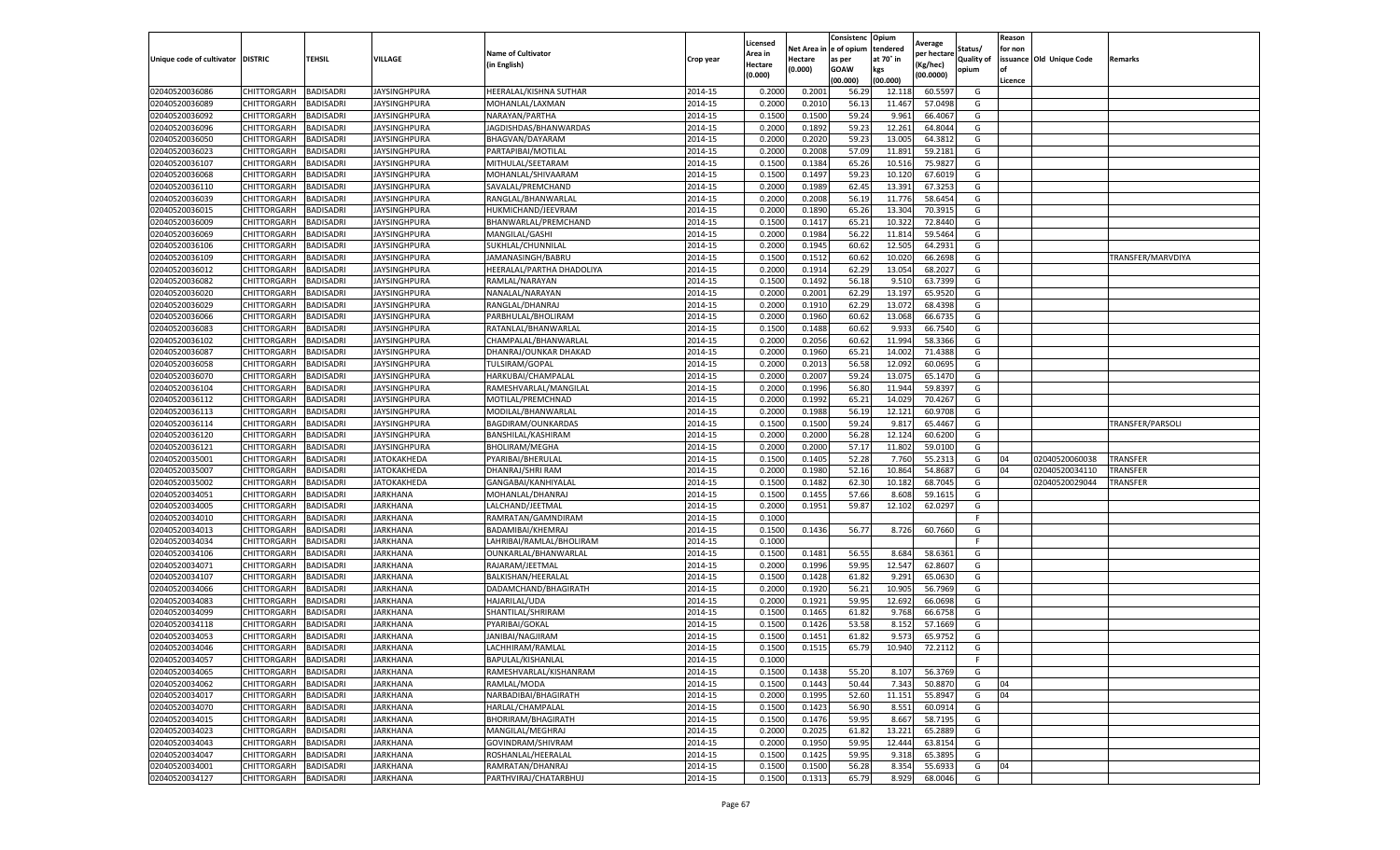|                                   |                    |                  |                  |                             |           | Licensed |         | Consistenc             | Opium     |                        |                   | Reason  |                          |                 |
|-----------------------------------|--------------------|------------------|------------------|-----------------------------|-----------|----------|---------|------------------------|-----------|------------------------|-------------------|---------|--------------------------|-----------------|
|                                   |                    |                  |                  | <b>Name of Cultivator</b>   |           | Area in  |         | Net Area in e of opium | tendered  | Average<br>per hectare | Status/           | for non |                          |                 |
| Unique code of cultivator DISTRIC |                    | TEHSIL           | VILLAGE          | in English)                 | Crop year | Hectare  | Hectare | as per                 | at 70° in | (Kg/hec                | <b>Quality of</b> |         | issuance Old Unique Code | <b>Remarks</b>  |
|                                   |                    |                  |                  |                             |           | (0.000)  | (0.000) | <b>GOAW</b>            | kgs       | (00.0000)              | opium             |         |                          |                 |
|                                   |                    |                  |                  |                             |           |          |         | (00.000)               | (00.000)  |                        |                   | Licence |                          |                 |
| 02040520037017                    | CHITTORGARH        | <b>BADISADRI</b> | <b>JIYAKHEDI</b> | JAMKUBAI/PYARA              | 2014-15   | 0.2000   | 0.1978  | 65.61                  | 13.25     | 67.0020                | G                 |         |                          |                 |
| 02040520037004                    | CHITTORGARH        | <b>BADISADRI</b> | <b>JIYAKHEDI</b> | <b>KELA/NAVLA</b>           | 2014-15   | 0.1500   | 0.1407  | 59.44                  | 8.721     | 61.9829                | G                 |         |                          |                 |
| 02040520037007                    | CHITTORGARH        | <b>BADISADRI</b> | JIYAKHEDI        | MAGNIRAM/CHATARBHUJ         | 2014-15   | 0.1500   | 0.1500  | 53.57                  | 7.622     | 50.8133                | G                 | 04      |                          |                 |
| 02040520037001                    | CHITTORGARH        | <b>BADISADRI</b> | <b>JIYAKHEDI</b> | GULAB/KANA                  | 2014-15   | 0.1500   | 0.1495  | 62.46                  | 9.556     | 63.9197                | G                 |         |                          |                 |
| 02040520037006                    | CHITTORGARH        | <b>BADISADRI</b> | <b>IIYAKHEDI</b> | JAGDISH/OUNKARLAL           | 2014-15   | 0.2000   | 0.1898  | 59.44                  | 11.625    | 61.2487                | G                 |         |                          |                 |
| 02040520037008                    | CHITTORGARH        | <b>BADISADRI</b> | <b>JIYAKHEDI</b> | BHURALAL/JAGANNATH          | 2014-15   | 0.1500   | 0.1505  | 59.44                  | 9.315     | 61.893                 | G                 |         |                          |                 |
| 02040520037012                    | CHITTORGARH        | <b>BADISADRI</b> | JIYAKHEDI        | <b>HARLAL/DEVJI</b>         | 2014-15   | 0.1500   | 0.1502  | 62.14                  | 8.904     | 59.2810                | G                 |         |                          |                 |
| 02040520037016                    | CHITTORGARH        | BADISADRI        | <b>JIYAKHEDI</b> | MOHAN/BHAJYA                | 2014-15   | 0.2000   | 0.1900  | 60.12                  | 11.07     | 58.2684                | G                 |         |                          |                 |
| 02040520037018                    | CHITTORGARH        | <b>BADISADRI</b> | <b>JIYAKHEDI</b> | <b>HEERAGIR/TOLIGIR</b>     | 2014-15   | 0.2000   | 0.2000  | 59.44                  | 12.21     | 61.0550                | G                 |         |                          |                 |
| 02040520037009                    | CHITTORGARH        | <b>BADISADRI</b> | JIYAKHEDI        | UDA/CHATARBHUJ              | 2014-15   | 0.1500   | 0.1477  | 59.44                  | 9.137     | 61.8619                | G                 |         |                          |                 |
| 02040520037025                    | CHITTORGARH        | <b>BADISADRI</b> | <b>JIYAKHEDI</b> | OUNKAR/GOTU                 | 2014-15   | 0.1500   | 0.1376  | 59.68                  | 8.560     | 62.2093                | G                 |         |                          |                 |
| 02040520037003                    | CHITTORGARH        | <b>BADISADRI</b> | IIYAKHEDI        | OUNKAR/FULLA                | 2014-15   | 0.1500   | 0.1504  | 65.61                  | 10.10     | 67.1809                | G                 |         |                          |                 |
| 02040520037013                    | CHITTORGARH        | <b>BADISADRI</b> | <b>JIYAKHEDI</b> | GOUTAM/HAMERA               | 2014-15   | 0.2000   | 0.1926  | 63.50                  | 11.194    | 58.1205                | G                 |         |                          |                 |
| 02040520037020                    | CHITTORGARH        | <b>BADISADRI</b> | <b>JIYAKHEDI</b> | BAGDIRAM/BHOLARAM           | 2014-15   | 0.1500   | 0.1458  | 56.58                  | 8.616     | 59.0947                | G                 |         |                          |                 |
| 02040520037014                    | CHITTORGARH        | <b>BADISADRI</b> | JIYAKHEDI        | CHAMPALAL/NAVLA             | 2014-15   | 0.2000   | 0.1958  | 62.46                  | 11.502    | 58.7436                | G                 |         |                          |                 |
| 02040520037010                    | CHITTORGARH        | <b>BADISADRI</b> | <b>JIYAKHEDI</b> | NARAYANGIR/AMRATGIR         | 2014-15   | 0.2000   | 0.1855  | 60.60                  | 11.090    | 59.7844                | G                 |         |                          |                 |
| 02040520037026                    | CHITTORGARH        | <b>BADISADRI</b> | IIYAKHEDI        | GANESHGIR/TOLGIR            | 2014-15   | 0.2000   | 0.1951  | 62.46                  | 11.894    | 60.9636                | G                 |         |                          |                 |
| 02040520037027                    | CHITTORGARH        | <b>BADISADRI</b> | <b>JIYAKHEDI</b> | CHAGANLAL/PRATHVIRAJ        | 2014-15   | 0.2000   | 0.2058  | 66.13                  | 12.14     | 59.0330                | G                 |         |                          |                 |
| 02040520037028                    | CHITTORGARH        | <b>BADISADRI</b> | <b>IIYAKHEDI</b> | LACHIRAM/KUKA               | 2014-15   | 0.2000   | 0.2000  | 56.81                  | 12.05     | 60.2600                | G                 |         |                          |                 |
| 02040520037029                    | CHITTORGARH        | <b>BADISADRI</b> | <b>JIYAKHEDI</b> | PARBHU LAL/CHUNNI LAL       | 2014-15   | 0.2000   | 0.1973  | 60.18                  | 11.976    | 60.6994                | G                 |         |                          |                 |
| 02040520038006                    | CHITTORGARH        | <b>BADISADRI</b> | KACHUMRA         | PARTVIRAJ/BHOLA             | 2014-15   | 0.1500   | 0.1495  | 57.65                  | 9.002     | 60.2140                | G                 |         |                          |                 |
| 02040520038026                    | CHITTORGARH        | <b>BADISADRI</b> | KACHUMRA         | BADRIBAI/VAJERAM            | 2014-15   | 0.1500   | 0.0500  | 61.54                  | 3.17      | 63.4800                | G                 |         |                          |                 |
| 02040520038027                    | CHITTORGARH        | <b>BADISADRI</b> | KACHUMRA         | MOHANLAL/GULAB              | 2014-15   | 0.1500   | 0.1511  | 58.91                  | 9.266     | 61.3236                | G                 |         |                          |                 |
| 02040520038035                    | CHITTORGARH        | <b>BADISADRI</b> | KACHUMRA         | GEETABAI/SHANKERDAS         | 2014-15   | 0.1500   | 0.1472  | 57.46                  | 8.956     | 60.8424                | G                 |         |                          |                 |
| 02040520038020                    | CHITTORGARH        | <b>BADISADRI</b> | KACHUMRA         | BHURADAN/DHULJ              | 2014-15   | 0.1500   |         |                        |           |                        | F                 |         |                          |                 |
| 02040520038003                    | CHITTORGARH        | <b>BADISADRI</b> | KACHUMRA         | SHANKER/ROOPA               | 2014-15   | 0.2000   | 0.1987  | 61.41                  | 12.914    | 64.9925                | G                 |         |                          |                 |
| 02040520038005                    | CHITTORGARH        | <b>BADISADRI</b> | KACHUMRA         | LAXMAN/VAKTA                | 2014-15   | 0.1500   | 0.1466  | 62.39                  | 9.697     | 66.1460                | G                 |         |                          |                 |
| 02040520041019                    | CHITTORGARH        | <b>BADISADRI</b> | KAROLI           | MOTILAL/NATHU LAL           | 2014-15   | 0.2000   | 0.2000  | 57.57                  | 11.629    | 58.1450                | G                 |         |                          |                 |
| 02040520041027                    | CHITTORGARH        | <b>BADISADRI</b> | KAROLI           | <b>VENDI RAM/RATAN LAL</b>  | 2014-15   | 0.1500   | 0.1400  | 55.73                  | 7.539     | 53.8500                | G                 | 04      |                          |                 |
| 02040520041023                    | CHITTORGARH        | <b>BADISADRI</b> | KAROLI           | NARAYAN/MAGNI RAM           | 2014-15   | 0.1500   | 0.1473  | 56.77                  | 8.856     | 60.1222                | G                 |         |                          |                 |
| 02040520041017                    | CHITTORGARH        | <b>BADISADRI</b> | KAROLI           | BARDI BAI/BAJERAM           | 2014-15   | 0.1500   | 0.1478  | 59.53                  | 8.708     | 58.9175                | G                 |         |                          |                 |
| 02040520041003                    | CHITTORGARH        | <b>BADISADRI</b> | KAROLI           | BHAVANISHANKER/NATHU LAL    | 2014-15   | 0.1500   | 0.1467  | 56.79                  | 8.640     | 58.8957                | G                 |         |                          |                 |
| 02040520041011                    | CHITTORGARH        | <b>BADISADRI</b> | KAROLI           | <b>GANESH LAL/BADRI LAL</b> | 2014-15   | 0.2000   | 0.1961  | 55.96                  | 11.008    | 56.1346                | G                 |         |                          |                 |
| 02040520041021                    | CHITTORGARH        | <b>BADISADRI</b> | KAROLI           | BHERU LAL/NANDLAL           | 2014-15   | 0.1500   |         |                        |           |                        | F.                |         |                          |                 |
| 02040520041001                    | CHITTORGARH        | <b>BADISADRI</b> | KAROLI           | LAXMI LAL/LACHMI CHAND      | 2014-15   | 0.1500   | 0.1425  | 59.13                  | 8.371     | 58.7439                | G                 |         |                          |                 |
| 02040520041014                    | CHITTORGARH        | <b>BADISADRI</b> | KAROLI           | SURAJMAL/JAVAHARMAL         | 2014-15   | 0.1500   |         |                        |           |                        | F                 |         |                          |                 |
| 02040520043014                    | CHITTORGARH        | <b>BADISADRI</b> | KEVALPURA        | <b>KESARBAI/RODA</b>        | 2014-15   | 0.1500   | 0.1496  | 59.16                  | 10.28     | 68.7500                | G                 |         | 02040520006170           | TRANSFER        |
| 02040520043009                    | CHITTORGARH        | <b>BADISADRI</b> | KEVALPURA        | NAVLA/GOUTAM                | 2014-15   | 0.2000   | 0.2000  | 59.58                  | 11.942    | 59.7100                | G                 |         | 02040520006171           | TRANSFER        |
| 02040520044001                    | CHITTORGARH        | BADISADRI        | KHAKHRIYAKHEDA   | HAGAMI BAI/PARTHA           | 2014-15   | 0.1500   |         |                        |           |                        | F                 |         |                          |                 |
| 02040520044003                    | CHITTORGARH        | <b>BADISADRI</b> | KHAKHRIYAKHEDA   | DAYA RAM/GAMERA             | 2014-15   | 0.1500   | 0.1397  | 55.22                  | 8.804     | 63.0208                | G                 |         |                          |                 |
| 02040520044011                    | CHITTORGARH        | <b>BADISADRI</b> | KHAKHRIYAKHEDA   | NATHU LAL/PARBHU LAL        | 2014-15   | 0.1500   | 0.1419  | 53.47                  | 8.525     | 60.0775                | G                 |         |                          |                 |
| 02040520045030                    | CHITTORGARH        | <b>BADISADRI</b> | KHARDEVLA        | MAANSINGH/NAVLASINGH        | 2014-15   | 0.2000   | 0.1904  | 56.24                  | 11.457    | 60.1733                | G                 |         |                          |                 |
| 02040520045072                    | CHITTORGARH        | <b>BADISADRI</b> | KHARDEVLA        | DHANNA/VARDA                | 2014-15   | 0.2000   | 0.1880  | 58.68                  | 10.82     | 57.5638                | G                 |         |                          |                 |
| 02040520045074                    | CHITTORGARH        | <b>BADISADRI</b> | KHARDEVLA        | KANIRAM/BHERA               | 2014-15   | 0.2000   | 0.1983  | 57.52                  | 11.668    | 58.8401                | G                 |         |                          |                 |
| 02040520045026                    | <b>CHITTORGARH</b> | <b>BADISADRI</b> | KHARDEVLA        | SHYAMSINGH/BHURSINGH        | 2014-15   | 0.2000   | 0.1925  | 55.85                  | 11.425    | 59.3506                | G                 |         |                          |                 |
| 02040520045081                    | CHITTORGARH        | BADISADRI        | KHARDEVLA        | GAMERA/RAMA                 | 2014-15   | 0.2000   | 0.1925  | 57.04                  | 11.628    | 60.4052                | G                 |         |                          |                 |
| 02040520045082                    | CHITTORGARH        | <b>BADISADRI</b> | KHARDEVLA        | CHUNNI LAL/OUNKAR           | 2014-15   | 0.1500   | 0.1500  | 59.50                  | 9.758     | 65.0533                | G                 |         |                          |                 |
| 02040520103001                    | CHITTORGARH        | <b>BADISADRI</b> | KHEDIKALAN       | KALU SINGH/VARDA RAVAT      | 2014-15   | 0.1500   | 0.1431  | 56.54                  | 8.667     | 60.5660                | G                 |         | 02040520091025           | <b>TRANSFER</b> |
| 02040520050008                    | CHITTORGARH        | <b>BADISADRI</b> | KIRATPURA        | MODIRAM/GOUTAM              | 2014-15   | 0.1500   | 0.1485  | 60.15                  | 8.507     | 57.2862                | G                 |         | 02040520007020           | <b>TRANSFER</b> |
| 02040520051008                    | CHITTORGARH        | <b>BADISADRI</b> | LAXMIPURA 5      | GISHALAL/RAMLAL             | 2014-15   | 0.2000   | 0.1892  | 59.83                  | 11.923    | 63.0180                | G                 |         |                          |                 |
| 02040520051058                    | <b>CHITTORGARH</b> | <b>BADISADRI</b> | LAXMIPURA 5      | SHANTOSHLAL/GOPILAL         | 2014-15   | 0.1500   | 0.1472  | 65.33                  | 9.827     | 66.7595                | G                 |         |                          |                 |
| 02040520051001                    | CHITTORGARH        | <b>BADISADRI</b> | LAXMIPURA 5      | HEERALAL/BHANWARLAL         | 2014-15   | 0.2000   | 0.1980  | 62.21                  | 12.566    | 63.4646                | G                 |         |                          |                 |
| 02040520051003                    | CHITTORGARH        | <b>BADISADRI</b> | LAXMIPURA 5      | SURESH/NARAYAN              | 2014-15   | 0.2000   | 0.1917  | 62.21                  | 12.335    | 64.3453                | G                 |         |                          |                 |
| 02040520051004                    | <b>CHITTORGARH</b> | <b>BADISADRI</b> | LAXMIPURA 5      | BHANWARLAL/BHAGVAN          | 2014-15   | 0.1500   | 0.1507  | 59.83                  | 9.188     | 60.9688                | G                 |         |                          |                 |
| 02040520051011                    | CHITTORGARH        | <b>BADISADRI</b> | LAXMIPURA 5      | RADHESHYAM/PREMCHAND        | 2014-15   | 0.1500   | 0.1478  | 59.83                  | 9.522     | 64.4249                | G                 |         |                          |                 |
| 02040520051012                    | CHITTORGARH        |                  | LAXMIPURA 5      | MUYLIBAI/CHAMPALAL          | 2014-15   |          | 0.1973  |                        |           |                        | G                 |         |                          |                 |
| 02040520051014                    |                    | <b>BADISADRI</b> | LAXMIPURA 5      | BHANWARLAL/SAVALAL          |           | 0.2000   |         | 65.33                  | 13.439    | 68.1145                |                   |         |                          |                 |
|                                   | CHITTORGARH        | <b>BADISADRI</b> |                  |                             | 2014-15   | 0.1500   | 0.1424  | 59.79                  | 9.413     | 66.1025                | G                 |         |                          |                 |
| 02040520051017                    | CHITTORGARH        | <b>BADISADRI</b> | LAXMIPURA 5      | GOPILAL/BHOLIRAM            | 2014-15   | 0.2000   | 0.1984  | 62.21                  | 12.673    | 63.8760                | G                 |         |                          |                 |
| 02040520051019                    | <b>CHITTORGARH</b> | <b>BADISADRI</b> | LAXMIPURA 5      | KISHANLAL/BHAGVANLAL        | 2014-15   | 0.1500   | 0.1501  | 56.90                  | 8.941     | 59.5670                | G                 |         |                          |                 |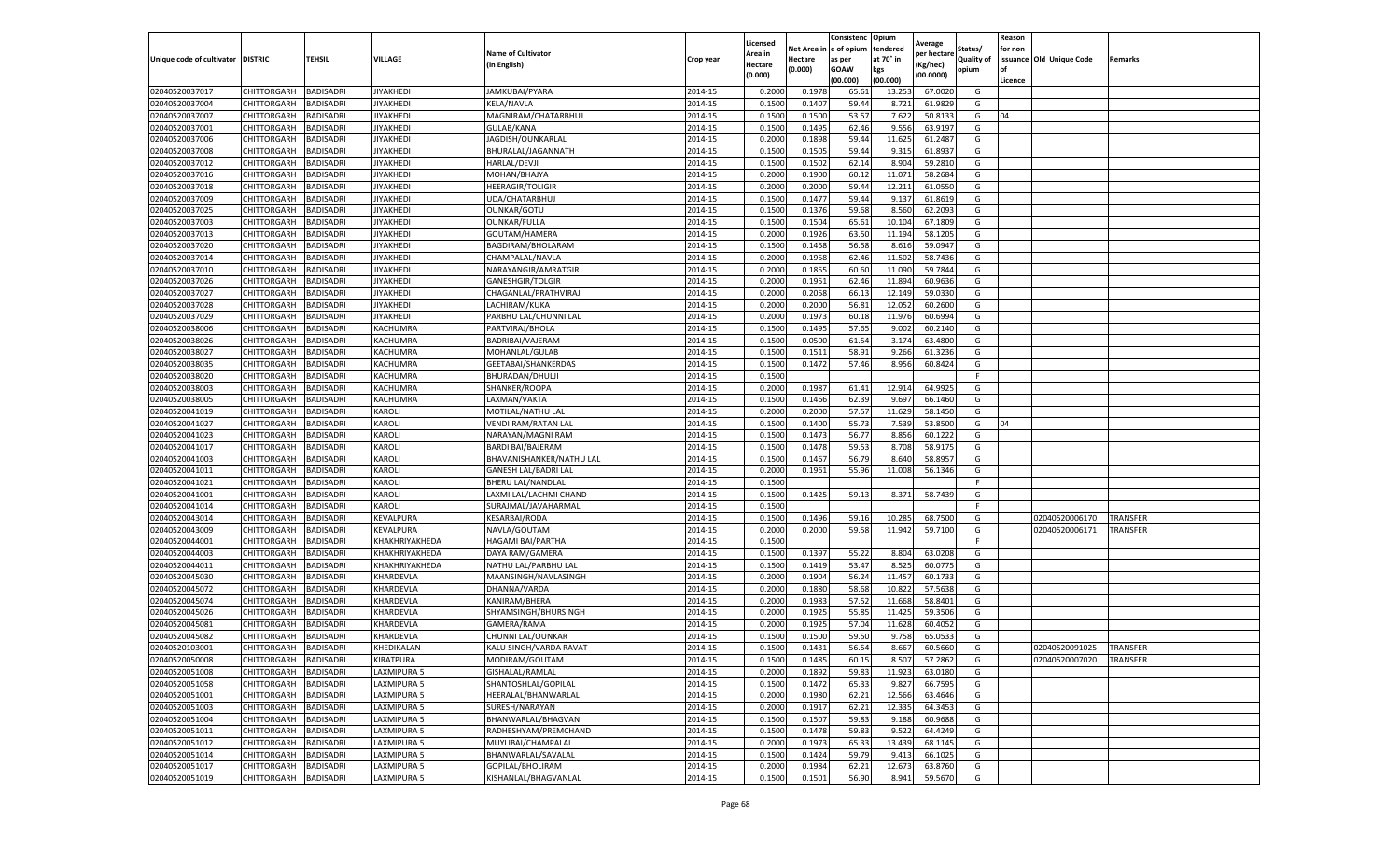|                           |                       |                  |               |                              |           | Licensed |         | Consistenc             | Opium     |                        |                   | Reason  |                          |                    |
|---------------------------|-----------------------|------------------|---------------|------------------------------|-----------|----------|---------|------------------------|-----------|------------------------|-------------------|---------|--------------------------|--------------------|
|                           |                       |                  |               | <b>Name of Cultivator</b>    |           | Area in  |         | Net Area in e of opium | tendered  | Average<br>per hectare | Status/           | for non |                          |                    |
| Unique code of cultivator | <b>DISTRIC</b>        | TEHSIL           | VILLAGE       | in English)                  | Crop year | Hectare  | Hectare | as per                 | at 70° in | (Kg/hec                | <b>Quality of</b> |         | issuance Old Unique Code | <b>Remarks</b>     |
|                           |                       |                  |               |                              |           | (0.000)  | (0.000) | <b>GOAW</b>            | kgs       | (00.0000)              | opium             |         |                          |                    |
|                           |                       |                  |               |                              |           |          |         | (00.000)               | (00.000)  |                        |                   | Licence |                          |                    |
| 02040520051023            | CHITTORGARH           | <b>BADISADRI</b> | LAXMIPURA 5   | BHAGCHAND/RAMA               | 2014-15   | 0.1500   | 0.1486  | 62.21                  | 9.509     | 63.9906                | G                 |         |                          |                    |
| 02040520051024            | CHITTORGARH           | <b>BADISADRI</b> | LAXMIPURA 5   | BHANWARLAL/BHERULAL          | 2014-15   | 0.2000   | 0.2000  | 59.79                  | 12.14     | 60.7300                | G                 |         |                          |                    |
| 02040520051025            | CHITTORGARH           | <b>BADISADRI</b> | LAXMIPURA 5   | RAMCHANDRA/NARAYAN DHANOTIYA | 2014-15   | 0.2000   | 0.2013  | 59.79                  | 12.291    | 61.0581                | G                 |         |                          |                    |
| 02040520051026            | CHITTORGARH           | <b>BADISADRI</b> | LAXMIPURA 5   | SEETARAM/MOTILAL             | 2014-15   | 0.2000   | 0.1999  | 65.33                  | 13.439    | 67.2286                | G                 |         |                          |                    |
| 02040520051031            | <b>CHITTORGARH</b>    | <b>BADISADRI</b> | LAXMIPURA 5   | JAGANNATHIBAI/GHASI          | 2014-15   | 0.2000   | 0.1991  | 55.62                  | 11.116    | 55.8312                | G                 | 04      |                          |                    |
| 02040520051034            | CHITTORGARH           | <b>BADISADRI</b> | LAXMIPURA 5   | NATHU/KALU                   | 2014-15   | 0.1500   | 0.1484  | 65.33                  | 9.809     | 66.0984                | G                 |         |                          |                    |
| 02040520051035            | CHITTORGARH           | <b>BADISADRI</b> | LAXMIPURA 5   | RAMCHANDRA/NARAYAN SAKVADIYA | 2014-15   | 0.1500   | 0.1513  | 62.21                  | 9.811     | 64.8447                | G                 |         |                          |                    |
| 02040520051039            | CHITTORGARH           | BADISADRI        | LAXMIPURA 5   | <b>UDAIRAM/BHERA</b>         | 2014-15   | 0.2000   | 0.2015  | 61.61                  | 12.982    | 64.4268                | G                 |         |                          |                    |
| 02040520051041            | CHITTORGARH           | <b>BADISADRI</b> | LAXMIPURA 5   | SHANTILAL/DALCHAND           | 2014-15   | 0.2000   | 0.2025  | 61.61                  | 13.466    | 66.4988                | G                 |         |                          |                    |
| 02040520051042            | CHITTORGARH           | <b>BADISADRI</b> | LAXMIPURA 5   | MOTILAL/BHAGVANLAL           | 2014-15   | 0.2000   | 0.2011  | 59.79                  | 12.257    | 60.9498                | G                 |         |                          |                    |
| 02040520051045            | CHITTORGARH           | <b>BADISADRI</b> | LAXMIPURA 5   | MANGILAL/KISHNA              | 2014-15   | 0.2000   | 0.1907  | 56.63                  | 11.609    | 60.875                 | G                 |         |                          |                    |
| 02040520051046            | CHITTORGARH           | <b>BADISADRI</b> | LAXMIPURA 5   | MANGILAL/LAXMAN              | 2014-15   | 0.1500   | 0.1496  | 65.33                  | 10.15     | 67.8743                | G                 |         |                          |                    |
| 02040520051047            | CHITTORGARH           | <b>BADISADRI</b> | LAXMIPURA 5   | BABRI/HEERALAL               | 2014-15   | 0.2000   | 0.2001  | 59.79                  | 12.453    | 62.2339                | G                 |         |                          |                    |
| 02040520051050            | CHITTORGARH           | <b>BADISADRI</b> | LAXMIPURA 5   | GOPILAL/BHERA                | 2014-15   | 0.2000   | 0.1980  | 58.49                  | 12.066    | 60.939                 | G                 |         |                          |                    |
| 02040520051052            | CHITTORGARH           | <b>BADISADRI</b> | LAXMIPURA 5   | RAMLAL/BHERA                 | 2014-15   | 0.2000   | 0.1792  | 61.61                  | 11.495    | 64.1462                | G                 |         |                          |                    |
| 02040520051053            | CHITTORGARH           | <b>BADISADRI</b> | LAXMIPURA 5   | SUKHLAL/KHEMRAJ              | 2014-15   | 0.2000   | 0.2017  | 58.49                  | 12.15     | 60.2776                | G                 |         |                          |                    |
| 02040520051054            | CHITTORGARH           | <b>BADISADRI</b> | LAXMIPURA 5   | BHAGCHAND/PYARA              | 2014-15   | 0.2000   | 0.1890  | 58.49                  | 12.216    | 64.6349                | G                 |         |                          |                    |
| 02040520051061            | CHITTORGARH           | <b>BADISADRI</b> | LAXMIPURA 5   | HARIRAM/JAYRAM               | 2014-15   | 0.2000   | 0.1974  | 64.99                  | 13.369    | 67.7254                | G                 |         |                          |                    |
| 02040520051064            | CHITTORGARH           | <b>BADISADRI</b> | AXMIPURA 5    | PREMCHAND/SAVALAL            | 2014-15   | 0.1500   | 0.1523  | 58.49                  | 9.13      | 59.9672                | G                 |         |                          |                    |
| 02040520051066            | CHITTORGARH           | <b>BADISADRI</b> | LAXMIPURA 5   | NIRBHYARAM/BHANWARLAI        | 2014-15   | 0.1500   | 0.1484  | 61.61                  | 9.734     | 65.5930                | G                 |         |                          |                    |
| 02040520051068            | CHITTORGARH           | <b>BADISADRI</b> | LAXMIPURA 5   | SHANTILAL/MANGILAL           | 2014-15   | 0.2000   | 0.2029  | 64.99                  | 12.450    | 61.3603                | G                 |         |                          |                    |
| 02040520051069            | CHITTORGARH           | <b>BADISADRI</b> | LAXMIPURA 5   | DEVILAL/RATANLAL             | 2014-15   | 0.2000   | 0.2035  | 64.99                  | 13.685    | 67.2482                | G                 |         |                          |                    |
| 02040520051070            | CHITTORGARH           | <b>BADISADRI</b> | LAXMIPURA 5   | DEVILAL/NANDA                | 2014-15   | 0.2000   | 0.2003  | 61.61                  | 12.533    | 62.5711                | G                 |         |                          |                    |
| 02040520051074            | CHITTORGARH           | <b>BADISADRI</b> | LAXMIPURA 5   | SANTOSHLAL/BHANWARLAL        | 2014-15   | 0.2000   | 0.1980  | 61.78                  | 12.683    | 64.0556                | G                 |         |                          |                    |
| 02040520051002            | CHITTORGARH           | <b>BADISADRI</b> | LAXMIPURA 5   | PYARRIBAI/GASI               | 2014-15   | 0.2000   | 0.1975  | 61.78                  | 11.765    | 59.5696                | G                 |         |                          |                    |
| 02040520051005            | CHITTORGARH           | <b>BADISADRI</b> | LAXMIPURA 5   | <b>BHOLIBAI/RAMLAL</b>       | 2014-15   | 0.1500   | 0.1491  | 59.07                  | 9.232     | 61.9182                | G                 |         |                          |                    |
| 02040520051007            | CHITTORGARH           | BADISADRI        | LAXMIPURA 5   | RAMCHANDRA/TOLIRAM           | 2014-15   | 0.2000   | 0.1962  | 64.99                  | 12.94     | 65.963                 | G                 |         |                          |                    |
| 02040520051013            | CHITTORGARH           | <b>BADISADRI</b> | LAXMIPURA 5   | NAKSATRAMAL/BHERULAL         | 2014-15   | 0.2000   | 0.2053  | 59.07                  | 12.354    | 60.1754                | G                 |         |                          |                    |
| 02040520051073            | CHITTORGARH           | <b>BADISADRI</b> | LAXMIPURA 5   | MANGIBAI//KASHIRAM           | 2014-15   | 0.2000   | 0.1939  | 59.07                  | 12.177    | 62.8004                | G                 |         |                          |                    |
| 02040520051018            | CHITTORGARH           | <b>BADISADRI</b> | LAXMIPURA 5   | SURESH/PARBHULAL             | 2014-15   | 0.2000   | 0.2011  | 59.07                  | 12.050    | 59.9204                | G                 |         |                          |                    |
| 02040520051010            | CHITTORGARH           | <b>BADISADRI</b> | LAXMIPURA 5   | PREMNARAYAN/MANGILAL         | 2014-15   | 0.2000   | 0.1931  | 64.99                  | 13.43     | 69.5702                | G                 |         |                          |                    |
| 02040520051009            | CHITTORGARH           | <b>BADISADRI</b> | LAXMIPURA 5   | BADRILAL/MOTI                | 2014-15   | 0.2000   | 0.1993  | 64.99                  | 13.416    | 67.3156                | G                 |         |                          |                    |
| 02040520051048            | CHITTORGARH           | <b>BADISADRI</b> | LAXMIPURA 5   | UDAILAL/NARAYAN              | 2014-15   | 0.1500   | 0.1508  | 61.78                  | 10.07     | 66.8369                | G                 |         |                          |                    |
| 02040520051038            | CHITTORGARH           | <b>BADISADRI</b> | LAXMIPURA 5   | JAYRAM/TECKA                 | 2014-15   | 0.2000   | 0.1980  | 56.74                  | 11.875    | 59.9747                | G                 |         |                          |                    |
| 02040520051006            | CHITTORGARH           | <b>BADISADRI</b> | LAXMIPURA 5   | UDAIRAM/MOTI                 | 2014-15   | 0.2000   | 0.2002  | 59.07                  | 12.438    | 62.1279                | G                 |         |                          |                    |
| 02040520051021            | CHITTORGARH           | <b>BADISADRI</b> | LAXMIPURA 5   | JAYRAM/MOTI                  | 2014-15   | 0.2000   | 0.2026  | 59.42                  | 12.589    | 62.1372                | G                 |         |                          |                    |
| 02040520051055            | CHITTORGARH           | <b>BADISADRI</b> | LAXMIPURA 5   | NARAYAN/PARTHVIRAJ           | 2014-15   | 0.2000   | 0.2056  | 59.42                  | 12.291    | 59.7811                | G                 |         |                          |                    |
| 02040520051059            | CHITTORGARH           | <b>BADISADRI</b> | AXMIPURA 5    | SHANTILAL/PARTHVIRAJ         | 2014-15   | 0.2000   | 0.1991  | 59.4                   | 12.52     | 62.8880                | G                 |         |                          |                    |
| 02040520051067            | CHITTORGARH           | BADISADRI        | LAXMIPURA 5   | RAMNARAYAN/UDAIRAM           | 2014-15   | 0.2000   | 0.2016  | 59.42                  | 12.232    | 60.6746                | G                 |         |                          |                    |
| 02040520051022            | CHITTORGARH           | <b>BADISADRI</b> | LAXMIPURA 5   | RANGLAL/SHANKERLAL           | 2014-15   | 0.1500   | 0.1501  | 59.42                  | 9.159     | 61.0193                | G                 |         |                          |                    |
| 02040520052030            | CHITTORGARH           | <b>BADISADRI</b> | <b>IKODA</b>  | NANDA/MODA                   | 2014-15   | 0.1500   | 0.1440  | 53.69                  | 8.184     | 56.8333                | G                 |         |                          |                    |
| 02040520052023            | CHITTORGARH           | <b>BADISADRI</b> | LIKODA        | RAMCHANDRA/GOPAL             | 2014-15   | 0.1500   | 0.1400  | 59.10                  | 9.540     | 68.1429                | G                 |         |                          |                    |
| 02040520052024            | CHITTORGARH           | <b>BADISADRI</b> | LIKODA        | NARAYAN/GOPAL                | 2014-15   | 0.1500   | 0.1462  | 59.10                  | 10.064    | 68.8372                | G                 |         |                          |                    |
| 02040520052016            | CHITTORGARH           | BADISADRI        | <b>IKODA</b>  | HUDDI BAI/LAXMAN             | 2014-15   | 0.2000   | 0.1880  | 59.10                  | 12.87     | 68.4840                | G                 |         |                          | <b>NAME CHANGE</b> |
| 02040520052009            | CHITTORGARH           | <b>BADISADRI</b> | <b>IKODA</b>  | <b>BAGDIRAM/CHUNNI LAL</b>   | 2014-15   | 0.1500   | 0.1470  | 59.10                  | 10.841    | 73.7483                | G                 |         |                          |                    |
| 02040520052051            | CHITTORGARH           | BADISADRI        | .IKODA        | FLLCHAND/NATHU               | 2014-15   | 0.1000   |         |                        |           |                        | F.                |         |                          |                    |
| 02040520052004            | CHITTORGARH           | <b>BADISADRI</b> | <b>IKODA</b>  | BHANWAR/SAVA                 | 2014-15   | 0.1500   | 0.1440  | 59.10                  | 10.731    | 74.5208                | G                 |         |                          |                    |
| 02040520055009            | CHITTORGARH           | <b>BADISADRI</b> | MAHUDA        | <b>BADRI LAL/GOKAL</b>       | 2014-15   | 0.2000   | 0.1961  | 59.22                  | 11.463    | 58.4549                | G                 |         |                          |                    |
| 02040520055003            | CHITTORGARH BADISADRI |                  | <b>MAHUDA</b> | RAMESHVAR/KISHAN LAL         | 2014-15   | 0.2000   | 0.1872  | 59.22                  | 11.912    | 63.6325                | G                 |         |                          |                    |
| 02040520055008            | CHITTORGARH           | <b>BADISADRI</b> | MAHUDA        | MOHANI/SHANKER               | 2014-15   | 0.1500   | 0.1492  | 62.27                  | 9.794     | 65.6434                | G                 |         |                          |                    |
| 02040520055013            | <b>CHITTORGARH</b>    | <b>BADISADRI</b> | MAHUDA        | PANNALAL/HAR LAL             | 2014-15   | 0.1500   | 0.1485  | 61.73                  | 9.621     | 64.7879                | G                 |         |                          |                    |
| 02040520055025            | <b>CHITTORGARH</b>    | <b>BADISADRI</b> | MAHUDA        | <b>OUNKAR /JAYRAM</b>        | 2014-15   | 0.2000   | 0.1925  | 61.73                  | 13.686    | 71.0961                | G                 |         |                          |                    |
| 02040520055026            | CHITTORGARH           | <b>BADISADRI</b> | MAHUDA        | UDAILAL/CHANDA               | 2014-15   | 0.1500   | 0.1500  | 59.22                  | 9.238     | 61.5867                | G                 |         |                          |                    |
| 02040520055028            | <b>CHITTORGARH</b>    | <b>BADISADRI</b> | MAHUDA        | SHANTI LAL/BHERU LAL         | 2014-15   | 0.2000   | 0.1980  | 59.22                  | 12.952    | 65.4141                | G                 |         |                          |                    |
| 02040520055031            | CHITTORGARH           | <b>BADISADRI</b> | MAHUDA        | <b>BHERU LAL/NAVLA</b>       | 2014-15   | 0.2000   | 0.1974  | 65.20                  | 13.729    | 69.5491                | G                 |         |                          |                    |
| 02040520055014            | CHITTORGARH           | <b>BADISADRI</b> | MAHUDA        | KISHAN LAL/JAGANNATH         | 2014-15   | 0.1500   | 0.1433  | 56.24                  | 8.468     | 59.0928                | G                 |         |                          |                    |
| 02040520055004            | CHITTORGARH           | <b>BADISADRI</b> | MAHUDA        | <b>BAGDI RAM/BHAGVAN LAL</b> | 2014-15   | 0.1500   | 0.1500  | 59.22                  | 9.433     | 62.8867                | G                 |         |                          |                    |
| 02040520055007            | CHITTORGARH           | BADISADRI        | MAHUDA        | SHAMBHU LAL/PREM CHAND       | 2014-15   | 0.2000   | 0.1736  | 61.73                  | 11.508    | 66.2903                | G                 |         |                          |                    |
| 02040520055016            | <b>CHITTORGARH</b>    | <b>BADISADRI</b> | MAHUDA        | SUSILA BAI/BHERU LAL         | 2014-15   | 0.2000   | 0.1943  | 56.32                  | 12.117    | 62.3623                | G                 |         |                          |                    |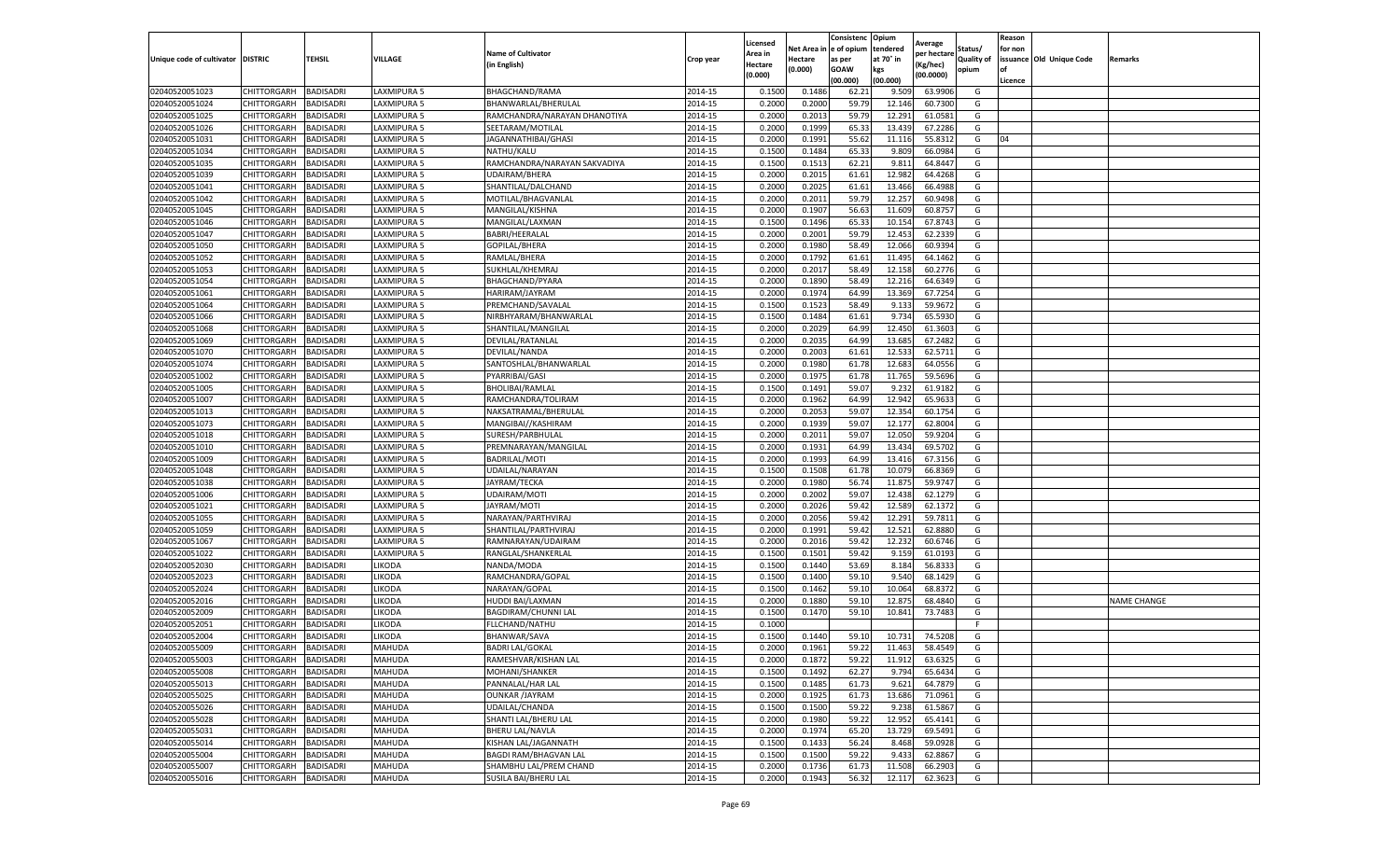|                           |                       |                  |                 |                           |           | Licensed |         | Consistenc             | Opium     |                        |                   | Reason  |                          |                    |
|---------------------------|-----------------------|------------------|-----------------|---------------------------|-----------|----------|---------|------------------------|-----------|------------------------|-------------------|---------|--------------------------|--------------------|
|                           |                       |                  |                 | <b>Name of Cultivator</b> |           | Area in  |         | Net Area in e of opium | tendered  | Average<br>per hectare | Status/           | for non |                          |                    |
| Unique code of cultivator | <b>DISTRIC</b>        | TEHSIL           | VILLAGE         | in English)               | Crop year | Hectare  | Hectare | as per                 | at 70° in | (Kg/hec                | <b>Quality of</b> |         | issuance Old Unique Code | <b>Remarks</b>     |
|                           |                       |                  |                 |                           |           | (0.000)  | (0.000) | <b>GOAW</b>            | kgs       | (00.0000)              | opium             |         |                          |                    |
|                           |                       |                  |                 |                           |           |          |         | (00.000)               | (00.000)  |                        |                   | Licence |                          |                    |
| 02040520055023            | CHITTORGARH           | <b>BADISADRI</b> | MAHUDA          | MANGI LAL/KAJODLAL        | 2014-15   | 0.2000   | 0.1946  | 59.22                  | 11.869    | 60.9918                | G                 |         |                          |                    |
| 02040520055033            | CHITTORGARH           | <b>BADISADRI</b> | MAHUDA          | UDAILAL/HEERALAL          | 2014-15   | 0.1500   | 0.1450  | 56.30                  | 9.18      | 63.3448                | G                 |         |                          |                    |
| 02040520055002            | CHITTORGARH           | <b>BADISADRI</b> | MAHUDA          | MANDAK/BHAGIRATH          | 2014-15   | 0.2000   | 0.1993  | 56.29                  | 12.400    | 62.2178                | G                 |         |                          |                    |
| 02040520055039            | CHITTORGARH           | <b>BADISADRI</b> | MAHUDA          | DHAPUBAI/MANGILAL         | 2014-15   | 0.2000   | 0.1958  | 61.13                  | 12.427    | 63.4678                | G                 |         |                          |                    |
| 02040520055015            | <b>CHITTORGARH</b>    | <b>BADISADRI</b> | MAHUDA          | RATAN LAL/LAXMAN          | 2014-15   | 0.2000   | 0.1918  | 61.73                  | 12.24     | 63.8165                | G                 |         |                          |                    |
| 02040520054004            | CHITTORGARH           | <b>BADISADRI</b> | MAASAHABKAKHEDA | LAXMINARAYAN/PYARCHAND    | 2014-15   | 0.2000   | 0.2003  | 59.50                  | 13.61     | 67.9830                | G                 |         | 02040520029019           | TRANSFER           |
| 02040520060004            | CHITTORGARH           | <b>BADISADRI</b> | NAGGAKHEDI      | LALCHAND/RAMCHANDRA       | 2014-15   | 0.2000   | 0.2000  | 58.63                  | 12.321    | 61.6050                | G                 |         |                          |                    |
| 02040520060012            | CHITTORGARH           | BADISADRI        | NAGGAKHEDI      | CHENRAM/OUNKARLAL         | 2014-15   | 0.2000   | 0.1764  | 65.20                  | 11.83     | 67.1088                | G                 |         |                          |                    |
| 02040520060021            | CHITTORGARH           | <b>BADISADRI</b> | NAGGAKHEDI      | BHERULAL/HAJARILAL        | 2014-15   | 0.1500   | 0.1550  | 61.73                  | 9.894     | 63.8323                | G                 |         |                          |                    |
| 02040520060024            | CHITTORGARH           | <b>BADISADRI</b> | NAGGAKHEDI      | JEETMAL/BHEEMA            | 2014-15   | 0.1500   | 0.1500  | 61.95                  | 10.363    | 69.0867                | G                 |         |                          |                    |
| 02040520060027            | CHITTORGARH           | <b>BADISADRI</b> | NAGGAKHEDI      | NETRAM/BHOLIRAM MEGHWAL   | 2014-15   | 0.1500   | 0.1502  | 58.63                  | 9.272     | 61.7310                | G                 |         |                          |                    |
| 02040520060028            | CHITTORGARH           | <b>BADISADRI</b> | NAGGAKHEDI      | RAMSINGH/RAMCHANDRA       | 2014-15   | 0.2000   | 0.1980  | 61.95                  | 13.036    | 65.8384                | G                 |         |                          |                    |
| 02040520060030            | CHITTORGARH           | <b>BADISADRI</b> | NAGGAKHEDI      | RAMNARAYN/BHAGIRATH       | 2014-15   | 0.1500   | 0.1459  | 55.60                  | 8.562     | 58.6840                | G                 |         |                          |                    |
| 02040520060034            | CHITTORGARH           | <b>BADISADRI</b> | NAGGAKHEDI      | SHYANDIBAI/HEERALAL       | 2014-15   | 0.1500   | 0.1526  | 56.17                  | 9.348     | 61.2582                | G                 |         |                          |                    |
| 02040520060020            | CHITTORGARH           | <b>BADISADRI</b> | NAGGAKHEDI      | NANDLAL/MAGNIRAM          | 2014-15   | 0.2000   | 0.1980  | 56.06                  | 12.285    | 62.0455                | G                 |         |                          |                    |
| 02040520060013            | CHITTORGARH           | <b>BADISADRI</b> | NAGGAKHEDI      | DADAMCHAND/HAJARI         | 2014-15   | 0.1500   | 0.1500  | 56.02                  | 9.147     | 60.9800                | G                 |         |                          |                    |
| 02040520060019            | CHITTORGARH           | <b>BADISADRI</b> | NAGGAKHEDI      | RAMLAL/NAVALRAM           | 2014-15   | 0.1500   | 0.1464  | 56.07                  | 8.923     | 60.9495                | G                 |         |                          |                    |
| 02040520060022            | CHITTORGARH           | <b>BADISADRI</b> | NAGGAKHEDI      | LOBHCHAND/HAJARILAL       | 2014-15   | 0.1500   | 0.1474  | 56.06                  | 8.777     | 59.5455                | G                 |         |                          |                    |
| 02040520060005            | CHITTORGARH           | <b>BADISADRI</b> | NAGGAKHEDI      | NAGJIRAM/DOLA             | 2014-15   | 0.2000   | 0.2055  | 55.67                  | 12.32     | 59.985                 | G                 |         |                          |                    |
| 02040520060009            | CHITTORGARH           | <b>BADISADRI</b> | NAGGAKHEDI      | PREMCHAND/LALCHAND        | 2014-15   | 0.1500   | 0.1466  | 56.29                  | 8.886     | 60.613                 | G                 |         |                          |                    |
| 02040520060023            | CHITTORGARH           | <b>BADISADRI</b> | NAGGAKHEDI      | AMRATRAM/MAGANIRAM        | 2014-15   | 0.2000   | 0.2000  | 55.81                  | 11.752    | 58.7600                | G                 |         |                          |                    |
| 02040520060002            | CHITTORGARH           | <b>BADISADRI</b> | NAGGAKHEDI      | LABHCHAND/LALU            | 2014-15   | 0.1500   | 0.1471  | 55.62                  | 8.740     | 59.4154                | G                 |         |                          |                    |
| 02040520101002            | CHITTORGARH           | <b>BADISADRI</b> | <b>NALVAI</b>   | NARAYAN/BHOLA             | 2014-15   | 0.1500   | 0.1442  | 65.00                  | 9.546     | 66.1997                | G                 |         |                          |                    |
| 02040520101029            | CHITTORGARH           | <b>BADISADRI</b> | <b>NALVAI</b>   | UDA/FATEHRAM              | 2014-15   | 0.1500   | 0.1500  | 68.04                  | 10.33     | 68.8800                | G                 |         |                          |                    |
| 02040520101001            | CHITTORGARH           | <b>BADISADRI</b> | <b>NALVAI</b>   | NANDA/MIYARAM             | 2014-15   | 0.1500   | 0.1415  | 59.24                  | 8.835     | 62.4382                | G                 |         |                          |                    |
| 02040520101003            | CHITTORGARH           | <b>BADISADRI</b> | <b>NALVAI</b>   | HARLAL/BHOLA              | 2014-15   | 0.1500   | 0.1449  | 59.17                  | 8.952     | 61.7805                | G                 |         |                          |                    |
| 02040520101005            | CHITTORGARH           | <b>BADISADRI</b> | <b>NALVAI</b>   | DHANNIBAI/UDA             | 2014-15   | 0.2000   | 0.2029  | 57.57                  | 12.07     | 59.5022                | G                 |         |                          |                    |
| 02040520101008            | CHITTORGARH           | <b>BADISADRI</b> | <b>NALVAI</b>   | JANIBAI/PYARA             | 2014-15   | 0.1500   | 0.1397  | 62.10                  | 8.809     | 63.0565                | G                 | 08      |                          |                    |
| 02040520101010            | CHITTORGARH           | <b>BADISADRI</b> | <b>NALVAI</b>   | KALU/VARDA GODAVALA       | 2014-15   | 0.1500   | 0.1434  | 59.17                  | 9.028     | 62.9568                | G                 |         |                          |                    |
| 02040520101011            | CHITTORGARH           | <b>BADISADRI</b> | <b>NALVAI</b>   | NARAYAN/MALA              | 2014-15   | 0.1500   | 0.1490  | 62.10                  | 9.448     | 63.4094                | G                 |         |                          |                    |
| 02040520101012            | CHITTORGARH           | <b>BADISADRI</b> | <b>NALVAI</b>   | VARDICHAND/TEKA           | 2014-15   | 0.2000   | 0.1987  | 62.10                  | 12.713    | 63.9809                | G                 |         |                          |                    |
| 02040520101014            | CHITTORGARH           | <b>BADISADRI</b> | <b>NALVAI</b>   | NANDA/KEVLIYA             | 2014-15   | 0.1500   | 0.1410  | 65.00                  | 9.416     | 66.7801                | G                 |         |                          |                    |
| 02040520101016            | CHITTORGARH           | <b>BADISADRI</b> | <b>NALVAI</b>   | DEVILAL/FATEHLAL          | 2014-15   | 0.1500   | 0.1451  | 62.10                  | 9.510     | 65.5410                | G                 |         |                          |                    |
| 02040520101017            | CHITTORGARH           | <b>BADISADRI</b> | NALVAI          | SHOBHALAL/PARTHVIRAJ      | 2014-15   | 0.1500   | 0.1450  | 62.10                  | 9.404     | 64.8552                | G                 |         |                          |                    |
| 02040520101018            | CHITTORGARH           | <b>BADISADRI</b> | <b>NALVAI</b>   | NARAYAN/HARLAL            | 2014-15   | 0.1500   | 0.1517  | 60.20                  | 9.030     | 59.5254                | G                 |         |                          |                    |
| 02040520101019            | CHITTORGARH           | <b>BADISADRI</b> | <b>NALVAI</b>   | SHRILAL/LALULAL           | 2014-15   | 0.2000   | 0.1795  | 65.00                  | 12.229    | 68.1281                | G                 |         |                          |                    |
| 02040520101021            | CHITTORGARH           | <b>BADISADRI</b> | <b>NALVAI</b>   | GASI/SAVA                 | 2014-15   | 0.1500   | 0.1537  | 62.87                  | 9.404     | 61.1841                | G                 |         |                          |                    |
| 02040520101024            | CHITTORGARH           | <b>BADISADRI</b> | NALVAI          | BALURAM/KALU              | 2014-15   | 0.1500   | 0.1391  | 65.00                  | 9.694     | 69.6909                | G                 |         |                          |                    |
| 02040520101042            | CHITTORGARH           | BADISADRI        | <b>NALVAI</b>   | GANPAT/VAKTAJI            | 2014-15   | 0.2000   | 0.1942  | 59.17                  | 11.521    | 59.3254                | G                 |         |                          |                    |
| 02040520101045            | CHITTORGARH           | <b>BADISADRI</b> | <b>NALVAI</b>   | GASI/BHURA MOGIYA         | 2014-15   | 0.1500   | 0.1440  | 59.17                  | 8.571     | 59.5208                | G                 |         |                          |                    |
| 02040520101049            | CHITTORGARH           | <b>BADISADRI</b> | NALVAI          | OUNKAR/MIYARAM            | 2014-15   | 0.1500   | 0.1506  | 57.62                  | 8.808     | 58.4861                | G                 |         |                          |                    |
| 02040520101054            | CHITTORGARH           | <b>BADISADRI</b> | <b>NALVAI</b>   | RAMSINGH/LALU             | 2014-15   | 0.1500   | 0.1467  | 62.87                  | 9.377     | 63.9196                | G                 |         |                          |                    |
| 02040520101057            | CHITTORGARH           | <b>BADISADRI</b> | NALVAI          | OUNKAR/PEMA MOGIYA        | 2014-15   | 0.1500   | 0.1479  | 62.87                  | 9.404     | 63.5835                | G                 |         |                          |                    |
| 02040520101060            | CHITTORGARH           | BADISADRI        | <b>NALVAI</b>   | GANESH/LALU MOGIYA        | 2014-15   | 0.1500   | 0.1328  | 65.00                  | 8.608     | 64.8193                | G                 |         |                          |                    |
| 02040520101062            | <b>CHITTORGARH</b>    | <b>BADISADRI</b> | <b>NALVAI</b>   | MANGILAL/RATNA            | 2014-15   | 0.1500   | 0.1510  | 56.18                  | 8.636     | 57.1921                | G                 |         |                          |                    |
| 02040520101068            | CHITTORGARH           | BADISADRI        | NALVAI          | SHYAMLAL/UDA              | 2014-15   | 0.1500   | 0.1463  | 59.17                  | 9.028     | 61.7088                | G                 |         |                          |                    |
| 02040520101070            | CHITTORGARH           | <b>BADISADRI</b> | NALVAI          | NARAYAN/BHOLA MOGIYA      | 2014-15   | 0.2000   | 0.1837  | 62.87                  | 11.73     | 63.8541                | G                 |         |                          |                    |
| 02040520101071            | CHITTORGARH           | <b>BADISADRI</b> | <b>NALVAI</b>   | KAMLI/NARAYAN             | 2014-15   | 0.1500   | 0.1473  | 62.87                  | 9.772     | 66.3408                | G                 |         |                          |                    |
| 02040520101074            | CHITTORGARH BADISADRI |                  | <b>NALVAI</b>   | MOVAN/KALU                | 2014-15   | 0.1500   | 0.1375  | 65.93                  | 9.268     | 67.4036                | G                 |         |                          |                    |
| 02040520101075            | CHITTORGARH           | <b>BADISADRI</b> | <b>NALVAI</b>   | MOHAN/BHOLA               | 2014-15   | 0.1500   | 0.1375  | 62.04                  | 8.739     | 63.5564                | G                 |         |                          |                    |
| 02040520101083            | <b>CHITTORGARH</b>    | <b>BADISADRI</b> | <b>NALVAI</b>   | PARTHVIRAJ/NATHU          | 2014-15   | 0.1500   | 0.1367  | 62.04                  | 8.579     | 62.7579                | G                 |         |                          |                    |
| 02040520101040            | <b>CHITTORGARH</b>    | <b>BADISADRI</b> | <b>NALVAI</b>   | MANGI/ROSHANLAL           | 2014-15   | 0.1500   | 0.1544  | 62.04                  | 9.873     | 63.9443                | G                 |         |                          | <b>NAME CHANGE</b> |
| 02040520101061            | <b>CHITTORGARH</b>    | <b>BADISADRI</b> | <b>NALVAI</b>   | GEETABAI/RAMLAL           | 2014-15   | 0.1500   | 0.1461  | 62.04                  | 9.341     | 63.9357                | G                 |         |                          |                    |
| 02040520101036            | <b>CHITTORGARH</b>    | <b>BADISADRI</b> | <b>NALVAI</b>   | NATHULAL/NANDA            | 2014-15   | 0.1500   | 0.1509  | 59.35                  | 8.996     | 59.6156                | G                 |         |                          |                    |
| 02040520101086            | CHITTORGARH           | <b>BADISADRI</b> | <b>NALVAI</b>   | MANGIBAI/RAMSINGH         | 2014-15   | 0.1500   | 0.1452  | 57.87                  | 8.499     | 58.5331                | G                 |         |                          |                    |
| 02040520101015            | <b>CHITTORGARH</b>    | <b>BADISADRI</b> | <b>NALVAI</b>   | PEMA/CHAMPALAL            | 2014-15   | 0.1500   | 0.1550  | 59.35                  | 9.530     | 61.4839                | G                 |         |                          |                    |
| 02040520101028            | CHITTORGARH           | <b>BADISADRI</b> | <b>NALVAI</b>   | KALU/CHENA                | 2014-15   | 0.1500   | 0.1449  | 59.35                  | 8.784     | 60.6211                | G                 |         |                          |                    |
| 02040520101032            | CHITTORGARH           | <b>BADISADRI</b> | <b>NALVAI</b>   | MAGNIRAM/LALU             | 2014-15   | 0.1500   | 0.1372  | 62.04                  | 9.164     | 66.7930                | G                 |         |                          |                    |
| 02040520101034            | <b>CHITTORGARH</b>    | <b>BADISADRI</b> | <b>NALVAI</b>   | <b>DEVILAL/SHANKER</b>    | 2014-15   | 0.1500   | 0.1434  | 59.35                  | 8.911     | 62.1409                | G                 |         |                          |                    |
|                           |                       |                  |                 |                           |           |          |         |                        |           |                        |                   |         |                          |                    |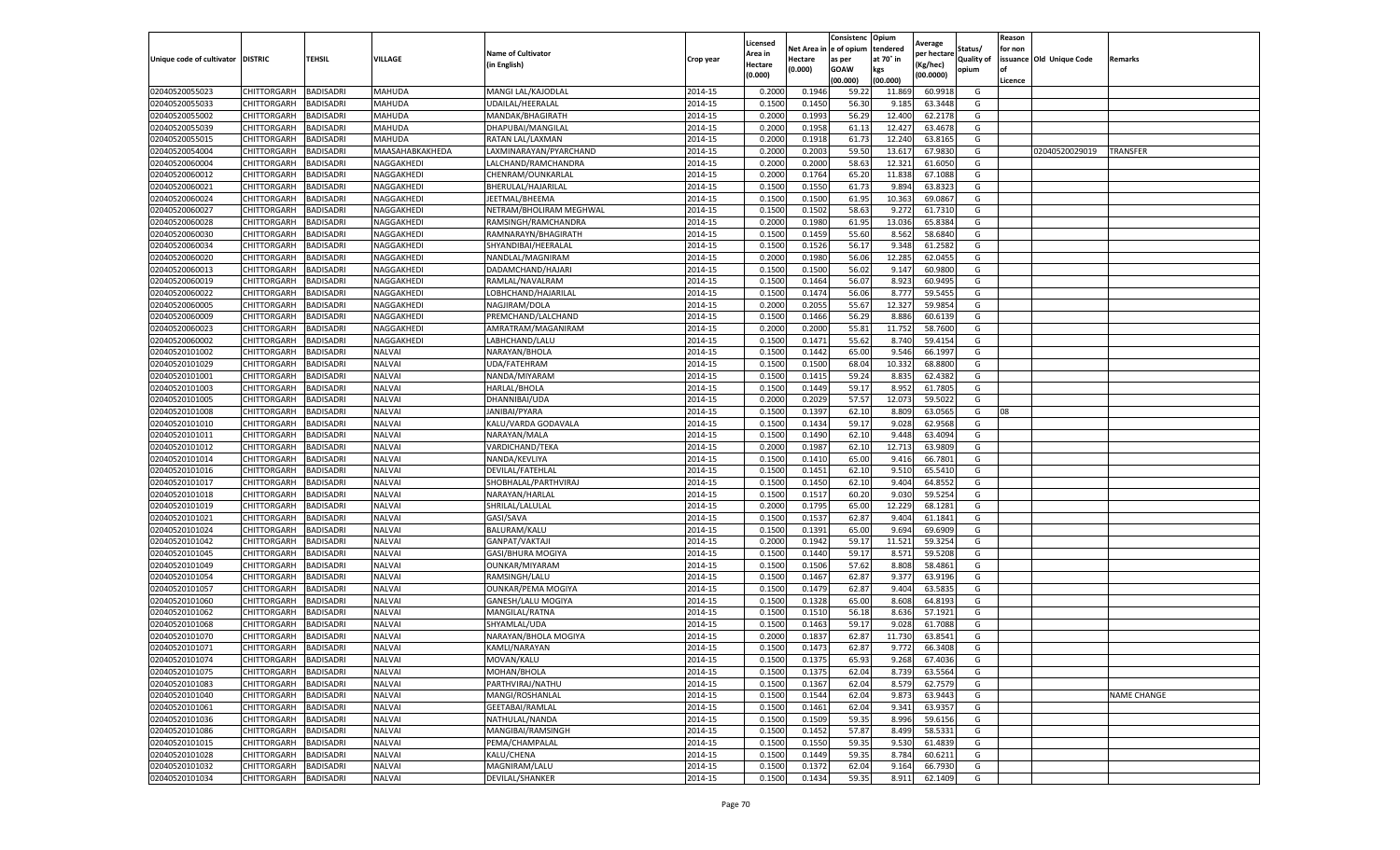|                           |                       |                  |                  |                              |           | Licensed |         | Consistenc             | Opium     |                        |                   | Reason  |                          |                    |
|---------------------------|-----------------------|------------------|------------------|------------------------------|-----------|----------|---------|------------------------|-----------|------------------------|-------------------|---------|--------------------------|--------------------|
|                           |                       |                  |                  | <b>Name of Cultivator</b>    |           | Area in  |         | Net Area in e of opium | tendered  | Average<br>per hectare | Status/           | for non |                          |                    |
| Unique code of cultivator | <b>DISTRIC</b>        | TEHSIL           | VILLAGE          | in English)                  | Crop year | Hectare  | Hectare | as per                 | at 70° in | (Kg/hec                | <b>Quality of</b> |         | issuance Old Unique Code | <b>Remarks</b>     |
|                           |                       |                  |                  |                              |           | (0.000)  | (0.000) | <b>GOAW</b>            | kgs       | (00.0000)              | opium             |         |                          |                    |
|                           |                       |                  |                  |                              |           |          |         | (00.000)               | (00.000)  |                        |                   | Licence |                          |                    |
| 02040520101037            | <b>CHITTORGARH</b>    | <b>BADISADRI</b> | <b>NALVAI</b>    | ROOPA/CHAMPA                 | 2014-15   | 0.1500   | 0.1475  | 65.93                  | 10.04     | 68.0678                | G                 |         |                          |                    |
| 02040520101048            | CHITTORGARH           | <b>BADISADRI</b> | NALVAI           | BADRILAL/KASHIRAM            | 2014-15   | 0.1500   | 0.1321  | 61.99                  | 8.28      | 62.6798                | G                 |         |                          |                    |
| 02040520101058            | CHITTORGARH           | <b>BADISADRI</b> | NALVAI           | NATHIBAI/SHANKER             | 2014-15   | 0.2000   | 0.1946  | 61.99                  | 12.584    | 64.6660                | G                 |         |                          |                    |
| 02040520101059            | CHITTORGARH           | <b>BADISADRI</b> | <b>NALVAI</b>    | KALU/TULCHA MOGIYA           | 2014-15   | 0.1500   | 0.1418  | 65.93                  | 9.532     | 67.2214                | G                 |         |                          |                    |
| 02040520101065            | <b>CHITTORGARH</b>    | <b>BADISADRI</b> | <b>NALVAI</b>    | SHRILAL/KALU                 | 2014-15   | 0.1500   | 0.1548  | 59.35                  | 9.276     | 59.9225                | G                 |         |                          |                    |
| 02040520101076            | CHITTORGARH           | <b>BADISADRI</b> | <b>NALVAI</b>    | RAJU/PARTHA                  | 2014-15   | 0.1500   | 0.1468  | 57.57                  | 8.693     | 59.2166                | G                 |         |                          |                    |
| 02040520101080            | CHITTORGARH           | <b>BADISADRI</b> | <b>NALVAI</b>    | RAMKUMARI/MOTILAL            | 2014-15   | 0.1000   |         |                        |           |                        | F                 |         |                          |                    |
| 02040520101081            | CHITTORGARH           | BADISADRI        | <b>NALVAI</b>    | BHERULAL/PARTHVIRAJ          | 2014-15   | 0.1500   | 0.1463  | 58.83                  | 8.951     | 61.1825                | G                 |         |                          |                    |
| 02040520101009            | CHITTORGARH           | <b>BADISADRI</b> | <b>NALVAI</b>    | <b>BHOLI/NARAYAN</b>         | 2014-15   | 0.1500   | 0.1505  | 56.23                  | 8.394     | 55.7741                | G                 | 04      |                          |                    |
| 02040520101047            | CHITTORGARH           | <b>BADISADRI</b> | <b>NALVAI</b>    | DALICHAND/NANDA              | 2014-15   | 0.1500   | 0.1527  | 57.61                  | 8.954     | 58.6379                | G                 |         |                          |                    |
| 02040520101072            | CHITTORGARH           | <b>BADISADRI</b> | <b>NALVAI</b>    | RAJMAL/MAGNIRAM              | 2014-15   | 0.1500   | 0.1484  | 58.83                  | 8.833     | 59.5216                | G                 |         |                          |                    |
| 02040520101038            | CHITTORGARH           | <b>BADISADRI</b> | NALVAI           | ONKAR/DALU                   | 2014-15   | 0.1500   | 0.1500  | 61.99                  | 9.290     | 61.933                 | G                 |         |                          |                    |
| 02040520101051            | CHITTORGARH           | <b>BADISADRI</b> | <b>NALVAI</b>    | NANDA/MOTI MOGYA             | 2014-15   | 0.1500   | 0.1492  | 61.99                  | 9.502     | 63.6863                | G                 |         |                          |                    |
| 02040520101033            | CHITTORGARH           | <b>BADISADRI</b> | <b>NALVAI</b>    | SAVA/DOLA                    | 2014-15   | 0.1000   |         |                        |           |                        | F                 |         |                          |                    |
| 02040520101067            | CHITTORGARH           | <b>BADISADRI</b> | NALVAI           | GULAB/KALU                   | 2014-15   | 0.1500   | 0.1479  | 58.31                  | 8.680     | 58.688                 | G                 |         |                          |                    |
| 02040520101091            | CHITTORGARH           | <b>BADISADRI</b> | <b>NALVAI</b>    | RATANLAL/NANDLAL             | 2014-15   | 0.1500   | 0.1500  | 61.99                  | 9.166     | 61.1067                | G                 |         |                          |                    |
| 02040520101092            | CHITTORGARH           | <b>BADISADRI</b> | NALVAI           | NARAYAN/KESHU RAM            | 2014-15   | 0.1500   | 0.1413  | 56.22                  | 8.264     | 58.4855                | G                 |         |                          | <b>NAME CHANGE</b> |
| 02040520101093            | CHITTORGARH           | <b>BADISADRI</b> | <b>NALVAI</b>    | JUMMA/SHAFISHAH              | 2014-15   | 0.1500   | 0.1498  | 59.57                  | 8.961     | 59.8198                | G                 |         |                          |                    |
| 02040520101077            | CHITTORGARH           | <b>BADISADRI</b> | <b>NALVAI</b>    | KALU/KHUMA                   | 2014-15   | 0.1500   | 0.1458  | 58.83                  | 8.539     | 58.5665                | G                 |         |                          |                    |
| 02040520101031            | CHITTORGARH           | BADISADRI        | <b>NALVAI</b>    | SHRILAL/HARLAL               | 2014-15   | 0.1500   | 0.1428  | 59.59                  | 9.160     | 64.1457                | G                 |         |                          |                    |
| 02040520062018            | CHITTORGARH           | <b>BADISADRI</b> | NANDOLI          | SHANKER/OUNKAR               | 2014-15   | 0.1500   | 0.1455  | 62.18                  | 9.744     | 66.9691                | G                 |         | 02040520038003           | <b>TRANSFER</b>    |
| 02040520061001            | CHITTORGARH           | <b>BADISADRI</b> | NAHARJIKAKHEDA   | MOHAN LAL/PARTHA MEGHWAL     | 2014-15   | 0.1500   | 0.1419  | 55.11                  | 8.542     | 60.1973                | G                 |         | 02040520034116           | TRANSFER           |
| 02040520069013            | CHITTORGARH           | <b>BADISADRI</b> | PARLIYA          | PYAR CHAND/SHANKER SINGH     | 2014-15   | 0.2000   | 0.2000  | 57.53                  | 11.827    | 59.1350                | G                 |         | 02040520096063           | <b>TRANSFER</b>    |
| 02040520069022            | CHITTORGARH           | <b>BADISADRI</b> | PARLIYA          | GOVARDHANKUNWAR/HARI SINGH   | 2014-15   | 0.2000   | 0.1908  | 65.20                  | 13.422    | 70.3459                | G                 |         | 02040520096064           | TRANSFER           |
| 02040520069008            | CHITTORGARH           | <b>BADISADRI</b> | PARLIYA          | KISHNA/BABRU                 | 2014-15   | 0.1500   |         |                        |           |                        | F                 |         | 02040520101092           | TRANSFER           |
| 02040520070008            | CHITTORGARH           | <b>BADISADRI</b> | PARSOLI          | LAXMAN/NARAYAN               | 2014-15   | 0.2000   | 0.2016  | 52.78                  | 11.114    | 55.1290                |                   | 02      | 02040520091022           | <b>TRANSFER</b>    |
| 02040520070001            | CHITTORGARH           | BADISADRI        | PARSOLI          | <b>GOUTAM LAL/RAM LAL</b>    | 2014-15   | 0.2000   | 0.2008  | 62.27                  | 12.401    | 61.7580                | G                 |         | 02040520091021           | TRANSFER           |
| 02040520071024            | CHITTORGARH           | <b>BADISADRI</b> | PIND             | DALICHAND/BHURA              | 2014-15   | 0.2000   | 0.2001  | 61.29                  | 12.232    | 61.1294                | G                 |         | 02040520013071           | TRANSFER           |
| 02040520073010            | CHITTORGARH           | <b>BADISADRI</b> | PUNAVLI          | MOHANLAL/NANDA/NAVLIBAI      | 2014-15   | 0.1500   | 0.1422  | 49.51                  | 6.712     | 47.2011                | G                 | 04      | 02040520041030           | <b>TRANSFER</b>    |
| 02040520075015            | CHITTORGARH           | <b>BADISADRI</b> | RANAVATOKAKHEDA  | KAILASH SINGH/BHERUSINGH     | 2014-15   | 0.1500   | 0.1357  | 53.19                  | 7.667     | 56.4996                | G                 |         | 02040520021050           | TRANSFER           |
| 02040520077010            | CHITTORGARH           | <b>BADISADRI</b> | RATANPUR         | RATANLAL/CHAMPA LAL          | 2014-15   | 0.1500   | 0.1448  | 59.54                  | 8.62      | 59.5649                | G                 |         | 02040520013072           | TRANSFER           |
| 02040520078001            | CHITTORGARH           | <b>BADISADRI</b> | RATHODO KA KHEDA | SAKUBAI/BHANWARLAL           | 2014-15   | 0.2000   | 0.1830  | 59.16                  | 11.764    | 64.2842                | G                 |         |                          |                    |
| 02040520078002            | CHITTORGARH           | <b>BADISADRI</b> | RATHODO KA KHEDA | RAMIBAI/GANGARAM             | 2014-15   | 0.2000   | 0.1794  | 59.16                  | 10.691    | 59.5931                | G                 |         |                          |                    |
| 02040520078008            | CHITTORGARH           | <b>BADISADRI</b> | RATHODO KA KHEDA | GHANSHYAMSINGH/MOHABATHSINGH | 2014-15   | 0.1500   | 0.1436  | 53.27                  | 8.478     | 59.0390                | G                 |         |                          |                    |
| 02040520078009            | CHITTORGARH           | <b>BADISADRI</b> | RATHODO KA KHEDA | PREMCHAND/BABRU              | 2014-15   | 0.2000   | 0.1995  | 56.50                  | 11.809    | 59.1930                | G                 |         |                          |                    |
| 02040520078010            | CHITTORGARH           | <b>BADISADRI</b> | RATHODO KA KHEDA | RAMCHANDRA/JAGANNATH         | 2014-15   | 0.2000   | 0.1978  | 56.66                  | 12.255    | 61.9565                | G                 |         |                          |                    |
| 02040520078007            | CHITTORGARH           | <b>BADISADRI</b> | RATHODO KA KHEDA | JAGNNATH/GANGARAM            | 2014-15   | 0.2000   | 0.1925  | 56.66                  | 11.793    | 61.2623                | G                 |         |                          |                    |
| 02040520081001            | CHITTORGARH           | <b>BADISADRI</b> | SAMANOKAKHEDA    | HAMERSINGH/GAMER SINGH       | 2014-15   | 0.1500   | 0.1440  | 61.22                  | 9.463     | 65.7153                | G                 |         | 02040520101093           | <b>TRANSFER</b>    |
| 02040520083002            | CHITTORGARH           | BADISADRI        | SANGRIYA         | VARDA/BHERA                  | 2014-15   | 0.2000   | 0.2016  | 58.91                  | 12.682    | 62.9067                | G                 |         |                          |                    |
| 02040520083007            | CHITTORGARH           | <b>BADISADRI</b> | SANGRIYA         | RUKAMNIBAI/RAMA              | 2014-15   | 0.1500   |         |                        |           |                        | F                 |         |                          |                    |
| 02040520083001            | CHITTORGARH           | <b>BADISADRI</b> | SANGRIYA         | RAMA/KUKA                    | 2014-15   | 0.1500   | 0.1500  | 56.23                  | 9.15      | 61.0467                | G                 |         |                          |                    |
| 02040520083014            | CHITTORGARH           | <b>BADISADRI</b> | SANGRIYA         | AMBALAL/DAYARAM              | 2014-15   | 0.1500   | 0.1464  | 58.91                  | 9.67      | 66.0519                | G                 |         |                          |                    |
| 02040520083017            | CHITTORGARH           | <b>BADISADRI</b> | SANGRIYA         | RADHESHYAM/RAMLAL            | 2014-15   | 0.1500   | 0.0987  | 56.22                  | 5.983     | 60.6180                | G                 |         |                          |                    |
| 02040520083029            | CHITTORGARH           | <b>BADISADRI</b> | SANGRIYA         | RADHAKISHAN/SORAM            | 2014-15   | 0.1500   |         |                        |           |                        | F                 |         |                          |                    |
| 02040520083040            | CHITTORGARH           | <b>BADISADRI</b> | SANGRIYA         | NANDA/GOMA                   | 2014-15   | 0.1500   |         |                        |           |                        | F                 |         |                          |                    |
| 02040520083009            | CHITTORGARH           | BADISADRI        | SANGRIYA         | NOJIBAI/VARDA                | 2014-15   | 0.1500   | 0.1482  | 53.23                  | 8.760     | 59.1093                | G                 |         |                          |                    |
| 02040520083016            | CHITTORGARH           | <b>BADISADRI</b> | SANGRIYA         | SEETARAM/NAVLA               | 2014-15   | 0.1500   | 0.1330  | 62.39                  | 9.305     | 69.9624                | G                 |         |                          |                    |
| 02040520083018            | CHITTORGARH           | <b>BADISADRI</b> | SANGRIYA         | BHERULAL/GANESHRAM           | 2014-15   | 0.1500   | 0.1456  | 59.23                  | 9.663     | 66.3668                | G                 |         |                          |                    |
| 02040520083020            | CHITTORGARH BADISADRI |                  | SANGRIYA         | OUNKARLAL/PANNALAL           | 2014-15   | 0.1500   | 0.1456  | 56.28                  | 9.487     | 65.1580                | G                 |         |                          |                    |
| 02040520083021            | CHITTORGARH           | <b>BADISADRI</b> | SANGRIYA         | SHRILAL/GANESH GUJAR         | 2014-15   | 0.2000   | 0.1938  | 57.51                  | 12.233    | 63.1218                | G                 |         |                          |                    |
| 02040520083034            | <b>CHITTORGARH</b>    | <b>BADISADRI</b> | SANGRIYA         | LALIBAI/SHANKER              | 2014-15   | 0.1500   | 0.1499  | 56.29                  | 8.540     | 56.9713                | G                 |         |                          |                    |
| 02040520083035            | CHITTORGARH           | <b>BADISADRI</b> | SANGRIYA         | GORILAL/OUNKAR               | 2014-15   | 0.1500   | 0.0500  | 57.58                  | 3.282     | 65.6400                | G                 |         |                          |                    |
| 02040520083024            | <b>CHITTORGARH</b>    | <b>BADISADRI</b> | SANGRIYA         | SHANKER/KHEMA                | 2014-15   | 0.1500   | 0.1480  | 56.59                  | 8.836     | 59.7027                | G                 |         |                          |                    |
| 02040520083041            | <b>CHITTORGARH</b>    | <b>BADISADRI</b> | SANGRIYA         | MOTI/VARDA                   | 2014-15   | 0.1500   | 0.1500  | 56.18                  | 9.197     | 61.3133                | G                 |         |                          |                    |
| 02040520083010            | CHITTORGARH           | <b>BADISADRI</b> | SANGRIYA         | RADHESHYAM/NANDA             | 2014-15   | 0.1500   | 0.1500  | 59.23                  | 9.680     | 64.5333                | G                 |         |                          |                    |
| 02040520083011            | CHITTORGARH           | <b>BADISADRI</b> | SANGRIYA         | RUKAMNIBAI/RAMLAL VYAS       | 2014-15   | 0.1500   | 0.0480  | 56.61                  | 3.057     | 63.6875                | G                 |         |                          |                    |
| 02040520083033            | CHITTORGARH           | <b>BADISADRI</b> | SANGRIYA         | RAMLAL/KANA                  | 2014-15   | 0.1500   | 0.1474  | 56.19                  | 9.352     | 63.4464                | G                 |         |                          |                    |
| 02040520085003            | CHITTORGARH           | <b>BADISADRI</b> | SARTHLA          | BABRU/HAJARI                 | 2014-15   | 0.1500   | 0.1462  | 55.08                  | 9.065     | 62.0041                | G                 |         |                          |                    |
| 02040520085007            | <b>CHITTORGARH</b>    | <b>BADISADRI</b> | SARTHLA          | AMBALAL/MAGNIRAM             | 2014-15   | 0.2000   | 0.1968  | 57.58                  | 12.248    | 62.2358                | G                 |         |                          |                    |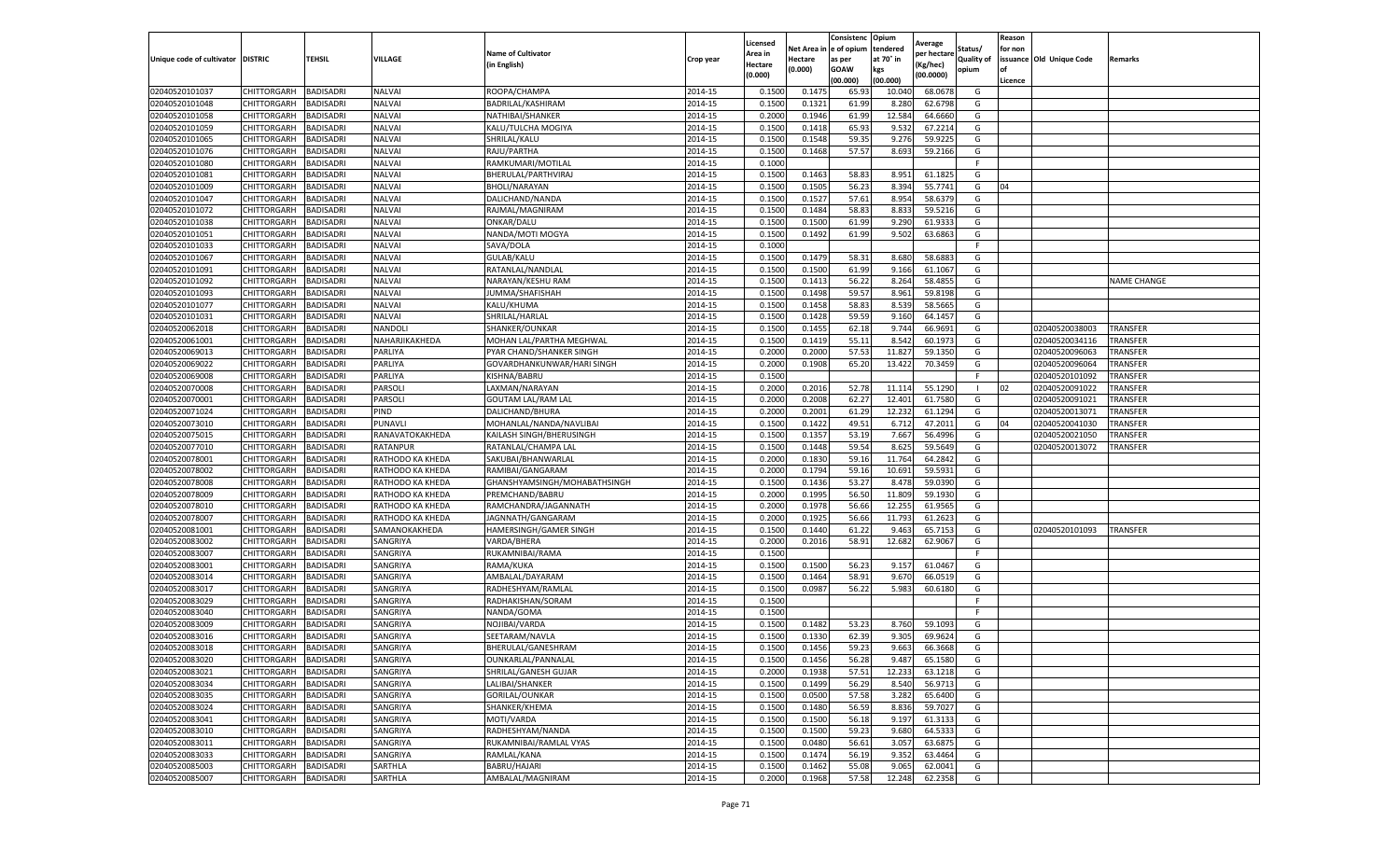|                                   |                                   |                        |                               |                                     |                    | Licensed         |             | Consistenc  | Opium           | Average     |              | Reason  |                          |                                    |
|-----------------------------------|-----------------------------------|------------------------|-------------------------------|-------------------------------------|--------------------|------------------|-------------|-------------|-----------------|-------------|--------------|---------|--------------------------|------------------------------------|
|                                   |                                   |                        |                               | <b>Name of Cultivator</b>           |                    | Area in          | Net Area in | e of opium  | tendered        | per hectare | Status/      | for non |                          |                                    |
| Unique code of cultivator DISTRIC |                                   | <b>TEHSIL</b>          | <b>VILLAGE</b>                | (in English)                        | Crop year          | Hectare          | Hectare     | as per      | at 70° in       | Kg/hec)     | Quality of   |         | issuance Old Unique Code | Remarks                            |
|                                   |                                   |                        |                               |                                     |                    | (0.000)          | (0.000)     | <b>GOAW</b> | kgs             | (00.0000)   | opium        | lof     |                          |                                    |
|                                   |                                   |                        |                               |                                     |                    |                  |             | (00.000)    | (00.000)        |             |              | Licence |                          |                                    |
| 02040520085009                    | <b>CHITTORGARH</b>                | <b>BADISADRI</b>       | SARTHLA                       | GASI/NARAYAN                        | 2014-15            | 0.1000           |             |             |                 |             | F.           |         |                          |                                    |
| 02040520085005                    | <b>CHITTORGARH</b>                | <b>BADISADRI</b>       | SARTHLA                       | UDAILAL/RATANLAL                    | 2014-15            | 0.1500           | 0.035       | 52.73       | 2.267           | 63.5014     | G            |         |                          |                                    |
| 02040520085004                    | CHITTORGARH                       | BADISADRI              | SARTHLA                       | KANHIYALAL/MANGILAL                 | 2014-15            | 0.1500           | 0.1476      | 57.85       | 9.157           | 62.0393     | G            |         |                          |                                    |
| 02040520085040                    | <b>CHITTORGARH</b>                | <b>BADISADRI</b>       | SARTHLA                       | CHHAGANLAL/SHANKARLAL               | 2014-15            | 0.1000           |             |             |                 |             | N            |         |                          | NAME CHANGE/TRANSFER/TAPARIYAKHEDI |
| 02040520087007                    | CHITTORGARH                       | BADISADRI              | SEMALKHEDA                    | <b>BURA/VENIRAM</b>                 | 2014-15            | 0.1500           | 0.1440      | 55.10       | 8.714           | 60.5139     | G            |         | 02040520052031           | <b>TRANSFER</b>                    |
| 02040520088003                    | CHITTORGARH                       | BADISADRI              | SEMLIYA                       | GOUTAM/KHEMA                        | 2014-15            | 0.1500           | 0.1398      | 55.5        | 8.475           | 60.6223     | G            |         | 02040520051078           | <b>TRANSFER</b>                    |
| 02040520088004                    | CHITTORGARH                       | <b>BADISADRI</b>       | SEMLIYA                       | BARDICHAND/CHATRA                   | 2014-15            | 0.2000           | 0.1967      | 55.82       | 11.874          | 60.3660     | G            |         | 02040520051079           | <b>TRANSFER</b>                    |
| 02040520088023                    | CHITTORGARH                       | BADISADRI              | SEMLIYA                       | RADHESHYAM/MITHU                    | 2014-15            | 0.2000           | 0.181       | 48.16       | 9.033           | 49.7138     | $\mathbf{I}$ | 02      | 02040520051081           | TRANSFER                           |
| 02040520084008                    | CHITTORGARH                       | BADISADRI              | SAROD                         | <b>GANGA RAM/PEMA</b>               | 2014-15            | 0.1500           | 0.1434      | 59.71       | 7.728           | 53.8912     | G            | 04      | 02040520101090           | TRANSFER                           |
| 02040520089038                    | <b>CHITTORGARH</b>                | <b>BADISADRI</b>       | SOMPUR                        | NARAYAN/MODA                        | 2014-15            | 0.2000           | 0.1970      | 61.78       | 12.100          | 61.4213     | G            |         |                          |                                    |
| 02040520089001                    | CHITTORGARH                       | BADISADRI              | SOMPUR                        | DEVA/DUNGA                          | 2014-15            | 0.1500           | 0.1566      | 56.96       | 9.293           | 59.3423     | G            |         |                          |                                    |
| 02040520089010                    | CHITTORGARH                       | <b>BADISADRI</b>       | SOMPUR                        | DEVI LAL/MOTI LAL                   | 2014-15            | 0.2000           | 0.1920      | 57.62       | 11.294          | 58.8229     | G            |         |                          |                                    |
| 02040520089013                    | CHITTORGARH                       | BADISADRI              | SOMPUR                        | PURA/KISHNA                         | 2014-15            | 0.1500           | 0.1513      | 50.13       | 8.372           | 55.3338     | G            | 04      |                          |                                    |
| 02040520089023                    | CHITTORGARH                       | BADISADRI              | SOMPUR                        | HUDDI BAI/KUKA                      | 2014-15            | 0.1500           | 0.1449      | 56.69       | 9.686           | 66.8461     | G            |         |                          |                                    |
| 02040520089040                    | <b>CHITTORGARH</b>                | BADISADRI              | SOMPUR                        | DEVILAL/GANGARAM                    | 2014-15            | 0.1500           | 0.151       | 56.95       | 8.860           | 58.4818     | G            |         |                          |                                    |
| 02040520089019                    | <b>CHITTORGARH</b>                | BADISADRI              | SOMPUR                        | MOHAN DAS/NAVAL DAS                 | 2014-15            | 0.1500           | 0.1493      | 55.44       | 9.520           | 63.7642     | G            |         |                          |                                    |
| 02040520089029                    | CHITTORGARH                       | BADISADRI              | SOMPUR                        | LEHRIBAI/VARDA                      | 2014-15            | 0.1500           | 0.1510      | 61.78       | 10.494          | 69.4967     | G            |         |                          | <b>NAME CHANGE</b>                 |
| 02040520089037                    | CHITTORGARH                       | BADISADRI              | SOMPUR                        | MATHURALAL/KAJOD                    | 2014-15            | 0.2000           | 0.1980      | 56.14       | 11.629          | 58.7323     | G            |         |                          |                                    |
| 02040520089039                    | CHITTORGARH                       | <b>BADISADRI</b>       | SOMPUR                        | GHISIBAI/NARAYAN                    | 2014-15            | 0.2000           | 0.1898      | 60.8        | 11.386          | 59.9895     | G            |         |                          |                                    |
| 02040520089041                    | CHITTORGARH                       | <b>BADISADRI</b>       | SOMPUR                        | NAVALA/KISHNA                       | 2014-15            | 0.1500           | 0.156       | 55.93       | 9.372           | 60.0769     | G            |         |                          |                                    |
| 02040520089042                    | CHITTORGARH                       | BADISADRI              | SOMPUR                        | LALURAM/GOPAL                       | 2014-15            | 0.2000           | 0.0990      | 59.67       | 6.359           | 64.2323     | G            |         |                          |                                    |
| 02040520091016                    | <b>CHITTORGARH</b>                | BADISADRI              | <b>SUKHPURA</b>               | SAGARMAL/SHANKER LAI                | 2014-15            | 0.2000           | 0.1852      | 60.52       | 12.156          | 65.6371     | G            |         |                          |                                    |
| 02040520091002                    | CHITTORGARH                       | <b>BADISADRI</b>       | <b>SUKHPURA</b>               | UDAI LAL/BHANWAR LAL                | 2014-15            | 0.2000           | 0.1975      | 60.52       | 13.090          | 66.2785     | G            |         |                          |                                    |
| 02040520091007                    | CHITTORGARH                       | BADISADRI              | <b>SUKHPURA</b>               | <b>GEETA BAI/DHANRAJ</b>            | 2014-15            | 0.2000           | 0.1995      | 61.95       | 13.054          | 65.4336     | G            |         |                          |                                    |
| 02040520091013                    | CHITTORGARH                       | <b>BADISADRI</b>       | <b>SUKHPURA</b>               | RAMESHVAR/UDAI RAM                  | 2014-15            | 0.2000           | 0.1947      | 60.5        | 13.14           | 67.4936     | G            |         |                          |                                    |
| 02040520091024                    | <b>CHITTORGARH</b>                | BADISADRI              | <b>SUKHPURA</b>               | NANU RAM/HANSHRAJ                   | 2014-15            | 0.2000           | 0.2000      | 55.2        | 11.564          | 57.8200     | G            |         |                          |                                    |
| 02040520091010                    | CHITTORGARH                       | BADISADRI              | <b>SUKHPURA</b>               | SANKUBAI/SHANKARLAL                 | 2014-15            | 0.2000           | 0.199       | 55.8        | 12.024          | 60.2707     | G            |         |                          |                                    |
| 02040520091012                    | <b>CHITTORGARH</b>                | <b>BADISADRI</b>       | <b>SUKHPURA</b>               | CHAGAN LAL/BHANWAR LAL              | 2014-15            | 0.2000           | 0.1998      | 61.95       | 13.328          | 66.7067     | G            |         |                          |                                    |
| 02040520091004                    | CHITTORGARH                       | BADISADRI              | <b>SUKHPURA</b>               | JEEV RAM/DAL CHAND                  | 2014-15            | 0.2000           | 0.1896      | 60.52       | 13.038          | 68.7658     | G            |         |                          |                                    |
| 02040520091009                    | CHITTORGARH                       | BADISADRI              | SUKHPURA                      | RANG LAL/PYAR CHAND                 | 2014-15            | 0.1500           | 0.1365      | 61.9        | 9.629           | 70.5421     | G            |         |                          |                                    |
| 02040520091014                    | CHITTORGARH                       | BADISADRI              | <b>SUKHPURA</b>               | DINESH CHAND/CHAGAN LAL             | 2014-15            | 0.2000           | 0.1988      | 55.93       | 11.913          | 59.9245     |              | 02      |                          |                                    |
| 02040520091020                    | CHITTORGARH                       | BADISADRI              | <b>SUKHPURA</b>               | <b>MANGI LAL/DHANRAJ</b>            | 2014-15            | 0.2000           | 0.1990      | 58.00       | 12.719          | 63.9146     | G            |         |                          |                                    |
| 02040520091011                    | CHITTORGARH                       | BADISADRI              | <b>SUKHPURA</b>               | BARAJ KUNWAR/PARTAP SINGH           | 2014-15            | 0.1500           | 0.1505      | 47.78       | 7.713           | 51.2492     | G            | 04      |                          |                                    |
| 02040520093012                    | <b>CHITTORGARH</b>                | BADISADRI              | SUTHARKHEDA                   | KISHNA/UDA                          | 2014-15            | 0.1500           |             |             |                 |             | F.           |         | 02040520038058           | <b>TRANSFER</b>                    |
| 02040520093014                    | <b>CHITTORGARH</b>                | <b>BADISADRI</b>       | SUTHARKHEDA                   | KALURAM/PREMCHAND                   | 2014-15            | 0.1500           | 0.1451      | 59.58       | 9.422           | 64.9345     | G            |         | 02040520038059           | TRANSFER                           |
| 02040520094016                    | <b>CHITTORGARH</b>                | BADISADRI              | TAPRIYAKHEDI                  | RATAN LAL/HEERA                     | 2014-15            | 0.1500           | 0.1419      | 56.62       | 8.412           | 59.2812     | G            |         | 02040520096061           | TRANSFER                           |
| 02040520094001                    | CHITTORGARH                       | BADISADRI              | TAPRIYAKHEDI                  | CHUNNI LAL/KISHNA                   | 2014-15            | 0.1500           | 0.1458      | 56.60       | 8.724           | 59.8354     | G            |         | 02040520096062           | TRANSFER                           |
| 02040520096033                    | CHITTORGARH                       | <b>BADISADRI</b>       | <b>JMMEDPURA</b>              |                                     | 2014-15            | 0.1500           | 0.1500      | 67.50       | 11.282          |             | G            |         |                          |                                    |
|                                   |                                   |                        |                               | BHANWARLAL/KISHNA                   |                    | 0.200            | 0.1908      | 62.00       | 12.152          | 75.2133     | G            |         |                          |                                    |
| 02040520096018                    | CHITTORGARH                       | BADISADRI              | UMMEDPURA                     | SHANTILAL/RAMA                      | 2014-15            | 0.1500           |             |             |                 | 63.6897     |              |         |                          |                                    |
| 02040520096003                    | CHITTORGARH                       | <b>BADISADRI</b>       | JMMEDPURA<br><b>JMMEDPURA</b> | DEVILAL/UDAIRAM                     | 2014-15            |                  | 0.1460      | 65.17       | 9.403<br>14.448 | 64.4041     | G            |         |                          |                                    |
| 02040520096013<br>02040520096014  | <b>CHITTORGARH</b><br>CHITTORGARH | BADISADRI              |                               | GOPILAL/MOTILAL                     | 2014-15<br>2014-15 | 0.2000<br>0.1000 | 0.191       | 70.48       |                 | 75.3678     | G<br>F.      |         |                          |                                    |
|                                   | CHITTORGARH                       | BADISADRI<br>BADISADRI | JMMEDPURA<br><b>JMMEDPURA</b> | MANGILAL/MOTILAL<br>HEERALAL/KISHNA | 2014-15            | 0.2000           |             |             |                 |             | G            |         |                          |                                    |
| 02040520096016<br>02040520096020  |                                   |                        |                               |                                     | 2014-15            |                  | 0.1947      | 65.17       | 13.704<br>9.70  | 70.3852     |              |         |                          |                                    |
|                                   | CHITTORGARH                       | BADISADRI              | UMMEDPURA                     | DHANRAJ/CHAGANLAI                   |                    | 0.1500           | 0.1490      | 59.67       |                 | 65.1074     | G            |         |                          |                                    |
| 02040520096023                    | CHITTORGARH<br>CHITTORGARH        | BADISADRI              | <b>JMMEDPURA</b>              | SARJUBAI/VIJAYRAM                   | 2014-15            | 0.1500           | 0.1328      | 65.17       | 9.105           | 68.5617     | G            |         |                          |                                    |
| 02040520096028                    |                                   | <b>BADISADRI</b>       | UMMEDPURA                     | BHURALAL/NARAYAN                    | 2014-15            | 0.1500           | 0.1386      | 62.0        | 9.074           | 65.4690     | G            |         |                          |                                    |
| 02040520096047                    | <b>CHITTORGARH</b>                | BADISADRI              | UMMEDPURA                     | BHANWARLAL/KISHNAJI SANGITLA        | 2014-15            | 0.200            | 0.1923      | 56.01       | 12.234          | 63.6193     | G            |         |                          |                                    |
| 02040520096038                    | <b>CHITTORGARH</b>                | <b>BADISADRI</b>       | UMMEDPURA                     | RANGLAL/CHAGANLAL                   | 2014-15            | 0.2000           | 0.1866      | 61.50       | 12.476          | 66.8596     | G            |         |                          |                                    |
| 02040520096041                    | CHITTORGARH                       | <b>BADISADRI</b>       | <b>UMMEDPURA</b>              | MATHRA/CHAMPALAL                    | 2014-15            | 0.1500           | 0.1465      | 59.67       | 9.112           | 62.1980     | G            |         |                          |                                    |
| 02040520096049                    | <b>CHITTORGARH</b>                | <b>BADISADRI</b>       | UMMEDPURA                     | RATANLAL/DHANRAJ                    | 2014-15            | 0.1500           | 0.1378      | 59.67       | 8.925           | 64.7678     | G            |         |                          |                                    |
| 02040520096050                    | <b>CHITTORGARH</b>                | <b>BADISADRI</b>       | UMMEDPURA                     | UDAILAL/BAGDIRAM                    | 2014-15            | 0.1500           | 0.1464      | 65.17       | 10.176          | 69.5082     | G            |         |                          |                                    |
| 02040520096006                    | CHITTORGARH                       | <b>BADISADRI</b>       | UMMEDPURA                     | SHAMBHULAL/PARBHULAL                | 2014-15            | 0.2000           | 0.2000      | 59.67       | 12.710          | 63.5500     | G            |         |                          |                                    |
| 02040520096046                    | <b>CHITTORGARH</b>                | <b>BADISADRI</b>       | <b>UMMEDPURA</b>              | JEYRAM/HARLAL DHAKAD                | 2014-15            | 0.1500           | 0.1485      | 65.17       | 10.446          | 70.3434     | G            |         |                          |                                    |
| 02040520096019                    | <b>CHITTORGARH</b>                | <b>BADISADRI</b>       | <b>UMMEDPURA</b>              | HUKMA/PARTHA                        | 2014-15            | 0.1500           | 0.1350      | 62.09       | 9.154           | 67.8074     | G            |         |                          |                                    |
| 02040520096001                    | <b>CHITTORGARH</b>                | <b>BADISADRI</b>       | UMMEDPURA                     | HEERALAL/MOTI DHAKAD                | 2014-15            | 0.1500           | 0.1413      | 62.09       | 9.118           | 64.5294     | G            |         |                          |                                    |
| 02040520096002                    | <b>CHITTORGARH</b>                | <b>BADISADRI</b>       | UMMEDPURA                     | FULLCHAND/VARDICHAND                | 2014-15            | 0.1500           | 0.1472      | 62.09       | 9.580           | 65.0815     | G            |         |                          |                                    |
| 02040520096009                    | <b>CHITTORGARH</b>                | <b>BADISADRI</b>       | UMMEDPURA                     | RAMCHANDRA/PYARA                    | 2014-15            | 0.1500           | 0.1485      | 59.48       | 8.981           | 60.4781     | G            |         |                          |                                    |
| 02040520096012                    | <b>CHITTORGARH</b>                | BADISADRI              | UMMEDPURA                     | BHANWARKLAL/VARDICHAND              | 2014-15            | 0.1500           | 0.1466      | 59.48       | 9.687           | 66.0778     | G            |         |                          |                                    |
| 02040520096017                    | <b>CHITTORGARH</b>                | <b>BADISADRI</b>       | <b>UMMEDPURA</b>              | SHANTILAL/GHASI                     | 2014-15            | 0.2000           | 0.1930      | 62.09       | 13.358          | 69.2124     | G            |         |                          |                                    |